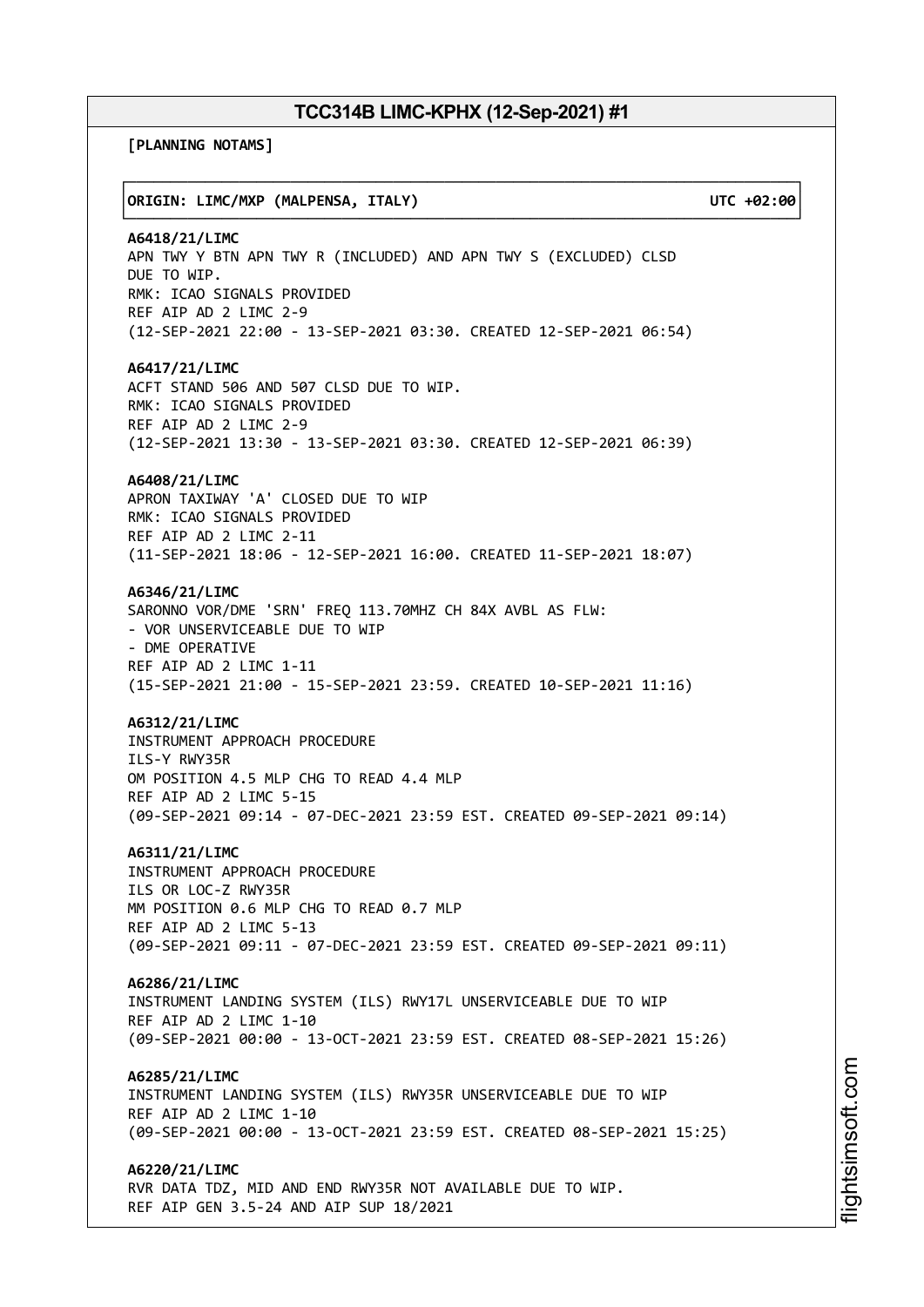(09-SEP-2021 00:01 - 03-NOV-2021 23:59 EST. CREATED 07-SEP-2021 14:56) **A6145/21/LIMC** DME 'IMA' CH28X ASSOCIATED WITH ILS RWY35L AVBL AS FLW: LIMITATION AT 17NM SECTOR 133DEG/148DEG MRA 3500FT REF AIP AD2 LIMC 1-8 (03-SEP-2021 10:55 - 30-NOV-2021 23:59 EST. CREATED 03-SEP-2021 10:55) **A6144/21/LIMC** LOCALIZER (ILS) 'MLP' RWY35R OPERATIVE WITH FLW LIMITATION: COVERAGE REDUCED TO 30DEG WITHIN 17NM LEFT SIDE RCL REF AIP AD2 LIMC 1-9 (03-SEP-2021 10:54 - 30-NOV-2021 23:59 EST. CREATED 03-SEP-2021 10:54) **A6143/21/LIMC** DME 'MLP' CH 36X ASSOCIATED WITH ILS RWY35R, NEW LIMITATIONS: SECTOR 070DEG/140DEG NOT USABLE SECTOR 140DEG/200DEG AT 25NM MRA 2700FT SECTOR 200DEG/240DEG AT 25NM MRA 4000FT SECTOR 240DEG/260DEG AT 25NM MRA 6000FT SECTOR 260DEG/280DEG AT 25NM MRA 8000FT SECTOR 280DEG/070DEG AT 25NM MRA 10000FT DME UNLOCKS MAY OCCUR EAST OF THE FIELD REF AIP AD2 LIMC 1-9 (03-SEP-2021 10:53 - 30-NOV-2021 23:59 EST. CREATED 03-SEP-2021 10:53) **A6050/21/LIMC** REF AIP AD 2 LIMC 1-3 ITEM 7 'SEASONAL AVAILABILITY AND CLEARING' BOX 3 'REMARKS' CHANGE TO READ: 1) RWY 35R/17L AND RWY 35L/17R ADHERENCE CHARACTERISTIC IS MEASURED EVERY 10 DAYS IN DRY CONDITIONS BY USE OF SURFACE FRICTION TESTER VEHICLE WITH DEVICE SELF WETTING. THE MINIMUM FRICTION COEFFICIENT IS MEASURED BY USE OF SURFACE FRICTION TESTER VEHICLE (ASFT). WHENEVER THE VALUE OF FRICTION COEFFICIENT MEASURED IS EQUAL OR LESS THEN 0.34 (CHECK AT 95KM/H) OR EQUAL OR LESS THEN 0.50 (CHECK AT 65KM/H), RWY MAY BECOME SLIPPERY WHEN WET AND MAINTENANCE AND CORRECTIVE ACTIONS WILL BE TAKEN PROMPTLY. IN THIS CASE AN APPROPRIATE AERONAUTICAL INFORMATION NOTAM WILL BE ISSUED 2) DE-SNOWING ASSURED 3) DURING WINTER OPERATIONS, RWYS AND TWYS WILL BE DE/ANTI-ICED WITH KFOR(POTASSIOUM FORMATE FLUIDS) PRODUCT 4) SPECIALLY PREPARED WINTER RUNWAYS: NOT APPLICABLE 5) RUNWAY CONDITION ASSESSMENT AND REPORTING ARE MANAGED IN CONFORMITY WITH PRESCRIPTION CONTAINED IN AIC A2/2021. (01-SEP-2021 12:22 - PERM. CREATED 01-SEP-2021 12:22) **A6040/21/LIMC** EXTRAORDINARY MAINTENANCE WORKS ON RWY 35R/17L AIRAC SUP S18/21 IS IN FORCE FM 09 SEP TO 03 NOV 2021. CURRENT STATUS OF WORKING PHASES: - PHASE 1 IS ACTIVE TOGETHER WITH ALL RELATED RESTRICTIONS/LIMITATIONS RMK: THE ID OF TEMPORARY LOC RWY 17R EQUIPMENT PUBLISHED AT PAGE 2/41 AND 5/41 SHALL READ 'IMLN' INSTEAD OF 'IMNL' - PHASE 2: NOT ACTIVATED YET. (09-SEP-2021 00:00 - 03-NOV-2021 23:59. CREATED 01-SEP-2021 08:13)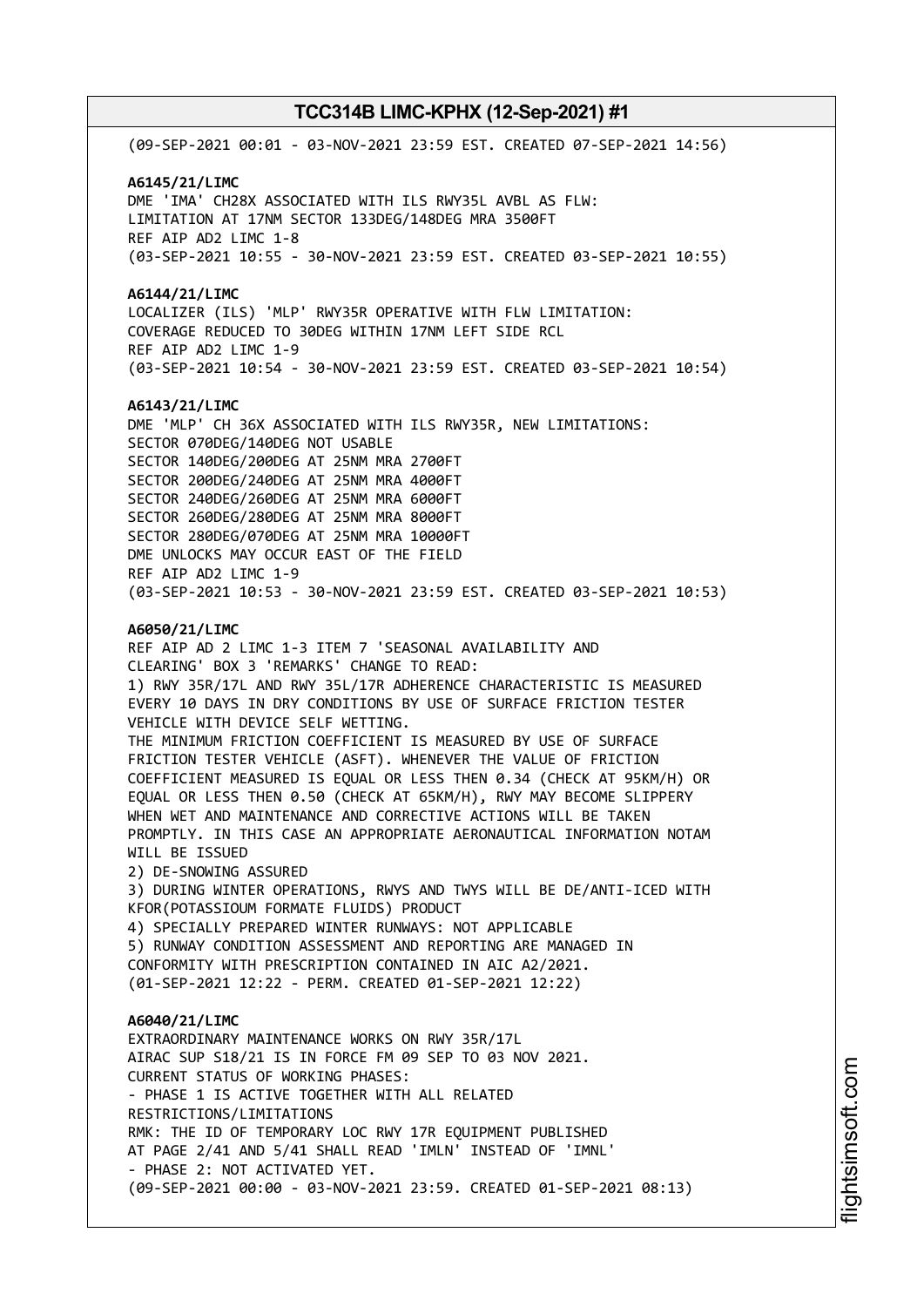**A5827/21/LIMC** INTERMEDIATE HOLDING POSITION (IHP) 'H5' ON TWY 'H' NOT USABLE FOR LOW VISIBILITY PROCEDURES (LVP) AND NIGHT OPS DUE TO TRANSVERSAL RMK: YELLOW LIGHT NOT AVBL REF AIP AD 2 LIMC 1-16 AND 2-7 (24-AUG-2021 07:52 - 04-NOV-2021 23:00. CREATED 24-AUG-2021 07:53) **A5646/21/LIMC** SARONNO NDB 'SRN' FREQ 330.00KHZ UNSERVICEABLE. REF AIP AD 2 LIMC 1-11 (12-AUG-2021 14:34 - 30-SEP-2021 23:59 EST. CREATED 12-AUG-2021 14:34) **A5320/21/LIMC** TRIGGER NOTAM-SUP S18/21 IN FORCE FM 09 SEP TO 03 NOV 2021 MILANO/MALPENSA AD (LIMC): EXTRAORDINARY MAINTENANCE WORKS ON RWY 35R/17L SUP IS POSTED AND AVBL ON WEBSITE WWW.ENAV.IT (09-SEP-2021 00:00 - 22-SEP-2021 23:59. CREATED 29-JUL-2021 21:51) **A5314/21/LIMC** TRIGGER NOTAM-PERM AIP AIRAC AMDT 8/21 EFFECTIVE DATE 09 SEP 2021 MILANO/MALPENSA AD 1. REVIEW OF SID AND STAR 2. REVIEW OF INSTRUMENT APPROACH PROCEDURES AND IMPLEMENTATION OF THE FOLLOWING: - RNP Z RWY 17R - RNP Y RWY 17R AIRAC IS POSTED AND AVBL ON WEBSITE WWW.ENAV.IT (09-SEP-2021 00:00 - 22-SEP-2021 23:59. CREATED 29-JUL-2021 21:16) **A5311/21/LIMC** DOCKING SYSTEM OF AIRCRAFT STAND 505 NOT AVAILABLE. RMK: MARSHALLING ASSISTANCE MANDATORY ICAO SIGNALS PROVIDED REF AIP AD 2 LIMC 2-9 (29-JUL-2021 20:18 - 24-SEP-2021 18:00. CREATED 29-JUL-2021 20:18) **A5101/21/LIMC** ACFT STAND 761 CLSD DUE TO WIP. RMK: ICAO SIGNALS PROVIDED. REF AIP AD 2 LIMC 2-9 (23-JUL-2021 10:46 - 15-OCT-2021 18:00. CREATED 23-JUL-2021 10:46) **A5100/21/LIMC** ACFT STAND 709 CLSD DUE TO WIP. RMK: ICAO SIGNALS PROVIDED. REF AIP AD 2 LIMC 2-9 (23-JUL-2021 10:44 - 15-OCT-2021 18:00. CREATED 23-JUL-2021 10:44) **A5065/21/LIMC** COVID-19 PASSENGER RESTRICTIONS: IN COMPLIANCE WITH ITALIAN CAA (ENAC) PROVISIONS ALL COMMERCIAL PASSENGER FLT WILL BE OPERATED FROM AIR TERMINAL 1. AIR PASSENGER TERMINAL 2 WILL BE CLOSED FOR HANDLING OPERATIONS AND CREW TRANSIT REF AIP AD 2 LIMC 1-1 (22-JUL-2021 10:32 - 19-OCT-2021 21:59. CREATED 22-JUL-2021 10:32) **A4988/21/LIMC**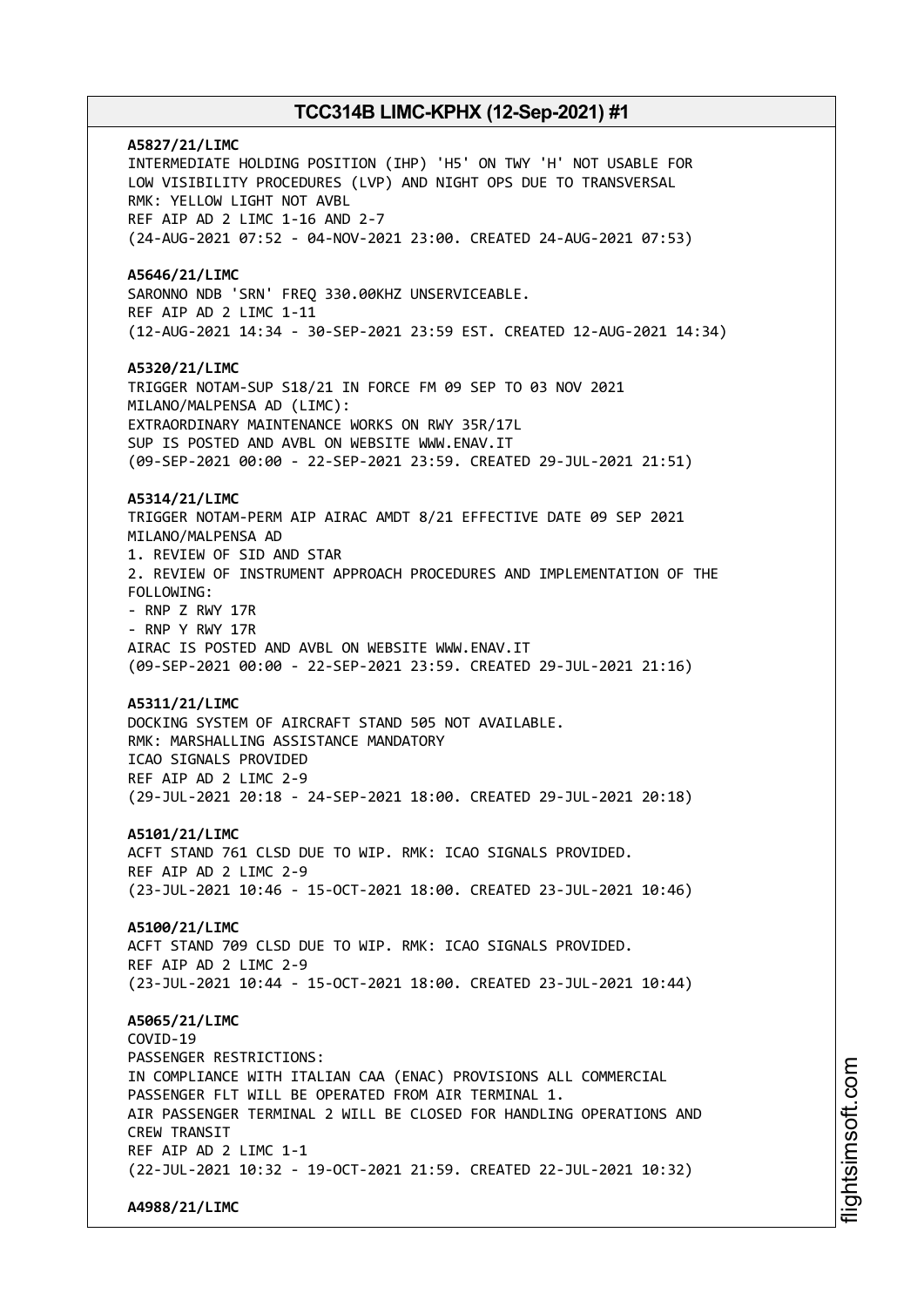MALPENSA NDB 'MMP' FREQ 425.00KHZ UNSERVICEABLE REF AIP AD 2 LIMC 1-11 (20-JUL-2021 11:14 - 16-OCT-2021 15:00 EST. CREATED 20-JUL-2021 11:14)

┌──────────────────────────────────────────────────────────────────────────────┐ │**DESTINATION: KPHX/PHX (PHOENIX SKY HARBOR INTL, UNITED STATES) UTC -07:00**│ └──────────────────────────────────────────────────────────────────────────────┘

**1/5581/KPHX** PHX IAP PHOENIX SKY HARBOR INTL, PHOENIX, AZ. RNAV (GPS) Y RWY 26, AMDT 2B... LNAV/VNAV DA 1718/HAT 583 ALL CATS. CIRCLING CAT A/B MDA 1880/ HAA 745. TEMPORARY CRANE 1517 MSL 1.59NM NW OF PHX AIRPORT (2020-AWP-6202-OE). 2109101109-2109251109EST (PERM. CREATED 10-SEP-2021 11:09)

**1/5579/KPHX** PHX IAP PHOENIX SKY HARBOR INTL, PHOENIX, AZ. RNAV (RNP) Z RWY 26, ORIG-C... RNP 0.11 DA 1626/HAT 491 ALL CATS, VISIBILITY ALL CATS 1 1/2. RNP 0.20 DA 1643/HAT 508 ALL CATS, VISIBILITY ALL CATS 1 3/4. RNP 0.30 DA 1707/ HAT 572 ALL CATS. TEMPORARY CRANE 1356 MSL 1.07NM E RWY 26 (2021-AWP-10819-OE). 2109101109-2109251109EST (PERM. CREATED 10-SEP-2021 11:09)

**1/5577/KPHX** PHX IAP PHOENIX SKY HARBOR INTL, PHOENIX, AZ. ILS OR LOC RWY 26, AMDT 1... S-LOC 26 MDA 1660/HAT 525 ALL CATS, VISIBILITY CAT C/D 1 1/2. CIRCLING CAT A/B MDA 1880/ HAA 745. VDP NA. TEMPORARY CRANE 1517 MSL 1.59NM NW OF PHX AIRPORT (2020-AWP-6202-OE), TEMPORARY CRANE 1356 MSL 1.07NM E RWY 26 (2021-AWP-10819-OE). 2109101109-2109251109EST (PERM. CREATED 10-SEP-2021 11:09)

**09/071/KPHX**

PHX OBST CRANE (ASN 2021-AWP-3929-OE) 332724N1120409W (3.2NM WNW PHX) 1436FT (351FT AGL) FLAGGED AND LGTD (11-SEP-2021 13:00 - 01-JAN-2022 06:59. CREATED 09-SEP-2021 11:37)

**09/064/KPHX** PHX COM REMOTE TRANS/REC 254.3 U/S (08-SEP-2021 15:36 - 22-SEP-2021 20:00 EST. CREATED 08-SEP-2021 15:36)

**1/3074/KPHX** PHX IAP PHOENIX SKY HARBOR INTL, PHOENIX, AZ. ILS OR LOC RWY 8, ORIG-E... RNAV (GPS) Y RWY 25L, AMDT 1B... RNAV (GPS) Y RWY 7L, AMDT 1B... RNAV (GPS) Y RWY 7R, AMDT 1B... RNAV (GPS) Y RWY 8, AMDT 1A... CIRCLING CAT A/B MDA 1880/ HAA 745. TEMPORARY CRANE 1517 MSL 1.59NM NW OF PHX AIRPORT (2020-AWP-6202-OE).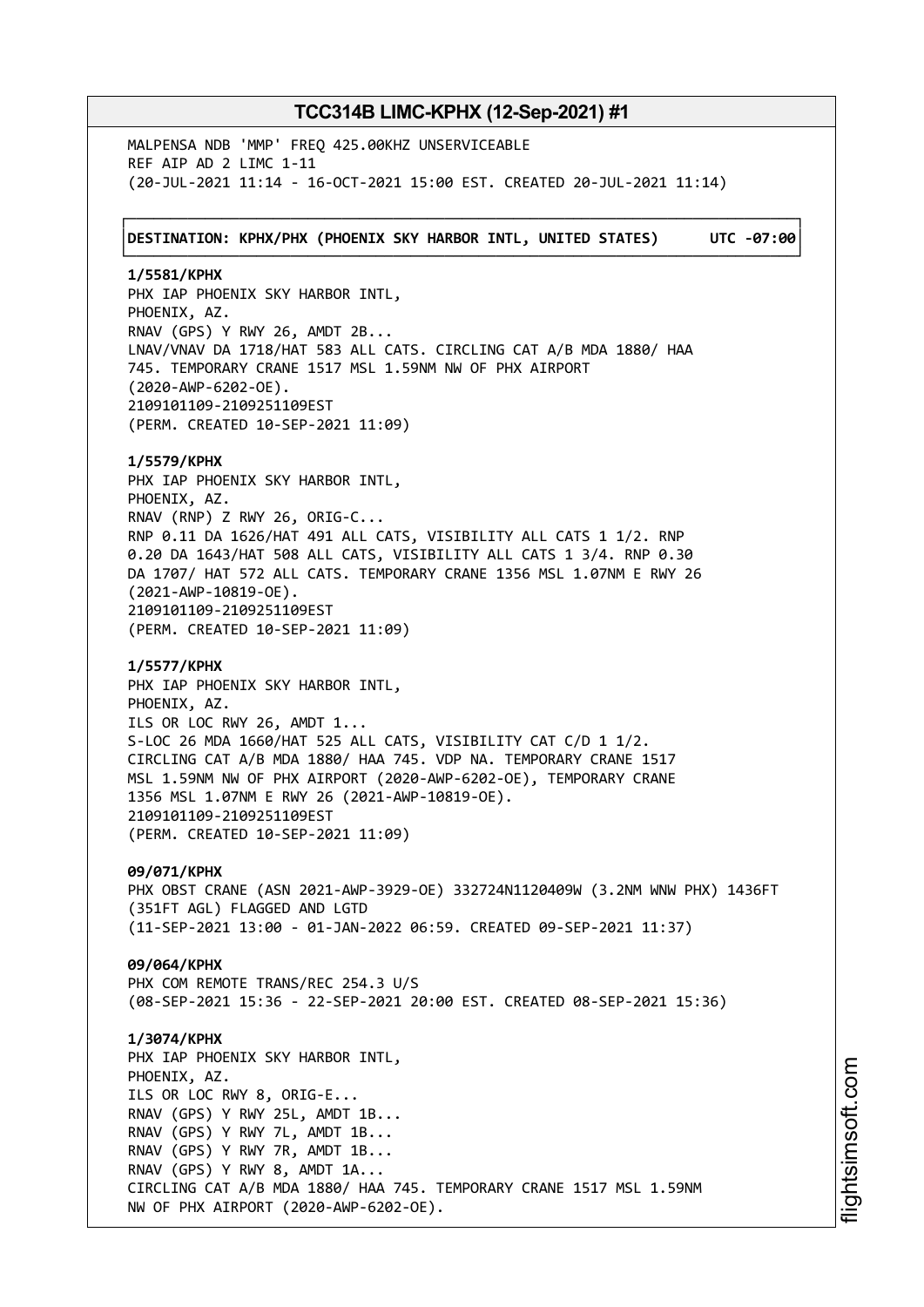# **TCC314B LIMC-KPHX (12-Sep-2021) #1** 2109081057-2109241057EST (PERM. CREATED 08-SEP-2021 10:57) **1/3067/KPHX** PHX ODP PHOENIX SKY HARBOR INTL, PHOENIX, AZ. DIVERSE VECTOR AREA (RADAR VECTORS), AMDT 2 ... RWY 8, HEADING AS ASSIGNED BY ATC; REQUIRES MINIMUM CLIMB OF 353FT PER NM TO 1500. TEMPORARY CRANE 1.05NM FROM DER RWY 8, 1124FT LEFT OF CENTERLINE, 180FT AGL/1356FT MSL (2021-AWP-10819-OE). ALL OTHER DATA REMAINS AS PUBLISHED. (08-SEP-2021 10:57 - 24-SEP-2021 10:57 EST. CREATED 08-SEP-2021 10:57) **1/9600/KPHX** PHX IAP PHOENIX SKY HARBOR INTL, PHOENIX, AZ. ILS OR LOC RWY 7R, AMDT 2C... S-LOC 7R MDA 1540/HAT 424 ALL CATS. CIRCLING CAT A/B MDA 1880/ HAA 745. VDP AT I-AHA 2.58 DME; DISTANCE VDP TO THLD 1.11NM. TEMPORARY CRANE 1517 MSL 1.59NM NW OF PHX AIRPORT (2020-AWP-6202-OE), TEMPORARY CRANE 1223 MSL 2.22NM W OF PHX AIRPORT (2021-AWP-7380-OE). 2108171055-2203291055EST (PERM. CREATED 17-AUG-2021 10:55) **1/6744/KPHX** PHX IAP PHOENIX SKY HARBOR INTL, PHOENIX, AZ. ILS OR LOC RWY 25L, AMDT 1H... S-LOC 25L MDA 1780/ HAT 654 ALL CATS, VISIBILITY CATS C/D 1 3/8. CIRCLING CAT A/B MDA 1880/ HAA 745. TEMPORARY CRANE 1517 MSL 1.59NM NW OF PHX AIRPORT (2020-AWP-6202-OE), TEMPORARY CRANE 1462 MSL 2.64NM E OF RWY 25L (2020-AWP-2538-OE). 2108121615-2201051615EST (PERM. CREATED 12-AUG-2021 16:15) **1/6743/KPHX** PHX IAP PHOENIX SKY HARBOR INTL, PHOENIX, AZ. RNAV (GPS) Y RWY 25R, AMDT 2C... CIRCLING CAT A/B MDA 1880/ HAA 745. TEMPORARY CRANE 1517 MSL 1.59NM NW OF PHX AIRPORT (2020-AWP-6202-OE). 2108121615-2201051615EST (PERM. CREATED 12-AUG-2021 16:15) **1/6738/KPHX** PHX IAP PHOENIX SKY HARBOR INTL, PHOENIX, AZ. ILS OR LOC/DME RWY 7L, AMDT 11B... CIRCLING CAT A/B MDA 1880/ HAA 745. TEMPORARY CRANE 1517 MSL 1.59NM NW OF PHX AIRPORT (2020-AWP-6202-OE). 2108121615-2201051615EST (PERM. CREATED 12-AUG-2021 16:15) **06/067/KPHX** PHX OBST CRANE (ASN 2020-AWP-6202-OE) 332726N1120139W (1.6NM NNW PHX) 1517FT (400FT AGL) FLAGGED AND LGTD (17-JUN-2021 21:00 - 01-JAN-2022 06:59. CREATED 17-JUN-2021 20:38)

i⊒<br>⊫ htsim s oft.c o

m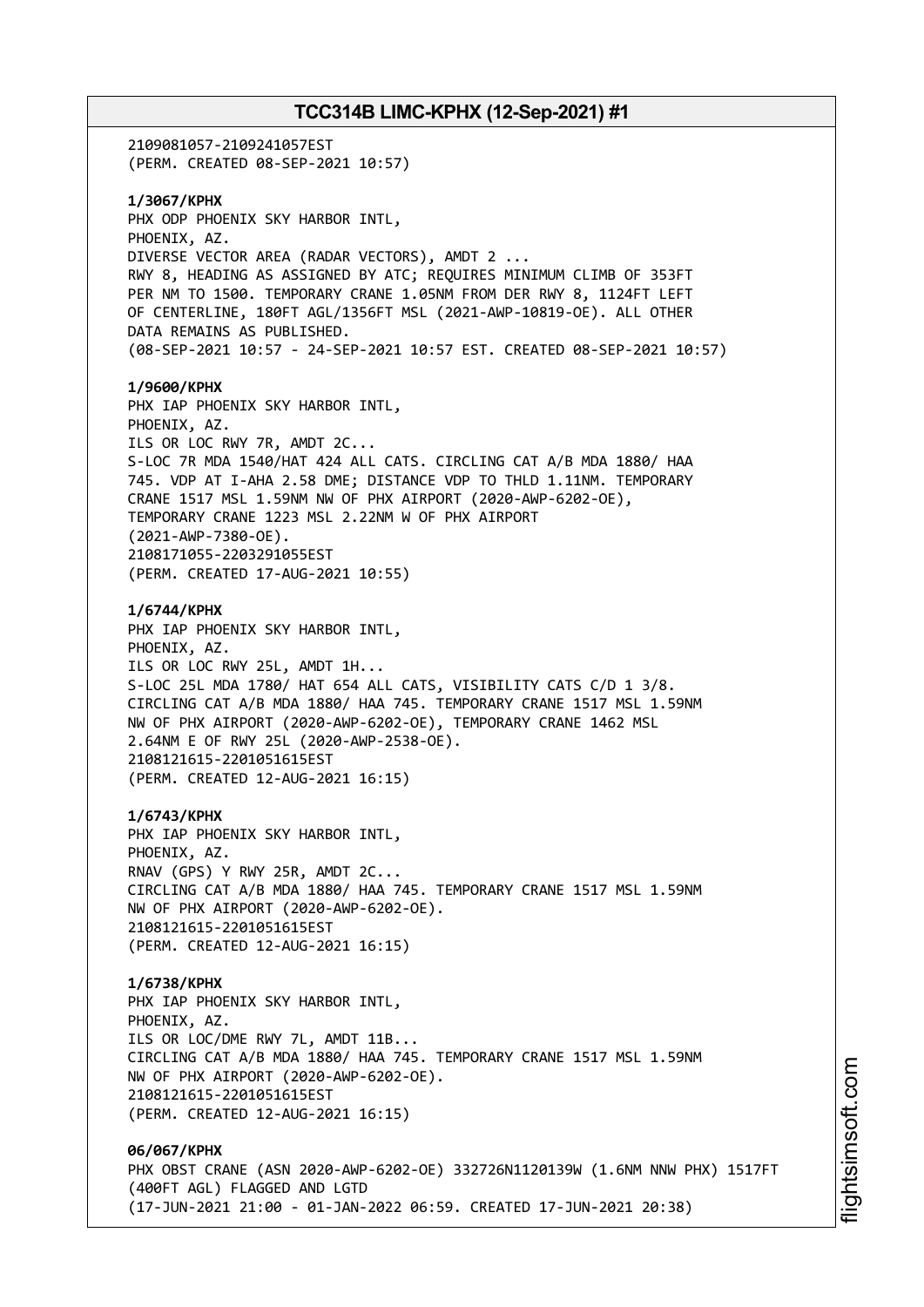### **06/005/KPHX**

PHX OBST RIG (ASN 2019-AWP-5001-NRA) 332607N1120103W (0.3NM WNW PHX) 1205FT (90FT AGL) FLAGGED AND LGTD (01-JUN-2021 17:00 - 01-JAN-2022 06:59. CREATED 01-JUN-2021 16:35)

### **05/009/KPHX**

PHX OBST CRANE (ASN 2019-AWP-4270-NRA) 332604N1120000W (0.6NM E PHX) 1331FT (200FT AGL) FLAGGED AND LGTD (05-MAY-2021 15:30 - 01-JAN-2022 06:59. CREATED 05-MAY-2021 15:32)

### **05/008/KPHX**

PHX OBST CRANE (ASN 2019-AWP-4269-NRA) 332603N1120003W (0.5NM E PHX) 1330FT (200FT AGL) FLAGGED AND LGTD (05-MAY-2021 15:30 - 01-JAN-2022 06:59. CREATED 05-MAY-2021 15:31)

### **05/007/KPHX**

PHX OBST CRANE (ASN 2019-AWP-4268-NRA) 332603N1120006W (0.5NM E PHX) 1325FT (200FT AGL) FLAGGED AND LGTD (05-MAY-2021 15:30 - 01-JAN-2022 06:59. CREATED 05-MAY-2021 15:25)

## **05/006/KPHX**

PHX OBST CRANE (ASN 2019-AWP-4267-NRA) 332601N1120008W (0.5NM E PHX) 1323FT (200FT AGL) FLAGGED AND LGTD (05-MAY-2021 15:30 - 01-JAN-2022 06:59. CREATED 05-MAY-2021 15:24)

### **05/005/KPHX**

PHX OBST CRANE (ASN 2019-AWP-4266-NRA) 332603N1120008W (0.5NM E PHX) 1323FT (200FT AGL) FLAGGED AND LGTD (05-MAY-2021 15:30 - 01-JAN-2022 06:59. CREATED 05-MAY-2021 15:22)

### **03/076/KPHX**

PHX OBST CRANE (ASN UNKNOWN) 332727N1120138W (1.01NM N APCH END RWY 08) 1397FT (280FT AGL) FLAGGED AND LGTD (19-MAR-2021 13:00 - 01-JAN-2022 06:59. CREATED 19-MAR-2021 10:37)

### **01/019/KPHX**

PHX TWY C BTN TWY S AND TWY R CLSD TO ACFT WINGSPAN MORE THAN 170FT (11-JAN-2021 16:01 - 01-JAN-2022 06:59. CREATED 11-JAN-2021 16:01)

## **12/077/KPHX**

PHX OBST CRANE (ASN 2020-AWP-2538-OE) 332544N1115627W (3.6NM E PHX) 1462FT (300FT AGL) FLAGGED AND LGTD (01-JAN-2021 07:00 - 03-OCT-2021 06:59. CREATED 30-DEC-2020 14:18)

#### **12/074/KPHX**

PHX OBST CRANE (ASN 2020-AWP-6806-OE) 332646N1120440W (3.4NM WNW PHX) 1269FT (190FT AGL) FLAGGED AND LGTD (01-JAN-2021 07:00 - 31-DEC-2021 06:59. CREATED 30-DEC-2020 14:12)

## **12/073/KPHX**

PHX TWY G7 CL MARKINGS BTN RWY 07R/25L AND TWY F NOT STD (01-JAN-2021 07:00 - 01-JAN-2022 06:59. CREATED 30-DEC-2020 14:09)

## **12/072/KPHX**

PHX RWY 07R/25L EDGE MARKINGS N SIDE NOT STD (01-JAN-2021 07:00 - 01-JAN-2022 06:59. CREATED 30-DEC-2020 14:07)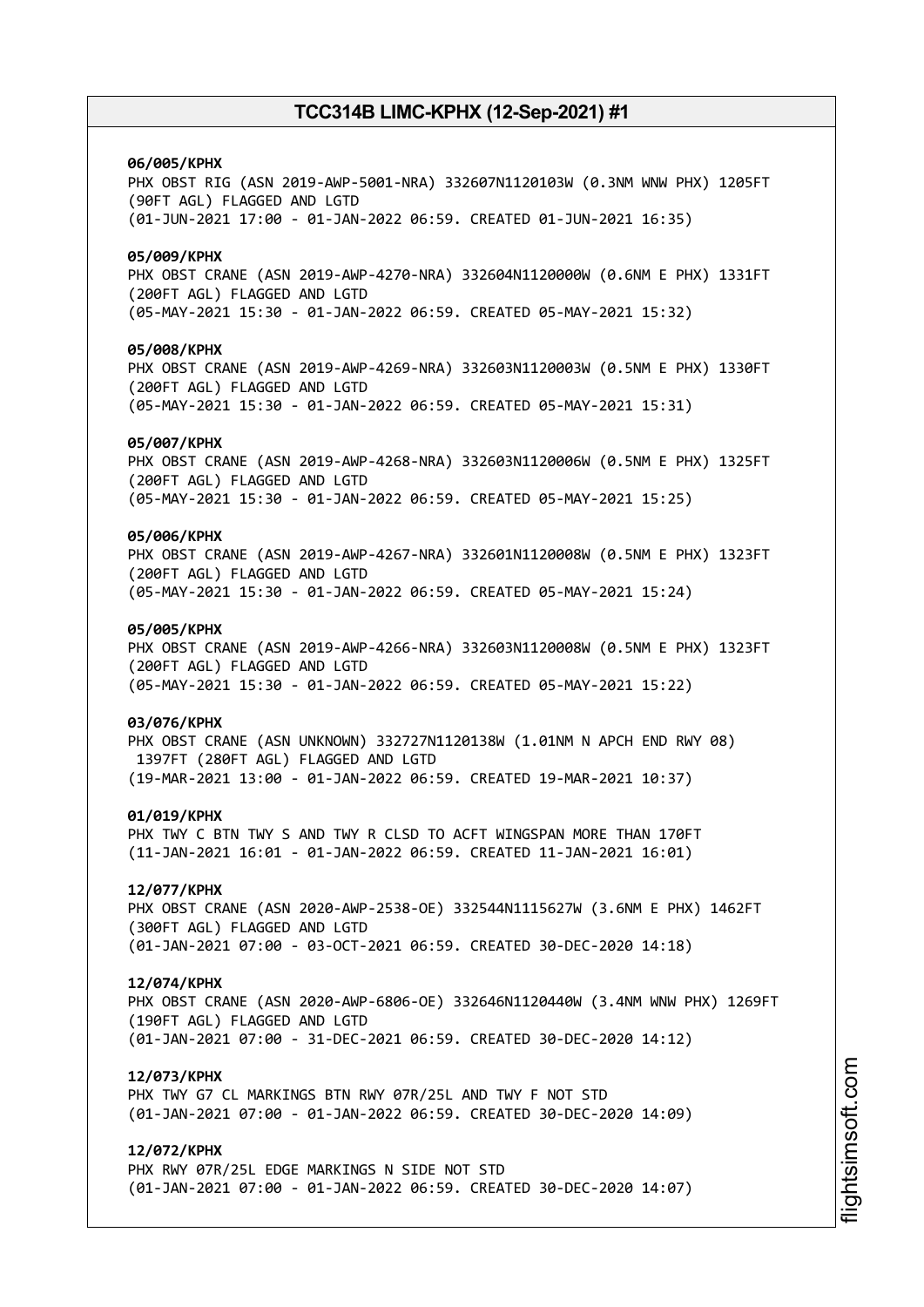#### **12/071/KPHX**

PHX TWY H BTN TWY H4 AND TWY H7 CLSD TO ACFT WINGSPAN MORE THAN 170FT (01-JAN-2021 07:00 - 01-JAN-2022 06:59. CREATED 30-DEC-2020 14:03)

### **12/070/KPHX**

PHX TWY F8 CLSD TO ACFT EXITING RWY 07L/25R 2101010700-2201010659 (PERM. CREATED 30-DEC-2020 13:40)

### **12/069/KPHX**

PHX TWY F BTN TWY G2 AND TWY G3 CLSD TO ACFT WINGSPAN MORE THAN 135FT (01-JAN-2021 07:00 - 01-JAN-2022 06:59. CREATED 30-DEC-2020 13:36)

### **12/068/KPHX**

PHX TWY D BTN TWY S AND TWY R CLSD TO ACFT WINGSPAN MORE THAN 135FT (01-JAN-2021 07:00 - 01-JAN-2022 06:59. CREATED 30-DEC-2020 13:33)

#### **12/067/KPHX**

PHX TWY D BTN TWY D8 AND TWY T CLSD TO ACFT WINGSPAN MORE THAN 135FT (01-JAN-2021 07:00 - 01-JAN-2022 06:59. CREATED 30-DEC-2020 13:22)

## **0/7378/KPHX**

PHX STAR PHOENIX SKY-HARBOR, PHOENIX, AZ, JESSE TWO ARRIVAL...REPLACE ARRIVAL ROUTE DESCRIPTION UNDER ZUNI TRANSITION WITH: ZUNI TRANSITION (ZUN.JESSE2): FROM OVER ZUN VORTAC ON ZUN R-242 TO JESSE INT. THENCE...FROM OVER JESSE ON INW R-180 TO GUMMO, THEN ON INW R-180 TO EAGUL, THEN ON PXR R-034 TO DBACK, THEN ON PXR R-034 TO HOMRR, THEN ON PXR R-034 TO BUNTR. FROM BUNTR, FLY HEADING 225. EXPECT VECTORS TO FINAL APCH COURSE. (23-OCT-2020 18:00 - 23-OCT-2021 17:59. CREATED 23-OCT-2020 15:34)

### **0/4196/KPHX**

PHX IAP PHOENIX SKY HARBOR INTL, PHOENIX, AZ. RNAV (RNP) Z RWY 7L, ORIG-C... RNAV (RNP) Z RWY 7R, ORIG-C... RNAV (RNP) Z RWY 8, ORIG-B... CHANGE PLANVIEW NOTE TO READ: PROCEDURE NA FOR ARRIVAL ON BXK VORTAC AIRWAY RADIALS 077 CW 152. 2005281142-2205281142EST (PERM. CREATED 28-MAY-2020 11:42)

┌──────────────────────────────────────────────────────────────────────────────┐

└──────────────────────────────────────────────────────────────────────────────┘

### **0/6387/KPHX**

PHX IAP PHOENIX SKY HARBOR INTL, PHOENIX, AZ. ILS OR LOC RWY 8, ORIG-E... NOTE: AUTOPILOT COUPLED APPROACH NA BELOW 1307. 2004231759-2204231758EST (PERM. CREATED 23-APR-2020 18:01)

## │**ALTERNATE: KTUS/TUS (TUCSON INTL, UNITED STATES) UTC -07:00**│

**09/030/KTUS** TUS APRON RUN UP APRON WINDCONE LGT U/S 2109110403-2109131500 (PERM. CREATED 11-SEP-2021 04:03)

m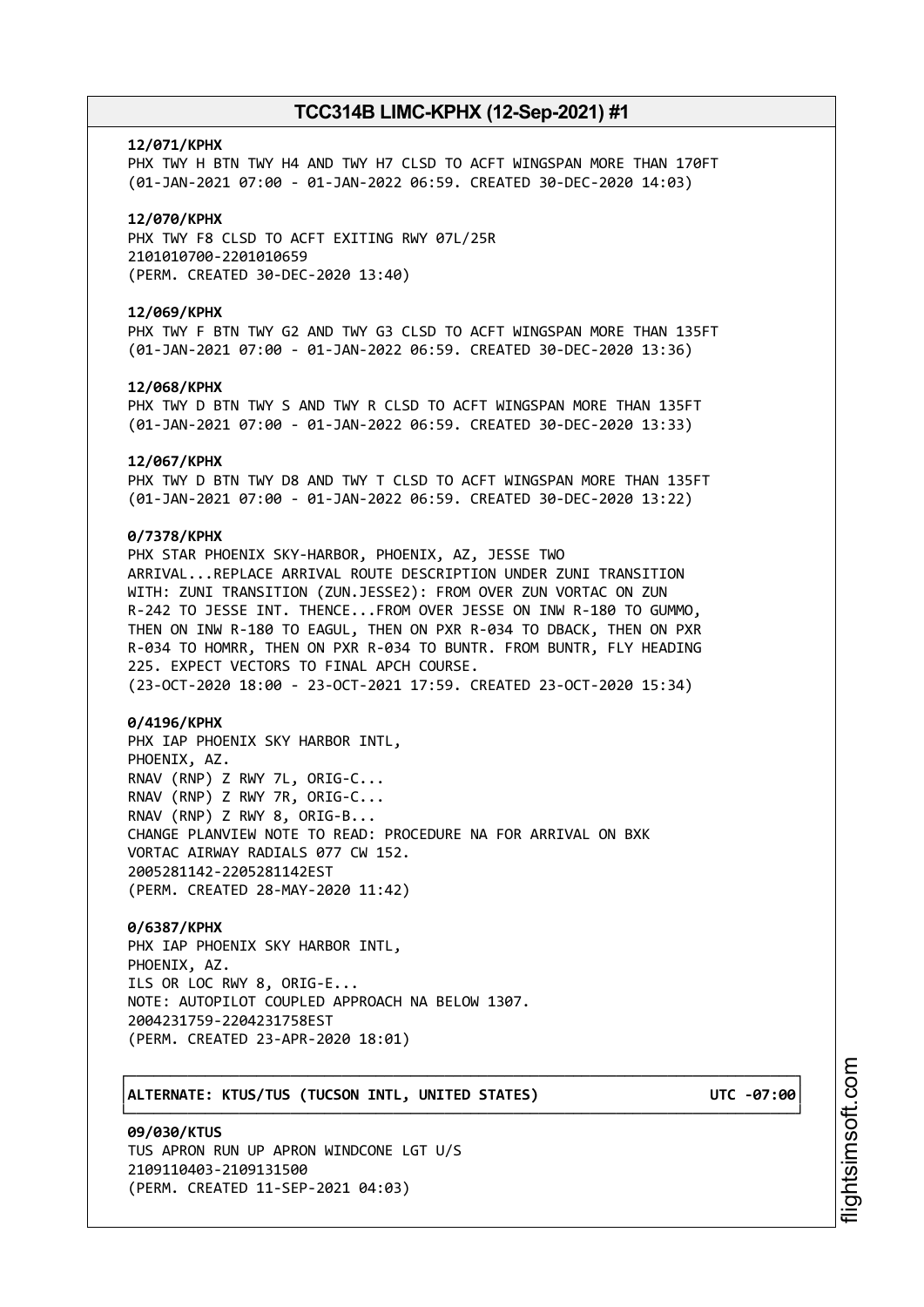### **09/029/KTUS**

TUS TWY A BTN TWY A10 AND AIR FREIGHT TERMINAL RAMP CLSD (13-SEP-2021 05:00 - 13-SEP-2021 17:00. CREATED 11-SEP-2021 01:58)

## **09/026/KTUS**

TUS TWY A BTN TWY A10 AND TWY A11 CLSD TO AIR CARRIERS (09-SEP-2021 22:05 - 13-SEP-2021 17:00. CREATED 09-SEP-2021 22:05)

### **09/023/KTUS**

TUS RWY 11L/29R CLSD DLY 0630-1200 (14-SEP-2021 06:30 - 18-SEP-2021 12:00. CREATED 09-SEP-2021 18:13)

### **09/020/KTUS**

TUS OBST TOWER LGT (ASR 1009810) 321511.00N1105746.00W (8.3NM N TUS) 2674.9FT (285.1FT AGL) U/S (09-SEP-2021 04:31 - 24-SEP-2021 03:31. CREATED 09-SEP-2021 04:30)

### **09/019/KTUS**

TUS RWY 11R/29L CLSD (13-SEP-2021 14:00 - 13-SEP-2021 21:00. CREATED 08-SEP-2021 22:45)

## **09/016/KTUS**

TUS OBST CRANE (ASN UNKNOWN) 320708N1105732W (750FT NW APCH END RWY 03) 2656FT (110FT AGL) FLAGGED (13-SEP-2021 14:00 - 13-SEP-2021 17:00. CREATED 07-SEP-2021 18:31)

## **09/015/KTUS**

TUS AIRSPACE AERIAL SPRAYING WI AN AREA DEFINED AS 5NM RADIUS OF TUS068018 SFC-500FT (08-SEP-2021 18:00 - 18-SEP-2021 18:00. CREATED 07-SEP-2021 18:03)

### **M0034/21/KTUS**

RWY 29R BAK-14 ARRESTING SYSTEM UNSERVICEABLE LOCATED ON DEPARTURE END OF RWY 29R. (07-SEP-2021 13:34 - 18-SEP-2021 23:59. CREATED 07-SEP-2021 13:34)

#### **M0033/21/KTUS**

RWY 11L BAK-14 ARRESTING SYSTEM UNSERVICEABLE LOCATED ON DEPARTURE END OF RWY 11L. (07-SEP-2021 13:34 - 18-SEP-2021 23:59. CREATED 07-SEP-2021 13:34)

### **08/118/KTUS**

TUS NAV ILS RWY 11L DME NOT MNT (31-AUG-2021 17:14 - 15-SEP-2021 20:00 EST. CREATED 31-AUG-2021 17:14)

## **08/214/KTUS**

RYN AD AP BIRD ACT CIRCLING HAWKS (29-AUG-2021 19:18 - 30-SEP-2021 13:30. CREATED 29-AUG-2021 19:18)

### **07/002/KTUS**

TUS AIRSPACE UAS WI AN AREA DEFINED AS 4.5NM RADIUS OF 315131N1110514W (19.9NM S TUS) SFC-400FT AGL (02-JUL-2021 14:00 - 02-JAN-2022 01:00. CREATED 01-JUL-2021 17:19)

### **0/5971/KTUS**

TUS SID TUCSON INTL, TUCSON, AZ. TUCSON EIGHT DEPARTURE... MESCA TRANSITION: MINIMUM ALTITUDE MESCA INT TO SAN SIMON VORTAC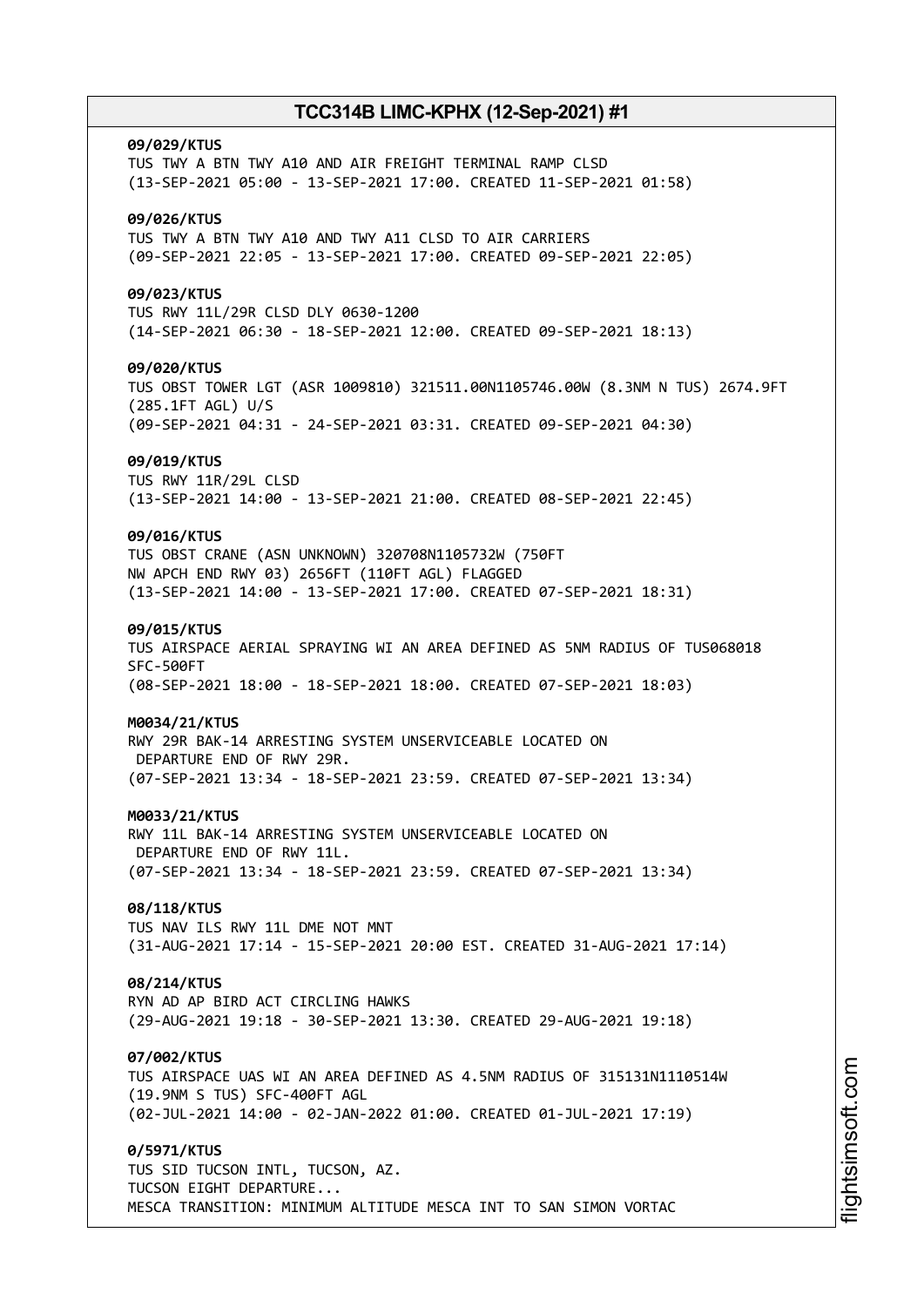┌──────────────────────────────────────────────────────────────────────────────┐

└──────────────────────────────────────────────────────────────────────────────┘

(SSO), 10500 FT. REDDY TRANSITION: NA EXCEPT FOR AIRCRAFT EQUIPPED WITH SUITABLE RNAV SYSTEMS, WITH GPS. SSO VORTAC UNUSABLE BELOW 14000 FT. 2011051508-2211051508EST (PERM. CREATED 05-NOV-2020 15:08)

### **11/009/KTUS**

TUS APRON CUST RAMP RELOCATED TO BASE OF OLD TWR (03-NOV-2020 12:00 - PERM. CREATED 02-NOV-2020 22:39)

## │**EDTO AIRPORT: CYYQ/YYQ (CHURCHILL, CANADA) UTC -05:00**│

**D2522/21/CYYQ** RWY 07/25 CLSD DUE GRADING AND PACKING. (07-SEP-2021 13:15 - 12-SEP-2021 17:00. CREATED 07-SEP-2021 13:15)

## ┌──────────────────────────────────────────────────────────────────────────────┐ │**EDTO AIRPORT: CYFB/YFB (IQALUIT, CANADA) UTC -04:00**│

└──────────────────────────────────────────────────────────────────────────────┘ **S1759/21/CYFB** RSC 16 6/6/6 DRY, DRY, DRY. VALID SEP 12 1128 - SEP 12 1928.

RSC 34 6/6/6 DRY, DRY, DRY. VALID SEP 12 1128 - SEP 12 1928.

ADDN NON-GRF/TALPA INFO: CRFI 16 NR. CRFI 34 NR.

RMK: TWY ALPHA, CHARLIE, DELTA, ECHO, FOXTROT, GOLF, 202109121127, DRY. RMK: APN APRON I, APRON II, APRON III, APRON IV, APRON V, 202109121127, DRY. RMK: NEXT OBS AT SEP 12 1530. (12-SEP-2021 11:31 - 12-SEP-2021 19:30. CREATED 12-SEP-2021 11:31)

### **E3901/21/CYFB**

TEMPO RAG INSTALLED 1500FT BEYOND THR 34 MARKED BY YELLOW CIRCLE ON BLACK BACKGROUND. RWY 16/34 NOT AVBL TO CIVILIAN ACFT WHILE TEMPO RAG ACROSS THE RWY. CTC FSS 15 MIN PN FREQ 122.2MHZ FOR STATUS OF CABLE. EQPT TO SECURE TEMPO RAG ON BOTH SIDES OF RWY 34 12 INCHES HIGH 10FT FROM RWY EDGES AND OBST 7FT HIGH 125FT FM RWY EDGES (06-SEP-2021 03:00 - 14-SEP-2021 12:00 EST. CREATED 05-SEP-2021 22:52)

# **E3838/21/CYFB**

MULTIPLE MOBILE CRANES WITHIN 600FT RADIUS CENTRED ON 634316N 0683134W APRX 8350FT BFR THR 34 AND 5600FT WEST EXTENDED RCL. 195FT AGL 235FT AMSL. LGTD, PAINTED. (30-AUG-2021 21:56 - 15-NOV-2021 23:59. CREATED 30-AUG-2021 21:57)

┌──────────────────────────────────────────────────────────────────────────────┐

└──────────────────────────────────────────────────────────────────────────────┘

## │**LSAS (SWITZERLAND FIR)** │

**W1917/21/LSAS** TEMPO R-AREA ESTABLISHED DUE TO LASER TESTS CENTRED AT SANTIS RADIUS 5.0 KM (471457N0092032E RADIUS 2.7 NM). ENTRY PROHIBITED WHEN ACT EXC ACFT INVOLVED IN TEST MISSIONS AND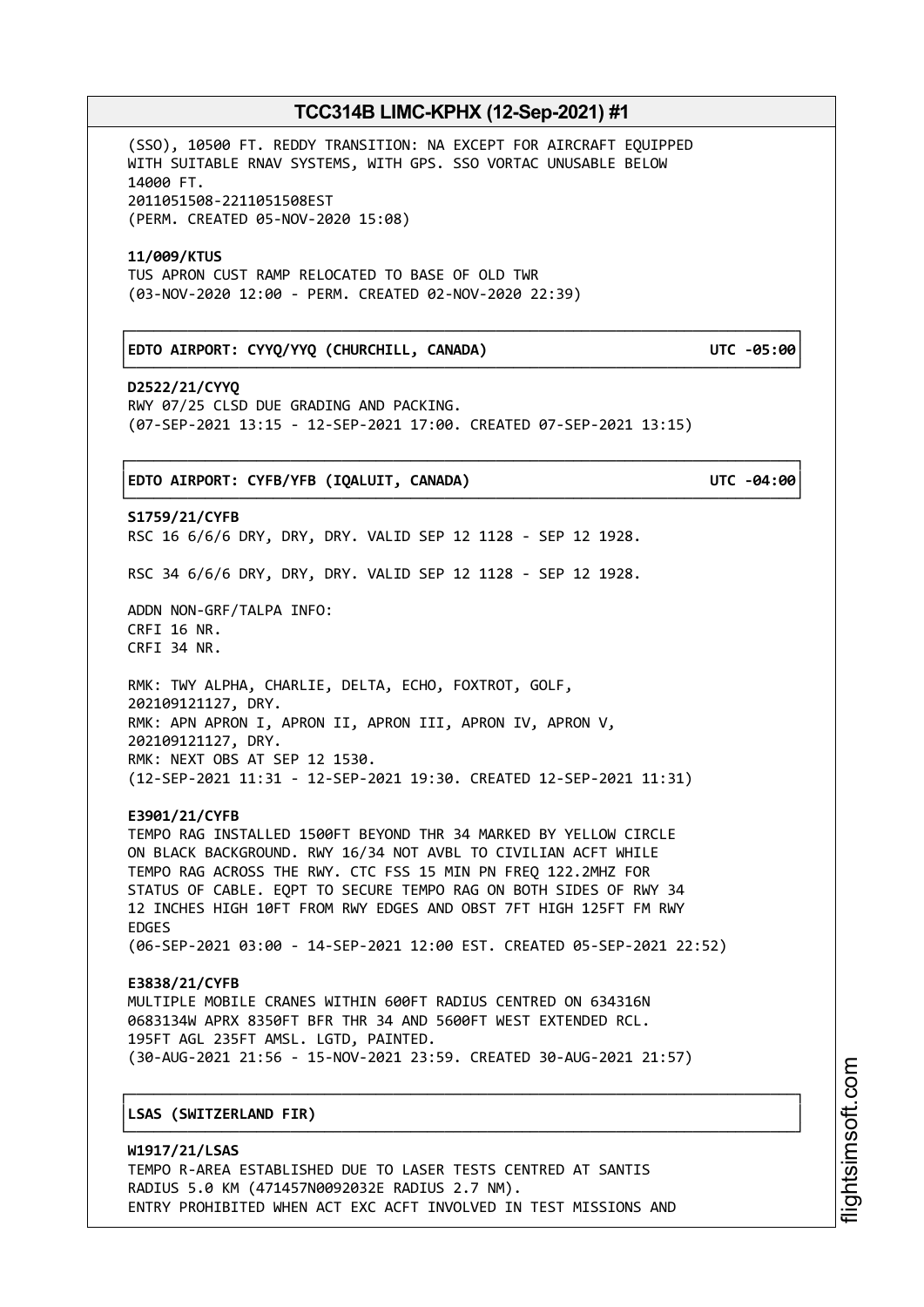HEL EMERG MEDICAL SER (HEMS). HEMS CTC +41 77 493 28 40. 8000FT AMSL-FL660 (13-SEP-2021 13:00 - 14-SEP-2021 02:00. CREATED 12-SEP-2021 08:10) **W1916/21/LSAS** TEMPO R-AREA ESTABLISHED DUE TO LASER TESTS CENTRED AT SANTIS RADIUS 5.0 KM (471457N0092032E RADIUS 2.7 NM). ENTRY PROHIBITED WHEN ACT EXC ACFT INVOLVED IN TEST MISSIONS AND HEL EMERG MEDICAL SER (HEMS). HEMS CTC +41 77 493 28 40. 8000FT AMSL-FL660 (12-SEP-2021 13:00 - 13-SEP-2021 02:00. CREATED 11-SEP-2021 08:34) **W1912/21/LSAS** R-AREA LS-R39C STOOS ACT. LOWER LIMIT 9000FT AMSL OR 2000FT GND WHICHEVER IS HIGHER. 9000FT AMSL-FL130 0800-1000 1200-1400 (13-SEP-2021 08:00 - 13-SEP-2021 14:00. CREATED 10-SEP-2021 12:07) **W1911/21/LSAS** R-AREA LS-R39B BRISEN ACT. LOWER LIMIT 9000FT AMSL OR 2000FT GND WHICHEVER IS HIGHER. 9000FT AMSL-FL130 0800-1000 1200-1400 (13-SEP-2021 08:00 - 13-SEP-2021 14:00. CREATED 10-SEP-2021 12:07) **W1910/21/LSAS** R-AREA LS-R39A HEITLI ACT. LOWER LIMIT 9000FT AMSL OR 2000FT GND WHICHEVER IS HIGHER. 9000FT AMSL-FL130 0800-1000 1200-1400 (13-SEP-2021 08:00 - 13-SEP-2021 14:00. CREATED 10-SEP-2021 12:06) **W1909/21/LSAS** MIL ON: UPPER LIMIT AIRSPACE ECHO OVER ALPS FL130. REF VFR MANUAL GEN 1-0-5 PARAGRAPH 6. FL130-FL150 15 20-22 26 0600-1600, 18-19 25 0600-2000, 27 0600-1505 (15-OCT-2021 06:00 - 27-OCT-2021 15:05. CREATED 10-SEP-2021 11:02) **W1908/21/LSAS** R-AREA LS-R2 HOHGANT ACT. FL100-FL130 (13-SEP-2021 11:35 - 13-SEP-2021 12:15. CREATED 10-SEP-2021 10:46) **W1907/21/LSAS** D-AREA LS-D15 CHUR ACT. GND-5950FT AMSL 0800-1000 1100-1300 (01-OCT-2021 08:00 - 01-OCT-2021 13:00. CREATED 10-SEP-2021 10:44) **W1906/21/LSAS** TEMPO R-AREA ACT DUE TO AIR DISPLAY AT MONTREUX RADIUS 7.0 KM (462550N0065445E RADIUS 3.8 NM). ENTRY PROHIBITED WHEN ACT. EXC HEL EMERG MEDICAL SER (HEMS). FOR INFO ON ACT CTC GENEVA INFO 126.350, HEMS CTC 130.800 FOR COOR. GND-7000FT AMSL 17 1245-1345, 19 1215-1315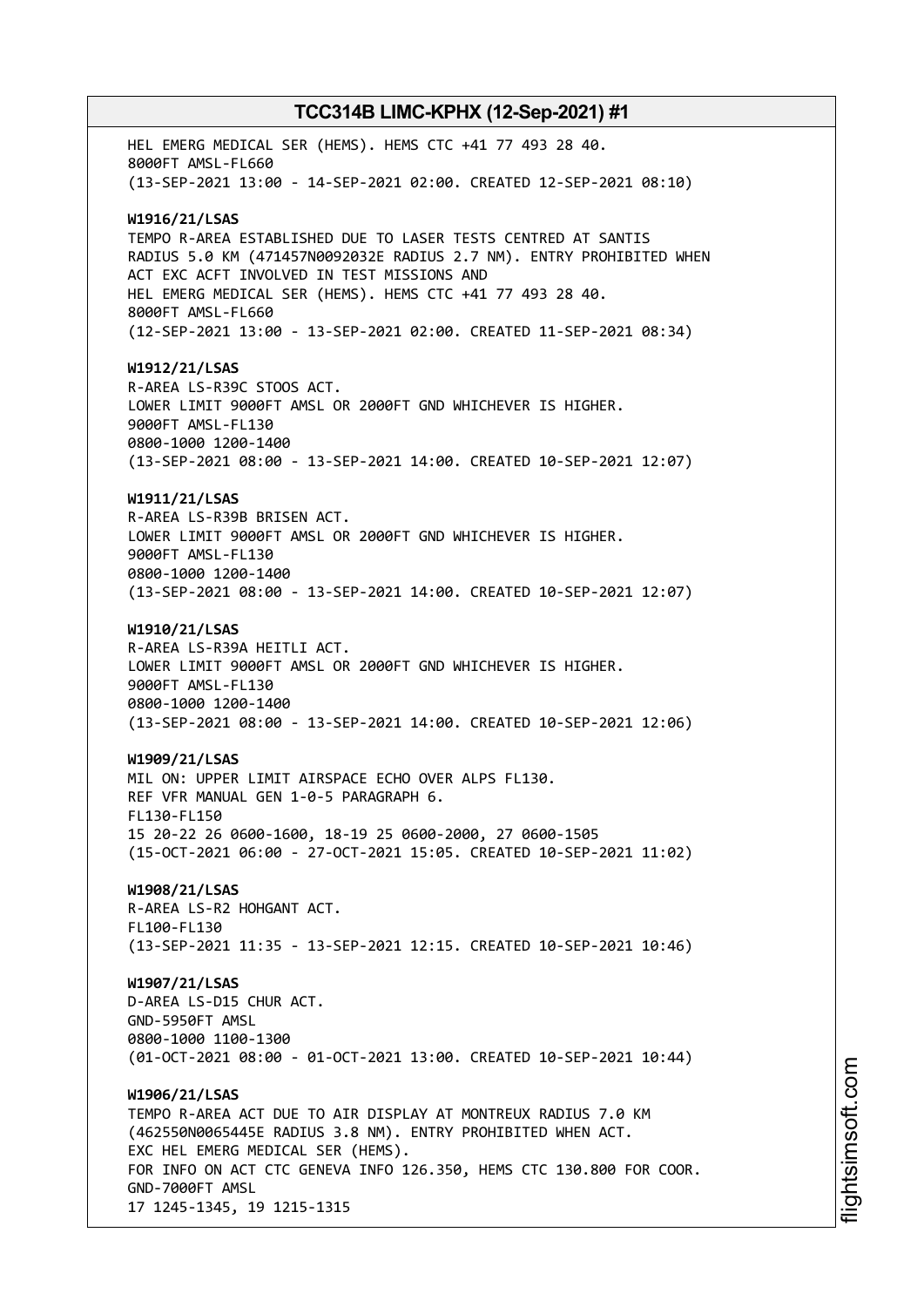(17-SEP-2021 12:45 - 19-SEP-2021 13:15. CREATED 10-SEP-2021 08:28) **W1905/21/LSAS** FRNG WILL TAKE PLACE AREA 4.9 KM NNW LE SEPEY, 462535N0070619E 462505N0070619E 462319N0070336E 462219N0070007E 462154N0065754E 462251N0065705E 462526N0070016E 462549N0070303E 462535N0070619E (462409N0070144E RADIUS 3.5 NM). REF DABS FRNG NR 3503 AVBL AT WWW.SKYBRIEFING.COM. GND-14800FT AMSL 16 1700-2100, 21 27 0800-2100, 22-23 0530-2100, 24 0530-1400 (16-SEP-2021 17:00 - 27-SEP-2021 21:00. CREATED 10-SEP-2021 07:14) **B1168/21/LSAS** CRANE 5.3KM 132DEG GEO ARP LFSB, MARKED, LGTD, 473330N0073455E, 39.0M / 128.0FT AGL, 309.2M / 1014.5FT AMSL. (10-SEP-2021 05:44 - PERM. CREATED 10-SEP-2021 05:44) **A0550/21/LSAS** COVID-19: FLIGHT RESTRICTIONS CONTINUATION FROM NOTAM A0549/21 7. PAX WITH D VISA ISSUED BY SWITZERLAND. 8. PAX WITH SCHENGEN C VISA ISSUED BY SWITZERLAND AFT 16 MAR 2020. 9. PAX WHO CAN PROVE THAT THEY HAVE BEEN FULLY VACCINATED AGAINST COVID-19 WITHIN THE LAST 12 MONTHS WITH A VACCINE APPROVED BY SWITZERLAND, BY THE EUROPEAN MEDICINES AGENCY OR ACCORDING TO THE WHO EMERGENCY USE LISTING. 10. UNVACCINATED PAX YOUNGER THAN 18 YEARS IF THEY ARE TRAVELLING WITH THEIR FULLY VACCINATED GUARDIANS. 11. PAX WHO REPRESENT JUSTIFIED INDIVIDUAL CASE OF HARDSHIP, IN CASE OF PERSONS EXEMPTED FM VISA RQMNTS, SWISS REPRESENTATIONS ABROAD MAY CERTIFY EXISTENCE OF JUSTIFIED INDIVIDUAL CASE OF HARDSHIP. 12. ALL CREW AND MNM SUPPORT STAFF REQUIRED TO CARRY OUT CARGO AND PAX FLT. (12-SEP-2021 22:00 - 30-NOV-2021 23:59 EST. CREATED 09-SEP-2021 12:57) **A0549/21/LSAS** COVID-19: FLIGHT RESTRICTIONS AS PRESCRIBED BY THE SWISS FEDERAL COUNCIL, ENTRY INTO SWITZERLAND REFUSED TO ALL FOREIGN NATIONALS WHO WISH TO ENTER SWITZERLAND EXCEPTIONS: 1. NATIONALS OF EEA MEMBER STATES AND SWITZERLAND. 2. PAX ARR FM SCHENGEN MEMBER STATES. 3. PAX ARR DIRECTLY (OR INDIRECTLY VIA ONE OR MORE TRANSIT AIRPORTS - GIVEN THAT THEY DO NOT LEAVE INTL TRANSIT ZONE OF THE AIRPORT) FM ALBANIA, ANDORRA, ARMENIA, AUSTRALIA, AZERBAIJAN, BOSNIA AND HERZEGOVINA, BRUNEI, BULGARIA, CANADA, CROATIA, CYPRUS, HONG KONG, IRELAND (REP.), JAPAN, JORDAN, KOREA (REP.), MACAU, MOLDOVA, MONACO, NEW ZEALAND, QATAR, ROMANIA, SAN MARINO, SAUDI ARABIA, SERBIA, SINGAPORE, TAIWAN, UKRAINE AND VATICAN CITY (HOLY SEE). 4A.FAMILY MEMBERS OF NATIONALS OF EEA MEMBER STATES. THEY MUST PRESENT PROOF OF THEIR RELATIONSHIP. 4B.FAMILY MEMBERS OF NATIONALS OF CITIZENS OF THE UNITED KINGDOM OF GREAT BRITAIN AND NORTHERN IRELAND HOLDING A SWISS RESIDENCE PERMIT ISSUED BEFORE THE 1ST OF JANUARY 2021 OR CONTAINS A REFERENCE TO THE CH-UK AGREEMENT FROM 25.02.2019. THEY MUST PRESENT PROOF OF THEIR RELATIONSHIP. 5. RESIDENTS OF LIECHTENSTEIN AND SWITZERLAND. 6. RESIDENTS OF SCHENGEN MEMBER STATES RETURN DIRECTLY VIA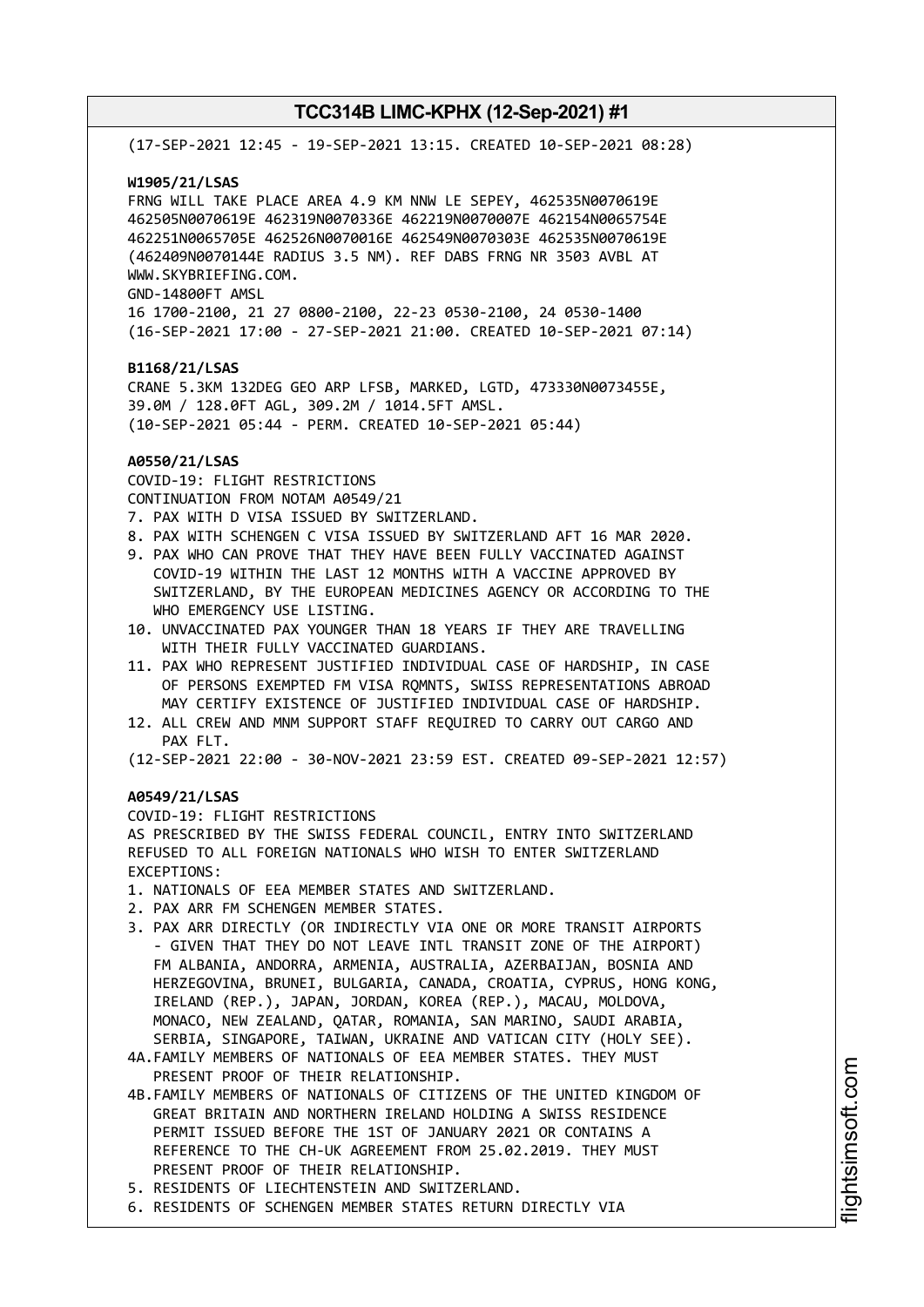**TCC314B LIMC-KPHX (12-Sep-2021) #1** SWITZERLAND TO THEIR COUNTRY OF RESIDENCE. TO BE CONTINUED IN NOTAM A0550/21 (12-SEP-2021 22:00 - 30-NOV-2021 23:59 EST. CREATED 09-SEP-2021 12:56) **A0547/21/LSAS** COVID-19: FLIGHT RESTRICTIONS CONTINUATION FROM NOTAM A0546/21 7. PAX WITH D VISA ISSUED BY SWITZERLAND. 8. PAX WITH SCHENGEN C VISA ISSUED BY SWITZERLAND AFT 16 MAR 2020. 9. PAX WHO CAN PROVE THAT THEY HAVE BEEN FULLY VACCINATED AGAINST COVID-19 WITHIN THE LAST 12 MONTHS WITH A VACCINE APPROVED BY SWITZERLAND, BY THE EUROPEAN MEDICINES AGENCY OR ACCORDING TO THE WHO EMERGENCY USE LISTING. 10. UNVACCINATED PAX YOUNGER THAN 18 YEARS IF THEY ARE TRAVELLING WITH THEIR FULLY VACCINATED GUARDIANS. 11. PAX WHO REPRESENT JUSTIFIED INDIVIDUAL CASE OF HARDSHIP, IN CASE OF PERSONS EXEMPTED FM VISA RQMNTS, SWISS REPRESENTATIONS ABROAD MAY CERTIFY EXISTENCE OF JUSTIFIED INDIVIDUAL CASE OF HARDSHIP. 12. ALL CREW AND MNM SUPPORT STAFF REQUIRED TO CARRY OUT CARGO AND PAX FLT. (09-SEP-2021 11:38 - 12-SEP-2021 21:59. CREATED 09-SEP-2021 11:38) **A0546/21/LSAS** COVID-19: FLIGHT RESTRICTIONS

AS PRESCRIBED BY THE SWISS FEDERAL COUNCIL, ENTRY INTO SWITZERLAND REFUSED TO ALL FOREIGN NATIONALS WHO WISH TO ENTER SWITZERLAND EXCEPTIONS:

- 1. NATIONALS OF EEA MEMBER STATES AND SWITZERLAND.
- 2. PAX ARR FM SCHENGEN MEMBER STATES.
- 3. PAX ARR DIRECTLY (OR INDIRECTLY VIA ONE OR MORE TRANSIT AIRPORTS - GIVEN THAT THEY DO NOT LEAVE INTL TRANSIT ZONE OF THE AIRPORT) FM ALBANIA, ANDORRA, ARMENIA, AUSTRALIA, AZERBAIJAN, BOSNIA AND HERZEGOVINA, BRUNEI, BULGARIA, CANADA, CROATIA, CYPRUS, HONG KONG, IRELAND (REP.), ISRAEL, JAPAN, JORDAN, KOREA (REP.), KOSOVO, LEBANON, MACAU, MOLDOVA, MONACO, MONTENEGRO, NEW ZEALAND, NORTH MACEDONIA, QATAR, ROMANIA, SAN MARINO, SAUDI ARABIA, SERBIA, SINGAPORE, TAIWAN, UKRAINE, UNITED STATES OF AMERICA AND VATICAN CITY (HOLY SEE).
- 4A.FAMILY MEMBERS OF NATIONALS OF EEA MEMBER STATES. THEY MUST PRESENT PROOF OF THEIR RELATIONSHIP.
- 4B.FAMILY MEMBERS OF NATIONALS OF CITIZENS OF THE UNITED KINGDOM OF GREAT BRITAIN AND NORTHERN IRELAND HOLDING A SWISS RESIDENCE PERMIT ISSUED BEFORE THE 1ST OF JANUARY 2021 OR CONTAINS A REFERENCE TO THE CH-UK AGREEMENT FROM 25.02.2019. THEY MUST PRESENT PROOF OF THEIR RELATIONSHIP.
- 5. RESIDENTS OF LIECHTENSTEIN AND SWITZERLAND.
- 6. RESIDENTS OF SCHENGEN MEMBER STATES RETURN DIRECTLY VIA SWITZERLAND TO THEIR COUNTRY OF RESIDENCE.
- TO BE CONTINUED IN NOTAM A0547/21

(09-SEP-2021 11:37 - 12-SEP-2021 21:59. CREATED 09-SEP-2021 11:37)

## **W1898/21/LSAS**

FRNG WILL TAKE PLACE AREA 6.0 KM ENE FLUEHLI, 465433N0080308E 465225N0080419E 465159N0080700E 465313N0080701E 465511N0080629E 465512N0080411E 465433N0080308E (465331N0080526E RADIUS 1.9 NM). REF DABS FRNG NR 3601 AVBL AT WWW.SKYBRIEFING.COM. GND-10200FT AMSL 09 1130-1600, 10 0630-0930, 15-16 20-23 0600-2100, 17 0600-1900,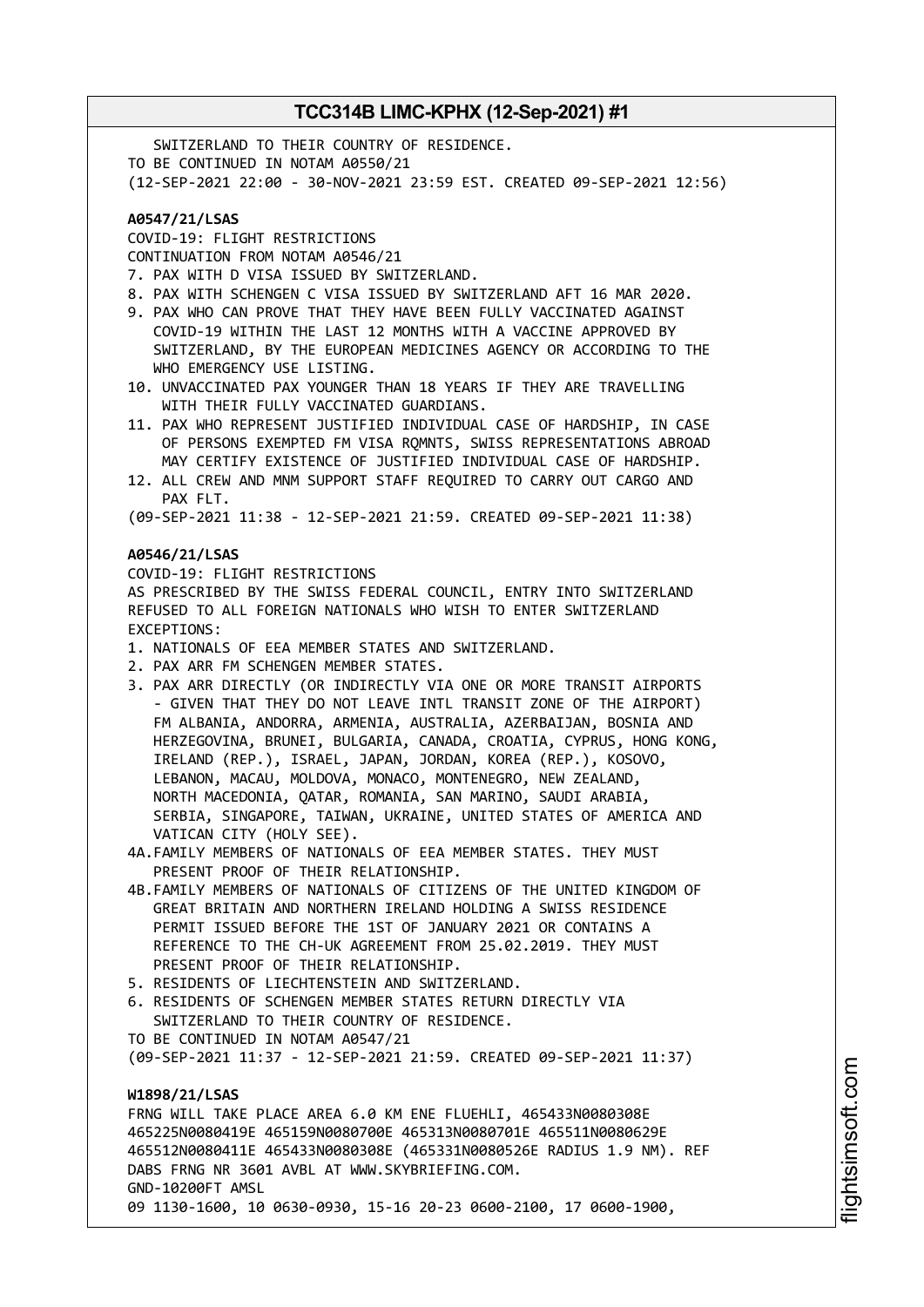27-29 0500-2100 (09-SEP-2021 11:30 - 29-SEP-2021 21:00. CREATED 09-SEP-2021 11:14) **B1147/21/LSAS** CONST POSTS 6.3KM SSW PFYN, MARKED, LGTD, 473259N0085439E, 56.5M / 185.4FT AGL, 533.6M / 1750.7FT AMSL. (07-SEP-2021 05:30 - 15-SEP-2023 23:59 EST. CREATED 07-SEP-2021 05:30) **W1839/21/LSAS** FRNG WILL TAKE PLACE AREA 6.5 KM WSW HINTERRHEIN, 463152N0090730E 463113N0091107E 462926N0090956E 462823N0090453E 462913N0090405E 463152N0090730E (463013N0090736E RADIUS 2.6 NM). REF DABS FRNG NR 3902 AVBL AT WWW.SKYBRIEFING.COM. GND-14800FT AMSL 01 0500-1500, 04 0700-2000, 05-07 12-14 19-21 0600-2000, 08 0600-1500, 11 0600-1600, 15 0600-1400, 18 0800-2000 (01-OCT-2021 05:00 - 21-OCT-2021 20:00. CREATED 03-SEP-2021 07:59) **W1826/21/LSAS** FRNG WILL TAKE PLACE AREA 6.5 KM WSW HINTERRHEIN, 463152N0090730E 463113N0091107E 462926N0090956E 462823N0090453E 462913N0090405E 463152N0090730E (463013N0090736E RADIUS 2.6 NM). REF DABS FRNG NR 3501 AVBL AT WWW.SKYBRIEFING.COM. GND-14800FT AMSL 23 0700-1830, 24 0630-1500, 27 0730-1930, 28-30 0600-2000 (23-SEP-2021 07:00 - 30-SEP-2021 20:00. CREATED 02-SEP-2021 08:25) **A0524/21/LSAS** CHECKLIST YEAR=2021 0381 0412 0469 0481 0482 0489 0491 0503 0504 0505 0506 0507 0508 0509 0510 0511 0513 0514 0515 0516 0517 0519 0520 0521 LATEST PUBLICATIONS: AIRAC AIP AMDT 09/21 EFFECTIVE 07 OCT 2021 AIRAC AIP SUP 01/21 EFFECTIVE 17 JUN 2021 AIP AMDT 08/21 VFR MANUAL AMDT 08/21 AIP SUP 03/19 VFR MANUAL SUP 01/21 AIC A 04/21 VALID AIP SUPPLEMENTS AIRAC SUP: NIL AIP SUP: 07/18 09/18 VFR MANUAL SUP: 05/16 03/18 05/18 04/19 01/20 VALID AIC SERIES A 02/17 08/17 02/20 02/21 03/21 04/21 (01-SEP-2021 06:10 - 01-OCT-2021 23:59 EST. CREATED 01-SEP-2021 06:10) **B1103/21/LSAS CHECKLIST** YEAR=2021 0670 0740 0753 0811 0819 0820 0821 0828 0836 0843 0844 0860 0906 0920 0925 0927 0930 0932 0935 0939 0941 0942 0948 0964 0973 0974 0976 0992 1000 1001 1043 1044 1050 1051 1052 1053 1054 1057 1058 1063 1065 1067 1068 1069 1073 1074 1078 1081 1082 1083 1086 1087 1088 1089 1090 1091 1092 1095 1096 1097 1098 1099 1100 (01-SEP-2021 06:10 - 01-OCT-2021 23:59 EST. CREATED 01-SEP-2021 06:10)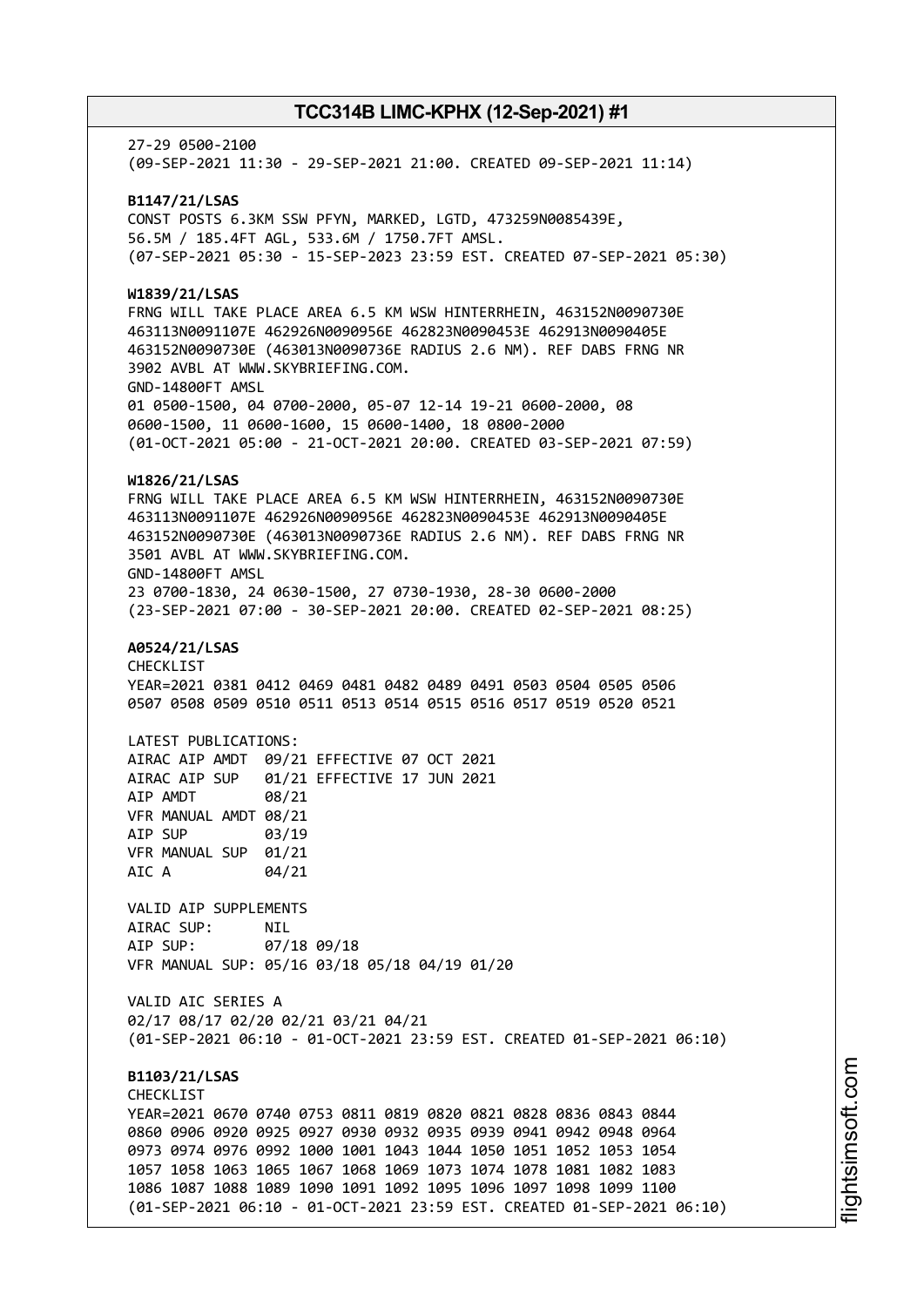**W1812/21/LSAS** CHECKLIST YEAR=2020 2105 2106 2112 YEAR=2021 0063 0064 0067 0131 0133 0457 0458 0695 0717 1297 1301 1490 1498 1500 1503 1504 1505 1539 1540 1545 1546 1637 1644 1649 1650 1677 1688 1701 1717 1740 1741 1742 1754 1755 1756 1757 1758 1759 1763 1768 1771 1773 1783 1792 1795 1796 1807 1811 (01-SEP-2021 06:10 - 01-OCT-2021 23:59 EST. CREATED 01-SEP-2021 06:10) **W1792/21/LSAS** FRNG WILL TAKE PLACE AREA 5.0 KM SSE OBERALPPASS, 463930N0084037E 463432N0084017E 463451N0084221E 463608N0084235E 463930N0084037E (463700N0084035E RADIUS 2.5 NM). REF DABS FRNG NR 3701 AVBL AT WWW.SKYBRIEFING.COM. GND-12800FT AMSL 13 1600-2100, 14-15 0500-0700 1600-2100 (13-SEP-2021 16:00 - 15-SEP-2021 21:00. CREATED 30-AUG-2021 06:31) **B1090/21/LSAS** BUOCHS/ALPNACH/EMMEN INFO 134.130 U/S DUE TO MAINT. CTC ZURICH INFO 124.700 FOR STS OF BUOCHS/ALPNACH/EMMEN CTR AND EMMEN TMA. (16-SEP-2021 11:00 - 16-SEP-2021 12:15. CREATED 30-AUG-2021 05:40) **A0511/21/LSAS** COVID-19: PAX RESTRICTIONS EXCEPTIONS FM PRESENTATION OF MEDICAL CERTIFICATE WITH A NEG CORONAVIRUS (COVID-19) TEST: AIRLINES MAY CARRY FLW PAX WO THESE PAX BEING REQUIRED TO PRODUCE NEG TEST RESULT: A. CHILDREN UNDER SIXTEEN YEARS OF AGE B. PERSONS WHO CAN PROVIDE A MEDICAL CERTIFICATE TO PROVE THAT THEY MUST BE TRANSPORTED TO SWITZERLAND AS A MATTER OF URGENCY ON MEDICAL GROUNDS C. PERSONS WHO HAVE SWISS CITIZENSHIP OR HOLD A RESIDENCE PERMIT ISSUED BY SWITZERLAND AND WHO ARE UNA TO BE TESTED FOR SARS-COV-2 WI A REASONABLE TIME OR AT REASONABLE EXPENSE, THE PERSONS CONCERNED MUST SIGN A DECLARATION CONFIRMING THE LACK OF OPPORTUNITY D. PERSONS WHO ARE USING A SWISS AP WHILE IN TRANSIT WO LVE THAT AP BFR CONTINUING THEIR JOURNEY E. PERSONS PROVIDING EVIDENCE THAT THEY HAVE BEEN VACCINATED AGAINST SARS-COV-2 OR ARE CONSIDERED TO HAVE RECOVERED FM SARS-COV-2 (REGULATED IN ANNEX 2 OF COVID-19 ORDINANCE ON INTL PAX TRANSPORT MEASURES). RULE NOT APPLICABLE TO PERSONS ARR FM COUNTRIES AND REGIONS ACCORDING ANNEX 1 NR 1 OF COVID-19 ORDINANCE ON INTL TRANSPORT MEASURES. F. PERSONS WHO CAN PROVIDE A MEDICAL CERTIFICATE TO PROVE THAT THEY ARE UNA ON MEDICAL GROUNDS TO PROVIDE THE NASOPHARYNGEAL SWAB REQUIRED FOR THE SARS-COV-2 TEST. REF WWW.BAG.ADMIN.CH/ENTRY (27-AUG-2021 11:34 - 30-NOV-2021 23:59 EST. CREATED 27-AUG-2021 11:34) **A0510/21/LSAS** COVID-19: PAX RESTRICTIONS

ALL ARRIVAL PAX (EXC CHILDREN UNDER THE AGE OF SIXTEEN) MUST HAVE A MEDICAL CERTIFICATE WITH A NEGATIVE CORONAVIRUS (COVID-19) PCR TEST RESULT WHICH IS NOT OLDER THAN 72 HOURS OR A RAPID IMMUNOLOGICAL TEST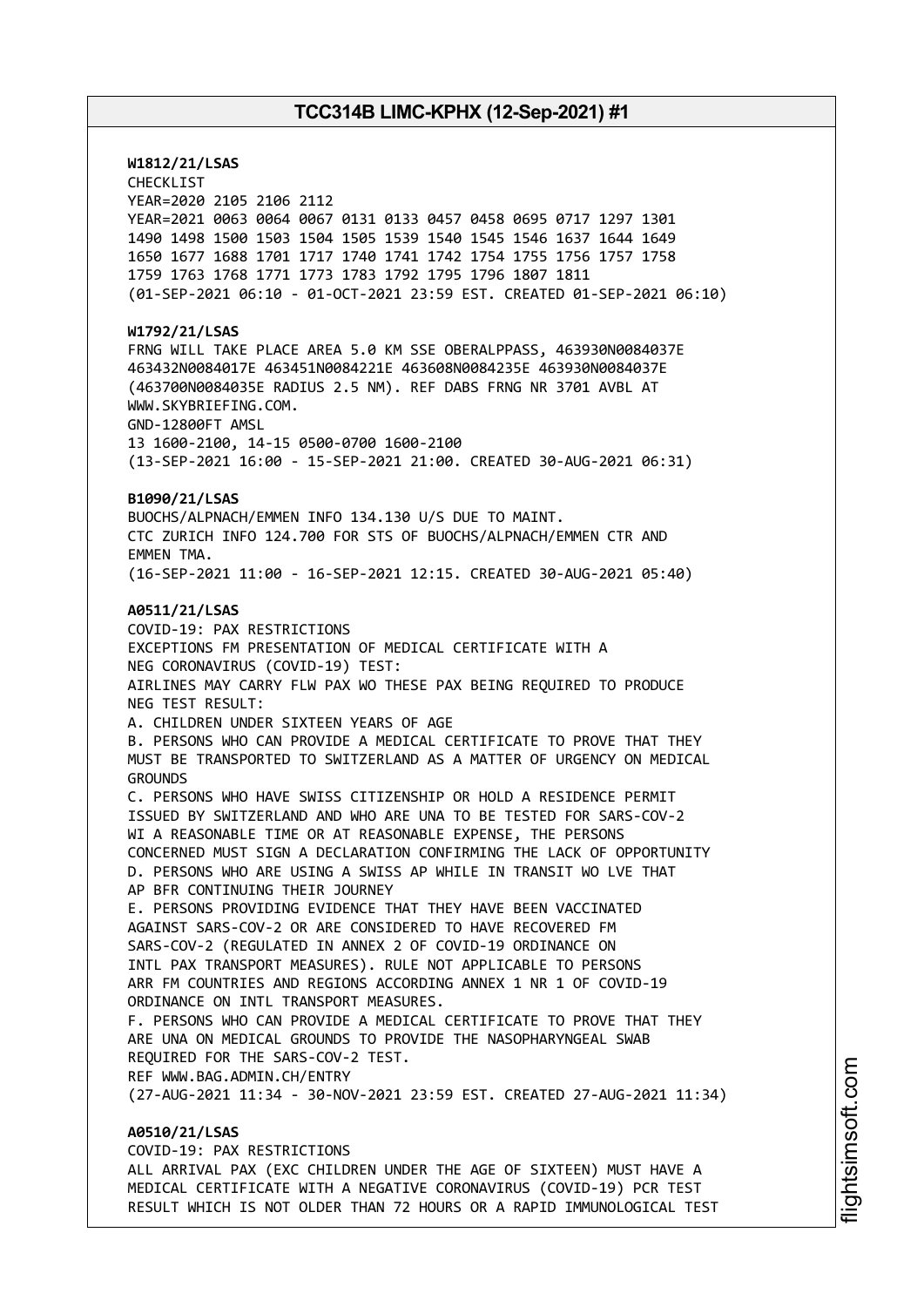WHICH IS NOT OLDER THAN 24 HOURS BFR DEP. PAX ENTERING SWITZERLAND FROM A COUNTRY, CONSIDERED A STATE OR REGION MENTIONED IN ANNEX 1, HAVE TO GO INTO QUARANTINE DESPITE A NEGATIVE CORONAVIRUS (COVID-19) PCR OR RAPID IMMUNOLOGICAL TEST RESULT. ALL PAX MUST PROVIDE THE CONTACT DETAILS, EITHER ELECTRONICALLY VIA THE PLATFORM PROVIDED BY THE FEDERAL OFFICE OF PUBLIC HEALTH (FOPH) FOR THE COLLECTION OF CONTACT DATA FOR TRAVELERS (SWISSPLF.ADMIN.CH) OR ON THE CONTACT CARDS PROVIDED BY THE FOPH IN PAPER FORM. MORE DETAILS AND INFORMATION ON EXEMPTIONS OF QUARANTINE AND TEST REQUIREMENTS CAN BE FOUND IN THE CORRESPONDING ORDONNANCE: WWW.BAG.ADMIN.CH/ENTRY FOR EXCEPTIONS FROM THE PRESENTATION OF A MEDICAL CERTIFICATE WITH A NEGATIVE CORONAVIRUS (COVID-19) TEST AND FROM THE OBLIGATION TO PROVIDE CONTACT DETAILS REFER TO SEPARATELY PUBLISHED NOTAM. (27-AUG-2021 11:34 - 30-NOV-2021 23:59 EST. CREATED 27-AUG-2021 11:34) **A0507/21/LSAS** SWISS AIR CARRIERS AND COMMANDERS OF AIRCRAFT IN CHARGE OF AIR SERVICE MANAGED BY CARRIERS HOLDERS OF OPERATING LICENCE ISSUED BY SWITZERLAND, WHETHER THEY ARE CONTRACTUAL CARRIERS AND/OR DE FACTO CARRIERS, OR PERFORMING AIR SERVICE WITH COMMERCIAL CHARTER AGREEMENT OR WITH CODE SHARING AND TO ALL FLIGHT PERFORMED WITH SWISS AIRCRAFT REGISTRATION, ARE REQUESTED TO CONSULT EASA SIB-2021-10 AND ARE REQUESTED TO AVOID MINSK FIR (UMMV). FOREIGN AIR CARRIERS INBOUND SWITZERLAND ARE RECOMMENDED TO AVOID MINSK FIR (UMMV). (27-AUG-2021 08:21 - 30-SEP-2021 23:59 EST. CREATED 27-AUG-2021 08:21) **A0505/21/LSAS** TRIGGER NOTAM - PERM AIRAC AMDT 009/2021: ENR HLDG BERSU AND MOSIT INBD TR CHANGED. (07-OCT-2021 00:00 - 21-OCT-2021 23:59. CREATED 26-AUG-2021 06:00) **W1768/21/LSAS** D-AREA LS-D7 GRANDVILLARD ACT. GND-9000FT AMSL 11 13 0630-0930 1130-1430, 12 0630-0930 1130-1430 1730-1900 (11-OCT-2021 06:30 - 13-OCT-2021 14:30. CREATED 26-AUG-2021 05:33) **W1759/21/LSAS** FRNG WILL TAKE PLACE AREA 3.2 KM SSW BEDRETTO, 462939N0082940E 462940N0083024E 462904N0083051E 462839N0083103E 462800N0083100E 462754N0082935E 462803N0082909E 462827N0082841E 462845N0082843E 462917N0082906E 462939N0082940E (462844N0083002E RADIUS 1.0 NM). REF DABS FRNG NR 4002 AVBL AT WWW.SKYBRIEFING.COM. GND-14800FT AMSL 07 15 0700-1500, 08 0700-1400, 18-20 0700-2000 (07-OCT-2021 07:00 - 20-OCT-2021 20:00. CREATED 25-AUG-2021 10:01) **W1758/21/LSAS** FRNG WILL TAKE PLACE AREA 3.7 KM WNW S. BERNARDINO, 462932N0091009E 462925N0090810E 462845N0090640E 462756N0090814E 462747N0091005E 462823N0091055E 462859N0091009E 462932N0091009E (462834N0090848E RADIUS 1.5 NM). REF DABS FRNG NR 4101 AVBL AT WWW.SKYBRIEFING.COM. GND-16450FT AMSL 11 21 0600-1600, 12-14 19-20 0600-2000, 15 0600-1400, 18 0800-2000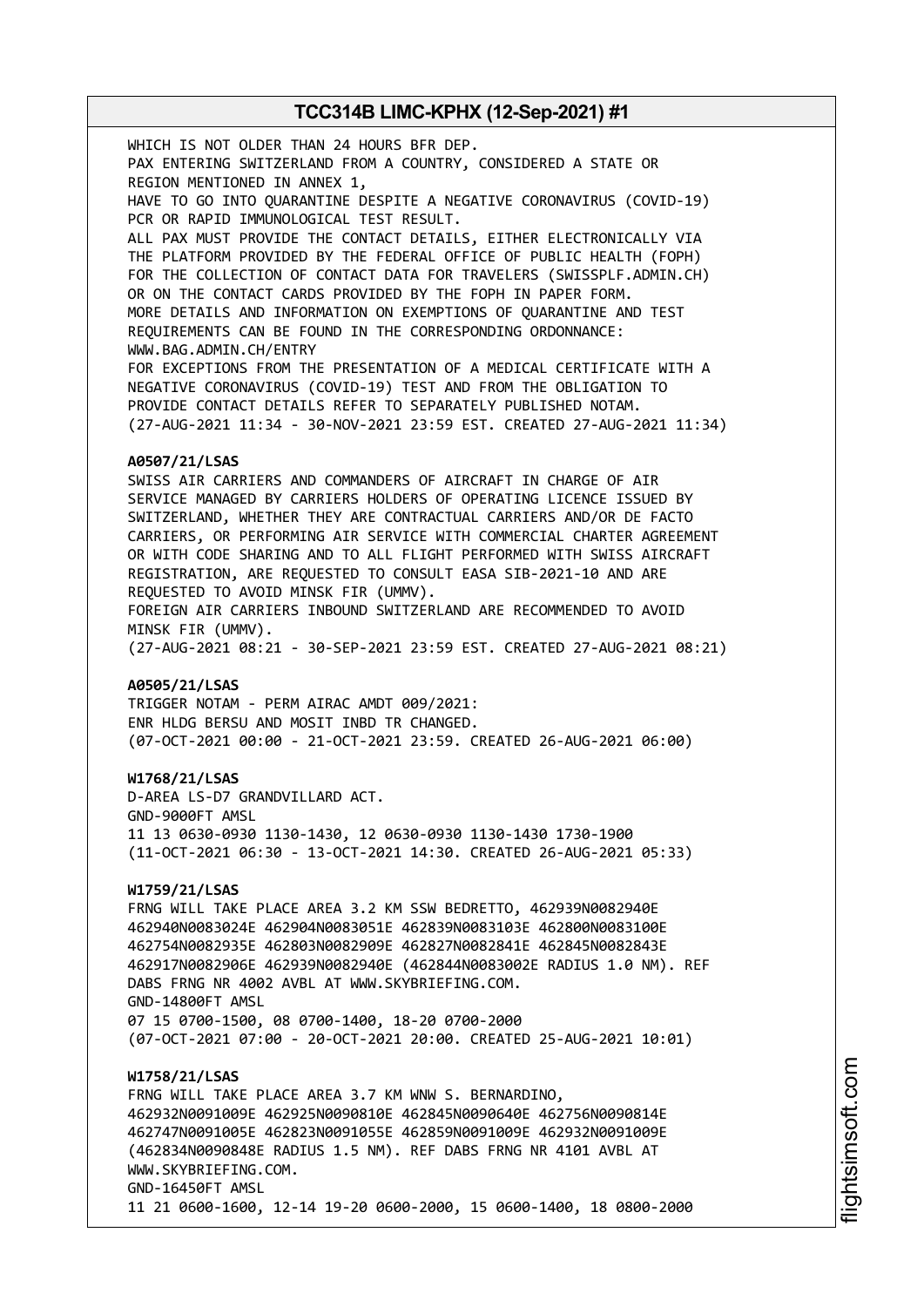(11-OCT-2021 06:00 - 21-OCT-2021 16:00. CREATED 25-AUG-2021 09:47) **B1073/21/LSAS** CABLES 3.3KM NNW ALPNACH, MARKED, LEN 2865M, 465807N0081544E, 231.0M / 757.9FT AGL, 2092.0M / 6863.6FT AMSL. (25-AUG-2021 05:39 - PERM. CREATED 25-AUG-2021 05:39) **W1742/21/LSAS** D-AREA LS-D12 SIHLTAL ACT. GND-9850FT AMSL 10 17 0700-1100 1200-1700, 14-16 0700-1100 1200-2100 (10-DEC-2021 07:00 - 17-DEC-2021 17:00. CREATED 24-AUG-2021 11:51) **W1741/21/LSAS** D-AREA LS-D12 SIHLTAL ACT. GND-9850FT AMSL NOV 16-18 0700-1100 1200-2100, 19 0700-1100 1200-1700, 23-25 0700-1100 1200-2100, 26 0700-1100 1200-1700, 30-DEC 02 0700-1100 1200-2100, 03 0700-1100 1200-1700, 07 09 0700-1100 1200-2100 (16-NOV-2021 07:00 - 09-DEC-2021 21:00. CREATED 24-AUG-2021 11:42) **W1740/21/LSAS** D-AREA LS-D12 SIHLTAL ACT. GND-9850FT AMSL OCT 19-21 25-28 0600-1000 1100-2100, NOV 02-04 08-11 0700-1100 1200-2100 (19-OCT-2021 06:00 - 11-NOV-2021 21:00. CREATED 24-AUG-2021 11:34) **B1052/21/LSAS** OBST RED LGT U/S AT ANTENNA BRAMBRUESCH 4.7 KM E DOMAT (464946N0093055E), 192.6 FT AGL / 5447.7 FT AMSL. OBST NR 247-GR-30142 (20-AUG-2021 09:47 - 31-OCT-2021 18:00 EST. CREATED 20-AUG-2021 09:47) **W1688/21/LSAS** FRNG WILL TAKE PLACE AREA 4.9 KM NNW LE SEPEY, 462535N0070619E 462505N0070619E 462319N0070336E 462219N0070007E 462154N0065754E 462251N0065705E 462526N0070016E 462549N0070303E 462535N0070619E (462409N0070144E RADIUS 3.5 NM). REF DABS FRNG NR 3901 AVBL AT WWW.SKYBRIEFING.COM. GND-14800FT AMSL SEP 28-30 0530-2100, OCT 01 0530-1400 (28-SEP-2021 05:30 - 01-OCT-2021 14:00. CREATED 17-AUG-2021 12:28) **W1650/21/LSAS** FRNG WILL TAKE PLACE AREA 4.5 KM E ISONE, 460844N0090002E 460820N0090403E 460732N0090458E 460659N0090245E 460750N0085928E 460844N0090002E (460741N0090213E RADIUS 1.9 NM). REF DABS FRNG NR 4001 AVBL AT WWW.SKYBRIEFING.COM. GND-9500FT AMSL 07 0600-2100, 08 0500-1600, 13-14 18-21 25-26 0530-2100, 15 22 0530-1600 (07-OCT-2021 06:00 - 26-OCT-2021 21:00. CREATED 12-AUG-2021 12:31) **W1637/21/LSAS** D-AREA LS-D12 SIHLTAL ACT. GND-5900FT AMSL AUG 11 16-19 23-26 30-SEP 02 06-09 13-16 20-23 27-30 OCT 04-07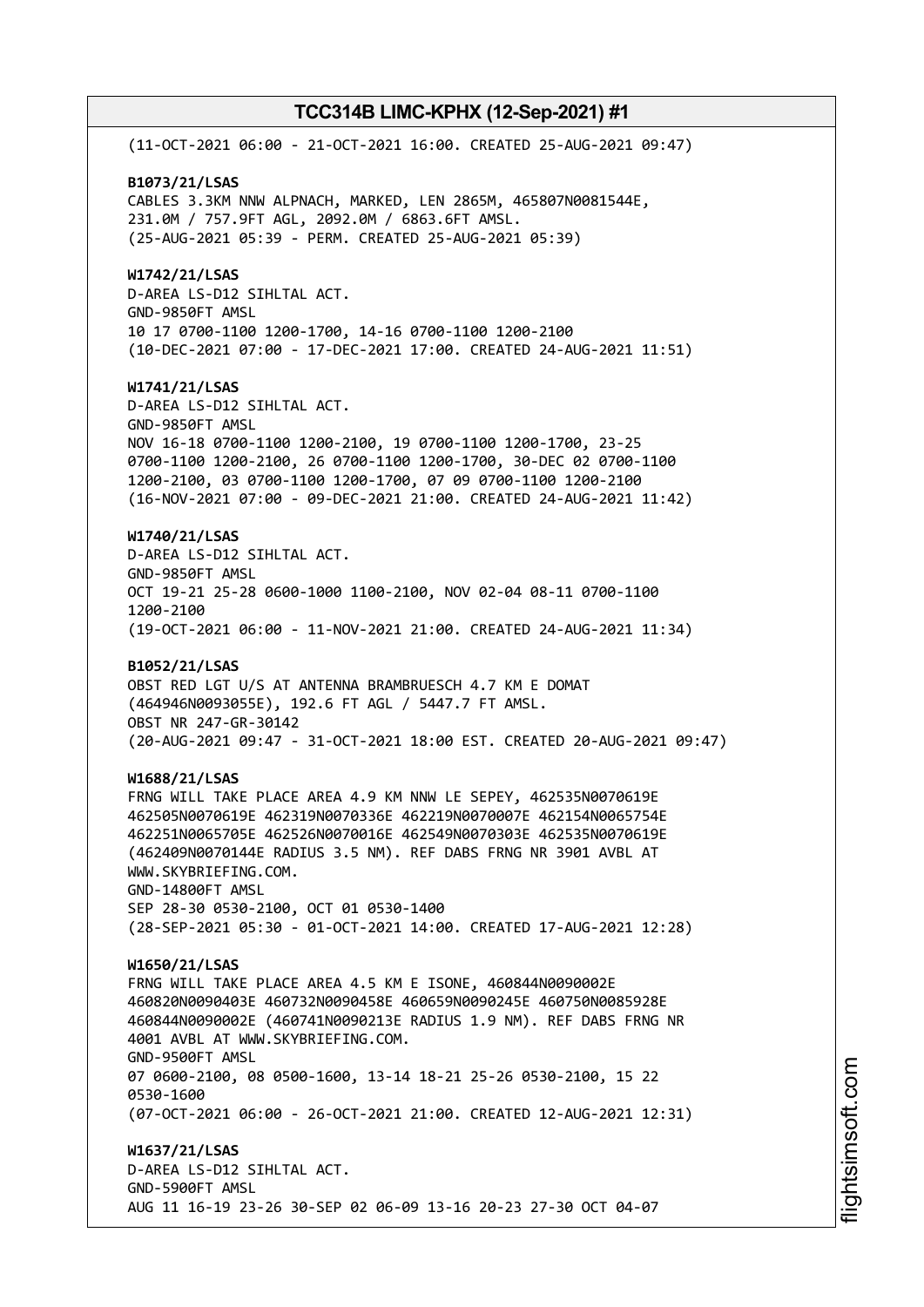11-14 18 0600-1000 1100-2100 (11-AUG-2021 06:35 - 18-OCT-2021 21:00. CREATED 11-AUG-2021 06:35) **A0482/21/LSAS** CRANE 5.5KM 128DEG GEO ARP LFSB, MARKED, LIGHTED, 473336N0073512E, 64.5M / 211.7FT AGL, 320.4M / 1051.2FT AMSL. (07-AUG-2021 04:32 - 29-AUG-2023 23:59 EST. CREATED 07-AUG-2021 04:32) **W1546/21/LSAS** R-AREA LS-R8A DAMMASTOCK ACT. 9200FT AMSL-FL210 OCT 25-29 0650-1430, NOV 02-05 0750-1530 (25-OCT-2021 06:50 - 05-NOV-2021 15:30. CREATED 28-JUL-2021 10:11) **W1545/21/LSAS** R-AREA LS-R8 DAMMASTOCK ACT. GND-FL210 OCT 25-29 0650-1430, NOV 02-05 0750-1530 (25-OCT-2021 06:50 - 05-NOV-2021 15:30. CREATED 28-JUL-2021 10:10) **B0948/21/LSAS** CRANES 4.5KM N TEUFEN, MARKED, LGTD, 472552N0092316E, 89.0M / 292.0FT AGL, 750.0M / 2460.7FT AMSL. (27-JUL-2021 06:45 - PERM. CREATED 27-JUL-2021 06:45) **B0939/21/LSAS** EXP IFR MOV OF HEMS (HEL EMERG MEDICAL SER) BTN ZOFINGEN AND NEUENKIRCH (4.0KM SSE SEMPACH) ALONG BOTH SHORES OF LAKE SEMPACH WI AIRSPACE E AND G GND/6000FT AMSL. (23-JUL-2021 12:24 - 26-OCT-2021 23:59 EST. CREATED 23-JUL-2021 12:24) **B0935/21/LSAS** CONST POSTS 6.6KM WSW MEGGEN, MARKED, LGTD, 470135N0081806E, 99.0M / 324.9FT AGL, 548.3M / 1798.7FT AMSL. (23-JUL-2021 06:10 - 25-JUL-2023 23:59 EST. CREATED 23-JUL-2021 06:10) **W1505/21/LSAS** R-AREA LS-R6 AXALP ACT. 6000FT AMSL-FL130 0645-1430 (11-OCT-2021 06:45 - 15-OCT-2021 14:30. CREATED 19-JUL-2021 09:44) **W1504/21/LSAS** R-AREA LS-R6 AXALP ACT. 6000FT AMSL-FL130 0645-1430 (04-OCT-2021 06:45 - 08-OCT-2021 14:30. CREATED 19-JUL-2021 09:42) **W1503/21/LSAS** R-AREA LS-R6 AXALP ACT. 6000FT AMSL-FL130 08-12 0745-1100 1230-1530 (08-NOV-2021 07:45 - 12-NOV-2021 15:30. CREATED 19-JUL-2021 09:41) **W1500/21/LSAS** R-AREA LS-R4 LAC DE NEUCHATEL ACT. GND-8900FT AMSL 08-12 0800-1100 1230-1500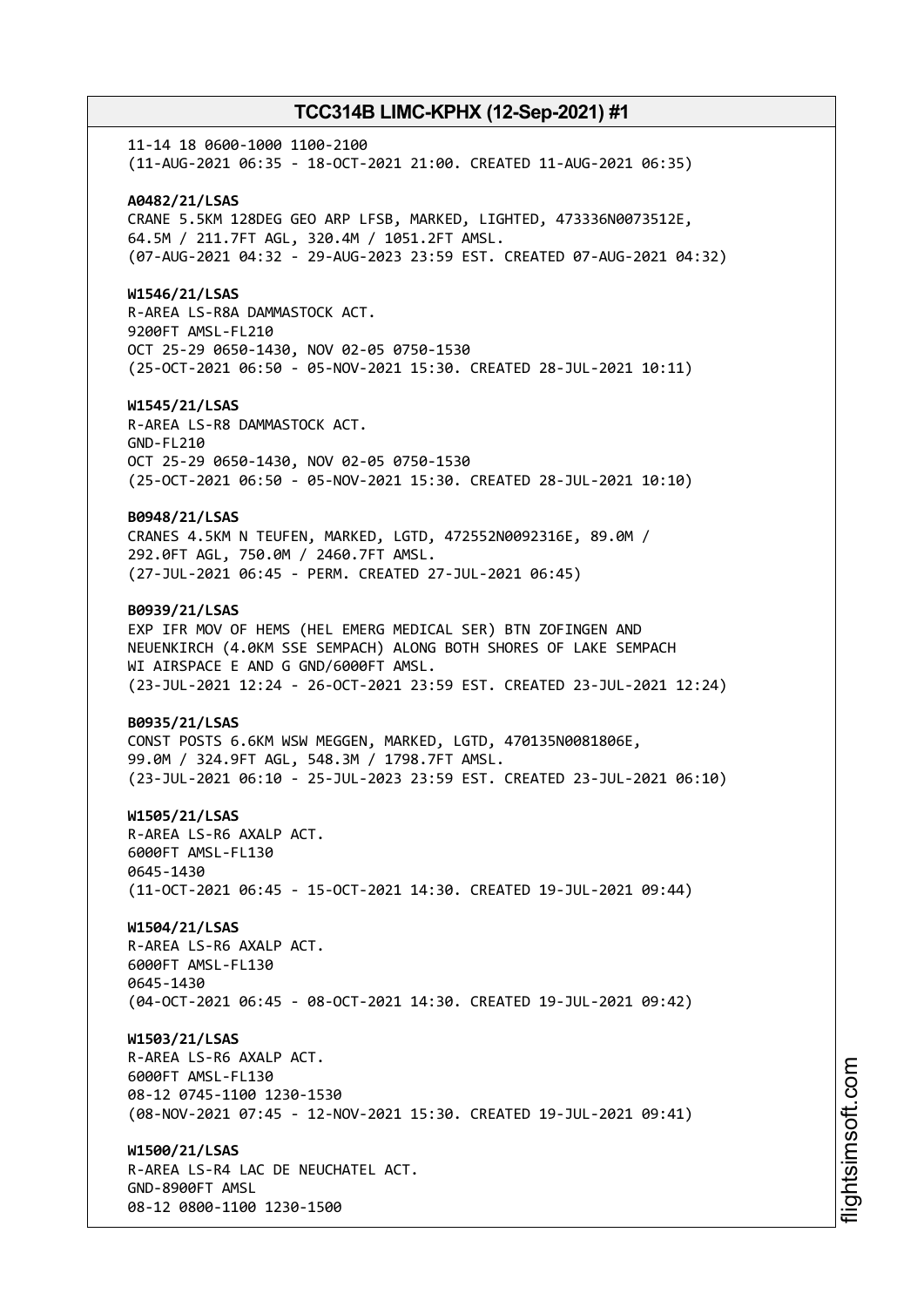(08-NOV-2021 08:00 - 12-NOV-2021 15:00. CREATED 19-JUL-2021 09:40) **W1498/21/LSAS** R-AREA LS-R4A LAC DE NEUCHATEL ACT. 5000FT AMSL-8900FT AMSL 08-12 0800-1100 1230-1500 (08-NOV-2021 08:00 - 12-NOV-2021 15:00. CREATED 19-JUL-2021 09:39) **A0381/21/LSAS** COVID-19: PAX RQMNTS WEARING OF FACE MASKS MANDATORY FOR PAX ON BOARD OF SKED OR CHARTER FLT OPR FM OR TO SWITZERLAND AND AT ALL INTERIORS OF THE AIRPORTS. EXCEPTIONS: A) CHILDREN UNDER THE AGE OF 12 B) PEOPLE WHO CANNOT WEAR A FACE MASK FOR SPECIAL OR MEDICAL REASONS (25-JUN-2021 13:51 - 30-SEP-2021 23:59 EST. CREATED 25-JUN-2021 13:51) **B0820/21/LSAS** EXP IFR MOV OF HEMS (HEL EMERG MEDICAL SER) ALONG RDL 333 TO AND FM KANTONSSPITAL WINTERTHUR, AXIS WINTERTHUR CITY - ANDELFINGEN. GND/5000FT AMSL. (24-JUN-2021 14:42 - 30-SEP-2021 23:59 EST. CREATED 24-JUN-2021 14:42) **B0819/21/LSAS** EXP IFR MOV OF HEMS (HEL EMERG MEDICAL SER) OVER LAKE ZURICH AND ALONG BOTH SHORES BTN LSPV AND ZURICH CITY WI AIRSPACE E AND G. GND/6000FT AMSL. (24-JUN-2021 14:25 - 30-SEP-2021 23:59 EST. CREATED 24-JUN-2021 14:26) **W0458/21/LSAS** D-AREA LS-D7 GRANDVILLARD ACT. GND-5500FT AMSL 20-23 28-29 0630-0930 1130-1430 (20-SEP-2021 06:30 - 29-SEP-2021 14:30. CREATED 27-FEB-2021 08:33) **W0133/21/LSAS** TEMPO D-AREA WASSERFALLEN ACT 4.4 KM ENE FLUEHLI, RADIUS 5.0 KM (465410N0080401E RADIUS 2.7 NM), DUE FLARE FRNG. GND-FL100 18-19 0730-1030 1300-1500 (18-NOV-2021 07:30 - 19-NOV-2021 15:00. CREATED 20-JAN-2021 13:57) **W0131/21/LSAS** TEMPO D-AREA WASSERFALLEN ACT 4.4 KM ENE FLUEHLI, RADIUS 5.0 KM (465410N0080401E RADIUS 2.7 NM), DUE FLARE FRNG. GND-FL100 04-05 0730-1030 1300-1500 (04-NOV-2021 07:30 - 05-NOV-2021 15:00. CREATED 20-JAN-2021 13:56) **W0067/21/LSAS** R-AREA LS-R4 LAC DE NEUCHATEL ACT. GND-8900FT AMSL 16-17 0630-0930 1200-1400 (16-SEP-2021 06:30 - 17-SEP-2021 14:00. CREATED 14-JAN-2021 09:33) **W0064/21/LSAS** R-AREA LS-R4 LAC DE NEUCHATEL ACT.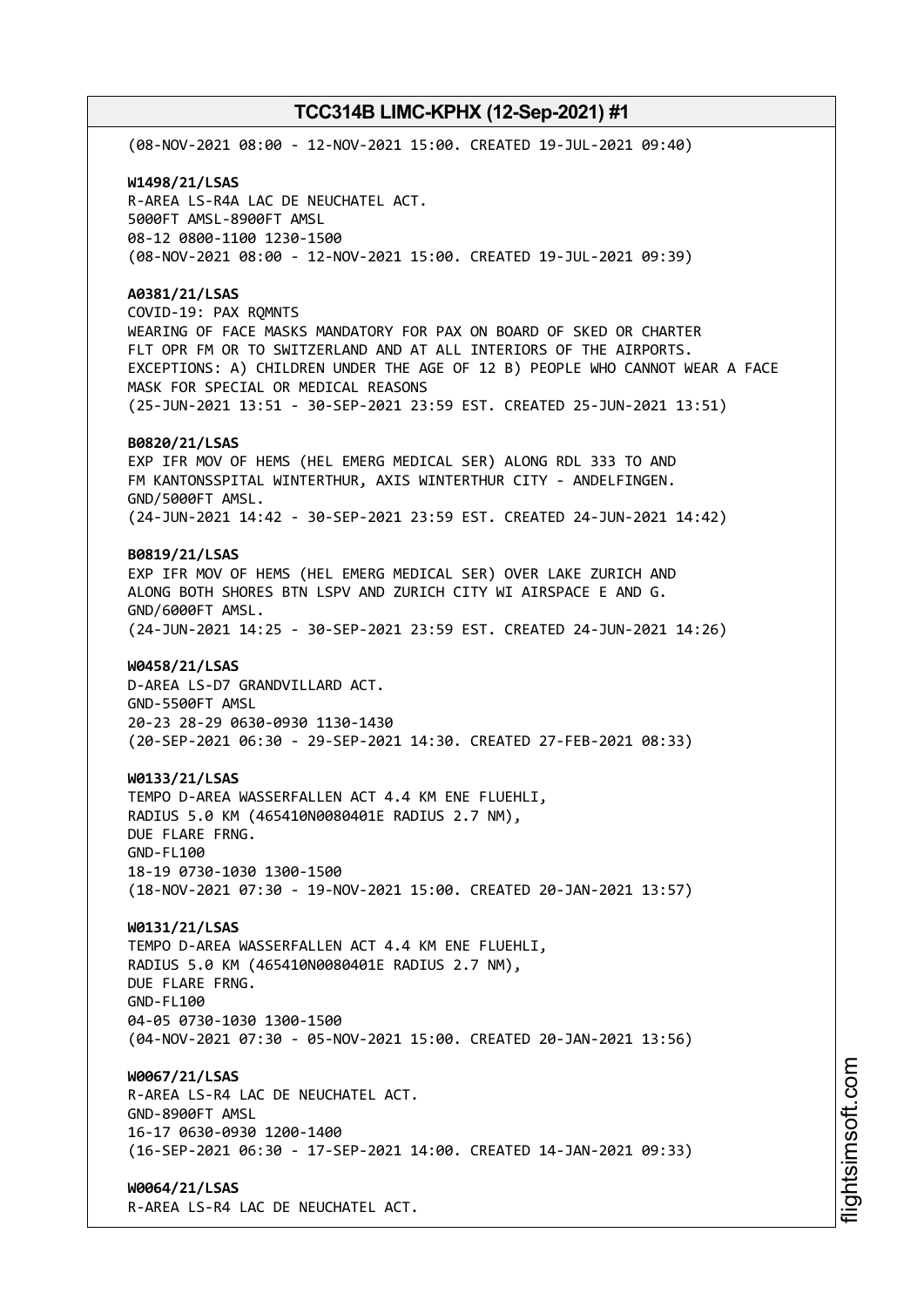GND-8900FT AMSL 18-19 0730-1030 1300-1500 (18-NOV-2021 07:30 - 19-NOV-2021 15:00. CREATED 14-JAN-2021 09:29) **W0063/21/LSAS** R-AREA LS-R4 LAC DE NEUCHATEL ACT. GND-8900FT AMSL 04-05 0730-1030 1300-1500 (04-NOV-2021 07:30 - 05-NOV-2021 15:00. CREATED 14-JAN-2021 09:28) **W2112/20/LSAS** R-AREA LS-R13 AXALP ACT. 6000FT AMSL-FL130 0630-1500 (18-OCT-2021 06:30 - 22-OCT-2021 15:00. CREATED 30-NOV-2020 12:54) **W2106/20/LSAS** R-AREA LS-R4A LAC DE NEUCHATEL ACT.

5000FT AMSL-8900FT AMSL 04-08 11-15 0700-1000 1130-1400 (04-OCT-2021 07:00 - 15-OCT-2021 14:00. CREATED 30-NOV-2020 12:49)

# **W2105/20/LSAS**

R-AREA LS-R4 LAC DE NEUCHATEL ACT. GND-8900FT AMSL 04-08 11-15 0700-1000 1130-1400 (04-OCT-2021 07:00 - 15-OCT-2021 14:00. CREATED 30-NOV-2020 12:48)

┌──────────────────────────────────────────────────────────────────────────────┐

└──────────────────────────────────────────────────────────────────────────────┘

## │**LIMM (MILAN FIR/UIR)** │

### **A6403/21/LIMM**

AVIANO CTR. APPROACH CONTROL SER OPR HR EXTD RMK: CTR AIRSPACE CLASSIFICATION 'D' REF AIP ENR 2.1.2.4-1 (13-SEP-2021 20:00 - 13-SEP-2021 22:00. CREATED 11-SEP-2021 15:04)

### **A6400/21/LIMM**

RIVOLTO ATZ. ATS COMUNICATION FACILITIES 'RIVOLTO TWR' SER ADDN PROVIDED REF AIP ENR 2.1.3-10 (12-SEP-2021 15:00 - 12-SEP-2021 16:00. CREATED 11-SEP-2021 08:18)

### **A6386/21/LIMM**

AVIANO ATZ. ATS COMMUNICATION FACILITIES 'AVIANO TWR' OPR HR **EXTD.** REF AIP ENR 2.1.3-2 (13-SEP-2021 20:00 - 13-SEP-2021 22:00. CREATED 10-SEP-2021 16:25)

### **W2092/21/LIMM**

FIREWORKS DISPLAY WILL TAKE PLACE WI AREA 300M RADIUS OF 452916N0121126E /CHIRIGNAGO - N VENEZIA/ ELEV 328FT AGL GND-328FT AGL (14-SEP-2021 21:30 - 14-SEP-2021 21:55. CREATED 10-SEP-2021 09:04)

**W2091/21/LIMM**

FIREWORKS DISPLAY WILL TAKE PLACE WI AREA 10M RADIUS OF 453521N0120317E /TREBASELEGHE-NE PADOVA/ ELEV 230FT AGL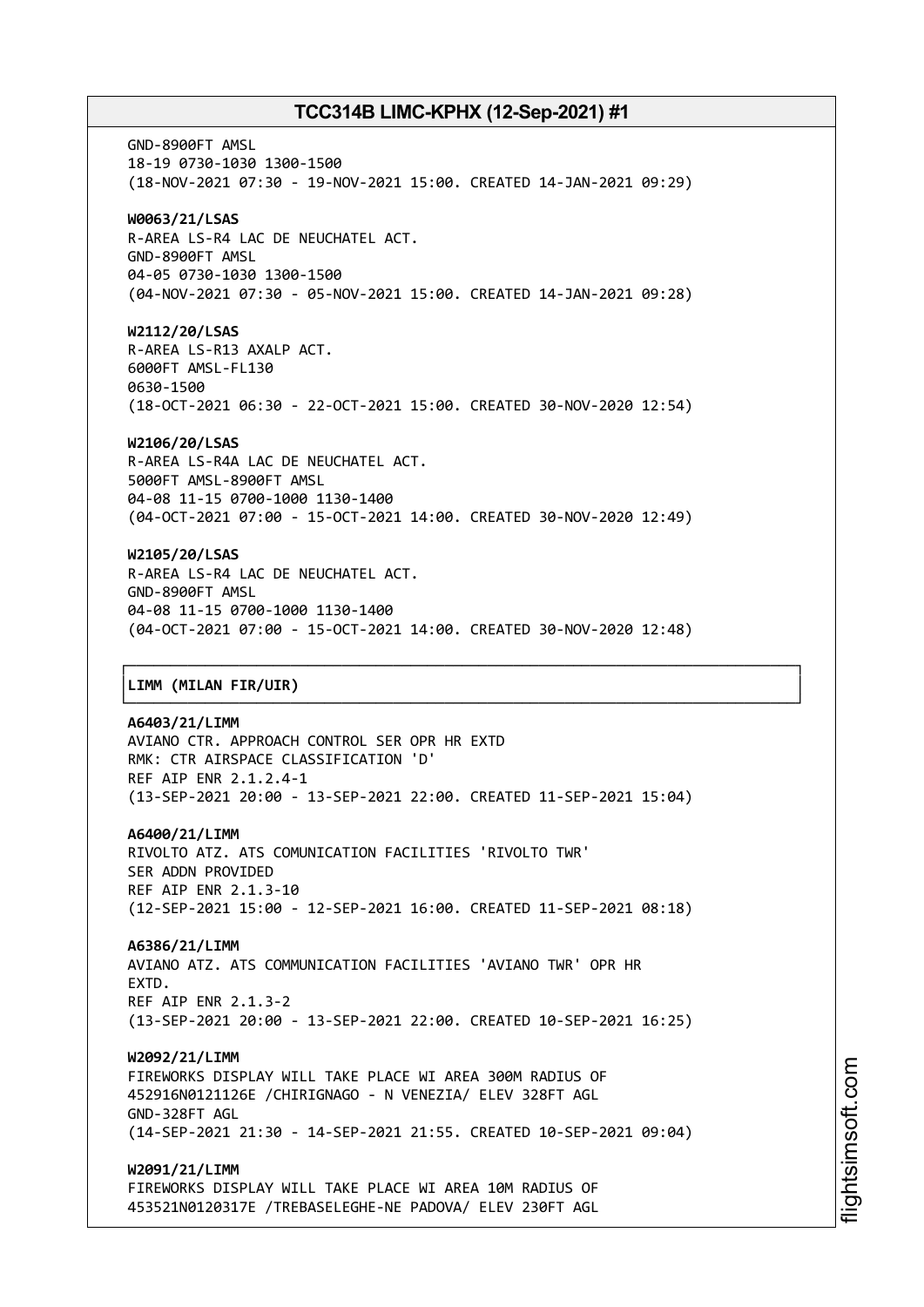ACT SUBJ APPROVAL BY TREVISO RDR/APP GND-230FT AGL (12-SEP-2021 21:00 - 12-SEP-2021 21:30. CREATED 10-SEP-2021 09:02) **A6338/21/LIMM** CAMERI ATZ. LATERAL LIMITS CHANGE AS FOLLOW: LINE JOINING POINTS 453659N0084036E 452946N0084243E 452725N0084252E THEN ARC OF CIRCLE IN CLOCKWISE DIRECTION RADIUS 5.0NM CENTRED ON 453200N0084001E TILL POINT 453659N0084036E. REF AIP ENR 2.1.3-3 (10-SEP-2021 07:54 - 14-OCT-2021 23:59 EST. CREATED 10-SEP-2021 07:54) **A6337/21/LIMM** TEMPORARY RESERVED AREA LI TRA424 IDENTIFICATION/NAME/LATERAL LIMITS CHANGE AS FOLLOW: LINE JOINING FOLLOWING POINTS 453659N0084036E 453523N0084104E 453114N0084028E 452717N0084223E THEN ARC OF CIRCLE IN CLOCKWISE DIRECTION RADIUS 5.0NM CENTRED ON 453200N0084001E TILL POINT 452930N0083351E THEN LINE JOINING POINTS 453402N0083331E THEN ARC OF CIRCLE IN CLOCKWISE DIRECTION RADIUS 5.0NM CENTRED ON453200N0084001E TILL POINT 453659N0084036E REF AIP ENR 5.1.4-3 3000FT AGL-FL150 (10-SEP-2021 07:52 - 14-OCT-2021 23:59 EST. CREATED 10-SEP-2021 07:53) **W2089/21/LIMM** FIREWORKS DISPLAY WILL TAKE PLACE WI AREA 100M RADIUS OF 443358N0111600E /CALDERARA DI RENO-NW BOLOGNA/ ELEV 500FT AGL ACT SUBJ APPROVAL BY BOLOGNA TWR GND-500FT AGL (12-SEP-2021 21:00 - 12-SEP-2021 22:00. CREATED 09-SEP-2021 12:43) **W2085/21/LIMM** MILITARY PARACHUTE JUMPING EXERCISES WILL TAKE PLACE WI AREA 2500M RADIUS OF 440537N0094935E /LA SPEZIA/ SFC-FL100 DAILY 0700-1500 (28-SEP-2021 07:00 - 03-OCT-2021 15:00. CREATED 09-SEP-2021 09:18) **W2080/21/LIMM** MIL AIR EXER WILL TAKE PLACE WI AREA 7NM RADIUS OF 463028N0120248E /RIFUGIO SCOIATTOLI - E BOLZANO/ RMK: ACT SUBJ PRIOR COOR WITH PADOVA ACC GND-FL135 MON-THU 0600-1600 AND FRI 0600-1300 (13-SEP-2021 06:00 - 24-SEP-2021 13:00. CREATED 09-SEP-2021 06:33) **W2081/21/LIMM** MIL UNMANNED ACFT ACTIVITY WILL TAKE PLACE WI FLW AREA: 450506N0094041E 450403N0093938E 450311N0094249E 450422N0094410E4 450506N0094041E/N PIACENZA/ GND-500FT AGL DAILY 0500-2200 (14-SEP-2021 05:00 - 26-SEP-2021 22:00. CREATED 09-SEP-2021 06:33) **W2077/21/LIMM**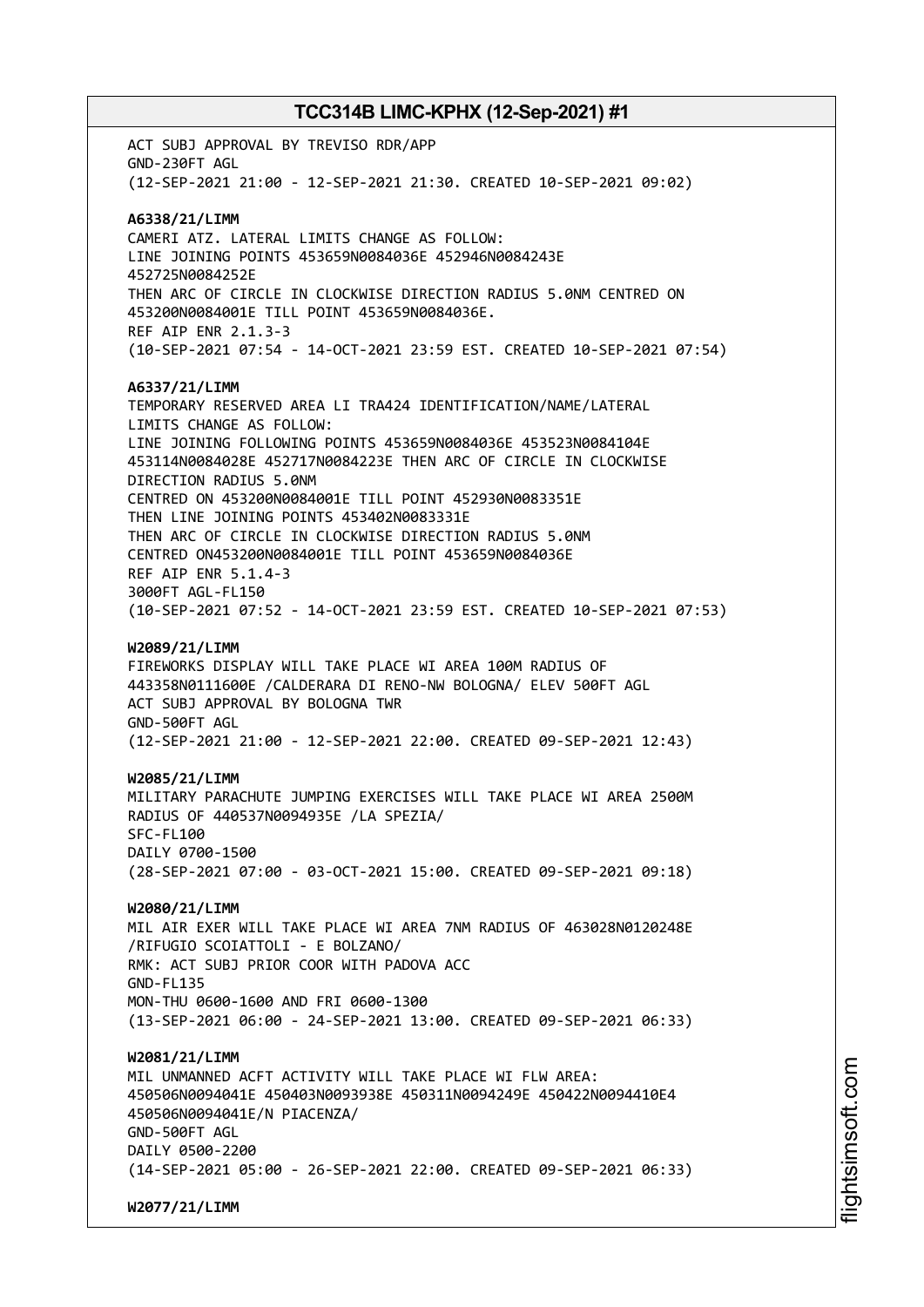MILITARY PARACHUTE JUMPING EXERCISES WILL TAKE PLACE WI AREA 2.5NM RADIUS OF 460707N0124415E /MANIAGO-NNE PORDENONE/ RMK: ACT SUBJ APPROVAL BY AND CONS RDO CTC WITH AVIANO APP IN COOR WITH PADOVA ACC SFC-FL115 DAILY 0800-2000 (21-SEP-2021 08:00 - 23-SEP-2021 20:00. CREATED 09-SEP-2021 06:18) **A6282/21/LIMM** VICENZA NDB 'VIC' FREQ 417KHZ UNSERVICEABLE. REF AIP ENR 4.1.1-7 (09-SEP-2021 00:00 - 07-DEC-2021 23:59 EST. CREATED 08-SEP-2021 15:06) **W2071/21/LIMM** OVERFLYING FORBIDDEN TO VFR FLT AND UNMANNED AIRCRAFT UNDER PROVISION ARTICLE 793 AIR NAVIGATION ACT WI AREA 2NM RADIUS OF 452620N0105940E /VERONA TOWN/ RMK: STATE ACFT, EMERG AND HOSP FLT NOT AFFECTED GND-3000FT AGL SEP 08 1430-2359 AND SEP 09-01 OCT 1100-2359 (08-SEP-2021 14:30 - 01-OCT-2021 23:59. CREATED 08-SEP-2021 12:55) **W2064/21/LIMM** OVERFLYING FORBIDDEN TO VFR TFC WI AREA 1.5NM RADIUS OF 435730N0124103E /MISANO AUTODROME-SE RIMINI/ DUE TO HEAVY HEL ACT RMK: TFC NOT AFFECTED: - STATE, MIL, EMERG ,RESCUE. - ACFT SPECIFICALLY AUTHORIZED BY SANTAMONICA SPA/AERCOPTER PHONE NUMBER +39 0545 900078 MOBILE +39 3355640019 FAX +39 0545 34518 MAIL: INFO(AT)AERCOPTER.IT GND-1500FT AMSL DAILY 0500-1800 (17-SEP-2021 05:00 - 19-SEP-2021 18:00. CREATED 08-SEP-2021 12:02) **W2063/21/LIMM** MILITARY FIRING AREA /CANDELO MASAZZA-NW VERCELLI/ ACTIVATED REF AIP ENR 5.2.1.1-1 SFC-1500FT AGL TUE-WED 0600-1800 (05-OCT-2021 06:00 - 27-OCT-2021 18:00. CREATED 08-SEP-2021 11:09) **W2058/21/LIMM** MILITARY FIRING AREA /MONTE SERVA NORD - N BELLUNO/ ACTIVATED REF AIP ENR 5.2.1.2-2 SFC-5100FT AMSL (05-OCT-2021 05:00 - 05-OCT-2021 20:30. CREATED 08-SEP-2021 08:26) **W2057/21/LIMM** MILITARY FIRING AREA /RIVOLI BIANCHI TOLMEZZO-N UDINE/ ACTIVATED REF AIP ENR 5.2.1.2-2 SFC-8891FT AMSL 04 05 11 12 18 19 25 26 0600-1100 1200-1600, 06 07 13 14 20 21 27 2 8 0600-1100 1200-1600 AND 1900-2200 (04-OCT-2021 06:00 - 28-OCT-2021 22:00. CREATED 08-SEP-2021 08:26) **W2056/21/LIMM** MILITARY FIRING AREA /RIVOLI BIANCHI VENZONE-N UDINE/ ACTIVATED REF AIP ENR 5.2.1.2-2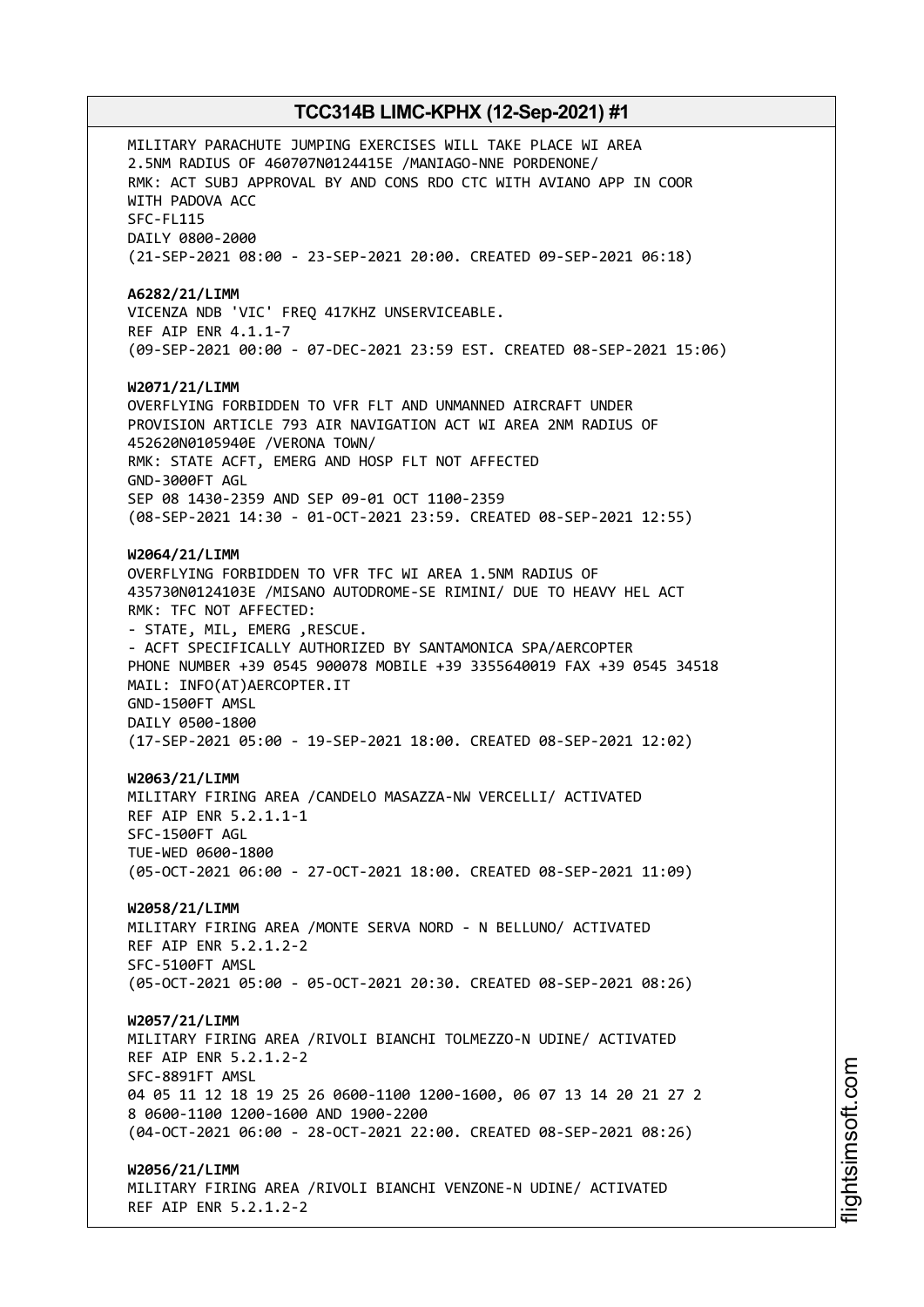SFC-8645FT AMSL 04 05 11 12 18 19 25 26 0600-1100 1200-1800, 06 07 13 14 20 21 28 0 600-1100 1200-1600 AND 1700-2100 (04-OCT-2021 06:00 - 28-OCT-2021 21:00. CREATED 08-SEP-2021 08:25) **W2055/21/LIMM** MILITARY FIRING AREA /VAL D'OTEN-N BELLUNO/ ACTIVATED REF AIP ENR 5.2.1.2-2 SFC-10700FT AMSL (05-OCT-2021 05:00 - 05-OCT-2021 20:30. CREATED 08-SEP-2021 08:23) **W2054/21/LIMM** MILITARY FIRING AREA /MONRUPINO-N TRIESTE/ ACTIVATED REF AIP ENR 5.2.1.2-1 SFC-3500FT AMSL WED 0600-2000 (06-OCT-2021 06:00 - 27-OCT-2021 20:00. CREATED 08-SEP-2021 08:21) **W2053/21/LIMM** FIREWORKS DISPLAY WILL TAKE PLACE WI AREA 10M RADIUS OF 453056N0121259E /ZELARINO-NW VENEZIA/ ELEV 230FT AGL GND-230FT AGL (13-SEP-2021 21:00 - 13-SEP-2021 21:30. CREATED 08-SEP-2021 07:01) **W2051/21/LIMM** ASCENT OF LIGHT FREE BALLOON FOR RADIOSOUNDING WILL TAKE PLACE WI FLW AREA: 444259N0080718E 442451N0080513E 443019N0093625E 450915N0093539E 450916N0083303E 444259N0080718E /NEIVE-NE CUNEO/ GND-UNL MON-SAT 0900-1300 (14-SEP-2021 09:00 - 13-OCT-2021 13:00. CREATED 07-SEP-2021 15:26) **W2050/21/LIMM** TEMPORARY SEGREGATED AREA IMPLEMENTED 460346N0110655E 460345N0110654E 460345N0110655E 460346N0110653E 460346N0110655E /TRENTO TOWN/ DUE TO CIV UNMANNED ACFT **ACTIVITY** RMK: ACT SUBJ PRIOR COOR AND APPROVAL WITH TRENTO AD FLT INFO UNIT (AFIU) GND-085FT AGL 13 15 17 20 22 24 AND 27 0900-1130 (13-SEP-2021 09:00 - 27-SEP-2021 11:30. CREATED 07-SEP-2021 15:25) **W2048/21/LIMM** FIREWORKS DISPLAY WILL TAKE PLACE WI AREA 100M RADIUS OF 444205N0104013E /REGGIO EMILIA ENE/ ELEV 295FT AGL GND-295FT AGL (12-SEP-2021 20:00 - 12-SEP-2021 21:00. CREATED 07-SEP-2021 14:24) **W2047/21/LIMM** CIV PJE WILL TAKE PLACE WI AREA 1NM RADIUS OF 454857N0100545E /COSTA VOLPINO - NE BERGAMO/ RMK: ACT SUBJ PRIOR COOR AND APPROVAL BY AND CONS RDO CONTACT WITH MILANO ACC/FIC GND-FL100 (12-SEP-2021 07:00 - 12-SEP-2021 16:00. CREATED 07-SEP-2021 14:20)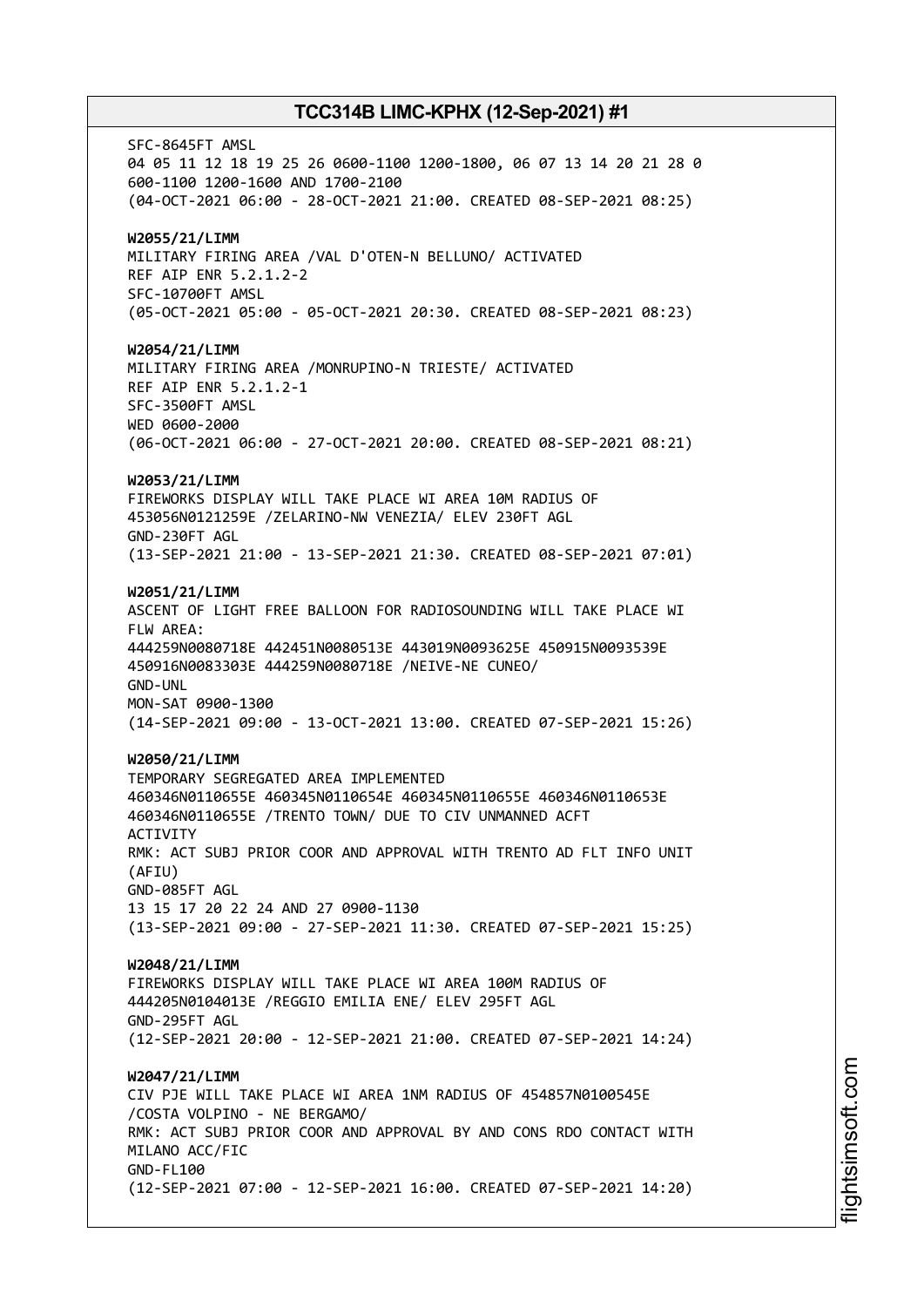**M4789/21/LIMM** OBST LGT OUT OF SER ON LATTICE TWR SITE /BAVENO - NW VARESE/ PSN COORD (WGS84) 455431.64N 0082950.96E HGT AGL 40M/131FT ELEV AMSL 267M/876FT (07-SEP-2021 12:32 - 03-DEC-2021 23:59 EST. CREATED 07-SEP-2021 12:32)

### **A6213/21/LIMM**

AIR CARRIERS AND PILOTS IN COMMAND ARE REQUESTED TO EXERCISE ENHANCED CAUTION WHEN OVERFLYING OR OPERATING FLIGHTS TO ISRAEL (FIR LLLL - TEL AVIV). IT IS REQUESTED TO FOLLOW INSTRUCTIONS FROM ISRAELI AUTHORITIES PROVIDING AIR TRAFFIC MANAGEMENT, AND TO PAY PARTICULAR ATTENTION TO RESTRICTIONS OR INTERDICTIONS PUBLISHED BY NOTAM WITH VERY SHORT NOTICE, DUE TO A POTENTIALLY FAST EVOLVING STTUATTON.

(07-SEP-2021 11:27 - 30-SEP-2021 23:59 EST. CREATED 07-SEP-2021 11:28)

### **M4780/21/LIMM**

AVIANO CTR. ATS COMMUNICATION FACILITIES CALL SIGN 'AVIANO ARRIVAL' FREQ 121.300MHZ UNSERVICEABLE REF MILAIP ENR 2.1.2.2-4 (07-SEP-2021 09:28 - 29-NOV-2021 08:00 EST. CREATED 07-SEP-2021 09:28)

## **A6201/21/LIMM**

OBSTACLE LIGHT UNSERVICEABLE ON LATTICE TOWER DISTRICT 'GENOVA', TOWN 'PORTOFINO', SITE 'PORTOFINO', IDENT 'T000737' COORD 441956N 0091016E ELEV AGL 130M/427FT, ELEV AMSL 550M/1804FT REF AIP ENR 5.4.1.8-1 (07-SEP-2021 06:51 - 05-DEC-2021 23:59 EST. CREATED 07-SEP-2021 06:51)

### **M4755/21/LIMM**

ENROUTE CHART, STANDARD ATS ROUTE NETWORK AND FREE ROUTE AIRSPACE EDITION 01/21: EXPIRY DATE POSTPONED TO EDITION 02/21 RECEPTION REF MILAIP GEN 3.2-2 AND GEN 3.2-7 (06-SEP-2021 13:17 - 04-DEC-2021 23:59 EST. CREATED 06-SEP-2021 13:17)

### **A6172/21/LIMM**

ISTRANA ATZ. ATS COMMUNICATION FACILITY 'ISTRANA TWR' OPR HR ARE NOW: MON-THU 0630-1430, FRI 0630-1000 RMK: SAT AND SUN SERVICE NOT AVAILABLE REF AIP ENR 2.1.3-7 (06-SEP-2021 09:58 - 29-OCT-2021 18:00. CREATED 06-SEP-2021 09:58)

### **W2038/21/LIMM**

FIREWORKS DISPLAY WILL TAKE PLACE WI AREA 30M RADIUS OF 435010N0111223E /SESTO FIORENTINO-N FIRENZE/ ELEV 263FT AGL RMK: ACT SUBJ APPROVAL BY FIRENZE TWR GND-263FT AGL (12-SEP-2021 21:00 - 12-SEP-2021 21:30. CREATED 06-SEP-2021 08:57)

### **M4723/21/LIMM** OBST LGT ON POLE OUT OF SER

SITE PISA POSITION COORD (WGS-84)434230.27N102334.17E HGT AGL 32M/105FT ELEV AMSL 36M/118FT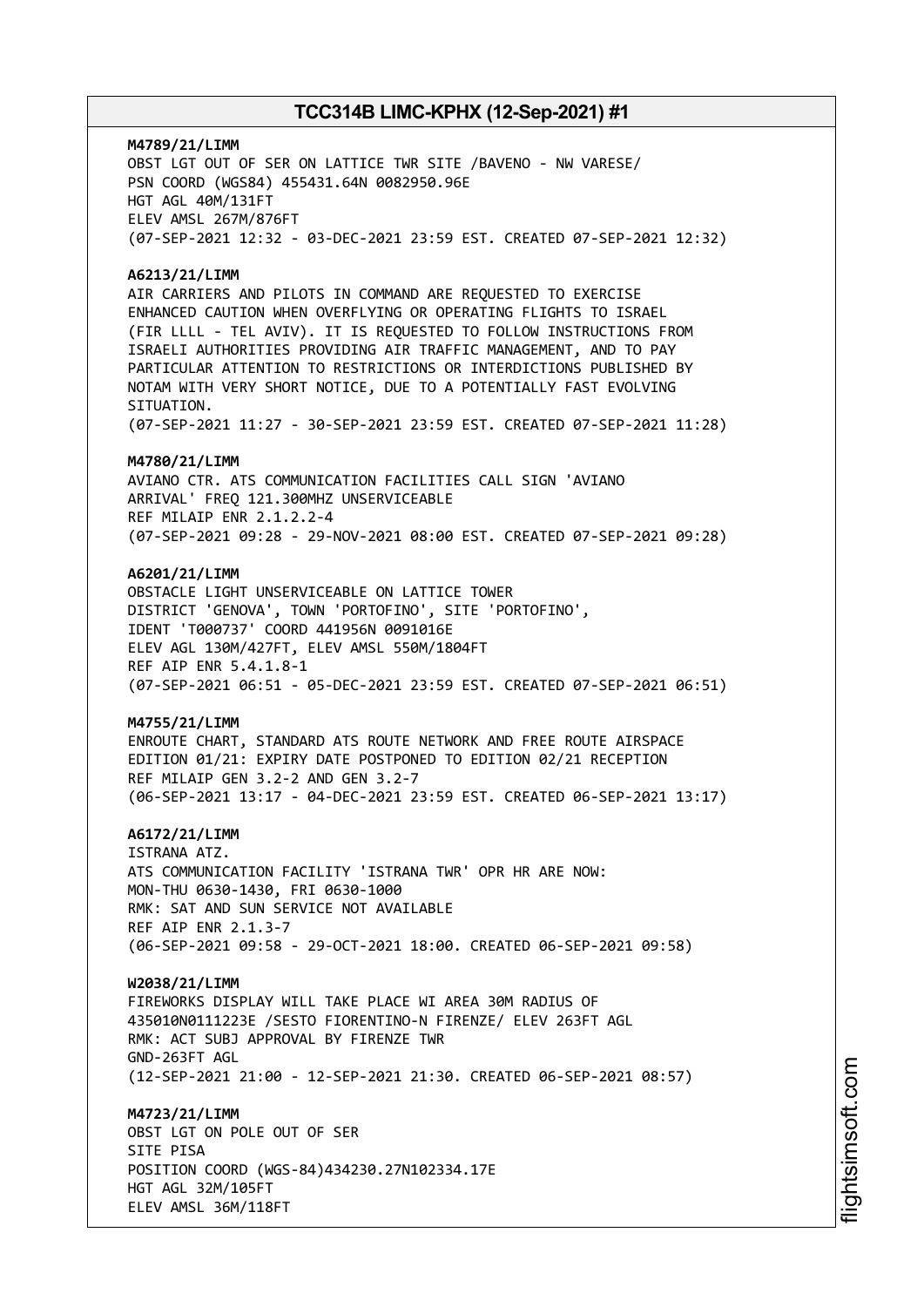(03-SEP-2021 13:59 - 01-DEC-2021 23:59 EST. CREATED 03-SEP-2021 13:59) **M4722/21/LIMM** OBST LGT ON POLE OUT OF SER SITE CARNBONERA POSITION COORD (WGS-84)454050N121817E HGT AGL 36M/118FT ELEV AMSL 51M/167FT (03-SEP-2021 13:53 - 01-DEC-2021 23:59 EST. CREATED 03-SEP-2021 13:53) **A6134/21/LIMM** PADOVA CTA. ATC PROVIDED WITHOUT RADAR SURVEILLANCE BELOW 3000FT AMSL WITHIN ZONE 20 'GRADO' AND ZONE 23 'SUD LIGNANO'. REF AIP ENR 2.1.1.4.2-5 (16-SEP-2021 16:00 - 16-SEP-2021 20:00. CREATED 03-SEP-2021 09:46) **A6133/21/LIMM** RONCHI CTR. APPROACH CONTROL SERVICE PROVIDED WITHOUT RADAR SURVEILLANCE. ONLY ONE IFR/SPECIAL VFR TFC WILL BE ALLOWED AT A TIME. REF AIP ENR 2.1.2.39-1 (16-SEP-2021 16:00 - 16-SEP-2021 20:00. CREATED 03-SEP-2021 09:23) **W2023/21/LIMM** FIREWORKS DISPLAY WILL TAKE PLACE WI AREA 100M RADIUS OF 435907N0124129E /MISANO ADRIATICO-SE RIMINI/ ELEV 328FT AGL RMK: ACT SUBJ PRIOR COORDINATION WITH RIMINI TWR GND-328FT AGL DAILY 1800-2210 (19-SEP-2021 18:00 - 22-SEP-2021 22:10. CREATED 03-SEP-2021 07:49) **W2019/21/LIMM** FIREWORKS DISPLAY WILL TAKE PLACE WI AREA 100M RADIUS OF 435908N0124129 /MISANO ADRIATICO-SE RIMINI/ ELEV 328FT AGL RMK: ACT SUBJ PRIOR COORDINATION WITH RIMINI TWR GND-328FT AGL DAILY 1800-2210 (11-SEP-2021 18:00 - 14-SEP-2021 22:10. CREATED 03-SEP-2021 06:55) **W2016/21/LIMM** MILITARY FIRING AREA /GAD-W TORINO/ ACTIVATED REF AIP ENR 5.2.1.1-1 SFC-6400FT AMSL (28-SEP-2021 06:00 - 28-SEP-2021 20:00. CREATED 03-SEP-2021 06:23) **W2014/21/LIMM** MIL UNMANNED ACFT ACTIVITY WILL TAKE PLACE WI FLW AREA: 460746N0124110E 460755N0124120E 460804N0124139E 460652N0124236E 460640N0124201E 460746N0124110E /N PORDENONE/ RMK: ACT SUBJ PRIOR COOR AND APPROVAL BY AVIANO APP GND-1000FT AGL MON-FRI 0700-1500 (29-SEP-2021 07:00 - 29-OCT-2021 15:00. CREATED 03-SEP-2021 06:18) **W2013/21/LIMM** MILITARY FIRING AREA /CAVE DOBBIACO-N BELLUNO/ ACTIVATED WITH UPPER LIMIT LOWERED TO 6500FT AMSL REF AIP ENR 5.2.1.2-1 SFC-6500FT AMSL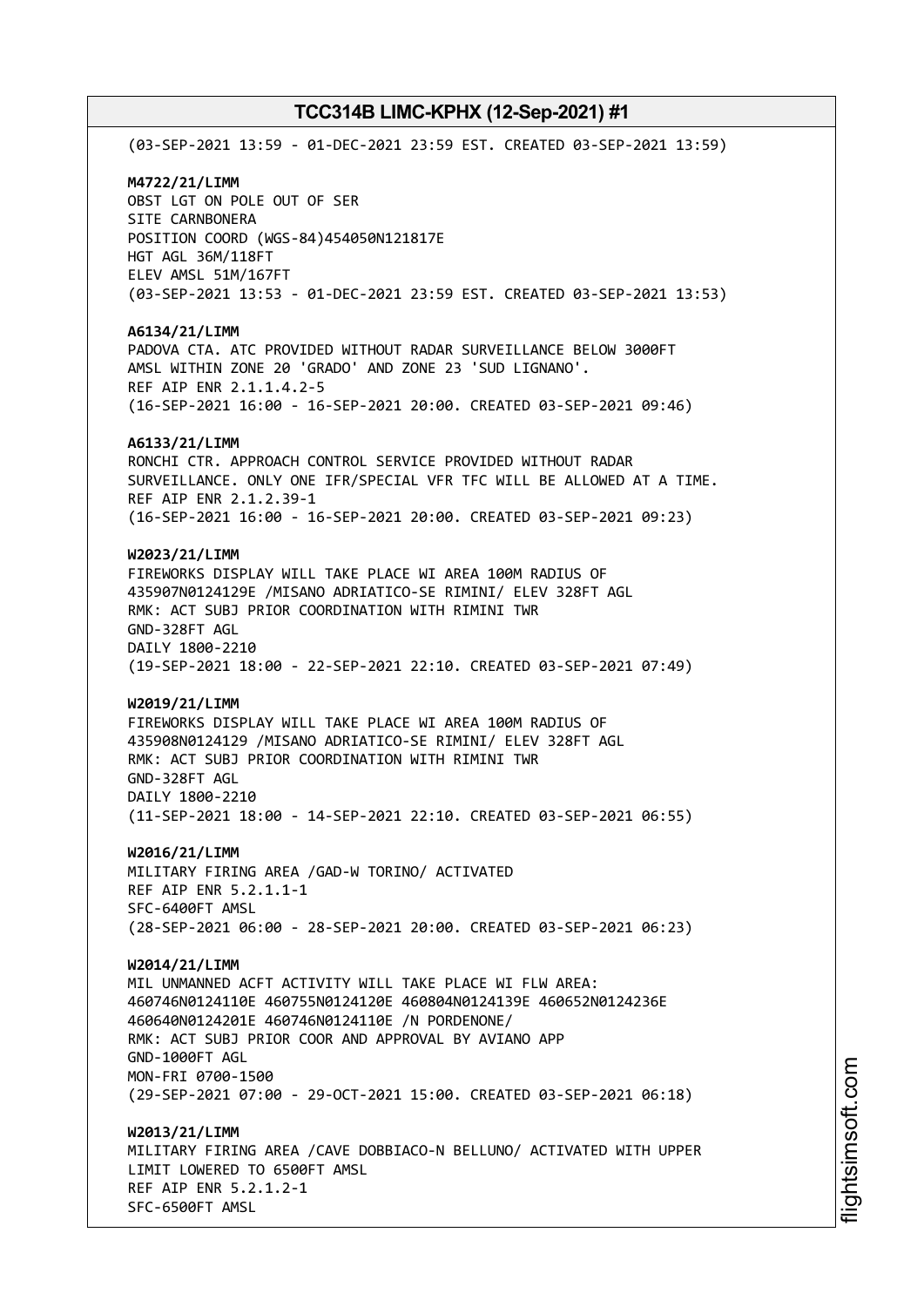MON-THU 0600-2200 (29-SEP-2021 06:00 - 27-DEC-2021 22:00. CREATED 03-SEP-2021 06:11) **W2012/21/LIMM** FIRING ACTIVITY WILL TAKE PLACE WI FLW AREA: 461537N0111113E 461541N0111156E 461534N0111158E 461512N0111144E 461509N0111134E 461537N0111113E /N TRENTO/ GND-3700FT AMSL MON-FRI 0600-1830 (29-SEP-2021 06:00 - 27-DEC-2021 18:30. CREATED 03-SEP-2021 06:09) **W2003/21/LIMM** TEMPORARY SEGREGATED AREA IMPLEMENTED 442847N0121535E 442839N0121550E 442906N0121615E 442914N0121600E 442847N0121535E /RAVENNA TOWN/ DUE TO CIV UNMANNED ACFT ACTIVITY GND-263FT AGL (02-SEP-2021 09:11 - 30-SEP-2021 23:59. CREATED 02-SEP-2021 09:11) **A6068/21/LIMM** GROUND BASED WEATHER RADAR OBSERVATION SERVICE. WEATHER RADAR REPORT (TAD, THUNDERSTORM AREA DETECTION) WILL NOT BE ISSUED DUE TO TECR REF AIP GEN 3.5-12 (01-SEP-2021 14:24 - 29-NOV-2021 23:59. CREATED 01-SEP-2021 14:24) **W1989/21/LIMM** TEMPORARY SEGREGATED AREA IMPLEMENTED 500M RADIUS OF 441335N0122257E /CERVIA-SE RAVENNA/ DUE TO KITE RAISING ELEV 656FT AGL GND-656FT AGL DAILY 0500-2200 (10-SEP-2021 05:00 - 12-SEP-2021 22:00. CREATED 01-SEP-2021 08:13) **M4619/21/LIMM** 4573 4575 4576 4577 4578 4580 4581 4582 4583 4584 4586 4588 4589 4590 4591 4592 4593 4595 4596 4597 4598 4599 4600 4601 4602 4603 4606 4607 4608 4609 4613 4614 4615 4616 4617 LATEST PUBLICATIONS: PIV EDITION 01 JUL 2021 AIC SERIES M NR 02/2015) END PART 3 OF 3 (01-SEP-2021 00:12 - 30-SEP-2021 23:59 EST. CREATED 01-SEP-2021 00:43) **M4619/21/LIMM** 3868 3869 3870 3871 3872 3882 3885 3900 3903 3904 3930 3939 3943 3944 3967 3985 4017 4020 4025 4026 4028 4043 4048 4049 4050 4053 4056 4057 4078 4101 4111 4112 4113 4114 4116 4119 4122 4123 4134 4157 4158 4159 4160 4172 4176 4179 4184 4185 4186 4187 4188 4189 4190 4191 4192 4193 4194 4195 4227 4234 4236 4245 4246 4247 4248 4249 4250 4264 4265 4266 4269 4279 4280 4281 4283 4284 4286 4290 4295 4296 4297 4312 4313 4314 4319 4320 4324 4325 4326 4327 4328 4329 4330 4331 4332 4333 4334 4335 4339 4342 4343 4362 4363 4364 4365 4366 4367 4368 4369 4371 4386 4388 4389 4390 4399 4403 4404 4437 4444 4445 4450 4451 4456 4457 4458 4460 4462 4468 4474 4476 4481 4484 4485 4486 4487 4488 4489 4490 4491 4492 4493 4495 4496 4497 4498 4504 4506 4508 4509 4510 4513 4514 4518 4519 4522 4523 4527 4528 4529 4530 4531 4532 4533 4536 4538 4546 4547 4550 4553 4555 4557 4558 4563 4564 4565 4566 4567 4568 4569 4570 4571 4572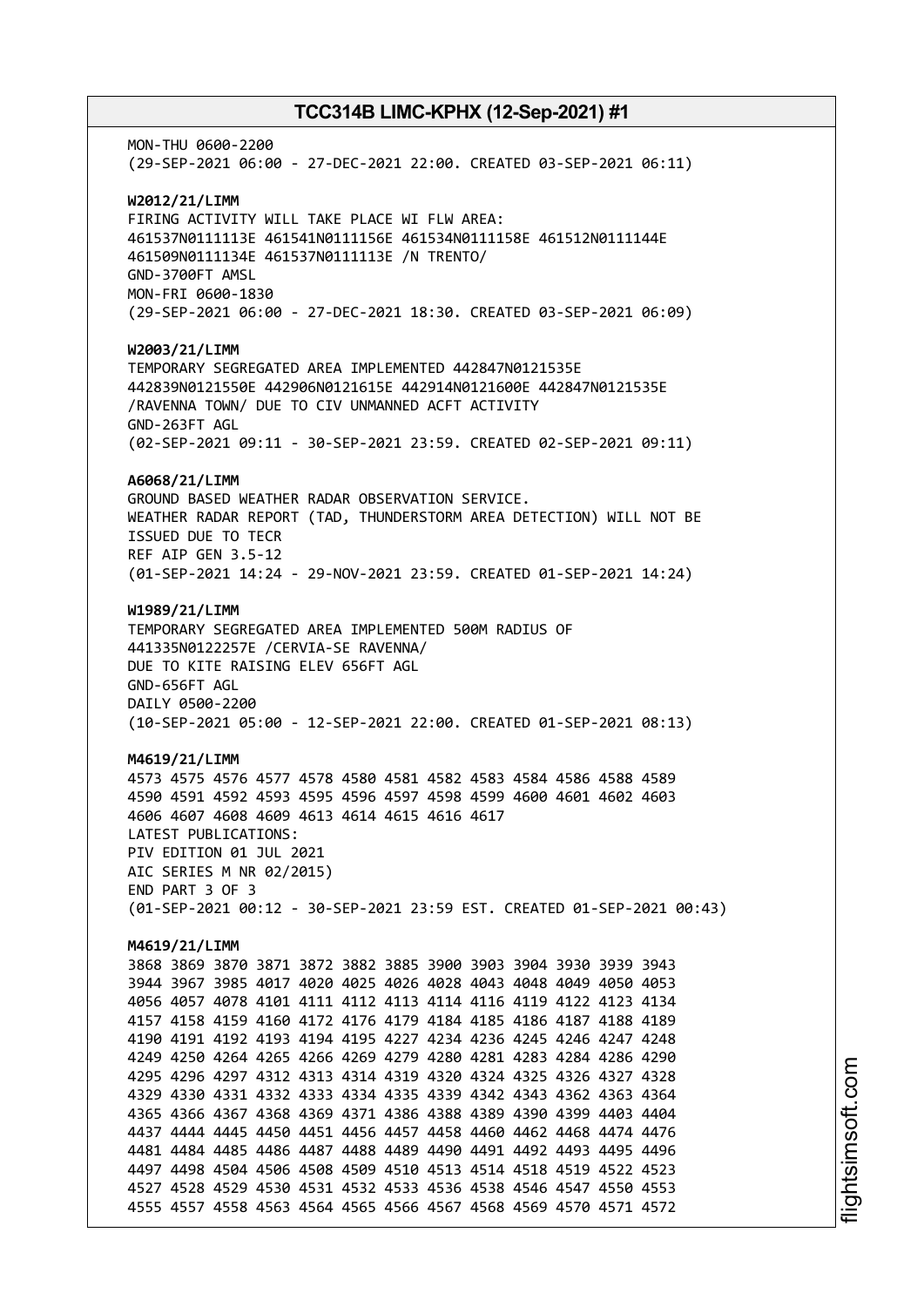END PART 2 OF 3 (01-SEP-2021 00:12 - 30-SEP-2021 23:59 EST. CREATED 01-SEP-2021 00:43) **M4619/21/LIMM** CHECKLIST OF NOTAM SERIES MIKE VALID ON 01 SEP 2021 HR 0:12 YEAR=2020 4569 4570 4571 4572 4573 4574 4575 4576 4645 5940 YEAR=2021 1761 1833 2227 2321 2525 2559 2844 2845 2847 2848 2926 2934 2935 2937 2938 2942 2945 2947 2959 2966 2987 2994 3022 3046 3065 3102 3106 3109 3111 3113 3116 3119 3121 3122 3132 3134 3146 3152 3154 3159 3160 3162 3164 3178 3183 3188 3202 3203 3206 3260 3264 3268 3271 3278 3281 3297 3304 3307 3308 3311 3314 3315 3333 3336 3352 3354 3421 3422 3423 3424 3425 3426 3427 3464 3467 3468 3469 3475 3476 3487 3503 3507 3508 3537 3538 3576 3578 3579 3581 3582 3585 3586 3588 3589 3592 3593 3594 3595 3596 3597 3603 3612 3613 3623 3624 3625 3631 3640 3653 3687 3688 3689 3690 3691 3692 3693 3694 3697 3698 3706 3754 3756 3757 3769 3770 3771 3772 3773 3774 3780 3782 3785 3798 3801 3815 3816 3817 3818 3819 3841 3842 3843 3844 END PART 1 OF 3 (01-SEP-2021 00:12 - 30-SEP-2021 23:59 EST. CREATED 01-SEP-2021 00:43) **C0887/21/LIMM** PUBLISHED ON: 06 MAY 2021 S9/2021 EFFECTIVE FROM: 17 JUN 2021 TO: 20 APR 2022 PUBLISHED ON: 06 MAY 2021 S8/2021 EFFECTIVE FROM: 17 JUN 2021 TO: 06 OCT 2021 PUBLISHED ON: 06 MAY 2021 S4/2021 EFFECTIVE FROM: 22 APR 2021 TO: 22 APR 2022 PUBLISHED ON: 11 MAR 2021 S3/2021 EFFECTIVE FROM: 01 APR 2021 TO: 30 SEP 2021 PUBLISHED ON: 18 FEB 2021) END PART 3 OF 3 (01-SEP-2021 00:00 - 30-SEP-2021 23:59 EST. CREATED 01-SEP-2021 00:13) **C0887/21/LIMM** AIC SERIES C NR 1/2010 FOLLOWING AIP SUPPLEMENT ARE STILL VALID: S20/2021 EFFECTIVE FROM: 11 OCT 2021 TO: 22 OCT 2021 PUBLISHED ON: 26 AUG 2021 S18/2021 EFFECTIVE FROM: 09 SEP 2021 TO: 03 NOV 2021 PUBLISHED ON: 29 JUL 2021 S17/2021 EFFECTIVE FROM: 14 SEP 2021 TO: 27 OCT 2021 PUBLISHED ON: 29 JUL 2021 S16/2021 EFFECTIVE FROM: 13 SEP 2021 TO: 15 JUN 2022 PUBLISHED ON: 29 JUL 2021 S15/2021 EFFECTIVE FROM: 12 SEP 2021 TO: 30 OCT 2021 PUBLISHED ON: 01 JUL 2021 S14/2021 EFFECTIVE FROM: 12 AUG 2021 TO: 11 AUG 2022 PUBLISHED ON: 01 JUL 2021 S12/2021 EFFECTIVE FROM: 15 JUL 2021 TO: 02 DEC 2021 PUBLISHED ON: 03 JUN 2021 S11/2021 EFFECTIVE FROM: 15 JUL 2021 TO: 03 NOV 2021 PUBLISHED ON: 03 JUN 2021 S10/2021 EFFECTIVE FROM: 17 JUN 2021 TO: 31 DEC 2021 END PART 2 OF 3 (01-SEP-2021 00:00 - 30-SEP-2021 23:59 EST. CREATED 01-SEP-2021 00:13)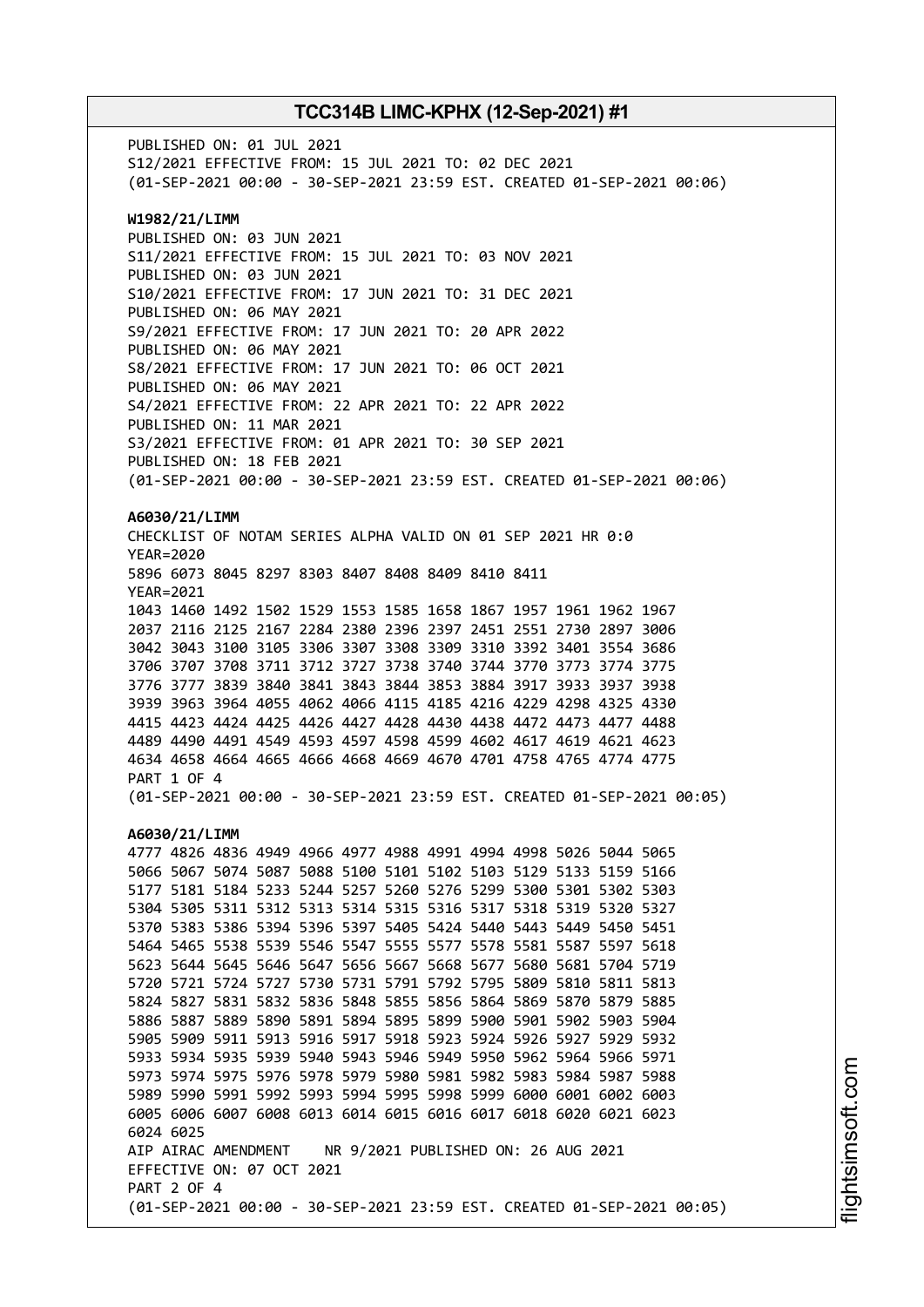**A6030/21/LIMM** AIP SUPPLEMENT NR S20/2021 PUBLISHED ON: 26 AUG 2021 EFFECTIVE ON: 11 OCT 2021 AIC SERIES A NR 3/2021 FOLLOWING AIP SUPPLEMENT ARE STILL VALID: S20/2021 EFFECTIVE FROM: 11 OCT 2021 TO: 22 OCT 2021 PUBLISHED ON: 26 AUG 2021 S18/2021 EFFECTIVE FROM: 09 SEP 2021 TO: 03 NOV 2021 PUBLISHED ON: 29 JUL 2021 S17/2021 EFFECTIVE FROM: 14 SEP 2021 TO: 27 OCT 2021 PUBLISHED ON: 29 JUL 2021 S16/2021 EFFECTIVE FROM: 13 SEP 2021 TO: 15 JUN 2022 PUBLISHED ON: 29 JUL 2021 S15/2021 EFFECTIVE FROM: 12 SEP 2021 TO: 30 OCT 2021 PUBLISHED ON: 01 JUL 2021 S14/2021 EFFECTIVE FROM: 12 AUG 2021 TO: 11 AUG 2022 PUBLISHED ON: 01 JUL 2021 S12/2021 EFFECTIVE FROM: 15 JUL 2021 TO: 02 DEC 2021 PUBLISHED ON: 03 JUN 2021 S11/2021 EFFECTIVE FROM: 15 JUL 2021 TO: 03 NOV 2021 PART 3 OF 4 (01-SEP-2021 00:00 - 30-SEP-2021 23:59 EST. CREATED 01-SEP-2021 00:05) **A6030/21/LIMM** PUBLISHED ON: 03 JUN 2021 S10/2021 EFFECTIVE FROM: 17 JUN 2021 TO: 31 DEC 2021 PUBLISHED ON: 06 MAY 2021 S9/2021 EFFECTIVE FROM: 17 JUN 2021 TO: 20 APR 2022 PUBLISHED ON: 06 MAY 2021 S8/2021 EFFECTIVE FROM: 17 JUN 2021 TO: 06 OCT 2021 PUBLISHED ON: 06 MAY 2021 S4/2021 EFFECTIVE FROM: 22 APR 2021 TO: 22 APR 2022 PUBLISHED ON: 11 MAR 2021 S3/2021 EFFECTIVE FROM: 01 APR 2021 TO: 30 SEP 2021 PUBLISHED ON: 18 FEB 2021) PART 4 OF 4 (01-SEP-2021 00:00 - 30-SEP-2021 23:59 EST. CREATED 01-SEP-2021 00:05) **B5363/21/LIMM** CHECKLIST OF NOTAM SERIES BRAVO VALID ON 01 SEP 2021 HR 0:0 YEAR=2018 4906 4907 6652 7695 YEAR=2019 7162 YEAR=2020 3340 4415 4502 4749 4757 4758 5839 6550 6637 6716 7030 YEAR=2021 0216 0635 0660 0950 1300 1433 1488 1807 1899 1901 1902 1903 1904 1905 1906 1957 1958 2233 2236 2240 2242 2247 2266 2271 2301 2302 2332 2333 2521 2621 2802 2841 2871 2903 3027 3028 3075 3083 3151 3182 3245 3246 3247 3248 3249 3296 3344 3345 3346 3351 3354 3397 3415 3422 3423 3424 3431 3432 3433 3447 3462 3469 3475 3478 3479 3480 3482 3483 3484 3545 3546 3568 3582 3583 3593 3596 3597 3614 3615 3633 3634 3635 3641 3653 3691 3692 3693 3694 3718 3719 3720 3749 3769 3786 3795 3796 3798 3800 3801 3802 3807 3836 3842 3843 3849 3851 3855 3893 3895 3940 3944 3946 3964 3966 3968 3973 3974 3975 3976 3977 3978 3979 3995 4013 4039 4042 4045 4046 4080 4103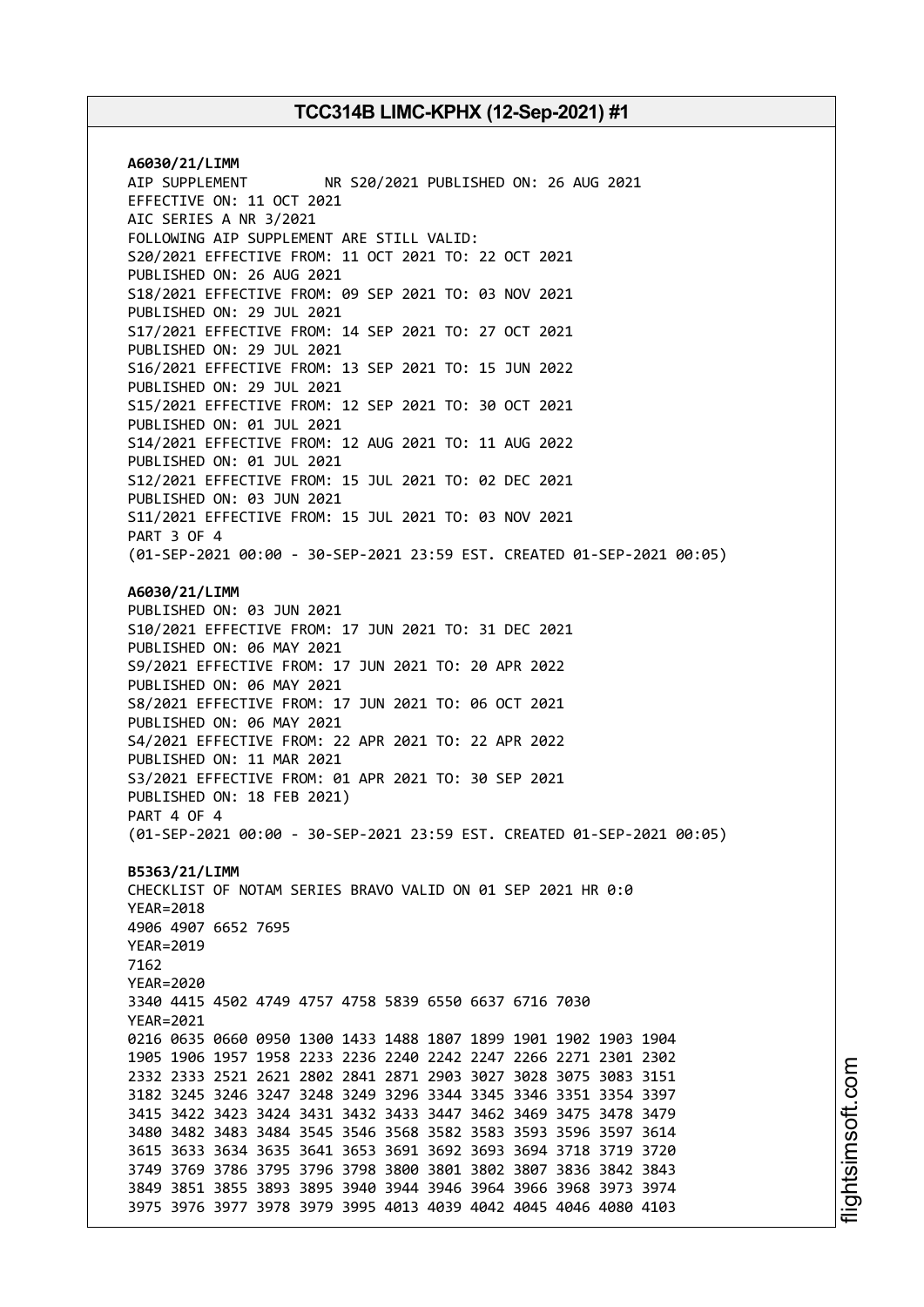END PART 1 OF 5 (01-SEP-2021 00:00 - 30-SEP-2021 23:59 EST. CREATED 01-SEP-2021 00:03) **B5363/21/LIMM** PUBLISHED ON: 18 FEB 2021) END PART 5 OF 5 (01-SEP-2021 00:00 - 30-SEP-2021 23:59 EST. CREATED 01-SEP-2021 00:03) **B5363/21/LIMM** PUBLISHED ON: 29 JUL 2021 S15/2021 EFFECTIVE FROM: 12 SEP 2021 TO: 30 OCT 2021 PUBLISHED ON: 01 JUL 2021 S14/2021 EFFECTIVE FROM: 12 AUG 2021 TO: 11 AUG 2022 PUBLISHED ON: 01 JUL 2021 S12/2021 EFFECTIVE FROM: 15 JUL 2021 TO: 02 DEC 2021 PUBLISHED ON: 03 JUN 2021 S11/2021 EFFECTIVE FROM: 15 JUL 2021 TO: 03 NOV 2021 PUBLISHED ON: 03 JUN 2021 S10/2021 EFFECTIVE FROM: 17 JUN 2021 TO: 31 DEC 2021 PUBLISHED ON: 06 MAY 2021 S9/2021 EFFECTIVE FROM: 17 JUN 2021 TO: 20 APR 2022 PUBLISHED ON: 06 MAY 2021 S8/2021 EFFECTIVE FROM: 17 JUN 2021 TO: 06 OCT 2021 PUBLISHED ON: 06 MAY 2021 S4/2021 EFFECTIVE FROM: 22 APR 2021 TO: 22 APR 2022 PUBLISHED ON: 11 MAR 2021 S3/2021 EFFECTIVE FROM: 01 APR 2021 TO: 30 SEP 2021 END PART 4 OF 5 (01-SEP-2021 00:00 - 30-SEP-2021 23:59 EST. CREATED 01-SEP-2021 00:03) **B5363/21/LIMM** 5307 5308 5309 5310 5311 5313 5316 5317 5318 5319 5320 5321 5322 5323 5324 5325 5327 5329 5331 5333 5334 5335 5336 5338 5339 5340 5341 5342 5343 5346 5347 5348 5349 5350 5352 5353 5355 5356 5357 5358 5359 5360 5361 5362 LATEST PUBLICATIONS: AIP AMENDMENT NR 13/2016 PUBLISHED ON: 22 12 2016 AIP AIRAC AMENDMENT NR 9/2021 PUBLISHED ON: 26 AUG 2021 EFFECTIVE ON: 07 OCT 2021 AIP SUPPLEMENT NR S20/2021 PUBLISHED ON: 26 AUG 2021 EFFECTIVE ON: 11 OCT 2021 FOLLOWING AIP SUPPLEMENT ARE STILL VALID: S20/2021 EFFECTIVE FROM: 11 OCT 2021 TO: 22 OCT 2021 PUBLISHED ON: 26 AUG 2021 S18/2021 EFFECTIVE FROM: 09 SEP 2021 TO: 03 NOV 2021 PUBLISHED ON: 29 JUL 2021 S17/2021 EFFECTIVE FROM: 14 SEP 2021 TO: 27 OCT 2021 PUBLISHED ON: 29 JUL 2021 S16/2021 EFFECTIVE FROM: 13 SEP 2021 TO: 15 JUN 2022 END PART 3 OF 5 (01-SEP-2021 00:00 - 30-SEP-2021 23:59 EST. CREATED 01-SEP-2021 00:03) **B5363/21/LIMM** 4105 4108 4115 4119 4121 4122 4123 4124 4125 4164 4179 4180 4181 4182 4183 4184 4185 4187 4205 4206 4255 4256 4262 4264 4273 4275 4291 4299 4301 4303 4304 4305 4307 4308 4314 4339 4371 4381 4393 4394 4395 4422 4443 4473 4488 4502 4504 4507 4516 4528 4532 4536 4537 4538 4547 4548 4578 4605 4606 4607 4644 4657 4661 4685 4688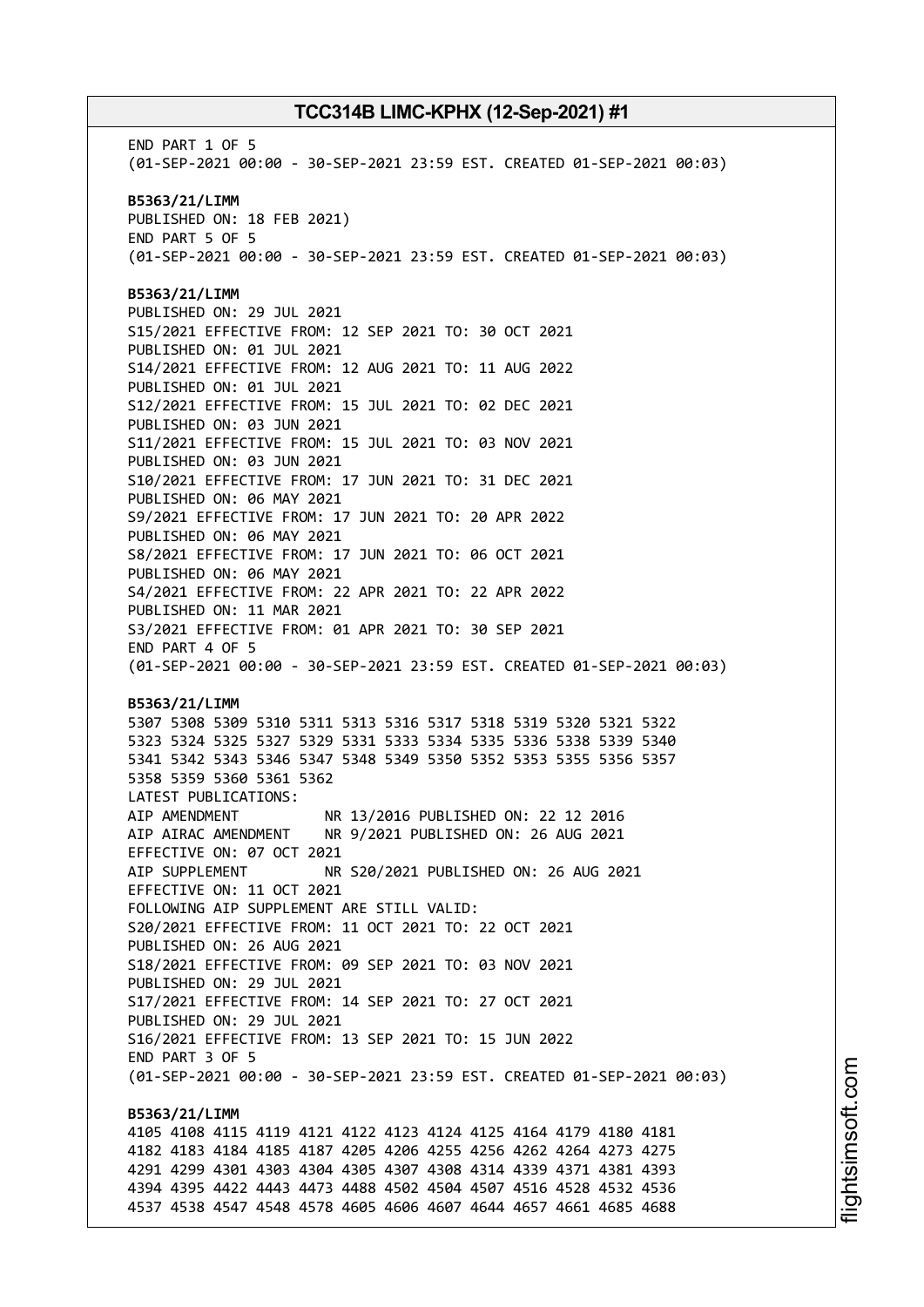4699 4702 4707 4709 4715 4716 4717 4718 4719 4720 4721 4722 4724 4725 4726 4727 4734 4738 4760 4766 4778 4779 4782 4792 4805 4812 4813 4814 4841 4842 4853 4864 4873 4882 4910 4914 4976 4999 5002 5007 5010 5011 5012 5017 5018 5034 5043 5044 5046 5056 5061 5063 5068 5111 5112 5113 5116 5122 5133 5136 5148 5149 5150 5151 5152 5159 5161 5164 5166 5170 5173 5185 5190 5191 5193 5199 5200 5205 5218 5220 5221 5227 5229 5231 5236 5247 5248 5250 5252 5270 5271 5272 5273 5275 5276 5277 5279 5285 5287 5289 5290 5293 5294 5296 5301 5302 5303 5304 END PART 2 OF 5 (01-SEP-2021 00:00 - 30-SEP-2021 23:59 EST. CREATED 01-SEP-2021 00:03)

## **A6023/21/LIMM**

OBSTACLE CABLEWAY ERECTED SITE /CHIESA IN VALMANECO - NNW SONDRIO/ START COORDINATES (WGS-84) 461638N0095047E END COORDINATES (WGS-84) 461657N0095056E LENGTH 600M - HIGHEST POINT AMSL 1350M/4429FT - MAX HEIGHT OF CABLE 280M/918FT AGL - ICAO SGL UNPROVIDED (22-SEP-2021 00:00 - 28-SEP-2021 23:59. CREATED 31-AUG-2021 14:43)

### **A6020/21/LIMM**

OBST LGT ON CHIMNEYS UNSERVICEABLE. DISTRICT 'MILANO' TOWN 'VAREDO' SITE 'VAREDO' -IDENT T000954 COORD (WGS-84) 453530N0090853E ELEV AGL 103M/338FT, ELEV AMSL 278M/912FT. -IDENT T000955 COORD (WGS-84) 453540N0090909E ELEV AGL 114M/374FT, ELEV AMSL 290M/951FT REF AIP ENR 5.4.1.9-4 (31-AUG-2021 13:12 - 26-NOV-2021 23:59 EST. CREATED 31-AUG-2021 13:12)

### **A6016/21/LIMM**

ENTRY, EXIT AND OVERFLIGHT OF ITALIAN AIRSPACE IS PROHIBITED FOR ALL COMMERCIAL ACFT OPERATORS REGISTERED IN THE REPUBLIC OF BELARUS INCLUDING AS A MARKETING CARRIER IN CODE SHARING OR BLOCKSPACE ARRANGEMENTS, EXCEPT FOR ACFT IN EMERGENCY, SAR AND FLIGHTS FOR HUMANITARIAN PURPOSES, ACCORDING TO COUNCIL REGULATION OF EUROPEAN UNION 907/2021 OF 4TH OF JUNE 2021. REF AIP GEN 1.2-1 (31-AUG-2021 09:50 - 28-NOV-2021 23:59 EST. CREATED 31-AUG-2021 09:50)

## **A6002/21/LIMM**

OBSTACLE LIGHT ON CHIMNEY NOT AVBL REGION 'LOMBARDIA' DISTRICT 'BERGAMO' TOWN 'VILLA DI SERIO' SITE 'VILLA DI SERIO' OBSTACLE CHIMNEY IDENT T000179 POSITION COORD (WGS84): 454351N 0094423E ELEV AGL 100M /328FT - ELEV AMSL 384M /1260FT REF AIP ENR 5.4.1.9-1 (06-SEP-2021 00:01 - 04-DEC-2021 23:59 EST. CREATED 30-AUG-2021 17:01)

### **W1978/21/LIMM**

AEROBATIC AIR DISPLAY WILL TAKE PLACE WI AREA 3NM RADIUS OF 441918N0104955E /PAVULLO - SSW MODENA/ GND-3000FT AMSL DATLY SR-SS (10-SEP-2021 00:00 - 12-SEP-2021 23:59. CREATED 30-AUG-2021 10:10)

# **W1974/21/LIMM**

MILITARY FIRING AREA /CARPEGNA-SSW SAN MARINO/ ACTIVATED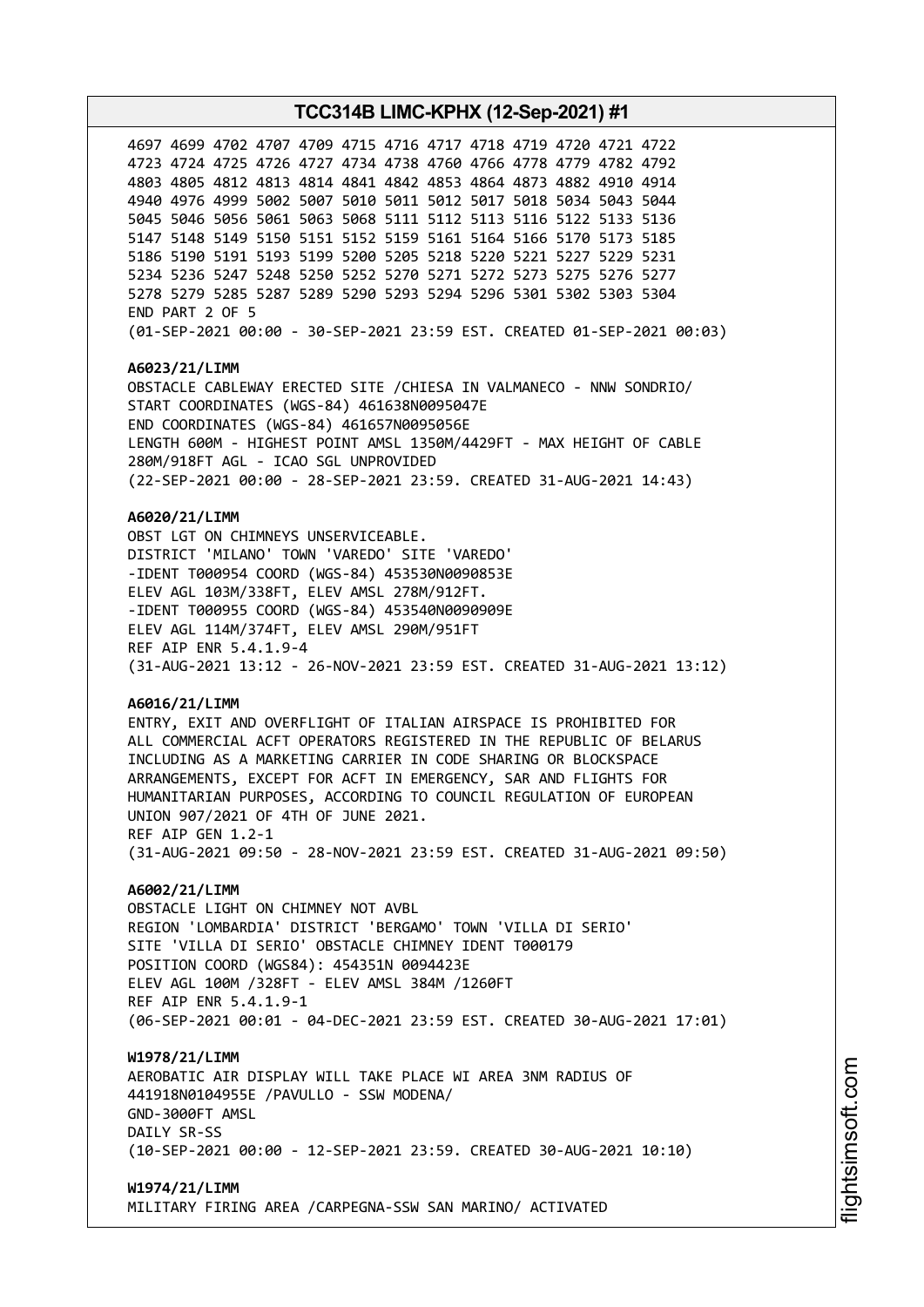REF AIP ENR 5.2.1.2-1 SFC-6300FT AMSL 27 30 0630-1030 1230-1630 AND 29 0500-2100 (27-SEP-2021 06:30 - 30-SEP-2021 16:30. CREATED 30-AUG-2021 07:06) **A5962/21/LIMM** PIACENZA TACAN 'PIA' CH 121X OPERATIONAL STATUS MONITORING NOT AVBL. RMK: PILOTS ARE REQUESTED TO REPORT IF TACAN SIGNAL IS NOT RECEIVED REF AIP ENR 4.1.2-2 MON 0000-0600 1430-0600, TUE-THU 1430-0600, FRI 1000-2359, SAT AND SUN H24 (30-AUG-2021 06:39 - 26-NOV-2021 23:59 EST. CREATED 30-AUG-2021 06:40) **A5946/21/LIMM** REF AIP ENR 4.1.2-3 'MILITARY RADIO AIDS NOT INCLUDED IN AD SECTION' REFERRING TO RIVOLTO TACAN 'RIV' CH 37X COLUMN 8 'DESIGNATED OPERATIONAL COVERAGE LIMITATIONS' CHG TO READ: 40NM/25000FT LIMITATIONS AT 40NM: 040DEG/115DEG MRA 10000FT 115DEG/240DEG MRA 2000FT 240DEG/290DEG MRA 7000FT 290DEG/040DEG MRA 12500FT (28-AUG-2021 06:06 - PERM. CREATED 28-AUG-2021 06:06) **W1960/21/LIMM** TEMPORARY SEGREGATED AREAS IMPLEMENTED /PISA TOWN/ DUE TO CIV UNMANNED ACFT ACTIVITY: AREA A: 434419N0102310E 434421N0102404E 434320N0102408E 434320N0102322E 434419N0102310E VERTICAL LIMITS: 160FT AGL AREA B: 434313N0102325E 434308N0102439E 434231N0102433E 434235N0102329E 434313N0102325E VERTICAL LIMITS: 82FT AGL RMK: ACT SUBJ COOR WITH PISA TWR GND-160FT AGL DAILY SR-SS (01-SEP-2021 00:00 - 15-OCT-2021 23:59. CREATED 27-AUG-2021 13:42) **W1959/21/LIMM** MIL PJE WILL TAKE PLACE WI AREA 2NM RADIUS OF 450747N0073658E /VENARIA REALE-N TORINO/ RMK: ACT SUBJ APPROVAL BY AND CONS RDO CONTACT WITH TORINO APP/MILANO ACC GND-FL130 DATLY 0600-SS (13-SEP-2021 06:00 - 15-SEP-2021 18:30. CREATED 27-AUG-2021 13:41) **A5935/21/LIMM** FIRENZE CTR. APPROACH CONTROL SERVICE PROVIDED WITHOUT RADAR SURVEILLANCE BELOW FL110 DUE TO MAINT. REF ENR 2.1.2.12-2 (14-SEP-2021 06:00 - 16-SEP-2021 16:00. CREATED 27-AUG-2021 12:53) **A5933/21/LIMM** GENOVA CTR. APPROACH CONTROL SERVICE SURVEILLANCE MINIMUM ALTITUDE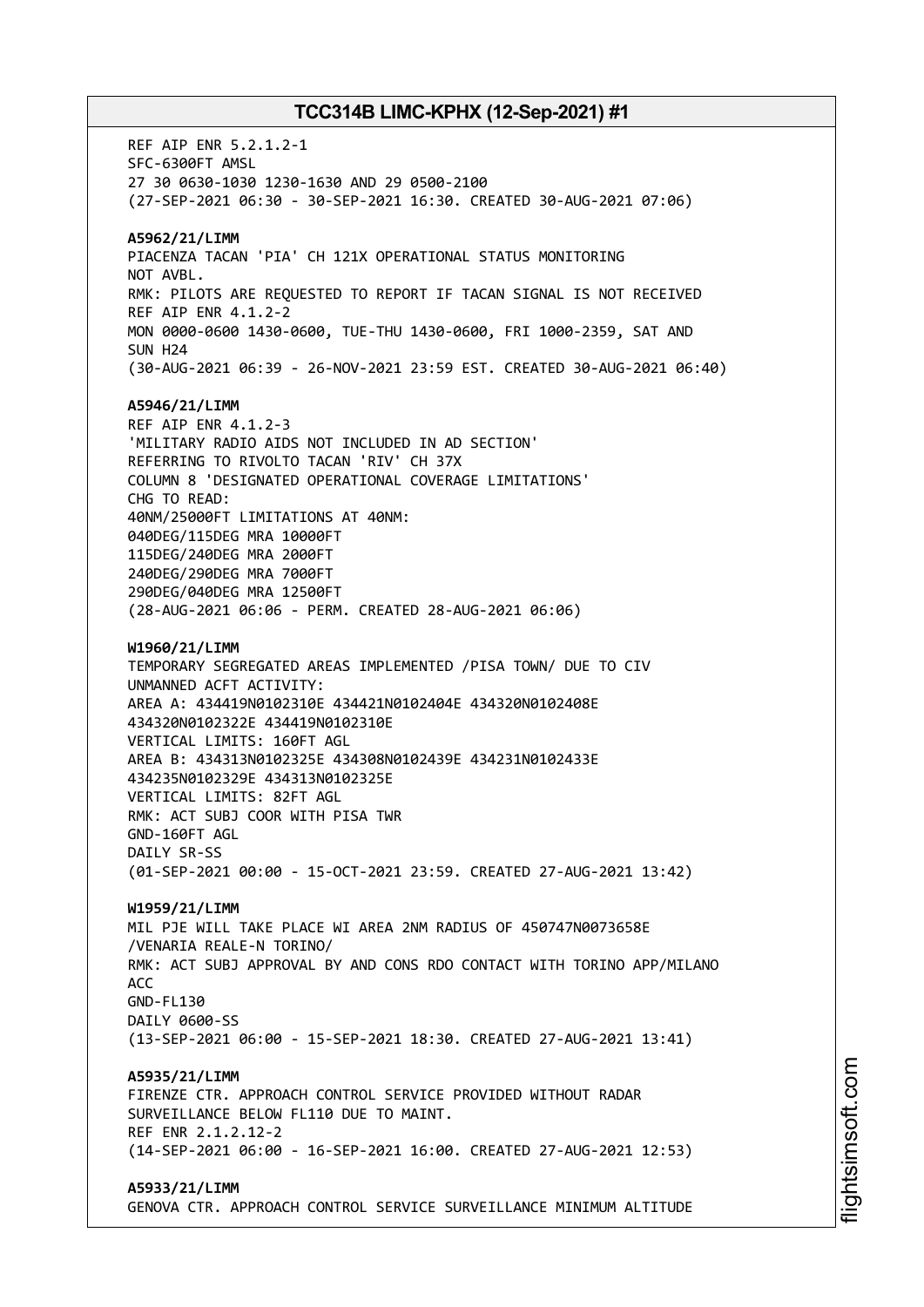RAISED TO 5000FT AMSL, BELOW THAT ALTITUDE ONLY ONE IFR AND/OR SPECIAL VFR ALLOWED AT TIME. REF AIP ENR 2.1.2.14.1 (21-SEP-2021 07:00 - 21-SEP-2021 09:00. CREATED 27-AUG-2021 12:51) **A5911/21/LIMM** TRIGGER NOTAM-AIRAC SUP S20/21 IN FORCE FM 11 TO 22 OCT 2021 TEMPORARY AIR NAVIGATION WARNING: MILITARY ACTIVITY 'MARE APERTO 2021' SUP IS POSTED AND AVBL ON WEBSITE WWW.ENAV.IT SFC-UNL (11-OCT-2021 00:00 - 22-OCT-2021 23:59. CREATED 26-AUG-2021 14:42) **W1938/21/LIMM** AEROBATIC GLIDER COMPETITION WILL TAKE PLACE WI AREA 5000M RADIUS OF 434945N0103445E /LIQL AD/ RMK: ACT SUBJ COOR WITH LUCCA AD FLT INFO UNIT (AFIU) GND-4000FT AGL DAILY 0700-1700 (10-SEP-2021 07:00 - 12-SEP-2021 17:00. CREATED 25-AUG-2021 11:34) **W1935/21/LIMM** AEROBATIC ACFT COMPETITION WILL TAKE PLACE WI AREA 434936N0103421E 434931N0103505E 435000N0103511E 435001N0103426E 434936N0103421E /LIQL AD - E LUCCA/ RMK: ACT SUBJ COOR WITH LUCCA AD FLT INFO UNIT (AFIU) GND-3600FT AMSL 16-18 0700-1700 AND 19 0700-1100 (16-SEP-2021 07:00 - 19-SEP-2021 11:00. CREATED 25-AUG-2021 11:08) **W1933/21/LIMM** OVERFLYING FORBIDDEN TO VFR FLT AND UNMANNED ACFT UNDER PROVISION OF ARTICLE 793 AIR NAVIGATION ACT WI AREA 2NM RADIUS OF 453620N0091700E /MONZA TOWN/ RMK: STATE ACFT, HEL AUTHORIZED BY CIV AVIATION AUTHORITY AND HEMS (HELICOPTER EMERGENCY MEDICAL SERVICE) TFC NOT AFFECTED GND-2500FT AMSL DAILY 0600-1800 (10-SEP-2021 06:00 - 12-SEP-2021 18:00. CREATED 25-AUG-2021 09:36) **W1930/21/LIMM** TEMPORARY SEGREGATED AREA IMPLEMENTED 4M RADIUS OF 442810N0121556E /MARINA DI RAVENNA - NE RAVENNA/ DUE TO CIV UNMANNED ACFT ACTIVITY GND-400FT AGL (31-AUG-2021 00:00 - 31-OCT-2021 23:59. CREATED 25-AUG-2021 09:24) **W1924/21/LIMM** MILITARY FIRING AREA /TAVERNETTE-WSW TORINO/ ACTIVATED REF AIP ENR 5.2.1.1-2 SFC-8400FT AMSL (22-SEP-2021 06:00 - 22-SEP-2021 20:00. CREATED 25-AUG-2021 06:30) **A5848/21/LIMM** ATS COMMUNICATION FACILITIES. 'CAMERI GND' FREQ 139.100MHZ NOT AVBL REF AIP ENR 2.1.3-3 (24-AUG-2021 16:47 - 19-NOV-2021 11:00 EST. CREATED 24-AUG-2021 16:47) **W1916/21/LIMM**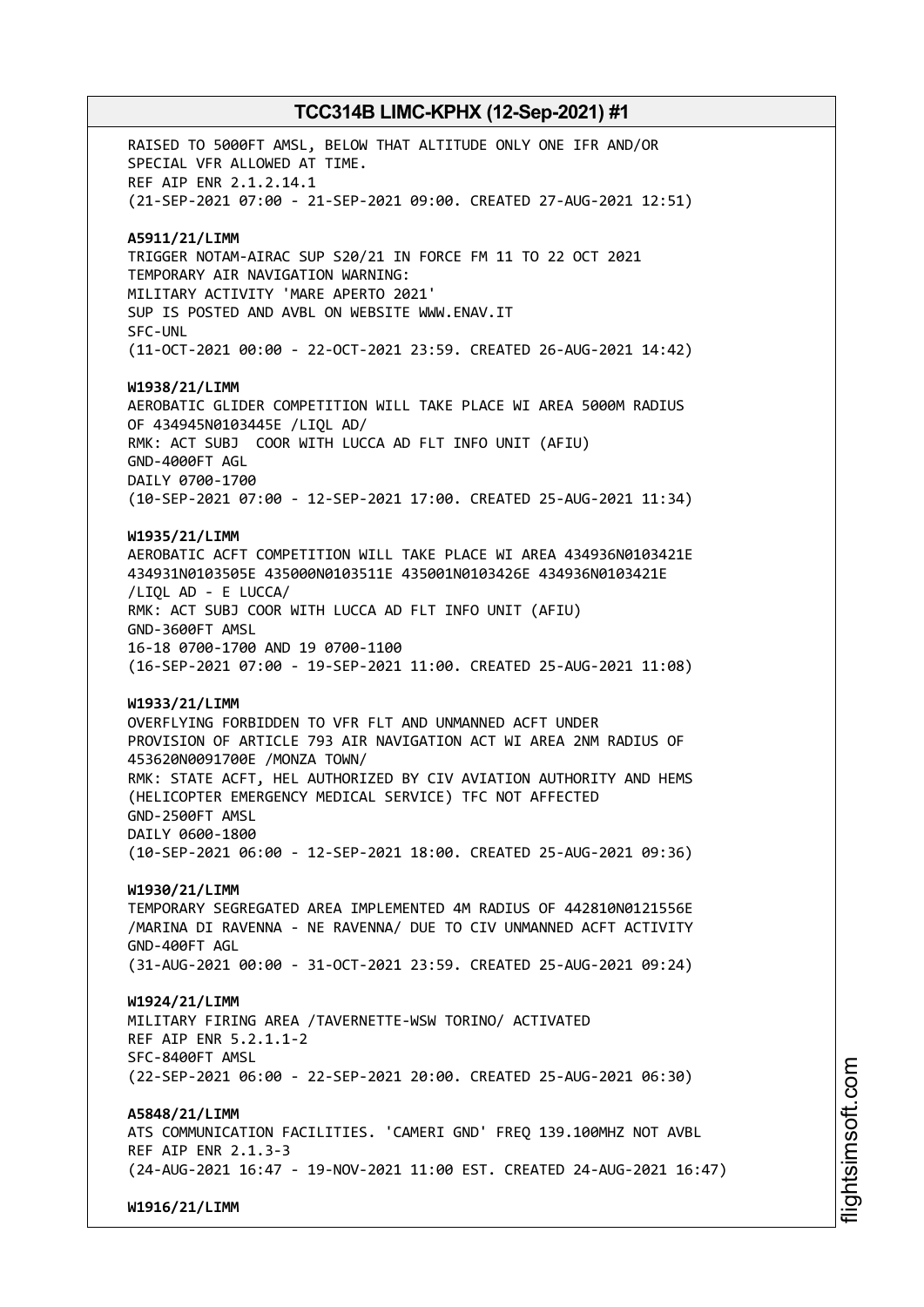MILITARY FIRING AREA /MONTE SERVA NORD - N BELLUNO/ ACTIVATED REF AIP ENR 5.2.1.2-2 SFC-5100FT AMSL 22 AND 29 0500-2030 (22-SEP-2021 05:00 - 29-SEP-2021 20:30. CREATED 24-AUG-2021 08:34) **W1907/21/LIMM** MILITARY PARACHUTE JUMPING EXERCISES WILL TAKE PLACE WI AREA 2.5NM RADIUS OF 460707N0124415E /MANIAGO-NNE PORDENONE/ RMK: ACT SUBJ APPROVAL BY AND CONS RDO CTC WITH AVIANO APP IN COOR WITH PADOVA ACC SFC-FL115 07-09 0800-2000, 13-17 0700-1000 AND 1200-2200 (07-SEP-2021 08:00 - 17-SEP-2021 22:00. CREATED 23-AUG-2021 09:55) **W1899/21/LIMM** MASS MOVEMENT OF ULTRA LIGHT MACHINES WI FLW AREA: 460238N0121956E 461109N0124037E 461001N0124152E 455931N0122619E 460238N0121956E /CASTELLO D'AVIANO - WNW PORDENONE/ RMK: ACT SUBJ APPROVAL AND PRIOR COOR WITH AVIANO APP IN COOR WITH PADOVA ACC GND-7000FT AMSL DAILY SR-SS (18-SEP-2021 00:00 - 19-SEP-2021 23:59. CREATED 19-AUG-2021 12:18) **W1885/21/LIMM** MILITARY PARACHUTE JUMPING EXERCISES WILL TAKE PLACE WI FLW AREA: AREA 'CHARLIE': 440309N0095221E 440409N0095258E 440329N0095501E 440230N0095425E 440309N0095221E /LA SPEZIA GULF-SE LA SPEZIA/ SFC-FL060 THU 0600-1530 (09-SEP-2021 06:00 - 16-SEP-2021 15:30. CREATED 19-AUG-2021 06:29) **W1883/21/LIMM** MILITARY PARACHUTE JUMPING EXERCISES WILL TAKE PLACE WI AREA 3NM RADIUS OF 440542N0095618E /ROMITO MAGRA-E LA SPEZIA/ SFC-FL130 SEP 01 02 06 07 09 13-16 20-23 27-29 30 0600-1400, 03 10 18 AND 24 0600-1000 (01-SEP-2021 06:00 - 30-SEP-2021 14:00. CREATED 19-AUG-2021 06:27) **A5727/21/LIMM** NATIONAL AIR CARRIERS AND CAPTAINS OF ACFT IN CHARGE OF AIR SERVICE MANAGED BY CARRIERS HOLDERS OF OPERATING ITALIAN ISSUED LICENCE, WHETHER THEY ARE CONTRACTUAL CARRIERS AND/OR DE FACTO CARRIERS, OR PERFORMING AIR SERVICE WITH COMMERCIAL CHARTER AGREEMENT OR WITH CODE SHARING AND TO ALL FLIGHTS PERFORMED WITH ITALIAN ACFT REGISTRATION, ARE REQUESTED TO AVOID AFGHAN FIR (OAKX) UNTIL FURTHER NOTICE (18-AUG-2021 09:15 - 30-SEP-2021 21:59 EST. CREATED 18-AUG-2021 09:15) **A5721/21/LIMM** REF AIP ENR 5.1.3-1 'DANGER AREAS' NEW AREA IMPLEMENTED WITH FLW CHARACTERISTICS: - COLUMN 1 'IDENTIFICATION - NAME - LATERAL LIMITS': LI D266/HAAR-A - MAR ADRIATICO AREA BOUNDED BY LINE JOINING THE FOLLOWING POINTS:

452530N0125440E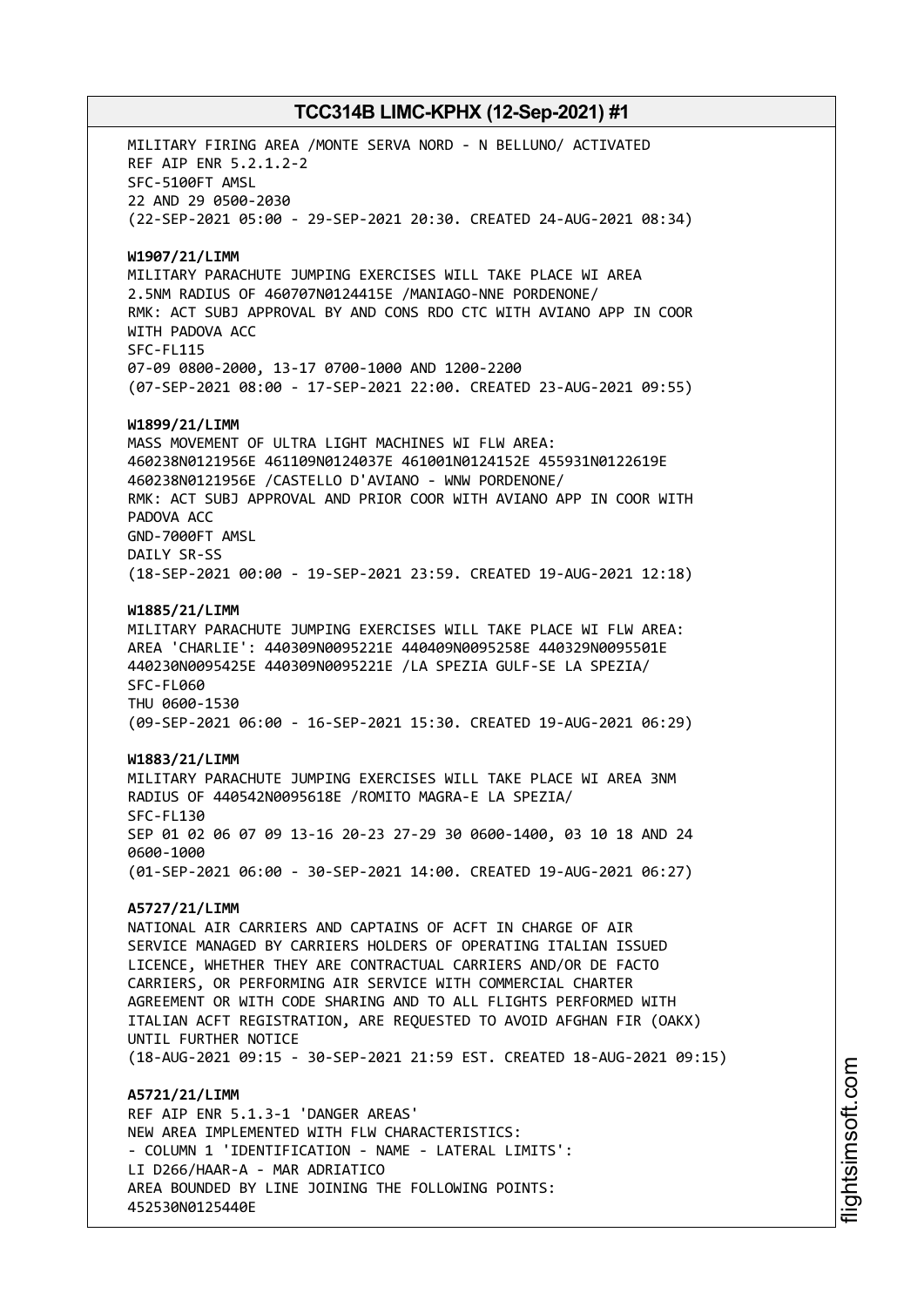451121N0125033E 451000N0130000E 451800N0130000E 452313N0130737E 452530N0130246E 452530N0125440E - COLUMN 2 'UPPER/LOWER LIMIT': FROM 1000FT AMSL TO 3000FT AMSL - COLUMN 3 'TYPE OF ACTIVITY': AIR TO AIR REFUELLING - COLUMN 4 'REMARKS': 1) HR: H24 2) RESPONSIBLE ATS UNIT: PADOVA SCCAM 3) INFORMATION ON EFFECTIVE OCCUPATION CAN BE REQUIRED DIRECTLY TO PADOVA SCCAM OR TROUGHT PADOVA ACC/FIC 4) THE AIRMAN'S ATTENTION IS DRAWN TO THE DANGEROUS NATURE OF THE ACTIVITY TAKING PLACE IN THIS AREA. - COLUMN 5 'VALIDITY TILL': NIL 1000FT AMSL-3000FT AMSL (18-AUG-2021 07:22 - PERM. CREATED 18-AUG-2021 07:22) **A5720/21/LIMM** REF AIP ENR 5.1.3-1 'DANGER AREAS' NEW AREA IMPLEMENTED WITH FOLLOW CHARACTERISTICS: - COLUMN 1 'IDENTIFICATION - NAME - LATERAL LIMITS': LI D266 / HAAR-C - MAR ADRIATICO AREA BOUNDED BY LINE JOINING THE FOLLOWING POINTS: 443120N0124204E 443615N0125635E 441012N0131709E 440522N0130228E 443120N0124204E - COLUMN 2 'UPPER/LOWER LIMIT': FROM 1000FT AMSL TO 4000FT AMSL - COLUMN 3 'TYPE OF ACTIVITY': AIR TO AIR REFUELLING - COLUMN 4 'REMARKS': 1) HR: H24 2) RESPONSIBLE ATS UNIT: PADOVA SCCAM 3) INFORMATION ON EFFECTIVE OCCUPATION CAN BE REQUIRED DIRECTLY TO PADOVA SCCAM OR TROUGHT PADOVA ACC/FIC 4) THE AIRMAN'S ATTENTION IS DRAWN TO THE DANGEROUS NATURE OF THE ACTIVITY TAKING PLACE IN THIS AREA. - COLUMN 5 'VALIDITY TILL': NIL 1000FT AMSL-4000FT AMSL (18-AUG-2021 07:19 - PERM. CREATED 18-AUG-2021 07:19) **A5719/21/LIMM** REF AIP ENR 5.1.3-1 'DANGER AREAS' NEW AREA IMPLEMENTED WITH FOLLOW CHARACTERISTICS: - COLUMN 1 'IDENTIFICATION - NAME - LATERAL LIMITS': LI D266 / HAAR-B - MAR ADRIATICO AREA BOUNDED BY LINE JOINING THE FOLLOWING POINTS: 451121N0125033E 450914N0124527E 443120N0124204E 443615N0125635E 451000N0130000E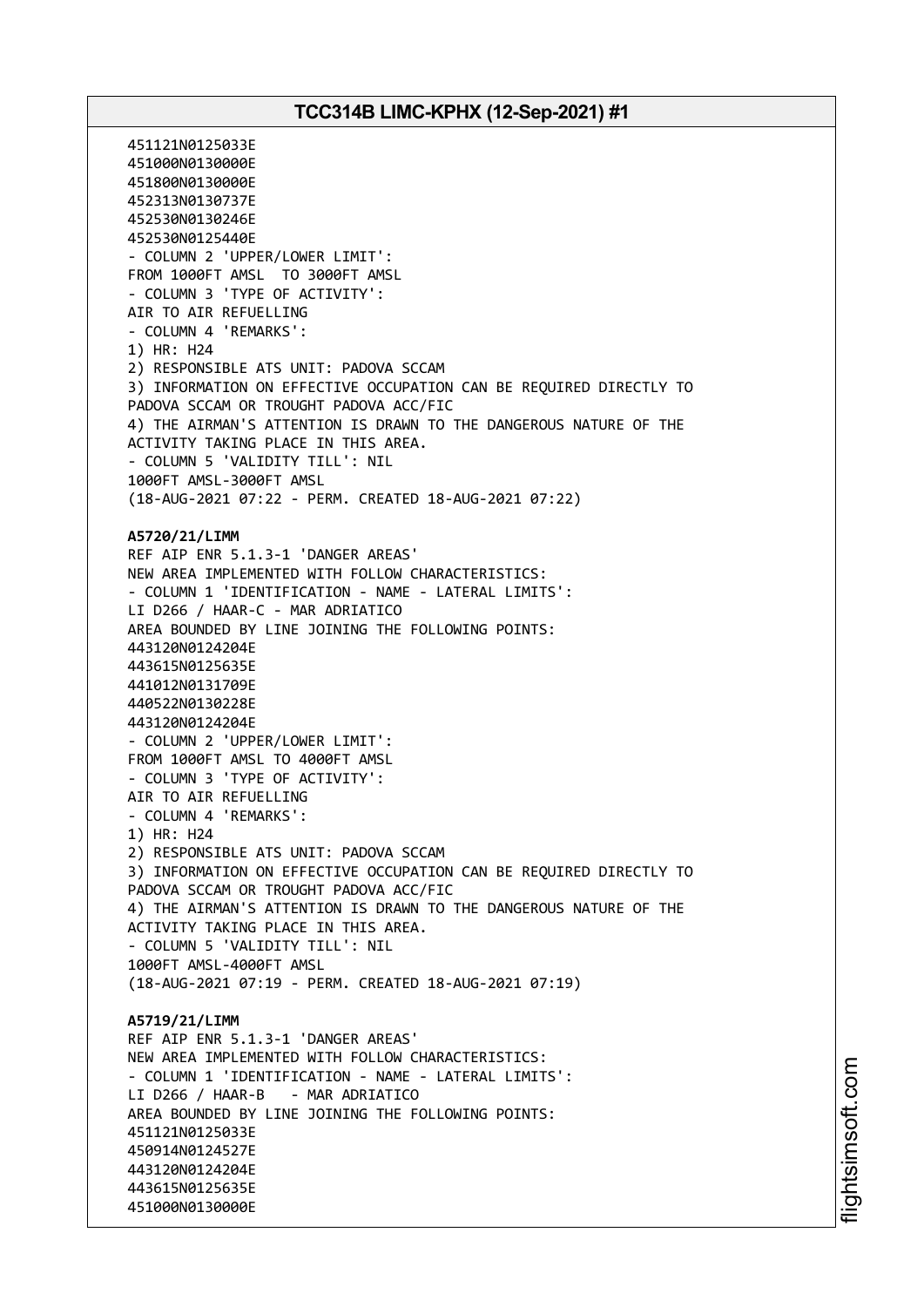451121N0125033E - COLUMN 2 'UPPER/LOWER LIMIT': FROM 1000FT AMSL TO 4000FT AMSL - COLUMN 3 'TYPE OF ACTIVITY': AIR TO AIR REFUELLING - COLUMN 4 'REMARKS': 1) HR: H24 2) RESPONSIBLE ATS UNIT: PADOVA SCCAM 3) INFORMATION ON EFFECTIVE OCCUPATION CAN BE REQUIRED DIRECTLY TO PADOVA SCCAM OR TROUGHT PADOVA ACC/FIC 4) THE AIRMAN'S ATTENTION IS DRAWN TO THE DANGEROUS NATURE OF THE ACTIVITY TAKING PLACE IN THIS AREA. - COLUMN 5 'VALIDITY TILL': NIL 1000FT AMSL-4000FT AMSL (18-AUG-2021 07:17 - PERM. CREATED 18-AUG-2021 07:17) **W1873/21/LIMM** MILITARY FIRING AREA /MONTE SERVA NORD - N BELLUNO/ ACTIVATED REF AIP ENR 5.2.1.2-2 SFC-5100FT AMSL 07 AND 14 0500-2030 (07-SEP-2021 05:00 - 14-SEP-2021 20:30. CREATED 17-AUG-2021 14:15) **W1859/21/LIMM** MILITARY FIRING AREA /RIVOLI BIANCHI VENZONE-N UDINE/ ACTIVATED REF AIP ENR 5.2.1.2-2 SFC-8645FT AMSL 01 02 08 09 15 17 22 23 0600-1100 1200-1600 2000-2300, 06 07 13 14 20 21 0600-1100 AND 1200-1600 (01-SEP-2021 06:00 - 23-SEP-2021 23:00. CREATED 17-AUG-2021 07:51) **W1857/21/LIMM** MILITARY FIRING AREA /RIVOLI BIANCHI TOLMEZZO-N UDINE/ ACTIVATED REF AIP ENR 5.2.1.2-2 SFC-8891FT AMSL 01 02 09 15 16 22 23 29 30 0600-1100 1200-1600 1900-2200, 06-08 13 14 20 21 27 28 0600-1100 AND 1200-1600 (01-SEP-2021 06:00 - 30-SEP-2021 22:00. CREATED 17-AUG-2021 07:49) **W1853/21/LIMM** MILITARY FIRING AREA /VAL D'OTEN-N BELLUNO/ ACTIVATED REF AIP ENR 5.2.1.2-2 SFC-10700FT AMSL 06-09 AND 13 0500-2030 (06-SEP-2021 05:00 - 13-SEP-2021 20:30. CREATED 17-AUG-2021 07:29) **M4386/21/LIMM** OBST LGT OUT OF SER ON LATTICE TOWER ANTENNA SITE/ MONFALCONE PORTOCASSA DI COLMATA - NW TRIESTE/ PSN (WGS84) 454703N 0133326E HGT 55M/180FT AGL ELEV 55M/180FT AMSL (16-AUG-2021 21:00 - 13-NOV-2021 23:59 EST. CREATED 16-AUG-2021 20:16) **W1844/21/LIMM** SAR EXER WILL TAKE PLACE WI AREA 1NM RADIUS OF 433816N0101539E /MARINA DI PISA-WSW PISA/ RMK: ACT SUBJ APPROVAL BY AND CONS RADIO CTC WITH PISA APP SFC-500FT AMSL (15-SEP-2021 06:00 - 15-SEP-2021 14:30. CREATED 16-AUG-2021 08:34)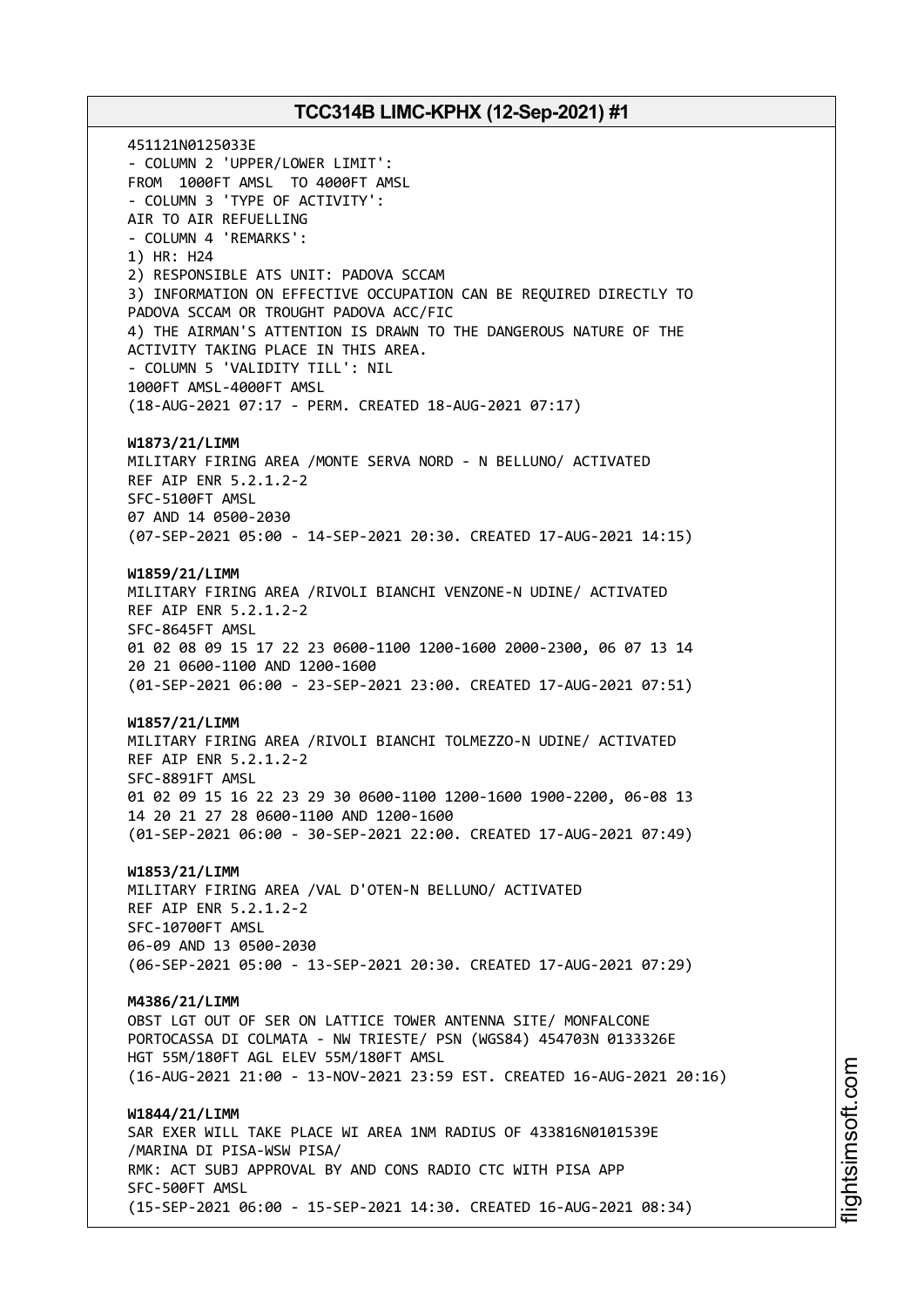**W1841/21/LIMM** MILITARY FIRING AREA /MONRUPINO-N TRIESTE/ ACTIVATED REF AIP ENR 5.2.1.2-1 SFC-3500FT AMSL EVERY WED 0600-2100 (01-SEP-2021 06:00 - 22-SEP-2021 21:00. CREATED 16-AUG-2021 08:16) **W1840/21/LIMM** MILITARY FIRING AREA /CLOU NEF-W AOSTA/ ACTIVATED REF AIP ENR 5.2.1.1-1 SFC-6200FT AMSL TUE-FRI 0600-2100 EXC SEP 17 (01-SEP-2021 06:00 - 29-OCT-2021 21:00. CREATED 16-AUG-2021 08:15) **A5677/21/LIMM** RIMINI NDB 'RIM' FREQ 335.00KHZ UNSERVICEABLE. REF AIP ENR 4.1.2-2 (16-AUG-2021 07:13 - 08-NOV-2021 15:00 EST. CREATED 16-AUG-2021 07:13) **W1838/21/LIMM** TEMPORARY SEGREGATED AREA IMPLEMENTED 462614N0102556E 462652N0102723E 462629N0102758E 462542N0102631E 462614N0102556E /VALFURVA-NE SONDRIO/ DUE TO CIV UNMANNED ACFT ACTIVITY GND-427FT AGL MON-FRI 0700-1600 (01-SEP-2021 07:00 - 29-OCT-2021 16:00. CREATED 13-AUG-2021 08:56) **M4324/21/LIMM** TRIGGER NOTAM-PERM MILAIP AIRAC AMDT A8/21 EFFECTIVE DATE 09 SEP 2021 SECTION GEN 2.5 TABLE 'LIST OF MILITARY RADIO/RADAR AIDS' UPDATED (09-SEP-2021 00:00 - 22-SEP-2021 23:59. CREATED 13-AUG-2021 06:33) **M4325/21/LIMM** TRIGGER NOTAM-PERM MILAIP AIRAC AMDT A8/21 EFFECTIVE DATE 09 SEP  $2021$ SECTION GEN 2.7 TABLE 'SARZANA LUNI' UPDATED (09-SEP-2021 00:00 - 22-SEP-2021 23:59. CREATED 13-AUG-2021 06:33) **A5618/21/LIMM** ATS ROUTE. MNM ENR LVL ALONG M736 BTN GERBU-OTRET RAISED TO FL160 DUE TO CIV PJE ANNOUNCED BY NOTAM W1820/21 RMK: ABOVE MENTIONED RESTRICTION WILL BE APPLIED ON TACTICAL BASIS REF AIP ENR 3.1 DAILY 0400-1830 (15-AUG-2021 00:00 - 12-NOV-2021 23:59. CREATED 12-AUG-2021 09:17) **M4295/21/LIMM** OBST LGT OUT OF SERVICE ON SHIP POLE SITE / LA SPEZIA GULF / PSN COORD (WGS-84) 440543N0094945E ELEV 35M/115FT AMSL (11-AUG-2021 14:50 - 08-NOV-2021 23:59 EST. CREATED 11-AUG-2021 14:50) **W1811/21/LIMM** TEMPORARY SEGREGATED AREA IMPLEMENTED 460413N0110739E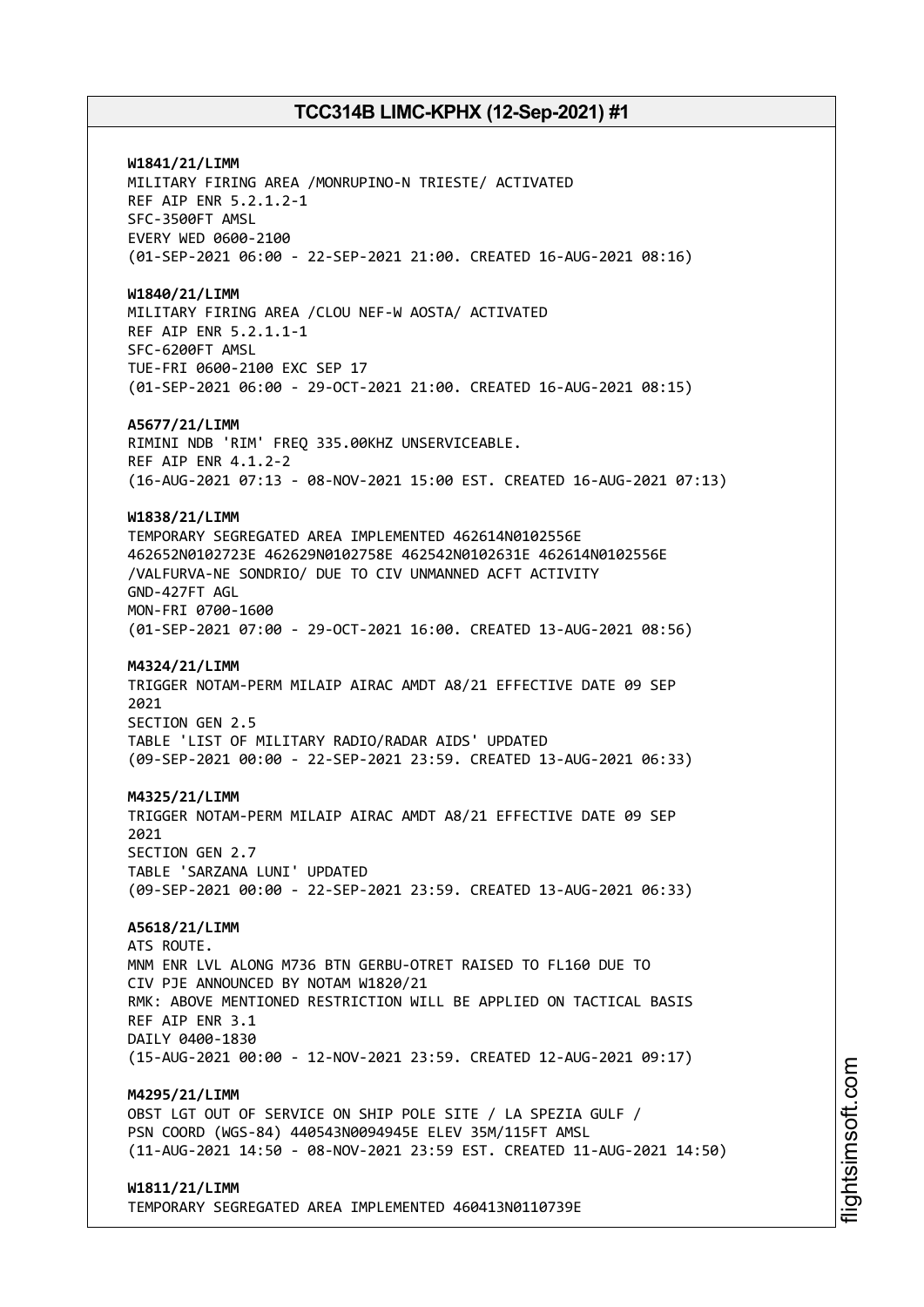460414N0110737E 460419N0110734E 460419N0110738E 460415N0110740E 460413N0110739E /TRENTO TOWN/ DUE TO CIV UNMANNED ACFT ACTIVITY RMK: ACT SUBJ APPROVAL WITH TRENTO AD FLT INFO (AFIU) GND-82FT AGL EVERY SUN SR-SS (15-AUG-2021 00:00 - 12-SEP-2021 23:59. CREATED 11-AUG-2021 12:13) **A5597/21/LIMM** REF AIP AD 1.3-1 'LIST OF AERODROME (AIRPORTS, HELIPORTS, WATER AERODROMES)' REFERRING TO 'CERTIFIED AIRPORTS': GROSSETO AND TRAPANI/BIRGI COLUMN 6 'ADVANCED ULM' CHG TO READ 'NO' INSTEAD OF 'YES' (11-AUG-2021 08:02 - PERM. CREATED 11-AUG-2021 08:02) **A5581/21/LIMM** ICAO GLOBAL REPORTING FORMAT (GRF) . ASSESSMENT AND REPORTING OF THE SURFACE CONDITIONS OF THE MOVEMENT AREA SHALL BE MANAGED IN COMPLIANCE WITH GRF BY THE OPERATORS OF ALL AERODROMES CERTIFIED ACCORDING TO EITHER REG. (EU) 139/2014 OR TO THE NATIONAL RULES 'REGOLAMENTO PER LA COSTRUZIONE E L'ESERCIZIO DEGLI AEROPORTI' APPLYING THE RULES PUBLISHED IN AIC 2/2021 AND IN AIP AD 1.2, PARAGRAPHS 2.1 'RESPONSIBILITY', 2.3 'CLEARANCE OF SNOW' AND 2.9 'CLEARANCE PRIORITIES', ONLY. (12-AUG-2021 00:01 - 03-NOV-2021 23:59. CREATED 10-AUG-2021 10:54) **W1801/21/LIMM** MILITARY FIRING AREA /CELLINA MEDUNA-NE PORDENONE/ ACTIVATED REF AIP ENR 5.2.1.2-1 SFC-4500FT AMSL SEP 07 08 14-16 21-23 28-30 OCT 05-07 12-14 19-21 AND 26-28 0600-21 aa (07-SEP-2021 06:00 - 28-OCT-2021 21:00. CREATED 09-AUG-2021 08:18) **W1799/21/LIMM** MILITARY FIRING AREA /DANDOLO-NE PORDENONE/ ACTIVATED REF AIP ENR 5.2.1.2-1 SFC-3000FT AMSL MON WED FRI 0600-1700 EXC SEP 03 (25-AUG-2021 06:00 - 29-OCT-2021 17:00. CREATED 09-AUG-2021 07:28) **A5443/21/LIMM** ALL FLIGHT OPERATIONS (INCLUDING: FERRY, MAINT AND GENERAL AVIATION) WITH ACFT BOEING 737-8 MAX OR BOEING 737-9 MAX ARE ALLOWED INTO ITALIAN TERRITORY AND AIRSPACE UNDER FLW CONDITIONS: - NON-EASA MEMBER STATES OPERATORS SHALL BE COMPLIANT WITH EASA SAFETY DIRECTIVE 2021-01 DATED 27 JANUARY 2021 AND SUBSEQUENT REVISIONS. REF AIP ENR 1.1. (03-AUG-2021 11:42 - 31-OCT-2021 23:59 EST. CREATED 03-AUG-2021 11:42) **A5424/21/LIMM** REF AIP ENR 2.1.3-1 'MILITARY AERODROME TRAFFIC ZONE OF AIRPORTS/HELIPORTS NOT OPEN TO CIVIL TRAFFIC' PAGE ENR 2.1.3-7 'ISTRANA' POINT 11.2 'ATS COMMUNICATION FACILITIES' SERVICE 'TWR' ON CALL SIGN 'ISTRANA TWR' CHG FREQ 124.350MHZ TO READ 124.355MHZ (03-AUG-2021 07:34 - PERM. CREATED 03-AUG-2021 07:34)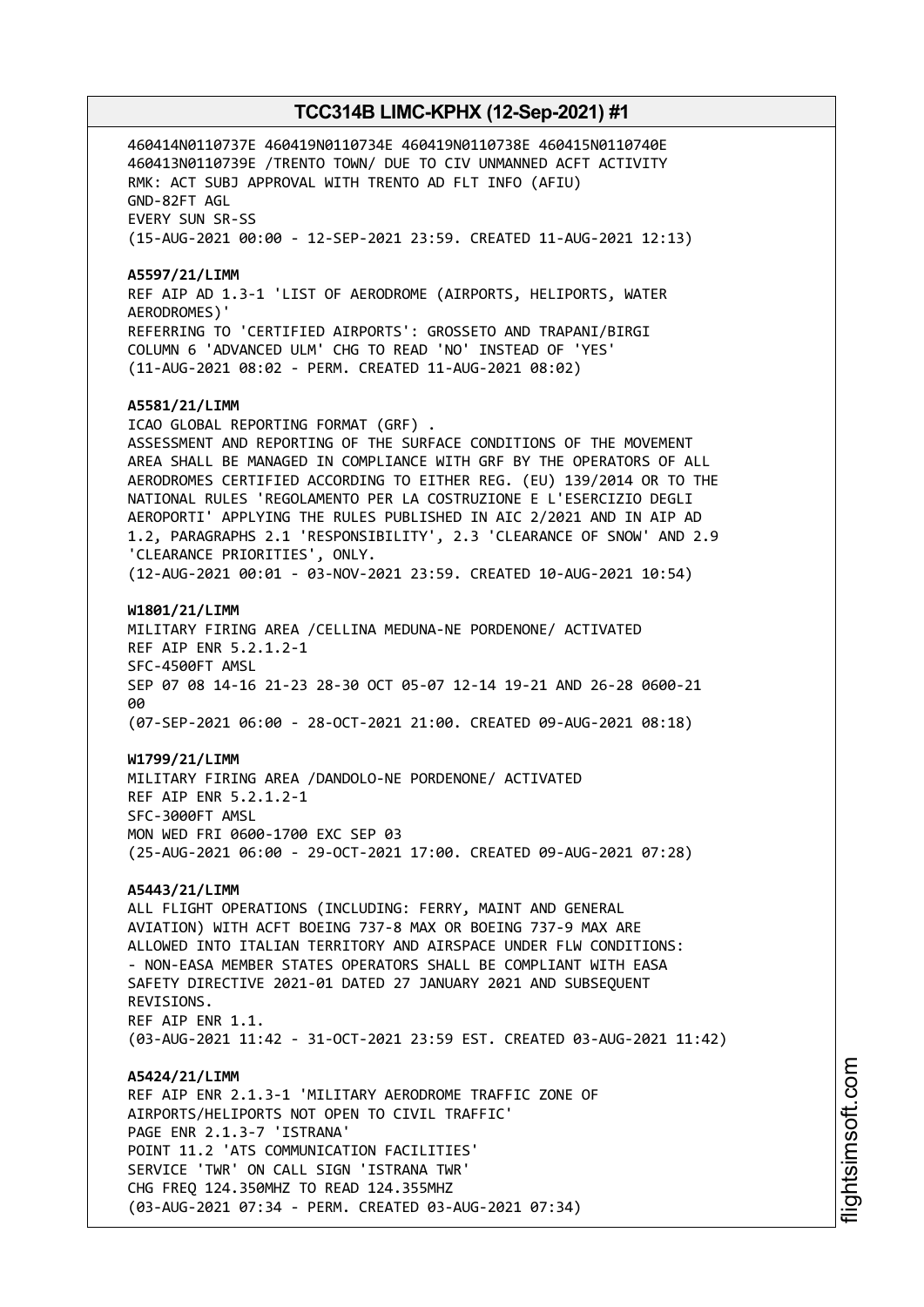**A5405/21/LIMM** OBST LGT UNSERVICEABLE ON AEOLIC PROPELLER REGION 'TOSCANA', DISTRICT 'PISA', TOWN 'PONTEDERA', SITE 'GELLO', IDENT 'T001080', COORD 433917N0103556E, ELEV AGL 139M/456FT ELEV AMSL 153M/502FT REF AIP ENR 5.4.1.16-3 (02-AUG-2021 13:53 - 30-OCT-2021 23:59 EST. CREATED 02-AUG-2021 13:53) **A5319/21/LIMM** TRIGGER NOTAM-SUP S17/21 IN FORCE FM 14 SEP TO 27 OCT 2021 TEMPORARY NAVIGATION WARNING MILITARY ACTIVITY 'NATO CROSS-SERVICING EXERCISE 2021' SUP IS POSTED AND AVBL ON WEBSITE WWW.ENAV.IT GND-FL310 (14-SEP-2021 00:00 - 27-SEP-2021 23:59. CREATED 29-JUL-2021 21:50) **A5305/21/LIMM** TRIGGER NOTAM-PERM AIP AIRAC AMDT 8/21 EFFECTIVE DATE 09 SEP 2021 CHANGE OF TYPE OF ACTIVITY AND REMARKS OF THE FOLLOWING RESTRICTED AREAS: - LI R108/A - COLICO - LI R108/B - COLICO BIS AIRAC IS POSTED AND AVBL ON WEBSITE WWW.ENAV.IT FL155-FL600 (09-SEP-2021 00:00 - 22-SEP-2021 23:59. CREATED 29-JUL-2021 17:05) **A5304/21/LIMM** TRIGGER NOTAM-PERM AIP AIRAC AMDT 8/21 EFFECTIVE DATE 09 SEP 2021 CHANGE OF LATERAL LIMITS OF ULTRA LIGHT MACHINE ACTIVITY AREA (ULM) 'MADONNA DELLA NEVE AREA (TO)' AIRAC IS POSTED AND AVBL ON WEBSITE WWW.ENAV.IT GND-1000FT AGL (09-SEP-2021 00:00 - 22-SEP-2021 23:59. CREATED 29-JUL-2021 16:59) **A5303/21/LIMM** TRIGGER NOTAM-PERM AIP AIRAC AMDT 8/21 EFFECTIVE DATE 09 SEP 2021 IMPLEMENTATION OF AEROCLUB AND AERIAL WORK ACTIVITY AREA 'RONCO BRIANTINO (MB) - CIV' AIRAC IS POSTED AND AVBL ON WEBSITE WWW.ENAV.IT GND-500FT AGL (09-SEP-2021 00:00 - 22-SEP-2021 23:59. CREATED 29-JUL-2021 16:25) **A5302/21/LIMM** TRIGGER NOTAM-PERM AIP AIRAC AMDT 8/21 EFFECTIVE DATE 09 SEP 2021 REVIEW OF THE FOLLOWING AIP SECTIONS: - ENR 1.1 'GENERAL RULES' - ENR 1.2 'VISUAL FLIGHT RULES' - ENR 1.3 'INSTRUMENT FLIGHT RULES' - ENR 1.4 'ATS AIRSPACE CLASSIFICATION' - ENR 1.5 'APPROACH AND DEPARTURE PROCEDURES' - ENR 1.6 'ATS SURVEILLANCE SERVICES' - ENR 1.8 'REGIONAL SUPPLEMENTARY PROCEDURES' - ENR 1.10 'FLIGHT PLANS (PLN)' - ENR 1.12 'INTERCEPTION OF CIVIL AIRCRAFT PROCEDURES' - ENR 5.1 'PROHIBITED, RESTRICTED, DANGER, TEMPORARY RESERVED, TEMPORARY SEGREGATED AND CROSS BORDER AREAS'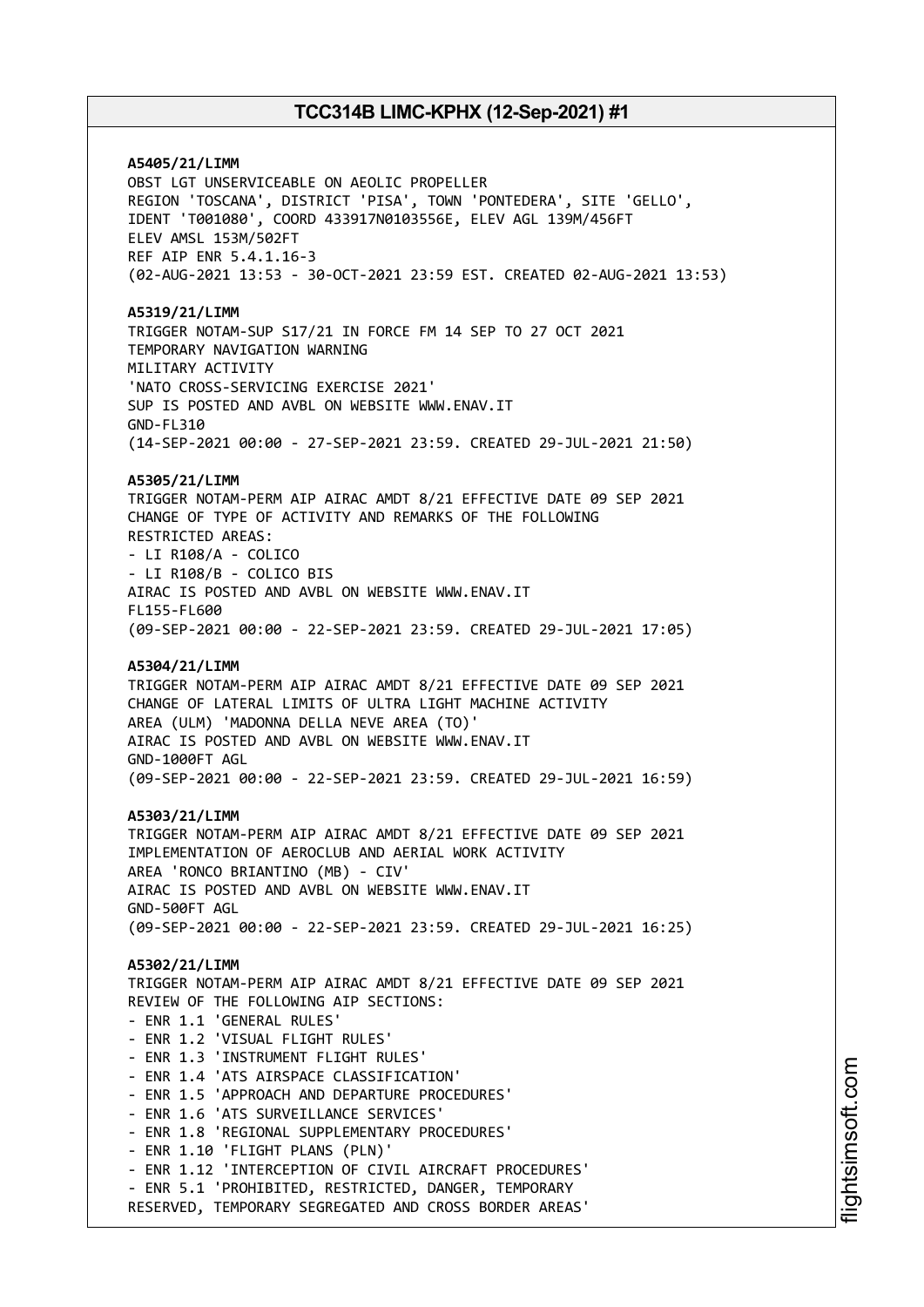- ENR 5.5.1 'PARACHUTING ACTIVITY' - AD 1.1 'AERODROMES AVAILABILITY' AIRAC IS POSTED AND AVBL ON WEBSITE WWW.ENAV.IT (09-SEP-2021 00:00 - 22-SEP-2021 23:59. CREATED 29-JUL-2021 16:14) **A5301/21/LIMM** TRIGGER NOTAM-PERM AIP AIRAC AMDT 8/21 EFFECTIVE DATE 09 SEP 2021 CHANGE OF THE FOLLOWING ATS ROUTES: - M978 - M979 - T132 AIRAC IS POSTED AND AVBL ON WEBSITE WWW.ENAV.IT (09-SEP-2021 00:00 - 22-SEP-2021 23:59. CREATED 29-JUL-2021 16:08) **A5299/21/LIMM** TRIGGER NOTAM-PERM AIP AIRAC AMDT 8/21 EFFECTIVE DATE 09 SEP 2021 REVIEW OF FRAIT (FREE ROUTE AIRSPACE ITALIA) STRUCTURE AIRAC IS POSTED AND AVBL ON WEBSITE WWW.ENAV.IT (09-SEP-2021 00:00 - 22-SEP-2021 23:59. CREATED 29-JUL-2021 15:53) **A5276/21/LIMM** PADOVA SCCAM (ITALIAN AIR FORCE COORDINATION AND CONTROL SERVICE) FREQ 123.175MHZ NOT AVBL DUE TO TECR REF AIP ENR 2.1.1.1-14 (29-JUL-2021 07:11 - 26-OCT-2021 23:59 EST. CREATED 29-JUL-2021 07:11) **W1698/21/LIMM** TEMPORARY SEGREGATED AREA ACTIVATED 1000M RADIUS OF 434947N0103444E /LIQL (LUCCA TASSIGNANO AD) - ESE LUCCA/ DUE TO CIV UNMANNED ACFT **ACTIVITY** RMK: ACT SUBJ PRIOR COOR AND APPROVAL BY LUCCA AD FLT INFO UNIT (AFIU) GND-1000FT AGL MON TUE SR-SS (02-AUG-2021 00:00 - 26-OCT-2021 23:59. CREATED 27-JUL-2021 19:04) **A5233/21/LIMM** REF AIP ENR 5.4.1.9-1 REGION LOMBARDIA - DISTRICT MILANO - TOWN ROBECCHETTO CON INDUNO - SITE NIL NEW OBSTACLE ERECTED CHIMNEY PSN COORD (WGS-84) 453109N 0084434E MAX ELEV AGL 120M/394FT MAX ELEV AMSL 259M/850FT ICAO SIGNAL UNPROVIDED (02-AUG-2021 00:00 - PERM. CREATED 27-JUL-2021 18:23) **A5184/21/LIMM** COVID-19: RESTRICTIONS. ENTRY AND TRANSIT IN THE NATIONAL TERRITORY IS REGULATED AS PRESCRIBED WITH THE DECREES OF PRESIDENT OF COUNCIL MINISTER OF 02/03/2021 (WWW.GOVERNO.IT) AND ALSO ACCORDING TO ORDINANCES OF THE MINISTRY OF HEALTH OF 14 MAY 2021. MORE DETAILS ARE AVAILABLE ON THE MINISTRY OF HEALTH'S WEB SITE (WWW.SALUTE.GOV.IT (27-JUL-2021 09:07 - 24-OCT-2021 21:59. CREATED 27-JUL-2021 09:07)

**W1681/21/LIMM**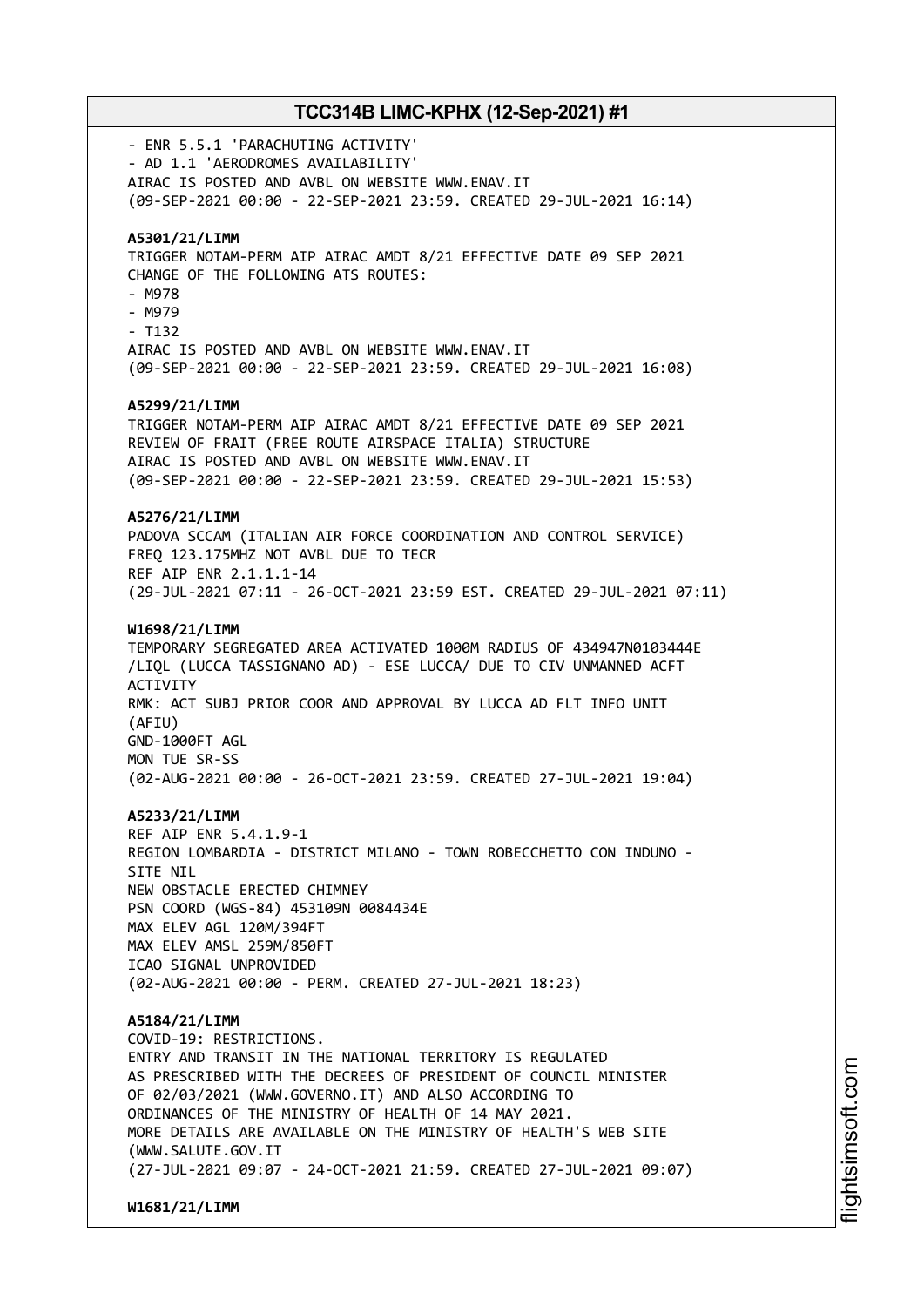MILITARY FIRING AREA /CAO MALNISIO-NNW PORDENONE/ ACTIVATED REF AIP ENR 5.2.1.2-1 SFC-3500FT AMSL AUG 25 26 31 SEP 01 02 06-09 13-16 20-24 27-30 OCT 04-07 11-14 18-2 2 AND 25-28 0600-2100 (25-AUG-2021 06:00 - 28-OCT-2021 21:00. CREATED 27-JUL-2021 06:54) **A5159/21/LIMM** COVID-19 INFORMATION: TO ENSURE SAFE AND EXPEDITIOUS DELIVERY OF COVID-19 VACCINES, ACFT OPERATORS OF FLIGHTS CARRYING SUCH VACCINES SHOULD ASK APPROVAL FROM 'PRESIDENZA DEL CONSIGLIO DEI MINISTRI-UFFICIO PER I VOLI DI STATO DI GOVERNO ED UMANITARI' PHONE +390667793513, EMAIL: UFFICIOVOLI(AT)GOVERNO.IT OR UFFICIOVOLI(AT)MAILBOX.GOVERNO.IT FOR EXEMPTION FROM ATFM MEASURES FOR EACH FLIGHT DEEMED CRITICAL. UPON APPROVAL, STS/ATFMX AND RMK/VACCINE SHALL BE INSERTED IN ITEM 18 OF THE FLIGHT PLAN. ACFT OPERATORS CARRYING COVID-19 VACCINES REGULARLY MAY REQUEST APPROVAL IN ADVANCE FOR ALL FLIGHTS INVOLVED. REF AIP ENR 1.9-5 (26-JUL-2021 12:17 - 23-OCT-2021 23:59 EST. CREATED 26-JUL-2021 12:17) **A5087/21/LIMM** OBSTACLE LIGHT UNSERVICEABLE ON LATTICE TOWER DISTRICT 'PISA', TOWN 'CALCI', SITE 'MONTE SERRA' IDENT 'T001073' COORD 434458N0103314E ELEV AGL 145M/476FT, ELEV AMSL 1060M/3478FT REF AIP ENR 5.4.1.16-2 (23-JUL-2021 09:00 - 20-OCT-2021 23:59 EST. CREATED 23-JUL-2021 09:00) **W1645/21/LIMM** TEMPORARY SEGREGATED AREA ACTIVATED 1000M RADIUS OF 434947N0103444E /LIQL (LUCCA TASSIGNANO AD)/ DUE TO CIV UNMANNED ACFT ACT RMK: ACT SUBJ PRIOR COOR AND APPROVAL BY LUCCA AD FLT INFO UNIT (AFIU) GND-1000FT AGL MON-TUE SR-SS (26-JUL-2021 00:00 - 19-OCT-2021 23:59. CREATED 22-JUL-2021 10:37) **A5066/21/LIMM** MILANO CTA: PILOTS FLYING TO GENOVA/SESTRI AD - (LIMJ), IN CASE OF RWY10 IN USE SHALL NOTIFY TO ATS UNIT 'MILANO ACC' IF NOT COMPLIANT WITH CONDITIONS SET DOWN FOR INSTR APCH PROC 'RNP A RWY10' DESCRIBED IN AIP AD 2 LIMJ 1-14 AND LIMJ 5-9 REF AIP ENR 2.1.1.4.1-1 AND ENR 6.1-1 (22-JUL-2021 10:34 - 06-OCT-2021 23:59. CREATED 22-JUL-2021 10:34) **W1633/21/LIMM** TEMPORARY SEGREGATED AREA ACTIVATED 1KM RADIUS OF 454218N0093522E /PONTE SAN PIETRO - W BERGAMO/ DUE TO CIV UNMANNED ACFT ACTIVITY GND-197FT AGL THU 0400-0530 (22-JUL-2021 04:00 - 30-SEP-2021 05:30. CREATED 20-JUL-2021 06:50) **A4949/21/LIMM** OBSTACLE CRANE ERECTED SITE /TESSERE DI POLCENIGO-NW PORDENONE/ PSN COORD 460054N0123137E ELEV AGL 125M/410FT ELEV AMSL 185M/607FT.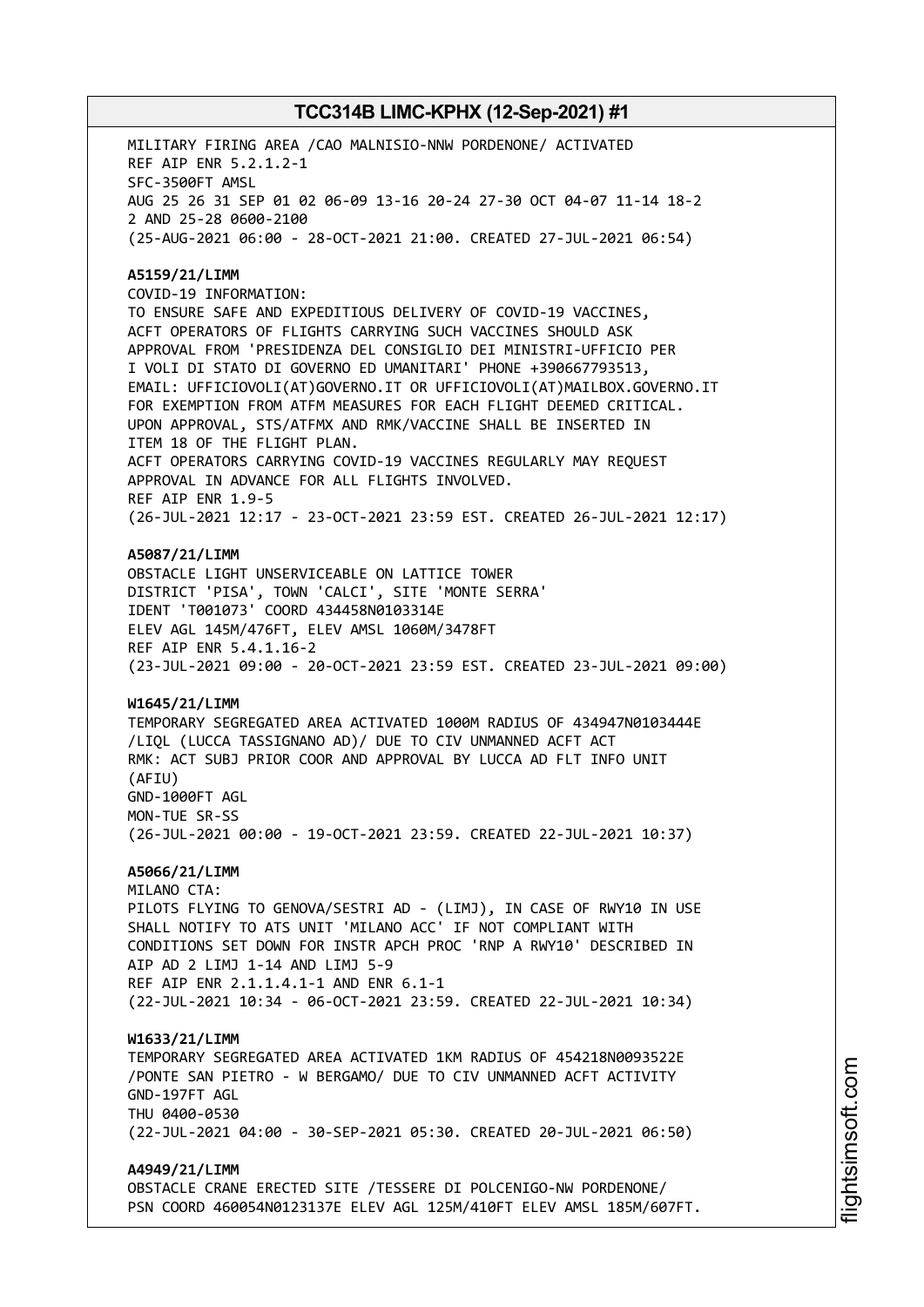RMK: ICAO SGL PROVIDED REF AIP ENR 5.4 (19-JUL-2021 09:38 - 15-OCT-2021 23:59 EST. CREATED 19-JUL-2021 09:38) **M3782/21/LIMM** OBST LGT OUT OF SERVICE ON LATTICE TOWER SITE /MONTE CASTELLANA - SOUTH LA SPEZIA/ PSN COORD (WGS-84) 440400N0094900E HGT 30M/98FT AGL ELEV 520M/1706FT AMSL (16-JUL-2021 06:41 - 13-OCT-2021 23:59 EST. CREATED 16-JUL-2021 06:41) **A4836/21/LIMM** 34 NEW OBSTACLES - CABLEWAYS WITH HEIGHT BTN 45M AND 91M ABOVE THE WATER OF 'FIORENTINA TORRENT'- ERECTED WI AREA DEFINED BY POINTS WITH COORD (WGS-84): 462616N0120010E 462623N0120001E 462641N0120018E 462644N0120026E 462642N0120100E 462628N0120101E 462616N0120010E /VAL FIORENTINA-NNE BELLUNO/ DAY ICAO SIGNAL PROVIDED REF AIP ENR 5.4.3.20-1 (15-JUL-2021 10:30 - 12-OCT-2021 23:59 EST. CREATED 15-JUL-2021 10:30) **M3757/21/LIMM** OBST LGT OUT OF SERVICE ON SITE / MONTE PULITO - SW ANCONA / PSNCOORD (WGS-84) 433644N0133133E HGT AGL 25M/82FT ELEV AMSL126M/413FT (15-JUL-2021 09:48 - 12-OCT-2021 23:59 EST. CREATED 15-JUL-2021 09:48) **M3756/21/LIMM** AIR NAVIGATION OBSTACLES EN-ROUTE. PRESENCE OF NOT SIGNALLED OBSTACLE (CABLEWAY LINE) TEMPORARILY ERECTED SITE /PEZZA FORNION VALLADA AGORDINA - NW BELLUNO/ START COORD (WGS84) 462253N0115612E ELEV AMSL 4117FT/1255M END COORD(WGS84) 462329N0115601E ELEV AMSL 5597FT/1706M MAX HGT AGL OF CABLE 240FT/73M RMK:ICAO NIGHT AND DAY SIGNALS NOT PROVIDED (16-JUL-2021 00:00 - 30-SEP-2021 23:59 EST. CREATED 15-JUL-2021 09:35) **M3693/21/LIMM** OBST LGT UNSERVICEABLE ON WATER RESERVOIR SITE /PISIGNANO - SE RAVENNA/ PSN COORD (WGS84) 441232N0121700E HGT AGL 19M/62FT ELEV AMSL 20M/65FT (13-JUL-2021 06:52 - 10-OCT-2021 14:30 EST. CREATED 13-JUL-2021 06:52) **A4774/21/LIMM** PIACENZA ATZ. ATS COMMUNICATION FACILITIES 'PIACENZA TWR' NOT PROVIDED. AIRSPACE CLASSIFICATION IS DOWNGRADED TO 'G' RMK: FIS AND ALRS PROVIDED BY MILANO FIC REF AIP ENR 2.1.3-9 (13-JUL-2021 06:37 - 08-OCT-2021 14:00 EST. CREATED 13-JUL-2021 06:37) **W1575/21/LIMM** TEMPORARY SEGREGATED AREA IMPLEMENTED 444219N0080129E 444142N0080109E 444124N0080055E 444106N0080213E 444212N0080233E 444219N0080129E /ALBA-NE CUNEO/ DUE TO CIV UNMANNED ACFT ACTIVITY GND-265FT AGL DATLY SR-SS (16-JUL-2021 00:00 - 03-OCT-2021 23:59. CREATED 13-JUL-2021 06:21)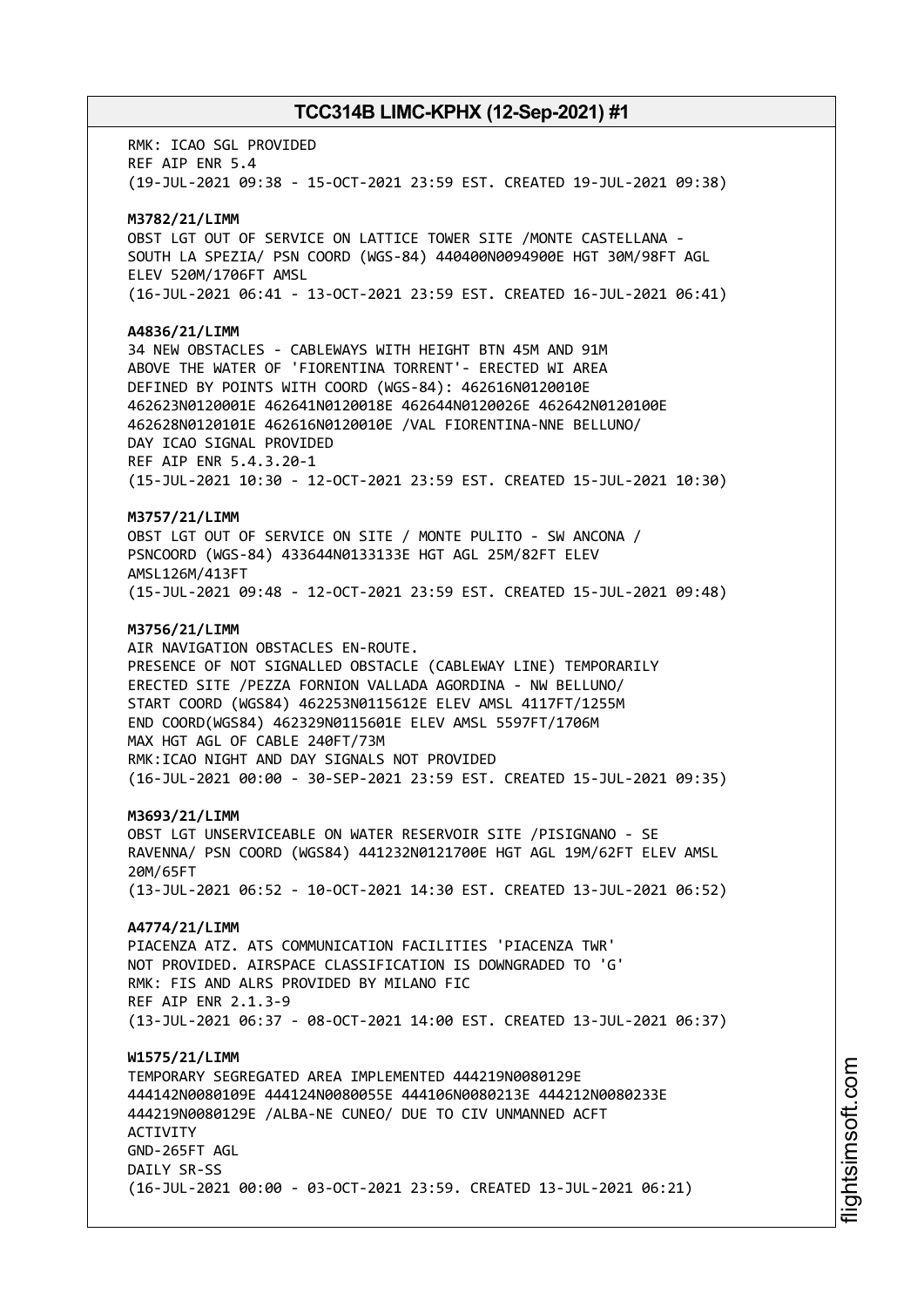**M3640/21/LIMM** OBST LGT UNSERVICEABLE ON LATTICE TOWER SITE /PUNTA TAGLIAMENTO - NE VENEZIA/ PSN COORD (WGS84) 453900N130600E HGT AGL AND ELEV AMSL 30M/98FT (08-JUL-2021 16:25 - 05-OCT-2021 23:59 EST. CREATED 08-JUL-2021 16:25) **A4670/21/LIMM** HOLDING PROCEDURE. FLW RESTRICTION APPLY DUE TO ACT ANNOUNCED BY NOTAM W1522/21: - HOLDING OVER 'BOLVO' SUSPENDED - HOLDING OVER 'PEVIK' ALLOWED ONLY AT 3000FT WITH IAS MAX 210KT - HOLDING OVER 'GIVAT' ALLOWED ONLY AT 4000FT WITH IAS MAX 185KT RMK: ABOVE MENTIONED RESTRICTIONS SHALL BE APPLIED ON TACTICAL BASIS REF AIP ENR 3 MON-FRI SR-SS (14-JUL-2021 00:00 - 01-OCT-2021 23:59. CREATED 08-JUL-2021 14:43) **A4669/21/LIMM** HOLDING PROCEDURE HLDG OVER 'ELDIP' SUSPENDED DUE TO ACT ANNOUNCED BY NOTAM W1522/21. RMK: ABOVE MENTIONED RESTRICTION SHALL BE APPLIED ON TACTICAL BASIS REF AIP ENR 3 MON-FRI SR-SS (14-JUL-2021 00:00 - 01-OCT-2021 23:59. CREATED 08-JUL-2021 14:42) **A4668/21/LIMM** HELICOPTER ROUTE KY139 BTN 6NM TO RUVUK-NISIL SUSPENDED DUE TO ACT ANNOUNCED BY NOTAM W1522/21 RMK: ABOVE MENTIONED RESTRICTION SHALL BE APPLIED ON TACTICAL BASIS REF AIP ENR 3 MON-FRI SR-SS (14-JUL-2021 00:00 - 01-OCT-2021 23:59. CREATED 08-JUL-2021 14:41) **W1522/21/LIMM** RESTRICTED AREA LI R103 /SUZZARA/ ACT WITH LOWER LIMIT LOWERED TO 3000FT AMSL. RMK: ACT SUBJ PRIOR COOR WITH MILANO ACC. REF AIP ENR 5.1.2-16 3000FT AMSL-6000FT AMSL MON-FRI SR-SS (14-JUL-2021 00:00 - 01-OCT-2021 23:59. CREATED 08-JUL-2021 13:40) **A4634/21/LIMM** NEW OBSTACLE DRILLING PLATFORM ERECTED WITH FOLLOWING CHARACTERISTICS: PSN COORD 441016N 0130650E ELEV AMSL 88.0M/288.7FT DAY AND NIGHT ICAO SIGNAL PROVIDED RMK: SMOKE AND FLAMES EMISSION MAY TAKE PLACE REF AIP ENR 5.4.2-1 (07-JUL-2021 13:50 - 30-SEP-2021 23:59 EST. CREATED 07-JUL-2021 13:51) **A4598/21/LIMM** CHIOGGIA NDB 'CHI' FREQ 408.00KHZ UNSERVICEABLE. REF AIP ENR 4.1.1-2 (15-JUL-2021 00:00 - 02-OCT-2021 23:59 EST. CREATED 06-JUL-2021 13:38) **W1463/21/LIMM** ASCENT OF LIGHT FREE BALLOON FOR RADIOSOUNDING WILL TAKE PLACE WI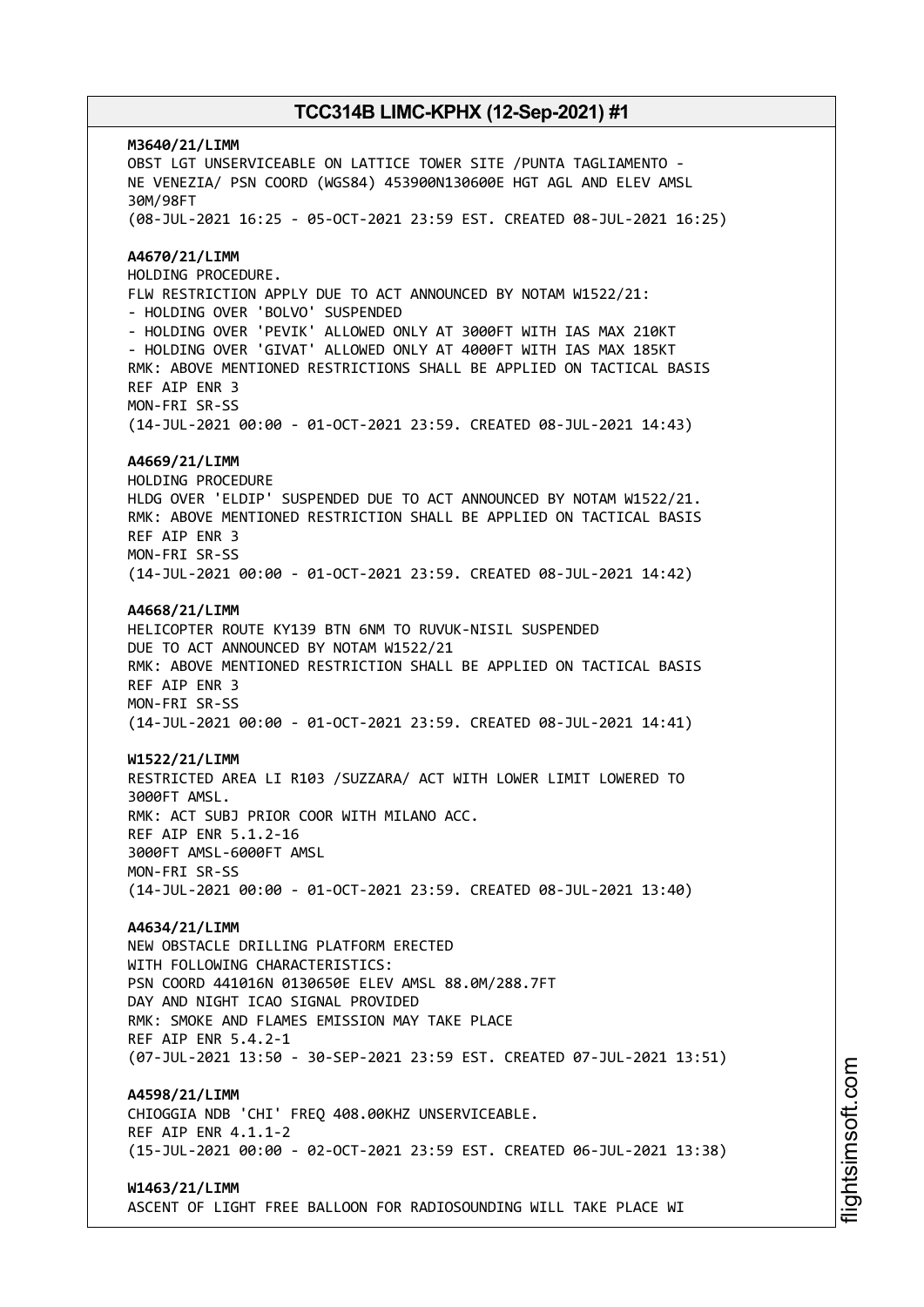FLW AREA:

444259N0080718E 442451N0080513E 443019N0093625E 450915N0093539E 450916N0083303E 444259N0080718E /NEIVE-NE CUNEO/ GND-UNL MON-SAT 0900-1300

(13-JUL-2021 09:00 - 13-SEP-2021 13:00. CREATED 06-JUL-2021 08:47)

### **W1462/21/LIMM**

TEMPORARY SEGREGATED AREA ACTIVATED 1.5NM RADIUS OF 445447N0094324E /LIMS - PIACENZA AD/ DUE TO UNMANNED AIRCRAFT SYSTEM FLIGHT RMK: ACT SUBJ COOR WITH MILANO SCCAM (ITALIAN AIR FORCE COORDINATION AND CONTROL SERVICE) GND-1000FT AGL DAILY SR-SS (14-JUL-2021 00:00 - 11-OCT-2021 23:59. CREATED 06-JUL-2021 08:47)

#### **W1461/21/LIMM**

TEMPORARY SEGREGATED AREA IMPLEMENTED 440157N0123714E 440205N0123704E 440207N0123703E 440207N0123704E 440158N0123715E 440151N0123723E 440150N0123724E 440150N0123723E 440157N0123714E /RIMINI TOWN/ DUE TO CIV UNMANNED ACFT ACTIVITY GND-85FT AGL EV SAT 0600-1000 (17-JUL-2021 06:00 - 25-SEP-2021 10:00. CREATED 06-JUL-2021 08:46)

#### **A4549/21/LIMM**

ITALIAN AIR CARRIERS AND CAPTAINS OF ACFT IN CHARGE OF AIR SERVICE MANAGED BY CARRIERS HOLDERS OF OPERATING LICENCE ISSUED BY ITALY, WHETHER THEY ARE CONTRACTUAL CARRIERS AND/OR DE FACTO CARRIERS OR PERFORMING AIR SERVICE WITH COMMERCIAL CHARTER AGREEMENT OR WITH CODE SHARING AND TO ALL FLIGHTS PERFORMED WITH ITALIAN ACFT REGISTRATION, ARE REQUESTED TO AVOID MINSK FIR (UMMV). FOREIGN AIR CARRIERS INBOUND EUROPEAN UNION ARE RECOMMENDED TO AVOID BELARUS MINSK FIR (UMMV (05-JUL-2021 08:07 - 02-OCT-2021 23:59 EST. CREATED 05-JUL-2021 08:07)

#### **A4473/21/LIMM**

REF AIP ENR 2.1.2.30-1 'PARMA CTR' ITEM 3 'ATS COMMUNICATION FACILITIES' CHG COLUMN 'REMARKS' REFERRED TO SERVICE 'APP' AND 'EMERG' TO READ: IN OTHER HOURS ATS COULD BE ADDITIONALLY PROVIDED FOR OPERATIONAL REASONS, PRIOR TO ENTERING PARMA CTR ACFT SHALL REQUEST AND OBTAIN BY MILANO ACC/FIC INFORMATION ABOUT THE ACTUAL AVAILABILITY OF SERVICE (02-JUL-2021 05:13 - PERM. CREATED 02-JUL-2021 05:13)

#### **A4426/21/LIMM**

REF AIP ENR 2.1.2.3-1 'ANCONA CTR' ITEM 3 'ATS COMMUNICATION FACILITIES' CHG COLUMN 'REMARKS' REFERRED TO SERVICE 'APP' AND 'EMERG' TO READ: IN OTHER HOURS ATS COULD BE ADDITIONALLY PROVIDED FOR OPERATIONAL REASONS, PRIOR TO ENTERING ANCONA CTR ACFT SHALL REQUEST AND OBTAIN BY PADOVA ACC/FIC INFORMATION ABOUT THE ACTUAL AVAILABILITY OF SERVICE (01-JUL-2021 11:34 - PERM. CREATED 01-JUL-2021 11:34)

**W1409/21/LIMM** FIRING ACTIVITY WILL TAKE PLACE WI FLW AREA: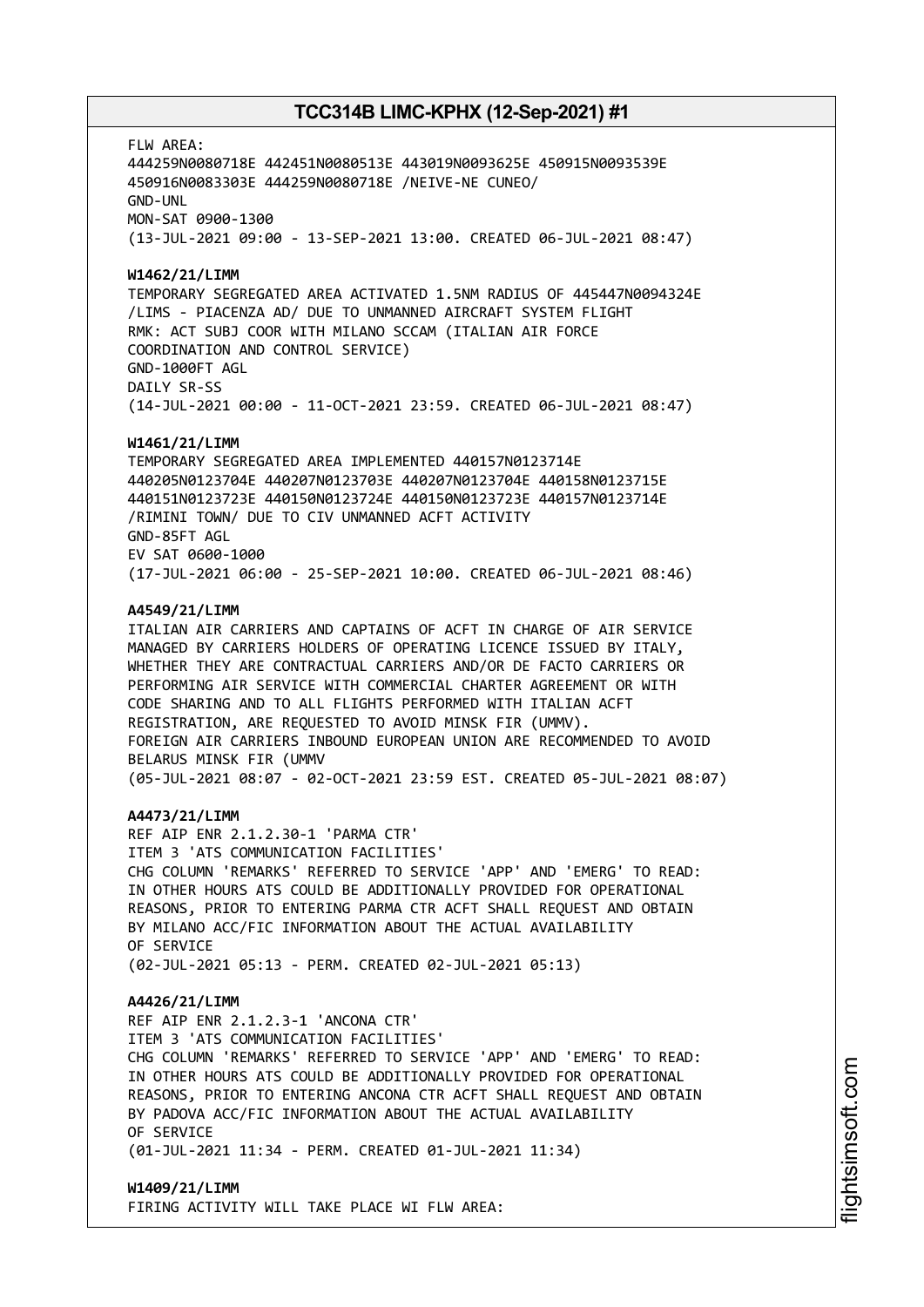461537N0111113E 461541N0111156E 461534N0111158E 461512N0111144E 461509N0111134E 461537N0111113E /N TRENTO/ GND-3700FT AMSL MON-FRI 0600-1830 (08-JUL-2021 06:00 - 28-SEP-2021 18:30. CREATED 01-JUL-2021 07:44) **W1405/21/LIMM** RESTRICTED AREA LI R108A /COLICO/ ADDN ACTIVATED REF AIP ENR 5.1.2-17 FL155-FL315 SUN 0600-1200 (11-JUL-2021 06:00 - 03-OCT-2021 12:00. CREATED 30-JUN-2021 15:30) **W1404/21/LIMM** RESTRICTED AREA LI R108B /COLICO BIS/ ADDN ACTIVATED REF AIP ENR 5.1.2-17 FL315-FL600 SUN 0600-1200 (11-JUL-2021 06:00 - 03-OCT-2021 12:00. CREATED 30-JUN-2021 15:30) **M3425/21/LIMM** OBST LGT OUT OF SERVICE ON LATTICE TOWER SITE / POGGIO RENATICO -SW FERRARA PSN COORD (WGS84) 444728N0112938E HGT 35M/115FT AGL ELEV 45M/148FT AMSL (27-JUN-2021 20:03 - 15-SEP-2021 23:59 EST. CREATED 27-JUN-2021 20:03) **M3427/21/LIMM** OBST LGT OUT OF SERVICE ON LATTICE TWR SITE /POGGIO RENATICO - SW FERRARA PSN COORD (WGS84) 444749N0112937E HGT 43M/141FT AGL ELEV 53M/174FT AMSL (27-JUN-2021 20:03 - 15-SEP-2021 23:59 EST. CREATED 27-JUN-2021 20:03) **M3426/21/LIMM** OBST LGT OUT OF SERVICE ON LATTICE TOWER SITE /POGGIO RENATICO - SW FERRARA PSN COORD (WGS84) 444725N 0112942E HGT 36M/118FT AGL ELEV 46M/151FT AMSL (27-JUN-2021 20:03 - 15-SEP-2021 23:59 EST. CREATED 27-JUN-2021 20:03) **M3424/21/LIMM** OBST LGT OUT OF SER ON POLE SITE /POGGIO RENATICO - SW FERRARA PSN COORD (WGS84) 444731N 0112927E HGT 12M/39FT AGL ELEV 34M/111FT AMSL (27-JUN-2021 20:02 - 15-SEP-2021 23:59 EST. CREATED 27-JUN-2021 20:02) **W1336/21/LIMM** MIL UNMANNED ACFT ACTIVITY WILL TAKE PLACE WI FLW AREA: 460746N0124110E 460755N0124120E 460804N0124139E 460652N0124236E 460640N0124201E 460746N0124110E /NNE PORDENONE/ RMK: ACT SUBJ PRIOR COOR AND APPROVAL BY AVIANO APP GND-1000FT AGL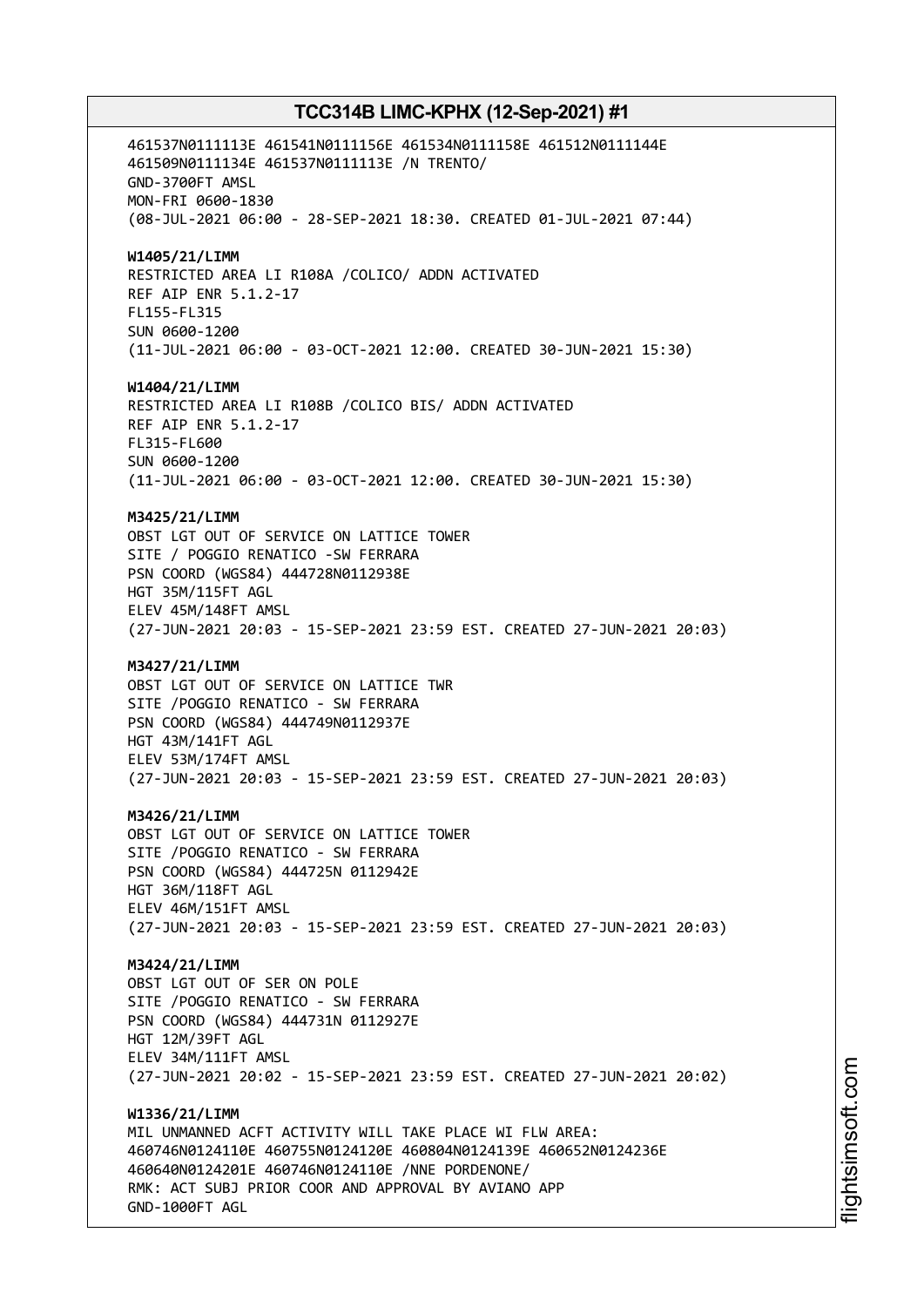MON-FRI 0700-1500 (01-JUL-2021 07:00 - 28-SEP-2021 15:00. CREATED 24-JUN-2021 07:34) **W1326/21/LIMM** MILITARY FIRING AREA /CAVE DOBBIACO-N BELLUNO/ ACTIVATED WITH UPPER LIMIT LOWERED TO 6500FT AMSL. REF AIP ENR 5.2.1.2-1 SFC-6500FT AMSL MON-THU 0600-2200 (01-JUL-2021 06:00 - 28-SEP-2021 22:00. CREATED 23-JUN-2021 11:32) **W1319/21/LIMM** MILITARY FIRING AREA /CANDELO MASAZZA-NW VERCELLI/ ACTIVATED REF AIP ENR 5.2.1.1-1 SFC-1500FT AGL TUE WED 0600-1600 AND THU 0600-2200 (06-JUL-2021 06:00 - 30-SEP-2021 22:00. CREATED 22-JUN-2021 14:05) **W1316/21/LIMM** FIRING ACTIVITY WILL TAKE PLACE WI AREA 1.5NM RADIUS OF 440327N0094937E /MUZZERONE - S LA SPEZIA/ SFC-5000FT AGL MON-FRI 0600-2200 (05-JUL-2021 06:00 - 30-SEP-2021 22:00. CREATED 22-JUN-2021 13:42) **A3939/21/LIMM** REF AIP ENR 5.4.1.20-1 REGION 'VENETO' DISTRICT 'VERONA' TOWN 'VERONA' SITE 'VIA BELLUZZO' NEW OBSTACLE ERECTED LATTICE TOWER PSN COORD (WGS84) 452617N 0110302E MAX ELEV AGL 149M/489FT MAX ELEV AMSL 210M/689FT ICAO SIGNAL UNPROVIDED (15-JUN-2021 11:13 - PERM. CREATED 15-JUN-2021 11:13) **A2551/21/LIMM** REF AIP ENR5 'NAVIGATION WARNINGS', PARAGRAPH 5.6.1-1 'NATURAL PARKS AND AREAS SUBJECT TO NATURAL FAUNA PROTECTION', PAGE 5.6.1.8-1 REGION 'LIGURIA', REFERRING TO: 'BRACCO MESCO CINQUE TERRE', AREA COMPLETELY WITHDRAWN SFC-1500FT AGL (27-APR-2021 11:31 - PERM. CREATED 27-APR-2021 11:31) **A2451/21/LIMM** REF AIP ENR 5.4.1.8-1 REGION 'LIGURIA' DISTRICT 'GENOVA' TOWN 'GENOVA' SITE 'SESTRI PONENTE' NEW OBSTACLE ERECTED CRANE - PSN COORD (WGS84) 442510N0085032E MAX ELEV AGL 107M/351FT MAX ELEV AMSL 111M/364FT ROTATING JIB 86M, ICAO SIGNAL PROVIDED. - PSN COORD (WGS84) 442518N0085035E MAX ELEV AGL 107M/351FT MAX ELEV AMSL 111M/364FT ROTATING JIB 86M, ICAO SIGNAL PROVIDED. - PSN COORD (WGS84) 442514N0085034E MAX ELEV AGL 107M/351FT MAX ELEV AMSL 111M/364FT ROTATING JIB 86M, ICAO SIGNAL PROVIDED. RMK: SAME OBSTACLE OPERATING ALONG THE TRACK (25-APR-2021 00:00 - PERM. CREATED 22-APR-2021 14:40)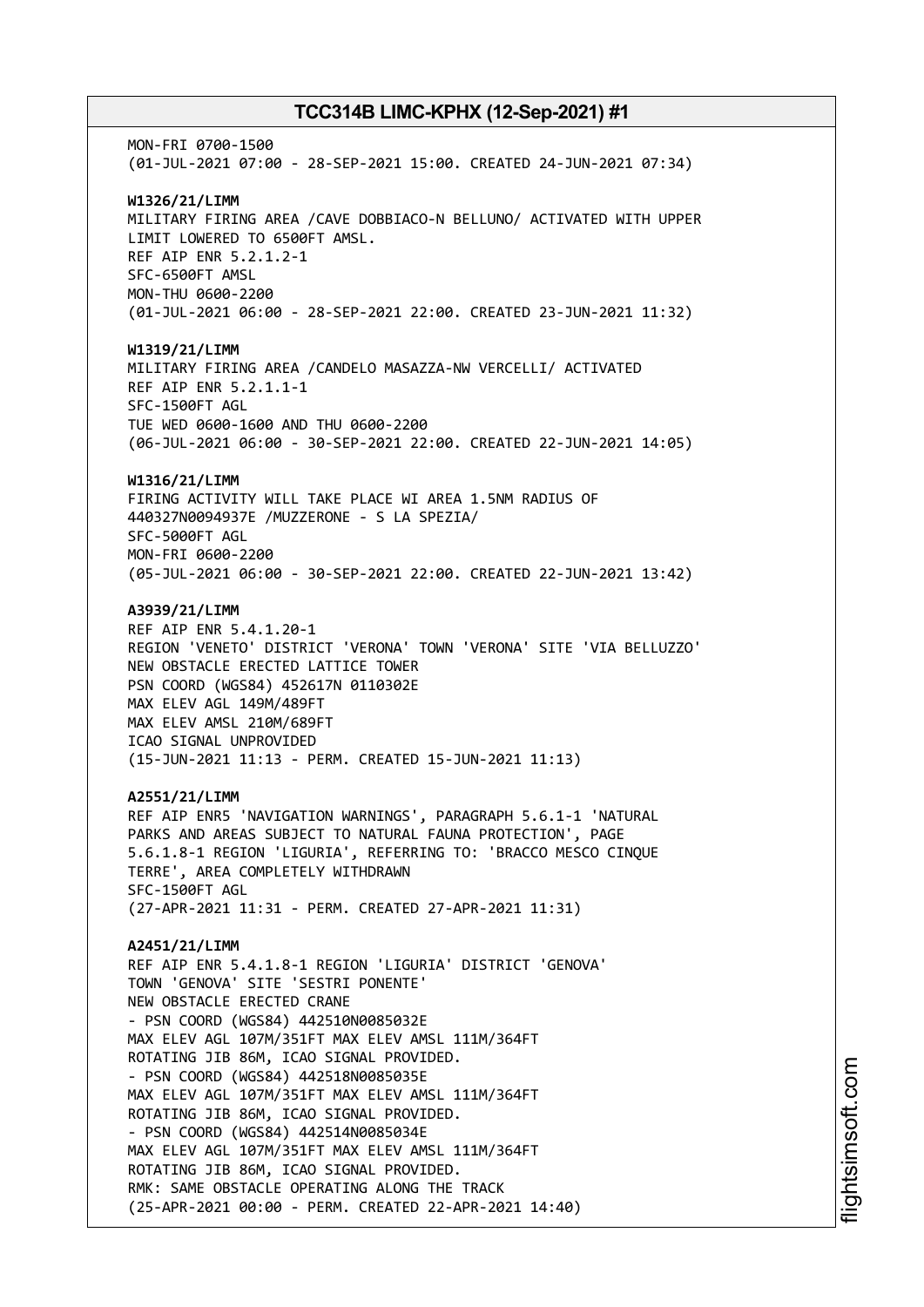**A2284/21/LIMM** REF AIP ENR 5.4.1.6-1 REGION FRIULI VENEZIA GIULIA - DISTRICT GORIZIA - TOWN MONFALCONE - SITE CANTIERE NAVALE FINCANTIERI NEW OBSTACLE ERECTED CRANE - PSN COORD (WGS84) 454738N0133237E MAX ELEV AGL 136M/446FT MAX ELEV AMSL 139M/456FT ROTATING JIB 86M ICAO SIGNAL PROVIDED - PSN COORD (WGS84) 454725N0133253E MAX ELEV AGL 136M/446FT MAX ELEV AMSL 139M/456FT ROTATING JIB 86M ICAO SIGNAL PROVIDED - PSN COORD (WGS84) 454732N0133245E MAX ELEV AGL 136M/446FT MAX ELEV AMSL 139M/456FT ROTATING JIB 86M ICAO SIGNAL PROVIDED RMK: SAME OBSTACLE OPERATING ALONG THE TRACK (17-APR-2021 00:00 - PERM. CREATED 15-APR-2021 11:12)

#### **A2125/21/LIMM**

REF AIP ENR 5.4.1.9-3 REGION LOMBARDIA - DISTRICT MILANO TOWN MILANO - SITE VIA MELCHIORRE GIOIA NR 22 - TYPE CRANE IDENT T004471 COORD 452907N 0091151E ELEV AGL 170M/558FT ELEV AMSL 279M/915FT IDENT T004472 COORD 452906N 0091148E ELEV AGL 151M/495FT ELEV AMSL 261M/856FT COMPLETELY WITHDRAWN (08-APR-2021 12:15 - PERM. CREATED 08-APR-2021 12:15)

#### **A2116/21/LIMM**

REF AIP ENR 5.4.1.9-1 REGION LOMBARDIA - DISTRICT PAVIA - TOWN PARONA - SITE NIL NEW OBST ERECTED CRANE PSN COORD (WGS84) 451709N0084709E MAX ELEV AGL 120M/394FT MAX ELEV AMSL 232M/761FT ROTATING JIB 30M ICAO SIGNAL PROVIDED (10-APR-2021 00:00 - PERM. CREATED 08-APR-2021 06:26)

### **A8409/20/LIMM**

REF AIP ENR 2.1.2.30-1 'PARMA CTR' ITEM 7 'SPECIAL RULES FOR VFR TRAFFIC' ADD THE FLW: PILOTS OF VFR FLT OPERATING IN CLASS 'G' AIRSPACES INTENDING TO ENTER PARMA CTR IF UNABLE TO ESTABLISH BILATERAL RADIO COMMUNICATION WITH 'PARMA APP' ATS UNIT SHALL CONTACT 'MILANO FIC' TO RELAY THE REQUEST AND WAIT FOR INSTRUCTIONS BEFORE PROCEEDING (31-DEC-2020 16:33 - PERM. CREATED 31-DEC-2020 16:33)

**A8407/20/LIMM** REF AIP ENR 2.1.2.3-1 'ANCONA CTR' ITEM 7 'SPECIAL RULES FOR VFR TRAFFIC' ADD THE FLW: PILOTS OF VFR FLT OPERATING IN CLASS 'G' AIRSPACES INTENDING TO ENTER ANCONA CTR IF UNABLE TO ESTABLISH BILATERAL RADIO COMMUNICATION WITH 'ANCONA APP' ATS UNIT SHALL CONTACT 'PADOVA FIC' TO RELAY THE REQUEST AND WAIT FOR INSTRUCTIONS BEFORE PROCEEDING (31-DEC-2020 16:27 - PERM. CREATED 31-DEC-2020 16:27)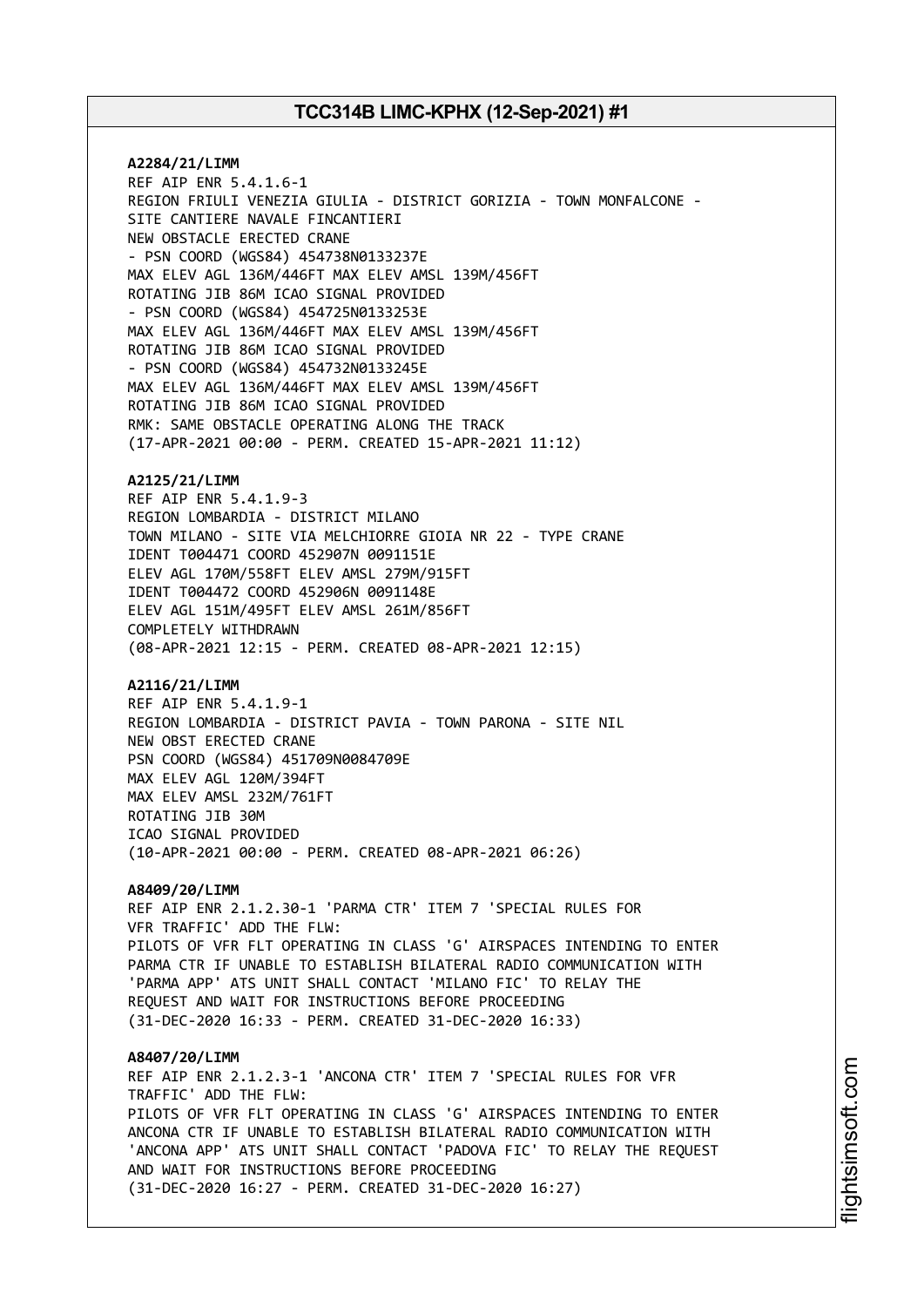#### ┌──────────────────────────────────────────────────────────────────────────────┐ │**LSAC (SWITZERLAND UIR)** │

└──────────────────────────────────────────────────────────────────────────────┘ **DEFENSE/LSAC** INTERNET NOTAM SERVICE

## WINDOW.FOCUS();

**~/LSAC**

FOR DOD FLIGHT ONLY  $\sim$ 

```
CLOSE/LSAC
XXXXXXXXXXXXXXXXXXXXXXXXXXXXXX
```
**#NOPRINT/LSAC**

```
{
```

```
DISPLAY:/LSAC
NONE;
}
INPUT, BUTTON {
```
**DISPLAY:/LSAC** NONE; }

```
.NOPRINT {
```

```
DISPLAY:/LSAC
NONE;
}
.TOGGLE {
```

```
DISPLAY:/LSAC
BLOCK;
```

```
}
TEXT {
DISPLAY: BLOCK;
}
```

```
#NOSHOW {
```

```
DISPLAY:/LSAC
NONE;
}
```

```
.NOSHOW {
```

```
DISPLAY:/LSAC
NONE;
}
```

```
FUNCTION/LSAC
SUBMITFORM(ACTION) {
```

```
VAR/LSAC
OLDACTION = "PRINTRETRIEVALMAPACTION.DO";
```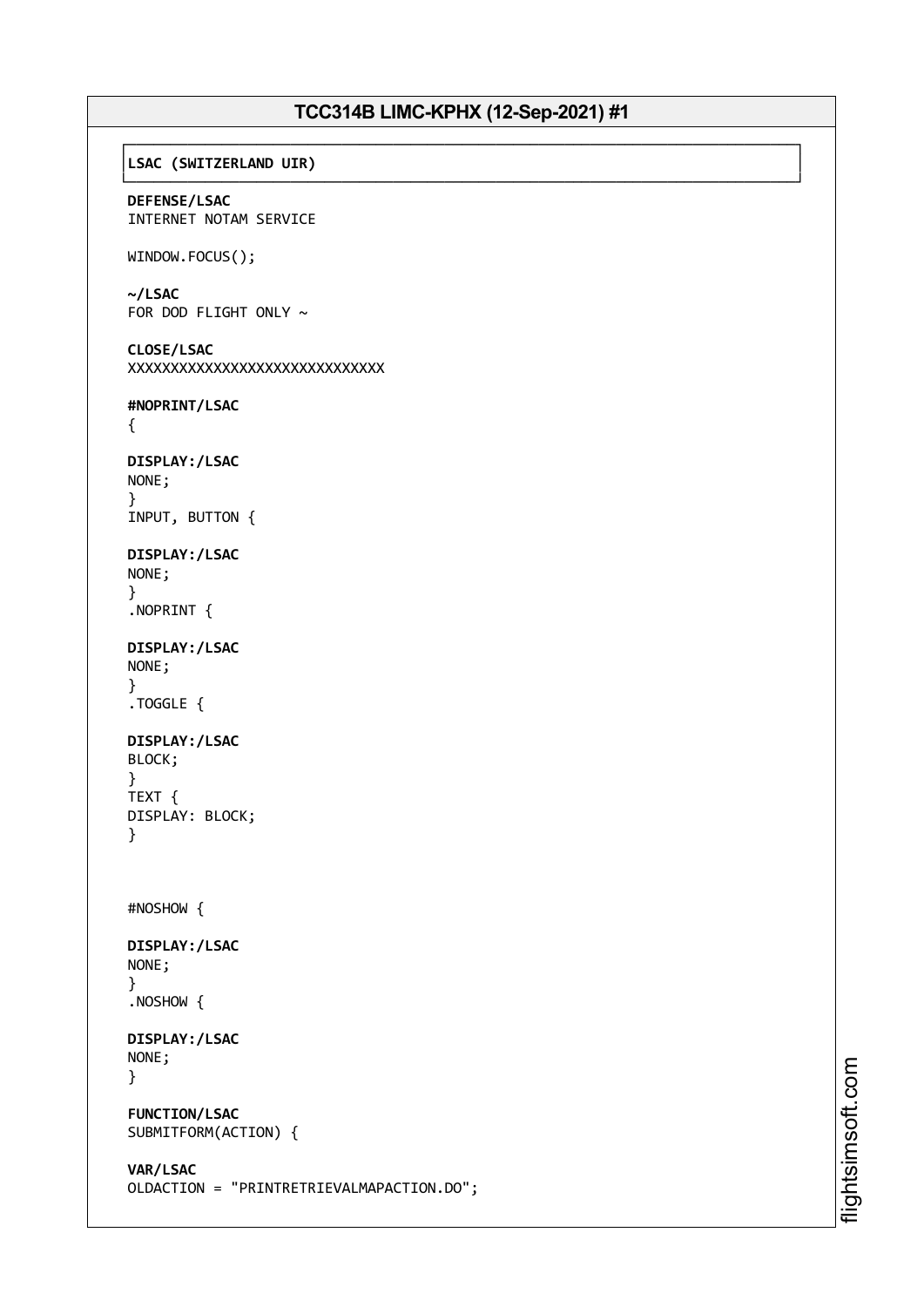**IF/LSAC** (ACTION == "SAVEASPDF") { **DOCUMENT.NOTAMRETRIEVALFORM.ACTION/LSAC** = 'SAVENOTAMASPDF?SEL=FALSE&GEO=FALSE'; **ELSE/LSAC** { **DOCUMENT.NOTAMRETRIEVALFORM.ACTION/LSAC** = OLDACTION; **SORT/LSAC** BY: **DEFAULT/LSAC** REPORT **EFFECTIVE/LSAC** DATE **EXPIRATION/LSAC** DATE **CREATED/LSAC** DATE **KEYWORD/LSAC** SORT: **DATA/LSAC** CURRENT AS OF: **SUN,/LSAC** 12 SEP 2021 15:13:00 GMT **LOCATION/LSAC** NOT COVERED BY **THE/LSAC** US NOTAM SYSTEM. ┌──────────────────────────────────────────────────────────────────────────────┐ │**LFFF (PARIS FIR)** │ └──────────────────────────────────────────────────────────────────────────────┘ **F1434/21/LFFF** VOR/DME LGL 112.700MHZ CH 74X OUT OF SERVICE DUE TO MAINTENANCE. DO NOT USE, POSSIBLE WRONG INDICATIONS. (28-SEP-2021 11:30 - 30-SEP-2021 14:00. CREATED 12-SEP-2021 12:20) **R2631/21/LFFF** TEMPORARY RESTRICTEF AREA (ZRT) OVER 'CROTOY PLAGE' FOR AN AIRSHOW. CENTRED ON : RDL 301/9.96NM ARP LFOI LATERAL LIMITS : -CIRCLE OF 1.5NM RADIUS CENTRED ON PSN : 501342N 0013637E STATUS :

-ZRT TAKES PLACE OF INTERFERING AIRSPACES

PROVIDED SERVICES :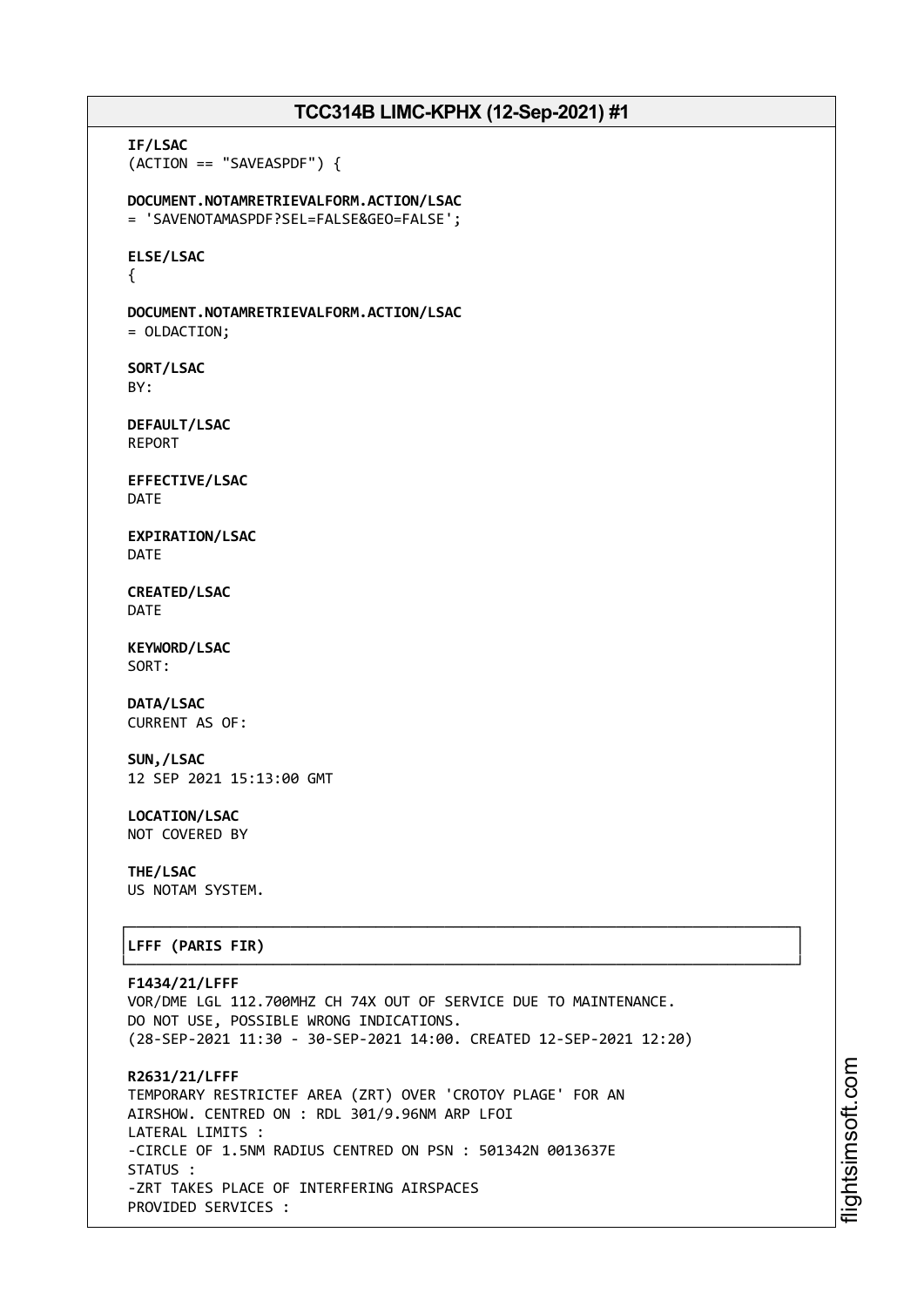-FLIGHT INFORMATION AND ALERT BY LILLE INFO. OAT/GAT ENTRY CONDITIONS : -MANDATORY BYPASS DURING REAL ACT EXC FOR : ACFT PARTICIPATING TO AIRSHOW, ACFT PROVIDING ASSISTANCE,RESCUE OR PUBLIC SAFETY MISSIONS WHEN DUE TO THEIR MISSION THEY CANNOT AVOID THE AREA, AFTER CONTACT WITH FLIGHT MANAGER(TEL :+33(0)607081397). REAL ACT KNOWN BY : -LILLE INFO: 120.275MHZ SFC-2000FT AMSL 0800-1700 (18-SEP-2021 08:00 - 19-SEP-2021 17:00. CREATED 11-SEP-2021 11:25) **P2569/21/LFFF** OBST NR 10052 MODIFIED - MEASURING MAST : - PSN : 480907N 0042559E - HEIGHT : 331FT - ELEV : 1181FT - LIGHTING : DAY AND NIGHT. (10-SEP-2021 13:59 - PERM. CREATED 10-SEP-2021 14:00) **P2567/21/LFFF** OBSTACLE NR 51001 NIGHT AND DAY LIGHTING U/S : PSN : 490553 0035608E ELEV : 1673FT HGT : 804FT (10-SEP-2021 13:17 - 25-SEP-2021 23:59. CREATED 10-SEP-2021 13:18) **Z0167/21/LFFF** ZONES AIRFORCE RTBA ACT ZONE R45A BOURGOGNE 0800-1000:ACTIVE ZONE R45B AUTUNOIS 0800-1000:ACTIVE ZONE R45C ARBOIS 0800-1000:ACTIVE 1130-1230:ACTIVE ZONE R45D DOUBS 0800-1000:ACTIVE 1130-1230:ACTIVE ZONE R45S1 FRANCHE COMTE 0730-1000:ACTIVE 1130-1330:ACTIVE ZONE R45S2 LANGRES 0730-1000:ACTIVE 1130-1330:ACTIVE ZONE R45S3 YONNE 0730-1000:ACTIVE 1130-1330:ACTIVE ZONE R45S4 MACONNAIS OUEST 0730-1000:ACTIVE 1130-1330:ACTIVE ZONE R45S5 MACONNAIS CENTRE 0730-1000:ACTIVE 1130-1330:ACTIVE ZONE R45S6.1 MACONNAIS NORD EST 0730-1000:ACTIVE 1130-1330:ACTIVE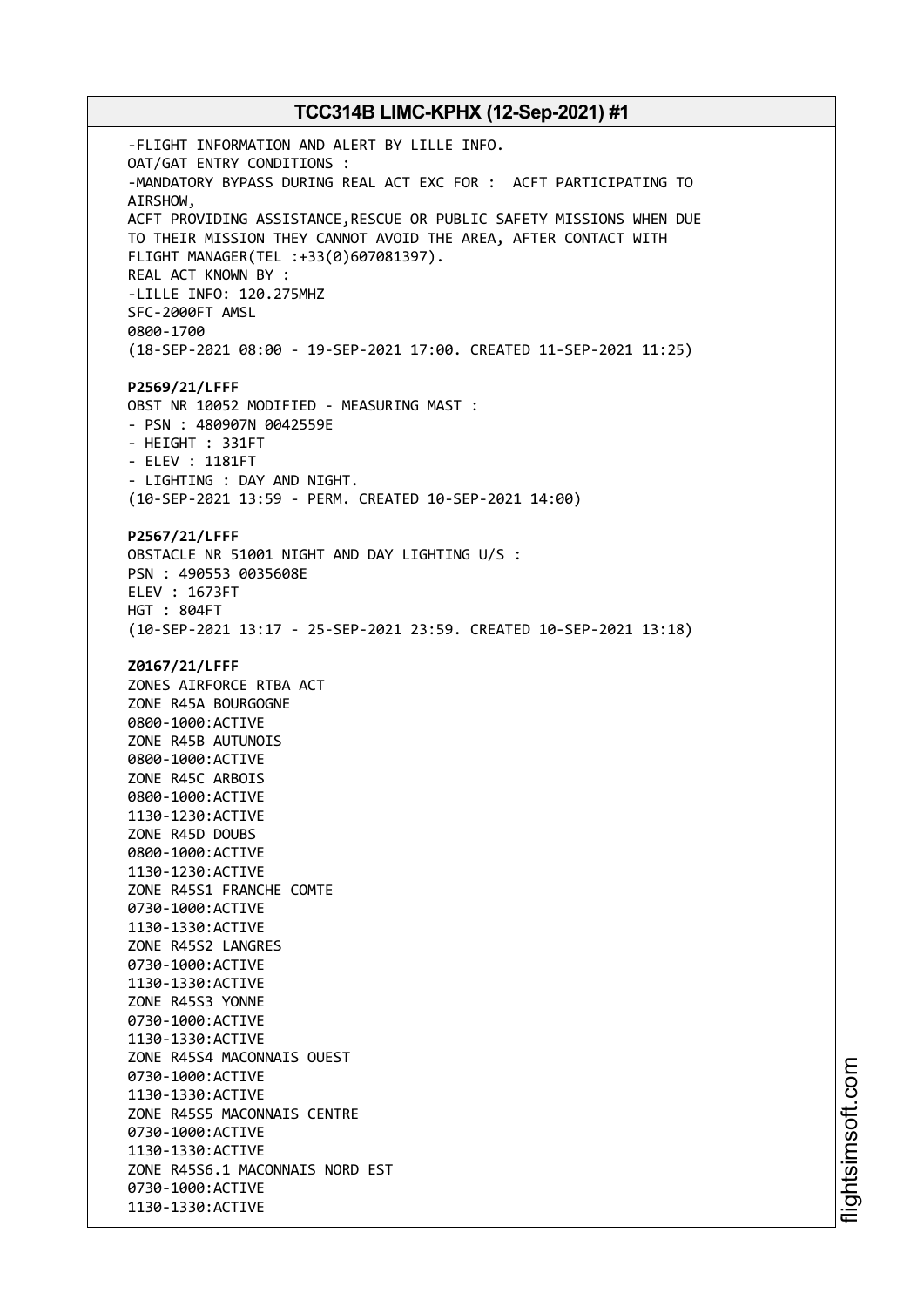ZONE R45S6.2 MACONNAIS SUD EST 0730-1000:ACTIVE 1130-1330:ACTIVE ZONE R45S7 JURA 0730-1000:ACTIVE 1130-1330:ACTIVE ZONE R69 CHAMPAGNE 0730-1000:ACTIVE ZONE R45NS 0730-1000:ACTIVE 1130-1330:ACTIVE SFC-7300FT AMSL (13-SEP-2021 07:30 - 13-SEP-2021 13:30. CREATED 10-SEP-2021 12:36) **W1974/21/LFFF** PJE OVER GERAUDOT - RDL 229/9.1NM LFFN : - PSN : 481923N 0041825E - INFO : SEINE INFO 120.325MHZ PARIS CTL 120.950MHZ SFC-FL100 0700-1800 (14-SEP-2021 07:00 - 16-SEP-2021 18:00. CREATED 10-SEP-2021 11:03) **W1972/21/LFFF** PJE OVER 'DIENVILLE' : RDL 162/5,4NM LFFN : PSN : 482045N 0043130E INFO : SEINE INFO 120.325MHZ PARIS CTL 120.950MHZ SFC-FL100 0700-1800 (14-SEP-2021 07:00 - 16-SEP-2021 18:00. CREATED 10-SEP-2021 10:58) **F1428/21/LFFF** - MEMBERS OF DELEGATION ON OFFICIAL MISSION, OR DIPLOMATIC MISSION STAFF, OR INTERNATIONAL ORGANISATION STAFF WITH HEADQUARTER OR OFFICES LOCATED IN FRANCE AS WELL AS THEIR SPOUSE AND CHILDREN. FOR TRAVEL FROM ABROAD, PASSENGERS MAY BE AUTHORISED TO DEROGATE FROM THE REQUIREMENTS OF PRESENTING A RESULT OF A BIOLOGICAL EXAMINATION OF VIROLOGICAL SCREENING OR A BIOLOGICAL TEST PRIOR TO BOARDING IF THEY PRESENT A PERMIT ISSUED BY THE FRENCH AMBASSY OR GENERAL FRENCH CONSULATES. THEY CAN ALSO DEROGATE FROM THE ISOLATION OR QUARANTINE REQUIREMENTS UPON ARRIVAL IN FRANCE IF THE PERMIT PROVIDES FOR IT. XI - FOR MINOR PASSENGERS, SWORN STATEMENTS MAY BE SIGNED BY THEIR LEGAL REPRESENTATIVE. XII - PASSENGERS PRESENT TO THE AIR CARRIER, BEFORE BOARDING, ALL DOCUMENTS REQUIRED FOR THEIR TRAVEL. FAILURE TO PROVIDE THESE DOCUMENTS SHALL RESULT IN BOARDING DENIAL BY THE AIR CARRIER. XIII - THE LIST OF ACCEPTED BIOLOGICAL EXAMINATIONS OF VIROLOGICAL SCREENING AND BIOLOGICAL TESTS IS AVAILABLE ON THE INTERNET (MINISTRY OF HEALTH WEBSITE). XIV - AIR CARRIERS SHALL INFORM THEIR PASSENGERS OF THE REQUIREMENTS APPLICABLE TO THEIR TRAVEL AS SOON AS POSSIBLE BEFORE THE FLIGHT AND THAT THEY MUST KEEP ALL DOCUMENTS REQUIRED FOR THEIR TRAVEL UNTIL THEY REACH THEIR FINAL DESTINATION IN CASE OF CONTROLS AT ARRIVAL. END PART 11 OF 12 (12-SEP-2021 00:00 - 30-SEP-2021 23:59. CREATED 10-SEP-2021 10:26)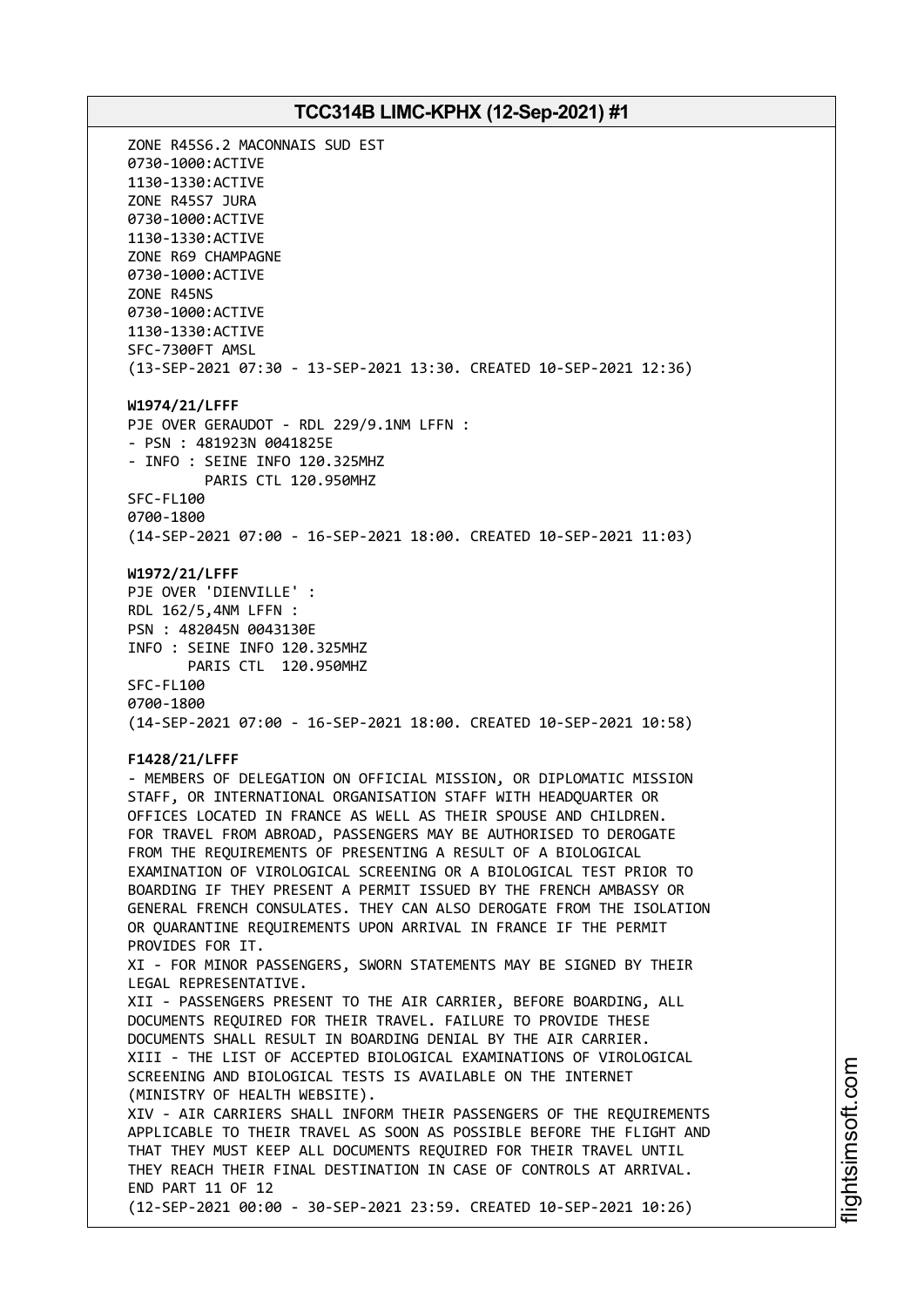**F1428/21/LFFF** COVID-19 : PASSENGERS RESTRICTIONS I - FRANCE MAINTAINS CONTROLS AT ITS BORDERS AND RESTRICTS TRAVEL, IN ACCORDANCE WITH DECREE 2021-699 DATED 1 JUNE 2021 MODIFIED, ORDER DATED 7 JUNE 2021 MODIFIED IDENTIFYING AREAS OF SARS-COV-2 CIRCULATION, AND THE PRIME MINISTER INSTRUCTION NR6268/SG DATED 19 MAY 2021. II - DEFINITIONS 1 FOR THE APPLICATION OF THE FOLLOWING REQUIREMENTS, ARE DESIGNATED AS: - GREEN: MEMBER STATES OF THE EUROPEAN UNION, ANDORRA, SAUDI ARABIA, AUSTRALIA, BAHREIN, BRUNEI, CANADA, CHILE, COMOROS, HONG KONG, ICELAND, JAPAN, JORDANIA, LIBANON, LIECHSTENSTEIN, MONACO, NEW ZEALAND, NORWAY, SAN MARINO, SINGAPOUR, SOUTH KOREA, SWITZERLAND, TAIWAN, UKRAINE, URUGUAY, VANUATU AND VATICAN, - RED: AFGHANISTAN, SOUTH AFRICA, ALGERIA, ARGENTINA, BANGLADESH, BRAZIL, COLOMBIA, DEMOCATRIC REPUBLIC OF CONGO, COSTA RICA, CUBA, GEORGIA, INDONESIA, IRAN, THE MALDIVES, MOROCCO, MOZAMBIQUE, NAMIBIA, NEPAL, PAKISTAN, RUSSIA, SEYCHELLES, SURINAM, TUNISIA AND TURKEY, - ORANGE: COUNTRIES THAT ARE NOT DESIGNATED AS GREEN OR RED COUNTRIES. END PART 1 OF 12 (12-SEP-2021 00:00 - 30-SEP-2021 23:59. CREATED 10-SEP-2021 10:26) **F1428/21/LFFF** 2 FOR THE APPLICATION OF THE FOLLOWING REQUIREMENTS: A COMPLETE VACCINATION IS ACQUIRED FOR VACCINES AGAINST COVID-19 WHICH HAVE RECEIVED A MARKETING AUTHORIZATION BY THE EUROPEAN MEDICINES AGENCY OR WHOSE COMPOSITION AND MANUFACTURING PROCESS ARE RECOGNIZED AS SIMILAR TO THE AUTHORIZED VACCINES BY THE NATIONAL AGENCY FOR THE SAFETY OF MEDICINES AND HEALTH PRODUCTS, AFTER A PERIOD OF: - FOR THE 'COVID-19 VACCINE JANSSEN' VACCINE, 28 DAYS AFTER THE ADMINISTRATION OF A DOSE, - FOR OTHER VACCINES, 7 DAYS AFTER THE ADMINISTRATION OF A SECOND DOSE, EXCEPT FOR PERSONS WHO HAVE BEEN INFECTED WITH COVID-19, FOR WHICH THIS PERIOD RUNS AFTER THE ADMINISTRATION OF THE FIRST DOSE. THE FOLLOWING REQUIREMENTS APPLICABLE TO PASSENGERS PRESENTING A PROOF OF A COMPLETE VACCINATION SHALL ALSO APPLY TO MINOR PASSENGERS ACCOMPANYING ONE OR MORE MAJOR PASSENGERS PRESENTING SUCH PROOF. A CERTIFICATE OF RECOVERY CORRESPONDS TO THE PRESENTATION OF THE RESULT OF A BIOLOGICAL EXAMINATION OF VIROLOGICAL SCREENING OR A TEST CARRIED OUT MORE THAN 11 DAYS AND LESS THAN SIX MONTHS BEFORE THE FLIGHT, WHICH CONCLUDES TO A COVID -19 CONTAMINATION. III - PROVISIONS APPLICABLE TO HEXAGONAL FLIGHTS : PASSENGERS AGED 18 OR OLDER TRAVELING WITHIN THE HEXAGONAL TERRITORY BY PUBLIC AIR TRANSPORT SHALL PRESENT, PRIOR TO BOARDING: - A PROOF OF A COMPLETE VACCINATION, OR END PART 2 OF 12 (12-SEP-2021 00:00 - 30-SEP-2021 23:59. CREATED 10-SEP-2021 10:26) **F1428/21/LFFF** - THE RESULT OF A BIOLOGICAL EXAMINATION OF VIROLOGICAL SCREENING OR THE RESULT OF A BIOLOGICAL TEST ENABLING THE DETECTION OF THE N

PROTEIN OF SARS-COV-2 OR A SELF-TEST CARRIED OUT UNDER THE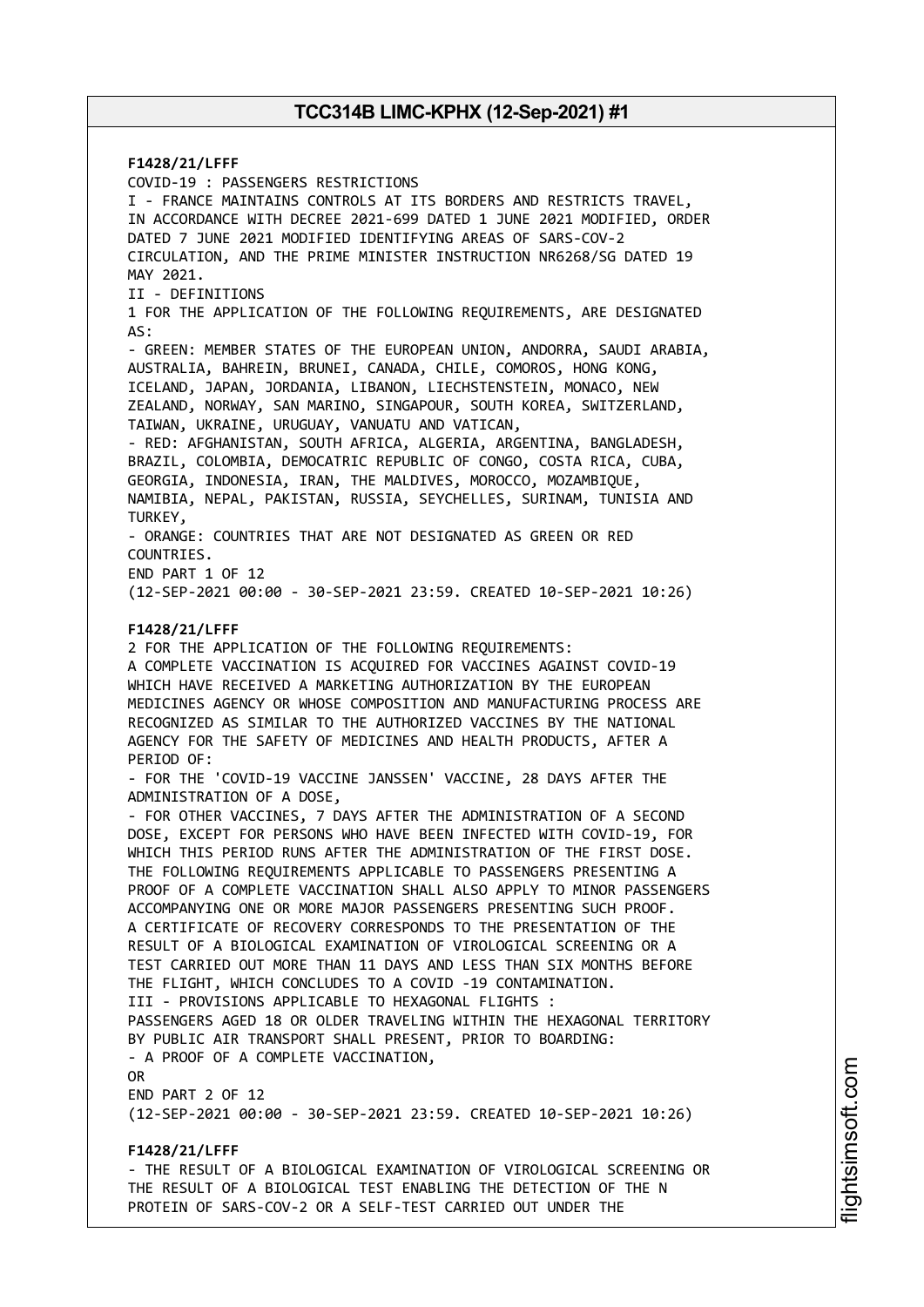SUPERVISION OF A HEALTH PROFESSIONAL CARRIED OUT LESS THAN 72 HOURS BEFORE THE FLIGHT, WHICH DOES NOT CONCLUDE TO A COVID-19 CONTAMINATION, OR - A CERTIFICATE OF RECOVERY. FROM AUGUST 30, THESE PROVISIONS WILL APPLY TO CREW MEMBERS OPERATING THESE FLIGHTS. IV - TRAVEL TO METROPOLITAN FRANCE FROM A GREEN COUNTRY 1 PASSENGERS AGED 12 OR OLDER TRAVELING TO METROPOLITAN FRANCE FROM A GREEN COUNTRY SHALL PRESENT, PRIOR TO BOARDING: - A PROOF OF A COMPLETE VACCINATION, OR - THE RESULT OF A BIOLOGICAL EXAMINATION OF VIROLOGICAL SCREENING OR A BIOLOGICAL TEST ENABLING THE DETECTION OF THE N PROTEIN OF SARS-COV-2 CARRIED OUT LESS THAN 72 HOURS BEFORE THE FLIGHT, WHICH DOES NOT CONCLUDE TO A COVID-19 CONTAMINATION, EXCEPT FOR PASSENGERS TRAVELING FROM CYPRUS, SPAIN, GREECE, MALTA, THE NETHERLANDS AND PORTUGAL FOR WHICH THE DELAY IS REDUCED TO 24 HOURS BEFORE THE FLIGHT, OR - A CERTIFICATE OF RECOVERY. END PART 3 OF 12 (12-SEP-2021 00:00 - 30-SEP-2021 23:59. CREATED 10-SEP-2021 10:26) **F1428/21/LFFF** 2 PASSENGERS TRAVELING TO METROPOLITAN FRANCE FROM A GREEN COUNTRY SHALL PRESENT, PRIOR TO BOARDING, A SWORN STATEMENT INDICATING THAT THEY DO NOT SHOW ANY SYMPTOM OF COVID-19 AND THAT THEY HAVE NO KNOWLEDGE OF HAVING BEEN IN CONTACT WITH A CONFIRMED COVID-19 CASE WITHIN 14 DAYS BEFORE THE FLIGHT. V - TRAVEL BETWEEN METROPOLITAN FRANCE AND AN ORANGE COUNTRY 1 PASSENGERS AGED OR OLDER THAT CANNOT PROVIDE A PROOF OF A COMPLETE VACCINATION TRAVELING TO METROPOLITAN FRANCE FROM AN ORANGE COUNTRY OR TO AN ORANGE COUNTRY FROM METROPOLITAN FRANCE SHALL ONLY BE AUTHORISED TO TRAVEL FOR THE REASONS LISTED IN THE APPLICABLE INTERNATIONAL TRAVEL CERTIFICATES AVAILABLE ON THE INTERNET (MINISTRY OF INTERIOR WEBSITE). SUPPORTING DOCUMENTS FOR THE REASON TO TRAVEL SHALL BE PRESENTED TO THE AIR CARRIER PRIOR TO BOARDING. 2 PASSENGERS AGED 12 OR OLDER THAT CANNOT PROVIDE A PROOF OF A COMPLETE VACCINATION TRAVELING TO METROPOLITAN FRANCE FROM AN ORANGE COUNTRY SHALL PRESENT, PRIOR TO BOARDING, THE RESULT OF A BIOLOGICAL EXAMINATION OF VIROLOGICAL SCREENING CARRIED OUT LESS THAN 72 HOURS BEFORE THE FLIGHT WHICH DOES NOT CONCLUDE TO A COVID-19 CONTAMINATION, OR THE RESULT OF A BIOLOGICAL TEST ENABLING THE DETECTION OF THE N PROTEIN OF SARS-COV-2 CARRIED OUT LESS THAN 48 HOURS BEFORE THE FLIGHT, WHICH DOES NOT CONCLUDE TO A COVID-19 CONTAMINATION. FOR PASSENGERS TRAVELING FROM THE UNITED KINGDOM THIS DELAY IS REDUCED TO 24 HOURS. END PART 4 OF 12 (12-SEP-2021 00:00 - 30-SEP-2021 23:59. CREATED 10-SEP-2021 10:26) **F1428/21/LFFF**

3 PASSENGERS TRAVELING TO METROPOLITAN FRANCE FROM AN ORANGE COUNTRY SHALL PRESENT, PRIOR TO BOARDING, A SWORN STATEMENT INDICATING THAT THEY DO NOT SHOW ANY SYMPTOM OF COVID-19 AND THAT THEY HAVE NO KNOWLEDGE OF HAVING BEEN IN CONTACT WITH A CONFIRMED COVID-19 CASE WITHIN 14 DAYS BEFORE THE FLIGHT. FOR PASSENGERS AGED 12 OR OLDER THAT CANNOT PROVIDE A PROOF OF A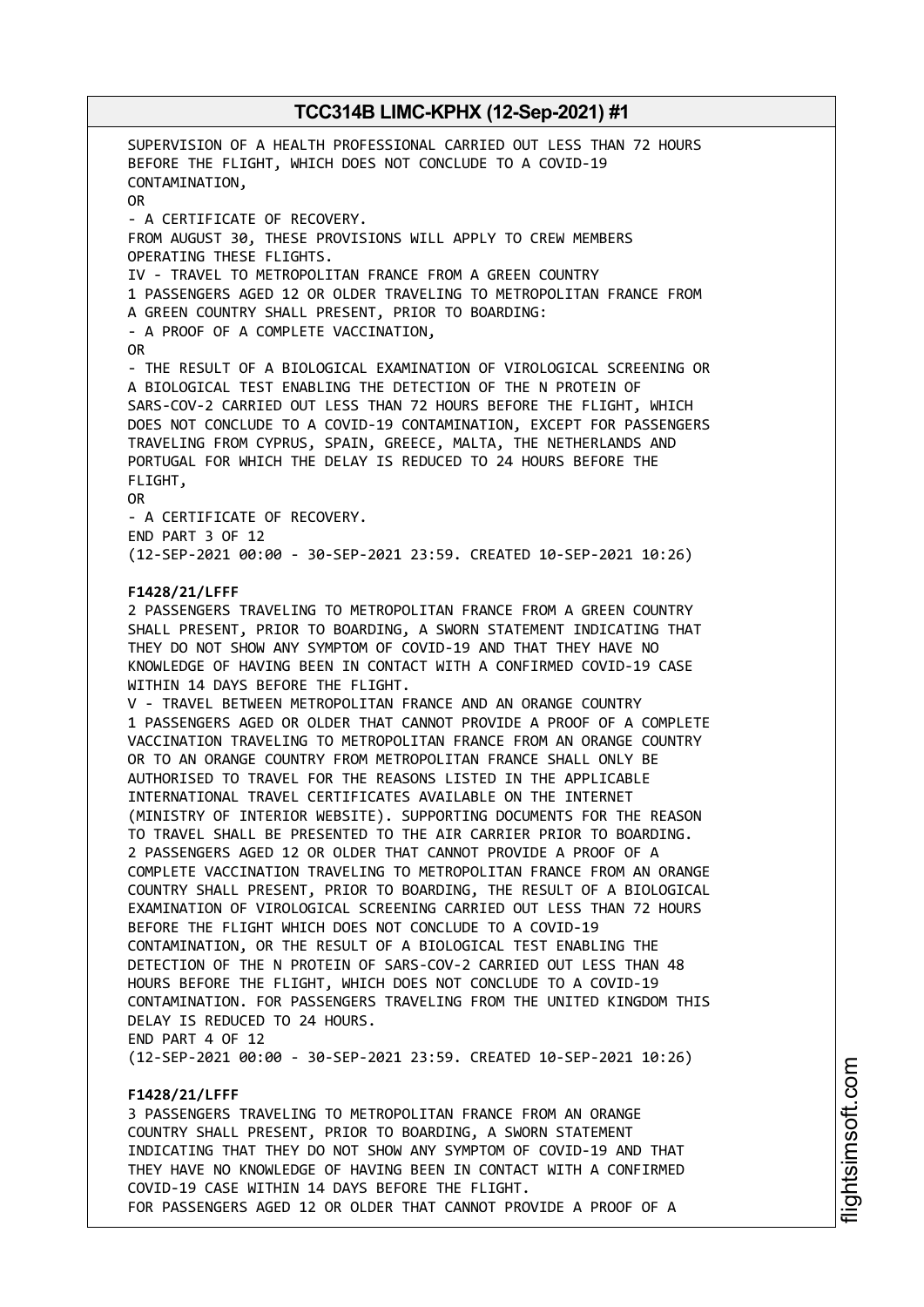COMPLETE VACCINATION, THE SWORN STATEMENT SHALL ALSO INDICATE: - THAT THEY ACCEPT TO POSSIBLY UNDERGO A BIOLOGICAL TEST OR EXAMINATION TO DETECT SARS-COV-2 ON-SITE AT THE ARRIVAL AIRPORT, - THAT THEY COMMIT TO RESPECT A 7 DAYS ISOLATION UPON ARRIVAL AND TO CONDUCT A BIOLOGICAL EXAMINATION AT THE END OF THIS ISOLATION PERIOD. VI - TRAVEL BETWEEN METROPOLITAN FRANCE AND A RED COUNTRY 1 PASSENGERS AGED 12 OR OLDER THAT CANNOT PROVIDE A PROOF OF COMPLETE VACCINATION TRAVELING TO METROPOLITAN FRANCE FROM A RED COUNTRY OR TO A RED COUNTRY FROM METROPOLITAN FRANCE SHALL ONLY BE AUTHORISED TO TRAVEL FOR THE REASONS LISTED IN THE APPLICABLE INTERNATIONAL TRAVEL CERTIFICATES AVAILABLE ON THE INTERNET (MINISTRY OF INTERIOR WEBSITE). SUPPORTING DOCUMENTS FOR THE REASON TO TRAVEL SHALL BE PRESENTED TO THE AIR CARRIER PRIOR TO BOARDING. 2 PASSENGERS AGED 12 YEARS OR OLDER THAT CANNOT PROVIDE A PROOF OF COMPLETE VACCINATION TRAVELING TO METROPOLITAN FRANCE FROM A RED COUNTRY SHALL PRESENT, PRIOR TO BOARDING, THE RESULT OF A BIOLOGICAL EXAMINATION OF VIROLOGICAL SCREENING OR A BIOLOGICAL TEST ENABLING END PART 5 OF 12

(12-SEP-2021 00:00 - 30-SEP-2021 23:59. CREATED 10-SEP-2021 10:26)

#### **F1428/21/LFFF**

THE DETECTION OF THE N PROTEIN OF SARS-COV-2 CARRIED OUT LESS THAN 48 HOURS BEFORE THE FLIGHT, WHICH DOES NOT CONCLUDE TO A COVID-19 CONTAMINATION.

THESE PROVISIONS ALSO APPLY FOR PASSENGERS ARRIVING FROM A RED COUNTRY BY CONNECTING FLIGHTS, SELF-CONNECTED OR NOT. FOR ANY DIRECT FLIGHT TO THE FRENCH TERRITORY, THE AIR CARRIER CHECKS FOR THIS PURPOSE, AT THE LAST BOARDING POINT BEFORE ARRIVAL IN FRENCH TERRITORY, IF THE PASSENGER IS IN POSSESSION OF:

- A RESULT OF A BIOLOGICAL VIROLOGICAL SCREENING CARRIED OUT IN A RED COUNTRY, OR

- AN EXEMPTION ISSUED BY THE FRENCH EMBASSY OR THE FRENCH CONSULATES GENERAL LOCATED IN A RED COUNTRY.

IF THIS IS THE CASE, THE AIR CARRIER:

- ENSURES THAT THE PASSENGER IS IN POSSESSION OF THE DOCUMENTS REQUIRED BY FOR TRAVEL FROM A RED COUNTRY,

- SIGNALS THE PASSENGER TO THE AUTHORITIES OF THE DESTINATION AIRPORT IN FRANCE.

3 PASSENGERS TRAVELING TO METROPOLITAN FRANCE FROM A RED COUNTRY SHALL PRESENT, PRIOR TO BOARDING, A SWORN STATEMENT INDICATING THAT THEY DO NOT SHOW ANY SYMPTOM OF COVID-19 AND THAT THEY HAVE NO KNOWLEDGE OF HAVING BEEN IN CONTACT WITH A CONFIRMED COVID-19 CASE WITHIN 14 DAYS BEFORE THE FLIGHT. FOR PASSENGERS AGED 12 OR OLDER THAT CANNOT PROVIDE A PROOF OF A COMPLETE VACCINATION, THE SWORN STATEMENT SHALL ALSO INDICATE:

END PART 6 OF 12

(12-SEP-2021 00:00 - 30-SEP-2021 23:59. CREATED 10-SEP-2021 10:26)

#### **F1428/21/LFFF**

- THEY ACCEPT TO POSSIBLY UNDERGO A BIOLOGICAL TEST OR EXAMINATION TO DETECT SARS-COV-2 ON-SITE AT THE ARRIVAL AIRPORT, - THAT THEY COMMIT TO RESPECT A 10 DAYS QUARANTINE OR ISOLATION MEASURE NOTIFIED AT THEIR ARRIVAL, PRESENTING THE SUPPORTING DOCUMENTS TO THE AIR CARRIER. VII - A QUARANTINE OR ISOLATION MEASURE SHALL BE PRESCRIBED UPON ARRIVAL IN FRANCE FOR PERSONS SHOWING SYMPTOMS OF A COVID-19 INFECTION. VIII - PROVISIONS APPLICABLE TO CORSICA: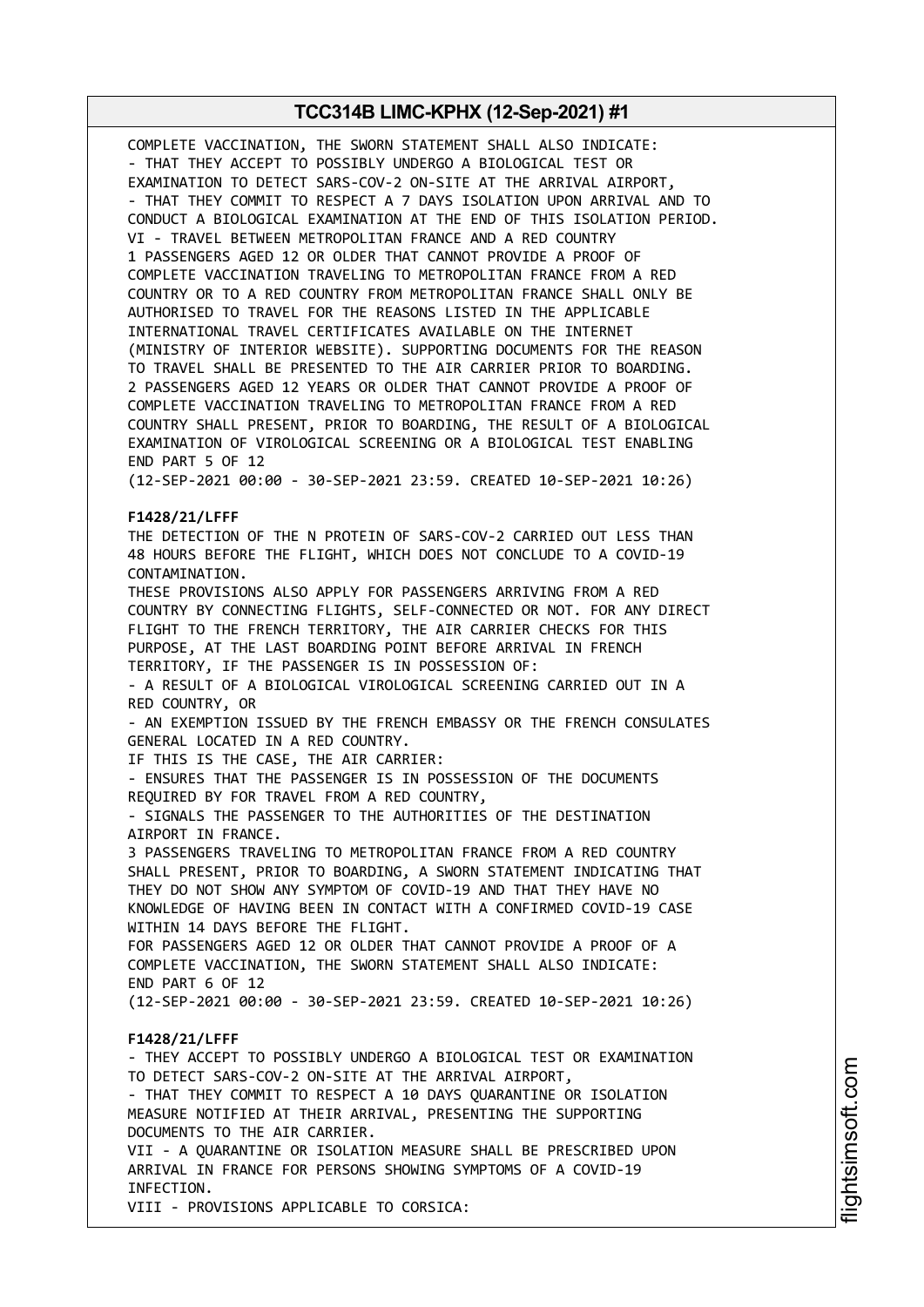1 PASSENGERS AGED 12 OR OLDER TRAVELING BETWEEN CORSICA AND THE HEXAGONAL TERRITORY SHALL PRESENT, PRIOR TO BOARDING: - A PROOF OF A COMPLETE VACCINATION, OR - THE RESULT OF A BIOLOGICAL EXAMINATION OF VIROLOGICAL SCREENING CARRIED OUT LESS THAN 72 HOURS BEFORE THE FLIGHT WHICH DOES NOT CONCLUDE TO A COVID-19 CONTAMINATION, OR THE RESULT OF A BIOLOGICAL TEST ENABLING THE DETECTION OF THE N PROTEIN OF SARS-COV-2 CARRIED OUT LESS THAN 48 HOURS BEFORE THE FLIGHT, WHICH DOES NOT CONCLUDE TO A COVID-19 CONTAMINATION, OR - A CERTIFICATE OF RECOVERY. END PART 7 OF 12 (12-SEP-2021 00:00 - 30-SEP-2021 23:59. CREATED 10-SEP-2021 10:26) **F1428/21/LFFF** 2 PASSENGERS TRAVELING TO CORSICA FROM THE HEXAGONAL TERRITORY SHALL PRESENT, PRIOR TO BOARDING, A SWORN STATEMENT INDICATING THAT THEY DO NOT SHOW ANY SYMPTOM OF COVID-19 AND THAT THEY HAVE NO KNOWLEDGE OF HAVING BEEN IN CONTACT WITH A CONFIRMED COVID-19 CASE WITHIN 14 DAYS BEFORE THE FLIGHT. IX - PROVISIONS APPLICABLE TO OVERSEAS: 1 PASSENGERS TRAVELING BETWEEN OVERSEAS AND THE REST OF THE NATIONAL TERRITORY PRESENT, PRIORI TO BOARDING, A SWORN STATEMENT INDICATING THAT THEY DO NOT SHOW ANY SYMPTOM OF COVID 19 AND THAT THEY HAVE NO KNOWLEDGE OF HAVING BEEN IN CONTACT WITH A CONFIRMED COVID 19 CASE WITHIN 14 DAYS BEFORE THE FLIGHT. 2 ANY PASSENGER : - TRAVELING TO NEW CALEDONIA OR WALLIS AND FUTUNA ISLANDS FROM THE REST OF THE NATIONAL TERRITORY, - TRAVELING BETWEEN FRENCH POLYNESIA, FRENCH GUYANA, REUNION, MARTINIQUE OR MAYOTTE AND THE REST OF THE NATIONAL TERRITORY AND WHO CANNOT PROVIDE A PROOF OF A COMPLETE VACCINATION, - FROM AUGUST 2ND 2021, TRAVELING BETWEEN GUADELOUPE, SAINT-BARTHELEMY OR SAINT-MARTIN AND THE REST OF THE NATIONAL TERRITORY AND WHO CANNOT PROVIDE A PROOF OF A COMPLETE VACCINATION, - TRAVELING FROM NEW CALEDONIA OR WALLIS AND FUTUNA ISLANDS TO THE REST OF THE NATIONAL TERRITORY AND WHO CANNOT PROVIDE A PROOF OF A COMPLETE VACCINATION, SHALL ONLY BE AUTHORISED TO BOARD FOR AN END PART 8 OF 12 (12-SEP-2021 00:00 - 30-SEP-2021 23:59. CREATED 10-SEP-2021 10:26) **F1428/21/LFFF** IMPERIOUS PERSONAL OR FAMILY REASON, AN EMERGENCY HEALTH REASON OR A PROFESSIONAL REASON THAT CANNOT BE DEFERRED. THE LIST OF ACCEPTABLE REASONS FOR TRAVEL ARE GIVEN IN A DEROGATORY TRAVEL FORM AVAILABLE ON THE INTERNET (MINISTRY OF INTERIOR WEBSITE). SUPPORTING DOCUMENTS FOR THE REASON TO TRAVEL ARE REQUIRED TO BE ABLE TO BOARD. 3 PASSENGERS AGED 12 YEARS OR OLDER: - TRAVELING TO OVERSEAS FROM THE REST OF THE NATIONAL TERRITORY, - TRAVELING FROM FRENCH GUYANA, REUNION OR MAYOTTE TO THE REST OF THE NATIONAL TERRITORY THAT CANNOT PROVIDE PROOF OF COMPLETE VACCINATION, SHALL PRESENT, PRIOR TO BOARDING: - THE RESULT OF A BIOLOGICAL EXAMINATION OF VIROLOGICAL SCREENING CARRIED OUT LESS THAN 72 HOURS BEFORE THE FLIGHT, WHICH DOES NOT CONCLUDE TO A COVID-19 CONTAMINATION, OR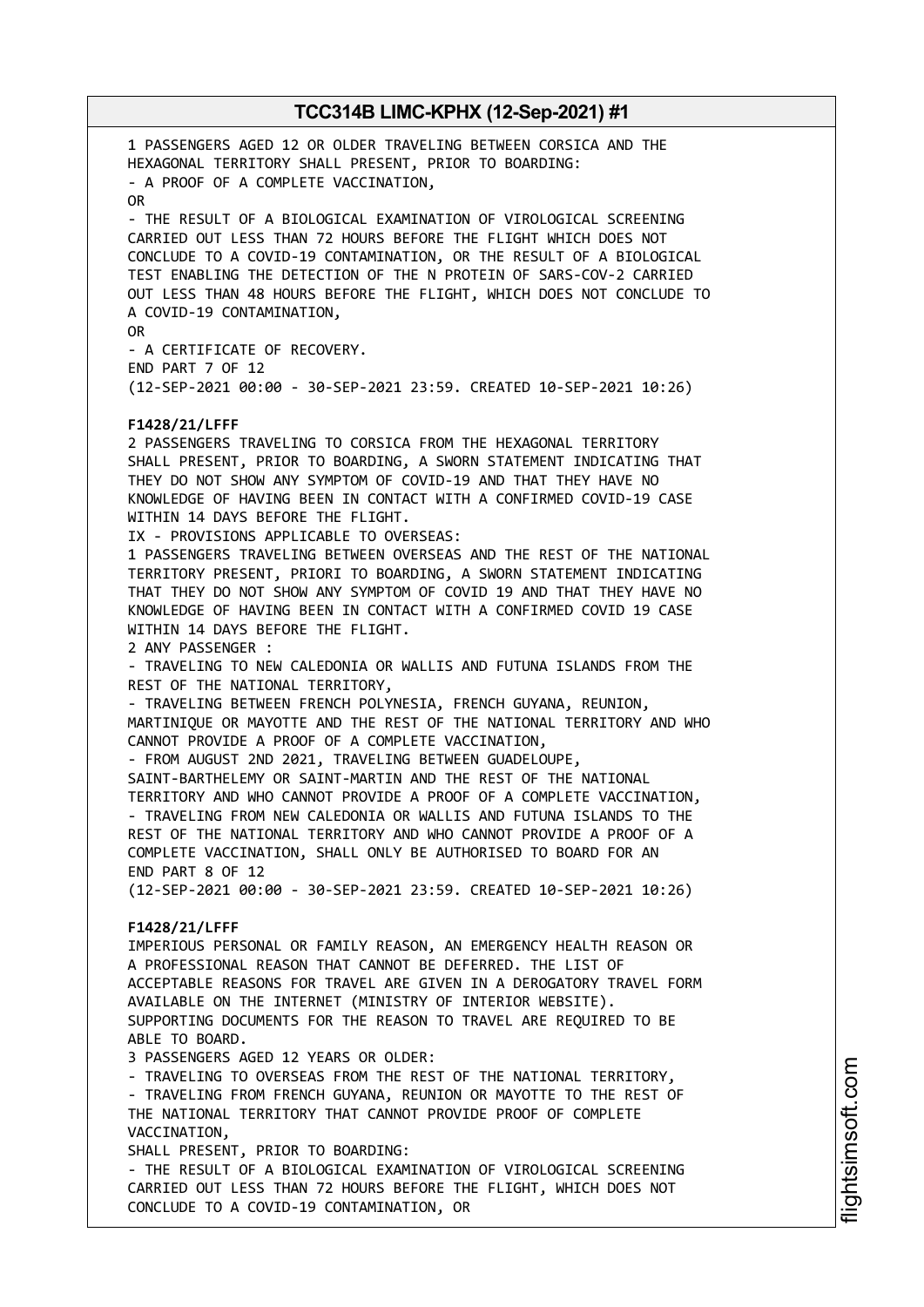- THE RESULT OF A TEST ENABLING THE DETECTION OF THE N PROTEIN OF SARS-COV-2 CARRIED OUT LESS THAN 48 HOURS BEFORE THE FLIGHT, WHICH DOES NOT CONCLUDE TO A COVID-19 CONTAMINATION. 4 PASSENGERS AGED 12 YEARS OR OLDER THAT CANNOT PROVIDE PROOF OF COMPLETE VACCINATION TRAVELING BETWEEN GUADELOUPE, MARTINIQUE, SAINT-BARTHELEMY, SAINT-MARTIN, REUNION, MAYOTTE, AND THE REST OF THE NATIONAL TERRITORY, SHALL COMMIT: - TO ACCEPT TO POSSIBLY UNDERGO A BIOLOGICAL TEST OR EXAMINATION TO DETECT SARS-COV-2 ON-SITE AT THE ARRIVAL AIRPORT, END PART 9 OF 12 (12-SEP-2021 00:00 - 30-SEP-2021 23:59. CREATED 10-SEP-2021 10:26) **F1428/21/LFFF** - TO RESPECT A 7 DAYS ISOLATION UPON ARRIVAL AND TO CONDUCT A BIOLOGICAL EXAMINATION AT THE END OF THIS ISOLATION PERIOD. PASSENGERS AGED 12 YEARS OR OLDER: - TRAVELING TO NEW CALEDONIA OR WALLIS AND FUTUNA ISLANDS FROM THE REST OF THE NATIONAL TERRITORY, - TRAVELING BETWEEN FRENCH GUYANA AND THE REST OF THE FRENCH TERRITORY AND WHO CANNOT PROVIDE A PROOF OF A COMPLETE VACCINATION, - TRAVELING TO FRENCH POLYNESIA OR SAINT-PIERRE AND MIQUELON FROM THE REST OF THE NATIONAL TERRITORY AND WHO CANNOT PROVIDE A PROOF OF A COMPLETE VACCINATION, SHALL COMMIT: - TO ACCEPT TO POSSIBLY UNDERGO A BIOLOGICAL TEST OR EXAMINATION TO DETECT SARS-COV-2 ON-SITE AT THE ARRIVAL AIRPORT, - TO RESPECT A 10 DAYS QUARANTINE OR ISOLATION MEASURE NOTIFIED AT THEIR ARRIVAL, PRESENTING THE SUPPORTING DOCUMENTS TO THE AIR CARRIER, AND TO CONDUCT A BIOLOGICAL EXAMINATION AT THE END OF THIS PERIOD. 5 TRAVEL TO OVERSEAS MAY BE SUBJECT TO LOCAL ADDITIONNAL RESTRICTIONS OR ADAPTATIONS WHICH ARE AVAILABLE ON THE INTERNET (MINISTRY OF OVERSEAS TERRITORIES AND LOCAL AUTORITIES WEBSITES). X - PROVISIONS OF PARAGRAPHS IV TO IX DO NOT APPLY TO: - CREW MEMBERS OR PERSONNELS NECESSARY FOR OPERATION OF PASSENGER OR CARGO FLIGHTS OR TRAVELLING AS PASSAGERS TO OR FROM THEIR DEPARTURE BASE, END PART 10 OF 12 (12-SEP-2021 00:00 - 30-SEP-2021 23:59. CREATED 10-SEP-2021 10:26) **F1428/21/LFFF** XV - AIR CARRIERS ASK PASSENGERS ON BOARD BY SOUND ANOUNCEMENTS TO PREPARE THEIR TRAVEL DOCUMENTS TO FACILITATE CONTROL MEASURES UPON ARRIVAL XVI - AIR CARRIERS INFORM PASSENGERS ON BOARD BY SOUND ANOUNCEMENTS ABOUT THE ISOLATION MESURES UPON ARRIVAL FOR THE FLIGHTS CONCERNED. XVII - ADDITIONNAL HEALTH MEASURES APPLICABLE TO AIR TRANSPORT ARE DEFINED IN NOTAM ' COVID 19 : HEALTH MEASURES ' XVIII - REQUIREMENTS APPLICABLE TO TRAVEL BETWEEN ABROAD AND OVERSEAS ARE DEFINED BY LOCAL NOTAMS. END PART 12 OF 12 (12-SEP-2021 00:00 - 30-SEP-2021 23:59. CREATED 10-SEP-2021 10:26) **P2564/21/LFFF** OBST: WINDFARM OF 3 WINDTURBINES AT 'THOIGNE' AND 'COURGAINS' AVG PSN: 481757N 0001444E WINDTURBINES IN 700M RADIUS AROUND PSN HGT: 562FT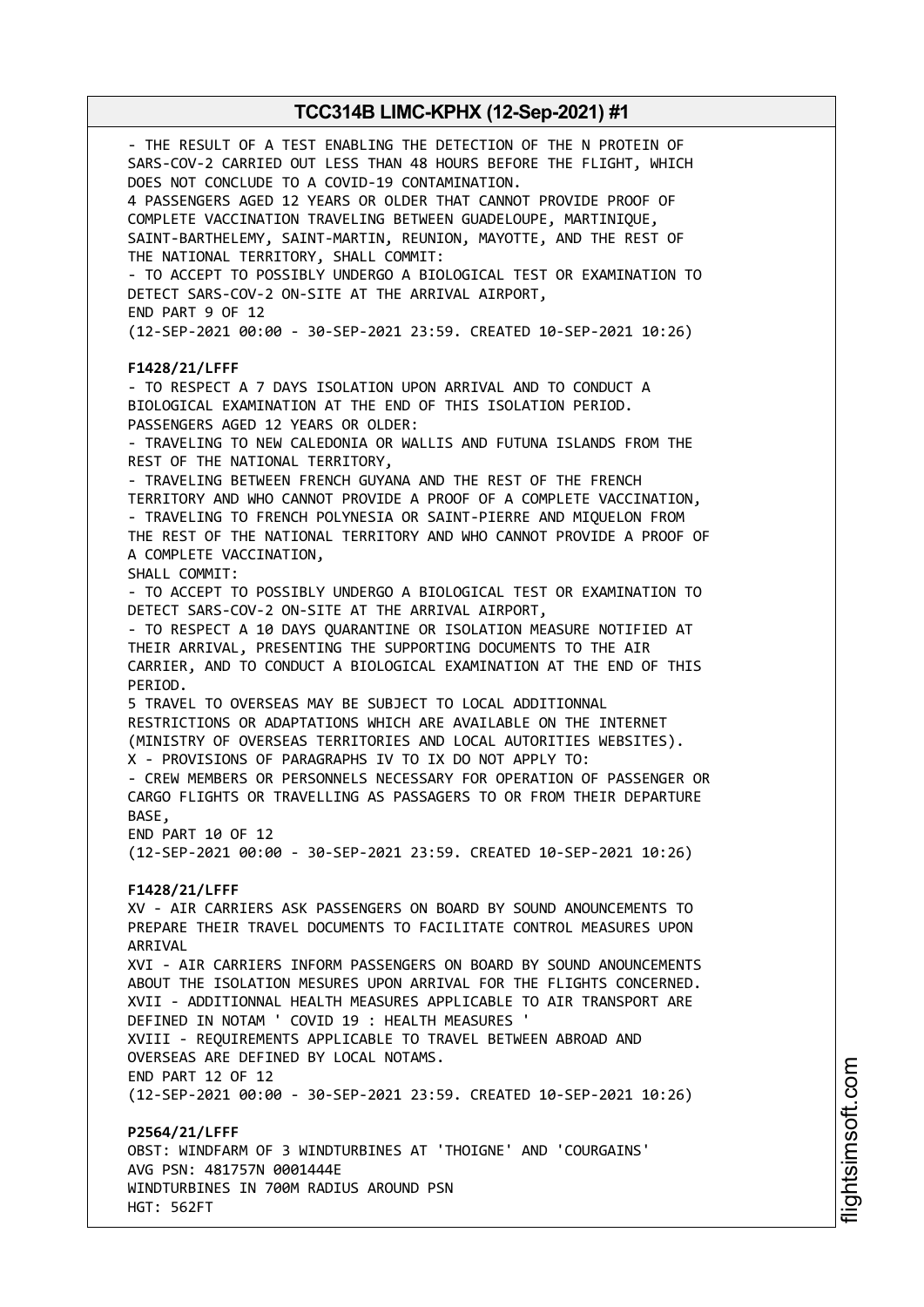ELEV: 995FT LGT: DAY NGT (21-SEP-2021 07:00 - PERM. CREATED 10-SEP-2021 09:32) **R2627/21/LFFF** LF-CBA16B ACTIVATED FL065-FL115 (13-SEP-2021 08:40 - 13-SEP-2021 22:00. CREATED 10-SEP-2021 09:09) **R2626/21/LFFF** LF-CBA16B ACTIVATED FL065-FL095 (13-SEP-2021 06:30 - 13-SEP-2021 08:40. CREATED 10-SEP-2021 09:08) **P2563/21/LFFF** OBST: WINDFARM OF 6 WINDTURBINES AT 'LES VILLAGES VOVEENS' AND 'PRASVILLE' MEDIUM PSN : 481555N 0014101E WINDTURBINES IN 900M RADIUS AROUND PSN HGT : 539FT ELEV : 1011FT LGT: DAY NGT (21-SEP-2021 06:00 - PERM. CREATED 10-SEP-2021 07:37) **P2557/21/LFFF** OBST NR E760H-4 LIGHTS U/S (ONE TURBINE OUT OF SIX) : - PSN : 492820N 0013830E (WINDFARM MEAN PSN) - HEIGHT : 410FT (WINDFARM MAX HEIGHT) - ELEV : 1148FT (WINDFARM MAX ELEV). (09-SEP-2021 12:49 - 09-OCT-2021 23:59. CREATED 09-SEP-2021 12:50) **P2556/21/LFFF** OBST NR 02119 AT EBOULEAU WITHDRAWN : PSN : 494146N 0035306E (09-SEP-2021 12:12 - PERM. CREATED 09-SEP-2021 12:13) **R2611/21/LFFF** 'POKER 2021-03' EXERCISE - AIP SUP 210/21 MODIFIED : SUBJECT : TEMPORARY CREATION OF MANY RESTRICTED AND DANGER AREAS, AND RESTRICTIONS ON CERTAIN AERODROMES. MODIFICATIONS : PAGE 17 AND 32 : READ TRA42 N AND S (INSTEAD OF TSA 42 N AND S) THIS AIP SUP IS AVBL AT WWW.SIA.AVIATION-CIVILE.GOUV.FR SFC-UNL (21-SEP-2021 19:00 - 23-SEP-2021 02:00. CREATED 09-SEP-2021 11:28) **R2610/21/LFFF** AREA LF-D82 'BAIE DE SEINE' ACTIVATED : ACTUAL TIMES OF ACTIVITY ANNOUNCED ON : - BREST CTL 127.385MHZ - RENNES INFO 134.200MHZ SFC-FL195 0900-1200 (14-SEP-2021 09:00 - 16-SEP-2021 12:00. CREATED 09-SEP-2021 11:06) **P2554/21/LFFF** PYLON LIGHTING NR 80061 U/S : HEIGHT : 659FT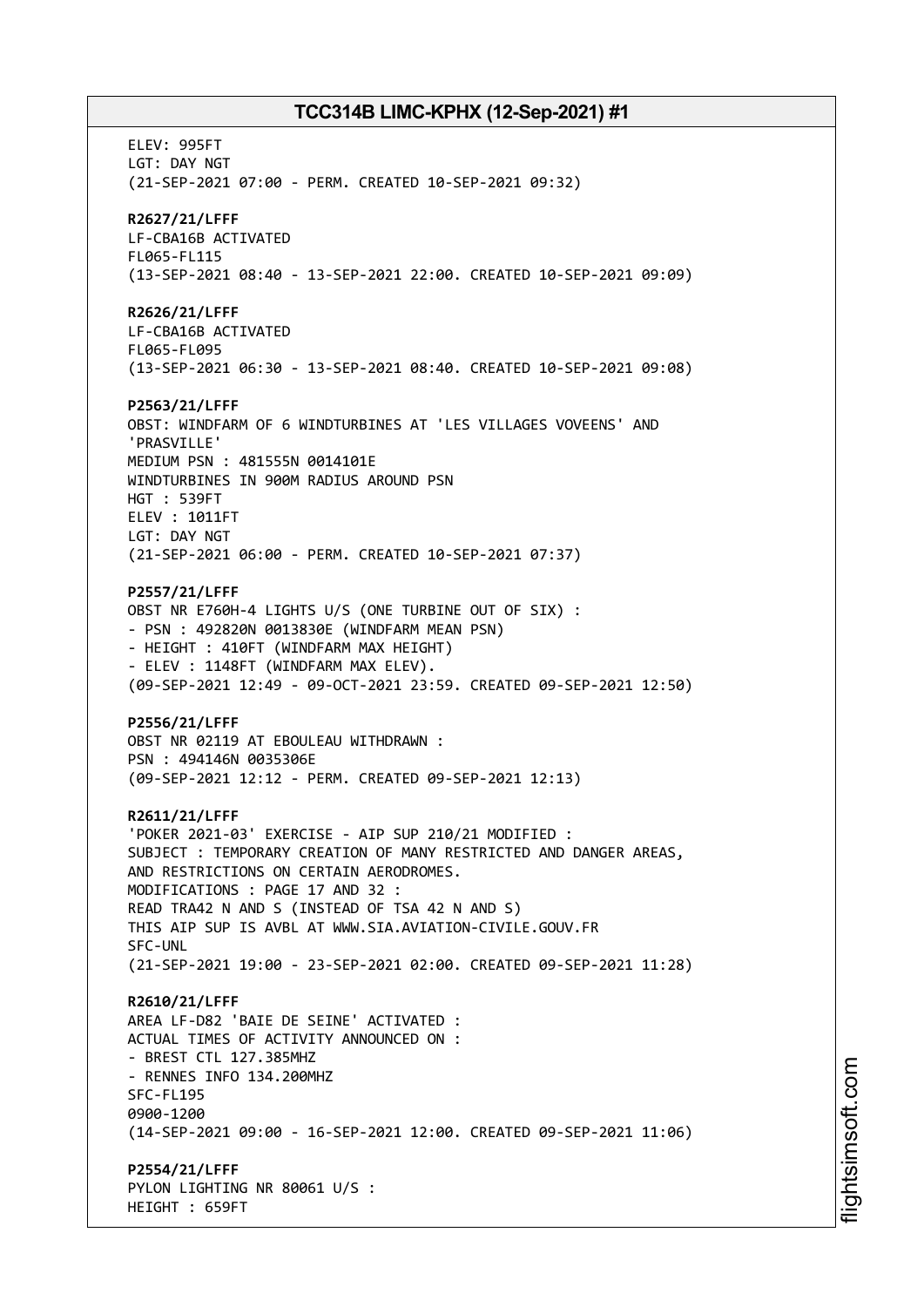ELEV : 1017FT PSN : 500044N 0015001E (09-SEP-2021 10:08 - 09-DEC-2021 23:59. CREATED 09-SEP-2021 10:08) **R2602/21/LFFF** 'VOLFA 2021' EXERCISE - AIP SUP 218/21 : SUBJECT : TEMPORARY CREATION OF MANY RESTRICTED AND DANGER AREAS AND SUSPENSION OF THE SPORTING AND RECREATIONAL ACTIVITIES. AIR USERS ARE INVITED TO CONSULT EVERY DAY ANY ADDITIONAL OR AMENDING NOTAM. THIS AIP SUP IS AVBL AT WWW.SIA.AVIATION-CIVILE.GOUV.FR SFC-UNL (27-SEP-2021 12:00 - 14-OCT-2021 20:00. CREATED 09-SEP-2021 08:35) **R2601/21/LFFF** TRIGGER NOTAM - AIP SUP 218/21 WEF 17 SEPTEMBER UNTIL 14 OCTOBER 2021 : 'VOLFA 2021' EXERCISE REQUIRING THE TEMPORARY CREATION OF MANY RESTRICTED AND DANGER AREAS AND LEADING TO THE SUSPENSION OF THE SPORTING AND RECREATIONAL ACTIVITIES. SFC-UNL (27-SEP-2021 12:00 - 10-OCT-2021 23:59. CREATED 09-SEP-2021 08:34) **R2597/21/LFFF** TRIGGER NOTAM - PERM AIRAC AIP AMDT 10/21 WEF 07 OCT 2021. AREAS LISTED IN AUP (ENR 5.1.1 TO ENR 5.1.3) - LF R 25 C ORLEANS BRICY - LF R 25 H ORLEANS BRICY FL115-FL420 (07-OCT-2021 00:00 - 20-OCT-2021 23:59. CREATED 09-SEP-2021 08:11) **R2592/21/LFFF** TRIGGER NOTAM - PERM AIRAC AIP AMDT 10/21 WEF 07 OCT 2021. EB R 18 A FLORENNES REMARKS MODIFIED 3500FT AMSL-FL195 (07-OCT-2021 00:00 - 20-OCT-2021 23:59. CREATED 09-SEP-2021 07:53) **R2591/21/LFFF** TRIGGER NOTAM - PERM AIRAC AIP AMDT 10/21 WEF 07 OCT 2021. EB R 18 B FLORENNES REMARKS MODIFIED FL050-FL195 (07-OCT-2021 00:00 - 20-OCT-2021 23:59. CREATED 09-SEP-2021 07:51) **R2590/21/LFFF** CHANNEL TEMPORARY AREAS - FR AIRAC AIP SUP 080/21 - UK AIC Y 050/2021 :OBJECT : ACTIVATION OF USED AREAS 13 SEP 2021 : LF-R400 DEP, LF-D403 AND LF-R401 MANCHE 1 ACTIVATED (SOUTHERN PART) 14 SEP 2021 : LF-R400 DEP, LF-D403 AND LF-R401 MANCHE 1 ACTIVATED (SOUTHERN PART) 15 SEP 2021 : LF-R400 DEP, LF-D403 AND LF-R401 MANCHE 1 ACTIVATED (SOUTHERN PART) 16 SEP 2021 : LF-R400 DEP, LF-D403 AND LF-R401 MANCHE 1 ACTIVATED (SOUTHERN PART) 17 SEP 2021 : LF-R400 DEP, LF-D403 AND LF-R401 MANCHE 1 ACTIVATED (SOUTHERN PART) AIP SUP AVBL ON WWW.SIA.AVIATION-CIVILE.GOUV.FR AND AIC Y AVBL ON WWW.NATS-UK.EAD-IT.COM SFC-1500FT AMSL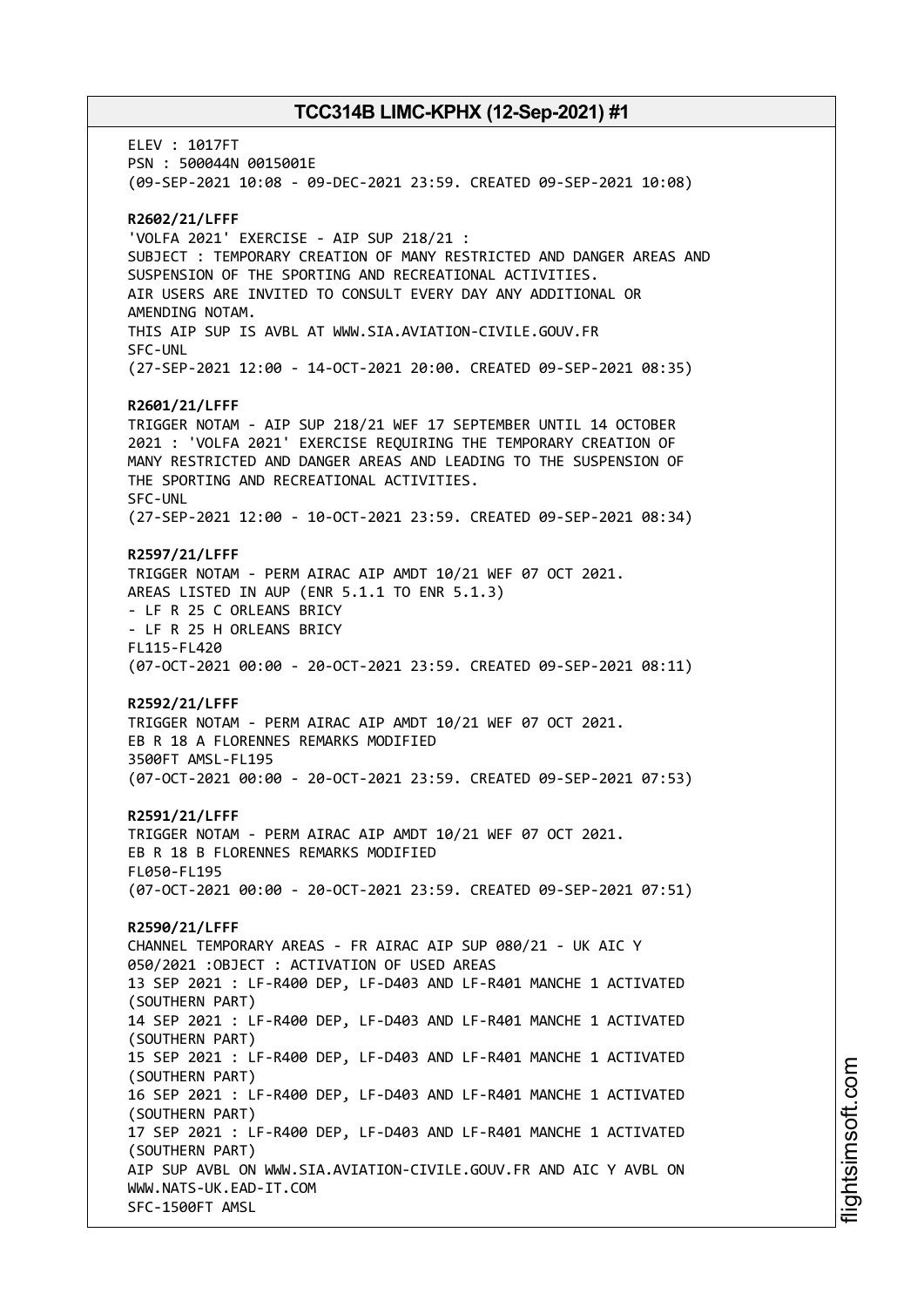(13-SEP-2021 06:00 - 17-SEP-2021 16:00. CREATED 09-SEP-2021 07:33) **P2552/21/LFFF** OBST LIGHTS MEASURING MAST AT BISSEY LA COTE U/S : HEIGHT : 459FT ELEV : 1479FT REF PERM NOTAM P2006/21 (08-SEP-2021 18:41 - 30-SEP-2021 23:59. CREATED 08-SEP-2021 18:42) **R2575/21/LFFF** LF-R6E 'MAILLY' AREA ACTIVE 3000FT AGL-FL055 13-16 0600-2359, 17 0600-0959 (13-SEP-2021 06:00 - 17-SEP-2021 09:59. CREATED 08-SEP-2021 13:42) **R2572/21/LFFF** RESTRICTED LF-R6D 'MAILLY' ACTIVATED 2000FT AGL-FL145 13-16 0600-2359, 17 0600-0959 (13-SEP-2021 06:00 - 17-SEP-2021 09:59. CREATED 08-SEP-2021 13:37) **R2569/21/LFFF** LF-R6B AREA MAILLY ACTIVATED FL095-FL145 11 1900-2359, 12 0000-0100, 13-16 0000-2359, 17 0000-0959 (11-SEP-2021 19:00 - 17-SEP-2021 09:59. CREATED 08-SEP-2021 13:32) **R2562/21/LFFF** TEMPORARY RESTRICTED AREA AT 'VILLEMEUX-SUR-EURE' FOR PJE : PSN : 484010N 0012850E - RDL 115/5.2NM LFON ARP 1) PJE CHARACTERISTICS : - PSN : 484010N 0012850E - VERTICAL LIMITS : SFC/FL100 - ACTUAL TIMES OF ACTIVITY ANNOUNCED ON 'PARIS INFO' 129.625MHZ 2) TEMPORARY RESTRICTED AREA CHARACTERISTICS : - LATERAL LIMITS : 2NM RADIUS CIRCLE CENTRED ON PSN - VERTICAL LIMITS : 3500FT AMSL/FL100 3) STATUS : TEMPORARY RESTRICTED AREA WHICH, WHEN ACTIVATED, REPLACES THE OVERLAPPING AIRSPACE. 4) SERVICES PROVIDED : FLIGHT INFORMATION AND ALERT. 5) OAT/GAT ENTRY CONDITIONS : COMPULSORY AREA AVOIDANCE DURING ACTUAL ACTIVITY EXCEPT FOR THE FOLLOWING ACFT UPON AUTHORIZATION FROM 'ORLY APP' : - LAUNCHING ACFT, - GAT/IFR ACFT AUTHORIZED BY 'ORLY APP', - ACFT ON ASSISTANCE, RESCUE OR HUMAN SAFETY OPERATIONS WHEN FORCED TO ENTER 6) ACTUAL TIMES OF ACTIVITY ANNOUNCED ON : - 'ORLY APP' : 123.875MHZ/124.450MHZ - 'DE GAULLE APP' : 125.830MHZ/133.380MHZ. SFC-FL100 1800-2359 (15-SEP-2021 18:00 - 16-SEP-2021 23:59. CREATED 08-SEP-2021 07:12) **R2561/21/LFFF** LF-R 333 RESTRICTED AREA 'BRETIGNY LEUDEVILLE' CHANGED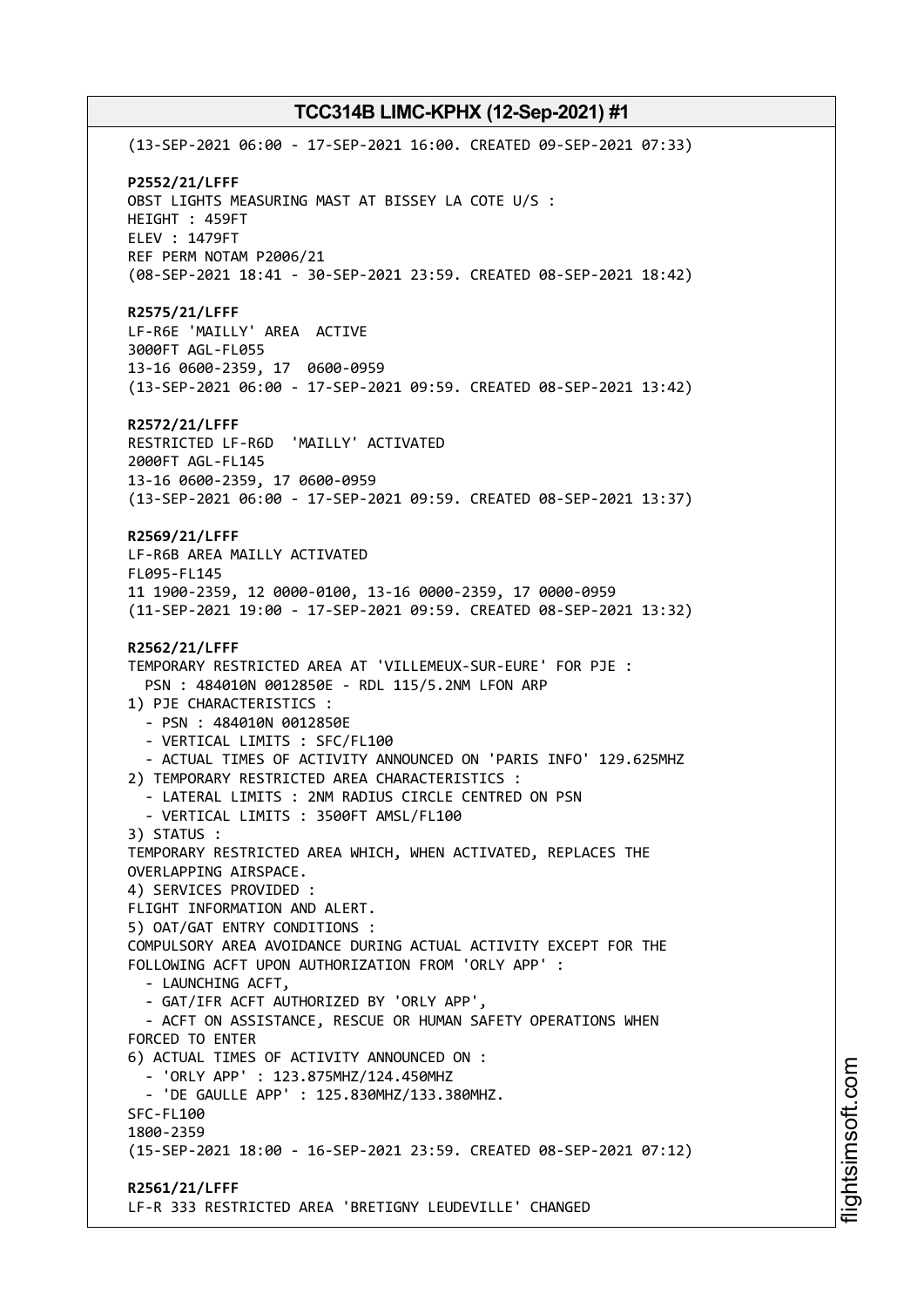(REF AIP FRANCE ENR 5.1). MANAGER:SYSTEMATIC PARIS REGION. PHONE: +33(0)6 63 97 69 09. 250FT AMSL-500FT AGL (08-SEP-2021 07:07 - PERM. CREATED 08-SEP-2021 07:07) **P2540/21/LFFF** WIND MEASURING MAST AT PETIT-VERLY RDL134/16.06NM ARP LFYG : PSN : 495722N 0033350E HEIGHT : 341FT ELEV : 869FT LIGHTING : DAY AND NIGHT (07-SEP-2021 14:14 - PERM. CREATED 07-SEP-2021 14:14) **W1854/21/LFFF** PJE OVER 'FORT MAHON PLAGE' BEACH - RDL 207/6NM LFAM ARP : - PSN : 502031N 0013259E - INFO : A/A ABBEVILLE 123.500MHZ FIS LILLE 120.275MHZ SFC-FL130 SR-SS PLUS30 (10-SEP-2021 05:22 - 13-SEP-2021 18:42. CREATED 03-SEP-2021 14:47) **P2511/21/LFFF** OBST NR E4503-5 LIGHTS U/S (ONE TURBINE OUT OF FIVE) : - PSN : 475835N 0013610E (WINDFARM MEAN PSN) - ELEV : 820FT (WINDFARM MAX ELEV). (03-SEP-2021 09:27 - 03-NOV-2021 23:59. CREATED 03-SEP-2021 09:28) **R2490/21/LFFF** TRIGGER NOTAM - AIP SUP 210/21 WEF 21 SEPTEMBER 2021 : 'POKER 2021-03' EXERCISE REQUIRING THE TEMPORARY CREATION OF MANY RESTRICTED AND DANGER AREAS, AND LEADING TO RESTRICTIONS ON CERTAIN AERODROMES. SFC-UNL (21-SEP-2021 19:00 - 23-SEP-2021 02:00. CREATED 02-SEP-2021 07:41) **P2500/21/LFFF** 3 WIND TURBINES AT PRE EN PAIL SAINT SAMSON WINDFARM : MEDIUM PSN : 482724N 0001421W 500M RADIUS AROUND PSN HEIGHT : 588FT ELEV : 1376FT LIGHTING : DAY AND NIGHT (02-SEP-2021 07:38 - PERM. CREATED 02-SEP-2021 07:39) **P2499/21/LFFF** 6 WIND TURBINES OF ORESMAUX AND ESSERTAUX WINDFARM RDL221/08.77NM LFAY ARP : PSN : 494546N 0021418E 2000M LINE ORIENTED N/S HEIGHT : 459FT ELEV : 941FT LIGHTING : DAY AND NIGHT (20-SEP-2021 05:00 - PERM. CREATED 02-SEP-2021 07:30) **B3531/21/LFFF** CHECKLIST YEAR=2019 0434 0436 5108 YEAR=2020 0933 2339 5021 5022 5023 YEAR=2021 0963 0964 1055 1315 1317 1318 1324 1325 1343 1361 1413 1414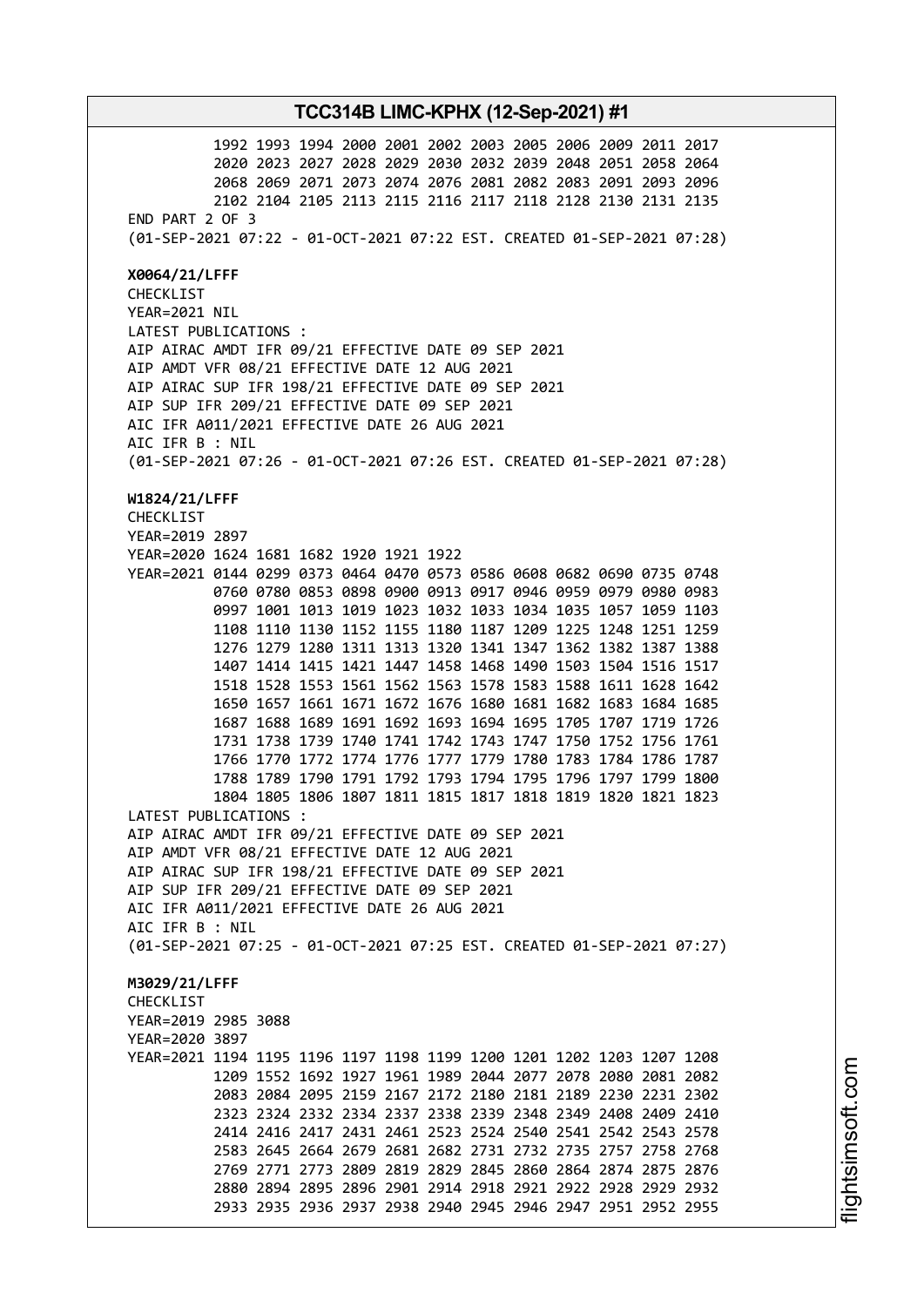**TCC314B LIMC-KPHX (12-Sep-2021) #1** 2958 2959 2960 2961 2964 2966 2968 2983 2984 2988 2990 2991 2994 2995 2996 2997 3001 3002 3005 3007 3008 3009 3010 3011 3012 3013 3014 3015 3016 3017 3018 3019 3021 3022 3023 3024 3025 3026 3027 3028 LATEST PUBLICATIONS : AIP AIRAC AMDT IFR 09/21 EFFECTIVE DATE 09 SEP 2021 AIP AMDT VFR 08/21 EFFECTIVE DATE 12 AUG 2021 AIP AIRAC SUP IFR 198/21 EFFECTIVE DATE 09 SEP 2021 AIP SUP IFR 209/21 EFFECTIVE DATE 09 SEP 2021 AIC IFR A011/2021 EFFECTIVE DATE 26 AUG 2021 AIC IFR B : NIL (01-SEP-2021 07:21 - 01-OCT-2021 07:21 EST. CREATED 01-SEP-2021 07:22) **H0301/21/LFFF** CHECKLIST YEAR=2019 0057 0059 0065 0171 0253 0352 YEAR=2020 0062 0274 0371 0372 0375 0376 0390 0418 YEAR=2021 0007 0053 0061 0132 0133 0140 0190 0212 0219 0220 0223 0225 0235 0248 0260 0261 0264 0266 0267 0276 0281 0282 0283 0284 0285 0290 0291 0293 0294 0295 0296 0297 0298 0300 LATEST PUBLICATIONS : AIP AIRAC AMDT IFR 09/21 EFFECTIVE DATE 09 SEP 2021 AIP AMDT VFR 08/21 EFFECTIVE DATE 12 AUG 2021 AIP AIRAC SUP IFR 198/21 EFFECTIVE DATE 09 SEP 2021 AIP SUP IFR 209/21 EFFECTIVE DATE 09 SEP 2021 AIC IFR A011/2021 EFFECTIVE DATE 26 AUG 2021 AIC IFR B : NIL (01-SEP-2021 07:20 - 01-OCT-2021 07:20 EST. CREATED 01-SEP-2021 07:21) **F1369/21/LFFF** CHECKLIST YEAR=2019 0203 YEAR=2020 0431 0432 YEAR=2021 0092 0209 0211 0359 0365 0509 0510 0511 0523 0591 0685 0756 0921 1029 1038 1039 1046 1106 1139 1191 1193 1195 1196 1197 1202 1203 1260 1261 1262 1263 1264 1265 1266 1267 1268 1269 1270 1271 1272 1273 1274 1275 1292 1295 1313 1314 1315 1322 1330 1331 1332 1337 1338 1348 1349 1350 1352 1354 1359 1360 1363 1364 1366 1367 1368 LATEST PUBLICATIONS : AIP AIRAC AMDT IFR 09/21 EFFECTIVE DATE 09 SEP 2021 AIP AMDT VFR 08/21 EFFECTIVE DATE 12 AUG 2021 AIP AIRAC SUP IFR 198/21 EFFECTIVE DATE 09 SEP 2021 AIP SUP IFR 209/21 EFFECTIVE DATE 09 SEP 2021 AIC IFR A011/2021 EFFECTIVE DATE 26 AUG 2021 AIC IFR B : NIL (01-SEP-2021 07:18 - 01-OCT-2021 07:18 EST. CREATED 01-SEP-2021 07:19) **C2237/21/LFFF** CHECKLIST YEAR=2019 0373 0631 YEAR=2020 3769 YEAR=2021 0624 0712 0735 0751 0754 0858 0863 0864 0868 0911 0951 1198 1199 1211 1257 1290 1333 1353 1354 1380 1420 1488 1508 1524 1554 1559 1566 1568 1585 1586 1587 1610 1614 1615 1627 1628 1629 1639 1640 1650 1670 1692 1781 1810 1814 1815 1816 1817 1831 1858 1859 1877 2000 2003 2011 2015 2017 2018 2020 2021 2022 2027 2034 2037 2041 2042 2043 2044 2045 2047 2051 2061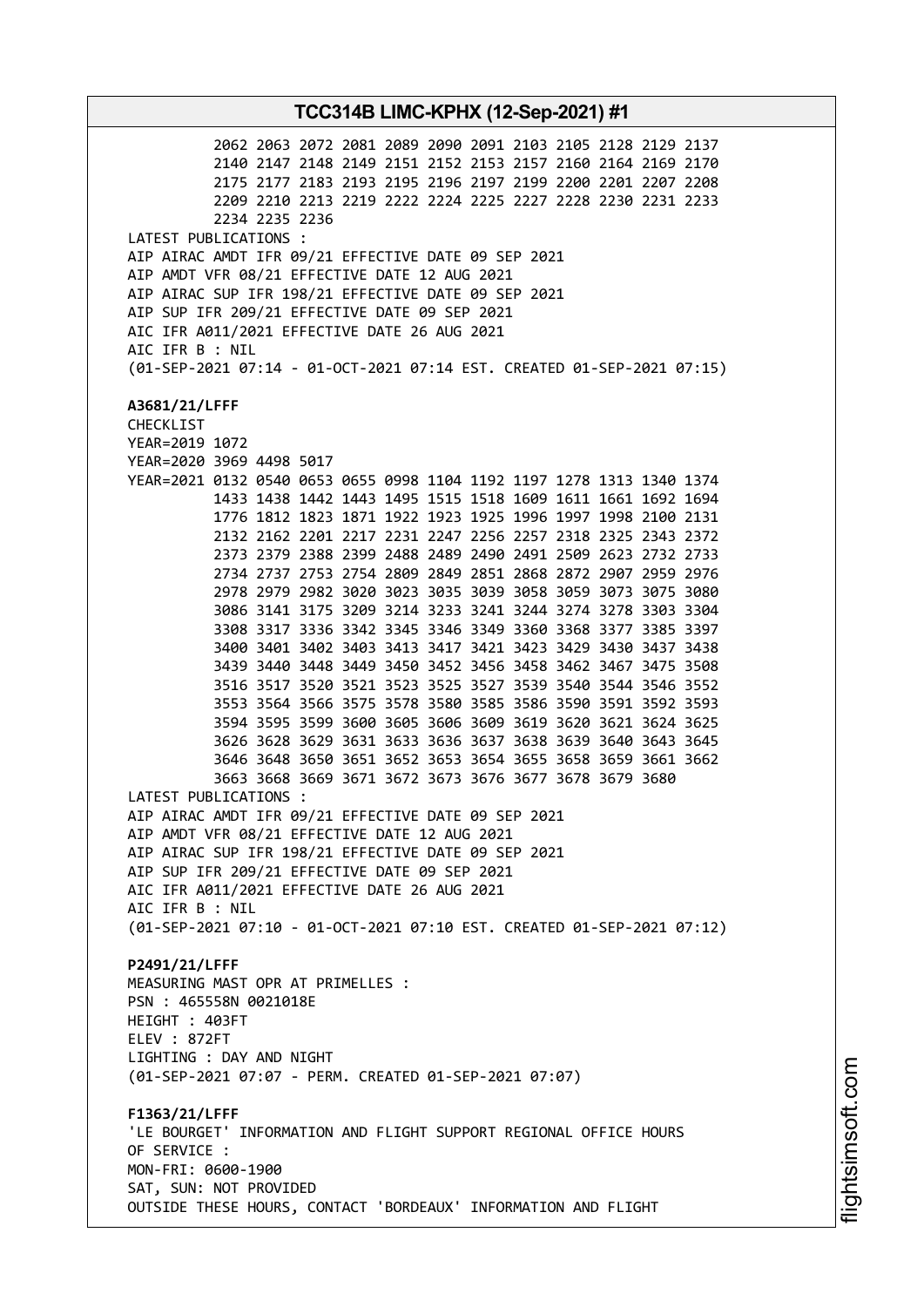SUPPORT REGIONAL OFFICE : TEL : +33(0)5 57 92 60 84 FAX : +33(0)5 57 92 83 34 EMAIL : BNIA.BORDEAUX(AT)AVIATION-CIVILE.GOUV.FR (06-SEP-2021 06:00 - 31-OCT-2021 19:00. CREATED 31-AUG-2021 13:42)

### **F1360/21/LFFF**

FRENCH AIR CARRIERS AND CAPTAINS OF AIRCRAFT IN CHARGE OF AIR SERVICE OPERATED BY CARRIERS HOLDING AN OPERATING LICENCE ISSUED BY FRANCE, WHETHER THEY ARE CONTRACTUAL CARRIERS AND/OR OPERATING CARRIERS, OR PERFORMING AIR SERVICE THROUGH A WET LEASE OR A CODESHARE AGREEMENT AND ANY FLIGHT MADE WITH AN AIRCRAFT REGISTERED IN FRANCE, ARE REQUESTED NOT TO PENETRATE INTO THE AIRSPACE OF AFGHANISTAN (FIR KABUL (OAKX)) EXCEPT FOR ROUTES P500 / G500 ON WHICH A FLIGHT LEVEL ABOVE OR EQUAL TO FL260 IS REQUESTED TO BE MAINTAINED AT ALL TIMES IN THE PART OF FIR KABUL (OAKX). THIS NOTAM SUPERSEDES THE RESTRICTIONS CONCERNING AFGHANISTAN ISSUED IN AIC 07/21.

(31-AUG-2021 08:42 - 26-SEP-2021 23:59. CREATED 31-AUG-2021 08:43)

#### **P2484/21/LFFF**

3 WIND TURBINES OPR AT PROUVILLE 3 WINDFARM : PSN : 500937N 0020738E HEIGHT : 426FT ELEV : 879FT LIGHTING : DAY AND NIGHT (04-OCT-2021 00:00 - PERM. CREATED 31-AUG-2021 07:27)

### **F1338/21/LFFF**

COVID-19: HEALTH MEASURES I - THE FOLLOWING HEALTH MEASURES APPLY TO AIR TRANSPORT IN ACCORDANCE WITH DECREE 2021-699 DATED 1TH JUNE 2021 MODIFIED. II - THE AIR CARRIER MAY REQUIRE PASSENGERS TO UNDERGO A TEMPERATURE CHECK BEFORE BOARDING. IT MAY DENY BOARDING TO PASSENGERS WHO REFUSE SCREENING. III - THE AIR CARRIER DENIES BOARDING TO ANY PERSON AGED ELEVEN YEARS OR OLDER WHO DOES NOT WEAR A SURGICAL MASK. THIS REQUIREMENT SHALL NOT PREVENT THE PASSENGER FROM BEING ASKED TO WITHDRAW IT FOR THE PURPOSE OF IDENTITY CHECK. IV - THE AIR CARRIER SHALL ENSURE, TO THE EXTENT PRACTICABLE, PHYSICAL DISTANCING ON BOARD OF EACH AIRCRAFT TO AVOID PASSENGERS SEATING NEXT TO EACH OTHER WHENEVER POSSIBLE. V - THE AIR CARRIER SHALL INFORM THE PASSENGERS ON BOARD, IN PARTICULAR BY MEANS OF SOUND ANNOUNCEMENTS, ABOUT HYGIENE AND SOCIAL DISTANCING MEASURES KNOWN AS 'BARRIER MEASURES', AND ABOUT HEALTH MEASURES PUT IN PLACE ON ARRIVAL. VI - THE AIR CARRIER SHALL ENSURE THE DISTRIBUTION AND COLLECTION OF LOCATOR FORMS (SEE ICAO ANNEX 9, APPENDIX 13, AND THE ORDER OF 9 JULY 2014 RELATING TO THE PASSENGER LOCATOR FORM) AND VERIFY THAY THEY ARE FILLED IN BY EVERY PASSENGER BEFORE DISEMBARKING. VII - THE AIR CARRIER SHALL ALLOW ACCESS TO A WATER AND SOAP POINT OR TO HYDRO-ALCOHOLIC GEL FOR PASSENGERS. VIII - THE AIR CARRIER SHALL INFORM ITS PASSENGERS OF THE PROVISIONS

REFERRED TO IN PARAGRAPHS II TO IV AS SOON AS POSSIBLE BEFORE THE FLIGHT.

(26-AUG-2021 08:56 - 30-SEP-2021 23:59. CREATED 26-AUG-2021 08:57)

**P2432/21/LFFF**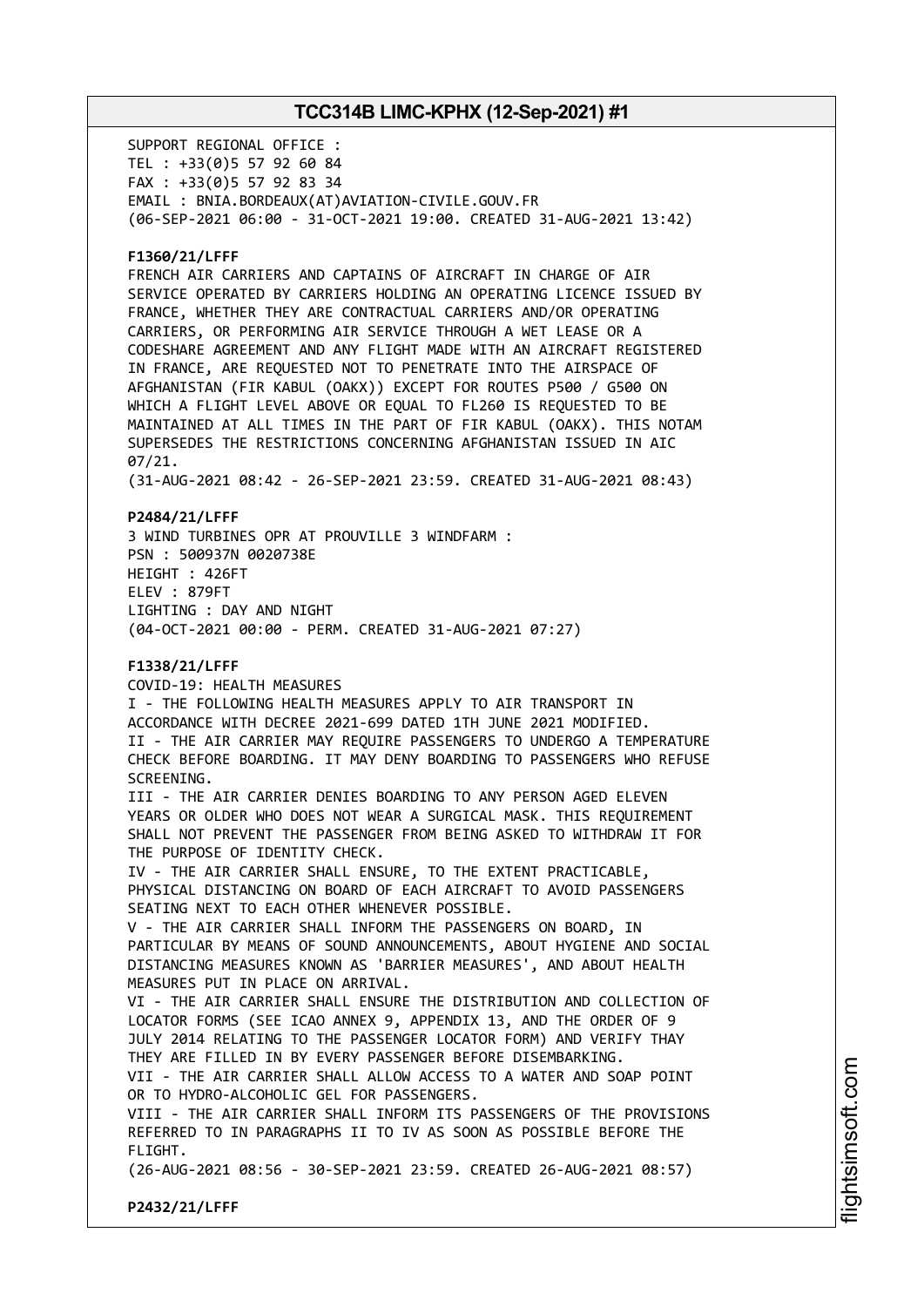OBSTACLE LIGHTS NR E7608 U/S (3 OUT OF 5 WIND TURBINES) : CONCERNED WIND TURBINES: E7608-1 , E7608-4 AND E7608-5 PSN : 494853N 0005616E HEIGHT : 411FT ELEV : 732FT (26-AUG-2021 08:38 - 26-NOV-2021 23:59. CREATED 26-AUG-2021 08:38) **F1331/21/LFFF** UNTIL FURTHER NOTICE, BELARUSIAN AIRLINES, INCLUDING BELAVIA, ARE NOT ALLOWED TO ENTER THE AIRSPACE UNDER RESPONSIBILITY OF FRANCE (OVERFLIGHTS) OR OPERATE TECHNICAL STOPS IN THE FRENCH TERRITORY. (25-AUG-2021 10:31 - 31-OCT-2021 23:59. CREATED 25-AUG-2021 10:31) **F1330/21/LFFF** FRENCH AIR CARRIERS AND CAPTAINS OF ACFT IN CHARGE OF AIR SERVICE MANAGED BY CARRIERS HOLDERS OF OPERATING LICENCE ISSUED BY FRANCE ,WHETHER THEY ARE CONTRACTUAL CARRIERS AND/OR DE FACTO CARRIERS , OR PERFORMING AIR SERVICE WITH COMMERCIAL CHARTER AGREEMENT OR WITH CODE SHARING AND TO ALL FLIGHT PERFORMED WITH FRENCH ACFT REGISTRATION ,ARE REQUESTED TO AVOID MINSK FIR (UMMV). FOREIGN AIR CARRIERS INBOUND FRANCE ARE RECOMMANDED TO AVOID BELARUS MINSK FIR(UMMV). (25-AUG-2021 10:29 - 31-OCT-2021 23:59. CREATED 25-AUG-2021 10:30) **P2420/21/LFFF** OBST NR E8052 : WINDTURBINE ADDED : PSN : 500613N 0023740E RDL343/8.39NM LFAQ HEIGHT : 390FT ELEV : 879FT LIGHTING : DAY AND NIGHT (30-AUG-2021 00:00 - PERM. CREATED 25-AUG-2021 09:08) **P2413/21/LFFF** WIND TURBINE FARM LIGHTS NR E8009 OUT OF SERVICE (1 WINDTURBINE OUT OF 9) PSN : 494418N 0030027E (24-AUG-2021 08:55 - 23-NOV-2021 23:59. CREATED 24-AUG-2021 08:56) **P2411/21/LFFF** WINDTURBINES E0203 3 OF 15 LGT U/S: PSN: 495335N 0031619E HGT 460FT ELEV 890FT (23-AUG-2021 15:46 - 23-NOV-2021 23:59. CREATED 23-AUG-2021 15:47) **P2400/21/LFFF** 4 WIND TURBINES WINDFARM A TOURY (28) : MEDIUM PSN : 481247N 0015726E 750M RADIUS AROUND PSN HEIGHT : 492FT ELEV : 933FT LIGHTING : DAY AND NIGHT (31-AUG-2021 16:00 - PERM. CREATED 20-AUG-2021 12:35) **P2390/21/LFFF** WINDTURBINES FARM LIGHTS NR E6003 OUT OF SERVICE (3 WINDTURBINES OUT OF 10) PSN : 493900N 0021730E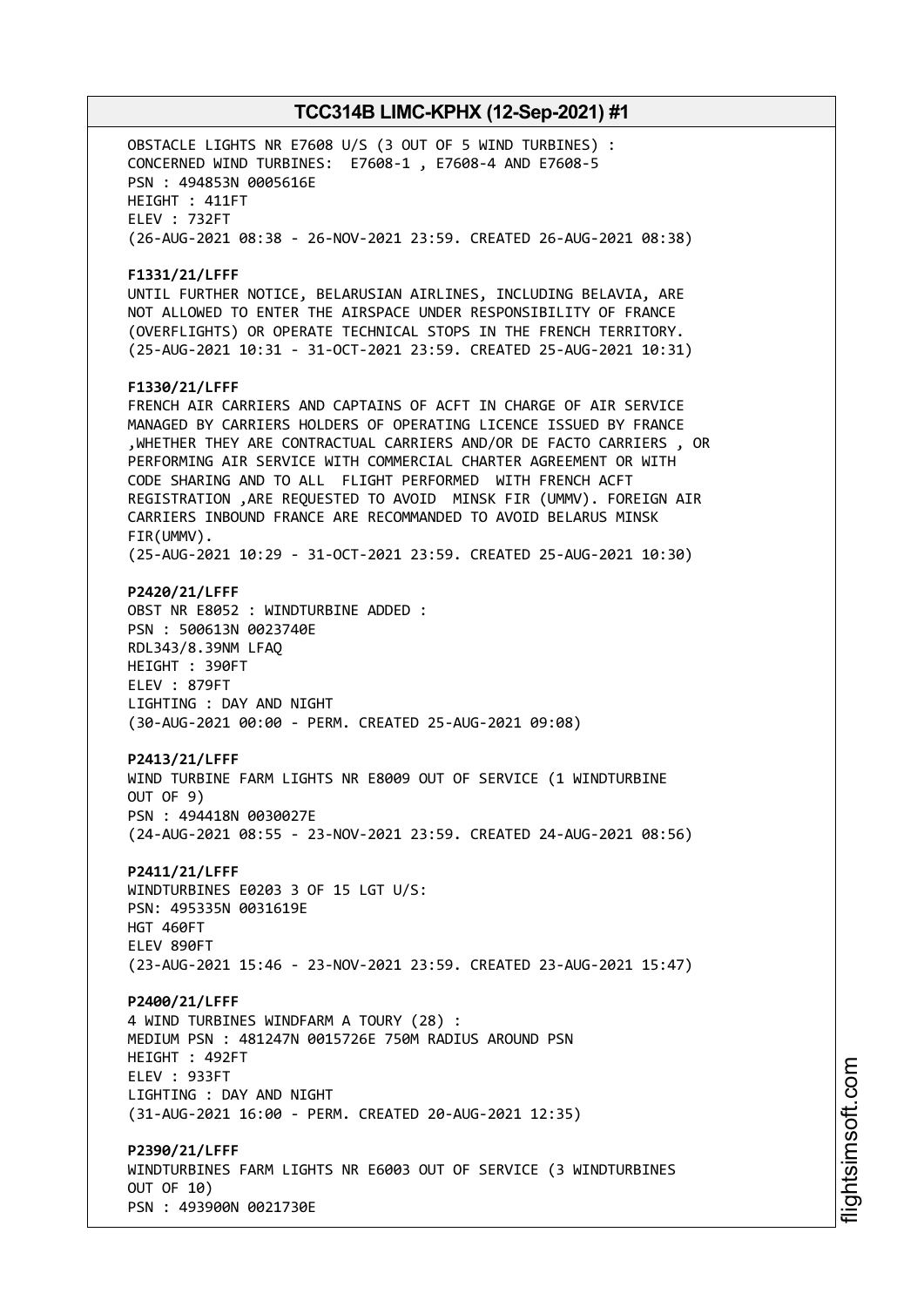(19-AUG-2021 15:10 - 19-NOV-2021 23:59. CREATED 19-AUG-2021 15:10) **W1719/21/LFFF** MODEL FLYING : SLOPE SOARING GLIDERS FLIGHTS OVER 'JAULGONNE' : - PSN : 490525N 0033245E - MAX ALT : 850FT AMSL SFC-850FT AMSL SR-SS (21-AUG-2021 04:46 - 20-NOV-2021 15:59. CREATED 18-AUG-2021 15:07) **P2383/21/LFFF** WINDTURBINES FARM LIGHTS NR E0231 OUT OF SERVICE (1 WINDTURBINE OUT OF 6) PSN : 494544N 0031647E (18-AUG-2021 15:06 - 18-NOV-2021 23:59. CREATED 18-AUG-2021 15:06) **P2381/21/LFFF** OBST: 8 WINDTURBINES - WINDFARM OF SAINT QUENTINOIS AT REGNY PSN: 495003N 0032430E 830M RADIUS CENTRED ON PSN HEIGHT: 492FT ELEV: 866FT LGT: DAY NGT (18-AUG-2021 14:37 - PERM. CREATED 18-AUG-2021 14:38) **P2378/21/LFFF** WIND TURBINE LIGHTING OF E800V U/S (1 OUT OF 6) PSN : 494815N 0014822E HEIGHT : 415FT ELEV : 1058FT (23-AUG-2021 04:00 - 17-SEP-2021 23:59. CREATED 18-AUG-2021 10:35) **P2377/21/LFFF** WIND FARM OBST NR E8007 LIGHTING U/S (6 WIND TURBINES U/S OUT OF 18) : PSN : 495039N 0024415E HEIGHT : 459FT ELEV : 784FT (18-AUG-2021 09:43 - 18-NOV-2021 23:59. CREATED 18-AUG-2021 09:44) **P2376/21/LFFF** WINDTURBINES FARM LIGHTS NR E0204 OUT OF SERVICE (3 WINDTURBINES OUT OF 18) PSN : 494005N 0040209E (18-AUG-2021 09:41 - 18-NOV-2021 23:59. CREATED 18-AUG-2021 09:42) **P2374/21/LFFF** OBST E800E NIGHT AND DAY LIGHTS U/S : (2 WIND TURBINS OUT OF 6) PSN : 494826N 0025309E (17-AUG-2021 14:13 - 31-OCT-2021 23:59. CREATED 17-AUG-2021 14:14) **P2373/21/LFFF** OBST - CONSTRUCTION OF A 4 WINDTURBINES FARM AT 'TOURY' : - MEAN PSN : 481247.00N 0015726.00E - WINDTURBINES LOCATED WITHIN 750M RADIUS AROUND PSN - HEIGHT : 492FT AGL - ELEV : 933FT AMSL - LIGHTING : NIL.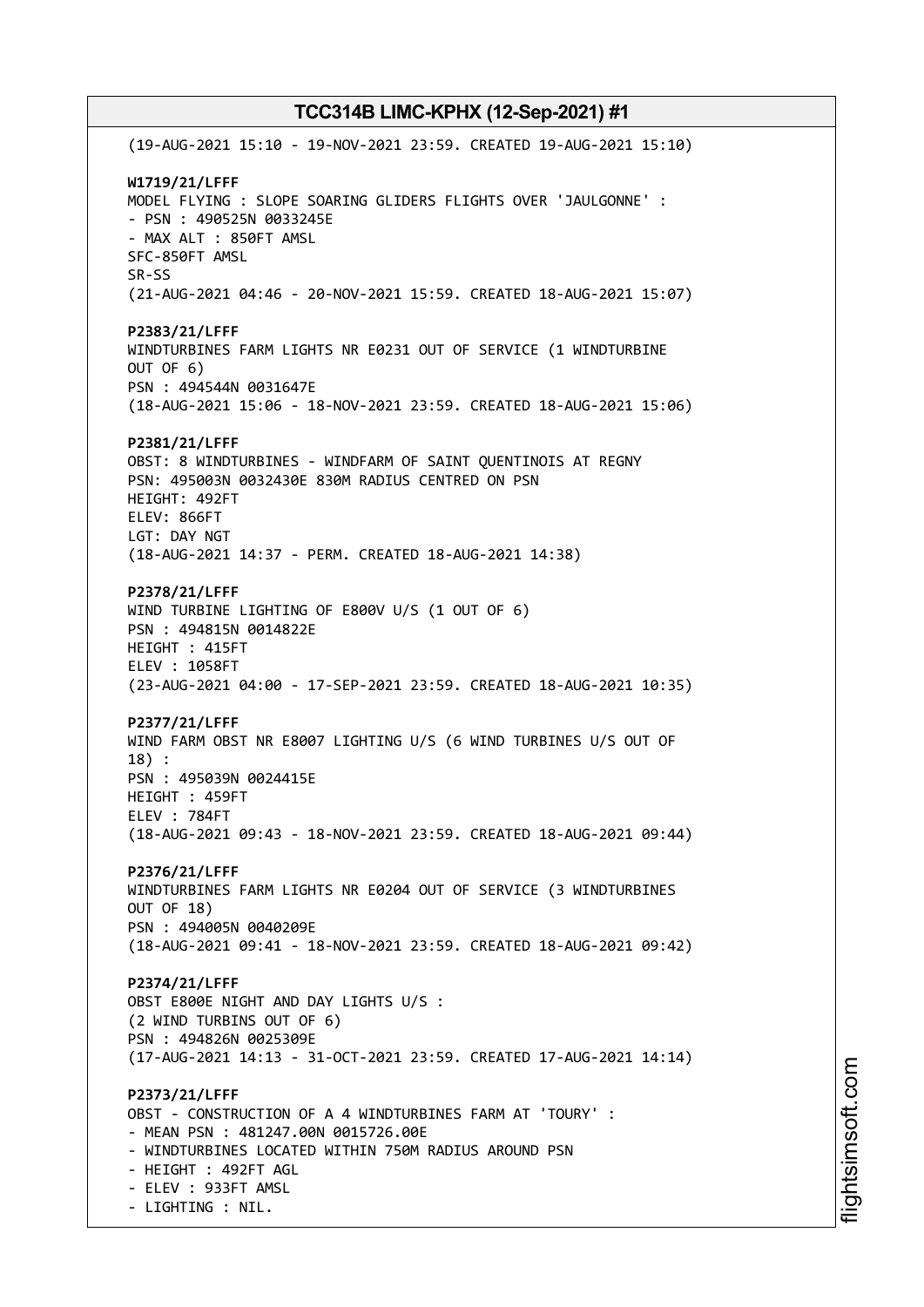(17-AUG-2021 08:10 - 31-OCT-2021 16:00. CREATED 17-AUG-2021 08:10) **P2371/21/LFFF** CRANE OPR RDL 188/0.70NM FM POLYCLINIQUE HENIN BEAUMONT HELISURFACE : PSN : 502525N 0025644E HGT : 111FT ELEV : 203FT LGT : DAY NGT (18-AUG-2021 06:00 - 31-MAY-2022 15:00. CREATED 16-AUG-2021 14:15) **P2359/21/LFFF** MEASUREMENT MAST AT LA SAULSOTTE LGT U/S REF NOTAM PERM P1986/21: PSN: 483436N 0032855E HGT 285FT ELEV 839FT (13-AUG-2021 13:07 - 15-SEP-2021 17:00. CREATED 13-AUG-2021 13:45) **P2352/21/LFFF** MEASURING NR 08047 AT MONT LAURENT WITHDRAWN : PSN : 492738N 0042811E HEIGHT 340FT ELEV : 845FT (12-AUG-2021 15:05 - PERM. CREATED 12-AUG-2021 15:06) **R2347/21/LFFF** TRIGGER NOTAM - PERM AIRAC AIP AMDT 09/21 WEF 09 SEP 2021. SETTING UP OF 'FBZ LF D 82 Z'. REF AIP ENR 5.1-1 FL195-FL500 (09-SEP-2021 00:00 - 22-SEP-2021 23:59. CREATED 12-AUG-2021 12:38) **F1275/21/LFFF** TRIGGER NOTAM - PERM AIRAC AIP AMDT 09/21 WEF 09 SEP 2021. UIR DEAUVILLE AND AMBOISE HOLDING PATTERNS WITHDRAWN REF AIP ENR 3.6 (09-SEP-2021 00:00 - 22-SEP-2021 23:59. CREATED 12-AUG-2021 08:49) **F1268/21/LFFF** TRIGGER NOTAM - PERM AIRAC AIP AMDT 09/21 WEF 09 SEP 2021. SETTING UP OF SIGNIFICANT POINT ICAFE. (09-SEP-2021 00:00 - 22-SEP-2021 23:59. CREATED 12-AUG-2021 08:14) **F1261/21/LFFF** TRIGGER NOTAM - PERM AIRAC AIP AMDT 09/21 WEF 09 SEP 2021. MODIFICATION OF AWY UT191 : SEGMENT SORAP-BAMES WITHDRAWN. (09-SEP-2021 00:00 - 22-SEP-2021 23:59. CREATED 12-AUG-2021 08:09) **F1260/21/LFFF** TRIGGER NOTAM - PERM AIRAC AIP AMDT 09/21 WEF 09 SEP 2021. - MODIFICATION OF PARIS ACC/UAC SECTORS OG2, OT1, OT2, RT1, RT2, UZ1, UZ2, UZ3 LATERAL LIMITS. - MODIFICATION OF PARIS ACC/UAC SECTORS OG1 AND OY LATERAL AND VERTICAL LIMITS. (09-SEP-2021 00:00 - 22-SEP-2021 23:59. CREATED 12-AUG-2021 08:09) **P2326/21/LFFF**

OBSTACLE NR 80078 AT BEAUCAMPS LE JEUNE WITHDRAWN :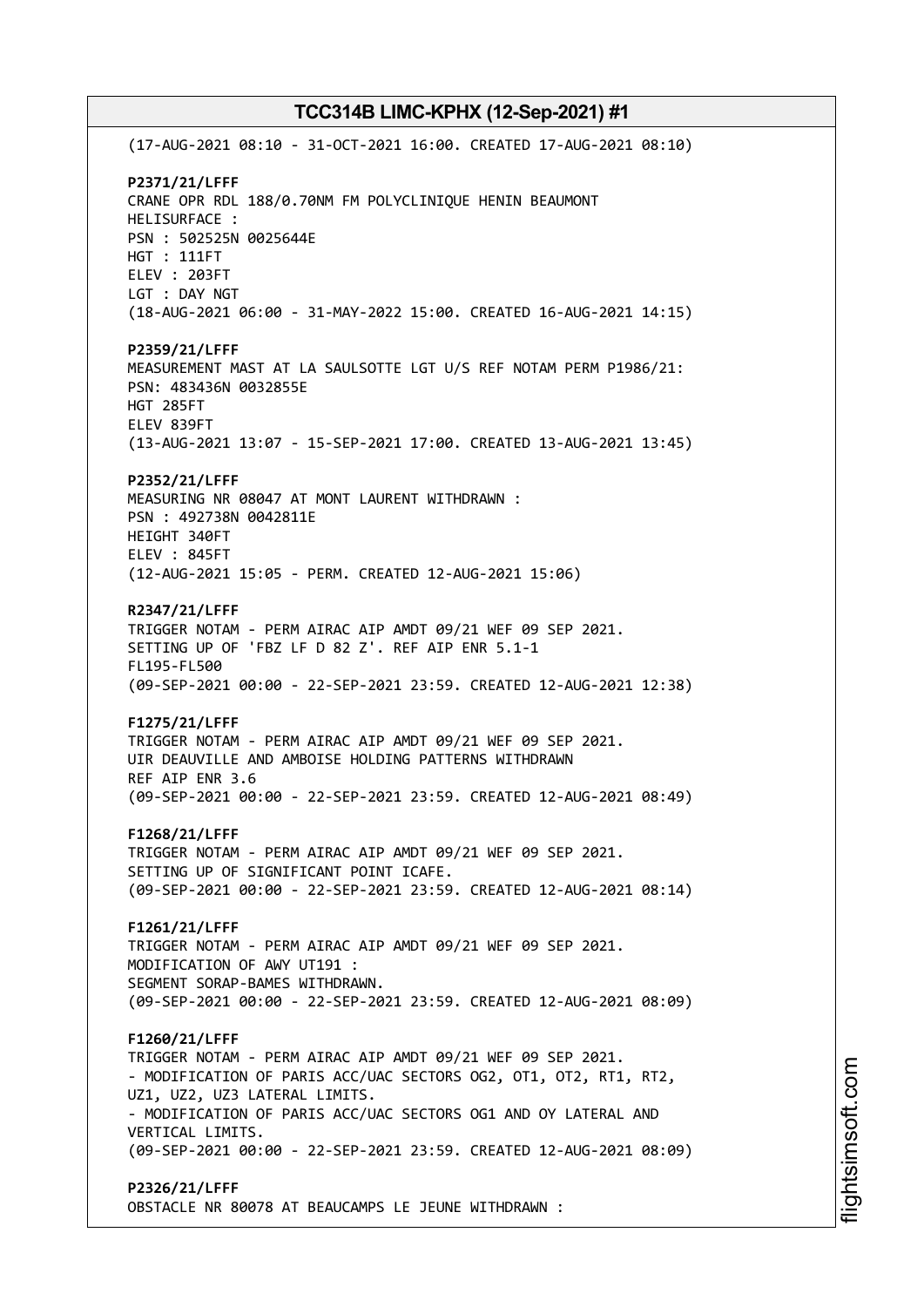PSN : 494836N 0014657E ELEV : 1164FT (19-AUG-2021 20:00 - PERM. CREATED 09-AUG-2021 14:04) **P2315/21/LFFF** OBST NR E1001 - CONSTRUCTION OF 27 ADDITIONNAL WIND TURBINES : - PSN : 483853N 0040307E - ELEVATION : 1125FT - HEIGHT : 623FT - LIGHTING : NIL. (06-AUG-2021 13:17 - 30-DEC-2021 23:59. CREATED 06-AUG-2021 13:18) **P2306/21/LFFF** GROUP OF 4 WIND TURBINES AT 'AVESNES EN BRAY ET BOSC HYONS' : AVERAGE PSN : 492747N 0013918E VOLUME OF GROUP OF WIND TURBINES : A RADIUS OF 400M AROUND PSN HEIGHT : 455FT ELEVATION : 1193FT LIGHTING : DAY AND NIGHT. (16-AUG-2021 06:00 - PERM. CREATED 05-AUG-2021 13:08) **P2301/21/LFFF** LIGHTING OBST NR E2818 U/S (1 WIND TURBINE U/S OUT OF 3) : PSN : 483737N 0012739E HEIGHT : 437FT ELEV : 900FT (04-AUG-2021 13:17 - 04-NOV-2021 23:59. CREATED 04-AUG-2021 13:18) **P2297/21/LFFF** MEASURING MAST OPR AT BOIRY SAINT MARTIN - RDL193/8.37NM LFQD ARP : - PSN : 501116N 0024519E - HEIGHT : 329FT - ELEV : 680FT - LIGHTING : NIGHT AND DAY. (04-AUG-2021 07:38 - PERM. CREATED 04-AUG-2021 07:38) **P2292/21/LFFF** OBST NR 61001: SUMMIT LIGHTS U/S PSN: 484012.98N 0002049.51E HGT: 656FT ELEV: 1660FT (03-AUG-2021 13:47 - 04-JAN-2022 23:59. CREATED 03-AUG-2021 13:48) **P2270/21/LFFF** OBST NR 02082 COMPLETELY WITHDRAWN AT BRANCOURT LE GRAND : PSN: 495935N 0032255E ALT: 766FT (30-JUL-2021 12:24 - PERM. CREATED 30-JUL-2021 12:29) **P2265/21/LFFF** OBST: WIND MEASUREMENT MAST AT MAISNIERES RDL120/8.14NM LFAE ARP PSN: 500004N 0013632E HGT: 334FT ELEV: 702FT LGT: DAY NGT (23-AUG-2021 00:00 - PERM. CREATED 30-JUL-2021 12:02)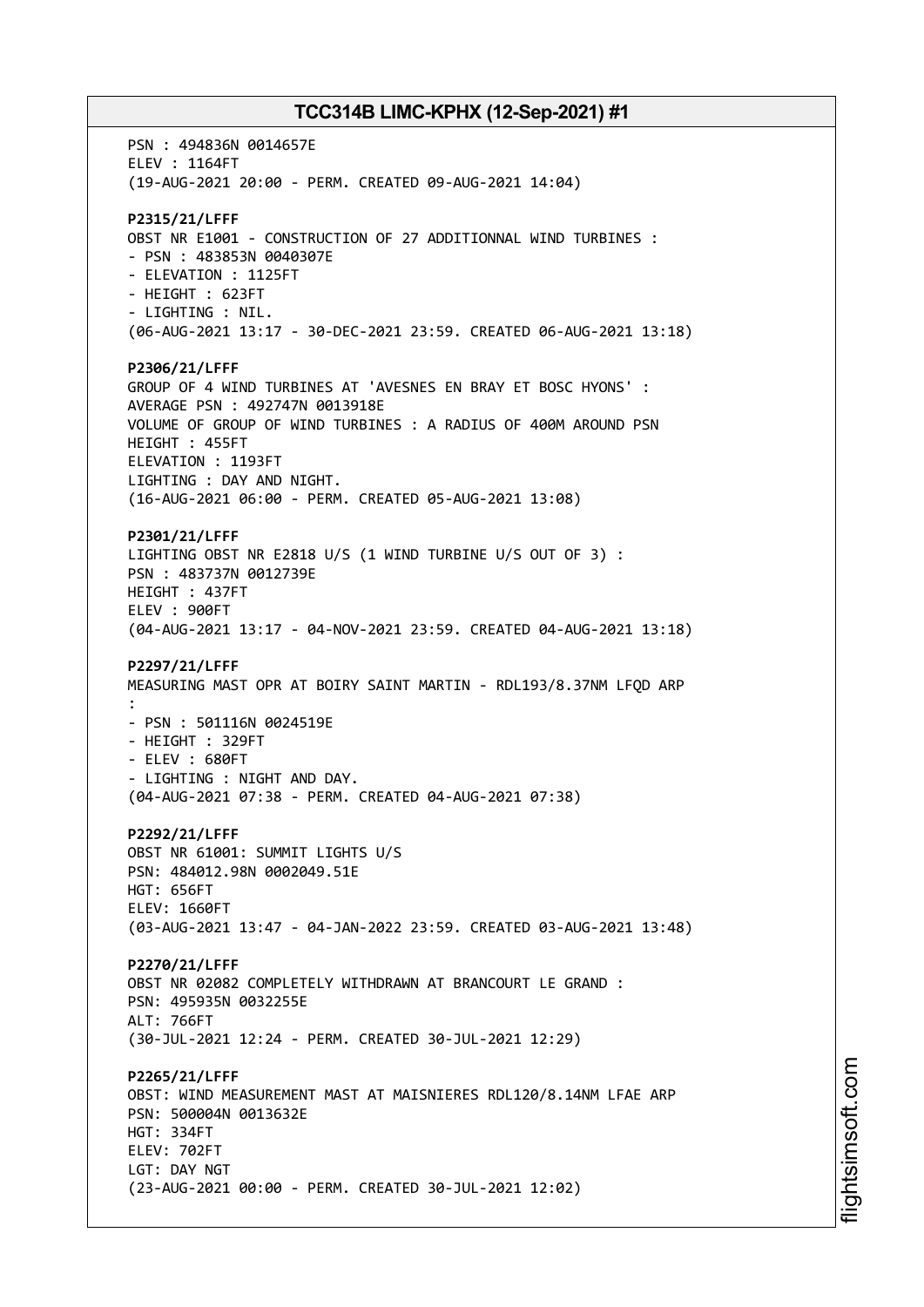**P2213/21/LFFF** OBSTACLE LIGHT NR 61013 U/S PSN: 484453N 0003721E HEIGHT : 194FT ELEVATION : 1014FT. (28-JUL-2021 16:30 - 28-OCT-2021 23:59. CREATED 28-JUL-2021 16:31) **W1588/21/LFFF** AEROBATICS ACTVITY NR 6201 'JOUY LE CHATEL ' HOURS OF OPS CHANGED : -PSN : 483718N 0030834E -FROM AUG 01 TO OCT 30 : MON-SAT : 0800-1000 1200-SS (1700 MAX) SUN : EVEN WEEKS 0800-1000 -FROM OCT 31 TO DEC 31 : MON-SAT : 0900-1100 1300-SS SUN, NOV 01 11 AND DEC 25 : EVEN WEEKS 0900-1100 2000FT AMSL-4500FT AMSL (01-AUG-2021 08:00 - 31-DEC-2021 16:01. CREATED 28-JUL-2021 14:58) **P2208/21/LFFF** OBST: 5 WINDTURBINES - EXTENSION OF WINDFARM E620B-'PAS-DE-CALAIS' RDL 190/15.49NM LFQN ARP PSN: 502831N 0020954E STRIP : 600M WIDTH AND 1800M LENGTH ORIENTED NORTH/SOUTH HGT: 494FT ELEV: 1003FT LGT: DAY NGT (12-AUG-2021 00:00 - PERM. CREATED 28-JUL-2021 10:18) **P2201/21/LFFF** OBSTACLE NR58021 LIGHTS U/S PSN : 471937N 0030011E ELEV (HGT) : 983FT (343FT (27-JUL-2021 13:41 - 30-SEP-2021 23:59. CREATED 27-JUL-2021 13:41) **R2200/21/LFFF** RESTRICTED AREA LF-R175A 'SUIPPES' AUTOMATIC INFORMATION TRANSMISTTER FREQ 118.625MHZ U/S : CONTACT 'CENTIAL' RELEVANT AUTHORITY : +33(0)3 26 67 81 00 +33(0)3 26 67 81 02 +33(0)3 26 67 82 31. (01-AUG-2021 00:00 - 31-OCT-2021 23:59. CREATED 23-JUL-2021 12:50) **P2153/21/LFFF** OBST NR59011 AT 'BERTRY' COMPLETELY WITHDRAWN : PSN: 500616N 0032622E ELEV: 724FT (22-JUL-2021 12:49 - PERM. CREATED 22-JUL-2021 12:50) **P2139/21/LFFF** OBST NR 02001 LIGHTS U/S: PSN : 495144N 0040056E ELEV : 1404FT HEIGHT : 666FT. (21-JUL-2021 12:31 - 21-OCT-2021 23:59. CREATED 21-JUL-2021 12:33)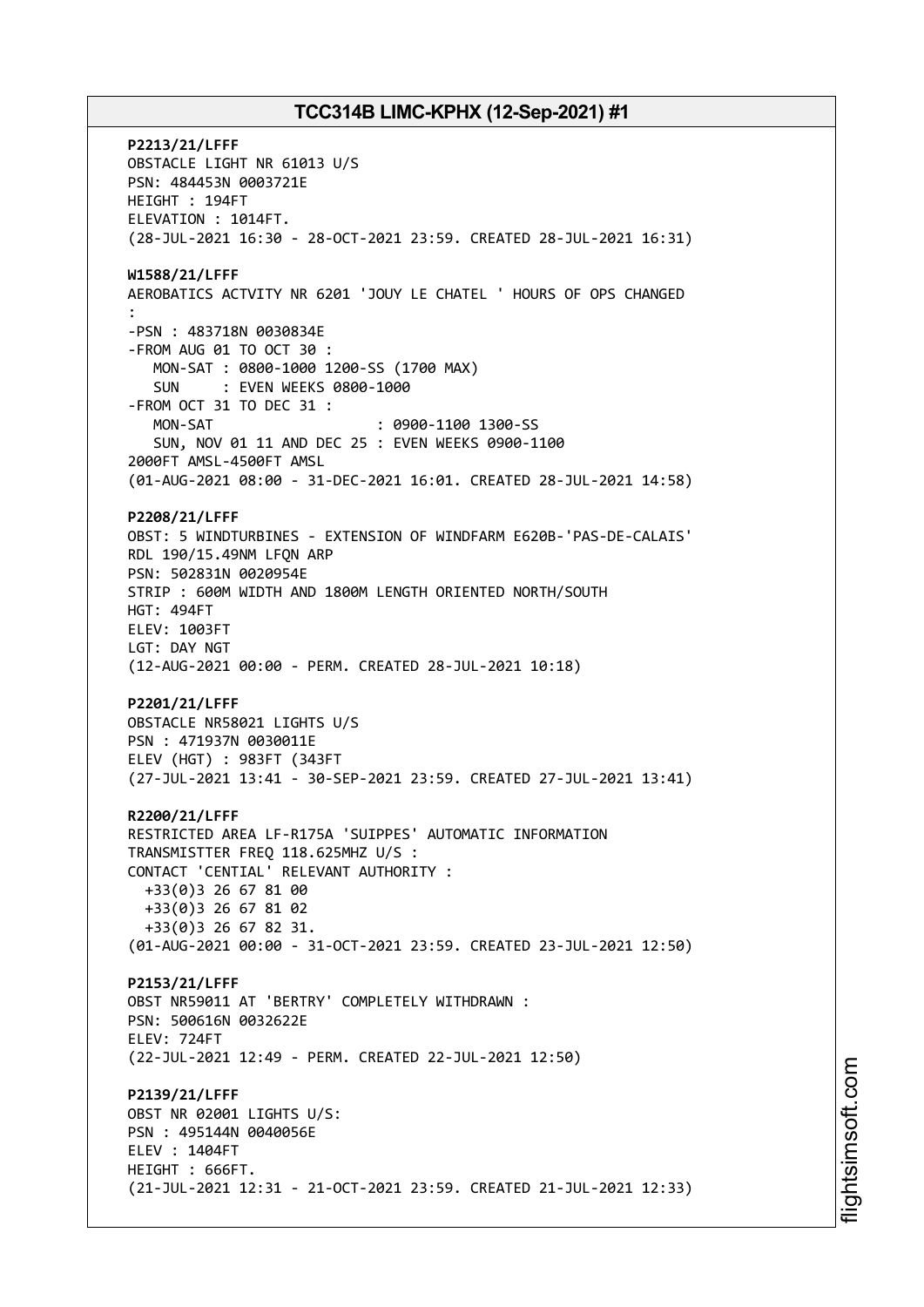**R2186/21/LFFF** DANGER AREAS LF-D227A 'BREUILPONT', LF-D227B 'HOUDAN NORD' AND LF-D227C HOUDAN SUD' MODIFIED (REF AIP FRANCE ENR 5.1-). -'FAX' AND 'RAI' REMOVED - ACTUAL ACTIVITY KNOWN TO: OPS : TEL 01 73 95 24 02 VILLACOUBLAY TWR, EVREUX APP, PARIS INFO, MOULINEAUX TWR SFC-500FT AGL (21-JUL-2021 12:06 - PERM. CREATED 21-JUL-2021 12:06) **R2185/21/LFFF** DANGER AREAS LF-D226A 'ETAMPES OUEST' AND LF-D226B 'ETAMPES EST' MODIFIED (REF AIP FRANCE ENR 5.1-). -'FAX' AND 'RAI' REMOVED. - ACTUAL ACTIVITY KNOWN TO: OPS : TEL 01 73 95 24 02 VILLACOUBLAY TWR AND SEINE INFO SFC-500FT AGL (21-JUL-2021 11:55 - PERM. CREATED 21-JUL-2021 11:56) **W1528/21/LFFF** MODEL FLY ACT OVER SAINT JUVIN RDL 301/24NM LFGW: PSN: 491950N 0045624E INFO: PARIS INFO 125.700MHZ SFC-1250FT AMSL SAT SUN 0800-1800 (24-JUL-2021 08:00 - 30-OCT-2021 18:00. CREATED 19-JUL-2021 09:59) **R2157/21/LFFF** EB R 18 A FLORENNES (BELGIQUE) AND EB R 18 B FLORENNES (BELGIQUE), INSTEAD OF CURRENT REMARKS READ : FM 01 NOV TILL 28 OR 29 FEB: MON-TUE: 0800-2030 WED-THU-FRI: 0730-1630 FM 01 MAR TILL 31 MAY AND FM 01 SEP TILL 31 OCT : MON-TUE: 0730-2300 (SUM -1HR) WED-THU-FRI: 0730-1630 (SUM -1HR) FM 01 JUN TILL 31 AUG : MON TO FRI : 0630-1530 SKED EXTENSIONS PUBLISHED BY NOTAM SAT, SUN AND PUBLIC HOLIDAYS: NOT ACTIVE ACTUAL ACTIVITY KNOWN FROM : - FLORENNES APP - BELGA RADAR ENTRY OF IFR/VFR GAT AFTER RADIO CONTACT AND EXPLICIT PERMISSION OF: - BELOW 4500FT AMSL : FLORENNES APP (124.380MHZ OR 372.275MHZ) - AT AND ABOVE 4500FT AMSL : ATCC STEENOKKERZEEL (BELGA RADAR 129.325MHZ OR 374.400MHZ). ENGLISH LANGUAGE ONLY. REF ENR 5.1.2 3500FT AMSL-FL195 (16-JUL-2021 12:46 - PERM. CREATED 16-JUL-2021 12:46) **W1490/21/LFFF** MODEL FLYING ACTIVITY NR 8221 AIRE MODIFIED: EXTENSION OF HOURS AND UPPER LEVEL RAISED TO 1000FT AGL PSN : 492829N 0040936E SFC-1350FT AMSL SR-SS (26-JUL-2021 04:15 - 31-DEC-2021 15:54. CREATED 15-JUL-2021 12:35)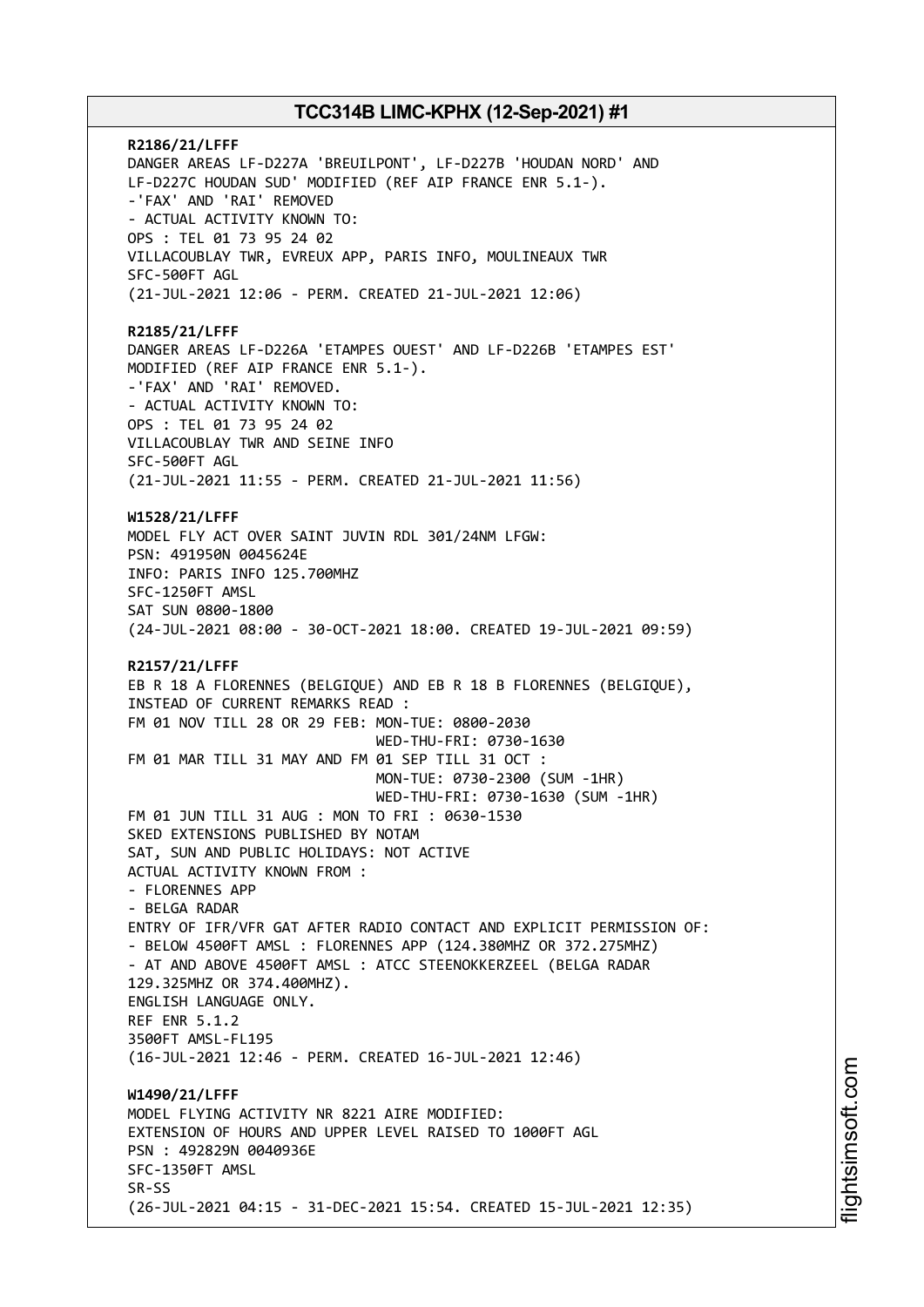**P2091/21/LFFF** OBST WINDFARM 8 WINDTURBE AT ARCY PRECY : PSN : 473623N 0034745E IN RADIUS 1000M AROUND PSN HEIGHT: 492 FT ELEV : 1352 FT MARKING NIGHT AND DAY. (13-JUL-2021 16:45 - PERM. CREATED 13-JUL-2021 16:45) **P2083/21/LFFF** OBST NR E280G LIGHTING U/S WINTURBINES : - PSN : 481917N 0015126E WINDFARM MEAN PSN - ELEV : 410FT - HGT : 892FT. (13-JUL-2021 08:14 - 13-OCT-2021 23:59. CREATED 13-JUL-2021 08:15) **P2082/21/LFFF** OBST NR E280F LIGHTING U/S WINTURBINES : - PSN : 482249N 0015300E WINDFARM MEAN PSN - ELEV : 410FT - HGT : 902FT. (13-JUL-2021 07:58 - 13-OCT-2021 23:59. CREATED 13-JUL-2021 07:59) **W1458/21/LFFF** MODEL FLYING ACTIVITY AT 'SAINT VICTOR L'ABBAYE': PSN: 493915N 0010607E. SFC-500FT AGL SR-SS (30-JUL-2021 04:23 - 29-OCT-2021 16:38. CREATED 11-JUL-2021 14:10) **W1421/21/LFFF** MODEL FLYING ACT OVER CHAMPHOL (28) PSN : 482737N 0013111E CIRCLE OF 250M RADIUS CENTRED ON PSN SFC-400FT AGL WED 1200-1600 (14-JUL-2021 12:00 - 13-OCT-2021 16:00. CREATED 07-JUL-2021 07:59) **P2009/21/LFFF** WIND FARM NR E800M LIGHTS U/S (3 WIND TURBINES OUT OF 25) : PSN : 494021N 0024729E (05-JUL-2021 13:56 - 05-OCT-2021 23:59. CREATED 05-JUL-2021 13:57) **P2006/21/LFFF** MEASURING AT BISSEY-LA-COTE : PSN : 475328N 0044257E HEIGHT : 459FT ELEV : 1479FT LIGHTING : DAY AND NIGHT (26-JUL-2021 06:00 - PERM. CREATED 05-JUL-2021 12:17) **P2005/21/LFFF** MEASURING MAST AT MONTIERS-SUR-SAULX : PSN : 483254N 0051455E HEIGHT : 328FT ELEV : 1476FT LIGHTING : DAY AND NIGHT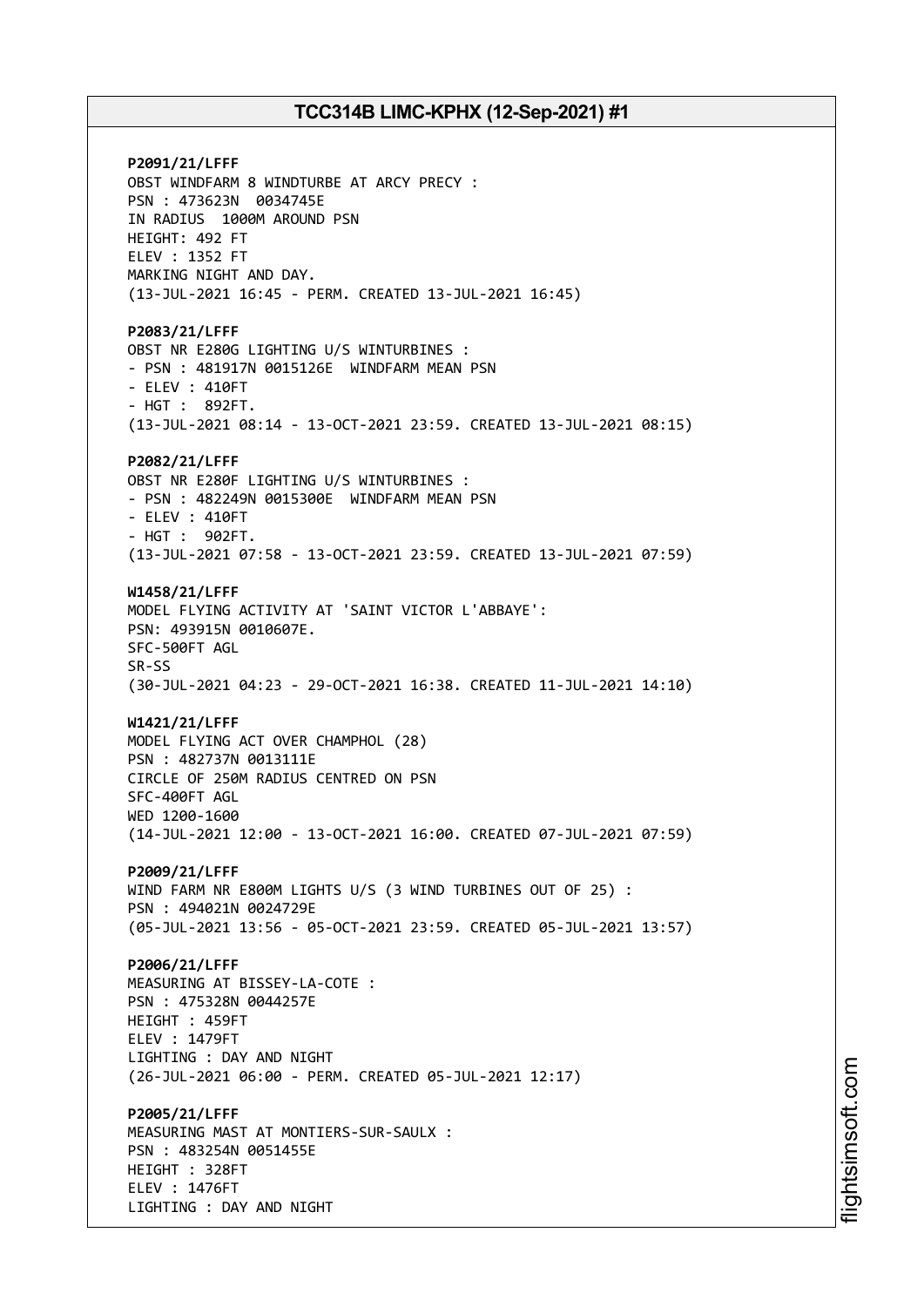(19-JUL-2021 06:00 - PERM. CREATED 05-JUL-2021 12:11) **P1993/21/LFFF** OBSTACLE NR E4504-3 LIGHTS U/S PSN: 480401N 0014121E HGT : 410FT AGL ELEV: 810FT AMSL (02-JUL-2021 15:05 - 02-OCT-2021 23:59. CREATED 02-JUL-2021 15:06) **P1992/21/LFFF** OBST NR E4504-1 LIGHTING U/S : PSN: 480417N 0014101E HGT : 410FT AGL ELEV : 810FT AMSL. (02-JUL-2021 15:05 - 02-OCT-2021 23:59. CREATED 02-JUL-2021 15:05) **P1986/21/LFFF** MEASUREMENT MAST OPR OVER LA SAULSOTTE PSN: 483436N 0032855E HGT : 285FT ELEV: 839FT LGT : DAY AND NIGHT (06-JUL-2021 06:00 - PERM. CREATED 02-JUL-2021 13:29) **R1998/21/LFFF** OVERFLIGHT OF SPECIFIC DEFENSE INSTALLATIONS PROHIBITED WITHIN FIR PARIS - AIP SUP 172/21: SUBJECT: CREATION OF A TEMPO PROHIBITED AREA FONTEVRAUD. THIS AIP SUP IS AVBL AT WWW.SIA.AVIATION-CIVILE.GOUV.FR SFC-500FT AGL (15-JUL-2021 00:00 - 20-APR-2022 23:59. CREATED 01-JUL-2021 12:20) **F1038/21/LFFF** UT191 SORAP-BAMES CLOSED BTN FL295/FL500. (01-JUL-2021 10:13 - 28-SEP-2021 23:59. CREATED 01-JUL-2021 10:14) **F1039/21/LFFF** FOLLOWING ATS ROUTE SEGMENTS CLSD (FL195/FL305) : UN512 BERAD DEKOR UN490 BERAD MOSIS UN484 RUSIB REGHI UN585 BADUR REGHI UN29 REGHI BULOX UN482 PEVIS EBOMO UN533 UMOXA QPR UN734 UMOXA KEREB UN472 LAPEX QPR UN749 TIVLU QPR UP620 DEKOR KORUL UL722 KORUL ANNET UM30 QPR ERWAN UN471 OLEBA COQUE UN461 TERPO KOLEK UN868 AKEMO TIVLU UN90 NOVAN BADUR UN734 KEREB KURIS UN542 RUSIB PEVIS.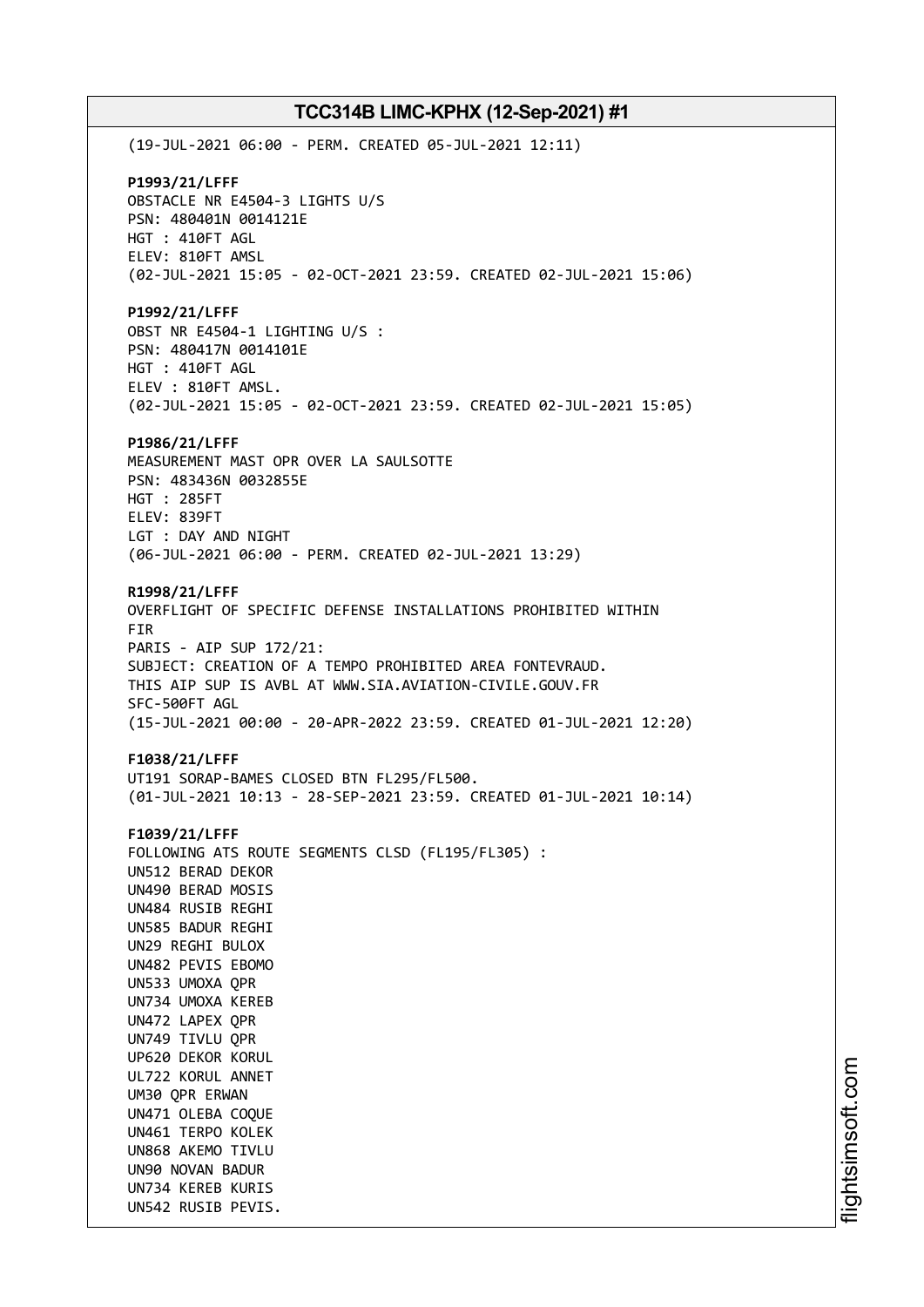MON-FRI 0700-2359 (01-JUL-2021 10:13 - 28-SEP-2021 23:59. CREATED 01-JUL-2021 10:14) **P1877/21/LFFF** OBST: 5 WIND TURBINES 'PARC EOLIEN ENERGIE DU GATINAIS II' AT 'BEAUMONT-DU-GATINAIS' AND 'GIRONVILLE' : QDR164/12.25NM LFFB ARP PSN : 480915N 0023032E LINE OF 1500M LENGTH HEADING NORTH WEST/SOUTH EAST HEIGHT : 590FT ELEV : 908FT LIGHTING : DAY AND NIGHT (29-JUN-2021 12:26 - PERM. CREATED 29-JUN-2021 12:26) **P1861/21/LFFF** OBSTACLE NR E2702 LIGHTS U/S (1 WIND TURBINE OUT OF 4) : PSN: 490540N 0010019E HGT: 465FT AGL ELEV: 922FT AMSL (28-JUN-2021 15:40 - 28-SEP-2021 23:59. CREATED 28-JUN-2021 15:40) **P1849/21/LFFF** MEASURING MAST AT COURBOIN RDL133/06.71NM LFFH ARP : PSN : 485925N 0032847E HEIGHT : 198FT ELEV : 903FT LIGHTING : DAY AND NIGHT (04-JUL-2021 05:00 - PERM. CREATED 28-JUN-2021 12:35) **W1313/21/LFFF** AEROBATICS OVER TOUROUVRE AU PERCHE RDL043/6.5NM LFAX ARP : PSN : 483707N 0003849E AXIS : TURNED TO 077/257 LENGTH : 4500M WIDTH : 1700M INFO FOR AIR USERS : PARIS INFO 129.625MHZ 2000FT AMSL-5500FT AMSL SAT-SUN 0900-1830 (03-JUL-2021 09:00 - 02-OCT-2021 18:30. CREATED 26-JUN-2021 05:07) **P1827/21/LFFF** MEASURING MAST AT GIVRON : PSN : 493838N 0041647E HEIGHT : 405FT ELEV : 871FT LIGHTING : DAY AND NIGHT (25-JUN-2021 13:31 - PERM. CREATED 25-JUN-2021 13:32) **P1797/21/LFFF** MEASURING MAST AT NULLEMONT : PSN : 494524N 0013805E HEIGHT : 328FT ELEV : 1076FT LIGHTING : DAY AND NIGHT (28-JUN-2021 06:00 - PERM. CREATED 24-JUN-2021 12:43) **P1778/21/LFFF** 3 WINDTURBINES OF COYECQUES WINDFARM -PAS-DE-CALAIS-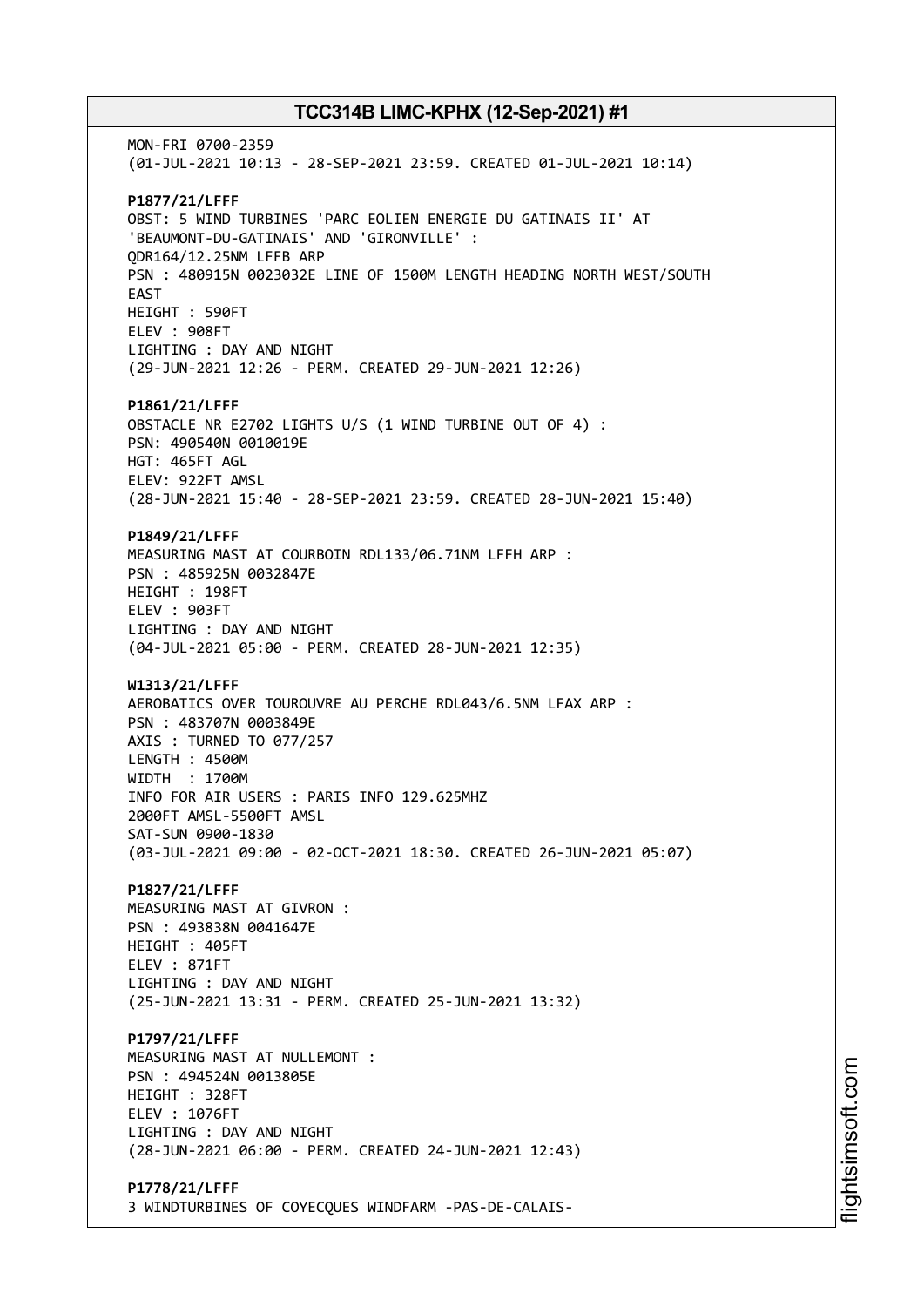RDL187/7.98NM LFQN ARP : PSN : 503551N 0021244E LINE 1000M ORIENTED NW/SE HEIGHT : 426FT ELEV : 856FT LIGHTING : DAY AND NIGHT (23-JUN-2021 07:28 - PERM. CREATED 23-JUN-2021 07:29) **P1770/21/LFFF** OBSTACLE NR 76018 LIGHTS U/S PSN: 494451N 0013433E HGT: 453FT AGL ELEV: 1201FT AMSL (22-JUN-2021 10:48 - 22-DEC-2021 23:59. CREATED 22-JUN-2021 10:49) **P1766/21/LFFF** MEASUREMENT MAST AT 'CROUY SAINT PIERRE' RDL 293/12.72NM LFAY ARP PSN: 495720N 0020502E HGT: 408FT ELEV: 661FT LGT: DAY NGT (21-JUN-2021 11:38 - PERM. CREATED 21-JUN-2021 11:39) **P1740/21/LFFF** MEASURING MAST OPR AT CORROBERT : PSN : 485518N 0033649E HEIGHT : 331FT ELEV : 984FT LIGHTING : DAY AND NIGHT (22-JUN-2021 06:00 - PERM. CREATED 17-JUN-2021 12:53) **W1209/21/LFFF** MODEL FLYING ACTIVITY AT CATENOY : - PSN : 492219N 0023158E - CIRCLE OF 300 METRES RADIUS CENTRED ON PSN (HEIGHT : 800FT ASFC, ALTITUDE : 1100FT AMSL) - CONDITIONS : ACCORDING TO PROTOCOL. SFC-1100FT AMSL SR-SS (18-JUN-2021 03:43 - 17-SEP-2021 17:59. CREATED 16-JUN-2021 12:54) **P1715/21/LFFF** OBST: WIND MEASUREMENT MAST AT SOIZE RDL320/16.53NM LFAP ARP PSN: 494127N 0040517E HGT: 164FT ELEV: 754FT LGT: DAY NGT (14-JUN-2021 13:55 - PERM. CREATED 14-JUN-2021 13:56) **P1700/21/LFFF** AIR NAVIGATION OBSTACLE 60086 CHANGED : SITUATED IN REGION '62' REF DATASET ENR 5.4 (17-JUN-2021 00:00 - PERM. CREATED 11-JUN-2021 14:29) **P1697/21/LFFF** AIR NAVIGATION OBSTACLE 76131 CHANGED : READ 495246N (INSTEAD OF 485246N). REF DATASET ENR 5.4 (17-JUN-2021 00:00 - PERM. CREATED 11-JUN-2021 14:05)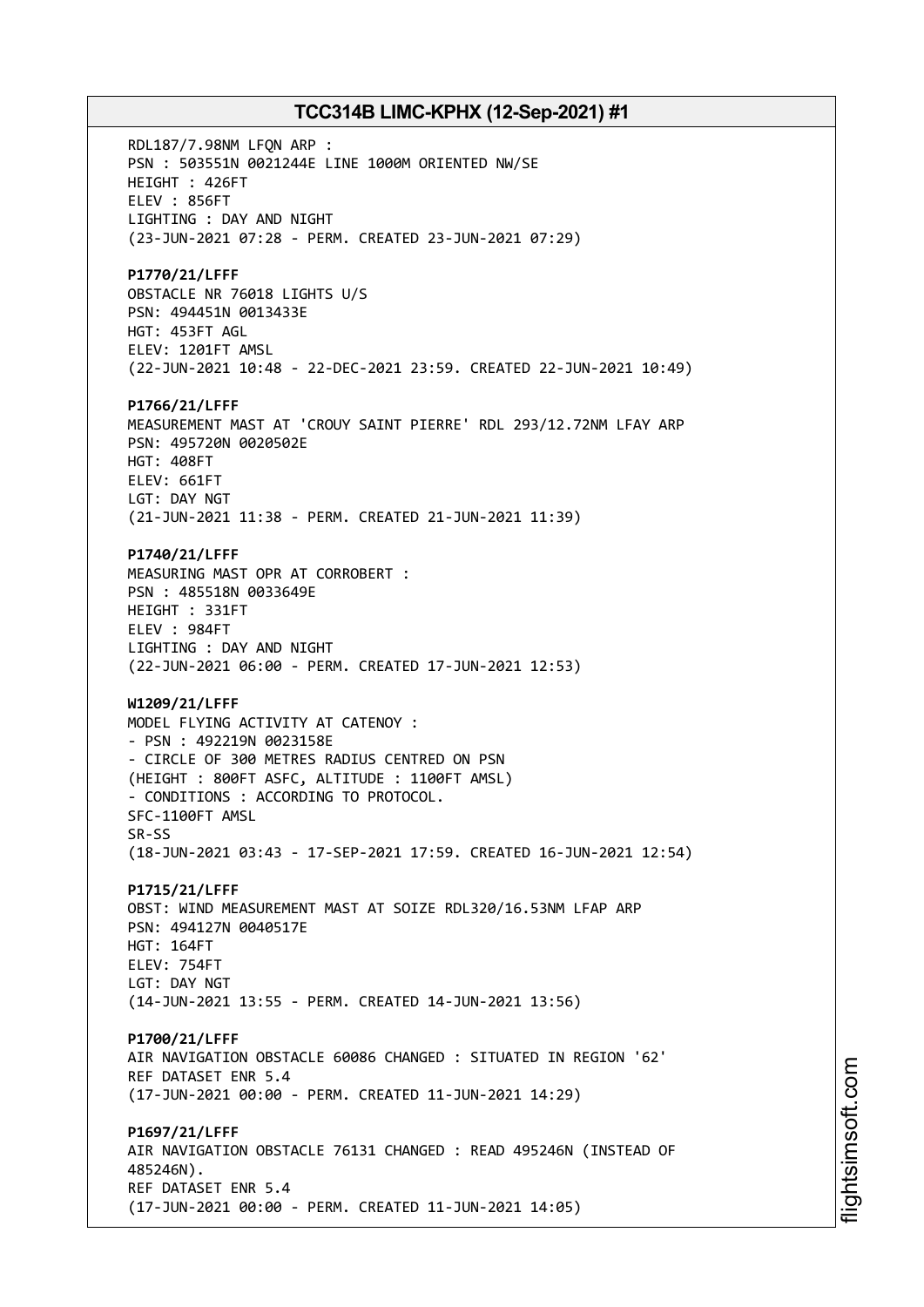**P1577/21/LFFF** OBSTACLE NR E1800 LIGHTS U/S (1 TURBINE OVER 8) PSN: 470533N 0021420E HGT: 492FT AGL ELEV: 900FT AMSL (02-JUN-2021 14:14 - 02-DEC-2021 23:59. CREATED 02-JUN-2021 14:15) **P1550/21/LFFF** OBST LIGHT NR 18005 U/S : PSN: 471726N 0023727E HEIGHT : 758FT ELEV : 2100FT (31-MAY-2021 11:46 - 30-NOV-2021 23:59. CREATED 31-MAY-2021 11:47) **F0756/21/LFFF** ALL VOLMET SERVICES AND FREQUENCIES OVER METROPOLITAN FRANCE NOT AVBL: SEE AIC FRANCE A 05/21. POSSIBLE COMMENTS TO BE SENT TO: DSNA-CUSTOMER-BF(A)AVIATION-CIVILE.GOUV.FR (10-JUN-2021 00:00 - 09-DEC-2021 23:59. CREATED 20-MAY-2021 07:17) **P1421/21/LFFF** OBST: WINDFARM WITH 4 WINDTURBINES AT 'TOTES' RDL 189/11.6NM LFAB ARP MEDIUM PSN: 494129N 0010222E WINDTURBINES IN 550M RADIUS CIRCLE AROUND PSN HGT: 492FT AGL ELEV: 1011FT AMSL LGT: DAY NGT (31-MAY-2021 17:00 - PERM. CREATED 17-MAY-2021 12:44) **P1331/21/LFFF** MEASURING MAST OPR AT BUREY : PSN : 485949N 0005707E HEIGHT : 262FT ELEV : 771FT LIGHTING : DAY AND NIGHT (05-MAY-2021 07:12 - PERM. CREATED 05-MAY-2021 07:13) **P1322/21/LFFF** WIND MEASURING MAST AT PREZ-SOUS-LAFAUCHE (52) : - PSN 481822N 0052739E - ELEV : 1657FT - HGT 295FT - LIGHTING : DAY AND NIGHT. (03-MAY-2021 12:32 - 30-SEP-2021 23:59. CREATED 03-MAY-2021 12:33) **P1287/21/LFFF** WIND MEASUREMENT MAST AT 'BEAUNE LA ROLANDE' PSN : 480425N 0022431E HGT : 329FT ELEV : 690FT LGT: DAY NGT (29-APR-2021 08:57 - PERM. CREATED 29-APR-2021 08:58) **W0690/21/LFFF** MODEL FLYING ACTIVITY AT 'PONT D'OUILLY' :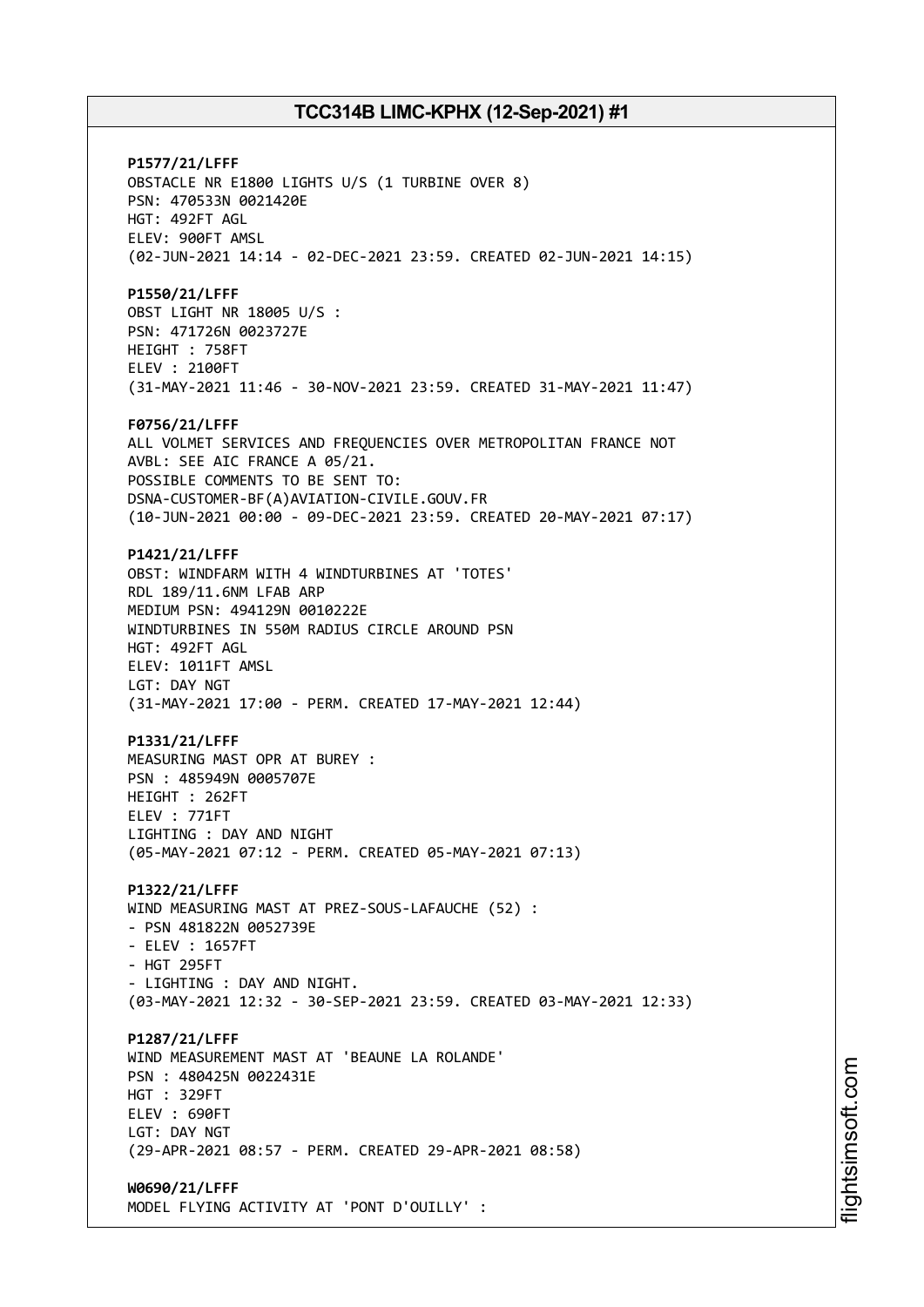RDL 036/9NM ARP LFOG PSN: 485257N 0002642W UPPER LIMIT AT 165FT DURING ACTIVATION SKED OF VERY LOW TRAINING SECTOR OF 'SELUNE' SFC-400FT AGL SR-SS (01-MAY-2021 04:41 - 31-OCT-2021 16:43. CREATED 28-APR-2021 15:20) **F0591/21/LFFF** VFR PROHIBITED ABOVE FL115 WITHIN SECTORS CONTROLLED BY PARIS CTL EXC SPECIAL ACTIVITIES AUTHORIZED BY PARIS CTL. (23-APR-2021 13:58 - 25-OCT-2021 23:59. CREATED 23-APR-2021 13:59) **P1181/21/LFFF** OBSTACLE : WIND MEASURING MAST OVER AIGREMONT RDL359/13.5NM LFGE AD : PSN : 474335N 0035343E ELEV : 1247FT HEIGHT : 408FT LIGHTING : NIGHT AND DAY (20-APR-2021 08:56 - 20-OCT-2021 23:59. CREATED 20-APR-2021 08:56) **R1033/21/LFFF** FLIGHTS OF STATE DRONES - AIP SUP 086/21: SUBJECT: CREATION OF 89 RESTRICTED AND 3 DANGER AREAS. THESE AREAS WILL BE ACTIVATED BY NOTAM. THIS AIP SUP IS AVBL AT WWW.SIA.AVIATION-CIVILE.GOUV.FR FL125-FL215 (22-APR-2021 00:00 - 20-APR-2022 23:59. CREATED 15-APR-2021 07:41) **P1102/21/LFFF** WIND MEASUREMENT MAST AT 'LA COMMUNE DE DAMPIERRE-SUR-MOIVRE' PSN : 485240N 0043343E ELEVATION : 871FT HEIGHT : 290FT LIGHTING : NIGHT AND DAY. (12-APR-2021 13:59 - 30-SEP-2021 23:59. CREATED 12-APR-2021 13:59) **R0969/21/LFFF** MILITARY ACTIVITIES IN BEYNES AREA - AIP SUP 067/21 : SUBJECT : CREATION OF A TEMPORARY RESTRICTED AREA AND MODIFICATION OF LF-D 568 A AND B AREAS MANAGING AUTHORITY. THIS AIP SUP IS AVBL AT WWW.SIA.AVIATION-CIVILE.GOUV.FR SFC-1100FT AMSL (22-APR-2021 00:00 - 20-APR-2022 23:59. CREATED 08-APR-2021 11:50) **R0967/21/LFFF** AIR SECURITY DEVICE OVER LES ALLUETS - AIP SUP 066/21 : SUBJECT : CREATION OF A TEMPORARY PROHIBITED AREA. THIS AIP SUP IS AVBL AT WWW.SIA.AVIATION-CIVILE.GOUV.FR SFC-1500FT AMSL (22-APR-2021 00:00 - 20-APR-2022 23:59. CREATED 08-APR-2021 11:47) **R0961/21/LFFF** SHIPS AIR EMISSION CONTROL OPERATION AND RESCUE AND RESEARCH MISSIONS IN THE CHANNEL STRAIT - AIP SUP AIRAC 080/21:

SUBJECT: CREATION OF 3 TEMPORARY RESTRICTED AREAS AND 2 TEMPORARY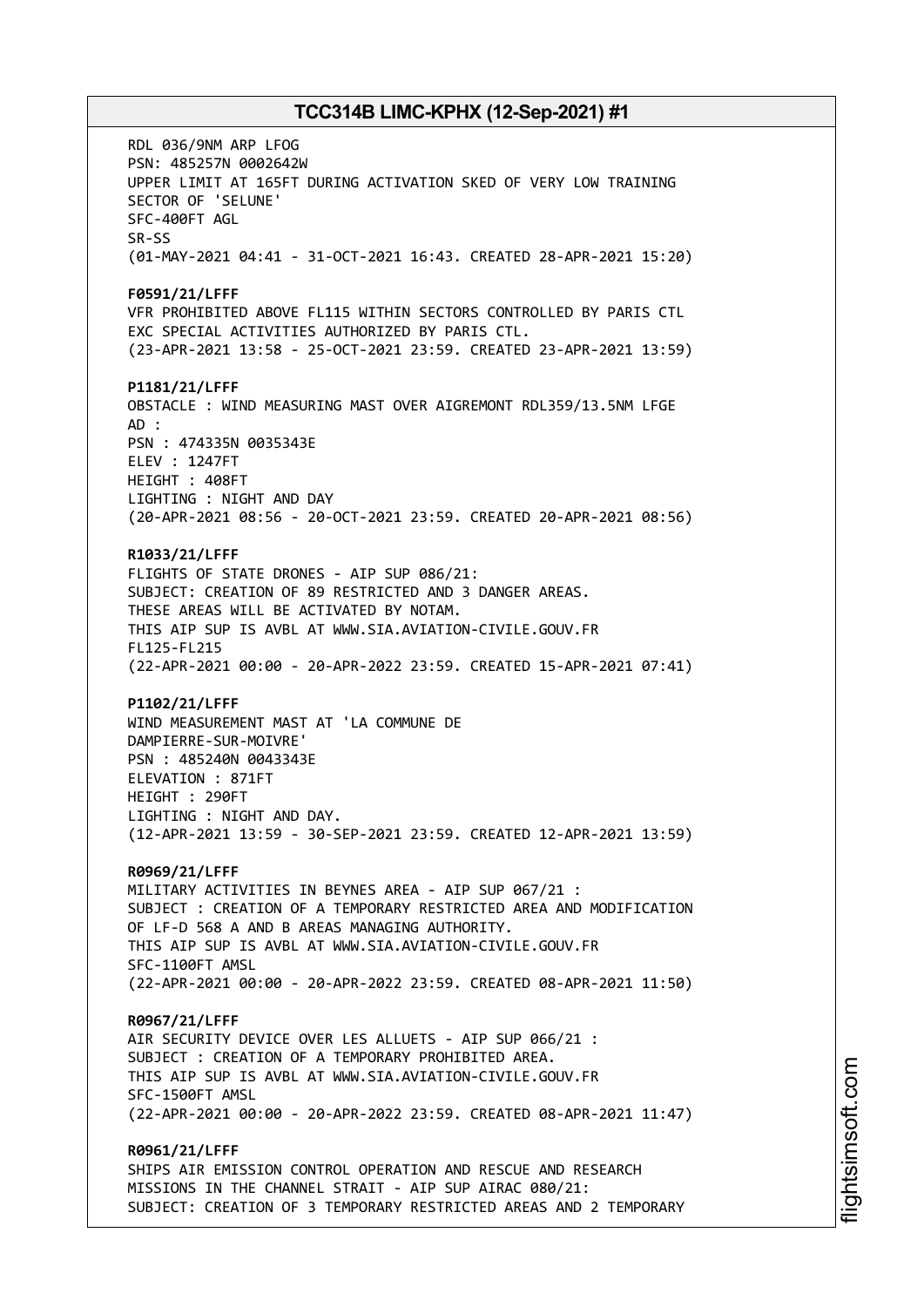DANGER AREAS IN PARIS FIR AND IN LONDON FIR. THIS AIP SUP IS AVBL AT WWW.SIA.AVIATION-CIVILE.GOUV.FR SFC-1500FT AMSL (20-MAY-2021 06:00 - 29-OCT-2021 16:00. CREATED 08-APR-2021 10:32) **R0948/21/LFFF** DRONE FLIGHTS IN 'CHAUMONT' REGION - AIP SUP 077/21: SUBJECT: CREATION, ON AN EXPERIMENTAL BASIS, OF TWO TEMPO RESTRICTED AREAS 'PATROLLER' AND 'TRANSIT'. THIS AIP SUP IS AVBL AT WWW.SIA.AVIATION-CIVILE.GOUV.FR FL055-FL095 (22-APR-2021 00:00 - 20-APR-2022 23:59. CREATED 08-APR-2021 09:17) **R0946/21/LFFF** FLYING PROHIBITED OVER SPECIFIC DEFENCE INSTALLATIONS - AIP SUP 075/21: SUBJECT: CREATION OF 9 TEMPO PROHIBITED AREAS WITHIN FIR REIMS AND FIR PARIS. THIS AIP SUP IS AVBL AT WWW.SIA.AVIATION-CIVILE.GOUV.FR SFC-500FT AGL (22-APR-2021 00:00 - 20-APR-2022 23:59. CREATED 08-APR-2021 08:38) **R0944/21/LFFF** OVERFLIGHT RESTRICTIONS ON 'PARC NATIONAL DE FORETS' LOCATED IN COTE-D'OR AND HAUTE-MARNE FRENCH DEPARTMENTS : SEE AIP SUP 061/21 AVBL AT WWW.SIA.AVIATION-CIVILE.GOUV.FR SFC-3300FT AGL (21-APR-2021 00:00 - 20-APR-2022 23:59. CREATED 08-APR-2021 08:37) **R0934/21/LFFF** FLYING PROHIBITED OVER SPECIFIC DEFENCE INSTALLATIONS - AIP SUP 072/21: SUBJECT: CREATION OF 6 TEMPO PROHIBITED AREAS WITHIN FIR PARIS. THIS AIP SUP IS AVBL AT WWW.SIA.AVIATION-CIVILE.GOUV.FR SFC-500FT AGL (22-APR-2021 00:00 - 20-APR-2022 23:59. CREATED 08-APR-2021 08:07) **P0892/21/LFFF** MEASUREMENT MAST AT COUPETZ RDL 075/5.4NM LFOK: PSN: 484755N 0041903E ELEV 797FT HGT 262FT DAY/NGT LGT (26-MAR-2021 15:58 - 30-SEP-2021 23:59. CREATED 26-MAR-2021 15:59) **P0883/21/LFFF** MAST OPR AT GIVRON RDL 341/10NM LFAP: PSN: 493838N 0041647E ELEV 859FT HGT 394FT DAY/NGT LGT (26-MAR-2021 12:31 - 30-SEP-2021 23:59. CREATED 26-MAR-2021 12:32) **P0868/21/LFFF** OBST: 2 WINDTURBINES AT 'FRAILLICOURT' PSN: 494050N 0041017E

ELEV : 1235FT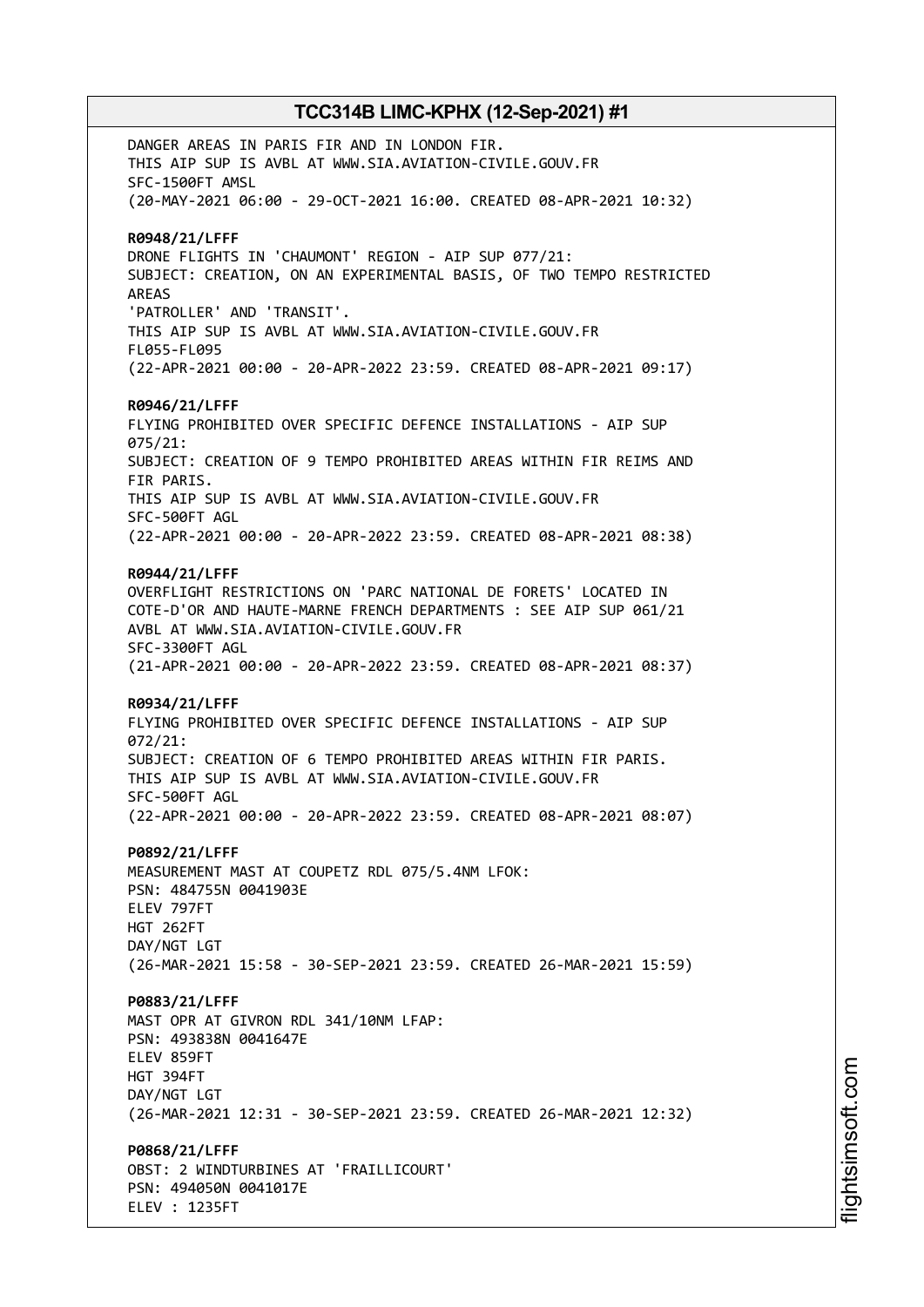HGT : 591FT LGT: DAY NGT (25-MAR-2021 12:55 - 18-SEP-2021 23:59. CREATED 25-MAR-2021 12:58) **P0867/21/LFFF** OBST: 3 WINDTURBINES AT 'RUBIGNY' PSN: 494148N 0041219E ELEV : 1230FT HGT : 591FT LGT: DAY NGT (25-MAR-2021 12:52 - 18-SEP-2021 23:59. CREATED 25-MAR-2021 12:53) **P0848/21/LFFF** WIND MEASURING MAST - 'COMMUNE DE SAINT-PIERRE (51)' : - PSN: 485516N0041605E - ELEV : 718FT - HGT: 326FT - LIGHTING : DAY AND NIGHT (24-MAR-2021 12:36 - 30-SEP-2021 23:59. CREATED 24-MAR-2021 12:36) **F0365/21/LFFF** USE OF CDR ON PARTICULARLY OVERLOADED DAYS : SEE AIRAC AIP SUP 037/21 AVBL AT WWW.SIA.AVIATION-CIVILE.GOUV.FR (07-MAY-2021 00:00 - 29-OCT-2021 23:59. CREATED 11-MAR-2021 13:13) **P0696/21/LFFF** MEASURING MAST AT DANGEAU, RDL336/12.21NM ARP LFOC AD PSN: 481439.54N 0011528.30E HEIGHT: 333FT AGL ELEV: 841 FT AMSL LIGHT: NIGHT AND DAY (09-MAR-2021 15:39 - PERM. CREATED 09-MAR-2021 15:39) **P0519/21/LFFF** OBST : WIND MEASUREMENT MAST OVER 'BOUY-LUXEMBOURG' : PSN : 482332N 0041410E ELEV : 742FT HEIGHT : 164FT LIGHTING : DAY AND NIGHT. (23-FEB-2021 13:13 - 30-SEP-2021 23:59. CREATED 23-FEB-2021 13:14) **P0516/21/LFFF** OBST : MEASURING MAST AT ST VAAST DEQUIQUEVILLE - RDL 130/8.23NM ARP LFAB PSN: 494742.80N 0011457.14E HEIGHT : 337FT ELEV : 774FT LIGHTING : DAY AND NIGHT (23-FEB-2021 11:11 - PERM. CREATED 23-FEB-2021 11:12) **P0199/21/LFFF** OBSTACLE NR 45001 LIGHTS OUT OF SERVICE PSN : 475753N 0020645E (25-JAN-2021 09:20 - 22-APR-2025 23:59. CREATED 25-JAN-2021 09:21) **F0092/21/LFFF** TO ENSURE SAFE AND EXPEDITIOUS DELIVERY OF COVID-19 VACCINES, AIRCRAFT OPERATORS OF FLIGHTS CARRYING SUCH VACCINES SHOULD ASK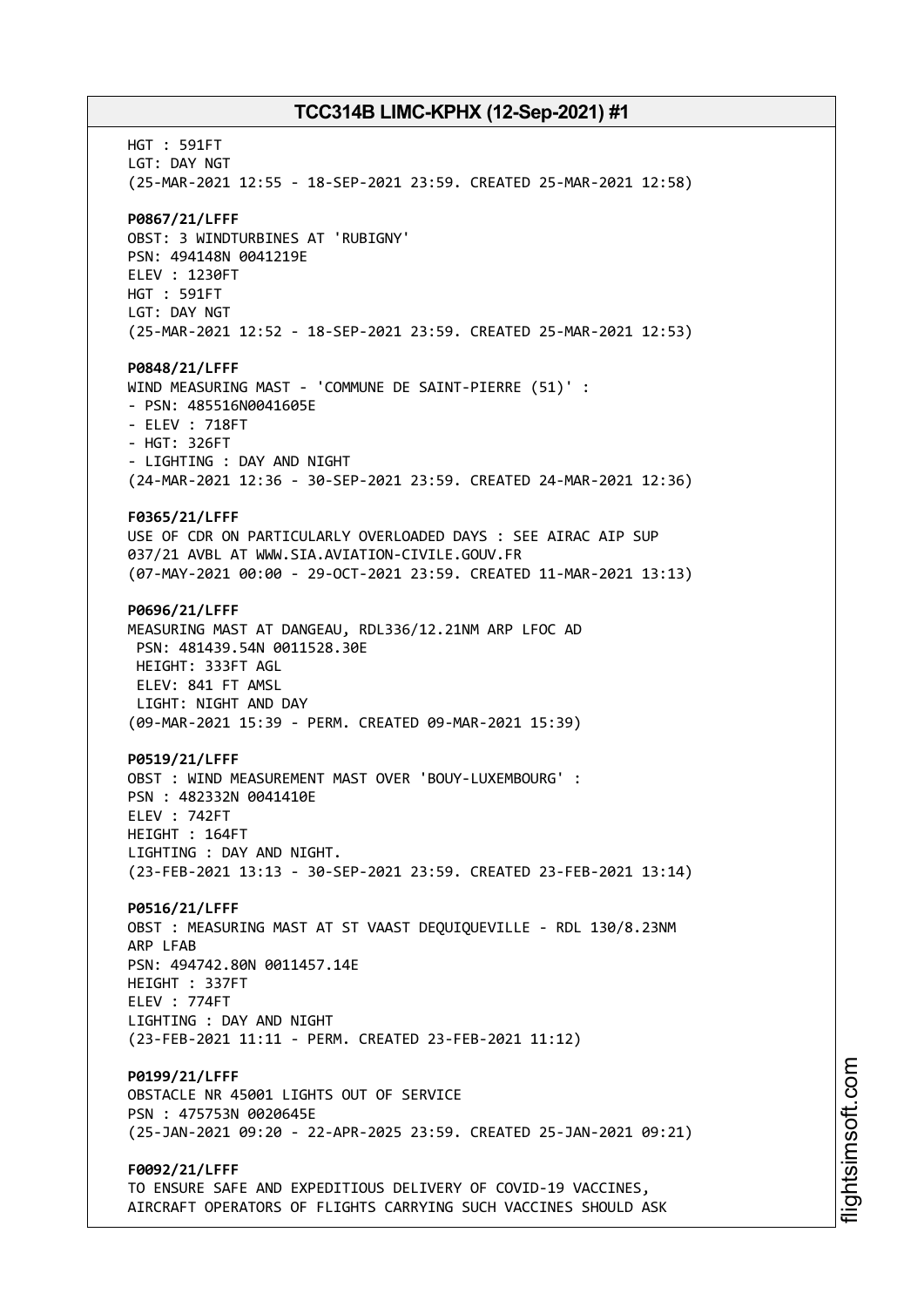APPROVAL FROM DGAC FOR EXEMPTION FROM ATFM MEASURES FOR EACH FLIGHT DEEMED CRITICAL ACCORDING TO THE PROCEDURE DESCRIBED IN THE FRENCH AIP 1.9.3.3.1. UPON APPROVAL, STS/ATFMX AND RMK/VACCINE SHALL BE INSERTED IN ITEM 18 OF THE FLIGHT PLAN. AIRCRAFT OPERATORS CARRYING COVID 19 VACCINES REGULARLY MAY REQUEST APPROVAL IN ADVANCE FOR ALL FLIGHTS INVOLVED. (27-JAN-2021 23:59 - 31-DEC-2021 23:59. CREATED 21-JAN-2021 12:24) **P0085/21/LFFF** OBST COMPLETELY WITHDRAWN NR 80098 AT 'MOISLAINS' PSN: 495938N 0025618E (14-JAN-2021 15:07 - PERM. CREATED 14-JAN-2021 15:08) **R3193/20/LFFF** DRONE TRANSIT FLIGHT IN THE EAST OF FRANCE - AIP SUP 244/20 : SUBJECT : TEMPORARY CREATION OF 1 DANGER AND 3 RESTRICTED AREAS. THIS AIP SUP IS AVBL AT WWW.SIA.AVIATION-CIVILE.GOUV.FR FL490-FL550 (14-JAN-2021 00:00 - 12-JAN-2022 23:59. CREATED 31-DEC-2020 09:27) **H0390/20/LFFF** CREATION OF MEAUX CENTRE HOSPITALIER HELIPORT : PSN : 485758N 0025316E ALTITUDE 158FT ABOVE GROUND PAVEMENT CONCRETE STRENGTH 4T NIGHT AND DAY USE FATO DIMENSIONS DIAMETER 20M, TLOF DIAMETER 14M FUNNEL ORIENTATION : 045/225 RFFS : 50KG OF POWDER BC AND 2KG OF CO2 HOURS : H24 HELIPORT RESERVED FOR PUBLIC TRANSPORT ON REQUEST. SANITARY TRANSPORT AND SMUH BY DAY AND BY NIGHT OBSTACLES : IN FUNNEL 045 : - GARAGE CORNER 50.8M HEIGHT AT 37.4M FROM FATO CENTER - PRESENCE OF TREES IN FUNNEL 225 : - BUILDING 60.8M HEIGHT AT 175M FROM FATO CENTER - CATHEDRAL BELL : 123.5M HEIGHT AT 948M FROM FATO CENTER - PRESENCE OF TREES SAFETY PC TEL: 33(0)1 64 35 10 42 (26-NOV-2020 12:23 - PERM. CREATED 26-NOV-2020 12:26) ┌──────────────────────────────────────────────────────────────────────────────┐ │**EGTT (LONDON FIR/UIR)** │

# └──────────────────────────────────────────────────────────────────────────────┘

**C9085/21/EGTT** COVID-19 INFORMATION: NEWCASTLE CTA/CTR/ATZ HOURS ACTIVE 18-19 0000-0130 AND 0500-2359 20-24 0000-0130 AND 0445-2359 25-26 0000-0130 AND 0500-2359 27-01 0000-0130 AND 0445-2359 02-03 0000-0130 AND 0500-2359 04-08 0000-0130 AND 0445-2359 09-10 0000-0130 AND 0500-2359 11-15 0000-0130 AND 0445-2359 16-17 0000-0130 AND 0500-2359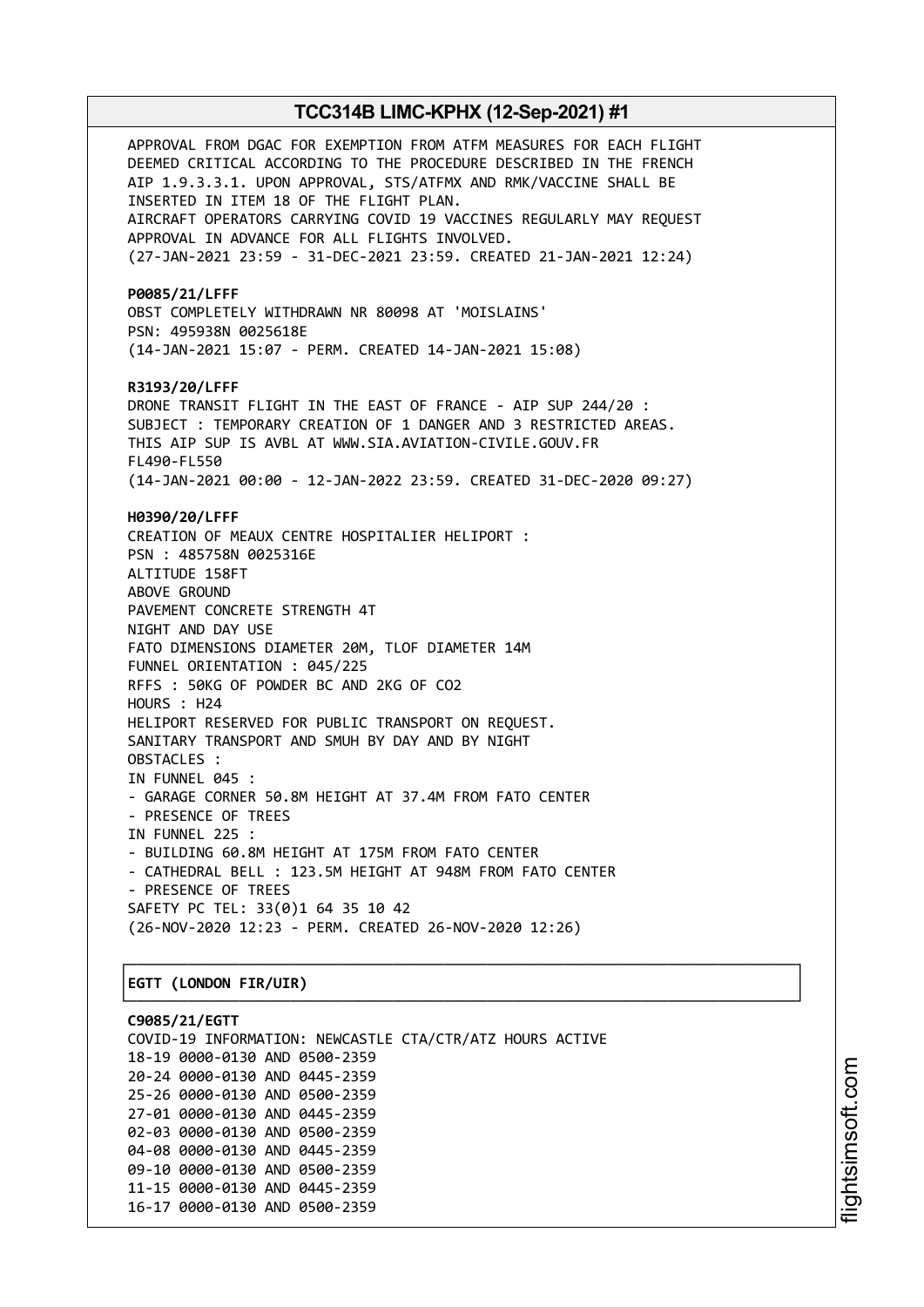18-22 0000-0130 AND 0445-2359 23-24 0000-0130 AND 0500-2359 (13-SEP-2021 00:00 - 24-SEP-2021 23:59. CREATED 12-SEP-2021 09:55)

#### **N0174/21/EGTT**

AIR NAV OBST LGT UK0171A310F (RTM BILSDALE MAST) U/S. PSN 542130.97N 0010901.35W, ELEV 2298FT/HGT 1050FT (11-SEP-2021 21:51 - 11-OCT-2021 23:59. CREATED 11-SEP-2021 21:53)

#### **H6372/21/EGTT**

MILIATRY EXERCISE. PJE WI 18NM RADIUS: 525101N 0004610E (SCULTHORPE, NORFOLK). DROP CONTAINED WI FLW CONE (ALL HGT AMSL): SFC-3000FT 3NM RADIUS, 3001FT-6000FT 6NM RADIUS, 6001FT-9000FT 9NM RADIUS, 9001FT-12000FT 12NM RADIUS, 12001FT-15000FT 15NM RADIUS, 15001FT-18000FT 18NM RADIUS. DROP HGT SUBJ ATC CLR. ACCESS TO CONTROLLED AIRSPACE SUBJ ATC CLR. NON-PARTICIPATING MIL ACFT SHOULD AVOID THE AREA AT NIGHT. AIRSPACE COORDINATION NOTICE 2021-08-0055 (SCULTHORPE DROP ZONE) REFERS. DROP ZONE NOT CONTINUOUSLY ACTIVE - FOR INFO AND UP TO DATE DROP TIMINGS CTC 07970 363249. 2021-09-0562/AS3. SFC-18000FT AMSL (11-SEP-2021 08:00 - 13-SEP-2021 22:59. CREATED 10-SEP-2021 18:55)

#### **H6366/21/EGTT**

FLT OPS AREA ECHO ONE. A SKYGUARDIAN REMOTELEY PILOTED ACFT SYSTEM OPR BEYOND VISUAL LINE OF SIGHT WILL TRANSIT FROM EG D397B TO ENTER AND EXIT CONTROLLED AIRSPACE WI AREA BOUNDED BY STRAIGHT LINES JOINING 534329N 0010325W - 530810N 0001848W - 530211N 0003205W - 533725N 0011646W - 534329N 0010325W. SKYGUARDIAN OPR WITH TCAS, ADS-B AND AIR TO AIR RADAR SYSTEM. BRIEFING SHEET AVBL AT WWW.NATS-UK.EAD-IT.COM. SEE J SERIES NOTAM FOR TEMPO DANGER AREAS (VCY WADDINGTON, AIC Y 68/2021 REFERS). FOR FURTHER INFO CTC 07305 096784. 2021-08-0031/AS2 FL100-FL195

(12-SEP-2021 09:30 - 12-SEP-2021 17:00. CREATED 10-SEP-2021 15:31)

#### **H6364/21/EGTT**

**H6360/21/EGTT**

FLIGHT OPERATIONS AREA ECHO ONE. A SKYGUARDIAN REMOTELEY PILOTED AIRCRAFT SYSTEM OPR BEYOND VISUAL LINE OF SIGHT WILL TRANSIT FROM EG D397B TO ENTER AND EXIT CONTROLLED AIRSPACE WI AREA BOUNDED BY STRAIGHT LINES JOINING 534329N 0010325W - 530810N 0001848W - 530211N 0003205W - 533725N 0011646W - 534329N 0010325W. SKYGUARDIAN OPR WITH TCAS, ADS-B AND AIR TO AIR RADAR SYSTEM. BRIEFING SHEET AVBL AT WWW.NATS-UK.EAD-IT.COM. SEE J SERIES NOTAM FOR TEMPORARY DANGER AREAS (VCY WADDINGTON, AIC Y 68/2021 REFERS). FOR FURTHER INFORMATION CTC 07305 096784. 2021-08-0031/AS2 FL100-FL195 (13-SEP-2021 05:00 - 13-SEP-2021 17:00. CREATED 10-SEP-2021 15:27) **H6363/21/EGTT** KITE FLYING WI 1NM RADIUS 541301N 0001651W (FILEY, NORTH YORKSHIRE). MAX HGT 1000FT AGL. FOR INFO 07873 300339. 2021-09-0066/AS7 SFC-1300FT AMSL 0800-1700

(18-SEP-2021 08:00 - 19-SEP-2021 17:00. CREATED 10-SEP-2021 15:25)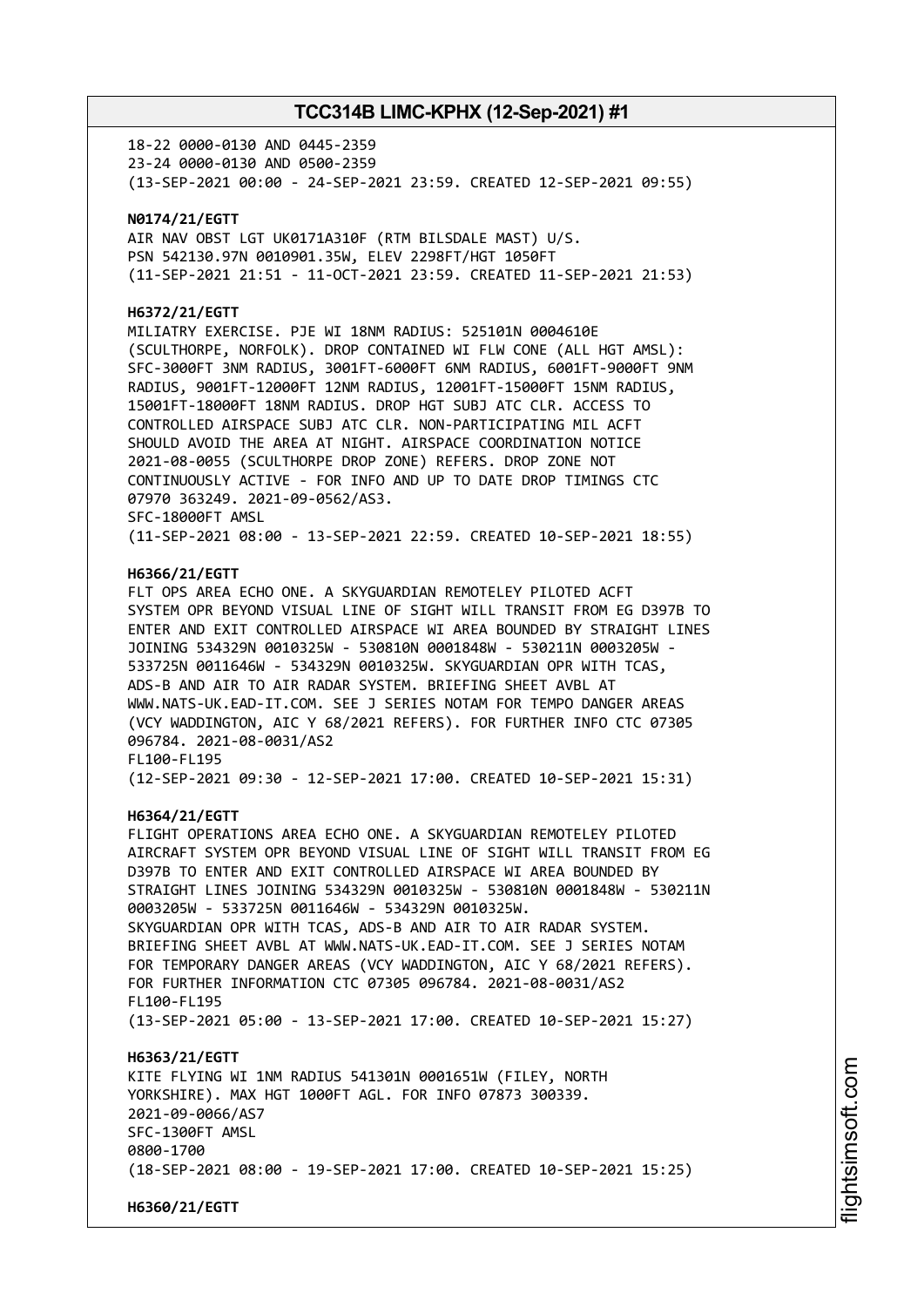AEROBATIC ACFT CONDUCTING HIGH ENERGY MANOEUVRES UNABLE TO COMPLY WITH RAC WI 2NM RADIUS 524947N 0004254W (SALTBY AD, LEICESTERSHIRE). FOR INFO 01476 347496. 2021-06-0010/AS1 SFC-5500FT AMSL 0800-1800 (16-SEP-2021 08:00 - 19-SEP-2021 18:00. CREATED 10-SEP-2021 15:02) **B2234/21/EGTT** BOSCOMBE DOWN LOWER AIRSPACE RADAR SERVICE NOT AVAILABLE (13-SEP-2021 07:30 - 13-SEP-2021 09:00. CREATED 10-SEP-2021 13:48) **H6353/21/EGTT** CIVIL AIRCRAFT NOTIFICATION PROCEDURE - MULTIPLE PARAGLIDERS OPERATING IN LOW FLYING AREA 8 WI 2NM RADIUS OF PSN 532040N 0014722W (MAM TOR, DERBYSHIRE). 2000FT AGL. CTC 07841 332615. 21/09/063/LFBC SFC-3900FT AMSL (12-SEP-2021 07:00 - 12-SEP-2021 18:30. CREATED 10-SEP-2021 13:16) **J3686/21/EGTT** TEMPO DANGER AREA (TDA) ESTABLISHED (EG D597) WI AREA BOUNDED BY: 561522.01N 0003907.58E - 554828.32N 0020147.56E - 542336.85N 0012224.70E - 550309.65N 0010229.13W - 550418.68N 0010502.80W - THENCE COUNTER-CLOCKWISE BY THE ARC OF A CIRCLE RADIUS 21NM CENTRED ON 550216.52N 0014123.32W TO 551920.19N 0012006.56W - 551609.66N 0013433.36W - 551426.45N 0014100.04W - 551402.96N 0014228.53W - 552951.71N 0023046.94W - 553928.34N 0024211.52W - 560121.54N 0023945.40W - 561317.02N 0025226.34W - 563754.07N 0024600.56W - 564943.66N 0023058.81W - 561522.01N 0003907.58E FOR FURTHER INFO SUP 039/2021 REFERS. FL085-FL660 (13-SEP-2021 09:00 - 13-SEP-2021 12:00. CREATED 10-SEP-2021 12:27) **M3653/21/EGTT** THE FOLLOWING LUCE BAY DANGER AREAS ARE ACTIVATED: EG D403B 1100-1600 SFC-5000FT AMSL SFC-5000FT AMSL (13-SEP-2021 11:00 - 13-SEP-2021 16:00. CREATED 10-SEP-2021 12:26) **M3652/21/EGTT** THE FOLLOWING LUCE BAY DANGER AREAS ARE ACTIVATED: EG D402A 1100-1600 SFC-5000FT AMSL EXCLUDING AIRWAYS P600 AND P620 SFC-5000FT AMSL (13-SEP-2021 11:00 - 13-SEP-2021 16:00. CREATED 10-SEP-2021 12:25) **M3651/21/EGTT** THE FOLLOWING SHOEBURYNESS DANGER AREAS ARE ACTIVATED: EG D138C 0730-1700 SFC-6000FT AMSL EG D138D 0730-1700 SFC-13000FT AMSL SFC-13000FT AMSL (13-SEP-2021 07:30 - 13-SEP-2021 17:00. CREATED 10-SEP-2021 12:25) **M3650/21/EGTT** THE FOLLOWING WEST WALES DANGER AREAS ARE ACTIVATED: EG D202D 1300-1645 SFC-FL125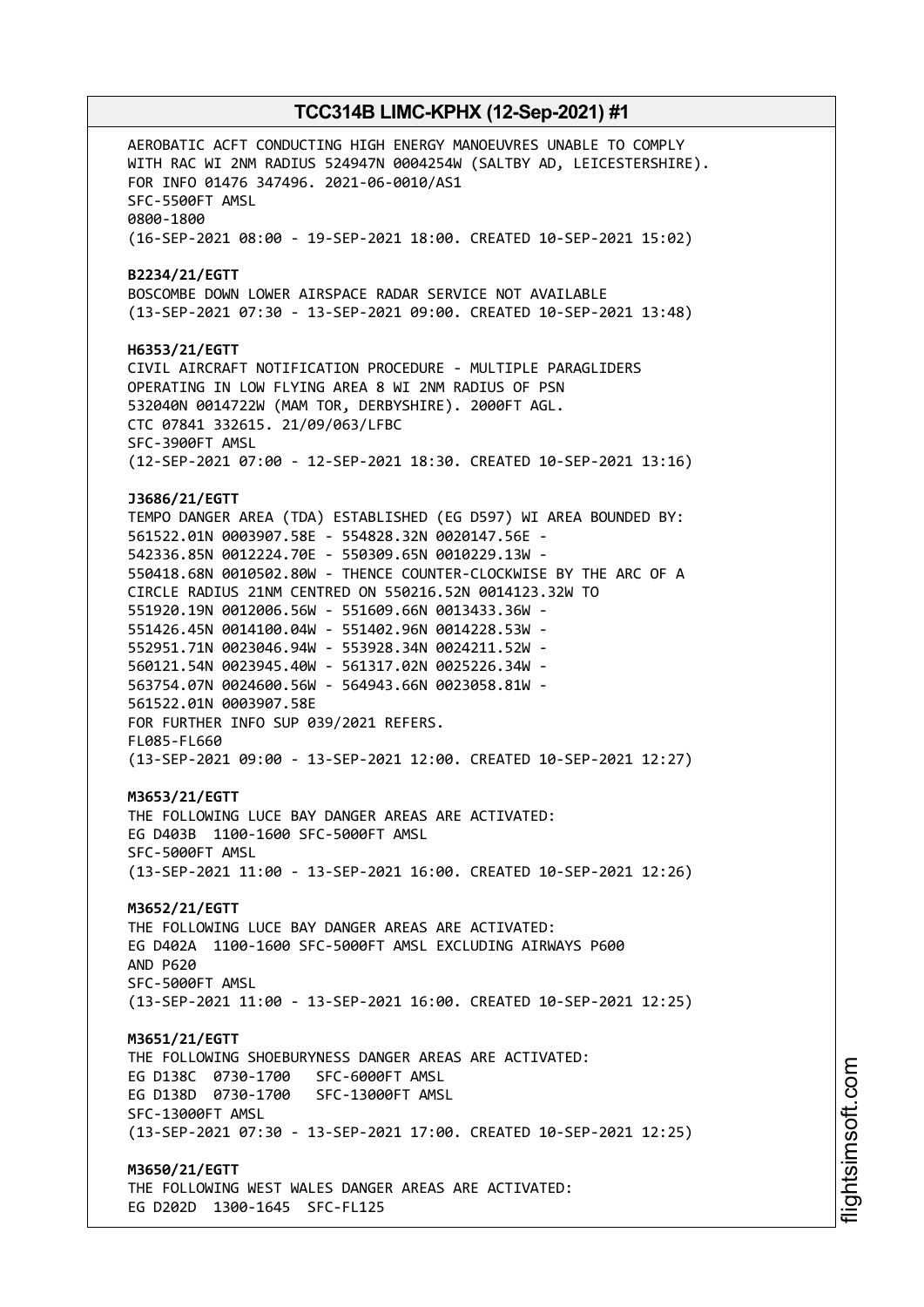SFC-FL125 (13-SEP-2021 13:00 - 13-SEP-2021 16:45. CREATED 10-SEP-2021 12:25) **M3649/21/EGTT** THE FOLLOWING NORTH WALES MILITARY TRAINING AREAS ACTIVATED: NORTH (LOW) 1700-1745 FL195-FL285 NORTH (HIGH) 0730-0915 FL285-FL660 SOUTH (LOW) 0730-0800 FL195-FL285 SOUTH (LOW) 1700-1745 FL195-FL285 SOUTH (HIGH) 0730-0915 FL285-FL660 FL195-FL660 (13-SEP-2021 07:30 - 13-SEP-2021 17:45. CREATED 10-SEP-2021 12:24) **M3648/21/EGTT** THE FOLLOWING PENDINE DANGER AREA IS ACTIVATED: EG D117 0700-1700 SFC-12000FT AMSL SFC-12000FT AMSL (13-SEP-2021 07:00 - 13-SEP-2021 17:00. CREATED 10-SEP-2021 12:24) **M3647/21/EGTT** THE FOLLOWING ABERPORTH DANGER AREAS ARE ACTIVATED: EG D201H 1300-1645 SFC-FL180 SFC-FL180 (13-SEP-2021 13:00 - 13-SEP-2021 16:45. CREATED 10-SEP-2021 12:23) **M3646/21/EGTT** THE FOLLOWING CASTLEMARTIN DANGER AREAS ARE ACTIVATED: EG D113A 0630-1730 SFC-15000FT AMSL EG D113A 1730-2359 SFC-15000FT AMSL EG D113B 0630-1730 SFC-15000FT AMSL EG D113B 1730-2359 SFC-15000FT AMSL SFC-15000FT AMSL (13-SEP-2021 06:30 - 13-SEP-2021 23:59. CREATED 10-SEP-2021 12:22) **M3644/21/EGTT** THE FOLLOWING MANORBIER DANGER AREAS ARE ACTIVATED: EG D115A 0730-1600 SFC-23000FT AMSL EG D115B 0730-1600 SFC-40000FT AMSL SFC-40000FT AMSL (13-SEP-2021 07:30 - 13-SEP-2021 16:00. CREATED 10-SEP-2021 12:22) **M3643/21/EGTT** THE FOLLOWING EAST ANGLIA MILITARY TRAINING AREAS ACTIVATED: EAMTA LOW 0915-1030 FL245-FL285 EAMTA LOW 1300-1415 FL245-FL285 EAMTA HIGH 0915-1030 FL285-FL660 EAMTA HIGH 1300-1415 FL285-FL660 FL245-FL660 (13-SEP-2021 09:15 - 13-SEP-2021 14:15. CREATED 10-SEP-2021 12:21) **M3641/21/EGTT** THE FOLLOWING STAXTON DANGER AREA IS ACTIVATED: EG D412 1500-0100 SFC-3000FT AMSL SFC-3000FT AMSL (13-SEP-2021 15:00 - 14-SEP-2021 01:00. CREATED 10-SEP-2021 12:20) **M3640/21/EGTT** THE FOLLOWING SOUTHERN MANAGED DANGER AREAS ARE ACTIVATED: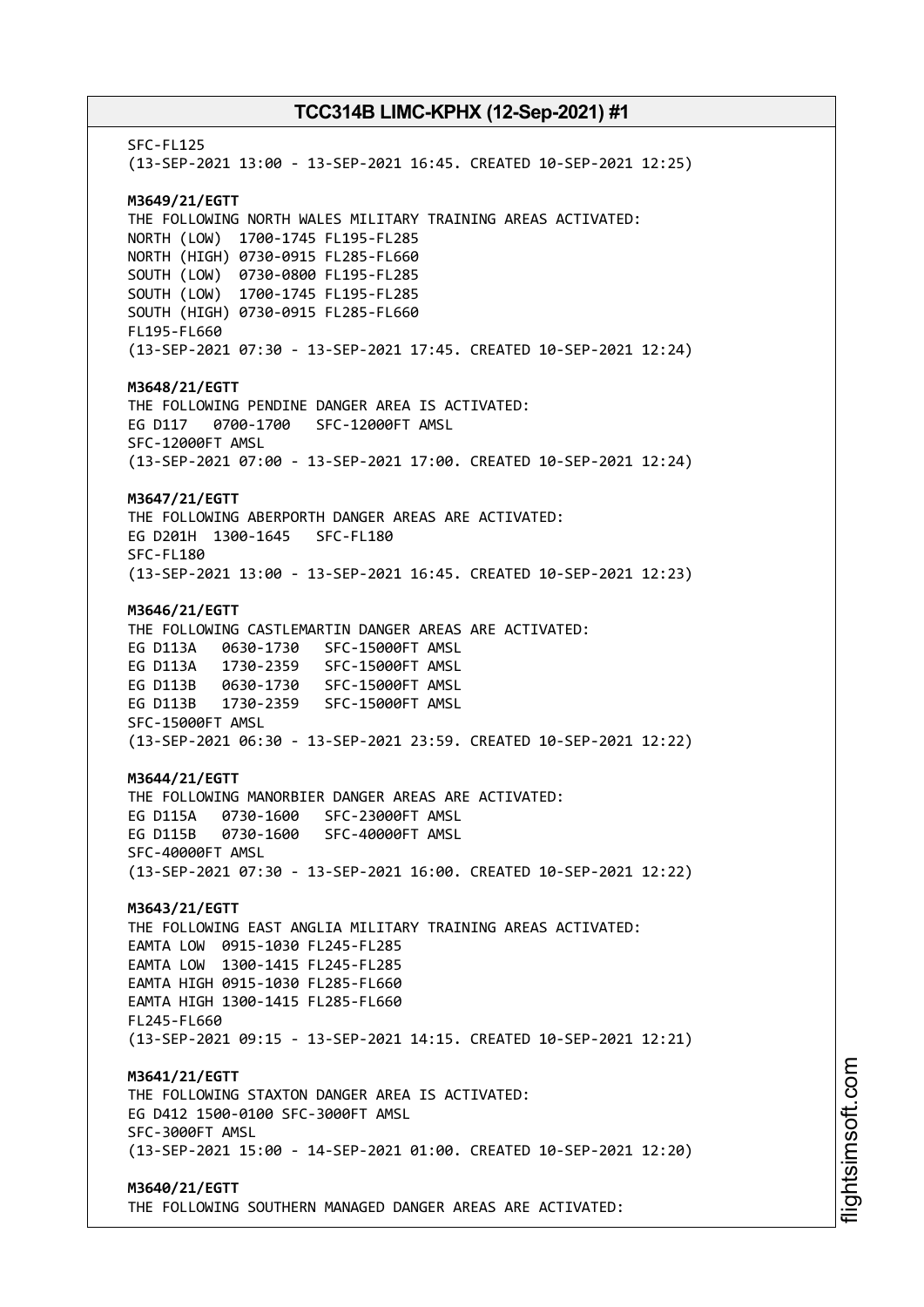EG D323E 0700-0800 FL050-FL660 FL050-FL660 (13-SEP-2021 07:00 - 13-SEP-2021 08:00. CREATED 10-SEP-2021 12:20) **M3639/21/EGTT** THE FOLLOWING SOUTHERN MANAGED DANGER AREAS ARE ACTIVATED: EG D323D 0700-0800 FL050-FL660 EG D323K 0700-0800 FL150-FL660 EG D323P 0700-0800 FL100-FL660 FL050-FL660 (13-SEP-2021 07:00 - 13-SEP-2021 08:00. CREATED 10-SEP-2021 12:19) **M3638/21/EGTT** THE FOLLOWING SOUTHERN MANAGED DANGER AREAS ARE ACTIVATED: EG D323C 0700-0800 FL050-FL660 EG D323C 1300-1700 FL050-FL660 EG D323J 0700-0800 FL150-FL660 EG D323J 1415-1515 FL150-FL660 EG D323N 0700-0800 FL100-FL660 EG D323N 1415-1515 FL100-FL660 FL050-FL660 (13-SEP-2021 07:00 - 13-SEP-2021 17:00. CREATED 10-SEP-2021 12:16) **M3637/21/EGTT** THE FOLLOWING SOUTHERN MANAGED DANGER AREAS ARE ACTIVATED: EG D323B 0700-0800 FL050-FL660 EG D323B 1300-1700 FL050-FL660 EG D323H 0700-0800 FL150-FL660 EG D323H 1415-1515 FL150-FL660 EG D323M 0700-0800 FL100-FL660 EG D323M 1415-1515 FL100-FL660 EG D323R 0700-0800 FL100-FL660 EG D323R 1415-1515 FL100-FL660 FL050-FL660 (13-SEP-2021 07:00 - 13-SEP-2021 17:00. CREATED 10-SEP-2021 12:15) **M3636/21/EGTT** THE FOLLOWING SOUTHERN MANAGED DANGER AREAS ARE ACTIVATED: EG D323A 0700-0800 FL050-FL660 EG D323A 1300-1700 FL050-FL660 EG D323G 0700-0800 FL150-FL660 EG D323G 1415-1515 FL150-FL660 EG D323L 0700-0800 FL100-FL660 EG D323L 1415-1515 FL100-FL660 EG D323Q 0700-0800 FL100-FL660 EG D323Q 1415-1515 FL100-FL660 FL050-FL660 (13-SEP-2021 07:00 - 13-SEP-2021 17:00. CREATED 10-SEP-2021 12:14) **H6350/21/EGTT** PIPELINE INSPECTION NOTIFICATION PROCEDURE SYSTEM (PINS) WILL TAKE PLACE IN THE FOLLOWING LOW FLYING AREAS - 1, 2, 4, 5, 6, 7S, 8 ,9 ,10, 11S, THAMES VALLEY AVOIDANCE AREA MAX HEIGHT 2000FT AGL. UK AIP ENR 6 (PINS AREAS AND UK DAY LOW FLYING SYSTEM (DLFS)) REFERS. 21/09/063/LFC SFC-6500FT AMSL (13-SEP-2021 06:00 - 13-SEP-2021 16:00. CREATED 10-SEP-2021 11:54)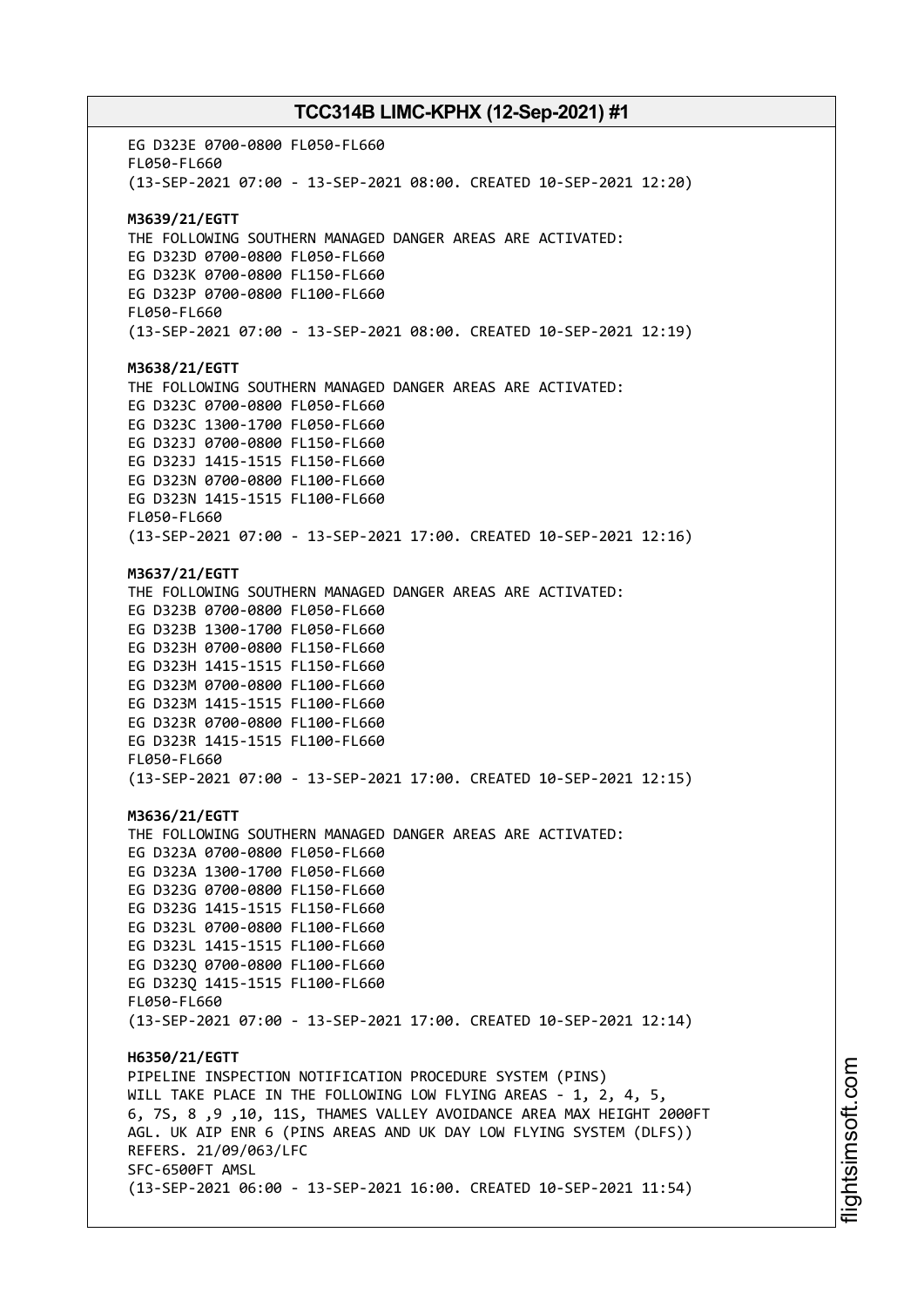**H6347/21/EGTT** MET BALLOON RELEASE/S WI 0.5NM RADIUS 532321N 0012610W (SHEFFIELD, SOUTH YORKSHIRE). THIS ACTIVITY MAY NOT BE WHOLLY CONTAINED WITHIN THE LATERAL DIMENSIONS AS NOTIFIED. ASSOCIATED EQUIPMENT WILL SUBSEQUENTLY DESCEND BY PARACHUTE. FOR INFO 07508 529406 / 0114 213 1050. 2021-09-0195/AS5. SFC-UNL 0800-1300 (13-SEP-2021 08:00 - 15-SEP-2021 13:00. CREATED 10-SEP-2021 11:14) **H6345/21/EGTT** MET BALLOON RELEASE/S WI 0.5NM RADIUS 532322N 0013832W (SHEFFIELD, YORKSHIRE). THIS ACTIVITY MAY NOT BE WHOLLY CONTAINED WITHIN THE LATERAL DIMENSIONS AS NOTIFIED. ASSOCIATED EQUIPMENT WILL SUBSEQUENTLY DESCEND BY PARACHUTE. FOR INFO 07508 529406. 2021-07-0257/AS5. SFC-UNL 0800-1300 (14-SEP-2021 08:00 - 15-SEP-2021 13:00. CREATED 10-SEP-2021 10:55) **B2230/21/EGTT** YEOVILTON LOWER AIRSPACE RADAR SERVICE AVAILABILITY: MON 13 SEP-THU 16 SEP 0900-1600 FRI 17 SEP 0900-1300 SUBJECT TO MANPOWER AVAILABILITY AND OPERATIONAL COMMITMENTS. TIMINGS MAY BE SUBJECT TO CHANGE OR CANCELLATION AT SHORT NOTICE. (13-SEP-2021 08:30 - 17-SEP-2021 13:00. CREATED 10-SEP-2021 10:48) **H6343/21/EGTT** INTENSE PARAMOTOR ACT. PARAMOTOR ACT WI 7NM RADIUS: 520120N 0025001W (WEST OF HEREREFORD, HEREFORDSHIRE). ACTIVITY IS NOT WHOLLY CONTAINED WITHIN THE DECLARED LATERAL AND VERTICAL LIMITS OF THE SITE. OPS CTC 134.150 MHZ. 2021-09-0555/AS3. SFC-11000FT AMSL 1700-2300 (13-SEP-2021 17:00 - 14-SEP-2021 23:00. CREATED 10-SEP-2021 10:35) **H6341/21/EGTT** PARACHUTE DISPLAY WI 2NM RADIUS 510430N 0002342E (BEWL WATER, WADHURST). DROP HGT SUBJ ATC CLR. FOR INFO 01622 891670. 2021-09-0546/AS3. SFC-3400FT AMSL (14-SEP-2021 10:30 - 14-SEP-2021 11:30. CREATED 10-SEP-2021 10:32) **F0885/21/EGTT** DANGER AREA EG D026 LULWORTH ACTIVATED SFC-5000FT AMSL (14-SEP-2021 16:00 - 14-SEP-2021 16:30. CREATED 10-SEP-2021 10:30) **F0884/21/EGTT** DANGER AREA EG D008C PLYMOUTH ACTIVATED SFC-48000FT AMSL (13-SEP-2021 14:00 - 13-SEP-2021 15:00. CREATED 10-SEP-2021 10:30) **F0883/21/EGTT** DANGER AREA EG D031 PORTLAND ACTIVATED SFC-5000FT AMSL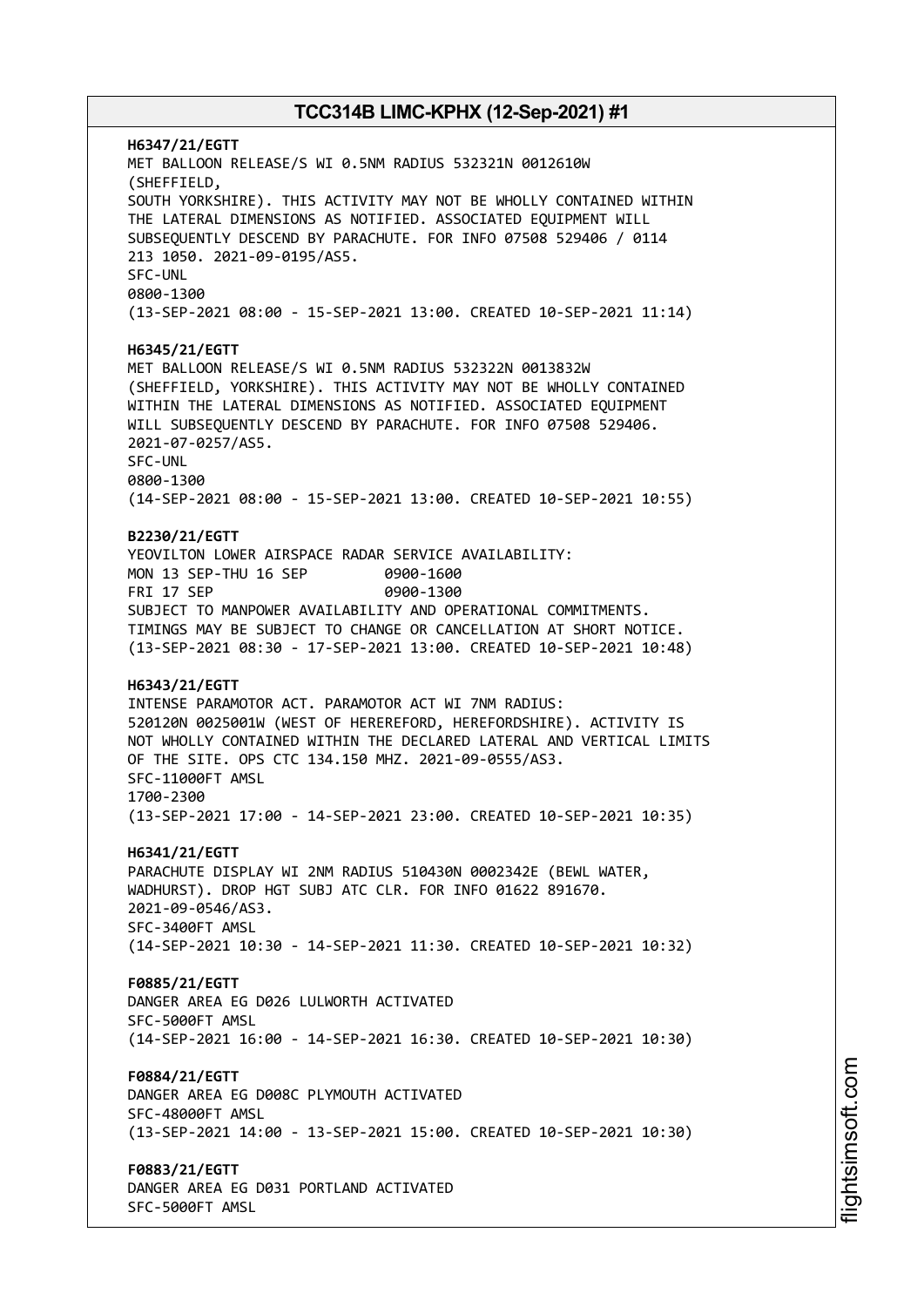(14-SEP-2021 16:00 - 14-SEP-2021 16:30. CREATED 10-SEP-2021 10:30) **F0882/21/EGTT** DANGER AREA EG D021 PORTLAND ACTIVATED SFC-5000FT AMSL (14-SEP-2021 16:00 - 14-SEP-2021 16:30. CREATED 10-SEP-2021 10:29) **F0880/21/EGTT** DANGER AREA EG D008C PLYMOUTH ACTIVATED SFC-39000FT AMSL (13-SEP-2021 12:45 - 13-SEP-2021 13:30. CREATED 10-SEP-2021 10:27) **F0881/21/EGTT** DANGER AREA EG D023 PORTLAND ACTIVATED SFC-5000FT AMSL (14-SEP-2021 16:00 - 14-SEP-2021 16:30. CREATED 10-SEP-2021 10:27) **F0879/21/EGTT** DANGER AREA EG D009A WEMBURY ACTIVATED SFC-48000FT AMSL (13-SEP-2021 14:00 - 13-SEP-2021 15:00. CREATED 10-SEP-2021 10:26) **F0878/21/EGTT** DANGER AREA EG D005B PREDANNACK CORRIDOR ACTIVATED SFC-8000FT AMSL (16-SEP-2021 08:00 - 16-SEP-2021 11:00. CREATED 10-SEP-2021 10:21) **F0877/21/EGTT** DANGER AREA EG D005A PREDANNACK ACTIVATED SFC-8000FT AMSL (16-SEP-2021 08:00 - 16-SEP-2021 11:00. CREATED 10-SEP-2021 10:20) **F0875/21/EGTT** DANGER AREA EG D005B PREDANNACK CORRIDOR ACTIVATED SFC-8000FT AMSL (15-SEP-2021 08:00 - 15-SEP-2021 11:00. CREATED 10-SEP-2021 10:20) **F0876/21/EGTT** DANGER AREA EG D005A PREDANNACK ACTIVATED SFC-8000FT AMSL (15-SEP-2021 08:00 - 15-SEP-2021 11:00. CREATED 10-SEP-2021 10:20) **F0874/21/EGTT** DANGER AREA EG D005B PREDANNACK CORRIDOR ACTIVATED SFC-8000FT AMSL (14-SEP-2021 09:00 - 14-SEP-2021 11:00. CREATED 10-SEP-2021 10:19) **F0872/21/EGTT** DANGER AREA EG D005B PREDANNACK CORRIDOR ACTIVATED SFC-8000FT AMSL (13-SEP-2021 08:30 - 13-SEP-2021 11:00. CREATED 10-SEP-2021 10:18) **F0873/21/EGTT** DANGER AREA EG D005A PREDANNACK ACTIVATED SFC-8000FT AMSL (14-SEP-2021 09:00 - 14-SEP-2021 11:00. CREATED 10-SEP-2021 10:18) **F0871/21/EGTT**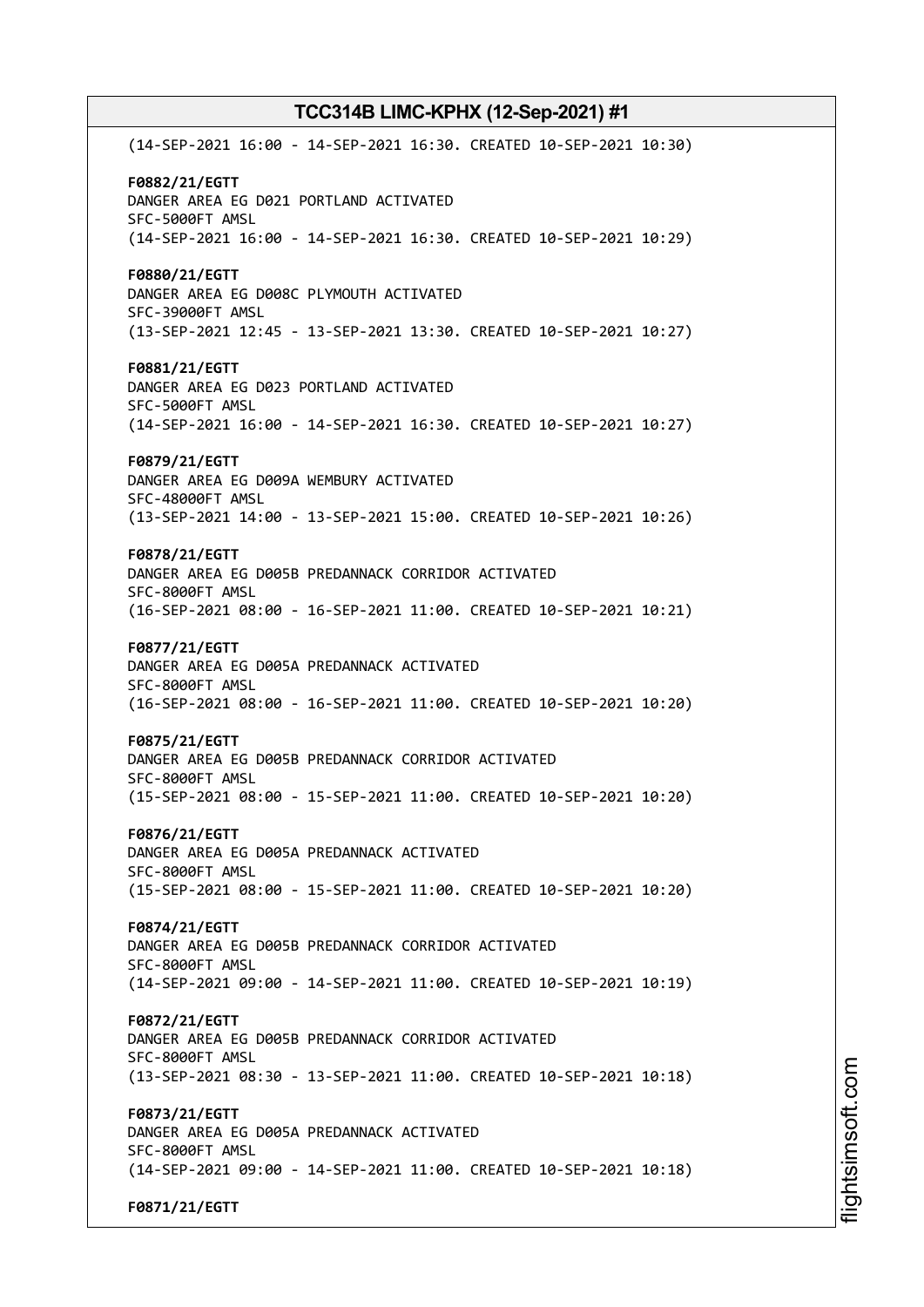DANGER AREA EG D005A PREDANNACK ACTIVATED SFC-8000FT AMSL (13-SEP-2021 08:30 - 13-SEP-2021 11:00. CREATED 10-SEP-2021 10:17) **H6339/21/EGTT** KITE FLYING WI 0.25NM RADIUS 512520N 0000733W (STREATHAM, SOUTH LONDON). MAX HGT 1000FT AGL. FOR INFO 07876 450703. 2021-09-0491/AS7 SFC-1250FT AMSL (12-SEP-2021 10:00 - 12-SEP-2021 17:00. CREATED 10-SEP-2021 10:15) **H6338/21/EGTT** DROPPING OF ARTICLES AND AERIAL FILMING WI 1.5NM RADIUS 532416N 0014428W (DERWENT/LADYBOWER RESERVOIRS, DERWENT VALLEY, DERBYSHIRE). FOR INFO CONTACT 07703 649582. 2021-09-0360/AS1 SFC-2000FT AMSL (15-SEP-2021 06:15 - 15-SEP-2021 17:00. CREATED 10-SEP-2021 10:15) **H6327/21/EGTT** MIL PARACHUTING AND ARTICLE DROPS WI 5NM RADIUS: 525101N 0004611E (SCULTHORPE, NORFOLK). FOR INFO 01638 545012. 20201-09-0543/AS5. SFC-3000FT AMSL 1630-2330 (13-SEP-2021 16:30 - 17-SEP-2021 23:30. CREATED 10-SEP-2021 10:09) **H6323/21/EGTT** FLYING OF LARGE MODEL ACFT WI 0.5NM RADIUS OF 525059N 0004558E (SCULTHORPE AD, NORFOLK). FOR INFO CONTACT 07969 460032. 2021-09-0535/AS2. SFC-1700FT AMSL (12-SEP-2021 09:00 - 12-SEP-2021 17:00. CREATED 10-SEP-2021 10:07) **H6321/21/EGTT** FLYPAST WI 2NM RADIUS 523231N 0010246W (FLECKNEY, LEICESTERSHIRE). 2021-09-0511/AS1 SFC-2500FT AMSL (18-SEP-2021 12:35 - 18-SEP-2021 13:35. CREATED 10-SEP-2021 10:05) **H6320/21/EGTT** FLYPAST WI 2NM RADIUS 520636N 0021935W (GREAT MALVERN, WORCESTERSHIRE). 2021-09-0508/AS1 SFC-3400FT AMSL (18-SEP-2021 13:55 - 18-SEP-2021 14:55. CREATED 10-SEP-2021 10:05) **H6319/21/EGTT** FLYPAST WI 2NM RADIUS 522204N 0021201W (MUSTO GREEN, VCY KIDDERMINSTER, WORCESTERSHIRE). 2021-09-0509/AS1 SFC-2400FT AMSL (18-SEP-2021 14:05 - 18-SEP-2021 15:05. CREATED 10-SEP-2021 10:04) **J3681/21/EGTT** TEMPO DANGER AREA (TDA) ESTABLISHED (EG D297E) WI AN AREA BOUNDED BY: 531120N 0013134E - 531616N 0014344E - 530726N 0020323E - 530724N 0021237E - 530502N 0021236E - 530325N 0020947E - 530325N 0020110E - 531111N 0014400E - 530824N 0014016E - 531120N 0013134E (NE OF WEYBOURNE, NORTH SEA) BEYOND VISUAL LINE OF SIGHT UAS OPERATIONS CONTAINED WHOLLY WITHIN THE TDA. A DANGER AREA CROSSING SERVICE (DACS) WILL BE AVAILABLE FM ANGLIA RADAR 125.275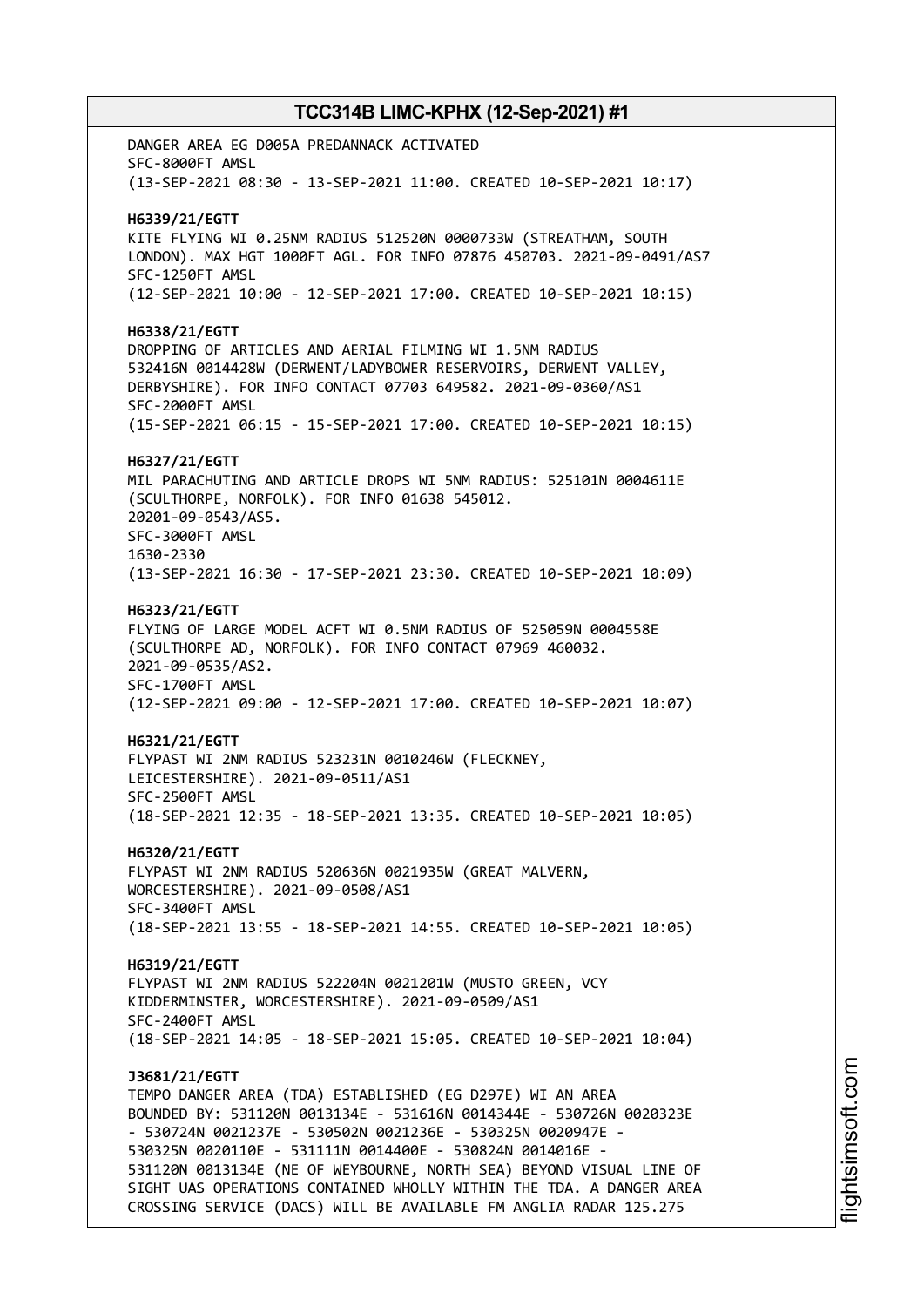MHZ. AIC Y084/21 REFERS. 2021-08-0702/AS2 SFC-1300FT AMSL (13-SEP-2021 09:45 - 13-SEP-2021 15:00. CREATED 10-SEP-2021 09:45) **H6314/21/EGTT** UAS OPR WI 1NM RADIUS OF 525657N 0010725E (WEYBOURNE AD, NORFOLK). MAX HGT 700FT AGL. WEYBOURNE AD CLOSED DURING ACTIVITY. FOR INFO 07792 957849. 2021-08-0702/AS2 SFC-950FT AMSL (13-SEP-2021 09:45 - 13-SEP-2021 15:00. CREATED 10-SEP-2021 09:43) **J3680/21/EGTT** TEMPO DANGER AREA (TDA) ESTABLISHED (EG D297A) WI AN AREA BOUNDED BY: 525707N 0010759E - 525743N 0010455E - 530134N 0011229E - 531120N 0013134E - 530824N 0014016E - 525718N 0013712E - 525823N 0011626E - 525649N 0011218E - 525707N 0010759E (NE OF WEYBOURNE, NORTH SEA) BEYOND VISUAL LINE OF SIGHT UAS OPERATIONS CONTAINED WHOLLY WITHIN THE TDA. A DANGER AREA CROSSING SERVICE (DACS) WILL BE AVAILABLE FM ANGLIA RADAR 125.275 MHZ. AIC Y084/21 REFERS. 2021-08-0702/AS2 SFC-1300FT AMSL (13-SEP-2021 09:45 - 13-SEP-2021 15:00. CREATED 10-SEP-2021 09:41) **J3677/21/EGTT** TEMPO DANGER AREA (TDA) EG D098C ESTABLISHED WI AN AREA BOUNDED BY: 505359N 0005825E - 510326N 0011118E - 510756N 0012635E - 510635N 0012927E - 510149N 0011316E - 505315N 0010128E - 505359N 0005825E. (ENGLISH CHANNEL) BEYOND VISUAL LINE OF SIGHT UAS OPS CONTAINED WHOLLY WI THE TDA. A DANGER AREA ACTIVITY INFO SERVICE (DAAIS) WILL BE AVBL FM EITHER LONDON INFO ON FREQ 124.600MHZ (OPR H24) OR FM LYDD ATC ON FREQ 120.705MHZ LYDD APPROACH) DURING THE HR OF WATCH. AIC Y058/21 REFERS 2020-12-0038/AS2 SFC-1500FT AMSL (14-SEP-2021 04:00 - 14-SEP-2021 13:30. CREATED 10-SEP-2021 09:29) **J3676/21/EGTT** TEMPO DANGER AREA (TDA) EG D098H ESTABLISHED WI AN AREA BOUNDED  $RY$ STRAIGHT LINES JOINING 510831N 0012227E - 510756N 0012635E - 510629N 0012136E THENCE THE ANTICLOCKWISE ARC OF A CIRCLE OF RADIUS OF 2.25NM CENTRED ON 510800N 0011900E BETWEEN 510629N 0012136E AND 510831N 0012227E (PORT OF DOVER). (ENGLISH CHANNEL) BEYOND VISUAL LINE OF SIGHT UAS OPS CONTAINED WHOLLY WI THE TDA. A DANGER AREA ACTIVITY INFO SERVICE (DAAIS) WILL BE AVBL FM EITHER LONDON INFO ON FREQ 124.600MHZ (OPR H24) OR FM LYDD ATC ON FREQ 120.705MHZ LYDD APPROACH) DURING THE HR OF WATCH. AIC Y058/21 REFERS 2020-12-0038/AS2 SFC-800FT AMSL (14-SEP-2021 04:00 - 14-SEP-2021 13:30. CREATED 10-SEP-2021 09:28) **J3674/21/EGTT** TEMPO DANGER AREA (TDA) EG D098A ESTABLISHED WI AN AREA BOUNDED BY: 504815N 0004937E - 505359N 0005825E - 505315N 0010128E - 504703N 0005208E - 504815N 0004937E. (ENGLISH CHANNEL) BEYOND VISUAL LINE OF SIGHT UAS OPS CONTAINED WHOLLY WI THE TDA. A DANGER AREAACTIVITY INFO SERVICE (DAAIS) WILL BE AVBL FM EITHER LONDON INFO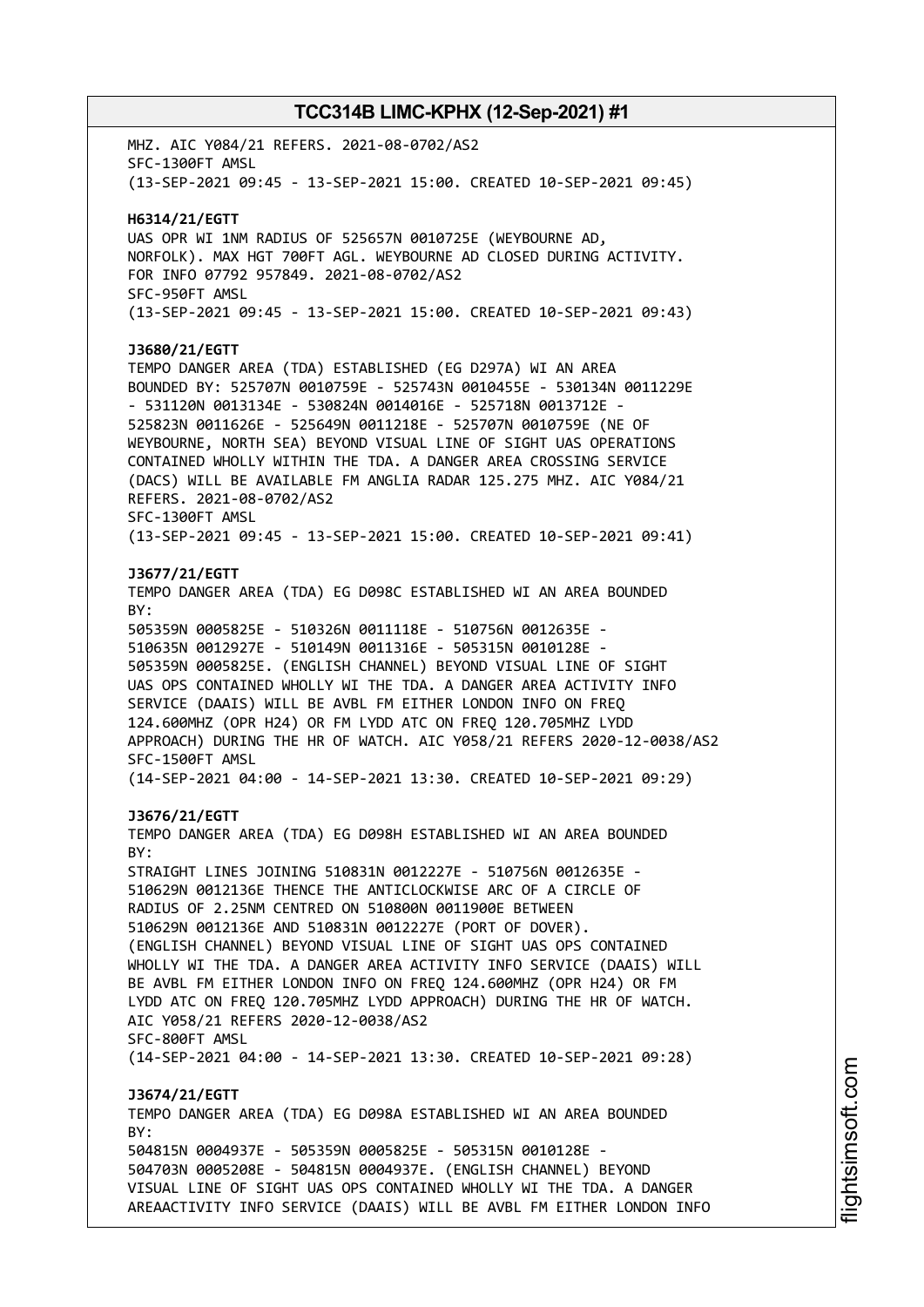ON FREQ 124.600MHZ (OPR H24) OR FM LYDD ATC ON FREQ 120.705MHZ LYDD APPROACH) DURING THE HR OF WATCH. AIC Y058/21 REFERS 2020-12-0038/AS2 SFC-1500FT AMSL (14-SEP-2021 04:00 - 14-SEP-2021 13:30. CREATED 10-SEP-2021 09:27) **J3675/21/EGTT** TEMPO DANGER AREA (TDA) EG D098H ESTABLISHED WI AN AREA BOUNDED BY: STRAIGHT LINES JOINING 510831N 0012227E - 510756N 0012635E - 510629N 0012136E THENCE THE ANTICLOCKWISE ARC OF A CIRCLE OF RADIUS OF 2.25NM CENTRED ON 510800N 0011900E BETWEEN 510629N 0012136E AND 510831N 0012227E (PORT OF DOVER). (ENGLISH CHANNEL) BEYOND VISUAL LINE OF SIGHT UAS OPS CONTAINED WHOLLY WI THE TDA. A DANGER AREA ACTIVITY INFO SERVICE (DAAIS) WILL BE AVBL FM EITHER LONDON INFO ON FREQ 124.600MHZ (OPR H24) OR FM LYDD ATC ON FREQ 120.705MHZ LYDD APPROACH) DURING THE HR OF WATCH. AIC Y058/21 REFERS 2020-12-0038/AS2 SFC-800FT AMSL (13-SEP-2021 04:00 - 13-SEP-2021 13:30. CREATED 10-SEP-2021 09:27) **J3673/21/EGTT** TEMPO DANGER AREA (TDA) EG D098B ESTABLISHED WI AN AREA BOUNDED BY: 504703N 0005208E - 505315N 0010128E - 504948N 0011548E - 504139N 0011414E - 503926N 0010808E - 504703N 0005208E. (ENGLISH CHANNEL) BEYOND VISUAL LINE OF SIGHT UAS OPS CONTAINED WHOLLY WI THE TDA. A DANGER AREA ACTIVITY INFO SERVICE (DAAIS) WILL BE AVBL FM EITHER LONDON INFO ON FREQ 124.600MHZ (OPR H24), OR FM LYDD ATC ON FREQ 120.705MHZ LYDD APPROACH) DURING THE HR OF WATCH. AIC Y058/21 REFERS 2020-12-0038/AS2 SFC-1500FT AMSL (14-SEP-2021 04:00 - 14-SEP-2021 13:30. CREATED 10-SEP-2021 09:26) **J3672/21/EGTT** TEMPO DANGER AREA (TDA) EG D098G ESTABLISHED WI AN AREA BOUNDED BY: 504118N 0002647E - 504815N 0004937E - 503926N 0010808E - 503300N 0005110E - 504118N 0002647E. (ENGLISH CHANNEL) BEYOND VISUAL LINE OF SIGHT UAS OPS CONTAINED WHOLLY WI THE TDA. A DANGER AREA ACTIVITY INFO SERVICE (DAAIS) WILL BE AVBL FM EITHER LONDON INFO ON FREQ 124.600MHZ (OPR H24) OR FM LYDD ATC ON FREQ 120.705MHZ LYDD APPROACH) DURING THE HR OF WATCH. AIC Y058/21 REFERS 2020-12-0038/AS2 SFC-1500FT AMSL (14-SEP-2021 04:00 - 14-SEP-2021 13:30. CREATED 10-SEP-2021 09:24) **J3671/21/EGTT** TEMPO DANGER AREA (TDA) EG D098F ESTABLISHED WI AN AREA BOUNDED  $RY$ 510352N 0010451E - 510550N 0011325E - 510425N 0011438E - 510326N 0011118E - 510008N 0010648E - 510351N 0010451E. (ENGLISH CHANNEL) BEYOND VISUAL LINE OF SIGHT UAS OPS CONTAINED WHOLLY WI THE TDA. A DANGER AREA ACTIVITY INFO SERVICE (DAAIS) WILL BE AVBL FM EITHER LONDON INFO ON FREQ 124.600MHZ (OPR H24) OR FM LYDD ATC ON FREQ 120.705MHZ LYDD APPROACH) DURING THE HR OF WATCH. AIC Y058/21 REFERS 2020-12-0038/AS2 SFC-1500FT AMSL (14-SEP-2021 04:00 - 14-SEP-2021 13:30. CREATED 10-SEP-2021 09:24)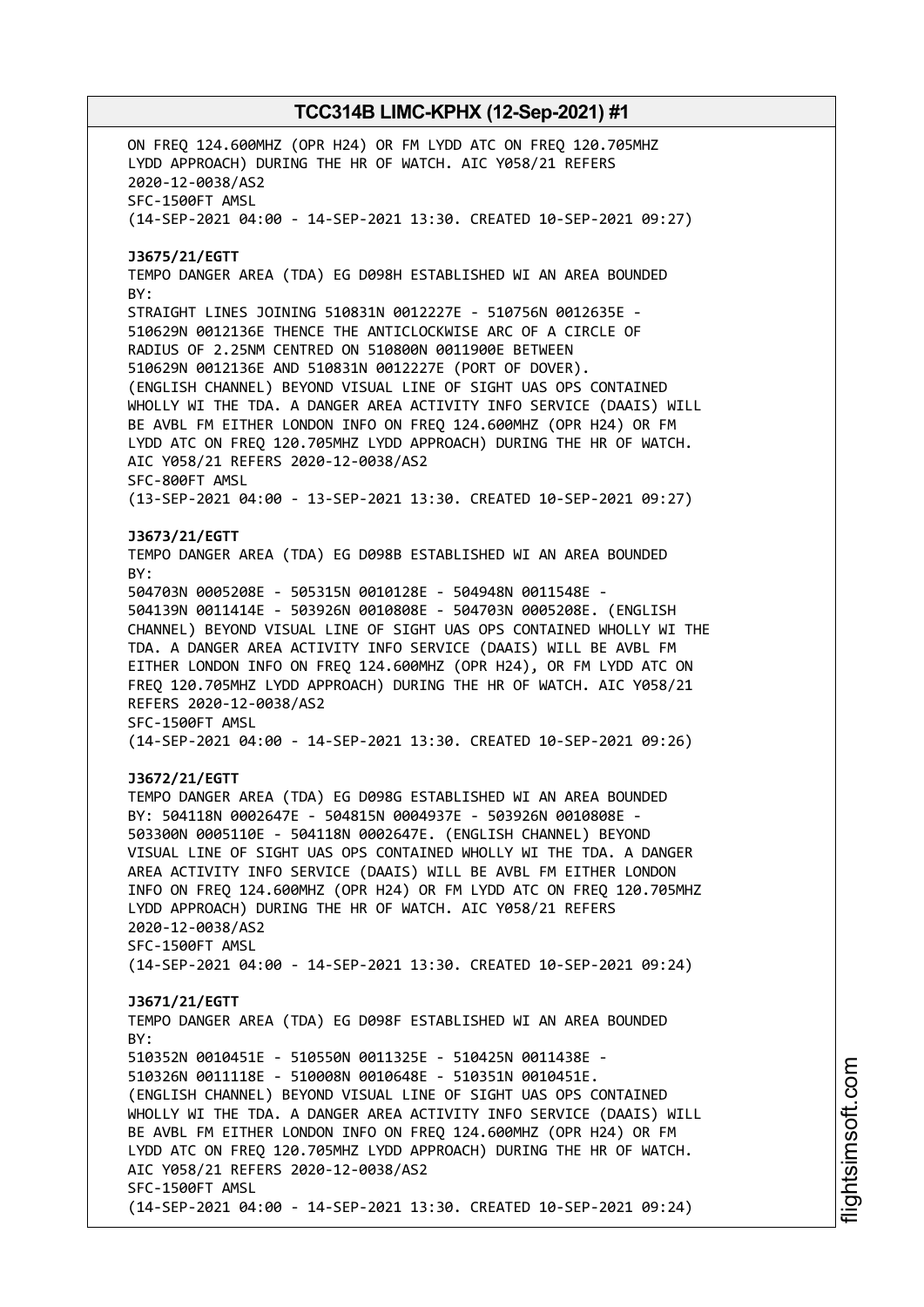**J3670/21/EGTT** TEMPO DANGER AREA (TDA) EG D098G ESTABLISHED WI AN AREA BOUNDED BY: 504118N 0002647E - 504815N 0004937E - 503926N 0010808E - 503300N 0005110E - 504118N 0002647E. (ENGLISH CHANNEL) BEYOND VISUAL LINE OF SIGHT UAS OPS CONTAINED WHOLLY WI THE TDA. A DANGER AREA ACTIVITY INFO SERVICE (DAAIS) WILL BE AVBL FM EITHER LONDON INFO ON FREQ 124.600MHZ (OPR H24) OR FM LYDD ATC ON FREQ 120.705MHZ LYDD APPROACH) DURING THE HR OF WATCH. AIC Y058/21 REFERS 2020-12-0038/AS2 SFC-1500FT AMSL (13-SEP-2021 04:00 - 13-SEP-2021 13:30. CREATED 10-SEP-2021 09:23) **J3669/21/EGTT** TEMPO DANGER AREA (TDA) EG D098F ESTABLISHED WI AN AREA BOUNDED BY: 510352N 0010451E - 510550N 0011325E - 510425N 0011438E - 510326N 0011118E - 510008N 0010648E - 510351N 0010451E. (ENGLISH CHANNEL) BEYOND VISUAL LINE OF SIGHT UAS OPS CONTAINED WHOLLY WI THE TDA. A DANGER AREA ACTIVITY INFO SERVICE (DAAIS) WILL BE AVBL FM EITHER LONDON INFO ON FREQ 124.600MHZ (OPR H24) OR FM LYDD ATC ON FREQ 120.705MHZ LYDD APPROACH) DURING THE HR OF WATCH. AIC Y058/21 REFERS 2020-12-0038/AS2 SFC-1500FT AMSL (13-SEP-2021 04:00 - 13-SEP-2021 13:30. CREATED 10-SEP-2021 09:22) **J3662/21/EGTT** TEMPO DANGER AREA (TDA) EG D098E ESTABLISHED WI AN AREA BOUNDED BY: 510756N 0012635E - 511454N 0013137E - 512251N 0013322E - 511740N 0015439E - 511447N 0020000E - 511153N 0015200E - 510607N 0014309E - 510336N 0013547E - 510756N 0012635E. (ENGLISH CHANNEL) BEYOND VISUAL LINE OF SIGHT UAS OPS CONTAINED WHOLLY WI THE TDA. A DANGER AREA ACTIVITY INFO SERVICE (DAAIS) WILL BE AVBL FM EITHER LONDON INFO ON FREQ 124.600MHZ (OPR H24) OR FM LYDD ATC ON FREQ 120.705MHZ LYDD APPROACH) DURING THE HR OF WATCH. AIC Y058/21 REFERS 2020-12-0038/AS2 SFC-1500FT AMSL (14-SEP-2021 04:00 - 14-SEP-2021 13:30. CREATED 10-SEP-2021 09:18) **J3659/21/EGTT** TEMPO DANGER AREA (TDA) EG D098E ESTABLISHED WI AN AREA BOUNDED BY: 510756N 0012635E - 511454N 0013137E - 512251N 0013322E - 511740N 0015439E - 511447N 0020000E - 511153N 0015200E - 510607N 0014309E - 510336N 0013547E - 510756N 0012635E. (ENGLISH CHANNEL) BEYOND VISUAL LINE OF SIGHT UAS OPS CONTAINED WHOLLY WI THE TDA. A DANGER AREA ACTIVITY INFO SERVICE (DAAIS) WILL BE AVBL FM EITHER LONDON INFO ON FREQ 124.600MHZ (OPR H24) OR FM LYDD ATC ON FREQ 120.705MHZ LYDD APPROACH) DURING THE HR OF WATCH. AIC Y058/21 REFERS 2020-12-0038/AS2 STRAIGHT LINE DEFINED BY: 510756N 0012635E - 511454N 0013137E - 512251N 0013322E - 511740N 0015439E - 511447N 0020000E - 511153N 0015200E - 510607N 0014309E - 510336N 0013547E SFC-1500FT AMSL (13-SEP-2021 04:00 - 13-SEP-2021 13:30. CREATED 10-SEP-2021 09:15)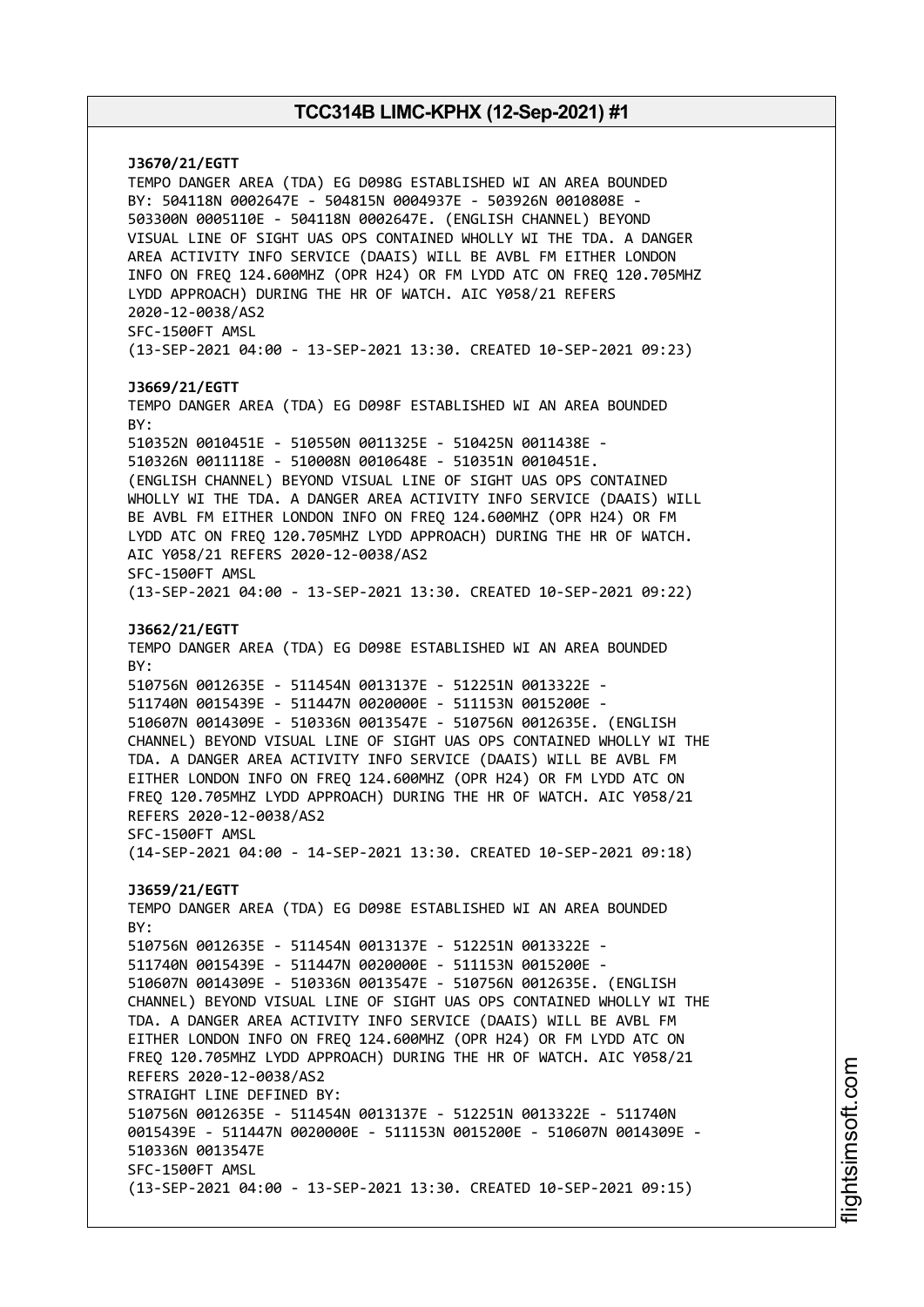**J3658/21/EGTT** TEMPO DANGER AREA (TDA) EG D098D ESTABLISHED WI AN AREA BOUNDED BY: 505315N 0010128E - 510149N 0011316E - 510635N 0012927E - 510336N 0013547E - 510227N 0013230E - 505659N 0012114E - 505345N 0011650E - 504948N 0011548E - 505315N 0010128E. (ENGLISH CHANNEL) BEYOND VISUAL LINE OF SIGHT UAS OPS CONTAINED WHOLLY WI THE TDA. A DANGER AREA ACTIVITY INFO SERVICE (DAAIS) WILL BE AVBL FM EITHER LONDON INFO ON FREQ 124.600MHZ (OPR H24) OR FM LYDD ATC ON FREQ 120.705MHZ LYDD APPROACH) DURING THE HR OF WATCH. AIC Y058/21 REFERS 2020-12-0038/AS2 SFC-1500FT AMSL (14-SEP-2021 04:00 - 14-SEP-2021 13:30. CREATED 10-SEP-2021 09:15) **J3657/21/EGTT** TEMPO DANGER AREA (TDA) EG D098D ESTABLISHED WI AN AREA BOUNDED BY: 505315N 0010128E - 510149N 0011316E - 510635N 0012927E - 510336N 0013547E - 510227N 0013230E - 505659N 0012114E - 505345N 0011650E - 504948N 0011548E - 505315N 0010128E. (ENGLISH CHANNEL) BEYOND VISUAL LINE OF SIGHT UAS OPS CONTAINED WHOLLY WI THE TDA. A DANGER AREA ACTIVITY INFO SERVICE (DAAIS) WILL BE AVBL FM EITHER LONDON INFO ON FREQ 124.600MHZ (OPR H24) OR FM LYDD ATC ON FREQ 120.705MHZ LYDD APPROACH) DURING THE HR OF WATCH. AIC Y058/21 REFERS 2020-12-0038/AS2 SFC-1500FT AMSL (13-SEP-2021 04:00 - 13-SEP-2021 13:30. CREATED 10-SEP-2021 09:14) **J3654/21/EGTT** TEMPO DANGER AREA (TDA) EG D098C ESTABLISHED WI AN AREA BOUNDED BY: 505359N 0005825E - 510326N 0011118E - 510756N 0012635E - 510635N 0012927E - 510149N 0011316E - 505315N 0010128E - 505359N 0005825E. (ENGLISH CHANNEL) BEYOND VISUAL LINE OF SIGHT UAS OPS CONTAINED WHOLLY WI THE TDA. A DANGER AREA ACTIVITY INFO SERVICE (DAAIS) WILL BE AVBL FM EITHER LONDON INFO ON FREQ 124.600MHZ (OPR H24) OR FM LYDD ATC ON FREQ 120.705MHZ LYDD APPROACH) DURING THE HR OF WATCH. AIC Y058/21 REFERS 2020-12-0038/AS2 SFC-1500FT AMSL (13-SEP-2021 04:00 - 13-SEP-2021 13:30. CREATED 10-SEP-2021 09:12) **J3655/21/EGTT** TEMPO DANGER AREA (TDA) EG D098B ESTABLISHED WI AN AREA BOUNDED  $RY$ 504703N 0005208E - 505315N 0010128E - 504948N 0011548E - 504139N 0011414E - 503926N 0010808E - 504703N 0005208E. (ENGLISH CHANNEL) BEYOND VISUAL LINE OF SIGHT UAS OPS CONTAINED WHOLLY WI THE TDA. A DANGER AREA ACTIVITY INFO SERVICE (DAAIS) WILL BE AVBL FM EITHER LONDON INFO ON FREQ 124.600MHZ (OPR H24), OR FM LYDD ATC ON FREQ 120.705MHZ LYDD APPROACH) DURING THE HR OF WATCH. AIC Y058/21 REFERS 2020-12-0038/AS2 SFC-1500FT AMSL (13-SEP-2021 04:00 - 13-SEP-2021 13:30. CREATED 10-SEP-2021 09:12) **J3656/21/EGTT** TEMPO DANGER AREA (TDA) EG D098A ESTABLISHED WI AN AREA BOUNDED BY: 504815N 0004937E - 505359N 0005825E - 505315N 0010128E -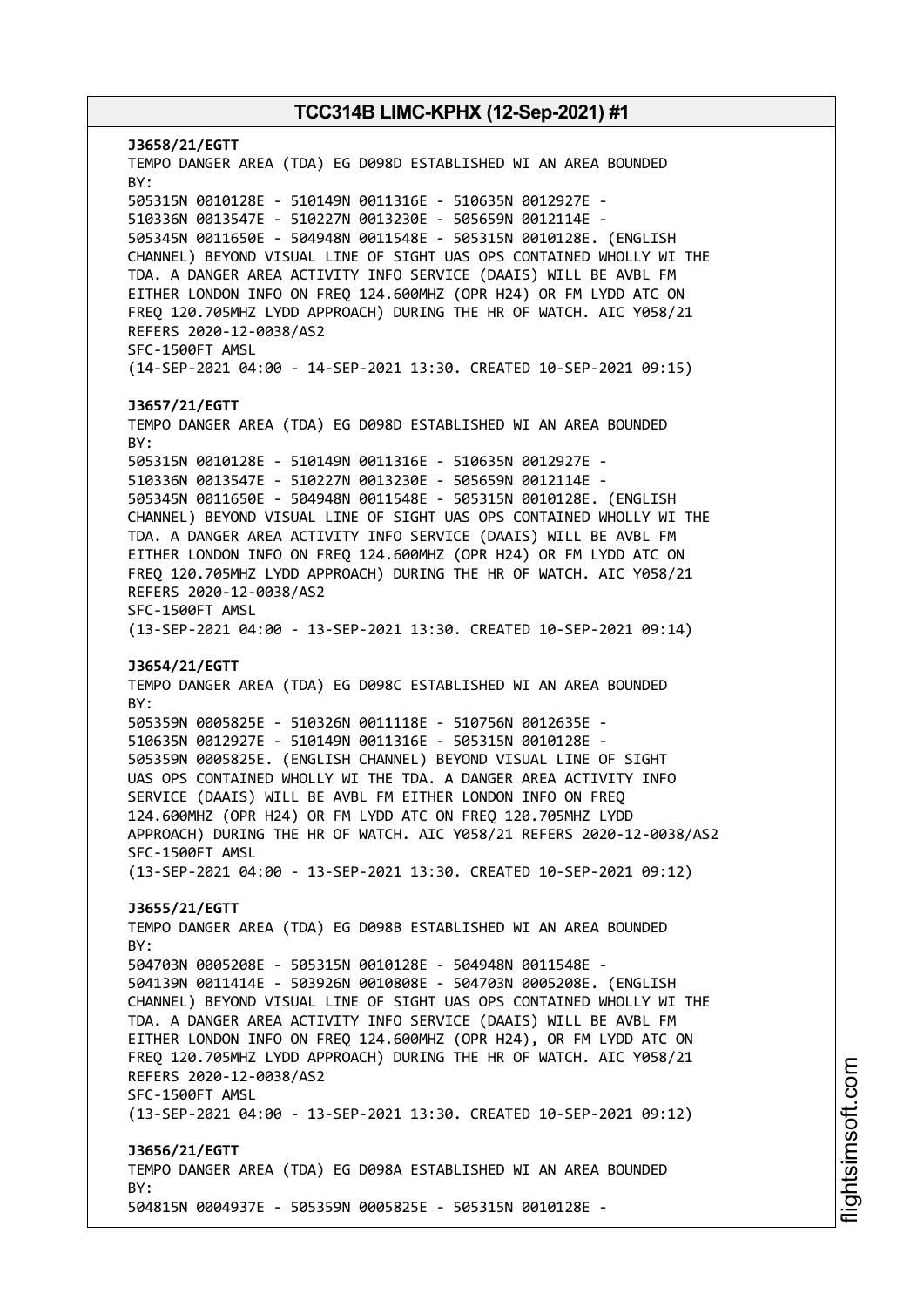504703N 0005208E - 504815N 0004937E. (ENGLISH CHANNEL) BEYOND VISUAL LINE OF SIGHT UAS OPS CONTAINED WHOLLY WI THE TDA. A DANGER AREA ACTIVITY INFO SERVICE (DAAIS) WILL BE AVBL FM EITHER LONDON INFO ON FREQ 124.600MHZ (OPR H24) OR FM LYDD ATC ON FREQ 120.705MHZ LYDD APPROACH) DURING THE HR OF WATCH. AIC Y058/21 REFERS 2020-12-0038/AS2 SFC-1500FT AMSL (13-SEP-2021 04:00 - 13-SEP-2021 13:30. CREATED 10-SEP-2021 09:12)

#### **J3652/21/EGTT**

TEMPO DANGER AREA (TDA) EGD 396A WI AN AREA BOUNDED BY STRAIGHT LINES JOINING 530956N 0042902W - 530731N 0042235W THENCE ANTICLOCKWISE BY THE ARC OF A CIRCLE RADIUS 2 NM CENTRED ON 530607N 0042015W BETWEEN 530731N 0042235W - 530555N 0042333W - 530555N 0042333W - 530759N 0043115W - 530956N 0042902W (WEST OF CAERNARFON, OVER SEA) BEYOND VISUAL LINE OF SIGHT UAS OPS CONTAINED WHOLLY WI THE TDA. A DANGER AREA CROSSING SERVICE OR A DANGER AREA ACTIVITY INFORMATION SERVICE (DAAIS) WILL BE AVBL FM RAF VALLEY ON 125.225MHZ / 01407-762241 EXTENSION 7461 DURING NOTIFIED OPR HR. OUTSIDE RAF VALLEY OPR HR A DAAIS WILL BE AVBL FM LONDON INFO ON 124.750MHZ. A BRIEFING SHEET IS AVBL AT HTTPS://NATS-UK.EAD-IT.COM/CMS-NATS/OPENCMS/EN/PUBLICATIONS/BRIEFIN G-SHEETS/. 2021-08-0317/AS4 1000FT AMSL-2000FT AMSL

(19-SEP-2021 11:30 - 19-SEP-2021 15:30. CREATED 10-SEP-2021 08:54)

#### **J3653/21/EGTT**

TEMPO DANGER AREA (TDA) ESTABLISHED (EG D396C) WI AN AREA BOUNDED BY: 531327N 0044159W - 531718N 0044843W - 531955N 0044653W - 531721N 0044155W - 531512N 0043922W - 531327N 0044159W. (WEST OF HOLYHEAD, OVER SEA) BEYOND VISUAL LINE OF SIGHT UAS OPERATIONS CONTAINED WHOLLY WITHIN THE TDA. A DANGER AREA CROSSING SERVICE OR A DANGER AREA ACTIVITY INFORMATION SERVICE WILL BE AVAILABLE FROM RAF VALLEY ON 125.225 MHZ / 01407 762241 EXTENSION 7461 DURING NOTIFIED OPERATING HOURS. OUTSIDE RAF VALLEY OPERATING HOURS A DANGER AREA ACTIVITY INFORMATION SERVICE WILL BE AVAILABLE FROM LONDON INFORMATION ON 124.750 MHZ. A BRIEFING SHEET IS AVAILABLE AT

HTTPS://NATS-UK.EAD-IT.COM/CMS-NATS/OPENCMS/EN/PUBLICATIONS/BRIEFIN G-SHEETS/. 2021-08-0317/AS4 1500FT AMSL-3000FT AMSL

(19-SEP-2021 11:30 - 19-SEP-2021 15:30. CREATED 10-SEP-2021 08:54)

#### **J3651/21/EGTT**

TEMPO DANGER AREA (TDA) ESTABLISHED (EG D396D) WI AN AREA BOUNDED BY: 531955N 0044653W - 532212N 0044338W - 531930N 0043821W - 531721N 0044155W - 531955N 0044653W. (NORTH WEST OF HOLYHEAD, OVER SEA) BEYOND VISUAL LINE OF SIGHT UAS OPERATIONS CONTAINED WHOLLY WITHIN THE TDA. A DANGER AREA CROSSING SERVICE OR A DANGER AREA ACTIVITY INFORMATION SERVICE WILL BE AVAILABLE FROM RAF VALLEY ON 125.225 MHZ / 01407 762241 EXTENSION 7461 DURING NOTIFIED OPERATING HOURS. OUTSIDE RAF VALLEY OPERATING HOURS A DANGER AREA ACTIVITY INFORMATION SERVICE WILL BE AVAILABLE FROM LONDON INFORMATION ON 124.750 MHZ. A BRIEFING SHEET IS AVAILABLE AT

HTTPS://NATS-UK.EAD-IT.COM/CMS-NATS/OPENCMS/EN/PUBLICATIONS/BRIEFIN G-SHEETS/. 2021-08-0317/AS4 1500FT AMSL-3000FT AMSL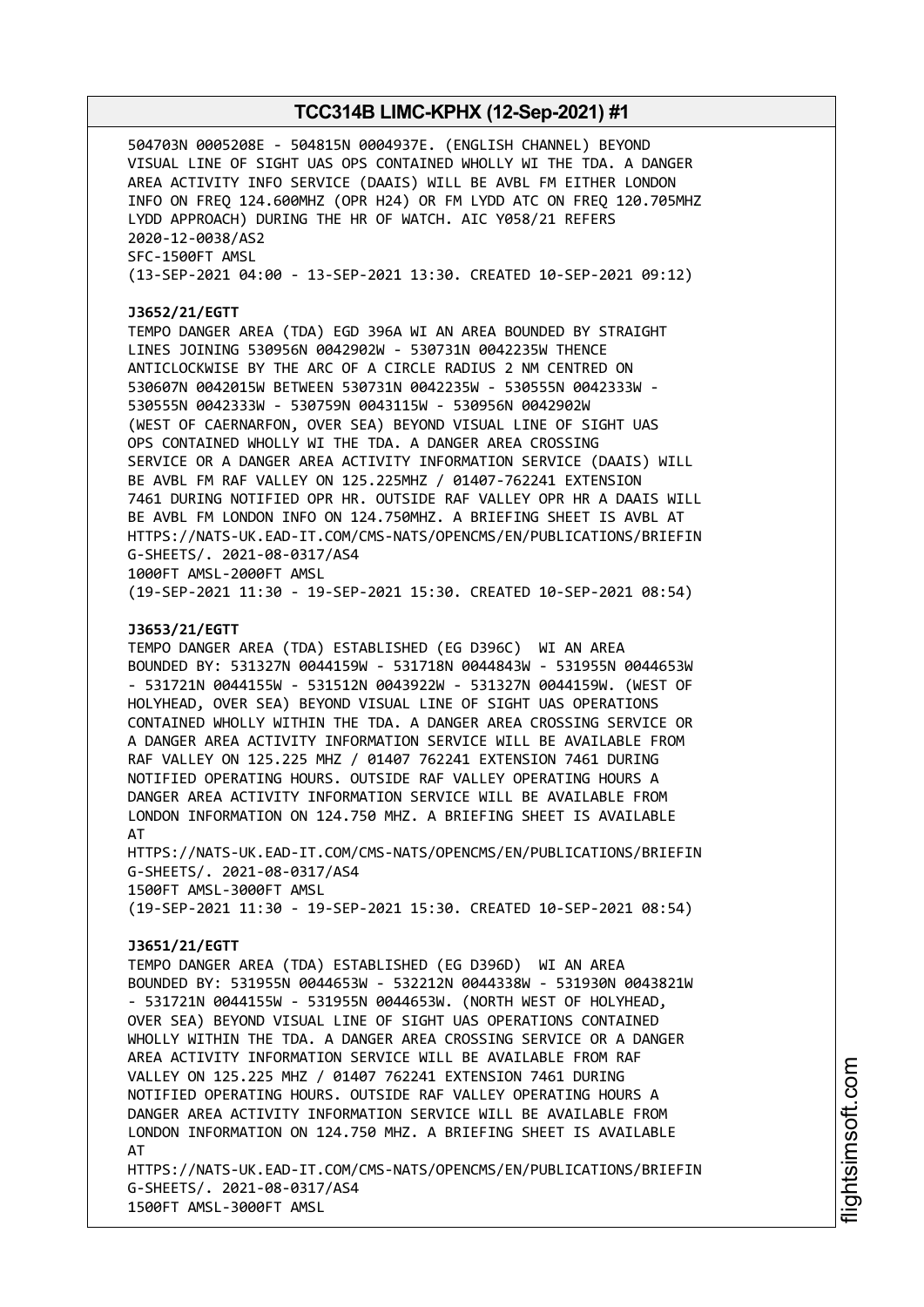(19-SEP-2021 11:30 - 19-SEP-2021 15:30. CREATED 10-SEP-2021 08:53)

#### **J3650/21/EGTT**

TEMPO DANGER AREA (TDA) ESTABLISHED (EG D396B) WI AN AREA BOUNDED BY: 530956N 0042902W - 530759N 0043115W - 531327N 0044159W - 531512N 0043922W - 530956N 0042902W (WEST OF CAERNARFON, OVER SEA) BEYOND VISUAL LINE OF SIGHT UAS OPERATIONS CONTAINED WHOLLY WITHIN THE TDA. A DANGER AREA CROSSING SERVICE OR A DANGER AREA ACTIVITY INFORMATION SERVICE WILL BE AVAILABLE FROM RAF VALLEY ON 125.225 MHZ / 01407 762241 EXTENSION 7461 DURING NOTIFIED OPERATING HOURS. OUTSIDE RAF VALLEY OPERATING HOURS A DANGER AREA ACTIVITY INFORMATION SERVICE WILL BE AVAILABLE FROM LONDON INFORMATION ON 124.750 MHZ. A BRIEFING SHEET IS AVAILABLE AT HTTPS://NATS-UK.EAD-IT.COM/CMS-NATS/OPENCMS/EN/PUBLICATIONS/BRIEFIN G-SHEETS/. 2021-08-0317/AS4 1500FT AMSL-3000FT AMSL

(19-SEP-2021 11:30 - 19-SEP-2021 15:30. CREATED 10-SEP-2021 08:52)

#### **J3649/21/EGTT**

TEMPO DANGER AREA (TDA) ESTABLISHED (EG D396K) WI AN AREA BOUNDED BY: 524747N 0043851W - 524757N 0043441W - 524540N 0043000W - 524520N 0044018W - 524747N 0043851W (SOUTH WEST OF PORTH NEIGWL, OVER SEA). BEYOND VISUAL LINE OF SIGHT UAS OPERATIONS CONTAINED WHOLLY WITHIN THE TDA. A DANGER AREA CROSSING SERVICE OR A DANGER AREA ACTIVITY INFORMATION SERVICE WILL BE AVAILABLE FROM RAF VALLEY ON 125.225 MHZ / 01407 762241 EXTENSION 7461 DURING NOTIFIED OPERATING HOURS. OUTSIDE RAF VALLEY OPERATING HOURS A DANGER AREA ACTIVITY INFORMATION SERVICE WILL BE AVAILABLE FROM LONDON INFORMATION ON 124.750 MHZ. A BRIEFING SHEET IS AVAILABLE AT HTTPS://NATS-UK.EAD-IT.COM/CMS-NATS/OPENCMS/EN/PUBLICATIONS/BRIEFIN G-SHEETS/. 2021-08-0317/AS4 4500FT AMSL-6500FT AMSL

(19-SEP-2021 11:30 - 19-SEP-2021 15:30. CREATED 10-SEP-2021 08:51)

#### **J3648/21/EGTT**

TEMPO DANGER AREA (TDA) EG D396E ESTABLISHED WI AN AREA BOUNDED BY STRAIGHT LINES JOINING AN ANTICLOCKWISE ARC OF A CIRCLE OF RADIUS 2NM CENTRED ON 530607N 0042015W BTN 530507N 0042307W - 530459N 0041732W THENCE STRAIGHT LINES JOINING 530459N 0041732W - 530309N 0041740W - 530317N 0042026W - 530329N 0042425W - 530507N 0042307W (SOUTH WEST OF CAERNARFON AD, OVER SEA). BEYOND VISUAL LINE OF SIGHT UAS OPS CONTAINED WHOLLY WI THE TDA. A DANGER AREA CROSSING SERVICE OR A DANGER AREA ACTIVITY INFORMATION SERVICE (DAAIS) WILL BE AVBL FM RAF VALLEY ON 125.225MHZ / 01407 762241 EXTENSION 7461 DURING NOTIFIED OPR HR. OUTSIDE RAF VALLEY OPR HR A DAAIS WILL BE AVBL FM LONDON INFO ON 124.750MHZ. A BRIEFING SHEET IS AVBL AT HTTPS://NATS-UK.EAD-IT.COM/CMS-NATS/OPENCMS/EN/PUBLICATIONS/BRIEFING-SHEETS/. 2021-08-0317/AS4 1000FT AMSL-2000FT AMSL (19-SEP-2021 11:30 - 19-SEP-2021 15:30. CREATED 10-SEP-2021 08:50) **J3647/21/EGTT** TEMPO DANGER AREA (TDA) ESTABLISHED (EG D396K) WI AN AREA BOUNDED BY: 524747N 0043851W - 524757N 0043441W -

524540N 0043000W - 524520N 0044018W - 524747N 0043851W (SOUTH WEST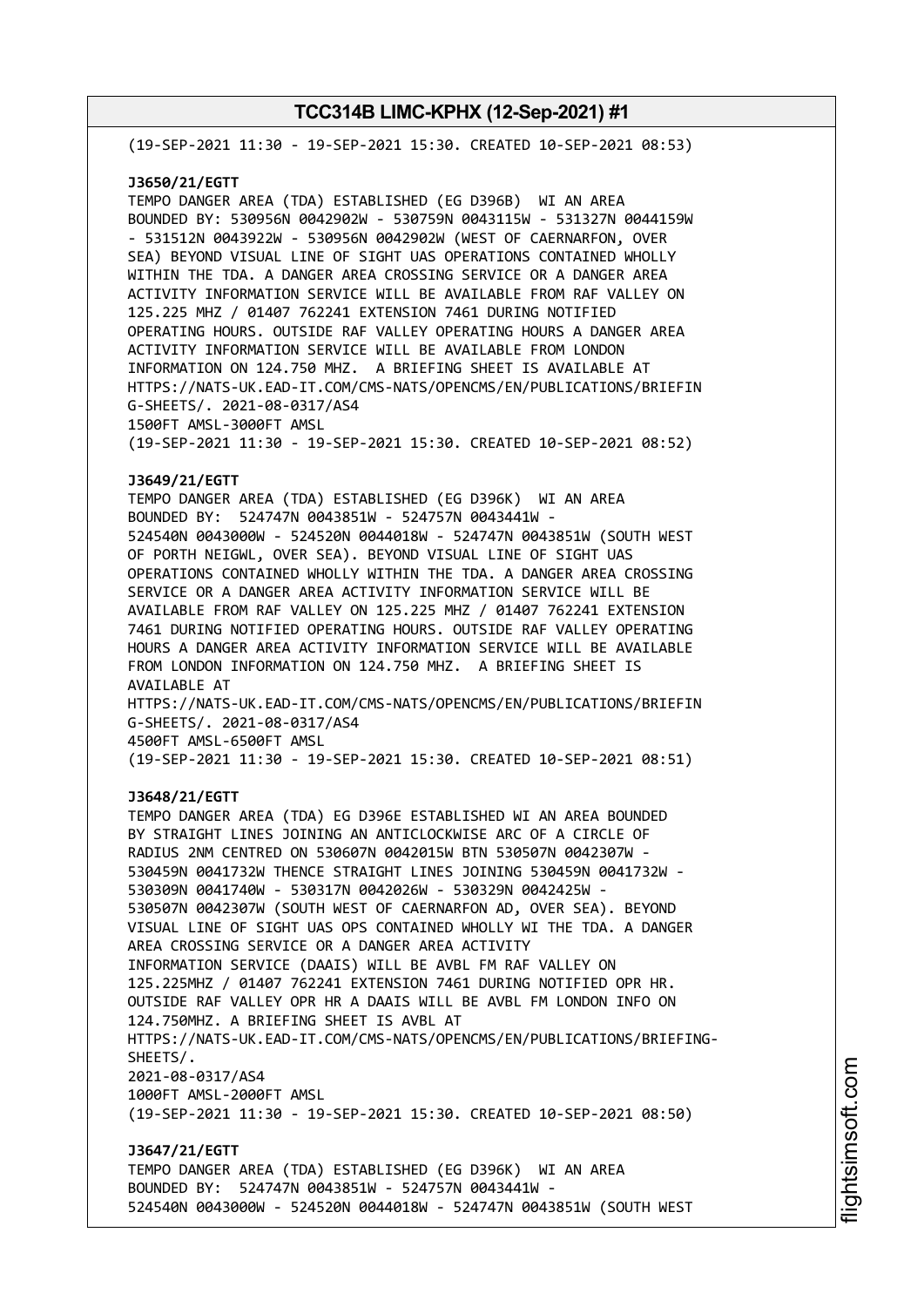OF PORTH NEIGWL, OVER SEA). BEYOND VISUAL LINE OF SIGHT UAS OPERATIONS CONTAINED WHOLLY WITHIN THE TDA. A DANGER AREA CROSSING SERVICE OR A DANGER AREA ACTIVITY INFORMATION SERVICE WILL BE AVAILABLE FROM RAF VALLEY ON 125.225 MHZ / 01407 762241 EXTENSION 7461 DURING NOTIFIED OPERATING HOURS. OUTSIDE RAF VALLEY OPERATING HOURS A DANGER AREA ACTIVITY INFORMATION SERVICE WILL BE AVAILABLE FROM LONDON INFORMATION ON 124.750 MHZ. A BRIEFING SHEET IS AVAILABLE AT HTTPS://NATS-UK.EAD-IT.COM/CMS-NATS/OPENCMS/EN/PUBLICATIONS/BRIEFIN G-SHEETS/. 2021-08-0317/AS4 4500FT AMSL-6500FT AMSL (17-SEP-2021 11:30 - 17-SEP-2021 15:30. CREATED 10-SEP-2021 08:50) **J3646/21/EGTT** TEMPO DANGER AREA (TDA) ESTABLISHED (EG D396K) WI AN AREA BOUNDED BY: 524747N 0043851W - 524757N 0043441W - 524540N 0043000W - 524520N 0044018W - 524747N 0043851W (SOUTH WEST OF PORTH NEIGWL, OVER SEA). BEYOND VISUAL LINE OF SIGHT UAS OPERATIONS CONTAINED WHOLLY WITHIN THE TDA. A DANGER AREA CROSSING SERVICE OR A DANGER AREA ACTIVITY INFORMATION SERVICE WILL BE AVAILABLE FROM RAF VALLEY ON 125.225 MHZ / 01407 762241 EXTENSION 7461 DURING NOTIFIED OPERATING HOURS. OUTSIDE RAF VALLEY OPERATING HOURS A DANGER AREA ACTIVITY INFORMATION SERVICE WILL BE AVAILABLE FROM LONDON INFORMATION ON 124.750 MHZ. A BRIEFING SHEET IS AVAILABLE AT HTTPS://NATS-UK.EAD-IT.COM/CMS-NATS/OPENCMS/EN/PUBLICATIONS/BRIEFIN G-SHEETS/. 2021-08-0317/AS4 4500FT AMSL-6500FT AMSL (16-SEP-2021 11:30 - 16-SEP-2021 15:30. CREATED 10-SEP-2021 08:49) **J3645/21/EGTT** TEMPO DANGER AREA (TDA) ESTABLISHED (EG D396K) WI AN AREA BOUNDED BY: 524747N 0043851W - 524757N 0043441W - 524540N 0043000W - 524520N 0044018W - 524747N 0043851W (SOUTH WEST OF PORTH NEIGWL, OVER SEA). BEYOND VISUAL LINE OF SIGHT UAS OPERATIONS CONTAINED WHOLLY WITHIN THE TDA. A DANGER AREA CROSSING SERVICE OR A DANGER AREA ACTIVITY INFORMATION SERVICE WILL BE AVAILABLE FROM RAF VALLEY ON 125.225 MHZ / 01407 762241 EXTENSION 7461 DURING NOTIFIED OPERATING HOURS. OUTSIDE RAF VALLEY OPERATING HOURS A DANGER AREA ACTIVITY INFORMATION SERVICE WILL BE AVAILABLE FROM LONDON INFORMATION ON 124.750 MHZ. A BRIEFING SHEET IS AVAILABLE AT HTTPS://NATS-UK.EAD-IT.COM/CMS-NATS/OPENCMS/EN/PUBLICATIONS/BRIEFIN G-SHEETS/. 2021-08-0317/AS4 4500FT AMSL-6500FT AMSL (15-SEP-2021 11:30 - 15-SEP-2021 15:30. CREATED 10-SEP-2021 08:48) **J3644/21/EGTT** TEMPO DANGER AREA (TDA) EG D396E ESTABLISHED WI AN AREA BOUNDED BY STRAIGHT LINES JOINING AN ANTICLOCKWISE ARC OF A CIRCLE OF RADIUS 2NM CENTRED ON 530607N 0042015W BTN 530507N 0042307W - 530459N 0041732W THENCE STRAIGHT LINES JOINING 530459N 0041732W - 530309N 0041740W - 530317N 0042026W - 530329N 0042425W - 530507N 0042307W (SOUTH WEST OF CAERNARFON AD, OVER SEA). BEYOND VISUAL LINE OF SIGHT UAS OPS CONTAINED WHOLLY WI THE TDA. A DANGER AREA CROSSING SERVICE OR A DANGER AREA ACTIVITY INFORMATION SERVICE (DAAIS) WILL BE AVBL FM RAF VALLEY ON 125.225MHZ / 01407 762241 EXTENSION 7461 DURING NOTIFIED OPR HR.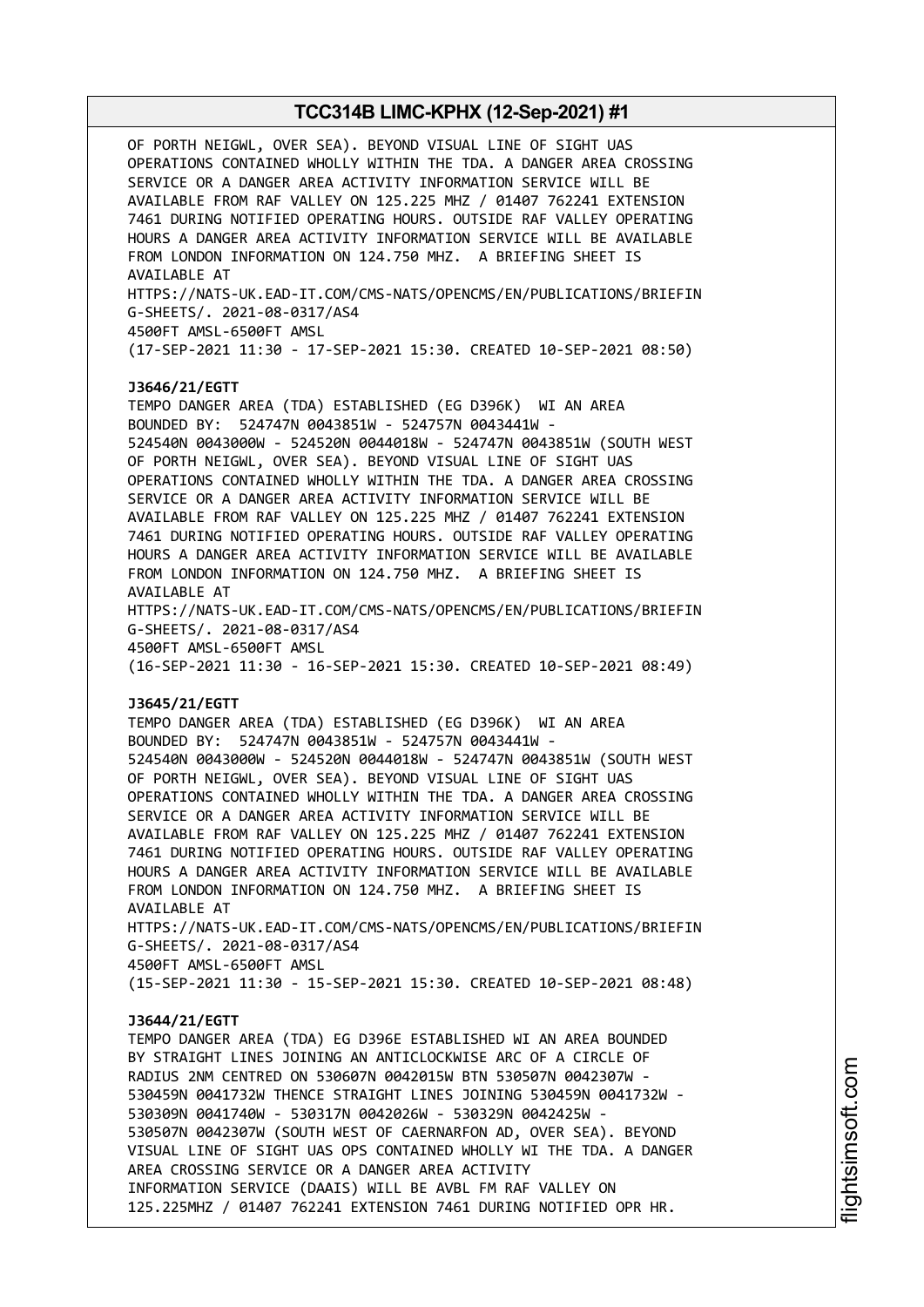OUTSIDE RAF VALLEY OPR HR A DAAIS WILL BE AVBL FM LONDON INFO ON 124.750MHZ. A BRIEFING SHEET IS AVBL AT HTTPS://NATS-UK.EAD-IT.COM/CMS-NATS/OPENCMS/EN/PUBLICATIONS/BRIEFING-SHEETS/. 2021-08-0317/AS4 1000FT AMSL-2000FT AMSL (17-SEP-2021 11:30 - 17-SEP-2021 15:30. CREATED 10-SEP-2021 08:47) **J3643/21/EGTT** TEMPO DANGER AREA (TDA) ESTABLISHED (EG D396J) WI AN AREA BOUNDED BY: 524550N 0044520W - 524851N 0044518W - 524747N 0043851W - 524520N 0044018W - 524550N 0044520W. (YNYS GWYLAN-FAWR, GWYNEDD) . BEYOND VISUAL LINE OF SIGHT UAS OPERATIONS CONTAINED WHOLLY WITHIN THE TDA. A DANGER AREA CROSSING SERVICE OR A DANGER AREA ACTIVITY INFORMATION SERVICE WILL BE AVAILABLE FROM RAF VALLEY ON 125.225 MHZ / 01407 762241 EXTENSION 7461 DURING NOTIFIED OPERATING HOURS. OUTSIDE RAF VALLEY OPERATING HOURS A DANGER AREA ACTIVITY INFORMATION SERVICE WILL BE AVAILABLE FROM LONDON INFORMATION ON 124.750 MHZ. A BRIEFING SHEET IS AVAILABLE AT HTTPS://NATS-UK.EAD-IT.COM/CMS-NATS/OPENCMS/EN/PUBLICATIONS/BRIEFIN G-SHEETS/. 2021-08-0317/AS4 2000FT AMSL-5500FT AMSL (19-SEP-2021 11:30 - 19-SEP-2021 15:30. CREATED 10-SEP-2021 08:46) **J3642/21/EGTT** TEMPO DANGER AREA (TDA) EG D396E ESTABLISHED WI AN AREA BOUNDED BY STRAIGHT LINES JOINING AN ANTICLOCKWISE ARC OF A CIRCLE OF RADIUS 2NM CENTRED ON 530607N 0042015W BTN 530507N 0042307W - 530459N 0041732W THENCE STRAIGHT LINES JOINING 530459N 0041732W - 530309N 0041740W - 530317N 0042026W - 530329N 0042425W - 530507N 0042307W (SOUTH WEST OF CAERNARFON AD, OVER SEA). BEYOND VISUAL LINE OF SIGHT UAS OPS CONTAINED WHOLLY WI THE TDA. A DANGER AREA CROSSING SERVICE OR A DANGER AREA ACTIVITY INFORMATION SERVICE (DAAIS) WILL BE AVBL FM RAF VALLEY ON 125.225MHZ / 01407 762241 EXTENSION 7461 DURING NOTIFIED OPR HR. OUTSIDE RAF VALLEY OPR HR A DAAIS WILL BE AVBL FM LONDON INFO ON 124.750MHZ. A BRIEFING SHEET IS AVBL HTTPS://NATS-UK.EAD-IT.COM/CMS-NATS/OPENCMS/EN/PUBLICATIONS/BRIEFING-SHEETS/. 2021-08-0317/AS4 1000FT AMSL-2000FT AMSL (16-SEP-2021 11:30 - 16-SEP-2021 15:30. CREATED 10-SEP-2021 08:46) **J3641/21/EGTT** TEMPO DANGER AREA (TDA) ESTABLISHED (EG D396J) WI AN AREA BOUNDED BY: 524550N 0044520W - 524851N 0044518W - 524747N 0043851W - 524520N 0044018W - 524550N 0044520W. (YNYS GWYLAN-FAWR, GWYNEDD) . BEYOND VISUAL LINE OF SIGHT UAS OPERATIONS CONTAINED WHOLLY WITHIN THE TDA. A DANGER AREA CROSSING SERVICE OR A DANGER AREA ACTIVITY INFORMATION SERVICE WILL BE AVAILABLE FROM RAF VALLEY ON 125.225 MHZ / 01407 762241 EXTENSION 7461 DURING NOTIFIED OPERATING HOURS. OUTSIDE RAF VALLEY OPERATING HOURS A DANGER AREA ACTIVITY INFORMATION SERVICE WILL BE AVAILABLE FROM LONDON INFORMATION ON 124.750 MHZ. A BRIEFING SHEET IS AVAILABLE AT HTTPS://NATS-UK.EAD-IT.COM/CMS-NATS/OPENCMS/EN/PUBLICATIONS/BRIEFIN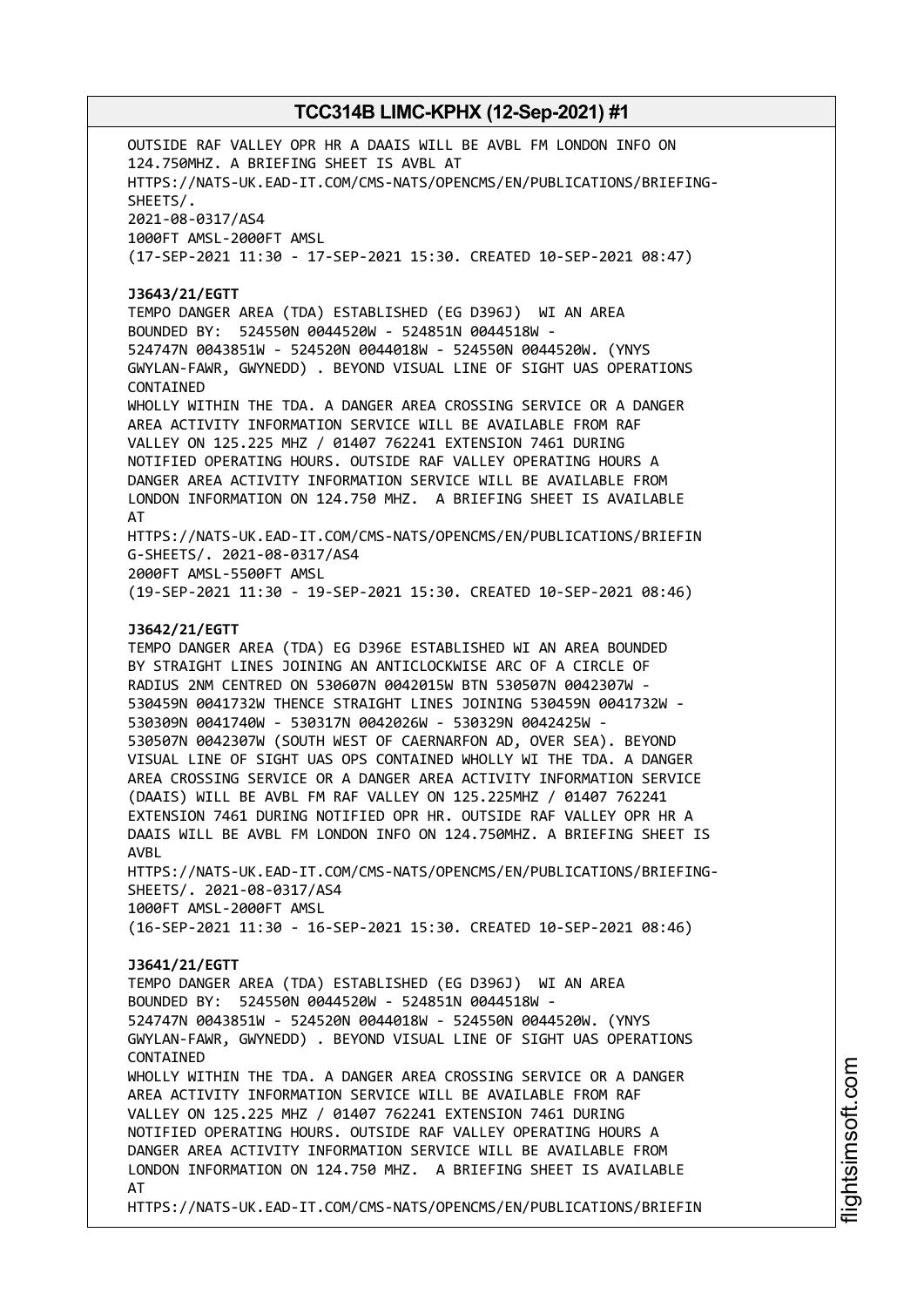G-SHEETS/. 2021-08-0317/AS4 2000FT AMSL-5500FT AMSL (17-SEP-2021 11:30 - 17-SEP-2021 15:30. CREATED 10-SEP-2021 08:46) **J3640/21/EGTT** TEMPO DANGER AREA (TDA) ESTABLISHED (EG D396J) WI AN AREA BOUNDED BY: 524550N 0044520W - 524851N 0044518W - 524747N 0043851W - 524520N 0044018W - 524550N 0044520W. (YNYS GWYLAN-FAWR, GWYNEDD) . BEYOND VISUAL LINE OF SIGHT UAS OPERATIONS CONTAINED WHOLLY WITHIN THE TDA. A DANGER AREA CROSSING SERVICE OR A DANGER AREA ACTIVITY INFORMATION SERVICE WILL BE AVAILABLE FROM RAF VALLEY ON 125.225 MHZ / 01407 762241 EXTENSION 7461 DURING NOTIFIED OPERATING HOURS. OUTSIDE RAF VALLEY OPERATING HOURS A DANGER AREA ACTIVITY INFORMATION SERVICE WILL BE AVAILABLE FROM LONDON INFORMATION ON 124.750 MHZ. A BRIEFING SHEET IS AVAILABLE AT HTTPS://NATS-UK.EAD-IT.COM/CMS-NATS/OPENCMS/EN/PUBLICATIONS/BRIEFIN G-SHEETS/. 2021-08-0317/AS4 2000FT AMSL-5500FT AMSL (16-SEP-2021 11:30 - 16-SEP-2021 15:30. CREATED 10-SEP-2021 08:45) **J3639/21/EGTT** TEMPO DANGER AREA (TDA) EG D396E ESTABLISHED WI AN AREA BOUNDED BY STRAIGHT LINES JOINING AN ANTICLOCKWISE ARC OF A CIRCLE OF RADIUS 2NM CENTRED ON 530607N 0042015W BTN 530507N 0042307W - 530459N 0041732W THENCE STRAIGHT LINES JOINING 530459N 0041732W - 530309N 0041740W - 530317N 0042026W - 530329N 0042425W - 530507N 0042307W (SOUTH WEST OF CAERNARFON AD, OVER SEA). BEYOND VISUAL LINE OF SIGHT UAS OPS CONTAINED WHOLLY WI THE TDA. A DANGER AREA CROSSING SERVICE OR A DANGER AREA ACTIVITY INFORMATION SERVICE (DAAIS) WILL BE AVBL FM RAF VALLEY ON 125.225MHZ / 01407 762241 EXTENSION 7461 DURING NOTIFIED OPR HR. OUTSIDE RAF VALLEY OPR HR A DAAIS WILL BE AVBL FM LONDON INFO ON 124.750MHZ. A BRIEFING SHEET IS AVBL AT HTTPS://NATS-UK.EAD-IT.COM/CMS-NATS/OPENCMS/EN/PUBLICATIONS/BRIEFING-SHEETS/. 2021-08-0317/AS4 1000FT AMSL-2000FT AMSL (15-SEP-2021 11:30 - 15-SEP-2021 15:30. CREATED 10-SEP-2021 08:45) **J3638/21/EGTT** TEMPO DANGER AREA (TDA) ESTABLISHED (EG D396J) WI AN AREA BOUNDED BY: 524550N 0044520W - 524851N 0044518W - 524747N 0043851W - 524520N 0044018W - 524550N 0044520W. (YNYS GWYLAN-FAWR, GWYNEDD) . BEYOND VISUAL LINE OF SIGHT UAS OPERATIONS CONTAINED WHOLLY WITHIN THE TDA. A DANGER AREA CROSSING SERVICE OR A DANGER AREA ACTIVITY INFORMATION SERVICE WILL BE AVAILABLE FROM RAF VALLEY ON 125.225 MHZ / 01407 762241 EXTENSION 7461 DURING NOTIFIED OPERATING HOURS. OUTSIDE RAF VALLEY OPERATING HOURS A DANGER AREA ACTIVITY INFORMATION SERVICE WILL BE AVAILABLE FROM LONDON INFORMATION ON 124.750 MHZ. A BRIEFING SHEET IS AVAILABLE AT HTTPS://NATS-UK.EAD-IT.COM/CMS-NATS/OPENCMS/EN/PUBLICATIONS/BRIEFIN G-SHEETS/. 2021-08-0317/AS4 2000FT AMSL-5500FT AMSL (15-SEP-2021 11:30 - 15-SEP-2021 15:30. CREATED 10-SEP-2021 08:44)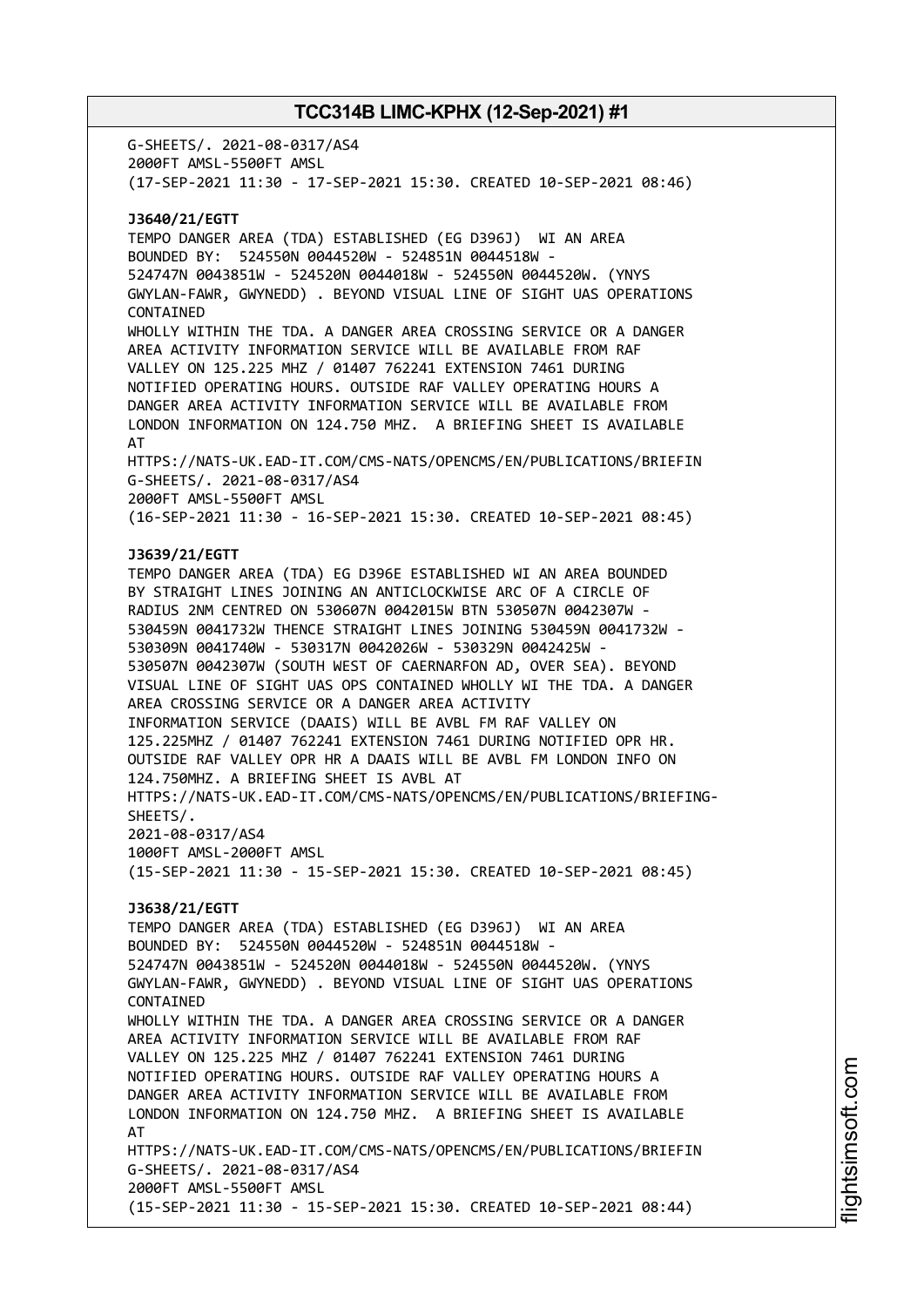**J3637/21/EGTT** TEMPO DANGER AREA (TDA) ESTABLISHED (EG D396G) WI AN AREA BOUNDED BY: 525815N 0043508W - 525605N 0043122W - 525358N 0043534W - 525614N 0043925W - 525815N 0043508W (VCY CARREG DDU, GWYNEDD) . BEYOND VISUAL LINE OF SIGHT UAS OPERATIONS CONTAINED WHOLLY WITHIN THE TDA. A DANGER AREA CROSSING SERVICE OR A DANGER AREA ACTIVITY INFORMATION SERVICE WILL BE AVAILABLE FROM RAF VALLEY ON 125.225 MHZ / 01407 762241 EXTENSION 7461 DURING NOTIFIED OPERATING HOURS. OUTSIDE RAF VALLEY OPERATING HOURS A DANGER AREA ACTIVITY INFORMATION SERVICE WILL BE AVAILABLE FROM LONDON INFORMATION ON 124.750 MHZ. A BRIEFING SHEET IS AVAILABLE AT HTTPS://NATS-UK.EAD-IT.COM/CMS-NATS/OPENCMS/EN/PUBLICATIONS/BRIEFIN G-SHEETS/. 2021-08-0317/AS4 2000FT AMSL-4000FT AMSL (19-SEP-2021 11:30 - 19-SEP-2021 15:30. CREATED 10-SEP-2021 08:42) **J3636/21/EGTT** TEMPO DANGER AREA (TDA) ESTABLISHED (EG D396G) WI AN AREA BOUNDED BY: 525815N 0043508W - 525605N 0043122W - 525358N 0043534W - 525614N 0043925W - 525815N 0043508W (VCY CARREG DDU, GWYNEDD) . BEYOND VISUAL LINE OF SIGHT UAS OPERATIONS CONTAINED WHOLLY WITHIN THE TDA. A DANGER AREA CROSSING SERVICE OR A DANGER AREA ACTIVITY INFORMATION SERVICE WILL BE AVAILABLE FROM RAF VALLEY ON 125.225 MHZ / 01407 762241 EXTENSION 7461 DURING NOTIFIED OPERATING HOURS. OUTSIDE RAF VALLEY OPERATING HOURS A DANGER AREA ACTIVITY INFORMATION SERVICE WILL BE AVAILABLE FROM LONDON INFORMATION ON 124.750 MHZ. A BRIEFING SHEET IS AVAILABLE AT HTTPS://NATS-UK.EAD-IT.COM/CMS-NATS/OPENCMS/EN/PUBLICATIONS/BRIEFIN G-SHEETS/. 2021-08-0317/AS4 2000FT AMSL-4000FT AMSL (17-SEP-2021 11:30 - 17-SEP-2021 15:30. CREATED 10-SEP-2021 08:41) **J3633/21/EGTT** TEMPO DANGER AREA (TDA) EG D396F ESTABLISHED WI AN AREA BOUNDED BY: 530329N 0042425W - 525815N 0043508W - 525653N 0043248W - 530317N 0042026W - 530329N 0042425W. (SOUTH WEST OF CAERNARFON AD, OVER SEA). BEYOND VISUAL LINE OF SIGHT UAS OPS CONTAINED WHOLLY WI THE TDA. A DANGER AREA CROSSING SERVICE OR DANGER AREA ACTIVITY INFORMATION SERVICE (DAAIS) WILL BE AVBL FM RAF VALLEY ON 125.225MHZ / 01407 762241 EXTENSION 7461 DURING NOTIFIED OPR HR. OUTSIDE RAF VALLEY OPR HR A DAAIS WILL BE AVBL FM LONDON INFO ON 124.750MHZ. A BRIEFING SHEET IS AVBL AT HTTPS://NATS-UK.EAD-IT.COM/CMS-ATS/OPENCMS/EN/PUBLICATIONS/BRIEFING-S HEETS/. 2021-08-0317/AS4 1500FT AMSL-3000FT AMSL (19-SEP-2021 11:30 - 19-SEP-2021 15:30. CREATED 10-SEP-2021 08:40) **J3634/21/EGTT** TEMPO DANGER AREA (TDA) ESTABLISHED (EG D396G) WI AN AREA BOUNDED BY: 525815N 0043508W - 525605N 0043122W - 525358N 0043534W - 525614N 0043925W - 525815N 0043508W (VCY CARREG DDU, GWYNEDD) . BEYOND VISUAL LINE OF SIGHT UAS OPERATIONS CONTAINED WHOLLY WITHIN THE TDA. A DANGER AREA CROSSING SERVICE OR A DANGER AREA ACTIVITY INFORMATION SERVICE WILL BE AVAILABLE FROM RAF VALLEY ON 125.225 MHZ / 01407 762241 EXTENSION 7461 DURING NOTIFIED OPERATING HOURS.

OUTSIDE RAF VALLEY OPERATING HOURS A DANGER AREA ACTIVITY INFORMATION SERVICE WILL BE AVAILABLE FROM LONDON INFORMATION ON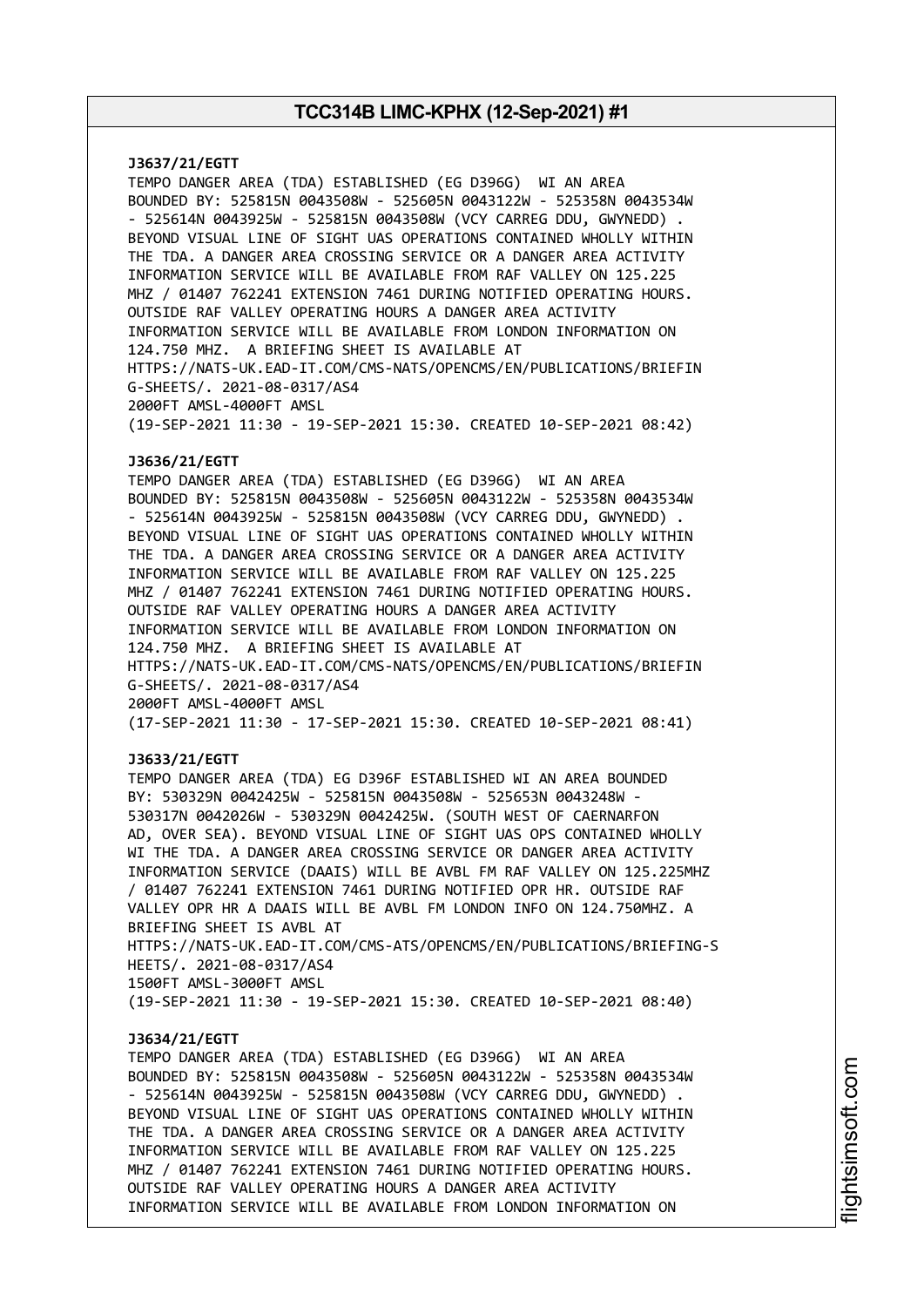124.750 MHZ. A BRIEFING SHEET IS AVAILABLE AT HTTPS://NATS-UK.EAD-IT.COM/CMS-NATS/OPENCMS/EN/PUBLICATIONS/BRIEFIN G-SHEETS/. 2021-08-0317/AS4 2000FT AMSL-4000FT AMSL (15-SEP-2021 11:30 - 15-SEP-2021 15:30. CREATED 10-SEP-2021 08:40) **J3635/21/EGTT** TEMPO DANGER AREA (TDA) ESTABLISHED (EG D396G) WI AN AREA BOUNDED BY: 525815N 0043508W - 525605N 0043122W - 525358N 0043534W - 525614N 0043925W - 525815N 0043508W (VCY CARREG DDU, GWYNEDD) . BEYOND VISUAL LINE OF SIGHT UAS OPERATIONS CONTAINED WHOLLY WITHIN THE TDA. A DANGER AREA CROSSING SERVICE OR A DANGER AREA ACTIVITY INFORMATION SERVICE WILL BE AVAILABLE FROM RAF VALLEY ON 125.225 MHZ / 01407 762241 EXTENSION 7461 DURING NOTIFIED OPERATING HOURS. OUTSIDE RAF VALLEY OPERATING HOURS A DANGER AREA ACTIVITY INFORMATION SERVICE WILL BE AVAILABLE FROM LONDON INFORMATION ON 124.750 MHZ. A BRIEFING SHEET IS AVAILABLE AT HTTPS://NATS-UK.EAD-IT.COM/CMS-NATS/OPENCMS/EN/PUBLICATIONS/BRIEFIN G-SHEETS/. 2021-08-0317/AS4 2000FT AMSL-4000FT AMSL (16-SEP-2021 11:30 - 16-SEP-2021 15:30. CREATED 10-SEP-2021 08:40) **J3632/21/EGTT** TEMPO DANGER AREA (TDA) EG D396F ESTABLISHED WI AN AREA BOUNDED BY: 530329N 0042425W - 525815N 0043508W - 525653N 0043248W - 530317N 0042026W - 530329N 0042425W. (SOUTH WEST OF CAERNARFON AD, OVER SEA). BEYOND VISUAL LINE OF SIGHT UAS OPS CONTAINED WHOLLY WI THE TDA. A DANGER AREA CROSSING SERVICE OR DANGER AREA ACTIVITY INFORMATION SERVICE (DAAIS) WILL BE AVBL FM RAF VALLEY ON 125.225MHZ / 01407 762241 EXTENSION 7461 DURING NOTIFIED OPR HR. OUTSIDE RAF VALLEY OPR HR A DAAIS WILL BE AVBL FM LONDON INFO ON 124.750MHZ. A BRIEFING SHEET IS AVBL AT HTTPS://NATS-UK.EAD-IT.COM/CMS-ATS/OPENCMS/EN/PUBLICATIONS/BRIEFING-S HEETS/. 2021-08-0317/AS4 1500FT AMSL-3000FT AMSL (17-SEP-2021 11:30 - 17-SEP-2021 15:30. CREATED 10-SEP-2021 08:39) **J3631/21/EGTT** TEMPO DANGER AREA (TDA) ESTABLISHED (EG D396I) WI AN AREA BOUNDED BY: 525118N 0044916W - 524851N 0044518W - 524550N 0044520W - 524737N 0045223W - 525118N 0044916W (BRAICH Y PWYLL, GWYNEDD) . BEYOND VISUAL LINE OF SIGHT UAS OPERATIONS CONTAINED WHOLLY WITHIN THE TDA. A DANGER AREA CROSSING SERVICE OR A DANGER AREA ACTIVITY INFORMATION SERVICE WILL BE AVAILABLE FROM RAF VALLEY ON 125.225 MHZ / 01407 762241 EXTENSION 7461 DURING NOTIFIED OPERATING HOURS. OUTSIDE RAF VALLEY OPERATING HOURS A DANGER AREA ACTIVITY INFORMATION SERVICE WILL BE AVAILABLE FROM LONDON INFORMATION ON 124.750 MHZ. A BRIEFING SHEET IS AVAILABLE AT HTTPS://NATS-UK.EAD-IT.COM/CMS-NATS/OPENCMS/EN/PUBLICATIONS/BRIEFIN G-SHEETS/. 2021-08-0317/AS4 2000FT AMSL-4000FT AMSL (19-SEP-2021 11:30 - 19-SEP-2021 15:30. CREATED 10-SEP-2021 08:38) **J3630/21/EGTT** TEMPO DANGER AREA (TDA) EG D396F ESTABLISHED WI AN AREA BOUNDED BY: 530329N 0042425W - 525815N 0043508W - 525653N 0043248W - 530317N 0042026W - 530329N 0042425W. (SOUTH WEST OF CAERNARFON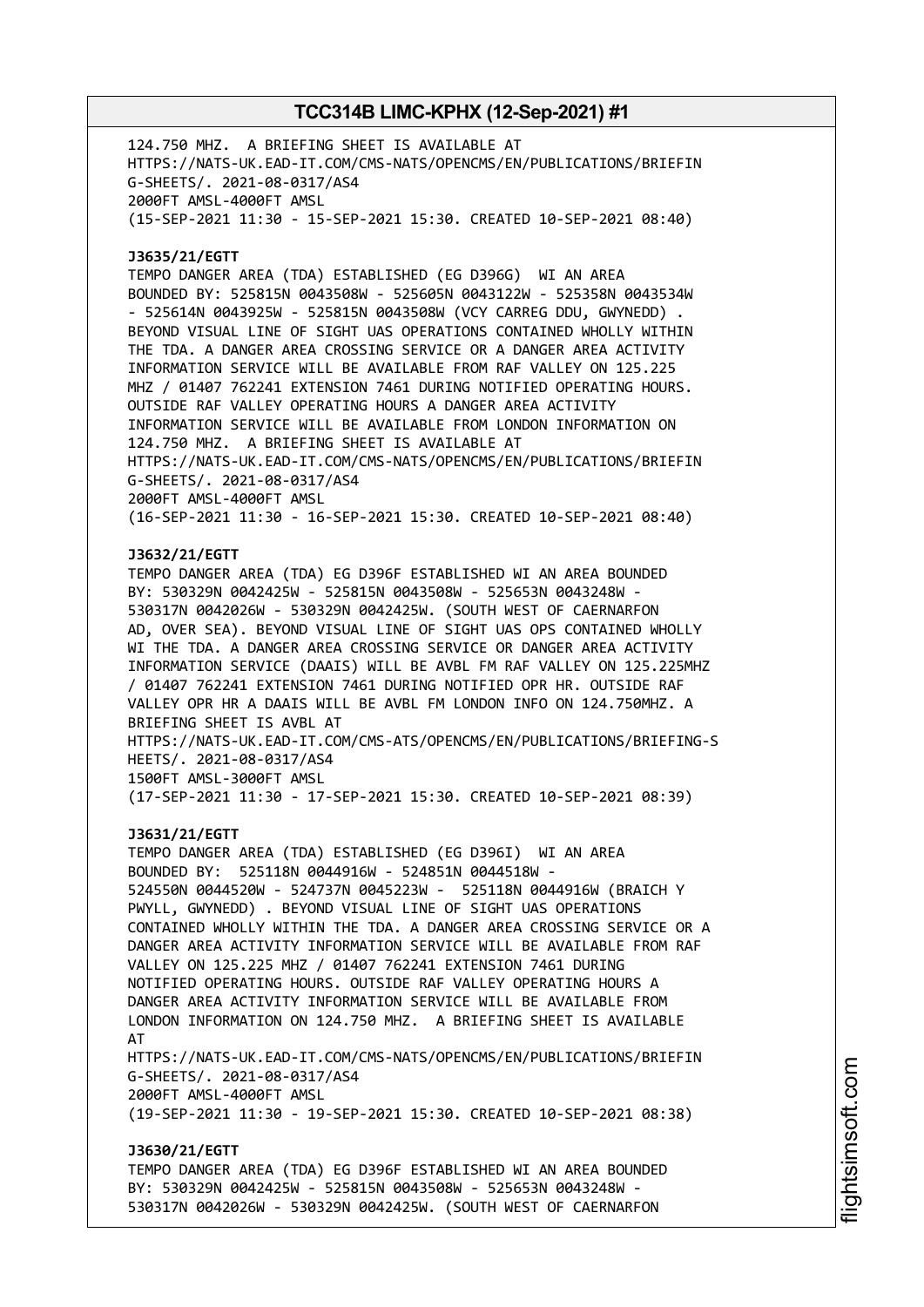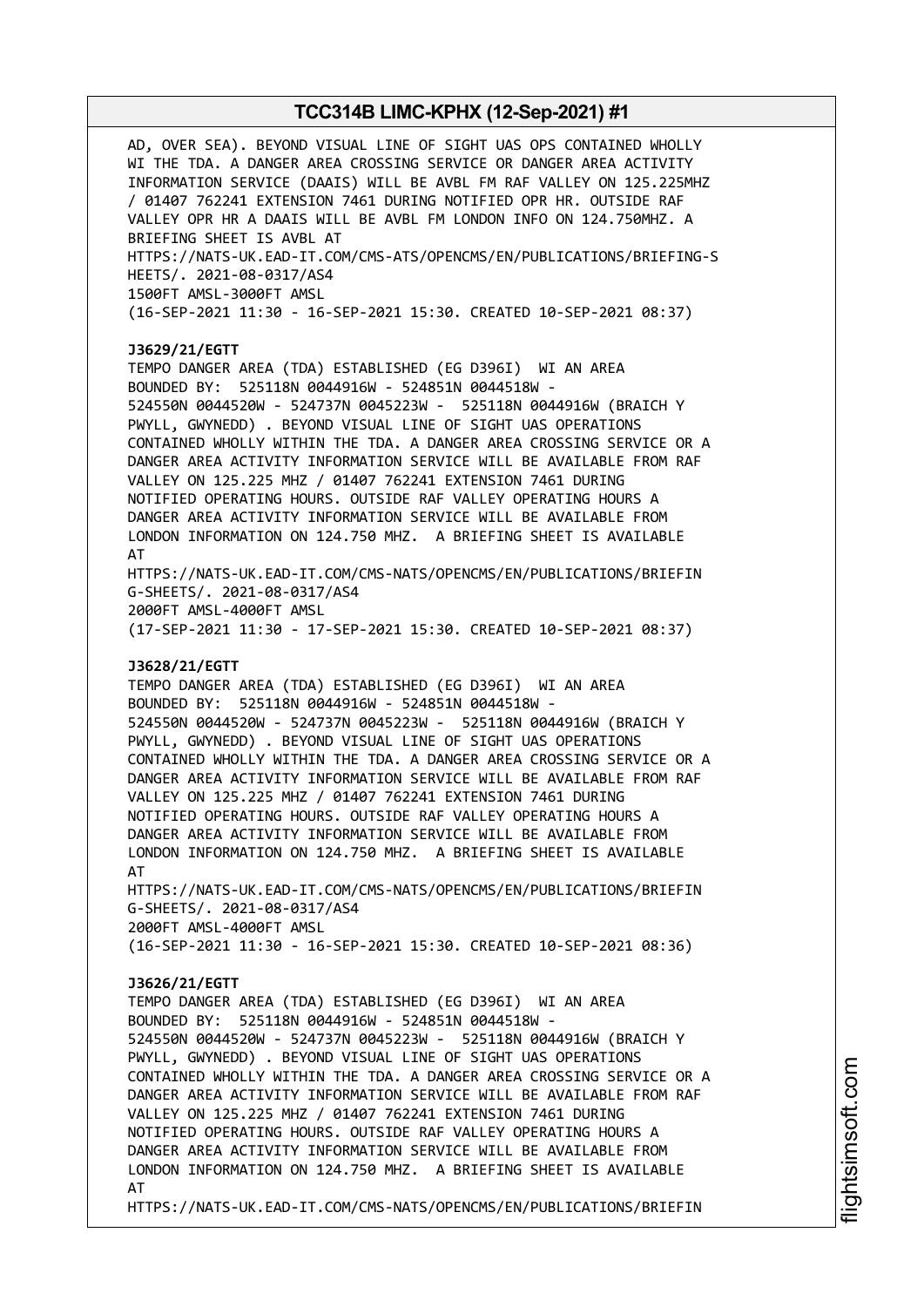G-SHEETS/. 2021-08-0317/AS4 2000FT AMSL-4000FT AMSL (15-SEP-2021 11:30 - 15-SEP-2021 15:30. CREATED 10-SEP-2021 08:35)

#### **J3627/21/EGTT**

TEMPO DANGER AREA (TDA) EG D396F ESTABLISHED WI AN AREA BOUNDED BY: 530329N 0042425W - 525815N 0043508W - 525653N 0043248W - 530317N 0042026W - 530329N 0042425W. (SOUTH WEST OF CAERNARFON AD, OVER SEA). BEYOND VISUAL LINE OF SIGHT UAS OPS CONTAINED WHOLLY WI THE TDA. A DANGER AREA CROSSING SERVICE OR DANGER AREA ACTIVITY INFORMATION SERVICE (DAAIS) WILL BE AVBL FM RAF VALLEY ON 125.225MHZ / 01407 762241 EXTENSION 7461 DURING NOTIFIED OPR HR. OUTSIDE RAF VALLEY OPR HR A DAAIS WILL BE AVBL FM LONDON INFO ON 124.750MHZ. A BRIEFING SHEET IS AVBL AT HTTPS://NATS-UK.EAD-IT.COM/CMS-ATS/OPENCMS/EN/PUBLICATIONS/BRIEFING-S HEETS/. 2021-08-0317/AS4 1500FT AMSL-3000FT AMSL (15-SEP-2021 11:30 - 15-SEP-2021 15:30. CREATED 10-SEP-2021 08:35)

#### **J3625/21/EGTT**

TEMPO DANGER AREA (TDA) ESTABLISHED (EG D396H) WI AN AREA BOUNDED BY: 525614N 0043925W - 525358N 0043534W - 524851N 0044518W - 525118N 0044916W - 525614N 0043925W. (VCY PENRHYN COLMON, GWYNEDD) . BEYOND VISUAL LINE OF SIGHT UAS OPERATIONS CONTAINED WHOLLY WITHIN THE TDA. A DANGER AREA CROSSING SERVICE OR A DANGER AREA ACTIVITY INFORMATION SERVICE WILL BE AVAILABLE FROM RAF VALLEY ON 125.225 MHZ / 01407 762241 EXTENSION 7461 DURING NOTIFIED OPERATING HOURS. OUTSIDE RAF VALLEY OPERATING HOURS A DANGER AREA ACTIVITY INFORMATION SERVICE WILL BE AVAILABLE FROM LONDON INFORMATION ON 124.750 MHZ. A BRIEFING SHEET IS AVAILABLE AT

HTTPS://NATS-UK.EAD-IT.COM/CMS-NATS/OPENCMS/EN/PUBLICATIONS/BRIEFIN G-SHEETS/. 2021-08-0317/AS4 2000FT AMSL-4000FT AMSL

(19-SEP-2021 11:30 - 19-SEP-2021 15:30. CREATED 10-SEP-2021 08:33)

#### **J3624/21/EGTT**

TEMPO DANGER AREA (TDA) ESTABLISHED (EG D396H) WI AN AREA BOUNDED BY: 525614N 0043925W - 525358N 0043534W - 524851N 0044518W - 525118N 0044916W - 525614N 0043925W. (VCY PENRHYN COLMON, GWYNEDD) . BEYOND VISUAL LINE OF SIGHT UAS OPERATIONS CONTAINED WHOLLY WITHIN THE TDA. A DANGER AREA CROSSING SERVICE OR A DANGER AREA ACTIVITY INFORMATION SERVICE WILL BE AVAILABLE FROM RAF VALLEY ON 125.225 MHZ / 01407 762241 EXTENSION 7461 DURING NOTIFIED OPERATING HOURS. OUTSIDE RAF VALLEY OPERATING HOURS A DANGER AREA ACTIVITY INFORMATION SERVICE WILL BE AVAILABLE FROM LONDON INFORMATION ON 124.750 MHZ. A BRIEFING SHEET IS AVAILABLE AT HTTPS://NATS-UK.EAD-IT.COM/CMS-NATS/OPENCMS/EN/PUBLICATIONS/BRIEFIN G-SHEETS/. 2021-08-0317/AS4

2000FT AMSL-4000FT AMSL

(17-SEP-2021 11:30 - 17-SEP-2021 15:30. CREATED 10-SEP-2021 08:32)

#### **J3623/21/EGTT**

TEMPO DANGER AREA (TDA) ESTABLISHED (EG D396H) WI AN AREA BOUNDED BY: 525614N 0043925W - 525358N 0043534W - 524851N 0044518W - 525118N 0044916W - 525614N 0043925W. (VCY PENRHYN COLMON, GWYNEDD) . BEYOND VISUAL LINE OF SIGHT UAS OPERATIONS CONTAINED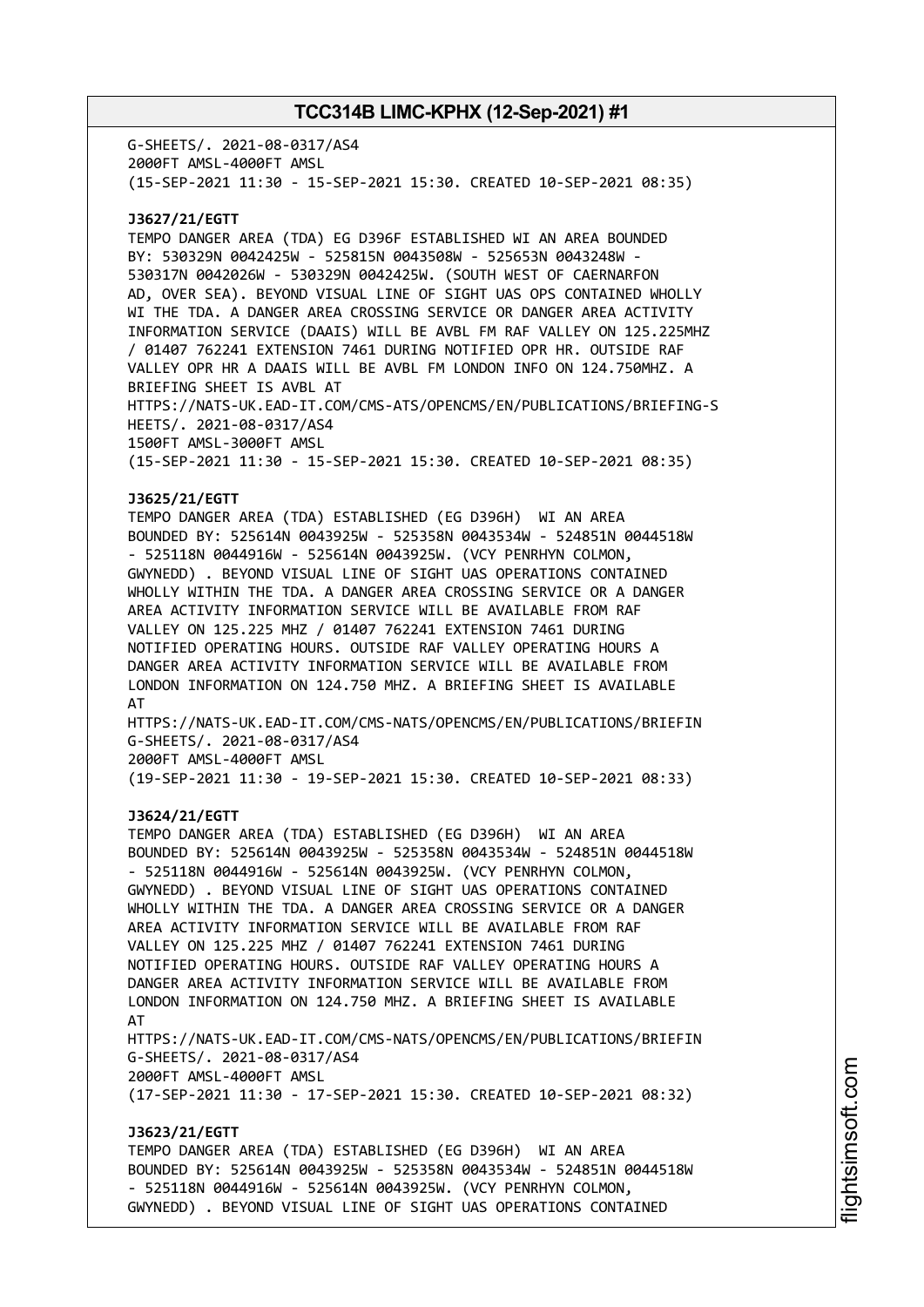WHOLLY WITHIN THE TDA. A DANGER AREA CROSSING SERVICE OR A DANGER AREA ACTIVITY INFORMATION SERVICE WILL BE AVAILABLE FROM RAF VALLEY ON 125.225 MHZ / 01407 762241 EXTENSION 7461 DURING NOTIFIED OPERATING HOURS. OUTSIDE RAF VALLEY OPERATING HOURS A DANGER AREA ACTIVITY INFORMATION SERVICE WILL BE AVAILABLE FROM LONDON INFORMATION ON 124.750 MHZ. A BRIEFING SHEET IS AVAILABLE AT HTTPS://NATS-UK.EAD-IT.COM/CMS-NATS/OPENCMS/EN/PUBLICATIONS/BRIEFIN G-SHEETS/. 2021-08-0317/AS4 2000FT AMSL-4000FT AMSL (16-SEP-2021 11:30 - 16-SEP-2021 15:30. CREATED 10-SEP-2021 08:31) **J3622/21/EGTT** TEMPO DANGER AREA (TDA) ESTABLISHED (EG D396H) WI AN AREA BOUNDED BY: 525614N 0043925W - 525358N 0043534W - 524851N 0044518W - 525118N 0044916W - 525614N 0043925W. (VCY PENRHYN COLMON, GWYNEDD) . BEYOND VISUAL LINE OF SIGHT UAS OPERATIONS CONTAINED WHOLLY WITHIN THE TDA. A DANGER AREA CROSSING SERVICE OR A DANGER AREA ACTIVITY INFORMATION SERVICE WILL BE AVAILABLE FROM RAF VALLEY ON 125.225 MHZ / 01407 762241 EXTENSION 7461 DURING NOTIFIED OPERATING HOURS. OUTSIDE RAF VALLEY OPERATING HOURS A DANGER AREA ACTIVITY INFORMATION SERVICE WILL BE AVAILABLE FROM LONDON INFORMATION ON 124.750 MHZ. A BRIEFING SHEET IS AVAILABLE AT HTTPS://NATS-UK.EAD-IT.COM/CMS-NATS/OPENCMS/EN/PUBLICATIONS/BRIEFIN G-SHEETS/. 2021-08-0317/AS4 2000FT AMSL-4000FT AMSL (15-SEP-2021 11:30 - 15-SEP-2021 15:30. CREATED 10-SEP-2021 08:31) **H6309/21/EGTT** CIVIL AIRCRAFT NOTIFICATION PROCEDURE - UNDERSLUNG LOADS WILL OPERATE LOW FLYING AREA 4 WI 2NM RADIUS OF PSN 520244N 0022050W, (SWINYARD HILL, WOCESTERSHIRE). MAX HEIGHT 500FT AGL. ACFT MAY BE RESTRICTED IN ABILITY TO MANOEUVRE AND UNABLE TO COMPLY WITH RAC OPS CTC 07810008481. 21/09/060/LFC SFC-1500FT AMSL 0700-1700 (14-SEP-2021 07:00 - 16-SEP-2021 17:00. CREATED 10-SEP-2021 08:04) **H6307/21/EGTT** CIVIL AIRCRAFT NOTIFICATION PROCEDURE - UNDERSLUNG LOADS WILL OPERATE LOW FLYING AREA 7. WI 2NM EITHER SIDE OF TRACK AND 2NM RADIUS OF 515420N 0031037W TO 515350N 0030759W, (CWMDU, POWYS). MAX HEIGHT 500FT AGL. ACFT MAY BE RESTRICTED IN ABILITY TO MANOEUVRE AND UNABLE TO COMPLY WITH RAC. OPS CTC 07442502437. 21/09/058/LFC SFC-2900FT AMSL 0700-1700 (13-SEP-2021 07:00 - 15-SEP-2021 17:00. CREATED 10-SEP-2021 07:12) **H6306/21/EGTT** CIVIL AIRCRAFT NOTIFICATION PROCEDURE - UNDERSLUNG LOADS WILL OPERATE LOW FLYING AREA 7 WI 2NM EITHER SIDE OF TRACK AND 2NM RADIUS OF 524851N 0034804W TO 524658N 0035106W, (LLANFACHRETH, GWYNEDD) . MAX HEIGHT 500FT AGL. ACFT MAY BE RESTRICTED IN ABILITY TO MANOEUVRE AND UNABLE TO COMPLY WITH RAC. OPS CTC 07775533504. 21/09/057/LFC SFC-3000FT AMSL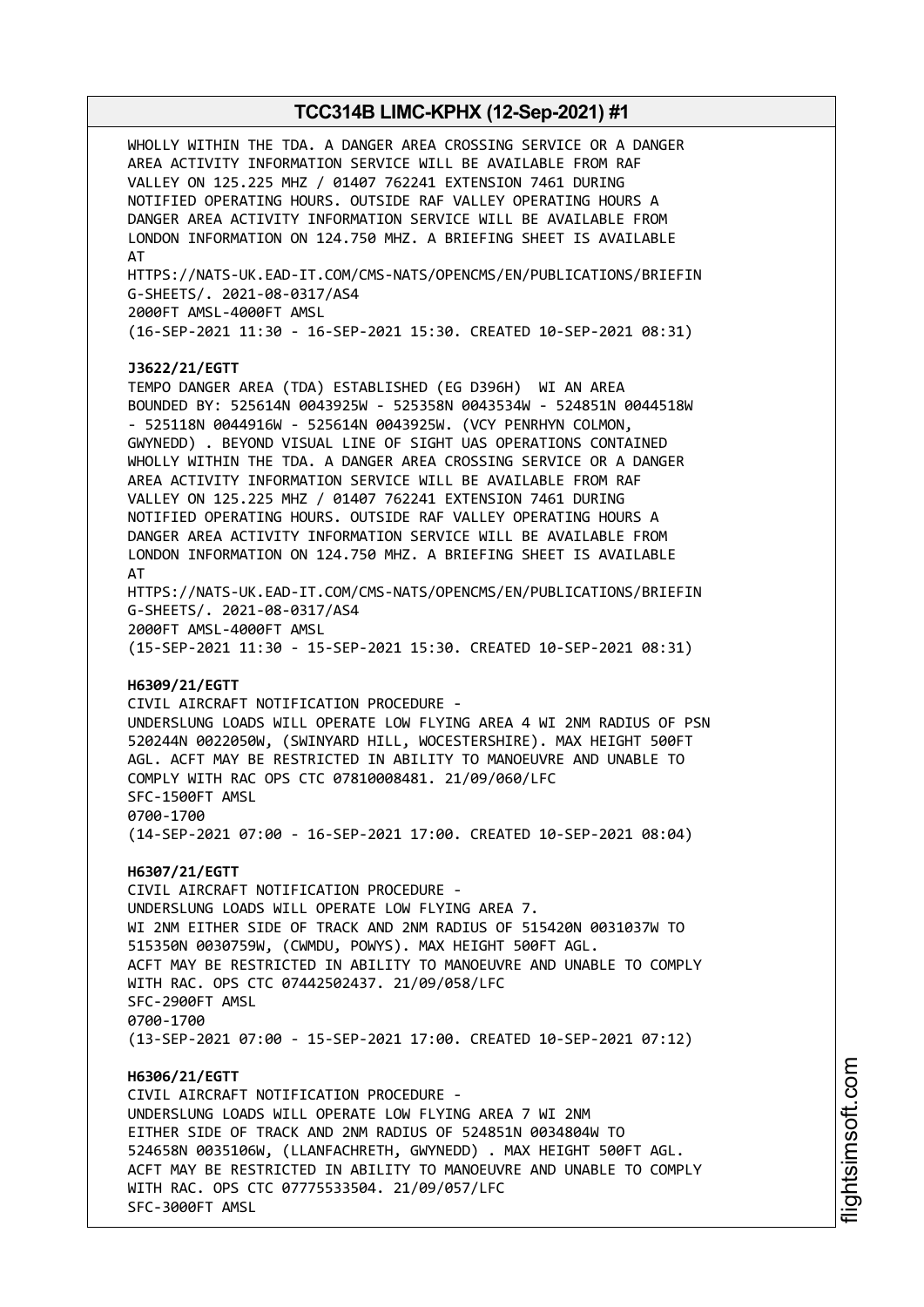(12-SEP-2021 11:00 - 12-SEP-2021 17:30. CREATED 10-SEP-2021 06:52) **H6299/21/EGTT** FLYPAST WI 2NM RADIUS 515740N 0025227W (PONTRILAS ARMY TRAINING AREA, HEREFORDSHIRE). 2021-09-0506/AS1 SFC-2500FT AMSL (18-SEP-2021 13:45 - 18-SEP-2021 14:45. CREATED 09-SEP-2021 15:28) **H6298/21/EGTT** FLYPAST WI 2NM RADIUS 531240N 0000721W (HORNCASTLE, LINCOLNSHIRE). 2021-09-0505/AS1 SFC-2300FT AMSL (18-SEP-2021 11:25 - 18-SEP-2021 12:25. CREATED 09-SEP-2021 15:28) **H6297/21/EGTT** FLYPAST WI 2NM RADIUS 532026N 0001503E (MABLETHORPE, LINCOLNSHIRE). 2021-09-0503/AS1 SFC-2100FT AMSL (18-SEP-2021 14:30 - 18-SEP-2021 15:35. CREATED 09-SEP-2021 15:28) **H6295/21/EGTT** FLYPAST WI 2NM RADIUS 545236N 0012851W (PENSHAW, SUNDERLAND) . 2021-09-0500/AS1 SFC-2300FT AMSL (18-SEP-2021 13:50 - 18-SEP-2021 14:50. CREATED 09-SEP-2021 15:19) **H6294/21/EGTT** FLYPAST WI 2NM RADIUS 533942N 0023846W (CHORLEY, LANCASHIRE). 2021-09-0497/AS1 SFC-2700FT AMSL (18-SEP-2021 11:25 - 18-SEP-2021 12:25. CREATED 09-SEP-2021 15:13) **H6291/21/EGTT** FLYPAST WI 2NM RADIUS 540419N 0015950W (GRASSINGTON, NORTH YORKSHIRE). 2021-09-0495/AS1 SFC-3200FT AMSL 18 1330-1430, 19 1410-1510 (18-SEP-2021 13:30 - 19-SEP-2021 15:10. CREATED 09-SEP-2021 15:07) **H6288/21/EGTT** FLYPAST WI 2NM RADIUS 530123N 0021042W (STOKE-ON-TRENT, STAFFORDSHIRE). 2021-09-0481/AS1 SFC-2500FT AMSL (18-SEP-2021 11:10 - 18-SEP-2021 12:15. CREATED 09-SEP-2021 14:06) **H6287/21/EGTT** FLYING OF LARGE MODEL ACFT WI 0.5NM RADIUS OF 534828N 0025641W (WEETON, LANCASHIRE). FOR INFO CONTACT 07591 561535 OR 07906 541357. 2020-05-0215/AS2. SFC-1700FT AMSL MON-FRI 1000-2000, SAT SUN 1100-1800 (31-OCT-2021 11:00 - 31-DEC-2021 20:00. CREATED 09-SEP-2021 12:21) **H6286/21/EGTT** FLYING OF LARGE MODEL ACFT WI 0.5NM RADIUS OF 534828N 0025641W (WEETON, LANCASHIRE). FOR INFO CONTACT 07591 561535 OR 07906 541357. 2020-05-0215/AS2. SFC-1700FT AMSL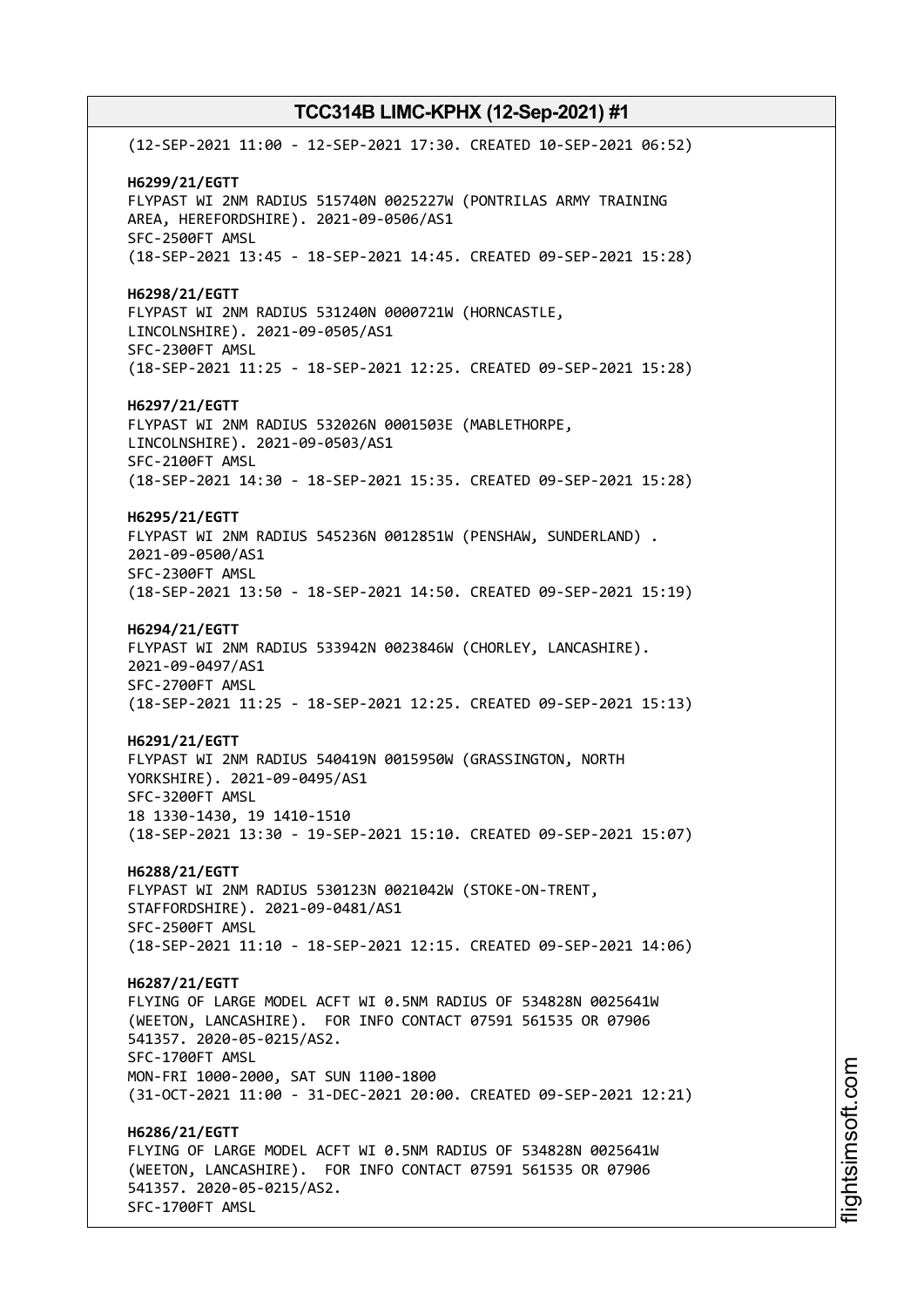MON-FRI 0900-1900, SAT SUN 1000-1700 (10-SEP-2021 09:00 - 30-OCT-2021 17:00. CREATED 09-SEP-2021 12:14) **K0389/21/EGTT** UNLIT CRANE POSITION 520248N 0001352W (LANGFORD, BEDFORDSHIRE) IN LOW FLYING AREA 4 AND NIGHT SECTOR 4C. HGT 410FT AMSL (160FT AGL). 21/09/051/LFTP (14-SEP-2021 05:30 - 14-SEP-2021 23:00. CREATED 09-SEP-2021 11:57) **H6281/21/EGTT** FILMING ON THE GROUND WILL TAKE PLACE IN LOW FLYING AREA 11 WI 1NM RADIUS OF PSN 540746N 0005422W (CONEYSTHORPE, NORTH YORKSHIRE). MILITARY AIRCRAFT SHALL AVOID THE AREA BETWEEN SFC TO 2000FT AGL. 21/09/040/LFTP SFC-2380FT AMSL 0700-2359 (09-SEP-2021 11:55 - 08-OCT-2021 23:59. CREATED 09-SEP-2021 11:56) **H6276/21/EGTT** FLYING OF LARGE MODEL ACFT WI 0.5NM RADIUS 521200N 0002132W (COLESDEN, BEDFORD). FOR INFO 07876 200320. 2019-06-0836/AS2. SFC-1400FT AMSL SEP 27-OCT 30 0800-SS PLUS30, OCT 31-DEC 26 0900-SS PLUS30 (27-SEP-2021 08:00 - 26-DEC-2021 16:24. CREATED 09-SEP-2021 10:24) **H6275/21/EGTT** FLYPAST WI 2NM RADIUS 532817N 0003451W (KIRTON-IN-LINDSEY, LINCOLNSHIRE). 2021-09-0473/AS1 SFC-2300FT AMSL (18-SEP-2021 17:30 - 18-SEP-2021 18:30. CREATED 09-SEP-2021 10:20) **H6272/21/EGTT** FLYPAST WI 2NM RADIUS 530821N 0004537W (COLLINGHAM, NOTTINGHAMSHIRE). 2021-09-0477/AS1 SFC-2200FT AMSL (18-SEP-2021 10:50 - 18-SEP-2021 11:50. CREATED 09-SEP-2021 10:18) **B2226/21/EGTT** GNSS(GPS)SIGNAL AND RADIO FREQUENCY JAMMING (UAV CONTROL FREQUENCIES). JAMMERS LOCATED WI 2.6NM RADIUS PSN 545021N 0045550W (WEST FREUGH, DUMFRIES AND GALLOWAY). ACTIVITY MAY AFFECT ACFT WI 52NM UP TO 40,000FT AMSL OR ABOVE (ALL DIRECTIONS). MAY ALSO AFFECT AIRBORNE ELECTRONIC SITUATIONAL AWARENESS DEVICES AND UAV CONTROL. NOT TO EXCEED 2 MINUTE DURATION. GNSS(GPS) RECEIVERS MAY SUFFER INTERMITTENT / TOTAL FAILURE OR GIVE INCORRECT POSITION INFO. SOME ELECTRONIC SITUATIONAL AWARENESS DEVICES AND UAV SYSTEMS MAY SUFFER INTERMITTENT / TOTAL FAILURE OR GIVE INCORRECT NOTIFICATION. FOR INFO/CEASE JAMMING 01776 888932 / 01776 888930. 2021-07-0496/AS4 0730-1500 (10-SEP-2021 07:30 - 04-OCT-2021 15:00. CREATED 09-SEP-2021 10:18) **H6271/21/EGTT** FLYPAST WI 2NM RADIUS 524353N 0014320W (ALREWAS, STAFFORDSHIRE). 2021-09-0454/AS1 SFC-2300FT AMSL (18-SEP-2021 13:30 - 18-SEP-2021 14:30. CREATED 09-SEP-2021 10:18)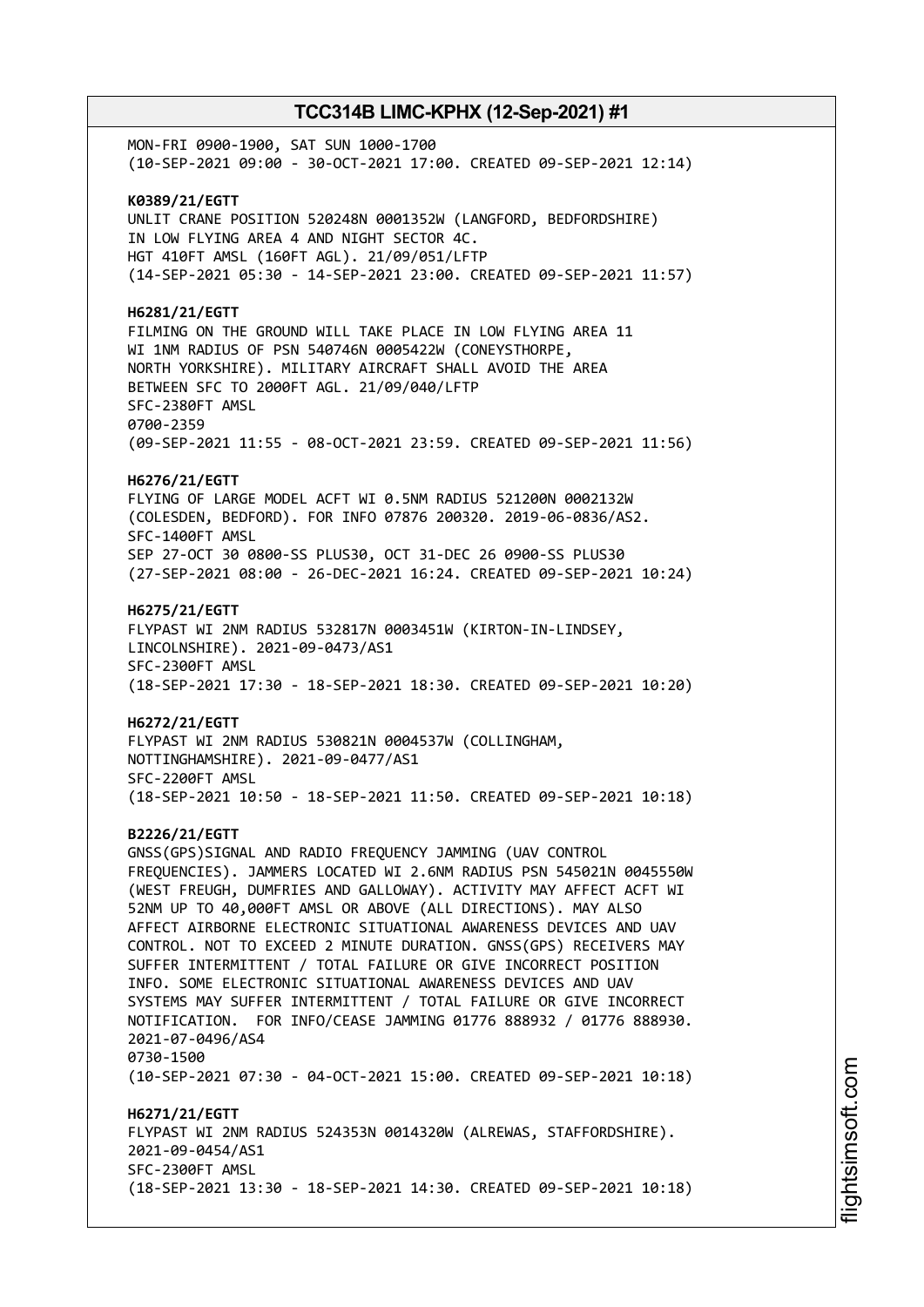**H6270/21/EGTT** FLYPAST WI 2NM RADIUS 504138N 0021429W (BOVINGTON, DORSET). 2021-09-0450/AS1 SFC-2300FT AMSL 17 1140-1240, 18 1310-1410, 19 1340-1440 (17-SEP-2021 11:40 - 19-SEP-2021 14:40. CREATED 09-SEP-2021 10:17) **H6269/21/EGTT** FLYPAST WI 2NM RADIUS 513630N 0013805W (SHRIVENHAM, OXFORDSHIRE). 2021-09-0439/AS1 SFC-2400FT AMSL (17-SEP-2021 12:00 - 17-SEP-2021 13:00. CREATED 09-SEP-2021 09:55) **H6256/21/EGTT** FLYPAST WI 2NM RADIUS 520230N 0002148W (CHICKSANDS, SHEFFORD, BEDFORDSHIRE). 2021-09-0416/AS1 SFC-2200FT AMSL (16-SEP-2021 17:10 - 16-SEP-2021 18:10. CREATED 09-SEP-2021 09:48) **H6252/21/EGTT** FLYPAST WI 2NM RADIUS 513711N 0002434W (NORTHWOOD, LONDON). 2021-09-0403/AS1 SFC-2200FT AMSL (16-SEP-2021 17:30 - 16-SEP-2021 18:30. CREATED 09-SEP-2021 09:47) **H6251/21/EGTT** FLYPAST WI 2NM RADIUS 523933N 0014611W (WHITTINGTON, STAFFORDSHIRE). 2021-09-0401/AS1 SFC-2000FT AMSL (16-SEP-2021 17:30 - 16-SEP-2021 18:30. CREATED 09-SEP-2021 09:46) **K0388/21/EGTT** (OBSTRUCTION, STRUNG WIRES) POSITION 502349N 0034604W WI 2NM RADIUS IN LOW FLYING AREA 2 AND NIGHT ROTARY REGION 2 HGT 800FT AMSL (200FT AGL) UNLIT. 21/09/050/LFTP (09-SEP-2021 09:45 - 09-OCT-2021 23:59. CREATED 09-SEP-2021 09:36) **H6246/21/EGTT** SEARCHLIGHT DISPLAY WI 0.5NM RADIUS 520500N 0021851W (MALVERN, WORCESTERSHIRE). FOR INFO 07894 851046. 2021-09-0445/AS2 SFC-UNL 1900-2300 (10-SEP-2021 19:00 - 12-SEP-2021 23:00. CREATED 09-SEP-2021 09:10) **H6243/21/EGTT** FLYPAST WI 2NM RADIUS 524944N 0020537W (STAFFORD, STAFFORDSHIRE). 2021-09-0394/AS1 SFC-2500FT AMSL (16-SEP-2021 17:25 - 16-SEP-2021 18:25. CREATED 09-SEP-2021 09:09) **H6238/21/EGTT** LASER DISPLAY WI 0.5NM 515337N 0022200W (TIBBERTON, GLOUCESTERSHIRE). FOR INFO 07787 724461. 2021-09-0355/AS2 SFC-UNL 1800-2300 (10-SEP-2021 18:00 - 12-SEP-2021 23:00. CREATED 09-SEP-2021 09:05) **H6230/21/EGTT**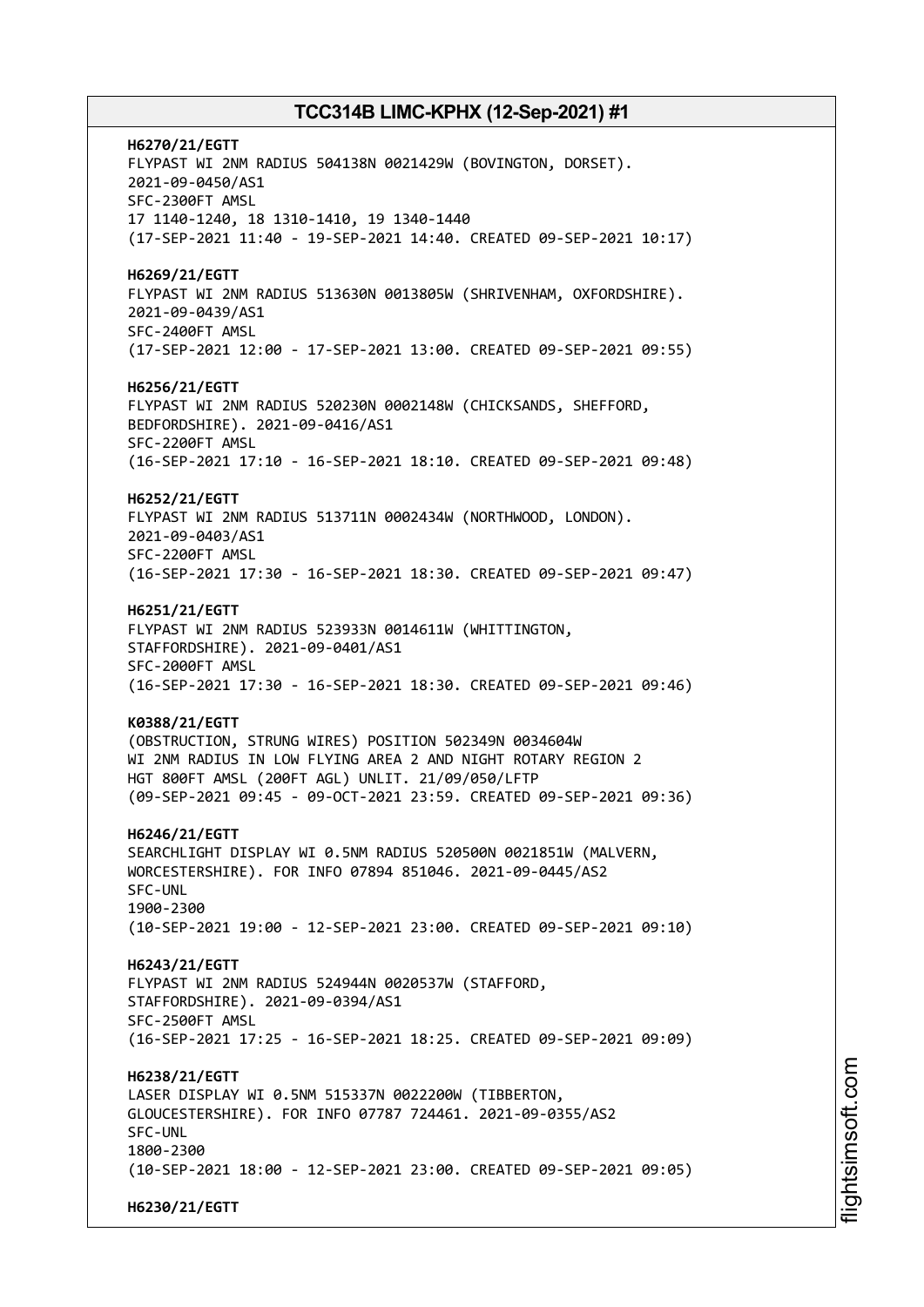UAS SWARM COMPRISED OF 50 UAS OPR WI 0.5NM RADIUS OF 534906N 0015836W (OXENHOPE, WEST YORKSHIRE). MAX HGT 400FT AGL. FOR INFO 07478 353853. 2021-09-0330/AS2 SFC-1500FT AMSL 1200-0400 (09-SEP-2021 12:00 - 13-SEP-2021 04:00. CREATED 09-SEP-2021 08:45) **B2223/21/EGTT** TRENT DVOR/DME TNT FREQ 115.70MHZ CHANNEL 104X BOTH U/S (15-SEP-2021 22:00 - 16-SEP-2021 06:00. CREATED 09-SEP-2021 08:39) **J3604/21/EGTT** RESTRICTED AREA (TEMPORARY) AT (NEWORT, ISLE OF WIGHT). FOR A RED ARROWS DISPLAY WI 6NM RADIUS 504229N 0011714W. AREA ESTABLISHED UNDER ARTICLE 239 OF THE AIR NAVIGATION ORDER 2016. AIC M 065/2021 AS AMENDED BY NOTAM REFERS. 2021-09-0122/AS1 SFC-5500FT AMSL (16-SEP-2021 15:55 - 16-SEP-2021 16:35. CREATED 09-SEP-2021 08:14) **J3603/21/EGTT** TEMPO DANGER AREA (TDA) ESTABLISHED (EG D095) WI AREA BOUNDED BY STRAIGHT LINES JOINING 504115N 0011437E - 504018N 0011441E - 503949N 0011445E - 503921N 0011452E - 503810N 0011459E - 503706N 0011509E - 503618N 0011449E - 503529N 0011435E - 503439N 0011425E - 502919N 0010000E - 503540N 0010000E - 504115N 0011437E (ENGLISH CHANNEL). BEYOND VISUAL LINE OF SIGHT UAS OPERATIONS CONTAINED WHOLLY WITHIN THE TDA. A DANGER AREA ACTIVITY INFORMATION SERVICE (DAAIS) WILL BE AVAILABLE FROM LONDON INFORMATION 124.600 MHZ AND LILLE INFORMATION 120.275 MHZ. UK AIC Y050/2021 WITH ASSOCIATED CHANGES BY B SERIES NOTAM REFERS. FRENCH AIP SUP 080/21 REFERS. SEE FUTHER FRENCH ISSUED NOTAMS FOR ASSOCIATED FRENCH AIRSPACE RESTRICTIONS AND TEMPO DANGER AREA. 2021-04-0275/AS2 SFC-1500FT AMSL (17-SEP-2021 06:00 - 17-SEP-2021 16:00. CREATED 09-SEP-2021 08:03) **J3602/21/EGTT** TEMPO DANGER AREA (TDA) ESTABLISHED (EG D095) WI AREA BOUNDED BY STRAIGHT LINES JOINING 504115N 0011437E - 504018N 0011441E - 503949N 0011445E - 503921N 0011452E - 503810N 0011459E - 503706N 0011509E - 503618N 0011449E - 503529N 0011435E - 503439N 0011425E - 502919N 0010000E - 503540N 0010000E - 504115N 0011437E (ENGLISH CHANNEL). BEYOND VISUAL LINE OF SIGHT UAS OPERATIONS CONTAINED WHOLLY WITHIN THE TDA. A DANGER AREA ACTIVITY INFORMATION SERVICE (DAAIS) WILL BE AVAILABLE FROM LONDON INFORMATION 124.600MHZ AND LILLE INFORMATION 120.275MHZ. UK AIC Y050/2021 WITH ASSOCIATED CHANGES BY B SERIES NOTAM REFERS. FRENCH AIP SUP 080/21 REFERS. SEE FUTHER FRENCH ISSUED NOTAMS FOR ASSOCIATED FRENCH AIRSPACE RESTRICTIONS AND TEMPO DANGER AREA. 2021-04-0275/AS2 SFC-1500FT AMSL (16-SEP-2021 06:00 - 16-SEP-2021 16:00. CREATED 09-SEP-2021 08:03) **J3601/21/EGTT** TEMPO DANGER AREA (TDA) ESTABLISHED (EG D095) WI AREA BOUNDED BY STRAIGHT LINES JOINING 504115N 0011437E - 504018N 0011441E - 503949N 0011445E - 503921N 0011452E - 503810N 0011459E -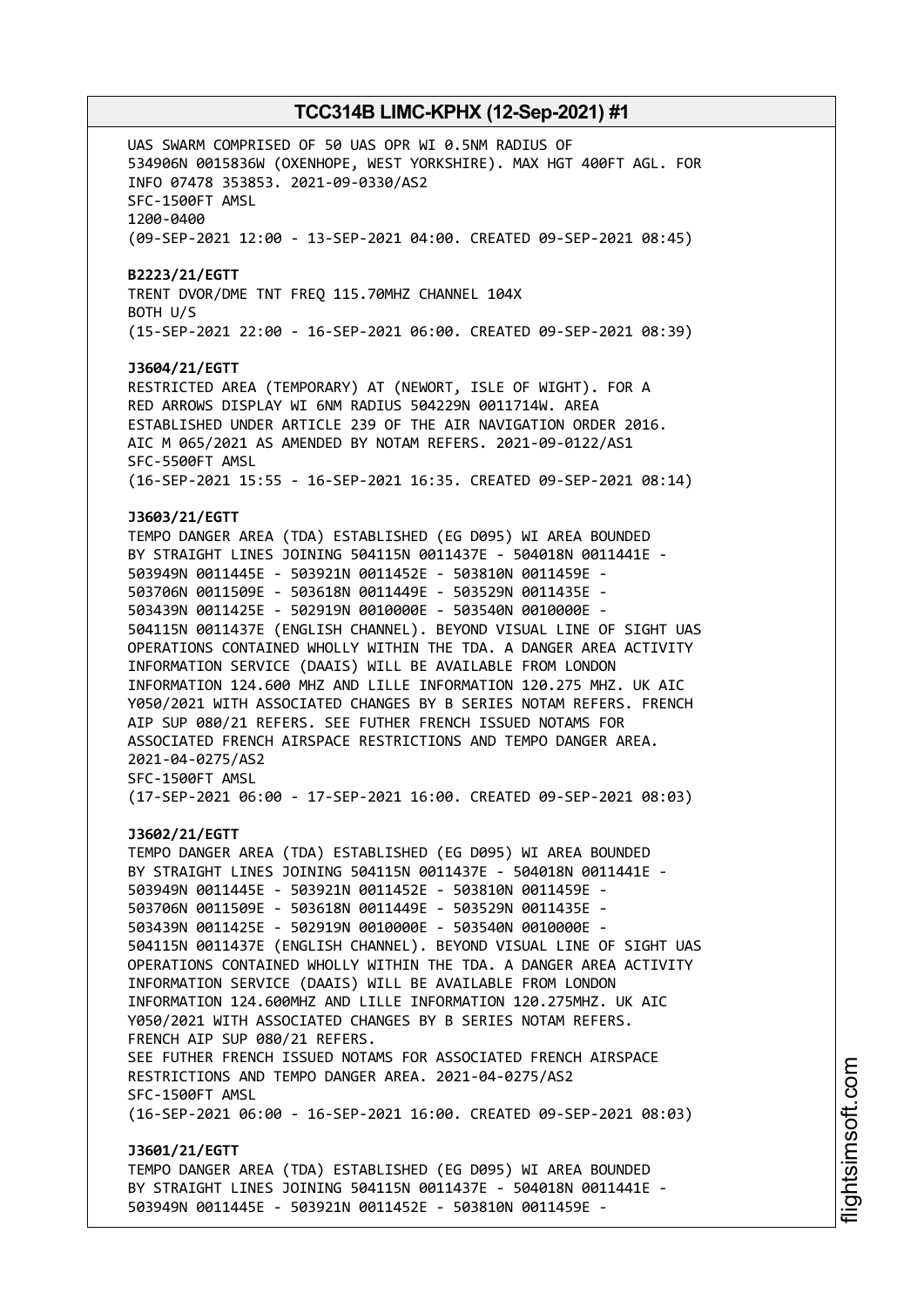503706N 0011509E - 503618N 0011449E - 503529N 0011435E - 503439N 0011425E - 502919N 0010000E - 503540N 0010000E - 504115N 0011437E (ENGLISH CHANNEL). BEYOND VISUAL LINE OF SIGHT UAS OPERATIONS CONTAINED WHOLLY WITHIN THE TDA. A DANGER AREA ACTIVITY INFORMATION SERVICE (DAAIS) WILL BE AVAILABLE FROM LONDON INFORMATION 124.600 MHZ AND LILLE INFORMATION 120.275 MHZ. UK AIC Y050/2021 WITH ASSOCIATED CHANGES BY B SERIES NOTAM REFERS. FRENCH AIP SUP 080/21 REFERS. SEE FUTHER FRENCH ISSUED NOTAMS FOR ASSOCIATED FRENCH AIRSPACE RESTRICTIONS AND TEMPO DANGER AREA. 2021-04-0275/AS2 SFC-1500FT AMSL (13-SEP-2021 06:00 - 13-SEP-2021 16:00. CREATED 09-SEP-2021 08:01) **J3600/21/EGTT** TEMPO DANGER AREA (TDA) ESTABLISHED (EG D095) WI AREA BOUNDED BY STRAIGHT LINES JOINING 504115N 0011437E - 504018N 0011441E - 503949N 0011445E - 503921N 0011452E - 503810N 0011459E - 503706N 0011509E - 503618N 0011449E - 503529N 0011435E - 503439N 0011425E - 502919N 0010000E - 503540N 0010000E - 504115N 0011437E (ENGLISH CHANNEL). BEYOND VISUAL LINE OF SIGHT UAS OPERATIONS CONTAINED WHOLLY WITHIN THE TDA. A DANGER AREA ACTIVITY INFORMATION SERVICE (DAAIS) WILL BE AVAILABLE FROM LONDON INFORMATION 124.600MHZ AND LILLE INFORMATION 120.275MHZ. UK AIC Y050/2021 WITH ASSOCIATED CHANGES BY B SERIES NOTAM REFERS. FRENCH AIP SUP 080/21 REFERS. SEE FUTHER FRENCH ISSUED NOTAMS FOR ASSOCIATED FRENCH AIRSPACE RESTRICTIONS AND TEMPO DANGER AREA. 2021-04-0275/AS2 SFC-1500FT AMSL (14-SEP-2021 06:00 - 14-SEP-2021 16:00. CREATED 09-SEP-2021 08:01) **J3599/21/EGTT** TEMPO DANGER AREA (TDA) ESTABLISHED (EG D095) WI AREA BOUNDED BY STRAIGHT LINES JOINING 504115N 0011437E - 504018N 0011441E - 503949N 0011445E - 503921N 0011452E - 503810N 0011459E - 503706N 0011509E - 503618N 0011449E - 503529N 0011435E - 503439N 0011425E - 502919N 0010000E - 503540N 0010000E - 504115N 0011437E (ENGLISH CHANNEL). BEYOND VISUAL LINE OF SIGHT UAS OPERATIONS CONTAINED WHOLLY WITHIN THE TDA. A DANGER AREA ACTIVITY INFORMATION SERVICE (DAAIS) WILL BE AVAILABLE FROM LONDON INFORMATION 124.600MHZ AND LILLE INFORMATION 120.275MHZ. UK AIC Y050/2021 WITH ASSOCIATED CHANGES BY B SERIES NOTAM REFERS. FRENCH AIP SUP 080/21 REFERS. SEE FUTHER FRENCH ISSUED NOTAMS FOR ASSOCIATED FRENCH AIRSPACE RESTRICTIONS AND TEMPO DANGER AREA. 2021-04-0275/AS2 SFC-1500FT AMSL (15-SEP-2021 06:00 - 15-SEP-2021 16:00. CREATED 09-SEP-2021 07:59) **H6224/21/EGTT** MULTIPLE FAST JET ACFT WILL OPR FIGHTER CTL TRAINING NON-SEGREGATED WI 4 AREAS BOUNDED BY: AREA 1: 510118N 0043133W - 510100N 0055000W - 512100N 0054100W - 514000N 0051900W - 514700N 0045800W - 514600N 0043200W - 510118N 0043133W. AREA 2: 510118N 0043133W - 502300N 0043200W - 502000N 0051100W - 504400N 0054100W - 510000N 0054800W - 510100N 0055000W - 510118N 0043133W. AREA 3: 510118N 0043133W - 514600N 0043200W - 513600N 0034300W - 510100N 0033700W - 510118N 0043133W.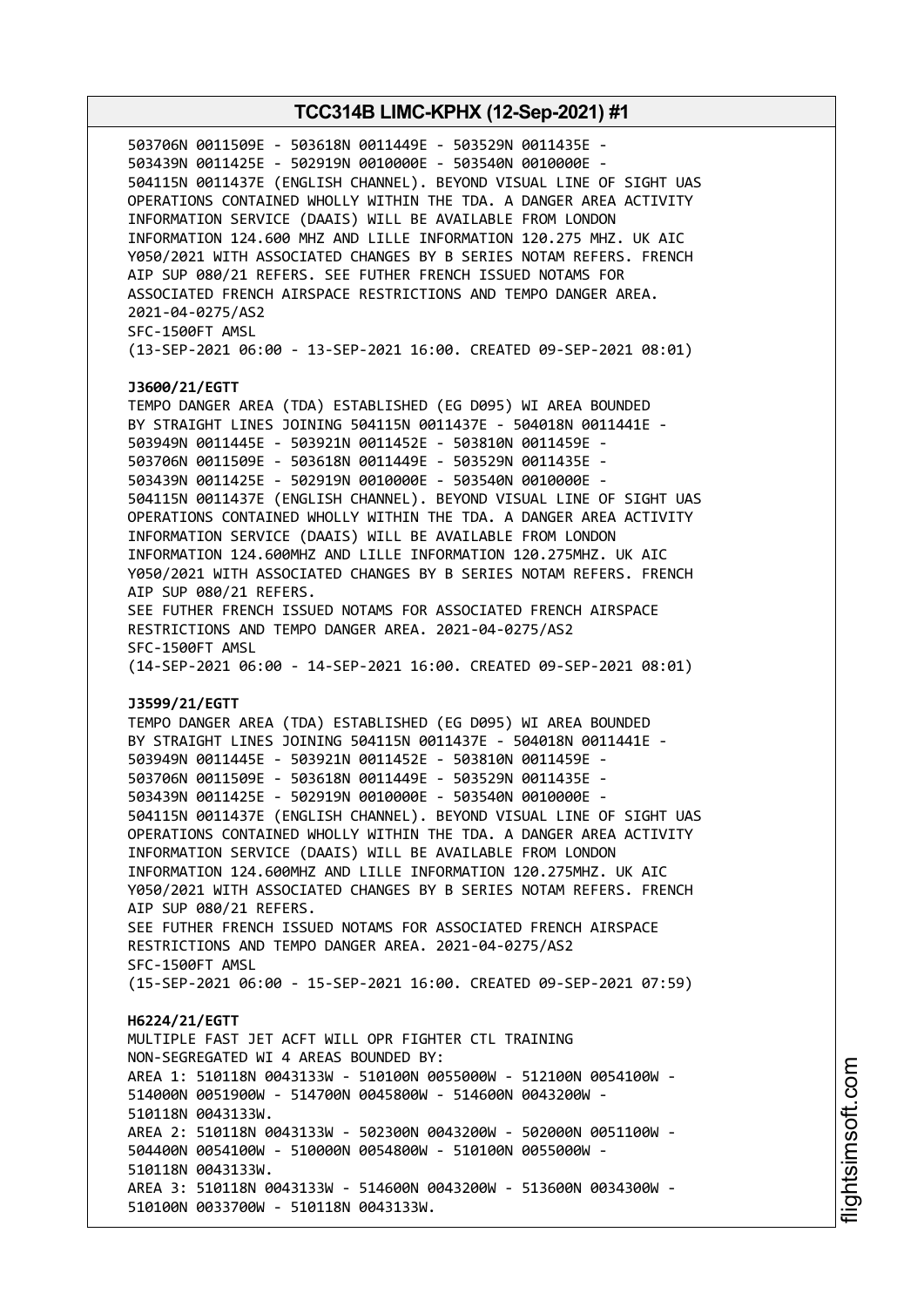AREA 4: 510118N 0043133W - 510100N 0033700W - 502700N 0034300W - 502300N 0043200W - 510118N 0043133W. FOR INFO 01935 452335. 2021-09-0523/CIV1 FL100-FL350 13-16 0700-1630, 17 0700-1400 (13-SEP-2021 07:00 - 17-SEP-2021 14:00. CREATED 09-SEP-2021 07:38) **F0870/21/EGTT** DANGER AREA EG D509 CAMPBELTOWN ACTIVATED SFC-22000FT AMSL (09-OCT-2021 19:00 - 10-OCT-2021 12:00. CREATED 08-SEP-2021 19:02) **H6214/21/EGTT** PJE. PARACHUTE DISPLAY WI 2NM RADIUS: 525242N 0004608W (KNIPTON, LEICESTERSHIRE). DROP HGT SUBJ ATC CLR. FOR INFO 07936 295682. 2021-09-0493/AS3. SFC-14000FT AMSL 1500-1900 (13-SEP-2021 15:00 - 17-SEP-2021 19:00. CREATED 08-SEP-2021 16:28) **H6206/21/EGTT** UNMANNED CAPTIVE BALLOON IN LOW FLYING AREA 1B AND NIGHT ROTARY REGION 1 WI 1NM RADIUS OF PSN 511730N 0005446W (PRIORY HEALTHCARE, WINCHFIELD) MAX HEIGHT 200FT AGL. 21/09/049/LFTP SFC-520FT AMSL 0800-2100 (10-SEP-2021 08:00 - 30-OCT-2021 21:00. CREATED 08-SEP-2021 12:14) **J3579/21/EGTT** RESTRICTED AREA (TEMPORARY) FOR THE IOW MUSIC FESTIVAL AND ASSOCIATED TEMPO HEL PAD AT ISLE OF WIGHT. RESTRICTION OF FLYING REGULATIONS MADE UNDER ARTICLE 239 OF THE AIR NAVIGATION ORDER 2016. AIC M077/2021, WHICH INCLUDES A CHART, WILL REFER. NO ACFT IS TO FLY WITHIN AREA BOUNDED BY CIRCLE RADIUS 2NM CENTRED AT 504318N 0011557W EXCEPT ACFT FLYING WITH THE PERMISSION OF THE FESTIVAL AIRSPACE CO-ORDINATOR CONTACTABLE ON 0330-2210662 OR 0330 1113635. AR 2021-09-0020-AS6. SFC-2500FT AMSL (15-SEP-2021 07:00 - 20-SEP-2021 11:00. CREATED 08-SEP-2021 10:58) **D1262/21/EGTT** DANGER AREA EG D307 DONNA NOOK DEACTIVATED SFC-20000FT AMSL (13-SEP-2021 08:00 - 13-SEP-2021 11:00. CREATED 08-SEP-2021 10:11) **K0387/21/EGTT** UNLIT CRANE POSITION 512021N 0000648W (PURLEY, CROYDON) IN THE THAMES VALLEY AVOIDANCE AREA DAY AND NIGHT HGT 358FT AMSL (220FT AGL). 21/09/047/LFTP (13-SEP-2021 05:30 - 04-NOV-2021 23:59. CREATED 08-SEP-2021 09:21) **F0863/21/EGTT** DANGER AREA EG D509 CAMPBELTOWN ACTIVATED SFC-22000FT AMSL (17-SEP-2021 07:00 - 18-SEP-2021 12:00. CREATED 07-SEP-2021 21:43) **B2215/21/EGTT**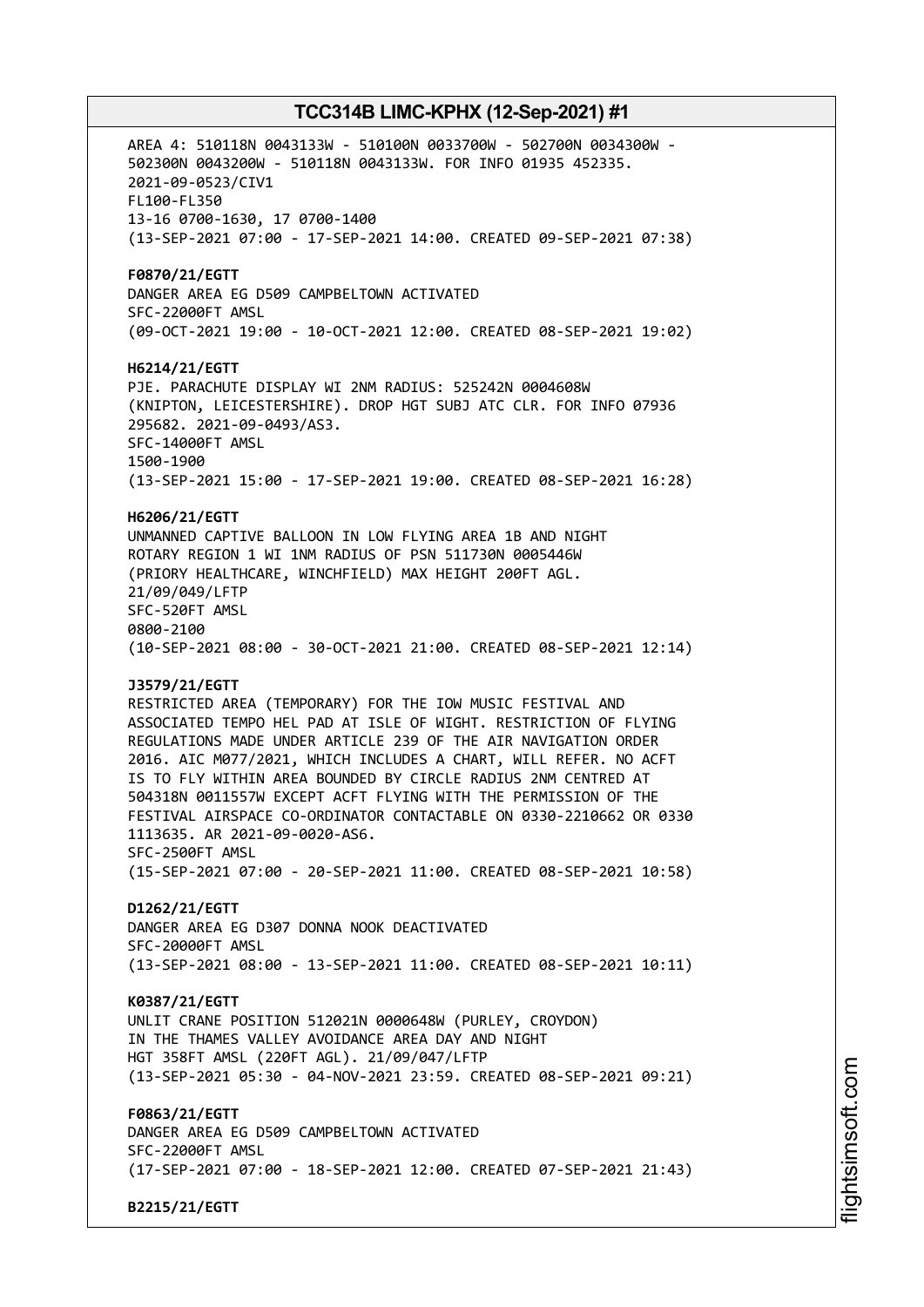THERE WILL BE A FULL CHANNEL OUTAGE OF THAMES RADAR FREQ 132.7MHZ FOR APRX 30 MIN. DURING THE OUTAGE, ALTN FREQ 127.525MHZ SHALL BE USED. (14-SEP-2021 10:00 - 14-SEP-2021 11:00. CREATED 07-SEP-2021 14:34) **K0386/21/EGTT** LIT CRANE POSITION 534943N 0013623W (NORMAN TOWERS, YORKSHIRE) IN LOW FLYING AREA 8, LEEDS/BRADFORD AVOIDANCE AREA DAY AND NIGHT AND NIGHT SECTOR 3A. HGT 460FT AMSL (171FT AGL). 21/09/046/LFTP (09-SEP-2021 05:30 - 28-SEP-2021 23:59. CREATED 07-SEP-2021 14:16) **K0384/21/EGTT** UNLIT CRANE POSITION 513214N 0014344W (MARLBOROUGH ROAD, SWINDON) IN LOW FLYING AREA 1A, 1C, 2 AND NIGHT ROTARY REGION 1 AND 2 HGT 540FT AMSL (144FT AGL). 21/09/044/LFTP (13-SEP-2021 05:30 - 30-OCT-2021 23:59. CREATED 07-SEP-2021 13:17) **J3566/21/EGTT** THE FOLLOWING DETAILS IN AIC M065/2021 RESTRICTION OF FLYING REGULATION: JET FORMATION DISPLAY TEAM SITES 8 AUGUST - 12 SEPTEMBER 2021 ARE INCORRECT. IN THE TITLE, USERS ARE REQUESTED TO DELETE: 12 SEPTEMBER 2021 AND ADD: 16 SEPTEMBER 2021. IN TABLE 1, ADD: NEWPORT, ISLE OF WIGHT, 5,500FT AMSL, 504229N 0011714W, 16 SEPTEMBER 2021. SFC-UNL (07-SEP-2021 13:00 - 16-SEP-2021 21:00. CREATED 07-SEP-2021 12:56) **H6141/21/EGTT** UNMANNED CAPTIVE BALLOON IN LOW FLYING AREA 18 AND BOURNEMOUTH, SOUTHAMPTON AND ISLE OF WIGHT. 1NM RADIUS OF PSN 505601N 0012347W (HIGHFIELD CAMPUS, SOUTHAMPTON) MAX HEIGHT 32FT AGL. 21/09/041/LFTP SFC-310FT AMSL 0700-1700 (10-SEP-2021 07:00 - 12-SEP-2021 17:00. CREATED 07-SEP-2021 11:42) **K0383/21/EGTT** LIT CRANE POSITION 523044N 0014717W (ORTON WAY, WEST MIDLANDS) IN LOW FLYING AREA 8, BIRMINGHAM AVOIDANCE AREA DAY AND NIGHT AND NIGHT SECTOR 5F. HGT 380FT AMSL (110FT AGL). 21/09/039/LFTP (08-SEP-2021 05:30 - 04-NOV-2021 23:59. CREATED 07-SEP-2021 10:48) **H6136/21/EGTT** HOT AIR BALLOON EVENT AT 511111N 0021620W (LONGLEAT, WARMINSTER,WILTSHIRE). UP TO 45 HOT AIR BALLOONS MAY PARTICIPATE DURING EACH PERIOD AND MAY BE FOUND UP TO 3NM DOWNWIND OF THE LAUNCH SITE. UP TO 45 TETHERED BALLOONS EXPECTED FOR NIGHT ACTIVITY. PILOTS ARE REQUESTED TO EXER CTN IN THE VCY. CONTROLLED AIRSPACE WILL BE AVOIDED. FOR INFO 07383 514284 OR 122.480MHZ. 2021-09-0447/AS5 SFC-3000FT AMSL 0800-2300 (10-SEP-2021 08:00 - 12-SEP-2021 23:00. CREATED 07-SEP-2021 10:31) **H6135/21/EGTT** AN EQUESTRIAN EVENT WILL TAKE PLACE IN LOW FLYING AREA 2 WI 2NM RADIUS OF PSN 510604N 0021850W (STOURTON, WILTSHIRE)

MILITARY AIRCRAFT SHALL AVOID THE AREA FROM SURFACE TO 2000FT AGL.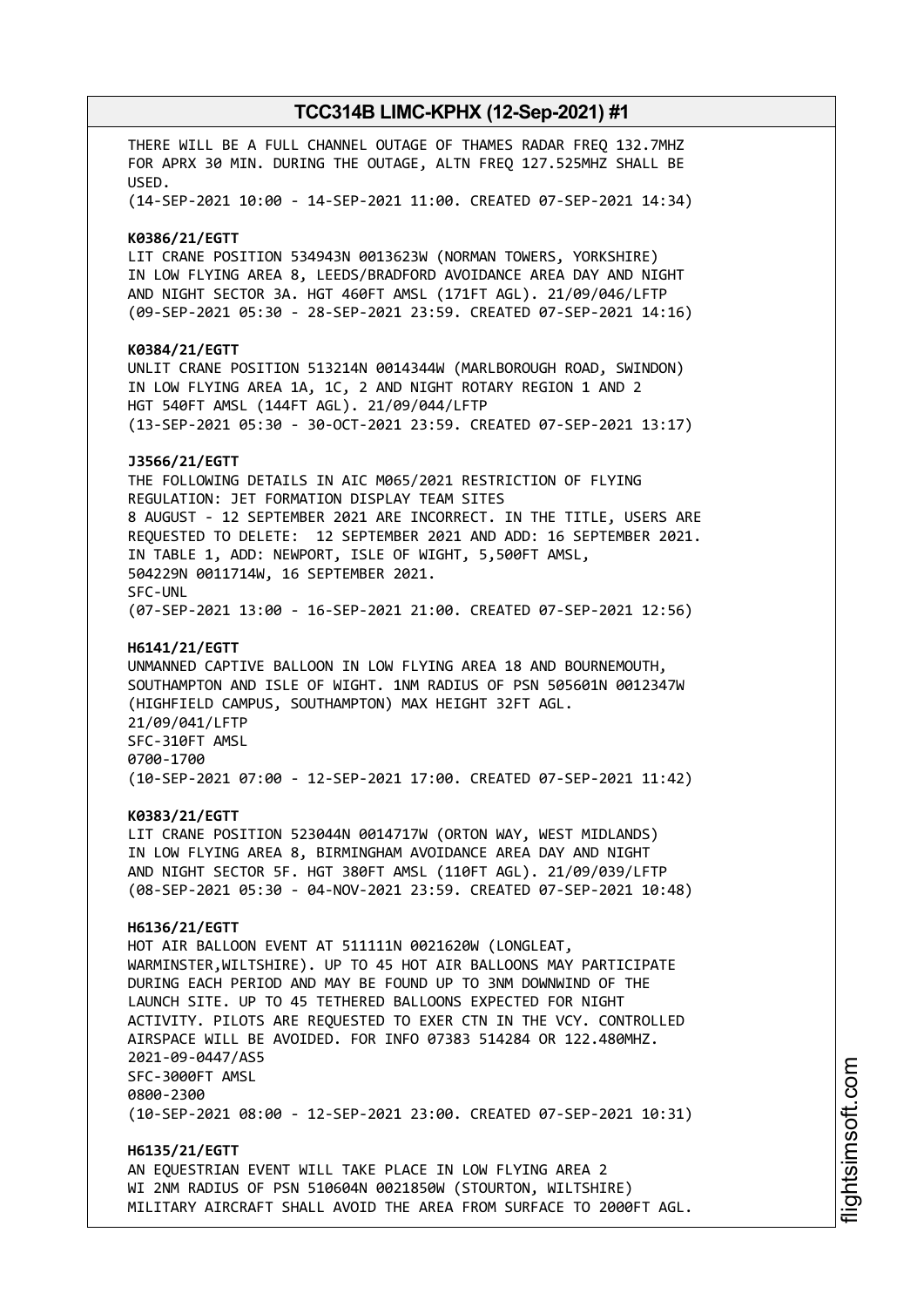21/09/038 LFTP SFC-2850FT AMSL SR-SS (12-SEP-2021 05:40 - 12-SEP-2021 18:30. CREATED 07-SEP-2021 10:18) **H6132/21/EGTT** AN EQUESTRIAN EVENT WILL TAKE PLACE IN LOW FLYING AREA 10 WI 2NM RADIUS OF PSN 520500N 0005513E (SEMER, SUFFOLK) MILITARY AIRCRAFT SHALL AVOID THE AREA FROM SURFACE TO 2000FT AGL. 21/09/037 LFTP SFC-2310FT AMSL SR-SS (11-SEP-2021 05:24 - 12-SEP-2021 18:18. CREATED 07-SEP-2021 10:08) **H6127/21/EGTT** AN EQUESTRIAN EVENT WILL TAKE PLACE IN LOW FLYING AREA 5 WI 2NM RADIUS OF PSN 525642N 0004039E (SUSSEX FARM, NORFOLK) MILITARY ACFT SHALL AVOID THE AREA FM SFC TO 2000FT AGL. 21/09/033 LFTP SFC-2250FT AMSL SR - SS (11-SEP-2021 05:24 - 12-SEP-2021 18:20. CREATED 07-SEP-2021 09:22) **K0382/21/EGTT** SUSPENDED CABLE OBST PSN 523459N 0022739W TO 523444N 0022733W (BROSELEY, SHROPSHIRE) IN LOW FLYING AREA 9 AND NIGHT ROTARTY REGION 9 HGT 620FT AMSL (186FT AGL) UNLIT. 21/09/031/LFTP (07-SEP-2021 08:30 - 07-OCT-2021 23:59. CREATED 07-SEP-2021 08:37) **H6124/21/EGTT** AN EQUESTRIAN EVENT WILL TAKE PLACE IN LOW FLYING AREA 2 WI 2NM RADIUS OF PSN 503956N 0031929W (BITCON ARENA, DEVON) MILITARY ACFT SHALL AVOID THE AREA FM SFC TO 2000FT AGL. 21/09/030 LFTP SFC-2600FT AMSL  $SR - SS$ (09-SEP-2021 05:40 - 12-SEP-2021 18:34. CREATED 07-SEP-2021 08:20) **H6122/21/EGTT** AN EQUESTRIAN EVENT WILL TAKE PLACE IN LOW FLYING AREA 1C AND 4 WI 2NM RADIUS OF PSN 515122N 0012911W (CHARLBURY, OXFORDSHIRE) MILITARY ACFT SHALL AVOID THE AREA FM SFC TO 2000FT AGL. 21/09/029 LFTP SFC-2600FT AMSL SR-SS (08-SEP-2021 05:29 - 12-SEP-2021 18:28. CREATED 07-SEP-2021 08:11) **D1250/21/EGTT** DANGER AREA EG D307 DONNA NOOK DEACTIVATED SFC-20000FT AMSL (13-SEP-2021 11:00 - 13-SEP-2021 21:00. CREATED 06-SEP-2021 11:29) **B2209/21/EGTT** SHAWBURY LOWER AIRSPACE RADAR SERVICE MAY NOT BE AVAILABLE DUE TO STAFF SHORTAGES. 0745-1615 (13-SEP-2021 07:45 - 16-SEP-2021 16:15. CREATED 06-SEP-2021 11:13) **F0854/21/EGTT** DANGER AREA EG D026 LULWORTH ACTIVATED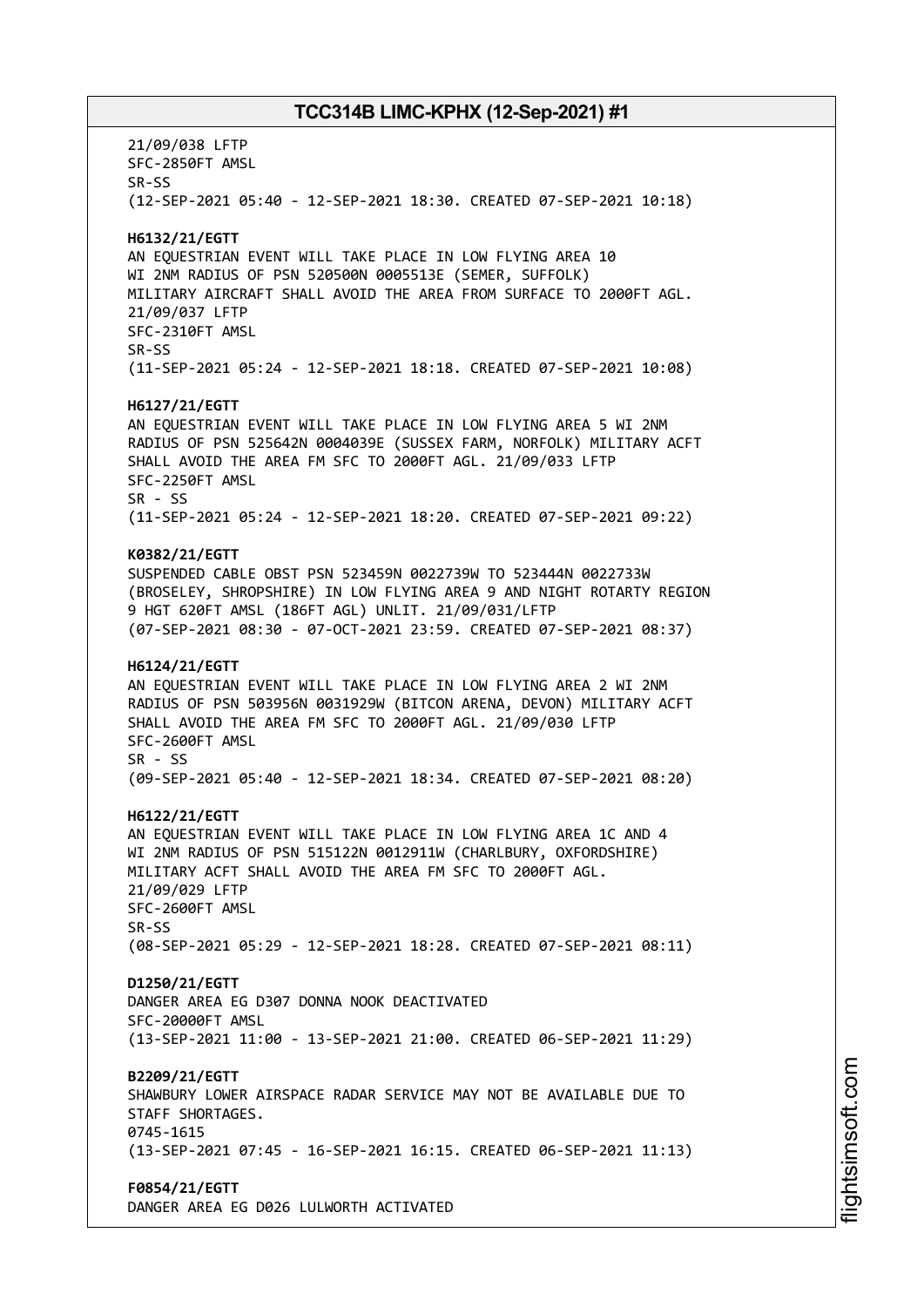SFC-15000FT AMSL (17-SEP-2021 16:00 - 19-SEP-2021 14:00. CREATED 06-SEP-2021 09:05) **B2202/21/EGTT** THE FIS PROVIDED BY LONDON ACC ON FREQ 124.600 MHZ, 124.750 MHZ AND 125.475 MHZ WILL NOT BE AVBL. PILOTS REQUESTING FLIGHT INFORMATION DURING THIS PERIOD MAY CONTACT LONDON CONTROL ON THE NOTIFIED H24 FREQUENCIES IN THE AIP PAGE ENR 2.1 06-30 2300-2330 0130-0330 (06-SEP-2021 23:00 - 30-SEP-2021 23:30. CREATED 06-SEP-2021 07:35) **B2198/21/EGTT** COVID-19 INFORMATION: NEWCASTLE LOWER AIRSPACE RADAR SERVICE OPR HR 0500-2200 (06-SEP-2021 00:00 - 24-OCT-2021 23:59. CREATED 05-SEP-2021 08:14) **C8880/21/EGTT** COVID-19 INFORMATION : NEWCASTLE CTA/CTR/ATZ HOURS ACTIVE 06-10 0000-0130 0445-2359 11-12 0000-0130 0500-2359 (06-SEP-2021 00:00 - 12-SEP-2021 23:59. CREATED 05-SEP-2021 08:08) **J3506/21/EGTT** TEMPO DANGER AREA (TDA) ESTABLISHED (EG D396J) WI AN AREA BOUNDED BY: 524550N 0044520W - 524851N 0044518W - 524747N 0043851W - 524520N 0044018W - 524550N 0044520W. (YNYS GWYLAN-FAWR, GWYNEDD) . BEYOND VISUAL LINE OF SIGHT UAS OPERATIONS CONTAINED WHOLLY WITHIN THE TDA. A DANGER AREA CROSSING SERVICE OR A DANGER AREA ACTIVITY INFORMATION SERVICE WILL BE AVAILABLE FROM RAF VALLEY ON 125.225 MHZ / 01407 762241 EXTENSION 7461 DURING NOTIFIED OPERATING HOURS. OUTSIDE RAF VALLEY OPERATING HOURS A DANGER AREA ACTIVITY INFORMATION SERVICE WILL BE AVAILABLE FROM LONDON INFORMATION ON 124.750 MHZ. A BRIEFING SHEET IS AVAILABLE AT HTTPS://NATS-UK.EAD-IT.COM/CMS-NATS/OPENCMS/EN/PUBLICATIONS/BRIEFIN G-SHEETS/. 2021-08-0317/AS4 2000FT AMSL-5500FT AMSL (12-SEP-2021 11:30 - 12-SEP-2021 15:30. CREATED 03-SEP-2021 13:00) **J3504/21/EGTT** TEMPO DANGER AREA (TDA) ESTABLISHED (EG D396H) WI AN AREA BOUNDED BY: 525614N 0043925W - 525358N 0043534W - 524851N 0044518W - 525118N 0044916W - 525614N 0043925W. (VCY PENRHYN COLMON, GWYNEDD) . BEYOND VISUAL LINE OF SIGHT UAS OPERATIONS CONTAINED WHOLLY WITHIN THE TDA. A DANGER AREA CROSSING SERVICE OR A DANGER AREA ACTIVITY INFORMATION SERVICE WILL BE AVAILABLE FROM RAF VALLEY ON 125.225 MHZ / 01407 762241 EXTENSION 7461 DURING NOTIFIED OPERATING HOURS. OUTSIDE RAF VALLEY OPERATING HOURS A DANGER AREA ACTIVITY INFORMATION SERVICE WILL BE AVAILABLE FROM LONDON INFORMATION ON 124.750 MHZ. A BRIEFING SHEET IS AVAILABLE AT HTTPS://NATS-UK.EAD-IT.COM/CMS-NATS/OPENCMS/EN/PUBLICATIONS/BRIEFIN G-SHEETS/. 2021-08-0317/AS4 2000FT AMSL-4000FT AMSL (12-SEP-2021 11:30 - 12-SEP-2021 15:30. CREATED 03-SEP-2021 12:59)

### **J3505/21/EGTT** TEMPO DANGER AREA (TDA) ESTABLISHED (EG D396K) WI AN AREA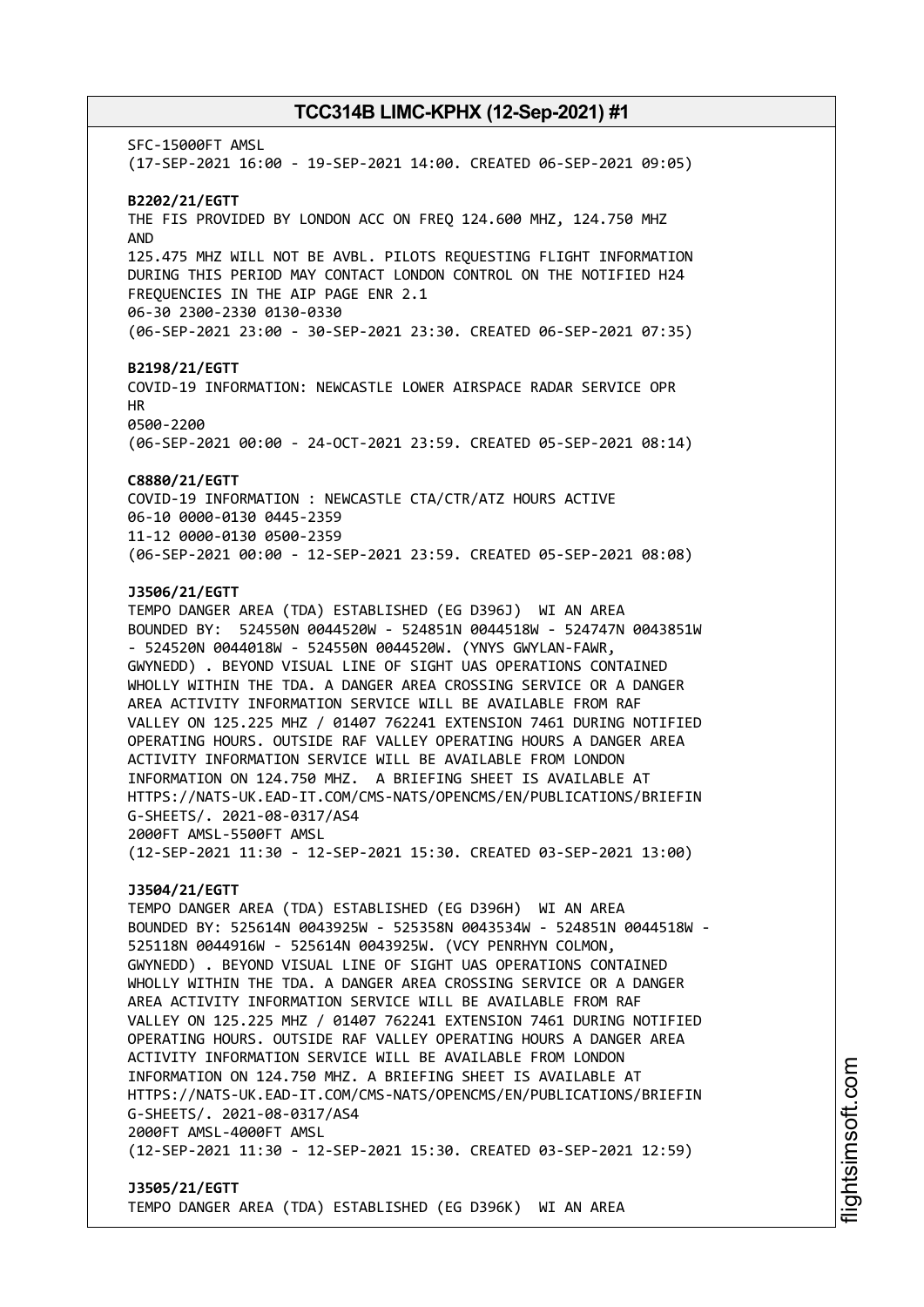BOUNDED BY: 524747N 0043851W - 524757N 0043441W - 524540N 0043000W - 524520N 0044018W - 524747N 0043851W (SOUTH WEST OF PORTH NEIGWL, OVER SEA). BEYOND VISUAL LINE OF SIGHT UAS OPERATIONS CONTAINED WHOLLY WITHIN THE TDA. A DANGER AREA CROSSING SERVICE OR A DANGER AREA ACTIVITY INFORMATION SERVICE WILL BE AVAILABLE FROM RAF VALLEY ON 125.225 MHZ / 01407 762241 EXT 7461 DURING NOTIFIED OPERATING HOURS. OUTSIDE RAF VALLEY OPERATING HOURS A DANGER AREA ACTIVITY INFORMATION SERVICE WILL BE AVAILABLE FROM LONDON INFORMATION ON 124.750 MHZ. A BRIEFING SHEET IS AVAILABLE AT HTTPS://NATS-UK.EAD-IT.COM/CMS-NATS/OPENCMS/EN/PUBLICATIONS/BRIEFIN G-SHEETS/. 2021-08-0317/AS4 4500FT AMSL-6500FT AMSL (12-SEP-2021 11:30 - 12-SEP-2021 15:30. CREATED 03-SEP-2021 12:59) **J3503/21/EGTT** TEMPO DANGER AREA (TDA) ESTABLISHED (EG D396I) WI AN AREA BOUNDED BY: 525118N 0044916W - 524851N 0044518W - 524550N 0044520W - 524737N 0045223W - 525118N 0044916W (BRAICH Y PWYLL, GWYNEDD) . BEYOND VISUAL LINE OF SIGHT UAS OPERATIONS CONTAINED WHOLLY WITHIN THE TDA. A DANGER AREA CROSSING SERVICE OR A DANGER AREA ACTIVITY INFORMATION SERVICE WILL BE AVAILABLE FROM RAF VALLEY ON 125.225 MHZ / 01407 762241 EXTENSION 7461 DURING NOTIFIED OPERATING HOURS. OUTSIDE RAF VALLEY OPERATING HOURS A DANGER AREA ACTIVITY INFORMATION SERVICE WILL BE AVAILABLE FROM LONDON INFORMATION ON 124.750 MHZ. A BRIEFING SHEET IS AVAILABLE AT HTTPS://NATS-UK.EAD-IT.COM/CMS-NATS/OPENCMS/EN/PUBLICATIONS/BRIEFIN G-SHEETS/. 2021-08-0317/AS4 2000FT AMSL-4000FT AMSL (12-SEP-2021 11:30 - 12-SEP-2021 15:30. CREATED 03-SEP-2021 12:58) **J3502/21/EGTT** TEMPO DANGER AREA (TDA) ESTABLISHED (EG D396G) WI AN AREA BOUNDED BY: 525815N 0043508W - 525605N 0043122W - 525358N 0043534W - 525614N 0043925W - 525815N 0043508W (VCY CARREG DDU, GWYNEDD) . BEYOND VISUAL LINE OF SIGHT UAS OPERATIONS CONTAINED WHOLLY WITHIN THE TDA. A DANGER AREA CROSSING SERVICE OR A DANGER AREA ACTIVITY INFORMATION SERVICE WILL BE AVAILABLE FROM RAF VALLEY ON 125.225 MHZ / 01407 762241 EXTENSION 7461 DURING NOTIFIED OPERATING HOURS. OUTSIDE RAF VALLEY OPERATING HOURS A DANGER AREA ACTIVITY INFORMATION SERVICE WILL BE AVAILABLE FROM LONDON INFORMATION ON 124.750 MHZ. A BRIEFING SHEET IS AVAILABLE AT

HTTPS://NATS-UK.EAD-IT.COM/CMS-NATS/OPENCMS/EN/PUBLICATIONS/BRIEFIN G-SHEETS/. 2021-08-0317/AS4

2000FT AMSL-4000FT AMSL

(12-SEP-2021 11:30 - 12-SEP-2021 15:30. CREATED 03-SEP-2021 12:56)

### **J3500/21/EGTT**

TEMPO DANGER AREA (TDA) ESTABLISHED (EG D396E) WI AN AREA BOUNDED BY STRAIGHT LINES JOINING 530329N 0042425W - 530507N 0042307W THENCE THE ANTICLOCKWISE ARC OF A CIRCLE OF RADIUS 2 NM CENTRED ON 530607N 0042015W BETWEEN 530507N 0042307W AND 530427N 0041826W THENCE STRAIGHT LINES JOINING 530427N 0041826W - 530317N 0042026W - 530329N 0042425W (SOUTH WEST OF CAERNARFON AD, OVER SEA). BEYOND VISUAL LINE OF SIGHT UAS OPERATIONS CONTAINED WHOLLY WITHIN THE TDA. A DANGER AREA CROSSING SERVICE OR A DANGER AREA ACTIVITY INFORMATION SERVICE WILL BE AVAILABLE FROM RAF VALLEY ON 125.225 MHZ / 01407 762241 EXT 7461 DURING NOTIFIED OPERATING HOURS.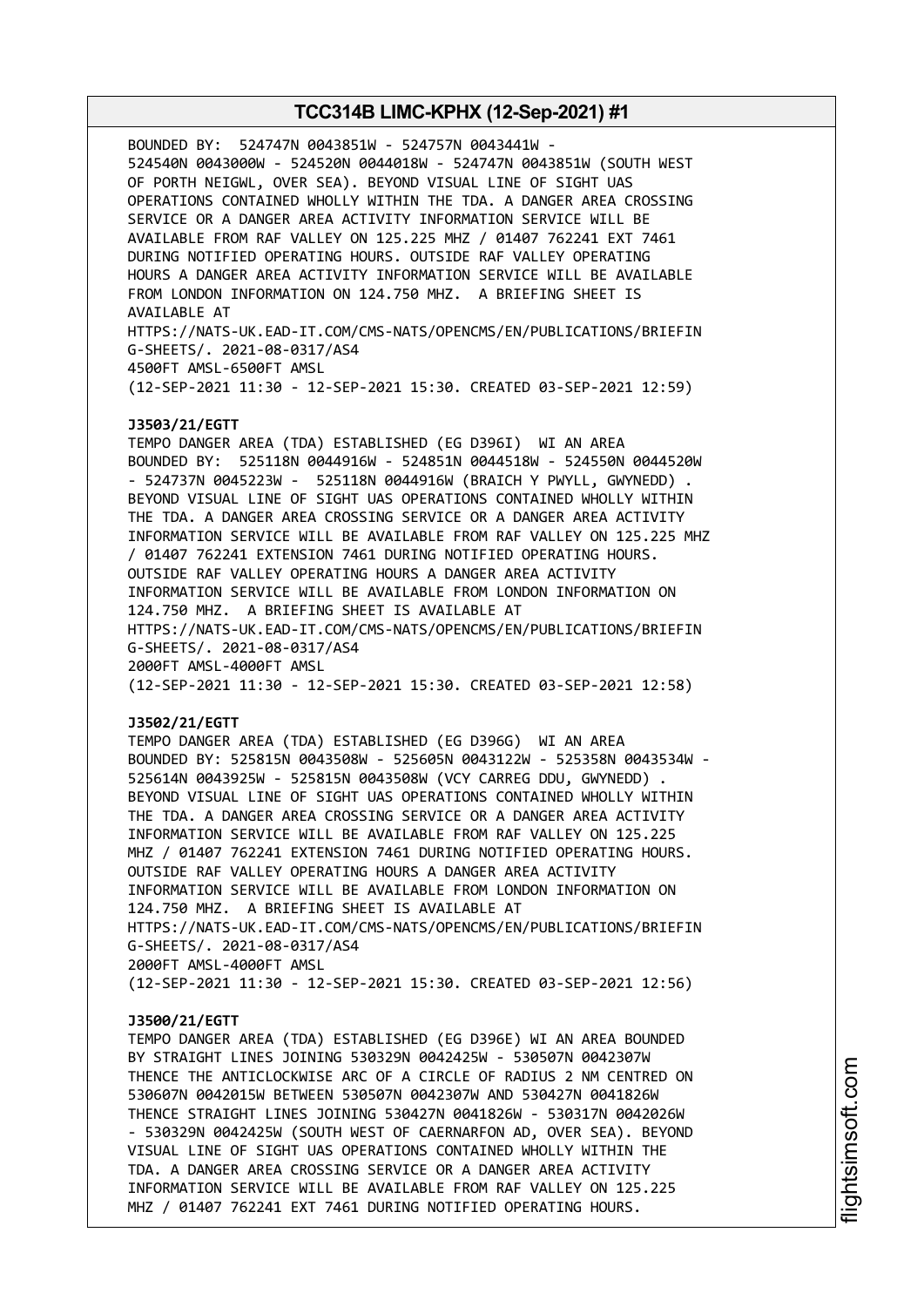OUTSIDE RAF VALLEY OPERATING HOURS A DANGER AREA ACTIVITY INFORMATION SERVICE WILL BE AVAILABLE FROM LONDON INFORMATION ON 124.750 MHZ. A BRIEFING SHEET IS AVAILABLE AT HTTPS://NATS-UK.EAD-IT.COM/CMS-NATS/OPENCMS/EN/PUBLICATIONS/BRIEFIN G-SHEETS. 2021-08-0317/AS4 1000FT AMSL-2000FT AMSL (12-SEP-2021 11:30 - 12-SEP-2021 15:30. CREATED 03-SEP-2021 12:54)

#### **J3501/21/EGTT**

TEMPO DANGER AREA (TDA) ESTABLISHED (EG D396F) WI AN AREA BOUNDED BY: 530329N 0042425W - 525815N 0043508W - 525653N 0043248W - 530317N 0042026W - 530329N 0042425W. (SOUTH WEST OF CAERNARFON AD, OVER SEA). BEYOND VISUAL LINE OF SIGHT UAS OPERATIONS CONTAINED WHOLLY WITHIN THE TDA. A DANGER AREA CROSSING SERVICE OR A DANGER AREA ACTIVITY INFORMATION SERVICE WILL BE AVAILABLE FROM RAF VALLEY ON 125.225 MHZ / 01407 762241 EXTENSION 7461 DURING NOTIFIED OPERATING HOURS. OUTSIDE RAF VALLEY OPERATING HOURS A DANGER AREA ACTIVITY INFORMATION SERVICE WILL BE AVAILABLE FROM LONDON INFORMATION ON 124.750 MHZ. A BRIEFING SHEET IS AVAILABLE AT HTTPS://NATS-UK.EAD-IT.COM/CMS-NATS/OPENCMS/EN/PUBLICATIONS/BRIEFIN G-SHEETS/. 2021-08-0317/AS4 1500FT AMSL-3000FT AMSL

(12-SEP-2021 11:30 - 12-SEP-2021 15:30. CREATED 03-SEP-2021 12:54)

#### **B2177/21/EGTT**

COVID-19: INFORMATION WARTON LOWER AIRSPACE RADAR SERVICE REVISED OPR HOURS: MON-FRI 0800-1500. (06-SEP-2021 06:30 - 24-SEP-2021 16:00. CREATED 03-SEP-2021 11:32)

### **J3486/21/EGTT**

RESTRICTED AREA (TEMPORARY) FOR WIRELESS MUSIC FESTIVAL (CRYSTAL PALACE PARK, LONDON) FOR UNMANNED ACFT ONLY. RESTRICTION OF FLYING REGULATIONS MADE UNDER ARTICLE 239 OF THE AIR NAVIGATION ORDER 2016. AIC M077/2021, WHICH INCLUDES A CHART, WILL REFER. NO UNMANNED ACFT IS TO FLY WITHIN AREA BOUNDED BY CIRCLE RADIUS 0.4NM CENTRED AT 512520N 0000421W EXCEPT ACFT FLYING WITH THE PERMISSION OF THE FESTIVAL AIRSPACE COORDINATOR CONTACTABLE ON 0330 2210662. AR 2021-09-0021-AS6. SFC-1380FT AMSL (10-SEP-2021 09:00 - 12-SEP-2021 21:00. CREATED 03-SEP-2021 08:58)

#### **J3484/21/EGTT**

RESTRICTED AREA (TEMPORARY) FOR PARK LIFE MUSIC FESTIVAL (HEATON PARK, WARRINGTON) FOR UNMANNED ACFT ONLY. RESTRICTION OF FLYING REGULATIONS MADE UNDER ARTICLE 239 OF THE AIR NAVIGATION ORDER 2016. AIC M077/2021, WHICH INCLUDES A CHART, WILL REFER. NO UNMANNED ACFT IS TO FLY WITHIN AREA BOUNDED BY CIRCLE RADIUS 0.3NM CENTRED AT 533141N 0021531W EXCEPT ACFT FLYING WITH THE PERMISSION OF THE FESTIVAL AIRSPACE COORDINATOR CONTACTABLE ON 0330 2210662. AR 2021-09-0020-AS6. SFC-1340FT AMSL (10-SEP-2021 09:00 - 12-SEP-2021 21:00. CREATED 03-SEP-2021 08:56)

**H5997/21/EGTT** UAS SWARM COMPRISED 150 UAS OPR WI 0.5NM RADIUS OF 522128N 0010456W (WINWICK HALL, WINWICK, NORTHAMPTONSHIRE). MAX HGT 400FT AGL. FOR INFO 07970 017256. 2021-09-0295/AS2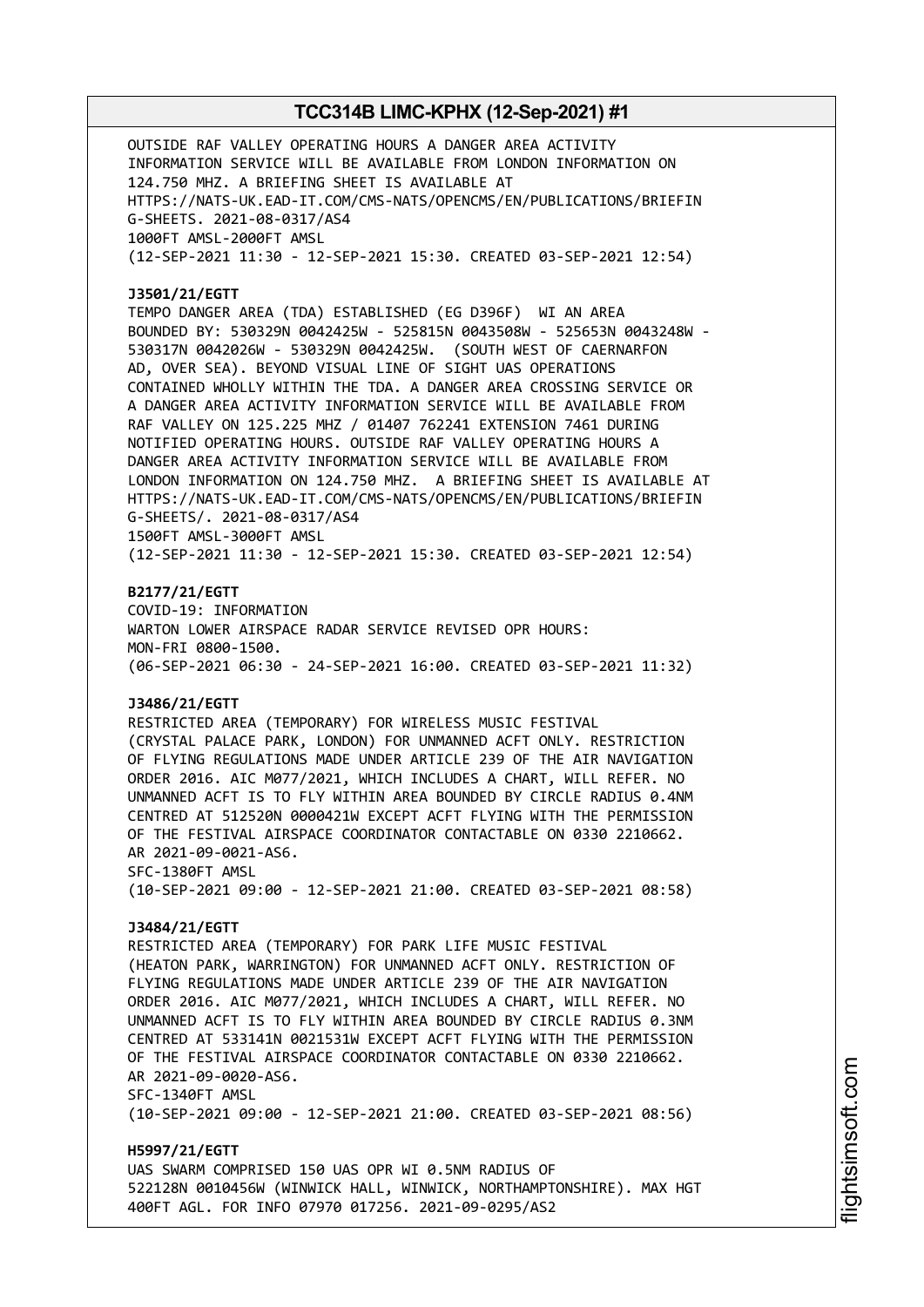SFC-950FT AMSL SEP 07-OCT 30 1600-0200, OCT 31-NOV 07 1700-0300 (07-SEP-2021 16:00 - 08-NOV-2021 03:00. CREATED 03-SEP-2021 08:30) **D1240/21/EGTT** DANGER AREA EG D011B WILLSWORTHY ACTIVATED SFC-4500FT AMSL 06-10 13-17 0730-2259, 11 12 0730-1630 (06-SEP-2021 07:30 - 17-SEP-2021 22:59. CREATED 03-SEP-2021 08:13) **H5978/21/EGTT** UAS OPR BEYOND VISUAL LINE OF SIGHT (BVLOS) WITHOUT VISUAL OBSERVERS WI 1.3NM RADIUS OF 512250N 0010602W (PADWORTH COMMON, READING, BERKSHIRE) MAX HGT 400FT AGL. FOR INFO 01189 701103. 2021-08-0221/AS2 SFC-740FT AMSL 0800-1600 (03-SEP-2021 08:00 - 30-SEP-2021 16:00. CREATED 03-SEP-2021 07:38)

### **B2172/21/EGTT**

AIRSPACE RESTRICTION ISSUED BY THE DEPARTMENT FOR TRANSPORT - AIRCRAFT OPERATING SCHEDULED SERVICES BY OR ON BEHALF OF BELAVIA BELARUSIAN AIRLINES ARE PROHIBITED FROM FLYING IN UK AIRSPACE, INCLUDING THAT AIRSPACE ABOVE THE TERRITORIAL SEA OF THE UK. THIS REGULATION DOES NOT APPLY TO ANY AIRCRAFT FLYING IN ACCORDANCE WITH THE PERMISSION OF THE UK SECRETARY OF STATE FOR TRANSPORT OR TO ACFT FLYING IN ACCORDANCE WITH A CLEARANCE ISSUED BY LONDON TERMINAL CONTROL CENTRE SWANWICK THE AIR TRAFFIC CONTROL CENTRE PRESTWICK. PERMISSION AVAILABLE FROM UK DEPARTMENT FOR TRANSPORT +44 0300 330 3000, MON - FRI 0830-1730, OR VIA DUTYOFFICERS AT DFT.GOV.UK, OR IN WRITING TO CONTACTDFT AT DFT.GOV.UK 2021-05-0542/AS6 (02-SEP-2021 15:49 - 30-NOV-2021 10:59 EST. CREATED 02-SEP-2021 15:50)

### **J3478/21/EGTT**

TEMPO DANGER AREA (TDA) ESTABLISHED (EG D396D) WI AN AREA BOUNDED BY: 531955N 0044653W - 532212N 0044338W - 531930N 0043821W - 531721N 0044155W - 531955N 0044653W. (NORTH WEST OF HOLYHEAD, OVER SEA) BEYOND VISUAL LINE OF SIGHT UAS OPERATIONS CONTAINED WHOLLY WITHIN THE TDA. A DANGER AREA CROSSING SERVICE OR A DANGER AREA ACTIVITY INFORMATION SERVICE WILL BE AVAILABLE FROM RAF VALLEY ON 125.225 MHZ / 01407 762241 EXTENSION 7461 DURING NOTIFIED OPERATING HOURS. OUTSIDE RAF VALLEY OPERATING HOURS A DANGER AREA ACTIVITY INFORMATION SERVICE WILL BE AVAILABLE FROM LONDON INFORMATION ON 124.750 MHZ. A BRIEFING SHEET IS AVAILABLE AT HTTPS://NATS-UK.EAD-IT.COM/CMS-NATS/OPENCMS/EN/PUBLICATIONS/BRIEFIN G-SHEETS/. 2021-08-0317/AS4 1500FT AMSL-3000FT AMSL (12-SEP-2021 11:30 - 12-SEP-2021 15:30. CREATED 02-SEP-2021 15:49)

### **J3477/21/EGTT**

TEMPO DANGER AREA (TDA) ESTABLISHED (EG D396B) WI AN AREA BOUNDED BY: 530956N 0042902W - 530759N 0043115W - 531327N 0044159W - 531512N 0043922W - 530956N 0042902W (WEST OF CAERNARFON, OVER SEA) BEYOND VISUAL LINE OF SIGHT UAS OPERATIONS CONTAINED WHOLLY WITHIN THE TDA. A DANGER AREA CROSSING SERVICE OR A DANGER AREA ACTIVITY INFORMATION SERVICE WILL BE AVAILABLE FROM RAF VALLEY ON 125.225 MHZ / 01407 762241 EXTENSION 7461 DURING NOTIFIED OPERATING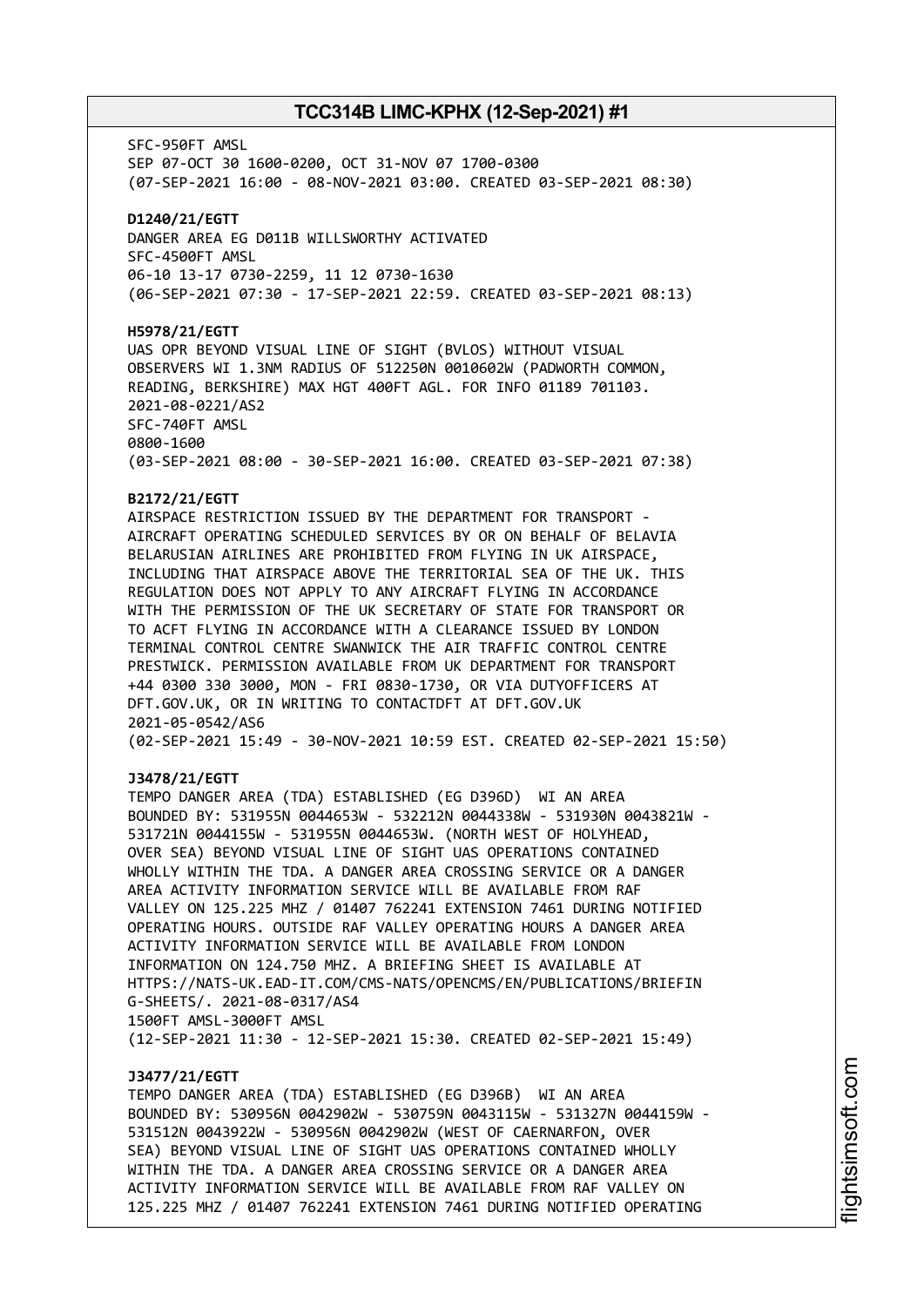HOURS. OUTSIDE RAF VALLEY OPERATING HOURS A DANGER AREA ACTIVITY INFORMATION SERVICE WILL BE AVAILABLE FROM LONDON INFORMATION ON 124.750 MHZ. A BRIEFING SHEET IS AVAILABLE AT HTTPS://NATS-UK.EAD-IT.COM/CMS-NATS/OPENCMS/EN/PUBLICATIONS/BRIEFIN G-SHEETS/. 2021-08-0317/AS4 1500FT AMSL-3000FT AMSL (12-SEP-2021 11:30 - 12-SEP-2021 15:30. CREATED 02-SEP-2021 15:48)

#### **J3476/21/EGTT**

TEMPO DANGER AREA (TDA) ESTABLISHED (EG D396C) WI AN AREA BOUNDED BY: 531327N 0044159W - 531718N 0044843W - 531955N 0044653W - 531721N 0044155W - 531512N 0043922W - 531327N 0044159W. (WEST OF HOLYHEAD, OVER SEA) BEYOND VISUAL LINE OF SIGHT UAS OPERATIONS CONTAINED WHOLLY WITHIN THE TDA. A DANGER AREA CROSSING SERVICE OR A DANGER AREA ACTIVITY INFORMATION SERVICE WILL BE AVAILABLE FROM RAF VALLEY ON 125.225 MHZ / 01407 762241 EXTENSION 7461 DURING NOTIFIED OPERATING HOURS. OUTSIDE RAF VALLEY OPERATING HOURS A DANGER AREA ACTIVITY INFORMATION SERVICE WILL BE AVAILABLE FROM LONDON INFORMATION ON 124.750 MHZ. A BRIEFING SHEET IS AVAILABLE AT HTTPS://NATS-UK.EAD-IT.COM/CMS-NATS/OPENCMS/EN/PUBLICATIONS/BRIEFIN G-SHEETS/. 2021-08-0317/AS4 1500FT AMSL-3000FT AMSL

(12-SEP-2021 11:30 - 12-SEP-2021 15:30. CREATED 02-SEP-2021 15:47)

### **J3475/21/EGTT**

TEMPO DANGER AREA (TDA) ESTABLISHED (EG D396A) WI AN AREA BOUNDED BY STRAIGHT LINES JOINING 530956N 0042902W - 530731N 0042235W THENCE ANTICLOCKWISE BY THE ARC OF A CIRCLE RADIUS 2 NM CENTRED ON 530607N 0042015W BETWEEN 530731N 0042235W AND 530555N 0042333W - 530555N 0042333W - 530759N 0043115W - 530956N 0042902W LAT/LONG (WEST OF CAERNARFON, OVER SEA) BEYOND VISUAL LINE OF SIGHT UAS OPERATIONS CONTAINED WHOLLY WITHIN THE TDA. A DANGER AREA CROSSING SERVICE OR A DANGER AREA ACTIVITY INFORMATION SERVICE WILL BE AVAILABLE FROM RAF VALLEY ON 125.225 MHZ / 01407-762241 EXTENSION 7461 DURING NOTIFIED OPERATING HOURS. OUTSIDE RAF VALLEY OPERATING HOURS A DANGER AREA ACTIVITY INFORMATION SERVICE WILL BE AVAILABLE FROM LONDON INFORMATION ON 124.750 MHZ. A BRIEFING SHEET IS AVAILABLE AT

HTTPS://NATS-UK.EAD-IT.COM/CMS-NATS/OPENCMS/EN/PUBLICATIONS/BRIEFIN G-SHEETS/. 2021-08-0317/AS4 1000FT AMSL-2000FT AMSL

(12-SEP-2021 11:30 - 12-SEP-2021 15:30. CREATED 02-SEP-2021 15:45)

#### **K0381/21/EGTT**

UNLIT SUSPENDED CABLE REPORTED IN PSN 530407N 0030452W TO 530356N 0030444W IN LOW FLYING AREA 9 AND NIGHT ROTARY REGION 9. HGT 216FT AGL/967FT AMSL. 21/09/008/LFTP (02-SEP-2021 12:40 - 04-NOV-2021 23:59. CREATED 02-SEP-2021 12:50)

#### **B2168/21/EGTT**

TRENT DVOR/DME TNT FREQ 115.70MHZ CHANNEL 104X BOTH U/S (14-SEP-2021 08:00 - 14-SEP-2021 12:00. CREATED 02-SEP-2021 10:00)

### **K0380/21/EGTT**

LIT CRANE POSITION 531552N 0020750W (BOLLINGBROOK, MACCLESFIELD) IN LOW FLYING AREA 8 AND NIGHT SECTOR 3A AND MANCHESTER AVOIDANCE AREA. HGT 748FT AMSL (248FT AGL). 21/09/007/LFTP (02-SEP-2021 04:30 - 04-NOV-2021 23:59. CREATED 01-SEP-2021 13:23)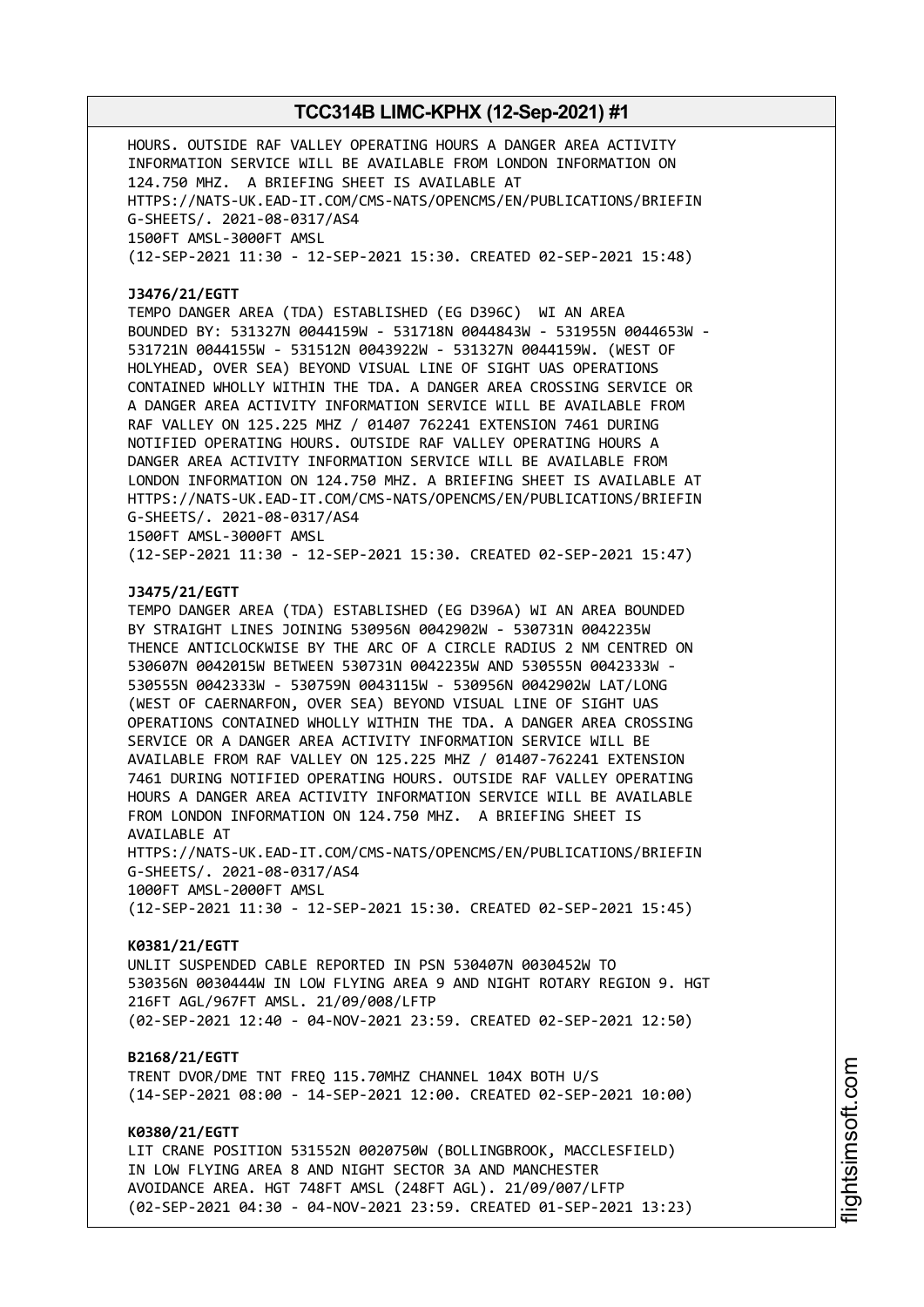**H5892/21/EGTT** UNMANNED CAPTIVE BALLOON IN LOW FLYING AREA THAMES VALLEY AVOIDANCE AREA 1NM RADIUS OF PSN 513556N 0003721W (BEACONSFIELD, BUCKINGHAMSHIRE) MAX HEIGHT 200FT AGL. 21/09/002/LFTP SFC-750FT AMSL SR-SS (03-SEP-2021 05:18 - 03-NOV-2021 16:32. CREATED 01-SEP-2021 11:07) **N0170/21/EGTT** AIR NAV OBST LGT UK0229A072F RTM HE02 RIDGE HILL IBA OS U/S. PSN 515950.81N 0023223.68W, ELEV 1217FT/HGT 540FT (01-SEP-2021 03:17 - 01-OCT-2021 23:59. CREATED 01-SEP-2021 03:17) **C8733/21/EGTT** AIP MIL NIL SUP CHECKLIST AIP IFR 053/2018 060/2018 011/2019 025/2019 003/2020 017/2020 019/2020 023/2020 030/2020 031/2020 032/2020 038/2020 039/2020 046/2020 048/2020 049/2020 052/2020 002/2021 003/2021 007/2021 008/2021 012/2021 014/2021 017/2021 018/2021 019/2021 020/2021 022/2021 023/2021 024/2021 025/2021 026/2021 028/2021 029/2021 030/2021 031/2021 032/2021 034/2021 035/2021 036/2021 037/2021 038/2021 039/2021 041/2021 042/2021 043/2021 044/2021 045/2021 AIP VFR NIL AIP MIL NIL PART 3 OF 3 (01-SEP-2021 00:05 - 01-OCT-2021 00:05 EST. CREATED 01-SEP-2021 01:32) **C8733/21/EGTT** CHECKLIST YEAR=2021 2190 4325 4892 5013 5014 5015 5129 5432 5608 5655 5656 5657 5658 5659 5660 5661 5672 5753 5756 5757 5897 5922 5933 6007 6025 6055 6447 6472 6482 6495 6549 6554 6641 6772 6780 6845 6882 6914 7006 7041 7044 7066 7071 7131 7133 7193 7196 7223 7249 7296 7297 7298 7299 7301 7334 7412 7504 7505 7602 7603 7604 7605 7606 7608 7702 7743 7745 7746 7763 7765 7774 7788 7800 7814 7833 7858 7863 7888 7889 7967 7973 7996 8012 8015 8084 8130 8135 8137 8142 8143 8146 8148 8154 8199 8200 8201 8202 8203 8204 8205 8211 8250 8269 8298 8314 8316 8341 8352 8366 8377 8405 8428 8430 8432 8433 8435 8440 8441 8458 8461 8463 8468 8469 8478 8486 8487 8488 8489 8490 8491 8492 8493 8494 8504 8512 8514 8515 8516 8517 8518 8519 8520 8521 8523 8524 8525 8527 8533 8534 8539 8542 8561 8562 8563 8564 8565 8568 8572 8576 8582 8585 8587 8590 8595 8599 8600 8603 8604 8613 8614 8615 8616 8617 8618 8619 8620 8621 8629 8643 8647 8648 8670 8671 8673 8679 8680 8693 8694 8695 8698 8699 8702 8703 8705 8707 8709 8711 8712 8713 8714 8715 8716 8717 8718 8719 8720 8721 8722 8723 8725 8727 8728 8729 8730 8731 8732 PART 1 OF 3 (01-SEP-2021 00:05 - 01-OCT-2021 00:05 EST. CREATED 01-SEP-2021 01:32)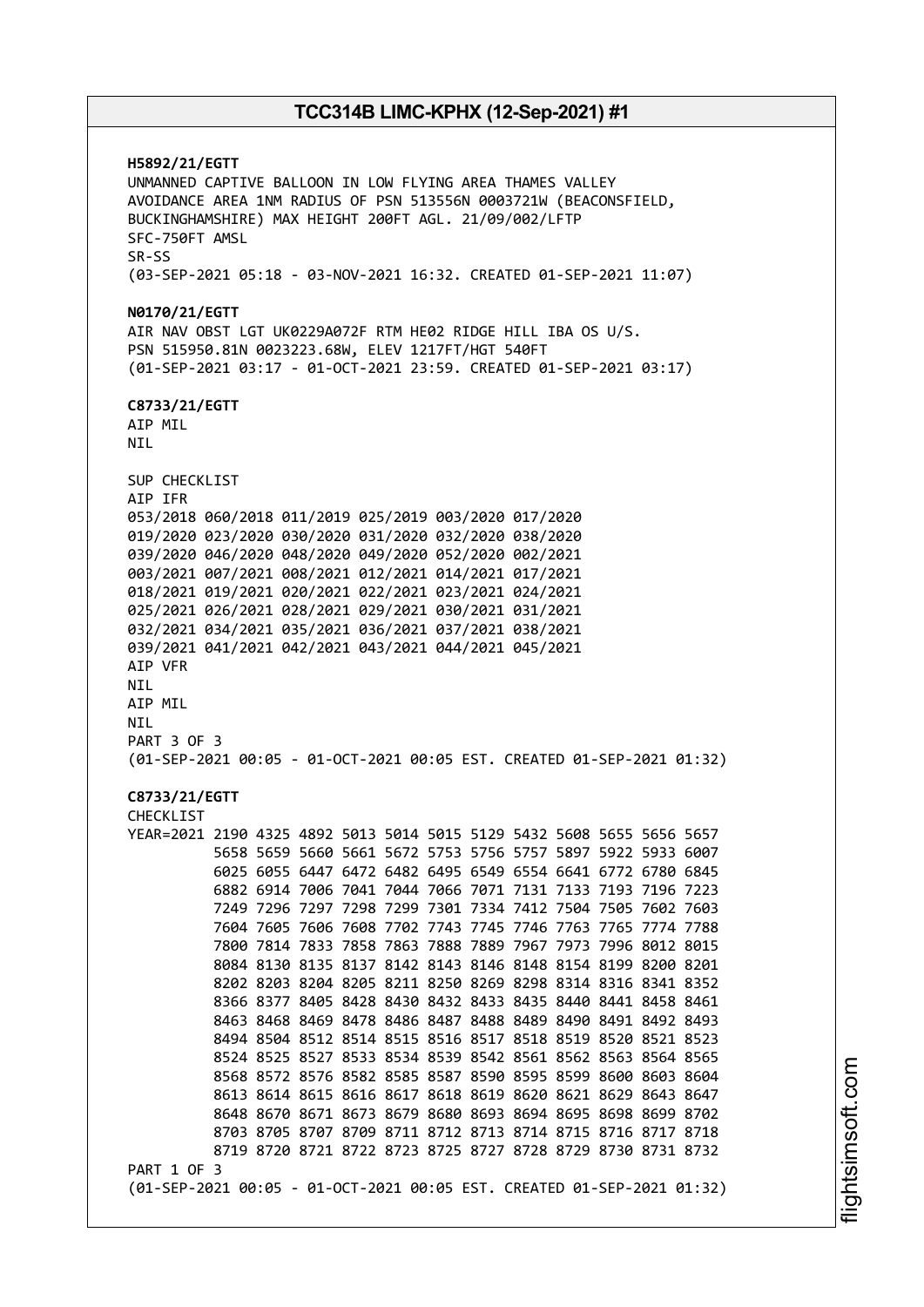**C8733/21/EGTT** LATEST PUBLICATIONS AIP AIRAC AMDT IFR 010/2021 EFFECTIVE DATE 07 OCT 21 AIP SUP IFR 045/2021 EFFECTIVE DATE 26 AUG 21 AIC IFR W083/2021 EFFECTIVE DATE 26 AUG 21 AIC IFR P067/2021 EFFECTIVE DATE 29 JUL 21 AIC IFR Y082/2021 EFFECTIVE DATE 26 AUG 21 (01-SEP-2021 00:05 - 01-OCT-2021 00:05 EST. CREATED 01-SEP-2021 01:32) **Q0446/21/EGTT** 039/2020 046/2020 048/2020 049/2020 052/2020 002/2021 003/2021 007/2021 008/2021 012/2021 014/2021 017/2021 018/2021 019/2021 020/2021 022/2021 023/2021 024/2021 025/2021 026/2021 028/2021 029/2021 030/2021 031/2021 032/2021 034/2021 035/2021 036/2021 037/2021 038/2021 039/2021 041/2021 042/2021 043/2021 044/2021 045/2021 AIP VFR NIL AIP MIL **NTI** (01-SEP-2021 00:05 - 01-OCT-2021 00:05 EST. CREATED 01-SEP-2021 01:28) **Q0446/21/EGTT** CHECKLIST YEAR=2021 0404 0405 0406 0407 0408 0412 0424 0428 0433 0440 0441 0442 0444 0445 LATEST PUBLICATIONS AIP AIRAC AMDT IFR 010/2021 EFFECTIVE DATE 07 OCT 21 AIP SUP IFR 045/2021 EFFECTIVE DATE 26 AUG 21 AIC IFR W083/2021 EFFECTIVE DATE 26 AUG 21 AIC IFR P067/2021 EFFECTIVE DATE 29 JUL 21 AIC IFR Y082/2021 EFFECTIVE DATE 26 AUG 21 AIC IFR M079/2021 EFFECTIVE DATE 26 AUG 21 AIC IFR G097/2009 EFFECTIVE DATE 31 DEC 09 AIC CHECKLIST AIP IFR P127/2006 P008/2008 P064/2008 P086/2008 P077/2009 P070/2010 P062/2012 P138/2012 Y009/2014 P002/2018 P053/2018 Y104/2018 Y031/2019 Y055/2019 Y117/2019 Y135/2019 P136/2019 P137/2019 P138/2019 P139/2019 Y140/2019 Y141/2019 Y142/2019 Y001/2020 P003/2020 W008/2020 Y011/2020 Y012/2020 W018/2020 Y024/2020 Y028/2020 Y031/2020 P034/2020 W035/2020 Y036/2020 Y039/2020 Y040/2020 Y041/2020 Y042/2020 Y043/2020 P044/2020 Y045/2020 P046/2020 Y051/2020 Y052/2020 P053/2020 P056/2020 P060/2020 P083/2020 Y085/2020 Y086/2020 Y087/2020 Y002/2021 Y008/2021 Y010/2021 Y011/2021 M012/2021 P017/2021 P018/2021 P026/2021 Y027/2021 Y029/2021 Y037/2021 M044/2021 P045/2021 Y050/2021 Y054/2021 Y055/2021 Y058/2021 M060/2021 Y062/2021 M064/2021 M065/2021 P067/2021 Y068/2021 M070/2021 M071/2021 M072/2021 M073/2021 M074/2021 M075/2021 Y076/2021 M077/2021 M078/2021 M079/2021 Y080/2021 Y081/2021 Y082/2021 W083/2021 AIP VFR NIL AIP MIL NIL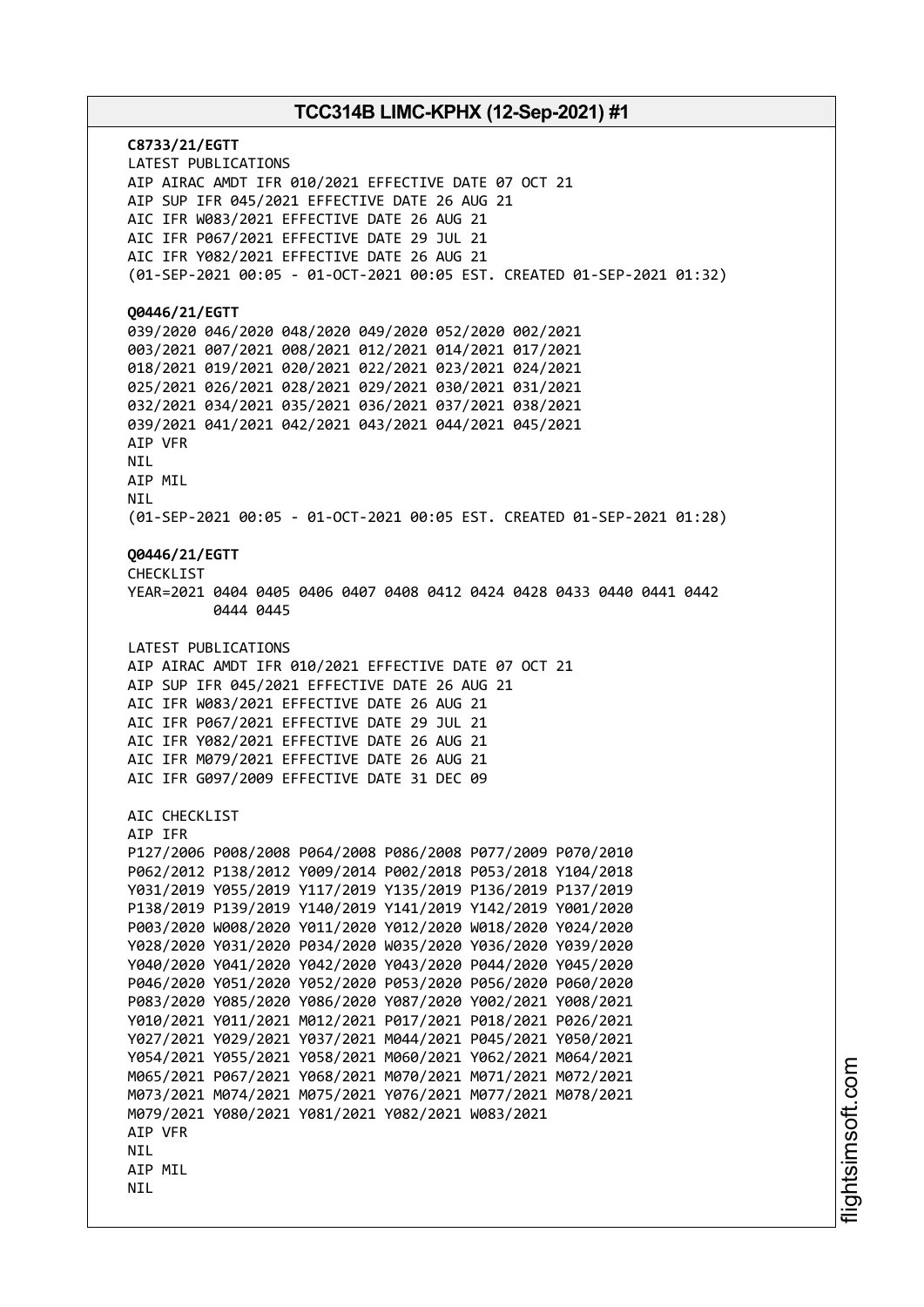SUP CHECKLIST AIP IFR 053/2018 060/2018 011/2019 025/2019 003/2020 017/2020 019/2020 023/2020 030/2020 031/2020 032/2020 038/2020 (01-SEP-2021 00:05 - 01-OCT-2021 00:05 EST. CREATED 01-SEP-2021 01:28) **V0022/21/EGTT** P138/2019 P139/2019 Y140/2019 Y141/2019 Y142/2019 Y001/2020 P003/2020 W008/2020 Y011/2020 Y012/2020 W018/2020 Y024/2020 Y028/2020 Y031/2020 P034/2020 W035/2020 Y036/2020 Y039/2020 Y040/2020 Y041/2020 Y042/2020 Y043/2020 P044/2020 Y045/2020 P046/2020 Y051/2020 Y052/2020 P053/2020 P056/2020 P060/2020 P083/2020 Y085/2020 Y086/2020 Y087/2020 Y002/2021 Y008/2021 Y010/2021 Y011/2021 M012/2021 P017/2021 P018/2021 P026/2021 Y027/2021 Y029/2021 Y037/2021 M044/2021 P045/2021 Y050/2021 Y054/2021 Y055/2021 Y058/2021 M060/2021 Y062/2021 M064/2021 M065/2021 P067/2021 Y068/2021 M070/2021 M071/2021 M072/2021 M073/2021 M074/2021 M075/2021 Y076/2021 M077/2021 M078/2021 M079/2021 Y080/2021 Y081/2021 Y082/2021 W083/2021 AIP VFR NIL AIP MIL NIL SUP CHECKLIST AIP IFR 053/2018 060/2018 011/2019 025/2019 003/2020 017/2020 019/2020 023/2020 030/2020 031/2020 032/2020 038/2020 039/2020 046/2020 048/2020 049/2020 052/2020 002/2021 003/2021 007/2021 008/2021 012/2021 014/2021 017/2021 018/2021 019/2021 020/2021 022/2021 023/2021 024/2021 025/2021 026/2021 028/2021 029/2021 030/2021 031/2021 032/2021 034/2021 035/2021 036/2021 037/2021 038/2021 039/2021 041/2021 042/2021 043/2021 044/2021 045/2021 AIP VFR **NTI** AIP MIL **NTI** PART 2 OF 2 (01-SEP-2021 00:05 - 01-OCT-2021 00:05 EST. CREATED 01-SEP-2021 01:28) **V0022/21/EGTT** CHECKLIST YEAR=2021 0012 0014 0020 0021 LATEST PUBLICATIONS AIP AIRAC AMDT IFR 010/2021 EFFECTIVE DATE 07 OCT 21 AIP SUP IFR 045/2021 EFFECTIVE DATE 26 AUG 21 AIC IFR W083/2021 EFFECTIVE DATE 26 AUG 21 AIC IFR P067/2021 EFFECTIVE DATE 29 JUL 21 AIC IFR Y082/2021 EFFECTIVE DATE 26 AUG 21 AIC IFR M079/2021 EFFECTIVE DATE 26 AUG 21 AIC IFR G097/2009 EFFECTIVE DATE 31 DEC 09 ATC CHECKLIST AIP IFR P127/2006 P008/2008 P064/2008 P086/2008 P077/2009 P070/2010 P062/2012 P138/2012 Y009/2014 P002/2018 P053/2018 Y104/2018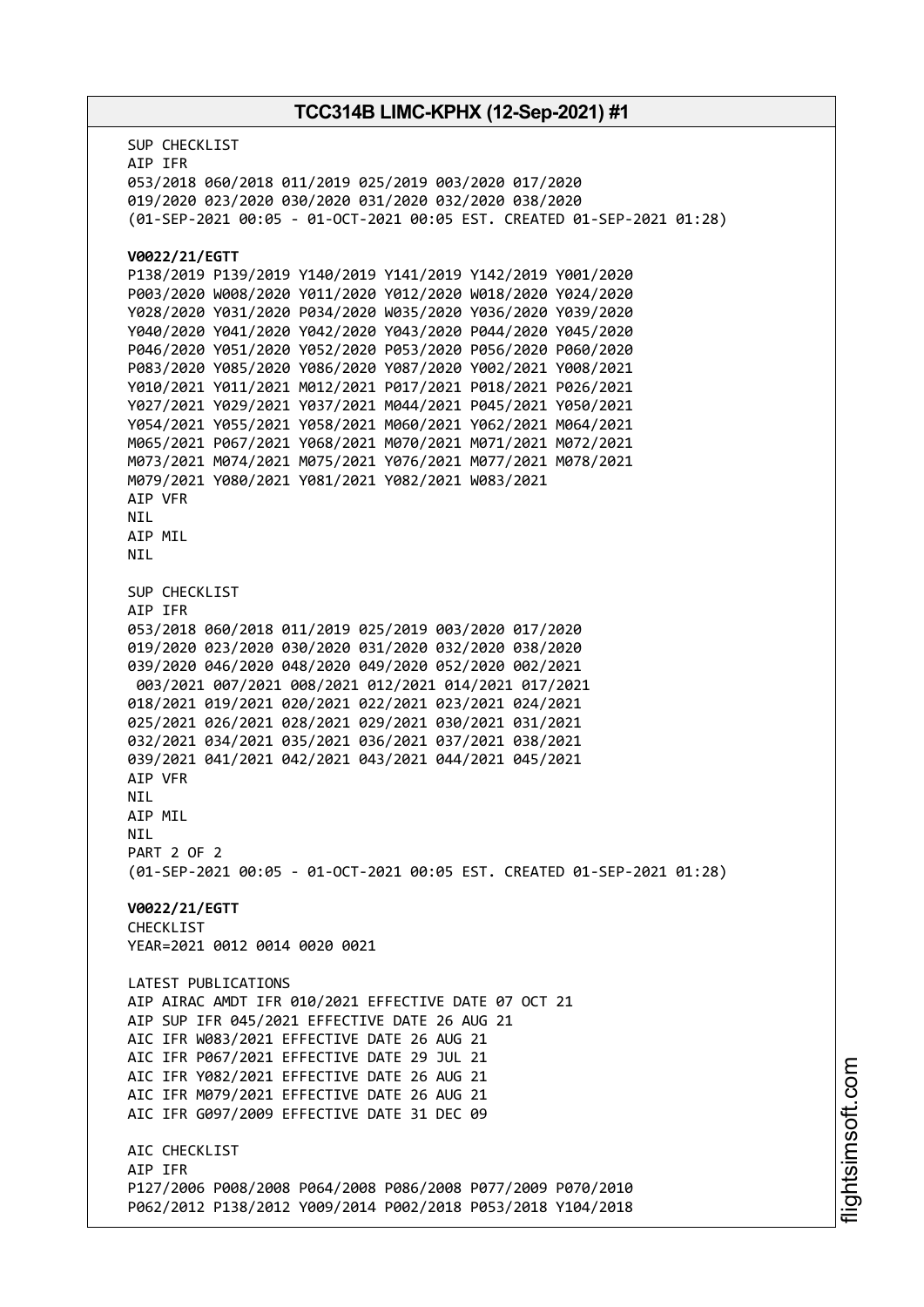Y031/2019 Y055/2019 Y117/2019 Y135/2019 P136/2019 P137/2019 PART 1 OF 2 (01-SEP-2021 00:05 - 01-OCT-2021 00:05 EST. CREATED 01-SEP-2021 01:28) **G0265/21/EGTT** CHECKLIST YEAR=2021 NIL LATEST PUBLICATIONS AIP AIRAC AMDT IFR 010/2021 EFFECTIVE DATE 07 OCT 21 AIP SUP IFR 045/2021 EFFECTIVE DATE 26 AUG 21 AIC IFR W083/2021 EFFECTIVE DATE 26 AUG 21 AIC IFR P067/2021 EFFECTIVE DATE 29 JUL 21 AIC IFR Y082/2021 EFFECTIVE DATE 26 AUG 21 AIC IFR M079/2021 EFFECTIVE DATE 26 AUG 21 AIC IFR G097/2009 EFFECTIVE DATE 31 DEC 09 AIC CHECKLIST AIP IFR P127/2006 P008/2008 P064/2008 P086/2008 P077/2009 P070/2010 P062/2012 P138/2012 Y009/2014 P002/2018 P053/2018 Y104/2018 Y031/2019 Y055/2019 Y117/2019 Y135/2019 P136/2019 P137/2019 PART 1 OF 2 (01-SEP-2021 00:05 - 01-OCT-2021 00:05 EST. CREATED 01-SEP-2021 01:25) **G0265/21/EGTT** P138/2019 P139/2019 Y140/2019 Y141/2019 Y142/2019 Y001/2020 P003/2020 W008/2020 Y011/2020 Y012/2020 W018/2020 Y024/2020 Y028/2020 Y031/2020 P034/2020 W035/2020 Y036/2020 Y039/2020 Y040/2020 Y041/2020 Y042/2020 Y043/2020 P044/2020 Y045/2020 P046/2020 Y051/2020 Y052/2020 P053/2020 P056/2020 P060/2020 P083/2020 Y085/2020 Y086/2020 Y087/2020 Y002/2021 Y008/2021 Y010/2021 Y011/2021 M012/2021 P017/2021 P018/2021 P026/2021 Y027/2021 Y029/2021 Y037/2021 M044/2021 P045/2021 Y050/2021 Y054/2021 Y055/2021 Y058/2021 M060/2021 Y062/2021 M064/2021 M065/2021 P067/2021 Y068/2021 M070/2021 M071/2021 M072/2021 M073/2021 M074/2021 M075/2021 Y076/2021 M077/2021 M078/2021 M079/2021 Y080/2021 Y081/2021 Y082/2021 W083/2021 AIP VFR NIL AIP MIL NIL SUP CHECKLIST AIP IFR 053/2018 060/2018 011/2019 025/2019 003/2020 017/2020 019/2020 023/2020 030/2020 031/2020 032/2020 038/2020 039/2020 046/2020 048/2020 049/2020 052/2020 002/2021 (01-SEP-2021 00:05 - 01-OCT-2021 00:05 EST. CREATED 01-SEP-2021 01:25) **A3094/21/EGTT** P046/2020 Y051/2020 Y052/2020 P053/2020 P056/2020 P060/2020 P083/2020 Y085/2020 Y086/2020 Y087/2020 Y002/2021 Y008/2021 Y010/2021 Y011/2021 M012/2021 P017/2021 P018/2021 P026/2021 Y027/2021 Y029/2021 Y037/2021 M044/2021 P045/2021 Y050/2021 Y054/2021 Y055/2021 Y058/2021 M060/2021 Y062/2021 M064/2021 M065/2021 P067/2021 Y068/2021 M070/2021 M071/2021 M072/2021 M073/2021 M074/2021 M075/2021 Y076/2021 M077/2021 M078/2021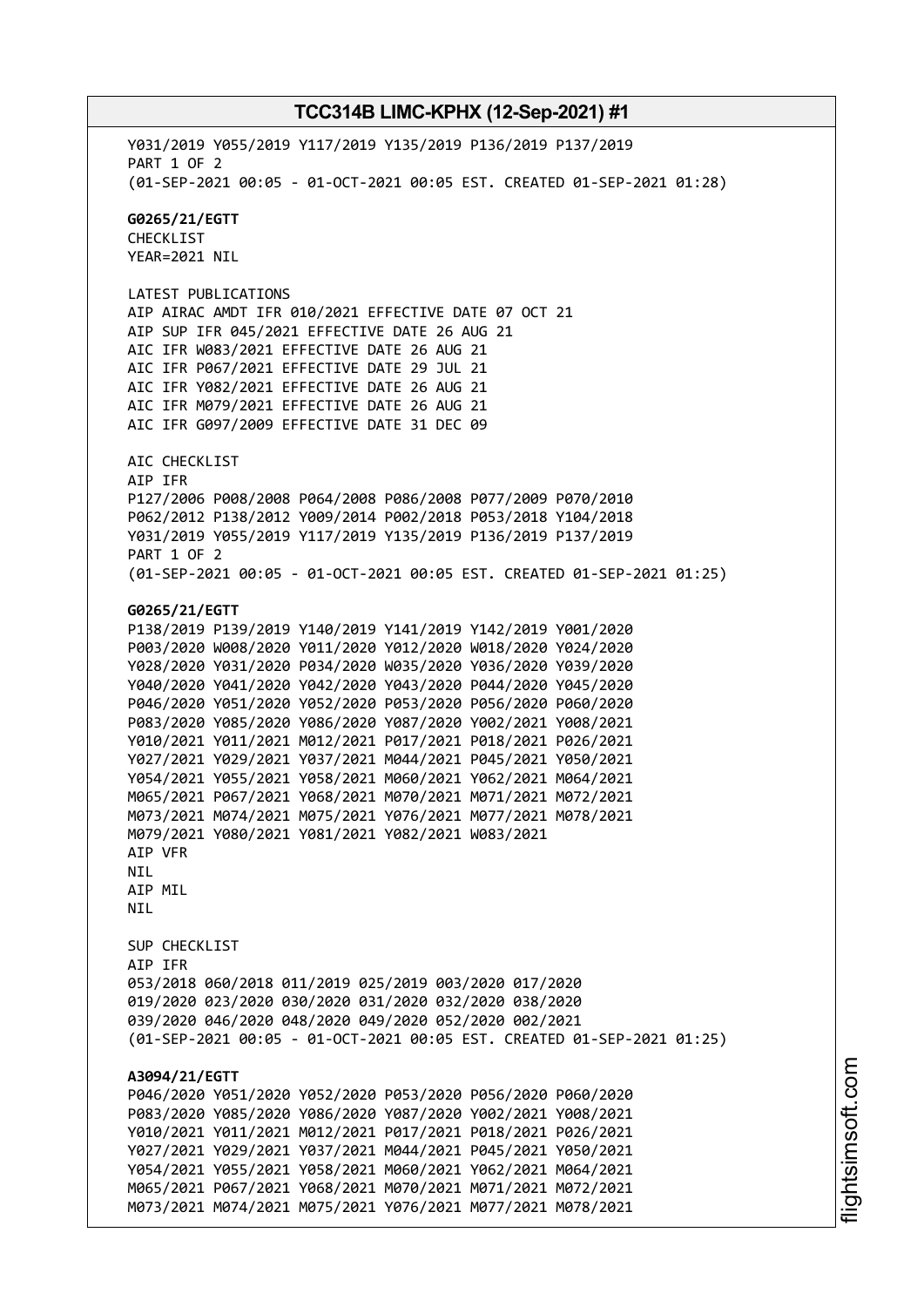M079/2021 Y080/2021 Y081/2021 Y082/2021 W083/2021 AIP VFR NIL AIP MIL **NTI** SUP CHECKLIST AIP IFR 053/2018 060/2018 011/2019 025/2019 003/2020 017/2020 019/2020 023/2020 030/2020 031/2020 032/2020 038/2020 039/2020 046/2020 048/2020 049/2020 052/2020 002/2021 003/2021 007/2021 008/2021 012/2021 014/2021 017/2021 018/2021 019/2021 020/2021 022/2021 023/2021 024/2021 025/2021 026/2021 028/2021 029/2021 030/2021 031/2021 032/2021 034/2021 035/2021 036/2021 037/2021 038/2021 039/2021 041/2021 042/2021 043/2021 044/2021 045/2021 AIP VFR NIL AIP MIL **NTI** END PART 2 OF 2 (01-SEP-2021 00:05 - 01-OCT-2021 00:05 EST. CREATED 01-SEP-2021 01:19) **A3094/21/EGTT** CHECKLIST YEAR=2021 1471 1740 1798 1940 1970 2025 2032 2033 2034 2078 2111 2138 2167 2168 2224 2259 2290 2320 2391 2393 2398 2410 2411 2434 2441 2445 2510 2527 2528 2530 2583 2596 2597 2598 2599 2600 2601 2602 2611 2612 2629 2641 2642 2674 2694 2701 2702 2705 2709 2745 2777 2787 2791 2818 2820 2836 2853 2879 2881 2882 2891 2905 2916 2917 2918 2936 2937 2950 2979 2980 2981 2982 2983 2998 3002 3016 3023 3024 3026 3027 3028 3029 3037 3040 3041 3042 3043 3047 3063 3064 3065 3066 3067 3069 3075 3076 3078 3079 3080 3086 3087 3088 3089 3091 3093 LATEST PUBLICATIONS AIP AIRAC AMDT IFR 010/2021 EFFECTIVE DATE 07 OCT 21 AIP SUP IFR 045/2021 EFFECTIVE DATE 26 AUG 21 AIC IFR W083/2021 EFFECTIVE DATE 26 AUG 21 AIC IFR P067/2021 EFFECTIVE DATE 29 JUL 21 AIC IFR Y082/2021 EFFECTIVE DATE 26 AUG 21 AIC IFR M079/2021 EFFECTIVE DATE 26 AUG 21 AIC IFR G097/2009 EFFECTIVE DATE 31 DEC 09 ATC CHECKLIST AIP IFR P127/2006 P008/2008 P064/2008 P086/2008 P077/2009 P070/2010 P062/2012 P138/2012 Y009/2014 P002/2018 P053/2018 Y104/2018 Y031/2019 Y055/2019 Y117/2019 Y135/2019 P136/2019 P137/2019 P138/2019 P139/2019 Y140/2019 Y141/2019 Y142/2019 Y001/2020 P003/2020 W008/2020 Y011/2020 Y012/2020 W018/2020 Y024/2020 Y028/2020 Y031/2020 P034/2020 W035/2020 Y036/2020 Y039/2020 Y040/2020 Y041/2020 Y042/2020 Y043/2020 P044/2020 Y045/2020 END PART 1 OF 2 (01-SEP-2021 00:05 - 01-OCT-2021 00:05 EST. CREATED 01-SEP-2021 01:19) **F0817/21/EGTT** CHECKLIST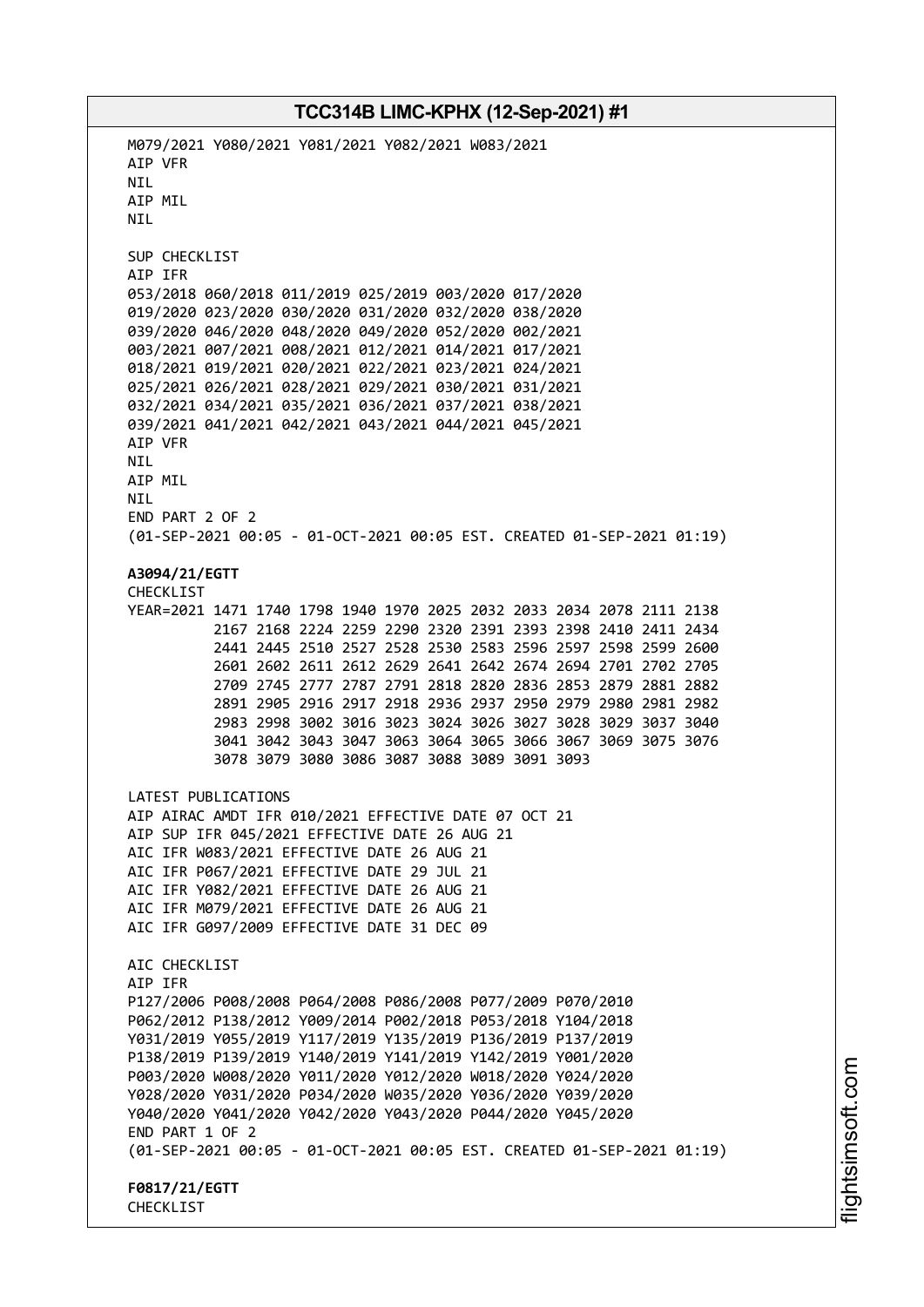YEAR=2021 0811 0812 0813 0814 0815 0816 LATEST PUBLICATIONS AIP AIRAC AMDT IFR 010/2021 EFFECTIVE DATE 07 OCT 21 AIP SUP IFR 045/2021 EFFECTIVE DATE 26 AUG 21 AIC IFR W083/2021 EFFECTIVE DATE 26 AUG 21 AIC IFR P067/2021 EFFECTIVE DATE 29 JUL 21 AIC IFR Y082/2021 EFFECTIVE DATE 26 AUG 21 AIC IFR M079/2021 EFFECTIVE DATE 26 AUG 21 AIC IFR G097/2009 EFFECTIVE DATE 31 DEC 09 AIC CHECKLIST AIP IFR P127/2006 P008/2008 P064/2008 P086/2008 P077/2009 P070/2010 P062/2012 P138/2012 Y009/2014 P002/2018 P053/2018 Y104/2018 Y031/2019 Y055/2019 Y117/2019 Y135/2019 P136/2019 P137/2019 P138/2019 P139/2019 Y140/2019 Y141/2019 Y142/2019 Y001/2020 P003/2020 W008/2020 Y011/2020 Y012/2020 W018/2020 Y024/2020 Y028/2020 Y031/2020 P034/2020 W035/2020 Y036/2020 Y039/2020 Y040/2020 Y041/2020 Y042/2020 Y043/2020 P044/2020 Y045/2020 P046/2020 Y051/2020 Y052/2020 P053/2020 P056/2020 P060/2020 P083/2020 Y085/2020 Y086/2020 Y087/2020 Y002/2021 Y008/2021 END PART 1 OF 2 (01-SEP-2021 00:05 - 01-OCT-2021 00:05 EST. CREATED 01-SEP-2021 01:16) **F0817/21/EGTT** Y010/2021 Y011/2021 M012/2021 P017/2021 P018/2021 P026/2021 Y027/2021 Y029/2021 Y037/2021 M044/2021 P045/2021 Y050/2021 Y054/2021 Y055/2021 Y058/2021 M060/2021 Y062/2021 M064/2021 M065/2021 P067/2021 Y068/2021 M070/2021 M071/2021 M072/2021 M073/2021 M074/2021 M075/2021 Y076/2021 M077/2021 M078/2021 M079/2021 Y080/2021 Y081/2021 Y082/2021 W083/2021 AIP VFR **NTI** AIP MIL **NTL** SUP CHECKLIST AIP IFR 053/2018 060/2018 011/2019 025/2019 003/2020 017/2020 019/2020 023/2020 030/2020 031/2020 032/2020 038/2020 039/2020 046/2020 048/2020 049/2020 052/2020 002/2021 003/2021 007/2021 008/2021 012/2021 014/2021 017/2021 018/2021 019/2021 020/2021 022/2021 023/2021 024/2021 025/2021 026/2021 028/2021 029/2021 030/2021 031/2021 032/2021 034/2021 035/2021 036/2021 037/2021 038/2021 039/2021 041/2021 042/2021 043/2021 044/2021 045/2021 AIP VFR NIL AIP MIL NIL END PART 2 OF 2 (01-SEP-2021 00:05 - 01-OCT-2021 00:05 EST. CREATED 01-SEP-2021 01:16) **P0003/21/EGTT CHECKLIST** YEAR=2021 0001 0002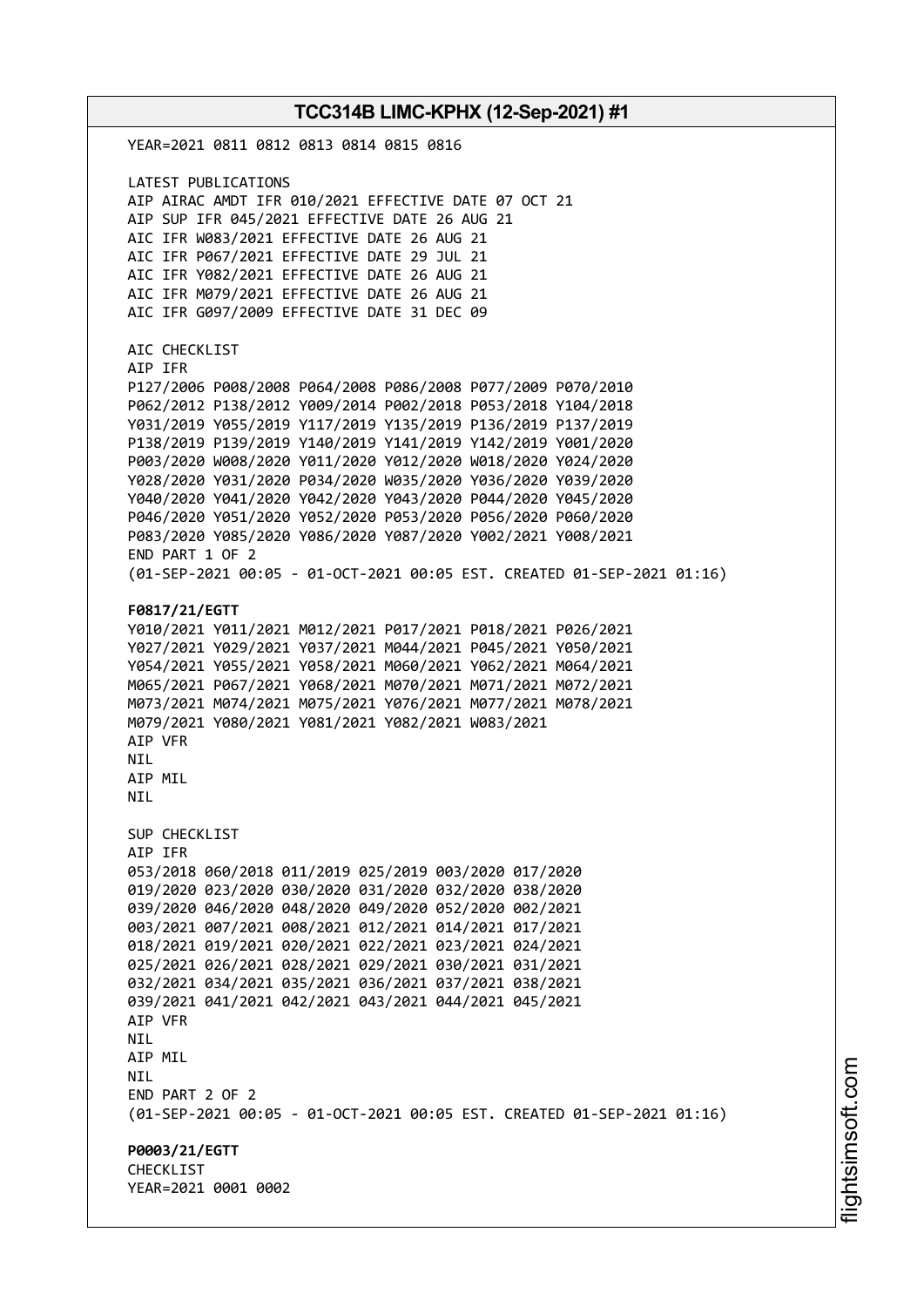**TCC314B LIMC-KPHX (12-Sep-2021) #1** LATEST PUBLICATIONS AIP AIRAC AMDT IFR 010/2021 EFFECTIVE DATE 07 OCT 21 AIP SUP IFR 045/2021 EFFECTIVE DATE 26 AUG 21 AIC IFR W083/2021 EFFECTIVE DATE 26 AUG 21 AIC IFR P067/2021 EFFECTIVE DATE 29 JUL 21 AIC IFR Y082/2021 EFFECTIVE DATE 26 AUG 21 AIC IFR M079/2021 EFFECTIVE DATE 26 AUG 21 AIC IFR G097/2009 EFFECTIVE DATE 31 DEC 09 AIC CHECKLIST AIP IFR P127/2006 P008/2008 P064/2008 P086/2008 P077/2009 P070/2010 P062/2012 P138/2012 Y009/2014 P002/2018 P053/2018 Y104/2018 Y031/2019 Y055/2019 Y117/2019 Y135/2019 P136/2019 P137/2019 P138/2019 P139/2019 Y140/2019 Y141/2019 Y142/2019 Y001/2020 P003/2020 W008/2020 Y011/2020 Y012/2020 W018/2020 Y024/2020 Y028/2020 Y031/2020 P034/2020 W035/2020 Y036/2020 Y039/2020 Y040/2020 Y041/2020 Y042/2020 Y043/2020 P044/2020 Y045/2020 P046/2020 Y051/2020 Y052/2020 P053/2020 P056/2020 P060/2020 P083/2020 Y085/2020 Y086/2020 Y087/2020 Y002/2021 Y008/2021 Y010/2021 Y011/2021 M012/2021 P017/2021 P018/2021 P026/2021 Y027/2021 Y029/2021 Y037/2021 M044/2021 P045/2021 Y050/2021 Y054/2021 Y055/2021 Y058/2021 M060/2021 Y062/2021 M064/2021 M065/2021 P067/2021 Y068/2021 M070/2021 M071/2021 M072/2021 M073/2021 M074/2021 M075/2021 Y076/2021 M077/2021 M078/2021 M079/2021 Y080/2021 Y081/2021 Y082/2021 W083/2021 AIP VFR NIL AIP MIL **NTI** (01-SEP-2021 00:05 - 01-OCT-2021 00:05 EST. CREATED 01-SEP-2021 01:14) **P0003/21/EGTT** SUP CHECKLIST AIP IFR 053/2018 060/2018 011/2019 025/2019 003/2020 017/2020 019/2020 023/2020 030/2020 031/2020 032/2020 038/2020 039/2020 046/2020 048/2020 049/2020 052/2020 002/2021 003/2021 007/2021 008/2021 012/2021 014/2021 017/2021 018/2021 019/2021 020/2021 022/2021 023/2021 024/2021 025/2021 026/2021 028/2021 029/2021 030/2021 031/2021 032/2021 034/2021 035/2021 036/2021 037/2021 038/2021 039/2021 041/2021 042/2021 043/2021 044/2021 045/2021 AIP VFR **NTI** AIP MIL **NTL** (01-SEP-2021 00:05 - 01-OCT-2021 00:05 EST. CREATED 01-SEP-2021 01:14) **J3415/21/EGTT CHECKLIST** YEAR=2021 2841 3101 3160 3165 3311 3312 3314 3315 3318 3321 3345 3367 3369 3370 3371 3372 3373 3374 3375 3376 3377 3378 3379 3380 3381 3382 3383 3395 3396 3397 3398 3399 3400 3401 3402 3403 3404 3405 3406 3407 3408 3410 3411 3412 LATEST PUBLICATIONS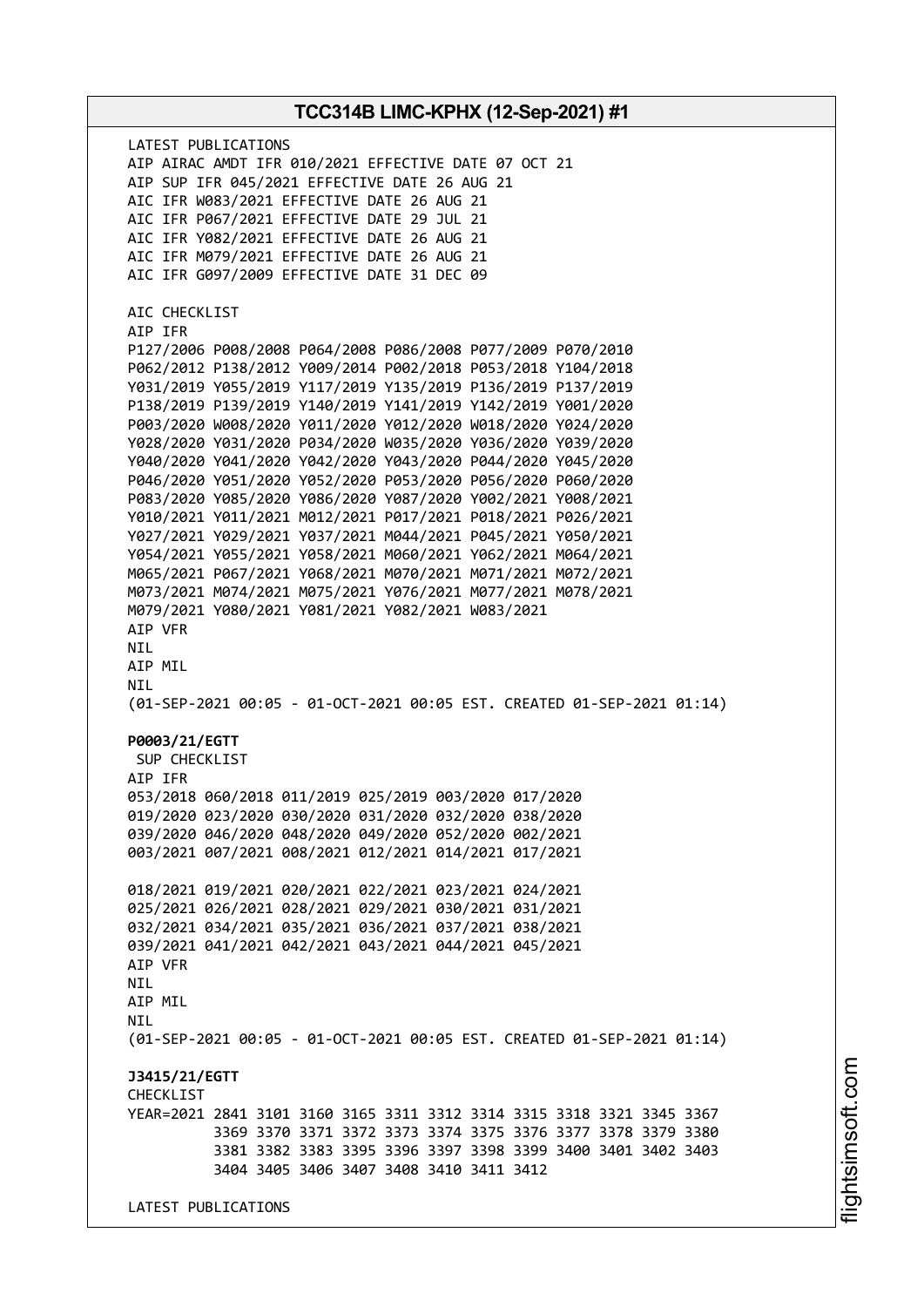| AIP AIRAC AMDT IFR 010/2021 EFFECTIVE DATE 07 OCT 21<br>AIP SUP IFR 045/2021 EFFECTIVE DATE 26 AUG 21<br>AIC IFR W083/2021 EFFECTIVE DATE 26 AUG 21<br>AIC IFR P067/2021 EFFECTIVE DATE 29 JUL 21<br>AIC IFR Y082/2021 EFFECTIVE DATE 26 AUG 21<br>AIC IFR M079/2021 EFFECTIVE DATE 26 AUG 21<br>AIC IFR G097/2009 EFFECTIVE DATE 31 DEC 09                                                                                                                                                                                                                                                                                                                                                                                                                                                                                                                                                                                                           |
|-------------------------------------------------------------------------------------------------------------------------------------------------------------------------------------------------------------------------------------------------------------------------------------------------------------------------------------------------------------------------------------------------------------------------------------------------------------------------------------------------------------------------------------------------------------------------------------------------------------------------------------------------------------------------------------------------------------------------------------------------------------------------------------------------------------------------------------------------------------------------------------------------------------------------------------------------------|
| AIC CHECKLIST<br>AIP IFR<br>P127/2006 P008/2008 P064/2008 P086/2008 P077/2009 P070/2010<br>P062/2012 P138/2012 Y009/2014 P002/2018 P053/2018 Y104/2018<br>Y031/2019 Y055/2019 Y117/2019 Y135/2019 P136/2019 P137/2019<br>P138/2019 P139/2019 Y140/2019 Y141/2019 Y142/2019 Y001/2020<br>P003/2020 W008/2020 Y011/2020 Y012/2020 W018/2020 Y024/2020<br>Y028/2020 Y031/2020 P034/2020 W035/2020 Y036/2020 Y039/2020<br>Y040/2020 Y041/2020 Y042/2020 Y043/2020 P044/2020 Y045/2020<br>P046/2020 Y051/2020 Y052/2020 P053/2020 P056/2020 P060/2020<br>P083/2020 Y085/2020 Y086/2020 Y087/2020 Y002/2021 Y008/2021<br>Y010/2021 Y011/2021 M012/2021 P017/2021 P018/2021 P026/2021<br>Y027/2021 Y029/2021 Y037/2021 M044/2021 P045/2021 Y050/2021<br>Y054/2021 Y055/2021 Y058/2021 M060/2021 Y062/2021 M064/2021<br>M065/2021 P067/2021 Y068/2021 M070/2021 M071/2021 M072/2021<br>(01-SEP-2021 00:05 - 01-OCT-2021 00:05 EST. CREATED 01-SEP-2021 01:11) |
| K0379/21/EGTT<br><b>CHECKLIST</b><br>YEAR=2021 0254 0255 0259 0260 0262 0263 0271 0275 0276 0277 0281 0286<br>0287 0292 0293 0298 0299 0303 0307 0313 0314 0316 0319 0321<br>0324 0325 0329 0333 0334 0335 0338 0342 0343 0344 0345 0346<br>0348 0351 0352 0353 0354 0355 0359 0360 0364 0365 0367 0368<br>0371 0372 0374 0375 0376 0377 0378                                                                                                                                                                                                                                                                                                                                                                                                                                                                                                                                                                                                         |
| LATEST PUBLICATIONS<br>AIP AIRAC AMDT IFR 010/2021 EFFECTIVE DATE 07 OCT 21<br>AIP SUP IFR 045/2021 EFFECTIVE DATE 26 AUG 21<br>AIC IFR W083/2021 EFFECTIVE DATE 26 AUG 21<br>AIC IFR P067/2021 EFFECTIVE DATE 29 JUL 21<br>AIC IFR Y082/2021 EFFECTIVE DATE 26 AUG 21<br>AIC IFR M079/2021 EFFECTIVE DATE 26 AUG 21<br>AIC IFR G097/2009 EFFECTIVE DATE 31 DEC 09                                                                                                                                                                                                                                                                                                                                                                                                                                                                                                                                                                                    |
| AIC CHECKLIST<br>AIP IFR<br>P127/2006 P008/2008 P064/2008 P086/2008 P077/2009 P070/2010<br>P062/2012 P138/2012 Y009/2014 P002/2018 P053/2018 Y104/2018<br>Y031/2019 Y055/2019 Y117/2019 Y135/2019 P136/2019 P137/2019<br>P138/2019 P139/2019 Y140/2019 Y141/2019 Y142/2019 Y001/2020<br>P003/2020 W008/2020 Y011/2020 Y012/2020 W018/2020 Y024/2020<br>Y028/2020 Y031/2020 P034/2020 W035/2020 Y036/2020 Y039/2020<br>Y040/2020 Y041/2020 Y042/2020 Y043/2020 P044/2020 Y045/2020<br>P046/2020 Y051/2020 Y052/2020 P053/2020 P056/2020 P060/2020<br>P083/2020 Y085/2020 Y086/2020 Y087/2020 Y002/2021 Y008/2021<br>Y010/2021 Y011/2021 M012/2021 P017/2021 P018/2021 P026/2021<br>Y027/2021 Y029/2021 Y037/2021 M044/2021 P045/2021 Y050/2021<br>Y054/2021 Y055/2021 Y058/2021 M060/2021 Y062/2021 M064/2021<br>END PART 1 OF 2<br>(01-SEP-2021 00:05 - 01-OCT-2021 00:05 EST. CREATED 01-SEP-2021 01:11)                                             |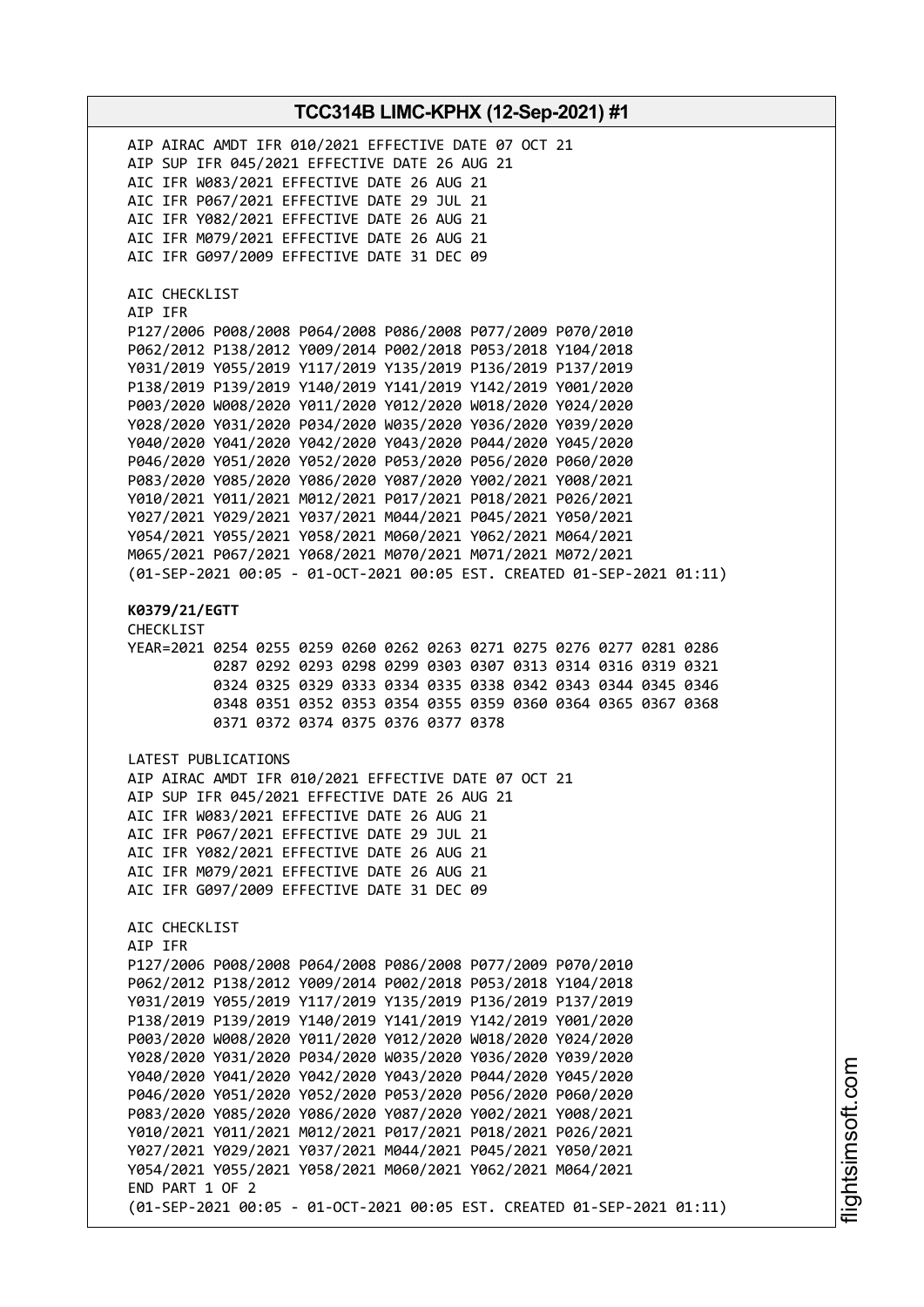**K0379/21/EGTT** M065/2021 P067/2021 Y068/2021 M070/2021 M071/2021 M072/2021 M073/2021 M074/2021 M075/2021 Y076/2021 M077/2021 M078/2021 M079/2021 Y080/2021 Y081/2021 Y082/2021 W083/2021 AIP VFR NIL AIP MIL NIL SUP CHECKLIST AIP IFR 053/2018 060/2018 011/2019 025/2019 003/2020 017/2020 019/2020 023/2020 030/2020 031/2020 032/2020 038/2020 039/2020 046/2020 048/2020 049/2020 052/2020 002/2021 003/2021 007/2021 008/2021 012/2021 014/2021 017/2021 018/2021 019/2021 020/2021 022/2021 023/2021 024/2021 025/2021 026/2021 028/2021 029/2021 030/2021 031/2021 032/2021 034/2021 035/2021 036/2021 037/2021 038/2021 039/2021 041/2021 042/2021 043/2021 044/2021 045/2021 AIP VFR NIL AIP MIL END PART 2 OF 2 (01-SEP-2021 00:05 - 01-OCT-2021 00:05 EST. CREATED 01-SEP-2021 01:11) **H5856/21/EGTT** M079/2021 Y080/2021 Y081/2021 Y082/2021 W083/2021 AIP VFR **NTI** AIP MIL NIL SUP CHECKLIST AIP IFR 053/2018 060/2018 011/2019 025/2019 003/2020 017/2020 019/2020 023/2020 030/2020 031/2020 032/2020 038/2020 039/2020 046/2020 048/2020 049/2020 052/2020 002/2021 003/2021 007/2021 008/2021 012/2021 014/2021 017/2021 018/2021 019/2021 020/2021 022/2021 023/2021 024/2021 025/2021 026/2021 028/2021 029/2021 030/2021 031/2021 032/2021 034/2021 035/2021 036/2021 037/2021 038/2021 039/2021 041/2021 042/2021 043/2021 044/2021 045/2021 AIP VFR **NTI** AIP MIL NIL PART 3 OF 3 (01-SEP-2021 00:05 - 01-OCT-2021 00:05 EST. CREATED 01-SEP-2021 01:10) **H5856/21/EGTT** LATEST PUBLICATIONS AIP AIRAC AMDT IFR 010/2021 EFFECTIVE DATE 07 OCT 21 AIP SUP IFR 045/2021 EFFECTIVE DATE 26 AUG 21 AIC IFR W083/2021 EFFECTIVE DATE 26 AUG 21 AIC IFR P067/2021 EFFECTIVE DATE 29 JUL 21 AIC IFR Y082/2021 EFFECTIVE DATE 26 AUG 21 AIC IFR M079/2021 EFFECTIVE DATE 26 AUG 21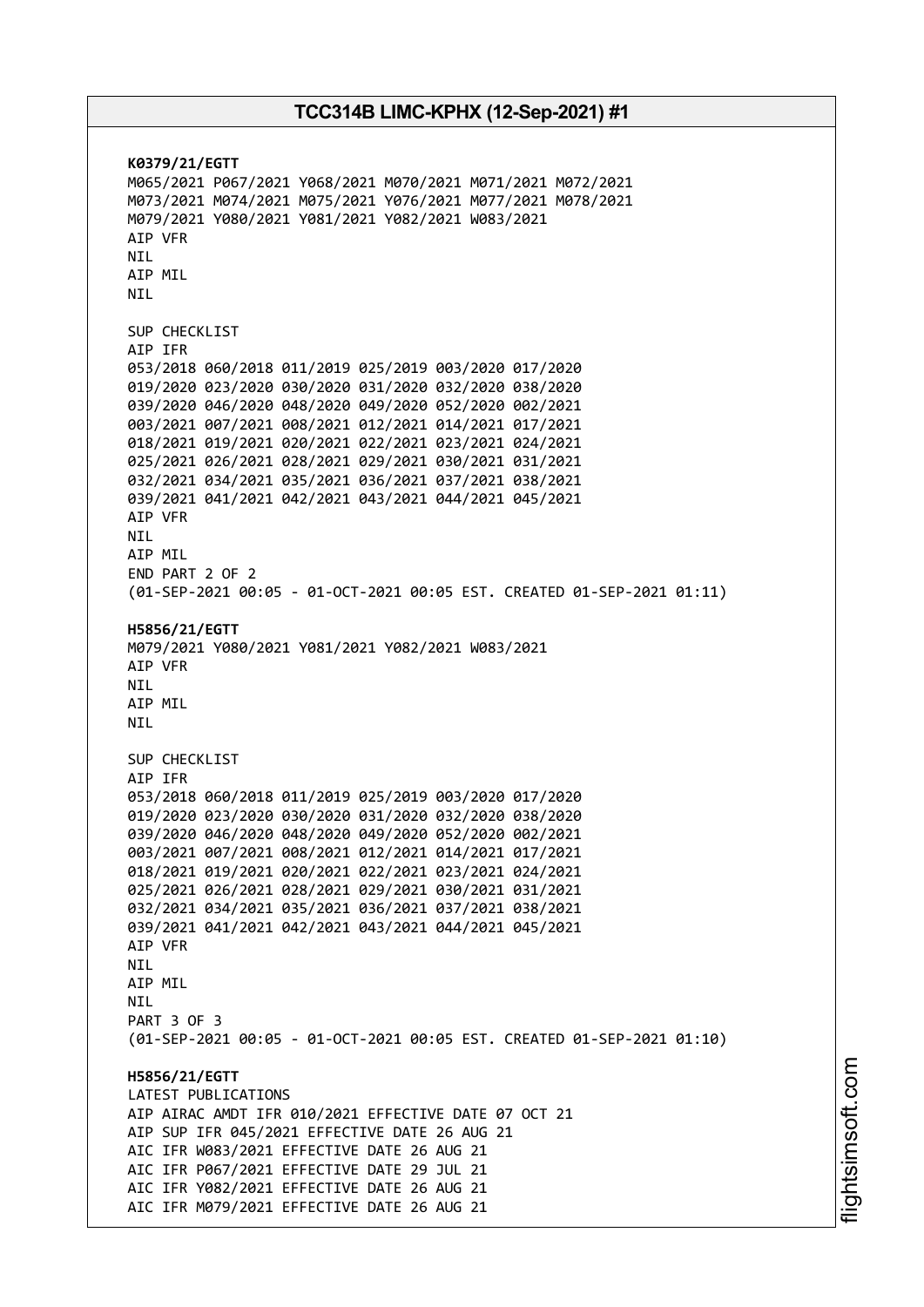**TCC314B LIMC-KPHX (12-Sep-2021) #1** AIC IFR G097/2009 EFFECTIVE DATE 31 DEC 09 AIC CHECKLIST AIP IFR P127/2006 P008/2008 P064/2008 P086/2008 P077/2009 P070/2010 P062/2012 P138/2012 Y009/2014 P002/2018 P053/2018 Y104/2018 Y031/2019 Y055/2019 Y117/2019 Y135/2019 P136/2019 P137/2019 P138/2019 P139/2019 Y140/2019 Y141/2019 Y142/2019 Y001/2020 P003/2020 W008/2020 Y011/2020 Y012/2020 W018/2020 Y024/2020 Y028/2020 Y031/2020 P034/2020 W035/2020 Y036/2020 Y039/2020 Y040/2020 Y041/2020 Y042/2020 Y043/2020 P044/2020 Y045/2020 P046/2020 Y051/2020 Y052/2020 P053/2020 P056/2020 P060/2020 P083/2020 Y085/2020 Y086/2020 Y087/2020 Y002/2021 Y008/2021 Y010/2021 Y011/2021 M012/2021 P017/2021 P018/2021 P026/2021 Y027/2021 Y029/2021 Y037/2021 M044/2021 P045/2021 Y050/2021 Y054/2021 Y055/2021 Y058/2021 M060/2021 Y062/2021 M064/2021 M065/2021 P067/2021 Y068/2021 M070/2021 M071/2021 M072/2021 M073/2021 M074/2021 M075/2021 Y076/2021 M077/2021 M078/2021 PART 2 OF 3 (01-SEP-2021 00:05 - 01-OCT-2021 00:05 EST. CREATED 01-SEP-2021 01:10) **H5856/21/EGTT** CHECKLIST YEAR=2020 4986 4987 4988 YEAR=2021 0953 0954 0955 0960 1567 1568 1571 1573 1657 1768 1770 1772 1773 1776 1778 1779 1780 1792 1832 1969 2691 2694 2695 2696 3015 3168 3211 3216 3223 3288 3301 3308 3327 3383 3384 3385 3418 3419 3562 3579 3580 3581 3631 4096 4119 4130 4131 4132 4133 4158 4478 4521 4522 4534 4538 4540 4546 4600 4684 4687 4697 4742 4757 4758 4793 4795 4798 4809 4853 4856 4914 4935 5085 5148 5169 5200 5203 5205 5206 5243 5244 5284 5294 5295 5317 5323 5326 5327 5328 5351 5352 5367 5403 5405 5423 5477 5501 5517 5538 5539 5547 5562 5587 5604 5615 5631 5632 5646 5653 5660 5667 5671 5677 5695 5696 5700 5701 5702 5703 5708 5709 5739 5740 5742 5754 5757 5762 5763 5766 5778 5779 5780 5781 5782 5783 5784 5785 5786 5787 5788 5791 5792 5793 5794 5797 5798 5799 5800 5801 5802 5803 5804 5805 5806 5807 5810 5812 5813 5814 5815 5816 5817 5818 5819 5820 5821 5822 5823 5824 5825 5827 5828 5829 5830 5831 5832 5833 5834 5835 5836 5837 5838 5839 5840 5841 5842 5843 5844 5845 5846 5847 5849 5850 5851 5852 5853 5855 PART 1 OF 3 (01-SEP-2021 00:05 - 01-OCT-2021 00:05 EST. CREATED 01-SEP-2021 01:10) **J3415/21/EGTT** SUP CHECKLIST AIP IFR AIP VFR NIL M073/2021 M074/2021 M075/2021 Y076/2021 M077/2021 M078/2021 M079/2021 Y080/2021 Y081/2021 Y082/2021 W083/2021 (01-SEP-2021 00:05 - 01-OCT-2021 00:05 EST. CREATED 01-SEP-2021 01:10) **M3429/21/EGTT** CHECKLIST YEAR=2021 3332 3408 3409 3410 3411 3412 3413 3414 3415 3416 3417 3418 3419 3421 3422 3423 3424 3426 LATEST PUBLICATIONS AIP AIRAC AMDT IFR 010/2021 EFFECTIVE DATE 07 OCT 21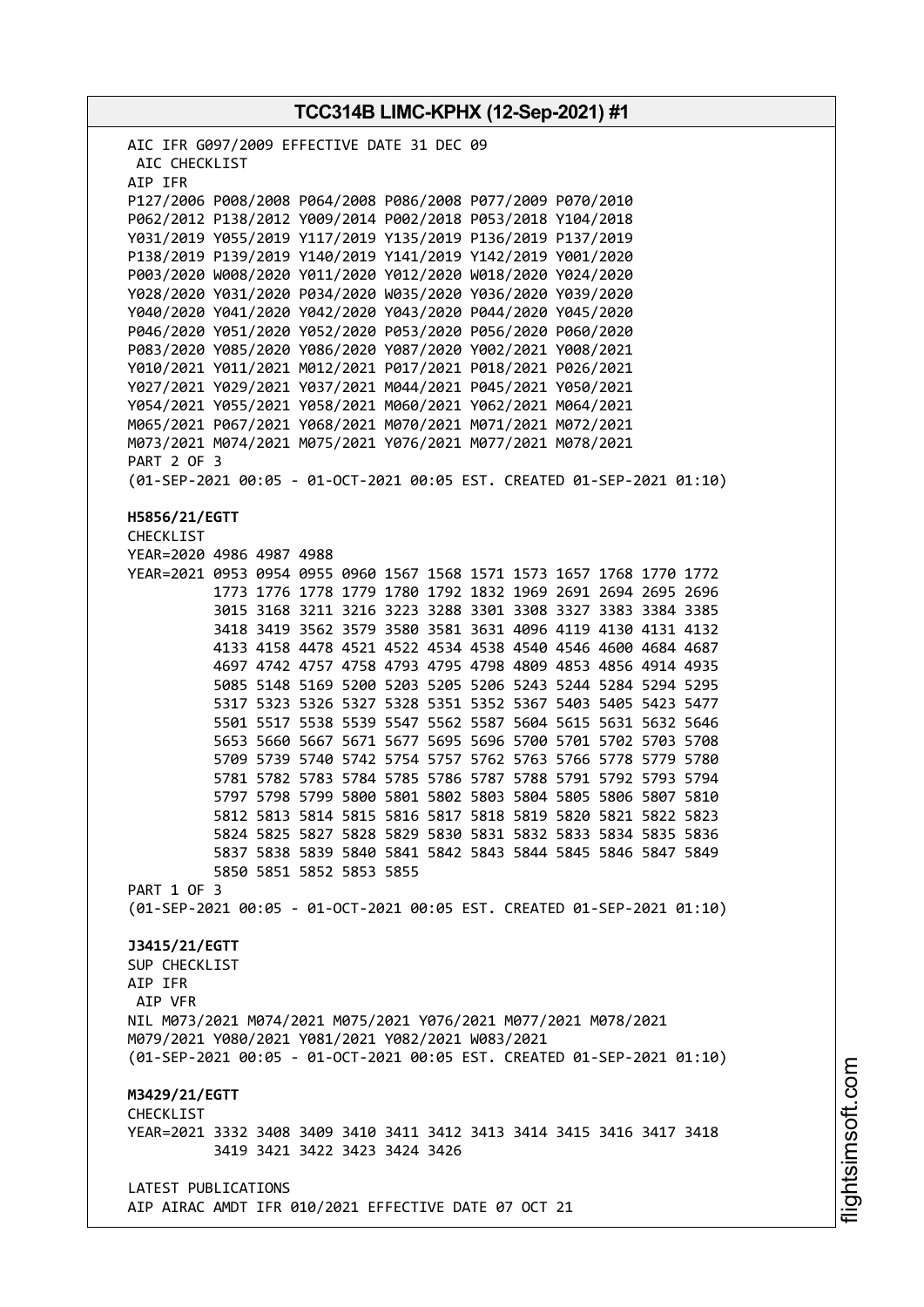**TCC314B LIMC-KPHX (12-Sep-2021) #1** AIP SUP IFR 045/2021 EFFECTIVE DATE 26 AUG 21 AIC IFR W083/2021 EFFECTIVE DATE 26 AUG 21 AIC IFR P067/2021 EFFECTIVE DATE 29 JUL 21 AIC IFR Y082/2021 EFFECTIVE DATE 26 AUG 21 AIC IFR M079/2021 EFFECTIVE DATE 26 AUG 21 AIC IFR G097/2009 EFFECTIVE DATE 31 DEC 09 AIC CHECKLIST AIP IFR P127/2006 P008/2008 P064/2008 P086/2008 P077/2009 P070/2010 P062/2012 P138/2012 Y009/2014 P002/2018 P053/2018 Y104/2018 Y031/2019 Y055/2019 Y117/2019 Y135/2019 P136/2019 P137/2019 P138/2019 P139/2019 Y140/2019 Y141/2019 Y142/2019 Y001/2020 P003/2020 W008/2020 Y011/2020 Y012/2020 W018/2020 Y024/2020 Y028/2020 Y031/2020 P034/2020 W035/2020 Y036/2020 Y039/2020 Y040/2020 Y041/2020 Y042/2020 Y043/2020 P044/2020 Y045/2020 P046/2020 Y051/2020 Y052/2020 P053/2020 P056/2020 P060/2020 P083/2020 Y085/2020 Y086/2020 Y087/2020 Y002/2021 Y008/2021 Y010/2021 Y011/2021 M012/2021 P017/2021 P018/2021 P026/2021 Y027/2021 Y029/2021 Y037/2021 M044/2021 P045/2021 Y050/2021 Y054/2021 Y055/2021 Y058/2021 M060/2021 Y062/2021 M064/2021 M065/2021 P067/2021 Y068/2021 M070/2021 M071/2021 M072/2021 M073/2021 M074/2021 M075/2021 Y076/2021 M077/2021 M078/2021 M079/2021 Y080/2021 Y081/2021 Y082/2021 W083/2021 AIP VFR NIL AIP MIL NIL SUP CHECKLIST AIP IFR 053/2018 060/2018 011/2019 025/2019 003/2020 017/2020 (01-SEP-2021 00:05 - 01-OCT-2021 00:05 EST. CREATED 01-SEP-2021 00:59) **U5399/21/EGTT** Y028/2020 Y031/2020 P034/2020 W035/2020 Y036/2020 Y039/2020 Y040/2020 Y041/2020 Y042/2020 Y043/2020 P044/2020 Y045/2020 P046/2020 Y051/2020 Y052/2020 P053/2020 P056/2020 P060/2020 P083/2020 Y085/2020 Y086/2020 Y087/2020 Y002/2021 Y008/2021 Y010/2021 Y011/2021 M012/2021 P017/2021 P018/2021 P026/2021 Y027/2021 Y029/2021 Y037/2021 M044/2021 P045/2021 Y050/2021 Y054/2021 Y055/2021 Y058/2021 M060/2021 Y062/2021 M064/2021 M065/2021 P067/2021 Y068/2021 M070/2021 M071/2021 M072/2021 M073/2021 M074/2021 M075/2021 Y076/2021 M077/2021 M078/2021 M079/2021 Y080/2021 Y081/2021 Y082/2021 W083/2021 AIP VFR **NTL** AIP MIL **NTI** SUP CHECKLIST AIP IFR 053/2018 060/2018 011/2019 025/2019 003/2020 017/2020 019/2020 023/2020 030/2020 031/2020 032/2020 038/2020 039/2020 046/2020 048/2020 049/2020 052/2020 002/2021 003/2021 007/2021 008/2021 012/2021 014/2021 017/2021 018/2021 019/2021 020/2021 022/2021 023/2021 024/2021 025/2021 026/2021 028/2021 029/2021 030/2021 031/2021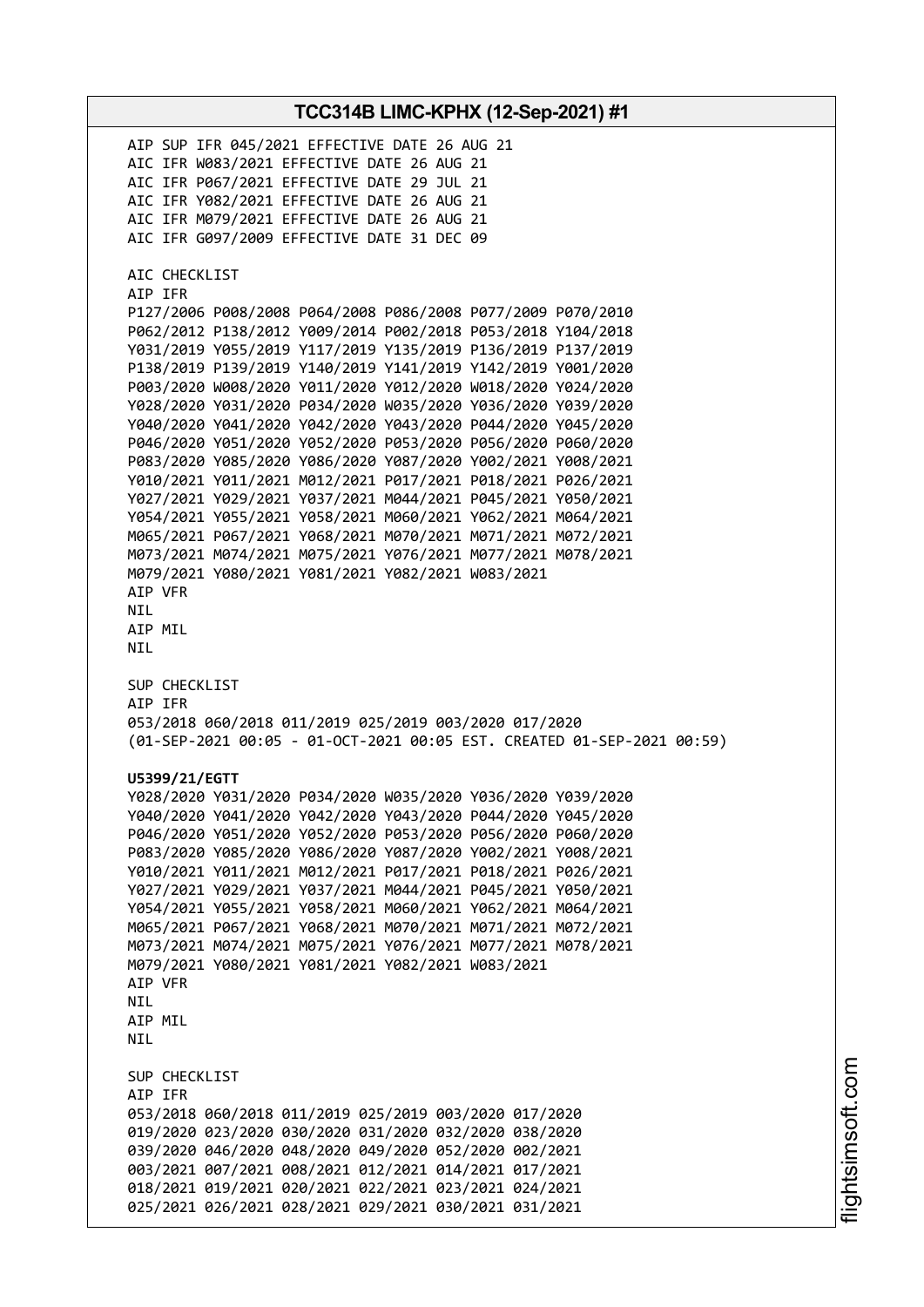032/2021 034/2021 035/2021 036/2021 037/2021 038/2021 039/2021 041/2021 042/2021 043/2021 044/2021 045/2021 AIP VFR NIL AIP MIL NIL (01-SEP-2021 00:05 - 01-OCT-2021 00:05 EST. CREATED 01-SEP-2021 00:57) **B2163/21/EGTT** P138/2019 P139/2019 Y140/2019 Y141/2019 Y142/2019 Y001/2020 P003/2020 W008/2020 Y011/2020 Y012/2020 W018/2020 Y024/2020 Y028/2020 Y031/2020 P034/2020 W035/2020 Y036/2020 Y039/2020 Y040/2020 Y041/2020 Y042/2020 Y043/2020 P044/2020 Y045/2020 P046/2020 Y051/2020 Y052/2020 P053/2020 P056/2020 P060/2020 P083/2020 Y085/2020 Y086/2020 Y087/2020 Y002/2021 Y008/2021 Y010/2021 Y011/2021 M012/2021 P017/2021 P018/2021 P026/2021 Y027/2021 Y029/2021 Y037/2021 M044/2021 P045/2021 Y050/2021 Y054/2021 Y055/2021 Y058/2021 M060/2021 Y062/2021 M064/2021 M065/2021 P067/2021 Y068/2021 M070/2021 M071/2021 M072/2021 M073/2021 M074/2021 M075/2021 Y076/2021 M077/2021 M078/2021 M079/2021 Y080/2021 Y081/2021 Y082/2021 W083/2021 AIP VFR NIL AIP MIL NIL SUP CHECKLIST AIP IFR 053/2018 060/2018 011/2019 025/2019 003/2020 017/2020 019/2020 023/2020 030/2020 031/2020 032/2020 038/2020 039/2020 046/2020 048/2020 049/2020 052/2020 002/2021 003/2021 007/2021 008/2021 012/2021 014/2021 017/2021 018/2021 019/2021 020/2021 022/2021 023/2021 024/2021 025/2021 026/2021 028/2021 029/2021 030/2021 031/2021 032/2021 034/2021 035/2021 036/2021 037/2021 038/2021 039/2021 041/2021 042/2021 043/2021 044/2021 045/2021 AIP VFR NIL AIP MIL NIL PART 2 OF 2 (01-SEP-2021 00:05 - 01-OCT-2021 00:05 EST. CREATED 01-SEP-2021 00:57) **B2163/21/EGTT CHECKLIST** YEAR=2021 1036 1372 1413 1630 1717 1747 1750 1751 1836 1907 1923 1980 1990 1999 2017 2018 2033 2036 2038 2067 2073 2074 2075 2082 2087 2088 2092 2099 2107 2118 2124 2125 2126 2127 2128 2129 2130 2133 2139 2140 2145 2146 LATEST PUBLICATIONS AIP AIRAC AMDT IFR 010/2021 EFFECTIVE DATE 07 OCT 21 AIP SUP IFR 045/2021 EFFECTIVE DATE 26 AUG 21 AIC IFR W083/2021 EFFECTIVE DATE 26 AUG 21 AIC IFR P067/2021 EFFECTIVE DATE 29 JUL 21 AIC IFR Y082/2021 EFFECTIVE DATE 26 AUG 21 AIC IFR M079/2021 EFFECTIVE DATE 26 AUG 21 AIC IFR G097/2009 EFFECTIVE DATE 31 DEC 09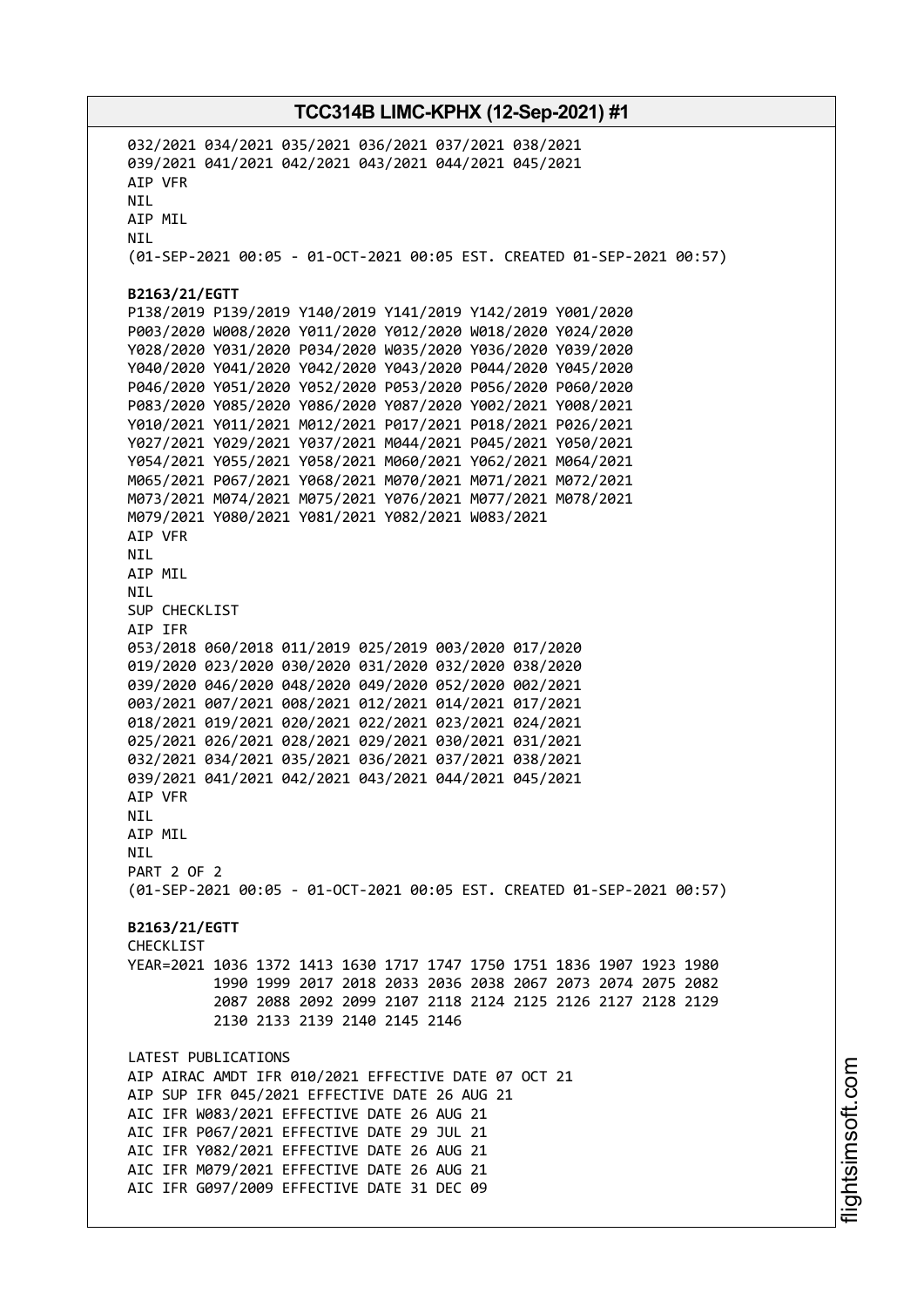AIC CHECKLIST AIP IFR P127/2006 P008/2008 P064/2008 P086/2008 P077/2009 P070/2010 P062/2012 P138/2012 Y009/2014 P002/2018 P053/2018 Y104/2018 Y031/2019 Y055/2019 Y117/2019 Y135/2019 P136/2019 P137/2019 PART 1 OF 2 (01-SEP-2021 00:05 - 01-OCT-2021 00:05 EST. CREATED 01-SEP-2021 00:57) **U5399/21/EGTT** CHECKLIST YEAR=2021 3136 3332 3353 3363 3411 3417 3418 3433 3434 3516 3609 3627 3729 3749 3772 3875 3876 3880 3938 3939 3979 4011 4056 4057 4058 4059 4062 4073 4074 4080 4160 4163 4203 4235 4240 4249 4260 4267 4286 4398 4405 4406 4407 4452 4464 4554 4570 4573 4586 4606 4624 4628 4642 4656 4664 4693 4777 4779 4804 4814 4822 4827 4835 4844 4894 4906 4907 4908 4909 4910 4919 4925 4929 4930 4932 4933 4942 4980 4986 4994 4996 5001 5017 5018 5019 5021 5023 5024 5050 5055 5073 5078 5079 5080 5087 5088 5129 5179 5181 5182 5184 5188 5189 5192 5196 5210 5211 5212 5215 5220 5221 5229 5233 5241 5245 5246 5247 5248 5249 5251 5255 5260 5264 5266 5277 5287 5290 5291 5323 5326 5332 5333 5341 5342 5346 5347 5355 5371 5375 5377 5379 5381 5382 5383 5385 5386 5389 5390 5391 5393 5395 5396 LATEST PUBLICATIONS AIP AIRAC AMDT IFR 010/2021 EFFECTIVE DATE 07 OCT 21 AIP SUP IFR 045/2021 EFFECTIVE DATE 26 AUG 21 AIC IFR W083/2021 EFFECTIVE DATE 26 AUG 21 AIC IFR P067/2021 EFFECTIVE DATE 29 JUL 21 AIC IFR Y082/2021 EFFECTIVE DATE 26 AUG 21 AIC IFR M079/2021 EFFECTIVE DATE 26 AUG 21 AIC IFR G097/2009 EFFECTIVE DATE 31 DEC 09 AIC CHECKLIST AIP IFR P127/2006 P008/2008 P064/2008 P086/2008 P077/2009 P070/2010 P062/2012 P138/2012 Y009/2014 P002/2018 P053/2018 Y104/2018 Y031/2019 Y055/2019 Y117/2019 Y135/2019 P136/2019 P137/2019 P138/2019 P139/2019 Y140/2019 Y141/2019 Y142/2019 Y001/2020 (01-SEP-2021 00:05 - 01-OCT-2021 00:05 EST. CREATED 01-SEP-2021 00:57) **D1226/21/EGTT** CHECKLIST YEAR=2021 1164 1165 1201 1202 1203 1204 1205 1206 1207 1208 1209 1212 1217 1218 1219 1220 1221 1222 1224 1225 LATEST PUBLICATIONS AIP AIRAC AMDT IFR 010/2021 EFFECTIVE DATE 07 OCT 21 AIP SUP IFR 045/2021 EFFECTIVE DATE 26 AUG 21 AIC IFR W083/2021 EFFECTIVE DATE 26 AUG 21 AIC IFR P067/2021 EFFECTIVE DATE 29 JUL 21 AIC IFR Y082/2021 EFFECTIVE DATE 26 AUG 21 AIC IFR M079/2021 EFFECTIVE DATE 26 AUG 21 AIC IFR G097/2009 EFFECTIVE DATE 31 DEC 09 AIC CHECKLIST AIP IFR P127/2006 P008/2008 P064/2008 P086/2008 P077/2009 P070/2010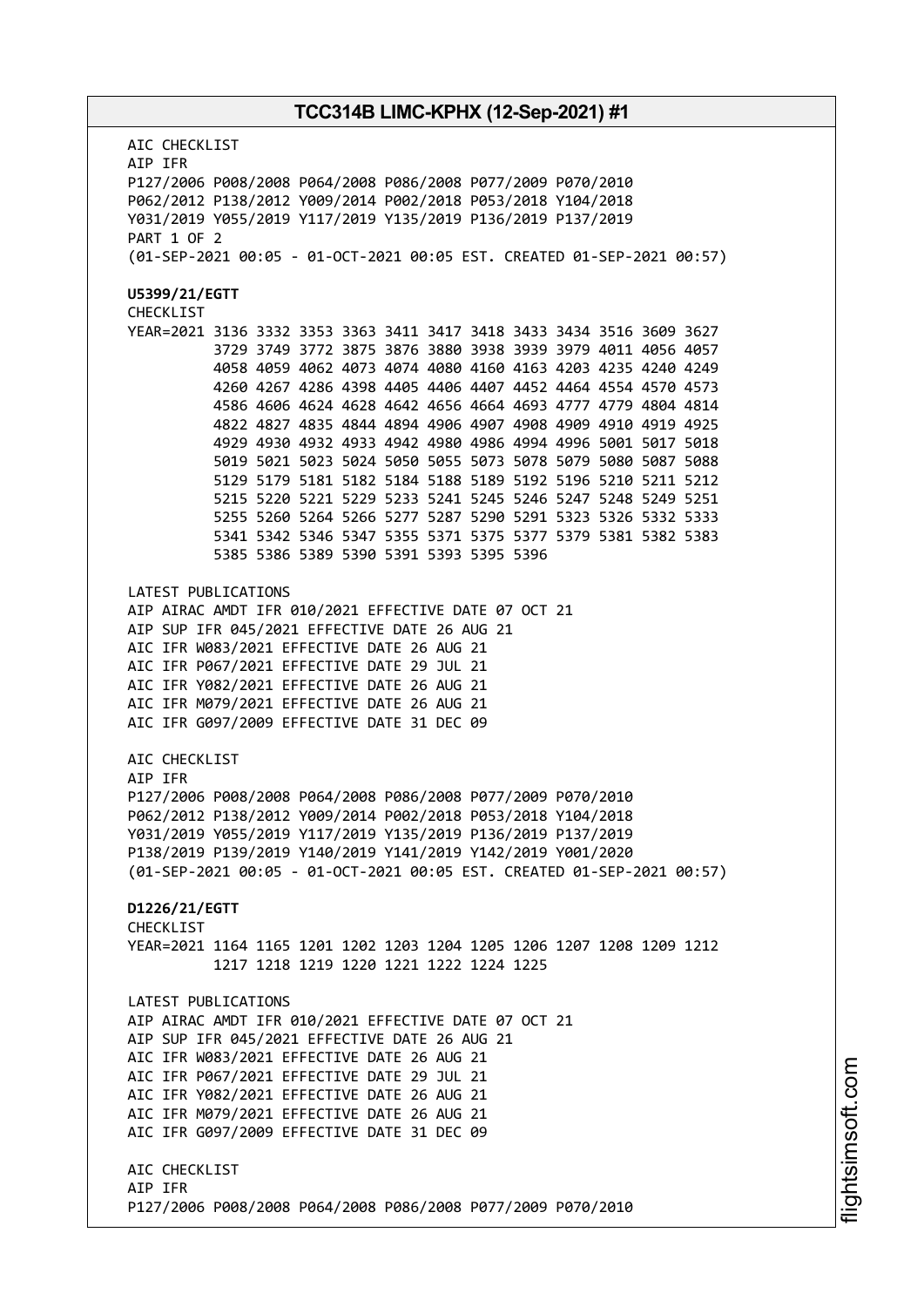**TCC314B LIMC-KPHX (12-Sep-2021) #1** P062/2012 P138/2012 Y009/2014 P002/2018 P053/2018 Y104/2018 Y031/2019 Y055/2019 Y117/2019 Y135/2019 P136/2019 P137/2019 P138/2019 P139/2019 Y140/2019 Y141/2019 Y142/2019 Y001/2020 P003/2020 W008/2020 Y011/2020 Y012/2020 W018/2020 Y024/2020 Y028/2020 Y031/2020 P034/2020 W035/2020 Y036/2020 Y039/2020 Y040/2020 Y041/2020 Y042/2020 Y043/2020 P044/2020 Y045/2020 P046/2020 Y051/2020 Y052/2020 P053/2020 P056/2020 P060/2020 P083/2020 Y085/2020 Y086/2020 Y087/2020 Y002/2021 Y008/2021 Y010/2021 Y011/2021 M012/2021 P017/2021 P018/2021 P026/2021 Y027/2021 Y029/2021 Y037/2021 M044/2021 P045/2021 Y050/2021 Y054/2021 Y055/2021 Y058/2021 M060/2021 Y062/2021 M064/2021 M065/2021 P067/2021 Y068/2021 M070/2021 M071/2021 M072/2021 M073/2021 M074/2021 M075/2021 Y076/2021 M077/2021 M078/2021 M079/2021 Y080/2021 Y081/2021 Y082/2021 W083/2021 AIP VFR NIL AIP MIL NIL SUP CHECKLIST AIP IFR 053/2018 060/2018 011/2019 025/2019 003/2020 017/2020 (01-SEP-2021 00:05 - 01-OCT-2021 00:05 EST. CREATED 01-SEP-2021 00:53) **D1226/21/EGTT** 019/2020 023/2020 030/2020 031/2020 032/2020 038/2020 039/2020 046/2020 048/2020 049/2020 052/2020 002/2021 003/2021 007/2021 008/2021 012/2021 014/2021 017/2021 018/2021 019/2021 020/2021 022/2021 023/2021 024/2021 025/2021 026/2021 028/2021 029/2021 030/2021 031/2021 032/2021 034/2021 035/2021 036/2021 037/2021 038/2021 039/2021 041/2021 042/2021 043/2021 044/2021 045/2021 AIP VFR NIL AIP MIL **NTL** (01-SEP-2021 00:05 - 01-OCT-2021 00:05 EST. CREATED 01-SEP-2021 00:52) **L3840/21/EGTT** P083/2020 Y085/2020 Y086/2020 Y087/2020 Y002/2021 Y008/2021 Y010/2021 Y011/2021 M012/2021 P017/2021 P018/2021 P026/2021 Y027/2021 Y029/2021 Y037/2021 M044/2021 P045/2021 Y050/2021 Y054/2021 Y055/2021 Y058/2021 M060/2021 Y062/2021 M064/2021 M065/2021 P067/2021 Y068/2021 M070/2021 M071/2021 M072/2021 M073/2021 M074/2021 M075/2021 Y076/2021 M077/2021 M078/2021 M079/2021 Y080/2021 Y081/2021 Y082/2021 W083/2021 AIP VFR **NTI** AIP MIL NIL SUP CHECKLIST AIP IFR 053/2018 060/2018 011/2019 025/2019 003/2020 017/2020 019/2020 023/2020 030/2020 031/2020 032/2020 038/2020 039/2020 046/2020 048/2020 049/2020 052/2020 002/2021 003/2021 007/2021 008/2021 012/2021 014/2021 017/2021 018/2021 019/2021 020/2021 022/2021 023/2021 024/2021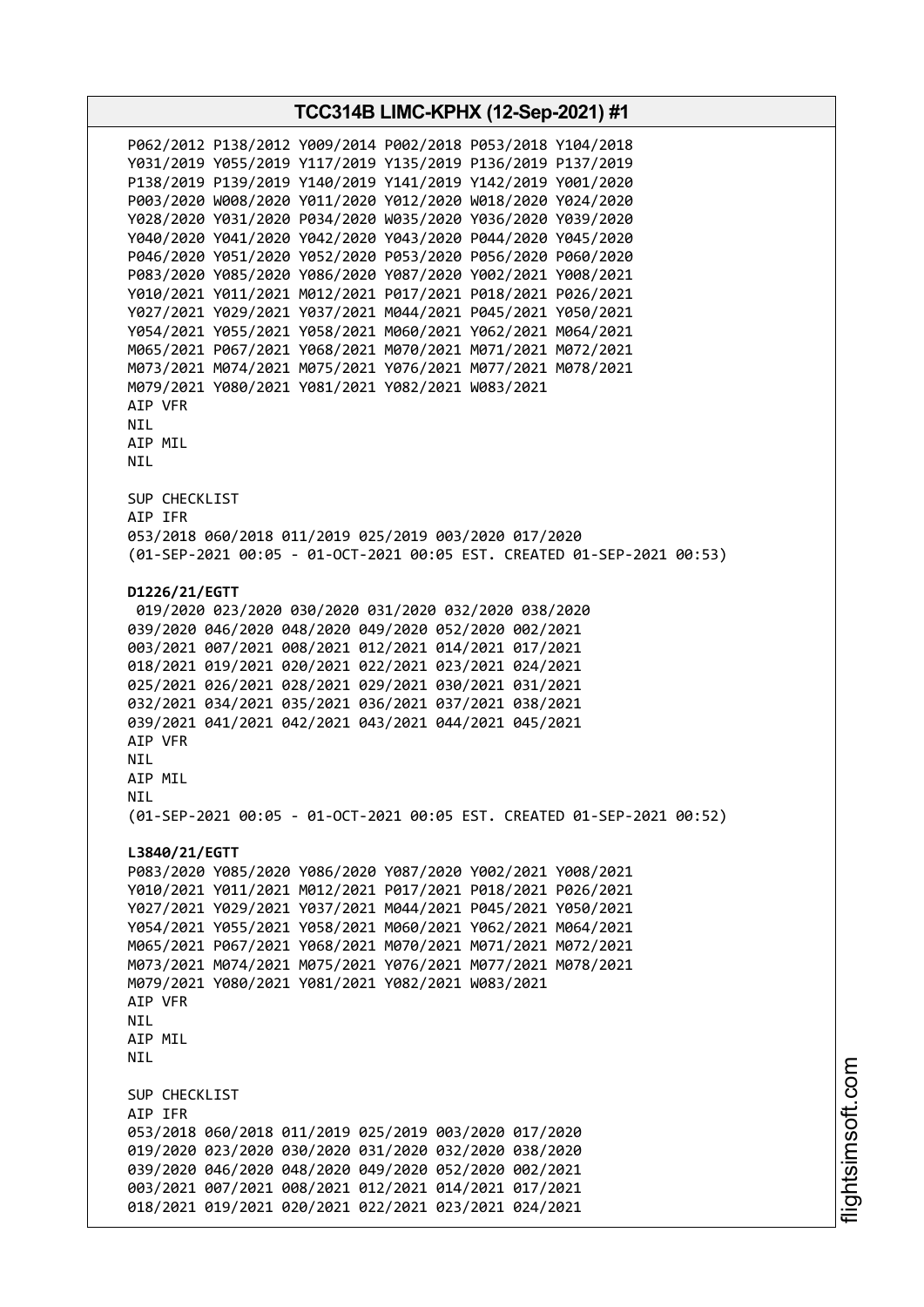025/2021 026/2021 028/2021 029/2021 030/2021 031/2021 032/2021 034/2021 035/2021 036/2021 037/2021 038/2021 039/2021 041/2021 042/2021 043/2021 044/2021 045/2021 AIP VFR **NTI** AIP MIL NIL (01-SEP-2021 00:05 - 01-OCT-2021 00:05 EST. CREATED 01-SEP-2021 00:47) **L3840/21/EGTT** CHECKLIST YEAR=2021 2289 2333 2441 2559 2560 2561 2563 2644 2648 2678 2696 2697 2739 2743 2746 2769 2793 2874 2880 2979 2981 2983 3082 3089 3093 3094 3108 3115 3181 3182 3219 3300 3342 3363 3369 3390 3391 3393 3394 3395 3424 3433 3434 3435 3438 3440 3465 3479 3480 3506 3529 3530 3562 3566 3577 3578 3579 3580 3581 3582 3583 3584 3605 3606 3607 3608 3611 3645 3667 3677 3703 3721 3727 3733 3734 3735 3750 3752 3755 3756 3759 3760 3761 3765 3766 3767 3774 3776 3778 3779 3781 3782 3784 3802 3807 3809 3810 3815 3817 3824 3825 3827 3828 3830 3831 3832 3833 3835 3836 3837 3838 3839 LATEST PUBLICATIONS AIP AIRAC AMDT IFR 010/2021 EFFECTIVE DATE 07 OCT 21 AIP SUP IFR 045/2021 EFFECTIVE DATE 26 AUG 21 AIC IFR W083/2021 EFFECTIVE DATE 26 AUG 21 AIC IFR P067/2021 EFFECTIVE DATE 29 JUL 21 AIC IFR Y082/2021 EFFECTIVE DATE 26 AUG 21 AIC IFR M079/2021 EFFECTIVE DATE 26 AUG 21 AIC IFR G097/2009 EFFECTIVE DATE 31 DEC 09 AIC CHECKLIST AIP IFR P127/2006 P008/2008 P064/2008 P086/2008 P077/2009 P070/2010 P062/2012 P138/2012 Y009/2014 P002/2018 P053/2018 Y104/2018 Y031/2019 Y055/2019 Y117/2019 Y135/2019 P136/2019 P137/2019 P138/2019 P139/2019 Y140/2019 Y141/2019 Y142/2019 Y001/2020 P003/2020 W008/2020 Y011/2020 Y012/2020 W018/2020 Y024/2020 Y028/2020 Y031/2020 P034/2020 W035/2020 Y036/2020 Y039/2020 Y040/2020 Y041/2020 Y042/2020 Y043/2020 P044/2020 Y045/2020 P046/2020 Y051/2020 Y052/2020 P053/2020 P056/2020 P060/2020 (01-SEP-2021 00:05 - 01-OCT-2021 00:05 EST. CREATED 01-SEP-2021 00:47) **N0169/21/EGTT** 039/2020 046/2020 048/2020 049/2020 052/2020 002/2021 003/2021 007/2021 008/2021 012/2021 014/2021 017/2021 018/2021 019/2021 020/2021 022/2021 023/2021 024/2021 025/2021 026/2021 028/2021 029/2021 030/2021 031/2021 032/2021 034/2021 035/2021 036/2021 037/2021 038/2021 039/2021 041/2021 042/2021 043/2021 044/2021 045/2021 AIP VFR NIL AIP MIL **NTL** (01-SEP-2021 00:05 - 01-OCT-2021 00:05 EST. CREATED 01-SEP-2021 00:45) **N0169/21/EGTT** CHECKLIST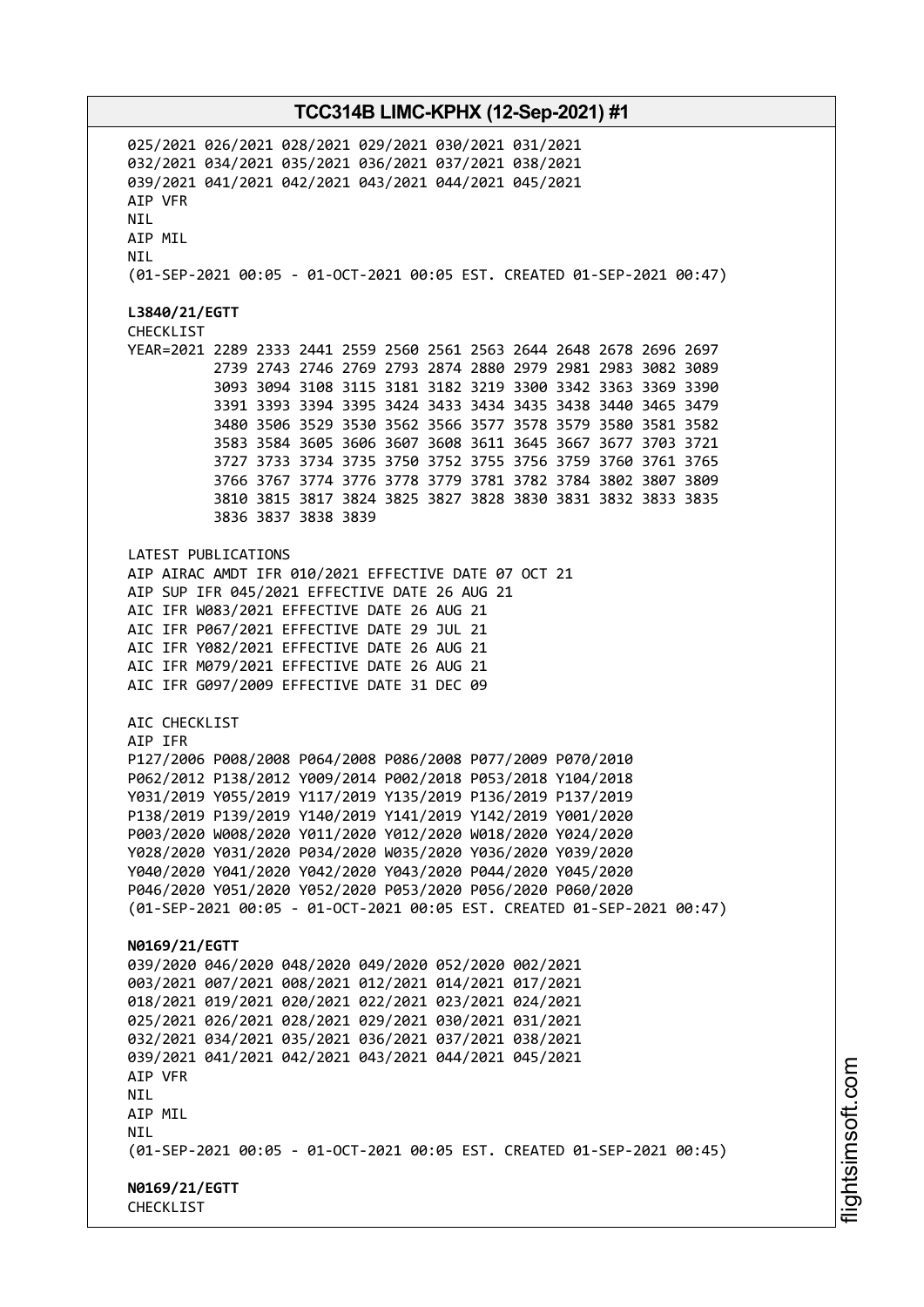**TCC314B LIMC-KPHX (12-Sep-2021) #1** YEAR=2021 0124 0136 0147 0149 0152 0155 0156 0157 0159 0161 0164 0165 0166 0168 LATEST PUBLICATIONS AIP AIRAC AMDT IFR 010/2021 EFFECTIVE DATE 07 OCT 21 AIP SUP IFR 045/2021 EFFECTIVE DATE 26 AUG 21 AIC IFR W083/2021 EFFECTIVE DATE 26 AUG 21 AIC IFR P067/2021 EFFECTIVE DATE 29 JUL 21 AIC IFR Y082/2021 EFFECTIVE DATE 26 AUG 21 AIC IFR M079/2021 EFFECTIVE DATE 26 AUG 21 AIC IFR G097/2009 EFFECTIVE DATE 31 DEC 09 AIC CHECKLIST AIP IFR P127/2006 P008/2008 P064/2008 P086/2008 P077/2009 P070/2010 P062/2012 P138/2012 Y009/2014 P002/2018 P053/2018 Y104/2018 Y031/2019 Y055/2019 Y117/2019 Y135/2019 P136/2019 P137/2019 P138/2019 P139/2019 Y140/2019 Y141/2019 Y142/2019 Y001/2020 P003/2020 W008/2020 Y011/2020 Y012/2020 W018/2020 Y024/2020 Y028/2020 Y031/2020 P034/2020 W035/2020 Y036/2020 Y039/2020 Y040/2020 Y041/2020 Y042/2020 Y043/2020 P044/2020 Y045/2020 P046/2020 Y051/2020 Y052/2020 P053/2020 P056/2020 P060/2020 P083/2020 Y085/2020 Y086/2020 Y087/2020 Y002/2021 Y008/2021 Y010/2021 Y011/2021 M012/2021 P017/2021 P018/2021 P026/2021 Y027/2021 Y029/2021 Y037/2021 M044/2021 P045/2021 Y050/2021 Y054/2021 Y055/2021 Y058/2021 M060/2021 Y062/2021 M064/2021 M065/2021 P067/2021 Y068/2021 M070/2021 M071/2021 M072/2021 M073/2021 M074/2021 M075/2021 Y076/2021 M077/2021 M078/2021 M079/2021 Y080/2021 Y081/2021 Y082/2021 W083/2021 AIP VFR NIL AIP MIL NIL SUP CHECKLIST AIP IFR 053/2018 060/2018 011/2019 025/2019 003/2020 017/2020 019/2020 023/2020 030/2020 031/2020 032/2020 038/2020 (01-SEP-2021 00:05 - 01-OCT-2021 00:05 EST. CREATED 01-SEP-2021 00:45) **H5840/21/EGTT** FLYING OF LARGE MODEL ACFT WI 0.5NM RADIUS OF 533249N 0014224W (INGBIRCHWORTH, SOUTH YORKSHIRE). FOR INFO CONTACT 07778 792349. 2021-08-0716/AS2. SFC-2350FT AMSL AUG 31-OCT 30 0900-1830, WED 0900-1930 (31-AUG-2021 14:33 - 30-OCT-2021 18:30. CREATED 31-AUG-2021 14:34) **H5838/21/EGTT** FLYING OF LARGE MODEL WI 0.5NM RADIUS OF 533249N 0014224W (INGBIRCHWORTH, SOUTH YORKSHIRE). FOR INFO CONTACT 07778 792349. 2021-08-0716/AS2. SFC-2350FT AMSL OCT 31-NOV 30 1000-1930, WED 1000-2030 (31-OCT-2021 10:00 - 30-NOV-2021 19:30. CREATED 31-AUG-2021 14:25) **K0378/21/EGTT** LIT CRANE POSITION 513037N 0001339W (WOOD LANE, HAMMERSMITH)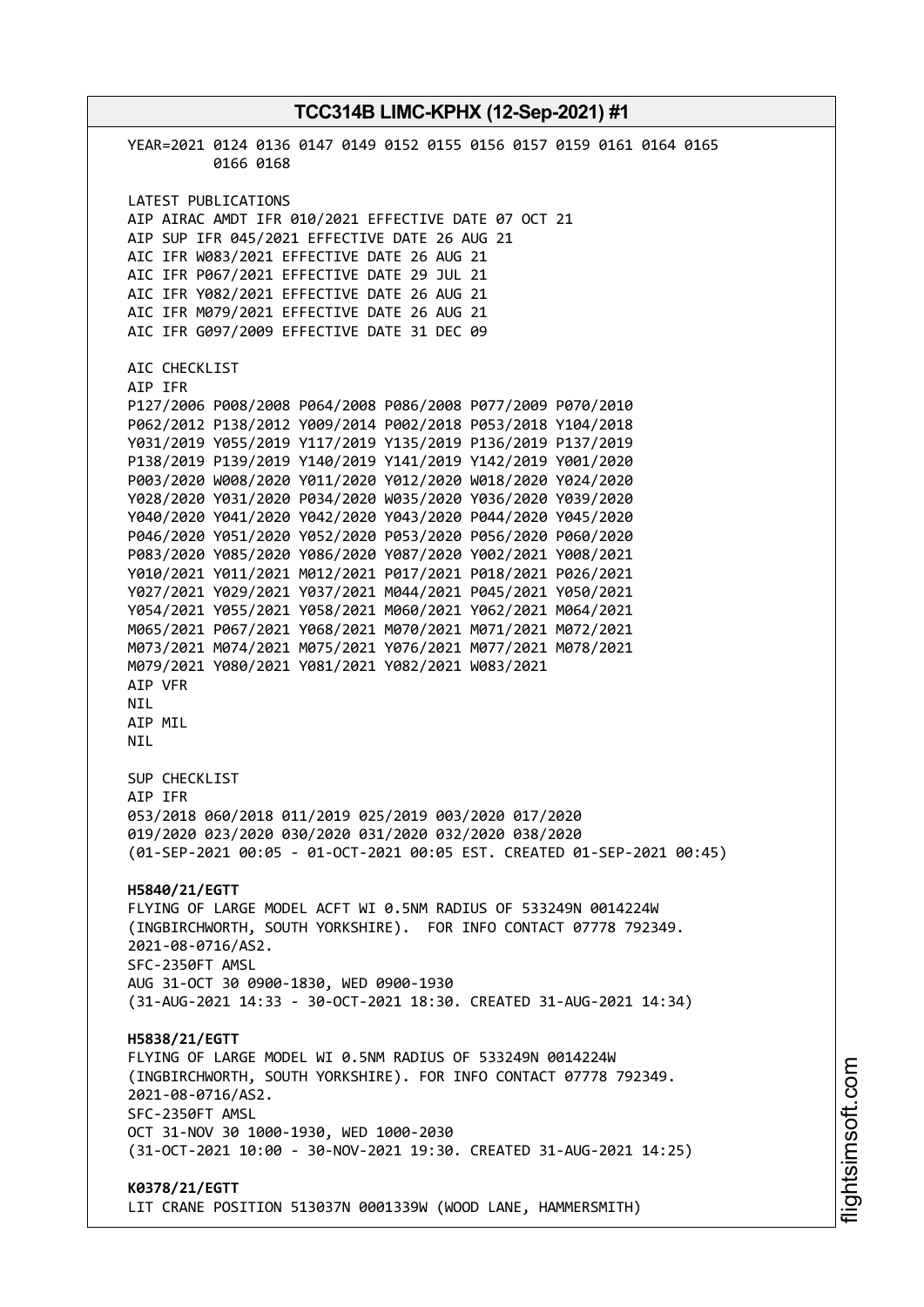IN LOW FLYING AREA THAMES VALLEY AVOIDANCE AREA DAY AND NIGHT HGT 314FT AMSL (294FT AGL). 21/08/102/LFTP (31-AUG-2021 12:37 - 04-NOV-2021 23:59. CREATED 31-AUG-2021 12:37) **H5829/21/EGTT** FLYING OF LARGE MODEL ACFT WI 0.5NM RADIUS OF 532536N 0002754W (BISHOP NORTON, LINCOLNSHIRE). FOR INFO CONTACT 07851 515104. 2021-08-0238/AS2. SFC-1533FT AMSL AUG 31-OCT 30 0800-2000, OCT 31-NOV 25 0900-2100 (31-AUG-2021 11:13 - 25-NOV-2021 21:00. CREATED 31-AUG-2021 11:13) **H5828/21/EGTT** FLYING OF MODEL ACFT WI 0.5NM RADIUS OF 510718N 0021047W (MONKTON DEVRILL, WILTSHIRE). MAX HGT 1500 AGL. FOR INFO CONTACT 07962 013388. 2021-05-0579/AS2. SFC-2200FT AMSL AUG 31-OCT 30 0800-1800, OCT 31-NOV 25 0900-1900 (31-AUG-2021 11:08 - 25-NOV-2021 19:00. CREATED 31-AUG-2021 11:10) **H5827/21/EGTT** UNMANNED CAPTIVE BALLOON IN LOW FLYING AREA AND NIGHT SECTOR WI 8 1NM RADIUS OF PSN 532158N 0030401W (BROOKWAY, PRENTON) MAX HEIGHT 150FT AGL. 21/08/100/LFTP SFC-500FT AMSL SR-SS (01-SEP-2021 05:22 - 01-NOV-2021 16:40. CREATED 31-AUG-2021 10:40) **K0377/21/EGTT** UNLIT CRANE POSITION 510917N 0025817W (SEDGEMOOR, SOMERSET) IN LOW FLYING AREA 2 AND NIGHT ROTARY REGION 2. HGT 177FT AMSL (164FT AGL). 21/08/101/LFTP (01-SEP-2021 06:30 - 04-NOV-2021 23:59. CREATED 31-AUG-2021 09:18) **D1218/21/EGTT** THE FOLLOWING DANGER AREAS EGD 123 IMBER EGD 125 LARKHILL EGD 126 BULFORD EGD 128 EVERLEIGH NO DANGER AREA CROSSING SERVICE AVBL FM SALISBURY OPS CONTACT LONDON INFO 124.750 SFC-50000FT AMSL (31-AUG-2021 08:00 - 30-NOV-2021 08:00. CREATED 31-AUG-2021 08:49) **H5791/21/EGTT** MET BALLOON RELEASE WI 0.5NM RADIUS 521651N 0013603W (WARWICK, WARWICKSHIRE). THIS ACTIVITY MAY NOT BE WHOLLY CONTAINED WITHIN THE LATERAL DIMENSIONS AS NOTIFIED. ASSOCIATED EQUIPMENT WILL SUBSEQUENTLY DESCEND BY PARACHUTE. FOR INFO 07725 403578. 2021-09-0112/AS5. SFC-UNL (17-SEP-2021 07:00 - 17-SEP-2021 11:00. CREATED 31-AUG-2021 08:15) **B2146/21/EGTT** BOURNEMOUTH LOWER AIRSPACE RADAR SERVICE MAY BE UNAVAILABLE AT TIMES DUE TO OPERATIONAL REASONS (28-AUG-2021 16:44 - 30-OCT-2021 19:00. CREATED 28-AUG-2021 16:46)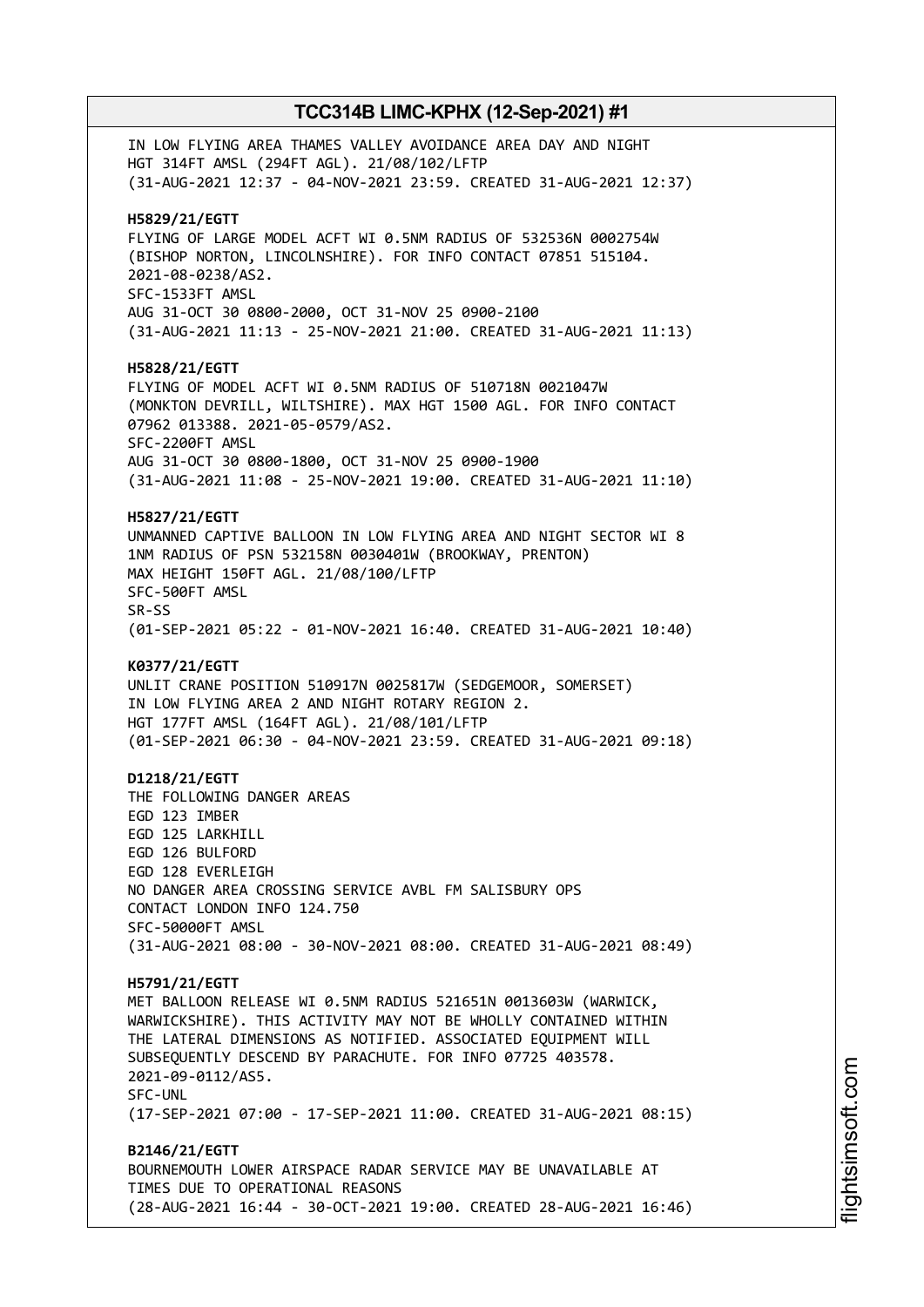**H5763/21/EGTT** MILITARY EXERCISE. MIXED ACFT INCREASED AERIAL ACTIVITY OPR WITH NO LIGHTS WI 6NM 550343N 0023539W (SPADEADAM, CUMBRIA). AIRSPACE COORDINATION NOTICE 2021-08-0055 (SPADEADAM) REFERS. FOR INFO 07969 332600. 2021-09-0074/AS3. SFC-5700FT AMSL 02-06 11-16 2100-0500 (02-SEP-2021 21:00 - 17-SEP-2021 05:00. CREATED 27-AUG-2021 12:59) **H5762/21/EGTT** MILITARY EXERCISE. MIXED ACFT INCREASED AERIAL ACTIVITY OPR WITH NO LIGHTS WI 6NM 520205N 0033643W (SENNYBRIDGE, POWYS). AIRSPACE COORDINATION NOTICE 2021-08-0055 (SENNYBRIDGE) REFERS. FOR INFO 07969 332600. 2021-09-0077/AS3. SFC-5600FT AMSL 02-06 11-16 2100-0500 (02-SEP-2021 21:00 - 17-SEP-2021 05:00. CREATED 27-AUG-2021 12:52) **H5757/21/EGTT** KITE FLYING WI 0.25NM RADIUS 540555N 0001016W (BRIDLINGTON, EAST RIDING OF YORKSHIRE). MAX HGT 1000FT AGL. FOR INFO 07873 300339. 2021-07-0613/AS7 SFC-1200FT AMSL 0700-1700 (11-SEP-2021 07:00 - 12-SEP-2021 17:00. CREATED 27-AUG-2021 12:44) **B2133/21/EGTT** COVID-19: EMERGENCY DIVERSIONS. THE ABILITY FOR AERODROMES TO ACCEPT NON-EMERGENCY DIVERSIONS MAY BE LIMITED DURING COVID-19. NON-EMERGENCY DIVERSION REQUESTS WILL TAKE TIME TO COORDINATE AND OPERATORS SHOULD BE AWARE THAT THE EXPECTED ALTERNATE MAY NOT BE ABLE TO ACCEPT THE REQUEST AND ALTERNATE OPTIONS MAY NEED TO BE CONSIDERED IN ADVANCE. SHOULD A DIVERSION EXPECT TO ARRIVE WITH LESS THAN THE FINAL RESERVE FUEL THE COMMANDER SHALL IMMEDIATELY INFORM ATC AND DECLARE AN EMERGENCY. AIRCRAFT EMERGENCIES WILL BE OFFERED ANY SUITABLE AND AVAILABLE AERODROME. 2001-05-0459/AS3. (27-AUG-2021 12:28 - 25-NOV-2021 23:59 EST. CREATED 27-AUG-2021 12:29) **B2124/21/EGTT** COVID-19 INFORMATION COMMERCIAL AND PRIVATE PASSENGER FLIGHTS WHERE THE LAST POINT OF DEPATURE WAS ARGENTINA, BANGLADESH, BRAZIL, CAPE VERDE, CHILE, CUBA, DOMINICAN REPUBLIC, EGYPT, ETHIOPIA, INDONESIA, KENYA, THE MALDIVES, MONTENEGRO, OMAN, PAKISTAN, SOUTH AFRICA, SRI LANKA, THAILAND, TUNISIA OR TURKEY WILL BE PERMITTED TO LAND IN ENGLAND ONLY IF THEY LAND AT LONDON HEATHROW (LHR/EGLL) OR BIRMINGHAM INTERNATIONAL (BHX/EGBB) AND DISEMBARK PASSENGERS THROUGH DEDICATED TERMINALS. THIS REGULATION DOES NOT APPLY TO AIR AMBULANCE ACFT WHERE THE LANDING IS FOR THE PURPOSE OF TRANSPORTING A PERSON FOR MEDICAL TREATMENT. ALL FLIGHTS LANDING TO SECURE THE SAFETY OF THE AIRCRAFT OR FOR HEALTH AND SAFETY OF ANY PERSON ABOARD WILL CONTINUE TO BE PERMITTED. 2020-10-0279 AS6 (30-AUG-2021 03:00 - 19-NOV-2021 11:59. CREATED 27-AUG-2021 09:47)

**V0021/21/EGTT** KABUL ATS: IT IS ADVISED THAT OPERATORS SHOULD AVOID KABUL FIR FOR THE FORESEEABLE FUTURE AS ATS IS NOT AVAILABLE.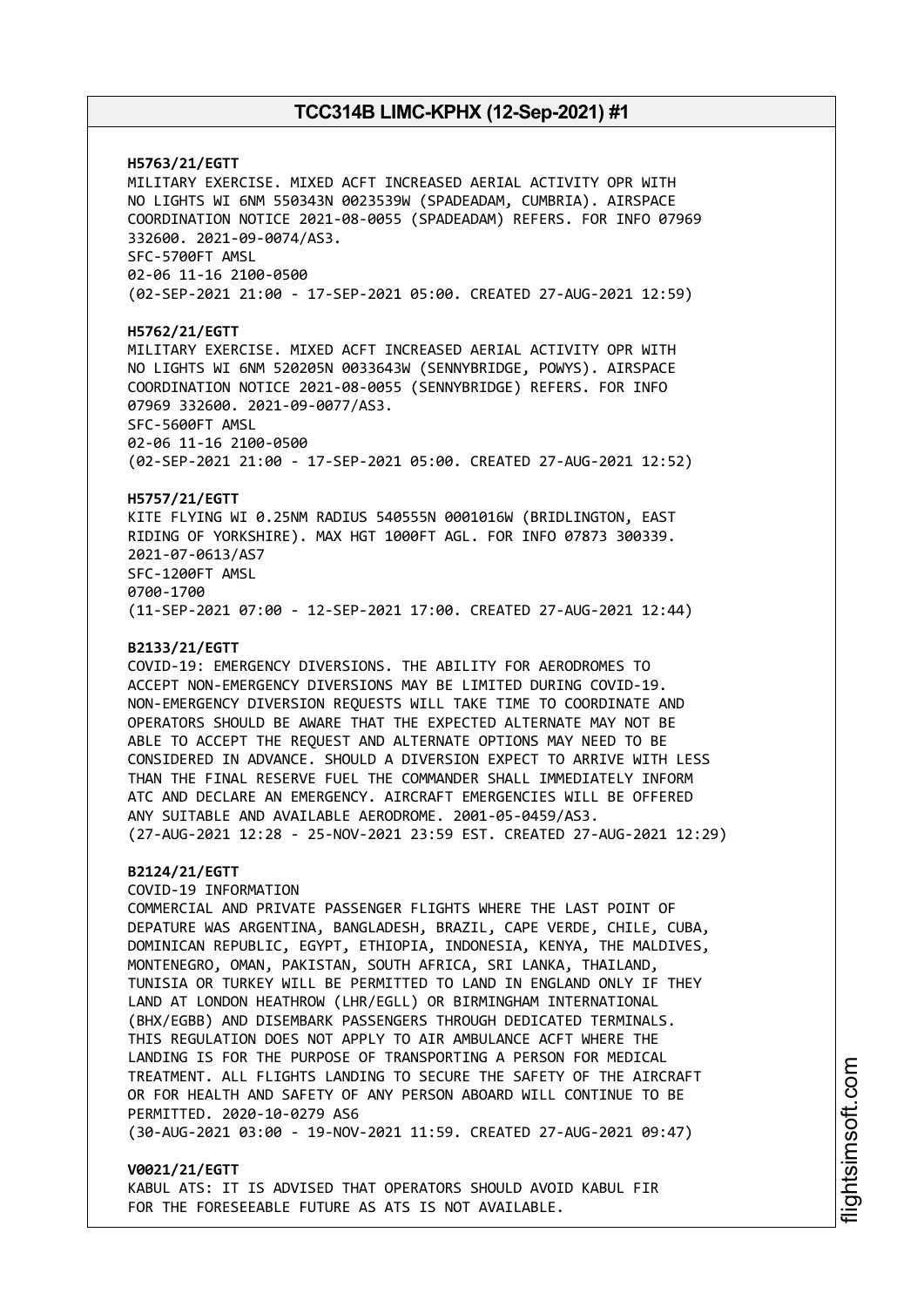2021-08-0694/AS4 SFC-UNL (26-AUG-2021 15:55 - 24-NOV-2021 16:00 EST. CREATED 26-AUG-2021 16:04)

#### **V0020/21/EGTT**

AIRSPACE SECURITY WARNINGS ISSUED BY THE DEPARTMENT FOR TRANSPORT IN RESPONSE TO HAZARDOUS SITUATIONS WITHIN THE TERRITORY AND/OR AIRSPACE IN AFGHANISTAN. OPERATORS ARE ADVISED TO AVOID OPERATING AT LESS THAN 25,000 FT AGL IN AFGHANISTAN (KABUL FIR - OAKX) WITH THE EXCEPTION OF ROUTE P500/G500 FOR TRANSITING OVERFLIGHTS ONLY. THIS IS DUE TO THE THREAT FROM DEDICATED ANTI-AVIATION WEAPONRY. CONTACT UK DEPARTMENT FOR TRANSPORT +44 (0)207-082-6639 OR +44 (0)207-944 5999 OUT OF HOURS. THIS NOTAM IS AN AMENDMENT TO UK AIP ENR1.1.1.4.5 CURRENT AIRSPACE WARNINGS, SERIAL 8. 2021-08-0694/AS4 SFC-UNL (26-AUG-2021 15:40 - 24-NOV-2021 16:00 EST. CREATED 26-AUG-2021 15:45)

#### **H5696/21/EGTT**

PJE. PARACHUTING WI 3NM RADIUS: 543124N 0031507W (BUTTERMERE, CUMBRIA). DROP HGT SUBJ ATC CLR. ACCESS TO CONTROLLED AIRSPACE SUBJ ATC CLR. DROP HGT IS VARIABLE UP TO 12000FT AMSL. FOR INFO: 07379 427394 / 07836 666229. 2021-08-0619/AS3. SFC-12000FT AMSL 0500-SS PLUS30 (31-AUG-2021 05:00 - 30-SEP-2021 18:21. CREATED 26-AUG-2021 13:23)

#### **H5695/21/EGTT**

PJE. PARACHUTING WI 3NM RADIUS: 543147N 0031523W (BUTTERMERE, CUMBRIA). DROP HGT SUBJ ATC CLR. ACCESS TO CONTROLLED AIRSPACE SUBJ ATC CLR. DROP HGT IS VARIABLE UP TO 12000FT AMSL. FOR INFO: 07379 427394 / 07836 666229. 2021-08-0619/AS3. SFC-12000FT AMSL 0500-SS PLUS30 (31-AUG-2021 05:00 - 30-SEP-2021 18:21. CREATED 26-AUG-2021 13:20)

#### **H5671/21/EGTT**

PYROTECHNICS WI 0.5NM RADIUS 514136N 0011919W (ABINGDON AD, OXFORDSHIRE). FOR INFO 07717 682347. 2021-07-0690/AS5 SFC-600FT AMSL AUG 26 1100-2200, AUG 27-SEP 25 0700-2200 (26-AUG-2021 11:00 - 25-SEP-2021 22:00. CREATED 26-AUG-2021 10:57)

#### **B2099/21/EGTT**

TRIGGER NOTAM - PERM AIRAC AIP AMDT 10/21 WEF 07 OCT 2021. - CHANGES TO PERSHORE AND PORTSDOWN HIRTA REINSTATED, MADLEY, SUTTON COLDFIELD AND COLERNE HIRTA RE-MOVED. UK AIP ENR 5.3 AND ENR 6 (07-OCT-2021 00:00 - 20-OCT-2021 23:59. CREATED 26-AUG-2021 00:20)

#### **B2092/21/EGTT**

MILITARY EXERCISE. SSR MODE 3/A CODES 1600-1677 AND 1700-1727 TEMPO ALLOCATED TO EXER JOINT WARRIOR 21. INFO CTC 01436 674321 (FASLENE EXTENSION 4379). 2021-09-0168/AS3. (18-SEP-2021 00:01 - 30-SEP-2021 23:59. CREATED 25-AUG-2021 13:12)

**M3332/21/EGTT** TEMPO AIP CHANGE ENR5.1. ADD BEYOND VISUAL LINE OF SIGHT UAS ACTIVITY DESIGNATOR FOR EG D323 COMPLEX. 2021-08-0031/AS2 SFC-UNL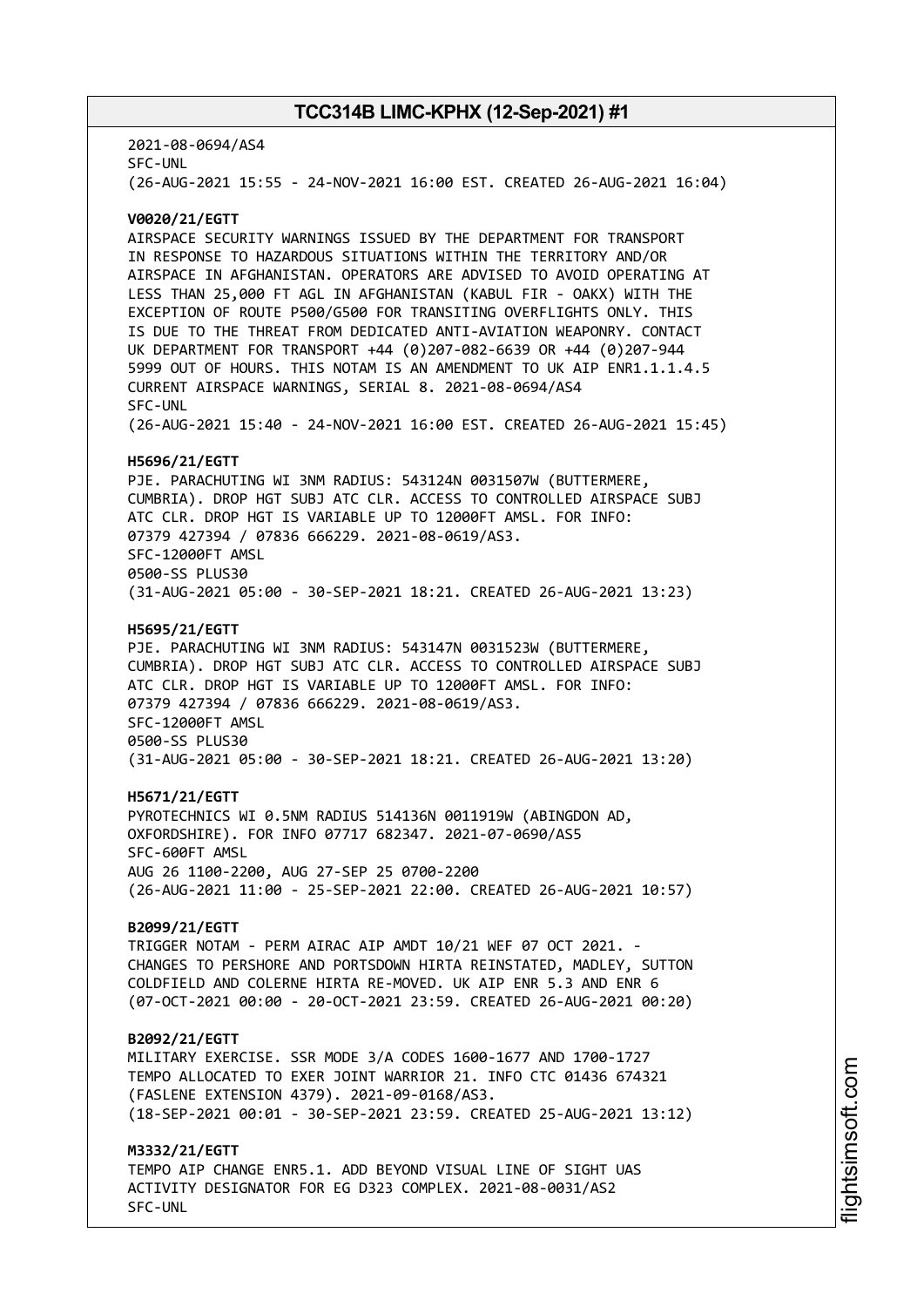(25-AUG-2021 00:01 - 12-SEP-2021 22:59. CREATED 24-AUG-2021 14:16) **K0376/21/EGTT** UNLIT CRANE PSN 513507N 0000109W (WALTHAMSTOW, LONDON) IN THE THAMES VALLEY AVOIDANCE AREA DAY AND NIGHT. HGT 294FT AMSL (194FT AGL). 21/08/087/LFTP (24-AUG-2021 12:30 - 04-NOV-2021 23:59. CREATED 24-AUG-2021 12:30) **K0375/21/EGTT** UNLIT CRANE PSN 532301N 0022904W (LYMM, WARRINGTON) IN LOW FLYING AREA 8 AND NIGHT SECTOR 3A HGT 203FT AMSL (141FT AGL). 21/08/086/LFTP (24-AUG-2021 12:20 - 04-NOV-2021 23:59. CREATED 24-AUG-2021 12:26) **U5266/21/EGTT** LATEST UK MIL AIS PUBLICATIONS. UK MIL AIP AIRAC AMDT 009/2021 EFFECTIVE 09 SEP 21. UK MIL AIP SUPP 002/21. GO TO WWW.AIDU.MOD.UK/AIP/INDEX.HTML FOR FURTHER INFORMATION. (09-SEP-2021 00:00 - 06-OCT-2021 23:59. CREATED 24-AUG-2021 11:05) **N0164/21/EGTT** AIR NAV OBS LGT WITHDRAWN POWER STATION CHIMNEY UK0230D709F PSN 504903N 0011940W (FAWLEY POWER STATION, HAMPSHIRE). HGT 635FT AGL/648FT AMSL. 2021-08-0649/AS4 (26-AUG-2021 16:00 - 24-NOV-2021 23:59. CREATED 24-AUG-2021 10:49) **K0374/21/EGTT** LIT CRANE PSN 511646N 0005742W (HOOK, HAMPSHIRE) IN LOW FLYING AREA 1B AND NIGHT ROTARY REGION 1 HGT 397FT AMSL (129FT AGL). 21/08/070/LFTP (25-AUG-2021 04:30 - 07-OCT-2021 19:30. CREATED 24-AUG-2021 10:38) **H5547/21/EGTT** FIREWORK DISPLAY WI 0.5NM RADIUS 545914N 0013718W (EXHIBITION PARK, NEWCASTLE UPON TYNE). FOR INFO 07983 660448. 2021-09-0073/AS5 SFC-640FT AMSL (18-SEP-2021 19:00 - 18-SEP-2021 22:30. CREATED 23-AUG-2021 15:04) **H5539/21/EGTT** UNMANNED CAPTIVE BALLOON IN LOW FLYING AREA 9 WI 1NM RADIUS OF PSN 530053N 0021159W (CLIFFE VALE, STOKE ON TRENT) MAX HEIGHT 200FT AGL. 21/08/074/LFTP SFC-900FT AMSL AUG 26-OCT 30 0700-1600, OCT 31-NOV 19 0800-1700 (26-AUG-2021 07:00 - 19-NOV-2021 17:00. CREATED 23-AUG-2021 12:59) **H5538/21/EGTT** UNMANNED CAPTIVE BALLOON IN LOW FLYING AREA 2WI 1NM RADIUS OF PSN 514502N 0021815W (STONEHOUSE, GLOUCESTERSHIRE) MAX HEIGHT 200FT AGL. 21/08/075/LFTP SFC-800FT AMSL AUG 30-OCT 30 0430-1930, OCT 31-NOV 19 0530-2130 (30-AUG-2021 04:30 - 19-NOV-2021 21:30. CREATED 23-AUG-2021 12:53) **B2067/21/EGTT** AMEND LONDON FIR, COLUMN 3 WESTERN RADAR HOURS TO READ 0645-2015 (SUMMER ONE HOUR EARLIER). UK AIP ENR 2.1 REFERS (01-SEP-2021 00:00 - PERM. CREATED 23-AUG-2021 12:28)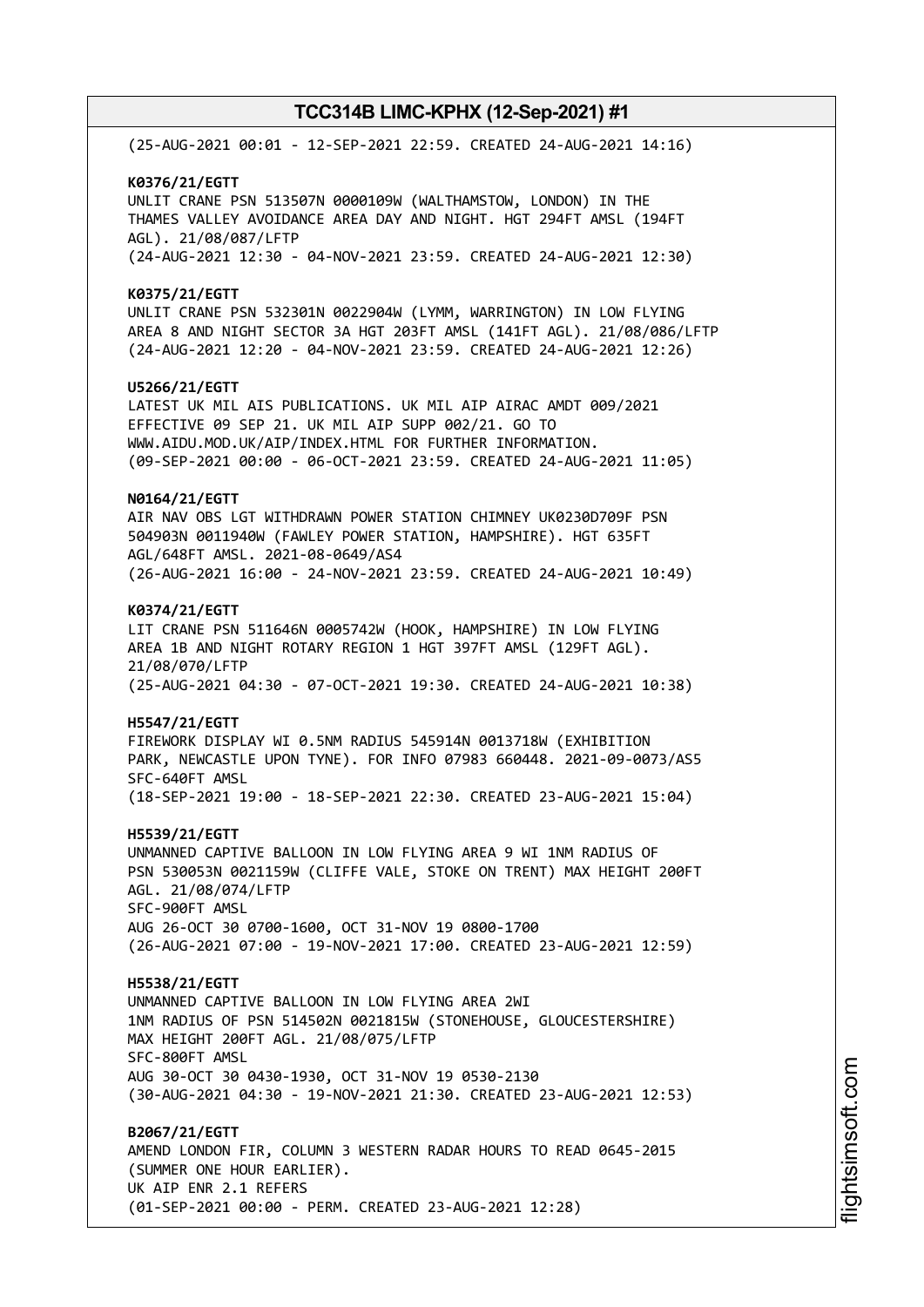**K0372/21/EGTT** LIT CRANE POSITION 512956N 0000337W (WOOLWICH, NEWHAM) IN LOW FLYING AREA THAMES VALLEY AVOIDANCE AREA HGT 200FT AMSL (197FT AGL). 21/08/073/LFTP (27-AUG-2021 04:30 - 07-OCT-2021 20:30. CREATED 23-AUG-2021 11:04) **K0368/21/EGTT** LIT CRANE POSITION 534421N 0025338W (WARTON/ LANCASHIRE) IN LOW FLYING AREA 8 AND NIGHT SECTOR 3A HGT 121FT AMSL (85FT AGL). 21/08/067/LFTP (31-AUG-2021 04:30 - 19-SEP-2021 21:30. CREATED 23-AUG-2021 09:37) **V0014/21/EGTT** AIRSPACE SECURITY WARNING ISSUED BY THE DEPARTMENT FOR TRANSPORT - RISK TO CIVIL AVIATION IN BELARUS. OPERATORS ARE ADVISED NOT TO ENTER THE TERRITORY AND AIRSPACE OF BELARUS DUE TO SERIOUS SAFETY AND SECURITY CONCERNS POSED TO COMMERCIAL AVIATION. OPERATORS ARE ADVISED TO TAKE THIS INFORMATION INTO ACCOUNT IN THEIR OWN RISK ASSESSMENTS AND ROUTING DECISIONS. CONTACT UK DEPARTMENT FOR TRANSPORT +44(0)207 082 6639 OR +44(0)207 944 5999 OUT OF HOURS. FOR FURTHER DETAILS. 2021-05-0542/AS6 SFC-UNL (20-AUG-2021 08:18 - 17-NOV-2021 11:59 EST. CREATED 20-AUG-2021 08:18) **K0367/21/EGTT** LIT CRANE POSITION 520522N 0000117E (MELBOURN, CAMBRIDGESHIRE) IN LOW FLYING AREA 6 AND NIGHT ROTARY REGION 4A HGT 215FT AMSL (148FT AGL). 21/08/066/LFTP (23-AUG-2021 00:01 - 04-NOV-2021 00:01. CREATED 20-AUG-2021 07:23) **K0365/21/EGTT** LIT CRANE POSITION 513739N 0003318W (CHALFONT ST PETERS, BUCKINGHAMSHIRE) IN THE THAMES VALLEY AVOIDANCE AREA, HGT 458FT AMSL (123FT AGL). 21/08/064/LFTP (23-AUG-2021 00:01 - 04-NOV-2021 00:01. CREATED 20-AUG-2021 06:51) **K0364/21/EGTT** LIT CRANE POSITION 504407N 0032744W (EXETER, DEVON) IN LOW FLYING AREA 2 AND NIGHT ROTARY REGION 2 HGT 323FT AMSL (207FT AGL). 21/08/063/LFTP (23-AUG-2021 00:01 - 04-NOV-2021 00:01. CREATED 20-AUG-2021 06:42) **B2036/21/EGTT** WEF 01 OCT UNTIL 31 DEC THE UK C SERIES NOTAM WILL CHANGE TO P SERIES. ALL EXISTING C SERIES NOTAM WILL BE REISSUED AS A P SERIES ON 01 OCT. ALL NEW NOTAM REQUESTS AFTER 01 OCT WILL BE ISSUED AS A P SERIES. RECIPIENTS OF C SERIES NOTAM WILL AUTOMATICALLY BE MOVED TO THE P SERIES DISTRIBUTION LIST. AIC Y087/21 EFFECTIVE 23 SEP 21 REFERS. UK NOTAM SERIES DETAILS ARE CONTAINED IN UK AIP GEN 3.1 TABLE 3.6.3.4 (01-OCT-2021 00:00 - 31-DEC-2021 23:59. CREATED 18-AUG-2021 14:43) **B2033/21/EGTT** GEN 3.1 PARAGRAPH 3.6.3.4 TABLE - UK NOTAM SERIES K AND SERIES N. REPLACE 300FT AGL WITH 100M

(328FT) AGL.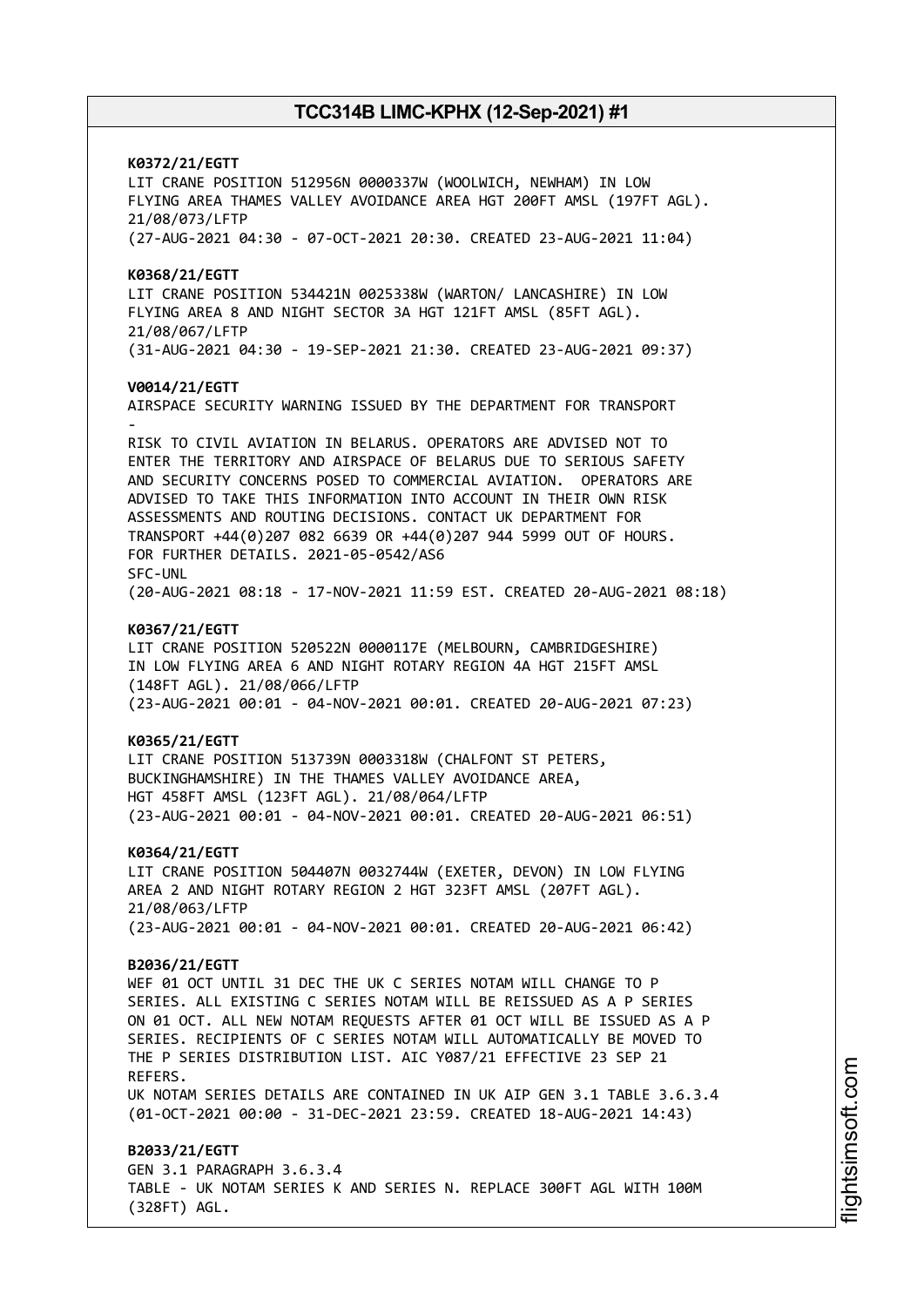(18-AUG-2021 13:25 - PERM. CREATED 18-AUG-2021 13:26) **N0159/21/EGTT** CRANE. CONSTRUCTION SITE CRANE OPERATING AT PSN 534916N 0030303W (BLACKPOOL, LANCASHIRE). UP TO 345FT AGL/415FT AMSL. FOR INFO CONTACT 07985 699920. ON EXPIRY OF THIS NOTAM DETAILS WILL BE INCLUDED IN THE UK AIP ENR 5.4 2021-08-0560/AS4 (26-AUG-2021 01:00 - 24-NOV-2021 23:59. CREATED 18-AUG-2021 09:31) **D1165/21/EGTT** DANGER AREA EG D128 EVERLEIGH ACTIVATED SFC-9000FT AMSL (13-SEP-2021 14:00 - 13-SEP-2021 16:00. CREATED 17-AUG-2021 13:23) **J3165/21/EGTT** AIC Y 010/201 CHANGE OF DAAIS PROVIDER. REMOVE CAERNARFON RADIO ON 122.255 MHZ AS DANGER AREA ACTIVITY INFORMATION SERVICE (DAAIS) PROVIDER. PARAGRAPH 6 REPLACED WITH OUTSIDE RAF VALLEY ATC OPERATING HOURS, THE OPERATING AUTHORITY FOR THE TDA AREAS EG D398A-I WILL BE CAERNARFON AIRPORT. A DANGER AREA ACTIVITY INFORMATION SERVICE (DAAIS) WILL BE AVAILABLE FROM LONDON INFORMATION ON 124.755 MHZ. FURTHER INFO FROM CAERNARFON AIRPORT ON TELEPHONE NUMBER 01286-830800. 2021-04-0060/AS2 SFC-UNL (17-AUG-2021 11:00 - 08-OCT-2021 22:59. CREATED 17-AUG-2021 11:34) **K0359/21/EGTT** (OBSTRUCTION, CRANE) POSITION 510044N 0013054W (AWBRIDGE, HAMPSHIRE) IN LOW FLYING AREA 1A AND NIGHT ROTARY REGION 1 HGT 279FT AMSL (200FT AGL) UNLIT. 21/08/055/LFTP (17-AUG-2021 08:20 - 04-NOV-2021 00:01. CREATED 17-AUG-2021 08:33) **N0157/21/EGTT** AIR NAV OBST LGT UK0229G559F RTM REDRUTH MAST U/S PSN 501235.37N 0051418.47W, ELEV 1358FT / 576FT (16-AUG-2021 16:16 - 16-SEP-2021 23:59. CREATED 16-AUG-2021 16:16) **N0156/21/EGTT** AIR NAV OBST LGT UK0171A125F RTM ARFON MAST. LFA7 U/S PSN 530111.75N 0041624.67W, ELEV 2079FT / 1107FT (16-AUG-2021 15:21 - 16-SEP-2021 23:59. CREATED 16-AUG-2021 15:24) **B2018/21/EGTT** COVID-19: CREWS/PASSENGERS REQUIREMENTS. CREWS SHOULD COMPLETE THE ENHANCED GENERAL AIRCRAFT DECLARATION (GAD) PROCESS FOR ALL INTERNATIONAL FLIGHTS INTO THE UK, INCLUDING THE ACTIVE REPORTING OF NIL RETURNS. IF SYMPTOMATIC PASSENGERS ARE IDENTIFIED, THIS MUST BE NOTIFIED. GADS FOR FLIGHTS TO ENGLAND SHOULD BE SENT TO THE HEALTH CONTROL UNIT TEL: +44 (0) 20 8745 7209 EMAIL: HEATHROW.HCU(AT)PHE.GOV.UK.GADS. FOR FLIGHTS TO SCOTLAND SHOULD BE SENT TO PUBLIC HEALTH SCOTLAND TEL: +44 (0)141 300 1414 EMAIL: NSS.HPSCORONAVIRUS(AT)NHS.NET (SUBJECT: AIRCRAFT DECLARATION). GADS FOR FLIGHTS TO NORTHERN IRELAND SHOULD BE SENT TO PUBLIC HEALTH AGENCY TEL: +44 (0)141 300 1414 EMAIL: NIPORTHEALTH(AT)HSCNI.NET. 2021-05-0359/AS6 (16-AUG-2021 14:00 - 12-NOV-2021 11:59. CREATED 16-AUG-2021 13:53)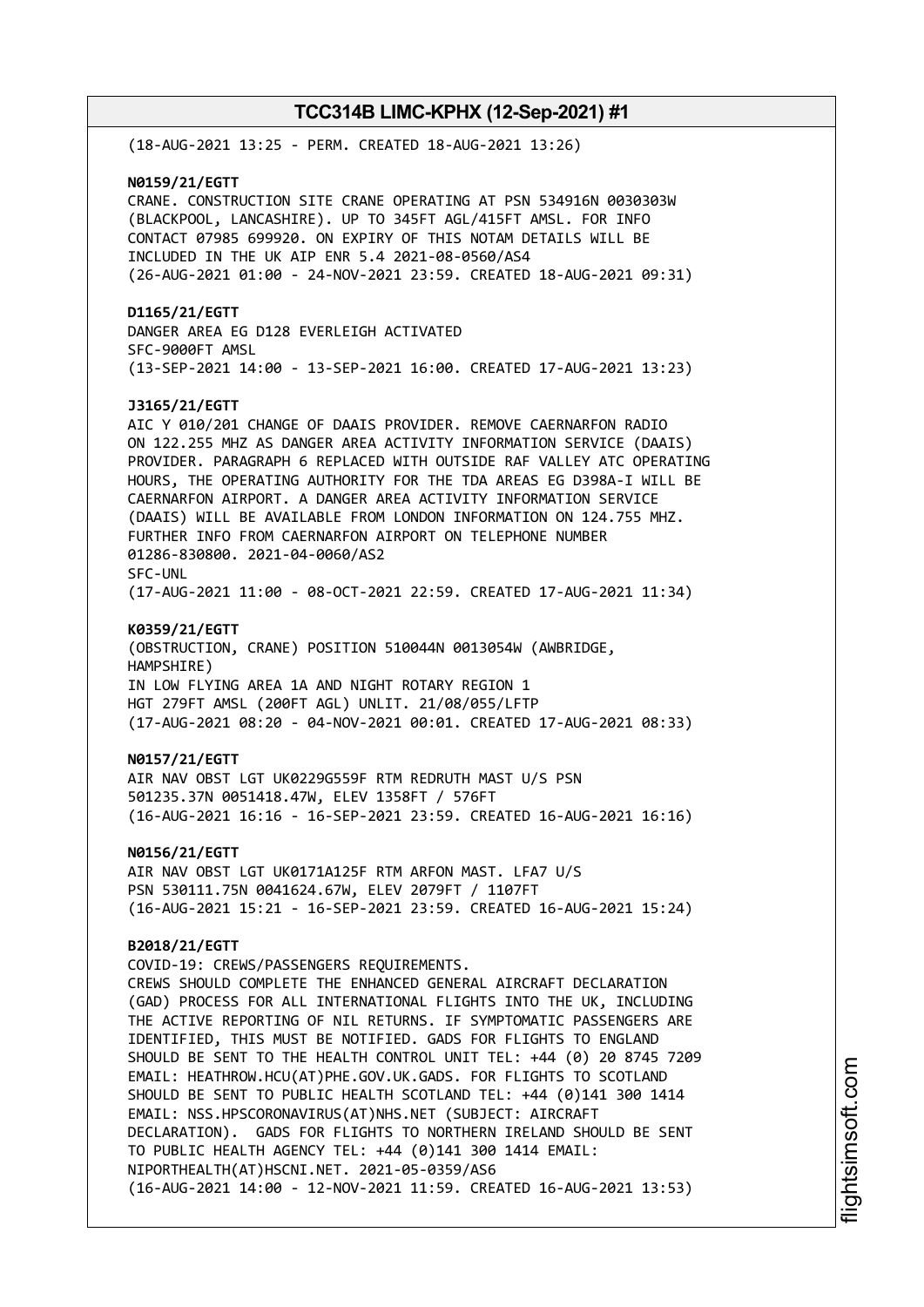#### **B2017/21/EGTT**

SAFETY AND OPERATIONAL DIRECTIVE, NUMBER 2021/003 ISSUED 14 MAY 2021, BOEING 737-8 BOEING 737-8200 AND BOEING 737-9 (MAX) RETURN TO SERVICE. IN ACCORDANCE WITH SD-2021/003 THE CIVIL AVIATION AUTHORITY (CAA), IN EXERCISE OF ITS POWERS UNDER ARTICLE 248, AND IN ACCORDANCE WITH ARTICLE 17(1), OF THE AIR NAVIGATION ORDER 2016, AND SUBJECT TO, AND IN ACCORDANCE WITH, UK REGULATION (EU) 2018/1139 (AS RETAINED IN UK LAW), ARTICLE 70, DIRECTS OPERATORS AND PILOTS IN COMMAND OF ANY BOEING 737-8 MAX OR BOEING 737-9 MAX AIRCRAFT WHICH IS REGISTERED OTHER THAN IN THE UK NOT TO CONDUCT FLIGHTS WITHIN UK AIRSPACE UNLESS THEY HAVE SUBMITTED A DECLARATION TO THE CAA. ADDITIONALLY SUCH AEROPLANES TOGETHER WITH ANY BOEING 737-8200 AEROPLANE ARE NOT TO CONDUCT RNP-AUTHORISATION REQUIRED APPROACH OPERATIONS WITHIN THE UK. NOTWITHSTANDING THE ABOVE OPERATORS AND PILOTS IN COMMAND OF ANY SUCH BOEING 737-8 MAX OR BOEING 737-9 MAX AIRCRAFT REGISTERED OTHER THAN IN THE UK MAY CONDUCT A FERRY FLIGHT OPERATION FOR THE PURPOSE OF ESSENTIAL MAINTENANCE OR MODIFICATION INTO, OUT OF OR THROUGH UK AIRSPACE, SUBJECT TO THE EXPRESS PERMISSION OF THE CAA AND SUBJECT TO SUCH REQUIREMENTS AND CONDITIONS AS THE PERMISSION CONTAINS. TO BE GRANTED A PERMISSION FOR ANY ABOVE FERRY FLIGHT, THE OPERATOR MUST APPLY TO THE CAA AND COMPLY WITH THEIR REQUIREMENTS AND CONDITIONS. PERMISSION WILL BE PROVIDED TO THE OPERATOR IN WRITING. 2019-03-0217/AS4 (16-AUG-2021 08:40 - 12-NOV-2021 12:00 EST. CREATED 16-AUG-2021 09:08)

### **K0355/21/EGTT**

LIT CRANE POSITION 532806N 0021432W (HULME, GREATER MANCHESTER) IN LOW FLYING AREA 8, NIGHT SECTOR 3A AND THE LIVERPOOL/MANCHESTER AVOIDANCE AREA HGT 270FT AGL/384FT AMSL. 21/08/044/LFTP (17-AUG-2021 00:01 - 04-NOV-2021 00:01. CREATED 16-AUG-2021 07:29)

#### **K0353/21/EGTT**

LIT CRANE POSITION 505203N 0001514W (HAILSHAM, SUSSEX) IN LOW FLYING AREA 18 AND NIGHT ROTARY REGION 18 HGT 180FT AGL/275FT AMSL. 21/08/042/LFTP (16-AUG-2021 06:40 - 04-NOV-2021 00:01. CREATED 16-AUG-2021 06:37)

#### **H5294/21/EGTT**

FLYING OF LARGE MODEL ACFT WI 0.5NM RADIUS OF 505532N 0020117W (CASHMOOR, DORSET). FOR INFO CONTACT 07909 022800. 2021-02-0097/AS2. SFC-1900FT AMSL AUG 14-OCT 30 0800-SS, OCT 31-NOV 11 0900-SS (14-AUG-2021 08:00 - 11-NOV-2021 16:26. CREATED 13-AUG-2021 15:26)

#### **H5244/21/EGTT**

LASER DISPLAY WI 1NM 520204N 0004625W (MILTON KEYNES, BUCKINGHAMSHIRE). FOR INFO 07769 732222 / 07812 438485. 2021-10-0023/AS2 SFC-UNL 1430-2300 (07-OCT-2021 14:30 - 10-OCT-2021 23:00. CREATED 13-AUG-2021 09:35)

**B1990/21/EGTT** COVID-19: FLIGHT RESTRICTIONS. ISLE OF MAN. ALL ACFT INTENDING TO LAND ON THE ISLE OF MAN MUST DO SO AT ISLE OF MAN AIRPORT DURING PUBLISHED AIRPORT OPENING HOURS TO COMPLETE PORT ARRIVALS PROCESS PRIOR TO LANDING ELSEWHERE ON THE ISLAND. LANDING FEES ARE WAIVED FOR ACFT DEPARTING TO AN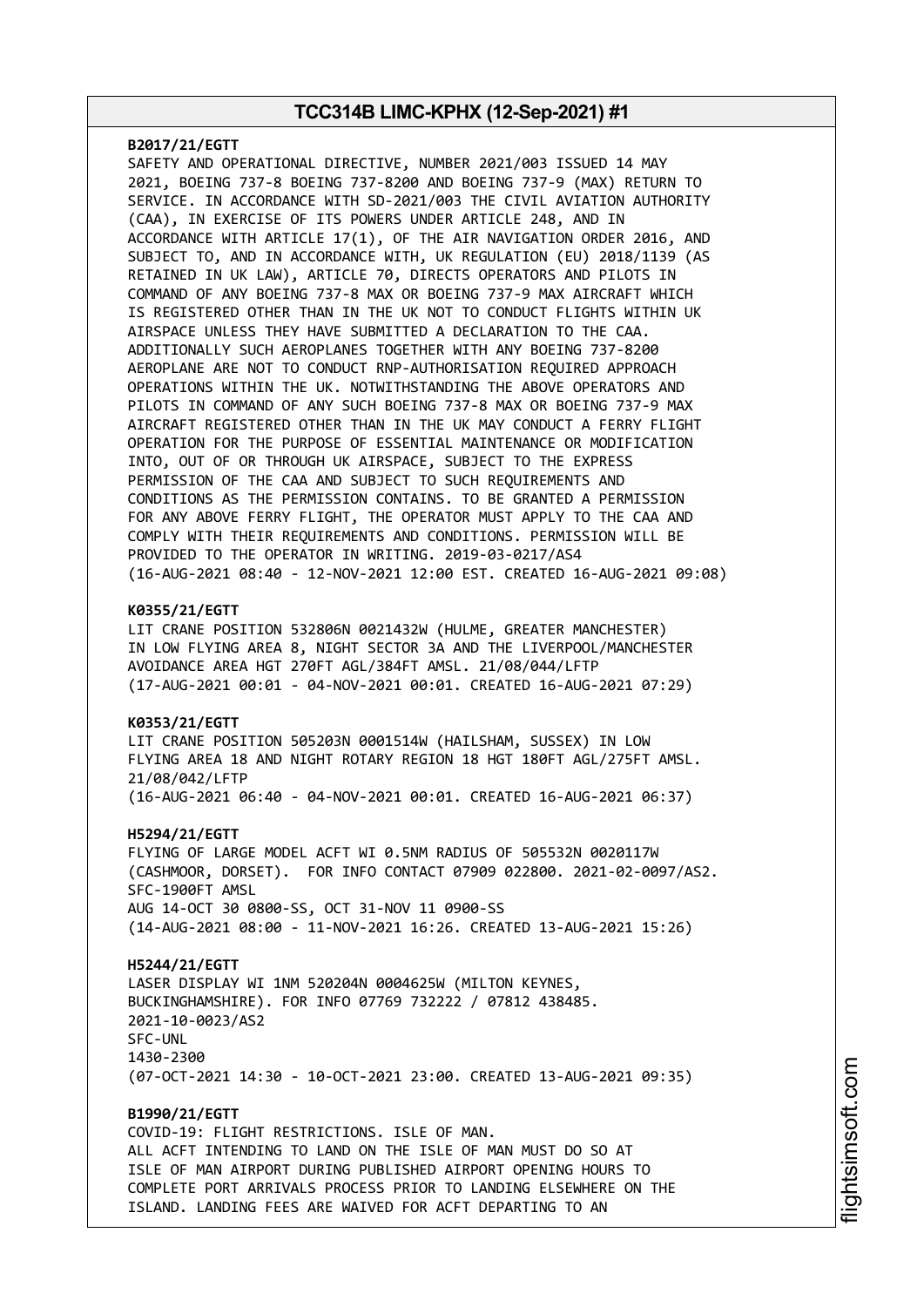ALTERNATIVE SITE WITHIN 1 HOUR. FAILURE TO COMPLY MAY RESULT IN A FINE OR IMPRISONMENT. FOR INFO SEE COVID19.GOV.IM/GENERAL-INFORMATION/PRIVATE-VESSELS-AND-AIRCRAFTS/ OR PHONE +44 1624 687171. 2020-08-0241/AS4 (12-AUG-2021 12:00 - 09-NOV-2021 23:59 EST. CREATED 12-AUG-2021 12:09) **B1980/21/EGTT** CORRECTION TO ATS ROUTE M604 DEPICTION ON ENROUTE CHARTS: M604 ROUTE EXTENDED FROM DME DET TO DME LYD. UK AIP ENR 6-68, ENR 6-70 REFERS (09-SEP-2021 00:00 - PERM. CREATED 11-AUG-2021 12:07) **K0352/21/EGTT** LIT CRANE POSITION 512947N 0000009E (GREENWICH PENINSULA, LONDON) IN LOW FLYING AREA THAMES VALLEY AVOIDANCE AREA DAY AND NIGHT HGT 223FT AMSL (223FT AGL). 21/08/030/LFTP (16-AUG-2021 04:30 - 07-OCT-2021 19:30. CREATED 09-AUG-2021 10:10) **K0351/21/EGTT** LIT CRANE POSITION 513142N 0000011W (ABBEY MILLS, LONDON) IN LOW FLYING AREA THAMES VALLEY AVOIDANCE AREA DAY AND NIGHT HGT 183FT AMSL (180FT AGL). 21/08/029/LFTP (15-AUG-2021 04:30 - 07-OCT-2021 19:30. CREATED 09-AUG-2021 10:00) **H4935/21/EGTT** MODEL ACFT OPR WI 0.5NM RADIUS OF 533943N 0003340W (WINTERTON, LINCOLNSHIRE). FOR INFO CONTACT 07484 232798. 2020-09-0161/AS2. SFC-1600FT AMSL AUG 07-OCT 30 0700-1800, OCT 31-NOV 06 0800-1900 (07-AUG-2021 07:00 - 06-NOV-2021 19:00. CREATED 04-AUG-2021 13:44) **K0348/21/EGTT** LIT CRANE POSITION 510245N 0003030E (HAWKHURST, KENT) IN LOW FLYING AREA 18 AND NIGHT ROTARY REGION 18 HGT 452FT AMSL (233FT AGL). 21/08/016/LFTP (05-AUG-2021 04:30 - 07-OCT-2021 19:30. CREATED 04-AUG-2021 09:56) **H4914/21/EGTT** MODEL ACFT WI 0.5NM RADIUS OF 522407N 0000619W (WARBOYS, CAMBRIDGSHIRE). FOR INFO CONTACT 07586 292737. 2020-12-0127/AS2. SFC-1600FT AMSL AUG 28-OCT 30 0800-1800, OCT 31 0900-1900, NOV 01-NOV 27 0900-2000 (28-AUG-2021 08:00 - 27-NOV-2021 20:00. CREATED 04-AUG-2021 09:27) **K0346/21/EGTT** LIT CRANE POSITION 512837N 0000435W (PECKHAM, LONDON) IN LOW FLYING AREA THAMES VALLEY AVOIDANCE AREA DAY AND NIGHT HGT 250FT AMSL (230FT AGL). 21/08/021/LFTP (06-AUG-2021 04:30 - 07-OCT-2021 19:30. CREATED 04-AUG-2021 09:10) **K0345/21/EGTT** UNLIT CRANE POSITION 512932N 0000338W (SOUTHWARK, LONDON) IN LOW FLYING AREA THAMES VALLEY AVOIDANCE AREA DAY AND NIGHT. HGT 261FT AMSL (251FT AGL). 21/08/020/LFTP (05-AUG-2021 04:30 - 07-OCT-2021 19:30. CREATED 04-AUG-2021 09:01) **K0344/21/EGTT**

LIT CRANE POSITION 512551N 0000249W (MAYOW ROAD, LONDON)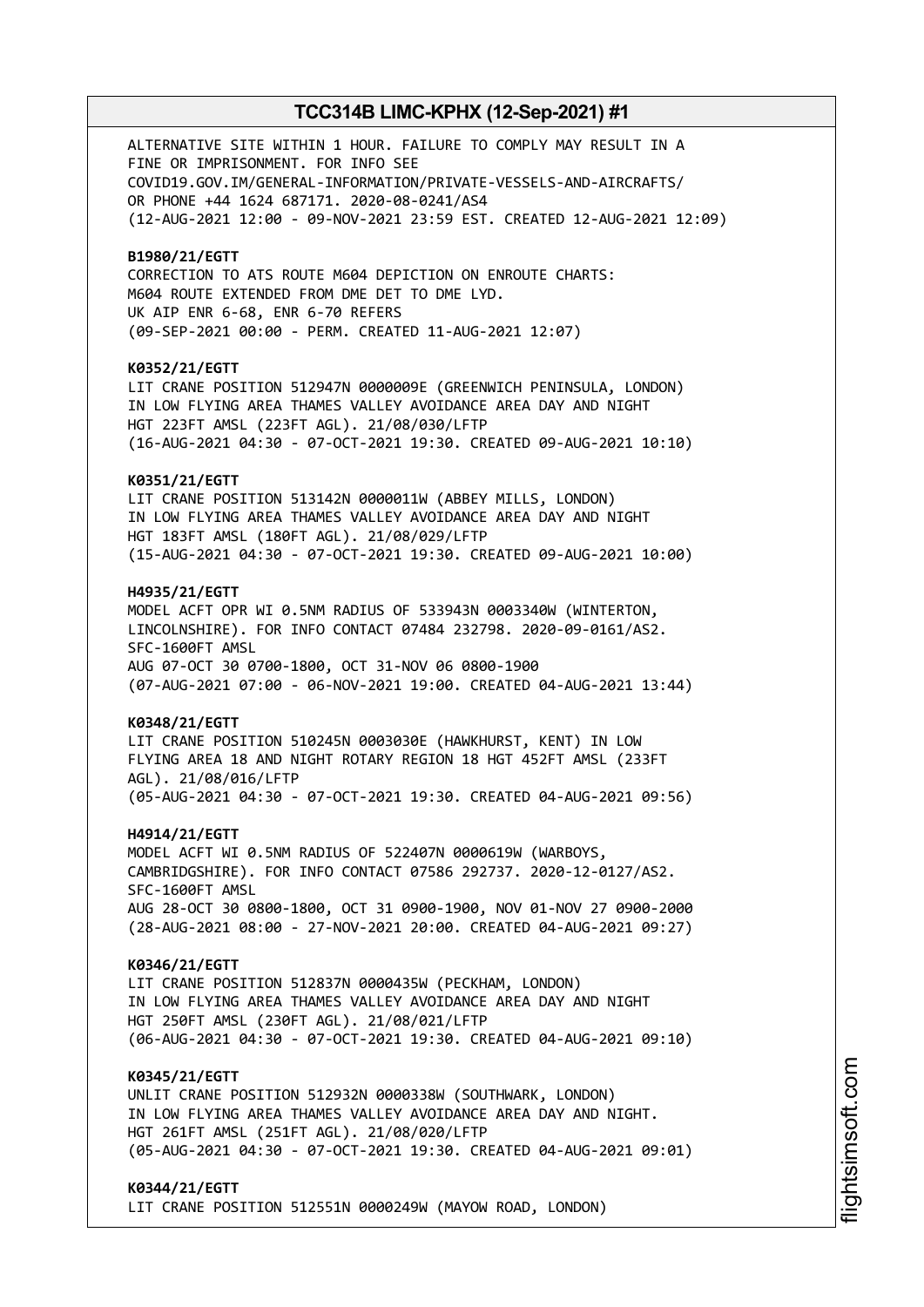IN LOW FLYING AREA THAMES VALLEY AVOIDANCE AREA DAY AND NIGHT HGT 394FT AMSL (230FT AGL). 21/08/019/LFTP (05-AUG-2021 04:30 - 07-OCT-2021 19:30. CREATED 04-AUG-2021 08:47) **K0343/21/EGTT** LIT CRANE OPR PSN 513132N 0001228W (KENSAL ROAD, LONDON) IN LOW FLYING AREA THAMES VALLEY AVOIDANCE AREA DAY AND NIGHT HGT 188FT AMSL (96FT AGL). 21/08/018/LFTP (06-AUG-2021 04:30 - 07-OCT-2021 19:30. CREATED 04-AUG-2021 08:41) **K0342/21/EGTT** LIT CRANE POSITION 522211N 0011618W (BILTON ROAD, WARWICKSHIRE) IN LOW FLYING AREA 6 AND NIGHT ROTARY REGION 4C, HGT 493FT AMSL (122FT AGL). 21/08/017/LFTP (05-AUG-2021 04:30 - 07-OCT-2021 19:30. CREATED 04-AUG-2021 08:32) **K0338/21/EGTT** UNLIT MAST IN POSITION 512113N 0022233W (BATH, SOMERSET) IN LOW FLYING AREA 2 AND NIGHT ROTARY REGION 2. HEIGHT 652FT AMSL (80FT AGL). 21/08/002/LFTP (03-AUG-2021 07:48 - 07-OCT-2021 23:59. CREATED 03-AUG-2021 07:48) **H4856/21/EGTT** MILITARY EXERCISE. MULTIPLE MIXED MIL ACFT, INCLUDING FAST JETS, WILL CONDUCT HIGH ENERGY MANOEVRES WI 15NM RADIUS 532848N 0001335E (DONNA NOOK, LONCOLNSHIRE). ACFT MAY BE UNABLE TO COMPLY WITH RAC. ACFT SHALL REMAIN OUTSIDE OF CONTROLLED AIRSPACE. FOR FURTHER INFO AIC Y042/2020 REFERS. OPS CTC 276.125MHZ / 373.400MHZ / 122.750MHZ. 2021-10-0019/AS3. SFC-20000FT AMSL MON WED 0800-2100, TUE THU 0800-1530, FRI 0800-1400 (04-OCT-2021 08:00 - 15-OCT-2021 14:00. CREATED 03-AUG-2021 06:25) **N0152/21/EGTT** LIT CRANE OPR AT 545828.8N 0013708.1W NEWCASTLE UPON TYNE (CITY CENTRE). MAX HGT 469FT AGL, 633FT AMSL. (02-AUG-2021 09:30 - 22-SEP-2021 23:59. CREATED 02-AUG-2021 09:41) **H4795/21/EGTT** UAS OPR BEYOND VISUAL LINE OF SIGHT (BVLOS) UTILISING VISUAL OBSERVERS (EXTENDED LINE OF SIGHT) WI 1.6NM RADIUS OF 521045N 0002947W (CLAPHAM, BEDFORDSHIRE). MAX HGT 1000FT AGL. FOR INFO 07801 368609. 2021-08-0244/AS2 SFC-1280FT AMSL MON-FRI 0800-1600 (02-AUG-2021 08:00 - 30-SEP-2021 16:00. CREATED 30-JUL-2021 13:38) **H4793/21/EGTT** FLYING OF LARGE MODEL ACFT WI 0.5NM RADIUS OF 534138N 0011924W (PONTEFRACT, WEST YORKSHIRE). FOR INFO CONTACT 07802 725231. 2021-07-0674/AS2. SFC-1670FT AMSL JUL 31 - OCT 30 0800-2000, OCT 31 0900-2100 (31-JUL-2021 08:00 - 31-OCT-2021 21:00. CREATED 30-JUL-2021 13:23) **J2841/21/EGTT** TRIGGER NOTAM - TEMPORARY DANGER AREA EG D597 - 06 SEPT TO 24 SEP 2021 AND 07 MAR TO 25 MAR 2022. SUP 039/21 REFERS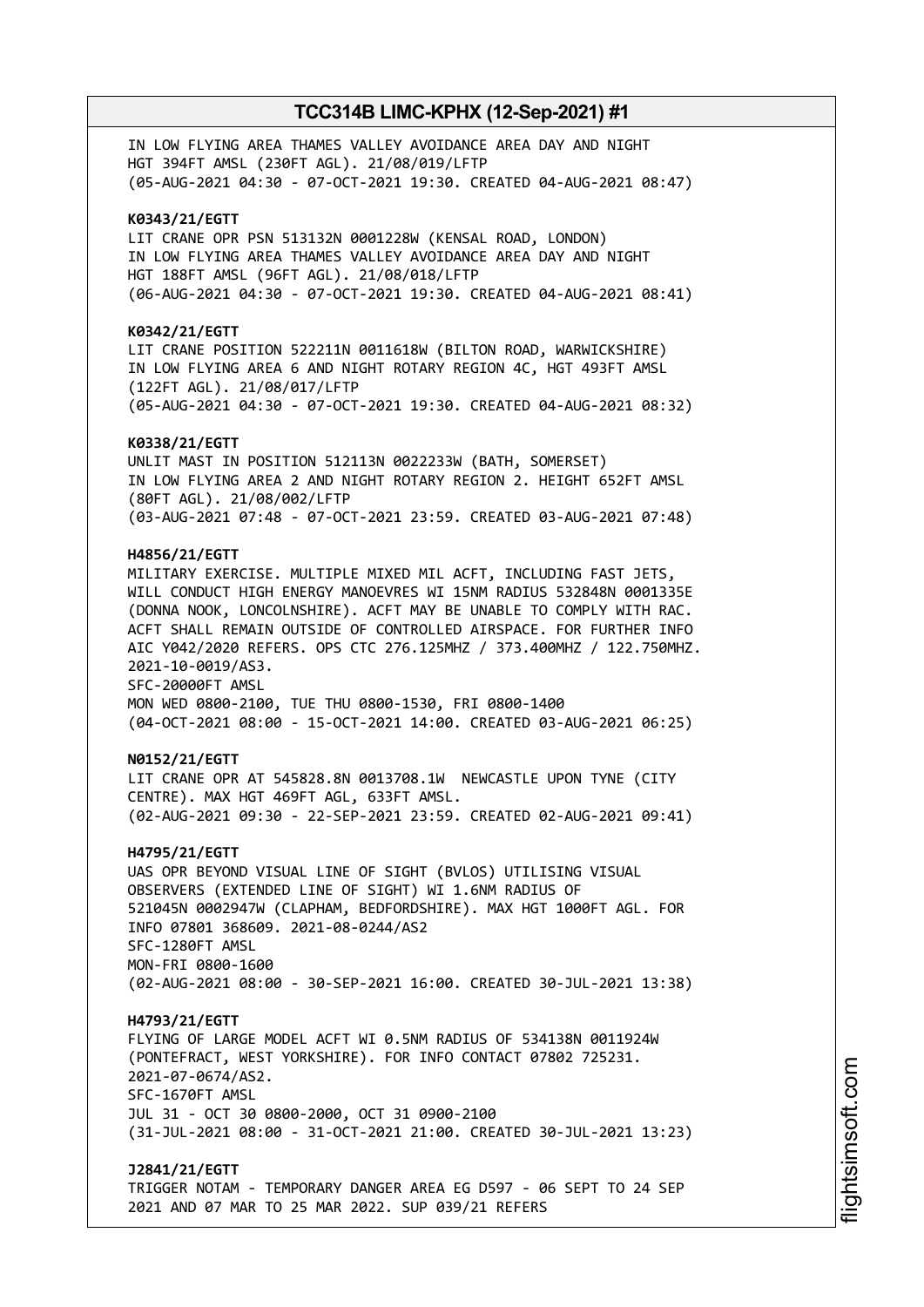FL085-FL660 (06-SEP-2021 00:00 - 19-SEP-2021 23:59. CREATED 29-JUL-2021 00:19) **B1836/21/EGTT** TRIGGER NOTAM - PERM AIRAC AIP AMDT 09/21 WEF 09 SEP 2021. MULTIPLE ENR CHANGES, SEE COVER SHEET FOR FULL DETAILS (09-SEP-2021 00:00 - 22-SEP-2021 23:59. CREATED 29-JUL-2021 00:11) **K0333/21/EGTT** UNMARKED WIRES BETWEEN POSITIONS 525334N 0005819W - 525124N 0010208W IN LOW FLYING AREA 6 AND NIGHT SECTOR 3A. HGT 700FT AMSL (200FT AGL) UNLIT. 21/07/092/LFTP (28-JUL-2021 12:35 - 07-OCT-2021 23:59. CREATED 28-JUL-2021 12:43) **H4687/21/EGTT** MILITARY EXERCISE. ACFT WILL OPR WI 4NM OF PSN 520205N 0033643W (SENNYBRIDGE, POWYS). ACFT MAY BE UNABLE TO COMPLY WITH RAC. NON-DEVIATING STATUS APPROVED IN ACCORDANCE WITH AIRSPACE COORDINATION NOTICE 2021-08-0055. FOR INFO 07827 939372. 2021-09-0078/AS3. FL180-FL200 02-06 11-16 2100-0500 (02-SEP-2021 21:00 - 17-SEP-2021 05:00. CREATED 27-JUL-2021 08:37) **H4684/21/EGTT** MILITARY EXERCISE. ACFT WILL OPR WI 4NM OF PSN 550343N 0023539W (SPADEADAM, CUMBRIA). ACFT MAY BE UNABLE TO COMPLY WITH RAC. NON-DEVIATING STATUS APPROVED IN ACCORDANCE WITH AIRSPACE COORDINATION NOTICE 2021-08-0055. FOR INFO 07827 939372. 2021-09-0072/AS3. FL180-FL200 02-06 11-16 2100-0500 (02-SEP-2021 21:00 - 17-SEP-2021 05:00. CREATED 27-JUL-2021 08:35) **N0149/21/EGTT** CRANE. CONSTRUCTION SITE CRANE OPERATING AT PSN 512713N 0023507W (CITY CENTRE, BRISTOL). UP TO 358FT AGL/398FT AMSL. FOR INFO CONTACT 07483 318152. ON EXPIRY OF THIS NOTAM DETAILS WILL BE INCLUDED IN THE UK AIP ENR 5.4 2021-08-0197/AS4 (14-AUG-2021 01:00 - 12-NOV-2021 23:59. CREATED 26-JUL-2021 13:37) **H4600/21/EGTT** FLYING OF LARGE MODEL ACFT WI 0.5NM RADIUS OF 521434N 0012038W (NAPTON ON THE HILL, WARWICKSHIRE). FOR INFO CONTACT 07801 281492. 2020-09-0492/AS2. SFC-1500FT AMSL 0900-SS PLUS30 (23-JUL-2021 09:00 - 22-OCT-2021 17:26. CREATED 23-JUL-2021 08:21) **H4546/21/EGTT** KITE FLYING WI 0.25NM RADIUS 524411N 0022535W (LILLESHALL, SHROPESHIRE). MAX HGT 1500FT AGL. FOR INFO 07966 361181. 2021-08-0125/AS7 SFC-1900FT AMSL SR-SS (08-AUG-2021 04:40 - 08-NOV-2021 16:27. CREATED 22-JUL-2021 10:39) **H4534/21/EGTT**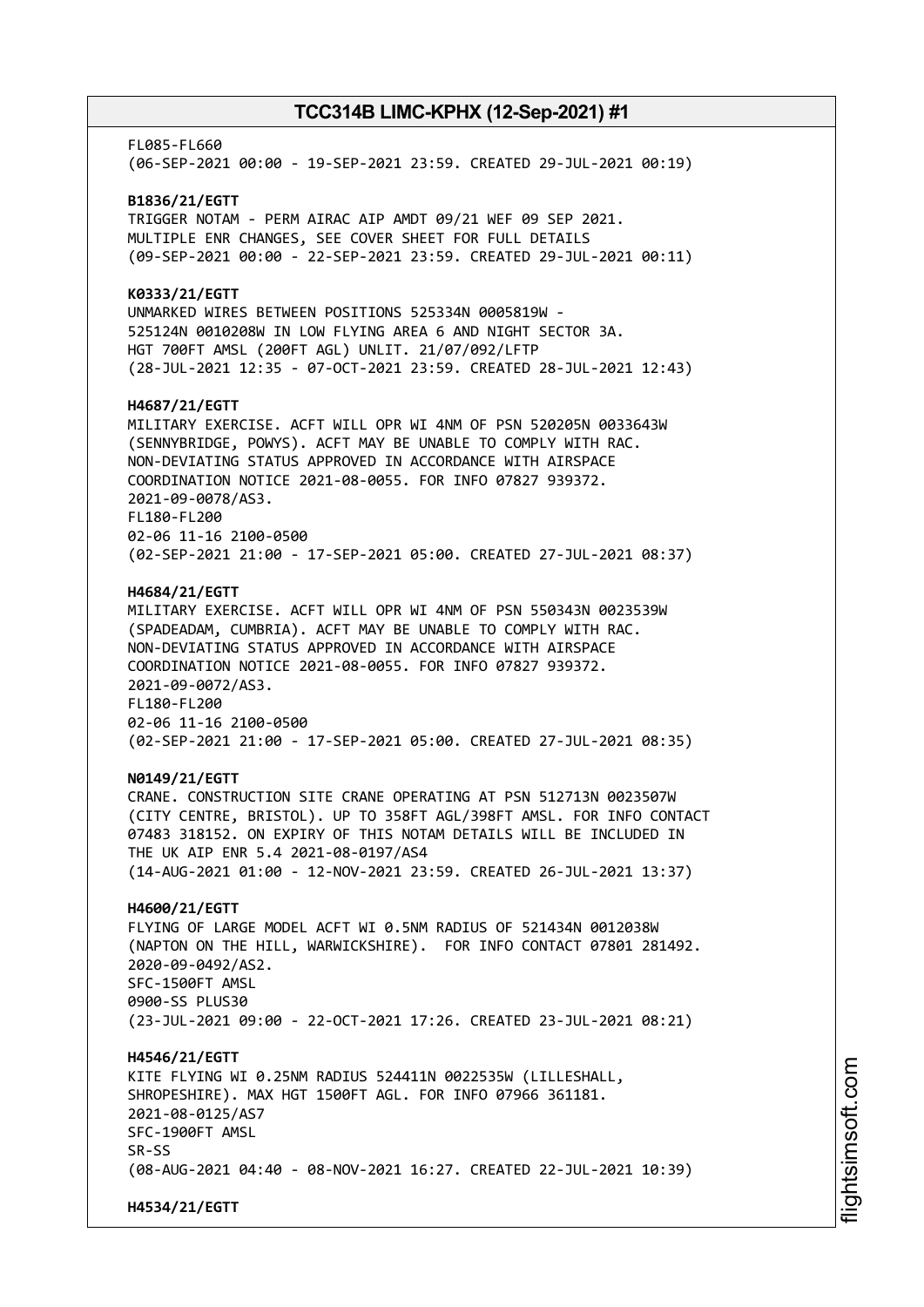LASER DISPLAY WI 1NM 520852N 0002753W (BEDFORD PARK, BEDFORDSHIRE). FOR INFO 07889 907696. 2021-09-0060/AS2 SFC-UNL 10 2100-2300, 11-12 2000-2230 (10-SEP-2021 21:00 - 12-SEP-2021 22:30. CREATED 22-JUL-2021 09:20)

**H4522/21/EGTT**

FLYING OF LARGE MODEL ACFT WI 0.5NM RADIUS OF 505225N 0002637W (FINDON, WEST SUSSEX). MAX HEIGHT 600FT AGL. FOR INFO CONTACT 07967 399254. 2019-10-0171/AS2. SFC-1600FT AMSL SR-SS

(23-JUL-2021 04:15 - 22-OCT-2021 16:55. CREATED 22-JUL-2021 08:21)

### **H4521/21/EGTT**

FLYING OF LARGE MODEL ACFT WI 0.5NM RADIUS OF 504930N 0003336W (LITTLEHAMPTON, WEST SUSSEX). MAX HEIGHT 600FT AGL. FOR INFO CONTACT 07967 399254. 2019-10-0173/AS2. SFC-1100FT AMSL SR-SS (23-JUL-2021 04:16 - 22-OCT-2021 16:56. CREATED 22-JUL-2021 08:20)

#### **N0147/21/EGTT**

CRANES. TWO CONSTRUCTION SITE CRANES OPERATING AT PSN 512240N 0000608W (CROYDON, GREATER LONDON). UP TO 504FT AGL/624FT AMSL. FOR INFO CONTACT 01895 627315. ON EXPIRY OF THIS NOTAM DETAILS WILL BE INCLUDED IN THE UK AIP ENR 5.4 2021-08-0166/AS4 (20-AUG-2021 01:00 - 18-NOV-2021 23:59. CREATED 21-JUL-2021 11:39)

#### **V0012/21/EGTT**

AIRSPACE SECURITY WARNINGS ISSUED BY THE DEPARTMENT FOR TRANSPORT IN RESPONSE TO HAZARDOUS SITUATIONS WITHIN THE TERRITORY AND/OR AIRSPACE OF AFGHANISTAN, EGYPT, IRAN, IRAQ, KENYA, LIBYA, MALI, NORTH KOREA, PAKISTAN, SOMALIA, SOUTH SUDAN, SYRIA, UP TO 200NM OUTSIDE THE DAMASCUS FIR, UKRAINE AND YEMEN. ALL OPERATORS ARE TO REFER TO THE TABLE IN UK AIP AT ENR 1.1 SECTION 1.4 FOR FURTHER DETAILS. FOR INFORMATION CONTACT UK DEPARTMENT FOR TRANSPORT +44 (0)207 944 6322 OR +44 (0)207 944 5999 OUT OF HOURS. 2018-03-0229-AS6 SFC-UNL

(19-JUL-2021 14:14 - 16-OCT-2021 23:59 EST. CREATED 19-JUL-2021 14:18)

### **B1751/21/EGTT**

COVID-19 THE FOLLOWING ON-BOARD MESSAGE MUST BE DELIVERED BY ALL FLIGHTS INTO SCOTLAND PRIOR TO DISEMBARKATION. THIS SHOULD BE COMPLETED IN ENGLISH AND AN OFFICIALLY RECOGNISED LANGUAGE OF THE COUNTRY OF DEPARTURE. -ANNOUNCEMENT STARTS- THE FOLLOWING IS A PUBLIC HEALTH MESSAGE ON BEHALF OF THE UK PUBLIC HEALTH AGENCIES. HOWEVER LONG YOU INTEND TO STAY IN THE UK, EVERYONE MUST TAKE A PRE-BOOKED COVID-19 TEST WITHIN THE FIRST TWO DAYS AFTER YOU ARRIVE, EVEN IF YOU HAVE BEEN FULLY VACCINATED. FOR THOSE NOT FULLY VACCINATED: IF YOU HAVE BEEN IN OR TRANSITED THROUGH ANY COUNTRIES ON THE RED OR AMBER LIST YOU MUST ALSO TAKE ANOTHER PRE-BOOKED TEST 8 DAYS AFTER ARRIVAL AND IF YOU HAVE BEEN IN OR TRANSITED THROUGH AN AMBER OR RED COUNTRY WITHIN THE PREVIOUS 10 DAYS, YOU MUST QUARANTINE FOR THE FIRST 10 DAYS AFTER YOU ARRIVE. THE SYMPTOMS OF CORONAVIRUS ARE A NEW CONTINUOUS COUGH, A HIGH TEMPERATURE OR A LOSS OF, OR CHANGE IN, NORMAL SENSE OF TASTE OR SMELL. IF YOU EXPERIENCE ANY OF THESE SYMPTOMS, HOWEVER MILD, YOU ARE ADVISED TO MAKE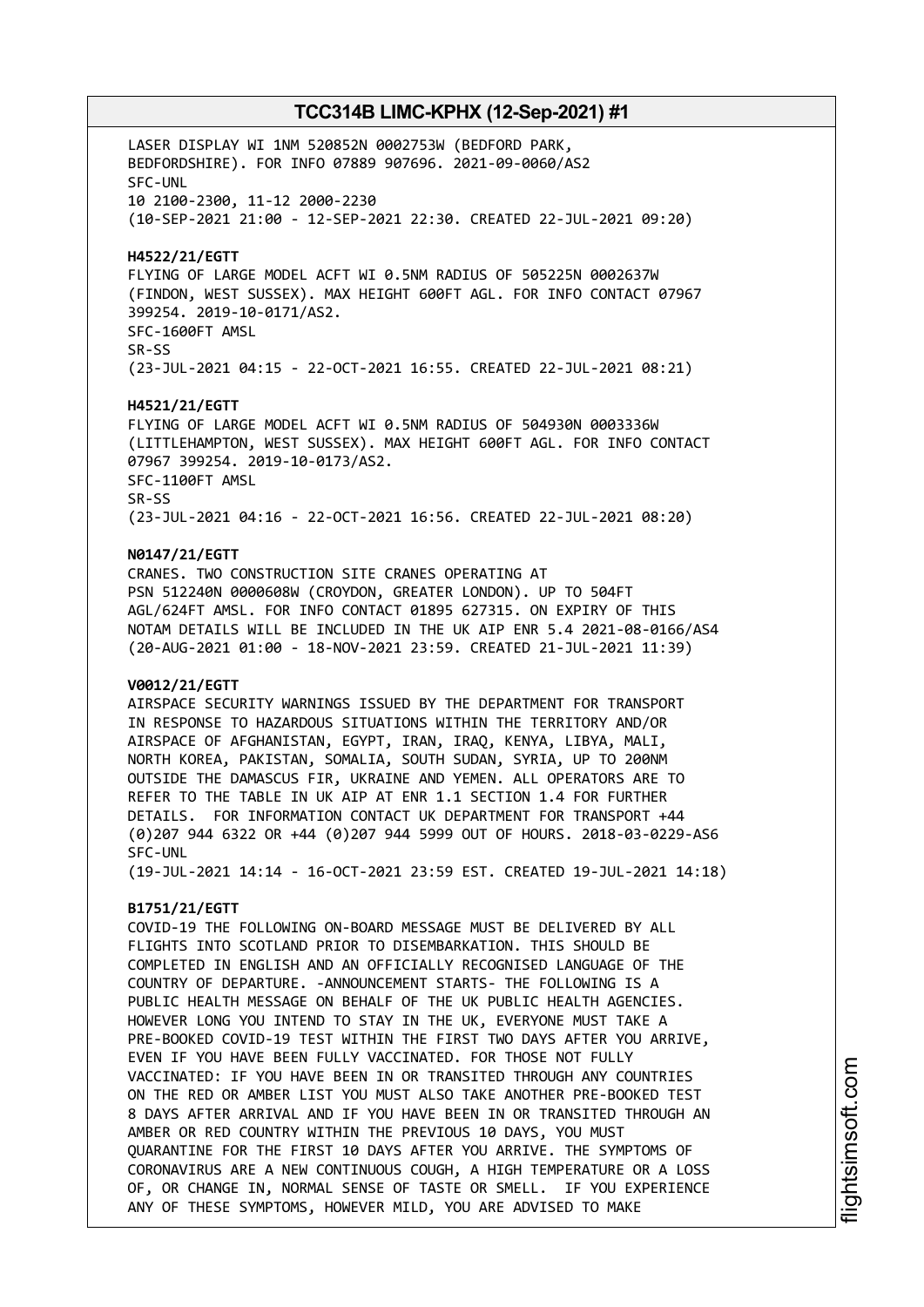YOURSELF KNOWN TO THE CREW. PLEASE FOLLOW THE PUBLIC HEALTH GUIDANCE FOR THE AREA YOU ARE LIVING OR TRAVELLING IN. VISIT GOV.UK/CORONAVIRUS FOR MORE ADVICE. 2020-10-0279/AS6 (19-JUL-2021 03:00 - 15-OCT-2021 11:59. CREATED 16-JUL-2021 21:06)

### **B1750/21/EGTT**

COVID-19 THE FOLLOWING ON-BOARD MESSAGE MUST BE DELIVERED BY ALL FLIGHTS INTO ENGLAND, WALES AND NORTHERN IRELAND PRIOR TO DISEMBARKATION. THIS SHOULD BE COMPLETED IN ENGLISH AND AN OFFICIALLY RECOGNISED LANGUAGE OF THE COUNTRY OF DEPARTURE. -ANNOUNCEMENT STARTS- THE FOLLOWING IS A PUBLIC HEALTH MESSAGE ON BEHALF OF THE UK PUBLIC HEALTH AGENCIES. HOWEVER LONG YOU INTEND TO STAY IN THE UK, EVERYONE MUST TAKE A PRE-BOOKED COVID-19 TEST WITHIN THE FIRST TWO DAYS AFTER YOU ARRIVE, EVEN IF YOU HAVE BEEN FULLY VACCINATED. IF YOU HAVE BEEN IN OR TRANSITED THROUGH ANY COUNTRIES ON THE RED OR AMBER LIST YOU MUST ALSO TAKE ANOTHER PRE-BOOKED TEST 8 DAYS AFTER ARRIVAL. IF YOU HAVE BEEN IN OR TRANSITED THROUGH AN AMBER OR RED COUNTRY WITHIN THE PREVIOUS 10 DAYS YOU MUST QUARANTINE FOR THE FIRST 10 DAYS AFTER YOU ARRIVE. THE SYMPTOMS OF CORONAVIRUS ARE A NEW CONTINUOUS COUGH, A HIGH TEMPERATURE OR A LOSS OF, OR CHANGE IN, NORMAL SENSE OF TASTE OR SMELL. IF YOU EXPERIENCE ANY OF THESE SYMPTOMS, HOWEVER MILD, YOU ARE ADVISED TO MAKE YOURSELF KNOWN TO THE CREW. PLEASE FOLLOW THE PUBLIC HEALTH GUIDANCE FOR THE AREA YOU ARE LIVING OR TRAVELLING IN. VISIT GOV.UK/CORONAVIRUS FOR MORE ADVICE. 2020-10-0279/AS6

# (19-JUL-2021 03:00 - 15-OCT-2021 11:59. CREATED 16-JUL-2021 21:03)

### **B1747/21/EGTT**

AMEND ENR 5.3 OTHER ACTIVITIES OF A DANGEROUS NATURE AND OTHER POTENTIAL HAZARDS CHANGE TO PERSHORE AND PORTSDOWN HIRTA INTRODUCED BY AIRAC 07/2021 EFF 15/07/2021 IS CANCELLED IN TOTAL. ORIGINAL ENTRY SHOULD BE REINSTATED. PERSHORE HIRTA - A CIRCLE, 1 NM RADIUS, CENTRED AT 520813N 0020205W. UPPER LIMIT 6000 FT ALT, LOWER LIMIT SFC. PORTSDOWN HIRTA - A CIRCLE, 1 NM RADIUS, CENTRED AT 505124N 0010522W. UPPER LIMIT 6600 FT ALT, LOWER LIMIT SFC. MADLEY, SUTTON COLDFIELD AND COLERNE HIRTA SHOULD BE REMOVED FROM THE AIP. UK AIP ENR 5.3 REFERS

(16-JUL-2021 15:36 - PERM. CREATED 16-JUL-2021 15:38)

### **B1717/21/EGTT** BIRD SANCTUARIES - ENTRY FOR SEVERN TO READ: PILOTS ARE REQUESTED TO AVOID THE AREA THROUGHOUT THE YEAR. UK AIP ENR 5.6 REFERS. (15-JUL-2021 08:30 - PERM. CREATED 15-JUL-2021 07:39)

**H4132/21/EGTT** LASER DISPLAY WI 1NM 504229N 0011720W (NEWPORT, ISLE OF WIGHT). FOR INFO 07776 528464. 2021-09-0050/AS2 SFC-UNL 17 2200-0300, 18 1900-2200 (17-SEP-2021 22:00 - 18-SEP-2021 22:00. CREATED 12-JUL-2021 08:45)

**B1630/21/EGTT** LONDON DVOR LON FREQ 113.60 MHZ THERE MAY BE OBSERVATIONS OF MDVOR BEARING FLUCTUATIONS WITHIN THE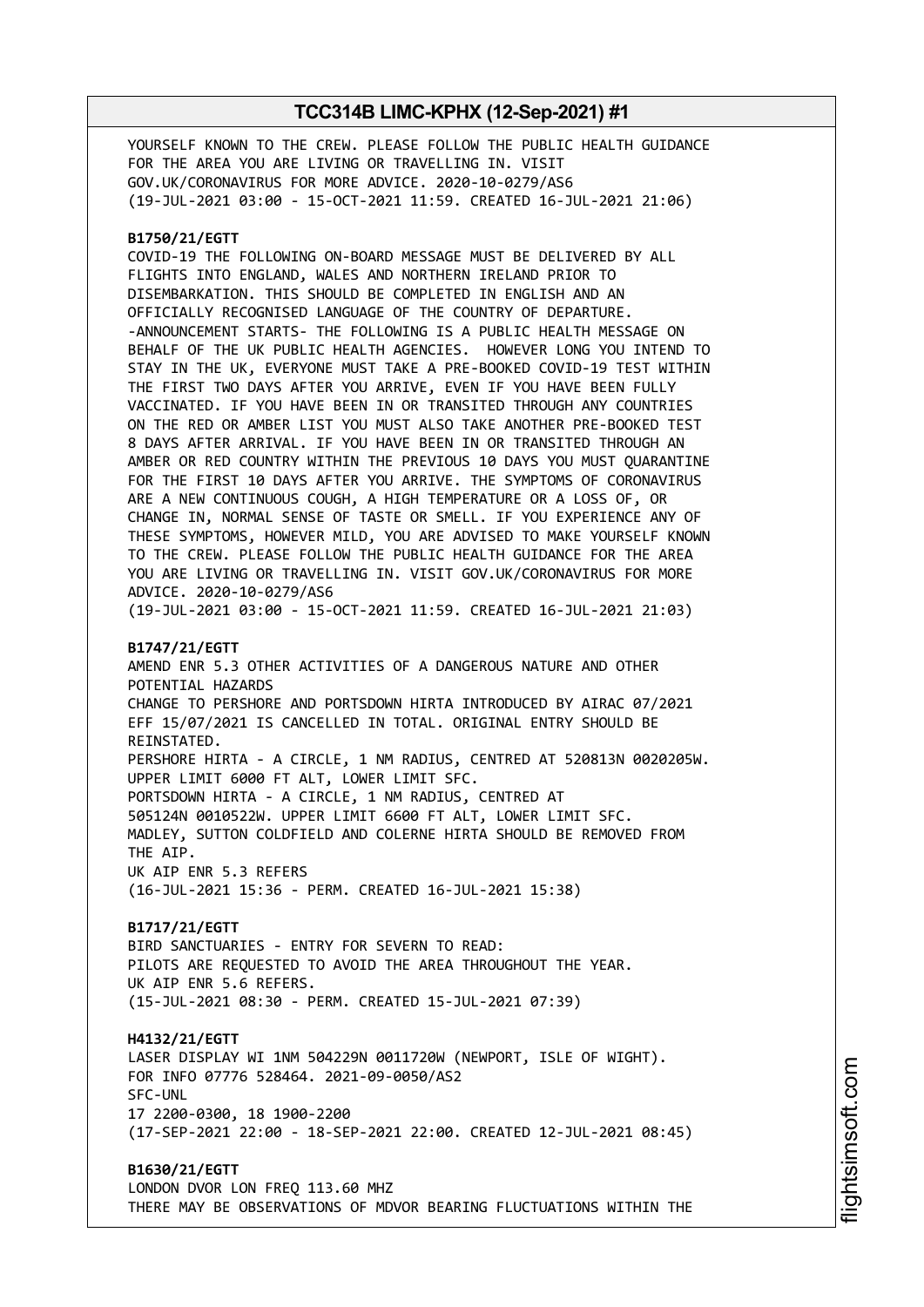045 - 085 DEG. MAG. SECTOR RADIALS FROM THE LONDON VOR/DME STATION (113.600 HZ), DUE TO CRANE ACTIVITY IN THE VICINITY. (12-JUL-2021 00:01 - 29-OCT-2021 23:59. CREATED 06-JUL-2021 09:56) **H3581/21/EGTT** UAS OPR EXTENDED VISUAL LINE OF SIGHT WI 0.5NM RADIUS OF 510636N 0020224W (CHILMARK, WILTSHIRE). MAX HGT 1000FT AGL. FOR INFO 01722 744946. 2020-12-0205/AS2 SFC-1700FT AMSL SR-SS (25-JUN-2021 10:44 - 14-SEP-2021 18:25. CREATED 25-JUN-2021 10:45) **H3579/21/EGTT** FLYING OF LARGE MODEL ACFT WI 0.5NM RADIUS OF 513300N 0013000W (SPARSHOLT FIRS, OXFORDSHIRE). FOR INFO CONTACT 07454 733211. 2020-03-0017/AS2. SFC-2200FT AMSL 0700-1900 (01-JUL-2021 07:00 - 30-SEP-2021 19:00. CREATED 25-JUN-2021 10:41) **H3418/21/EGTT** FLYING OF LARGE MODEL ACFT WI 0.5NM RADIUS OF 531318N 0001720W (BARDNEY, LINCOLNSHIRE). FOR INFO CONTACT 07397 268321 OR 07450 707636. 2020-05-0238/AS2. SFC-1300FT AMSL 0700-2200 (21-JUN-2021 07:00 - 20-SEP-2021 22:00. CREATED 21-JUN-2021 08:01) **H3419/21/EGTT** FLYING OF LARGE MODEL ACFT WI 0.5NM RADIUS 514259N 0001541W (E OF LONDON COLNEY, HERTFORDSHIRE). FOR INFO, 07710 924721. 2020-04-0193/AS2. SFC-2000FT AMSL 0600-2100 (28-JUN-2021 06:00 - 29-SEP-2021 21:00. CREATED 21-JUN-2021 08:01) **H3384/21/EGTT** FLYING OF LARGE MODEL ACFT WI 0.5NM RADIUS 515905N 0000955W (E OF BALDOCK, HERTFORDSHIRE). FOR INFO 07710 924721. 2020-04-0191/AS2. SFC-2000FT AMSL 0600-2100 (28-JUN-2021 06:00 - 27-SEP-2021 21:00. CREATED 18-JUN-2021 09:37) **H3385/21/EGTT** FLYING OF LARGE MODEL ACFT WI 0.5NM RADIUS 525523N 0005743E (BINHAM, NORFOLK). FOR INFO, 07710 924721. 2020-04-0192/AS2. SFC-1700FT AMSL SR MINUS30-SS PLUS30 (19-JUN-2021 03:00 - 18-SEP-2021 18:34. CREATED 18-JUN-2021 09:37) **H3383/21/EGTT** FLYING OF LARGE MODEL ACFT WI 0.5NM RADIUS 521200N 0002132W (COLESDEN, BEDFORD). FOR INFO 07876 200320. 2019-06-0836/AS2. SFC-1400FT AMSL 0800-SS PLUS30 (27-JUN-2021 08:00 - 26-SEP-2021 18:20. CREATED 18-JUN-2021 09:36) **H3308/21/EGTT**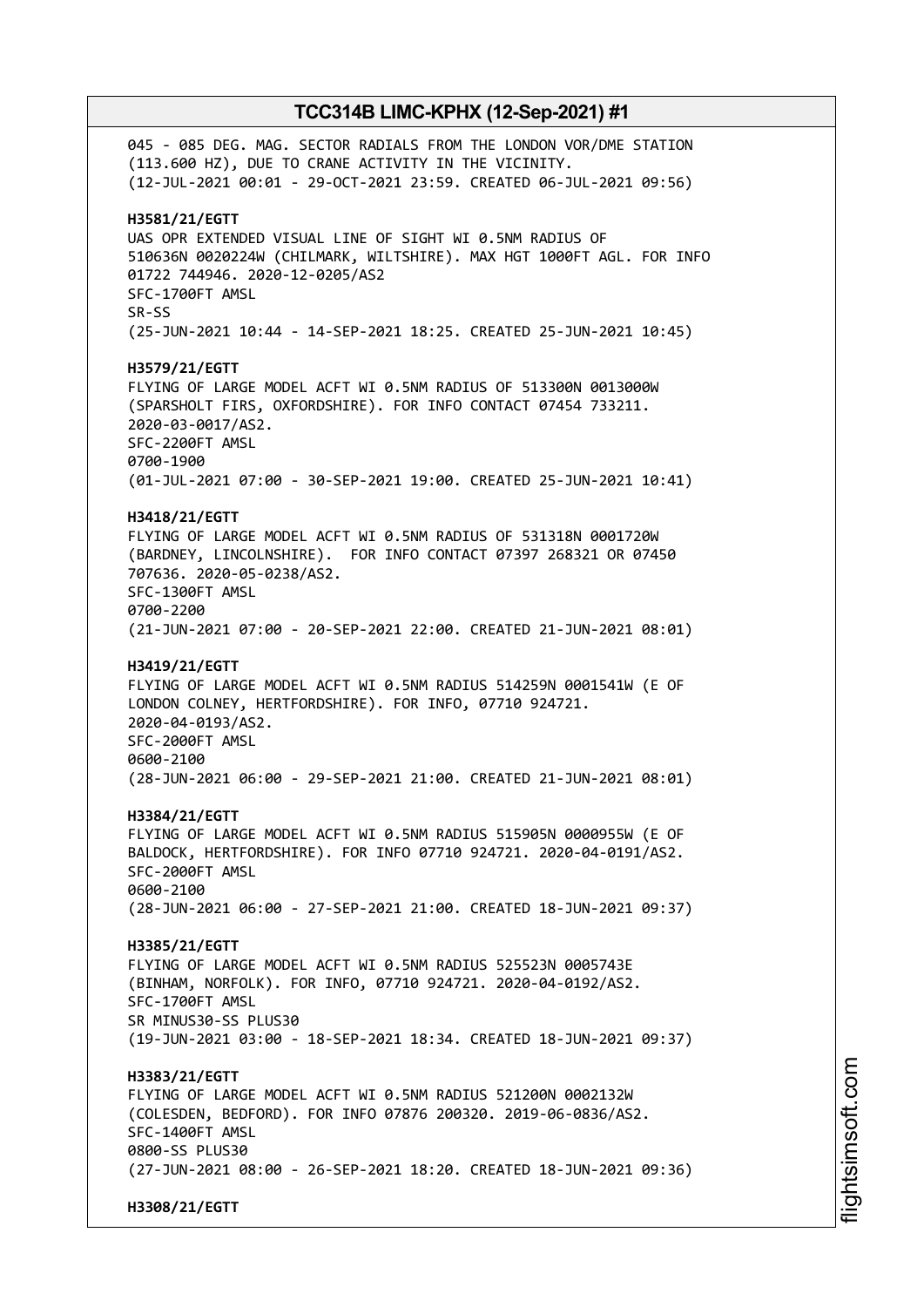KITE FLYING WI 0.25NM RADIUS 520939N 0012513W (BURTON DASSETT, WARWICKSHIRE). MAX HGT 2400FT AGL. FOR INFO 07890 348762. 2021-06-0428/AS7 SFC-3100FT AMSL SAT SUN SR MINUS30-SS PLUS30 (19-JUN-2021 03:14 - 12-SEP-2021 18:58. CREATED 16-JUN-2021 15:21) **H3301/21/EGTT** KITE FLYING WI 0.25NM RADIUS 520939N 0012513W (BURTON DASSETT, WARWICKSHIRE). MAX HGT 2400FT AGL. FOR INFO 07890 348762. 2021-06-0428/AS7 SFC-3100FT AMSL SAT SUN SR MINUS30-SS PLUS30 (18-SEP-2021 05:15 - 31-OCT-2021 17:09. CREATED 16-JUN-2021 14:25) **B1413/21/EGTT** THE EUROPEAN GEOSTATIONARY NAVIGATION OVERLAY SERVICE (EGNOS) IS NOT AVAILABLE FOR LPV PROCEDURES. LPV LINES OF OCA(H) DISPLAYED ON RNP INSTRUMENT APPROACH CHARTS ARE NOT AVAILABLE FOR USE. (25-JUN-2021 00:01 - 24-SEP-2021 23:59. CREATED 08-JUN-2021 13:48) **H3015/21/EGTT** MODEL ROCKET FIRING WI 1NM LOCATION 513321N 0025015W (REDWICK, NEWPORT). MAX HEIGHT 3500FT AGL. FOR INFO 07903 254338. 2021-07-0122/AS2 SFC-3520FT AMSL (19-SEP-2021 09:00 - 19-SEP-2021 15:00. CREATED 08-JUN-2021 08:40) **H2691/21/EGTT** FLYING OF MODEL ACFT WI 0.5NM RADIUS OF 534828N 0025641W (WEETON, LANCASHIRE). MAX HGT 1400FT AGL. FOR INFO CONTACT 07591 561535 / 07906 541357. 2021-05-0567/AS2. SFC-1500FT AMSL MON-SAT 0800-2000, SUN 0900-1800 (25-AUG-2021 08:00 - 30-SEP-2021 20:00. CREATED 26-MAY-2021 10:10) **H1969/21/EGTT** MODEL ACFT OPR WI 1NM RADIUS OF 525220N 0042836W (PENRHOS, GWYNEDD). FOR INFO, 07475 649156. 2021-07-0043/AS2. SFC-1200FT AMSL 0800-2000 (01-JUL-2021 08:00 - 30-SEP-2021 20:00. CREATED 29-APR-2021 09:10) **B1036/21/EGTT** THE CHANGE TO 5LNC FROM KARNO TO KARMO INTRODUCED BY AIRAC 06/2021 IS SUSPENDED UNTIL AIRAC 09/2021, EFFECTIVE 09 SEP 2021. UK AIP ENR 4.4, ENR 3.3 (N862, T7), ENR 6-68, ENR 6-70 REFERS. (28-APR-2021 09:25 - PERM. CREATED 28-APR-2021 09:25) **H1832/21/EGTT** KITE FLYING FOR FALCONRY PURPOSES AT VARIOUS POSITIONS WI 0.5NM RADIUS 530842N 0012941W (HOLESTONE MOOR, NEAR ASHOVER). LARGE BIRDS OF PREY FLYING TO/FROM THE KITE. FOR INFO, TEL 07860 331351. 2021-04-0386/AS7. SFC-2000FT AMSL SR-SS (18-OCT-2021 06:38 - 16-JAN-2022 16:21. CREATED 23-APR-2021 14:54)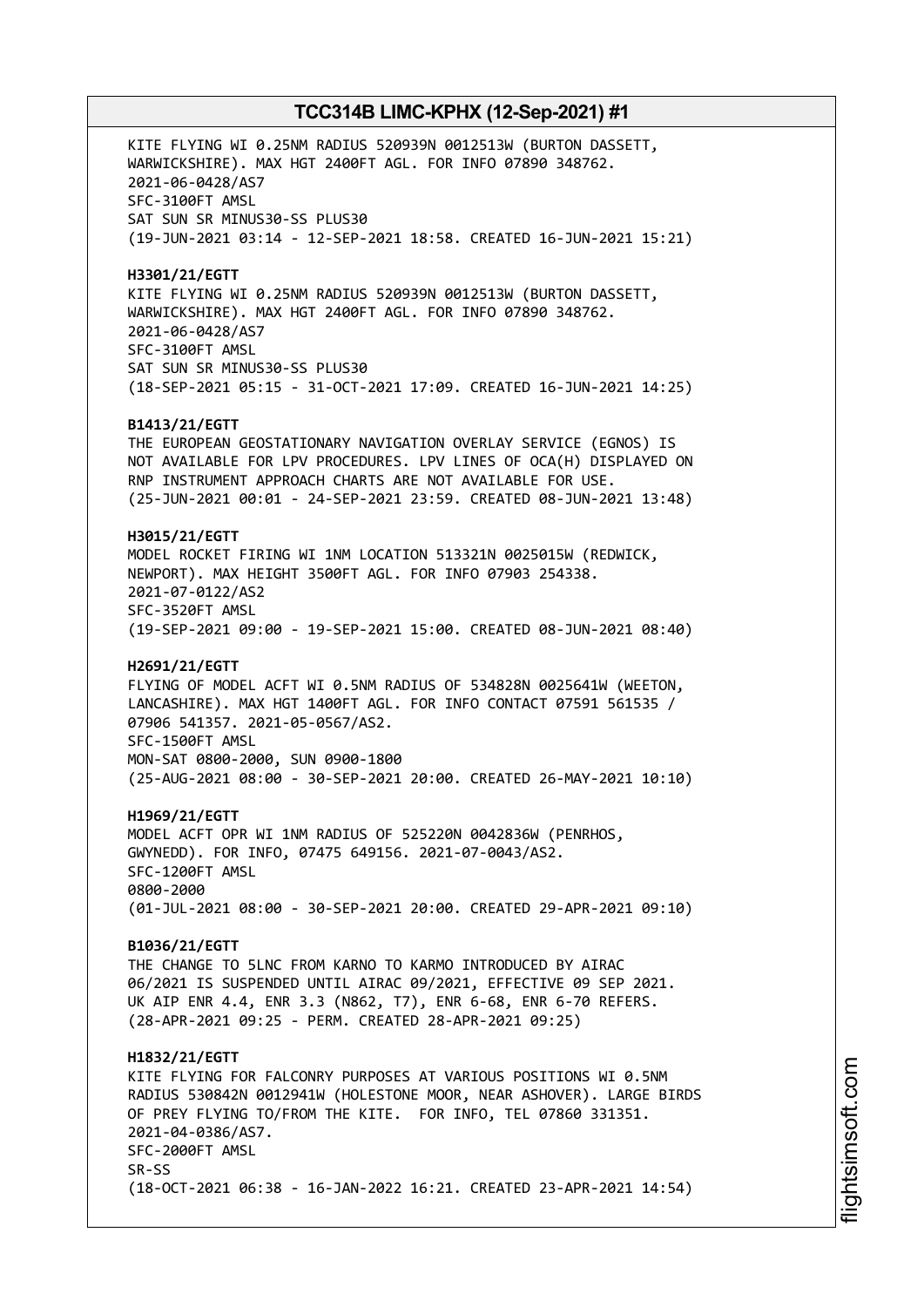**H1792/21/EGTT** KITE FLYING FOR FALCONRY PURPOSES AT VARIOUS POSITIONS WI 0.5NM RADIUS 530842N 0012941W (HOLESTONE MOOR, NEAR ASHOVER). LARGE BIRDS OF PREY FLYING TO/FROM THE KITE. FOR INFO, TEL 07860 331351. 2021-04-0386/AS7. SFC-2000FT AMSL SR-SS (17-JAN-2022 08:10 - 17-APR-2022 19:10. CREATED 22-APR-2021 11:23) **H1780/21/EGTT** KITE FLYING WI 0.25NM RADIUS 512924N 0014641W (BARBURY CASTLE, WILTSHIRE). MAX HGT 500FT AGL. FOR INFO 07973 753389 OR 07917 762254. 2021-01-0284/AS7 SFC-1300FT AMSL (12-SEP-2021 08:00 - 12-SEP-2021 16:00. CREATED 22-APR-2021 10:54) **H1779/21/EGTT** KITE FLYING WI 0.25NM RADIUS 512924N 0014641W (BARBURY CASTLE, WILTSHIRE). MAX HGT 500FT AGL. FOR INFO 07973 753389 OR 07917 762254. 2021-01-0284/AS7 SFC-1300FT AMSL (10-OCT-2021 08:00 - 10-OCT-2021 16:00. CREATED 22-APR-2021 10:54) **H1778/21/EGTT** KITE FLYING WI 0.25NM RADIUS 512924N 0014641W (BARBURY CASTLE, WILTSHIRE). MAX HGT 500FT AGL. FOR INFO 07973 753389 OR 07917 762254. 2021-01-0284/AS7 SFC-1300FT AMSL (14-NOV-2021 09:00 - 14-NOV-2021 17:00. CREATED 22-APR-2021 10:53) **H1776/21/EGTT** KITE FLYING WI 0.25NM RADIUS 512924N 0014641W (BARBURY CASTLE, WILTSHIRE). MAX HGT 500FT AGL. FOR INFO 07973 753389 OR 07917 762254. 2021-01-0284/AS7 SFC-1300FT AMSL (12-DEC-2021 09:00 - 12-DEC-2021 17:00. CREATED 22-APR-2021 10:52) **H1773/21/EGTT** KITE FLYING WI 0.25NM RADIUS 521119N 0021156W (WORCESTER COUNTRYSIDE CENTRE, WORCESTERSHIRE). MAX HGT 800FT AGL. FOR INFO 07577 663244. 2021-01-0111/AS7 SFC-1100FT AMSL 1030-SS PLUS30 (19-DEC-2021 10:30 - 19-DEC-2021 16:28. CREATED 22-APR-2021 10:44) **H1772/21/EGTT** KITE FLYING WI 0.25NM RADIUS 521119N 0021156W (WORCESTER COUNTRYSIDE CENTRE, WORCESTERSHIRE). MAX HGT 800FT AGL. FOR INFO 07577 663244. 2021-01-0111/AS7 SFC-1100FT AMSL 1030-SS PLUS30 (21-NOV-2021 10:30 - 21-NOV-2021 16:39. CREATED 22-APR-2021 10:43) **H1770/21/EGTT** KITE FLYING WI 0.25NM RADIUS 521119N 0021156W (WORCESTER COUNTRYSIDE CENTRE, WORCESTERSHIRE). MAX HGT 800FT AGL. FOR INFO 07577 663244. 2021-01-0111/AS7 SFC-1100FT AMSL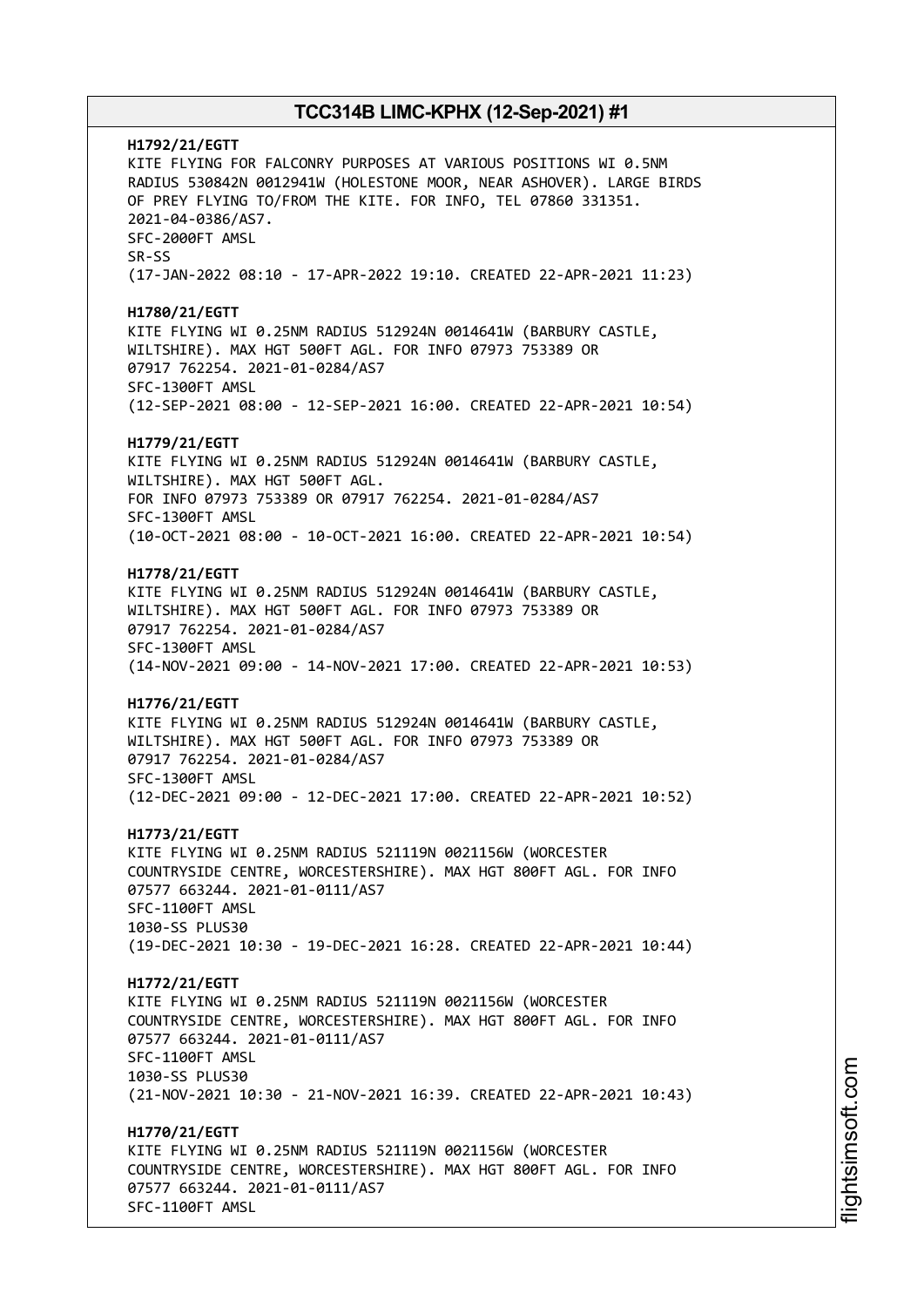0930-SS PLUS30 (19-SEP-2021 09:30 - 19-SEP-2021 18:44. CREATED 22-APR-2021 10:42) **H1768/21/EGTT** KITE FLYING WI 0.25NM RADIUS 521119N 0021156W (WORCESTER COUNTRYSIDE CENTRE, WORCESTERSHIRE). MAX HGT 800FT AGL. FOR INFO 07577 663244. 2021-01-0111/AS7 SFC-1100FT AMSL 0930-SS PLUS30 (17-OCT-2021 09:30 - 17-OCT-2021 17:40. CREATED 22-APR-2021 10:41) **H1657/21/EGTT** KITE FLYING FOR FALCONRY PURPOSES AT VARIOUS POSITIONS WI 0.5NM RADIUS 530842N 0012941W (HOLESTONE MOOR, NEAR ASHOVER). LARGE BIRDS OF PREY FLYING TO/FROM THE KITE. FOR INFO, TEL 07860 331351. 2021-04-0386/AS7. SFC-2000FT AMSL SR-SS (19-JUL-2021 04:03 - 17-OCT-2021 17:05. CREATED 19-APR-2021 12:21) **H4988/20/EGTT** KITE FLYING 0.5NM RADIUS 503708N 0032151W (SANDY BAY, E OF EXMOUTH, DEVON) FOR INFO, 07843 098727 / 01395 279443. 2020-12-0012/AS7. SFC-1300FT AMSL 1100-SS PLUS30 (25-SEP-2021 11:00 - 30-OCT-2021 17:22. CREATED 10-NOV-2020 13:49) **H4987/20/EGTT** KITE FLYING 0.5NM RADIUS 503708N 0032151W (SANDY BAY, E OF EXMOUTH, DEVON) FOR INFO, 07843 098727 / 01395 279443. 2020-12-0012/AS7. SFC-1300FT AMSL 1100-SS PLUS30 (27-JUN-2021 11:00 - 24-SEP-2021 18:37. CREATED 10-NOV-2020 13:32) **H4986/20/EGTT** KITE FLYING 0.5NM RADIUS 503708N 0032151W (SANDY BAY, E OF EXMOUTH, DEVON) FOR INFO, 07843 098727 / 01395 279443. 2020-12-0012/AS7. SFC-1300FT AMSL 1200-SS PLUS30 (31-OCT-2021 12:00 - 30-NOV-2021 16:43. CREATED 10-NOV-2020 13:15) ┌──────────────────────────────────────────────────────────────────────────────┐ │**EGPX (SCOTTISH FIR/UIR)** │

**C9085/21/EGPX** COVID-19 INFORMATION: NEWCASTLE CTA/CTR/ATZ HOURS ACTIVE 18-19 0000-0130 AND 0500-2359 20-24 0000-0130 AND 0445-2359 25-26 0000-0130 AND 0500-2359 27-01 0000-0130 AND 0445-2359 02-03 0000-0130 AND 0500-2359 04-08 0000-0130 AND 0445-2359 09-10 0000-0130 AND 0500-2359 11-15 0000-0130 AND 0445-2359 16-17 0000-0130 AND 0500-2359

└──────────────────────────────────────────────────────────────────────────────┘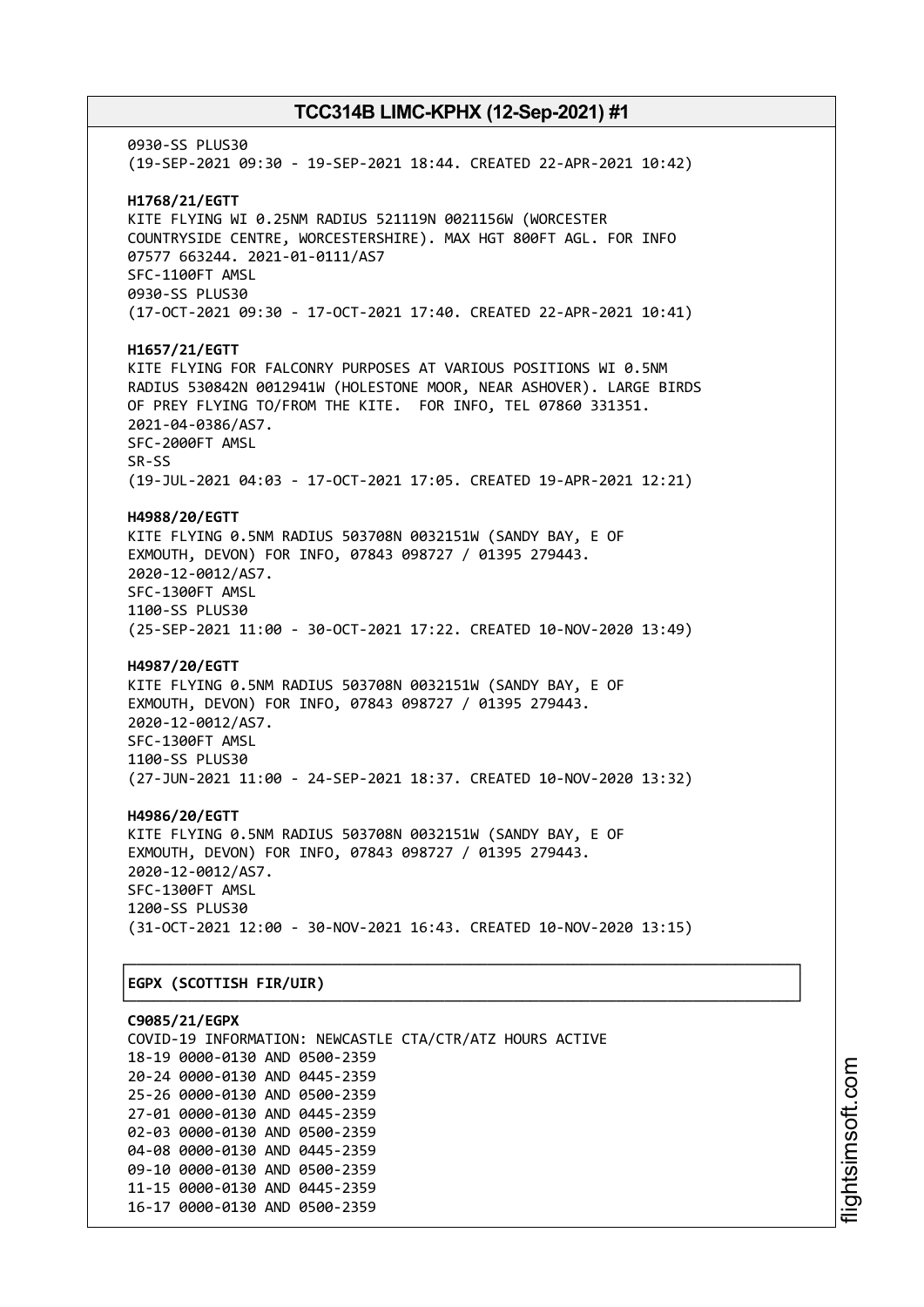18-22 0000-0130 AND 0445-2359 23-24 0000-0130 AND 0500-2359 (13-SEP-2021 00:00 - 24-SEP-2021 23:59. CREATED 12-SEP-2021 09:55) **H6373/21/EGPX** AERIAL SURVEY WI 20NM RADIUS: 580418N 0013931W (NORTH OF ABERDEEN, NORTH SEA). FOR INFO 01777 838731 / 131.875 MHZ. 2021-09-0563/AS3. SFC-2000FT AMSL (12-SEP-2021 11:30 - 12-SEP-2021 16:30. CREATED 10-SEP-2021 19:11) **H6370/21/EGPX** MIL EXERCISE. PJE WI 18NM RADIUS: 563452N 0023701W (ARBROATH, ANGUS). DROP CONTAINED WI FLW CONE (ALL HGT AMSL): SFC-3000FT 3NM RADIUS, 3001FT-6000FT 6NM RADIUS, 6001FT-9000FT 9NM RADIUS, 9001FT-12000FT 12NM RADIUS, 12001FT-15000FT 15NM RADIUS, 15001FT-18000FT 18NM RADIUS. DROP HGT SUBJ ATC CLR. ACCESS TO CONTROLLED AIRSPACE SUBJ ATC CLR. NON-PARTICIPATING MIL ACFT SHOULD AVOID THE AREA AT NIGHT. AIRSPACE COORDINATION NOTICE 2021-08-0055 (CONDOR DROP ZONE) REFERS. FOR INFO AND UP TO DATE DROP TIMINGS CTC 07970 363249. 2021-09-0559/AS3. SFC-18000FT AMSL (11-SEP-2021 07:00 - 12-SEP-2021 22:59. CREATED 10-SEP-2021 18:49) **H6365/21/EGPX** FLIGHT OPERATIONS AREA ECHO TWO. A SKYGUARDIAN REMOTELEY PILOTED AIRCRAFT SYSTEM OPR BEYOND VISUAL LINE OF SIGHT WILL TRANSIT FROM EG D797B TO ENTER AND EXIT CONTROLLED AIRSPACE WI AREA BOUNDED BY STRAIGHT LINES JOINING 575719N 0022957W - 574234N 0022508W - 573628N 0032746W - 575111N 0033300W - 575719N 0022957W. SKYGUARDIAN OPR WITH TCAS, ADS-B AND AIR TO AIR RADAR SYSTEM. BREIFING SHEET AVBL AT WWW.NATS-UK.EAD-IT.COM. SEE J SERIES NOTAM FOR TEMPORARY DANGER AREAS (VCY LOSSIEMOUTH AIC Y 68/2021 REFERS). FOR FURTHER INFORMATION CTC 07305 096784. 2021-08-0031/AS2 FL100-FL195 (12-SEP-2021 09:30 - 12-SEP-2021 17:00. CREATED 10-SEP-2021 15:29) **H6362/21/EGPX** FLIGHT OPERATIONS AREA ECHO TWO. A SKYGUARDIAN REMOTELEY PILOTED AIRCRAFT SYSTEM OPR BEYOND VISUAL LINE OF SIGHT WILL TRANSIT FROM EG D797B TO ENTER AND EXIT CONTROLLED AIRSPACE WI AREA BOUNDED BY STRAIGHT LINES JOINING 575719N 0022957W - 574234N 0022508W - 573628N 0032746W - 575111N 0033300W - 575719N 0022957W. SKYGUARDIAN OPR WITH TCAS, ADS-B AND AIR TO AIR RADAR SYSTEM. BREIFING SHEET AVBL AT WWW.NATS-UK.EAD-IT.COM. SEE J SERIES NOTAM FOR TEMPORARY DANGER AREAS (VCY LOSSIEMOUTH AIC Y 68/2021 REFERS). FOR FURTHER INFORMATION CTC 07305 096784. 2021-08-0031/AS2 FL100-FL195 (13-SEP-2021 05:00 - 13-SEP-2021 17:00. CREATED 10-SEP-2021 15:21) **J3686/21/EGPX** TEMPO DANGER AREA (TDA) ESTABLISHED (EG D597) WI AREA BOUNDED BY: 561522.01N 0003907.58E - 554828.32N 0020147.56E - 542336.85N 0012224.70E - 550309.65N 0010229.13W - 550418.68N 0010502.80W - THENCE COUNTER-CLOCKWISE BY THE ARC OF A

CIRCLE RADIUS 21NM CENTRED ON 550216.52N 0014123.32W TO 551920.19N 0012006.56W - 551609.66N 0013433.36W -

551426.45N 0014100.04W - 551402.96N 0014228.53W -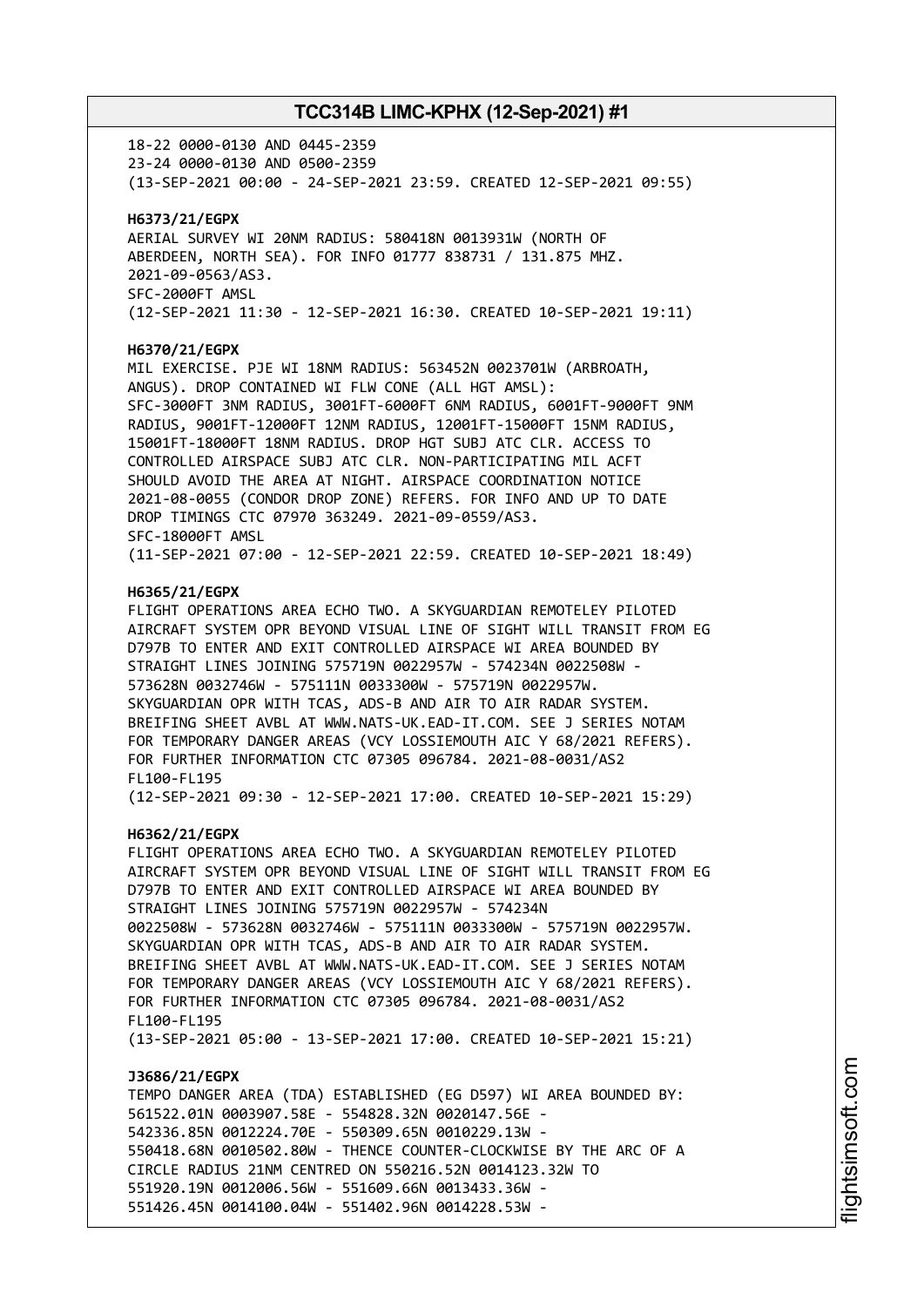552951.71N 0023046.94W - 553928.34N 0024211.52W - 560121.54N 0023945.40W - 561317.02N 0025226.34W - 563754.07N 0024600.56W - 564943.66N 0023058.81W - 561522.01N 0003907.58E FOR FURTHER INFO SUP 039/2021 REFERS. FL085-FL660 (13-SEP-2021 09:00 - 13-SEP-2021 12:00. CREATED 10-SEP-2021 12:27) **M3652/21/EGPX** THE FOLLOWING LUCE BAY DANGER AREAS ARE ACTIVATED: EG D402A 1100-1600 SFC-5000FT AMSL EXCLUDING AIRWAYS P600 AND P620 SFC-5000FT AMSL (13-SEP-2021 11:00 - 13-SEP-2021 16:00. CREATED 10-SEP-2021 12:25) **M3645/21/EGPX** THE FOLLOWING MORAY FIRTH DANGER AREAS ARE ACTIVATED: EG D809N 1430-1600 SFC-55000FT AMSL EG D809N 1830-2000 SFC-55000FT AMSL EG D809C 1430-1600 SFC-55000FT AMSL EG D809C 1830-2000 SFC-55000FT AMSL EG D809S 1430-1600 SFC-55000FT AMSL EG D809S 1830-2000 SFC-55000FT AMSL SFC-55000FT AMSL (13-SEP-2021 14:30 - 13-SEP-2021 20:00. CREATED 10-SEP-2021 12:22) **M3642/21/EGPX** THE FOLLOWING TRA ARE ACTIVATED: TRA 007A 1700-2030 FL195-FL245 TRA 007B 1700-2030 FL195-FL245 TRA 008A 1700-2030 FL195-FL245 TRA 008B 1700-2030 FL195-FL245 TRA 008C 1700-2030 FL195-FL245 FL195-FL245 (13-SEP-2021 17:00 - 13-SEP-2021 20:30. CREATED 10-SEP-2021 12:21) **M3641/21/EGPX** THE FOLLOWING STAXTON DANGER AREA IS ACTIVATED: EG D412 1500-0100 SFC-3000FT AMSL SFC-3000FT AMSL (13-SEP-2021 15:00 - 14-SEP-2021 01:00. CREATED 10-SEP-2021 12:20) **M3637/21/EGPX** THE FOLLOWING SOUTHERN MANAGED DANGER AREAS ARE ACTIVATED: EG D323B 0700-0800 FL050-FL660 EG D323B 1300-1700 FL050-FL660 EG D323H 0700-0800 FL150-FL660 EG D323H 1415-1515 FL150-FL660 EG D323M 0700-0800 FL100-FL660 EG D323M 1415-1515 FL100-FL660 EG D323R 0700-0800 FL100-FL660 EG D323R 1415-1515 FL100-FL660 FL050-FL660 (13-SEP-2021 07:00 - 13-SEP-2021 17:00. CREATED 10-SEP-2021 12:15) **M3636/21/EGPX** THE FOLLOWING SOUTHERN MANAGED DANGER AREAS ARE ACTIVATED:

EG D323A 0700-0800 FL050-FL660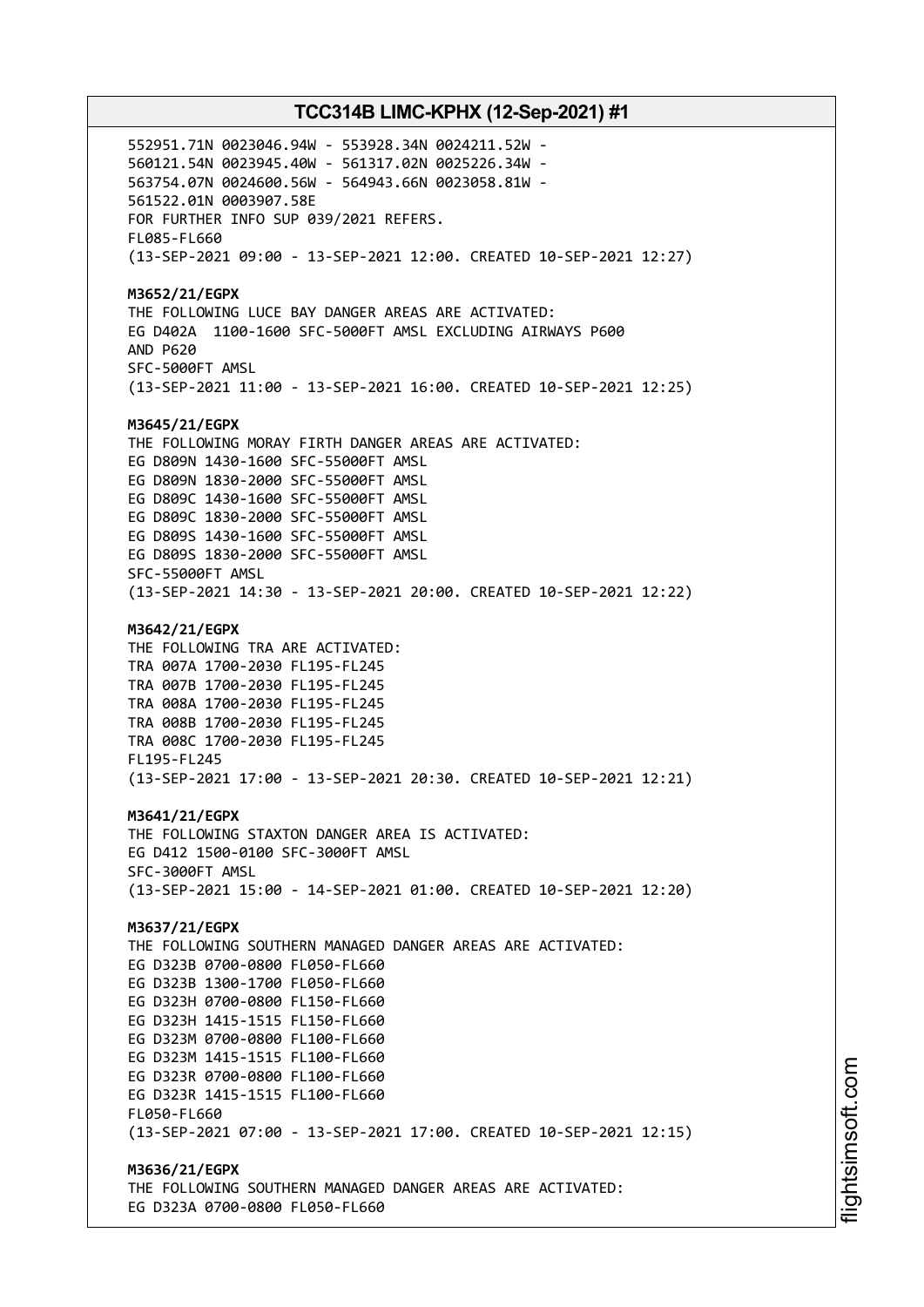EG D323A 1300-1700 FL050-FL660 EG D323G 0700-0800 FL150-FL660 EG D323G 1415-1515 FL150-FL660 EG D323L 0700-0800 FL100-FL660 EG D323L 1415-1515 FL100-FL660 EG D323Q 0700-0800 FL100-FL660 EG D323Q 1415-1515 FL100-FL660 FL050-FL660 (13-SEP-2021 07:00 - 13-SEP-2021 17:00. CREATED 10-SEP-2021 12:14) **H6350/21/EGPX** PIPELINE INSPECTION NOTIFICATION PROCEDURE SYSTEM (PINS) WILL TAKE PLACE IN THE FOLLOWING LOW FLYING AREAS - 1, 2, 4, 5, 6, 7S, 8 ,9 ,10, 11S, THAMES VALLEY AVOIDANCE AREA MAX HEIGHT 2000FT AGL. UK AIP ENR 6 (PINS AREAS AND UK DAY LOW FLYING SYSTEM (DLFS)) REFERS. 21/09/063/LFC SFC-6500FT AMSL (13-SEP-2021 06:00 - 13-SEP-2021 16:00. CREATED 10-SEP-2021 11:54) **N0173/21/EGPX** OBST MAST UK18638043F PSN 554939N 0053423W (SOUTH WEST OF LOCH RACADAL, ARGYLL AND BUTE). HGT AMSL AND LGT AMENDED. UP TO 328FT AGL/814FT AMSL. FOR INFO CONTACT 0141 354 1410. ON EXPIRY OF THIS NOTAM DETAILS WILL BE INCLUDED IN THE UK AIP ENR 5.4 2021-09-0536/AS8 (10-SEP-2021 10:12 - 08-OCT-2021 23:59. CREATED 10-SEP-2021 10:19) **H6329/21/EGPX** UAS OPR WI 2NM RADIUS OF 574135N 0040118W (CROMARTY, HIGHLANDS) MAX HGT 800FT AGL. FOR INFO 07743719366. 2021-09-0552/AS2 SFC-800FT AMSL 0500-1855 (11-SEP-2021 05:00 - 12-SEP-2021 18:55. CREATED 10-SEP-2021 10:11) **H6328/21/EGPX** QUARRY BLAST WI 1NM RADIUS OF 555938N 0042820W (MERKINS FOREST, CROFTAMIE). FOR INFO 07827 873657. 2021-09-0544/AS2 SFC-1083FT AMSL (14-SEP-2021 08:00 - 14-SEP-2021 14:00. CREATED 10-SEP-2021 10:10) **D1277/21/EGPX** THE FOLLOWING DANGER AREAS ARE ACTIVE D510A SPADEADAM D510B SPADEADAM SFC-5500FT AMSL (16-SEP-2021 16:00 - 16-SEP-2021 20:30. CREATED 10-SEP-2021 09:32) **D1276/21/EGPX** DANGER AREA EG D510C SPADEADAM NO DANGER AREA CROSSING SERVICE AVBL SFC-5500FT AMSL (16-SEP-2021 08:00 - 16-SEP-2021 12:30. CREATED 10-SEP-2021 09:31) **D1275/21/EGPX** THE FOLLOWING DANGER AREAS ARE DEACTIVATED EG D510A SPADEADAM EG D510B SPADEADAM SFC-5500FT AMSL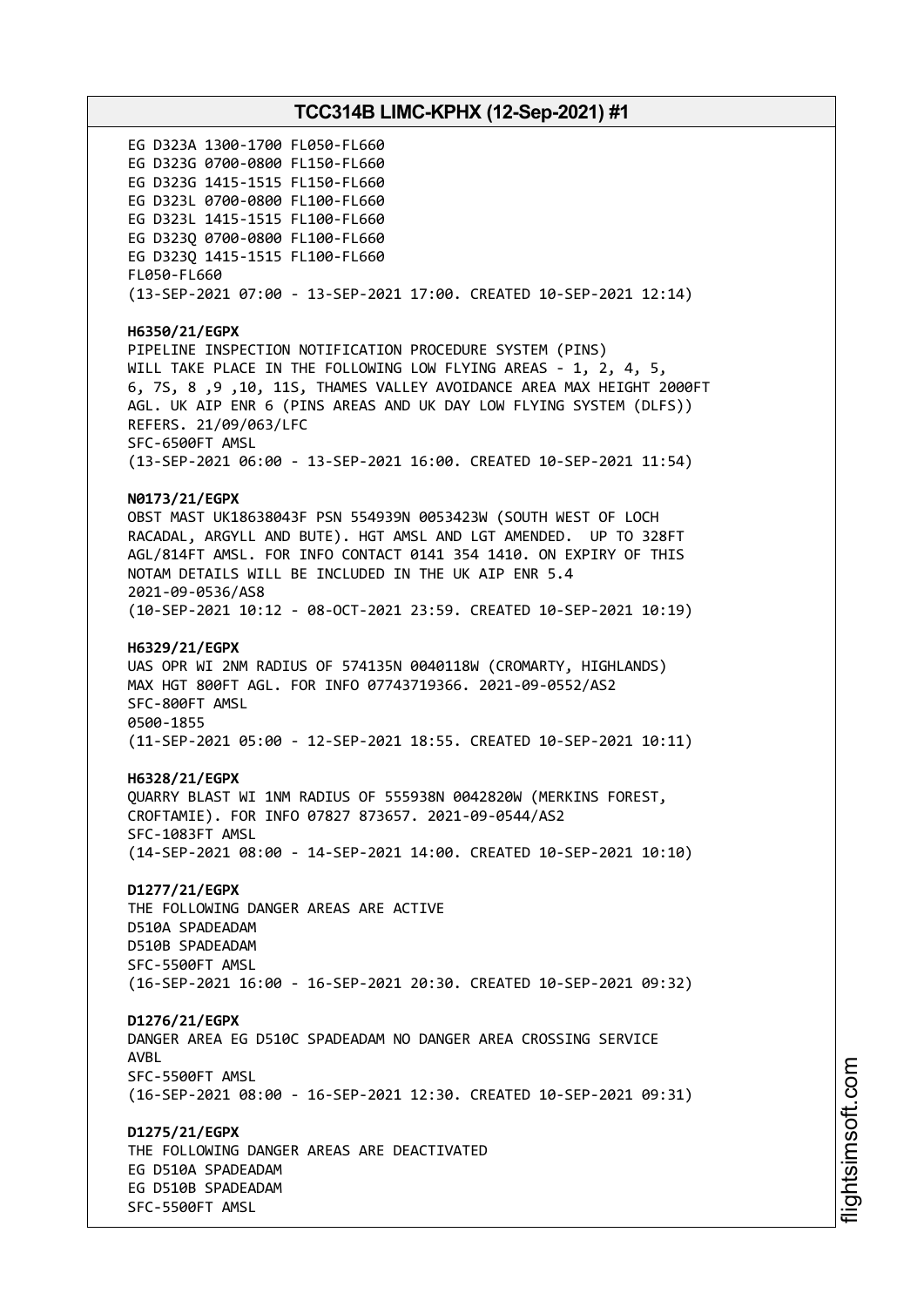(16-SEP-2021 08:00 - 16-SEP-2021 12:30. CREATED 10-SEP-2021 09:29) **H6308/21/EGPX** CIVIL AIRCRAFT NOTIFICATION PROCEDURE - UNDERSLUNG LOADS WILL OPERATE LOW FLYING AREA(S) 14, 19. WI 2NM EITHER SIDE OF TRACK AND 2NM RADIUS OF 553012N 0061710W TO 553008N 0062801W TO 552559N 0061910W, (RATHLIN ISLAND, COUNTY RATHLIN). MAX HEIGHT 500FT AGL. ACFT MAY BE RESTRICTED IN ABILITY TO MANOEUVRE AND UNABLE TO COMPLY WITH RAC. OPS CTC 01667 464401. 21/09/059/LFC SFC-500FT AMSL 0700-1900 (13-SEP-2021 07:00 - 15-SEP-2021 19:00. CREATED 10-SEP-2021 07:48) **B2226/21/EGPX** GNSS(GPS)SIGNAL AND RADIO FREQUENCY JAMMING (UAV CONTROL FREQUENCIES). JAMMERS LOCATED WI 2.6NM RADIUS PSN 545021N 0045550W (WEST FREUGH, DUMFRIES AND GALLOWAY). ACTIVITY MAY AFFECT ACFT WI 52NM UP TO 40,000FT AMSL OR ABOVE (ALL DIRECTIONS). MAY ALSO AFFECT AIRBORNE ELECTRONIC SITUATIONAL AWARENESS DEVICES AND UAV CONTROL. NOT TO EXCEED 2 MINUTE DURATION. GNSS(GPS) RECEIVERS MAY SUFFER INTERMITTENT / TOTAL FAILURE OR GIVE INCORRECT POSITION INFO. SOME ELECTRONIC SITUATIONAL AWARENESS DEVICES AND UAV SYSTEMS MAY SUFFER INTERMITTENT / TOTAL FAILURE OR GIVE INCORRECT NOTIFICATION. FOR INFO/CEASE JAMMING 01776 888932 / 01776 888930. 2021-07-0496/AS4 0730-1500 (10-SEP-2021 07:30 - 04-OCT-2021 15:00. CREATED 09-SEP-2021 10:18) **H6258/21/EGPX** MAJOR GLIDING COMPETITION. INTENSE ACT WI 10NM RADIUS 570500N 0025100W (ABOYNE AD, ABERDEENSHIRE). UP TO 30 GLIDERS AND 3 TUG ACFT MAY PARTICIPATE. FOR DAILY ROUTE INFO WWW.GLIDINGTASKS.CO.UK OR 07961 975949 / 07554 391214 AND 130.105MHZ. 2021-09-0250/AS5 SFC-FL195 SR-SS (12-SEP-2021 05:36 - 31-OCT-2021 16:29. CREATED 09-SEP-2021 09:49) **F0870/21/EGPX** DANGER AREA EG D509 CAMPBELTOWN ACTIVATED SFC-22000FT AMSL (09-OCT-2021 19:00 - 10-OCT-2021 12:00. CREATED 08-SEP-2021 19:02) **H6194/21/EGPX** E BAND HIGH INTENSITY RADIO TRANSMISSION AREA (HIRTA) IN LOW FLYING AREA 12, 13 AND NIGHT SECTOR SPADEADAM RANGE AND NIGHT SECTOR 4AN AT PSN 551541N 0021011W, (OTTERBURN CAMP, NORTHUMBRIA) RADIUS 1NM. MAX HEIGHT 469FT AGL. 21/09/048/LFTP SAFE DISTANCES CIVILIAN ACFT 0.390 NM 143FT AGL MIL ACFT SUSCEPTIBILITY VERY LOW 0.3785 NM 73FT AGL LOW 0.3964 NM 175FT AGL MEDIUM 0.4102 NM 254FT AGL HIGH 0.4478 NM 469FT AGL PULSE LOW **0.3778 NM** 69FT AGL PULSE MEDIUM 0.3830 NM 99FT AGL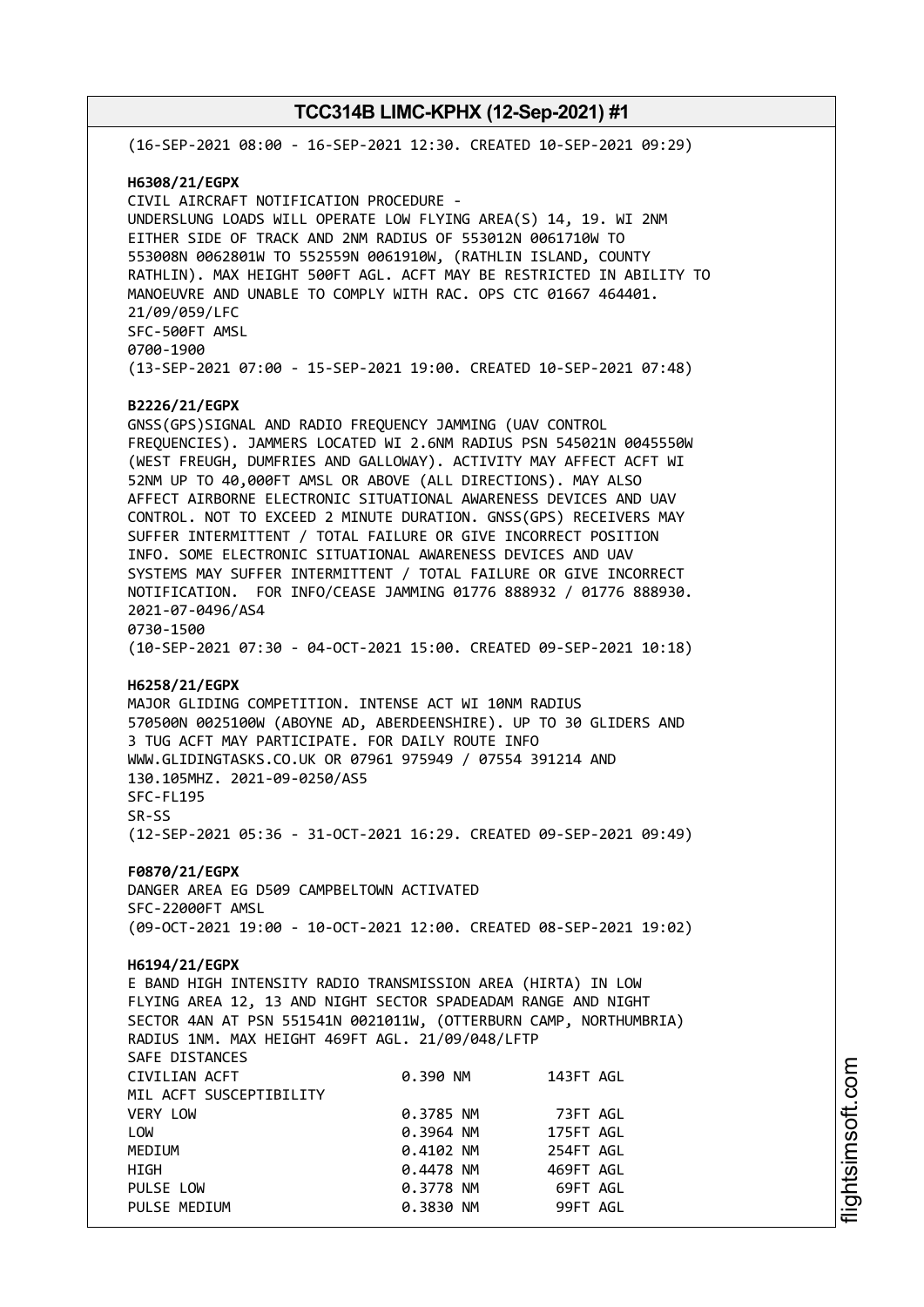PULSE HIGH 0.3935 NM 159FT AGL SFC-1217FT AMSL (10-SEP-2021 00:01 - 24-SEP-2021 23:59. CREATED 08-SEP-2021 09:50) **F0863/21/EGPX** DANGER AREA EG D509 CAMPBELTOWN ACTIVATED SFC-22000FT AMSL (17-SEP-2021 07:00 - 18-SEP-2021 12:00. CREATED 07-SEP-2021 21:43) **J3566/21/EGPX** THE FOLLOWING DETAILS IN AIC M065/2021 RESTRICTION OF FLYING REGULATION: JET FORMATION DISPLAY TEAM SITES 8 AUGUST - 12 SEPTEMBER 2021 ARE INCORRECT. IN THE TITLE, USERS ARE REQUESTED TO DELETE: 12 SEPTEMBER 2021 AND ADD: 16 SEPTEMBER 2021. IN TABLE 1, ADD: NEWPORT, ISLE OF WIGHT, 5,500FT AMSL, 504229N 0011714W, 16 SEPTEMBER 2021. SFC-UNL (07-SEP-2021 13:00 - 16-SEP-2021 21:00. CREATED 07-SEP-2021 12:56) **H6134/21/EGPX** UP TO 2 ROTARY WING ACFT IN CLOSE FORMATION WITHOUT LGT, WILL OPR WI 5NM RADIUS: 564842N 0030300W (THE DRUMS, ANGUS). FOR INFO 07792 310339. 2021-09-0437/AS3. SFC-5000FT AMSL 1830-0200 (09-SEP-2021 18:30 - 16-SEP-2021 02:00. CREATED 07-SEP-2021 10:12) **H6133/21/EGPX** UP TO 2 ROTARY WING ACFT IN CLOSE FORMATION WITHOUT LGT, WILL OPR WI 5NM RADIUS: 563101N 0033812W (CREAG LIATH, PERTH AND KINROSS). FOR INFO 07792 310339. 2021-09-0437/AS3. SFC-5000FT AMSL 1830-0200 (09-SEP-2021 18:30 - 16-SEP-2021 02:00. CREATED 07-SEP-2021 10:11) **B2198/21/EGPX** COVID-19 INFORMATION: NEWCASTLE LOWER AIRSPACE RADAR SERVICE OPR HR 0500-2200 (06-SEP-2021 00:00 - 24-OCT-2021 23:59. CREATED 05-SEP-2021 08:14) **C8880/21/EGPX** COVID-19 INFORMATION : NEWCASTLE CTA/CTR/ATZ HOURS ACTIVE 06-10 0000-0130 0445-2359 11-12 0000-0130 0500-2359 (06-SEP-2021 00:00 - 12-SEP-2021 23:59. CREATED 05-SEP-2021 08:08) **J3487/21/EGPX** RESTRICTED AREA (TEMPORARY) FOR TRNSMT MUSIC FESTIVAL (GLASGOW GREEN, GLASGOW) FOR UNMANNED ACFT ONLY. RESTRICTION OF FLYING REGULATIONS MADE UNDER ARTICLE 239 OF THE AIR NAVIGATION ORDER 2016. AIC BRIEFING SHEET, WHICH INCLUDES A CHART, WILL REFER. NO UNMANNED ACFT IS TO FLY WITHIN AREA BOUNDED BY CIRCLE RADIUS 1NM CENTRED AT 555105N 0041426W EXCEPT UNMANNED ACFT OPERATED BY POLICE SCOTLAND OR WITH A PERMISSION ISSUED BY THE POLICE SCOTLAND AVIATION SAFETY AND SECURITY UNIT WHO MAY BE CONTACTED AT OSDAVIATIONSAFETY AT SCOTLAND.PNN.POLICE.UK OR IF URGENT ON TELEPHONE NUMBER 01786 895840. 2021-08-0457 AS6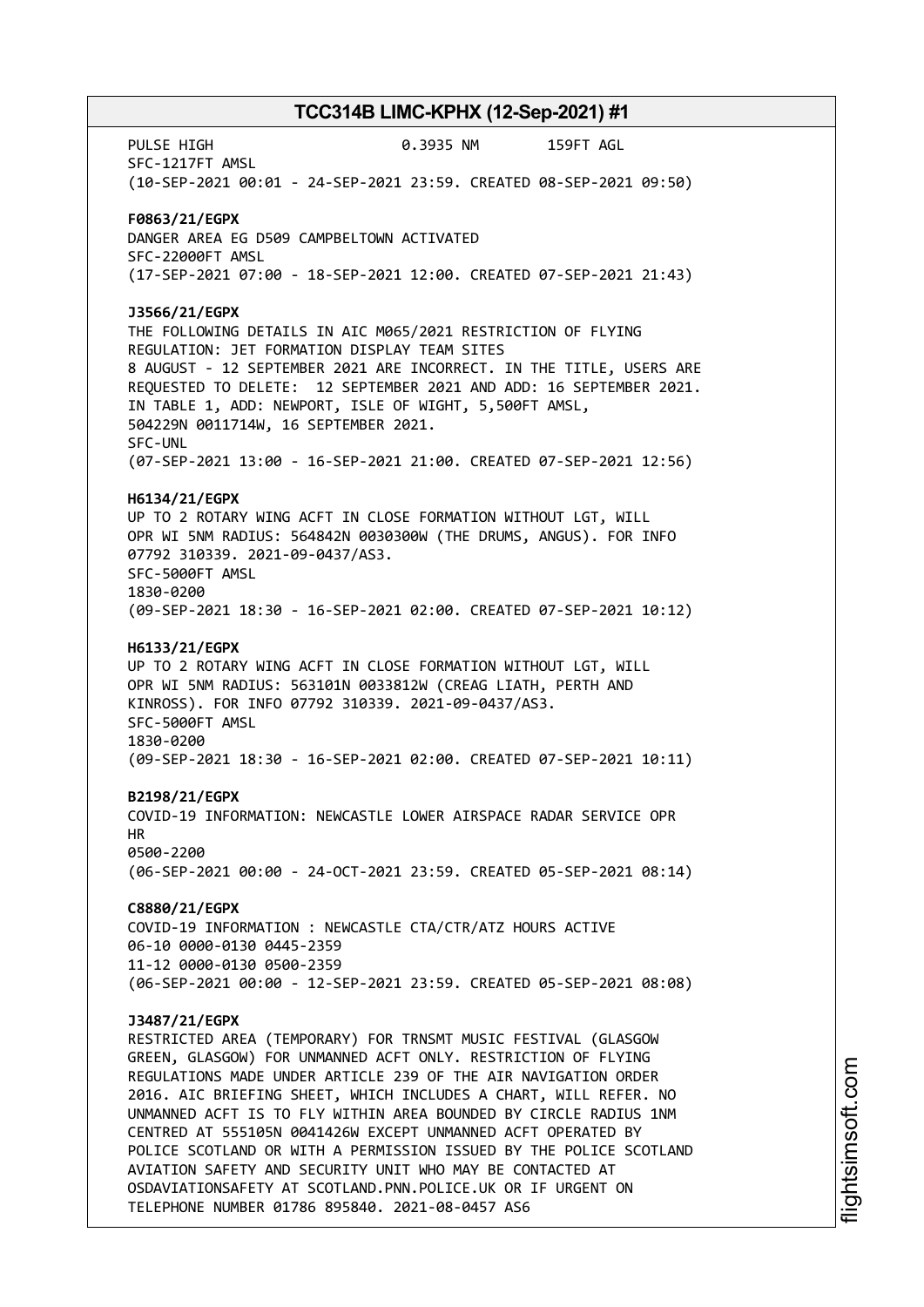SFC-1000FT AMSL (10-SEP-2021 09:00 - 12-SEP-2021 22:00. CREATED 03-SEP-2021 08:58) **H6009/21/EGPX** E BAND HIGH INTENSITY RADIO TRANSMISSION AREA (HIRTA) IN LOW FLYING AREA 12 AND NIGHT SECTOR SPADEADAM RANGE AT PSN 551557N 0021151W, (OTTERBURN, NORTHUMBRIA) RADIUS 1NM. MAX HEIGHT 469FT AGL. 21/09/026/LFTP SAFE DISTANCES CIVILIAN ACFT 0.072NM 143FT AGL MIL ACFT SUSCEPTIBILITY VERY LOW 0.0599NM 73FT AGL LOW 0.0778NM 175FT AGL MEDIUM 0.0916NM 254FT AGL HIGH 0.1292NM 469FT AGL PULSE LOW 0.0592NM 69FT AGL PULSE MEDIUM  $0.0645$ NM 99FT AGL PULSE HIGH 0.0749NM 159FT AGL SFC-1329FT AMSL (05-SEP-2021 00:00 - 24-SEP-2021 22:00. CREATED 03-SEP-2021 08:45) **H6008/21/EGPX** E BAND HIGH INTENSITY RADIO TRANSMISSION AREA (HIRTA) IN LOW FLYING AREA 12 AND NIGHT SECTOR SPADEADAM RANGE AT PSN 551642N 0021327W, (OTTERBURN, NORTHUMBRIA) RADIUS 1NM. MAX HEIGHT 469FT AGL. 21/09/025/LFTP SAFE DISTANCES CIVILIAN ACFT 0.072NM 143FT AGL MIL ACFT SUSCEPTIBILITY VERY LOW 0.0599NM 73FT AGL LOW 0.0778NM 175FT AGL MEDIUM 0.0916NM 254FT AGL HIGH 0.1292NM 469FT AGL PULSE LOW 0.0592NM 69FT AGL PULSE MEDIUM  $0.0645$ NM 99FT AGL PULSE HIGH 0.0749NM 159FT AGL SFC-1296FT AMSL (05-SEP-2021 00:00 - 24-SEP-2021 22:00. CREATED 03-SEP-2021 08:44) **H6006/21/EGPX** E BAND HIGH INTENSITY RADIO TRANSMISSION AREA (HIRTA) IN LOW FLYING AREA 12 AND NIGHT SECTOR SPADEADAM RANGE AT PSN 551855N 0020714W, (OTTERBURN, NORTHUMBRIA) RADIUS 1NM. MAX HEIGHT 469FT AGL. 21/09/024/LFTP SAFE DISTANCES CIVILIAN ACFT 0.072NM 143FT AGL MIL ACFT SUSCEPTIBILITY VERY LOW 0.0599NM 73FT AGL LOW 0.0778NM 175FT AGL MEDIUM 0.0916NM 254FT AGL HIGH 0.1292NM 469FT AGL PULSE LOW 0.0592NM 69FT AGL PULSE MEDIUM  $0.0645$ NM 99FT AGL PULSE HIGH **DELACT CONTROLLY AGENCY OR AGENCY OF AGENCY OF AGENCY CONTROLLY AGENCY OF AGENCY OF AGENCY** SFC-1391FT AMSL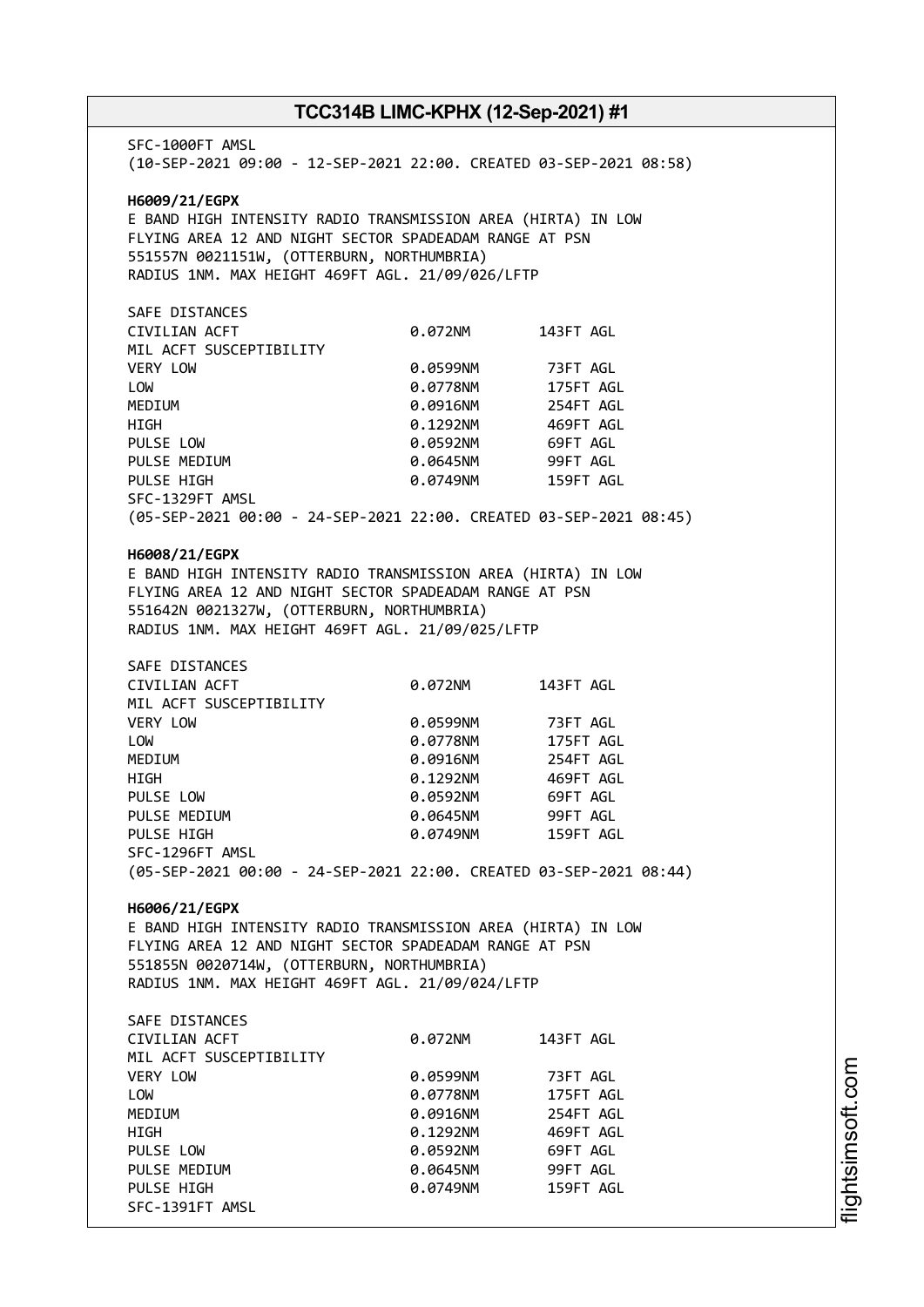| TCC314B LIMC-KPHX (12-Sep-2021) #1                                 |          |           |  |  |  |
|--------------------------------------------------------------------|----------|-----------|--|--|--|
| (05-SEP-2021 00:00 - 24-SEP-2021 22:00. CREATED 03-SEP-2021 08:42) |          |           |  |  |  |
| H6004/21/EGPX                                                      |          |           |  |  |  |
| E BAND HIGH INTENSITY RADIO TRANSMISSION AREA (HIRTA) IN LOW       |          |           |  |  |  |
| FLYING AREA 12 AND NIGHT SECTOR SPADEADAM RANGE AT PSN             |          |           |  |  |  |
| 551556N 0020959W, (OTTERBURN, NORTHUMBRIA)                         |          |           |  |  |  |
| RADIUS 1NM. MAX HEIGHT 469FT AGL. 21/09/022/LFTP                   |          |           |  |  |  |
|                                                                    |          |           |  |  |  |
| SAFE DISTANCES                                                     |          |           |  |  |  |
| CIVILIAN ACFT                                                      | 0.072NM  | 143FT AGL |  |  |  |
| MIL ACFT SUSCEPTIBILITY                                            |          |           |  |  |  |
| VERY LOW                                                           | 0.0599NM | 73FT AGL  |  |  |  |
| LOW                                                                | 0.0778NM | 175FT AGL |  |  |  |
| MEDIUM                                                             | 0.0916NM | 254FT AGL |  |  |  |
| <b>HIGH</b>                                                        | 0.1292NM | 469FT AGL |  |  |  |
| PULSE LOW                                                          | 0.0592NM | 69FT AGL  |  |  |  |
| PULSE MEDIUM                                                       | 0.0645NM | 99FT AGL  |  |  |  |
| PULSE HIGH                                                         | 0.0749NM | 159FT AGL |  |  |  |
| SFC-1283FT AMSL                                                    |          |           |  |  |  |
| (05-SEP-2021 00:00 - 24-SEP-2021 22:00. CREATED 03-SEP-2021 08:41) |          |           |  |  |  |
| H6005/21/EGPX                                                      |          |           |  |  |  |
| E BAND HIGH INTENSITY RADIO TRANSMISSION AREA (HIRTA) IN LOW       |          |           |  |  |  |
| FLYING AREA 12 AND NIGHT SECTOR SPADEADAM RANGE AT PSN             |          |           |  |  |  |
| 551552N 0020759W, (OTTERBURN, NORTHUMBRIA)                         |          |           |  |  |  |
| RADIUS 1NM. MAX HEIGHT 469FT AGL. 21/09/023/LFTP                   |          |           |  |  |  |
| SAFE DISTANCES                                                     |          |           |  |  |  |
| CIVILIAN ACFT                                                      | 0.072NM  | 143FT AGL |  |  |  |
| MIL ACFT SUSCEPTIBILITY                                            |          |           |  |  |  |
| VERY LOW                                                           | 0.0599NM | 73FT AGL  |  |  |  |
| LOW                                                                | 0.0778NM | 175FT AGL |  |  |  |
| MEDIUM                                                             | 0.0916NM | 254FT AGL |  |  |  |
| <b>HIGH</b>                                                        | 0.1292NM | 469FT AGL |  |  |  |
| PULSE LOW                                                          | 0.0592NM | 69FT AGL  |  |  |  |
| PULSE MEDIUM                                                       | 0.0645NM | 99FT AGL  |  |  |  |
| PULSE HIGH                                                         | 0.0749NM | 159FT AGL |  |  |  |
| SFC-1414FT AMSL                                                    |          |           |  |  |  |
| (05-SEP-2021 00:00 - 24-SEP-2021 22:00. CREATED 03-SEP-2021 08:41) |          |           |  |  |  |
| H6002/21/EGPX                                                      |          |           |  |  |  |
| E BAND HIGH INTENSITY RADIO TRANSMISSION AREA (HIRTA) IN LOW       |          |           |  |  |  |
| FLYING AREA 12 AND NIGHT SECTOR SPADEADAM RANGE AT PSN             |          |           |  |  |  |
| 552108N 0021759W, (OTTERBURN, NORTHUMBRIA)                         |          |           |  |  |  |
| RADIUS 1NM. MAX HEIGHT 469FT AGL. 21/09/021/LFTP                   |          |           |  |  |  |
|                                                                    |          |           |  |  |  |
| SAFE DISTANCES                                                     |          |           |  |  |  |
| CIVILIAN ACFT                                                      | 0.072NM  | 143FT AGL |  |  |  |
| MIL ACFT SUSCEPTIBILITY                                            |          |           |  |  |  |
| VERY LOW                                                           | 0.0599NM | 73FT AGL  |  |  |  |
| LOW                                                                | 0.0778NM | 175FT AGL |  |  |  |
| MEDIUM                                                             | 0.0916NM | 254FT AGL |  |  |  |
| HIGH                                                               | 0.1292NM | 469FT AGL |  |  |  |
| PULSE LOW                                                          | 0.0592NM | 69FT AGL  |  |  |  |
| PULSE MEDIUM                                                       | 0.0645NM | 99FT AGL  |  |  |  |
| PULSE HIGH                                                         | 0.0749NM | 159FT AGL |  |  |  |
| SFC-1995FT AMSL                                                    |          |           |  |  |  |
| (05-SEP-2021 00:00 - 24-SEP-2021 22:00. CREATED 03-SEP-2021 08:39) |          |           |  |  |  |

m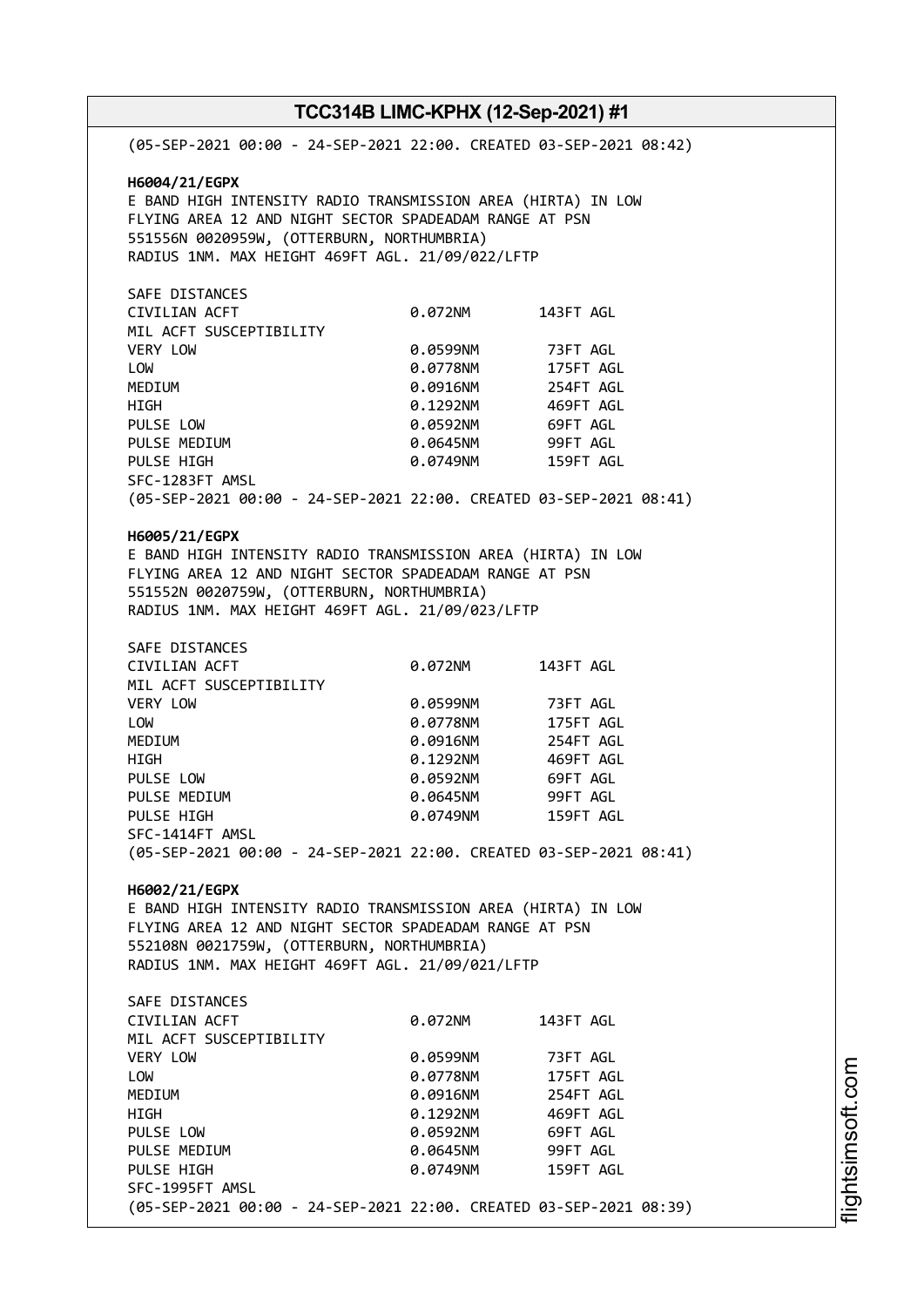**H5996/21/EGPX** E BAND HIGH INTENSITY RADIO TRANSMISSION AREA (HIRTA) IN LOW FLYING AREA 12 AND NIGHT SECTOR SPADEADAM RANGE AT PSN 551615N 0021040W, (OTTERBURN, NORTHUMBRIA) RADIUS 1NM. MAX HEIGHT 469FT AGL. 21/09/020/LFTP SAFE DISTANCES CIVILIAN ACFT 0.390NM 143FT AGL MIL ACFT SUSCEPTIBILITY VERY LOW 0.3785NM 73FT AGL LOW 0.3964NM 175FT AGL MEDIUM 0.4102NM HIGH 0.4478NM 469FT AGL PULSE LOW **0.3778NM** 69FT AGL PULSE MEDIUM  $0.3830N$  99FT AGL PULSE HIGH 0.3935NM 159FT AGL SFC-1350FT AMSL (05-SEP-2021 00:00 - 24-SEP-2021 22:00. CREATED 03-SEP-2021 08:17) **H5995/21/EGPX** E BAND HIGH INTENSITY RADIO TRANSMISSION AREA (HIRTA) IN LOW FLYING AREA 12 AND NIGHT SECTOR SPADEADAM RANGE AT PSN 551659N 0021153W, (OTTERBURN, NORTHUMBRIA) RADIUS 1NM. MAX HEIGHT 469FT AGL. 21/09/019/LFTP SAFE DISTANCES CIVILIAN ACFT 0.390NM 143FT AGL MIL ACFT SUSCEPTIBILITY VERY LOW 0.3785NM 73FT AGL LOW 0.3964NM 175FT AGL MEDIUM 0.4102NM 254FT AGL HIGH 0.4478NM 469FT AGL PULSE LOW 0.3778NM 69FT AGL PULSE MEDIUM 0.3830NM 99FT AGL 0.3935NM 159FT AGL SFC-1475FT AMSL (05-SEP-2021 00:00 - 24-SEP-2021 22:00. CREATED 03-SEP-2021 08:16) **H5990/21/EGPX** E BAND HIGH INTENSITY RADIO TRANSMISSION AREA (HIRTA) IN LOW FLYING AREA 12 AND NIGHT SECTOR SPADEADAM RANGE AT PSN 551711N 0021349W, (OTTERBURN, NORTHUMBRIA) RADIUS 1NM. MAX HEIGHT 469FT AGL. 21/09/018/LFTP SAFE DISTANCES CIVILIAN ACFT 0.390NM 143FT AGL MIL ACFT SUSCEPTIBILITY VERY LOW 0.3785NM 73FT AGL LOW 0.3964NM 175FT AGL MEDIUM 0.4102NM 254FT AGL HIGH 0.4478NM 469FT AGL PULSE LOW **0.3778NM** 69FT AGL PULSE MEDIUM  $0.3830N$ M 99FT AGL PULSE HIGH 0.3935NM 159FT AGL SFC-1480FT AMSL (05-SEP-2021 00:00 - 24-SEP-2021 22:00. CREATED 03-SEP-2021 08:09) **H5988/21/EGPX** E BAND HIGH INTENSITY RADIO TRANSMISSION AREA (HIRTA) IN LOW FLYING AREA 12 AND NIGHT SECTOR SPADEADAM RANGE AT PSN 551506N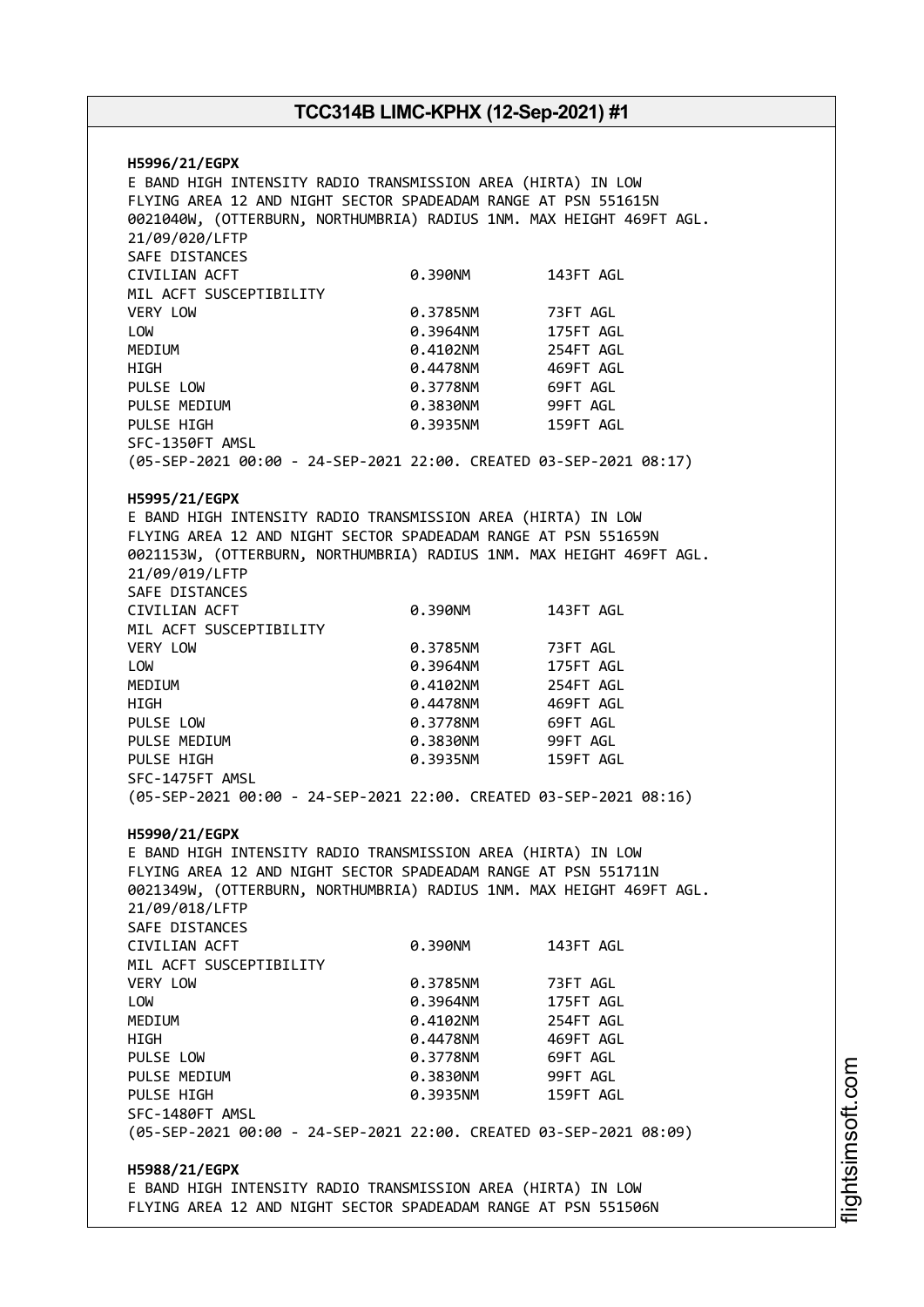# **TCC314B LIMC-KPHX (12-Sep-2021) #1** 0020849W, (OTTERBURN, NORTHUMBRIA) RADIUS 1NM. MAX HEIGHT 469FT AGL. 21/09/017/LFTP SAFE DISTANCES CIVILIAN ACFT 0.390NM 143FT AGL MIL ACFT SUSCEPTIBILITY VERY LOW 0.3785NM 73FT AGL LOW 0.3964NM 175FT AGL MEDIUM 0.4102NM 254FT AGL HIGH 0.4478NM 469FT AGL PULSE LOW 0.3778NM 69FT AGL PULSE MEDIUM  $0.3830N$ M 99FT AGL PULSE HIGH 0.3935NM 159FT AGL SFC-1380FT AMSL (05-SEP-2021 00:00 - 24-SEP-2021 22:00. CREATED 03-SEP-2021 08:07) **H5987/21/EGPX** E BAND HIGH INTENSITY RADIO TRANSMISSION AREA (HIRTA) IN LOW FLYING AREA 12 AND NIGHT SECTOR SPADEADAM RANGE AT PSN 551606N 0021318W, (OTTERBURN, NORTHUMBRIA) RADIUS 1NM. MAX HEIGHT 469FT AGL. 21/09/016/LFTP SAFE DISTANCES CIVILIAN ACFT 0.390NM 143FT AGL MIL ACFT SUSCEPTIBILITY VERY LOW 0.3785NM 73FT AGL LOW 0.3964NM 175FT AGL MEDIUM 0.4102NM 254FT AGL HIGH 0.4478NM 469FT AGL PULSE LOW **0.3778NM** 69FT AGL PULSE MEDIUM 0.3830NM 99FT AGL PULSE HIGH 0.3935NM 159FT AGL SFC-1270FT AMSL (05-SEP-2021 00:00 - 24-SEP-2021 22:00. CREATED 03-SEP-2021 08:06) **H5977/21/EGPX** E BAND HIGH INTENSITY RADIO TRANSMISSION AREA (HIRTA) IN LOW FLYING AREA 12 AND NIGHT SECTOR 4AS AT PSN 553130N 0014027W, (BRUNTON, NORTHUMBRIA) RADIUS 1NM. MAX HEIGHT 1145FT AGL. 21/09/015/LFTP SAFE DISTANCES CIVILIAN ACFT 0.273NM 1145FT AGL MIL ACFT SUSCEPTIBILITY VERY LOW 0.097NM 77FT AGL LOW 0.131NM 280FT AGL MEDIUM 0.156NM 436FT AGL HIGH 0.226NM 860FT AGL PULSE LOW 0.133NM 295FT AGL PULSE MEDIUM 0.180NM 578FT AGL PULSE HTGH 0.273NM 1145FT AGL SFC-1345FT AMSL (06-SEP-2021 00:00 - 15-SEP-2021 22:00. CREATED 03-SEP-2021 07:36) **H5976/21/EGPX** E BAND HIGH INTENSITY RADIO TRANSMISSION AREA (HIRTA) IN LOW FLYING AREA 12 AND NIGHT SECTOR 4AS AT PSN 552519N 0013607W, (LONGHOUGHTON, NORTHUMBRIA) RADIUS 1NM. MAX HEIGHT 1145FT AGL. 21/09/014/LFTP SAFE DISTANCES CIVILIAN ACFT 0.273NM 1145FT AGL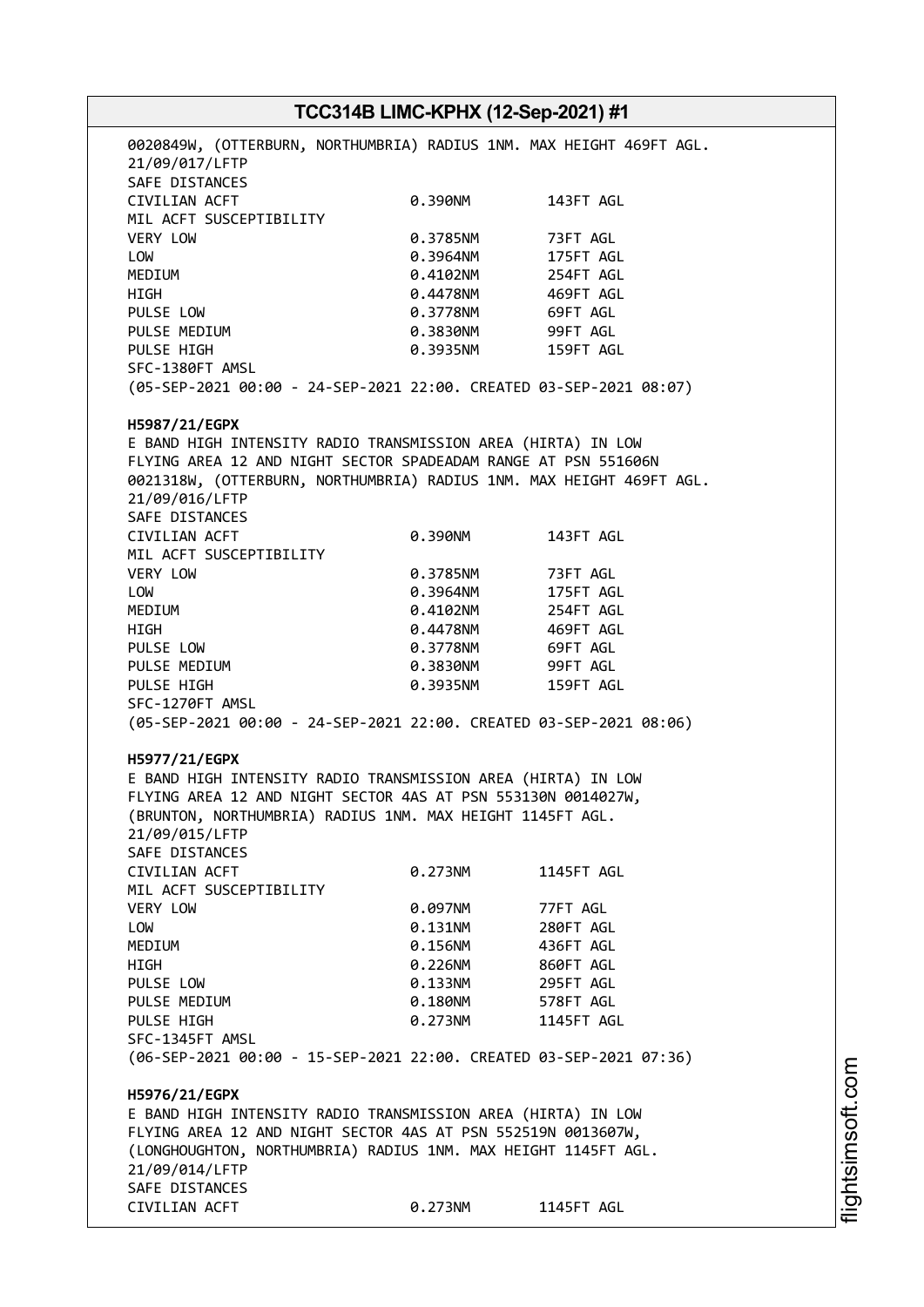|                                                                                                                                                                                                                                                                                                                                                                                                                                                                                                                                                                                                                                                                                                                                                                                                                                                                                                                                                                                                                                                                                                                                                                                                                                                                 | TCC314B LIMC-KPHX (12-Sep-2021) #1 |            |  |
|-----------------------------------------------------------------------------------------------------------------------------------------------------------------------------------------------------------------------------------------------------------------------------------------------------------------------------------------------------------------------------------------------------------------------------------------------------------------------------------------------------------------------------------------------------------------------------------------------------------------------------------------------------------------------------------------------------------------------------------------------------------------------------------------------------------------------------------------------------------------------------------------------------------------------------------------------------------------------------------------------------------------------------------------------------------------------------------------------------------------------------------------------------------------------------------------------------------------------------------------------------------------|------------------------------------|------------|--|
| MIL ACFT SUSCEPTIBILITY                                                                                                                                                                                                                                                                                                                                                                                                                                                                                                                                                                                                                                                                                                                                                                                                                                                                                                                                                                                                                                                                                                                                                                                                                                         |                                    |            |  |
| VERY LOW                                                                                                                                                                                                                                                                                                                                                                                                                                                                                                                                                                                                                                                                                                                                                                                                                                                                                                                                                                                                                                                                                                                                                                                                                                                        | 0.097NM                            | 77FT AGL   |  |
| LOW                                                                                                                                                                                                                                                                                                                                                                                                                                                                                                                                                                                                                                                                                                                                                                                                                                                                                                                                                                                                                                                                                                                                                                                                                                                             | 0.131NM                            | 280FT AGL  |  |
| MEDIUM                                                                                                                                                                                                                                                                                                                                                                                                                                                                                                                                                                                                                                                                                                                                                                                                                                                                                                                                                                                                                                                                                                                                                                                                                                                          | 0.156NM                            | 436FT AGL  |  |
| HIGH                                                                                                                                                                                                                                                                                                                                                                                                                                                                                                                                                                                                                                                                                                                                                                                                                                                                                                                                                                                                                                                                                                                                                                                                                                                            | 0.226NM                            | 860FT AGL  |  |
| PULSE LOW                                                                                                                                                                                                                                                                                                                                                                                                                                                                                                                                                                                                                                                                                                                                                                                                                                                                                                                                                                                                                                                                                                                                                                                                                                                       |                                    | 295FT AGL  |  |
|                                                                                                                                                                                                                                                                                                                                                                                                                                                                                                                                                                                                                                                                                                                                                                                                                                                                                                                                                                                                                                                                                                                                                                                                                                                                 | 0.133NM                            |            |  |
| PULSE MEDIUM                                                                                                                                                                                                                                                                                                                                                                                                                                                                                                                                                                                                                                                                                                                                                                                                                                                                                                                                                                                                                                                                                                                                                                                                                                                    | 0.180NM                            | 578FT AGL  |  |
| PULSE HIGH                                                                                                                                                                                                                                                                                                                                                                                                                                                                                                                                                                                                                                                                                                                                                                                                                                                                                                                                                                                                                                                                                                                                                                                                                                                      | 0.273NM                            | 1145FT AGL |  |
| SFC-1245FT AMSL                                                                                                                                                                                                                                                                                                                                                                                                                                                                                                                                                                                                                                                                                                                                                                                                                                                                                                                                                                                                                                                                                                                                                                                                                                                 |                                    |            |  |
| (06-SEP-2021 00:00 - 15-SEP-2021 22:00. CREATED 03-SEP-2021 07:35)                                                                                                                                                                                                                                                                                                                                                                                                                                                                                                                                                                                                                                                                                                                                                                                                                                                                                                                                                                                                                                                                                                                                                                                              |                                    |            |  |
| H5975/21/EGPX                                                                                                                                                                                                                                                                                                                                                                                                                                                                                                                                                                                                                                                                                                                                                                                                                                                                                                                                                                                                                                                                                                                                                                                                                                                   |                                    |            |  |
| E BAND HIGH INTENSITY RADIO TRANSMISSION AREA (HIRTA) IN LOW                                                                                                                                                                                                                                                                                                                                                                                                                                                                                                                                                                                                                                                                                                                                                                                                                                                                                                                                                                                                                                                                                                                                                                                                    |                                    |            |  |
| FLYING AREA 12 AND NIGHT SECTOR 4AN AT PSN 552448N 0013736W,                                                                                                                                                                                                                                                                                                                                                                                                                                                                                                                                                                                                                                                                                                                                                                                                                                                                                                                                                                                                                                                                                                                                                                                                    |                                    |            |  |
| (BOULMER, NORTHUMBRIA). RADIUS 1NM. MAX HEIGHT 469FT AGL.                                                                                                                                                                                                                                                                                                                                                                                                                                                                                                                                                                                                                                                                                                                                                                                                                                                                                                                                                                                                                                                                                                                                                                                                       |                                    |            |  |
| 21/09/013/LFTP                                                                                                                                                                                                                                                                                                                                                                                                                                                                                                                                                                                                                                                                                                                                                                                                                                                                                                                                                                                                                                                                                                                                                                                                                                                  |                                    |            |  |
| SAFE DISTANCES                                                                                                                                                                                                                                                                                                                                                                                                                                                                                                                                                                                                                                                                                                                                                                                                                                                                                                                                                                                                                                                                                                                                                                                                                                                  |                                    |            |  |
| CIVILIAN ACFT                                                                                                                                                                                                                                                                                                                                                                                                                                                                                                                                                                                                                                                                                                                                                                                                                                                                                                                                                                                                                                                                                                                                                                                                                                                   | 0.036NM                            | 143FT AGL  |  |
| MIL ACFT SUSCEPTIBILITY                                                                                                                                                                                                                                                                                                                                                                                                                                                                                                                                                                                                                                                                                                                                                                                                                                                                                                                                                                                                                                                                                                                                                                                                                                         |                                    |            |  |
|                                                                                                                                                                                                                                                                                                                                                                                                                                                                                                                                                                                                                                                                                                                                                                                                                                                                                                                                                                                                                                                                                                                                                                                                                                                                 |                                    |            |  |
| VERY LOW                                                                                                                                                                                                                                                                                                                                                                                                                                                                                                                                                                                                                                                                                                                                                                                                                                                                                                                                                                                                                                                                                                                                                                                                                                                        | 0.024NM                            | 73FT AGL   |  |
| LOW                                                                                                                                                                                                                                                                                                                                                                                                                                                                                                                                                                                                                                                                                                                                                                                                                                                                                                                                                                                                                                                                                                                                                                                                                                                             | 0.042NM                            | 175FT AGL  |  |
| MEDIUM                                                                                                                                                                                                                                                                                                                                                                                                                                                                                                                                                                                                                                                                                                                                                                                                                                                                                                                                                                                                                                                                                                                                                                                                                                                          | 0.055NM                            | 254FT AGL  |  |
| HIGH                                                                                                                                                                                                                                                                                                                                                                                                                                                                                                                                                                                                                                                                                                                                                                                                                                                                                                                                                                                                                                                                                                                                                                                                                                                            | 0.093NM                            | 469FT AGL  |  |
| PULSE LOW                                                                                                                                                                                                                                                                                                                                                                                                                                                                                                                                                                                                                                                                                                                                                                                                                                                                                                                                                                                                                                                                                                                                                                                                                                                       | 0.023NM                            | 69FT AGL   |  |
| PULSE MEDIUM                                                                                                                                                                                                                                                                                                                                                                                                                                                                                                                                                                                                                                                                                                                                                                                                                                                                                                                                                                                                                                                                                                                                                                                                                                                    | 0.028NM                            | 99FT AGL   |  |
| PULSE HIGH                                                                                                                                                                                                                                                                                                                                                                                                                                                                                                                                                                                                                                                                                                                                                                                                                                                                                                                                                                                                                                                                                                                                                                                                                                                      | 0.039NM                            | 159FT AGL  |  |
| SFC-650FT AMSL                                                                                                                                                                                                                                                                                                                                                                                                                                                                                                                                                                                                                                                                                                                                                                                                                                                                                                                                                                                                                                                                                                                                                                                                                                                  |                                    |            |  |
|                                                                                                                                                                                                                                                                                                                                                                                                                                                                                                                                                                                                                                                                                                                                                                                                                                                                                                                                                                                                                                                                                                                                                                                                                                                                 |                                    |            |  |
|                                                                                                                                                                                                                                                                                                                                                                                                                                                                                                                                                                                                                                                                                                                                                                                                                                                                                                                                                                                                                                                                                                                                                                                                                                                                 |                                    |            |  |
|                                                                                                                                                                                                                                                                                                                                                                                                                                                                                                                                                                                                                                                                                                                                                                                                                                                                                                                                                                                                                                                                                                                                                                                                                                                                 |                                    |            |  |
|                                                                                                                                                                                                                                                                                                                                                                                                                                                                                                                                                                                                                                                                                                                                                                                                                                                                                                                                                                                                                                                                                                                                                                                                                                                                 |                                    |            |  |
|                                                                                                                                                                                                                                                                                                                                                                                                                                                                                                                                                                                                                                                                                                                                                                                                                                                                                                                                                                                                                                                                                                                                                                                                                                                                 |                                    |            |  |
|                                                                                                                                                                                                                                                                                                                                                                                                                                                                                                                                                                                                                                                                                                                                                                                                                                                                                                                                                                                                                                                                                                                                                                                                                                                                 | 0.415NM                            | 143FT AGL  |  |
|                                                                                                                                                                                                                                                                                                                                                                                                                                                                                                                                                                                                                                                                                                                                                                                                                                                                                                                                                                                                                                                                                                                                                                                                                                                                 |                                    |            |  |
|                                                                                                                                                                                                                                                                                                                                                                                                                                                                                                                                                                                                                                                                                                                                                                                                                                                                                                                                                                                                                                                                                                                                                                                                                                                                 | 0.4033NM                           | 73FT AGL   |  |
|                                                                                                                                                                                                                                                                                                                                                                                                                                                                                                                                                                                                                                                                                                                                                                                                                                                                                                                                                                                                                                                                                                                                                                                                                                                                 | 0.4212NM                           | 175FT AGL  |  |
|                                                                                                                                                                                                                                                                                                                                                                                                                                                                                                                                                                                                                                                                                                                                                                                                                                                                                                                                                                                                                                                                                                                                                                                                                                                                 | 0.4350NM                           | 254FT AGL  |  |
|                                                                                                                                                                                                                                                                                                                                                                                                                                                                                                                                                                                                                                                                                                                                                                                                                                                                                                                                                                                                                                                                                                                                                                                                                                                                 | 0.4726NM                           | 469FT AGL  |  |
|                                                                                                                                                                                                                                                                                                                                                                                                                                                                                                                                                                                                                                                                                                                                                                                                                                                                                                                                                                                                                                                                                                                                                                                                                                                                 | 0.4026NM                           | 69FT AGL   |  |
|                                                                                                                                                                                                                                                                                                                                                                                                                                                                                                                                                                                                                                                                                                                                                                                                                                                                                                                                                                                                                                                                                                                                                                                                                                                                 | 0.4079NM                           | 99FT AGL   |  |
|                                                                                                                                                                                                                                                                                                                                                                                                                                                                                                                                                                                                                                                                                                                                                                                                                                                                                                                                                                                                                                                                                                                                                                                                                                                                 | 0.4183NM                           | 159FT AGL  |  |
|                                                                                                                                                                                                                                                                                                                                                                                                                                                                                                                                                                                                                                                                                                                                                                                                                                                                                                                                                                                                                                                                                                                                                                                                                                                                 |                                    |            |  |
|                                                                                                                                                                                                                                                                                                                                                                                                                                                                                                                                                                                                                                                                                                                                                                                                                                                                                                                                                                                                                                                                                                                                                                                                                                                                 |                                    |            |  |
|                                                                                                                                                                                                                                                                                                                                                                                                                                                                                                                                                                                                                                                                                                                                                                                                                                                                                                                                                                                                                                                                                                                                                                                                                                                                 |                                    |            |  |
|                                                                                                                                                                                                                                                                                                                                                                                                                                                                                                                                                                                                                                                                                                                                                                                                                                                                                                                                                                                                                                                                                                                                                                                                                                                                 |                                    |            |  |
|                                                                                                                                                                                                                                                                                                                                                                                                                                                                                                                                                                                                                                                                                                                                                                                                                                                                                                                                                                                                                                                                                                                                                                                                                                                                 |                                    |            |  |
|                                                                                                                                                                                                                                                                                                                                                                                                                                                                                                                                                                                                                                                                                                                                                                                                                                                                                                                                                                                                                                                                                                                                                                                                                                                                 |                                    |            |  |
|                                                                                                                                                                                                                                                                                                                                                                                                                                                                                                                                                                                                                                                                                                                                                                                                                                                                                                                                                                                                                                                                                                                                                                                                                                                                 |                                    |            |  |
|                                                                                                                                                                                                                                                                                                                                                                                                                                                                                                                                                                                                                                                                                                                                                                                                                                                                                                                                                                                                                                                                                                                                                                                                                                                                 |                                    |            |  |
|                                                                                                                                                                                                                                                                                                                                                                                                                                                                                                                                                                                                                                                                                                                                                                                                                                                                                                                                                                                                                                                                                                                                                                                                                                                                 |                                    |            |  |
|                                                                                                                                                                                                                                                                                                                                                                                                                                                                                                                                                                                                                                                                                                                                                                                                                                                                                                                                                                                                                                                                                                                                                                                                                                                                 |                                    |            |  |
|                                                                                                                                                                                                                                                                                                                                                                                                                                                                                                                                                                                                                                                                                                                                                                                                                                                                                                                                                                                                                                                                                                                                                                                                                                                                 |                                    |            |  |
|                                                                                                                                                                                                                                                                                                                                                                                                                                                                                                                                                                                                                                                                                                                                                                                                                                                                                                                                                                                                                                                                                                                                                                                                                                                                 |                                    |            |  |
| (05-SEP-2021 00:00 - 14-SEP-2021 22:00. CREATED 03-SEP-2021 07:28)<br>H5974/21/EGPX<br>E BAND HIGH INTENSITY RADIO TRANSMISSION AREA (HIRTA) IN LOW<br>FLYING AREA 16 AND NIGHT SECTOR 2A AT PSN 554244N 0022259W,<br>(CHARTERHALL, SCOTTISH LOWLANDS) RADIUS 1NM.<br>MAX HEIGHT 469FT AGL. 21/09/012/LFTP<br>SAFE DISTANCES<br>CIVILIAN ACFT<br>MIL ACFT SUSCEPTIBILITY<br>VERY LOW<br>LOW<br>MEDIUM<br>HIGH<br>PULSE LOW<br>PULSE MEDIUM<br>PULSE HIGH<br>SFC-850FT AMSL<br>(05-SEP-2021 00:00 - 24-SEP-2021 21:00. CREATED 03-SEP-2021 07:16)<br>B2172/21/EGPX<br>AIRSPACE RESTRICTION ISSUED BY THE DEPARTMENT FOR TRANSPORT -<br>AIRCRAFT OPERATING SCHEDULED SERVICES BY OR ON BEHALF OF BELAVIA<br>BELARUSIAN AIRLINES ARE PROHIBITED FROM FLYING IN UK AIRSPACE,<br>INCLUDING THAT AIRSPACE ABOVE THE TERRITORIAL SEA OF THE UK. THIS<br>REGULATION DOES NOT APPLY TO ANY AIRCRAFT FLYING IN ACCORDANCE<br>WITH THE PERMISSION OF THE UK SECRETARY OF STATE FOR TRANSPORT OR<br>TO ACFT FLYING IN ACCORDANCE WITH A CLEARANCE ISSUED BY LONDON<br>TERMINAL CONTROL CENTRE SWANWICK THE AIR TRAFFIC CONTROL CENTRE<br>PRESTWICK. PERMISSION AVAILABLE FROM UK DEPARTMENT FOR TRANSPORT<br>+44 0300 330 3000, MON - FRI 0830-1730, OR VIA DUTYOFFICERS AT |                                    |            |  |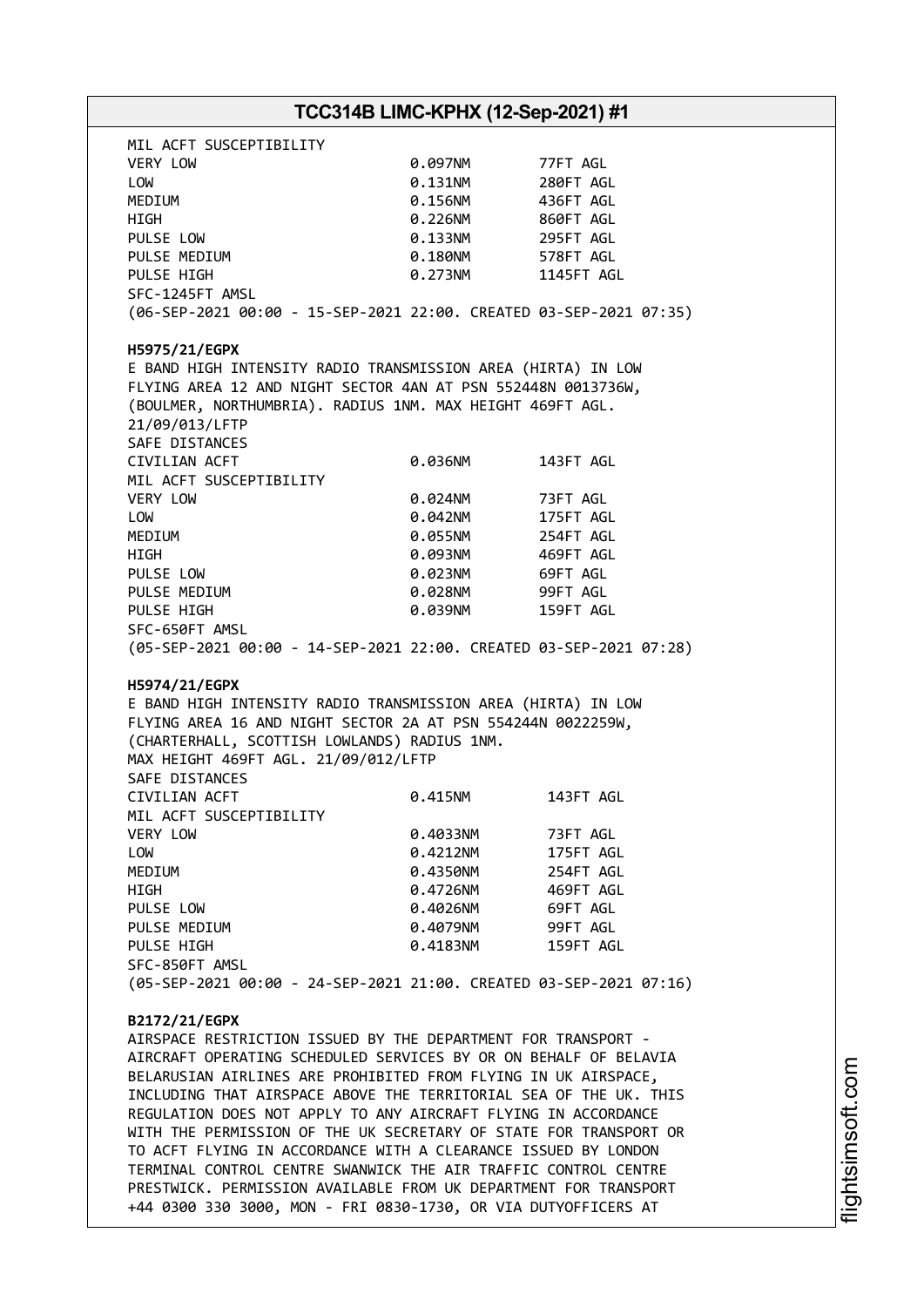DFT.GOV.UK, OR IN WRITING TO CONTACTDFT AT DFT.GOV.UK 2021-05-0542/AS6 (02-SEP-2021 15:49 - 30-NOV-2021 10:59 EST. CREATED 02-SEP-2021 15:50) **H5908/21/EGPX** E BAND HIGH INTENSITY RADIO TRANSMISSION AREA (HIRTA) IN LOW FLYING AREA 12 AND NIGHT SECTOR SPADEADAM RANGE AT PSN 552157N 0021859W, (OTTERBURN, NORTHUMBRIA) RADIUS 2NM. MAX HEIGHT 2056FT AGL. 21/09/004/LFTP SAFE DISTANCES CIVILIAN ACFT 0.200NM 686FT AGL MIL ACFT SUSCEPTIBILITY VERY LOW 0.132NM 277FT AGL LOW 0.203NM 704FT AGL MEDIUM 0.263NM 1068FT AGL HIGH 0.425NM 2056FT AGL PULSE LOW 0.113NM 119FT AGL PULSE MEDIUM  $0.118$ NM 159FT AGL PULSE HIGH 0.129NM 239FT AGL SFC-3756FT AMSL (01-SEP-2021 13:00 - 24-SEP-2021 23:59. CREATED 01-SEP-2021 12:47) **H5906/21/EGPX** E BAND HIGH INTENSITY RADIO TRANSMISSION AREA (HIRTA) IN LOW FLYING AREA 12 AND NIGHT SECTOR SPADEADAM RANGE AT PSN 551659N 0020659W, (OTTERBURN, NORTHUMBRIA) RADIUS 2NM. MAX HEIGHT 2056FT AGL. 21/09/006/LFTP SAFE DISTANCES CIVILIAN ACFT 0.200NM 686FT AGL MIL ACFT SUSCEPTIBILITY VERY LOW 0.132NM 277FT AGL LOW 0.203NM 704FT AGL MEDIUM 0.263NM 1068FT AGL HIGH 0.425NM 2056FT AGL PULSE LOW 0.113NM 119FT AGL PULSE MEDIUM 0.118NM PULSE HIGH 0.129NM 239FT AGL SFC-2900FT AMSL (01-SEP-2021 13:00 - 24-SEP-2021 23:59. CREATED 01-SEP-2021 12:37) **H5905/21/EGPX** E BAND HIGH INTENSITY RADIO TRANSMISSION AREA (HIRTA) IN LOW FLYING AREA 12 AND NIGHT SECTOR SPADEADAM RANGE AT PSN 551559N 0020714W, (OTTERBURN, NORTHUMBRIA) RADIUS 2NM. MAX HEIGHT 2056FT AGL. 21/09/005/LFTP SAFE DISTANCES CIVILIAN ACFT 0.200NM 686FT AGL MIL ACFT SUSCEPTIBILITY VERY LOW 0.132NM 277FT AGL LOW 0.203NM 704FT AGL MEDIUM 0.263NM 1068FT AGL HIGH 0.425NM 2056FT AGL PULSE LOW 0.113NM 119FT AGL PULSE MEDIUM  $0.118$ NM  $159$ FT AGL PULSE HIGH  $0.129$ NM 239FT AGL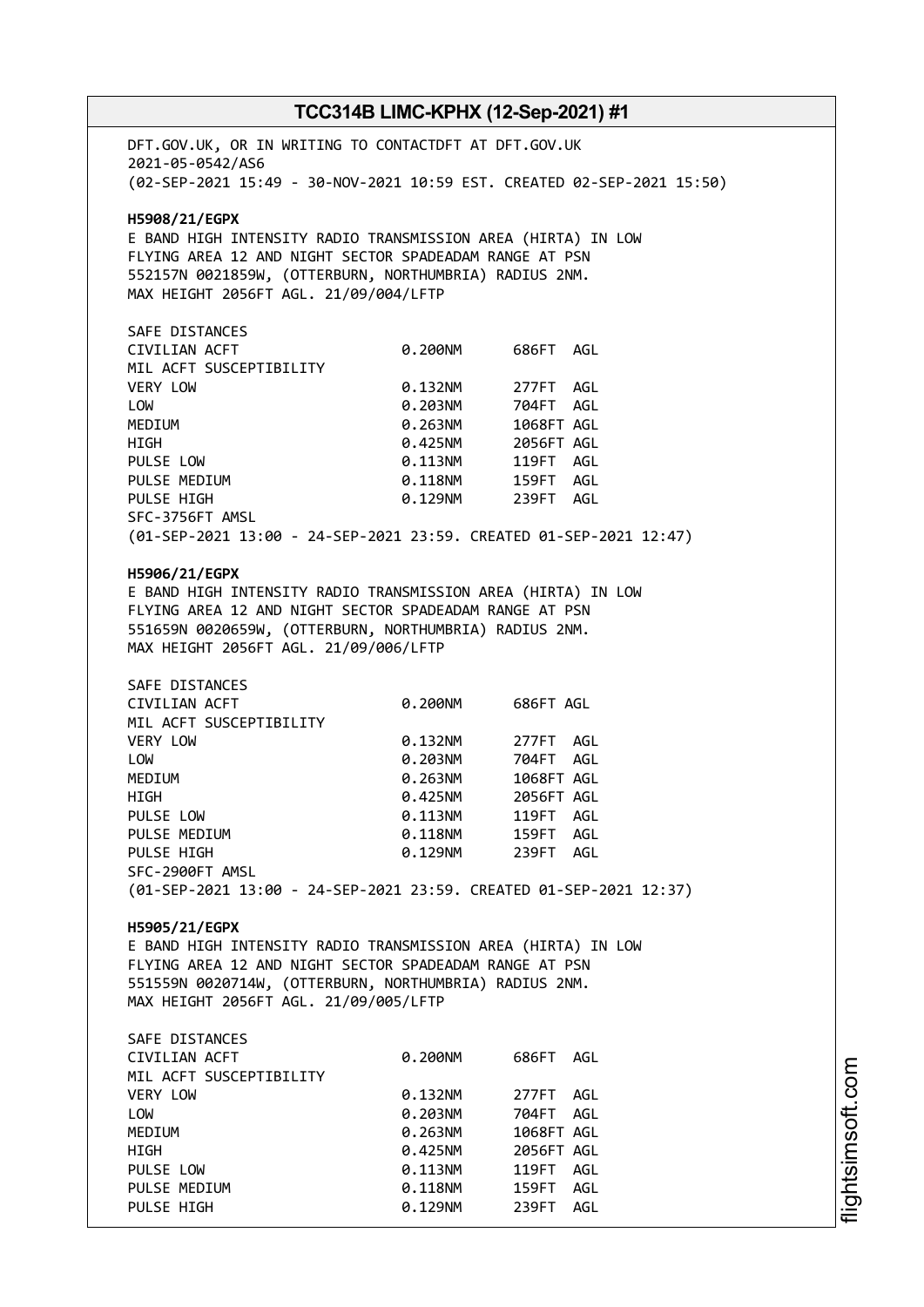SFC-3156FT AMSL (01-SEP-2021 13:00 - 24-SEP-2021 23:59. CREATED 01-SEP-2021 12:31) **H5904/21/EGPX** E BAND HIGH INTENSITY RADIO TRANSMISSION AREA (HIRTA) IN LOW FLYING AREA 12 AND NIGHT SECTOR SPADEADAM RANGE AT PSN 552108N 0021759W, (OTTERBURN, NORTHUMBRIA) RADIUS 2NM. MAX HEIGHT 2056FT AGL. 21/09/003/LFTP SAFE DISTANCES CIVILIAN ACFT 0.200NM 686FT AGL MIL ACFT SUSCEPTIBILITY VERY LOW 0.132NM 277FT AGL LOW 0.203NM 704FT AGL MEDIUM 0.263NM 1068FT AGL HIGH 0.425NM 2056FT AGL PULSE LOW 0.113NM 119FT AGL PULSE MEDIUM  $0.118$ NM 159FT AGL PULSE HIGH 0.129NM 239FT AGL SFC-3581FT AMSL (01-SEP-2021 13:00 - 24-SEP-2021 23:59. CREATED 01-SEP-2021 12:18) **H5902/21/EGPX** STATIONARY TRANSPONDER TESTING. TEST TRANSPONDER LOCATED WI 0.5NM: 572027N 0072125W (SOUTH UIST, OUTER HEBRIDES). VIRTUAL STATIONARY - AIRCRAFT INDICATIONS MAY OCCUR ABOVE THE SITE OUT TO 200NM. MODE 3A: 7777 / MODE C: 62000. FOR INFO 07967 750921. 2021-08-0548/AS3. SFC-UNL (02-SEP-2021 23:00 - 30-SEP-2021 23:00. CREATED 01-SEP-2021 12:12) **C8733/21/EGPX** CHECKLIST YEAR=2021 2190 4325 4892 5013 5014 5015 5129 5432 5608 5655 5656 5657 5658 5659 5660 5661 5672 5753 5756 5757 5897 5922 5933 6007 6025 6055 6447 6472 6482 6495 6549 6554 6641 6772 6780 6845 6882 6914 7006 7041 7044 7066 7071 7131 7133 7193 7196 7223 7249 7296 7297 7298 7299 7301 7334 7412 7504 7505 7602 7603 7604 7605 7606 7608 7702 7743 7745 7746 7763 7765 7774 7788 7800 7814 7833 7858 7863 7888 7889 7967 7973 7996 8012 8015 8084 8130 8135 8137 8142 8143 8146 8148 8154 8199 8200 8201 8202 8203 8204 8205 8211 8250 8269 8298 8314 8316 8341 8352 8366 8377 8405 8428 8430 8432 8433 8435 8440 8441 8458 8461 8463 8468 8469 8478 8486 8487 8488 8489 8490 8491 8492 8493 8494 8504 8512 8514 8515 8516 8517 8518 8519 8520 8521 8523 8524 8525 8527 8533 8534 8539 8542 8561 8562 8563 8564 8565 8568 8572 8576 8582 8585 8587 8590 8595 8599 8600 8603 8604 8613 8614 8615 8616 8617 8618 8619 8620 8621 8629 8643 8647 8648 8670 8671 8673 8679 8680 8693 8694 8695 8698 8699 8702 8703 8705 8707 8709 8711 8712 8713 8714 8715 8716 8717 8718 8719 8720 8721 8722 8723 8725 8727 8728 8729 8730 8731 8732 PART 1 OF 3 (01-SEP-2021 00:05 - 01-OCT-2021 00:05 EST. CREATED 01-SEP-2021 01:32) **C8733/21/EGPX** LATEST PUBLICATIONS AIP AIRAC AMDT IFR 010/2021 EFFECTIVE DATE 07 OCT 21 AIP SUP IFR 045/2021 EFFECTIVE DATE 26 AUG 21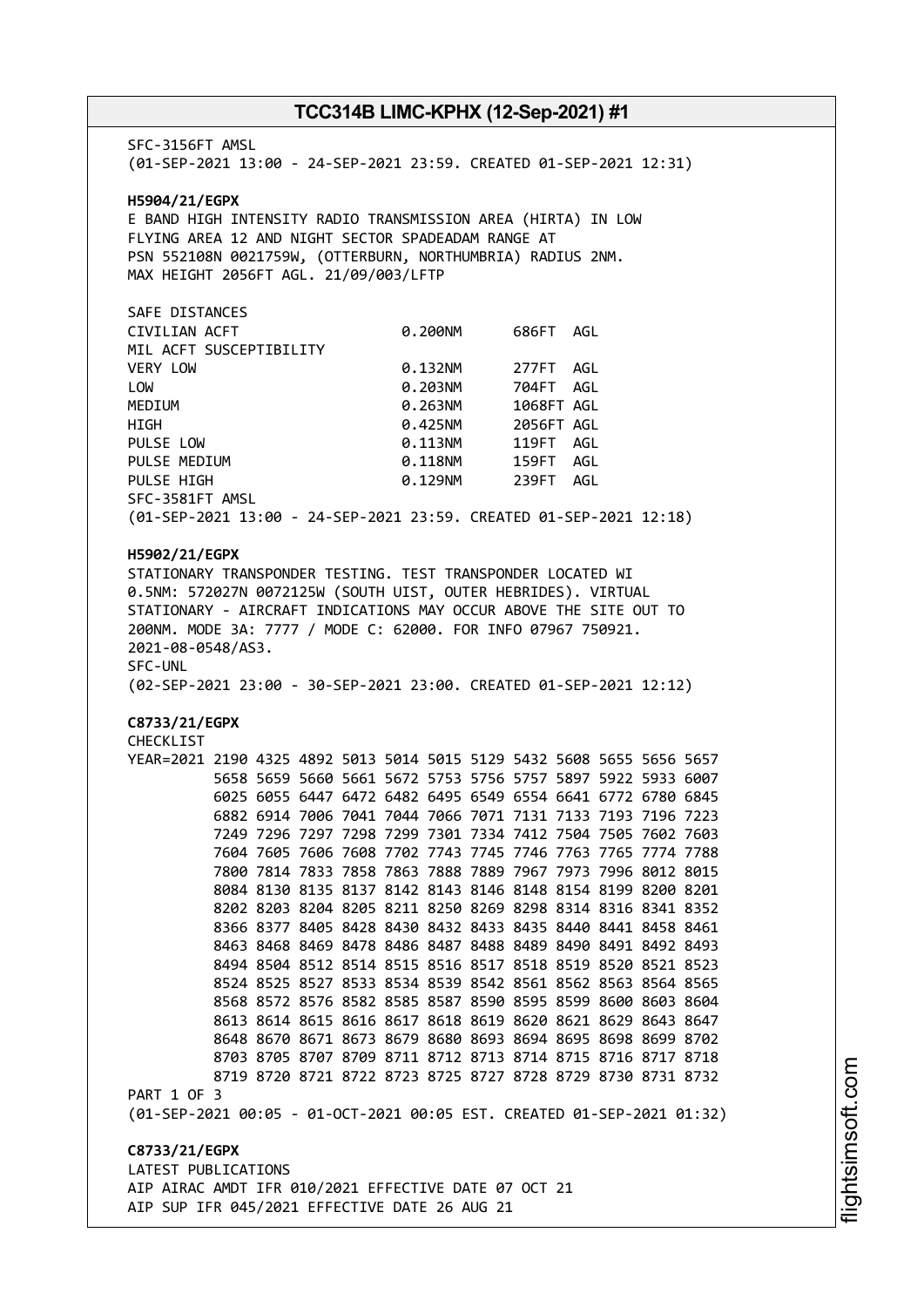**TCC314B LIMC-KPHX (12-Sep-2021) #1** AIC IFR W083/2021 EFFECTIVE DATE 26 AUG 21 AIC IFR P067/2021 EFFECTIVE DATE 29 JUL 21 AIC IFR Y082/2021 EFFECTIVE DATE 26 AUG 21 (01-SEP-2021 00:05 - 01-OCT-2021 00:05 EST. CREATED 01-SEP-2021 01:32) **C8733/21/EGPX** AIP MIL NIL SUP CHECKLIST AIP IFR 053/2018 060/2018 011/2019 025/2019 003/2020 017/2020 019/2020 023/2020 030/2020 031/2020 032/2020 038/2020 039/2020 046/2020 048/2020 049/2020 052/2020 002/2021 003/2021 007/2021 008/2021 012/2021 014/2021 017/2021 018/2021 019/2021 020/2021 022/2021 023/2021 024/2021 025/2021 026/2021 028/2021 029/2021 030/2021 031/2021 032/2021 034/2021 035/2021 036/2021 037/2021 038/2021 039/2021 041/2021 042/2021 043/2021 044/2021 045/2021 AIP VFR NIL AIP MIL **NTI** PART 3 OF 3 (01-SEP-2021 00:05 - 01-OCT-2021 00:05 EST. CREATED 01-SEP-2021 01:32) **Q0446/21/EGPX** CHECKLIST YEAR=2021 0404 0405 0406 0407 0408 0412 0424 0428 0433 0440 0441 0442 0444 0445 LATEST PUBLICATIONS AIP AIRAC AMDT IFR 010/2021 EFFECTIVE DATE 07 OCT 21 AIP SUP IFR 045/2021 EFFECTIVE DATE 26 AUG 21 AIC IFR W083/2021 EFFECTIVE DATE 26 AUG 21 AIC IFR P067/2021 EFFECTIVE DATE 29 JUL 21 AIC IFR Y082/2021 EFFECTIVE DATE 26 AUG 21 AIC IFR M079/2021 EFFECTIVE DATE 26 AUG 21 AIC IFR G097/2009 EFFECTIVE DATE 31 DEC 09 AIC CHECKLIST AIP IFR P127/2006 P008/2008 P064/2008 P086/2008 P077/2009 P070/2010 P062/2012 P138/2012 Y009/2014 P002/2018 P053/2018 Y104/2018 Y031/2019 Y055/2019 Y117/2019 Y135/2019 P136/2019 P137/2019 P138/2019 P139/2019 Y140/2019 Y141/2019 Y142/2019 Y001/2020 P003/2020 W008/2020 Y011/2020 Y012/2020 W018/2020 Y024/2020 Y028/2020 Y031/2020 P034/2020 W035/2020 Y036/2020 Y039/2020 Y040/2020 Y041/2020 Y042/2020 Y043/2020 P044/2020 Y045/2020 P046/2020 Y051/2020 Y052/2020 P053/2020 P056/2020 P060/2020 P083/2020 Y085/2020 Y086/2020 Y087/2020 Y002/2021 Y008/2021 Y010/2021 Y011/2021 M012/2021 P017/2021 P018/2021 P026/2021 Y027/2021 Y029/2021 Y037/2021 M044/2021 P045/2021 Y050/2021 Y054/2021 Y055/2021 Y058/2021 M060/2021 Y062/2021 M064/2021 M065/2021 P067/2021 Y068/2021 M070/2021 M071/2021 M072/2021 M073/2021 M074/2021 M075/2021 Y076/2021 M077/2021 M078/2021 M079/2021 Y080/2021 Y081/2021 Y082/2021 W083/2021 AIP VFR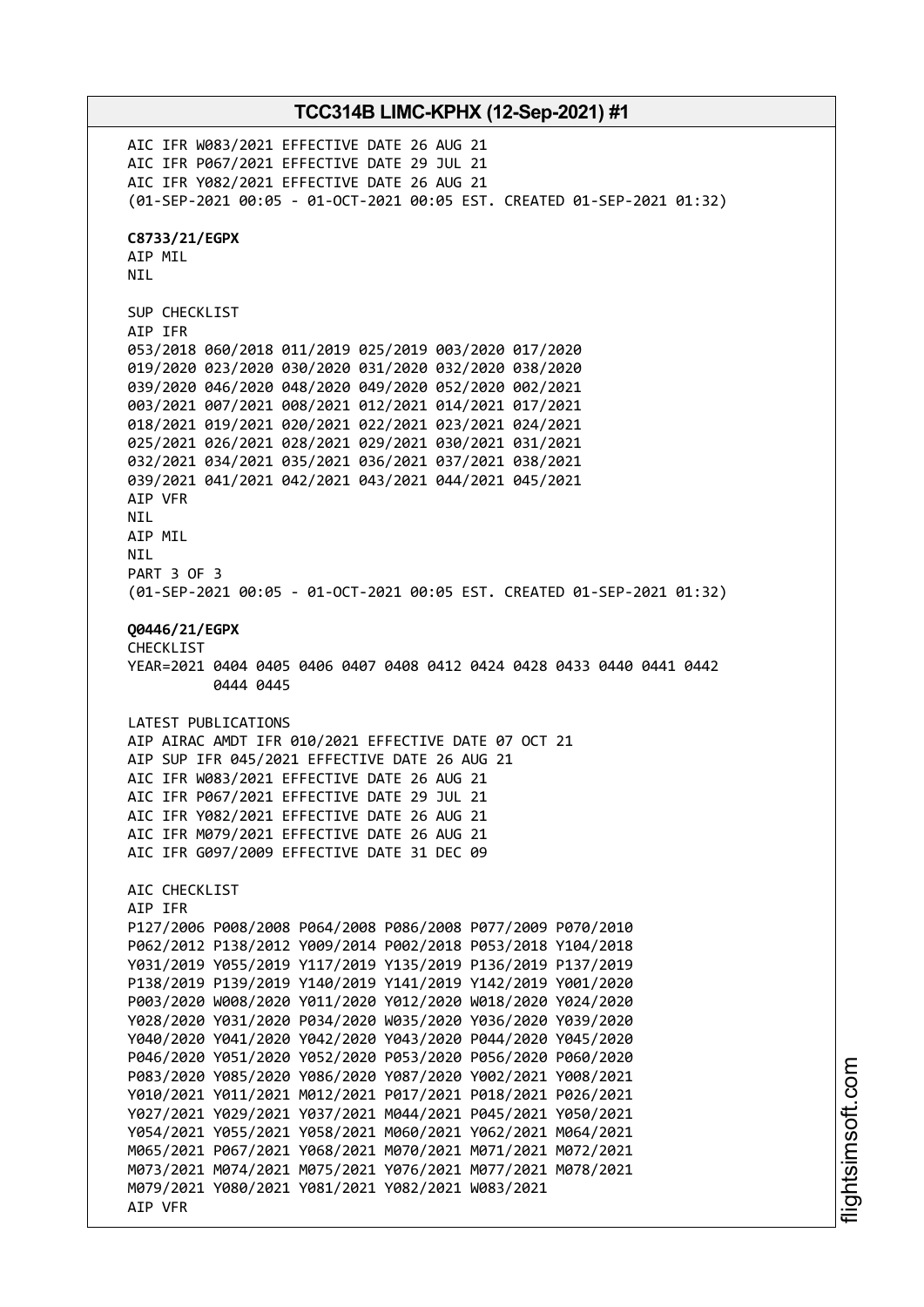**NTI** AIP MIL NIL SUP CHECKLIST AIP IFR 053/2018 060/2018 011/2019 025/2019 003/2020 017/2020 019/2020 023/2020 030/2020 031/2020 032/2020 038/2020 (01-SEP-2021 00:05 - 01-OCT-2021 00:05 EST. CREATED 01-SEP-2021 01:28) **Q0446/21/EGPX** 039/2020 046/2020 048/2020 049/2020 052/2020 002/2021 003/2021 007/2021 008/2021 012/2021 014/2021 017/2021 018/2021 019/2021 020/2021 022/2021 023/2021 024/2021 025/2021 026/2021 028/2021 029/2021 030/2021 031/2021 032/2021 034/2021 035/2021 036/2021 037/2021 038/2021 039/2021 041/2021 042/2021 043/2021 044/2021 045/2021 AIP VFR NIL AIP MIL NIL (01-SEP-2021 00:05 - 01-OCT-2021 00:05 EST. CREATED 01-SEP-2021 01:28) **V0022/21/EGPX** CHECKLIST YEAR=2021 0012 0014 0020 0021 LATEST PUBLICATIONS AIP AIRAC AMDT IFR 010/2021 EFFECTIVE DATE 07 OCT 21 AIP SUP IFR 045/2021 EFFECTIVE DATE 26 AUG 21 AIC IFR W083/2021 EFFECTIVE DATE 26 AUG 21 AIC IFR P067/2021 EFFECTIVE DATE 29 JUL 21 AIC IFR Y082/2021 EFFECTIVE DATE 26 AUG 21 AIC IFR M079/2021 EFFECTIVE DATE 26 AUG 21 AIC IFR G097/2009 EFFECTIVE DATE 31 DEC 09 AIC CHECKLIST AIP IFR P127/2006 P008/2008 P064/2008 P086/2008 P077/2009 P070/2010 P062/2012 P138/2012 Y009/2014 P002/2018 P053/2018 Y104/2018 Y031/2019 Y055/2019 Y117/2019 Y135/2019 P136/2019 P137/2019 PART 1 OF 2 (01-SEP-2021 00:05 - 01-OCT-2021 00:05 EST. CREATED 01-SEP-2021 01:28) **V0022/21/EGPX** P138/2019 P139/2019 Y140/2019 Y141/2019 Y142/2019 Y001/2020 P003/2020 W008/2020 Y011/2020 Y012/2020 W018/2020 Y024/2020 Y028/2020 Y031/2020 P034/2020 W035/2020 Y036/2020 Y039/2020 Y040/2020 Y041/2020 Y042/2020 Y043/2020 P044/2020 Y045/2020 P046/2020 Y051/2020 Y052/2020 P053/2020 P056/2020 P060/2020 P083/2020 Y085/2020 Y086/2020 Y087/2020 Y002/2021 Y008/2021 Y010/2021 Y011/2021 M012/2021 P017/2021 P018/2021 P026/2021 Y027/2021 Y029/2021 Y037/2021 M044/2021 P045/2021 Y050/2021 Y054/2021 Y055/2021 Y058/2021 M060/2021 Y062/2021 M064/2021 M065/2021 P067/2021 Y068/2021 M070/2021 M071/2021 M072/2021 M073/2021 M074/2021 M075/2021 Y076/2021 M077/2021 M078/2021 M079/2021 Y080/2021 Y081/2021 Y082/2021 W083/2021 AIP VFR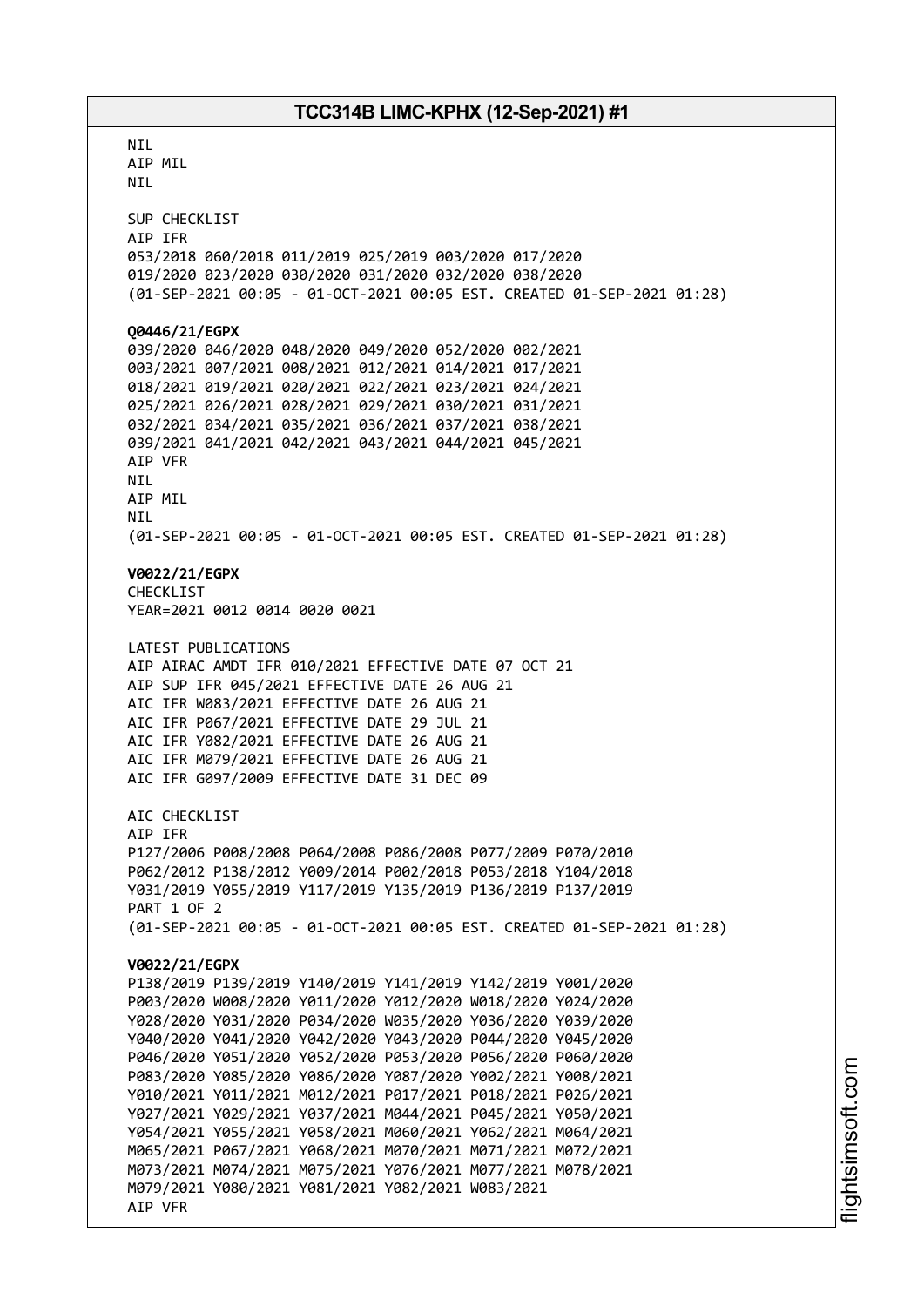**NTI** AIP MIL NIL SUP CHECKLIST AIP IFR 053/2018 060/2018 011/2019 025/2019 003/2020 017/2020 019/2020 023/2020 030/2020 031/2020 032/2020 038/2020 039/2020 046/2020 048/2020 049/2020 052/2020 002/2021 003/2021 007/2021 008/2021 012/2021 014/2021 017/2021 018/2021 019/2021 020/2021 022/2021 023/2021 024/2021 025/2021 026/2021 028/2021 029/2021 030/2021 031/2021 032/2021 034/2021 035/2021 036/2021 037/2021 038/2021 039/2021 041/2021 042/2021 043/2021 044/2021 045/2021 AIP VFR NIL AIP MIL NIL PART 2 OF 2 (01-SEP-2021 00:05 - 01-OCT-2021 00:05 EST. CREATED 01-SEP-2021 01:28) **G0265/21/EGPX** CHECKL<sub>IST</sub> YEAR=2021 NIL LATEST PUBLICATIONS AIP AIRAC AMDT IFR 010/2021 EFFECTIVE DATE 07 OCT 21 AIP SUP IFR 045/2021 EFFECTIVE DATE 26 AUG 21 AIC IFR W083/2021 EFFECTIVE DATE 26 AUG 21 AIC IFR P067/2021 EFFECTIVE DATE 29 JUL 21 AIC IFR Y082/2021 EFFECTIVE DATE 26 AUG 21 AIC IFR M079/2021 EFFECTIVE DATE 26 AUG 21 AIC IFR G097/2009 EFFECTIVE DATE 31 DEC 09 AIC CHECKLIST AIP IFR P127/2006 P008/2008 P064/2008 P086/2008 P077/2009 P070/2010 P062/2012 P138/2012 Y009/2014 P002/2018 P053/2018 Y104/2018 Y031/2019 Y055/2019 Y117/2019 Y135/2019 P136/2019 P137/2019 PART 1 OF 2 (01-SEP-2021 00:05 - 01-OCT-2021 00:05 EST. CREATED 01-SEP-2021 01:25) **G0265/21/EGPX** P138/2019 P139/2019 Y140/2019 Y141/2019 Y142/2019 Y001/2020 P003/2020 W008/2020 Y011/2020 Y012/2020 W018/2020 Y024/2020 Y028/2020 Y031/2020 P034/2020 W035/2020 Y036/2020 Y039/2020 Y040/2020 Y041/2020 Y042/2020 Y043/2020 P044/2020 Y045/2020 P046/2020 Y051/2020 Y052/2020 P053/2020 P056/2020 P060/2020 P083/2020 Y085/2020 Y086/2020 Y087/2020 Y002/2021 Y008/2021 Y010/2021 Y011/2021 M012/2021 P017/2021 P018/2021 P026/2021 Y027/2021 Y029/2021 Y037/2021 M044/2021 P045/2021 Y050/2021 Y054/2021 Y055/2021 Y058/2021 M060/2021 Y062/2021 M064/2021 M065/2021 P067/2021 Y068/2021 M070/2021 M071/2021 M072/2021 M073/2021 M074/2021 M075/2021 Y076/2021 M077/2021 M078/2021 M079/2021 Y080/2021 Y081/2021 Y082/2021 W083/2021 AIP VFR NIL AIP MIL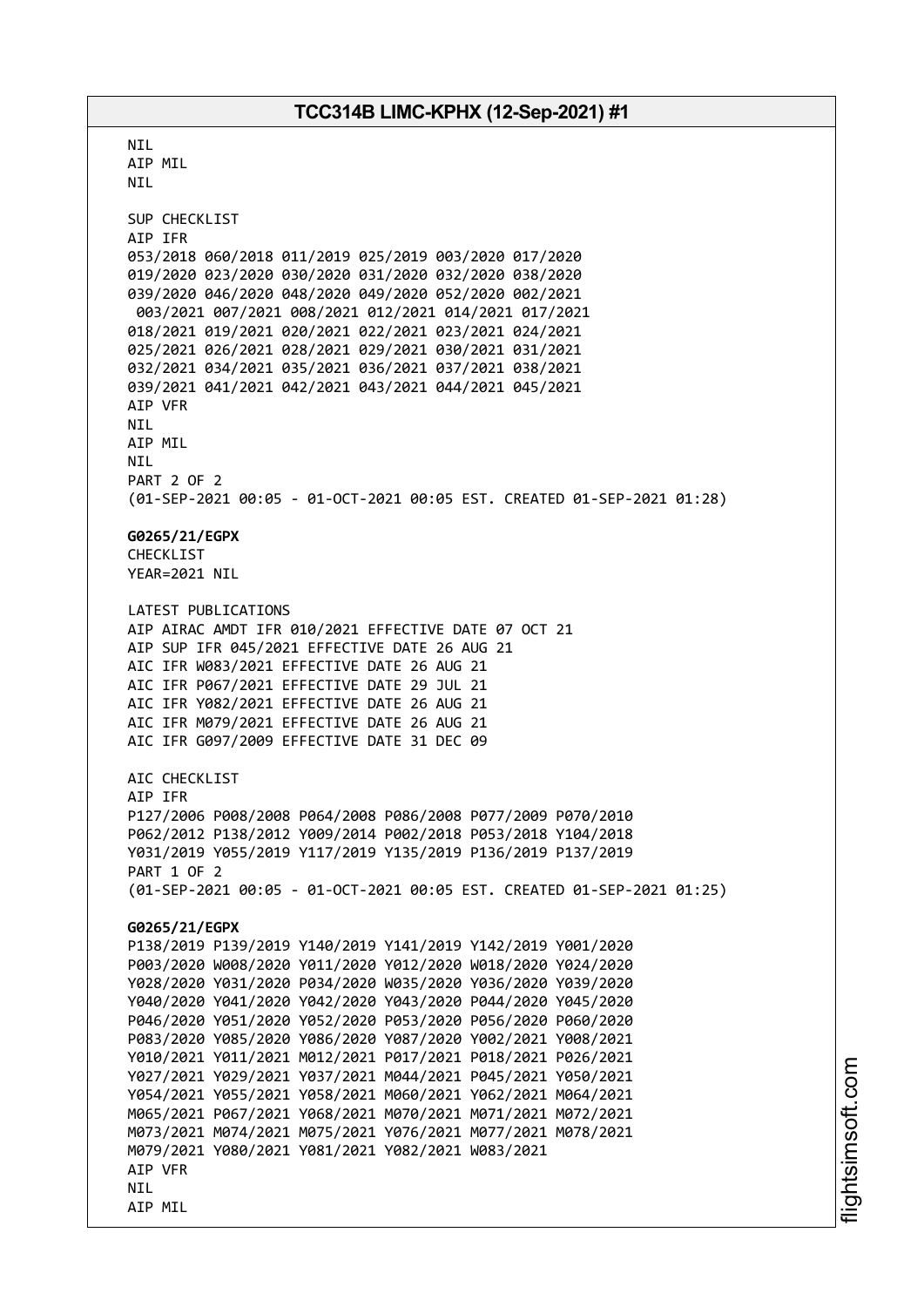#### NIL

SUP CHECKLIST AIP IFR 053/2018 060/2018 011/2019 025/2019 003/2020 017/2020 019/2020 023/2020 030/2020 031/2020 032/2020 038/2020 039/2020 046/2020 048/2020 049/2020 052/2020 002/2021 (01-SEP-2021 00:05 - 01-OCT-2021 00:05 EST. CREATED 01-SEP-2021 01:25) **A3094/21/EGPX** P046/2020 Y051/2020 Y052/2020 P053/2020 P056/2020 P060/2020 P083/2020 Y085/2020 Y086/2020 Y087/2020 Y002/2021 Y008/2021 Y010/2021 Y011/2021 M012/2021 P017/2021 P018/2021 P026/2021 Y027/2021 Y029/2021 Y037/2021 M044/2021 P045/2021 Y050/2021 Y054/2021 Y055/2021 Y058/2021 M060/2021 Y062/2021 M064/2021 M065/2021 P067/2021 Y068/2021 M070/2021 M071/2021 M072/2021 M073/2021 M074/2021 M075/2021 Y076/2021 M077/2021 M078/2021 M079/2021 Y080/2021 Y081/2021 Y082/2021 W083/2021 AIP VFR **NTI** AIP MIL NIL SUP CHECKLIST AIP IFR 053/2018 060/2018 011/2019 025/2019 003/2020 017/2020 019/2020 023/2020 030/2020 031/2020 032/2020 038/2020 039/2020 046/2020 048/2020 049/2020 052/2020 002/2021 003/2021 007/2021 008/2021 012/2021 014/2021 017/2021 018/2021 019/2021 020/2021 022/2021 023/2021 024/2021 025/2021 026/2021 028/2021 029/2021 030/2021 031/2021 032/2021 034/2021 035/2021 036/2021 037/2021 038/2021 039/2021 041/2021 042/2021 043/2021 044/2021 045/2021 AIP VFR NIL AIP MIL NIL END PART 2 OF 2 (01-SEP-2021 00:05 - 01-OCT-2021 00:05 EST. CREATED 01-SEP-2021 01:19) **A3094/21/EGPX** CHECKLIST YEAR=2021 1471 1740 1798 1940 1970 2025 2032 2033 2034 2078 2111 2138 2167 2168 2224 2259 2290 2320 2391 2393 2398 2410 2411 2434 2441 2445 2510 2527 2528 2530 2583 2596 2597 2598 2599 2600 2601 2602 2611 2612 2629 2641 2642 2674 2694 2701 2702 2705 2709 2745 2777 2787 2791 2818 2820 2836 2853 2879 2881 2882 2891 2905 2916 2917 2918 2936 2937 2950 2979 2980 2981 2982 2983 2998 3002 3016 3023 3024 3026 3027 3028 3029 3037 3040 3041 3042 3043 3047 3063 3064 3065 3066 3067 3069 3075 3076 3078 3079 3080 3086 3087 3088 3089 3091 3093 LATEST PUBLICATIONS AIP AIRAC AMDT IFR 010/2021 EFFECTIVE DATE 07 OCT 21 AIP SUP IFR 045/2021 EFFECTIVE DATE 26 AUG 21 AIC IFR W083/2021 EFFECTIVE DATE 26 AUG 21 AIC IFR P067/2021 EFFECTIVE DATE 29 JUL 21 AIC IFR Y082/2021 EFFECTIVE DATE 26 AUG 21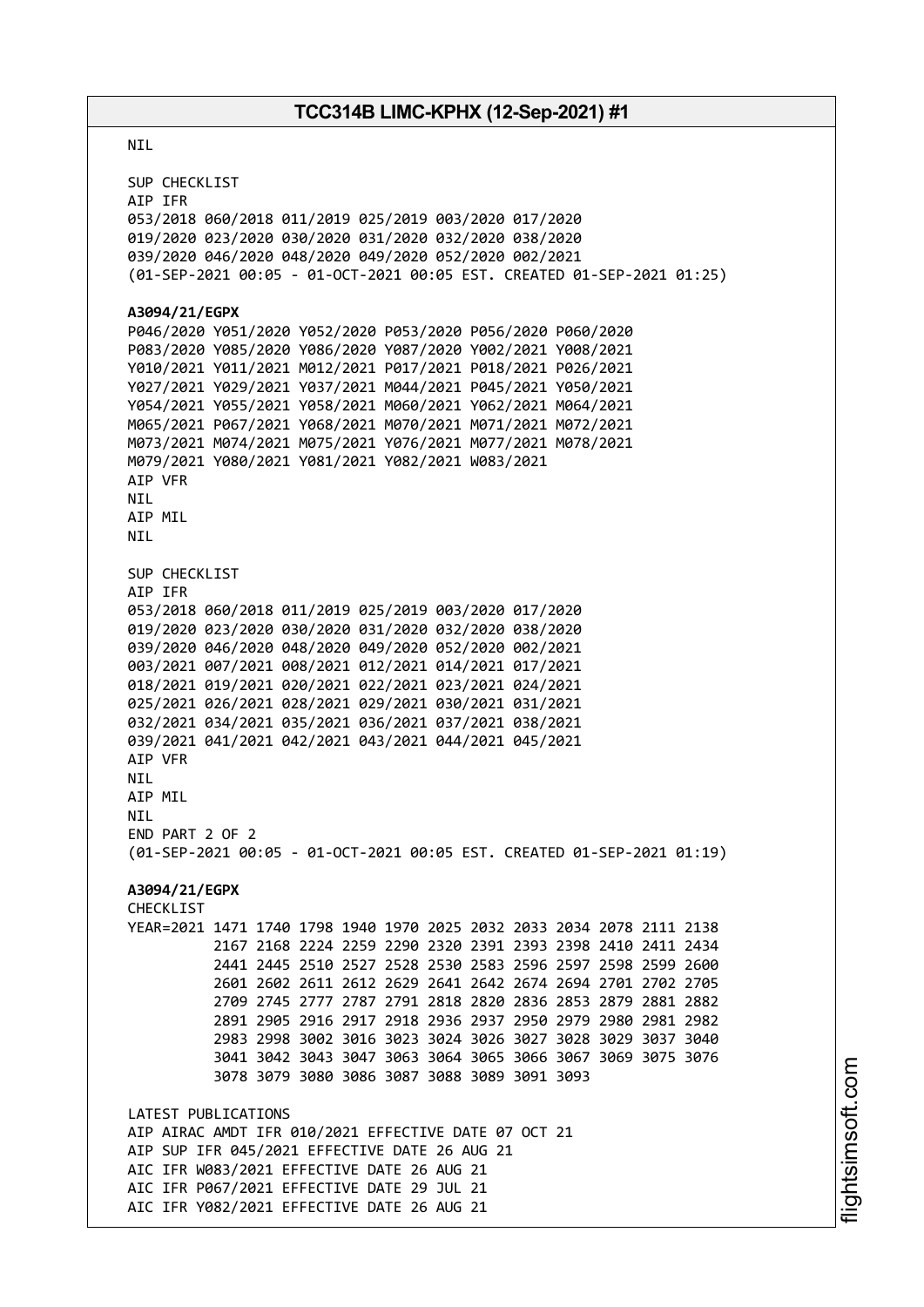**TCC314B LIMC-KPHX (12-Sep-2021) #1** AIC IFR M079/2021 EFFECTIVE DATE 26 AUG 21 AIC IFR G097/2009 EFFECTIVE DATE 31 DEC 09 AIC CHECKLIST AIP IFR P127/2006 P008/2008 P064/2008 P086/2008 P077/2009 P070/2010 P062/2012 P138/2012 Y009/2014 P002/2018 P053/2018 Y104/2018 Y031/2019 Y055/2019 Y117/2019 Y135/2019 P136/2019 P137/2019 P138/2019 P139/2019 Y140/2019 Y141/2019 Y142/2019 Y001/2020 P003/2020 W008/2020 Y011/2020 Y012/2020 W018/2020 Y024/2020 Y028/2020 Y031/2020 P034/2020 W035/2020 Y036/2020 Y039/2020 Y040/2020 Y041/2020 Y042/2020 Y043/2020 P044/2020 Y045/2020 END PART 1 OF 2 (01-SEP-2021 00:05 - 01-OCT-2021 00:05 EST. CREATED 01-SEP-2021 01:19) **F0817/21/EGPX** Y010/2021 Y011/2021 M012/2021 P017/2021 P018/2021 P026/2021 Y027/2021 Y029/2021 Y037/2021 M044/2021 P045/2021 Y050/2021 Y054/2021 Y055/2021 Y058/2021 M060/2021 Y062/2021 M064/2021 M065/2021 P067/2021 Y068/2021 M070/2021 M071/2021 M072/2021 M073/2021 M074/2021 M075/2021 Y076/2021 M077/2021 M078/2021 M079/2021 Y080/2021 Y081/2021 Y082/2021 W083/2021 AIP VFR NIL AIP MIL NIL SUP CHECKLIST AIP IFR 053/2018 060/2018 011/2019 025/2019 003/2020 017/2020 019/2020 023/2020 030/2020 031/2020 032/2020 038/2020 039/2020 046/2020 048/2020 049/2020 052/2020 002/2021 003/2021 007/2021 008/2021 012/2021 014/2021 017/2021 018/2021 019/2021 020/2021 022/2021 023/2021 024/2021 025/2021 026/2021 028/2021 029/2021 030/2021 031/2021 032/2021 034/2021 035/2021 036/2021 037/2021 038/2021 039/2021 041/2021 042/2021 043/2021 044/2021 045/2021 AIP VFR NIL AIP MIL **NTI** END PART 2 OF 2 (01-SEP-2021 00:05 - 01-OCT-2021 00:05 EST. CREATED 01-SEP-2021 01:16) **F0817/21/EGPX** CHECKLIST YEAR=2021 0811 0812 0813 0814 0815 0816 LATEST PUBLICATIONS AIP AIRAC AMDT IFR 010/2021 EFFECTIVE DATE 07 OCT 21 AIP SUP IFR 045/2021 EFFECTIVE DATE 26 AUG 21 AIC IFR W083/2021 EFFECTIVE DATE 26 AUG 21 AIC IFR P067/2021 EFFECTIVE DATE 29 JUL 21 AIC IFR Y082/2021 EFFECTIVE DATE 26 AUG 21 AIC IFR M079/2021 EFFECTIVE DATE 26 AUG 21 AIC IFR G097/2009 EFFECTIVE DATE 31 DEC 09 AIC CHECKLIST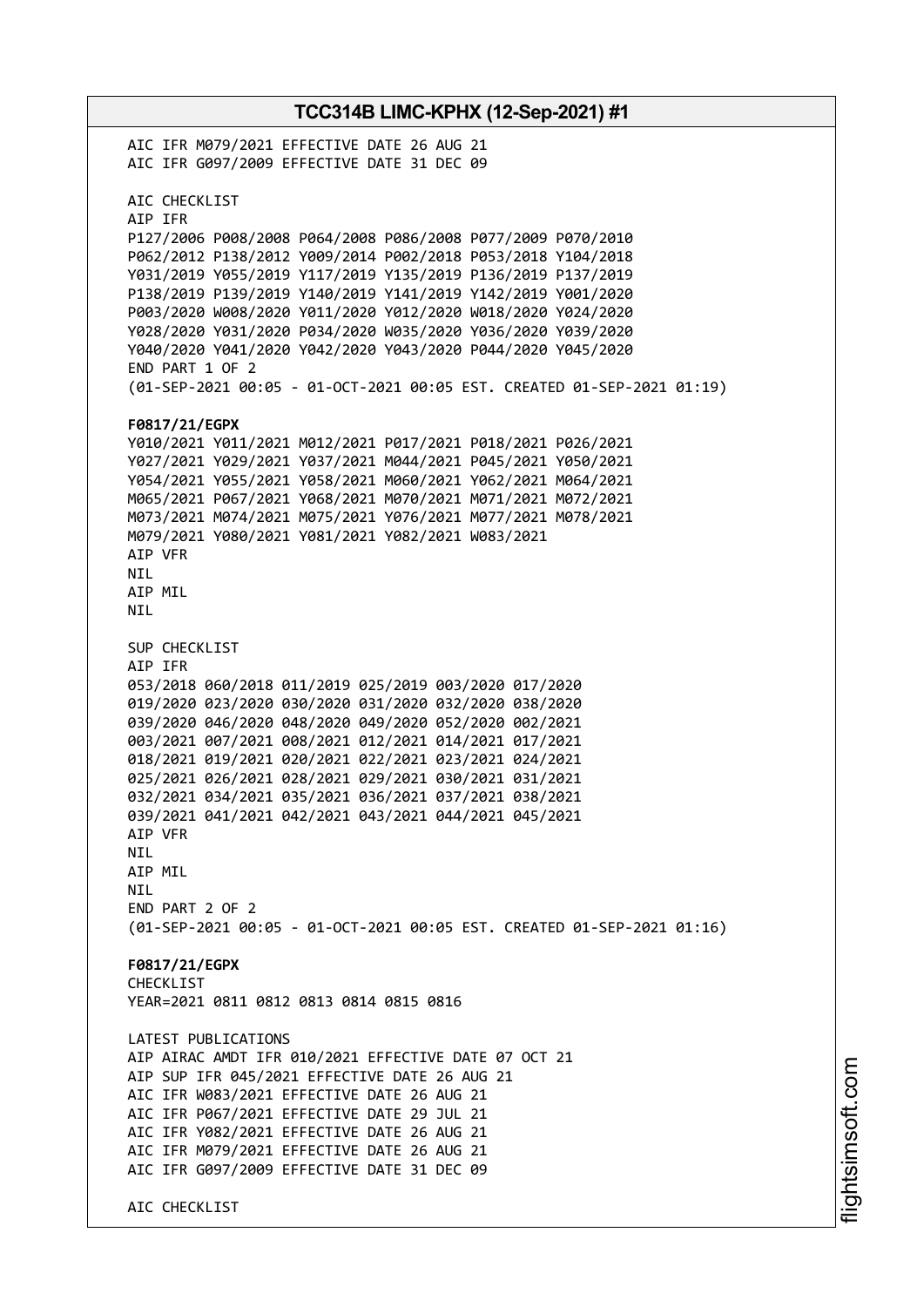**TCC314B LIMC-KPHX (12-Sep-2021) #1** AIP IFR P127/2006 P008/2008 P064/2008 P086/2008 P077/2009 P070/2010 P062/2012 P138/2012 Y009/2014 P002/2018 P053/2018 Y104/2018 Y031/2019 Y055/2019 Y117/2019 Y135/2019 P136/2019 P137/2019 P138/2019 P139/2019 Y140/2019 Y141/2019 Y142/2019 Y001/2020 P003/2020 W008/2020 Y011/2020 Y012/2020 W018/2020 Y024/2020 Y028/2020 Y031/2020 P034/2020 W035/2020 Y036/2020 Y039/2020 Y040/2020 Y041/2020 Y042/2020 Y043/2020 P044/2020 Y045/2020 P046/2020 Y051/2020 Y052/2020 P053/2020 P056/2020 P060/2020 P083/2020 Y085/2020 Y086/2020 Y087/2020 Y002/2021 Y008/2021 END PART 1 OF 2 (01-SEP-2021 00:05 - 01-OCT-2021 00:05 EST. CREATED 01-SEP-2021 01:16) **P0003/21/EGPX** CHECKLIST YEAR=2021 0001 0002 LATEST PUBLICATIONS AIP AIRAC AMDT IFR 010/2021 EFFECTIVE DATE 07 OCT 21 AIP SUP IFR 045/2021 EFFECTIVE DATE 26 AUG 21 AIC IFR W083/2021 EFFECTIVE DATE 26 AUG 21 AIC IFR P067/2021 EFFECTIVE DATE 29 JUL 21 AIC IFR Y082/2021 EFFECTIVE DATE 26 AUG 21 AIC IFR M079/2021 EFFECTIVE DATE 26 AUG 21 AIC IFR G097/2009 EFFECTIVE DATE 31 DEC 09 AIC CHECKLIST AIP IFR P127/2006 P008/2008 P064/2008 P086/2008 P077/2009 P070/2010 P062/2012 P138/2012 Y009/2014 P002/2018 P053/2018 Y104/2018 Y031/2019 Y055/2019 Y117/2019 Y135/2019 P136/2019 P137/2019 P138/2019 P139/2019 Y140/2019 Y141/2019 Y142/2019 Y001/2020 P003/2020 W008/2020 Y011/2020 Y012/2020 W018/2020 Y024/2020 Y028/2020 Y031/2020 P034/2020 W035/2020 Y036/2020 Y039/2020 Y040/2020 Y041/2020 Y042/2020 Y043/2020 P044/2020 Y045/2020 P046/2020 Y051/2020 Y052/2020 P053/2020 P056/2020 P060/2020 P083/2020 Y085/2020 Y086/2020 Y087/2020 Y002/2021 Y008/2021 Y010/2021 Y011/2021 M012/2021 P017/2021 P018/2021 P026/2021 Y027/2021 Y029/2021 Y037/2021 M044/2021 P045/2021 Y050/2021 Y054/2021 Y055/2021 Y058/2021 M060/2021 Y062/2021 M064/2021 M065/2021 P067/2021 Y068/2021 M070/2021 M071/2021 M072/2021 M073/2021 M074/2021 M075/2021 Y076/2021 M077/2021 M078/2021 M079/2021 Y080/2021 Y081/2021 Y082/2021 W083/2021 AIP VFR NIL AIP MIL NIL (01-SEP-2021 00:05 - 01-OCT-2021 00:05 EST. CREATED 01-SEP-2021 01:14) **P0003/21/EGPX** SUP CHECKLIST AIP IFR 053/2018 060/2018 011/2019 025/2019 003/2020 017/2020 019/2020 023/2020 030/2020 031/2020 032/2020 038/2020 039/2020 046/2020 048/2020 049/2020 052/2020 002/2021 003/2021 007/2021 008/2021 012/2021 014/2021 017/2021 018/2021 019/2021 020/2021 022/2021 023/2021 024/2021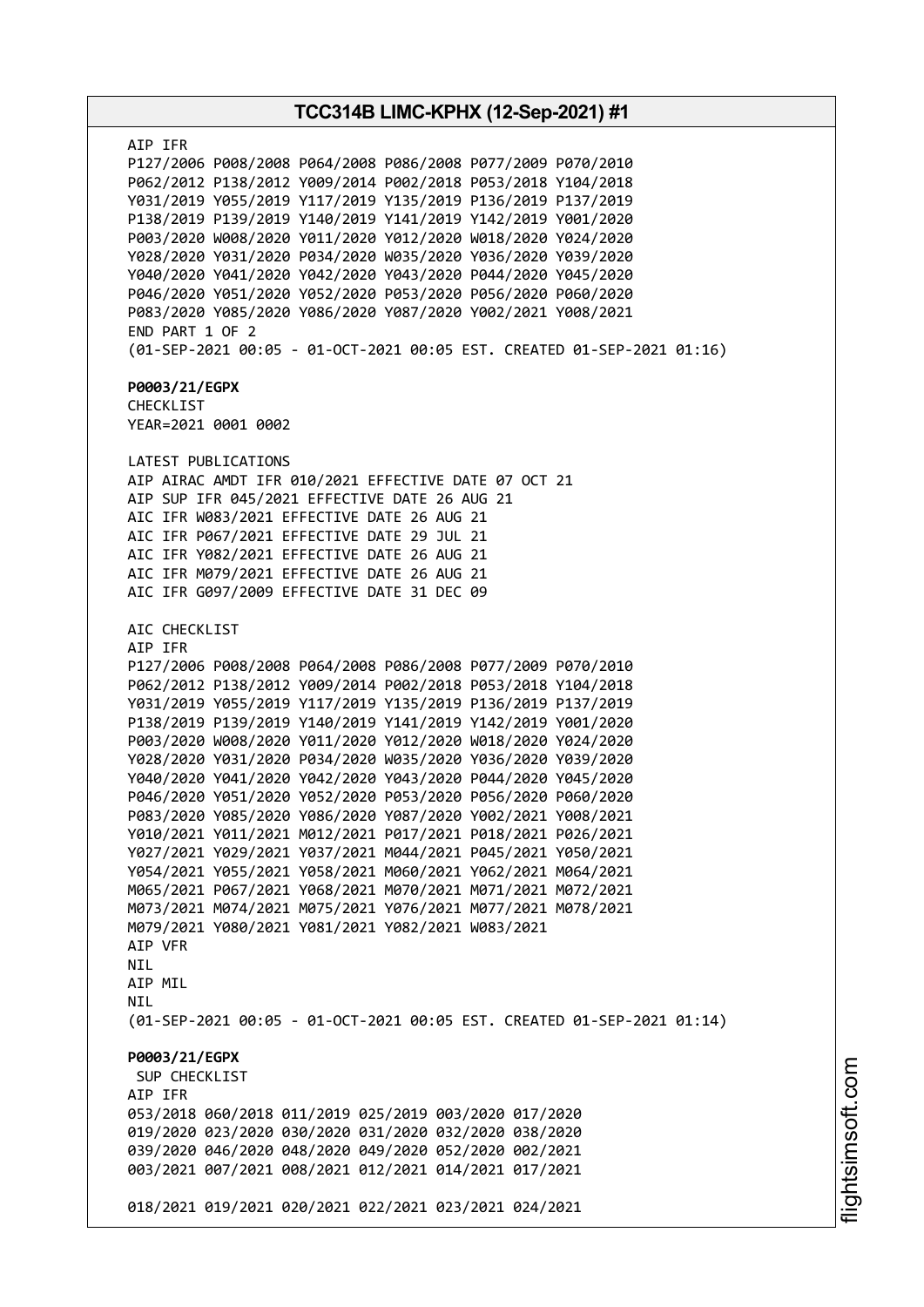025/2021 026/2021 028/2021 029/2021 030/2021 031/2021 032/2021 034/2021 035/2021 036/2021 037/2021 038/2021 039/2021 041/2021 042/2021 043/2021 044/2021 045/2021 AIP VFR **NTI** AIP MIL NIL (01-SEP-2021 00:05 - 01-OCT-2021 00:05 EST. CREATED 01-SEP-2021 01:14) **J3415/21/EGPX** CHECKLIST YEAR=2021 2841 3101 3160 3165 3311 3312 3314 3315 3318 3321 3345 3367 3369 3370 3371 3372 3373 3374 3375 3376 3377 3378 3379 3380 3381 3382 3383 3395 3396 3397 3398 3399 3400 3401 3402 3403 3404 3405 3406 3407 3408 3410 3411 3412 LATEST PUBLICATIONS AIP AIRAC AMDT IFR 010/2021 EFFECTIVE DATE 07 OCT 21 AIP SUP IFR 045/2021 EFFECTIVE DATE 26 AUG 21 AIC IFR W083/2021 EFFECTIVE DATE 26 AUG 21 AIC IFR P067/2021 EFFECTIVE DATE 29 JUL 21 AIC IFR Y082/2021 EFFECTIVE DATE 26 AUG 21 AIC IFR M079/2021 EFFECTIVE DATE 26 AUG 21 AIC IFR G097/2009 EFFECTIVE DATE 31 DEC 09 AIC CHECKLIST AIP IFR P127/2006 P008/2008 P064/2008 P086/2008 P077/2009 P070/2010 P062/2012 P138/2012 Y009/2014 P002/2018 P053/2018 Y104/2018 Y031/2019 Y055/2019 Y117/2019 Y135/2019 P136/2019 P137/2019 P138/2019 P139/2019 Y140/2019 Y141/2019 Y142/2019 Y001/2020 P003/2020 W008/2020 Y011/2020 Y012/2020 W018/2020 Y024/2020 Y028/2020 Y031/2020 P034/2020 W035/2020 Y036/2020 Y039/2020 Y040/2020 Y041/2020 Y042/2020 Y043/2020 P044/2020 Y045/2020 P046/2020 Y051/2020 Y052/2020 P053/2020 P056/2020 P060/2020 P083/2020 Y085/2020 Y086/2020 Y087/2020 Y002/2021 Y008/2021 Y010/2021 Y011/2021 M012/2021 P017/2021 P018/2021 P026/2021 Y027/2021 Y029/2021 Y037/2021 M044/2021 P045/2021 Y050/2021 Y054/2021 Y055/2021 Y058/2021 M060/2021 Y062/2021 M064/2021 M065/2021 P067/2021 Y068/2021 M070/2021 M071/2021 M072/2021 (01-SEP-2021 00:05 - 01-OCT-2021 00:05 EST. CREATED 01-SEP-2021 01:11) **K0379/21/EGPX CHECKLIST** YEAR=2021 0254 0255 0259 0260 0262 0263 0271 0275 0276 0277 0281 0286 0287 0292 0293 0298 0299 0303 0307 0313 0314 0316 0319 0321 0324 0325 0329 0333 0334 0335 0338 0342 0343 0344 0345 0346 0348 0351 0352 0353 0354 0355 0359 0360 0364 0365 0367 0368 0371 0372 0374 0375 0376 0377 0378 LATEST PUBLICATIONS AIP AIRAC AMDT IFR 010/2021 EFFECTIVE DATE 07 OCT 21 AIP SUP IFR 045/2021 EFFECTIVE DATE 26 AUG 21 AIC IFR W083/2021 EFFECTIVE DATE 26 AUG 21 AIC IFR P067/2021 EFFECTIVE DATE 29 JUL 21 AIC IFR Y082/2021 EFFECTIVE DATE 26 AUG 21 AIC IFR M079/2021 EFFECTIVE DATE 26 AUG 21 AIC IFR G097/2009 EFFECTIVE DATE 31 DEC 09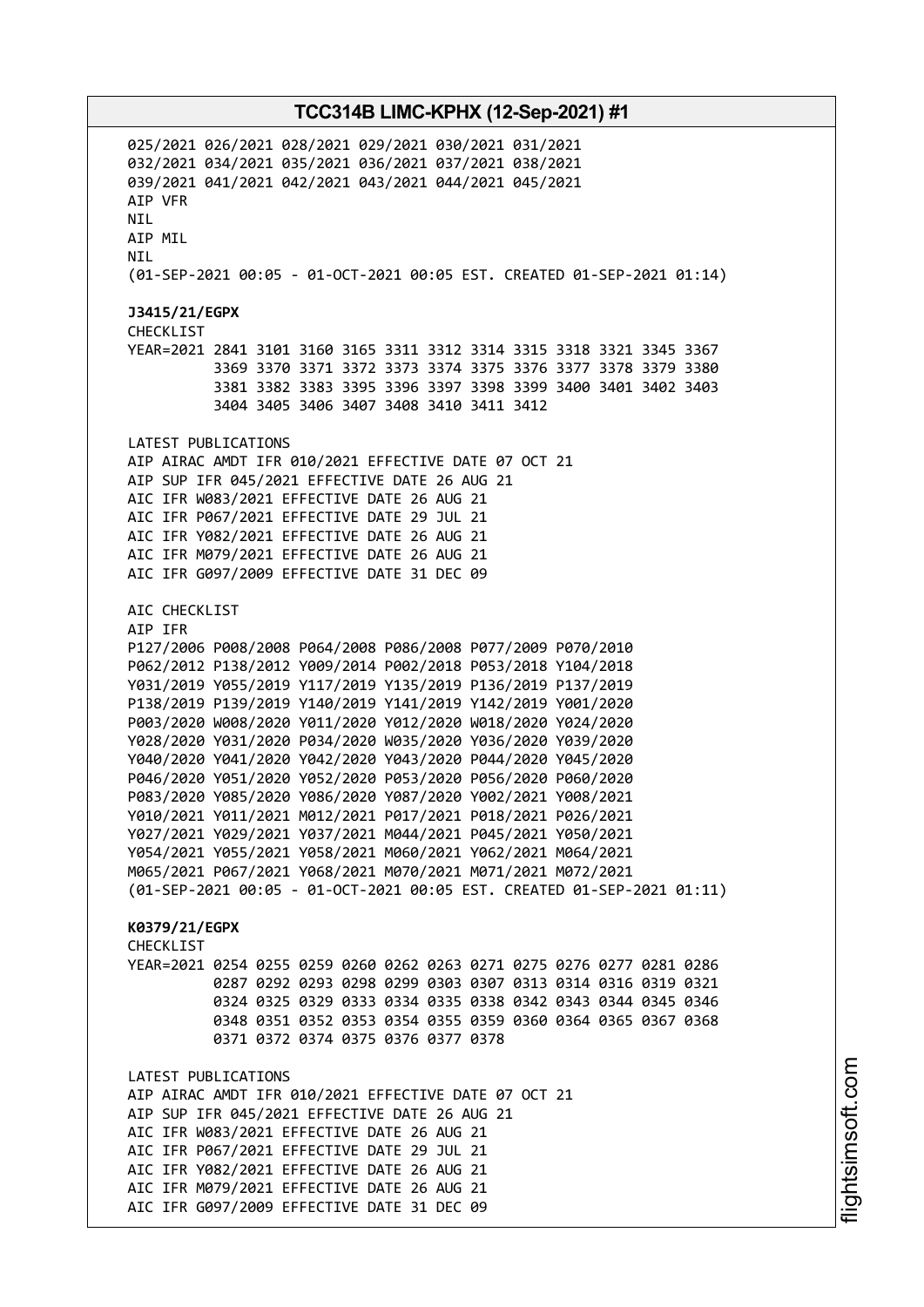AIC CHECKLIST AIP IFR P127/2006 P008/2008 P064/2008 P086/2008 P077/2009 P070/2010 P062/2012 P138/2012 Y009/2014 P002/2018 P053/2018 Y104/2018 Y031/2019 Y055/2019 Y117/2019 Y135/2019 P136/2019 P137/2019 P138/2019 P139/2019 Y140/2019 Y141/2019 Y142/2019 Y001/2020 P003/2020 W008/2020 Y011/2020 Y012/2020 W018/2020 Y024/2020 Y028/2020 Y031/2020 P034/2020 W035/2020 Y036/2020 Y039/2020 Y040/2020 Y041/2020 Y042/2020 Y043/2020 P044/2020 Y045/2020 P046/2020 Y051/2020 Y052/2020 P053/2020 P056/2020 P060/2020 P083/2020 Y085/2020 Y086/2020 Y087/2020 Y002/2021 Y008/2021 Y010/2021 Y011/2021 M012/2021 P017/2021 P018/2021 P026/2021 Y027/2021 Y029/2021 Y037/2021 M044/2021 P045/2021 Y050/2021 Y054/2021 Y055/2021 Y058/2021 M060/2021 Y062/2021 M064/2021 END PART 1 OF 2 (01-SEP-2021 00:05 - 01-OCT-2021 00:05 EST. CREATED 01-SEP-2021 01:11) **K0379/21/EGPX** M065/2021 P067/2021 Y068/2021 M070/2021 M071/2021 M072/2021 M073/2021 M074/2021 M075/2021 Y076/2021 M077/2021 M078/2021 M079/2021 Y080/2021 Y081/2021 Y082/2021 W083/2021 AIP VFR NIL AIP MIL NIL SUP CHECKLIST AIP IFR 053/2018 060/2018 011/2019 025/2019 003/2020 017/2020 019/2020 023/2020 030/2020 031/2020 032/2020 038/2020 039/2020 046/2020 048/2020 049/2020 052/2020 002/2021 003/2021 007/2021 008/2021 012/2021 014/2021 017/2021 018/2021 019/2021 020/2021 022/2021 023/2021 024/2021 025/2021 026/2021 028/2021 029/2021 030/2021 031/2021 032/2021 034/2021 035/2021 036/2021 037/2021 038/2021 039/2021 041/2021 042/2021 043/2021 044/2021 045/2021 AIP VFR NIL AIP MIL END PART 2 OF 2 (01-SEP-2021 00:05 - 01-OCT-2021 00:05 EST. CREATED 01-SEP-2021 01:11) **J3415/21/EGPX** SUP CHECKLIST AIP IFR AIP VFR NIL M073/2021 M074/2021 M075/2021 Y076/2021 M077/2021 M078/2021 M079/2021 Y080/2021 Y081/2021 Y082/2021 W083/2021 (01-SEP-2021 00:05 - 01-OCT-2021 00:05 EST. CREATED 01-SEP-2021 01:10) **H5856/21/EGPX** CHECKLIST YEAR=2020 4986 4987 4988 YEAR=2021 0953 0954 0955 0960 1567 1568 1571 1573 1657 1768 1770 1772 1773 1776 1778 1779 1780 1792 1832 1969 2691 2694 2695 2696 3015 3168 3211 3216 3223 3288 3301 3308 3327 3383 3384 3385 3418 3419 3562 3579 3580 3581 3631 4096 4119 4130 4131 4132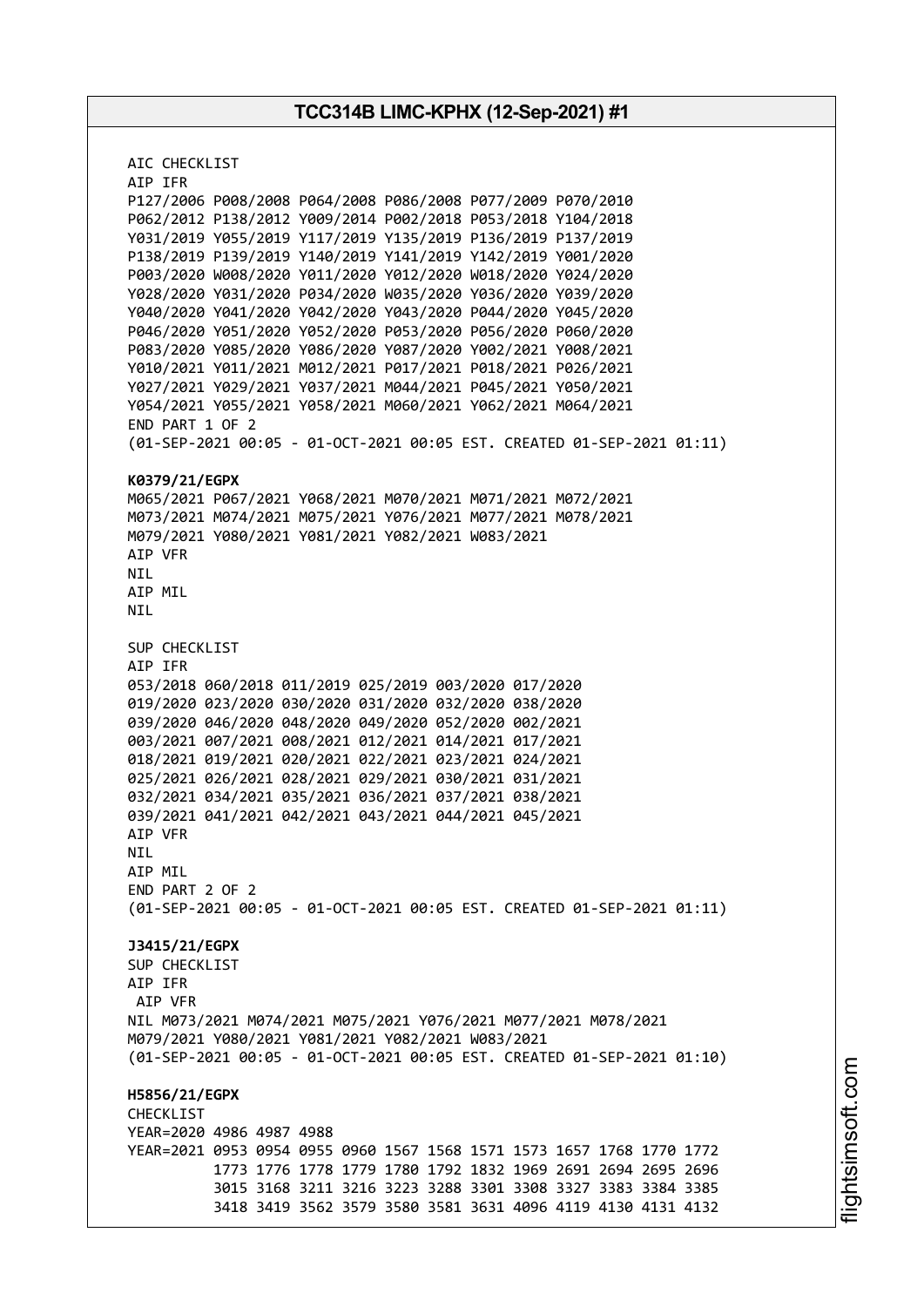**TCC314B LIMC-KPHX (12-Sep-2021) #1** 4133 4158 4478 4521 4522 4534 4538 4540 4546 4600 4684 4687 4697 4742 4757 4758 4793 4795 4798 4809 4853 4856 4914 4935 5085 5148 5169 5200 5203 5205 5206 5243 5244 5284 5294 5295 5317 5323 5326 5327 5328 5351 5352 5367 5403 5405 5423 5477 5501 5517 5538 5539 5547 5562 5587 5604 5615 5631 5632 5646 5653 5660 5667 5671 5677 5695 5696 5700 5701 5702 5703 5708 5709 5739 5740 5742 5754 5757 5762 5763 5766 5778 5779 5780 5781 5782 5783 5784 5785 5786 5787 5788 5791 5792 5793 5794 5797 5798 5799 5800 5801 5802 5803 5804 5805 5806 5807 5810 5812 5813 5814 5815 5816 5817 5818 5819 5820 5821 5822 5823 5824 5825 5827 5828 5829 5830 5831 5832 5833 5834 5835 5836 5837 5838 5839 5840 5841 5842 5843 5844 5845 5846 5847 5849 5850 5851 5852 5853 5855 PART 1 OF 3 (01-SEP-2021 00:05 - 01-OCT-2021 00:05 EST. CREATED 01-SEP-2021 01:10) **H5856/21/EGPX** LATEST PUBLICATIONS AIP AIRAC AMDT IFR 010/2021 EFFECTIVE DATE 07 OCT 21 AIP SUP IFR 045/2021 EFFECTIVE DATE 26 AUG 21 AIC IFR W083/2021 EFFECTIVE DATE 26 AUG 21 AIC IFR P067/2021 EFFECTIVE DATE 29 JUL 21 AIC IFR Y082/2021 EFFECTIVE DATE 26 AUG 21 AIC IFR M079/2021 EFFECTIVE DATE 26 AUG 21 AIC IFR G097/2009 EFFECTIVE DATE 31 DEC 09 AIC CHECKLIST AIP IFR P127/2006 P008/2008 P064/2008 P086/2008 P077/2009 P070/2010 P062/2012 P138/2012 Y009/2014 P002/2018 P053/2018 Y104/2018 Y031/2019 Y055/2019 Y117/2019 Y135/2019 P136/2019 P137/2019 P138/2019 P139/2019 Y140/2019 Y141/2019 Y142/2019 Y001/2020 P003/2020 W008/2020 Y011/2020 Y012/2020 W018/2020 Y024/2020 Y028/2020 Y031/2020 P034/2020 W035/2020 Y036/2020 Y039/2020 Y040/2020 Y041/2020 Y042/2020 Y043/2020 P044/2020 Y045/2020 P046/2020 Y051/2020 Y052/2020 P053/2020 P056/2020 P060/2020 P083/2020 Y085/2020 Y086/2020 Y087/2020 Y002/2021 Y008/2021 Y010/2021 Y011/2021 M012/2021 P017/2021 P018/2021 P026/2021 Y027/2021 Y029/2021 Y037/2021 M044/2021 P045/2021 Y050/2021 Y054/2021 Y055/2021 Y058/2021 M060/2021 Y062/2021 M064/2021 M065/2021 P067/2021 Y068/2021 M070/2021 M071/2021 M072/2021 M073/2021 M074/2021 M075/2021 Y076/2021 M077/2021 M078/2021 PART 2 OF 3 (01-SEP-2021 00:05 - 01-OCT-2021 00:05 EST. CREATED 01-SEP-2021 01:10) **H5856/21/EGPX** M079/2021 Y080/2021 Y081/2021 Y082/2021 W083/2021 AIP VFR **NTI** AIP MIL NIL SUP CHECKLIST AIP IFR 053/2018 060/2018 011/2019 025/2019 003/2020 017/2020 019/2020 023/2020 030/2020 031/2020 032/2020 038/2020 039/2020 046/2020 048/2020 049/2020 052/2020 002/2021 003/2021 007/2021 008/2021 012/2021 014/2021 017/2021 018/2021 019/2021 020/2021 022/2021 023/2021 024/2021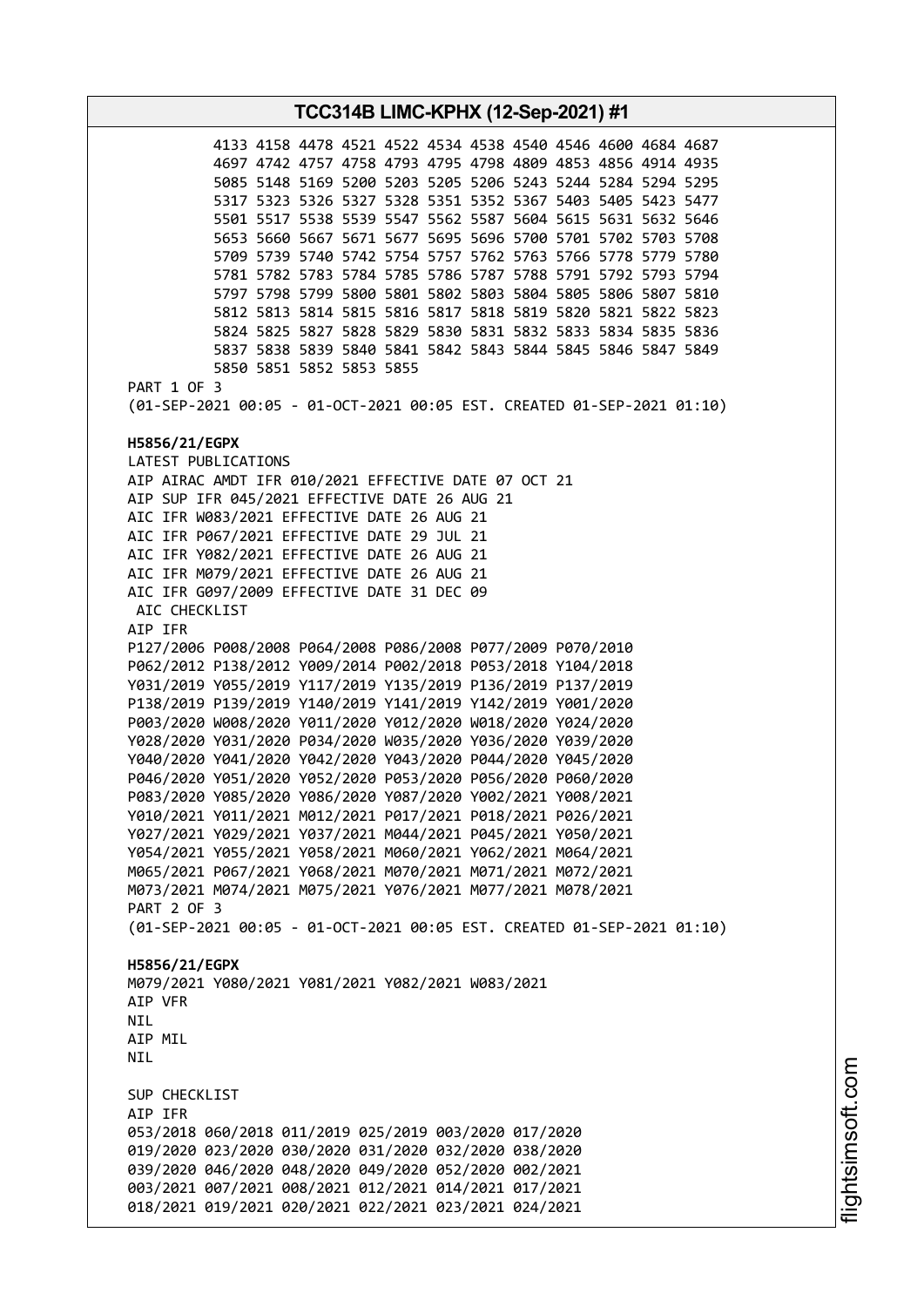025/2021 026/2021 028/2021 029/2021 030/2021 031/2021 032/2021 034/2021 035/2021 036/2021 037/2021 038/2021 039/2021 041/2021 042/2021 043/2021 044/2021 045/2021 AIP VFR **NTI** AIP MIL NIL PART 3 OF 3 (01-SEP-2021 00:05 - 01-OCT-2021 00:05 EST. CREATED 01-SEP-2021 01:10) **M3429/21/EGPX** CHECKL<sub>IST</sub> YEAR=2021 3332 3408 3409 3410 3411 3412 3413 3414 3415 3416 3417 3418 3419 3421 3422 3423 3424 3426 LATEST PUBLICATIONS AIP AIRAC AMDT IFR 010/2021 EFFECTIVE DATE 07 OCT 21 AIP SUP IFR 045/2021 EFFECTIVE DATE 26 AUG 21 AIC IFR W083/2021 EFFECTIVE DATE 26 AUG 21 AIC IFR P067/2021 EFFECTIVE DATE 29 JUL 21 AIC IFR Y082/2021 EFFECTIVE DATE 26 AUG 21 AIC IFR M079/2021 EFFECTIVE DATE 26 AUG 21 AIC IFR G097/2009 EFFECTIVE DATE 31 DEC 09 AIC CHECKLIST AIP IFR P127/2006 P008/2008 P064/2008 P086/2008 P077/2009 P070/2010 P062/2012 P138/2012 Y009/2014 P002/2018 P053/2018 Y104/2018 Y031/2019 Y055/2019 Y117/2019 Y135/2019 P136/2019 P137/2019 P138/2019 P139/2019 Y140/2019 Y141/2019 Y142/2019 Y001/2020 P003/2020 W008/2020 Y011/2020 Y012/2020 W018/2020 Y024/2020 Y028/2020 Y031/2020 P034/2020 W035/2020 Y036/2020 Y039/2020 Y040/2020 Y041/2020 Y042/2020 Y043/2020 P044/2020 Y045/2020 P046/2020 Y051/2020 Y052/2020 P053/2020 P056/2020 P060/2020 P083/2020 Y085/2020 Y086/2020 Y087/2020 Y002/2021 Y008/2021 Y010/2021 Y011/2021 M012/2021 P017/2021 P018/2021 P026/2021 Y027/2021 Y029/2021 Y037/2021 M044/2021 P045/2021 Y050/2021 Y054/2021 Y055/2021 Y058/2021 M060/2021 Y062/2021 M064/2021 M065/2021 P067/2021 Y068/2021 M070/2021 M071/2021 M072/2021 M073/2021 M074/2021 M075/2021 Y076/2021 M077/2021 M078/2021 M079/2021 Y080/2021 Y081/2021 Y082/2021 W083/2021 AIP VFR NIL AIP MIL **NTI** SUP CHECKLIST AIP IFR 053/2018 060/2018 011/2019 025/2019 003/2020 017/2020 (01-SEP-2021 00:05 - 01-OCT-2021 00:05 EST. CREATED 01-SEP-2021 00:59) **B2163/21/EGPX** CHECKLIST YEAR=2021 1036 1372 1413 1630 1717 1747 1750 1751 1836 1907 1923 1980 1990 1999 2017 2018 2033 2036 2038 2067 2073 2074 2075 2082 2087 2088 2092 2099 2107 2118 2124 2125 2126 2127 2128 2129 2130 2133 2139 2140 2145 2146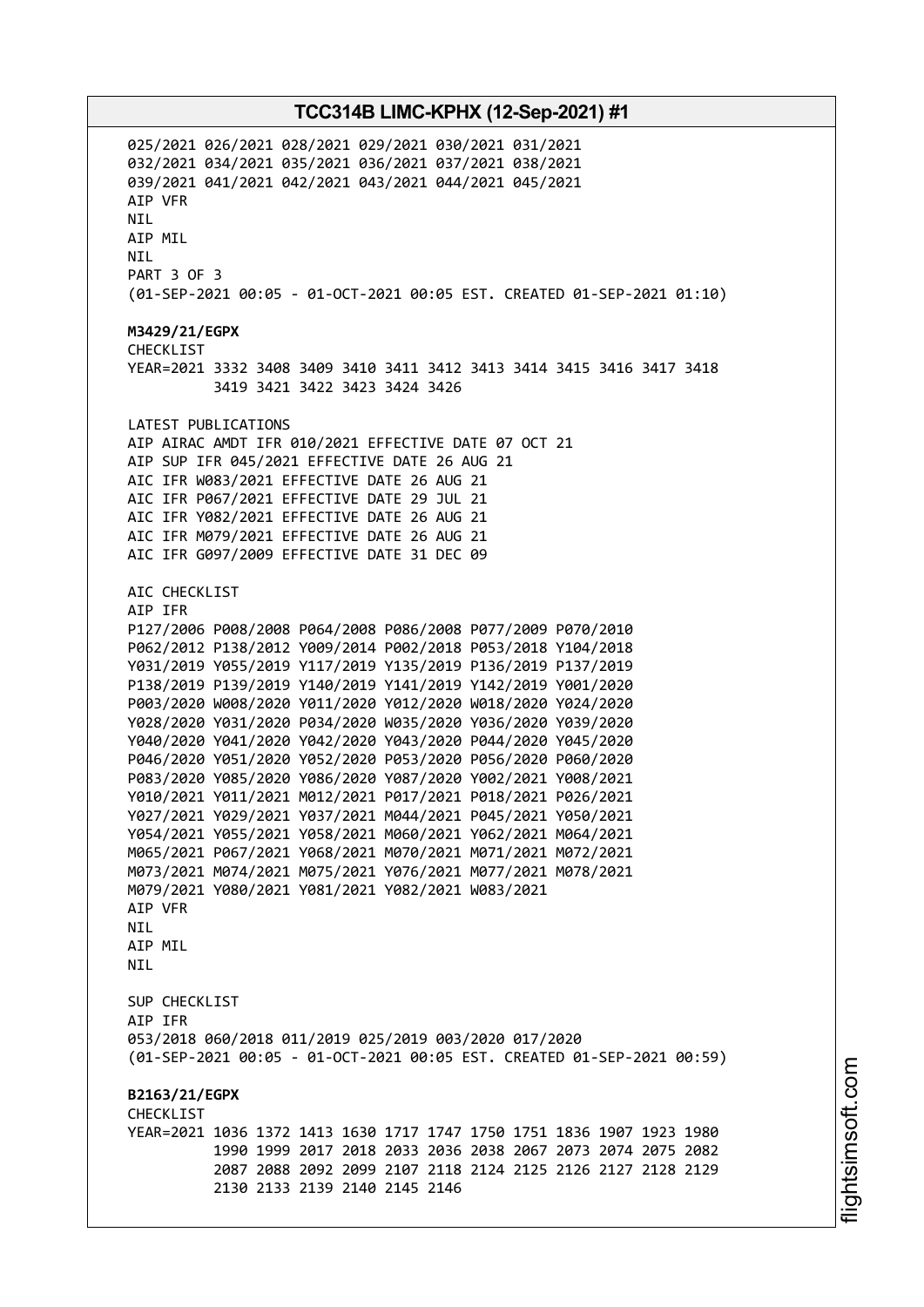LATEST PUBLICATIONS AIP AIRAC AMDT IFR 010/2021 EFFECTIVE DATE 07 OCT 21 AIP SUP IFR 045/2021 EFFECTIVE DATE 26 AUG 21 AIC IFR W083/2021 EFFECTIVE DATE 26 AUG 21 AIC IFR P067/2021 EFFECTIVE DATE 29 JUL 21 AIC IFR Y082/2021 EFFECTIVE DATE 26 AUG 21 AIC IFR M079/2021 EFFECTIVE DATE 26 AUG 21 AIC IFR G097/2009 EFFECTIVE DATE 31 DEC 09 AIC CHECKLIST AIP IFR P127/2006 P008/2008 P064/2008 P086/2008 P077/2009 P070/2010 P062/2012 P138/2012 Y009/2014 P002/2018 P053/2018 Y104/2018 Y031/2019 Y055/2019 Y117/2019 Y135/2019 P136/2019 P137/2019 PART 1 OF 2 (01-SEP-2021 00:05 - 01-OCT-2021 00:05 EST. CREATED 01-SEP-2021 00:57) **B2163/21/EGPX** P138/2019 P139/2019 Y140/2019 Y141/2019 Y142/2019 Y001/2020 P003/2020 W008/2020 Y011/2020 Y012/2020 W018/2020 Y024/2020 Y028/2020 Y031/2020 P034/2020 W035/2020 Y036/2020 Y039/2020 Y040/2020 Y041/2020 Y042/2020 Y043/2020 P044/2020 Y045/2020 P046/2020 Y051/2020 Y052/2020 P053/2020 P056/2020 P060/2020 P083/2020 Y085/2020 Y086/2020 Y087/2020 Y002/2021 Y008/2021 Y010/2021 Y011/2021 M012/2021 P017/2021 P018/2021 P026/2021 Y027/2021 Y029/2021 Y037/2021 M044/2021 P045/2021 Y050/2021 Y054/2021 Y055/2021 Y058/2021 M060/2021 Y062/2021 M064/2021 M065/2021 P067/2021 Y068/2021 M070/2021 M071/2021 M072/2021 M073/2021 M074/2021 M075/2021 Y076/2021 M077/2021 M078/2021 M079/2021 Y080/2021 Y081/2021 Y082/2021 W083/2021 AIP VFR NIL AIP MIL NIL SUP CHECKLIST AIP IFR 053/2018 060/2018 011/2019 025/2019 003/2020 017/2020 019/2020 023/2020 030/2020 031/2020 032/2020 038/2020 039/2020 046/2020 048/2020 049/2020 052/2020 002/2021 003/2021 007/2021 008/2021 012/2021 014/2021 017/2021 018/2021 019/2021 020/2021 022/2021 023/2021 024/2021 025/2021 026/2021 028/2021 029/2021 030/2021 031/2021 032/2021 034/2021 035/2021 036/2021 037/2021 038/2021 039/2021 041/2021 042/2021 043/2021 044/2021 045/2021 AIP VFR NIL AIP MIL **NTI** PART 2 OF 2 (01-SEP-2021 00:05 - 01-OCT-2021 00:05 EST. CREATED 01-SEP-2021 00:57) **U5399/21/EGPX** CHECKLIST YEAR=2021 3136 3332 3353 3363 3411 3417 3418 3433 3434 3516 3609 3627 3729 3749 3772 3875 3876 3880 3938 3939 3979 4011 4056 4057 4058 4059 4062 4073 4074 4080 4160 4163 4203 4235 4240 4249 4260 4267 4286 4398 4405 4406 4407 4452 4464 4554 4570 4573 4586 4606 4624 4628 4642 4656 4664 4693 4777 4779 4804 4814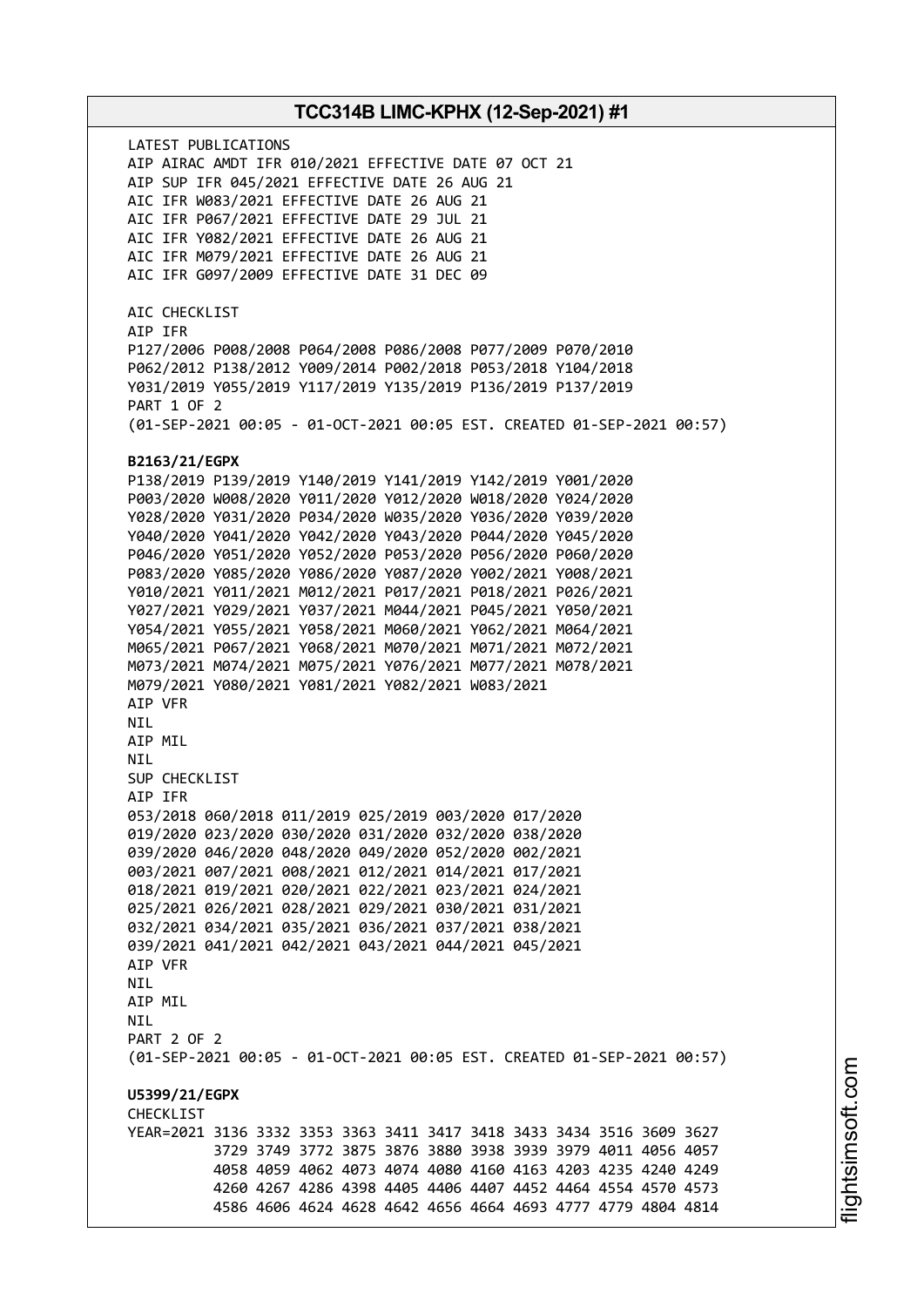4827 4835 4844 4894 4906 4907 4908 4909 4910 4919 4925 4930 4932 4933 4942 4980 4986 4994 4996 5001 5017 5018 5021 5023 5024 5050 5055 5073 5078 5079 5080 5087 5088 5179 5181 5182 5184 5188 5189 5192 5196 5210 5211 5212 5220 5221 5229 5233 5241 5245 5246 5247 5248 5249 5251 5260 5264 5266 5277 5287 5290 5291 5323 5326 5332 5333 5342 5346 5347 5355 5371 5375 5377 5379 5381 5382 5383 5386 5389 5390 5391 5393 5395 5396

LATEST PUBLICATIONS AIP AIRAC AMDT IFR 010/2021 EFFECTIVE DATE 07 OCT 21 AIP SUP IFR 045/2021 EFFECTIVE DATE 26 AUG 21 AIC IFR W083/2021 EFFECTIVE DATE 26 AUG 21 AIC IFR P067/2021 EFFECTIVE DATE 29 JUL 21 AIC IFR Y082/2021 EFFECTIVE DATE 26 AUG 21 AIC IFR M079/2021 EFFECTIVE DATE 26 AUG 21 AIC IFR G097/2009 EFFECTIVE DATE 31 DEC 09

AIC CHECKLIST

AIP IFR P127/2006 P008/2008 P064/2008 P086/2008 P077/2009 P070/2010 P062/2012 P138/2012 Y009/2014 P002/2018 P053/2018 Y104/2018 Y031/2019 Y055/2019 Y117/2019 Y135/2019 P136/2019 P137/2019 P138/2019 P139/2019 Y140/2019 Y141/2019 Y142/2019 Y001/2020 (01-SEP-2021 00:05 - 01-OCT-2021 00:05 EST. CREATED 01-SEP-2021 00:57)

#### **U5399/21/EGPX**

Y028/2020 Y031/2020 P034/2020 W035/2020 Y036/2020 Y039/2020 Y040/2020 Y041/2020 Y042/2020 Y043/2020 P044/2020 Y045/2020 P046/2020 Y051/2020 Y052/2020 P053/2020 P056/2020 P060/2020 P083/2020 Y085/2020 Y086/2020 Y087/2020 Y002/2021 Y008/2021 Y010/2021 Y011/2021 M012/2021 P017/2021 P018/2021 P026/2021 Y027/2021 Y029/2021 Y037/2021 M044/2021 P045/2021 Y050/2021 Y054/2021 Y055/2021 Y058/2021 M060/2021 Y062/2021 M064/2021 M065/2021 P067/2021 Y068/2021 M070/2021 M071/2021 M072/2021 M073/2021 M074/2021 M075/2021 Y076/2021 M077/2021 M078/2021 M079/2021 Y080/2021 Y081/2021 Y082/2021 W083/2021 AIP VFR NIL AIP MIL **NTI** SUP CHECKLIST AIP IFR 053/2018 060/2018 011/2019 025/2019 003/2020 017/2020 019/2020 023/2020 030/2020 031/2020 032/2020 038/2020 039/2020 046/2020 048/2020 049/2020 052/2020 002/2021 003/2021 007/2021 008/2021 012/2021 014/2021 017/2021 018/2021 019/2021 020/2021 022/2021 023/2021 024/2021 025/2021 026/2021 028/2021 029/2021 030/2021 031/2021 032/2021 034/2021 035/2021 036/2021 037/2021 038/2021 039/2021 041/2021 042/2021 043/2021 044/2021 045/2021 AIP VFR **NTL** AIP MIL **NTI** (01-SEP-2021 00:05 - 01-OCT-2021 00:05 EST. CREATED 01-SEP-2021 00:57)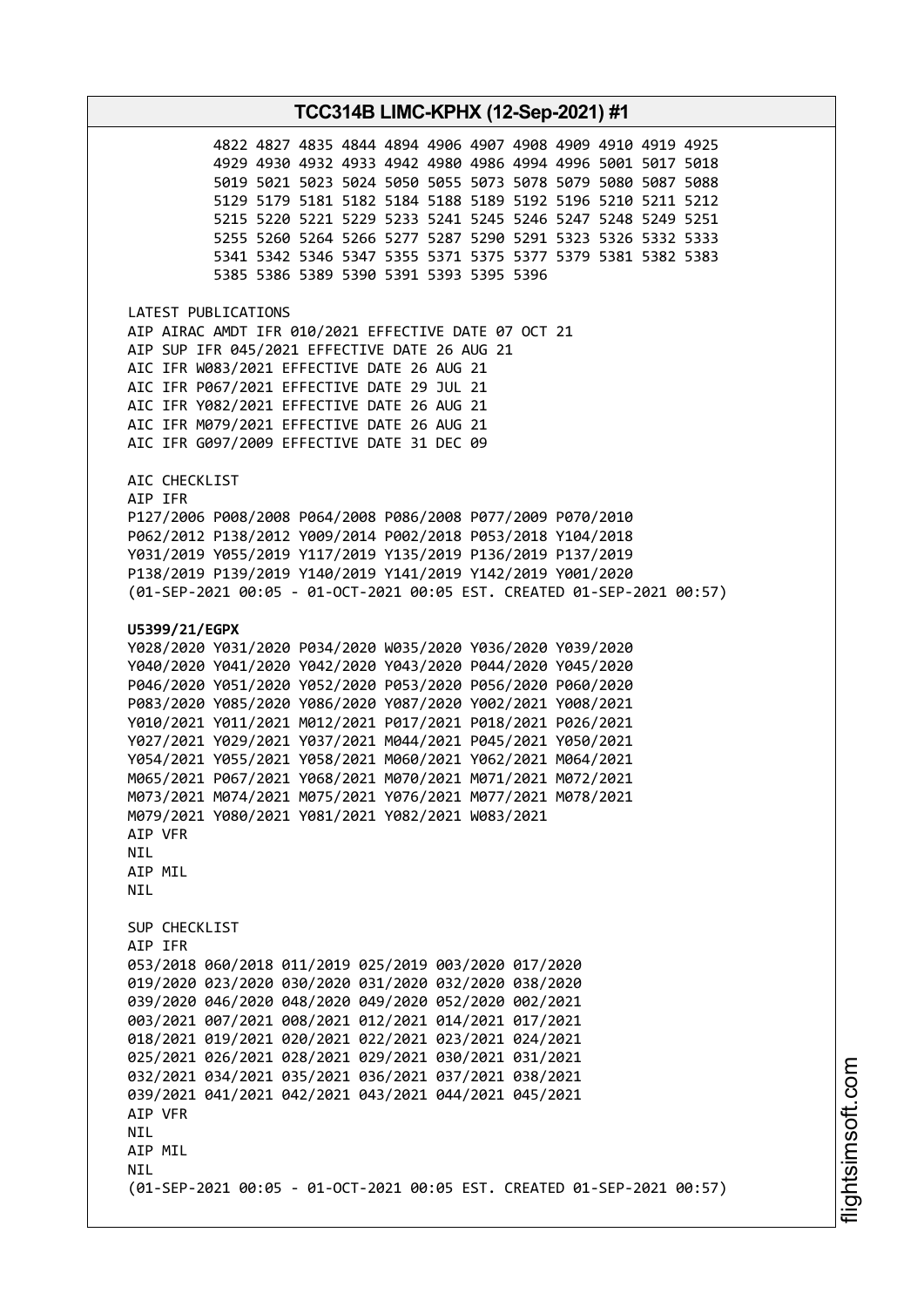**D1226/21/EGPX** CHECKLIST YEAR=2021 1164 1165 1201 1202 1203 1204 1205 1206 1207 1208 1209 1212 1217 1218 1219 1220 1221 1222 1224 1225 LATEST PUBLICATIONS AIP AIRAC AMDT IFR 010/2021 EFFECTIVE DATE 07 OCT 21 AIP SUP IFR 045/2021 EFFECTIVE DATE 26 AUG 21 AIC IFR W083/2021 EFFECTIVE DATE 26 AUG 21 AIC IFR P067/2021 EFFECTIVE DATE 29 JUL 21 AIC IFR Y082/2021 EFFECTIVE DATE 26 AUG 21 AIC IFR M079/2021 EFFECTIVE DATE 26 AUG 21 AIC IFR G097/2009 EFFECTIVE DATE 31 DEC 09 AIC CHECKLIST AIP IFR P127/2006 P008/2008 P064/2008 P086/2008 P077/2009 P070/2010 P062/2012 P138/2012 Y009/2014 P002/2018 P053/2018 Y104/2018 Y031/2019 Y055/2019 Y117/2019 Y135/2019 P136/2019 P137/2019 P138/2019 P139/2019 Y140/2019 Y141/2019 Y142/2019 Y001/2020 P003/2020 W008/2020 Y011/2020 Y012/2020 W018/2020 Y024/2020 Y028/2020 Y031/2020 P034/2020 W035/2020 Y036/2020 Y039/2020 Y040/2020 Y041/2020 Y042/2020 Y043/2020 P044/2020 Y045/2020 P046/2020 Y051/2020 Y052/2020 P053/2020 P056/2020 P060/2020 P083/2020 Y085/2020 Y086/2020 Y087/2020 Y002/2021 Y008/2021 Y010/2021 Y011/2021 M012/2021 P017/2021 P018/2021 P026/2021 Y027/2021 Y029/2021 Y037/2021 M044/2021 P045/2021 Y050/2021 Y054/2021 Y055/2021 Y058/2021 M060/2021 Y062/2021 M064/2021 M065/2021 P067/2021 Y068/2021 M070/2021 M071/2021 M072/2021 M073/2021 M074/2021 M075/2021 Y076/2021 M077/2021 M078/2021 M079/2021 Y080/2021 Y081/2021 Y082/2021 W083/2021 AIP VFR NIL **ATP MTL** NIL SUP CHECKLIST AIP IFR 053/2018 060/2018 011/2019 025/2019 003/2020 017/2020 (01-SEP-2021 00:05 - 01-OCT-2021 00:05 EST. CREATED 01-SEP-2021 00:53) **D1226/21/EGPX** 019/2020 023/2020 030/2020 031/2020 032/2020 038/2020 039/2020 046/2020 048/2020 049/2020 052/2020 002/2021 003/2021 007/2021 008/2021 012/2021 014/2021 017/2021 018/2021 019/2021 020/2021 022/2021 023/2021 024/2021 025/2021 026/2021 028/2021 029/2021 030/2021 031/2021 032/2021 034/2021 035/2021 036/2021 037/2021 038/2021 039/2021 041/2021 042/2021 043/2021 044/2021 045/2021 AIP VFR NIL AIP MIL NIL (01-SEP-2021 00:05 - 01-OCT-2021 00:05 EST. CREATED 01-SEP-2021 00:52) **L3840/21/EGPX** CHECKLIST YEAR=2021 2289 2333 2441 2559 2560 2561 2563 2644 2648 2678 2696 2697

m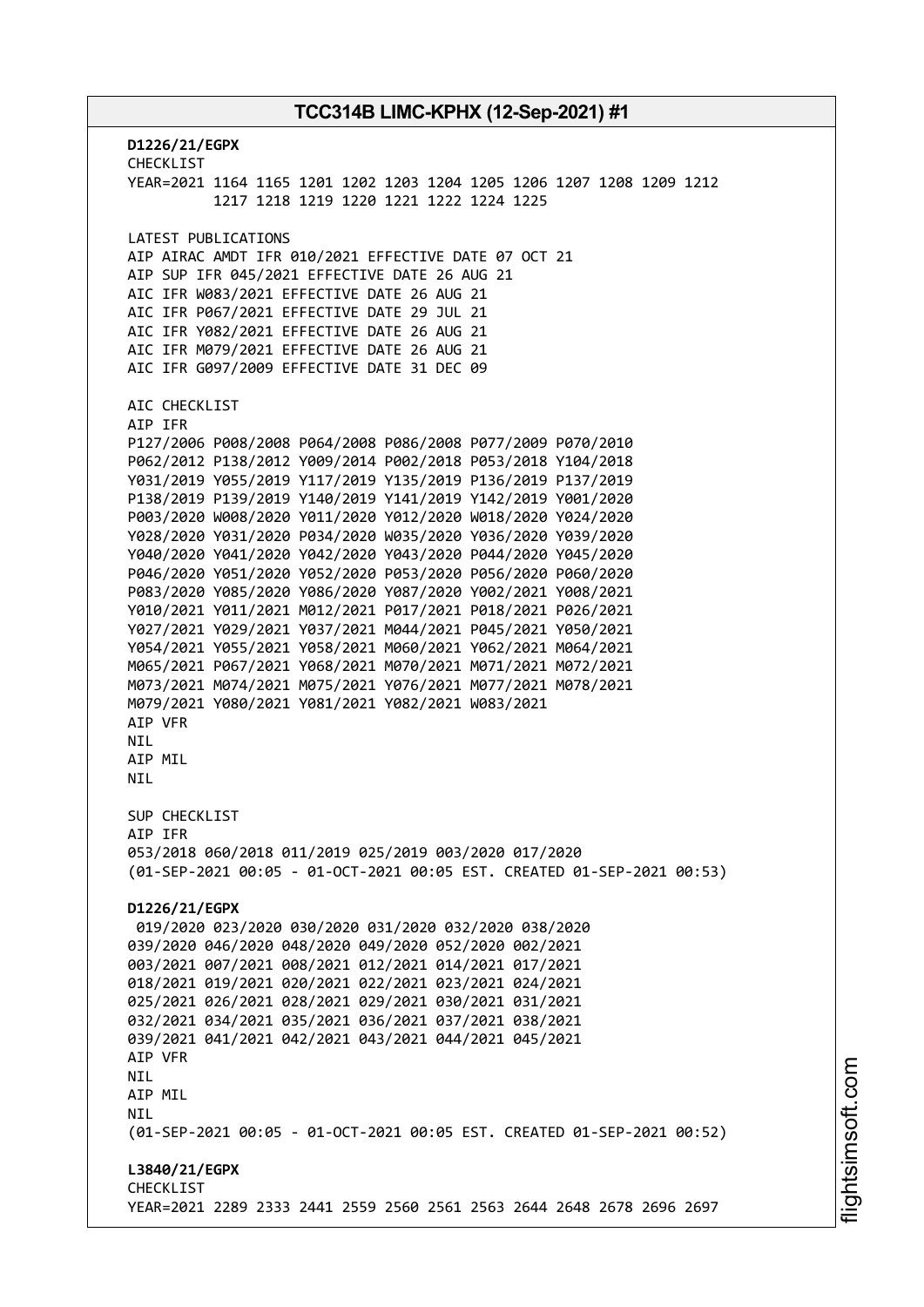| TCC314B LIMC-KPHX (12-Sep-2021) #1                                                                                                                                                                                                                                                                                                                                                                                                                                                                                                                                                                                                                                                                                                                                                                                                                                                                                                                                                                                                                                                         |  |  |  |  |
|--------------------------------------------------------------------------------------------------------------------------------------------------------------------------------------------------------------------------------------------------------------------------------------------------------------------------------------------------------------------------------------------------------------------------------------------------------------------------------------------------------------------------------------------------------------------------------------------------------------------------------------------------------------------------------------------------------------------------------------------------------------------------------------------------------------------------------------------------------------------------------------------------------------------------------------------------------------------------------------------------------------------------------------------------------------------------------------------|--|--|--|--|
| 2739 2743 2746 2769 2793 2874 2880 2979 2981 2983 3082 3089<br>3093 3094 3108 3115 3181 3182 3219 3300 3342 3363 3369 3390<br>3391 3393 3394 3395 3424 3433 3434 3435 3438 3440 3465 3479<br>3480 3506 3529 3530 3562 3566 3577 3578 3579 3580 3581 3582<br>3583 3584 3605 3606 3607 3608 3611 3645 3667 3677 3703 3721<br>3727 3733 3734 3735 3750 3752 3755 3756 3759 3760 3761 3765<br>3766 3767 3774 3776 3778 3779 3781 3782 3784 3802 3807 3809<br>3810 3815 3817 3824 3825 3827 3828 3830 3831 3832 3833 3835<br>3836 3837 3838 3839                                                                                                                                                                                                                                                                                                                                                                                                                                                                                                                                                |  |  |  |  |
| LATEST PUBLICATIONS<br>AIP AIRAC AMDT IFR 010/2021 EFFECTIVE DATE 07 OCT 21<br>AIP SUP IFR 045/2021 EFFECTIVE DATE 26 AUG 21<br>AIC IFR W083/2021 EFFECTIVE DATE 26 AUG 21<br>AIC IFR P067/2021 EFFECTIVE DATE 29 JUL 21<br>AIC IFR Y082/2021 EFFECTIVE DATE 26 AUG 21<br>AIC IFR M079/2021 EFFECTIVE DATE 26 AUG 21<br>AIC IFR G097/2009 EFFECTIVE DATE 31 DEC 09                                                                                                                                                                                                                                                                                                                                                                                                                                                                                                                                                                                                                                                                                                                         |  |  |  |  |
| AIC CHECKLIST<br>AIP IFR<br>P127/2006 P008/2008 P064/2008 P086/2008 P077/2009 P070/2010<br>P062/2012 P138/2012 Y009/2014 P002/2018 P053/2018 Y104/2018<br>Y031/2019 Y055/2019 Y117/2019 Y135/2019 P136/2019 P137/2019<br>P138/2019 P139/2019 Y140/2019 Y141/2019 Y142/2019 Y001/2020<br>P003/2020 W008/2020 Y011/2020 Y012/2020 W018/2020 Y024/2020<br>Y028/2020 Y031/2020 P034/2020 W035/2020 Y036/2020 Y039/2020<br>Y040/2020 Y041/2020 Y042/2020 Y043/2020 P044/2020 Y045/2020<br>P046/2020 Y051/2020 Y052/2020 P053/2020 P056/2020 P060/2020<br>(01-SEP-2021 00:05 - 01-OCT-2021 00:05 EST. CREATED 01-SEP-2021 00:47)<br>L3840/21/EGPX<br>P083/2020 Y085/2020 Y086/2020 Y087/2020 Y002/2021 Y008/2021<br>Y010/2021 Y011/2021 M012/2021 P017/2021 P018/2021 P026/2021<br>Y027/2021 Y029/2021 Y037/2021 M044/2021 P045/2021 Y050/2021<br>Y054/2021 Y055/2021 Y058/2021 M060/2021 Y062/2021 M064/2021<br>M065/2021 P067/2021 Y068/2021 M070/2021 M071/2021 M072/2021<br>M073/2021 M074/2021 M075/2021 Y076/2021 M077/2021 M078/2021<br>M079/2021 Y080/2021 Y081/2021 Y082/2021 W083/2021 |  |  |  |  |
| AIP VFR<br>NIL<br>AIP MIL<br>NIL<br>SUP CHECKLIST<br>AIP IFR<br>053/2018 060/2018 011/2019 025/2019 003/2020 017/2020<br>019/2020 023/2020 030/2020 031/2020 032/2020 038/2020<br>039/2020 046/2020 048/2020 049/2020 052/2020 002/2021<br>003/2021 007/2021 008/2021 012/2021 014/2021 017/2021<br>018/2021 019/2021 020/2021 022/2021 023/2021 024/2021<br>025/2021 026/2021 028/2021 029/2021 030/2021 031/2021<br>032/2021 034/2021 035/2021 036/2021 037/2021 038/2021                                                                                                                                                                                                                                                                                                                                                                                                                                                                                                                                                                                                                |  |  |  |  |
| 039/2021 041/2021 042/2021 043/2021 044/2021 045/2021<br>AIP VFR<br>NIL<br>AIP MIL<br>NIL                                                                                                                                                                                                                                                                                                                                                                                                                                                                                                                                                                                                                                                                                                                                                                                                                                                                                                                                                                                                  |  |  |  |  |

m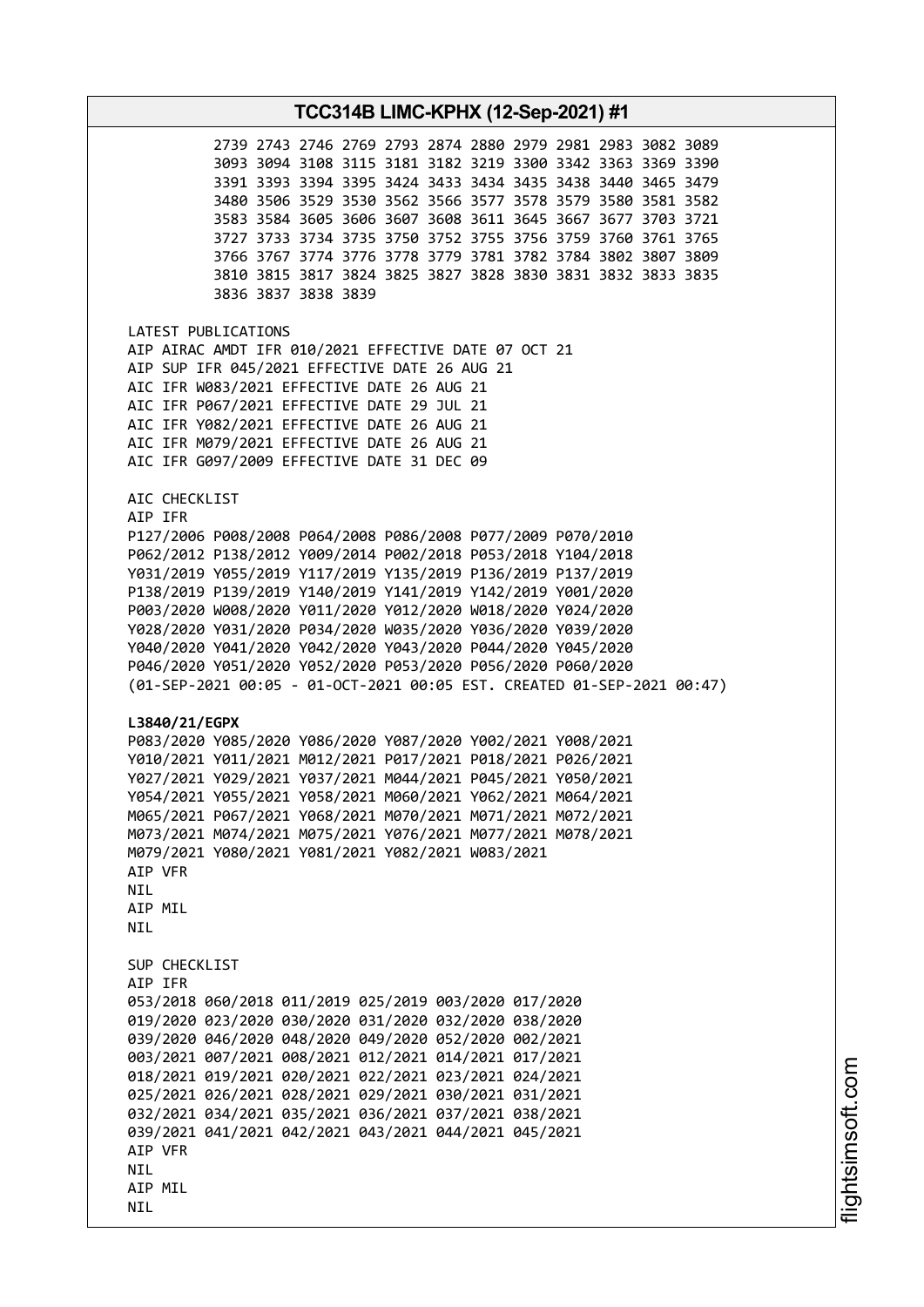(01-SEP-2021 00:05 - 01-OCT-2021 00:05 EST. CREATED 01-SEP-2021 00:47) **N0169/21/EGPX** CHECKLIST YEAR=2021 0124 0136 0147 0149 0152 0155 0156 0157 0159 0161 0164 0165 0166 0168 LATEST PUBLICATIONS AIP AIRAC AMDT IFR 010/2021 EFFECTIVE DATE 07 OCT 21 AIP SUP IFR 045/2021 EFFECTIVE DATE 26 AUG 21 AIC IFR W083/2021 EFFECTIVE DATE 26 AUG 21 AIC IFR P067/2021 EFFECTIVE DATE 29 JUL 21 AIC IFR Y082/2021 EFFECTIVE DATE 26 AUG 21 AIC IFR M079/2021 EFFECTIVE DATE 26 AUG 21 AIC IFR G097/2009 EFFECTIVE DATE 31 DEC 09 AIC CHECKLIST AIP IFR P127/2006 P008/2008 P064/2008 P086/2008 P077/2009 P070/2010 P062/2012 P138/2012 Y009/2014 P002/2018 P053/2018 Y104/2018 Y031/2019 Y055/2019 Y117/2019 Y135/2019 P136/2019 P137/2019 P138/2019 P139/2019 Y140/2019 Y141/2019 Y142/2019 Y001/2020 P003/2020 W008/2020 Y011/2020 Y012/2020 W018/2020 Y024/2020 Y028/2020 Y031/2020 P034/2020 W035/2020 Y036/2020 Y039/2020 Y040/2020 Y041/2020 Y042/2020 Y043/2020 P044/2020 Y045/2020 P046/2020 Y051/2020 Y052/2020 P053/2020 P056/2020 P060/2020 P083/2020 Y085/2020 Y086/2020 Y087/2020 Y002/2021 Y008/2021 Y010/2021 Y011/2021 M012/2021 P017/2021 P018/2021 P026/2021 Y027/2021 Y029/2021 Y037/2021 M044/2021 P045/2021 Y050/2021 Y054/2021 Y055/2021 Y058/2021 M060/2021 Y062/2021 M064/2021 M065/2021 P067/2021 Y068/2021 M070/2021 M071/2021 M072/2021 M073/2021 M074/2021 M075/2021 Y076/2021 M077/2021 M078/2021 M079/2021 Y080/2021 Y081/2021 Y082/2021 W083/2021 AIP VFR NIL AIP MIL NIL SUP CHECKLIST AIP IFR 053/2018 060/2018 011/2019 025/2019 003/2020 017/2020 019/2020 023/2020 030/2020 031/2020 032/2020 038/2020 (01-SEP-2021 00:05 - 01-OCT-2021 00:05 EST. CREATED 01-SEP-2021 00:45) **N0169/21/EGPX** 039/2020 046/2020 048/2020 049/2020 052/2020 002/2021 003/2021 007/2021 008/2021 012/2021 014/2021 017/2021 018/2021 019/2021 020/2021 022/2021 023/2021 024/2021 025/2021 026/2021 028/2021 029/2021 030/2021 031/2021 032/2021 034/2021 035/2021 036/2021 037/2021 038/2021 039/2021 041/2021 042/2021 043/2021 044/2021 045/2021 AIP VFR NIL AIP MIL NIL (01-SEP-2021 00:05 - 01-OCT-2021 00:05 EST. CREATED 01-SEP-2021 00:45) **D1221/21/EGPX**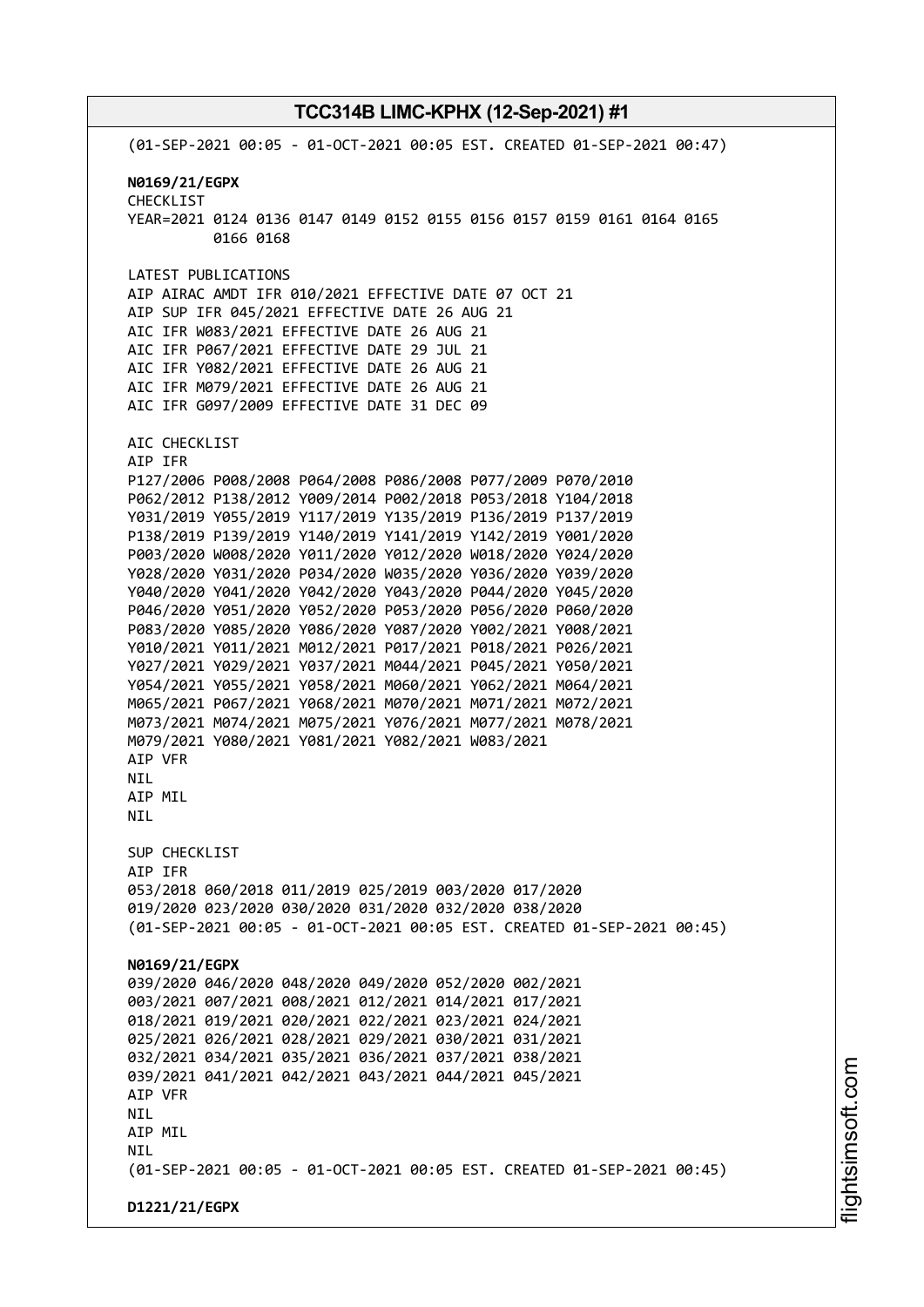DANGER AREA EG D702 FORT GEORGE ACTIVATED SFC-2100FT AMSL 25-30 1500-2259 (25-SEP-2021 15:00 - 30-SEP-2021 22:59. CREATED 31-AUG-2021 10:27) **D1219/21/EGPX** DANGER AREA EG D702 FORT GEORGE ACTIVATED SFC-2100FT AMSL 14-17 1500-2259 (14-SEP-2021 15:00 - 17-SEP-2021 22:59. CREATED 31-AUG-2021 10:23) **H5763/21/EGPX** MILITARY EXERCISE. MIXED ACFT INCREASED AERIAL ACTIVITY OPR WITH NO LIGHTS WI 6NM 550343N 0023539W (SPADEADAM, CUMBRIA). AIRSPACE COORDINATION NOTICE 2021-08-0055 (SPADEADAM) REFERS. FOR INFO 07969 332600. 2021-09-0074/AS3.

SFC-5700FT AMSL 02-06 11-16 2100-0500 (02-SEP-2021 21:00 - 17-SEP-2021 05:00. CREATED 27-AUG-2021 12:59)

#### **B2133/21/EGPX**

COVID-19: EMERGENCY DIVERSIONS. THE ABILITY FOR AERODROMES TO ACCEPT NON-EMERGENCY DIVERSIONS MAY BE LIMITED DURING COVID-19. NON-EMERGENCY DIVERSION REQUESTS WILL TAKE TIME TO COORDINATE AND OPERATORS SHOULD BE AWARE THAT THE EXPECTED ALTERNATE MAY NOT BE ABLE TO ACCEPT THE REQUEST AND ALTERNATE OPTIONS MAY NEED TO BE CONSIDERED IN ADVANCE. SHOULD A DIVERSION EXPECT TO ARRIVE WITH LESS THAN THE FINAL RESERVE FUEL THE COMMANDER SHALL IMMEDIATELY INFORM ATC AND DECLARE AN EMERGENCY. AIRCRAFT EMERGENCIES WILL BE OFFERED ANY SUITABLE AND AVAILABLE AERODROME. 2001-05-0459/AS3. (27-AUG-2021 12:28 - 25-NOV-2021 23:59 EST. CREATED 27-AUG-2021 12:29)

#### **B2124/21/EGPX**

COVID-19 INFORMATION

COMMERCIAL AND PRIVATE PASSENGER FLIGHTS WHERE THE LAST POINT OF DEPATURE WAS ARGENTINA, BANGLADESH, BRAZIL, CAPE VERDE, CHILE, CUBA, DOMINICAN REPUBLIC, EGYPT, ETHIOPIA, INDONESIA, KENYA, THE MALDIVES, MONTENEGRO, OMAN, PAKISTAN, SOUTH AFRICA, SRI LANKA, THAILAND, TUNISIA OR TURKEY WILL BE PERMITTED TO LAND IN ENGLAND ONLY IF THEY LAND AT LONDON HEATHROW (LHR/EGLL) OR BIRMINGHAM INTERNATIONAL (BHX/EGBB) AND DISEMBARK PASSENGERS THROUGH DEDICATED TERMINALS. THIS REGULATION DOES NOT APPLY TO AIR AMBULANCE ACFT WHERE THE LANDING IS FOR THE PURPOSE OF TRANSPORTING A PERSON FOR MEDICAL TREATMENT. ALL FLIGHTS LANDING TO SECURE THE SAFETY OF THE AIRCRAFT OR FOR HEALTH AND SAFETY OF ANY PERSON ABOARD WILL CONTINUE TO BE PERMITTED. 2020-10-0279 AS6 (30-AUG-2021 03:00 - 19-NOV-2021 11:59. CREATED 27-AUG-2021 09:47)

#### **V0021/21/EGPX**

KABUL ATS: IT IS ADVISED THAT OPERATORS SHOULD AVOID KABUL FIR FOR THE FORESEEABLE FUTURE AS ATS IS NOT AVAILABLE. 2021-08-0694/AS4 SFC-UNL (26-AUG-2021 15:55 - 24-NOV-2021 16:00 EST. CREATED 26-AUG-2021 16:04)

#### **V0020/21/EGPX**

AIRSPACE SECURITY WARNINGS ISSUED BY THE DEPARTMENT FOR TRANSPORT IN RESPONSE TO HAZARDOUS SITUATIONS WITHIN THE TERRITORY AND/OR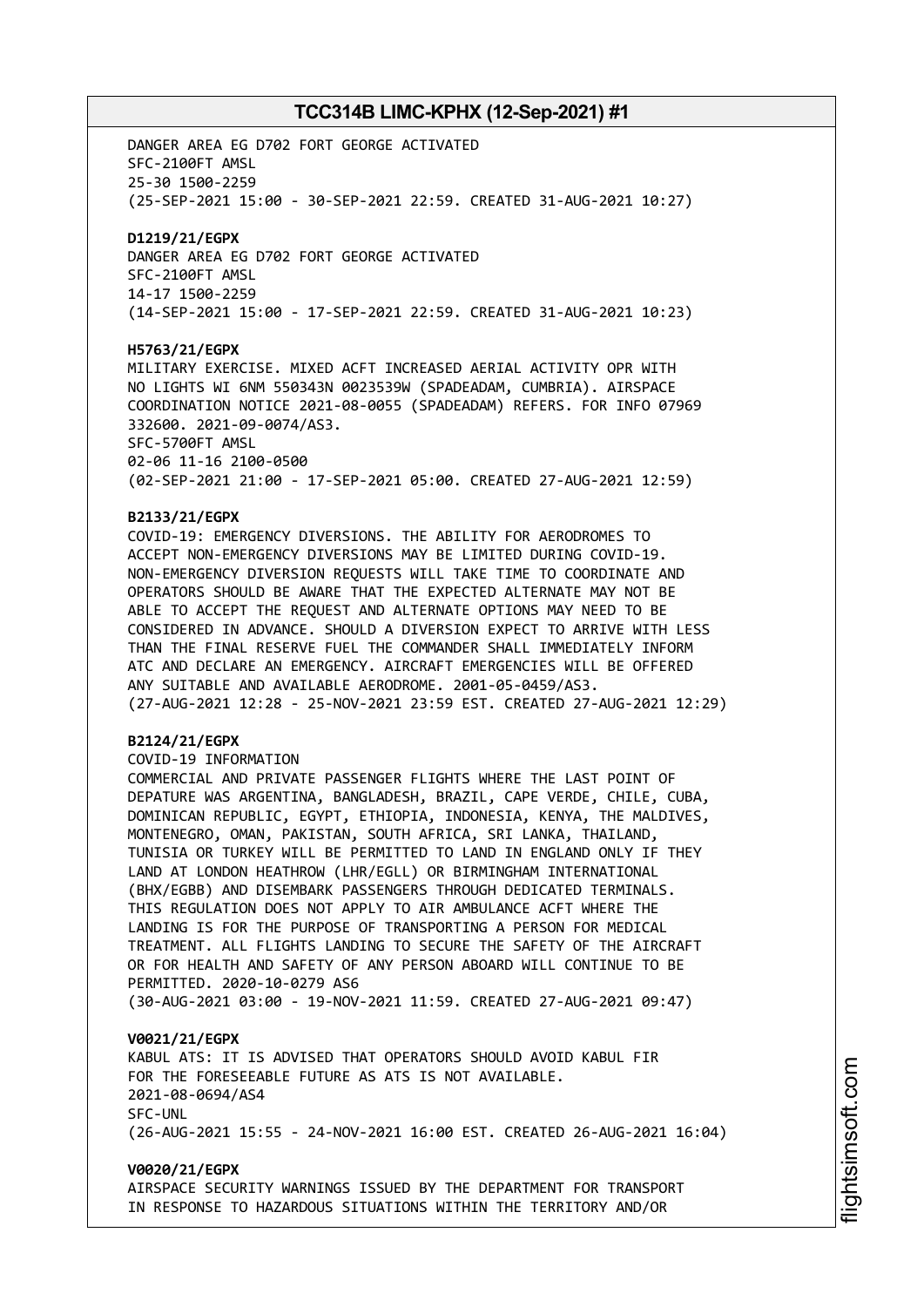AIRSPACE IN AFGHANISTAN. OPERATORS ARE ADVISED TO AVOID OPERATING AT LESS THAN 25,000 FT AGL IN AFGHANISTAN (KABUL FIR - OAKX) WITH THE EXCEPTION OF ROUTE P500/G500 FOR TRANSITING OVERFLIGHTS ONLY. THIS IS DUE TO THE THREAT FROM DEDICATED ANTI-AVIATION WEAPONRY. CONTACT UK DEPARTMENT FOR TRANSPORT +44 (0)207-082-6639 OR +44 (0)207-944 5999 OUT OF HOURS. THIS NOTAM IS AN AMENDMENT TO UK AIP ENR1.1.1.4.5 CURRENT AIRSPACE WARNINGS, SERIAL 8. 2021-08-0694/AS4 SFC-UNL (26-AUG-2021 15:40 - 24-NOV-2021 16:00 EST. CREATED 26-AUG-2021 15:45) **H5703/21/EGPX** E BAND HIGH INTENSITY RADIO TRANSMISSION AREA (HIRTA) IN LOW FLYING AREA 14 AND NIGHT SECTOR 4BE AT PSN 574219N 0032021W, (RAF LOSSIEMOUTH, MORAYSHIRE) RADIUS 2NM. MAX HGT FT AGL. 21/08/091/LFTP SAFE DISTANCES CIVILIAN ACFT SAFE MIL ACFT SUSCEPTIBILITY VERY LOW SAFE LOW SAFE MEDIUM 0.0733NM 65AGL HIGH 0.0926NM 124AGL PULSE LOW NO HIRTA PULSE MEDIUM NO HIRTA PULSE HIGH NO HIRTA SFC-2124FT AMSL (26-AUG-2021 14:00 - 31-OCT-2021 22:00. CREATED 26-AUG-2021 14:06) **B2099/21/EGPX** TRIGGER NOTAM - PERM AIRAC AIP AMDT 10/21 WEF 07 OCT 2021. - CHANGES TO PERSHORE AND PORTSDOWN HIRTA REINSTATED, MADLEY, SUTTON COLDFIELD AND COLERNE HIRTA RE-MOVED. UK AIP ENR 5.3 AND ENR 6 (07-OCT-2021 00:00 - 20-OCT-2021 23:59. CREATED 26-AUG-2021 00:20) **N0166/21/EGPX** AIR NAV OBST LGT UK28145585F RTM KNOCKMOR SE OF ELGIN L14 U/S. PSN 573156.49N 0030806.35W, ELEV 1544 FT / 387 FT (25-AUG-2021 17:20 - 25-SEP-2021 23:59. CREATED 25-AUG-2021 17:21) **B2092/21/EGPX** MILITARY EXERCISE. SSR MODE 3/A CODES 1600-1677 AND 1700-1727 TEMPO ALLOCATED TO EXER JOINT WARRIOR 21. INFO CTC 01436 674321 (FASLENE EXTENSION 4379). 2021-09-0168/AS3. (18-SEP-2021 00:01 - 30-SEP-2021 23:59. CREATED 25-AUG-2021 13:12) **M3332/21/EGPX** TEMPO AIP CHANGE ENR5.1. ADD BEYOND VISUAL LINE OF SIGHT UAS ACTIVITY DESIGNATOR FOR EG D323 COMPLEX. 2021-08-0031/AS2 SFC-UNL (25-AUG-2021 00:01 - 12-SEP-2021 22:59. CREATED 24-AUG-2021 14:16) **U5266/21/EGPX** LATEST UK MIL AIS PUBLICATIONS. UK MIL AIP AIRAC AMDT 009/2021 EFFECTIVE 09 SEP 21. UK MIL AIP SUPP 002/21. GO TO WWW.AIDU.MOD.UK/AIP/INDEX.HTML FOR FURTHER INFORMATION. (09-SEP-2021 00:00 - 06-OCT-2021 23:59. CREATED 24-AUG-2021 11:05) **V0014/21/EGPX**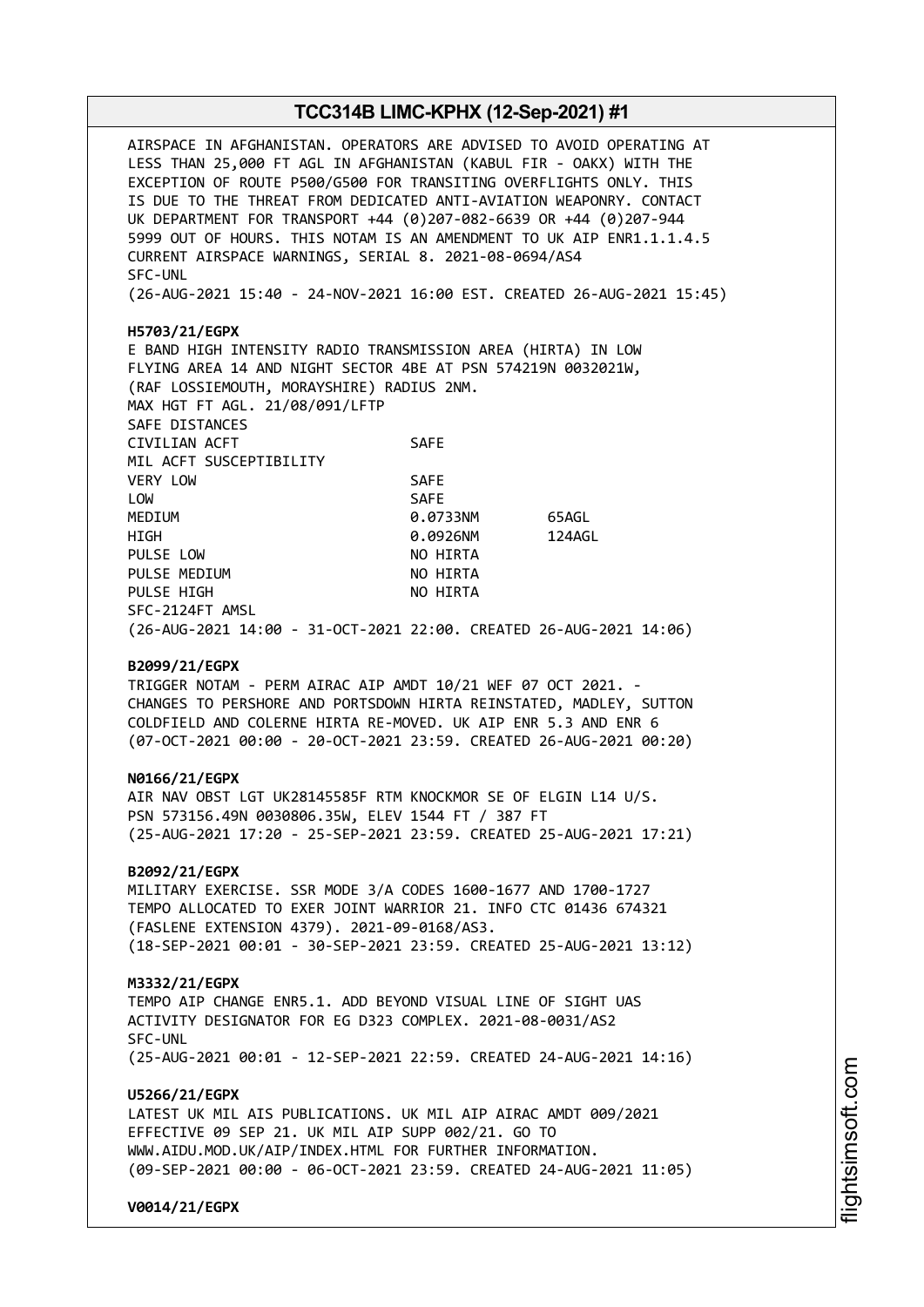AIRSPACE SECURITY WARNING ISSUED BY THE DEPARTMENT FOR TRANSPORT - RISK TO CIVIL AVIATION IN BELARUS. OPERATORS ARE ADVISED NOT TO ENTER THE TERRITORY AND AIRSPACE OF BELARUS DUE TO SERIOUS SAFETY AND SECURITY CONCERNS POSED TO COMMERCIAL AVIATION. OPERATORS ARE ADVISED TO TAKE THIS INFORMATION INTO ACCOUNT IN THEIR OWN RISK ASSESSMENTS AND ROUTING DECISIONS. CONTACT UK DEPARTMENT FOR TRANSPORT +44(0)207 082 6639 OR +44(0)207 944 5999 OUT OF HOURS. FOR FURTHER DETAILS. 2021-05-0542/AS6 SFC-UNL (20-AUG-2021 08:18 - 17-NOV-2021 11:59 EST. CREATED 20-AUG-2021 08:18)

#### **B2036/21/EGPX**

WEF 01 OCT UNTIL 31 DEC THE UK C SERIES NOTAM WILL CHANGE TO P SERIES. ALL EXISTING C SERIES NOTAM WILL BE REISSUED AS A P SERIES ON 01 OCT. ALL NEW NOTAM REQUESTS AFTER 01 OCT WILL BE ISSUED AS A P SERIES. RECIPIENTS OF C SERIES NOTAM WILL AUTOMATICALLY BE MOVED TO THE P SERIES DISTRIBUTION LIST. AIC Y087/21 EFFECTIVE 23 SEP 21 REFERS. UK NOTAM SERIES DETAILS ARE CONTAINED IN UK AIP GEN 3.1 TABLE 3.6.3.4 (01-OCT-2021 00:00 - 31-DEC-2021 23:59. CREATED 18-AUG-2021 14:43)

#### **B2033/21/EGPX**

GEN 3.1 PARAGRAPH 3.6.3.4 TABLE - UK NOTAM SERIES K AND SERIES N. REPLACE 300FT AGL WITH 100M (328FT) AGL. (18-AUG-2021 13:25 - PERM. CREATED 18-AUG-2021 13:26)

#### **N0161/21/EGPX**

AIR NAV OBS LGT WITHDRAWN POWER STATION CHIMNEY UK0150A006F PSN 560255N 0034057W (LONGANNET POWER STATION, KINCARDINE-ON-FORTH, CLACKMANNANSHIRE). HGT 600FT AGL/603FT AMSL. 2021-08-0568/AS4 (19-AUG-2021 16:00 - 17-NOV-2021 23:59. CREATED 18-AUG-2021 11:03)

#### **K0360/21/EGPX**

LIT CRANE POSITION 555212N 0041747W (GLASGOW, LANARKSHIRE) IN LOW FLYING AREA 16, NIGHT SECTOR 3A AND THE GLASGOW/PRESTWICK AVOIDANCE AREA HGT 314FT AMSL (260FT AGL). 21/08/056/LFTP (18-AUG-2021 00:01 - 04-NOV-2021 00:01. CREATED 17-AUG-2021 09:29)

### **B2018/21/EGPX**

COVID-19: CREWS/PASSENGERS REQUIREMENTS. CREWS SHOULD COMPLETE THE ENHANCED GENERAL AIRCRAFT DECLARATION (GAD) PROCESS FOR ALL INTERNATIONAL FLIGHTS INTO THE UK, INCLUDING THE ACTIVE REPORTING OF NIL RETURNS. IF SYMPTOMATIC PASSENGERS ARE IDENTIFIED, THIS MUST BE NOTIFIED. GADS FOR FLIGHTS TO ENGLAND SHOULD BE SENT TO THE HEALTH CONTROL UNIT TEL: +44 (0) 20 8745 7209 EMAIL: HEATHROW.HCU(AT)PHE.GOV.UK.GADS. FOR FLIGHTS TO SCOTLAND SHOULD BE SENT TO PUBLIC HEALTH SCOTLAND TEL: +44 (0)141 300 1414 EMAIL: NSS.HPSCORONAVIRUS(AT)NHS.NET (SUBJECT: AIRCRAFT DECLARATION). GADS FOR FLIGHTS TO NORTHERN IRELAND SHOULD BE SENT TO PUBLIC HEALTH AGENCY TEL: +44 (0)141 300 1414 EMAIL: NIPORTHEALTH(AT)HSCNI.NET. 2021-05-0359/AS6 (16-AUG-2021 14:00 - 12-NOV-2021 11:59. CREATED 16-AUG-2021 13:53)

#### **B2017/21/EGPX**

SAFETY AND OPERATIONAL DIRECTIVE, NUMBER 2021/003 ISSUED 14 MAY 2021, BOEING 737-8 BOEING 737-8200 AND BOEING 737-9 (MAX) RETURN TO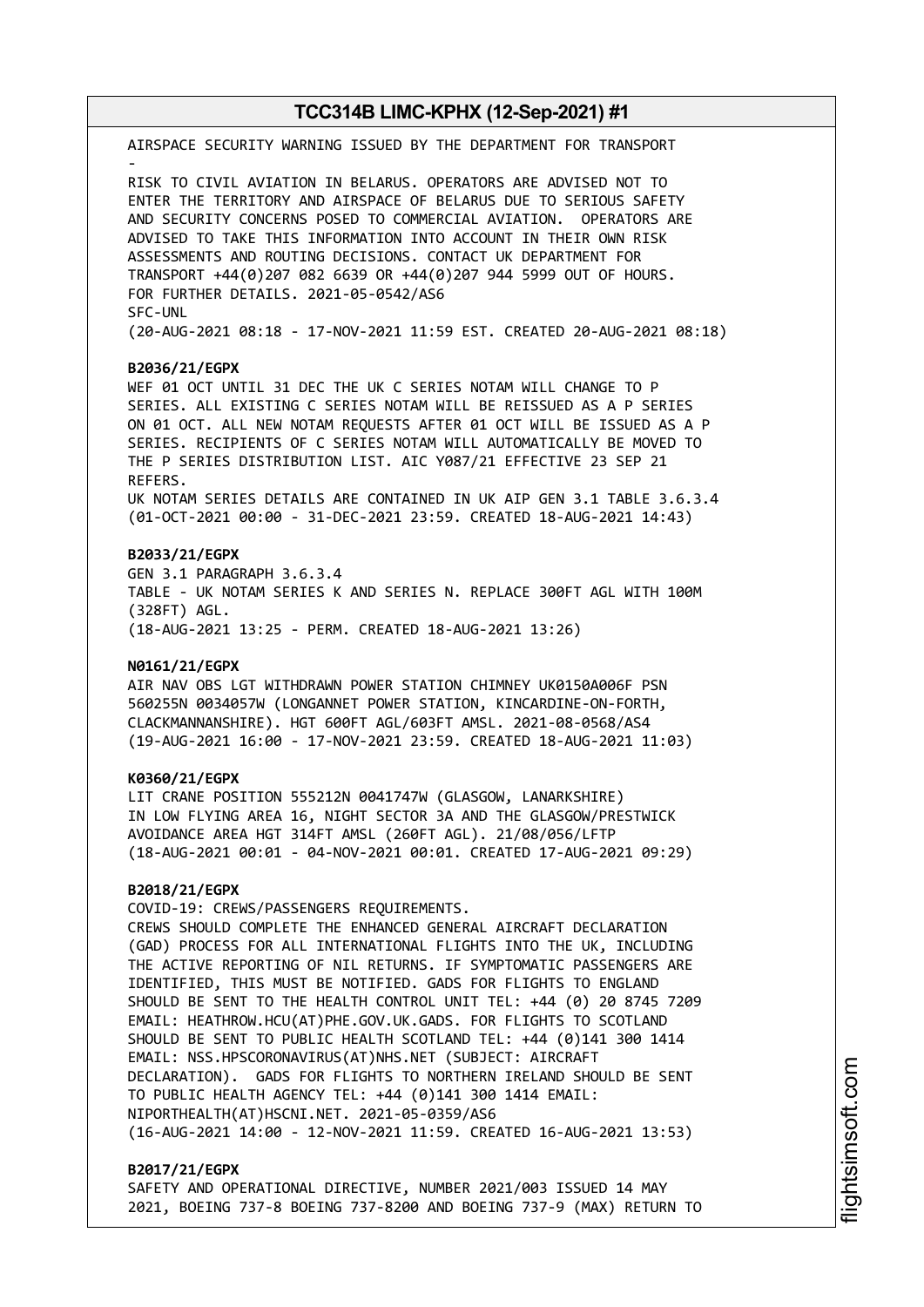SERVICE. IN ACCORDANCE WITH SD-2021/003 THE CIVIL AVIATION AUTHORITY (CAA), IN EXERCISE OF ITS POWERS UNDER ARTICLE 248, AND IN ACCORDANCE WITH ARTICLE 17(1), OF THE AIR NAVIGATION ORDER 2016, AND SUBJECT TO, AND IN ACCORDANCE WITH, UK REGULATION (EU) 2018/1139 (AS RETAINED IN UK LAW), ARTICLE 70, DIRECTS OPERATORS AND PILOTS IN COMMAND OF ANY BOEING 737-8 MAX OR BOEING 737-9 MAX AIRCRAFT WHICH IS REGISTERED OTHER THAN IN THE UK NOT TO CONDUCT FLIGHTS WITHIN UK AIRSPACE UNLESS THEY HAVE SUBMITTED A DECLARATION TO THE CAA. ADDITIONALLY SUCH AEROPLANES TOGETHER WITH ANY BOEING 737-8200 AEROPLANE ARE NOT TO CONDUCT RNP-AUTHORISATION REQUIRED APPROACH OPERATIONS WITHIN THE UK. NOTWITHSTANDING THE ABOVE OPERATORS AND PILOTS IN COMMAND OF ANY SUCH BOEING 737-8 MAX OR BOEING 737-9 MAX AIRCRAFT REGISTERED OTHER THAN IN THE UK MAY CONDUCT A FERRY FLIGHT OPERATION FOR THE PURPOSE OF ESSENTIAL MAINTENANCE OR MODIFICATION INTO, OUT OF OR THROUGH UK AIRSPACE, SUBJECT TO THE EXPRESS PERMISSION OF THE CAA AND SUBJECT TO SUCH REQUIREMENTS AND CONDITIONS AS THE PERMISSION CONTAINS. TO BE GRANTED A PERMISSION FOR ANY ABOVE FERRY FLIGHT, THE OPERATOR MUST APPLY TO THE CAA AND COMPLY WITH THEIR REQUIREMENTS AND CONDITIONS. PERMISSION WILL BE PROVIDED TO THE OPERATOR IN WRITING. 2019-03-0217/AS4 (16-AUG-2021 08:40 - 12-NOV-2021 12:00 EST. CREATED 16-AUG-2021 09:08)

#### **B1990/21/EGPX**

COVID-19: FLIGHT RESTRICTIONS. ISLE OF MAN. ALL ACFT INTENDING TO LAND ON THE ISLE OF MAN MUST DO SO AT ISLE OF MAN AIRPORT DURING PUBLISHED AIRPORT OPENING HOURS TO COMPLETE PORT ARRIVALS PROCESS PRIOR TO LANDING ELSEWHERE ON THE ISLAND. LANDING FEES ARE WAIVED FOR ACFT DEPARTING TO AN ALTERNATIVE SITE WITHIN 1 HOUR. FAILURE TO COMPLY MAY RESULT IN A FINE OR IMPRISONMENT. FOR INFO SEE COVID19.GOV.IM/GENERAL-INFORMATION/PRIVATE-VESSELS-AND-AIRCRAFTS/ OR PHONE +44 1624 687171. 2020-08-0241/AS4 (12-AUG-2021 12:00 - 09-NOV-2021 23:59 EST. CREATED 12-AUG-2021 12:09)

#### **J2841/21/EGPX**

TRIGGER NOTAM - TEMPORARY DANGER AREA EG D597 - 06 SEPT TO 24 SEP 2021 AND 07 MAR TO 25 MAR 2022. SUP 039/21 REFERS FL085-FL660 (06-SEP-2021 00:00 - 19-SEP-2021 23:59. CREATED 29-JUL-2021 00:19)

#### **B1836/21/EGPX**

TRIGGER NOTAM - PERM AIRAC AIP AMDT 09/21 WEF 09 SEP 2021. MULTIPLE ENR CHANGES, SEE COVER SHEET FOR FULL DETAILS (09-SEP-2021 00:00 - 22-SEP-2021 23:59. CREATED 29-JUL-2021 00:11)

#### **H4697/21/EGPX**

CIVIL AIRCRAFT NOTIFICATION PROCEDURE - UNDERSLUNG LOADS WILL OPERATE LOW FLYING AREA 14 WI 2NM RADIUS OF PSN 570807N 0034019W, (AVIEMORE, HIGHLANDS). MAX HEIGHT 500FT AGL. ACFT MAY BE RESTRICTED IN ABILITY TO MANOEUVRE AND UNABLE TO COMPLY WITH RAC OPS CTC 07442 502437. 21/07/253/LFC SFC-4500FT AMSL 0700-1600 (01-AUG-2021 07:00 - 29-OCT-2021 16:00. CREATED 27-JUL-2021 10:04)

**H4684/21/EGPX** MILITARY EXERCISE. ACFT WILL OPR WI 4NM OF PSN 550343N 0023539W (SPADEADAM, CUMBRIA). ACFT MAY BE UNABLE TO COMPLY WITH RAC.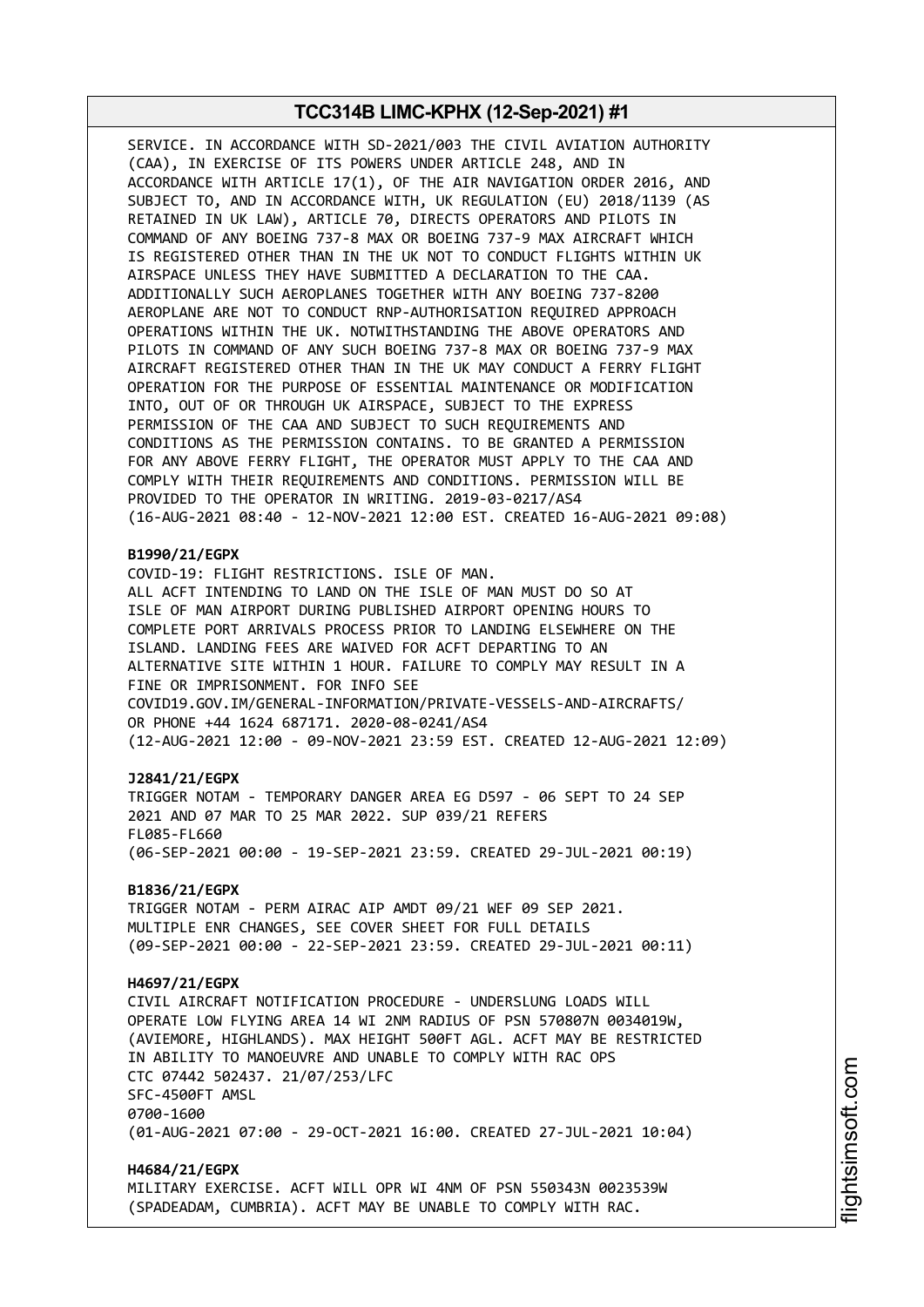NON-DEVIATING STATUS APPROVED IN ACCORDANCE WITH AIRSPACE COORDINATION NOTICE 2021-08-0055. FOR INFO 07827 939372. 2021-09-0072/AS3. FL180-FL200 02-06 11-16 2100-0500 (02-SEP-2021 21:00 - 17-SEP-2021 05:00. CREATED 27-JUL-2021 08:35)

#### **V0012/21/EGPX**

AIRSPACE SECURITY WARNINGS ISSUED BY THE DEPARTMENT FOR TRANSPORT IN RESPONSE TO HAZARDOUS SITUATIONS WITHIN THE TERRITORY AND/OR AIRSPACE OF AFGHANISTAN, EGYPT, IRAN, IRAQ, KENYA, LIBYA, MALI, NORTH KOREA, PAKISTAN, SOMALIA, SOUTH SUDAN, SYRIA, UP TO 200NM OUTSIDE THE DAMASCUS FIR, UKRAINE AND YEMEN. ALL OPERATORS ARE TO REFER TO THE TABLE IN UK AIP AT ENR 1.1 SECTION 1.4 FOR FURTHER DETAILS. FOR INFORMATION CONTACT UK DEPARTMENT FOR TRANSPORT +44 (0)207 944 6322 OR +44 (0)207 944 5999 OUT OF HOURS. 2018-03-0229-AS6 SFC-UNL

(19-JUL-2021 14:14 - 16-OCT-2021 23:59 EST. CREATED 19-JUL-2021 14:18)

### **B1751/21/EGPX**

COVID-19 THE FOLLOWING ON-BOARD MESSAGE MUST BE DELIVERED BY ALL FLIGHTS INTO SCOTLAND PRIOR TO DISEMBARKATION. THIS SHOULD BE COMPLETED IN ENGLISH AND AN OFFICIALLY RECOGNISED LANGUAGE OF THE COUNTRY OF DEPARTURE. -ANNOUNCEMENT STARTS- THE FOLLOWING IS A PUBLIC HEALTH MESSAGE ON BEHALF OF THE UK PUBLIC HEALTH AGENCIES. HOWEVER LONG YOU INTEND TO STAY IN THE UK, EVERYONE MUST TAKE A PRE-BOOKED COVID-19 TEST WITHIN THE FIRST TWO DAYS AFTER YOU ARRIVE, EVEN IF YOU HAVE BEEN FULLY VACCINATED. FOR THOSE NOT FULLY VACCINATED: IF YOU HAVE BEEN IN OR TRANSITED THROUGH ANY COUNTRIES ON THE RED OR AMBER LIST YOU MUST ALSO TAKE ANOTHER PRE-BOOKED TEST 8 DAYS AFTER ARRIVAL AND IF YOU HAVE BEEN IN OR TRANSITED THROUGH AN AMBER OR RED COUNTRY WITHIN THE PREVIOUS 10 DAYS, YOU MUST QUARANTINE FOR THE FIRST 10 DAYS AFTER YOU ARRIVE. THE SYMPTOMS OF CORONAVIRUS ARE A NEW CONTINUOUS COUGH, A HIGH TEMPERATURE OR A LOSS OF, OR CHANGE IN, NORMAL SENSE OF TASTE OR SMELL. IF YOU EXPERIENCE ANY OF THESE SYMPTOMS, HOWEVER MILD, YOU ARE ADVISED TO MAKE YOURSELF KNOWN TO THE CREW. PLEASE FOLLOW THE PUBLIC HEALTH GUIDANCE FOR THE AREA YOU ARE LIVING OR TRAVELLING IN. VISIT GOV.UK/CORONAVIRUS FOR MORE ADVICE. 2020-10-0279/AS6 (19-JUL-2021 03:00 - 15-OCT-2021 11:59. CREATED 16-JUL-2021 21:06)

### **B1750/21/EGPX**

COVID-19 THE FOLLOWING ON-BOARD MESSAGE MUST BE DELIVERED BY ALL FLIGHTS INTO ENGLAND, WALES AND NORTHERN IRELAND PRIOR TO DISEMBARKATION. THIS SHOULD BE COMPLETED IN ENGLISH AND AN OFFICIALLY RECOGNISED LANGUAGE OF THE COUNTRY OF DEPARTURE. -ANNOUNCEMENT STARTS- THE FOLLOWING IS A PUBLIC HEALTH MESSAGE ON BEHALF OF THE UK PUBLIC HEALTH AGENCIES. HOWEVER LONG YOU INTEND TO STAY IN THE UK, EVERYONE MUST TAKE A PRE-BOOKED COVID-19 TEST WITHIN THE FIRST TWO DAYS AFTER YOU ARRIVE, EVEN IF YOU HAVE BEEN FULLY VACCINATED. IF YOU HAVE BEEN IN OR TRANSITED THROUGH ANY COUNTRIES ON THE RED OR AMBER LIST YOU MUST ALSO TAKE ANOTHER PRE-BOOKED TEST 8 DAYS AFTER ARRIVAL. IF YOU HAVE BEEN IN OR TRANSITED THROUGH AN AMBER OR RED COUNTRY WITHIN THE PREVIOUS 10 DAYS YOU MUST QUARANTINE FOR THE FIRST 10 DAYS AFTER YOU ARRIVE. THE SYMPTOMS OF CORONAVIRUS ARE A NEW CONTINUOUS COUGH, A HIGH TEMPERATURE OR A LOSS OF, OR CHANGE IN, NORMAL SENSE OF TASTE OR SMELL. IF YOU EXPERIENCE ANY OF THESE SYMPTOMS, HOWEVER MILD, YOU ARE ADVISED TO MAKE YOURSELF KNOWN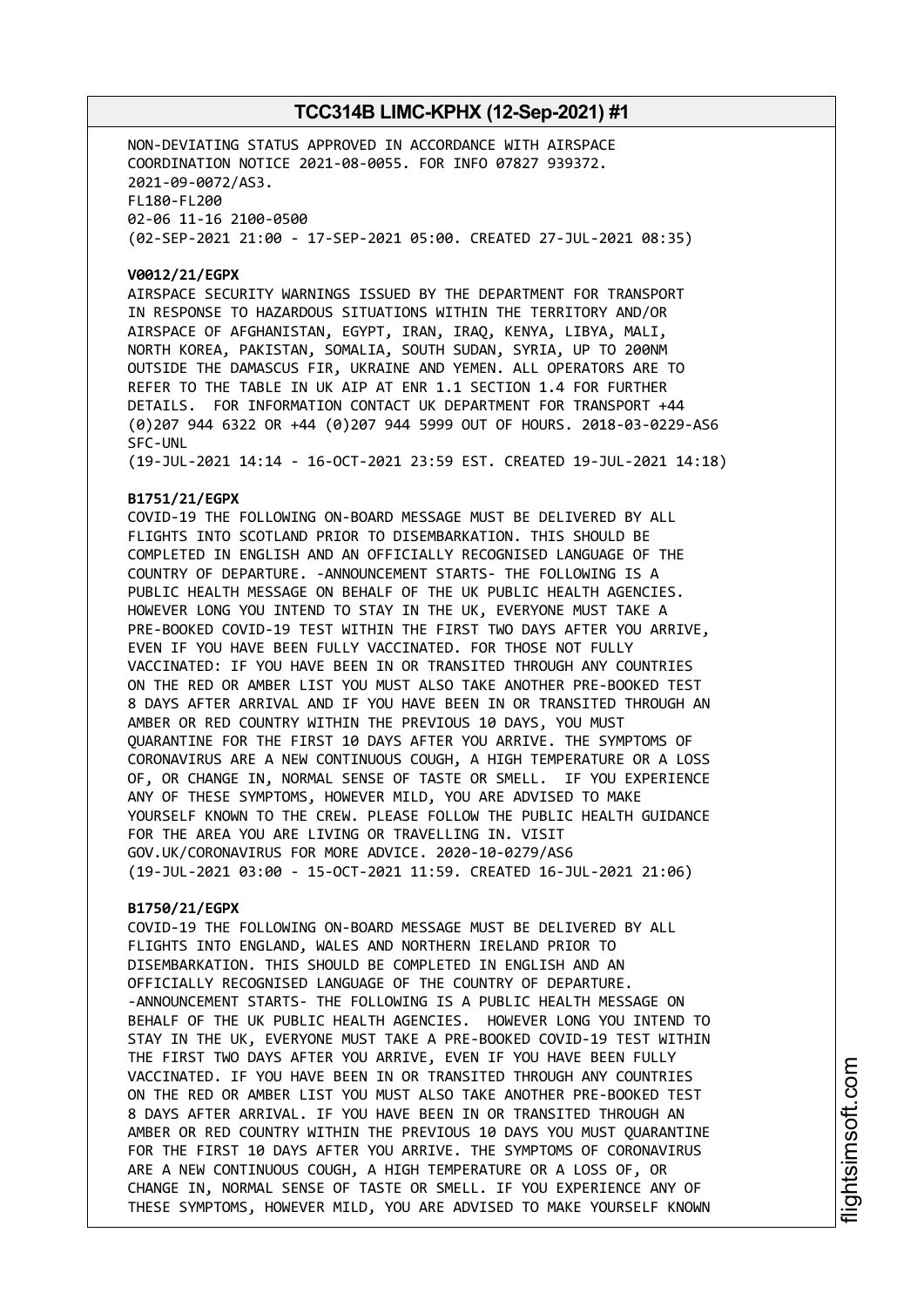TO THE CREW. PLEASE FOLLOW THE PUBLIC HEALTH GUIDANCE FOR THE AREA YOU ARE LIVING OR TRAVELLING IN. VISIT GOV.UK/CORONAVIRUS FOR MORE ADVICE. 2020-10-0279/AS6 (19-JUL-2021 03:00 - 15-OCT-2021 11:59. CREATED 16-JUL-2021 21:03) **H4158/21/EGPX** FLYING OF LARGE MODEL ACFT WI 0.5NM RADIUS OF 560050N 0024738W (DREM, EAST LOTHIAN). FOR INFO CONTACT 07770 746850. 2021-07-0497/AS2. SFC-1700FT AMSL 0900-SS PLUS30 (13-JUL-2021 09:00 - 10-OCT-2021 17:53. CREATED 12-JUL-2021 13:02) **H3211/21/EGPX** UNMANNED CAPTIVE BALLOON IN LOW FLYING AREA 14 WI 1NM RADIUS OF PSN 562756N 0025709W (DUNDEE, DUNDEE CITY) MAX HGT 200FT AGL. 21/06/039/LFTP SFC-600FT AMSL SR - SS (15-JUN-2021 03:21 - 14-SEP-2021 18:32. CREATED 14-JUN-2021 12:33) **B1413/21/EGPX** THE EUROPEAN GEOSTATIONARY NAVIGATION OVERLAY SERVICE (EGNOS) IS NOT AVAILABLE FOR LPV PROCEDURES. LPV LINES OF OCA(H) DISPLAYED ON RNP INSTRUMENT APPROACH CHARTS ARE NOT AVAILABLE FOR USE. (25-JUN-2021 00:01 - 24-SEP-2021 23:59. CREATED 08-JUN-2021 13:48) **H1573/21/EGPX** MODEL ROCKET FIRING WI 2NM LOCATION 554300N 0044800W (FAIRLIE MOOR, NORTH AYRSHIRE). FOR INFO 07733 250135. 2021-06-0042/AS2 SFC-16000FT AMSL (06-NOV-2021 12:00 - 06-NOV-2021 17:00. CREATED 14-APR-2021 14:24) **H1571/21/EGPX** MODEL ROCKET FIRING WI 2NM LOCATION 554300N 0044800W (FAIRLIE MOOR, NORTH AYRSHIRE). FOR INFO 07733 250135. 2021-06-0042/AS2 SFC-16000FT AMSL (27-NOV-2021 12:00 - 27-NOV-2021 17:00. CREATED 14-APR-2021 14:22) **H1568/21/EGPX** MODEL ROCKET FIRING WI 2NM LOCATION 554300N 0044800W (FAIRLIE MOOR, NORTH AYRSHIRE). FOR INFO 07733 250135. 2021-06-0042/AS2 SFC-16000FT AMSL (25-SEP-2021 12:00 - 25-SEP-2021 18:00. CREATED 14-APR-2021 14:19) **H1567/21/EGPX** MODEL ROCKET FIRING WI 2NM LOCATION 554300N 0044800W (FAIRLIE MOOR, NORTH AYRSHIRE). FOR INFO 07733 250135. 2021-06-0042/AS2 SFC-16000FT AMSL (16-OCT-2021 12:00 - 16-OCT-2021 18:00. CREATED 14-APR-2021 14:19) ┌──────────────────────────────────────────────────────────────────────────────┐ │**EISN (SHANNON FIR/UIR)** │ └──────────────────────────────────────────────────────────────────────────────┘

**B1139/21/EISN** COVID-19. VACCINE FLIGHTS

TO ENSURE SAFE AND EXPEDITIOUS DELIVERY OF COVID-19 VACCINES,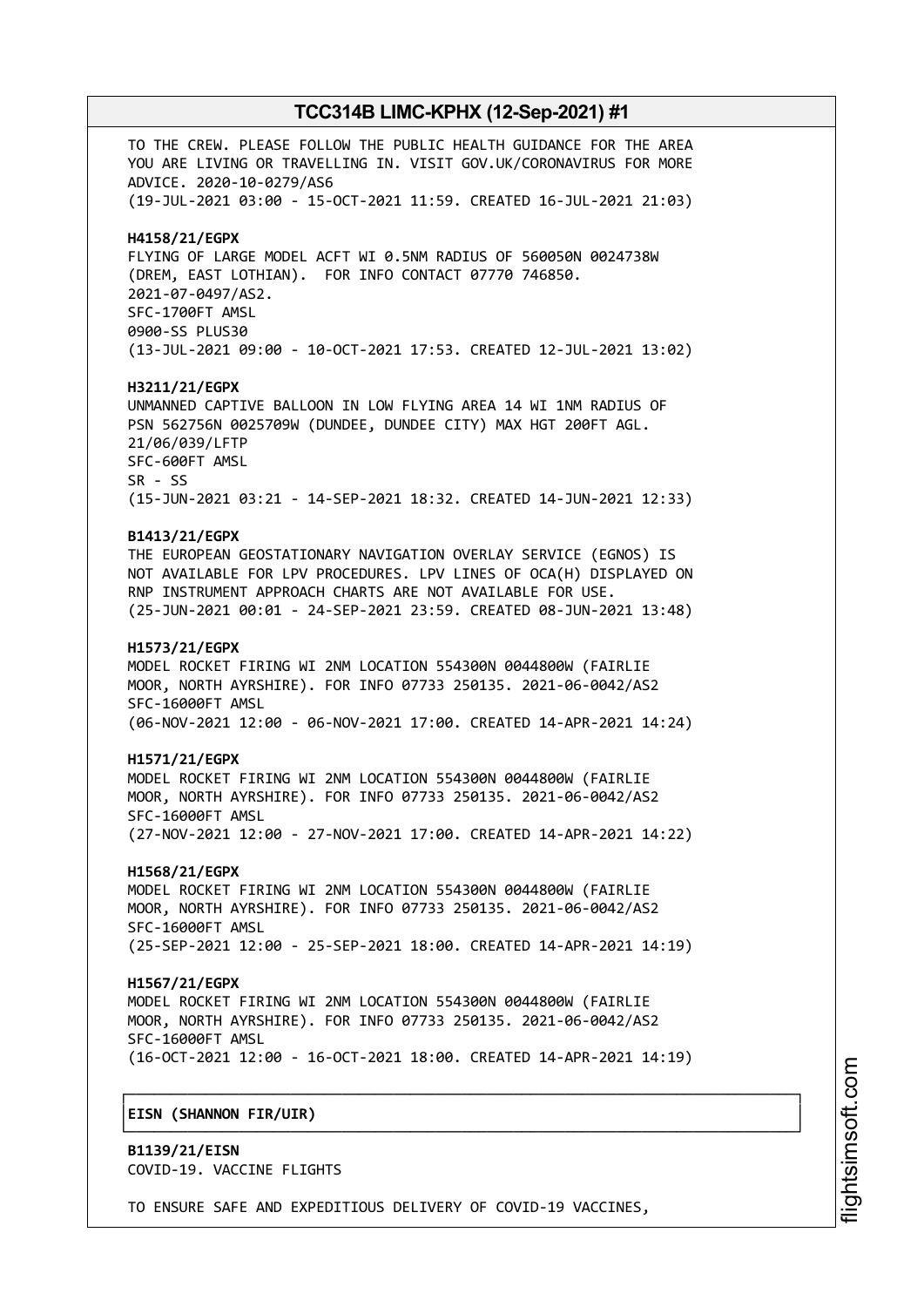AIRCRAFT OPERATORS OF FLIGHTS CARRYING SUCH VACCINES SHOULD ASK APPROVAL FROM THE IRISH AVIATION AUTHORITY AT EXEMPTED.FLIGHTS(AT)IAA.IE FOR EXEMPTION FROM ATFM MEASURES FOR EACH FLIGHT DEEMED CRITICAL. UPON APPROVAL, STS/ATFMX AND RMK/VACCINE SHALL BE INSERTED IN ITEM 18 OF THE FLIGHT PLAN. AIRCRAFT OPERATORS CARRYING COVID 19 VACCINES REGULARLY MAY REQUEST APPROVAL IN ADVANCE FOR ALL FLIGHTS INVOLVED. (09-SEP-2021 20:49 - 08-OCT-2021 23:59 EST. CREATED 09-SEP-2021 20:50)

#### **B1138/21/EISN**

OPERATIONS IN MINSK FIR (UMMV)

THE IRISH AVIATION AUTHORITY HEREBY DIRECTS THAT IRISH AIR CARRIERS AND CAPTAINS OF AIRCRAFT IN CHARGE OF AIR SERVICES MANAGED BY CARRIERS/HOLDERS OF AN OPERATING LICENCE ISSUED BY IRELAND, WHETHER THEY ARE CONTRACTUAL CARRIERS AND/OR DE FACTO CARRIERS, OR PERFORMING AIR SERVICES WITH A COMMERCIAL CHARTER AGREEMENT OR WITH A CODE SHARING AGREEMENT AND TO ALL FLIGHTS PERFORMED WITH AN IRISH AIRCRAFT REGISTRATION, SHALL AVOID MINSK FIR (UMMV). FOREIGN AIR CARRIERS INBOUND TO THE EU ARE RECOMMENDED TO AVOID BELARUS MINSK FIR (UMMV). FOR MORE INFORMATION SEE EASA SAFETY DIRECTIVE SD2021-02 AND AERONAUTICAL NOTICE O.87 AVAILBLE AT WWW.IAA.IE (09-SEP-2021 20:47 - 08-OCT-2021 23:59 EST. CREATED 09-SEP-2021 20:48)

#### **N0088/21/EISN**

OBSTACLE LIGHTS AT WOODHOUSE WINDFARM, KEEREEN UPPER, AGLISH,CAPPOQUIN, CO WATERFORD OUT OF SERVICE. POSITION 520449.00N 0074654.99W. ELEVATION 1040FT. (13-SEP-2021 08:00 - 14-SEP-2021 13:00. CREATED 09-SEP-2021 16:28)

#### **H0074/21/EISN**

PYROTECHNIC DEMONSTRATION WILL TAKE PLACE AT HAULBOWLINE NAVAL BASE, COBH, CO. CORK, POSITION 5149.852N 00817.248W, MAX HEIGHT 1000FT SFC-1000FT AMSL (16-SEP-2021 11:00 - 16-SEP-2021 12:00. CREATED 08-SEP-2021 11:42)

#### **H0072/21/EISN**

NAV WARNING: UNMANNED ACFT (UA)/DRONE ACTIVITY WILL TAKE PLACE WITHIN THE SHANNON CTR. INCREASED DRONE ACTIVITY ALONG A PRE-PLANNED APPROVED ROUTE FROM SHANNON AIRPORT POSITION 524207N 0085529W TO FOYNES AND RETURN. UP TO 30 FLIGHTS PER DAY PLANNED SUBJECT TO ATC APPROVAL AND NOT DURING SCHEDULED AIRCRAFT MOVEMENTS . MAX ALT 400FT AGL. CONTACT PERSON FOR ENQUIRIES:EMAIL JULIE.GARLAND (AT) AVTRAIN.IE OR MOBILE 0862753336 GND-400FT AGL DAILY 0700-1700 (13-SEP-2021 07:00 - 17-SEP-2021 17:00. CREATED 07-SEP-2021 08:18)

**J0046/21/EISN** CHECKLIST YEAR=2021 0043

LATEST PUBLICATIONS AIP AIRAC AMDT IFR 010/2021 EFFECTIVE DATE 07 OCT 21 AIP AIRAC SUP IFR 015/2021 EFFECTIVE DATE 07 OCT 21 AIC IFR 013/2021 EFFECTIVE DATE 07 OCT 21

AIC CHECKLIST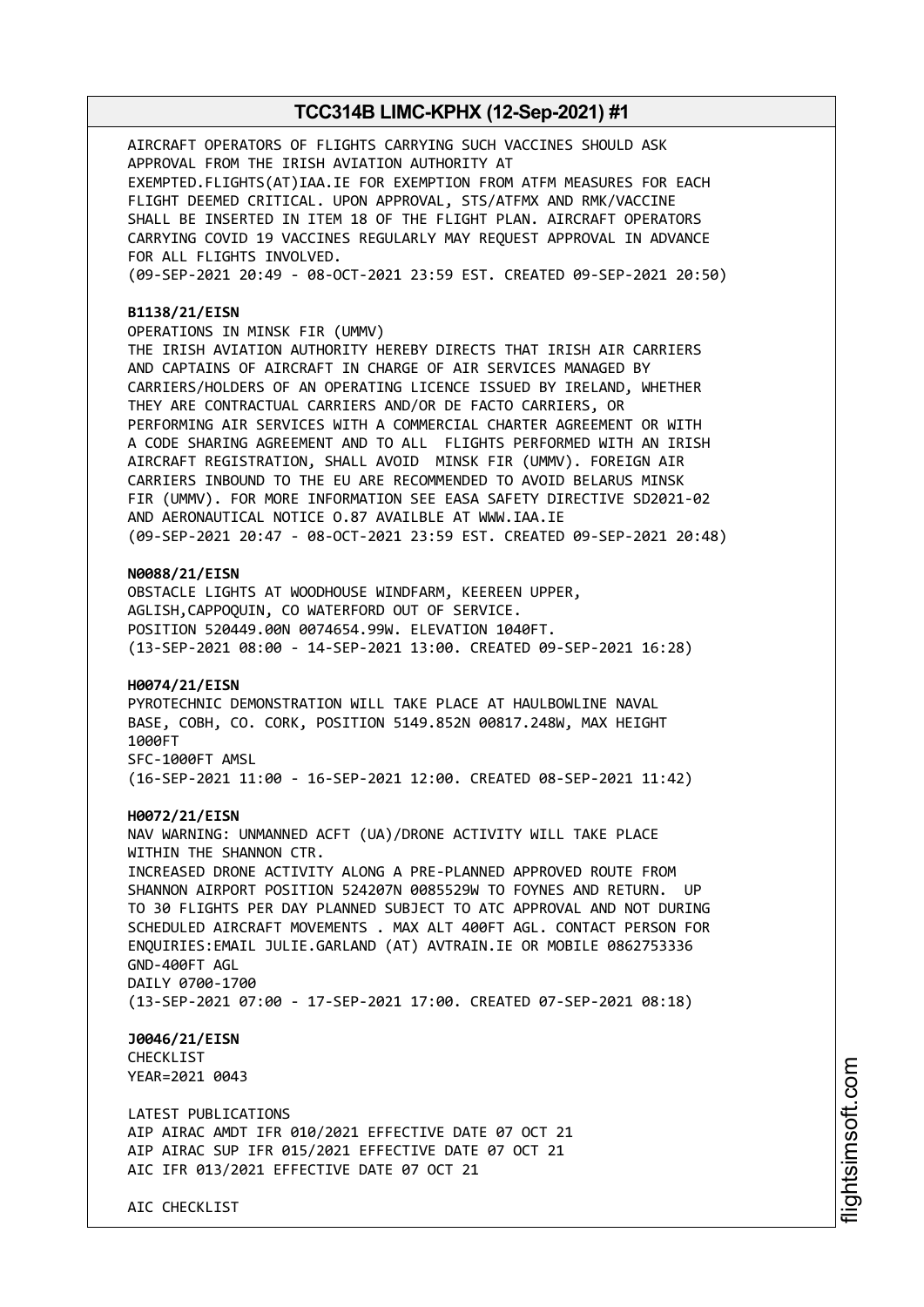AIP IFR 005/2004 004/2010 006/2010 018/2015 019/2015 006/2019 018/2019 010/2020 011/2020 012/2020 004/2021 007/2021 008/2021 011/2021 AIP VFR NIL AIP MIL NIL SUP CHECKLIST AIP IFR 020/2019 022/2019 014/2020 017/2020 003/2021 007/2021 009/2021 011/2021 013/2021 014/2021 AIP VFR NIL AIP MIL NIL (02-SEP-2021 21:30 - 02-OCT-2021 21:30 EST. CREATED 02-SEP-2021 21:31) **H0067/21/EISN** CHECKLIST YEAR=2021 NIL LATEST PUBLICATIONS AIP AIRAC AMDT IFR 010/2021 EFFECTIVE DATE 07 OCT 21 AIP AIRAC SUP IFR 015/2021 EFFECTIVE DATE 07 OCT 21 AIC IFR 013/2021 EFFECTIVE DATE 07 OCT 21 AIC CHECKLIST AIP IFR 005/2004 004/2010 006/2010 018/2015 019/2015 006/2019 018/2019 010/2020 011/2020 012/2020 004/2021 007/2021 008/2021 011/2021 AIP VFR NIL AIP MIL NIL SUP CHECKLIST AIP IFR 020/2019 022/2019 014/2020 017/2020 003/2021 007/2021 009/2021 011/2021 013/2021 014/2021 AIP VFR NIL AIP MIL **NTI** (02-SEP-2021 21:29 - 02-OCT-2021 21:29 EST. CREATED 02-SEP-2021 21:30) **B1117/21/EISN** CHECKLIST YEAR=2015 1137 1138 1140 1142 1434 YEAR=2016 NIL YEAR=2017 0334 0335 YEAR=2018 NIL YEAR=2019 NIL YEAR=2020 NIL YEAR=2021 0644 0654 0703 0714 0718 0763 0897 0923 0924 0976 0982 0988 0991 0993 1016 1033 1034 1035 1036 1037 1038 1039 1062 1068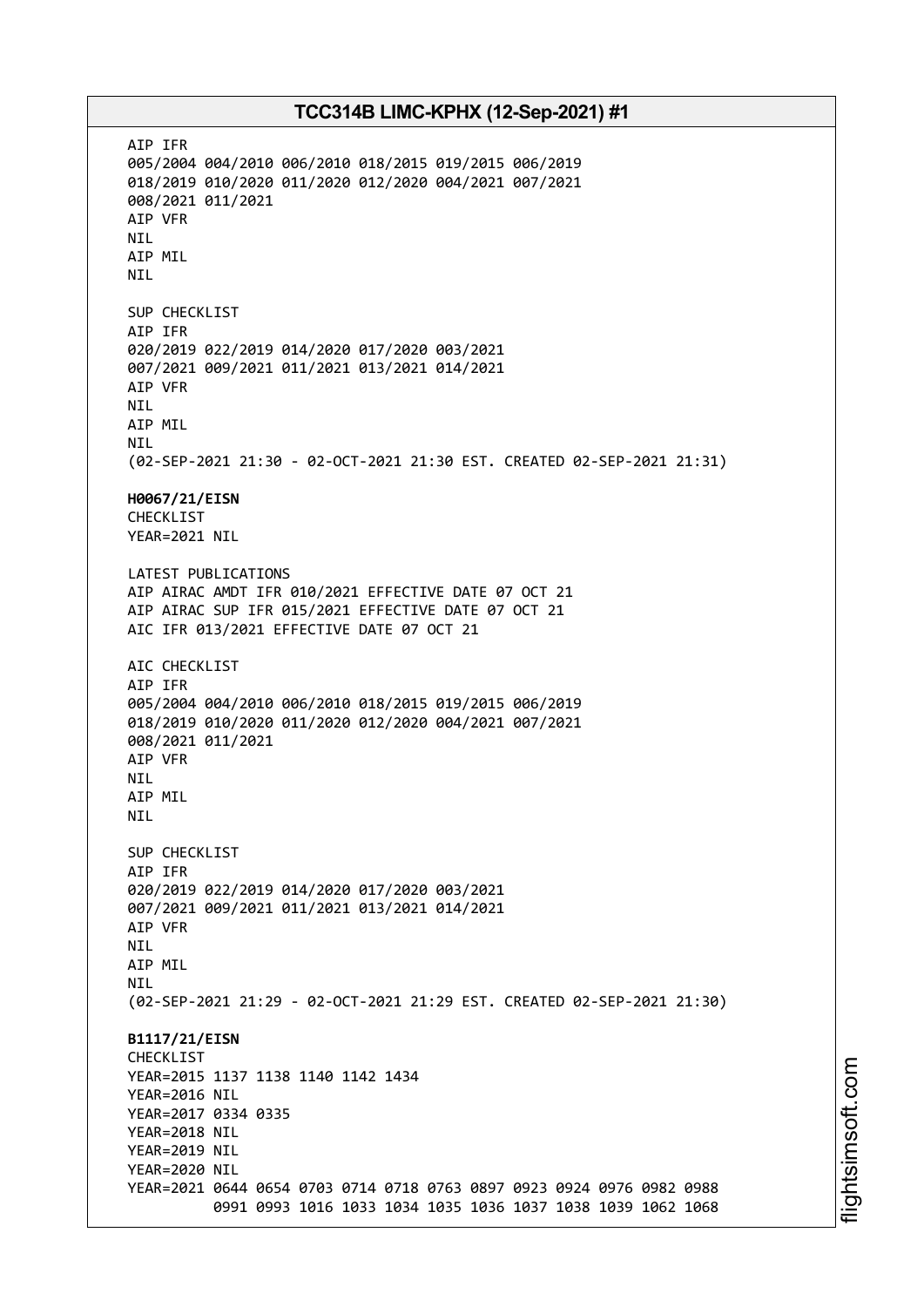1083 1086 1089 1090 1093 1106 1111 1112 1115 1116 LATEST PUBLICATIONS AIP AIRAC AMDT IFR 010/2021 EFFECTIVE DATE 07 OCT 21 AIP AIRAC SUP IFR 015/2021 EFFECTIVE DATE 07 OCT 21 AIC IFR 013/2021 EFFECTIVE DATE 07 OCT 21 AIC CHECKLIST AIP IFR 005/2004 004/2010 006/2010 018/2015 019/2015 006/2019 018/2019 010/2020 011/2020 012/2020 004/2021 007/2021 008/2021 011/2021 AIP VFR NIL AIP MIL NIL SUP CHECKLIST AIP IFR 020/2019 022/2019 014/2020 017/2020 003/2021 007/2021 009/2021 011/2021 013/2021 014/2021 AIP VFR NIL AIP MIL NIL (02-SEP-2021 21:28 - 02-OCT-2021 21:28 EST. CREATED 02-SEP-2021 21:29) **A2021/21/EISN** CHECKLIST YEAR=2021 1422 1446 1513 1563 1568 1624 1654 1679 1749 1750 1751 1752 1753 1778 1779 1780 1781 1786 1787 1828 1844 1864 1909 1949 1951 1956 1961 1962 1963 1964 1965 1975 1979 1980 1985 1988 1989 1997 1998 2002 2003 2004 2012 2013 2014 2016 2019 2020 LATEST PUBLICATIONS AIP AIRAC AMDT IFR 010/2021 EFFECTIVE DATE 07 OCT 21 AIP AIRAC SUP IFR 015/2021 EFFECTIVE DATE 07 OCT 21 AIC IFR 013/2021 EFFECTIVE DATE 07 OCT 21 AIC CHECKLIST AIP IFR 005/2004 004/2010 006/2010 018/2015 019/2015 006/2019 018/2019 010/2020 011/2020 012/2020 004/2021 007/2021 008/2021 011/2021 AIP VFR **NTI** AIP MIL **NTI** SUP CHECKLIST AIP IFR 020/2019 022/2019 014/2020 017/2020 003/2021 007/2021 009/2021 011/2021 013/2021 014/2021 AIP VFR NIL AIP MIL **NTI** (02-SEP-2021 21:25 - 02-OCT-2021 21:25 EST. CREATED 02-SEP-2021 21:28)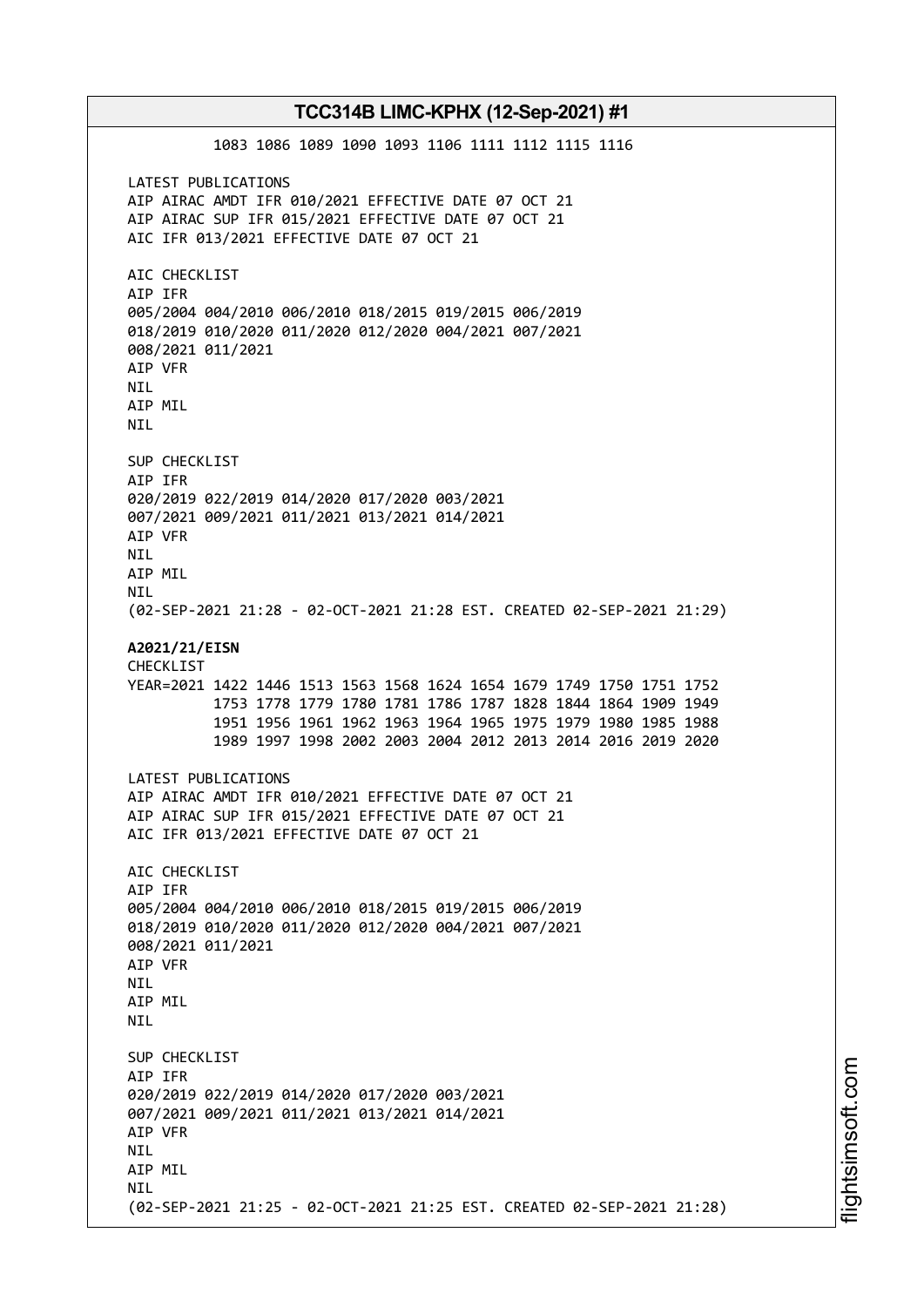**B1112/21/EISN** TRIGGER NOTAM IRELAND AIRAC AMENDMENT NR 010 EFFECTIVE DATE 07 OCT 2021.INCLUDED IN THIS AMENDMENT IS THE REVISED GEN 2.4 LOCATION INDICATORS AND GEN 3.2 AERONAUTICAL CHARTS. (07-OCT-2021 00:00 - 21-OCT-2021 23:59. CREATED 01-SEP-2021 11:03) **B1111/21/EISN** TRIGGER NOTAM IRELAND AIRAC AMENDMENT NR 010 EFFECTIVE DATE 07 OCT 2021.INCLUDED IN THIS AMENDMENT IS THE REVISED ENR 1.9 AIR TRAFFIC FLOW MANAGEMENT (ATFM) AND ENR 5.4 AIR NAVIGATION OBSTACLES -AREA 1. (07-OCT-2021 00:00 - 21-OCT-2021 23:59. CREATED 01-SEP-2021 11:01) **D0163/21/EISN** DANGER AREA EID5 GLEN OF IMAAL, CO. WICKLOW ACTIVATED SFC-10000FT AMSL (15-SEP-2021 10:00 - 16-SEP-2021 02:00. CREATED 30-AUG-2021 16:11) **D0161/21/EISN** DANGER AREA EID5 GLEN OF IMAAL, CO. WICKLOW ACTIVATED SFC-10000FT AMSL (16-SEP-2021 10:00 - 16-SEP-2021 23:00. CREATED 30-AUG-2021 15:33) **D0159/21/EISN** DANGER AREA EID5 GLEN OF IMAAL, CO. WICKLOW ACTIVATED SFC-10000FT AMSL (14-SEP-2021 10:00 - 14-SEP-2021 23:00. CREATED 30-AUG-2021 15:29) **D0158/21/EISN** DANGER AREA EID5 GLEN OF IMAAL, CO. WICKLOW ACTIVATED SFC-10000FT AMSL (13-SEP-2021 10:00 - 13-SEP-2021 23:00. CREATED 30-AUG-2021 15:27) **N0084/21/EISN** OBSTACLES ERECTED - CRANES OPERATING BANDON ROAD, CORK CITY, POSITION 515324.5N 0082912.6W, HEIGHT OF JIB 82M/269FT AMSL, CRANE JIBS ARE ILLUMINATED. (26-AUG-2021 13:56 - 24-NOV-2021 18:00 EST. CREATED 26-AUG-2021 13:56) **D0149/21/EISN** DANGER AREA EID5 GLEN OF IMAAL, CO. WICKLOW ACTIVATED SFC-10000FT AMSL (29-SEP-2021 10:00 - 29-SEP-2021 16:00. CREATED 25-AUG-2021 08:34) **D0148/21/EISN** DANGER AREA EID5 GLEN OF IMAAL, CO. WICKLOW ACTIVATED SFC-10000FT AMSL (28-SEP-2021 10:00 - 28-SEP-2021 16:00. CREATED 25-AUG-2021 08:33) **D0147/21/EISN** DANGER AREA EID5 GLEN OF IMAAL, CO. WICKLOW ACTIVATED SFC-10000FT AMSL (24-SEP-2021 10:00 - 24-SEP-2021 18:00. CREATED 25-AUG-2021 08:32) **D0146/21/EISN** DANGER AREA EID5 GLEN OF IMAAL, CO. WICKLOW ACTIVATED SFC-10000FT AMSL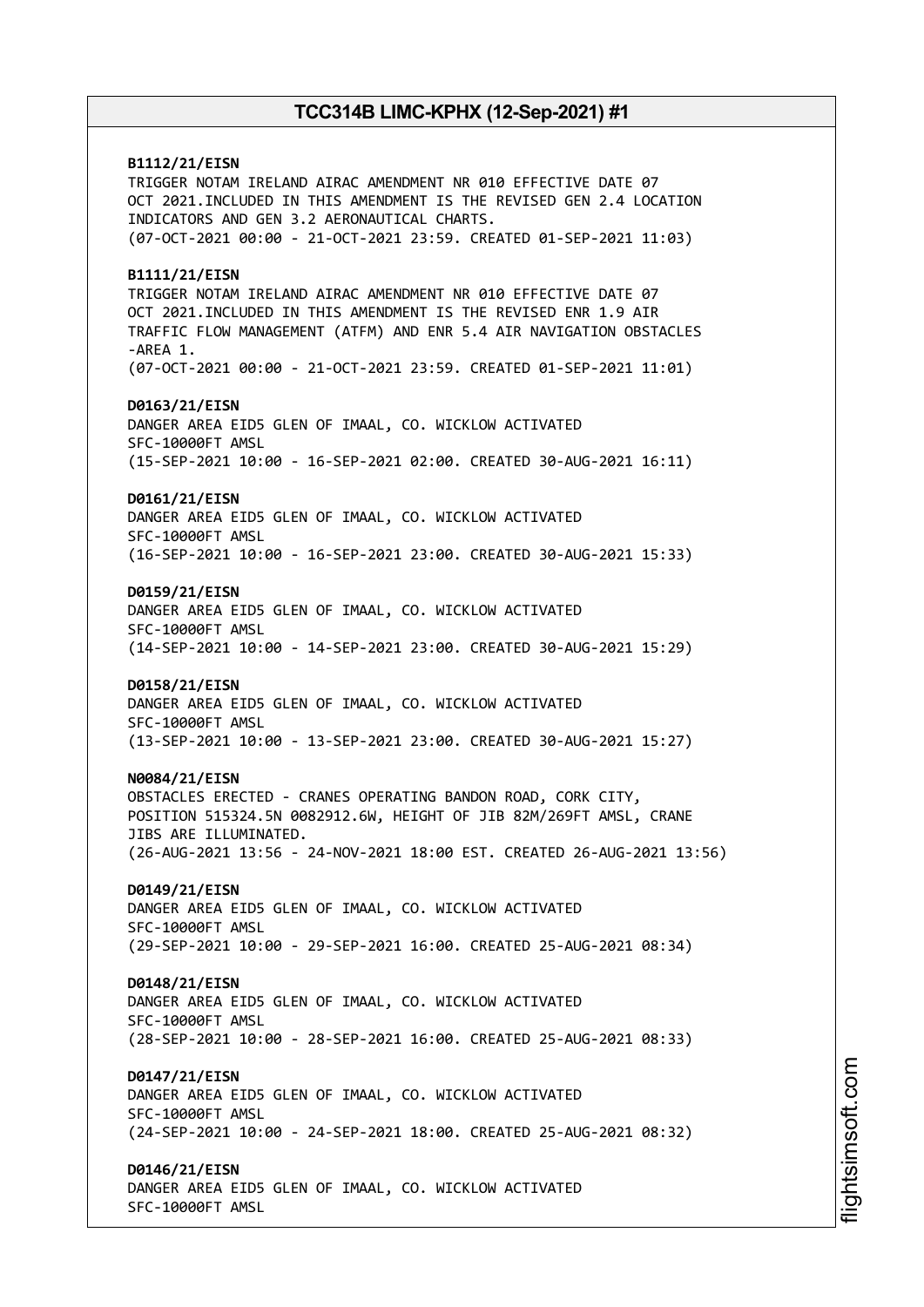(23-SEP-2021 10:00 - 23-SEP-2021 18:00. CREATED 25-AUG-2021 08:31)

**D0138/21/EISN** DANGER AREA EID6 KILWORTH, CO. CORK ACTIVATED GND-8000FT AMSL (01-SEP-2021 06:00 - 01-OCT-2021 06:00. CREATED 20-AUG-2021 11:45)

**B1039/21/EISN**

LIMERICK BLOW MOULDING TURBINE, PARTEEN, CO. CLARE, POSITION 524139.37N 0083626.40W WITHIN A RADIUS OF 1NM. HEIGHT 328FT/ELEVATION 383FT REF HAND AMENDMENTS TO AERONAUTICAL CHARTS ICAO VFR 1:500,000 EDITION 11 AND 1:250,000 SOUTH EDITION 8 (19-AUG-2021 12:33 - PERM. CREATED 19-AUG-2021 12:34)

#### **B1038/21/EISN**

GALWAY, KNOCKALOUGH WIND FARM REMOVED, POSITION 531815.11N 0091433.73W WITHIN A RADIUS OF 1NM. HEIGHT 430FT/ELEVATION 896FT. REF HAND AMENDMENTS TO AERONAUTICAL CHARTS ICAO VFR 1:500,000 EDITION 11 AND 1:250,000 WEST EDITION 8. (19-AUG-2021 12:31 - PERM. CREATED 19-AUG-2021 12:32)

#### **B1037/21/EISN**

LAOIS, MIDLANDS MICROLIGHT AREA OF OPERATIONS REMOVAL, POSITION 525333.12N 0071545.72W. REF HAND AMENDMENTS TO AERONAUTICAL CHARTS ICAO VFR 1:500,000 EDITION 11 AND 1:250,000 EAST EDITION 8 (19-AUG-2021 12:29 - PERM. CREATED 19-AUG-2021 12:30)

#### **B1036/21/EISN**

LIMERICK, RATHCAHILL WIND FARM REMOVED, POSITION 522326.93N 0090822.03W WITHIN A RADIUS OF 1NM. HEIGHT 394FT/ELEVATION 1346FT. REF HAND AMENDMENTS TO AERONAUTICAL CHARTS ICAO VFR 1:500,000 EDITION 11 AND 1:250,000 SOUTH EDITION 8 (19-AUG-2021 12:28 - PERM. CREATED 19-AUG-2021 12:28)

#### **B1035/21/EISN**

WEXFORD, CASTLEDOCKRELL WIND FARM POSITION 523507.01N 0063835.27W WITHIN A RADIUS OF 1NM. HEIGHT 393FT/ELEVATION 1075FT. REF HAND AMENDMENTS TO AERONAUTICAL CHARTS ICAO VFR 1:500,000 EDITION 11 AND 1:250,000 EAST EDITION 8 (19-AUG-2021 12:26 - PERM. CREATED 19-AUG-2021 12:27)

#### **B1034/21/EISN**

TIPPERARY LISHEEN WIND FARM EXTENSION POSITION 524737.38N 0073800.07W HEIGHT 555FT ELEVATION 1011FT REF HAND AMENDMENTS TO AERONAUTICAL CHART ICAO 1:500,000 EDITION 11 AND 1:250,000 SOUTH AND EAST EDITION 8 (19-AUG-2021 12:25 - PERM. CREATED 19-AUG-2021 12:26)

**B1033/21/EISN** WESTMEATH SNUG BEAG AIRFIELD ADDED POSITION 533742.000N 0070038.00W REF HAND AMENDMENTS TO AERONAUTICAL CHART ICAO 1:500,000 EDITION 11 AND 1:250,000 EAST EDITION 8 (19-AUG-2021 12:24 - PERM. CREATED 19-AUG-2021 12:25)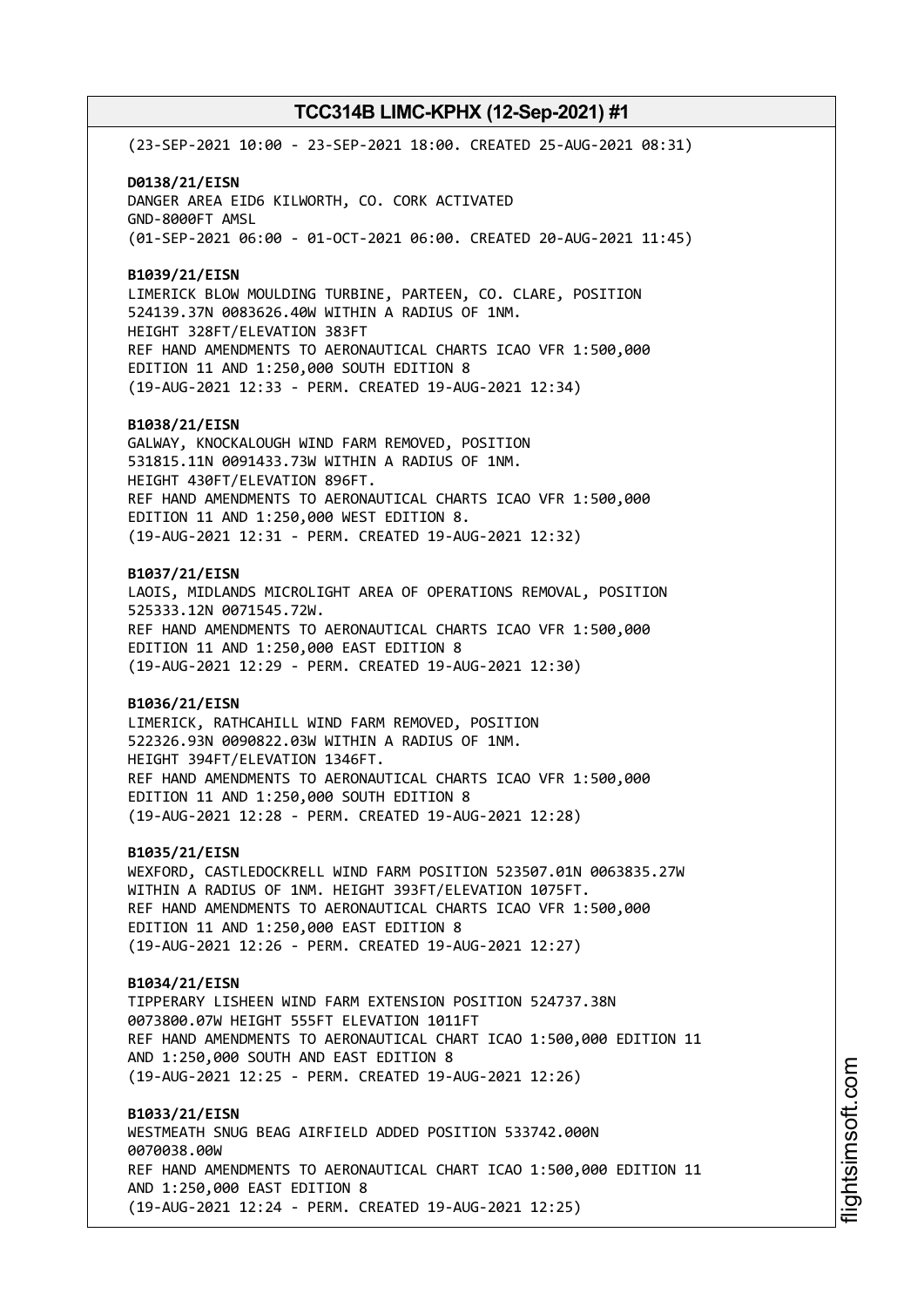**N0077/21/EISN**

OBSTACLE LIGHTS OUT OF SERVICE ON WOODCOCK HILL RADAR STATION POSN 524315.8N 0084226.8W ELEVATION 310M STATION HEIGHT 12M (07-AUG-2021 19:57 - 24-NOV-2021 16:00. CREATED 07-AUG-2021 19:58)

#### **B0923/21/EISN**

TRIGGER NOTAM IRELAND AIRAC AMENDMENT NR 009 EFFECTIVE DATE 09 SEP 2021. INCLUDED IN THIS AMENDMENT IS THE REVISED ENR 5.1 PROHIBITED, RESTRICTED AND DANGER AREAS AND ENR 5.5 AERIAL SPORTING AND RECREATIONAL ACTIVITIES

(09-SEP-2021 00:00 - 23-SEP-2021 23:59. CREATED 31-JUL-2021 17:59)

#### **B0897/21/EISN**

EQUIVALENT FROM ANOTHER STATE) AND TRAVELLING TO THE STATE IN THE COURSE OF DUTY. VI. A PERSON TRAVELLING TO THE STATE FOR UNAVOIDABLE, IMPERATIVE AND TIME-SENSITIVE MEDICAL REASONS AND THESE REASONS ARE CERTIFIED BY A REGISTERED MEDICAL PRACTITIONER OR PERSON WITH EQUIVALENT QUALIFICATIONS OUTSIDE THE STATE. VII. A PERSON, HAVING BEEN OUTSIDE OF THE STATE, TO PROVIDE SERVICES TO OR PERFORM THE FUNCTIONS OF AN OFFICE HOLDER (UNDER ANY ENACTMENT OR THE CONSTITUTION) OR A MEMBER OF EITHER HOUSE OF THE OIREACHTAS OR THE EUROPEAN PARLIAMENT. VIII. DIPLOMATS AND CERTAIN OTHER CATEGORIES OF PERSONS ENTITLED TO PRIVILEGES AND IMMUNITIES IN THE STATE. IX. TRANSIT PASSENGERS WHO DO NOT LEAVE THE PORT OR AIRPORT BEFORE TRAVELLING OUT OF THE STATE. X. A PERSON WHO HOLDS A CERTIFICATION FROM SPORT IRELAND. XI. AN ADULT RESIDENT OF IRELAND WHO IS ACCOMPANYING A CHILD WHO WAS NOT BORN IN THE STATE AND HAS NEVER PREVIOUSLY BEEN IN IRELAND TRAVELLING FOR THE PURPOSE OF BECOMING ORDINARILY RESIDENT IN IRELANDXII. UNACCOMPANIED MINORS XIII. A PERSON ARRIVING TO PROVIDE ESSENTIAL WORKS AS CERTIFIED BY A STATE BODY PART 5 OF 5 (27-JUL-2021 16:45 - 26-SEP-2021 23:59 EST. CREATED 27-JUL-2021 16:51) **B0897/21/EISN** 3 FOR PASSENGERS TRAVELLING FROM HIGH-RISK COUNTRIES DESIGNATED BY THE MINISTER FOR HEALTH (LIST MAINTAINED ON GOV.IE) AIR TRANSPORT OPERATORS ARE REQUESTED TO 3.1 DENY BOARDING WHERE AN APPLICABLE TRAVELLER DOES NOT HAVE EVIDENCE OF A RESERVATION AT A MANDATORY QUARANTINE FACILITY. THE DEFINITION OF AN APPLICABLE TRAVELLER IS SET OUT BELOW. 3.2 ENSURE ALL APPLICABLE TRAVELLERS WHO HAVE BOOKED THE DESIGNATED MANDATORY QUARANTINE FACILITY DISEMBARK LAST. AN APPLICABLE TRAVELLER MEANS A PERSON WHO HAS BEEN TO A HIGH-RISK STATE IN THE 14 DAYS PRECEDING THE DATE OF ANTICIPATED ARRIVAL IN IRELAND AND WHO IS NOT IN ONE OF THE FOLLOWING EXEMPT CATEGORIES: I. PERSONS WHO ARE FULLY VACCINATED WITH AN EMA APPROVED VACCINE (AND ANY ACCOMPANYING DEPENDENTS INCLUDING CHILDREN). II. HOLDERS OF A VALID ANNEX 3 CERTIFICATE

III. DRIVERS OF A HEAVY GOODS VEHICLE, AIRLINE PILOTS, AIRCREW, MARITIME MASTER OR MARITIME CREW.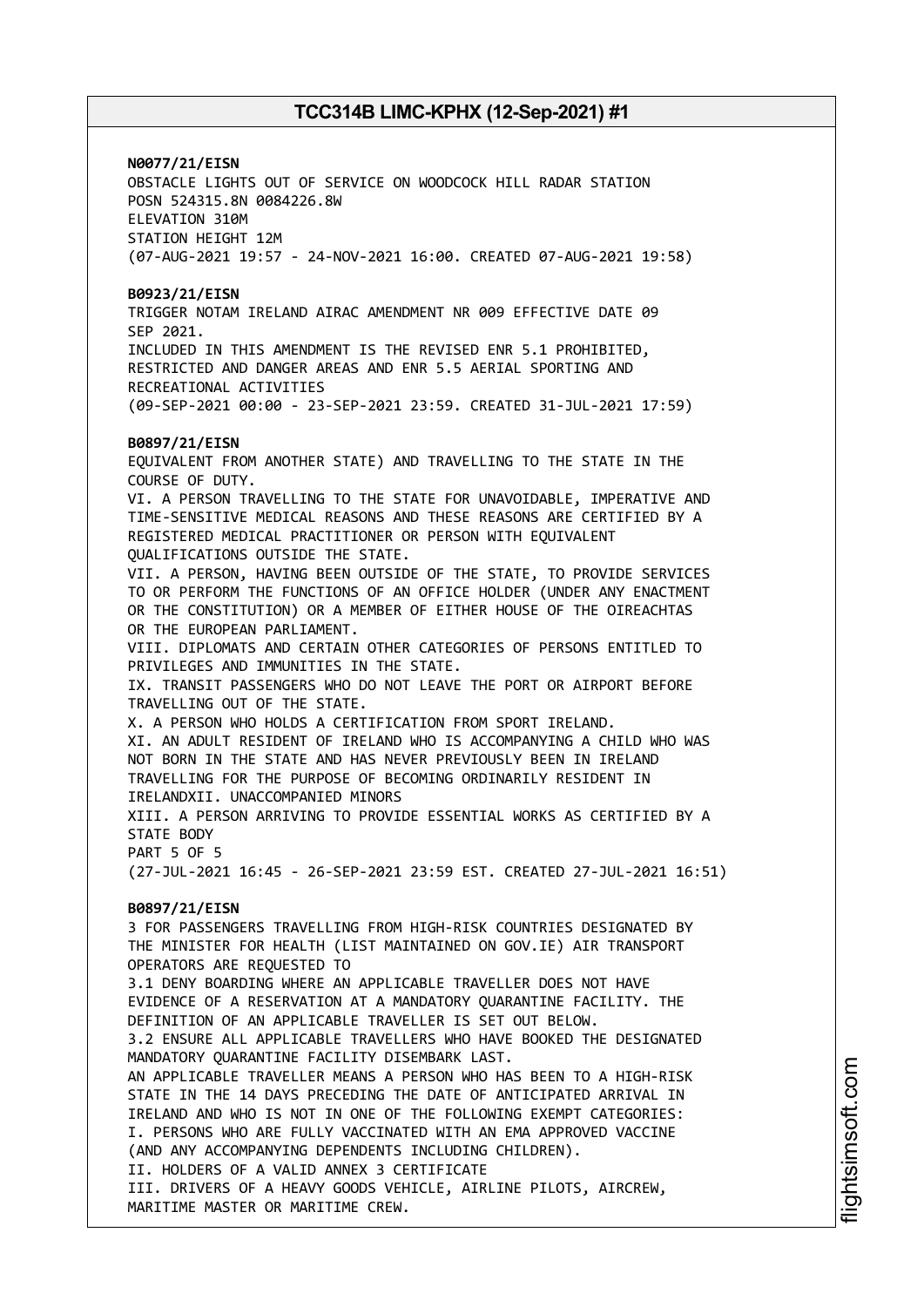IV. TRAVELLING TO THE STATE PURSUANT TO AN ARREST WARRANT, EXTRADITION PROCEEDINGS OR OTHER MANDATORY LEGAL OBLIGATION. V. A MEMBER OF AN GARDA SIOCHANA OR DEFENCE FORCES (OR THEIR PART 4 OF 5 (27-JUL-2021 16:45 - 26-SEP-2021 23:59 EST. CREATED 27-JUL-2021 16:51) **B0897/21/EISN** BOOKING LINK FOR THE DESIGNATED FACILITY AND ELECTRONIC COVID 19 PASSENGER LOCATOR FORM, SHOULD BE SENT TO PASSENGERS IN SUFFICIENT TIME BEFORE DEPARTURE. PASSENGERS SHOULD BE INFORMED THAT THEY WILL BE REQUIRED TO PRESENT THEMSELVES TO IMMIGRATION OFFICIALS FOR IDENTIFICATION AS AN APPLICABLE TRAVELLER UPON ENTRY TO THE STATE, AND TO FAIL TO DO SO IS AN OFFENCE 2. FOR ALL PASSENGERS AIR TRANSPORT OPERATORS ARE REQUESTED TO DENY BOARDING 2.1 WHERE A PASSENGER DOES NOT HAVE AN ELECTRONIC RECEIPT CONFIRMING A PASSENGER LOCATOR FORM HAS BEEN COMPLETED, UNLESS THE PASSENGER IS AN INTERNATIONAL TRANSPORT WORKER, A DIPLOMAT OR IS LESS THAN 18 YEARS OF AGE, OR 2.2 WHERE A PASSENGER IS AGED 12 OR OVER TRAVELLING ON THE BASIS OF A RT-PCR TEST (AS INDICATED BY THE TRAVELLER OR THE PLF RECEIPT) AND DOES NOT PRESENT EVIDENCE OF A NEGATIVE/NOT-DETECTED RT-PCR TEST TAKEN WITHIN 72 HOURS OF THE EXPECTED TIME OF ARRIVAL IN IRELAND OR ALTERNATIVELY A POSTIVE RT-PCR TEST TAKEN IN THE PERIOD BETWEEN 180 AND 11 DAYS BEFORE THE EXPECTED DATE OF ARRIVAL IN IRELAND. PART 3 OF 5 (27-JUL-2021 16:45 - 26-SEP-2021 23:59 EST. CREATED 27-JUL-2021 16:51) **B0897/21/EISN** COVID-19 INFORMATION THIS NOTICE APPLIES TO ALL PASSENGER FLIGHTS TO IRELAND INCLUDING PASSENGER FLIGHT OPERATIONS FALLING UNDER SPECIAL PERMISSIONS OBTAINED FROM CIVIL AIR IN THE DEPARTMENT OF TRANSPORT. DUE TO CONCERNS RELATING TO STRAINS OF THE COVID-19 VIRUS AIR TRANSPORT OPERATORS ARE REQUESTED TO NOTE BELOW REQUIREMENTS REGARDING THE PROVISION OF INFORMATION TO PASSENGERS AND REQUIREMENTS FOR BOARDING AND DISEMBARKATION 1.PROVISION OF INFORMATION TO PASSENGERS 1.1 AIR TRANSPORT OPERATORS SHOULD MAKE PASSENGERS AWARE THAT, UNLESS EXEMPT, SHOULD THEY ARRIVE IN IRELAND WITHOUT ONE OF THE FOLLOWING DOCUMENTS 1.1.1 EVIDENCE OF A RT-PCR TEST, PART 1 OF 5 (27-JUL-2021 16:45 - 26-SEP-2021 23:59 EST. CREATED 27-JUL-2021 16:51) **B0897/21/EISN** 1.1.2 VACCINATION CERTIFICATE, 1.1.3 STATE-ISSUED RECOVERY CERTIFICATE THEY WILL BE REQUIRED TO ENTER THE DESIGNATED QUARANTINE FACILITY. ALL REQUIREMENTS RELATED TO OVERSEAS TRAVEL INTO IRELAND ARE AVAILABLE HERE WWW.GOV.IE/TRAVEL 1.2 PASSENGERS SHOULD BE INFORMED THAT, UNLESS EXEMPT, THEY MAY BE PROSECUTED UPON ENTERING THE STATE WITHOUT THE NECESSARY COVID 19 PASSENGER LOCATOR FORM, AN OFFENCE PUNISHABLE BY A FINE OF UP TO 5,000 EURO OR UP TO 6 MONTHS IN PRISON OR BOTH 1.3 AIR TRANSPORT OPERATORS SHOULD ENSURE THEIR WEBSITE INFORMATION MAKES IT CLEAR THAT PASSENGERS (UNLESS EXEMPT) WHO HAVE BEEN IN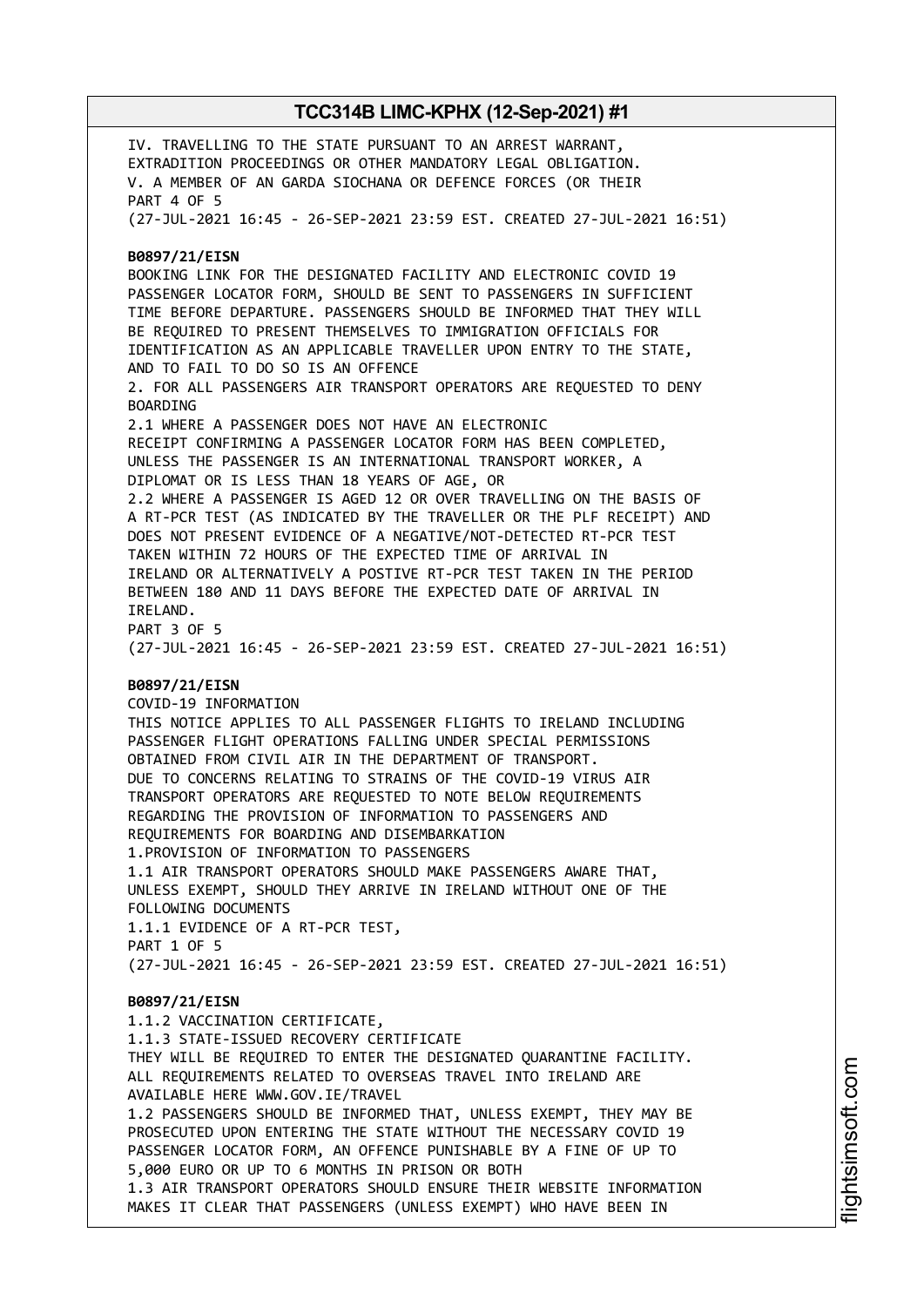SPECIFIED HIGH-RISK COUNTRIES IN THE 14 DAYS PRIOR TO THEIR ARRIVAL IN IRELAND, ARE REQUIRED TO QUARANTINE AT A DESIGNATED FACILITY. THE QUARANTINE PERIOD WILL BE FOR A MAXIMUM OF 14 DAYS AND MUST BE BOOKED IN ADVANCE OF THE PASSENGERS ARRIVAL IN IRELAND. THE FACILITY CAN BE BOOKED THROUGH THE FOLLOWING LINK WWW.QUARANTINEHOTELSIRELAND.IE AND THE COST MUST BE BORNE BY THE PASSENGER. FURTHER INFORMATION AVAILABLE AT WWW.GOV.IE/QUARANTINE . 1.4 REMINDER MESSAGES CONCERNING PASSENGERS OBLIGATIONS, WITH PART 2 OF 5 (27-JUL-2021 16:45 - 26-SEP-2021 23:59 EST. CREATED 27-JUL-2021 16:51) **N0060/21/EISN** OBSTACLE ERECTED CRANE OPERATING AT UNIVERSITY HOSPITAL WATERFORD (UHW) POSITION CENTRED ON THE FOLLOWING CO-ORDINATES: 521456.4N 0070445.4074W HEIGHT OF CRANE 121FT/36.9M ELEVATION 238FT/72.4M JIB RADIUS 213FT/65M OBSTACLE UNLIGHTED (06-JUL-2021 18:48 - 06-OCT-2021 17:00 EST. CREATED 06-JUL-2021 18:48) **J0043/21/EISN** A RESTRICTION (TEMPORARY RESTRICTED AREA) TRA ON THE FLYING OF AIRCRAFT, INCLUDING SMALL UNMANNED AIRCRAFT AS DEFINED IN S.I. NO.563 OF 2015, SHALL APPLY IN AIRSPACE OVER CUSTUME BARRACKS, ATHLONE, COUNTY WESTMEATH AND SURROUNDING AREA CONTAINED WITHIN THE LATERAL LIMITS: THE AIRSPACE CONTAINED WITHIN A CIRCLE RADIUS OF 2NM CENTRED ON 532528N 0075652W. VERTICAL LIMITS: SFC TO 2000FT AMSL. AIRSPACE CLASSIFICATION: THE AIRSPACE WITHIN THIS TRA SHALL BE ICAO CLASS G. SEE WWW.IAA.IE FOR FURTHER DETAILS. SFC-2000FT AMSL (02-JUL-2021 16:15 - 02-OCT-2021 23:59 EST. CREATED 02-JUL-2021 16:15) **B0718/21/EISN** EASTBOUND NAT TRAFFIC ROUTING THROUGH THE SHANNON FIR/UIR/SOTA/NOTA ARE REQUESTED TO FILE DOMESTIC LANDFALL POINTS AS FOLLOWS: FOR AGORI FILE LANDFALL OSBOX FOR SUNOT FILE LANDFALL KESIX FOR BILTO FILE LANDFALL BEGID FOR PIKIL FILE LANDFALL SOVED FOR ETARI FILE LANDFALL MOGLO FOR RESNO FILE LANDFALL NETKI FOR VENER FILE LANDFALL KOKIB FOR DOGAL FILE LANDFALL BEXET FOR NEBIN FILE LANDFALL OLGON FOR MALOT FILE LANDFALL GISTI FOR TOBOR FILE LANDFALL RILED FOR LIMRI FILE LANDFALL XETBO FOR ADARA FILE LANDFALL LEKVA FOR DINIM FILE LANDFALL ELSOX FOR RODEL FILE LANDFALL EPUNA FOR SOMAX FILE LANDFALL ATSUR FOR KOGAD FILE LANDFALL BIMGO FOR BEDRA FILE LANDFALL NASBA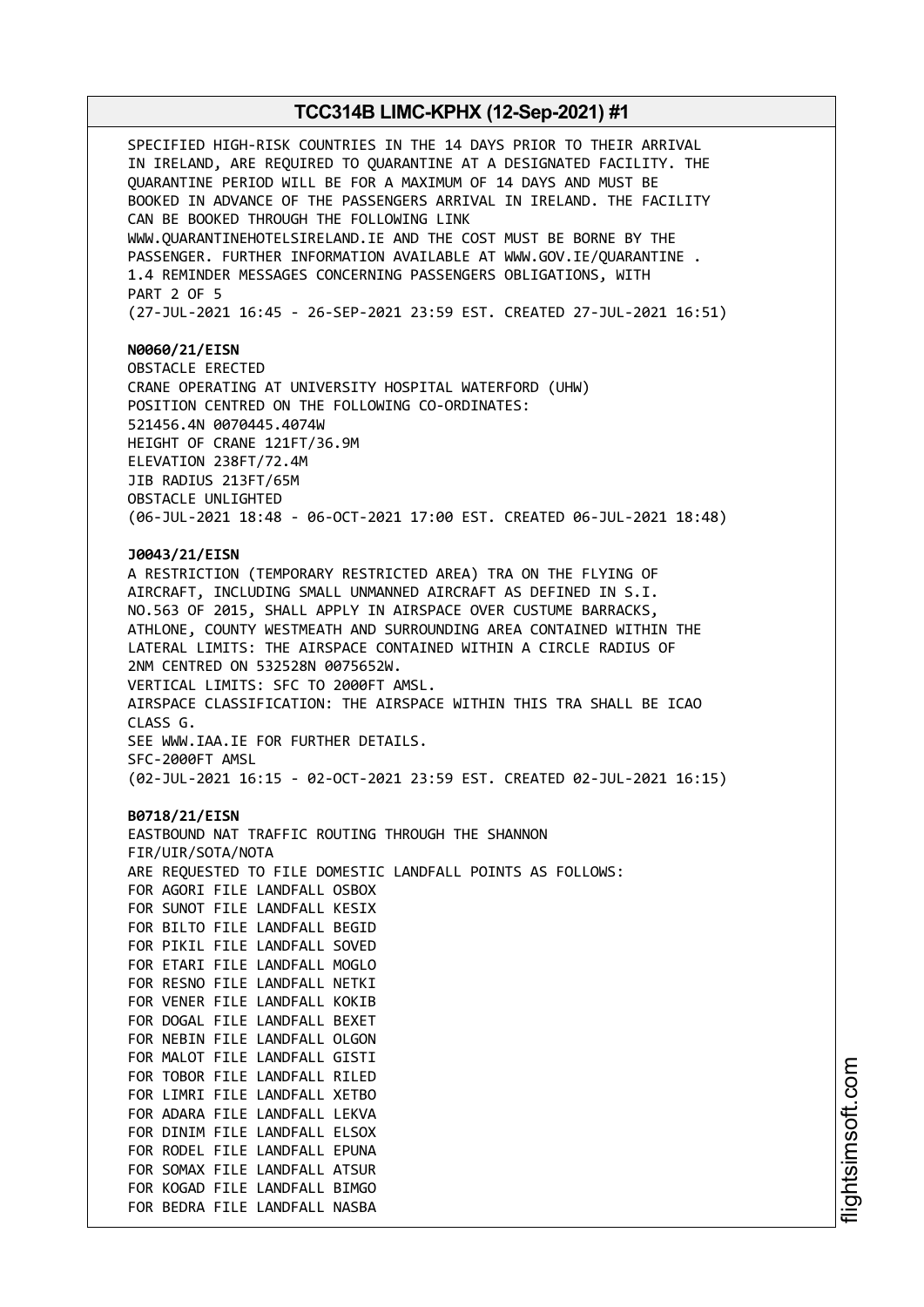FOR OMOKO FILE LANDFALL GUNSO FOR TAMEL FILE LANDFALL EVBAK FOR GELPO FILE LANDFALL JABEX REF ENR 2.2 (17-JUN-2021 16:00 - 16-SEP-2021 15:59. CREATED 17-JUN-2021 11:41)

#### **B0703/21/EISN**

ALL FLIGHTS TO/FROM AIRPORTS OF IRELAND, OR OVERFLYING IRISH TERRITORY, ARE NOT ALLOWED IF AIRCRAFT ARE OPERATED BY BELARUSSIAN AIR CARRIERS AND/OR REGISTERED IN BELARUS EXCEPT FOR AIRCRAFT IN EMERGENCY OR HUMANITARIAN FLIGHTS (15-JUN-2021 17:44 - 14-SEP-2021 23:59 EST. CREATED 15-JUN-2021 17:45)

┌──────────────────────────────────────────────────────────────────────────────┐

└──────────────────────────────────────────────────────────────────────────────┘

#### **B0644/21/EISN**

UAS GEOGRAPHICAL ZONES DATA RELATED TO UAS GEOGRAPHICAL ZONES IS AVAILABLE AT: HTTPS://WWW.IAA.IE/GENERAL-AVIATION/DRONES REF AIP ENR 5.1 PROHIBITED, RESTRICTED AND DANGER AREAS (31-MAY-2021 12:16 - PERM. CREATED 31-MAY-2021 12:17)

## │**EGGX (SHANWICK OCEANIC FIR/UIR)** │

## **C8733/21/EGGX**

CHECKL<sub>TCT</sub>

| YEAR=2021 2190 4325 4892 5013 5014 5015 5129 5432 5608 5655 5656 5657  |  |  |  |  |  |                                                             |  |
|------------------------------------------------------------------------|--|--|--|--|--|-------------------------------------------------------------|--|
|                                                                        |  |  |  |  |  | 5658 5659 5660 5661 5672 5753 5756 5757 5897 5922 5933 6007 |  |
|                                                                        |  |  |  |  |  | 6025 6055 6447 6472 6482 6495 6549 6554 6641 6772 6780 6845 |  |
|                                                                        |  |  |  |  |  | 6882 6914 7006 7041 7044 7066 7071 7131 7133 7193 7196 7223 |  |
|                                                                        |  |  |  |  |  | 7249 7296 7297 7298 7299 7301 7334 7412 7504 7505 7602 7603 |  |
|                                                                        |  |  |  |  |  | 7604 7605 7606 7608 7702 7743 7745 7746 7763 7765 7774 7788 |  |
|                                                                        |  |  |  |  |  | 7800 7814 7833 7858 7863 7888 7889 7967 7973 7996 8012 8015 |  |
|                                                                        |  |  |  |  |  | 8084 8130 8135 8137 8142 8143 8146 8148 8154 8199 8200 8201 |  |
|                                                                        |  |  |  |  |  | 8202 8203 8204 8205 8211 8250 8269 8298 8314 8316 8341 8352 |  |
|                                                                        |  |  |  |  |  | 8366 8377 8405 8428 8430 8432 8433 8435 8440 8441 8458 8461 |  |
|                                                                        |  |  |  |  |  | 8463 8468 8469 8478 8486 8487 8488 8489 8490 8491 8492 8493 |  |
|                                                                        |  |  |  |  |  | 8494 8504 8512 8514 8515 8516 8517 8518 8519 8520 8521 8523 |  |
|                                                                        |  |  |  |  |  | 8524 8525 8527 8533 8534 8539 8542 8561 8562 8563 8564 8565 |  |
|                                                                        |  |  |  |  |  | 8568 8572 8576 8582 8585 8587 8590 8595 8599 8600 8603 8604 |  |
|                                                                        |  |  |  |  |  | 8613 8614 8615 8616 8617 8618 8619 8620 8621 8629 8643 8647 |  |
|                                                                        |  |  |  |  |  | 8648 8670 8671 8673 8679 8680 8693 8694 8695 8698 8699 8702 |  |
|                                                                        |  |  |  |  |  | 8703 8705 8707 8709 8711 8712 8713 8714 8715 8716 8717 8718 |  |
|                                                                        |  |  |  |  |  | 8719 8720 8721 8722 8723 8725 8727 8728 8729 8730 8731 8732 |  |
| PART 1 OF 3                                                            |  |  |  |  |  |                                                             |  |
| (01-SEP-2021 00:05 - 01-OCT-2021 00:05 EST. CREATED 01-SEP-2021 01:32) |  |  |  |  |  |                                                             |  |
|                                                                        |  |  |  |  |  |                                                             |  |
| C8733/21/EGGX                                                          |  |  |  |  |  |                                                             |  |
| LATEST PUBLICATIONS                                                    |  |  |  |  |  |                                                             |  |
| AIP AIRAC AMDT IFR 010/2021 EFFECTIVE DATE 07 OCT 21                   |  |  |  |  |  |                                                             |  |
| AIP SUP IFR 045/2021 EFFECTIVE DATE 26 AUG 21                          |  |  |  |  |  |                                                             |  |
| AIC IFR W083/2021 EFFECTIVE DATE 26 AUG 21                             |  |  |  |  |  |                                                             |  |
| AIC IFR P067/2021 EFFECTIVE DATE 29 JUL 21                             |  |  |  |  |  |                                                             |  |
| AIC IFR Y082/2021 EFFECTIVE DATE 26 AUG 21                             |  |  |  |  |  |                                                             |  |
| (01-SEP-2021 00:05 - 01-OCT-2021 00:05 EST. CREATED 01-SEP-2021 01:32) |  |  |  |  |  |                                                             |  |
|                                                                        |  |  |  |  |  |                                                             |  |
| C8733/21/EGGX                                                          |  |  |  |  |  |                                                             |  |
| AIP MIL                                                                |  |  |  |  |  |                                                             |  |
| NIL                                                                    |  |  |  |  |  |                                                             |  |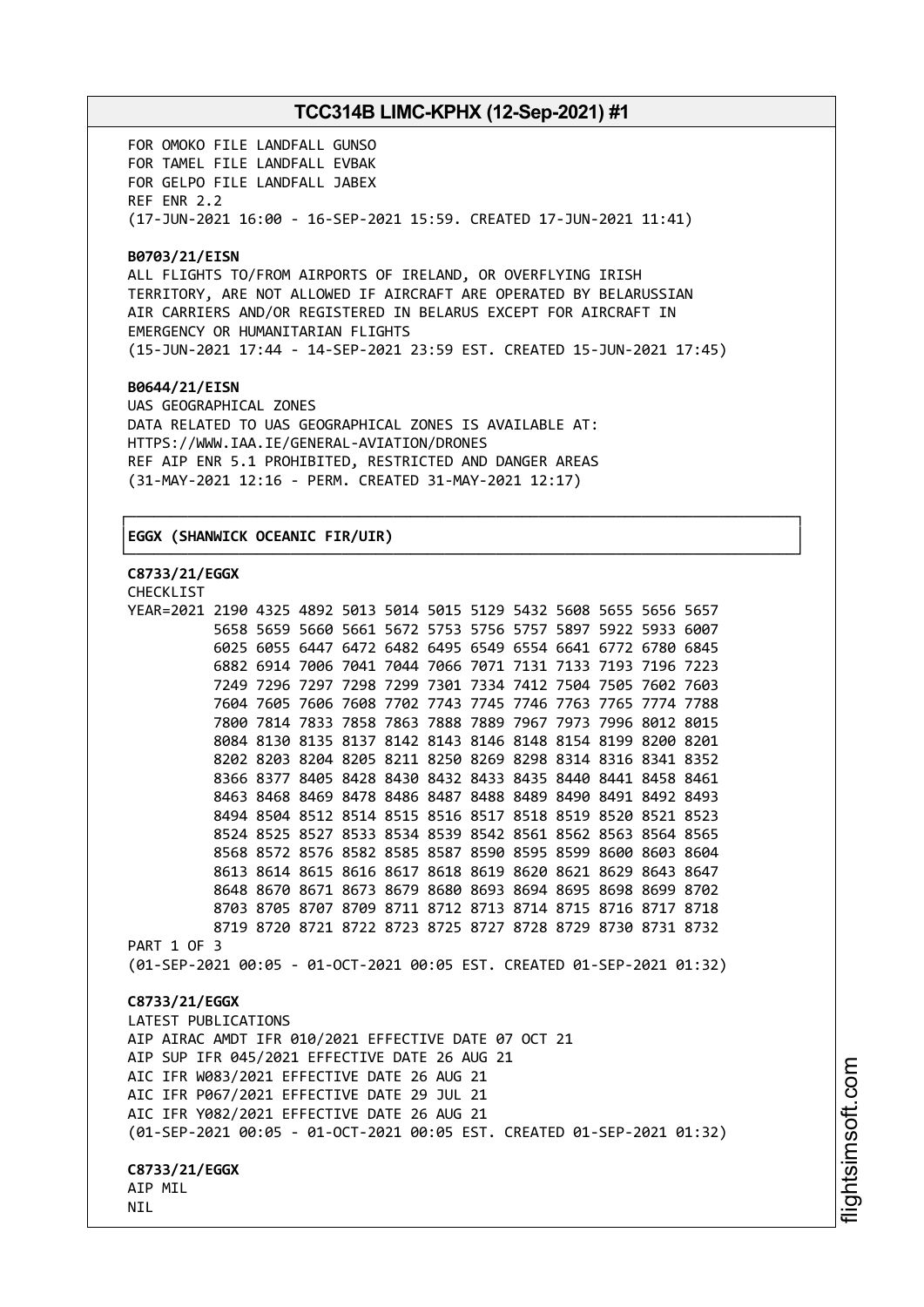SUP CHECKLIST AIP IFR 053/2018 060/2018 011/2019 025/2019 003/2020 017/2020 019/2020 023/2020 030/2020 031/2020 032/2020 038/2020 039/2020 046/2020 048/2020 049/2020 052/2020 002/2021 003/2021 007/2021 008/2021 012/2021 014/2021 017/2021 018/2021 019/2021 020/2021 022/2021 023/2021 024/2021 025/2021 026/2021 028/2021 029/2021 030/2021 031/2021 032/2021 034/2021 035/2021 036/2021 037/2021 038/2021 039/2021 041/2021 042/2021 043/2021 044/2021 045/2021 AIP VFR NIL AIP MIL NIL PART 3 OF 3 (01-SEP-2021 00:05 - 01-OCT-2021 00:05 EST. CREATED 01-SEP-2021 01:32) **Q0446/21/EGGX** CHECKLIST YEAR=2021 0404 0405 0406 0407 0408 0412 0424 0428 0433 0440 0441 0442 0444 0445 LATEST PUBLICATIONS AIP AIRAC AMDT IFR 010/2021 EFFECTIVE DATE 07 OCT 21 AIP SUP IFR 045/2021 EFFECTIVE DATE 26 AUG 21 AIC IFR W083/2021 EFFECTIVE DATE 26 AUG 21 AIC IFR P067/2021 EFFECTIVE DATE 29 JUL 21 AIC IFR Y082/2021 EFFECTIVE DATE 26 AUG 21 AIC IFR M079/2021 EFFECTIVE DATE 26 AUG 21 AIC IFR G097/2009 EFFECTIVE DATE 31 DEC 09 AIC CHECKLIST AIP IFR P127/2006 P008/2008 P064/2008 P086/2008 P077/2009 P070/2010 P062/2012 P138/2012 Y009/2014 P002/2018 P053/2018 Y104/2018 Y031/2019 Y055/2019 Y117/2019 Y135/2019 P136/2019 P137/2019 P138/2019 P139/2019 Y140/2019 Y141/2019 Y142/2019 Y001/2020 P003/2020 W008/2020 Y011/2020 Y012/2020 W018/2020 Y024/2020 Y028/2020 Y031/2020 P034/2020 W035/2020 Y036/2020 Y039/2020 Y040/2020 Y041/2020 Y042/2020 Y043/2020 P044/2020 Y045/2020 P046/2020 Y051/2020 Y052/2020 P053/2020 P056/2020 P060/2020 P083/2020 Y085/2020 Y086/2020 Y087/2020 Y002/2021 Y008/2021 Y010/2021 Y011/2021 M012/2021 P017/2021 P018/2021 P026/2021 Y027/2021 Y029/2021 Y037/2021 M044/2021 P045/2021 Y050/2021 Y054/2021 Y055/2021 Y058/2021 M060/2021 Y062/2021 M064/2021 M065/2021 P067/2021 Y068/2021 M070/2021 M071/2021 M072/2021 M073/2021 M074/2021 M075/2021 Y076/2021 M077/2021 M078/2021 M079/2021 Y080/2021 Y081/2021 Y082/2021 W083/2021 AIP VFR NIL AIP MIL NIL SUP CHECKLIST AIP IFR 053/2018 060/2018 011/2019 025/2019 003/2020 017/2020 019/2020 023/2020 030/2020 031/2020 032/2020 038/2020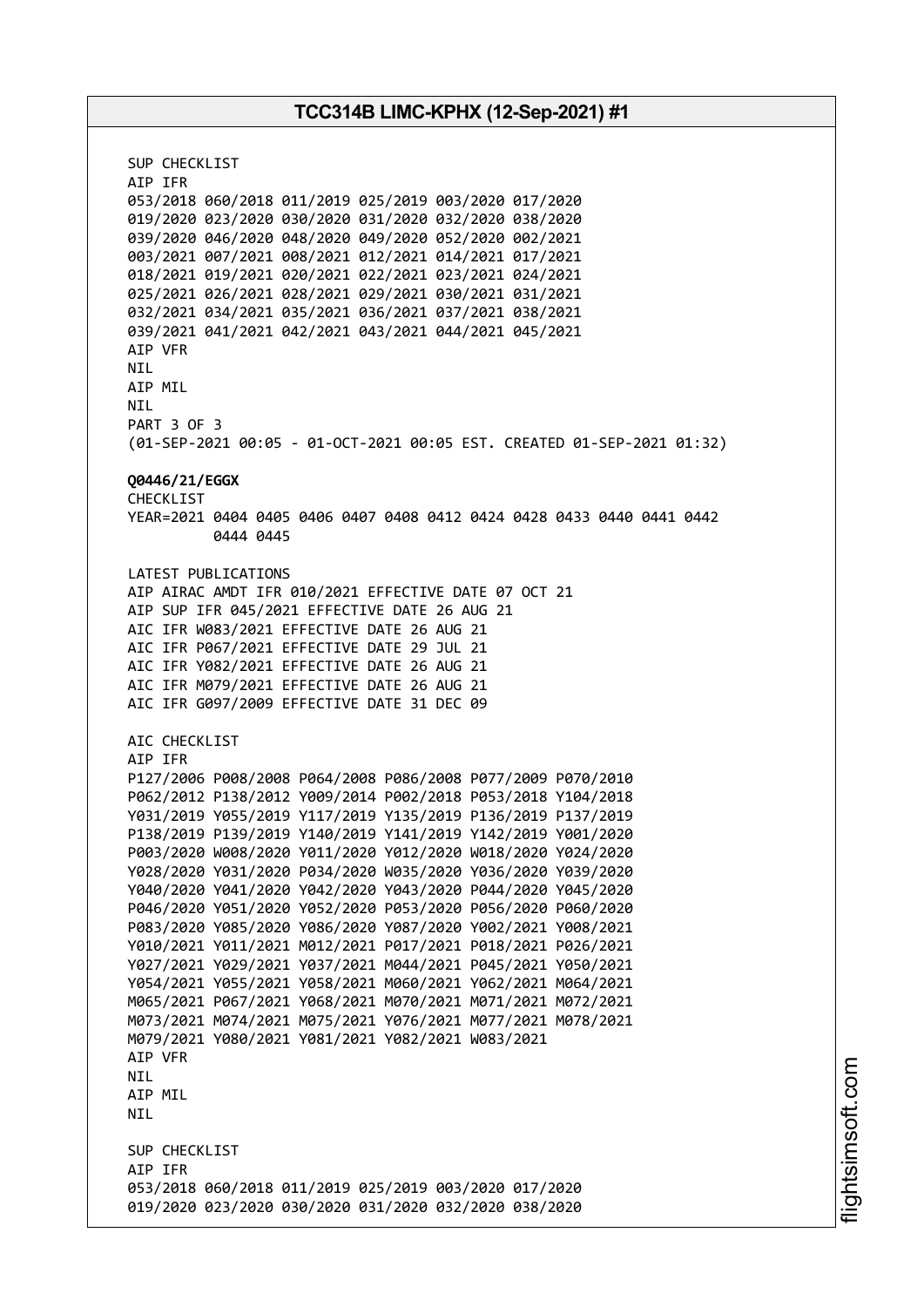# **TCC314B LIMC-KPHX (12-Sep-2021) #1** (01-SEP-2021 00:05 - 01-OCT-2021 00:05 EST. CREATED 01-SEP-2021 01:28) **Q0446/21/EGGX** 039/2020 046/2020 048/2020 049/2020 052/2020 002/2021 003/2021 007/2021 008/2021 012/2021 014/2021 017/2021 018/2021 019/2021 020/2021 022/2021 023/2021 024/2021 025/2021 026/2021 028/2021 029/2021 030/2021 031/2021 032/2021 034/2021 035/2021 036/2021 037/2021 038/2021 039/2021 041/2021 042/2021 043/2021 044/2021 045/2021 AIP VFR NIL AIP MIL NIL (01-SEP-2021 00:05 - 01-OCT-2021 00:05 EST. CREATED 01-SEP-2021 01:28) **V0022/21/EGGX** CHECKLIST YEAR=2021 0012 0014 0020 0021 LATEST PUBLICATIONS AIP AIRAC AMDT IFR 010/2021 EFFECTIVE DATE 07 OCT 21 AIP SUP IFR 045/2021 EFFECTIVE DATE 26 AUG 21 AIC IFR W083/2021 EFFECTIVE DATE 26 AUG 21 AIC IFR P067/2021 EFFECTIVE DATE 29 JUL 21 AIC IFR Y082/2021 EFFECTIVE DATE 26 AUG 21 AIC IFR M079/2021 EFFECTIVE DATE 26 AUG 21 AIC IFR G097/2009 EFFECTIVE DATE 31 DEC 09 AIC CHECKLIST AIP IFR P127/2006 P008/2008 P064/2008 P086/2008 P077/2009 P070/2010 P062/2012 P138/2012 Y009/2014 P002/2018 P053/2018 Y104/2018 Y031/2019 Y055/2019 Y117/2019 Y135/2019 P136/2019 P137/2019 PART 1 OF 2 (01-SEP-2021 00:05 - 01-OCT-2021 00:05 EST. CREATED 01-SEP-2021 01:28) **V0022/21/EGGX** P138/2019 P139/2019 Y140/2019 Y141/2019 Y142/2019 Y001/2020 P003/2020 W008/2020 Y011/2020 Y012/2020 W018/2020 Y024/2020 Y028/2020 Y031/2020 P034/2020 W035/2020 Y036/2020 Y039/2020 Y040/2020 Y041/2020 Y042/2020 Y043/2020 P044/2020 Y045/2020 P046/2020 Y051/2020 Y052/2020 P053/2020 P056/2020 P060/2020 P083/2020 Y085/2020 Y086/2020 Y087/2020 Y002/2021 Y008/2021 Y010/2021 Y011/2021 M012/2021 P017/2021 P018/2021 P026/2021 Y027/2021 Y029/2021 Y037/2021 M044/2021 P045/2021 Y050/2021 Y054/2021 Y055/2021 Y058/2021 M060/2021 Y062/2021 M064/2021 M065/2021 P067/2021 Y068/2021 M070/2021 M071/2021 M072/2021 M073/2021 M074/2021 M075/2021 Y076/2021 M077/2021 M078/2021 M079/2021 Y080/2021 Y081/2021 Y082/2021 W083/2021 AIP VFR NIL AIP MIL NIL SUP CHECKLIST AIP IFR 053/2018 060/2018 011/2019 025/2019 003/2020 017/2020 019/2020 023/2020 030/2020 031/2020 032/2020 038/2020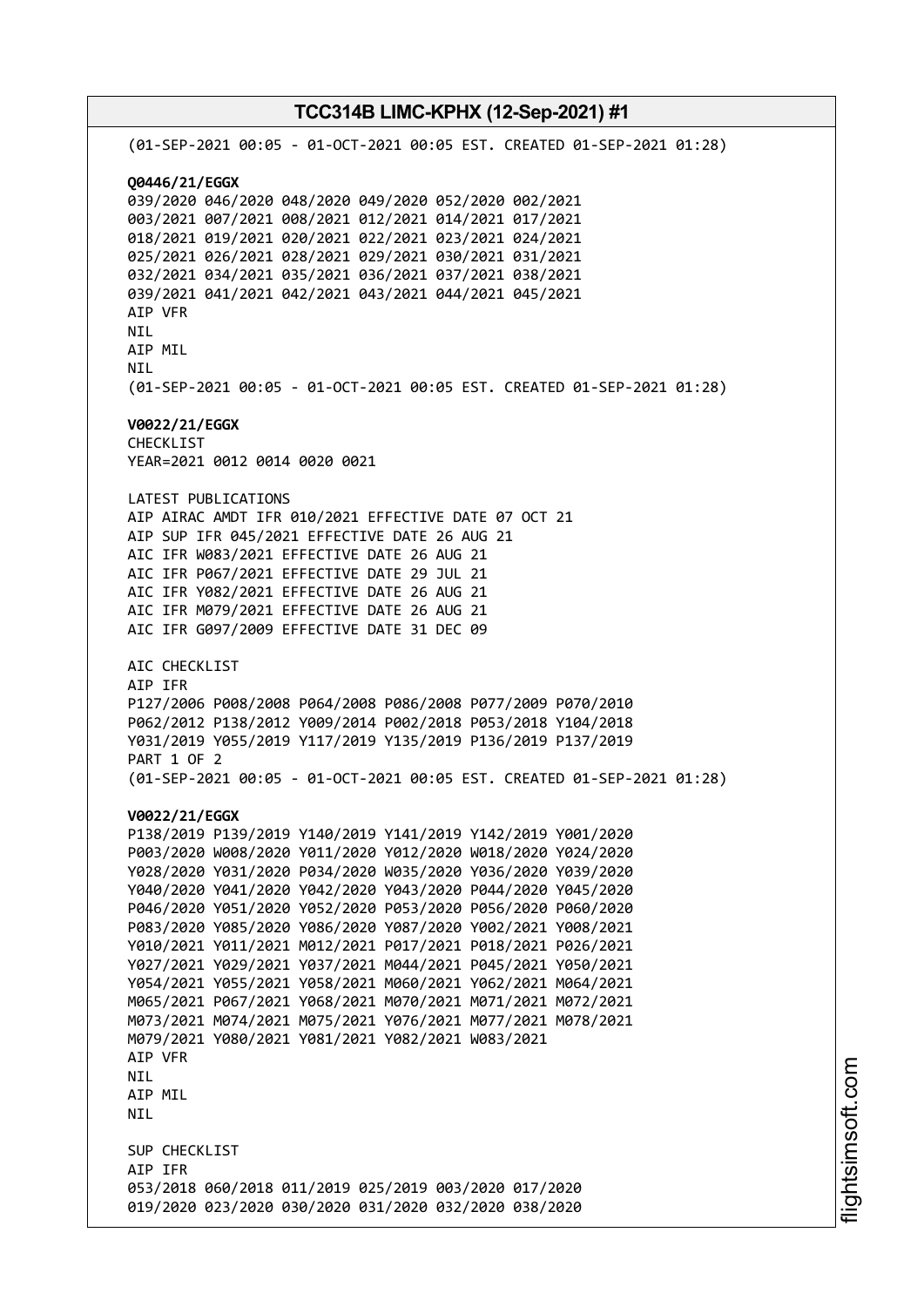039/2020 046/2020 048/2020 049/2020 052/2020 002/2021 003/2021 007/2021 008/2021 012/2021 014/2021 017/2021 018/2021 019/2021 020/2021 022/2021 023/2021 024/2021 025/2021 026/2021 028/2021 029/2021 030/2021 031/2021 032/2021 034/2021 035/2021 036/2021 037/2021 038/2021 039/2021 041/2021 042/2021 043/2021 044/2021 045/2021 AIP VFR NIL AIP MIL NIL PART 2 OF 2 (01-SEP-2021 00:05 - 01-OCT-2021 00:05 EST. CREATED 01-SEP-2021 01:28) **G0265/21/EGGX** P138/2019 P139/2019 Y140/2019 Y141/2019 Y142/2019 Y001/2020 P003/2020 W008/2020 Y011/2020 Y012/2020 W018/2020 Y024/2020 Y028/2020 Y031/2020 P034/2020 W035/2020 Y036/2020 Y039/2020 Y040/2020 Y041/2020 Y042/2020 Y043/2020 P044/2020 Y045/2020 P046/2020 Y051/2020 Y052/2020 P053/2020 P056/2020 P060/2020 P083/2020 Y085/2020 Y086/2020 Y087/2020 Y002/2021 Y008/2021 Y010/2021 Y011/2021 M012/2021 P017/2021 P018/2021 P026/2021 Y027/2021 Y029/2021 Y037/2021 M044/2021 P045/2021 Y050/2021 Y054/2021 Y055/2021 Y058/2021 M060/2021 Y062/2021 M064/2021 M065/2021 P067/2021 Y068/2021 M070/2021 M071/2021 M072/2021 M073/2021 M074/2021 M075/2021 Y076/2021 M077/2021 M078/2021 M079/2021 Y080/2021 Y081/2021 Y082/2021 W083/2021 AIP VFR NIL AIP MIL NIL SUP CHECKLIST AIP IFR 053/2018 060/2018 011/2019 025/2019 003/2020 017/2020 019/2020 023/2020 030/2020 031/2020 032/2020 038/2020 039/2020 046/2020 048/2020 049/2020 052/2020 002/2021 (01-SEP-2021 00:05 - 01-OCT-2021 00:05 EST. CREATED 01-SEP-2021 01:25) **G0265/21/EGGX** CHECKLIST YEAR=2021 NIL LATEST PUBLICATIONS AIP AIRAC AMDT IFR 010/2021 EFFECTIVE DATE 07 OCT 21 AIP SUP IFR 045/2021 EFFECTIVE DATE 26 AUG 21 AIC IFR W083/2021 EFFECTIVE DATE 26 AUG 21 AIC IFR P067/2021 EFFECTIVE DATE 29 JUL 21 AIC IFR Y082/2021 EFFECTIVE DATE 26 AUG 21 AIC IFR M079/2021 EFFECTIVE DATE 26 AUG 21 AIC IFR G097/2009 EFFECTIVE DATE 31 DEC 09 AIC CHECKLIST AIP IFR P127/2006 P008/2008 P064/2008 P086/2008 P077/2009 P070/2010 P062/2012 P138/2012 Y009/2014 P002/2018 P053/2018 Y104/2018 Y031/2019 Y055/2019 Y117/2019 Y135/2019 P136/2019 P137/2019 PART 1 OF 2 (01-SEP-2021 00:05 - 01-OCT-2021 00:05 EST. CREATED 01-SEP-2021 01:25)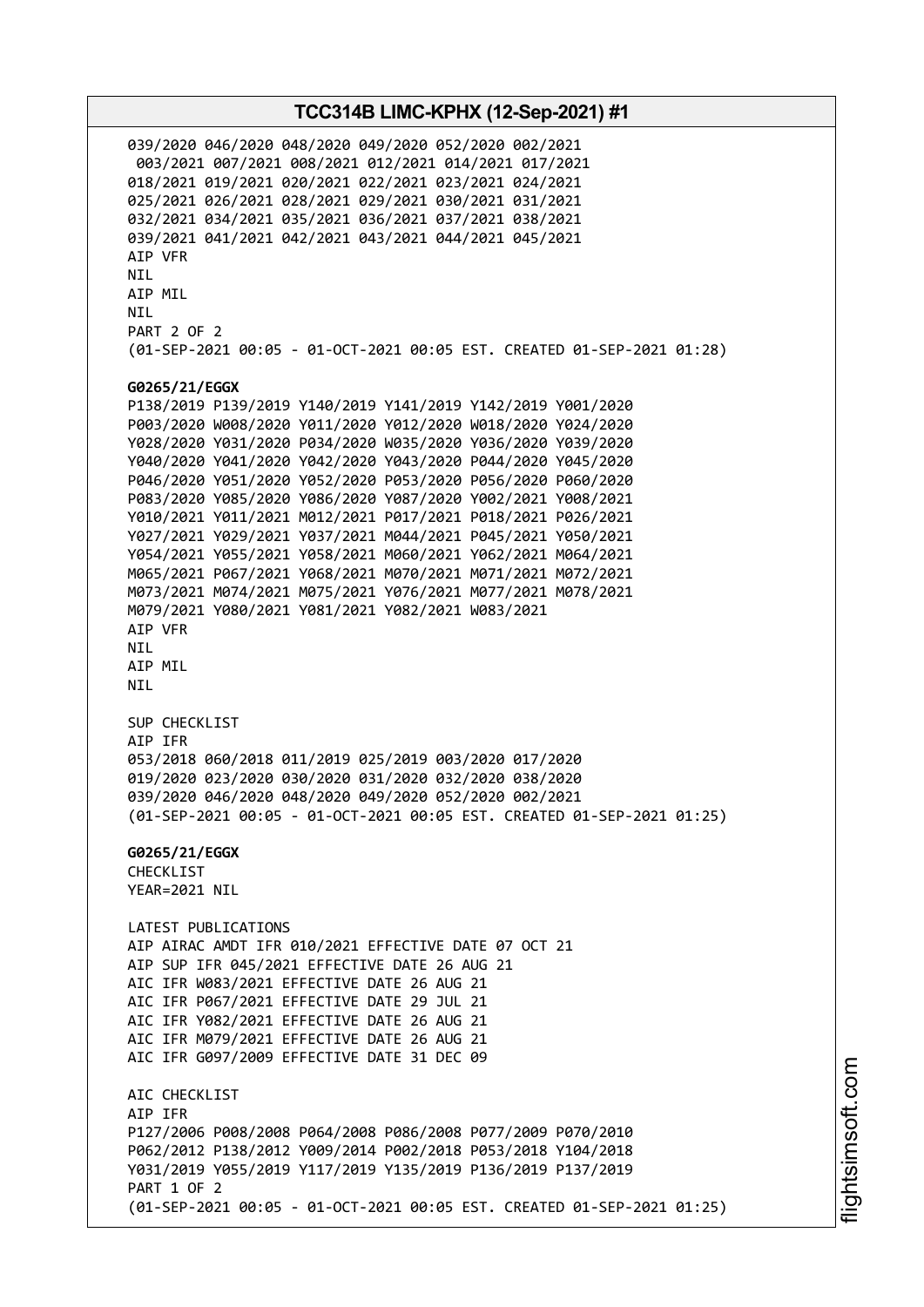**I2366/21/EGGX** Y010/2021 Y011/2021 M012/2021 P017/2021 P018/2021 P026/2021 Y027/2021 Y029/2021 Y037/2021 M044/2021 P045/2021 Y050/2021 Y054/2021 Y055/2021 Y058/2021 M060/2021 Y062/2021 M064/2021 M065/2021 P067/2021 Y068/2021 M070/2021 M071/2021 M072/2021 M073/2021 M074/2021 M075/2021 Y076/2021 M077/2021 M078/2021 M079/2021 Y080/2021 Y081/2021 Y082/2021 W083/2021 AIP VFR NIL AIP MIL **NTI** SUP CHECKLIST AIP IFR 053/2018 060/2018 011/2019 025/2019 003/2020 017/2020 019/2020 023/2020 030/2020 031/2020 032/2020 038/2020 039/2020 046/2020 048/2020 049/2020 052/2020 002/2021 003/2021 007/2021 008/2021 012/2021 014/2021 017/2021 018/2021 019/2021 020/2021 022/2021 023/2021 024/2021 025/2021 026/2021 028/2021 029/2021 030/2021 031/2021 032/2021 034/2021 035/2021 036/2021 037/2021 038/2021 039/2021 041/2021 042/2021 043/2021 044/2021 045/2021 AIP VFR NIL AIP MIL **NTI** END PART 2 OF 2 (01-SEP-2021 00:05 - 01-OCT-2021 00:05 EST. CREATED 01-SEP-2021 01:24) **I2366/21/EGGX** CHECKLIST YEAR=2021 1087 1117 1580 1581 1582 1632 1633 1634 1635 1636 1637 1638 1722 1811 1935 1977 1996 2162 2177 2178 2275 2281 2307 2312 2314 2315 2317 2331 2334 2338 2341 2349 2356 2358 LATEST PUBLICATIONS AIP AIRAC AMDT IFR 010/2021 EFFECTIVE DATE 07 OCT 21 AIP SUP IFR 045/2021 EFFECTIVE DATE 26 AUG 21 AIC IFR W083/2021 EFFECTIVE DATE 26 AUG 21 AIC IFR P067/2021 EFFECTIVE DATE 29 JUL 21 AIC IFR Y082/2021 EFFECTIVE DATE 26 AUG 21 AIC IFR M079/2021 EFFECTIVE DATE 26 AUG 21 AIC IFR G097/2009 EFFECTIVE DATE 31 DEC 09 AIC CHECKLIST AIP IFR P127/2006 P008/2008 P064/2008 P086/2008 P077/2009 P070/2010 P062/2012 P138/2012 Y009/2014 P002/2018 P053/2018 Y104/2018 Y031/2019 Y055/2019 Y117/2019 Y135/2019 P136/2019 P137/2019 P138/2019 P139/2019 Y140/2019 Y141/2019 Y142/2019 Y001/2020 P003/2020 W008/2020 Y011/2020 Y012/2020 W018/2020 Y024/2020 Y028/2020 Y031/2020 P034/2020 W035/2020 Y036/2020 Y039/2020 Y040/2020 Y041/2020 Y042/2020 Y043/2020 P044/2020 Y045/2020 P046/2020 Y051/2020 Y052/2020 P053/2020 P056/2020 P060/2020 P083/2020 Y085/2020 Y086/2020 Y087/2020 Y002/2021 Y008/2021 END PART 1 OF 2 (01-SEP-2021 00:05 - 01-OCT-2021 00:05 EST. CREATED 01-SEP-2021 01:24)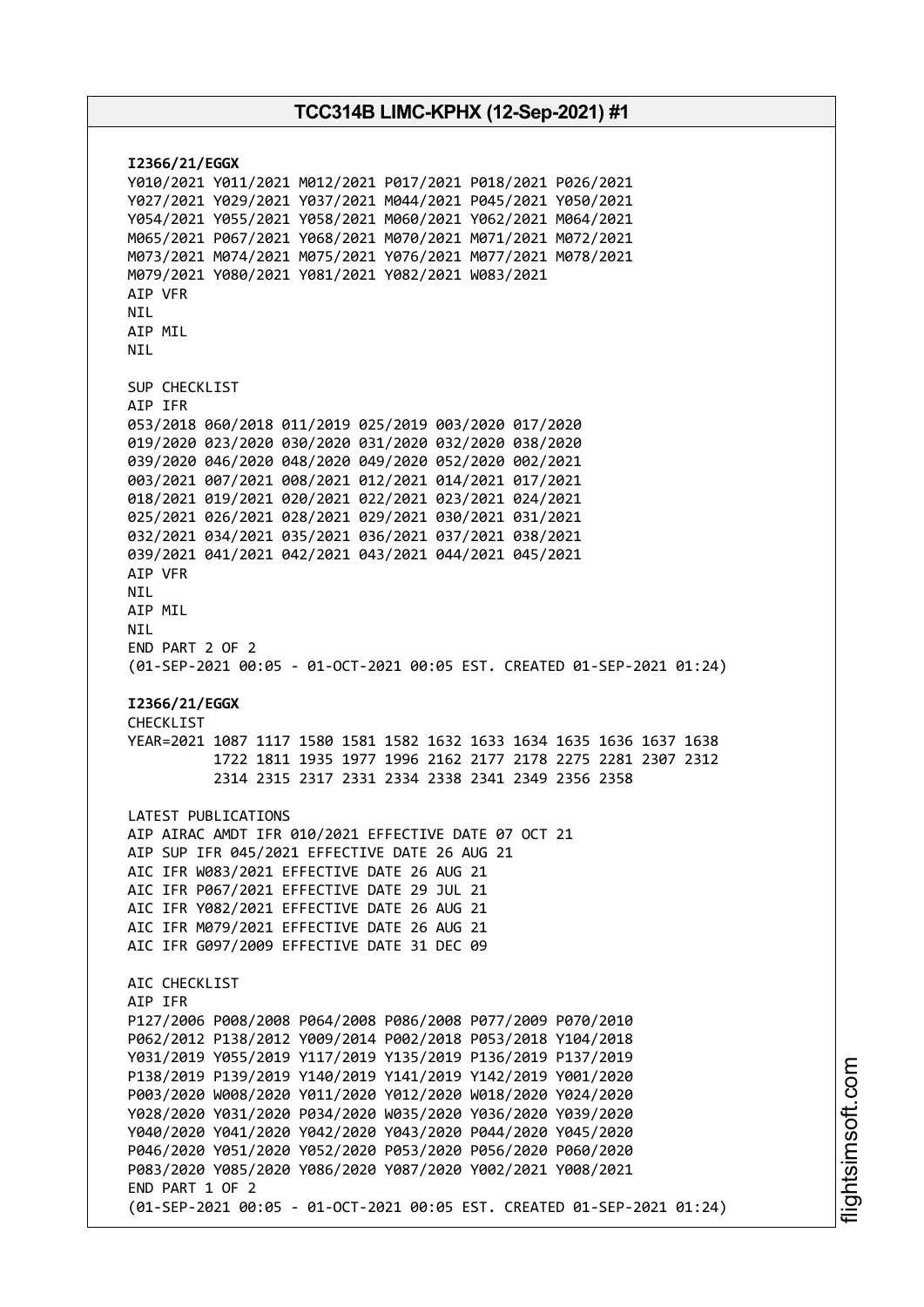| A3094/21/EGGX                                                                                                                                     |
|---------------------------------------------------------------------------------------------------------------------------------------------------|
| CHECKLIST<br>YEAR=2021 1471 1740 1798 1940 1970 2025 2032 2033 2034 2078 2111 2138<br>2167 2168 2224 2259 2290 2320 2391 2393 2398 2410 2411 2434 |
| 2441 2445 2510 2527 2528 2530 2583 2596 2597 2598 2599 2600                                                                                       |
| 2601 2602 2611 2612 2629 2641 2642 2674 2694 2701 2702 2705                                                                                       |
| 2709 2745 2777 2787 2791 2818 2820 2836 2853 2879 2881 2882                                                                                       |
| 2891 2905 2916 2917 2918 2936 2937 2950 2979 2980 2981 2982                                                                                       |
| 2983 2998 3002 3016 3023 3024 3026 3027 3028 3029 3037 3040                                                                                       |
| 3041 3042 3043 3047 3063 3064 3065 3066 3067 3069 3075 3076                                                                                       |
| 3078 3079 3080 3086 3087 3088 3089 3091 3093                                                                                                      |
| LATEST PUBLICATIONS                                                                                                                               |
| AIP AIRAC AMDT IFR 010/2021 EFFECTIVE DATE 07 OCT 21                                                                                              |
| AIP SUP IFR 045/2021 EFFECTIVE DATE 26 AUG 21                                                                                                     |
| AIC IFR W083/2021 EFFECTIVE DATE 26 AUG 21<br>AIC IFR P067/2021 EFFECTIVE DATE 29 JUL 21                                                          |
| AIC IFR Y082/2021 EFFECTIVE DATE 26 AUG 21                                                                                                        |
| AIC IFR M079/2021 EFFECTIVE DATE 26 AUG 21                                                                                                        |
| AIC IFR G097/2009 EFFECTIVE DATE 31 DEC 09                                                                                                        |
|                                                                                                                                                   |
| AIC CHECKLIST<br>AIP IFR                                                                                                                          |
| P127/2006 P008/2008 P064/2008 P086/2008 P077/2009 P070/2010                                                                                       |
| P062/2012 P138/2012 Y009/2014 P002/2018 P053/2018 Y104/2018                                                                                       |
| Y031/2019 Y055/2019 Y117/2019 Y135/2019 P136/2019 P137/2019                                                                                       |
| P138/2019 P139/2019 Y140/2019 Y141/2019 Y142/2019 Y001/2020                                                                                       |
| P003/2020 W008/2020 Y011/2020 Y012/2020 W018/2020 Y024/2020                                                                                       |
| Y028/2020 Y031/2020 P034/2020 W035/2020 Y036/2020 Y039/2020                                                                                       |
| Y040/2020 Y041/2020 Y042/2020 Y043/2020 P044/2020 Y045/2020                                                                                       |
| END PART 1 OF 2                                                                                                                                   |
| (01-SEP-2021 00:05 - 01-OCT-2021 00:05 EST. CREATED 01-SEP-2021 01:19)                                                                            |
| A3094/21/EGGX                                                                                                                                     |
| P046/2020 Y051/2020 Y052/2020 P053/2020 P056/2020 P060/2020                                                                                       |
| P083/2020 Y085/2020 Y086/2020 Y087/2020 Y002/2021 Y008/2021                                                                                       |
| Y010/2021 Y011/2021 M012/2021 P017/2021 P018/2021 P026/2021                                                                                       |
| Y027/2021 Y029/2021 Y037/2021 M044/2021 P045/2021 Y050/2021                                                                                       |
| Y054/2021 Y055/2021 Y058/2021 M060/2021 Y062/2021 M064/2021                                                                                       |
| M065/2021 P067/2021 Y068/2021 M070/2021 M071/2021 M072/2021<br>M073/2021 M074/2021 M075/2021 Y076/2021 M077/2021 M078/2021                        |
| M079/2021 Y080/2021 Y081/2021 Y082/2021 W083/2021                                                                                                 |
| AIP VFR                                                                                                                                           |
| NIL                                                                                                                                               |
| AIP MIL                                                                                                                                           |
| <b>NIL</b>                                                                                                                                        |
| SUP CHECKLIST                                                                                                                                     |
| AIP IFR                                                                                                                                           |
| 053/2018 060/2018 011/2019 025/2019 003/2020 017/2020                                                                                             |
| 019/2020 023/2020 030/2020 031/2020 032/2020 038/2020                                                                                             |
| 039/2020 046/2020 048/2020 049/2020 052/2020 002/2021                                                                                             |
| 003/2021 007/2021 008/2021 012/2021 014/2021 017/2021                                                                                             |
| 018/2021 019/2021 020/2021 022/2021 023/2021 024/2021                                                                                             |
| 025/2021 026/2021 028/2021 029/2021 030/2021 031/2021                                                                                             |
| 032/2021 034/2021 035/2021 036/2021 037/2021 038/2021                                                                                             |
| 039/2021 041/2021 042/2021 043/2021 044/2021 045/2021                                                                                             |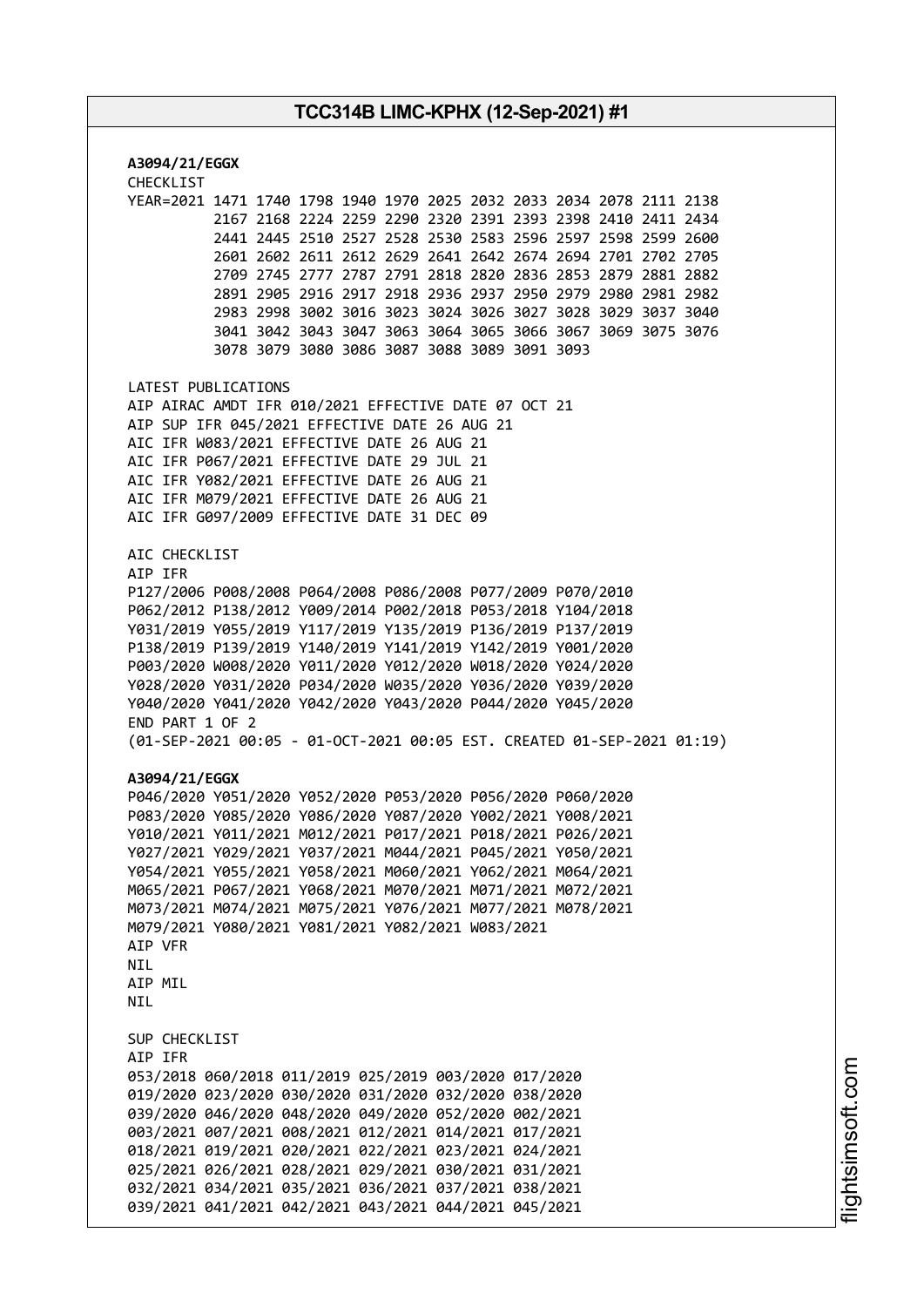AIP VFR NIL AIP MIL NIL END PART 2 OF 2 (01-SEP-2021 00:05 - 01-OCT-2021 00:05 EST. CREATED 01-SEP-2021 01:19) **F0817/21/EGGX** CHECKLIST YEAR=2021 0811 0812 0813 0814 0815 0816 LATEST PUBLICATIONS AIP AIRAC AMDT IFR 010/2021 EFFECTIVE DATE 07 OCT 21 AIP SUP IFR 045/2021 EFFECTIVE DATE 26 AUG 21 AIC IFR W083/2021 EFFECTIVE DATE 26 AUG 21 AIC IFR P067/2021 EFFECTIVE DATE 29 JUL 21 AIC IFR Y082/2021 EFFECTIVE DATE 26 AUG 21 AIC IFR M079/2021 EFFECTIVE DATE 26 AUG 21 AIC IFR G097/2009 EFFECTIVE DATE 31 DEC 09 AIC CHECKLIST AIP IFR P127/2006 P008/2008 P064/2008 P086/2008 P077/2009 P070/2010 P062/2012 P138/2012 Y009/2014 P002/2018 P053/2018 Y104/2018 Y031/2019 Y055/2019 Y117/2019 Y135/2019 P136/2019 P137/2019 P138/2019 P139/2019 Y140/2019 Y141/2019 Y142/2019 Y001/2020 P003/2020 W008/2020 Y011/2020 Y012/2020 W018/2020 Y024/2020 Y028/2020 Y031/2020 P034/2020 W035/2020 Y036/2020 Y039/2020 Y040/2020 Y041/2020 Y042/2020 Y043/2020 P044/2020 Y045/2020 P046/2020 Y051/2020 Y052/2020 P053/2020 P056/2020 P060/2020 P083/2020 Y085/2020 Y086/2020 Y087/2020 Y002/2021 Y008/2021 END PART 1 OF 2 (01-SEP-2021 00:05 - 01-OCT-2021 00:05 EST. CREATED 01-SEP-2021 01:16) **F0817/21/EGGX** Y010/2021 Y011/2021 M012/2021 P017/2021 P018/2021 P026/2021 Y027/2021 Y029/2021 Y037/2021 M044/2021 P045/2021 Y050/2021 Y054/2021 Y055/2021 Y058/2021 M060/2021 Y062/2021 M064/2021 M065/2021 P067/2021 Y068/2021 M070/2021 M071/2021 M072/2021 M073/2021 M074/2021 M075/2021 Y076/2021 M077/2021 M078/2021 M079/2021 Y080/2021 Y081/2021 Y082/2021 W083/2021 AIP VFR NIL AIP MIL **NTI** SUP CHECKLIST AIP IFR 053/2018 060/2018 011/2019 025/2019 003/2020 017/2020 019/2020 023/2020 030/2020 031/2020 032/2020 038/2020 039/2020 046/2020 048/2020 049/2020 052/2020 002/2021 003/2021 007/2021 008/2021 012/2021 014/2021 017/2021 018/2021 019/2021 020/2021 022/2021 023/2021 024/2021 025/2021 026/2021 028/2021 029/2021 030/2021 031/2021 032/2021 034/2021 035/2021 036/2021 037/2021 038/2021 039/2021 041/2021 042/2021 043/2021 044/2021 045/2021 AIP VFR NIL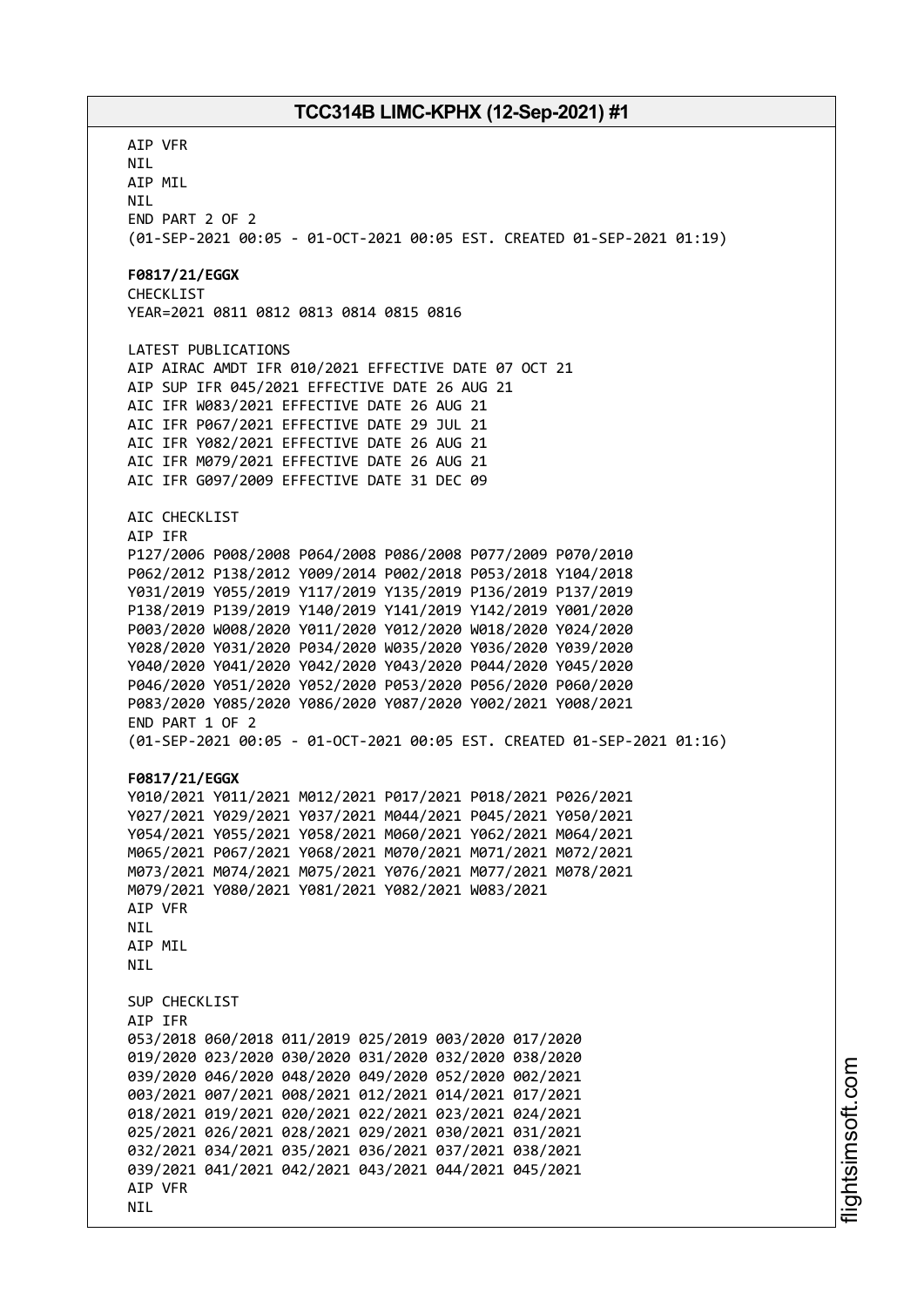AIP MIL NIL END PART 2 OF 2 (01-SEP-2021 00:05 - 01-OCT-2021 00:05 EST. CREATED 01-SEP-2021 01:16) **P0003/21/EGGX** CHECKLIST YEAR=2021 0001 0002 LATEST PUBLICATIONS AIP AIRAC AMDT IFR 010/2021 EFFECTIVE DATE 07 OCT 21 AIP SUP IFR 045/2021 EFFECTIVE DATE 26 AUG 21 AIC IFR W083/2021 EFFECTIVE DATE 26 AUG 21 AIC IFR P067/2021 EFFECTIVE DATE 29 JUL 21 AIC IFR Y082/2021 EFFECTIVE DATE 26 AUG 21 AIC IFR M079/2021 EFFECTIVE DATE 26 AUG 21 AIC IFR G097/2009 EFFECTIVE DATE 31 DEC 09 AIC CHECKLIST AIP IFR P127/2006 P008/2008 P064/2008 P086/2008 P077/2009 P070/2010 P062/2012 P138/2012 Y009/2014 P002/2018 P053/2018 Y104/2018 Y031/2019 Y055/2019 Y117/2019 Y135/2019 P136/2019 P137/2019 P138/2019 P139/2019 Y140/2019 Y141/2019 Y142/2019 Y001/2020 P003/2020 W008/2020 Y011/2020 Y012/2020 W018/2020 Y024/2020 Y028/2020 Y031/2020 P034/2020 W035/2020 Y036/2020 Y039/2020 Y040/2020 Y041/2020 Y042/2020 Y043/2020 P044/2020 Y045/2020 P046/2020 Y051/2020 Y052/2020 P053/2020 P056/2020 P060/2020 P083/2020 Y085/2020 Y086/2020 Y087/2020 Y002/2021 Y008/2021 Y010/2021 Y011/2021 M012/2021 P017/2021 P018/2021 P026/2021 Y027/2021 Y029/2021 Y037/2021 M044/2021 P045/2021 Y050/2021 Y054/2021 Y055/2021 Y058/2021 M060/2021 Y062/2021 M064/2021 M065/2021 P067/2021 Y068/2021 M070/2021 M071/2021 M072/2021 M073/2021 M074/2021 M075/2021 Y076/2021 M077/2021 M078/2021 M079/2021 Y080/2021 Y081/2021 Y082/2021 W083/2021 AIP VFR NIL AIP MIL NIL (01-SEP-2021 00:05 - 01-OCT-2021 00:05 EST. CREATED 01-SEP-2021 01:14) **P0003/21/EGGX** SUP CHECKLIST AIP IFR 053/2018 060/2018 011/2019 025/2019 003/2020 017/2020 019/2020 023/2020 030/2020 031/2020 032/2020 038/2020 039/2020 046/2020 048/2020 049/2020 052/2020 002/2021 003/2021 007/2021 008/2021 012/2021 014/2021 017/2021 018/2021 019/2021 020/2021 022/2021 023/2021 024/2021 025/2021 026/2021 028/2021 029/2021 030/2021 031/2021 032/2021 034/2021 035/2021 036/2021 037/2021 038/2021 039/2021 041/2021 042/2021 043/2021 044/2021 045/2021 AIP VFR **NTI** AIP MIL **NTI** (01-SEP-2021 00:05 - 01-OCT-2021 00:05 EST. CREATED 01-SEP-2021 01:14)

m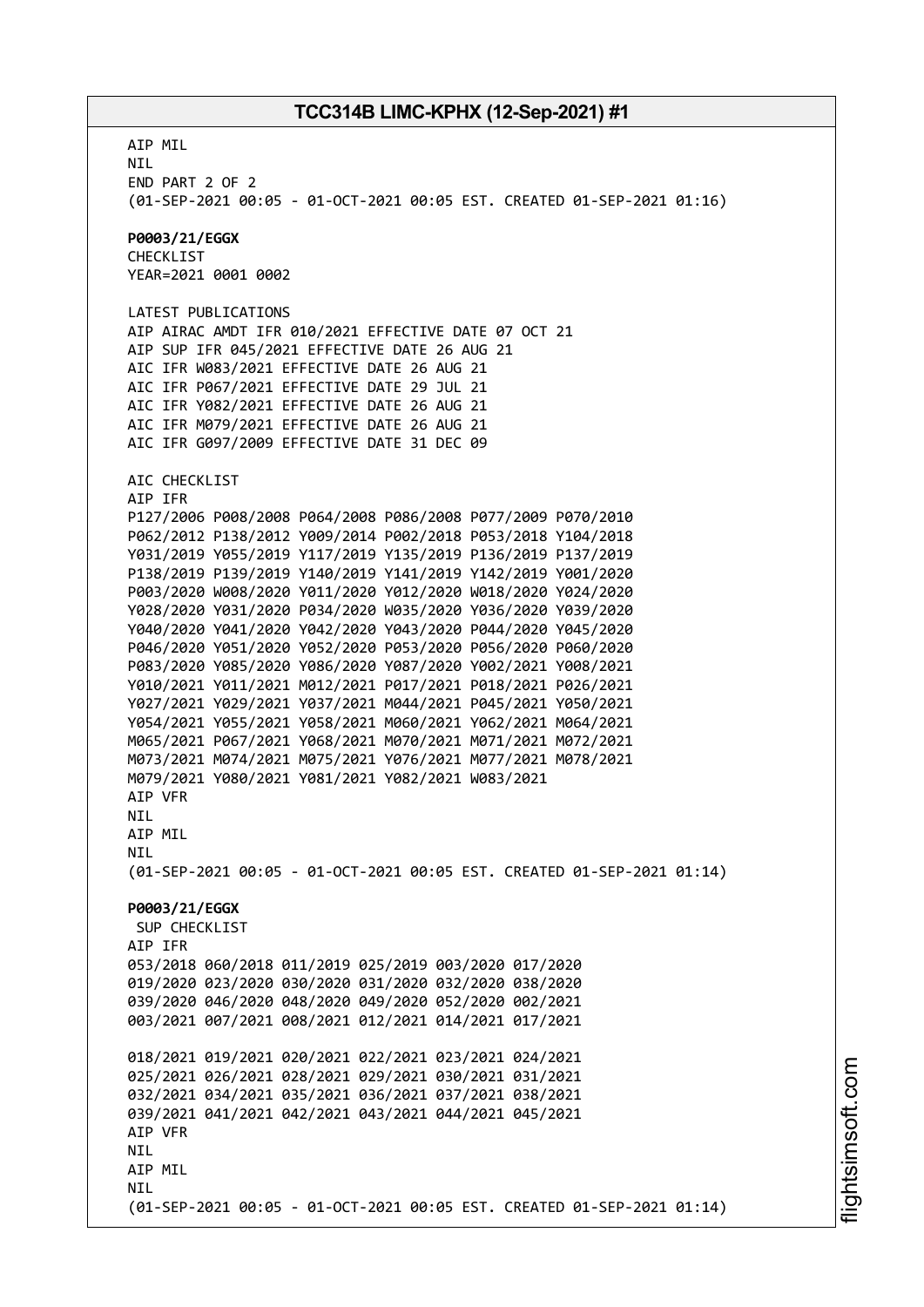**K0379/21/EGGX** M065/2021 P067/2021 Y068/2021 M070/2021 M071/2021 M072/2021 M073/2021 M074/2021 M075/2021 Y076/2021 M077/2021 M078/2021 M079/2021 Y080/2021 Y081/2021 Y082/2021 W083/2021 AIP VFR NIL AIP MIL NIL SUP CHECKLIST AIP IFR 053/2018 060/2018 011/2019 025/2019 003/2020 017/2020 019/2020 023/2020 030/2020 031/2020 032/2020 038/2020 039/2020 046/2020 048/2020 049/2020 052/2020 002/2021 003/2021 007/2021 008/2021 012/2021 014/2021 017/2021 018/2021 019/2021 020/2021 022/2021 023/2021 024/2021 025/2021 026/2021 028/2021 029/2021 030/2021 031/2021 032/2021 034/2021 035/2021 036/2021 037/2021 038/2021 039/2021 041/2021 042/2021 043/2021 044/2021 045/2021 AIP VFR NIL AIP MIL END PART 2 OF 2 (01-SEP-2021 00:05 - 01-OCT-2021 00:05 EST. CREATED 01-SEP-2021 01:11) **K0379/21/EGGX** CHECKLIST YEAR=2021 0254 0255 0259 0260 0262 0263 0271 0275 0276 0277 0281 0286 0287 0292 0293 0298 0299 0303 0307 0313 0314 0316 0319 0321 0324 0325 0329 0333 0334 0335 0338 0342 0343 0344 0345 0346 0348 0351 0352 0353 0354 0355 0359 0360 0364 0365 0367 0368 0371 0372 0374 0375 0376 0377 0378 LATEST PUBLICATIONS AIP AIRAC AMDT IFR 010/2021 EFFECTIVE DATE 07 OCT 21 AIP SUP IFR 045/2021 EFFECTIVE DATE 26 AUG 21 AIC IFR W083/2021 EFFECTIVE DATE 26 AUG 21 AIC IFR P067/2021 EFFECTIVE DATE 29 JUL 21 AIC IFR Y082/2021 EFFECTIVE DATE 26 AUG 21 AIC IFR M079/2021 EFFECTIVE DATE 26 AUG 21 AIC IFR G097/2009 EFFECTIVE DATE 31 DEC 09 AIC CHECKLIST AIP IFR P127/2006 P008/2008 P064/2008 P086/2008 P077/2009 P070/2010 P062/2012 P138/2012 Y009/2014 P002/2018 P053/2018 Y104/2018 Y031/2019 Y055/2019 Y117/2019 Y135/2019 P136/2019 P137/2019 P138/2019 P139/2019 Y140/2019 Y141/2019 Y142/2019 Y001/2020 P003/2020 W008/2020 Y011/2020 Y012/2020 W018/2020 Y024/2020 Y028/2020 Y031/2020 P034/2020 W035/2020 Y036/2020 Y039/2020 Y040/2020 Y041/2020 Y042/2020 Y043/2020 P044/2020 Y045/2020 P046/2020 Y051/2020 Y052/2020 P053/2020 P056/2020 P060/2020 P083/2020 Y085/2020 Y086/2020 Y087/2020 Y002/2021 Y008/2021 Y010/2021 Y011/2021 M012/2021 P017/2021 P018/2021 P026/2021 Y027/2021 Y029/2021 Y037/2021 M044/2021 P045/2021 Y050/2021 Y054/2021 Y055/2021 Y058/2021 M060/2021 Y062/2021 M064/2021 END PART 1 OF 2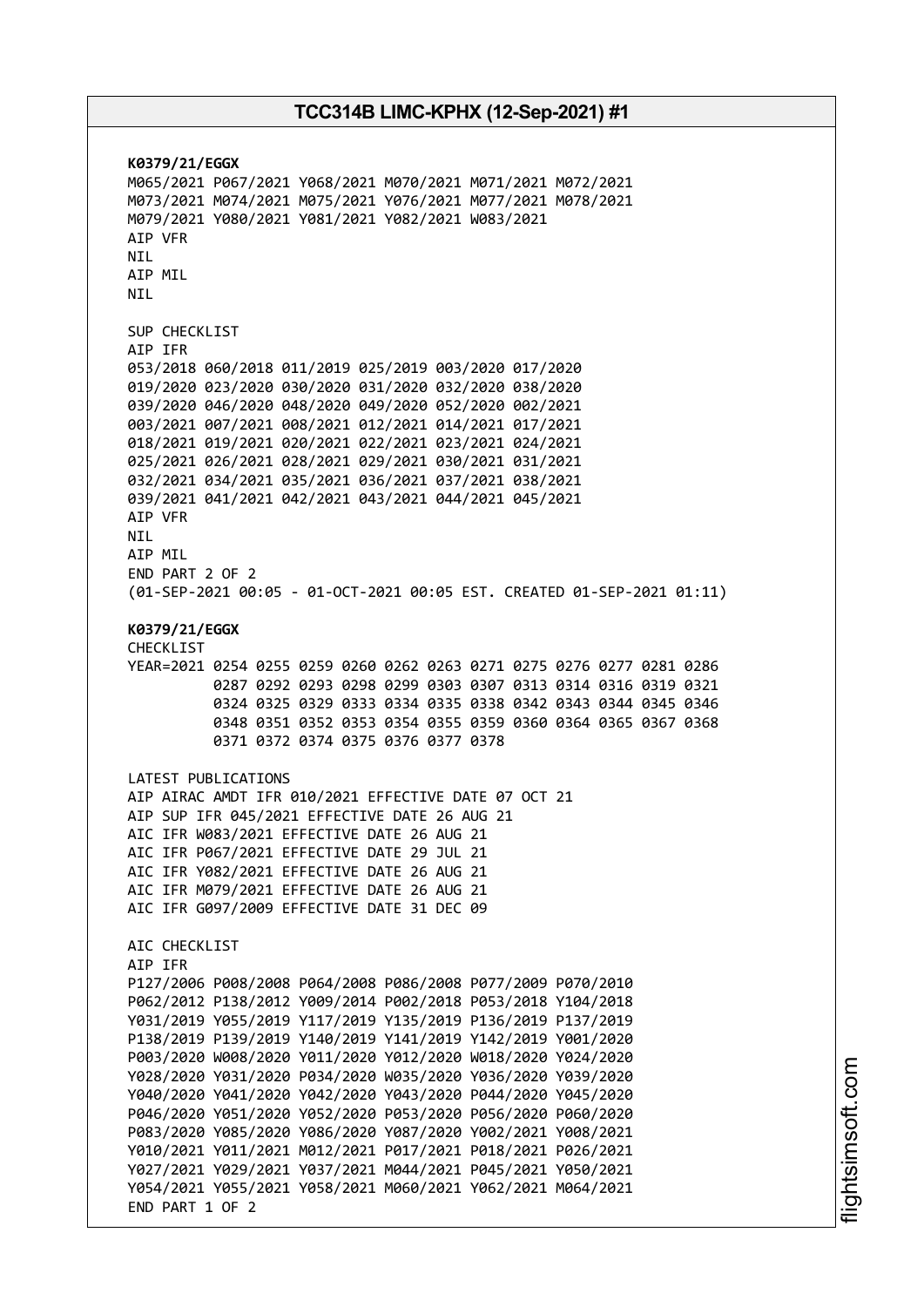(01-SEP-2021 00:05 - 01-OCT-2021 00:05 EST. CREATED 01-SEP-2021 01:11) **J3415/21/EGGX** CHECKLIST YEAR=2021 2841 3101 3160 3165 3311 3312 3314 3315 3318 3321 3345 3367 3369 3370 3371 3372 3373 3374 3375 3376 3377 3378 3379 3380 3381 3382 3383 3395 3396 3397 3398 3399 3400 3401 3402 3403 3404 3405 3406 3407 3408 3410 3411 3412 LATEST PUBLICATIONS AIP AIRAC AMDT IFR 010/2021 EFFECTIVE DATE 07 OCT 21 AIP SUP IFR 045/2021 EFFECTIVE DATE 26 AUG 21 AIC IFR W083/2021 EFFECTIVE DATE 26 AUG 21 AIC IFR P067/2021 EFFECTIVE DATE 29 JUL 21 AIC IFR Y082/2021 EFFECTIVE DATE 26 AUG 21 AIC IFR M079/2021 EFFECTIVE DATE 26 AUG 21 AIC IFR G097/2009 EFFECTIVE DATE 31 DEC 09 AIC CHECKLIST AIP IFR P127/2006 P008/2008 P064/2008 P086/2008 P077/2009 P070/2010 P062/2012 P138/2012 Y009/2014 P002/2018 P053/2018 Y104/2018 Y031/2019 Y055/2019 Y117/2019 Y135/2019 P136/2019 P137/2019 P138/2019 P139/2019 Y140/2019 Y141/2019 Y142/2019 Y001/2020 P003/2020 W008/2020 Y011/2020 Y012/2020 W018/2020 Y024/2020 Y028/2020 Y031/2020 P034/2020 W035/2020 Y036/2020 Y039/2020 Y040/2020 Y041/2020 Y042/2020 Y043/2020 P044/2020 Y045/2020 P046/2020 Y051/2020 Y052/2020 P053/2020 P056/2020 P060/2020 P083/2020 Y085/2020 Y086/2020 Y087/2020 Y002/2021 Y008/2021 Y010/2021 Y011/2021 M012/2021 P017/2021 P018/2021 P026/2021 Y027/2021 Y029/2021 Y037/2021 M044/2021 P045/2021 Y050/2021 Y054/2021 Y055/2021 Y058/2021 M060/2021 Y062/2021 M064/2021 M065/2021 P067/2021 Y068/2021 M070/2021 M071/2021 M072/2021 (01-SEP-2021 00:05 - 01-OCT-2021 00:05 EST. CREATED 01-SEP-2021 01:11) **J3415/21/EGGX** SUP CHECKLIST AIP IFR AIP VFR NIL M073/2021 M074/2021 M075/2021 Y076/2021 M077/2021 M078/2021 M079/2021 Y080/2021 Y081/2021 Y082/2021 W083/2021 (01-SEP-2021 00:05 - 01-OCT-2021 00:05 EST. CREATED 01-SEP-2021 01:10) **H5856/21/EGGX** M079/2021 Y080/2021 Y081/2021 Y082/2021 W083/2021 AIP VFR **NTL** AIP MIL **NTI** SUP CHECKLIST AIP IFR 053/2018 060/2018 011/2019 025/2019 003/2020 017/2020 019/2020 023/2020 030/2020 031/2020 032/2020 038/2020 039/2020 046/2020 048/2020 049/2020 052/2020 002/2021 003/2021 007/2021 008/2021 012/2021 014/2021 017/2021 018/2021 019/2021 020/2021 022/2021 023/2021 024/2021 025/2021 026/2021 028/2021 029/2021 030/2021 031/2021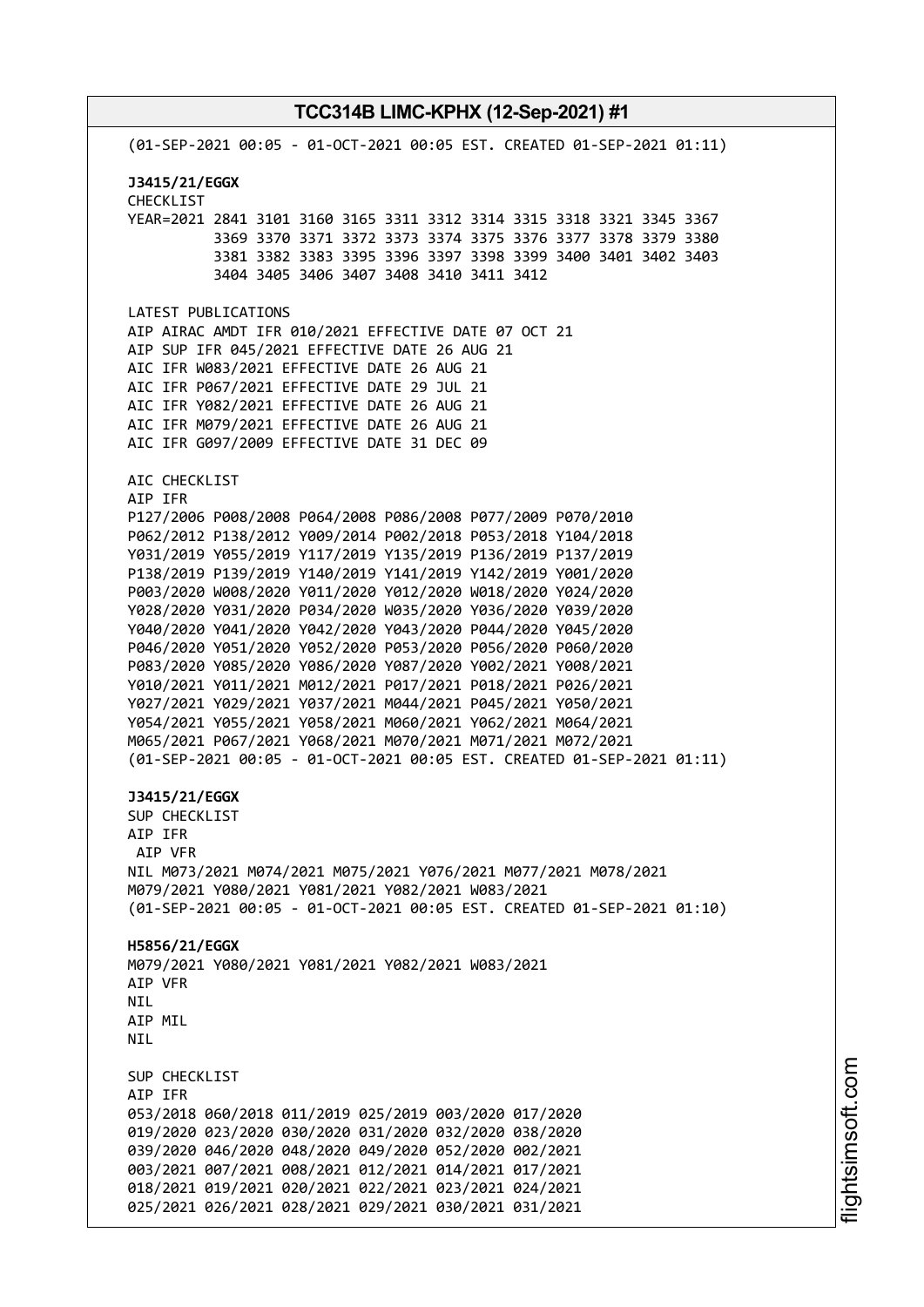032/2021 034/2021 035/2021 036/2021 037/2021 038/2021 039/2021 041/2021 042/2021 043/2021 044/2021 045/2021 AIP VFR NIL AIP MIL NIL PART 3 OF 3 (01-SEP-2021 00:05 - 01-OCT-2021 00:05 EST. CREATED 01-SEP-2021 01:10) **H5856/21/EGGX** LATEST PUBLICATIONS AIP AIRAC AMDT IFR 010/2021 EFFECTIVE DATE 07 OCT 21 AIP SUP IFR 045/2021 EFFECTIVE DATE 26 AUG 21 AIC IFR W083/2021 EFFECTIVE DATE 26 AUG 21 AIC IFR P067/2021 EFFECTIVE DATE 29 JUL 21 AIC IFR Y082/2021 EFFECTIVE DATE 26 AUG 21 AIC IFR M079/2021 EFFECTIVE DATE 26 AUG 21 AIC IFR G097/2009 EFFECTIVE DATE 31 DEC 09 AIC CHECKLIST AIP IFR P127/2006 P008/2008 P064/2008 P086/2008 P077/2009 P070/2010 P062/2012 P138/2012 Y009/2014 P002/2018 P053/2018 Y104/2018 Y031/2019 Y055/2019 Y117/2019 Y135/2019 P136/2019 P137/2019 P138/2019 P139/2019 Y140/2019 Y141/2019 Y142/2019 Y001/2020 P003/2020 W008/2020 Y011/2020 Y012/2020 W018/2020 Y024/2020 Y028/2020 Y031/2020 P034/2020 W035/2020 Y036/2020 Y039/2020 Y040/2020 Y041/2020 Y042/2020 Y043/2020 P044/2020 Y045/2020 P046/2020 Y051/2020 Y052/2020 P053/2020 P056/2020 P060/2020 P083/2020 Y085/2020 Y086/2020 Y087/2020 Y002/2021 Y008/2021 Y010/2021 Y011/2021 M012/2021 P017/2021 P018/2021 P026/2021 Y027/2021 Y029/2021 Y037/2021 M044/2021 P045/2021 Y050/2021 Y054/2021 Y055/2021 Y058/2021 M060/2021 Y062/2021 M064/2021 M065/2021 P067/2021 Y068/2021 M070/2021 M071/2021 M072/2021 M073/2021 M074/2021 M075/2021 Y076/2021 M077/2021 M078/2021 PART 2 OF 3 (01-SEP-2021 00:05 - 01-OCT-2021 00:05 EST. CREATED 01-SEP-2021 01:10) **H5856/21/EGGX** CHECKLIST YEAR=2020 4986 4987 4988 YEAR=2021 0953 0954 0955 0960 1567 1568 1571 1573 1657 1768 1770 1772 1773 1776 1778 1779 1780 1792 1832 1969 2691 2694 2695 2696 3015 3168 3211 3216 3223 3288 3301 3308 3327 3383 3384 3385 3418 3419 3562 3579 3580 3581 3631 4096 4119 4130 4131 4132 4133 4158 4478 4521 4522 4534 4538 4540 4546 4600 4684 4687 4697 4742 4757 4758 4793 4795 4798 4809 4853 4856 4914 4935 5085 5148 5169 5200 5203 5205 5206 5243 5244 5284 5294 5295 5317 5323 5326 5327 5328 5351 5352 5367 5403 5405 5423 5477 5501 5517 5538 5539 5547 5562 5587 5604 5615 5631 5632 5646 5653 5660 5667 5671 5677 5695 5696 5700 5701 5702 5703 5708 5709 5739 5740 5742 5754 5757 5762 5763 5766 5778 5779 5780 5781 5782 5783 5784 5785 5786 5787 5788 5791 5792 5793 5794 5797 5798 5799 5800 5801 5802 5803 5804 5805 5806 5807 5810 5812 5813 5814 5815 5816 5817 5818 5819 5820 5821 5822 5823 5824 5825 5827 5828 5829 5830 5831 5832 5833 5834 5835 5836 5837 5838 5839 5840 5841 5842 5843 5844 5845 5846 5847 5849 5850 5851 5852 5853 5855 PART 1 OF 3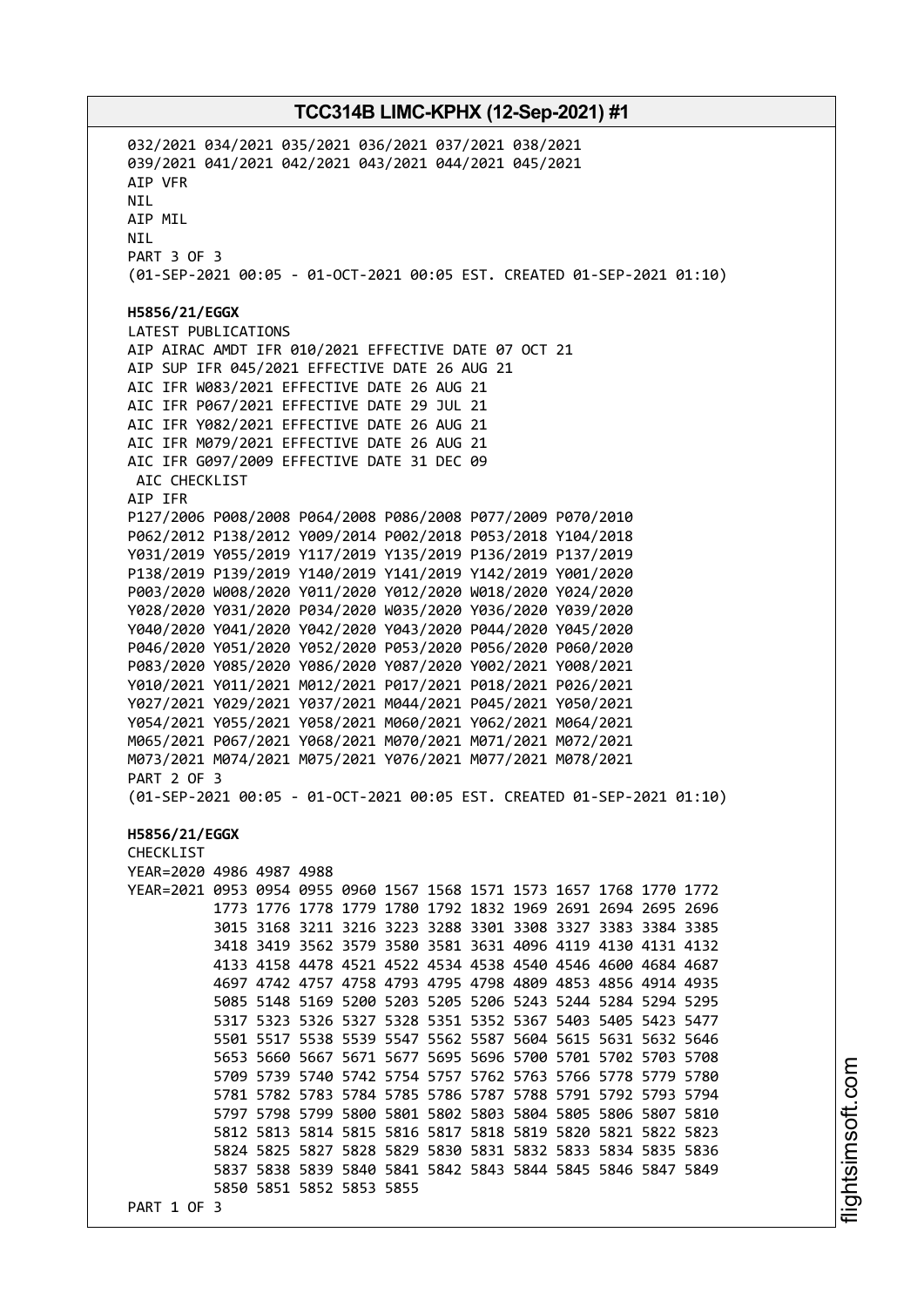(01-SEP-2021 00:05 - 01-OCT-2021 00:05 EST. CREATED 01-SEP-2021 01:10) **M3429/21/EGGX** CHECKLIST YEAR=2021 3332 3408 3409 3410 3411 3412 3413 3414 3415 3416 3417 3418 3419 3421 3422 3423 3424 3426 LATEST PUBLICATIONS AIP AIRAC AMDT IFR 010/2021 EFFECTIVE DATE 07 OCT 21 AIP SUP IFR 045/2021 EFFECTIVE DATE 26 AUG 21 AIC IFR W083/2021 EFFECTIVE DATE 26 AUG 21 AIC IFR P067/2021 EFFECTIVE DATE 29 JUL 21 AIC IFR Y082/2021 EFFECTIVE DATE 26 AUG 21 AIC IFR M079/2021 EFFECTIVE DATE 26 AUG 21 AIC IFR G097/2009 EFFECTIVE DATE 31 DEC 09 AIC CHECKLIST AIP IFR P127/2006 P008/2008 P064/2008 P086/2008 P077/2009 P070/2010 P062/2012 P138/2012 Y009/2014 P002/2018 P053/2018 Y104/2018 Y031/2019 Y055/2019 Y117/2019 Y135/2019 P136/2019 P137/2019 P138/2019 P139/2019 Y140/2019 Y141/2019 Y142/2019 Y001/2020 P003/2020 W008/2020 Y011/2020 Y012/2020 W018/2020 Y024/2020 Y028/2020 Y031/2020 P034/2020 W035/2020 Y036/2020 Y039/2020 Y040/2020 Y041/2020 Y042/2020 Y043/2020 P044/2020 Y045/2020 P046/2020 Y051/2020 Y052/2020 P053/2020 P056/2020 P060/2020 P083/2020 Y085/2020 Y086/2020 Y087/2020 Y002/2021 Y008/2021 Y010/2021 Y011/2021 M012/2021 P017/2021 P018/2021 P026/2021 Y027/2021 Y029/2021 Y037/2021 M044/2021 P045/2021 Y050/2021 Y054/2021 Y055/2021 Y058/2021 M060/2021 Y062/2021 M064/2021 M065/2021 P067/2021 Y068/2021 M070/2021 M071/2021 M072/2021 M073/2021 M074/2021 M075/2021 Y076/2021 M077/2021 M078/2021 M079/2021 Y080/2021 Y081/2021 Y082/2021 W083/2021 AIP VFR NIL AIP MIL NIL SUP CHECKLIST AIP IFR 053/2018 060/2018 011/2019 025/2019 003/2020 017/2020 (01-SEP-2021 00:05 - 01-OCT-2021 00:05 EST. CREATED 01-SEP-2021 00:59) **B2163/21/EGGX** P138/2019 P139/2019 Y140/2019 Y141/2019 Y142/2019 Y001/2020 P003/2020 W008/2020 Y011/2020 Y012/2020 W018/2020 Y024/2020 Y028/2020 Y031/2020 P034/2020 W035/2020 Y036/2020 Y039/2020 Y040/2020 Y041/2020 Y042/2020 Y043/2020 P044/2020 Y045/2020 P046/2020 Y051/2020 Y052/2020 P053/2020 P056/2020 P060/2020 P083/2020 Y085/2020 Y086/2020 Y087/2020 Y002/2021 Y008/2021 Y010/2021 Y011/2021 M012/2021 P017/2021 P018/2021 P026/2021 Y027/2021 Y029/2021 Y037/2021 M044/2021 P045/2021 Y050/2021 Y054/2021 Y055/2021 Y058/2021 M060/2021 Y062/2021 M064/2021 M065/2021 P067/2021 Y068/2021 M070/2021 M071/2021 M072/2021 M073/2021 M074/2021 M075/2021 Y076/2021 M077/2021 M078/2021 M079/2021 Y080/2021 Y081/2021 Y082/2021 W083/2021 AIP VFR NIL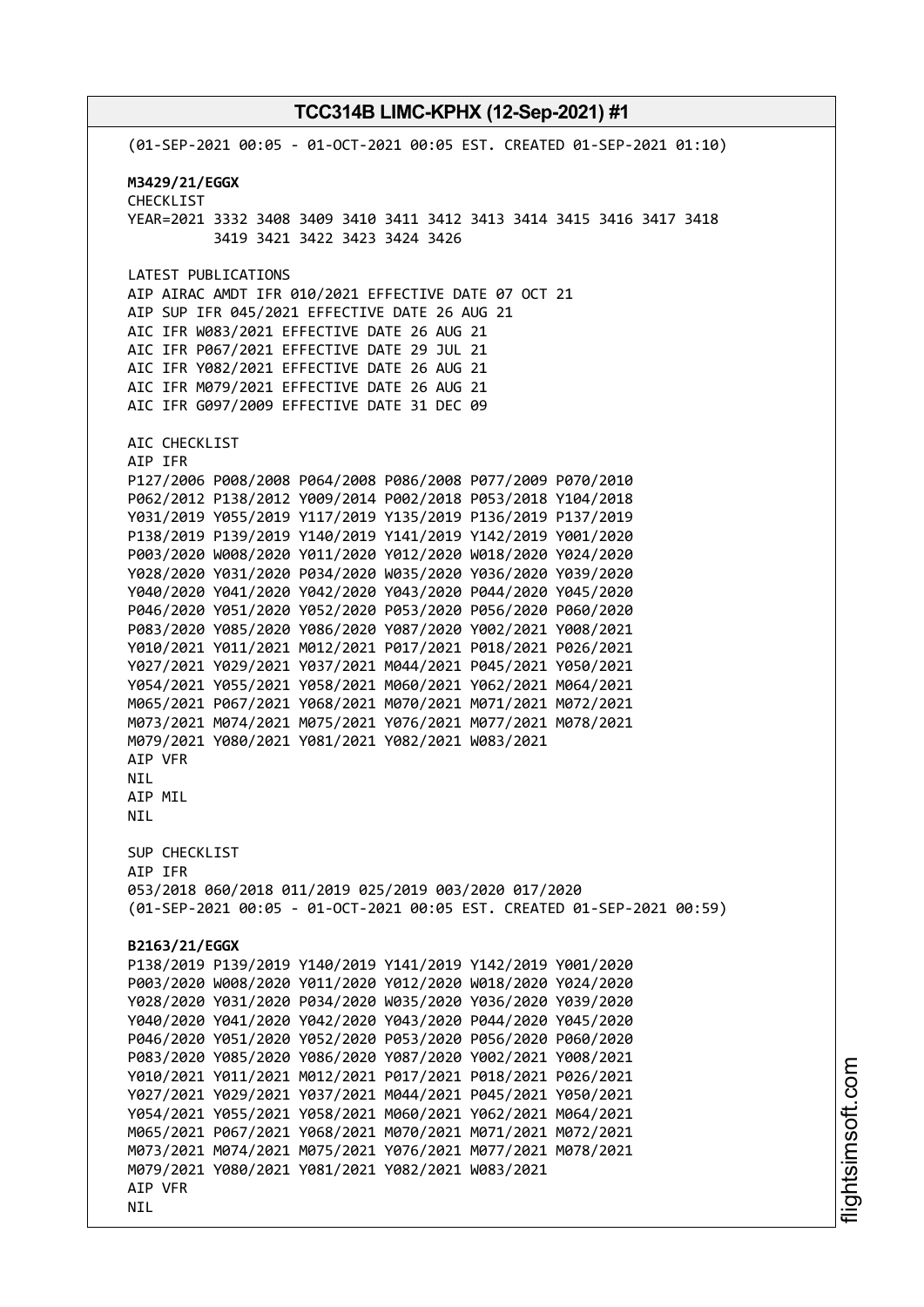AIP MIL NIL SUP CHECKLIST AIP IFR 053/2018 060/2018 011/2019 025/2019 003/2020 017/2020 019/2020 023/2020 030/2020 031/2020 032/2020 038/2020 039/2020 046/2020 048/2020 049/2020 052/2020 002/2021 003/2021 007/2021 008/2021 012/2021 014/2021 017/2021 018/2021 019/2021 020/2021 022/2021 023/2021 024/2021 025/2021 026/2021 028/2021 029/2021 030/2021 031/2021 032/2021 034/2021 035/2021 036/2021 037/2021 038/2021 039/2021 041/2021 042/2021 043/2021 044/2021 045/2021 AIP VFR NIL AIP MIL NIL PART 2 OF 2 (01-SEP-2021 00:05 - 01-OCT-2021 00:05 EST. CREATED 01-SEP-2021 00:57) **B2163/21/EGGX** CHECKLIST YEAR=2021 1036 1372 1413 1630 1717 1747 1750 1751 1836 1907 1923 1980 1990 1999 2017 2018 2033 2036 2038 2067 2073 2074 2075 2082 2087 2088 2092 2099 2107 2118 2124 2125 2126 2127 2128 2129 2130 2133 2139 2140 2145 2146 LATEST PUBLICATIONS AIP AIRAC AMDT IFR 010/2021 EFFECTIVE DATE 07 OCT 21 AIP SUP IFR 045/2021 EFFECTIVE DATE 26 AUG 21 AIC IFR W083/2021 EFFECTIVE DATE 26 AUG 21 AIC IFR P067/2021 EFFECTIVE DATE 29 JUL 21 AIC IFR Y082/2021 EFFECTIVE DATE 26 AUG 21 AIC IFR M079/2021 EFFECTIVE DATE 26 AUG 21 AIC IFR G097/2009 EFFECTIVE DATE 31 DEC 09 ATC CHECKLIST AIP IFR P127/2006 P008/2008 P064/2008 P086/2008 P077/2009 P070/2010 P062/2012 P138/2012 Y009/2014 P002/2018 P053/2018 Y104/2018 Y031/2019 Y055/2019 Y117/2019 Y135/2019 P136/2019 P137/2019 PART 1 OF 2 (01-SEP-2021 00:05 - 01-OCT-2021 00:05 EST. CREATED 01-SEP-2021 00:57) **U5399/21/EGGX** Y028/2020 Y031/2020 P034/2020 W035/2020 Y036/2020 Y039/2020 Y040/2020 Y041/2020 Y042/2020 Y043/2020 P044/2020 Y045/2020 P046/2020 Y051/2020 Y052/2020 P053/2020 P056/2020 P060/2020 P083/2020 Y085/2020 Y086/2020 Y087/2020 Y002/2021 Y008/2021 Y010/2021 Y011/2021 M012/2021 P017/2021 P018/2021 P026/2021 Y027/2021 Y029/2021 Y037/2021 M044/2021 P045/2021 Y050/2021 Y054/2021 Y055/2021 Y058/2021 M060/2021 Y062/2021 M064/2021 M065/2021 P067/2021 Y068/2021 M070/2021 M071/2021 M072/2021 M073/2021 M074/2021 M075/2021 Y076/2021 M077/2021 M078/2021 M079/2021 Y080/2021 Y081/2021 Y082/2021 W083/2021 AIP VFR **NTL** AIP MIL NIL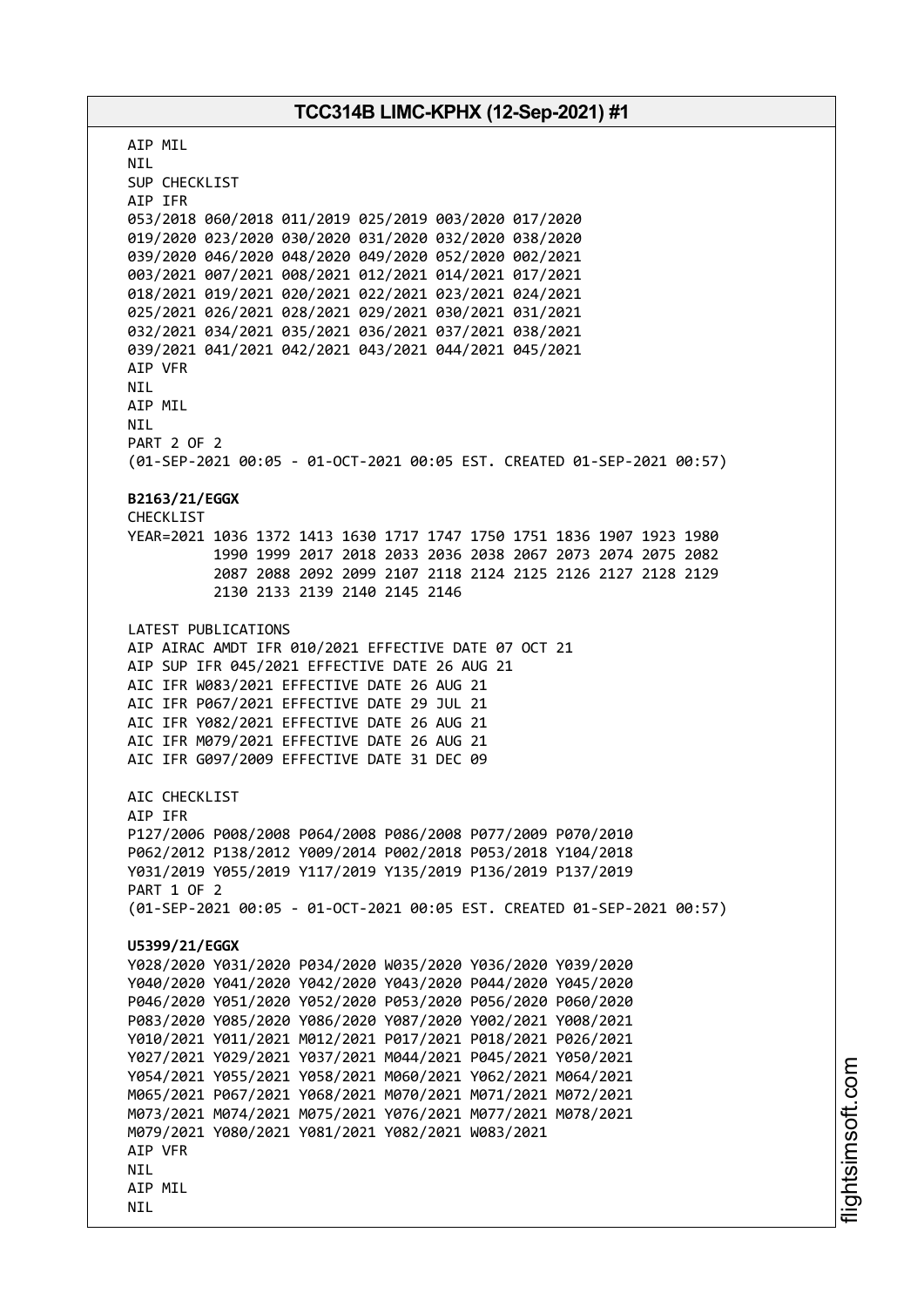SUP CHECKLIST AIP IFR 053/2018 060/2018 011/2019 025/2019 003/2020 017/2020 019/2020 023/2020 030/2020 031/2020 032/2020 038/2020 039/2020 046/2020 048/2020 049/2020 052/2020 002/2021 003/2021 007/2021 008/2021 012/2021 014/2021 017/2021 018/2021 019/2021 020/2021 022/2021 023/2021 024/2021 025/2021 026/2021 028/2021 029/2021 030/2021 031/2021 032/2021 034/2021 035/2021 036/2021 037/2021 038/2021 039/2021 041/2021 042/2021 043/2021 044/2021 045/2021 AIP VFR **NTI** AIP MIL NIL (01-SEP-2021 00:05 - 01-OCT-2021 00:05 EST. CREATED 01-SEP-2021 00:57) **U5399/21/EGGX** CHECKLIST YEAR=2021 3136 3332 3353 3363 3411 3417 3418 3433 3434 3516 3609 3627 3729 3749 3772 3875 3876 3880 3938 3939 3979 4011 4056 4057 4058 4059 4062 4073 4074 4080 4160 4163 4203 4235 4240 4249 4260 4267 4286 4398 4405 4406 4407 4452 4464 4554 4570 4573 4586 4606 4624 4628 4642 4656 4664 4693 4777 4779 4804 4814 4822 4827 4835 4844 4894 4906 4907 4908 4909 4910 4919 4925 4929 4930 4932 4933 4942 4980 4986 4994 4996 5001 5017 5018 5019 5021 5023 5024 5050 5055 5073 5078 5079 5080 5087 5088 5129 5179 5181 5182 5184 5188 5189 5192 5196 5210 5211 5212 5215 5220 5221 5229 5233 5241 5245 5246 5247 5248 5249 5251 5255 5260 5264 5266 5277 5287 5290 5291 5323 5326 5332 5333 5341 5342 5346 5347 5355 5371 5375 5377 5379 5381 5382 5383 5385 5386 5389 5390 5391 5393 5395 5396 LATEST PUBLICATIONS AIP AIRAC AMDT IFR 010/2021 EFFECTIVE DATE 07 OCT 21 AIP SUP IFR 045/2021 EFFECTIVE DATE 26 AUG 21 AIC IFR W083/2021 EFFECTIVE DATE 26 AUG 21 AIC IFR P067/2021 EFFECTIVE DATE 29 JUL 21 AIC IFR Y082/2021 EFFECTIVE DATE 26 AUG 21 AIC IFR M079/2021 EFFECTIVE DATE 26 AUG 21 AIC IFR G097/2009 EFFECTIVE DATE 31 DEC 09 AIC CHECKLIST AIP IFR P127/2006 P008/2008 P064/2008 P086/2008 P077/2009 P070/2010 P062/2012 P138/2012 Y009/2014 P002/2018 P053/2018 Y104/2018 Y031/2019 Y055/2019 Y117/2019 Y135/2019 P136/2019 P137/2019 P138/2019 P139/2019 Y140/2019 Y141/2019 Y142/2019 Y001/2020 (01-SEP-2021 00:05 - 01-OCT-2021 00:05 EST. CREATED 01-SEP-2021 00:57) **D1226/21/EGGX CHECKLIST** YEAR=2021 1164 1165 1201 1202 1203 1204 1205 1206 1207 1208 1209 1212 1217 1218 1219 1220 1221 1222 1224 1225 LATEST PUBLICATIONS AIP AIRAC AMDT IFR 010/2021 EFFECTIVE DATE 07 OCT 21 AIP SUP IFR 045/2021 EFFECTIVE DATE 26 AUG 21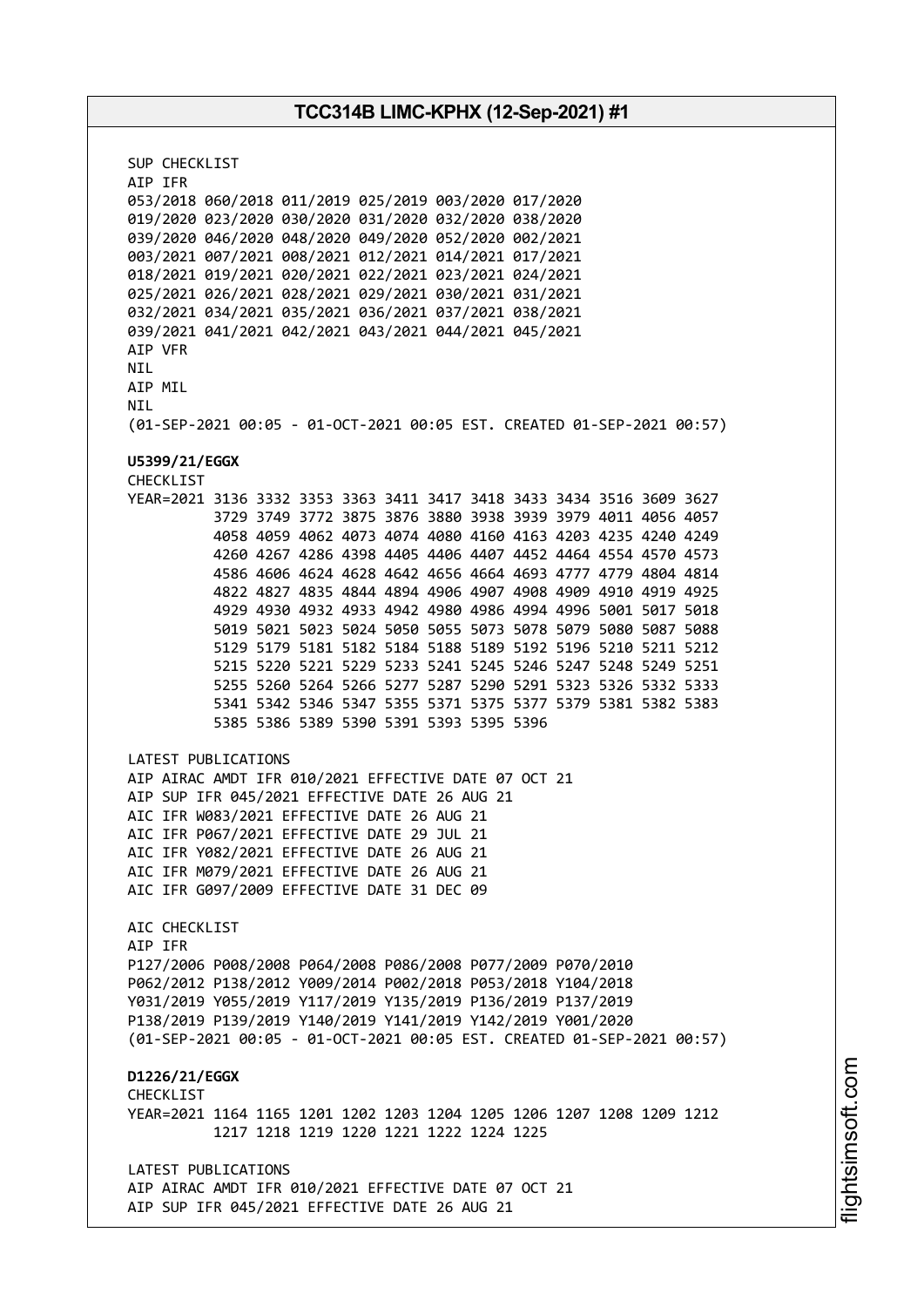**TCC314B LIMC-KPHX (12-Sep-2021) #1** AIC IFR W083/2021 EFFECTIVE DATE 26 AUG 21 AIC IFR P067/2021 EFFECTIVE DATE 29 JUL 21 AIC IFR Y082/2021 EFFECTIVE DATE 26 AUG 21 AIC IFR M079/2021 EFFECTIVE DATE 26 AUG 21 AIC IFR G097/2009 EFFECTIVE DATE 31 DEC 09 AIC CHECKLIST AIP IFR P127/2006 P008/2008 P064/2008 P086/2008 P077/2009 P070/2010 P062/2012 P138/2012 Y009/2014 P002/2018 P053/2018 Y104/2018 Y031/2019 Y055/2019 Y117/2019 Y135/2019 P136/2019 P137/2019 P138/2019 P139/2019 Y140/2019 Y141/2019 Y142/2019 Y001/2020 P003/2020 W008/2020 Y011/2020 Y012/2020 W018/2020 Y024/2020 Y028/2020 Y031/2020 P034/2020 W035/2020 Y036/2020 Y039/2020 Y040/2020 Y041/2020 Y042/2020 Y043/2020 P044/2020 Y045/2020 P046/2020 Y051/2020 Y052/2020 P053/2020 P056/2020 P060/2020 P083/2020 Y085/2020 Y086/2020 Y087/2020 Y002/2021 Y008/2021 Y010/2021 Y011/2021 M012/2021 P017/2021 P018/2021 P026/2021 Y027/2021 Y029/2021 Y037/2021 M044/2021 P045/2021 Y050/2021 Y054/2021 Y055/2021 Y058/2021 M060/2021 Y062/2021 M064/2021 M065/2021 P067/2021 Y068/2021 M070/2021 M071/2021 M072/2021 M073/2021 M074/2021 M075/2021 Y076/2021 M077/2021 M078/2021 M079/2021 Y080/2021 Y081/2021 Y082/2021 W083/2021 AIP VFR NIL AIP MIL NIL SUP CHECKLIST AIP IFR 053/2018 060/2018 011/2019 025/2019 003/2020 017/2020 (01-SEP-2021 00:05 - 01-OCT-2021 00:05 EST. CREATED 01-SEP-2021 00:53) **D1226/21/EGGX** 019/2020 023/2020 030/2020 031/2020 032/2020 038/2020 039/2020 046/2020 048/2020 049/2020 052/2020 002/2021 003/2021 007/2021 008/2021 012/2021 014/2021 017/2021 018/2021 019/2021 020/2021 022/2021 023/2021 024/2021 025/2021 026/2021 028/2021 029/2021 030/2021 031/2021 032/2021 034/2021 035/2021 036/2021 037/2021 038/2021 039/2021 041/2021 042/2021 043/2021 044/2021 045/2021 AIP VFR NIL AIP MIL **NTI** (01-SEP-2021 00:05 - 01-OCT-2021 00:05 EST. CREATED 01-SEP-2021 00:52) **L3840/21/EGGX** CHECKL<sub>TST</sub> YEAR=2021 2289 2333 2441 2559 2560 2561 2563 2644 2648 2678 2696 2697 2739 2743 2746 2769 2793 2874 2880 2979 2981 2983 3082 3089 3093 3094 3108 3115 3181 3182 3219 3300 3342 3363 3369 3390 3391 3393 3394 3395 3424 3433 3434 3435 3438 3440 3465 3479 3480 3506 3529 3530 3562 3566 3577 3578 3579 3580 3581 3582 3583 3584 3605 3606 3607 3608 3611 3645 3667 3677 3703 3721 3727 3733 3734 3735 3750 3752 3755 3756 3759 3760 3761 3765 3766 3767 3774 3776 3778 3779 3781 3782 3784 3802 3807 3809 3810 3815 3817 3824 3825 3827 3828 3830 3831 3832 3833 3835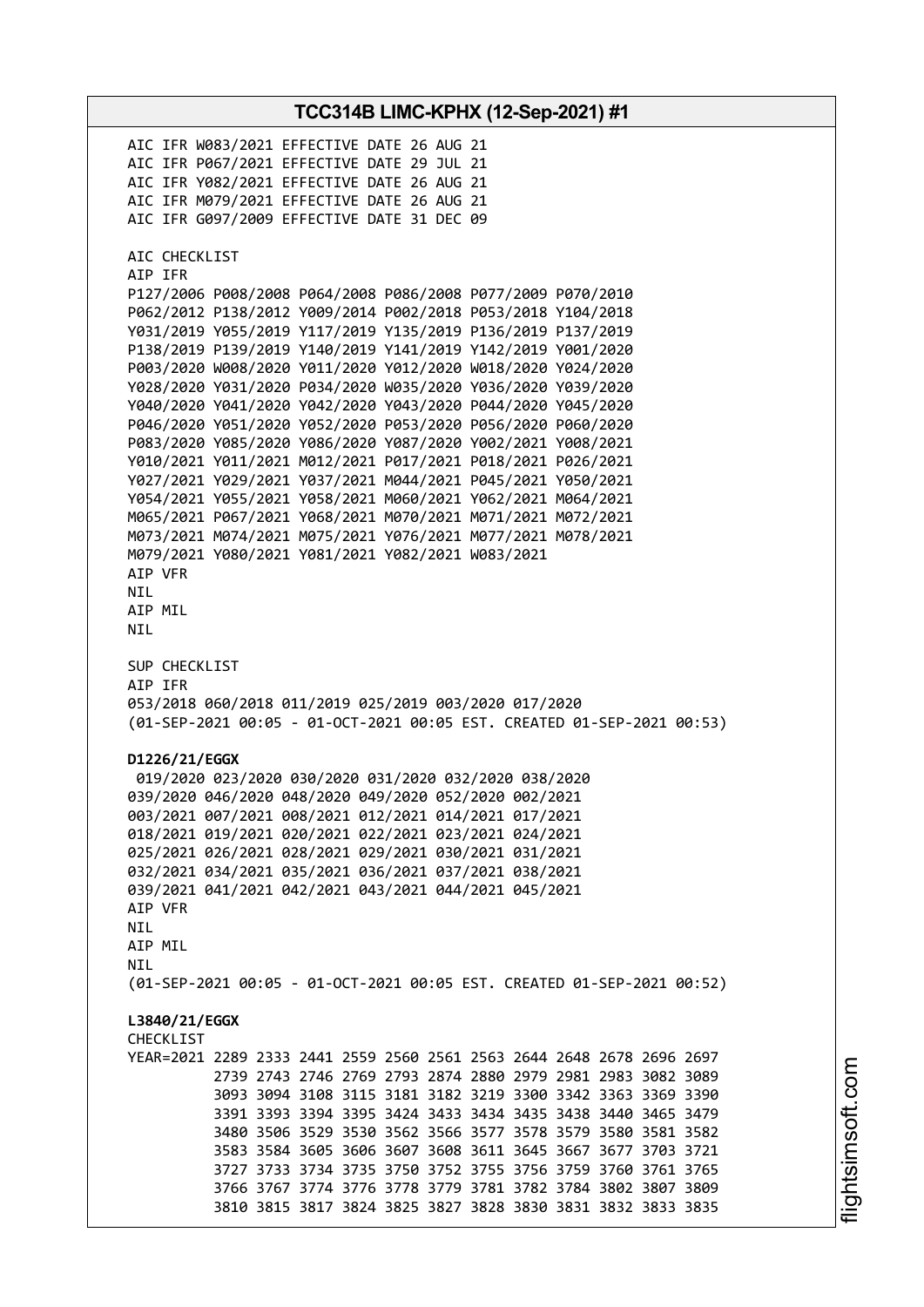3836 3837 3838 3839 LATEST PUBLICATIONS AIP AIRAC AMDT IFR 010/2021 EFFECTIVE DATE 07 OCT 21 AIP SUP IFR 045/2021 EFFECTIVE DATE 26 AUG 21 AIC IFR W083/2021 EFFECTIVE DATE 26 AUG 21 AIC IFR P067/2021 EFFECTIVE DATE 29 JUL 21 AIC IFR Y082/2021 EFFECTIVE DATE 26 AUG 21 AIC IFR M079/2021 EFFECTIVE DATE 26 AUG 21 AIC IFR G097/2009 EFFECTIVE DATE 31 DEC 09 AIC CHECKLIST AIP IFR P127/2006 P008/2008 P064/2008 P086/2008 P077/2009 P070/2010 P062/2012 P138/2012 Y009/2014 P002/2018 P053/2018 Y104/2018 Y031/2019 Y055/2019 Y117/2019 Y135/2019 P136/2019 P137/2019 P138/2019 P139/2019 Y140/2019 Y141/2019 Y142/2019 Y001/2020 P003/2020 W008/2020 Y011/2020 Y012/2020 W018/2020 Y024/2020 Y028/2020 Y031/2020 P034/2020 W035/2020 Y036/2020 Y039/2020 Y040/2020 Y041/2020 Y042/2020 Y043/2020 P044/2020 Y045/2020 P046/2020 Y051/2020 Y052/2020 P053/2020 P056/2020 P060/2020 (01-SEP-2021 00:05 - 01-OCT-2021 00:05 EST. CREATED 01-SEP-2021 00:47) **L3840/21/EGGX** P083/2020 Y085/2020 Y086/2020 Y087/2020 Y002/2021 Y008/2021 Y010/2021 Y011/2021 M012/2021 P017/2021 P018/2021 P026/2021 Y027/2021 Y029/2021 Y037/2021 M044/2021 P045/2021 Y050/2021 Y054/2021 Y055/2021 Y058/2021 M060/2021 Y062/2021 M064/2021 M065/2021 P067/2021 Y068/2021 M070/2021 M071/2021 M072/2021 M073/2021 M074/2021 M075/2021 Y076/2021 M077/2021 M078/2021 M079/2021 Y080/2021 Y081/2021 Y082/2021 W083/2021 AIP VFR NIL ATP MTL NIL SUP CHECKLIST AIP IFR 053/2018 060/2018 011/2019 025/2019 003/2020 017/2020 019/2020 023/2020 030/2020 031/2020 032/2020 038/2020 039/2020 046/2020 048/2020 049/2020 052/2020 002/2021 003/2021 007/2021 008/2021 012/2021 014/2021 017/2021 018/2021 019/2021 020/2021 022/2021 023/2021 024/2021 025/2021 026/2021 028/2021 029/2021 030/2021 031/2021 032/2021 034/2021 035/2021 036/2021 037/2021 038/2021 039/2021 041/2021 042/2021 043/2021 044/2021 045/2021 AIP VFR **NTI** AIP MIL NIL (01-SEP-2021 00:05 - 01-OCT-2021 00:05 EST. CREATED 01-SEP-2021 00:47) **N0169/21/EGGX CHECKLIST** YEAR=2021 0124 0136 0147 0149 0152 0155 0156 0157 0159 0161 0164 0165 0166 0168 LATEST PUBLICATIONS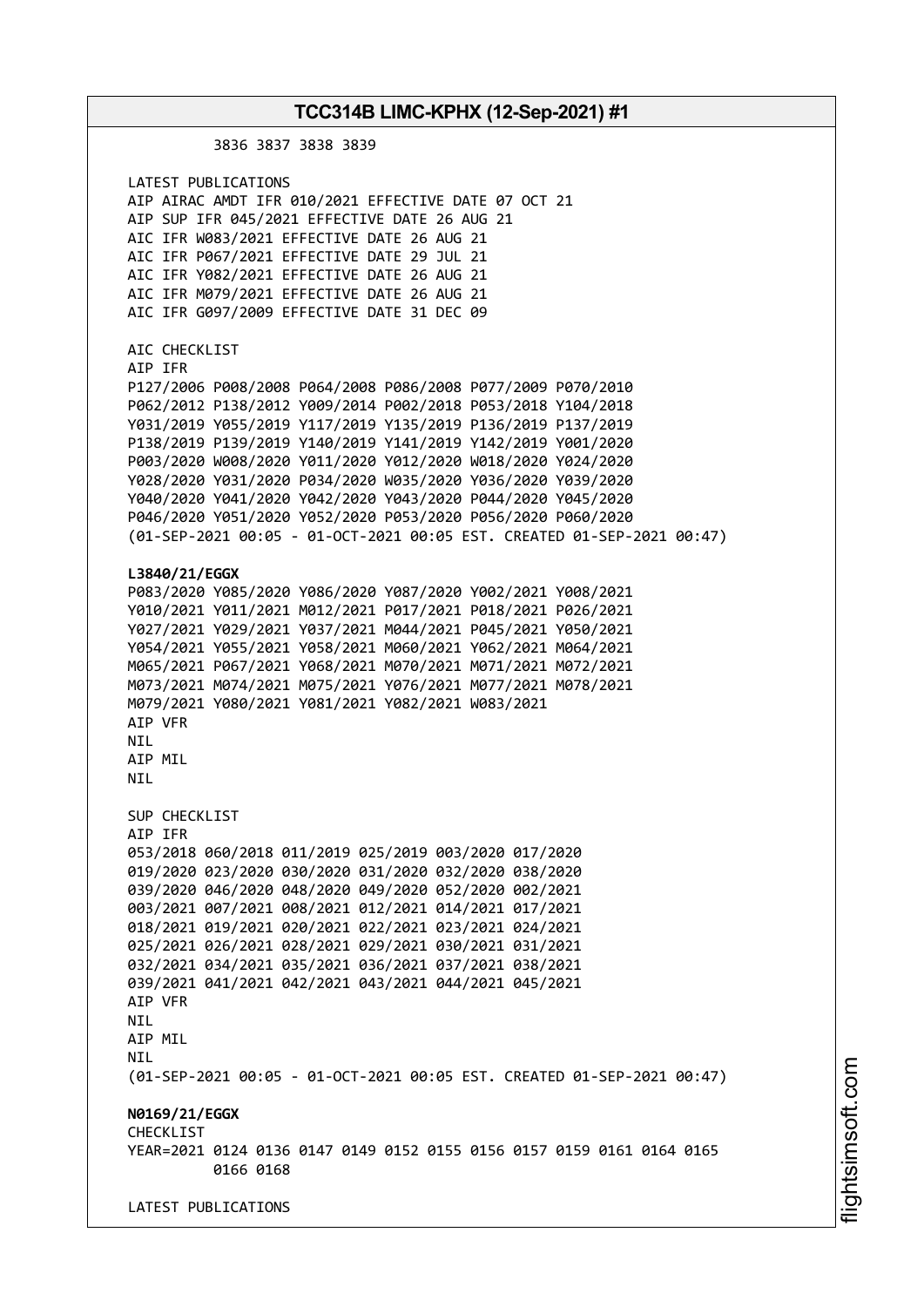AIP AIRAC AMDT IFR 010/2021 EFFECTIVE DATE 07 OCT 21 AIP SUP IFR 045/2021 EFFECTIVE DATE 26 AUG 21 AIC IFR W083/2021 EFFECTIVE DATE 26 AUG 21 AIC IFR P067/2021 EFFECTIVE DATE 29 JUL 21 AIC IFR Y082/2021 EFFECTIVE DATE 26 AUG 21 AIC IFR M079/2021 EFFECTIVE DATE 26 AUG 21 AIC IFR G097/2009 EFFECTIVE DATE 31 DEC 09 AIC CHECKLIST AIP IFR P127/2006 P008/2008 P064/2008 P086/2008 P077/2009 P070/2010 P062/2012 P138/2012 Y009/2014 P002/2018 P053/2018 Y104/2018 Y031/2019 Y055/2019 Y117/2019 Y135/2019 P136/2019 P137/2019 P138/2019 P139/2019 Y140/2019 Y141/2019 Y142/2019 Y001/2020 P003/2020 W008/2020 Y011/2020 Y012/2020 W018/2020 Y024/2020 Y028/2020 Y031/2020 P034/2020 W035/2020 Y036/2020 Y039/2020 Y040/2020 Y041/2020 Y042/2020 Y043/2020 P044/2020 Y045/2020 P046/2020 Y051/2020 Y052/2020 P053/2020 P056/2020 P060/2020 P083/2020 Y085/2020 Y086/2020 Y087/2020 Y002/2021 Y008/2021 Y010/2021 Y011/2021 M012/2021 P017/2021 P018/2021 P026/2021 Y027/2021 Y029/2021 Y037/2021 M044/2021 P045/2021 Y050/2021 Y054/2021 Y055/2021 Y058/2021 M060/2021 Y062/2021 M064/2021 M065/2021 P067/2021 Y068/2021 M070/2021 M071/2021 M072/2021 M073/2021 M074/2021 M075/2021 Y076/2021 M077/2021 M078/2021 M079/2021 Y080/2021 Y081/2021 Y082/2021 W083/2021 AIP VFR NIL AIP MIL NIL SUP CHECKLIST AIP IFR 053/2018 060/2018 011/2019 025/2019 003/2020 017/2020 019/2020 023/2020 030/2020 031/2020 032/2020 038/2020 (01-SEP-2021 00:05 - 01-OCT-2021 00:05 EST. CREATED 01-SEP-2021 00:45) **N0169/21/EGGX** 039/2020 046/2020 048/2020 049/2020 052/2020 002/2021 003/2021 007/2021 008/2021 012/2021 014/2021 017/2021 018/2021 019/2021 020/2021 022/2021 023/2021 024/2021 025/2021 026/2021 028/2021 029/2021 030/2021 031/2021 032/2021 034/2021 035/2021 036/2021 037/2021 038/2021 039/2021 041/2021 042/2021 043/2021 044/2021 045/2021 AIP VFR NIL AIP MIL **NTI** (01-SEP-2021 00:05 - 01-OCT-2021 00:05 EST. CREATED 01-SEP-2021 00:45) **B2133/21/EGGX** COVID-19: EMERGENCY DIVERSIONS. THE ABILITY FOR AERODROMES TO ACCEPT NON-EMERGENCY DIVERSIONS MAY BE LIMITED DURING COVID-19. NON-EMERGENCY DIVERSION REQUESTS WILL TAKE TIME TO COORDINATE AND OPERATORS SHOULD BE AWARE THAT THE EXPECTED ALTERNATE MAY NOT BE ABLE TO ACCEPT THE REQUEST AND ALTERNATE OPTIONS MAY NEED TO BE CONSIDERED IN ADVANCE. SHOULD A DIVERSION EXPECT TO ARRIVE WITH LESS THAN THE FINAL RESERVE FUEL THE COMMANDER SHALL IMMEDIATELY INFORM ATC AND DECLARE AN EMERGENCY. AIRCRAFT EMERGENCIES WILL BE OFFERED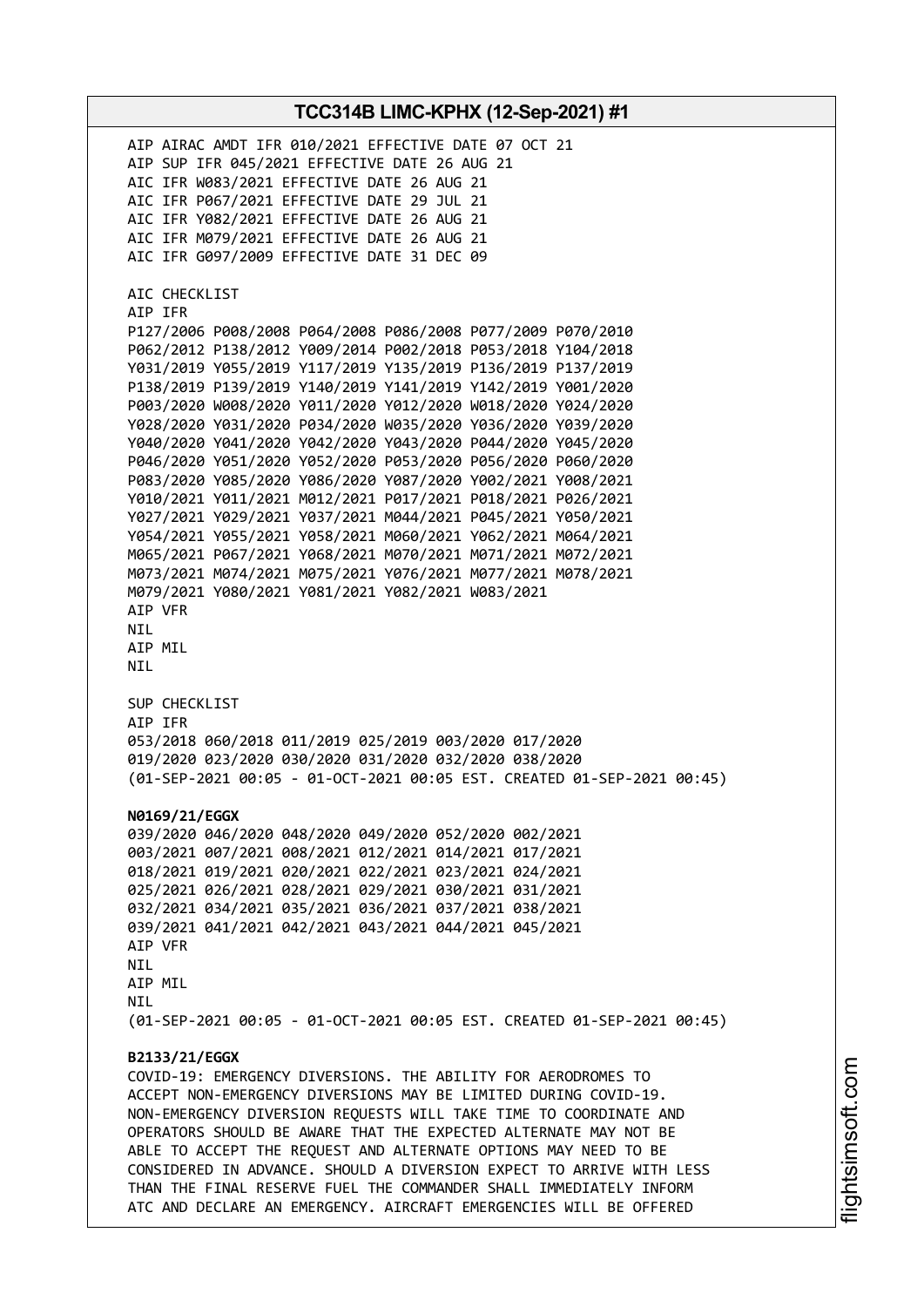ANY SUITABLE AND AVAILABLE AERODROME. 2001-05-0459/AS3. (27-AUG-2021 12:28 - 25-NOV-2021 23:59 EST. CREATED 27-AUG-2021 12:29)

**V0021/21/EGGX** KABUL ATS: IT IS ADVISED THAT OPERATORS SHOULD AVOID KABUL FIR FOR THE FORESEEABLE FUTURE AS ATS IS NOT AVAILABLE. 2021-08-0694/AS4 SFC-UNL (26-AUG-2021 15:55 - 24-NOV-2021 16:00 EST. CREATED 26-AUG-2021 16:04)

#### **V0020/21/EGGX**

AIRSPACE SECURITY WARNINGS ISSUED BY THE DEPARTMENT FOR TRANSPORT IN RESPONSE TO HAZARDOUS SITUATIONS WITHIN THE TERRITORY AND/OR AIRSPACE IN AFGHANISTAN. OPERATORS ARE ADVISED TO AVOID OPERATING AT LESS THAN 25,000 FT AGL IN AFGHANISTAN (KABUL FIR - OAKX) WITH THE EXCEPTION OF ROUTE P500/G500 FOR TRANSITING OVERFLIGHTS ONLY. THIS IS DUE TO THE THREAT FROM DEDICATED ANTI-AVIATION WEAPONRY. CONTACT UK DEPARTMENT FOR TRANSPORT +44 (0)207-082-6639 OR +44 (0)207-944 5999 OUT OF HOURS. THIS NOTAM IS AN AMENDMENT TO UK AIP ENR1.1.1.4.5 CURRENT AIRSPACE WARNINGS, SERIAL 8. 2021-08-0694/AS4 SFC-UNL

(26-AUG-2021 15:40 - 24-NOV-2021 16:00 EST. CREATED 26-AUG-2021 15:45)

#### **B2099/21/EGGX**

TRIGGER NOTAM - PERM AIRAC AIP AMDT 10/21 WEF 07 OCT 2021. CHANGES TO PERSHORE AND PORTSDOWN HIRTA REINSTATED, MADLEY, SUTTON COLDFIELD AND COLERNE HIRTA RE-MOVED. UK AIP ENR 5.3 AND ENR 6 (07-OCT-2021 00:00 - 20-OCT-2021 23:59. CREATED 26-AUG-2021 00:20)

#### **V0014/21/EGGX**

AIRSPACE SECURITY WARNING ISSUED BY THE DEPARTMENT FOR TRANSPORT -

RISK TO CIVIL AVIATION IN BELARUS. OPERATORS ARE ADVISED NOT TO ENTER THE TERRITORY AND AIRSPACE OF BELARUS DUE TO SERIOUS SAFETY AND SECURITY CONCERNS POSED TO COMMERCIAL AVIATION. OPERATORS ARE ADVISED TO TAKE THIS INFORMATION INTO ACCOUNT IN THEIR OWN RISK ASSESSMENTS AND ROUTING DECISIONS. CONTACT UK DEPARTMENT FOR TRANSPORT +44(0)207 082 6639 OR +44(0)207 944 5999 OUT OF HOURS. FOR FURTHER DETAILS. 2021-05-0542/AS6 SFC-UNL

(20-AUG-2021 08:18 - 17-NOV-2021 11:59 EST. CREATED 20-AUG-2021 08:18)

#### **B2036/21/EGGX**

WEF 01 OCT UNTIL 31 DEC THE UK C SERIES NOTAM WILL CHANGE TO P SERIES. ALL EXISTING C SERIES NOTAM WILL BE REISSUED AS A P SERIES ON 01 OCT. ALL NEW NOTAM REQUESTS AFTER 01 OCT WILL BE ISSUED AS A P SERIES. RECIPIENTS OF C SERIES NOTAM WILL AUTOMATICALLY BE MOVED TO THE P SERIES DISTRIBUTION LIST. AIC Y087/21 EFFECTIVE 23 SEP 21 REFERS. UK NOTAM SERIES DETAILS ARE CONTAINED IN UK AIP GEN 3.1 TABLE 3.6.3.4 (01-OCT-2021 00:00 - 31-DEC-2021 23:59. CREATED 18-AUG-2021 14:43)

**B1836/21/EGGX** TRIGGER NOTAM - PERM AIRAC AIP AMDT 09/21 WEF 09 SEP 2021. MULTIPLE ENR CHANGES, SEE COVER SHEET FOR FULL DETAILS (09-SEP-2021 00:00 - 22-SEP-2021 23:59. CREATED 29-JUL-2021 00:11)

**V0012/21/EGGX**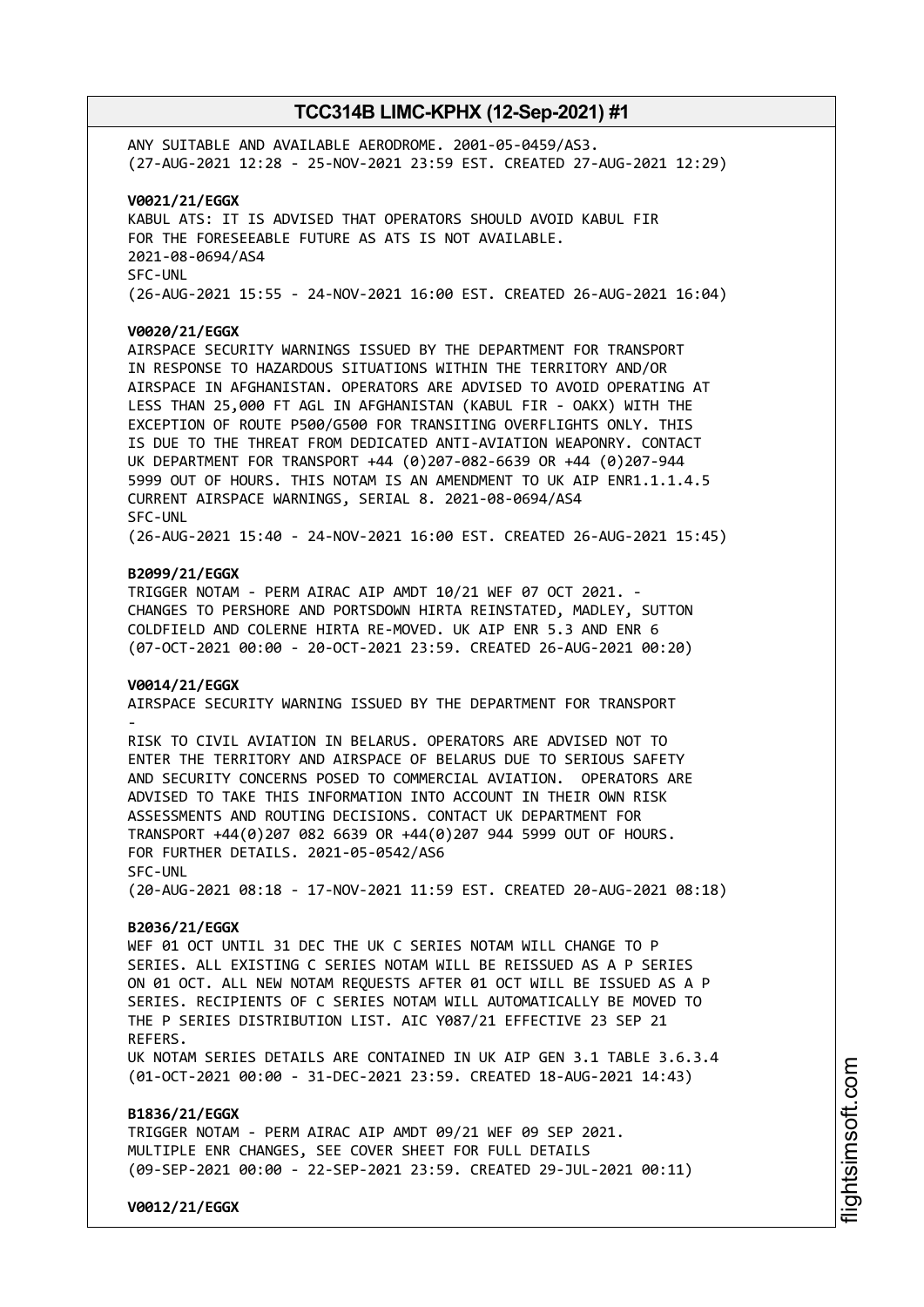AIRSPACE SECURITY WARNINGS ISSUED BY THE DEPARTMENT FOR TRANSPORT IN RESPONSE TO HAZARDOUS SITUATIONS WITHIN THE TERRITORY AND/OR AIRSPACE OF AFGHANISTAN, EGYPT, IRAN, IRAQ, KENYA, LIBYA, MALI, NORTH KOREA, PAKISTAN, SOMALIA, SOUTH SUDAN, SYRIA, UP TO 200NM OUTSIDE THE DAMASCUS FIR, UKRAINE AND YEMEN. ALL OPERATORS ARE TO REFER TO THE TABLE IN UK AIP AT ENR 1.1 SECTION 1.4 FOR FURTHER DETAILS. FOR INFORMATION CONTACT UK DEPARTMENT FOR TRANSPORT +44 (0)207 944 6322 OR +44 (0)207 944 5999 OUT OF HOURS. 2018-03-0229-AS6 SFC-UNL

(19-JUL-2021 14:14 - 16-OCT-2021 23:59 EST. CREATED 19-JUL-2021 14:18)

┌──────────────────────────────────────────────────────────────────────────────┐

└──────────────────────────────────────────────────────────────────────────────┘

#### │**BIRD (REYKJAVIK FIR/UIR)** │

**A0581/21/BIRD** DURING THE ACTIVATION PERIOD OF THE NOTAM, MILITARY AIRSPACE ITA W AS DEFINED IN AIP ICELAND ENR 5.2 WILL BE USED FOR FLIGHT INSPECTION OF H1 RADAR. THE FLIGHT INSPECTION WILL TAKE APROXIMITLY 2 HOURS. INFORMATION ON ACTIVATION TIME OF THE AIRSPACE CAN BE OBTAINED FROM REYKJAVIK SHIFT MANAGER, TEL.+354 424 4141 OR E-MAIL ACC(AT)ISAVIA.IS 3000FT AMSL TO FL320 MON-FRI 0830-1900 (13-SEP-2021 08:00 - 16-SEP-2021 22:00. CREATED 10-SEP-2021 14:11) **A0580/21/BIRD** DURING THE ACTIVATION PERIOD OF THE NOTAM, MILITARY AIRSPACE AS DEFINED IN AIP ICELAND ENR 5.2 WILL BE USED FOR FLIGHT INSPECTION OF H1 RADAR: ITA NE. THE INSPECTION FLIGHT WILL BE ONE TIME EVENT AND TAKE APROXIMITLY 2 HOURS. INFORMATION ON ACTIVATION TIME OF THE AIRSPACE CAN BE OBTAINED FROM REYKJAVIK SHIFT MANAGER, TEL.+354 424 4141 OR E-MAIL ACC(AT)ISAVIA.IS 3000FT AMSL TO FL380 (13-SEP-2021 08:00 - 16-SEP-2021 22:00. CREATED 10-SEP-2021 14:06) **A0579/21/BIRD** DANGER AREA DUE TO HIGH SPEED FLIGHT INSPECTION UP TO 400 KTS. AT 6000 FEET AND BELOW BOUNDED BY 634152N02232W 640118N02234W 643000N02255W 643000N02305W 640118N0224400W 634152N0224100W. THE INSPECTION FLIGHT WILL BE ONE TIME EVENT AND TAKE APROXIMITLY 30 MINUTES DURING THE ACTIVATION PERIOD OF THE NOTAM. FOR FURTHER INFORMATION CONTACT ACC@ISAVIA.IS AND/OR VARDSTJORI@KEFAIRPORT.IS. POSSIBLE DELAYS THROUGH BIKF CTR AND FAXI TMA DURING THE INSPECTION. 1000FT AMSL TO 6000FT AMSL (13-SEP-2021 08:00 - 16-SEP-2021 22:00. CREATED 10-SEP-2021 13:56) **A0570/21/BIRD**

DURING AIR POLICING MISSION FROM AUG 25TH UNTIL SEP 28TH 2021, MILITARY AIRSPACE AS DEFINED IN AIP ICELAND ENR 5.2 MAY BE USED MONDAY TO FRIDAY TWICE DAILY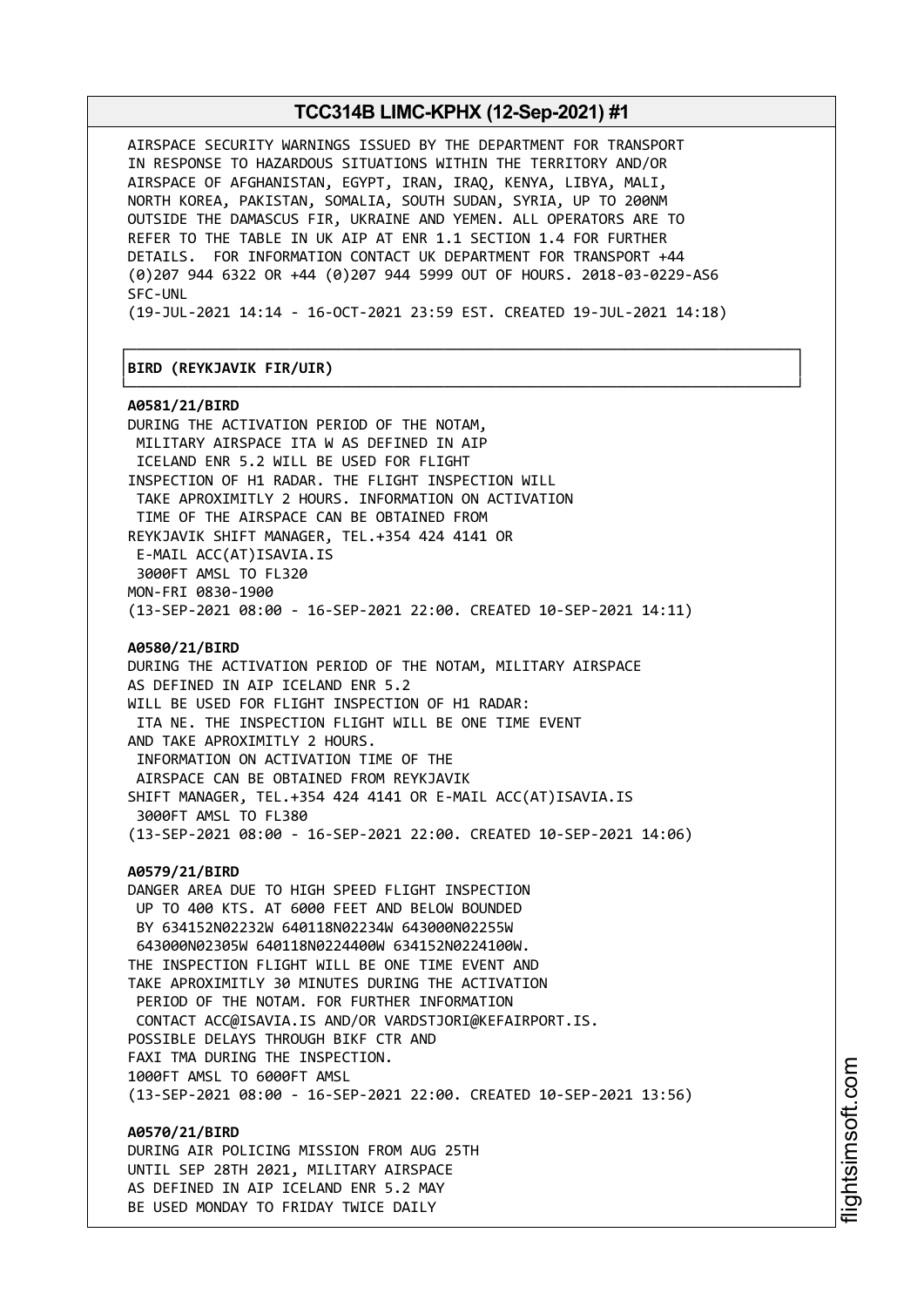FOR TWO HOUR PERIOD BETWEEN 0830-2100: ITA C, ITA N. INFORMATION ON ACTIVATION TIME OF THESE AIRSPACES CAN BE OBTAINED FROM REYKJAVIK SHIFT MANAGER, TEL.+354 424 4141 OR E-MAIL ACC(AT)ISAVIA.IS MON-FRI 0830-2100 (03-SEP-2021 13:47 - 28-SEP-2021 21:00. CREATED 03-SEP-2021 13:48) **A0569/21/BIRD** DURING AIR POLICING MISSION FROM AUG 31ST UNTIL SEP 28TH 2021, MILITARY AIRSPACE AS DEFINED IN AIP ICELAND ENR 5.2 WILL BE USED MONDAY TO FRIDAY TWICE DAILY FOR TWO HOUR PERIOD BETWEEN 0830-2200: ITA NW, ITA S INFORMATION ON ACTIVATION TIME OF THESE AIRSPACES CAN BE OBTAINED FROM REYKJAVIK SHIFT MANAGER, TEL.+354 424 4141 OR E-MAIL ACC(AT)ISAVIA.IS MON-FRI 0830-2200 (03-SEP-2021 13:44 - 28-SEP-2021 22:00. CREATED 03-SEP-2021 13:46) **A0564/21/BIRD** CHECKL<sub>IST</sub> YEAR=2021 0415 0465 0466 0467 0495 0496 0497 0506 0507 0518 0529 0530 0537 0539 0540 0541 0547 0559 0560 0562 0563 AIRAC AMDT: 005/2021 EFFECTIVE 07 OCT 2021 AIP SUP: 010/2021 AIC SERIES A: 019/2021 AIC SERIES B: 001/2021 VALID AIP SUP: 010/2021, 007/2021, 005/2021, 003/2021, 002/2021, 004/2020 (01-SEP-2021 15:29 - 01-OCT-2021 23:59. CREATED 01-SEP-2021 15:31) **B0078/21/BIRD CHECKLIST** YEAR=2021 0075 0077 AIRAC AMDT: 005/2021 EFFECTIVE 07 OCT 2021 AIP SUP: 010/2021 AIC SERIES A: 019/2021 AIC SERIES B: 001/2021 VALID AIP SUP: 010/2021, 007/2021, 005/2021, 003/2021, 002/2021, 004/2020 (01-SEP-2021 15:25 - 01-OCT-2021 23:59. CREATED 01-SEP-2021 15:28) **C0022/21/BIRD CHECKLIST** YEAR=2021 AIRAC AMDT: 005/2021 EFFECTIVE 07 OCT 2021 AIP SUP: 010/2021 AIC SERIES A: 019/2021 AIC SERIES B: 001/2021 VALID AIP SUP: 010/2021, 007/2021, 005/2021, 003/2021, 002/2021, 004/2020 (01-SEP-2021 14:58 - 01-OCT-2021 23:59. CREATED 01-SEP-2021 15:00) **A0563/21/BIRD**

WEATHER BALLOON REALEASED DAILY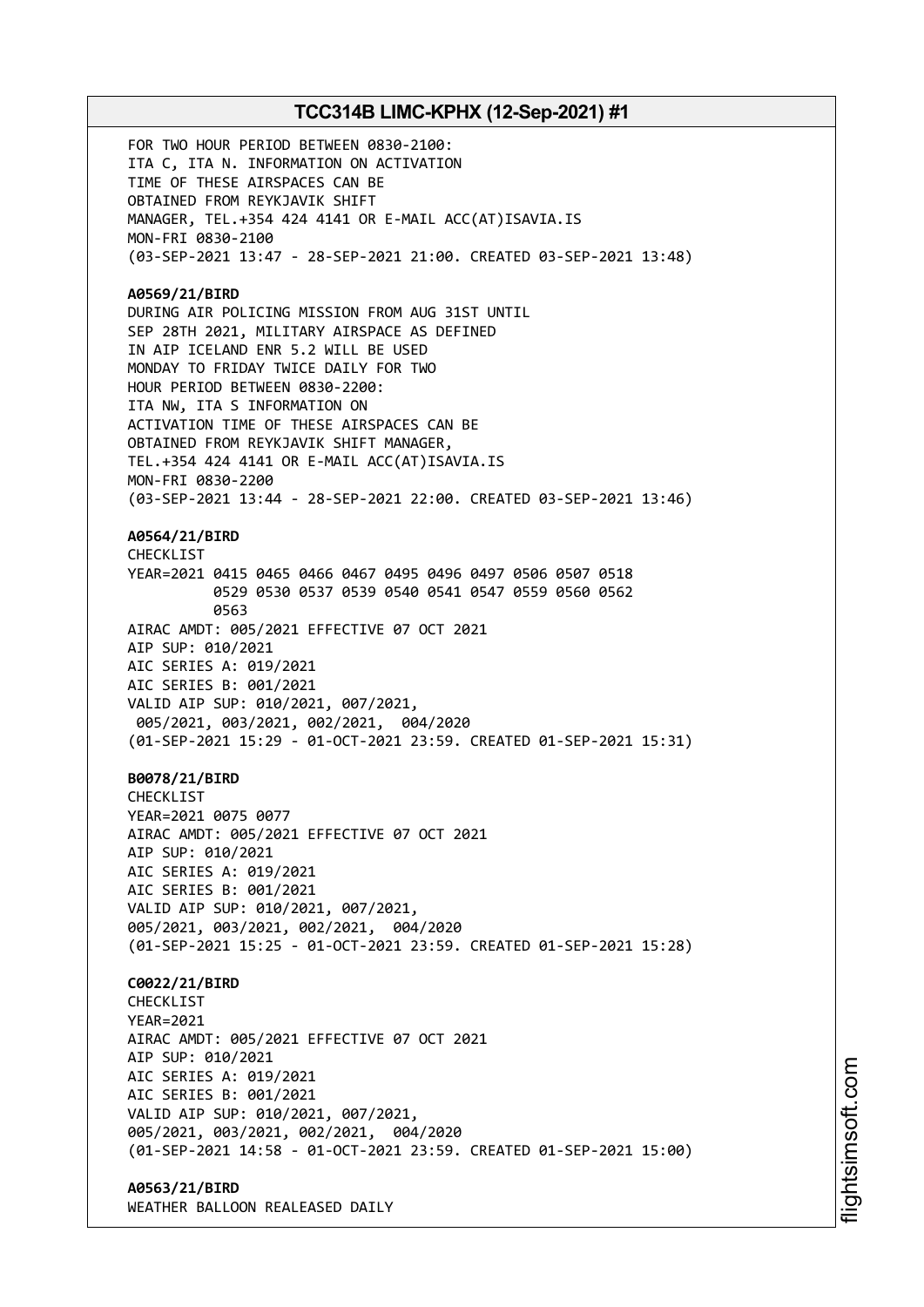FROM LANGANES N/E ICELAND 662050N145942W GND-UNL DAILY 0800-1000 (01-SEP-2021 08:00 - 16-SEP-2021 10:00. CREATED 31-AUG-2021 15:18) **A0562/21/BIRD** COVID-19: PASSENGER RESTRICTIONS ARE IN EFFECT FOR TRAVEL TO ICELAND. AIRCRAFT OPERATORS CARRYING PASSENGERS TO ICELAND SHALL CHECK, BEFORE PASSENGERS BOARD AN AIRCRAFT, WHETHER THEIR PASSENGERS HAVE FILLED OUT A PRE-REGISTRATION FORM ON WWW.COVID.IS AND HAVE THE REQUIRED CERTIFICATE OR ATTESTATION OF EITHER (A) A FULL VACCINATION AGAINST COVID-19 (SARS-COV-2), OR (B) HAVING HAD COVID-19 (A PREVIOUS SARS-COV-2 INFECTION) AND ARE NO LONGER INFECTED. PASSENGERS UNABLE TO PRESENT (A) OR (B) ARE REQUIRED TO PRESENT A NEGATIVE PCR TEST NOT OLDER THAN 72 HOURS OLD AT DEPARTURE TO ICELAND. FURTHER REQUIREMENTS ARE APPLICABLE TO PASSENGERS ENTERING ICELAND WHEN PASSING THROUGH BORDER CONTROL. FOR GUIDANCE AND INFORMATION REFER TO HTTPS://WWW.LANDLAEKNIR.IS/KORONAVEIRA/ AND WWW.COVID.IS (01-SEP-2021 00:01 - 01-DEC-2021 23:59. CREATED 31-AUG-2021 14:37) **A0541/21/BIRD** DURING AIR POLICING MISSION FROM AUG 31ST UNTIL SEP 28TH 2021, MILITARY AIRSPACE ITA W AND ITA W HIGH AS DEFINED IN AIP ICELAND ENR 5.2 MAY BE USED MONDAY TO FRIDAY. SPECIA L NOTAM WILL BE ISSUED FOR ACTIVATION OF THESE AIRSPACES WITH AT LEAST 12 HOUR NOTICE TEL.+354 424 4141 OR E-MAIL ACC(AT)ISAVIA.IS MON-FRI 0830-1900 (31-AUG-2021 08:30 - 28-SEP-2021 19:00. CREATED 23-AUG-2021 12:29) **A0537/21/BIRD** MILITARY AIRCRAFT AUTHORIZED IAS UP TO 450 KTS BELOW FL100 AND ABOVE 5000FT AMSL OR 3000FT AGL WHICHEVER IS HIGHER, WITHIN ICELAND 1 2NM SOVEREIGN AIRSPACE (25-AUG-2021 08:30 - 28-SEP-2021 19:00. CREATED 23-AUG-2021 12:11) **A0507/21/BIRD** TRIGGER NOTAM - AIRAC AMDT 005/2021 - EFFECTIVE DATE 07 OCT 2021 MULTIPLE CHANGES, SEE COVER SHEET FOR FULL DETAILS (07-OCT-2021 00:00 - 21-OCT-2021 23:59. CREATED 12-AUG-2021 14:52) **A0506/21/BIRD** AIP AIRAC EFFECTIVE DATE 09 SEP 2021- NIL (09-SEP-2021 00:00 - 23-SEP-2021 23:59. CREATED 12-AUG-2021 14:39) **A0497/21/BIRD** DUE TO AN ON GOING VOLCANIC ERUPTION AT KRYSUVIK,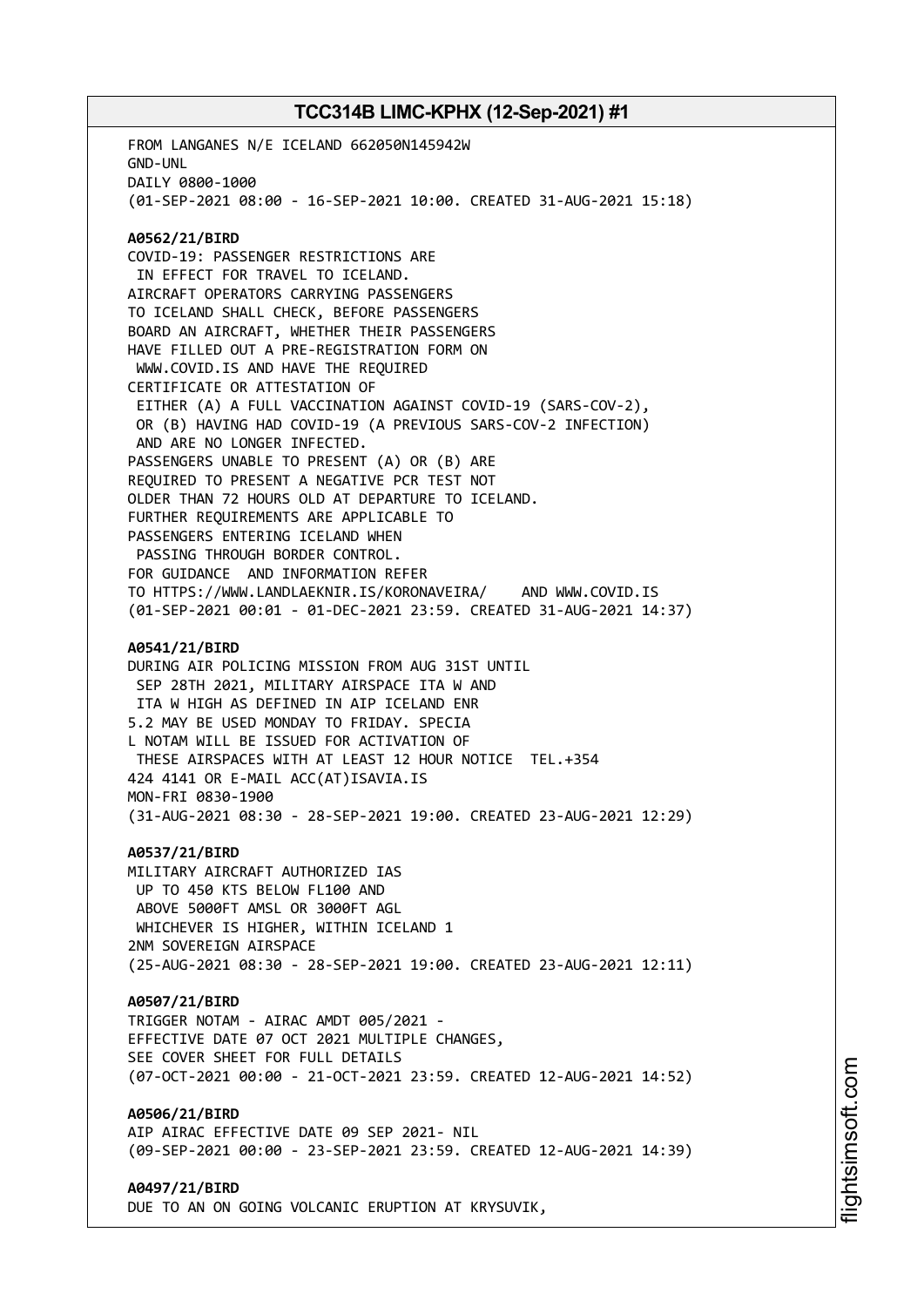THE ICELANDIC TRANSPORT AUTHORITY, IN COOPERATION WITH ISAVIA ANS, HAS DECIDED ON A PLAN TO BE FOLLOWED TO MAINTAIN SAFETY OF FLIGHT WITHIN THE AREA. FOR FURTHER INFORMATION SEE AIC A016/2021 REF AIP ICELAND ENR 5.1 SFC-2500FT AMSL (11-AUG-2021 10:59 - 31-OCT-2021 23:59. CREATED 11-AUG-2021 11:00)

#### **A0496/21/BIRD**

VOLCANIC ERUPTION IN VOLCANO KRYSUVIK 371030 6353N02216W. BIRD AREAS OF ASH CONTAMINATION ARE PUBLISHED BY SIGMET. SEE FOLLOWING WEBSITES FOR FURTHER INFORMATION: HTTP://EN.VEDUR.IS/EARTHQUAKES-AND-VOLCANISM/VOLCANIC-ERUPTIONS/ NETWORK MANAGER NETWORK OPERATIONAL PORTAL WEBSITE LONDON VAAC VOLCANIC ASH ADVISORY WEBSITE SFC-UNL (11-AUG-2021 10:57 - 31-OCT-2021 23:59. CREATED 11-AUG-2021 10:58)

#### **A0495/21/BIRD**

DUE TO VOLCANIC ERUPTION ON REYKJANES, AND AS REQUESTED BY THE DEPARTMENT OF CIVIL PROTECTION AND EMERGENCY MANAGEMENT, ICETRA HAS DECIDED TO RESTRICT THE NUMBER OF FIXED WING AIRCRAFT AND ULTRALIGHTS WITHIN BIR2 (VESTURSVAEDI) TO 4. CONTACT KEFLAVIK TOWER FOR PERMISSION TO ENTER OR PASS THROUGH THE AREA. FOR FURTHER INFORMATION SEE AIC A016/2021. REF AIP ICELAND ENR 5. 1 SFC-2500FT AMSL (11-AUG-2021 10:55 - 31-OCT-2021 23:59. CREATED 11-AUG-2021 10:56)

#### **A0467/21/BIRD**

ALL FLIGHTS TO/FROM AIRPORTS OF THE FAROE ISLANDS, OR OVERFLYING FAROES TERRITORY FROM BELARUSSIAN AIRSPACE, ARE NOT ALLOWED IF AIRCRAFT ARE OPERATED BY BELARUSSIAN AIR CARRIERS AND/OR REGISTRATED IN BELARUS EXCEPT FOR AIRCRAFT IN EMERGENCY OR HUMANITARIAN FLIGHTS. (28-JUL-2021 10:30 - 01-NOV-2021 21:59. CREATED 28-JUL-2021 10:28)

#### **A0466/21/BIRD**

ALL FLIGHTS TO/FROM AIRPORTS OF GREENLAND, OR OVERFLYING GREENLANDIC TERRITORY FROM BELARUSSIAN AIRSPACE, ARE NOT ALLOWED IF AIRCRAFT ARE OPERATED BY BELARUSSIAN AIR CARRIERS AND/OR REGISTRATED IN BELARUS EXCEPT FOR AIRCRAFT IN EMERGENCY OR HUMANITARIAN FLIGHTS. (28-JUL-2021 10:30 - 01-NOV-2021 21:59. CREATED 28-JUL-2021 10:25)

┌──────────────────────────────────────────────────────────────────────────────┐

└──────────────────────────────────────────────────────────────────────────────┘

#### │**BGGL (NUUK FIR/UIR)** │

#### **A0561/21/BGGL**

FIC NUUK INFORMATION FREQ 120.300 MHZ PSN 653054N0370944W (KULUSUK) OUT OF SERVICE DUE TO MAINTENANCE. (26-SEP-2021 11:00 - 26-SEP-2021 17:00. CREATED 02-SEP-2021 14:05)

**A0560/21/BGGL** COVID-19: FLIGHT RESTRICTION. ALL AIRCRAFT OPERATORS CARRYING PASSENGERS TO GREENLAND MUST RECEIVE A PERMISSION FROM THE CORONA SECRETARIAT BEFORE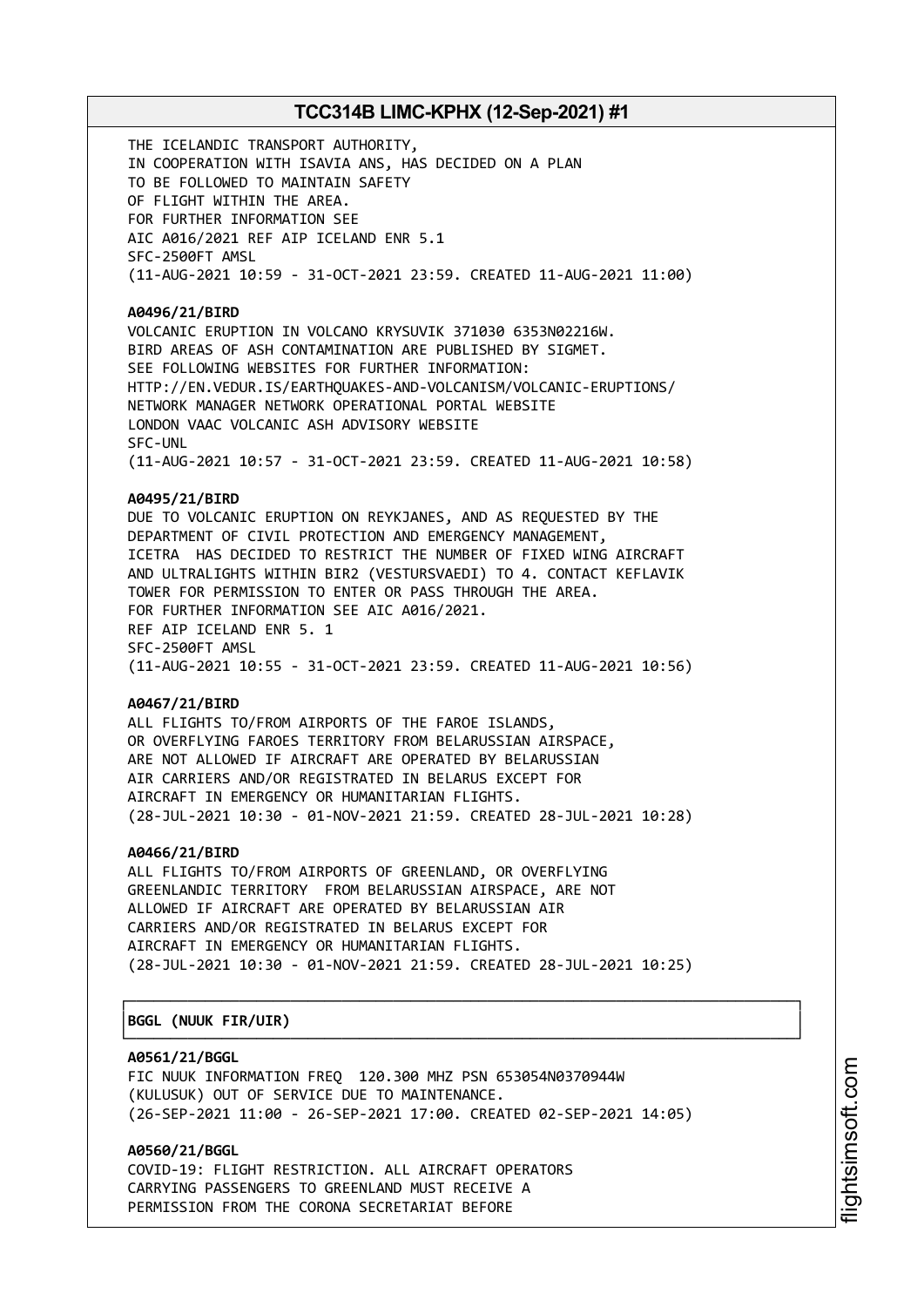COMMENCING THE FLIGHT TOWARDS GREENLAND. APPLICATION MUST BE SENT TO CORONA AT NANOQ.GL EXEMPTION: AIRCRAFT OPERATORS WITH REGULAR SCHEDULED FLIGHTS TO GREENLAND CAN BRING PASSENGERS ACCORDING TO THE LIMIT SET BY THE CORONA SECRETARIAT. (02-SEP-2021 12:00 - 01-OCT-2021 01:59. CREATED 02-SEP-2021 12:03) **B1067/21/BGGL** CHECKLIST YEAR=2021 0821 0822 0823 0824 0825 0827 0828 0829 0830 0831 0832 0845 0861 0877 0878 0890 0968 0987 0993 1025 1031 1032 1034 1040 1041 1043 1049 1052 1053 1054 1055 1056 1057 1058 1059 1060 1061 1062 1063 1064 1065 1066 LATEST AIS PUBLICATIONS ISSUED: AIP AIRAC AMDT IFR 007/2021 EFFECTIVE DATE 09 SEP 21 AIP AMDT IFR 003/2018 EFFECTIVE DATE 15 MAR 18 AIP SUP IFR 001/2021 EFFECTIVE DATE 07 SEP 21 AIC IFR A001/2021 EFFECTIVE DATE 23 AUG 21 AIRAC EFFECTIVE DATE 07 OCT 2021 - NIL AIC CHECKLIST AIP IFR A001/2016 A002/2016 A001/2017 A002/2017 A002/2018 A003/2018 A004/2018 A001/2019 A001/2021 SUP CHECKLIST AIP IFR **NTI** (01-SEP-2021 00:38 - 01-OCT-2021 00:00 EST. CREATED 01-SEP-2021 00:38) **C0153/21/BGGL** CHECKLIST YEAR=2021 0138 0139 0141 0142 0149 0151 0152 LATEST AIS PUBLICATIONS ISSUED: AIP AIRAC AMDT IFR 007/2021 EFFECTIVE DATE 09 SEP 21 AIP AMDT IFR 003/2018 EFFECTIVE DATE 15 MAR 18 AIP SUP IFR 001/2021 EFFECTIVE DATE 07 SEP 21 AIC IFR A001/2021 EFFECTIVE DATE 23 AUG 21 AIRAC EFFECTIVE DATE 07 OCT 2021 - NIL AIC CHECKLIST AIP IFR A001/2016 A002/2016 A001/2017 A002/2017 A002/2018 A003/2018 A004/2018 A001/2019 A001/2021 SUP CHECKLIST AIP IFR **NTI** (01-SEP-2021 00:29 - 01-OCT-2021 00:00 EST. CREATED 01-SEP-2021 00:29) **A0559/21/BGGL** CHECKLIST YEAR=2018 0199 YEAR=2021 0314 0315 0424 0425 0430 0434 0441 0449 0451 0478 0508 0514 0525 0528 0529 0530 0531 0532 0547 0552 0555 0556 0557 0558 LATEST AIS PUBLICATIONS ISSUED: AIP AIRAC AMDT IFR 007/2021 EFFECTIVE DATE 09 SEP 21 AIP AMDT IFR 003/2018 EFFECTIVE DATE 15 MAR 18 AIP SUP IFR 001/2021 EFFECTIVE DATE 07 SEP 21 AIC IFR A001/2021 EFFECTIVE DATE 23 AUG 21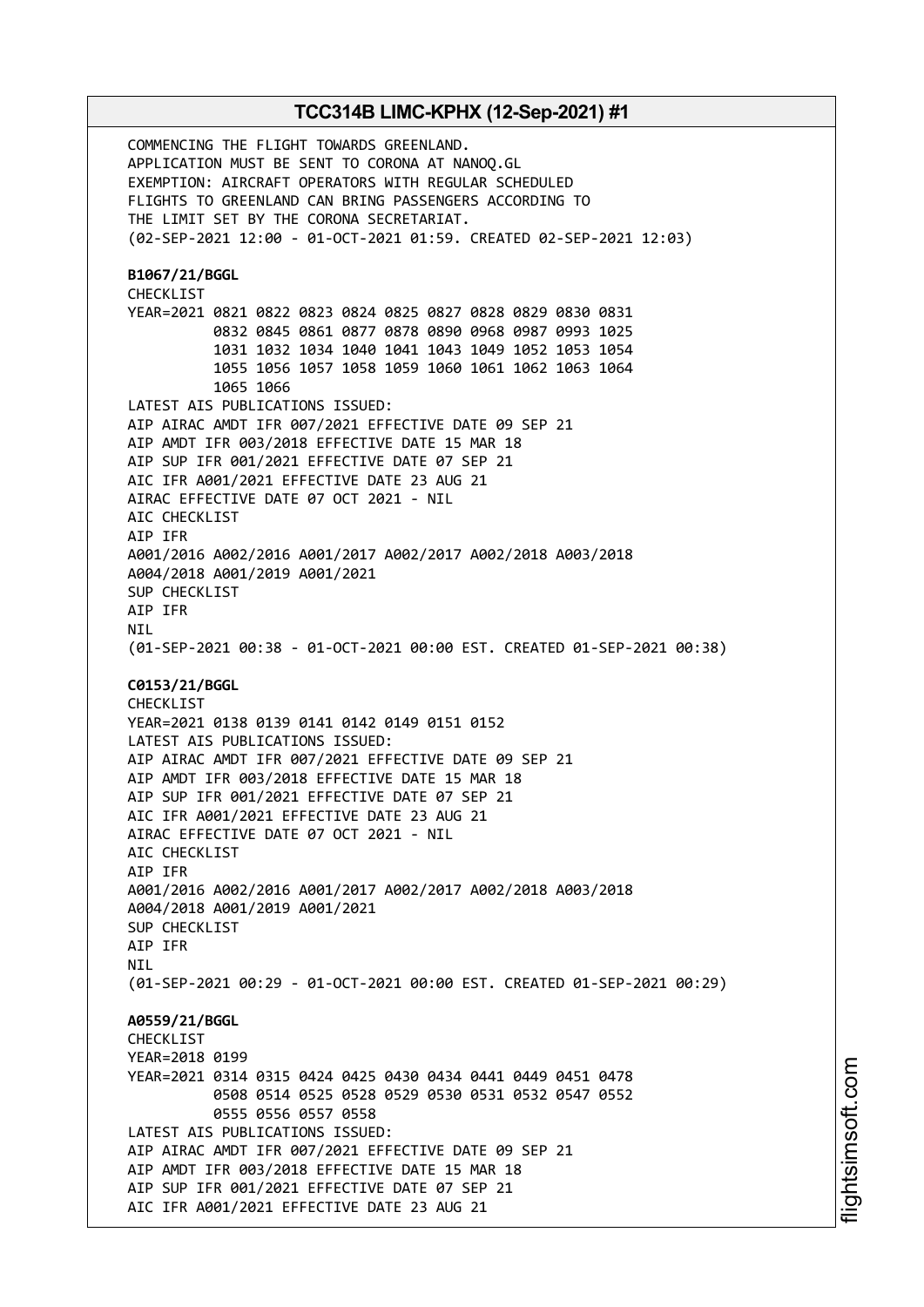AIRAC EFFECTIVE DATE 07 OCT 2021 - NIL AIC CHECKLIST AIP IFR A001/2016 A002/2016 A001/2017 A002/2017 A002/2018 A003/2018 A004/2018 A001/2019 A001/2021 SUP CHECKLIST AIP IFR NIL (01-SEP-2021 00:27 - 01-OCT-2021 00:00 EST. CREATED 01-SEP-2021 00:27) **A0525/21/BGGL** NUUK INFORMATION FREQ 5526 KHZ PSN 6534N03707W (KULUSUK) TRANSMITTER UNRELIABLE. (11-AUG-2021 13:49 - 29-OCT-2021 12:00. CREATED 11-AUG-2021 13:49) **A0478/21/BGGL** ALL FLIGHTS TO/FROM AIRPORTS OF GREENLAND, OR OVERFLYING GREENLANDIC AIRSPACE FROM BELARUSSIAN AIRSPACE, ARE NOT ALLOWED IF AIRCRAFT ARE OPERATED BY BELARUSSIAN AIR CARRIERS AND/OR REGISTRATED IN BELARUS EXCEPT FOR AIRCRAFT IN EMERGENCY OR HUMANITARIAN FLIGHTS. (28-JUL-2021 06:23 - 01-DEC-2021 00:59. CREATED 28-JUL-2021 06:26) **A0449/21/BGGL** TRIGGER NOTAM - PERM AIP GREENLAND AIRAC AMDT 07/21 WEF 09 SEP 2021. REF GEN 1.1: CHANGE OF CAA NAME AND EMAIL. REF GEN 2.2: ROD - RATE OF DESCENT ADDED. REF ENR 2.1: CHANGE TO NUUK SECTOR NORTH: PSN HF ANTENNA FREQ 5526 KHZ LOCATION KULUSUK CHANGED AND ASTERISK WITHDRAWN AS COORDINATES HAS BEEN WGS-84 VERIFIED AND LOCATION CHANGED TO TASIILAQ. KANGERLUSSUAQ HF ANTENNA NOW SHOWN CORRECTLY WITH FREQ 5526/8945/10042 KHZ. (09-SEP-2021 00:00 - 22-SEP-2021 23:59. CREATED 12-JUL-2021 08:50) **A0315/21/BGGL** DIRECTION OF CRUISING LEVELS FOR RNP-ROUTE UT596 IS CHANGED FROM ODD FLIGHT LEVELS TO EVEN FLIGHT LEVELS SECTION GH-SUBUD (18-MAY-2021 07:12 - PERM. CREATED 18-MAY-2021 07:14) **A0314/21/BGGL** DIRECTION OF CRUISING LEVELS FOR RNP-ROUTE UW30 IS CHANGED FROM ODD FLIGHT LEVELS TO EVEN FLIGHT LEVELS DIRECTION AA-HB AND FROM EVEN FLIGHT LEVELS TO ODD FLIGHT LEVELS DIRECTION HB-AA (18-MAY-2021 07:03 - PERM. CREATED 18-MAY-2021 07:12) ┌──────────────────────────────────────────────────────────────────────────────┐ │**CZEG (EDMONTON FIR/UIR)** │ └──────────────────────────────────────────────────────────────────────────────┘ **L5210/21/CZEG** GAS VENTING WILL TAKE PLACE WITHIN 1NM RADIUS CENTRED ON 5011N 11411W (APRX 23NM SSW CAYLEY/AJ FLYING RANCH AD)

SFC-3000FT AGL (12-SEP-2021 14:00 - 12-SEP-2021 22:00. CREATED 11-SEP-2021 16:53)

**L5209/21/CZEG** GAS VENTING WILL TAKE PLACE WITHIN 1NM RADIUS CENTRED ON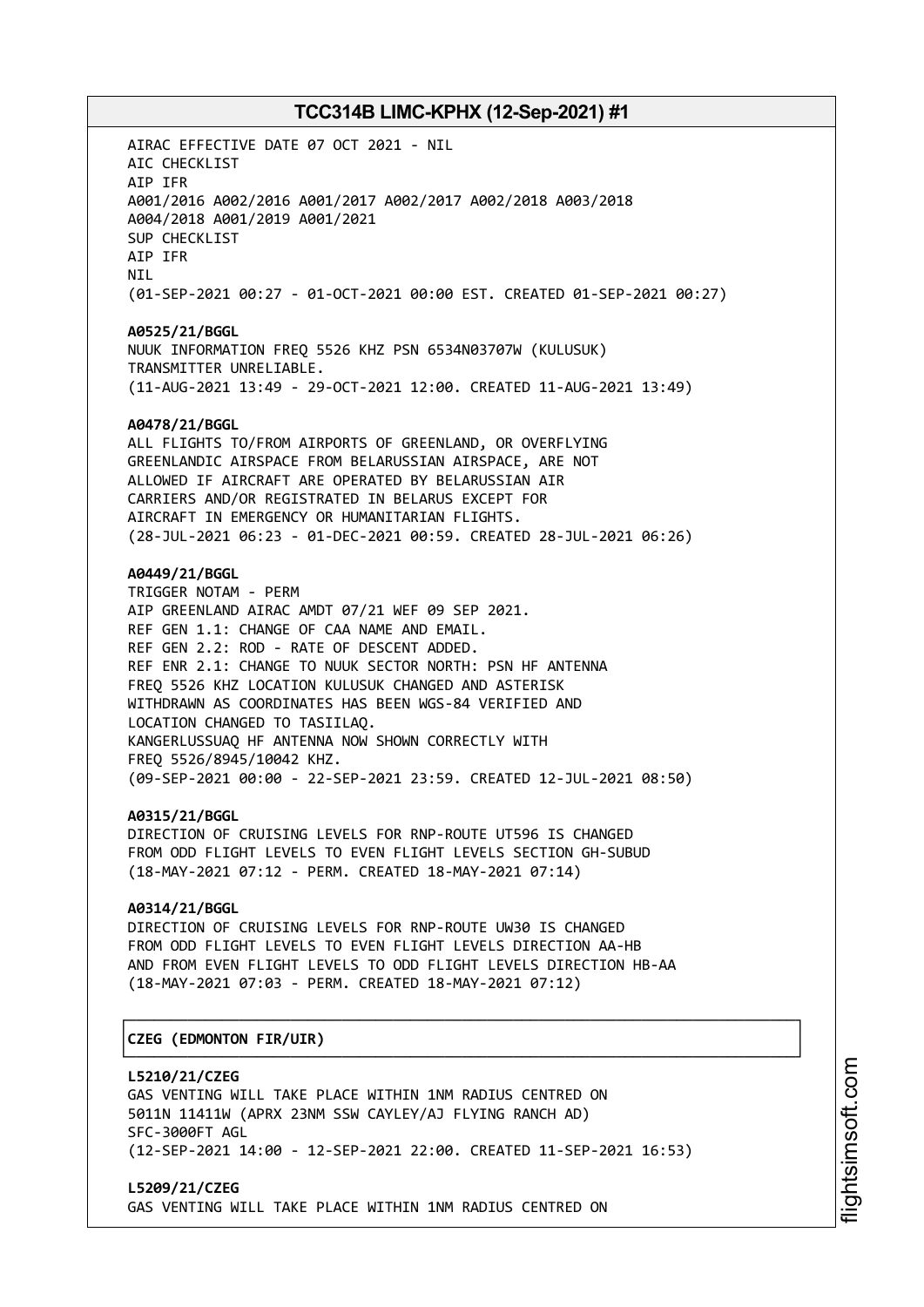4959N 11408W (APRX 19NM WSW CLARESHOLM INDUSTRIAL AD) SFC-3000FT AGL (12-SEP-2021 14:00 - 12-SEP-2021 22:00. CREATED 11-SEP-2021 16:51) **L5203/21/CZEG** BLASTING ACT WILL TAKE PLACE WITHIN 0.5NM RADIUS CENTRED ON 565542N 1111948W (APRX 11NM ESE FORT MCMURRAY/MILDRED LAKE AD) SFC-1000FT AGL (12-SEP-2021 19:30 - 12-SEP-2021 20:30. CREATED 11-SEP-2021 00:09) **F2739/21/CZEG** EDMONTON CENTRE PERIPHERAL STATION (PAL) 134.4MHZ AT HALL BEACH U/S (10-SEP-2021 21:55 - 14-SEP-2021 23:59. CREATED 10-SEP-2021 21:55) **F2737/21/CZEG** RESTRICTED AREA CYR204 COLD LAKE DEACTIVATED FL290-UNL (10-SEP-2021 20:35 - 13-SEP-2021 13:00. CREATED 10-SEP-2021 20:35) **G1592/21/CZEG** EDMONTON CENTRE PERIPHERAL STATION (PAL) 133.4MHZ AT BAKER LAKE U/S (10-SEP-2021 16:20 - 17-SEP-2021 23:59. CREATED 10-SEP-2021 16:20) **F2731/21/CZEG** RESTRICTED AREA CYR221 COLD LAKE ACT 7000FT AMSL-UNL (18-SEP-2021 14:00 - 19-SEP-2021 03:00. CREATED 10-SEP-2021 14:34) **F2716/21/CZEG** AMEND CFS: PLANNING: MANDATORY IFR ROUTES: CZEG EDMONTON FIR: LOCATION TO LOCATION OR DIRECTION: ADD: CYBW H DEP TO CYFI JET RNAV: AVROM Q933 MAPUX DAVEL LEXON NANLU YMM CYBW H DEP TO CYFI NONJET RNAV: SAXOL Q965 ALKIK EBLAR KAVDA LEXON NANLU YMM CYBW L DEP TO CYFI JET RNAV: AVROM MAPUX DAVEL LEXON NANLU YMM CYBW L DEP TO CYFI NONJET RNAV: SAXOL T761 ALKIK EBLAR KAVDA LEXON NANLU YMM CYEG H AND L DEP TO CYFI JETS RNAV: DAVEL LEXON NANLU YMM CYEG H AND L DEP TO CYFI NONJET RNAV: EBLAR KAVDA LEXON NANLU YMM CYYC H DEP TO CYFI JET RNAV: AVROM Q933 MAPUX DAVEL LEXON NANLU YMM CYYC H DEP TO CYFI NONJET RNAV: SAXOL Q965 ALKIK EBLAR KAVDA LEXON NANLU YMM CYYC L DEP TO CYFI JET RNAV: AVROM MAPUX DAVEL LEXON NANLU YMM CYYC L DEP TO CYFI NONJET RNAV: SAXOL T761 ALKIK EBLAR KAVDA LEXON NANLU YMM (09-SEP-2021 19:42 - PERM. CREATED 09-SEP-2021 19:42) **F2704/21/CZEG** EDMONTON CENTRE PERIPHERAL STATION (PAL) 132.8 MHZ AT FORT GOOD HOPE U/S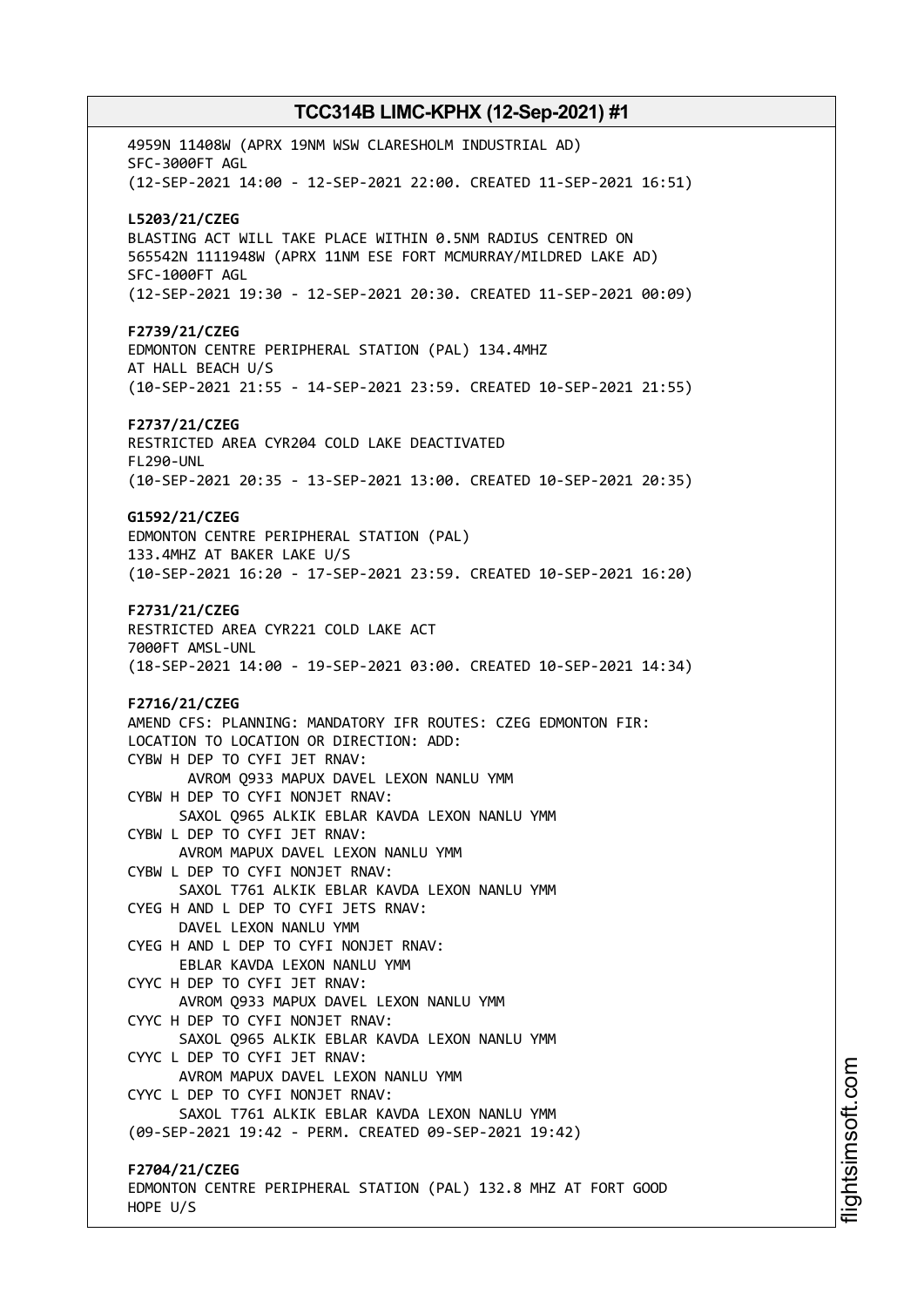(08-SEP-2021 21:54 - 17-SEP-2021 23:59. CREATED 08-SEP-2021 21:54) **L5150/21/CZEG** AMEND PUBLICATIONS: T771 FIXED RNAV ROUTE: MEA TO READ 7000 T696 FIXED RNAV ROUTE: MEA TO READ 7000, MOCA TO READ 6000 (08-SEP-2021 19:39 - PERM. CREATED 08-SEP-2021 19:39) **F2679/21/CZEG** DAH IS AMENDED AS FLW: CYD989 EDMONTON FIR IS ESTABLISHED AS FOLLOWS: ROCKET HAZARD AREA BOUNDED BY: 821300N 1450100W 851900N 1620600W 855000N 1523500W 823100N 1384000W TO POINT OF ORIGIN. SFC TO UNL. ACFT SHOULD REMAIN CLEAR OF AREA DUE TO DANGER FM FALLING DEBRIS SFC-UNL DAILY 1730-1930 (14-SEP-2021 17:30 - 17-SEP-2021 19:30. CREATED 07-SEP-2021 19:19) **F2676/21/CZEG** PURSUANT TO SECTION 5.1 OF THE AERONAUTICS ACT, AIRSPACE IS RESTRICTED WITHIN 4NM RADIUS CENTERED ON 515110N 1113849W (APRX 16 NM NNE HANNA AD) HIGH POWERED ROCKET LAUNCHES IN AREA. NO PERSON SHALL OPR AN ACFT, INCLUDING REMOTELY PILOTED ACFT (RPA-DRONE) WITHIN THE AREA DESCRIBED UNLESS AUTH BY THE CONTROLLING AGENCY - CALGARY ROCKETRY ASSOCIATION 514-594-8837 OR 403-875-8007. SFC-FL200 (18-SEP-2021 14:00 - 19-SEP-2021 02:00. CREATED 07-SEP-2021 15:07) **L5074/21/CZEG** BLASTING ACT WILL TAKE PLACE WITHIN 3NM RADIUS CENTRED ON 645137N 1103050W (APRX 10NM NNE EKATI AD) SFC-2500FT AGL (05-SEP-2021 23:00 - 19-OCT-2021 23:59. CREATED 05-SEP-2021 14:57) **L5072/21/CZEG** BLASTING ACT WILL TAKE PLACE WITHIN 3NM RADIUS CENTRED ON 644527N 1103914W (APRX 3.7NM NNW EKATI AD) SFC-2500FT AGL (05-SEP-2021 23:00 - 19-OCT-2021 23:59. CREATED 05-SEP-2021 14:55) **F2634/21/CZEG** COVID-19: FLIGHT RESTRICTIONS UNTIL FURTHER NOTICE, WITH THE INTENT TO PREVENT THE SPREAD OF COVID-19 THROUGHOUT CANADA, AN OPERATOR OPERATING A FLIGHT BETWEEN TWO POINTS IN CANADA OR A FLIGHT TO CANADA MUST COMPLY WITH THE PROVISIONS OF THE INTERIM ORDER RESPECTING CERTAIN REQUIREMENTS FOR CIVIL AVIATION DUE TO COVID-19, ISSUED BY THE MINISTER OF TRANSPORT AND CURRENTLY IN FORCE. THIS INCLUDES A REQUIREMENT FOR PASSENGER FACE MASKS. OPERATORS ARE REQUIRED TO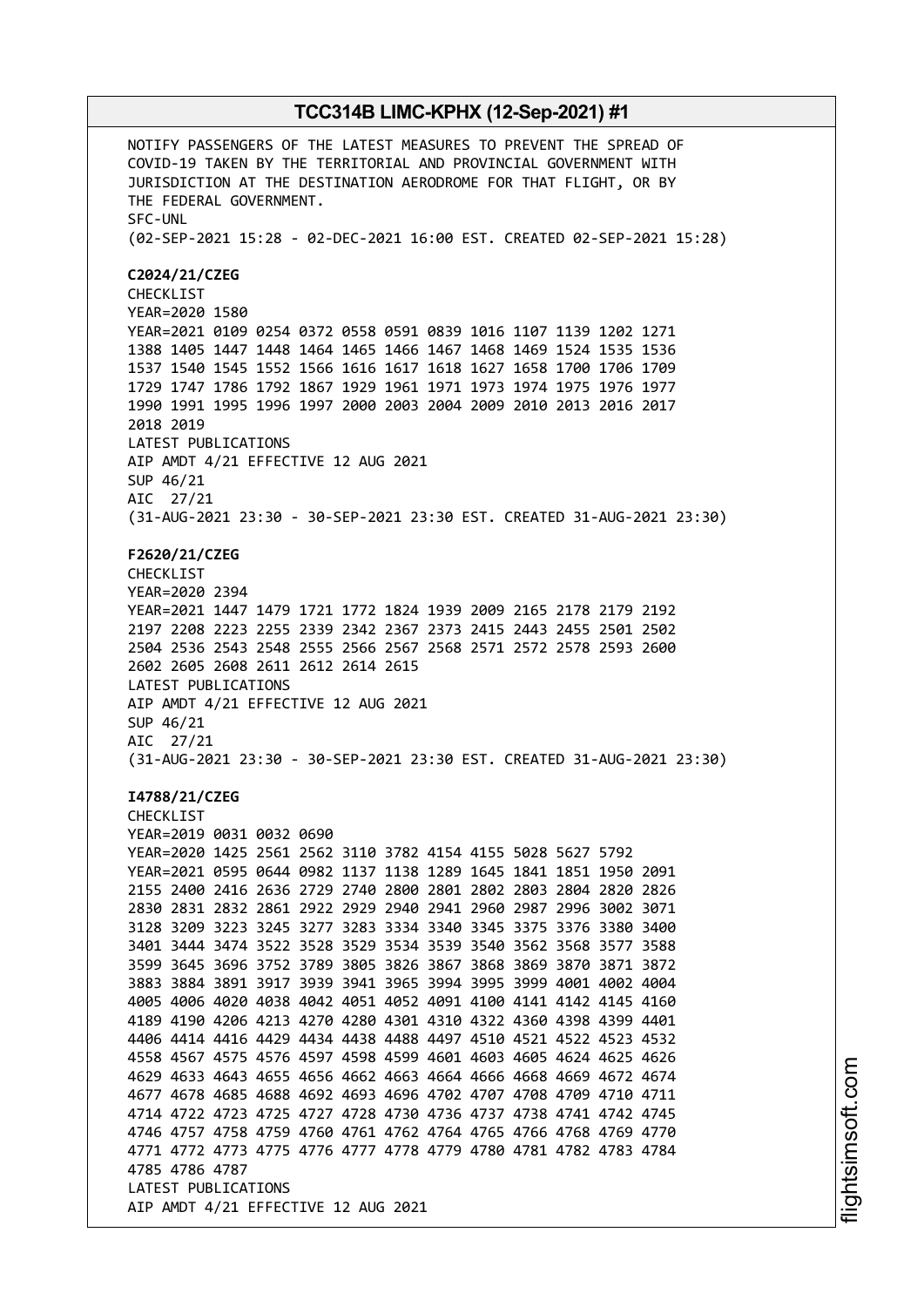SUP 46/21 AIC 27/21 (31-AUG-2021 23:30 - 30-SEP-2021 23:30 EST. CREATED 31-AUG-2021 23:30) **L4981/21/CZEG** CHECKLIST YEAR=2019 0002 0003 YEAR=2020 NIL YEAR=2021 1030 1031 1032 2675 2737 2848 2952 2980 2981 3057 3154 3173 3295 3383 3389 3498 3520 3636 3640 3682 3702 3733 3737 3817 3871 3919 3922 3949 3950 3951 3952 3953 3959 4026 4048 4060 4098 4101 4165 4199 4202 4229 4241 4242 4243 4244 4245 4246 4247 4248 4249 4318 4322 4358 4364 4382 4383 4429 4430 4433 4453 4499 4500 4502 4503 4507 4549 4601 4609 4610 4612 4613 4634 4636 4700 4701 4704 4711 4713 4717 4720 4742 4757 4766 4789 4791 4796 4806 4807 4808 4831 4834 4837 4843 4844 4845 4847 4852 4853 4854 4856 4859 4860 4861 4868 4885 4886 4891 4907 4929 4932 4940 4943 4945 4948 4949 4955 4957 4958 4960 4961 4963 4964 4967 4968 4969 4970 4971 4972 4973 4975 4977 4978 4980 LATEST PUBLICATIONS AIP AMDT 4/21 EFFECTIVE 12 AUG 2021 SUP 46/21 AIC 27/21 (31-AUG-2021 23:30 - 30-SEP-2021 23:30 EST. CREATED 31-AUG-2021 23:30) **L4972/21/CZEG** BLASTING ACT WILL TAKE PLACE WITHIN 5NM RADIUS CENTRED ON 532319N 1172105W (APRX 13NM ENE HINTON/ENTRANCE AD) SFC-3000FT AGL SR-SS (01-SEP-2021 12:58 - 01-DEC-2021 23:37. CREATED 31-AUG-2021 20:36) **F2602/21/CZEG** COVID-19: FLIGHT INSTRUCTIONS UNTIL FURTHER NOTICE, WITH THE INTENT TO PREVENT THE SPREAD OF THE COVID-19 VIRUS THROUGHOUT THE NORTHWEST TERRITORIES (NWT), ALL NON-SCHEDULED FLIGHTS ORIGINATING OUTSIDE OF THE NWT LDG IN THE NWT ARE REQUIRED TO CTC PROTECT NWT AT LEAST 24 HRS IN ADVANCE 1-833-378-8297 (30-AUG-2021 16:40 - 26-NOV-2021 18:00 EST. CREATED 30-AUG-2021 16:40) **L4907/21/CZEG** PARAJUMPS ACT WILL TAKE PLACE WITHIN 3NM RADIUS CENTRED ON 520443N 1140139W (INNISFAIL AD) SFC-16000FT AMSL WED THU FRI 1900 - SUNSET, SAT SUN 1500 - SUNSET (29-AUG-2021 15:20 - 01-NOV-2021 02:30. CREATED 29-AUG-2021 15:19) **F2578/21/CZEG** COVID-19: FLIGHT RESTRICTIONS PURSUANT TO SECTION 5.1 OF THE AERONAUTICS ACT, THE MINISTER OF TRANSPORT IS OF THE OPINION IT IS NECESSARY FOR AVIATION SAFETY AND THE PROTECTION OF THE PUBLIC, TO PROHIBIT THE OPS OF ACFT INVOLVED IN SKED AND NON SKED INTL COMMERCIAL AIR SVC FM MOROCCO, FOR THE TRANSPORT OF PASSENGERS ON AN INBOUND FLT TO CANADA. THIS PROHIBITION FURTHER APPLIES TO OPS OF ACFT INVOLVED IN PRIVATE AND CHARTER AIR SVC.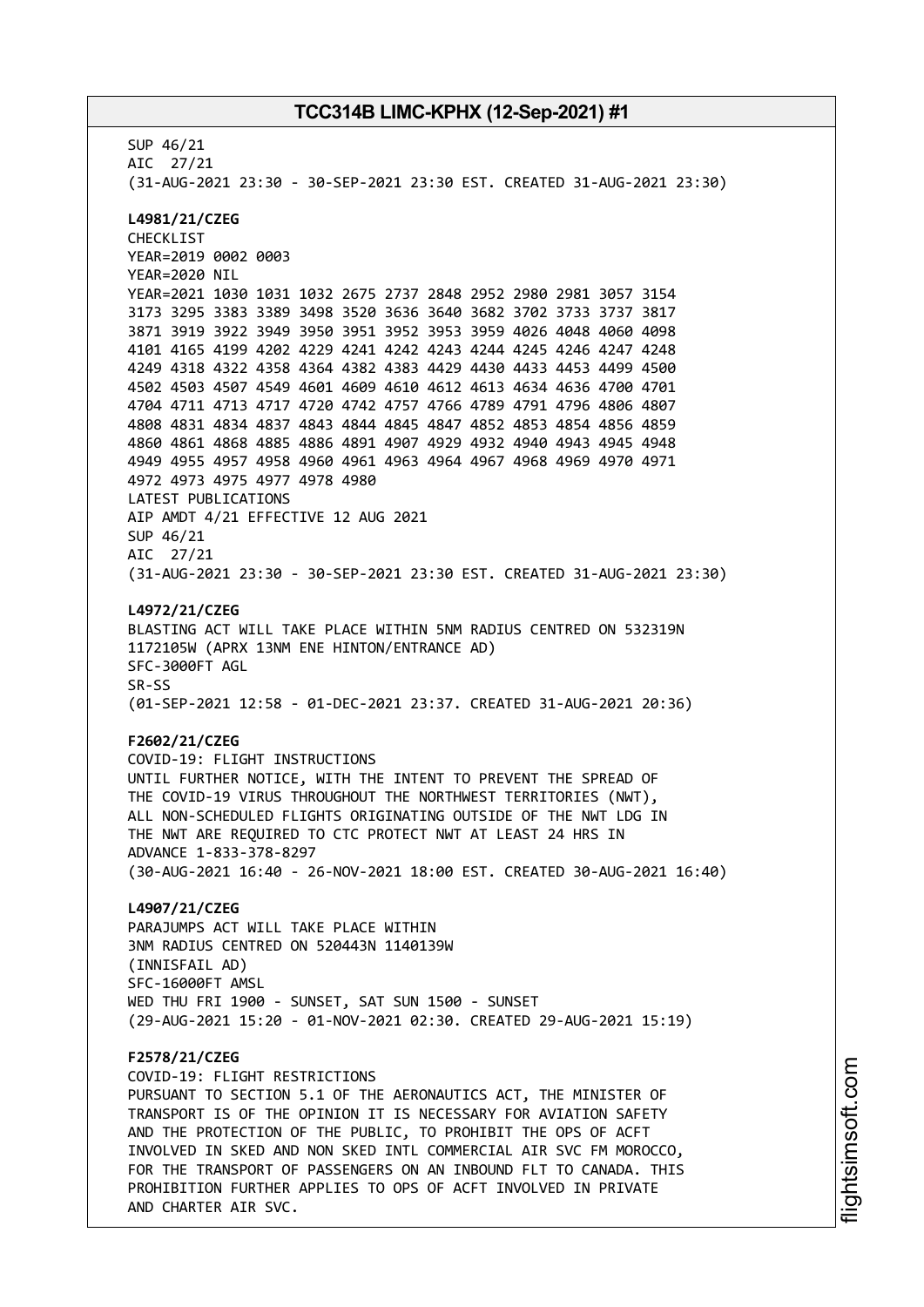THIS PROHIBITION DOES NOT APPLY TO ACFT OPERATED IN THE FLW CIRCUMSTANCES: - CARGO FLT - MEDEVAC FLT - FERRY FLT - FLIGHT CREW REPATRIATION FLT - TECHNICAL STOPS WHERE PASSENGERS DO NOT DISEMBARK, OR - AT ALTERNATE AP IDENTIFIED IN A FLT PLAN TO ADDRESS WX, OR - ACFT SAFETY SITUATIONS, OR - FLT EN ROUTE TO CANADA AT THE TIME THIS NOTICE TAKES EFFECT - IN THE CASE WHERE SPECIAL AUTH HAS BEEN GRANTED BY TRANSPORT CANADA: 1-613-992-6853. SFC-UNL (29-AUG-2021 04:01 - 29-SEP-2021 04:00. CREATED 28-AUG-2021 16:19) **F2543/21/CZEG** RESTRICTED AREA CYR223 COLD LAKE ACT 7000FT AMSL TO BLW 18000FT AMSL 7000FT AMSL-18000FT AMSL MON 1400-2359, TUE-FRI H24, SAT 0000-0100 (30-AUG-2021 14:00 - 02-OCT-2021 01:00. CREATED 24-AUG-2021 15:54) **F2504/21/CZEG** AIRSPACE SECURITY WARNING ISSUED BY THE DEPARTMENT OF TRANSPORT IN RESPONSE TO THE VOLATILE SECURITY SITUATION IN AFGHANISTAN. POTENTIAL RISK FROM EXTREMIST AND MILITANT ACTIVITY AND LIMITED RISK MITIGATION CAPABILITIES. CANADIAN AIR OPERATORS AND OWNERS OF AIRCRAFT REGISTERED IN CANADA ARE ADVISED NOT TO ENTER THE AIRSPACE OF AFGHANISTAN (KABUL FIR (OAKX)). (20-AUG-2021 22:14 - 18-NOV-2021 16:00. CREATED 20-AUG-2021 22:14) **F2502/21/CZEG** J515 BTN BIBEM AND YXY VOR: NOT SUITABLE FOR VOR NAV (20-AUG-2021 20:05 - 17-NOV-2021 23:59. CREATED 20-AUG-2021 20:01) **F2501/21/CZEG** J507 BTN TOVAD AND 44DME FROM YAK (YAKUTAT,AK) VOR: NOT SUITABLE FOR VOR NAV (20-AUG-2021 20:00 - 17-NOV-2021 23:59. CREATED 20-AUG-2021 19:58) **L4634/21/CZEG** V428 BTN COALE AND 55DME FROM YXY VOR: MEA TO READ 11900 INSTEAD OF 9900 (20-AUG-2021 20:00 - 17-NOV-2021 23:59. CREATED 20-AUG-2021 19:45) **F2455/21/CZEG** DESIGNATED PORTIONS WITHIN CZEG AIRSPACE ARE STRUCTURED FOR ONE WAY TFC AS FOLLOWS: FL350 AND FL390 ARE STRUCTURED AND AVBL AS WESTBOUND CRUISING FL WITHIN AN AREA BOUNDED BY 7800N 09000W - 6930N 10700W - 6320N 08820W - 6442N 08000W - 6245N 08000W - 6500N 06800W - 6508N 06620W - 7445N 08930W THENCE COUNTER CLOCKWISE ALONG THE CTA BOUNDARY TO 7800N 09000W DAILY 1200-2200 (17-AUG-2021 18:59 - 17-NOV-2021 18:00 EST. CREATED 17-AUG-2021 18:59) **L4433/21/CZEG**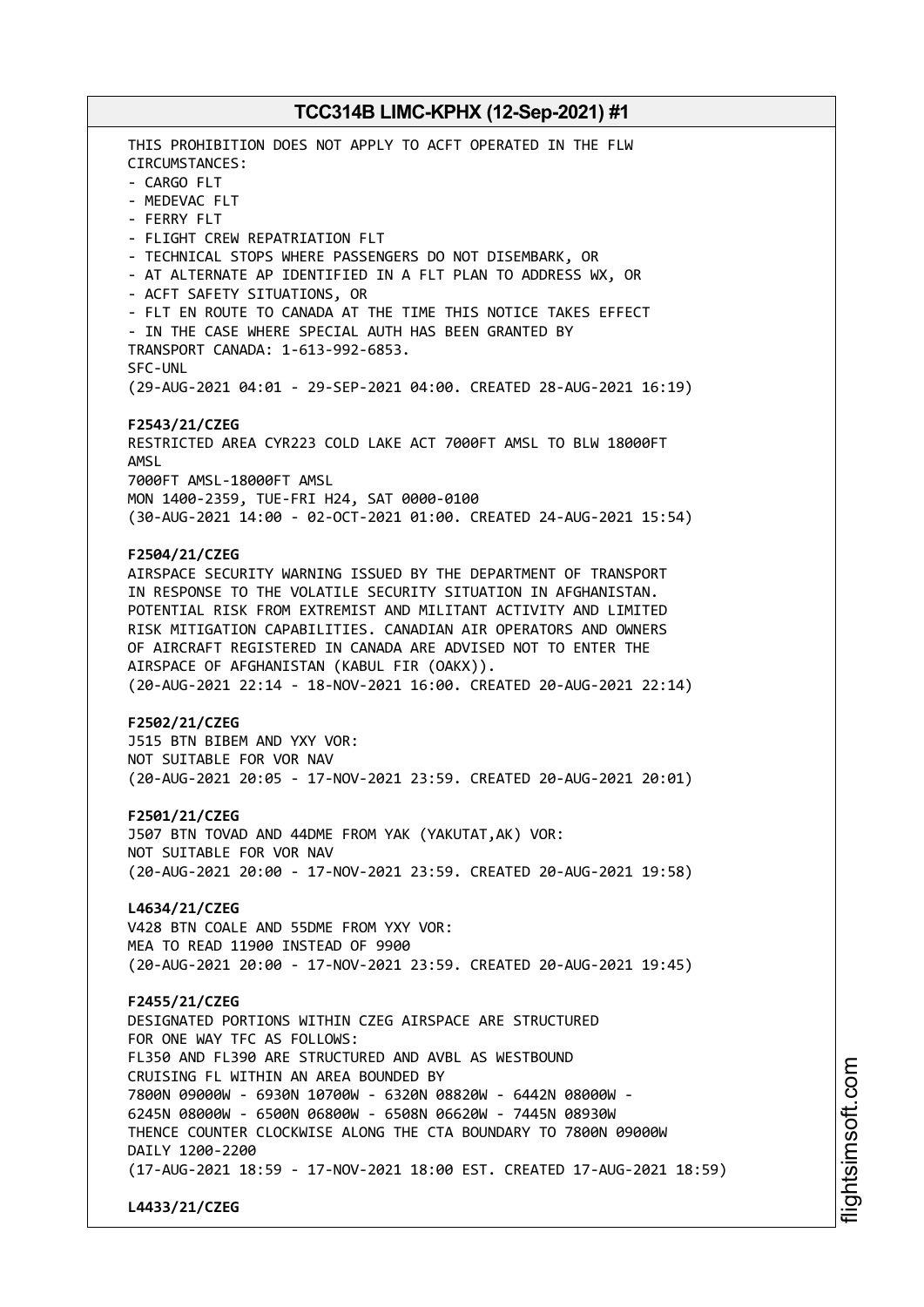BLASTING ACT WILL TAKE PLACE WITHIN 1NM RADIUS CENTRED ON 653235N 1063025W (APRX 4570FT BFR THR 14 AND 7480FT SW EXTENDED RCL AT GOOSE LAKE AD) SFC-1000FT AGL (13-AUG-2021 15:14 - 12-NOV-2021 19:00. CREATED 13-AUG-2021 15:14) **F2373/21/CZEG** EDMONTON CENTRE PERIPHERAL STATION (PAL) 135.12MHZ AT RED DEER U/S. USE 134.875MHZ (12-AUG-2021 07:00 - 20-SEP-2021 18:00. CREATED 11-AUG-2021 18:14) **L4364/21/CZEG** EDMONTON NDB XD 266KHZ U/S (11-AUG-2021 18:00 - 07-OCT-2021 23:59. CREATED 11-AUG-2021 04:24) **F2342/21/CZEG** COVID-19: FLIGHT RESTRICTIONS PURSUANT TO SECTION 5.1 OF THE AERONAUTICS ACT, THE MINISTER OF TRANSPORT IS OF THE OPINION IT IS NECESSARY FOR AVIATION SAFETY AND THE PROTECTION OF THE PUBLIC, TO PROHIBIT THE OPS OF ACFT INVOLVED IN SKED AND NON SKED INTL COMMERCIAL AIR SVC FM INDIA, FOR THE TRANSPORT OF PASSENGERS ON AN INBOUND FLT TO CANADA. THIS PROHIBITION FURTHER APPLIES TO OPS OF ACFT INVOLVED IN PRIVATE AND CHARTER AIR SVC. THIS PROHIBITION DOES NOT APPLY TO ACFT OPERATED IN THE FLW CIRCUMSTANCES: - CARGO FLT - MEDEVAC FLT - FERRY FLT - FLIGHT CREW REPATRIATION FLT - TECHNICAL STOPS WHERE PASSENGERS DO NOT DISEMBARK, OR - AT ALTERNATE AP IDENTIFIED IN A FLT PLAN TO ADDRESS WX, OR - ACFT SAFETY SITUATIONS, OR - FLT EN ROUTE TO CANADA AT THE TIME THIS NOTICE TAKES EFFECT - IN THE CASE WHERE SPECIAL AUTH HAS BEEN GRANTED BY TRANSPORT CANADA: 1-613-992-6853. SFC-UNL (09-AUG-2021 21:10 - 22-SEP-2021 03:59. CREATED 09-AUG-2021 21:11) **L4318/21/CZEG** BLASTING ACT WILL TAKE PLACE 1NM RADIUS CENTRED ON 510539N 1151912W (APRX 1.12NM ENE CANMORE (HOSPITAL) (HELI)) SFC-1000FT AGL DAILY 1300-0100 (12-AUG-2021 13:00 - 09-NOV-2021 01:00. CREATED 09-AUG-2021 14:45) **L4199/21/CZEG** BLASTING ACT WILL TAKE PLACE WITHIN 656FT RADIUS CENTERED ON 724137N 775253W (APRX 3020FT BFR THR 20 AND 8210FT EAST EXTENDED RCL POND INLET AD) SFC TO 656FT AGL 1129 FT AMSL SFC-1129FT AMSL DAILY 2215-2330 (03-AUG-2021 22:15 - 06-OCT-2021 23:30. CREATED 03-AUG-2021 17:50) **F2255/21/CZEG** LONRO (5237N 11809W) MNM RECEPTION ALT TO READ 25000FT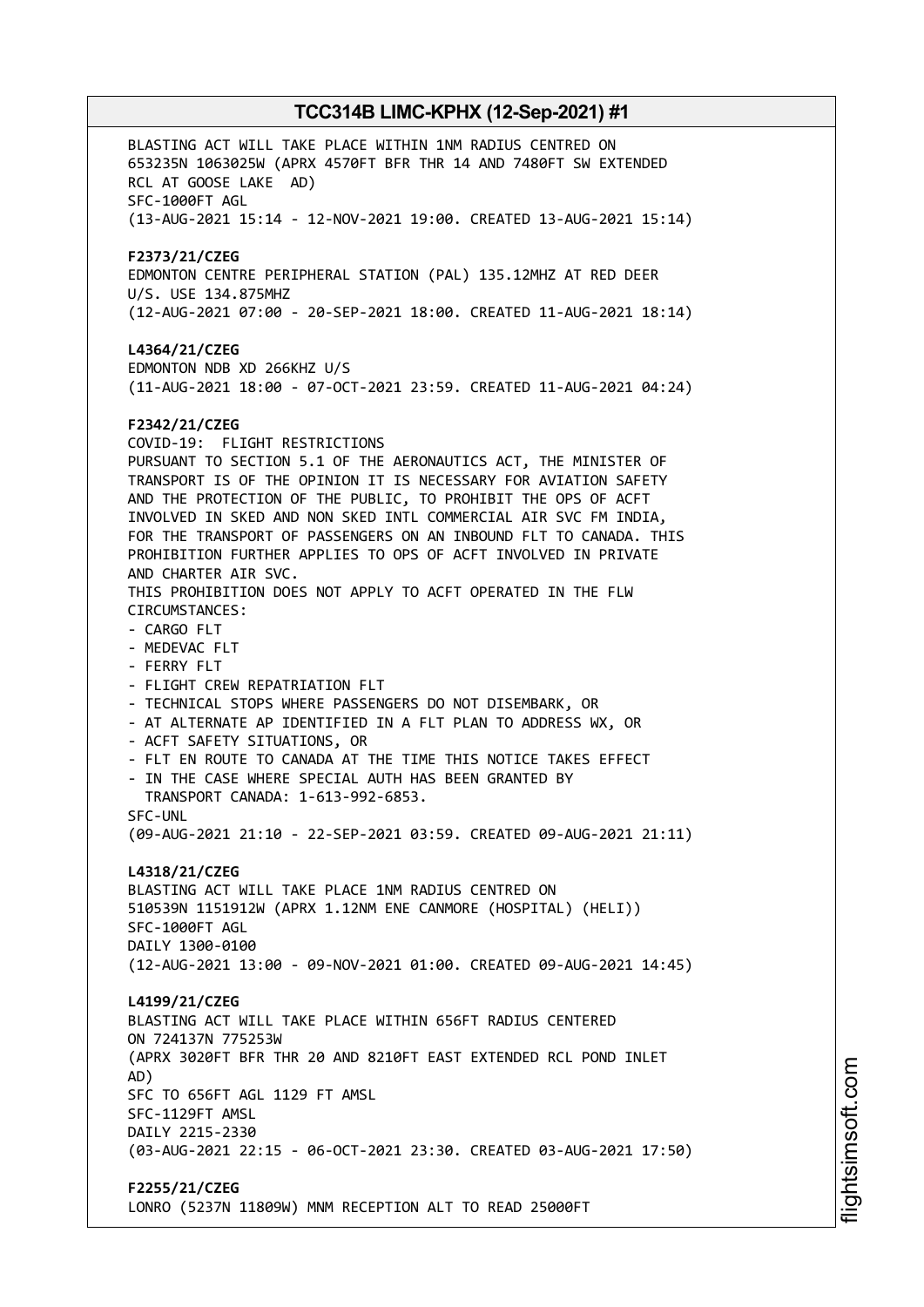(03-AUG-2021 15:08 - 03-NOV-2021 15:00 EST. CREATED 03-AUG-2021 15:08) **F2223/21/CZEG** THIS RESTRICTION DOES NOT APPLY TO ACFT OPERATED IN THE FLW CIRCUMSTANCES: - DIRECT FLT FM SAINT-PIERRE-ET-MIQUELON - MEDEVAC FLT - FERRY AND CREW REPATRIATION FLT - CARGO FLIGHTS CARRYING ONLY AIRCREW OR AIRLINE EMPLOYEES - TECHNICAL STOPS WHERE PASSENGERS DO NOT DISEMBARK - AT ALTERNATE AP IDENTIFIED IN A FLT PLAN TO ADDRESS WX - ACFT SAFETY SITUATIONS, OR - IN THE CASE WHERE SPECIAL AUTH ) HAS BEEN GRANTED BY TRANSPORT CANADA: 1-888-857-4003. SFC-UNL PART 2 OF 2 (09-AUG-2021 04:01 - 29-OCT-2021 04:00. CREATED 02-AUG-2021 11:44) **F2223/21/CZEG** COVID-19: FLIGHT RESTRICTIONS UNTIL FURTHER NOTICE, WITH THE INTENT TO PREVENT THE SPREAD OF COVID-19 THROUGHOUT CANADA, ALL COMMERCIAL AIR SVC, PRIVATE OPR (CAR SUBPART 604) AND FOREIGN BUSINESS AVIATION, THAT ARE TRANSPORTING PASSENGERS TO CANADA MUST COMPLY WITH THE PROVISIONS OF THE INTERIM ORDER RESPECTING CERTAIN REQUIREMENTS FOR CIVIL AVIATION DUE TO COVID-19, ISSUED BY THE MINISTER OF TRANSPORT AND CURRENTLY IN FORCE. THIS INCLUDES A REQUIREMENT PASSENGERS TO WEAR FACE MASKS AND PROVIDE EVIDENCE OF A NEGATIVE RESULT FOR A COVID-19 MOLECULAR TEST PRIOR TO BOARDING. IN ADDITION TO ABV, AND PURSUANT TO SECTION 5.1 OF THE AERONAUTICS ACT, ALL COMMERCIAL AIR SVC, PRIVATE OPR (CAR SUBPART 604) AND FOREIGN BUSINESS AVIATION, THAT ARE TRANSPORTING PASSENGERS TO CANADA MUST, FOR THE PURPOSE OF DISEMBARKING PASSENGERS, LAND AT ONE OF THE FOLLOWING AP: - AEROPORT INTL DE MONTREAL-TRUDEAU (CYUL) - AEROPORT DE QUEBEC-JEAN LESAGE (CYQB) - CALGARY INTL AIRPORT (CYYC) - EDMONTON INTL AIRPORT (CYEG) - WINNIPEG INTL AIRPORT- JAMES ARMSTRONG (CYWG) - TORONTO-PEARSON INTL AIRPORT (CYYZ) - OTTAWA INTL AIRPORT (CYOW) - VANCOUVER INTL AIRPORT (CYVR) - HALIFAX INTL AIRPORT-STANDFIELD (CYHZ) PART 1 OF 2 (09-AUG-2021 04:01 - 29-OCT-2021 04:00. CREATED 02-AUG-2021 11:44) **F2179/21/CZEG** VANCOUVER CENTRE PERIPHERAL STATION (PAL) 227.3MHZ AT CASTLEGAR  $11/5$ (29-JUL-2021 17:40 - 22-OCT-2021 23:59 EST. CREATED 29-JUL-2021 17:40) **F2178/21/CZEG** COVID 19: INFORMATION BORDER SVC ARE TEMPO SUSPENDED AT THE MAJORITY OF SMALL AIRPORTS ACROSS CANADA. FOR AN UPDATED LIST OF AUTH AIRPORTS OF ENTRY SEE THE LINK FOR OPEN PORTS OF ENTRY AT WWW.CBSA-ASFC.GC.CA/OFFICES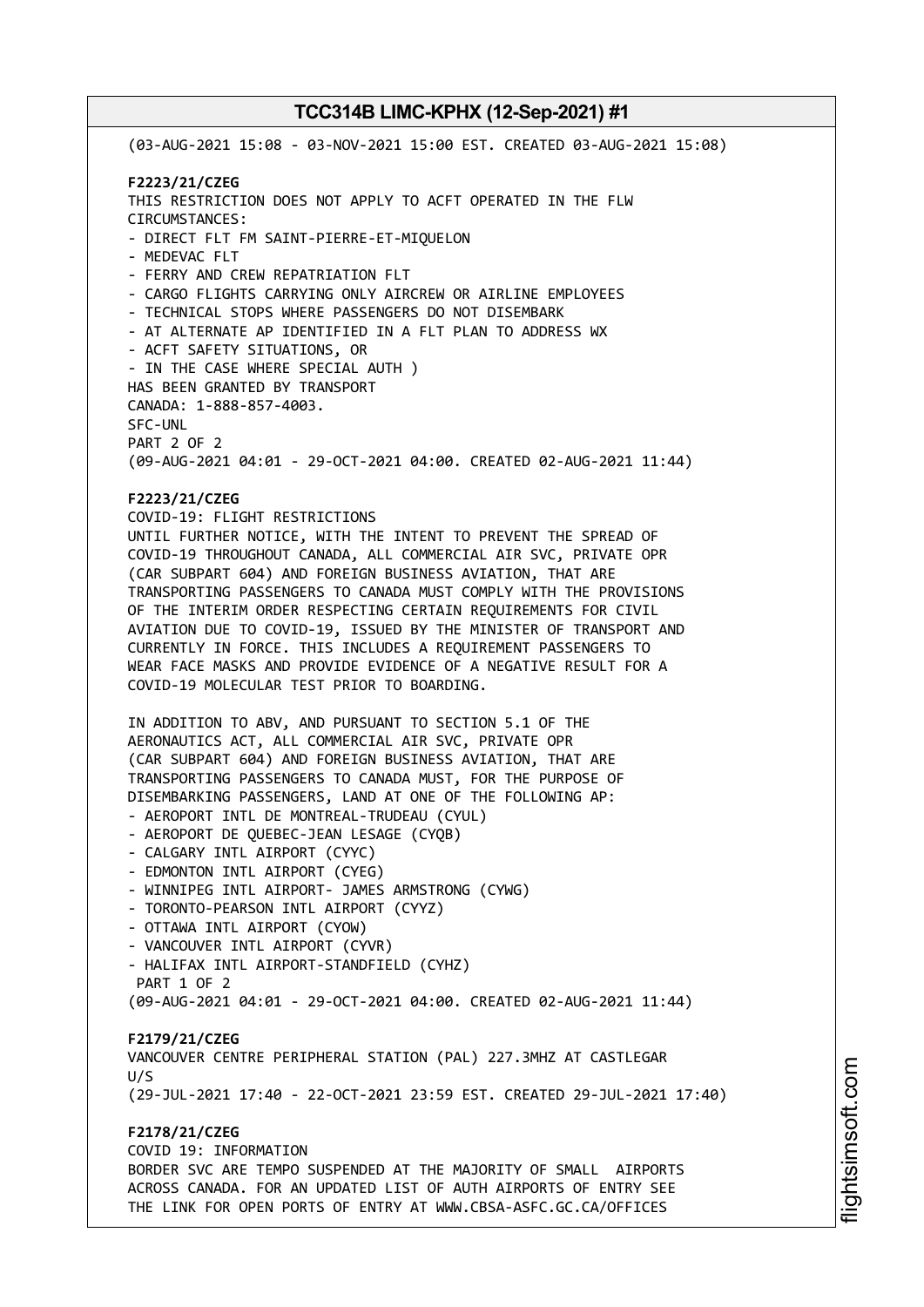(29-JUL-2021 17:01 - 29-OCT-2021 15:00 EST. CREATED 29-JUL-2021 17:01) **L3817/21/CZEG** BLASTING ACT WILL TAKE PLACE WITHIN 3NM RADIUS CENTRED ON 643340N 1101040W (APRX 4NM NE DIAVIK AD) SFC-2500FT AMSL DAILY 2300-0100 (19-JUL-2021 23:00 - 19-OCT-2021 01:00. CREATED 19-JUL-2021 14:06) **L3389/21/CZEG** BLASTING ACT WILL TAKE PLACE WITHIN 0.75NM RADIUS CENTRED ON 574210N 1294745W (APRX 44NM SSE DEASE LAKE AD) SR-SS SFC-8300FT AMSL (02-JUL-2021 21:24 - 01-OCT-2021 17:00 EST. CREATED 02-JUL-2021 21:25) **L3295/21/CZEG** AMEND PUBLICATIONS: MANDATORY IFR ROUTES: LOCATION TO LOCATION: CCL3 L DEP TO CYYC NONJET RNAV, CET2 L DEP TO CYYC NONJET RNAV, CFN6 L DEP TO CYYC NONJET RNAV AND CRL4 L DEP TO CYYC NONJET RNAV ROUTE OF FLT TO READ: T652 INSTEAD OF Q826 (30-JUN-2021 19:33 - PERM. CREATED 30-JUN-2021 19:34) **F1824/21/CZEG** COVID-19: FLIGHT RESTRICTIONS UNTIL FURTHER NOTICE, WITH THE INTENT TO PREVENT THE SPREAD OF THE COVID-19 VIRUS THROUGHOUT NUNAVUT ALL NON-SKED FLT ORIGINATING OUTSIDE OF NUNAVUT LDG IN NUNAVUT ARE REQUIRED TO CTC THE OFFICE OF NUNAVUT'S CHIEF PUBLIC HEALTH OFFICE IN ADVANCE CPHOTRAVELREQUESTS GOV.NU.CA OR CALL 1-867-975-5772. IT IS RECOMMENDED TO CTC 24 HR IN ADVANCE (30-JUN-2021 18:57 - 28-SEP-2021 18:00 EST. CREATED 30-JUN-2021 18:58) **F1721/21/CZEG** ADVISORY AREA CYA264 (P) BEISEKER ACT. SFC-7000FT AMSL SR-SS (23-JUN-2021 17:13 - 18-SEP-2021 01:44. CREATED 23-JUN-2021 17:13) **F1479/21/CZEG** AMEND PUBLICATIONS: MONTREAL CENTRE: BREVOORT PERIPHERAL STATION (PAL) FREQ 132.025 TO READ: (BLW FL290) 0730-2330Z (DT 0630-2230Z) O/T GANDER CENTRE CLNC DEL (07-JUN-2021 14:53 - PERM. CREATED 07-JUN-2021 14:53) ┌──────────────────────────────────────────────────────────────────────────────┐ │**CZUL (MONTREAL FIR/UIR)** │

└──────────────────────────────────────────────────────────────────────────────┘

**N3096/21/CZUL** ADVISORY AREA CYA528(S)(T) KEMPTVILLE ACT SFC TO BLW 4000FT AMSL SFC-4000FT AMSL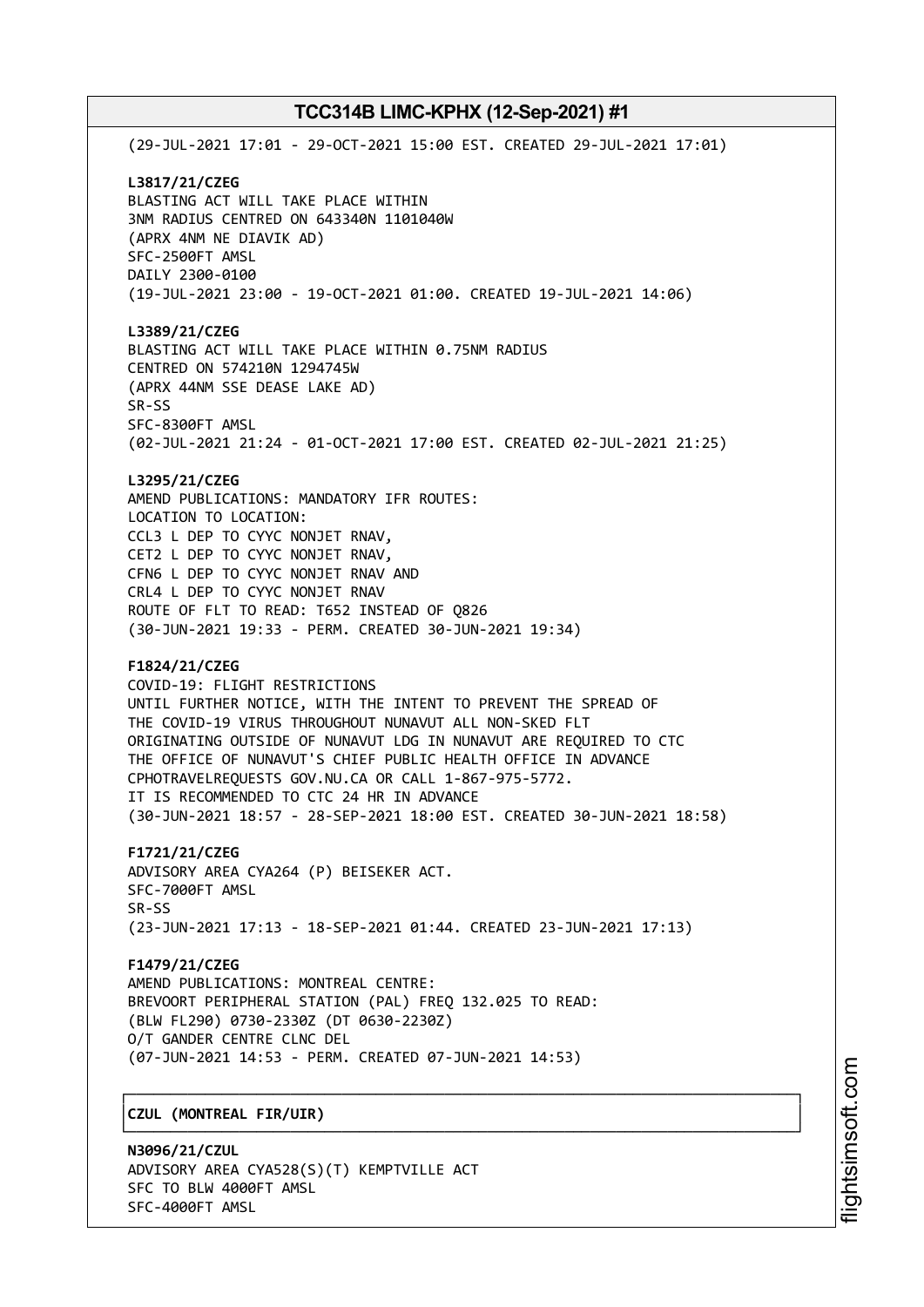(12-SEP-2021 14:00 - 12-SEP-2021 23:00. CREATED 12-SEP-2021 13:42) **N3097/21/CZUL** ADVISORY AREA CYA534(S) KARS ACT SFC TO BLW 2500FT AMSL SFC-2500FT AMSL (12-SEP-2021 14:00 - 12-SEP-2021 23:00. CREATED 12-SEP-2021 13:42) **H3007/21/CZUL** RESTRICTED AREA CYR628 BAGOTVILLE ACT 8000FT AMSL-FL310 SEP 14 1700-2100, SEP 15-16 1000-2000 (14-SEP-2021 17:00 - 16-SEP-2021 20:00. CREATED 12-SEP-2021 12:37) **H3006/21/CZUL** DUE TO REDUCED SYSTEM CAPACITY AND ANTICIPATED TFC DEMANDS, LIMITED IFR TRAINING SLOTS AVBL AND VFR FLT CAN ANTICIPATE RESTRICTIONS AND/OR DLA UP TO 45MIN IN AIRSPACE SOUTH OF A LINE VIE-YXI-YMW-VBS-YBC EXC IN OTTAWA, MONTREAL AND QUEBEC TERMINAL AREAS. INFO CTC 514-633-3365 IFR TRAINING SLOT TIMES CTC 514-633-3211 (12-SEP-2021 11:34 - 13-SEP-2021 00:00. CREATED 12-SEP-2021 11:34) **N3092/21/CZUL** ADVISORY AREA CYA633(P) JOLIETTE ACT ABV 12500FT TO 13500FT AMSL 12500FT AMSL-13500FT AMSL (12-SEP-2021 12:00 - 13-SEP-2021 00:00. CREATED 12-SEP-2021 11:11) **N3091/21/CZUL** ADVISORY AREA CYA632(P) JOLIETTE ACT SFC-12500FT AMSL (12-SEP-2021 12:00 - 13-SEP-2021 00:00. CREATED 12-SEP-2021 11:10) **N3087/21/CZUL** BLASTING ACT WILL TAKE PLACE WITHIN 0.2NM RADIUS CENTERD ON 524725N 0671848W (APRX 8NM WNW FERMONT (HELI)) SFC-100FT AGL (12-SEP-2021 21:15 - 12-SEP-2021 21:45. CREATED 11-SEP-2021 20:53) **H3005/21/CZUL** PURSUANT TO SECTION 5.1 OF THE AERONAUTICS ACT, THE AIRSPACE WITHIN THE AREA BOUNDED BY A LINE BEGINNING AT 453410N 0752011W - 452857N 0753455W - 452925N 0754505W - 453219N 0754758W THENCE CLOCKWISE ALONG THE ARC OF A CIRCLE OF 10NM RADIUS CENTRED ON 453118N 0753349W (CYND AD) TO 453410N 0752011W (POINT OF BEGINNING) , SFC TO 9000 FT AMSL AND THE AIRSPACE WITHIN THE AREA BOUNDED BY A LINE BEGINNING AT 452912N 0754017W - 452857N 0753455W - 453151N 0752644W THENCE CLOCKWISE ALONG THE ARC OF A CIRCLE RADIUS 5 NM CENTRE 453118N 0753349W (CYND AD) TO 452912N 0754017W (POINT OF BEGINNING), 1300 FT AMSL TO 9000 FT AMSL, IS RESTRICTED (AIR SHOW) NO PERSON SHALL OPR AN ACFT, INCLUDING A REMOTELY PILOTED ACFT (RPA-DRONE), WITHIN THE AREAS DESCRIBED EXC FOR MEDEVAC, POLICE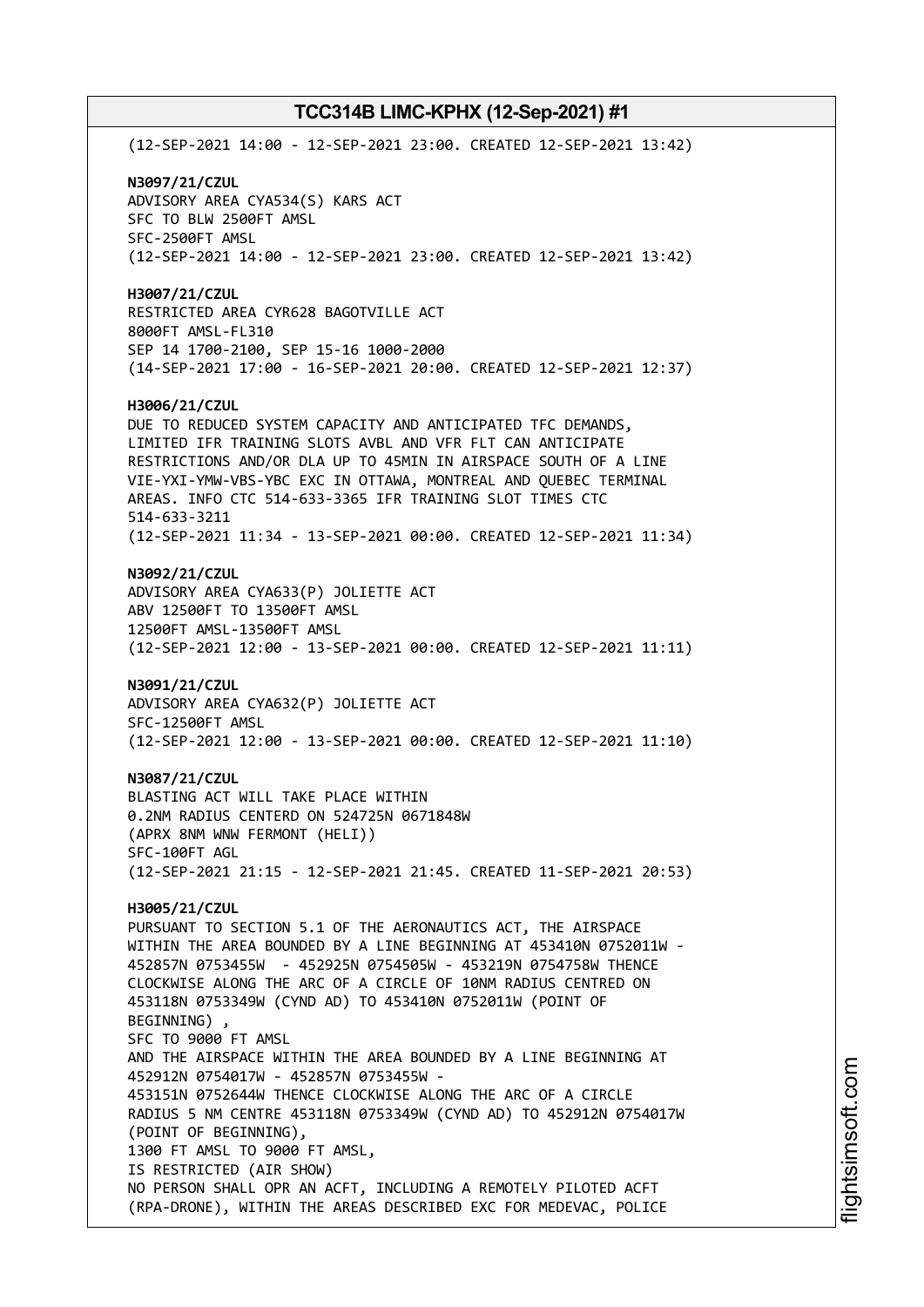OPS AND ACFT AUTHORISED BY THE AIRSHOW AT 819-469-8788 OR 514-618-0569 OR THROUGH ATC OTTAWA TERMINAL ON 128.175MHZ OR 514-633-3671 OR THROUGH ATS GATINEAU FSS 122.3MHZ. MEDEVAC AND POLICE OPS MUST GIVE AT LEAST 10 MIN PN FOR COORDINATION. SFC-9000FT AMSL (12-SEP-2021 15:00 - 12-SEP-2021 22:00. CREATED 11-SEP-2021 19:18)

**N3083/21/CZUL** BLASTING ACT WILL TAKE PLACE WITHIN 5NM RADIUS CENTRED ON 613408N 0730355W (APRX 9NM SSE KATTINIQ/DONALDSON AD) SFC-6500FT AMSL (12-SEP-2021 21:00 - 12-SEP-2021 22:00. CREATED 11-SEP-2021 17:59)

**H3003/21/CZUL** BLASTING ACT WILL TAKE PLACE WITHIN 3NM RADIUS CENTRED ON 522114N 0672154W (APRX 29NM SW FERMONT (HELI)) SFC TO 150FT AGL SFC-2064FT AMSL (12-SEP-2021 22:00 - 12-SEP-2021 22:30. CREATED 11-SEP-2021 17:39)

**H2995/21/CZUL** NOTICE OF TRIAL TO REMOVE FLT PLANNING REQUIREMENTS OF EASTBOUND NORTH AMERICAN RTE (NAR) SYSTEM:

ALL FLT OPR WITHIN THE NORTH ATLANTIC ORGANIZED TRACK STRUCTURE (OTS) ARE NOT REQUIRED TO FILE THE ASSOCIATED NAR LISTED ON THE DAILY ZBW NORTH ATLANTIC ADVISORY OR THE NAT OTS MESSAGE. ASSOCIATED NAR ARE REFERENCED UNDER THE (JFK DEP) SECTION OF THE ADVISORY.

DEP MUST STILL COMPLY WITH ANY DEP RTE, STRUCTURES, AND/OR RESTRICTIONS FM THE DEP AP. OPTIMIZED ROUTINGS CAN ONLY BEGIN FM POINTS WITHIN ZBW AIRSPACE, THE MONCTON FIR, OR BOTH. ONCE INSIDE ZBW AIRSPACE/MONCTON FIR, RANDOM ROUTINGS TO THE OEP ARE PERMITTED. FLT PATHS OF ACFT PARTICIPATING IN THE TRIAL MUST REMAIN AT OR NORTH OF A LINE VITOL-LOMPI. PLEASE REFER TO DAILY ZBW NORTH ATLANTIC ADVISORY FOR SPECIFIC INFO AND STATUS OF THIS TRIAL.

THIS TRIAL MAY BE DISCONTINUED AT ANY TIME, BASED ON OPR IMPACT.

DISPATCHERS SHALL INCLUDE (NO NARS EAST TRIAL) IN THE REMARKS SECTION OF FLT PLANS FOR PARTCIPATING ACFT.

FLT CREWS ARE EXPECTED TO CARRY APPLICABLE NAR DOCUMENTATION ON THE FLT DECK FOR ALL FLT, REGARDLESS IF PARTICIPATING IN THE TRIAL OR NOT. (10-SEP-2021 18:26 - 01-NOV-2021 23:59. CREATED 10-SEP-2021 18:26)

## **N3071/21/CZUL** PURSUANT TO SECTION 5.1 OF THE AERONAUTICS ACT, THE AIRSPACE WITHIN AREA BOUNDED BY 450507N 0724121W - 450633N 0723922W - 450502N 0723831W - 450507N 0724121W (SUTTON - CENTRE APRX 12NM SSE, BROMONT (CZBM) AD AND APRX 12NM NW MANSONVILLE (CSK4) AD) IS RESTRICTED (LASER LIGHT TESTING) . NO PERSON SHALL OPR AN ACFT WITHIN THE AREA DESCRIBED EXC A REMOTELY PILOTED AIRCRAFT (RPA-DRONE).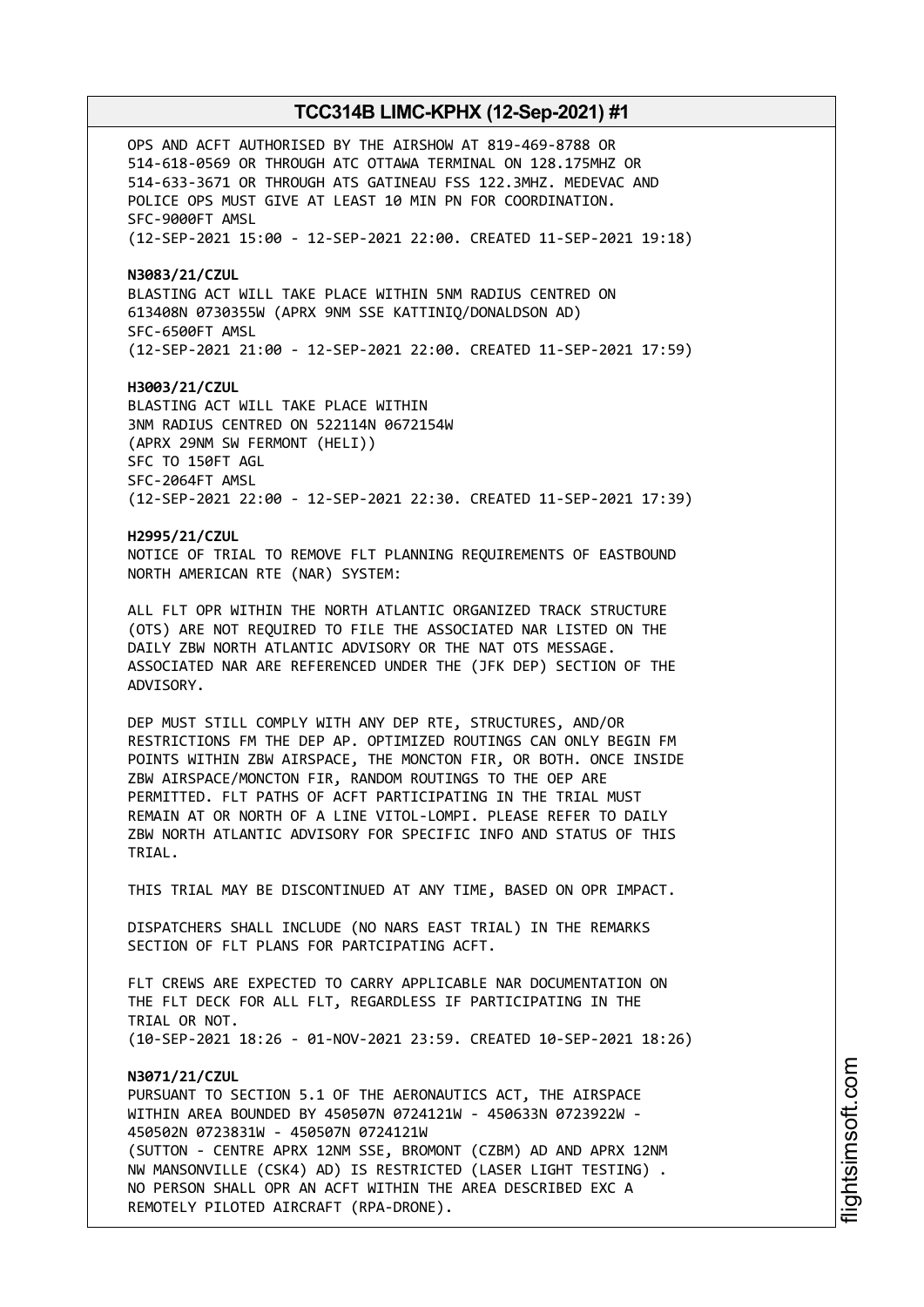SFC-8500FT AMSL SEP 15 2100-0700, SEP 16 2200-0700, SEP 17 2200-0700 (15-SEP-2021 21:00 - 18-SEP-2021 07:00. CREATED 10-SEP-2021 18:20) **N3063/21/CZUL** RESTRICTED AREA CYR656 ALMA ACT SFC-2000FT AMSL SEP 14 1700-2100, SEP 15 1000-2000, SEP 16 1100-2000 (14-SEP-2021 17:00 - 16-SEP-2021 20:00. CREATED 10-SEP-2021 13:19) **N3062/21/CZUL** RESTRICTED AREA CYR653 ALMA ACT 2000FT AMSL-8000FT AMSL SEP 14 1700-2100, SEP 15-16 1000-2000 (14-SEP-2021 17:00 - 16-SEP-2021 20:00. CREATED 10-SEP-2021 13:18) **N3060/21/CZUL** RESTRICTED AREA CYR655 ALMA ACT SFC-2000FT AMSL SEP 14 1700-2100, SEP 15-16 1000-2000 (14-SEP-2021 17:00 - 16-SEP-2021 20:00. CREATED 10-SEP-2021 13:15) **N3059/21/CZUL** RESTRICTED AREA CYR654 ALMA ACT SFC-2000FT AMSL SEP 14 1700-2100, SEP 15-16 1000-2000 (14-SEP-2021 17:00 - 16-SEP-2021 20:00. CREATED 10-SEP-2021 13:11) **H2994/21/CZUL** RESTRICTED AREA CYR651 ALMA ACT SFC-6000FT AMSL SEP 14 1700-2100, SEP 15-16 1000-2000 (14-SEP-2021 17:00 - 16-SEP-2021 20:00. CREATED 10-SEP-2021 13:09) **N3025/21/CZUL** RESTRICTED AREA CYR604 ST-FREDERIC ACT SFC-4000FT AMSL DAILY 1100-2200 (14-SEP-2021 11:00 - 17-SEP-2021 22:00. CREATED 08-SEP-2021 19:22) **N3023/21/CZUL** FESTIVAL WESTERN DE SAINT-TITE REF AIP CANADA (ICAO) SUPPLEMENT 46/21 THE RESTRICTED AREA AND MF ARE IN EFFECT SFC-3500FT AMSL (08-SEP-2021 18:48 - 21-SEP-2021 23:59. CREATED 08-SEP-2021 18:48) **N3017/21/CZUL** BLASTING ACT WILL TAKE PLACE WITHIN 1NM RADIUS CENTRED ON 584032N 0695743W (APRX 0.5NM NW TASIUJAQ AD) SFC-500FT AGL DAILY 1145-1215 1345-1415 1815-1845 2015-2045 (08-SEP-2021 18:15 - 13-SEP-2021 20:45. CREATED 08-SEP-2021 14:19) **H2866/21/CZUL** COVID-19: FLIGHT RESTRICTIONS UNTIL FURTHER NOTICE, WITH THE INTENT TO PREVENT THE SPREAD OF

COVID-19 THROUGHOUT CANADA, AN OPERATOR OPERATING A FLIGHT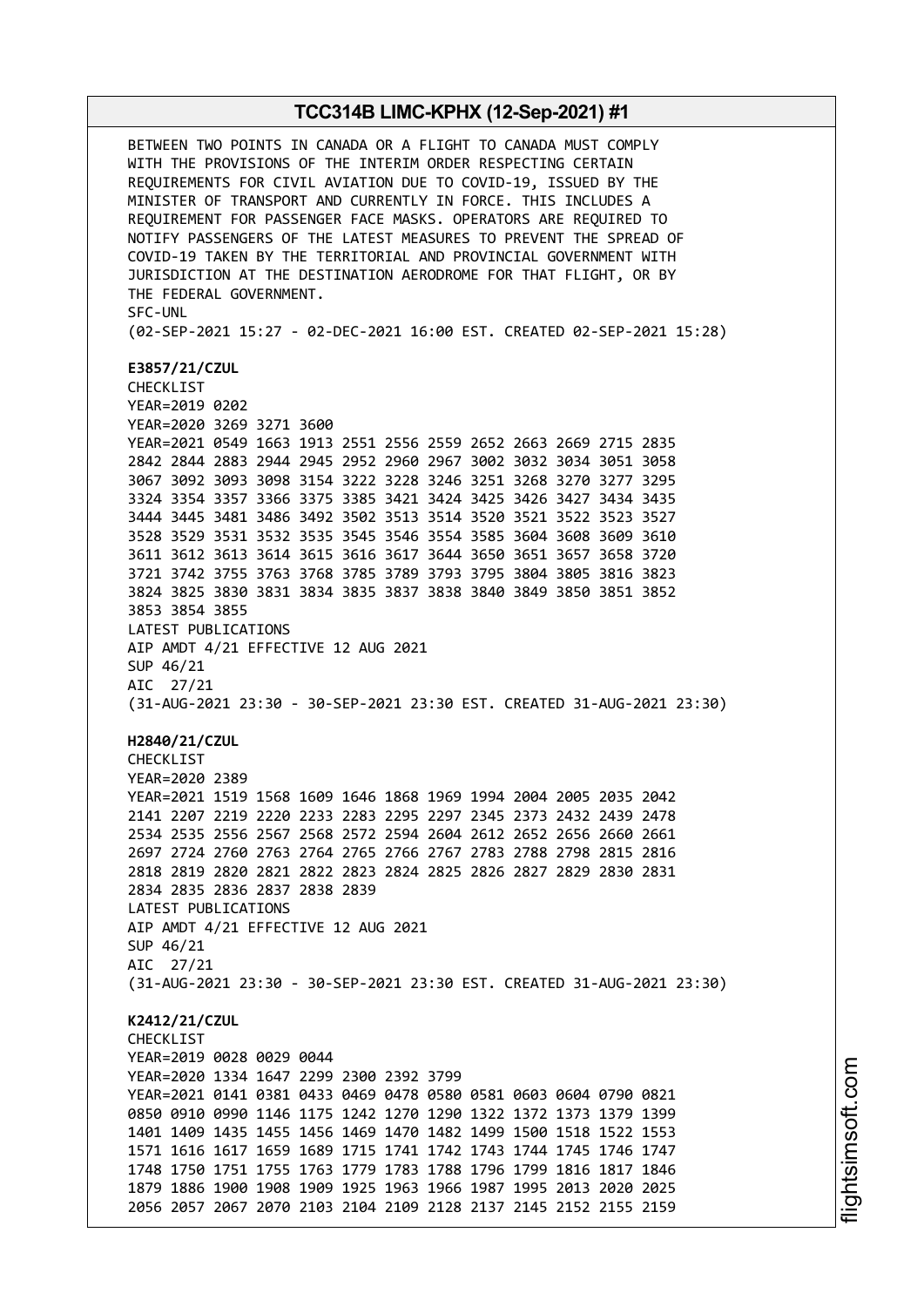2182 2184 2193 2210 2211 2212 2213 2247 2257 2260 2279 2282 2285 2297 2301 2303 2306 2327 2338 2339 2341 2344 2347 2349 2355 2361 2362 2366 2367 2374 2376 2377 2378 2379 2381 2385 2386 2388 2390 2393 2394 2395 2396 2397 2398 2399 2400 2401 2402 2404 2405 LATEST PUBLICATIONS AIP AMDT 4/21 EFFECTIVE 12 AUG 2021 SUP 46/21 AIC 27/21 (31-AUG-2021 23:30 - 30-SEP-2021 23:30 EST. CREATED 31-AUG-2021 23:30) **N2893/21/CZUL** CHECKLIST YEAR=2019 0010 0011 YEAR=2020 2348 3944 YEAR=2021 1566 1575 1576 1577 1578 1579 1638 1910 1953 1954 2009 2035 2036 2106 2121 2124 2330 2332 2347 2369 2375 2461 2465 2524 2539 2541 2612 2663 2724 2753 2799 2862 2863 2864 2868 2879 2881 2882 2883 2885 2886 2890 2891 LATEST PUBLICATIONS AIP AMDT 4/21 EFFECTIVE 12 AUG 2021 SUP 46/21 AIC 27/21 (31-AUG-2021 23:30 - 30-SEP-2021 23:30 EST. CREATED 31-AUG-2021 23:30) **H2815/21/CZUL** RESTRICTED AREA CYR602 VALCARTIER ACT 7000FT AMSL-17000FT AMSL DAILY 1200-0300 (13-SEP-2021 12:00 - 20-SEP-2021 03:00. CREATED 30-AUG-2021 15:55) **H2798/21/CZUL** COVID-19: FLIGHT RESTRICTIONS PURSUANT TO SECTION 5.1 OF THE AERONAUTICS ACT, THE MINISTER OF TRANSPORT IS OF THE OPINION IT IS NECESSARY FOR AVIATION SAFETY AND THE PROTECTION OF THE PUBLIC, TO PROHIBIT THE OPS OF ACFT INVOLVED IN SKED AND NON SKED INTL COMMERCIAL AIR SVC FM MOROCCO, FOR THE TRANSPORT OF PASSENGERS ON AN INBOUND FLT TO CANADA. THIS PROHIBITION FURTHER APPLIES TO OPS OF ACFT INVOLVED IN PRIVATE AND CHARTER AIR SVC. THIS PROHIBITION DOES NOT APPLY TO ACFT OPERATED IN THE FLW CIRCUMSTANCES: - CARGO FLT - MEDEVAC FLT - FERRY FLT - FLIGHT CREW REPATRIATION FLT - TECHNICAL STOPS WHERE PASSENGERS DO NOT DISEMBARK, OR - AT ALTERNATE AP IDENTIFIED IN A FLT PLAN TO ADDRESS WX, OR - ACFT SAFETY SITUATIONS, OR - FLT EN ROUTE TO CANADA AT THE TIME THIS NOTICE TAKES EFFECT - IN THE CASE WHERE SPECIAL AUTH HAS BEEN GRANTED BY TRANSPORT CANADA: 1-613-992-6853. SFC-UNL (29-AUG-2021 04:01 - 29-SEP-2021 04:00. CREATED 28-AUG-2021 16:16) **N2724/21/CZUL** BLASTING ACT WILL TAKE PLACE WITHIN 1NM RADIUS CENTRED ON 501453N 0604830W (APRX 5NM WNW LA ROMAINE AD). SFC-500FT AGL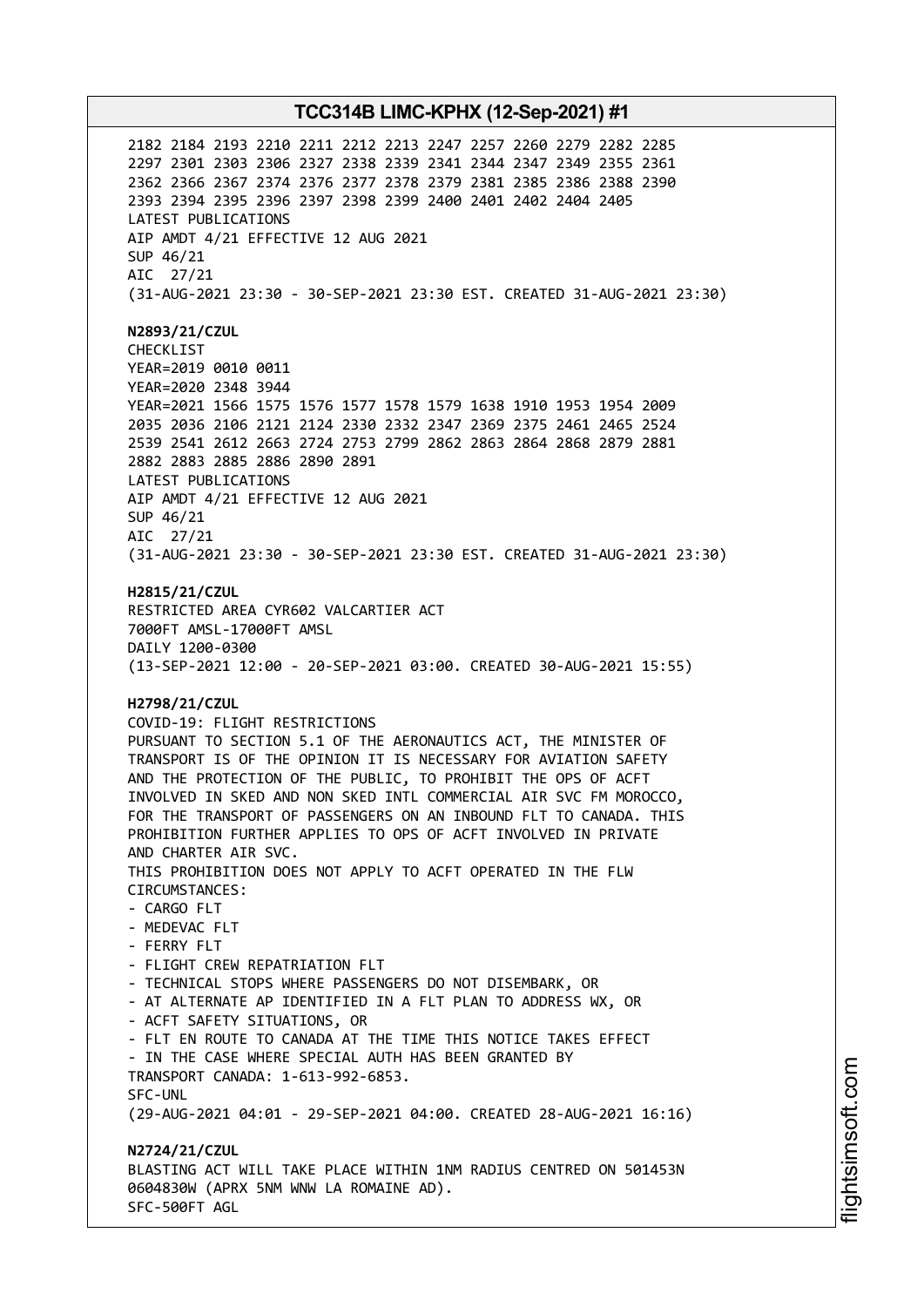DAILY 2045-2115 (22-AUG-2021 20:45 - 29-OCT-2021 21:15. CREATED 22-AUG-2021 18:45) **H2656/21/CZUL** AIRSPACE SECURITY WARNING ISSUED BY THE DEPARTMENT OF TRANSPORT IN RESPONSE TO THE VOLATILE SECURITY SITUATION IN AFGHANISTAN. POTENTIAL RISK FROM EXTREMIST AND MILITANT ACTIVITY AND LIMITED RISK MITIGATION CAPABILITIES. CANADIAN AIR OPERATORS AND OWNERS OF AIRCRAFT REGISTERED IN CANADA ARE ADVISED NOT TO ENTER THE AIRSPACE OF AFGHANISTAN (KABUL FIR (OAKX)). (20-AUG-2021 22:18 - 18-NOV-2021 16:00. CREATED 20-AUG-2021 22:18) **H2612/21/CZUL** INTENSIVE REMOTELY PILOTED ACFT (RPAS, DRONE) ACT WITHIN 0.5NM RADIUS CENTERED ON 454855N 731953W (APRX 12NM S JOLIETEE/ST-THOMAS AD) NON PARTICIPATING ACFT REQUESTED TO REMAIN CLR. SFC-500FT AMSL (19-AUG-2021 10:28 - 15-NOV-2021 23:59. CREATED 19-AUG-2021 10:28) **H2604/21/CZUL** AMEND PUBLICATIONS: CFS PLANNING MANDATORY IFR ROUTES: CZUL MONTREAL FIR: FROM LOCATION TO LOCATION OR DIRECTION DELETE: CYHU H ARR FR CYUY RNAV YUY J524 YMW BEMOG Q919 VIDGO Q911 PIGNA CYMX H ARR FR CYUY RNAV YUY J524 YMW BEMOG Q919 VIDGO Q911 PIGNA CYUL H ARR FR CYUY RNAV YUY J524 YMW BEMOG LAFLEUR ARR ADD: CYHU H ARR FR CYUY RNAV YUY B7 REZIN YMW BEMOG Q919 VIDGO Q911 PIGNA CYMX H ARR FR CYUY RNAV YUY B7 REZIN YMW BEMOG Q919 VIDGO Q911 **PTGNA** CYUL H ARR FR CYUY RNAV YUY B7 REZIN YMW BEMOG LAFLEUR ARR (18-AUG-2021 19:14 - PERM. CREATED 18-AUG-2021 19:15) **N2612/21/CZUL** BLASTING ACT WILL TAKE PLACE WITHIN 2NM RADIUS CENTERD ON 463820N 0735700W (APRX 2.4NM W ST-MICHEL-DES-SAINTS/LAC KAIAGAMAC (WATER)). SFC TO 5000FT AGL SFC-5000FT AGL MON-FRI 1100-2300 (16-AUG-2021 11:00 - 30-SEP-2021 23:00. CREATED 14-AUG-2021 16:47) **H2535/21/CZUL** RESTRICTED AREA CYR665 BAGOTVILLE ACT ABV FL310 TO UNL FL310-UNL MON-FRI 1300-2300 EXC HOL (16-AUG-2021 13:00 - 05-NOV-2021 23:00. CREATED 14-AUG-2021 13:02) **H2534/21/CZUL** RESTRICTED AREA CYR666 BAGOTVILLE ACT ABV FL310 TO UNL FL310-UNL MON-FRI 1300-2300, SAT-SUN AND HOL 1400-2000 (15-AUG-2021 14:00 - 05-NOV-2021 23:00. CREATED 14-AUG-2021 12:46) **H2439/21/CZUL**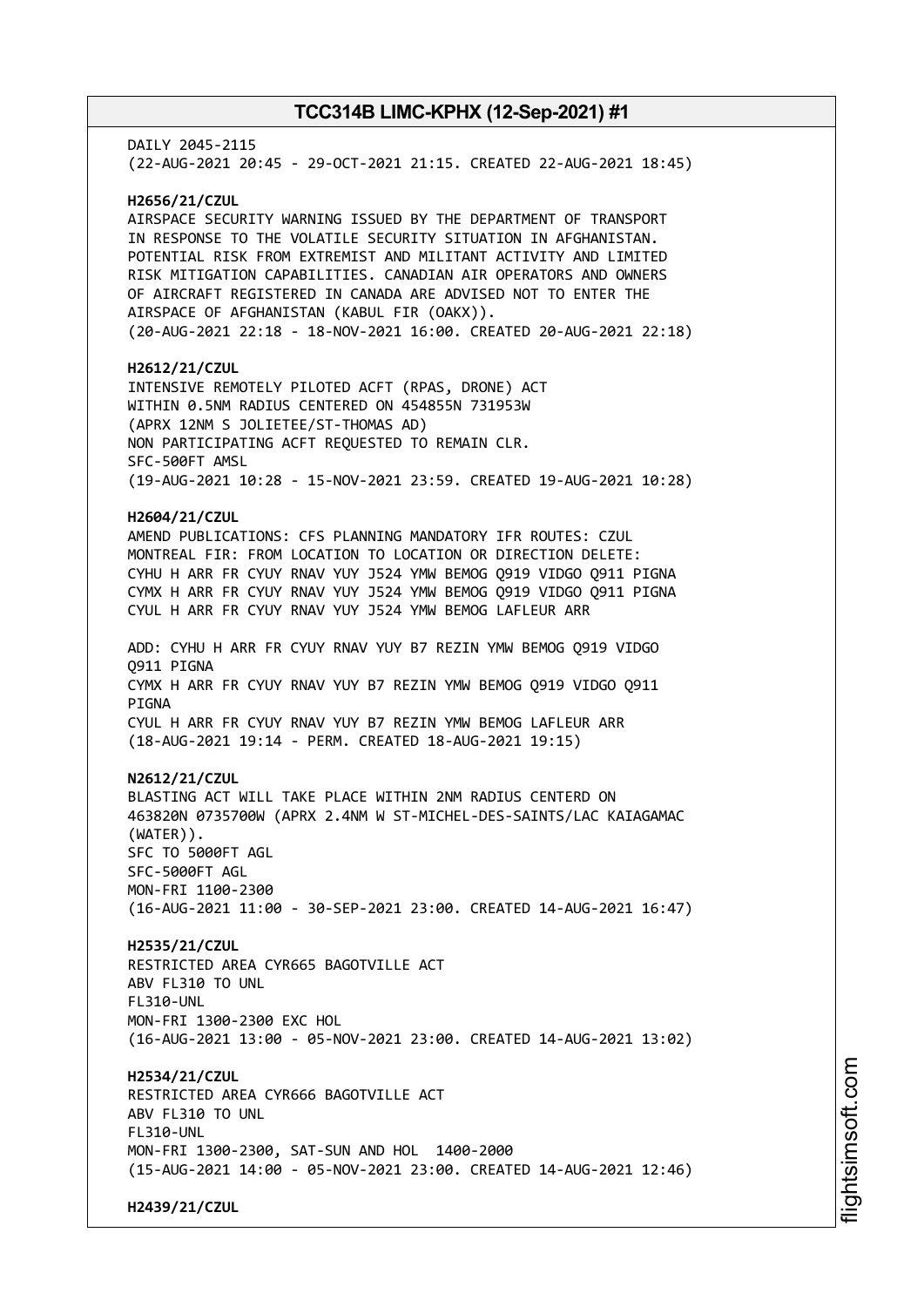AMEND PUBLICATIONS: CFS PLANNING MANDATORY IFR ROUTES: CZUL MONTREAL FIR: FROM LOCATION TO LOCATION OR DIRECTION AND OVERFLIGHTS: ROUTE OF FLT: KELSU TO READ: KESLU (12-AUG-2021 09:01 - PERM. CREATED 10-AUG-2021 12:24) **H2432/21/CZUL** COVID-19: FLIGHT RESTRICTIONS PURSUANT TO SECTION 5.1 OF THE AERONAUTICS ACT, THE MINISTER OF TRANSPORT IS OF THE OPINION IT IS NECESSARY FOR AVIATION SAFETY AND THE PROTECTION OF THE PUBLIC, TO PROHIBIT THE OPS OF ACFT INVOLVED IN SKED AND NON SKED INTL COMMERCIAL AIR SVC FM INDIA, FOR THE TRANSPORT OF PASSENGERS ON AN INBOUND FLT TO CANADA. THIS PROHIBITION FURTHER APPLIES TO OPS OF ACFT INVOLVED IN PRIVATE AND CHARTER AIR SVC. THIS PROHIBITION DOES NOT APPLY TO ACFT OPERATED IN THE FLW CIRCUMSTANCES: - CARGO FLT - MEDEVAC FLT - FERRY FLT - FLIGHT CREW REPATRIATION FLT - TECHNICAL STOPS WHERE PASSENGERS DO NOT DISEMBARK, OR - AT ALTERNATE AP IDENTIFIED IN A FLT PLAN TO ADDRESS WX, OR - ACFT SAFETY SITUATIONS, OR - FLT EN ROUTE TO CANADA AT THE TIME THIS NOTICE TAKES EFFECT IN THE CASE WHERE SPECIAL AUTH HAS BEEN GRANTED BY TRANSPORT CANADA: 1-613-992-6853. SFC-UNL (09-AUG-2021 21:09 - 22-SEP-2021 03:59. CREATED 09-AUG-2021 21:09) **N2524/21/CZUL** BLASTING ACT WILL TAKE PLACE WITHIN 1NM RADIUS CENTRED ON 501539N 0604321W (APRX 1.87NM WNW LA ROMAINE AD). SFC TO 500FT AGL SFC-500FT AGL DAILY 2045-2115 (11-AUG-2021 20:45 - 29-OCT-2021 21:15. CREATED 09-AUG-2021 16:11) **H2345/21/CZUL** COVID-19: FLIGHT RESTRICTIONS UNTIL FURTHER NOTICE, WITH THE INTENT TO PREVENT THE SPREAD OF COVID-19 THROUGHOUT CANADA, ALL COMMERCIAL AIR SVC, PRIVATE OPR (CAR SUBPART 604) AND FOREIGN BUSINESS AVIATION, THAT ARE TRANSPORTING PASSENGERS TO CANADA MUST COMPLY WITH THE PROVISIONS OF THE INTERIM ORDER RESPECTING CERTAIN REQUIREMENTS FOR CIVIL AVIATION DUE TO COVID-19, ISSUED BY THE MINISTER OF TRANSPORT AND CURRENTLY IN FORCE. THIS INCLUDES A REQUIREMENT PASSENGERS TO WEAR FACE MASKS AND PROVIDE EVIDENCE OF A NEGATIVE RESULT FOR A COVID-19 MOLECULAR TEST PRIOR TO BOARDING. IN ADDITION TO ABV, AND PURSUANT TO SECTION 5.1 OF THE AERONAUTICS ACT, ALL COMMERCIAL AIR SVC, PRIVATE OPR (CAR SUBPART 604) AND FOREIGN BUSINESS AVIATION, THAT ARE TRANSPORTING PASSENGERS TO CANADA MUST, FOR THE PURPOSE OF DISEMBARKING PASSENGERS, LAND AT ONE OF THE FOLLOWING AP: END PART 1 OF 2 (09-AUG-2021 04:01 - 29-OCT-2021 04:00. CREATED 02-AUG-2021 11:35) **H2345/21/CZUL**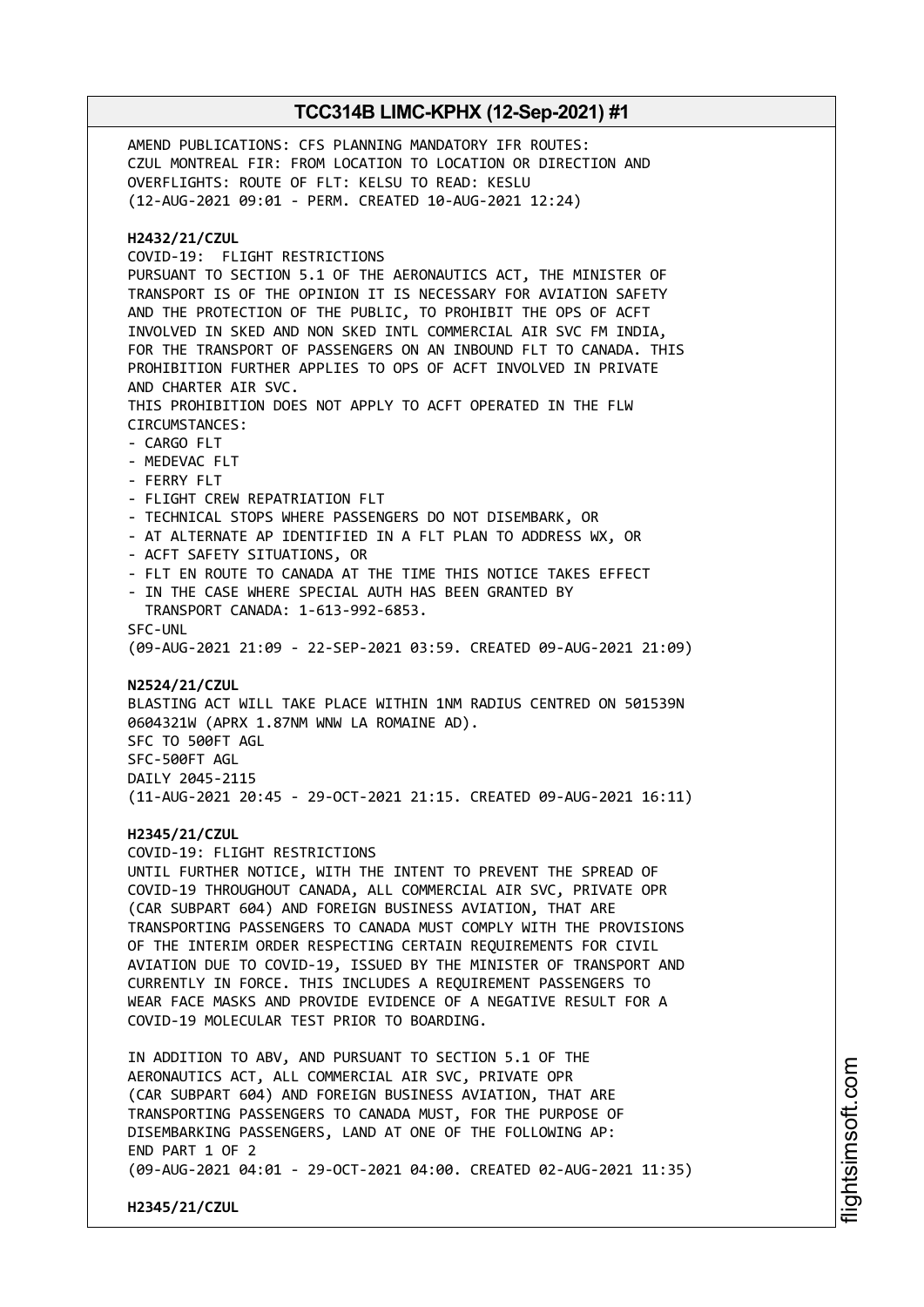**TCC314B LIMC-KPHX (12-Sep-2021) #1** - AEROPORT INTL DE MONTREAL-TRUDEAU (CYUL) - AEROPORT DE QUEBEC-JEAN LESAGE (CYQB) - CALGARY INTL AIRPORT (CYYC) - EDMONTON INTL AIRPORT (CYEG) - WINNIPEG INTL AIRPORT- JAMES ARMSTRONG (CYWG) - TORONTO-PEARSON INTL AIRPORT (CYYZ) - OTTAWA INTL AIRPORT (CYOW) - VANCOUVER INTL AIRPORT (CYVR) - HALIFAX INTL AIRPORT-STANDFIELD (CYHZ) THIS RESTRICTION DOES NOT APPLY TO ACFT OPERATED IN THE FLW CIRCUMSTANCES: - DIRECT FLT FM SAINT-PIERRE-ET-MIQUELON - MEDEVAC FLT - FERRY AND CREW REPATRIATION FLT - CARGO FLIGHTS CARRYING ONLY AIRCREW OR AIRLINE EMPLOYEES - TECHNICAL STOPS WHERE PASSENGERS DO NOT DISEMBARK - AT ALTERNATE AP IDENTIFIED IN A FLT PLAN TO ADDRESS WX - ACFT SAFETY SITUATIONS, OR - IN THE CASE WHERE SPECIAL AUTH HAS BEEN GRANTED BY TRANSPORT CANADA: 1-888-857-4003. SFC-UNL END PART 2 OF 2 (09-AUG-2021 04:01 - 29-OCT-2021 04:00. CREATED 02-AUG-2021 11:35) **H2295/21/CZUL** COVID 19: INFORMATION BORDER SVC ARE TEMPO SUSPENDED AT THE MAJORITY OF SMALL AIRPORTS ACROSS CANADA. FOR AN UPDATED LIST OF AUTH AIRPORTS OF ENTRY SEE THE LINK FOR OPEN PORTS OF ENTRY AT WWW.CBSA-ASFC.GC.CA/OFFICES (29-JUL-2021 17:00 - 29-OCT-2021 15:00 EST. CREATED 29-JUL-2021 17:00) **N2332/21/CZUL** BLASTING ACT WILL TAKE PLACE WITHIN AREA BOUNDED BY 474531N 0692304W - 474146N 0691446W - 474156N 0690441N - 474037N 0685929W - 473900N 0690046W - 474104N 0690808W - 474531N 0692304W (CENTRE APRX 17NM ESE RIVIERE-DU-LOUP AD) SFC TO 394FT AGL SFC-1893FT AMSL MON-FRI 1100-2300 (28-JUL-2021 15:19 - 22-OCT-2021 23:00. CREATED 28-JUL-2021 15:19) **N2330/21/CZUL** BLASTING ACT WILL TAKE PLACE WITHIN AREA BOUNDED BY 474615N 692804W-474711N 692715W-474531N 692304W-474458N 692510W-474615N 692804W (CENTRE APRX 6NM E RIVIERE-DU-LOUP AD) SFC TO 394FT AGL SFC-997FT AMSL MON-FRI 1100-2300 (28-JUL-2021 15:03 - 30-SEP-2021 23:00. CREATED 28-JUL-2021 15:03) **H2233/21/CZUL** V360 BTN YBC AND ML NDB NOT SUITABLE FOR VOR NAVIGATION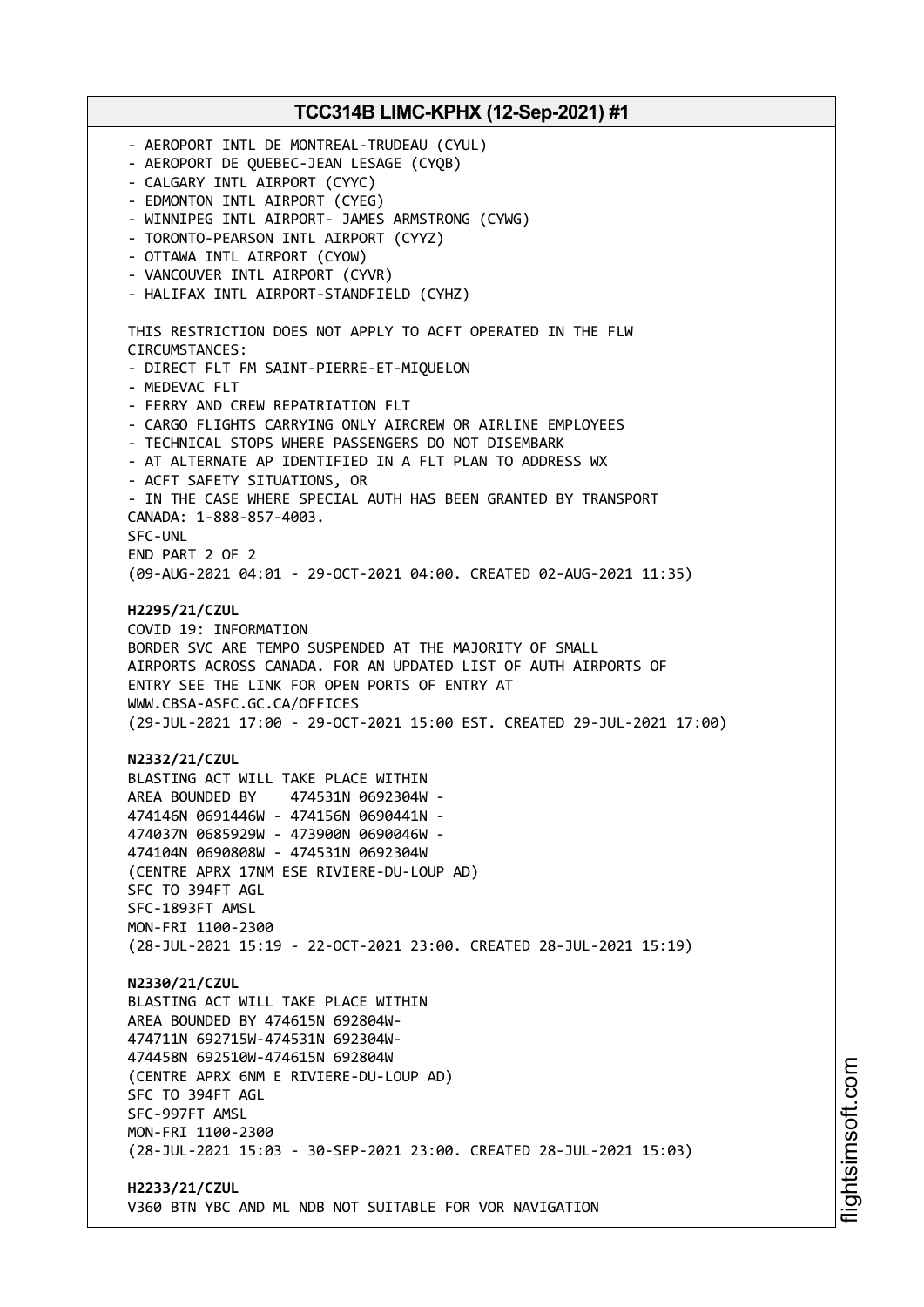(23-JUL-2021 09:56 - 22-OCT-2021 16:00 EST. CREATED 23-JUL-2021 09:56) **H2207/21/CZUL** J567 BTN YGL AND NM NDB NOT SUITABLE FOR VOR NAVIGATION (21-JUL-2021 11:39 - 20-OCT-2021 18:00 EST. CREATED 21-JUL-2021 11:39) **N2121/21/CZUL** BLASTING ACT WILL TAKE PLACE WITHIN 1640FT RADIUS CENTRED ON 583032N 780100W (APRX 3NM NE INUKJUAK AD) SFC TO 328FT AGL SFC-450FT AMSL (14-JUL-2021 12:44 - 13-OCT-2021 18:00 EST. CREATED 14-JUL-2021 12:44) **N2036/21/CZUL** AMEND PUBLICATIONS: BLASTING ACT WILL TAKE PLACE 3281FT RADIUS CENTRED ON 550128N 0671659W (APRX 20NM NW SCHEFFERVILLE/SQUAW LAKE (WATER)). SFC TO 656FT AGL SFC-3084FT AMSL (09-JUL-2021 00:01 - PERM. CREATED 07-JUL-2021 13:59) **N2035/21/CZUL** AMEND PUBLICATIONS: BLASTING ACT WILL TAKE PLACE 3281FT RADIUS CENTRED ON 545909N 0671257W (APRX 17NM NW SCHEFFERVILLE/SQUAW LAKE (WATER) SFC TO 656FT AGL SFC-2756FT AMSL (09-JUL-2021 00:01 - PERM. CREATED 07-JUL-2021 13:52) **H2042/21/CZUL** V372 BTN YVO AND TAGET NOT SUITABLE FOR VOR NAV (06-JUL-2021 11:55 - 01-OCT-2021 16:00 EST. CREATED 06-JUL-2021 11:55) **H2004/21/CZUL** COVID-19: FLIGHT RESTRICTIONS UNTIL FURTHER NOTICE, WITH THE INTENT TO PREVENT THE SPREAD OF THE COVID-19 VIRUS THROUGHOUT NUNAVUT ALL NON-SKED FLT ORIGINATING OUTSIDE OF NUNAVUT LDG IN NUNAVUT ARE REQUIRED TO CTC THE OFFICE OF NUNAVUT'S CHIEF PUBLIC HEALTH OFFICE IN ADVANCE CPHOTRAVELREQUESTS GOV.NU.CA OR CALL 1-867-975-5772. IT IS RECOMMENDED TO CTC 24 HR IN ADVANCE (30-JUN-2021 20:30 - 29-SEP-2021 20:00 EST. CREATED 30-JUN-2021 20:30) **H1994/21/CZUL** PURSUANT TO SECTION 5.1 OF THE AERONAUTICS ACT, THE AIRSPACE WITHIN 0.5NM RADIUS CENTRED ON 453243N 734110W (BORDEAUX PRISON, APRX 5NM NE OF CYUL AD) IS RESTRICTED. NO PERSON SHALL OPR A REMOTELY PILOTED ACFT (RPAS, DRONE) WITHIN THE AREA DESCRIBED UNLESS AUTH BY THE DEPUTY DIRECTOR GENERAL OF SECURITY, CORRECTIONAL SERVICES AT 514-864-8010 EXT 50502 OR EMAIL: SOUTIEN-DGAS(A)MSP.GOUV.QC.CA. SFC-1100FT AMSL (29-JUN-2021 19:42 - 27-SEP-2021 23:59 EST. CREATED 29-JUN-2021 19:42) **N1910/21/CZUL** AMEND PUBLICATIONS: V487: BTN YVO AND YMW: MEA TO READ 13000 INSTEAD OF 7000.

(28-JUN-2021 14:23 - PERM. CREATED 28-JUN-2021 14:23)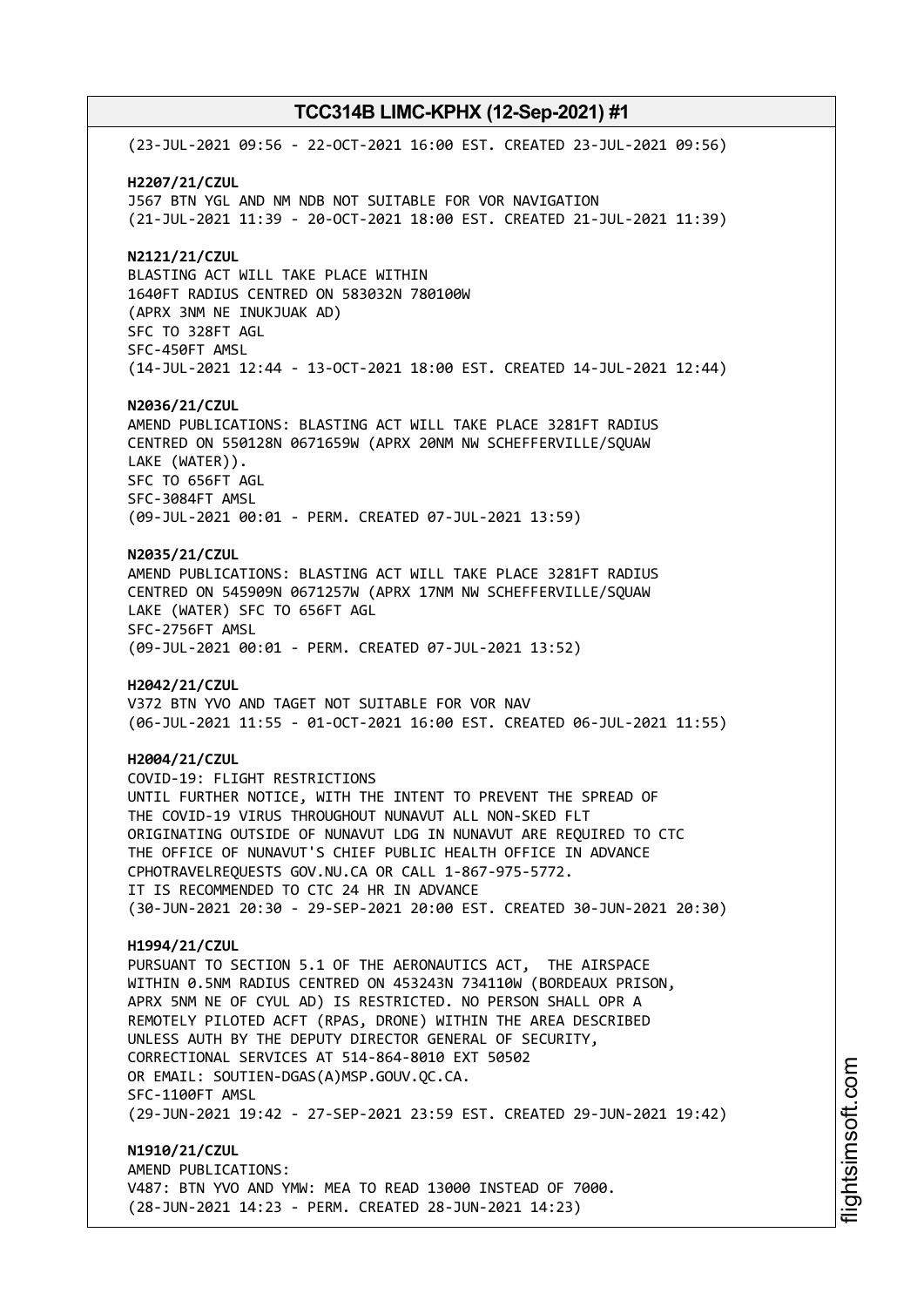**H1969/21/CZUL** AMEND PUBLICATIONS: J542: BTN YVO AND VBS: MEA TO READ 20000 (28-JUN-2021 12:02 - PERM. CREATED 28-JUN-2021 12:02)

**H1646/21/CZUL** AMEND PUBLICATIONS: BLASTING WILL TAKE PLACE WITHIN 1640FT RADIUS CENTRED ON 634556N 683321W (APRX 1980FT BEYOND THR 16 AND 2330FT EAST RCL IQALUIT AD) , 164FT AGL, 446FT AMSL SFC-446FT AMSL (12-JUN-2021 02:37 - PERM. CREATED 12-JUN-2021 02:37)

**H1568/21/CZUL** AMEND PUBLICATIONS: MONTREAL CENTRE: BREVOORT PERIPHERAL STATION (PAL) FREQ 132.025 TO READ: (BLW FL290) 0730-2330Z (DT 0630-2230Z) O/T GANDER CENTRE CLNC DEL (07-JUN-2021 14:56 - PERM. CREATED 07-JUN-2021 14:56)

**N3944/20/CZUL** AMEND AIR5002 (MONTREAL VFR NAV CHART): RESTRICTED AIRSPACE 3NM W OF CSC3 TO READ CYR618 INSTEAD OF CYA618 SFC-900FT AMSL (19-DEC-2020 13:11 - PERM. CREATED 19-DEC-2020 13:11)

┌──────────────────────────────────────────────────────────────────────────────┐

└──────────────────────────────────────────────────────────────────────────────┘

### │**CZWG (WINNIPEG FIR/UIR)** │

**G1595/21/CZWG** V304: BTN UDE TO YWG: MEA/MOCA TO READ 7500/2300 (10-SEP-2021 19:06 - PERM. CREATED 10-SEP-2021 19:06)

#### **M2712/21/CZWG**

BLASTING ACT WILL TAKE PLACE WITHIN 0.5NM RADIUS CENTRED ON 525940N 0971445W (APRX 4890FT BFR THR 28 AND 260FT NORTH EXTENDED RCL AT POPLAR RIVER AD) SFC-200FT AGL SEP 08 1735-2300, SEP 09-30 1300-2300 (08-SEP-2021 17:35 - 30-SEP-2021 23:00. CREATED 08-SEP-2021 17:32)

**L5145/21/CZWG** BLASTING ACT WILL TAKE PLACE WITHIN 1NM RADIUS CENTRED ON 525940N 0971445W (APRX 1 NM E POPLAR RIVER (CZNG) AD) SFC-200FT AGL SEP 08 1500-2300, SEP 09-30 1300-2300 (08-SEP-2021 15:00 - 30-SEP-2021 23:00. CREATED 08-SEP-2021 15:00)

### **G1495/21/CZWG**

COVID-19: FLIGHT RESTRICTIONS UNTIL FURTHER NOTICE, WITH THE INTENT TO PREVENT THE SPREAD OF COVID-19 THROUGHOUT CANADA, AN OPERATOR OPERATING A FLIGHT BETWEEN TWO POINTS IN CANADA OR A FLIGHT TO CANADA MUST COMPLY WITH THE PROVISIONS OF THE INTERIM ORDER RESPECTING CERTAIN REQUIREMENTS FOR CIVIL AVIATION DUE TO COVID-19, ISSUED BY THE MINISTER OF TRANSPORT AND CURRENTLY IN FORCE. THIS INCLUDES A REQUIREMENT FOR PASSENGER FACE MASKS. OPERATORS ARE REQUIRED TO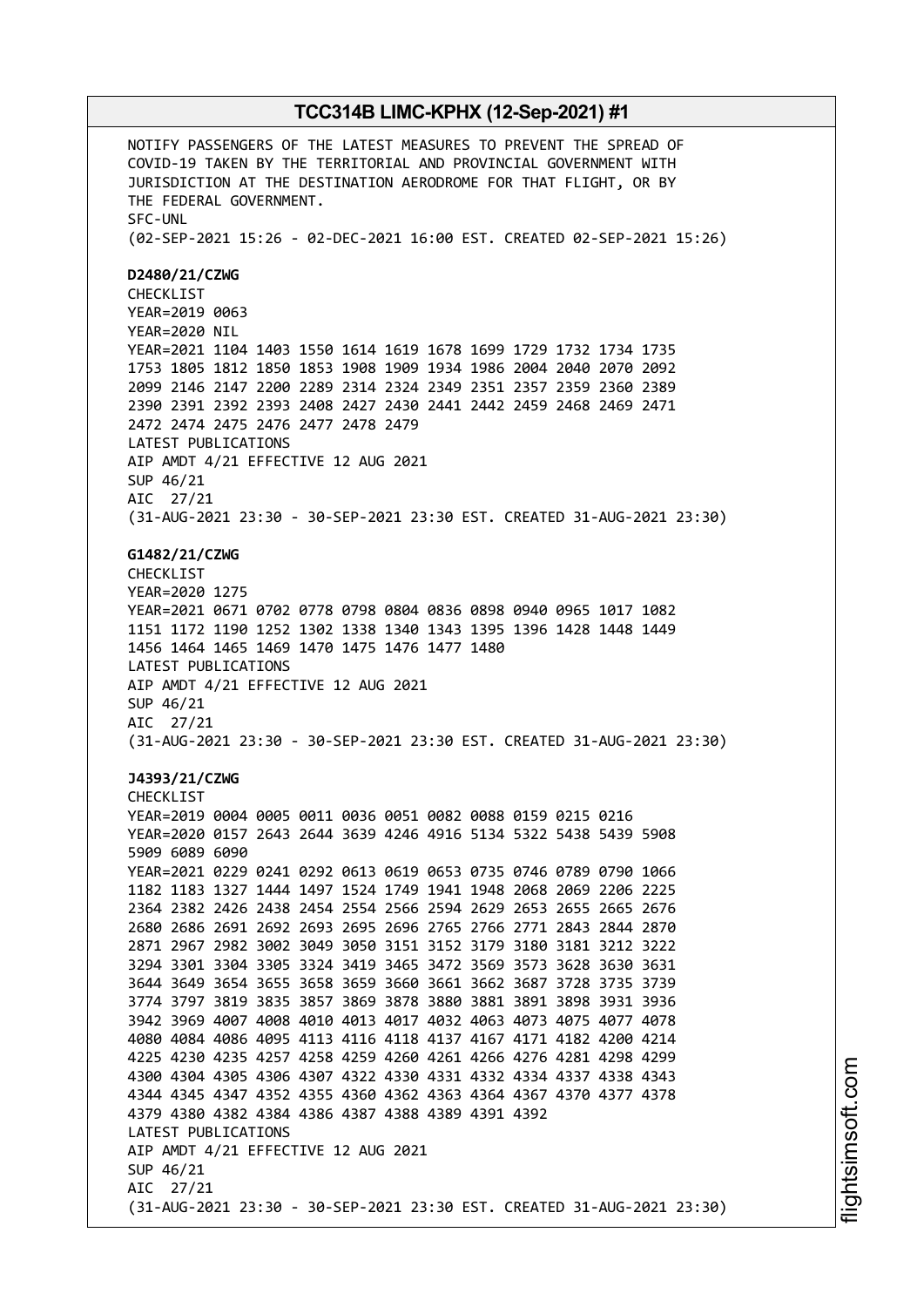**M2584/21/CZWG** CHECKLIST YEAR=2021 0927 1310 1331 1459 1496 1664 1687 1717 1718 1747 1781 1845 1906 2016 2138 2139 2145 2146 2175 2220 2276 2279 2316 2330 2348 2361 2370 2374 2470 2485 2488 2490 2502 2508 2510 2514 2554 2562 2566 2567 2568 2569 2577 2582 LATEST PUBLICATIONS AIP AMDT 4/21 EFFECTIVE 12 AUG 2021 SUP 46/21 AIC 27/21 (31-AUG-2021 23:30 - 30-SEP-2021 23:30 EST. CREATED 31-AUG-2021 23:30) **G1456/21/CZWG** COVID-19: FLIGHT RESTRICTIONS PURSUANT TO SECTION 5.1 OF THE AERONAUTICS ACT, THE MINISTER OF TRANSPORT IS OF THE OPINION IT IS NECESSARY FOR AVIATION SAFETY AND THE PROTECTION OF THE PUBLIC, TO PROHIBIT THE OPS OF ACFT INVOLVED IN SKED AND NON SKED INTL COMMERCIAL AIR SVC FM MOROCCO, FOR THE TRANSPORT OF PASSENGERS ON AN INBOUND FLT TO CANADA. THIS PROHIBITION FURTHER APPLIES TO OPS OF ACFT INVOLVED IN PRIVATE AND CHARTER AIR SVC. THIS PROHIBITION DOES NOT APPLY TO ACFT OPERATED IN THE FLW CIRCUMSTANCES: - CARGO FLT - MEDEVAC FLT - FERRY FLT - FLIGHT CREW REPATRIATION FLT - TECHNICAL STOPS WHERE PASSENGERS DO NOT DISEMBARK, OR - AT ALTERNATE AP IDENTIFIED IN A FLT PLAN TO ADDRESS WX, OR - ACFT SAFETY SITUATIONS, OR - FLT EN ROUTE TO CANADA AT THE TIME THIS NOTICE TAKES EFFECT - IN THE CASE WHERE SPECIAL AUTH HAS BEEN GRANTED BY TRANSPORT CANADA: 1-613-992-6853. SFC-UNL (29-AUG-2021 04:01 - 29-SEP-2021 04:00. CREATED 28-AUG-2021 16:17) **M2490/21/CZWG** PURSUANT TO SECTION 5.1 OF THE AERONUCTICS ACT, THE AIRSPACE SURROUNDING MARIEVAL INDIAN RESIDENTIAL SCHOOL IS RESTRICTED WITHIN AREA BOUNDED BY 503502N 1023924W - 503459N 1023908W - 503450N 1023918W - 503456N 1023931W - 503502N 1023924W (CENTER APRX 14.5NM NE GRENFELL AD) . NO PERSON SHALL OPR AN ACFT, INCLUDING REMOTELY PILOTED ACFT (RPA-DRONE) AND MODEL ACFT, WITHIN THE AREA DESCRIBED UNLESS THE FLT IS AUTH BY THE ADMIN NATION NAVIGATOR 639-205-7811. SFC-3000FT AMSL (25-AUG-2021 17:40 - 29-OCT-2021 23:59. CREATED 25-AUG-2021 17:40) **G1428/21/CZWG** RESTRICTED AREA CYR223 COLD LAKE ACT 7000FT AMSL TO BLW 18000FT AMSL 7000FT AMSL-18000FT AMSL MON 1400-2359, TUE-FRI H24, SAT 0000-0100 (30-AUG-2021 14:00 - 02-OCT-2021 01:00. CREATED 24-AUG-2021 15:53)

**G1396/21/CZWG**

AIRSPACE SECURITY WARNING ISSUED BY THE DEPARTMENT OF TRANSPORT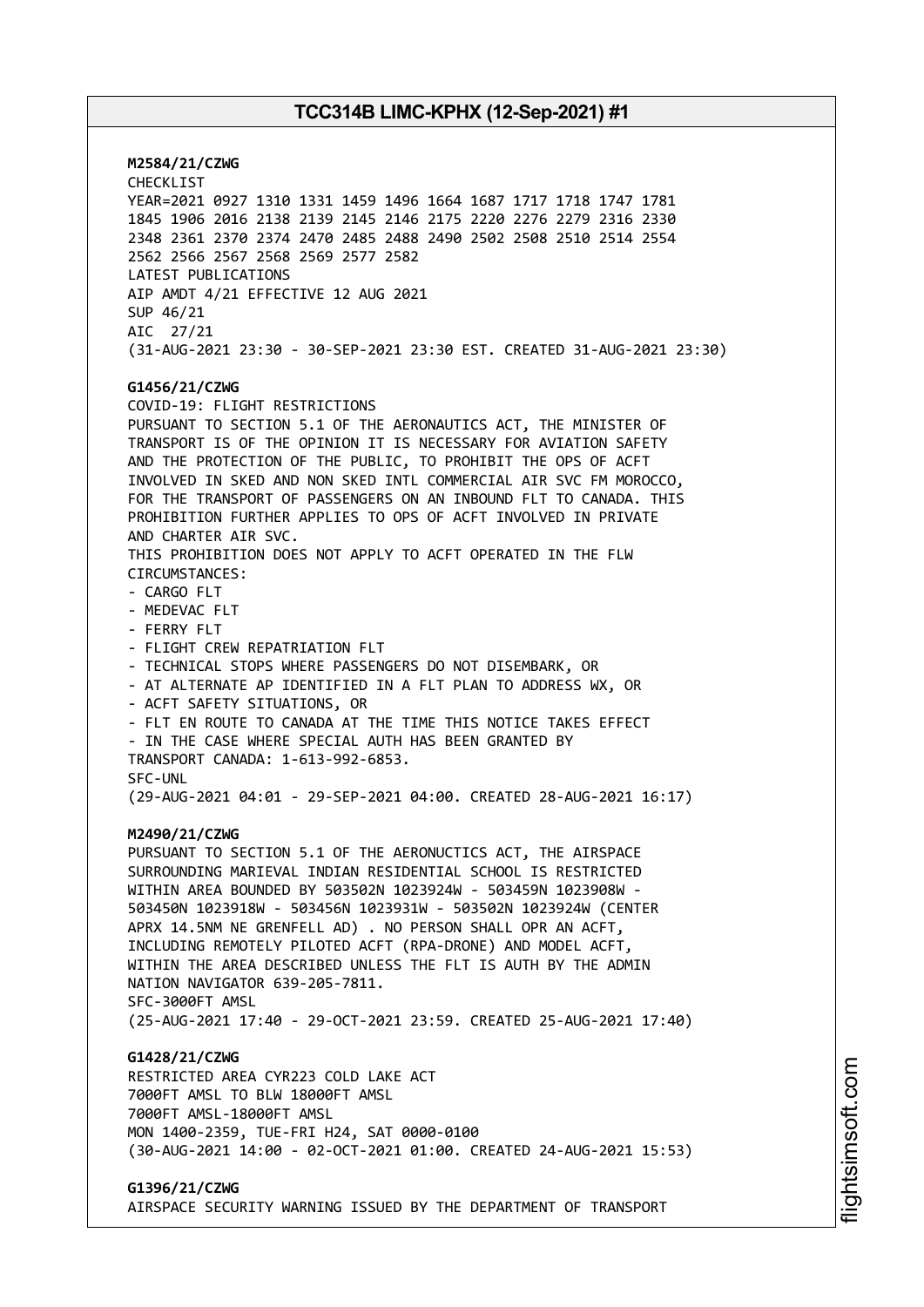IN RESPONSE TO THE VOLATILE SECURITY SITUATION IN AFGHANISTAN. POTENTIAL RISK FROM EXTREMIST AND MILITANT ACTIVITY AND LIMITED RISK MITIGATION CAPABILITIES. CANADIAN AIR OPERATORS AND OWNERS OF AIRCRAFT REGISTERED IN CANADA ARE ADVISED NOT TO ENTER THE AIRSPACE OF AFGHANISTAN (KABUL FIR (OAKX)). (20-AUG-2021 22:15 - 18-NOV-2021 16:00. CREATED 20-AUG-2021 22:15) **G1302/21/CZWG** COVID-19: FLIGHT RESTRICTIONS PURSUANT TO SECTION 5.1 OF THE AERONAUTICS ACT, THE MINISTER OF TRANSPORT IS OF THE OPINION IT IS NECESSARY FOR AVIATION SAFETY AND THE PROTECTION OF THE PUBLIC, TO PROHIBIT THE OPS OF ACFT INVOLVED IN SKED AND NON SKED INTL COMMERCIAL AIR SVC FM INDIA, FOR THE TRANSPORT OF PASSENGERS ON AN INBOUND FLT TO CANADA. THIS PROHIBITION FURTHER APPLIES TO OPS OF ACFT INVOLVED IN PRIVATE AND CHARTER AIR SVC. THIS PROHIBITION DOES NOT APPLY TO ACFT OPERATED IN THE FLW CIRCUMSTANCES: - CARGO FLT - MEDEVAC FLT - FERRY FLT - FLIGHT CREW REPATRIATION FLT - TECHNICAL STOPS WHERE PASSENGERS DO NOT DISEMBARK, OR - AT ALTERNATE AP IDENTIFIED IN A FLT PLAN TO ADDRESS WX, OR - ACFT SAFETY SITUATIONS, OR - FLT EN ROUTE TO CANADA AT THE TIME THIS NOTICE TAKES EFFECT - IN THE CASE WHERE SPECIAL AUTH HAS BEEN GRANTED BY TRANSPORT CANADA: 1-613-992-6853. SFC-UNL (09-AUG-2021 21:10 - 22-SEP-2021 03:59. CREATED 09-AUG-2021 21:10) **D2092/21/CZWG** BLASTING ACT WILL TAKE PLACE WITHIN 1NM RADIUS CENTRED ON 554122N 1033510W (APRX 3000FT BFR THR 23 AND 2090FT LEFT EXTENDED RCL SEABEE MINE AD) SFC-1000FT AGL (04-AUG-2021 17:07 - 30-SEP-2021 23:59. CREATED 04-AUG-2021 17:07) **G1190/21/CZWG** COVID-19: FLIGHT RESTRICTIONS UNTIL FURTHER NOTICE, WITH THE INTENT TO PREVENT THE SPREAD OF COVID-19 THROUGHOUT CANADA, ALL COMMERCIAL AIR SVC, PRIVATE OPR (CAR SUBPART 604) AND FOREIGN BUSINESS AVIATION, THAT ARE TRANSPORTING PASSENGERS TO CANADA MUST COMPLY WITH THE PROVISIONS OF THE INTERIM ORDER RESPECTING CERTAIN REQUIREMENTS FOR CIVIL AVIATION DUE TO COVID-19, ISSUED BY THE MINISTER OF TRANSPORT AND CURRENTLY IN FORCE. THIS INCLUDES A REQUIREMENT PASSENGERS TO WEAR FACE MASKS AND PROVIDE EVIDENCE OF A NEGATIVE RESULT FOR A COVID-19 MOLECULAR TEST PRIOR TO BOARDING. IN ADDITION TO ABV, AND PURSUANT TO SECTION 5.1 OF THE AERONAUTICS ACT, ALL COMMERCIAL AIR SVC, PRIVATE OPR (CAR SUBPART 604) AND FOREIGN BUSINESS AVIATION, THAT ARE TRANSPORTING PASSENGERS TO CANADA MUST, FOR THE PURPOSE OF DISEMBARKING PASSENGERS, LAND AT ONE OF THE FOLLOWING AP: - AEROPORT INTL DE MONTREAL-TRUDEAU (CYUL) PART 1 OF 2 (09-AUG-2021 04:01 - 29-OCT-2021 04:00. CREATED 02-AUG-2021 11:42)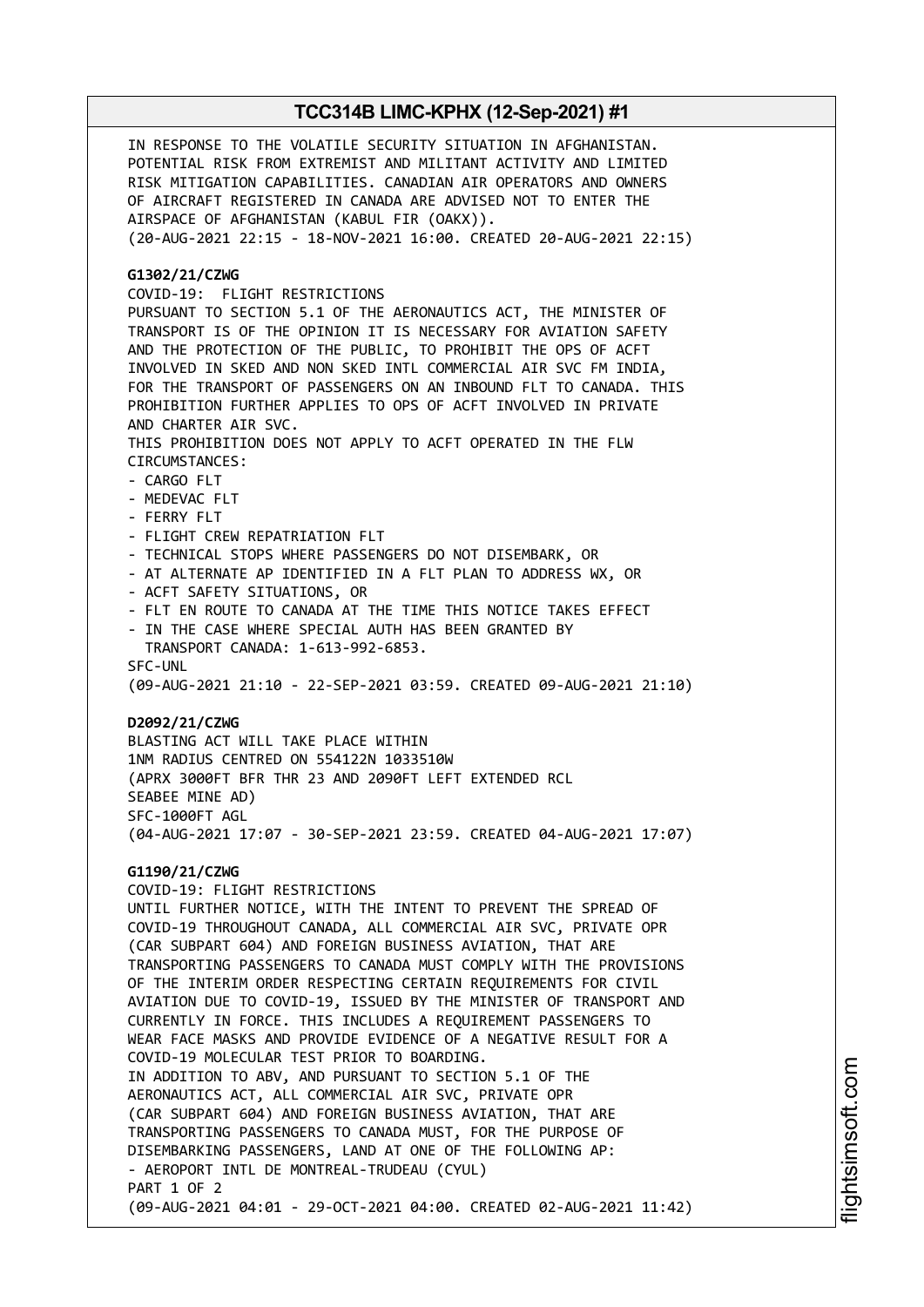**G1190/21/CZWG** - AEROPORT DE QUEBEC-JEAN LESAGE (CYQB) - CALGARY INTL AIRPORT (CYYC) - EDMONTON INTL AIRPORT (CYEG) - WINNIPEG INTL AIRPORT- JAMES ARMSTRONG (CYWG) - TORONTO-PEARSON INTL AIRPORT (CYYZ) - OTTAWA INTL AIRPORT (CYOW) - VANCOUVER INTL AIRPORT (CYVR) - HALIFAX INTL AIRPORT-STANDFIELD (CYHZ) THIS RESTRICTION DOES NOT APPLY TO ACFT OPERATED IN THE FLW CIRCUMSTANCES: - DIRECT FLT FM SAINT-PIERRE-ET-MIQUELON - MEDEVAC FLT - FERRY AND CREW REPATRIATION FLT - CARGO FLIGHTS CARRYING ONLY AIRCREW OR AIRLINE EMPLOYEES - TECHNICAL STOPS WHERE PASSENGERS DO NOT DISEMBARK - AT ALTERNATE AP IDENTIFIED IN A FLT PLAN TO ADDRESS WX - ACFT SAFETY SITUATIONS, OR - IN THE CASE WHERE SPECIAL AUTH ) HAS BEEN GRANTED BY TRANSPORT CANADA: 1-888-857-4003. SFC-UNL) PART 2 OF 2 (09-AUG-2021 04:01 - 29-OCT-2021 04:00. CREATED 02-AUG-2021 11:42) **G1172/21/CZWG** PARAJUMP ACT WILL TAKE PLACE WITHIN 2NM RADIOUS CENTRED ON 502605N 1052316W (APRX AT MOOSE JAW MUNICIPAL) SFC-12500FT AGL SR-SS (30-JUL-2021 18:07 - 27-OCT-2021 23:47. CREATED 30-JUL-2021 18:07) **G1151/21/CZWG** COVID 19: INFORMATION BORDER SVC ARE TEMPO SUSPENDED AT THE MAJORITY OF SMALL AIRPORTS ACROSS CANADA. FOR AN UPDATED LIST OF AUTH AIRPORTS OF ENTRY SEE THE LINK FOR OPEN PORTS OF ENTRY AT WWW.CBSA-ASFC.GC.CA/OFFICES (29-JUL-2021 17:01 - 29-OCT-2021 15:00 EST. CREATED 29-JUL-2021 17:01) **L3498/21/CZWG** BLASTING ACT WILL TAKE PLACE WITHIN 1NM RADIUS CENTRED ON 544544N 1015308W (APRX 1.95NM WNW FLIN FLON/CHANNING (WATER) AD) SFC-1500FT AGL (07-JUL-2021 16:24 - 05-OCT-2021 18:00. CREATED 07-JUL-2021 16:24) **G0940/21/CZWG** PARAJUMPS ACT WILL TAKE PLACE WITHIN 1.5 NM RADIUS CENTRED ON GIMLI INDUSTRIAL PARK AD SFC-12500FT AMSL (05-JUL-2021 01:14 - 05-OCT-2021 01:00. CREATED 05-JUL-2021 01:14) **G0898/21/CZWG** COVID-19: FLIGHT RESTRICTIONS UNTIL FURTHER NOTICE, WITH THE INTENT TO PREVENT THE SPREAD OF

THE COVID-19 VIRUS THROUGHOUT NUNAVUT ALL NON-SKED FLT ORIGINATING OUTSIDE OF NUNAVUT LDG IN NUNAVUT ARE REQUIRED TO CTC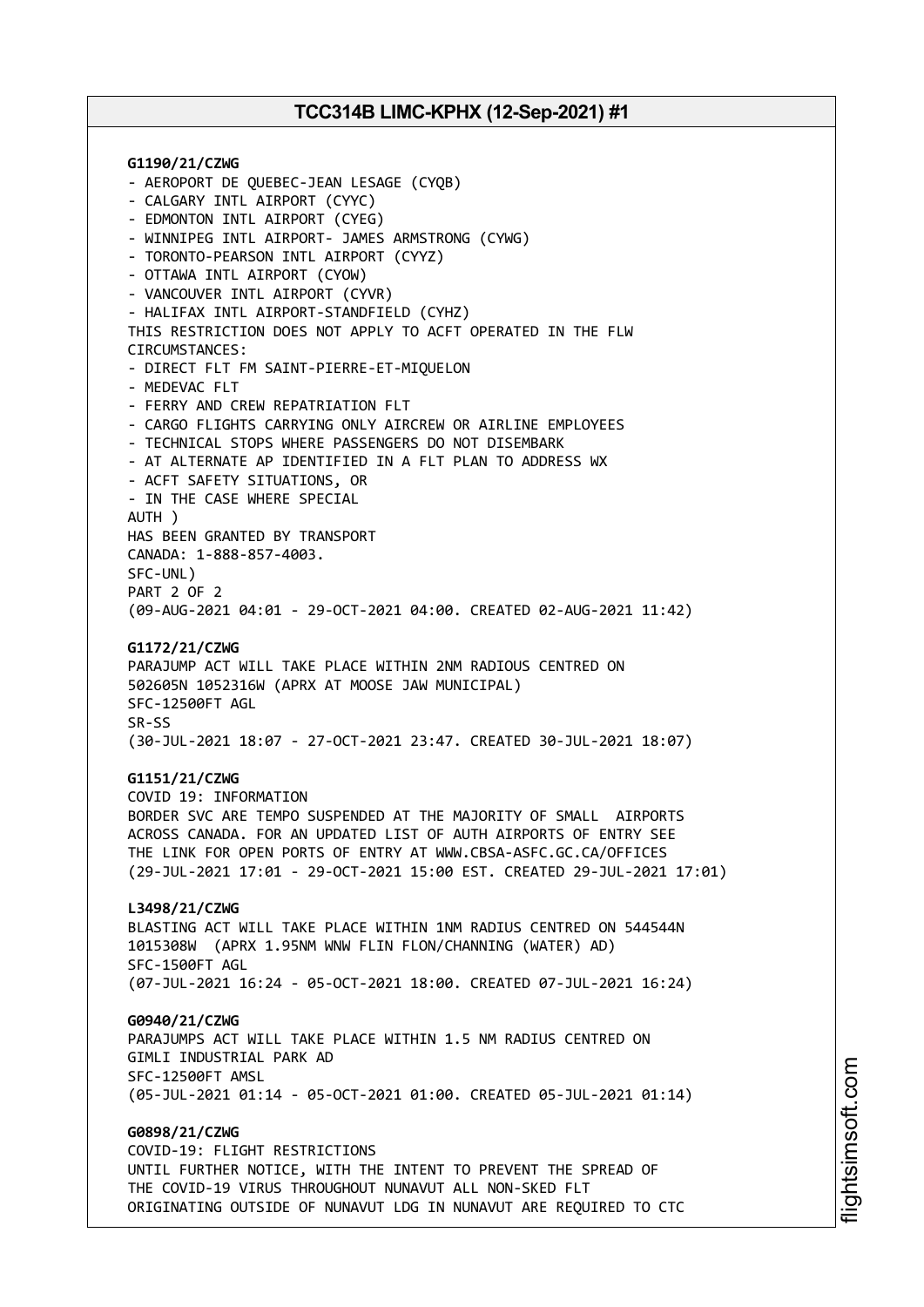┌──────────────────────────────────────────────────────────────────────────────┐

└──────────────────────────────────────────────────────────────────────────────┘

THE OFFICE OF NUNAVUT'S CHIEF PUBLIC HEALTH OFFICE IN ADVANCE CPHOTRAVELREQUESTS GOV.NU.CA OR CALL 1-867-975-5772. IT IS RECOMMENDED TO CTC 24 HR IN ADVANCE (30-JUN-2021 18:58 - 28-SEP-2021 18:00 EST. CREATED 30-JUN-2021 18:58)

#### **G0798/21/CZWG**

WINNIPEG CENTRE PERIPHERAL STATION (PAL) 225.2MHZ AT KENORA U/S (18-JUN-2021 20:57 - 17-SEP-2021 23:59. CREATED 18-JUN-2021 20:57)

### │**KZMP (MINNEAPOLIS FIR)** │

#### **09/267/KZMP**

ZMP AIRSPACE R4301 ACT SFC-5000FT (13-SEP-2021 11:00 - 13-SEP-2021 12:29. CREATED 12-SEP-2021 11:06)

#### **09/246/KZMP**

ZMP AIRSPACE CRYPT CENTRAL MOA ACT 8000FT UP TO BUT NOT INCLUDING FL180 (12-SEP-2021 14:45 - 12-SEP-2021 16:45. CREATED 12-SEP-2021 08:51)

#### **09/245/KZMP**

ZMP AIRSPACE CRYPT NORTH MOA ACT 8000FT UP TO BUT NOT INCLUDING FL180 (12-SEP-2021 14:45 - 12-SEP-2021 16:45. CREATED 12-SEP-2021 08:51)

#### **09/244/KZMP**

ZMP AIRSPACE CRYPT SOUTH MOA ACT 8000FT UP TO BUT NOT INCLUDING FL180 (12-SEP-2021 14:45 - 12-SEP-2021 16:45. CREATED 12-SEP-2021 08:51)

### **09/243/KZMP**

ZMP AIRSPACE ONEILL MOA ACT 500FT UP TO BUT NOT INCLUDING FL180 (12-SEP-2021 14:45 - 12-SEP-2021 16:45. CREATED 12-SEP-2021 08:50)

### **09/242/KZMP**

ZMP AIRSPACE LAKE ANDES MOA ACT 6000FT UP TO BUT NOT INCLUDING FL180 (12-SEP-2021 14:45 - 12-SEP-2021 16:45. CREATED 12-SEP-2021 08:50)

#### **09/235/KZMP**

ZMP AIRSPACE R5402 ACT 500FT-9999FT (12-SEP-2021 13:30 - 12-SEP-2021 22:30. CREATED 12-SEP-2021 07:36)

## **09/234/KZMP**

ZMP AIRSPACE R5403A ACT 8000FT-9999FT (12-SEP-2021 13:30 - 12-SEP-2021 22:30. CREATED 12-SEP-2021 07:36)

### **09/233/KZMP**

ZMP AIRSPACE R5403B ACT 10000FT-13999FT (12-SEP-2021 13:30 - 12-SEP-2021 22:30. CREATED 12-SEP-2021 07:36)

#### **09/232/KZMP**

ZMP AIRSPACE R5403C ACT 14000FT UP TO BUT NOT INCLUDING FL180 (12-SEP-2021 13:30 - 12-SEP-2021 22:30. CREATED 12-SEP-2021 07:36)

### **09/224/KZMP**

ZMP AIRSPACE PIKE WEST MOA ACT 6000FT UP TO BUT NOT INCLUDING FL180 (12-SEP-2021 13:30 - 12-SEP-2021 19:30. CREATED 12-SEP-2021 07:36)

#### **09/223/KZMP**

ZMP AIRSPACE STEELHEAD MOA ACT 6000FT UP TO BUT NOT INCLUDING FL180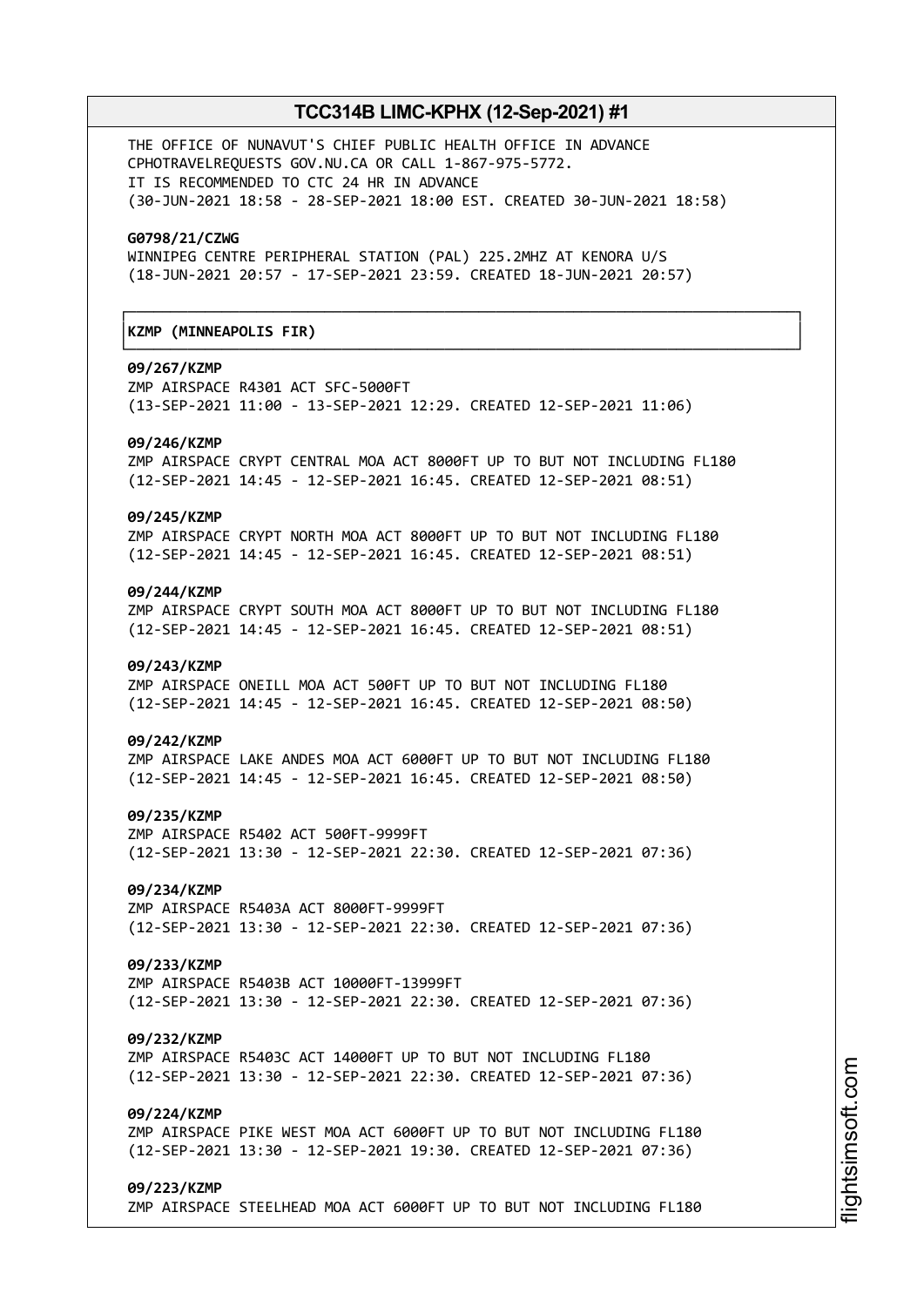(12-SEP-2021 13:30 - 12-SEP-2021 19:30. CREATED 12-SEP-2021 07:36) **09/168/KZMP** ZMP AIRSPACE R5401 ACT SFC-5000FT (12-SEP-2021 13:00 - 12-SEP-2021 23:00. CREATED 11-SEP-2021 13:06) **09/060/KZMP** ZMP AIRSPACE UAS WI AN AREA DEFINED AS 15NM RADIUS OF ELO156018 SFC-1000FT AGL (11-SEP-2021 12:00 - 18-SEP-2021 23:00. CREATED 10-SEP-2021 16:51) **09/052/KZMP** ZMP OBST WIND TURBINE FARM WI AN AREA DEFINED AS 5NM RADIUS OF 443709N0964117W (10.1NM SW SD2) 2500FT (550FT AGL) NOT LGTD (10-SEP-2021 05:01 - 30-SEP-2021 23:59. CREATED 10-SEP-2021 05:01) **09/043/KZMP** ZMP AIRSPACE UAS WI AN AREA DEFINED AS 3.9NM RADIUS OF 460523N0942135W (8.4NM N LXL) SFC-2400FT AGL DLY 1400-2000 (13-SEP-2021 14:00 - 16-SEP-2021 20:00. CREATED 08-SEP-2021 15:35) **08/172/KZMP** ZMP OBST WIND TURBINE FARM WI AN AREA DEFINED AS 5NM RADIUS OF 430707N0980427W (18NM ENE AGZ) 2000FT (600FT AGL) NOT LGTD (27-AUG-2021 01:20 - 01-OCT-2021 03:00. CREATED 27-AUG-2021 01:20) **08/151/KZMP** ZMP OBST TOWER LGT (ASR UNKNOWN) 435458N0850848W (6.5NM W 9C8) 1300FT (221FT AGL) U/S (21-AUG-2021 14:18 - 15-OCT-2021 23:59. CREATED 21-AUG-2021 14:18) **08/136/KZMP** ZMP OBST WIND TURBINE FARM WI AN AREA DEFINED AS 4.36NM RADIUS OF 484721N1025036W (6.9NM SSW D49) 2451FT (499FT AGL) NOT LGTD (20-AUG-2021 05:41 - 20-SEP-2021 23:59 EST. CREATED 20-AUG-2021 05:44) **08/060/KZMP** ZMP OBST WIND TURBINE FARM WI AN AREA DEFINED AS 5.3NM RADIUS OF 455607N0990031W (15.5NM SE ASY) 2497FT (396FT AGL) NOT LGTD (09-AUG-2021 14:18 - 23-SEP-2021 23:59. CREATED 09-AUG-2021 14:18) **1/9807/KZMP** ZMP KS..ROUTE ZMP ZKC. V532 SALINA (SLN) VORTAC, KS TO LINCOLN (LNK) VORTAC, NE MOCA 3100. 2108021922-2308021922EST (PERM. CREATED 02-AUG-2021 19:23) **1/3469/KZMP** ZMP IA..ROUTE ZMP. V505 ALMAY, MN TO PRAGS, MN MOCA 2800. 2107012144-2306292144EST (PERM. CREATED 01-JUL-2021 21:44) **1/3468/KZMP** ZMP IA..ROUTE ZMP. V505 GUMBO, IA TO FORT DODGE (FOD) VORTAC, IA MEA 3100. 2107012142-2306292142EST

(PERM. CREATED 01-JUL-2021 21:42)

m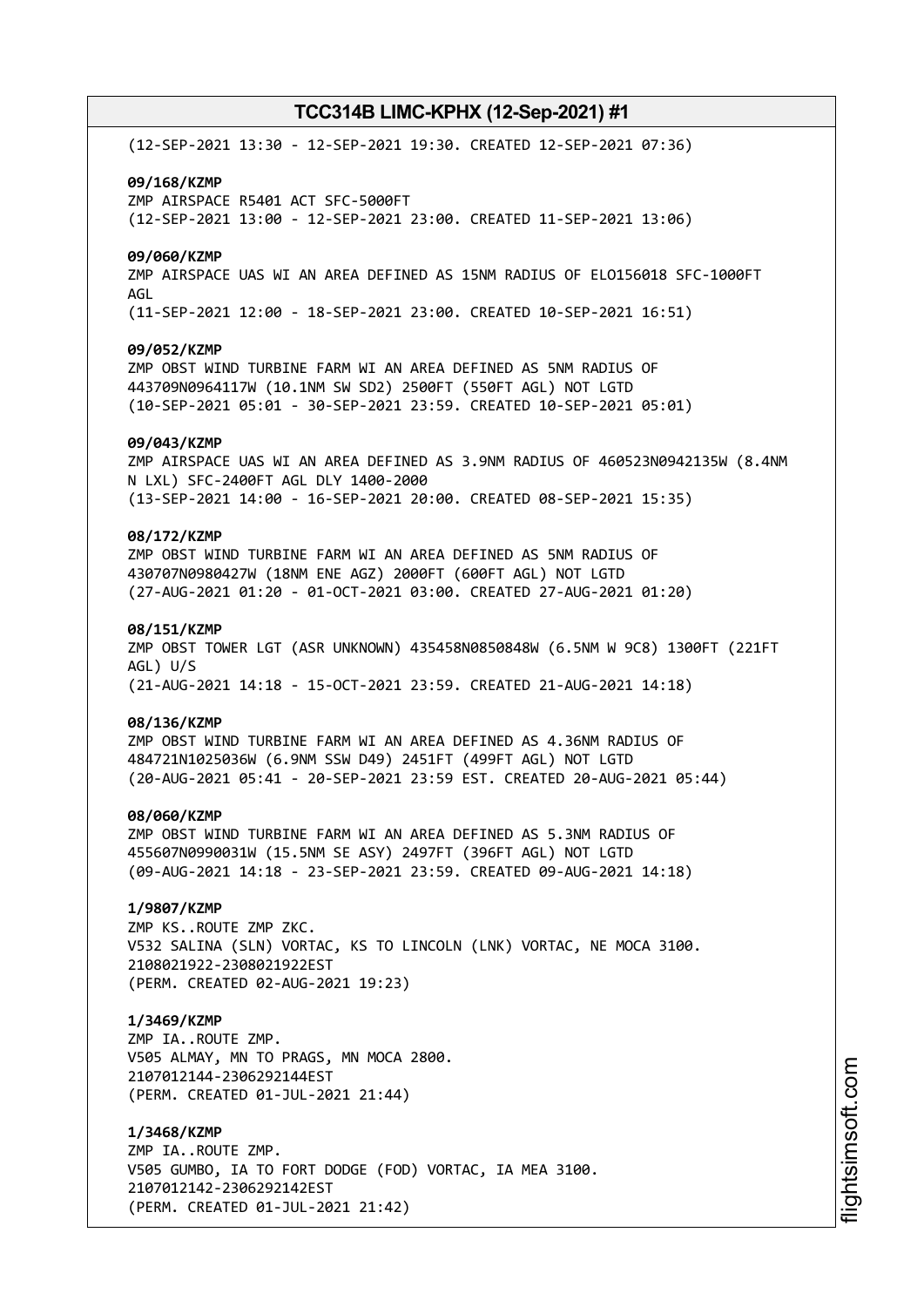### **06/245/KZMP**

ZMP OBST WIND TURBINE FARM WI AN AREA DEFINED AS 3NM RADIUS OF 442840N0990801W (8.1NM WSW MKA) 2451FT (420FT AGL) NOT LGTD (30-JUN-2021 22:00 - 31-DEC-2021 23:59. CREATED 30-JUN-2021 22:00)

## **1/7606/KZMP**

ZMP MN..ROUTE ZMP. V218, V505 SQEAK, MN MRA 10000. INL VOR R-176 RESTRICTIONS. (21-JUN-2021 21:22 - 19-JUN-2023 21:22 EST. CREATED 21-JUN-2021 21:22)

### **1/5683/KZMP**

ZMP IA..ROUTE ZMP. V172 WUNOT, IA TO LINDE, IA MOCA 3900. 2106021438-2306011438EST (PERM. CREATED 02-JUN-2021 14:39)

### **1/5617/KZMP**

ZMP MN..ROUTE ZMP. V15 MOFIT, ND TO IRIWY, ND MOCA 3700. 2106021252-2306021252EST (PERM. CREATED 02-JUN-2021 12:52)

### **05/184/KZMP**

ZMP OBST WIND TURBINE FARM WI AN AREA DEFINED AS 15NM RADIUS OF 433110.27N0930923.76W (15NM NW AEL) 1893FT (459FT AGL) NOT LGTD (29-MAY-2021 18:22 - 30-NOV-2021 23:59. CREATED 29-MAY-2021 18:22)

### **05/170/KZMP**

ZMP AIRSPACE UAS WI AN AREA DEFINED AS 480829N0971609W (9.6NM SE D06) TO 480836N0972327W (9.5NM S D06) TO 480736N0972917W (10.3NM SSW D06) TO 480514N0973522W (14.4NM SW D06) TO 481610N0995042W (9.8NM SE RUG) TO 483200N0994600W (8.3NM SE 2H9) TO 484600N0993600W (6.3NM S 06D) TO 485336N0992513W (7.4NM E 06D) TO 485439N0971530W (1.7NM S PMB) TO POINT OF ORIGIN SFC-FL180 (28-MAY-2021 14:48 - 25-MAY-2022 23:59. CREATED 28-MAY-2021 14:48)

#### **05/140/KZMP**

ZMP AIRSPACE UAS WI AN AREA DEFINED AS 485439N0971530W (2NM S PMB) TO 484942N0964014W (10NM NE HCO) TO 483722N0961709W (10NM NE 23D) TO 482554N0960458W (18.6NM NW 3G2) TO 480627N0955538W (10NM ENE TVF) TO 475746N0971617W (3.5NM W GFK) TO POINT OF ORIGIN 11000FT-FL180 (25-MAY-2021 14:01 - 25-MAY-2022 23:59. CREATED 25-MAY-2021 14:01)

### **1/7155/KZMP**

ZMP MN..ROUTE ZMP. V412 REDWOOD FALLS (RWF) VOR/DME, MN TO FLYING CLOUD (FCM) VOR/DME, MN MFA 4000 2104282016-2304282016EST (PERM. CREATED 28-APR-2021 20:17)

### **04/146/KZMP**

ZMP SVC MINNEAPOLIS ARTCC CLASS E SERVICE AVBL WI AN AREA DEFINED AS 63NM RADIUS OF 462132.12N0872350.72W (SAW) 1200FT AGL-14500FT EXC SAWYER TWR CLASS D SFC AREA (20-APR-2021 20:35 - PERM. CREATED 20-APR-2021 20:35)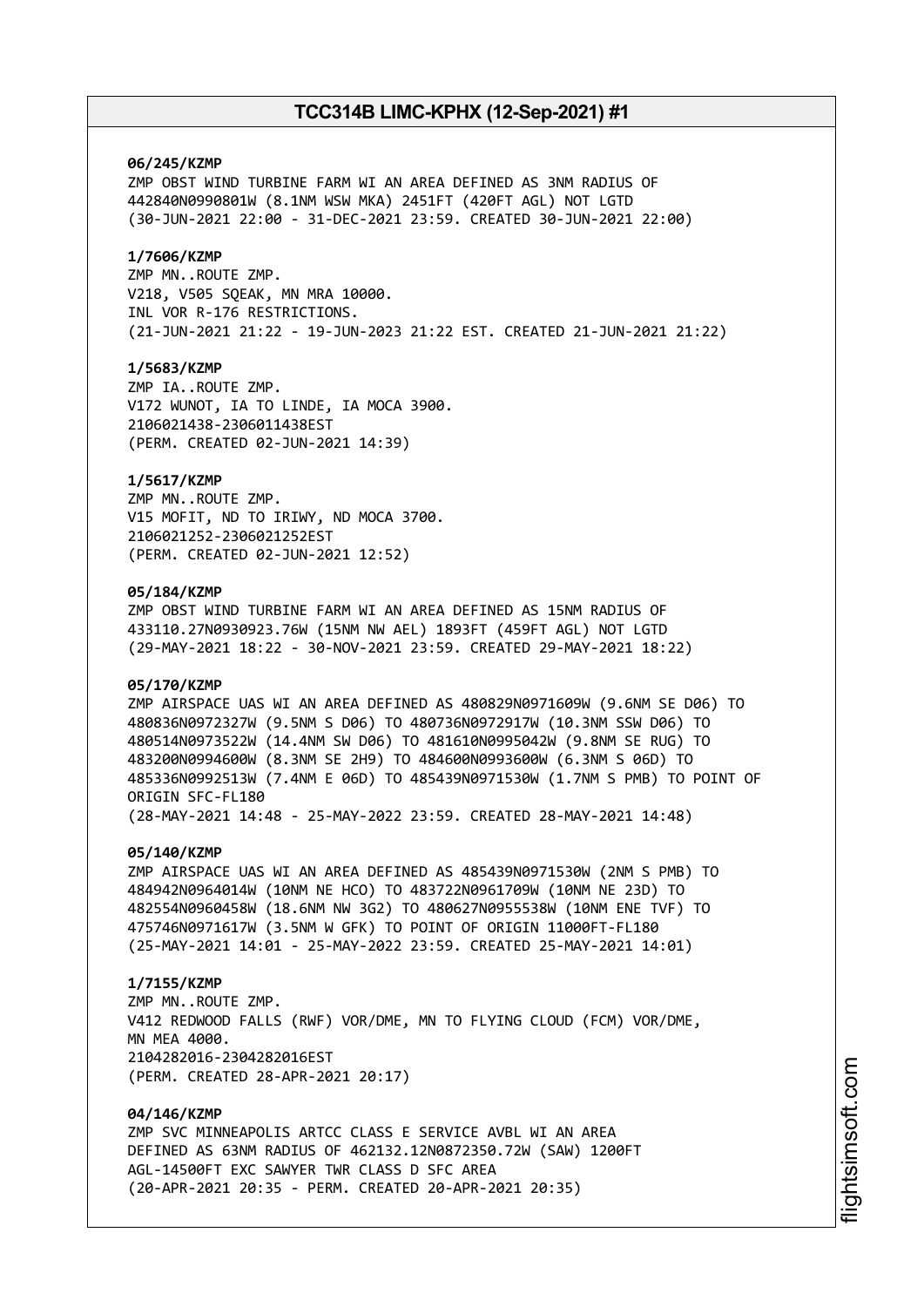# **04/009/KZMP** ZMP AIRSPACE UAS WI AN AREA DEFINED AS 1NM RADIUS OF 453537.50N0931059.90W (4.0NM ENE CBG) SFC-400FT AGL SUN SAT SR-SS (04-APR-2021 11:48 - 31-OCT-2021 23:01. CREATED 01-APR-2021 19:16) **1/8045/KZMP** ZMP ROUTE ZMP. V78 WATERTOWN (ATY) VORTAC, SD TO CLAPS INT, MN MOCA 3600. 2102251413-2302251413EST (PERM. CREATED 25-FEB-2021 14:15) **1/2001/KZMP** ZMP KS..ROUTE ZMP ZKC. V551 SALINA (SLN) VORTAC, KS TO MANKATO (TKO) VORTAC, KS MEA 6000. 2101071747-2301071747EST (PERM. CREATED 07-JAN-2021 17:47) **0/2230/KZMP** ZMP MT..ROUTE ZMP ZLC. J70 LEWISTOWN (LWT) VOR/DME, MT TO DICKINSON (DIK) VORTAC, ND MEA 21000. LWT VOR/DME RESTRICTION. (25-SEP-2020 19:29 - 25-SEP-2022 19:29 EST. CREATED 25-SEP-2020 19:29) **09/105/KZMP** ZMP OBST CRANE (ASN UNKNOWN) 460421N0933943W (17.5NM N 18Y) UNKNOWN (120FT AGL) FLAGGED AND LGTD DLY 1200-2200 (21-SEP-2020 12:00 - 01-JAN-2022 22:00. CREATED 14-SEP-2020 12:02) **0/3546/KZMP** ZMP MN..ROUTE ZMP. V78 WATERTOWN (ATY) VORTAC, SD TO CLAPS, MN MOCA 3600. 2008172013-2208172013EST (PERM. CREATED 17-AUG-2020 20:14) **0/4948/KZMP** ZMP SD..ROUTE ZMP. V78 WATERTOWN (ATY) VORTAC, SD TO CLAPS, MN MOCA 3600. 2006012022-2206012022EST (PERM. CREATED 01-JUN-2020 20:23) **0/0061/KZMP** ZMP NE..ROUTE ZMP. V71 PAWNEE CITY (PWE) VORTAC, NE R-149 TO TOPEKA (TOP) VORTAC, KS R-330 MOCA 2900. 2005111724-2205051724EST (PERM. CREATED 11-MAY-2020 17:25) **0/5880/KZMP** ZMP WI..ROUTE ZMP. V129 EAU CLAIRE (EAU) VORTAC, WI R-176 TO NODINE (ODI) VORTAC, MN **MFA 4700** EAU VORTAC R-176 UNUSABLE BELOW 4700. (22-JAN-2020 15:01 - 22-JAN-2022 14:59 EST. CREATED 22-JAN-2020 15:01) **0/5874/KZMP** ZMP WI..ROUTE ZMP. V129 EAU CLAIRE (EAU) VORTAC, WI R-341 TO COP MEA 6000.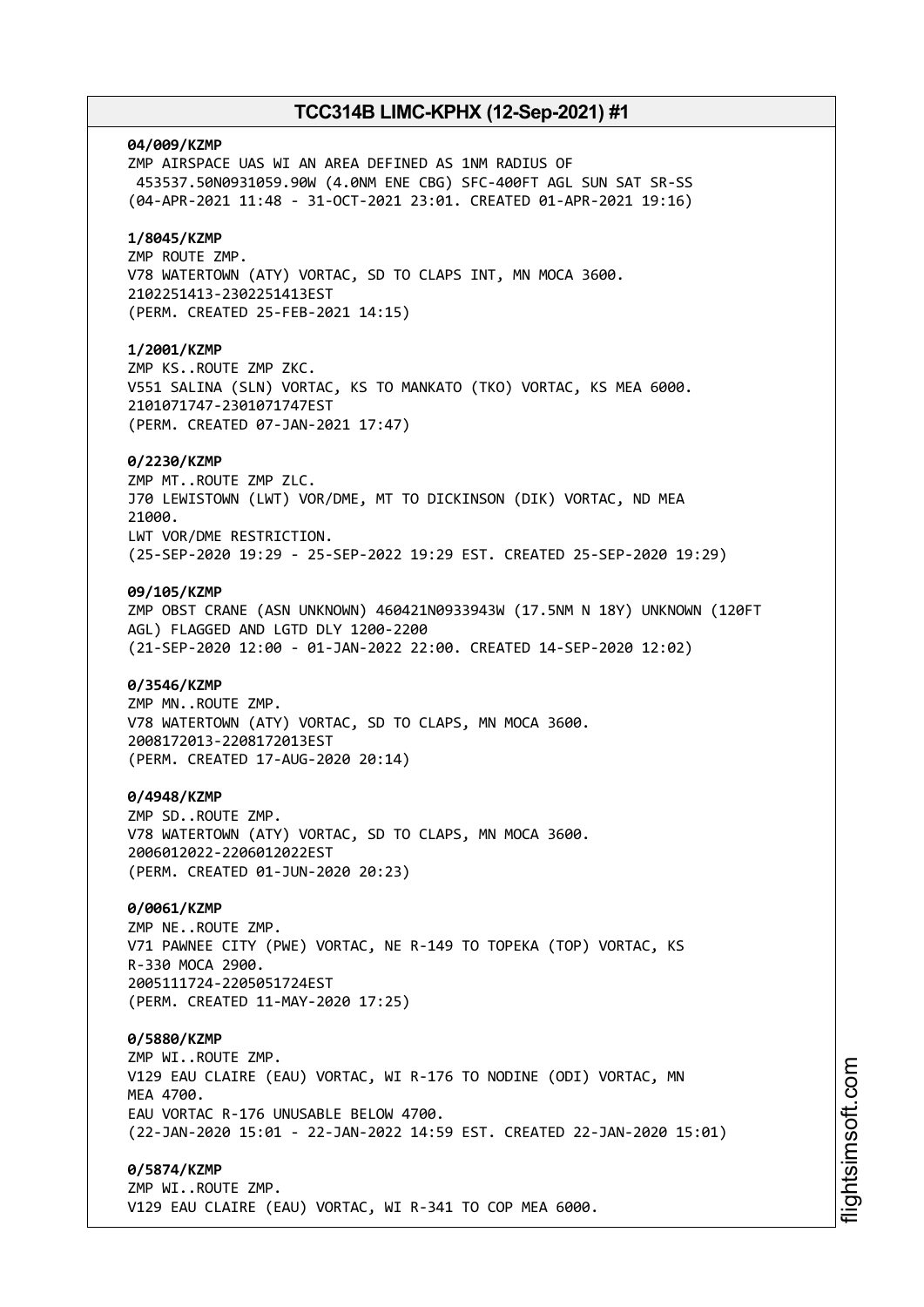EAU VORTAC R-341 UNUSABLE BEYOND 40 NM BELOW 6000. 2001221451-2201221451EST (PERM. CREATED 22-JAN-2020 14:51)

### **0/5391/KZMP**

ZMP ROUTE ZMP. V398 ALMAY, MN TO KASPR, MN MOCA 2900. 2001211612-2201211612EST (PERM. CREATED 21-JAN-2020 16:12)

## **0/5329/KZMP**

ZMP ROUTE ZMP. V24 ALMAY, MN TO KASPR, MN MOCA 2900. 2001211439-2201211439EST (PERM. CREATED 21-JAN-2020 14:40)

### **0/3417/KZMP**

ZMP WI..ROUTE ZMP. V26 EAU CLAIRE (EAU) VORTAC, WI R-088 FROM 40 NM TO COP MEA 7500. EAU VORTAC R-088 UNUSABLE BEYOND 40 NM BELOW 7500. 2001131829-2201131824EST (PERM. CREATED 13-JAN-2020 18:29)

┌──────────────────────────────────────────────────────────────────────────────┐

└──────────────────────────────────────────────────────────────────────────────┘

### │**KZLC (SALT LAKE CITY FIR)** │

#### **09/109/KZLC**

ZLC NAV GPS (FTIRCA GPS 21-56) (INCLUDING WAAS, GBAS, AND ADS-B) MAY NOT BE AVBL WI A 271NM RADIUS CENTERED AT 352121N1163405W (HEC 336034) FL400-UNL, 221NM RADIUS AT FL250, 148NM RADIUS AT 10000FT, 121NM RADIUS AT 4000FT AGL, 89NM RADIUS AT 50FT AGL. DLY 1000-1259 2109161000-2109171259 (PERM. CREATED 12-SEP-2021 15:00)

**09/089/KZLC** ZLC AIRSPACE REVEILLE NORTH MOA ACT 100FT UP TO BUT NOT INCLUDING FL180 (12-SEP-2021 17:30 - 12-SEP-2021 20:30. CREATED 12-SEP-2021 11:35)

**09/090/KZLC** ZLC AIRSPACE REVEILLE SOUTH MOA ACT 100FT UP TO BUT NOT INCLUDING FL180 (12-SEP-2021 17:30 - 12-SEP-2021 20:30. CREATED 12-SEP-2021 11:35)

## **09/080/KZLC** ZLC AIRSPACE DCC FORGING SABER 21-02 STNR ALT RESERVATION WI AN AREA DEFINED AS 431700N1160200W TO 430900N1154900W TO 430200N1153700W TO 425300N1152300W TO 425300N1152400W TO 425300N1154200W TO 424500N1154200W TO 424500N1160000W TO 424500N1170000W TO 425800N1164000W TO 431400N1161600W TO 431000N1161600W TO 430600N1160700W TO 430900N1160000W TO POINT OF ORTGIN. 14000FT-17900FT 2109152100-2109152300 (PERM. CREATED 12-SEP-2021 11:29)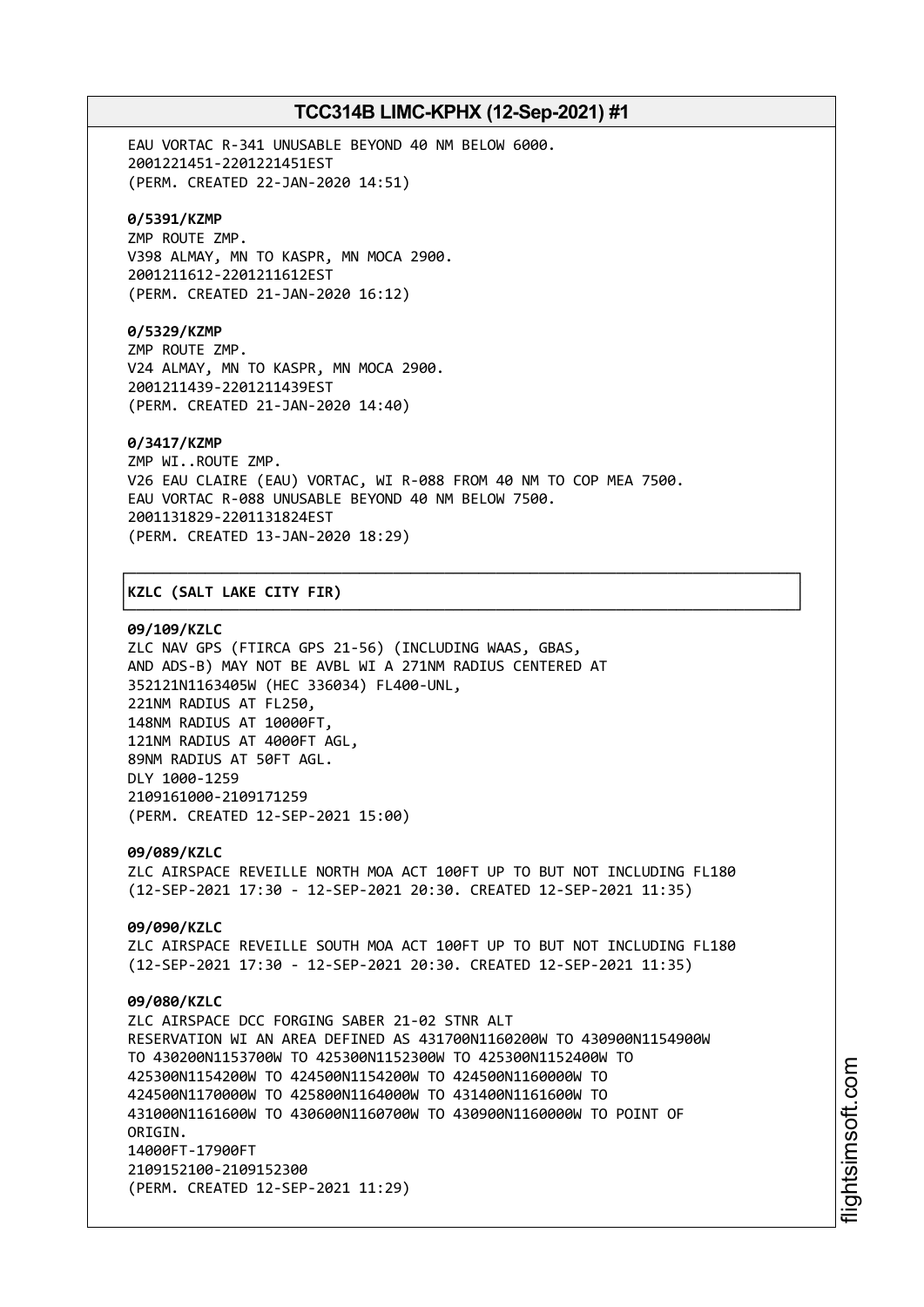**09/079/KZLC** ZLC AIRSPACE DCC FORGING SABER 21-02 STNR ALT RESERVATION WI AN AREA DEFINED AS 431700N1160200W TO 430900N1154900W TO 430200N1153700W TO 425300N1152300W TO 425300N1152400W TO 425300N1154200W TO 424500N1154200W TO 424500N1160000W TO 424500N1170000W TO 425800N1164000W TO 431400N1161600W TO 431000N1161600W TO 430600N1160700W TO 430900N1160000W TO POINT OF ORIGIN 14000FT-17900FT (15-SEP-2021 02:00 - 15-SEP-2021 04:00. CREATED 12-SEP-2021 11:20) **09/085/KZLC** ZLC AIRSPACE R3202 LOW ACT SFC UP TO BUT NOT INCLUDING FL180 (12-SEP-2021 16:00 - 12-SEP-2021 19:15. CREATED 12-SEP-2021 10:06) **09/083/KZLC** ZLC AIRSPACE R3204B ACT 100FT AGL UP TO BUT NOT INCLUDING FL180 (12-SEP-2021 16:00 - 12-SEP-2021 19:15. CREATED 12-SEP-2021 10:06) **09/082/KZLC** ZLC AIRSPACE R3204A ACT SFC-100FT AGL (12-SEP-2021 16:00 - 12-SEP-2021 19:15. CREATED 12-SEP-2021 10:06) **09/080/KZLC** ZLC AIRSPACE JARBIDGE NORTH MOA ACT 100FT AGL UP TO BUT NOT INCLUDING FL180 (12-SEP-2021 16:00 - 12-SEP-2021 19:15. CREATED 12-SEP-2021 10:06) **09/078/KZLC** ZLC AIRSPACE OWYHEE NORTH MOA ACT 100FT AGL UP TO BUT NOT INCLUDING FL180 (12-SEP-2021 16:00 - 12-SEP-2021 19:15. CREATED 12-SEP-2021 10:06) **09/074/KZLC** ZLC AIRSPACE SADDLE B MOA ACT 8000FT UP TO BUT NOT INCLUDING FL180 (12-SEP-2021 16:00 - 12-SEP-2021 19:15. CREATED 12-SEP-2021 10:06) **09/070/KZLC** ZLC AIRSPACE HART C MOA ACT 11000FT UP TO BUT NOT INCLUDING FL180 (12-SEP-2021 16:00 - 12-SEP-2021 19:00. CREATED 12-SEP-2021 10:06) **09/067/KZLC** ZLC AIRSPACE HART D MOA ACT 11000FT UP TO BUT NOT INCLUDING FL180 (12-SEP-2021 16:00 - 12-SEP-2021 19:00. CREATED 12-SEP-2021 10:06) **09/063/KZLC** ZLC AIRSPACE HART F MOA ACT 11000FT UP TO BUT NOT INCLUDING FL180 (12-SEP-2021 16:00 - 12-SEP-2021 19:00. CREATED 12-SEP-2021 10:06) **09/061/KZLC** ZLC AIRSPACE JUNIPER C MOA ACT 11000FT UP TO BUT NOT INCLUDING FL180 (12-SEP-2021 16:00 - 12-SEP-2021 19:00. CREATED 12-SEP-2021 10:06) **09/058/KZLC** ZLC AIRSPACE JUNIPER EAST LOW MOA ACT 500FT AGL-10999FT (12-SEP-2021 16:00 - 12-SEP-2021 19:00. CREATED 12-SEP-2021 10:06) **09/056/KZLC** ZLC AIRSPACE JUNIPER D MOA ACT 11000FT UP TO BUT NOT INCLUDING FL180 (12-SEP-2021 16:00 - 12-SEP-2021 19:00. CREATED 12-SEP-2021 10:06)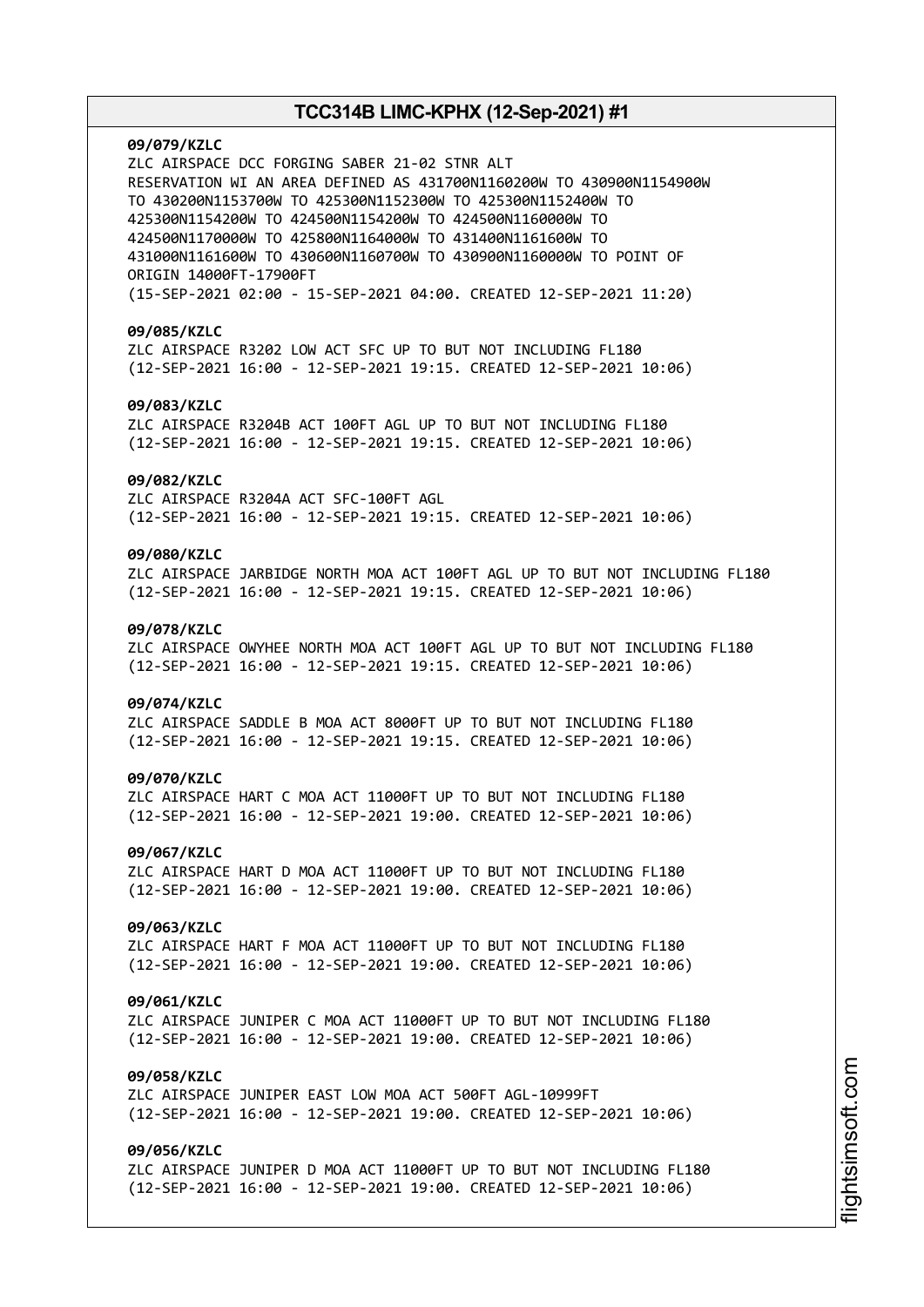# **09/081/KZLC** ZLC AIRSPACE R3204C ACT FL180-FL290 (12-SEP-2021 16:00 - 12-SEP-2021 19:15. CREATED 12-SEP-2021 10:06) **09/084/KZLC** ZLC AIRSPACE R3202 HIGH ACT FL180-FL290 (12-SEP-2021 16:00 - 12-SEP-2021 19:15. CREATED 12-SEP-2021 10:06) **09/066/KZLC** ZLC AIRSPACE HART E MOA ACT 11000FT UP TO BUT NOT INCLUDING FL180 (12-SEP-2021 16:00 - 12-SEP-2021 19:00. CREATED 12-SEP-2021 10:06) **09/079/KZLC** ZLC AIRSPACE SADDLE A MOA ACT 10000FT UP TO BUT NOT INCLUDING FL180 (12-SEP-2021 16:00 - 12-SEP-2021 19:15. CREATED 12-SEP-2021 10:06) **09/032/KZLC** ZLC AIRSPACE R6412B ACT 9000FT-10000FT (12-SEP-2021 12:00 - 13-SEP-2021 00:01. CREATED 12-SEP-2021 06:06) **09/031/KZLC** ZLC AIRSPACE R3203B ACT 15000FT-FL220 (13-SEP-2021 06:00 - 28-SEP-2021 06:00. CREATED 12-SEP-2021 06:06) **09/034/KZLC** ZLC AIRSPACE R6412A ACT SFC-9000FT (12-SEP-2021 12:00 - 13-SEP-2021 00:01. CREATED 12-SEP-2021 06:06) **09/033/KZLC** ZLC AIRSPACE R6412D ACT 9000FT-10000FT (12-SEP-2021 12:00 - 13-SEP-2021 00:01. CREATED 12-SEP-2021 06:06) **09/035/KZLC** ZLC AIRSPACE R6412C ACT SFC-9000FT (12-SEP-2021 12:00 - 13-SEP-2021 00:01. CREATED 12-SEP-2021 06:06) **1/6512/KZLC** ZLC ID..AIRSPACE 36NM NW OF HAILEY, IDAHO..TEMPORARY FLIGHT RESTRICTIONS WI AN AREA DEFINED AS 440000N1145000W (HLE314047.7) TO 435100N1144700W (HLE310039.1) TO 434500N1150000W (HLE294041.5) TO 435200N1150600W (HLE298049.3) TO POINT OF ORIGIN SFC-13000FT. TO PROVIDE A SAFE ENVIRONMENT FOR FIRE FIGHTING. PURSUANT TO 14 CFR SECTION 91.137(A)(2) TEMPORARY FLIGHT RESTRICTIONS ARE IN EFFECT. SOUTH IDAHO DISPATCH TEL 208-732-7265 OR FREQ 119.8750/JAKES GULCH FIRE IS IN CHARGE OF THE OPS. SALT LAKE CITY /ZLC/ ARTCC TEL 801-320-2560 IS THE FAA CDN FACILITY. DLY 1300-0300 (12-SEP-2021 13:00 - 12-OCT-2021 03:00 EST. CREATED 12-SEP-2021 03:37) **09/029/KZLC** ZLC AIRSPACE LGT OUT/NIGHT VISION GOGGLE TRAINING REVEILLE NORTH MOA ACT 100FT UP TO BUT NOT INCLUDING FL180 (14-SEP-2021 02:00 - 14-SEP-2021 04:00. CREATED 12-SEP-2021 02:05) **09/030/KZLC**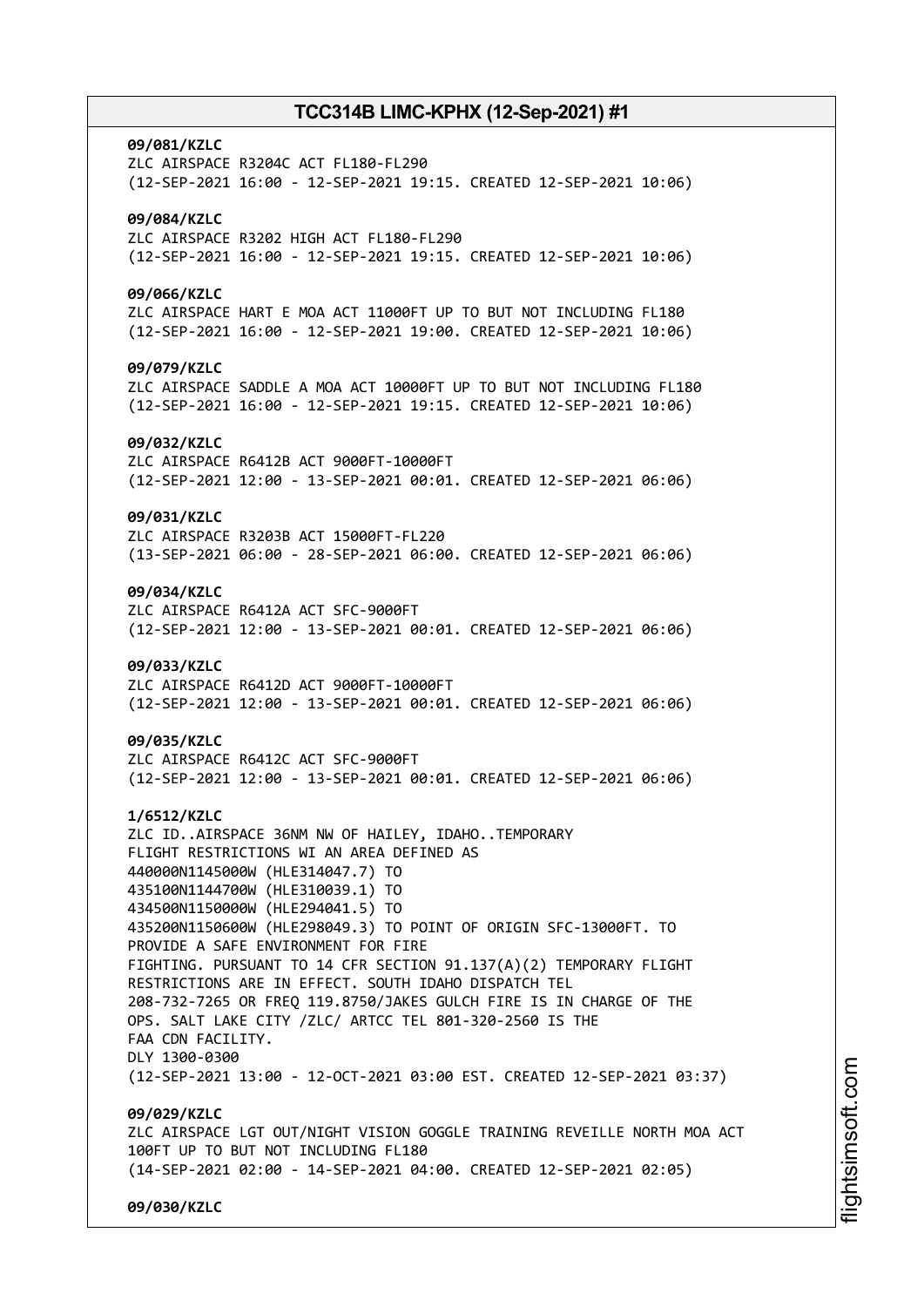ZLC AIRSPACE LGT OUT/NIGHT VISION GOGGLE TRAINING REVEILLE SOUTH MOA ACT 100FT UP TO BUT NOT INCLUDING FL180 (14-SEP-2021 02:00 - 14-SEP-2021 04:00. CREATED 12-SEP-2021 02:05) **09/912/KZLC** ZLC AIRSPACE LGT OUT/NIGHT VISION GOGGLE TRAINING JARBIDGE NORTH MOA ACT 100FT UP TO BUT NOT INCLUDING FL180 (13-SEP-2021 16:00 - 14-SEP-2021 06:30. CREATED 11-SEP-2021 16:06) **09/907/KZLC** ZLC AIRSPACE LGT OUT/NIGHT VISION GOGGLE TRAINING OWYHEE SOUTH MOA ACT 10000FT UP TO BUT NOT INCLUDING FL180 (13-SEP-2021 16:00 - 14-SEP-2021 06:30. CREATED 11-SEP-2021 16:05) **09/908/KZLC** ZLC AIRSPACE LGT OUT/NIGHT VISION GOGGLE TRAINING PARADISE NORTH MOA ACT 10000FT UP TO BUT NOT INCLUDING FL180 (13-SEP-2021 16:00 - 14-SEP-2021 06:30. CREATED 11-SEP-2021 16:05) **09/909/KZLC** ZLC AIRSPACE LGT OUT/NIGHT VISION GOGGLE TRAINING JARBIDGE SOUTH MOA ACT 10000FT UP TO BUT NOT INCLUDING FL180 (13-SEP-2021 16:00 - 14-SEP-2021 06:30. CREATED 11-SEP-2021 16:05) **09/910/KZLC** ZLC AIRSPACE LGT OUT/NIGHT VISION GOGGLE TRAINING OWYHEE NORTH MOA ACT 100FT UP TO BUT NOT INCLUDING FL180 (13-SEP-2021 16:00 - 14-SEP-2021 06:30. CREATED 11-SEP-2021 16:05) **09/911/KZLC** ZLC AIRSPACE LGT OUT/NIGHT VISION GOGGLE TRAINING SADDLE A MOA ACT 10000FT UP TO BUT NOT INCLUDING FL180 (13-SEP-2021 16:00 - 14-SEP-2021 06:30. CREATED 11-SEP-2021 16:05) **09/989/KZLC** ZLC AIRSPACE LGT OUT/NIGHT VISION GOGGLE TRAINING SADDLE B MOA ACT 8000FT UP TO BUT NOT INCLUDING FL180 (13-SEP-2021 16:00 - 14-SEP-2021 06:30. CREATED 11-SEP-2021 16:05) **09/905/KZLC** ZLC AIRSPACE LGT OUT/NIGHT VISION GOGGLE TRAINING PARADISE SOUTH MOA ACT 10000FT UP TO BUT NOT INCLUDING FL180 (13-SEP-2021 16:00 - 14-SEP-2021 06:30. CREATED 11-SEP-2021 16:05) **09/102/KZLC** ZLC NAV GPS (FTIRCA GPS 21-56) (INCLUDING WAAS, GBAS, AND ADS-B) MAY NOT BE AVBL WI A 271NM RADIUS CENTERED AT 352121N1163405W (HEC 336034) FL400-UNL, 221NM RADIUS AT FL250, 148NM RADIUS AT 10000FT, 121NM RADIUS AT 4000FT AGL, 89NM RADIUS AT 50FT AGL, 0800-1059, 1630-1959 2109150800-2109151959 (PERM. CREATED 11-SEP-2021 14:50) **09/058/KZLC** ZLC AIRSPACE PJE WI AN AREA DEFINED AS 6NM RADIUS OF FCA165006 (6NM SE S27)

m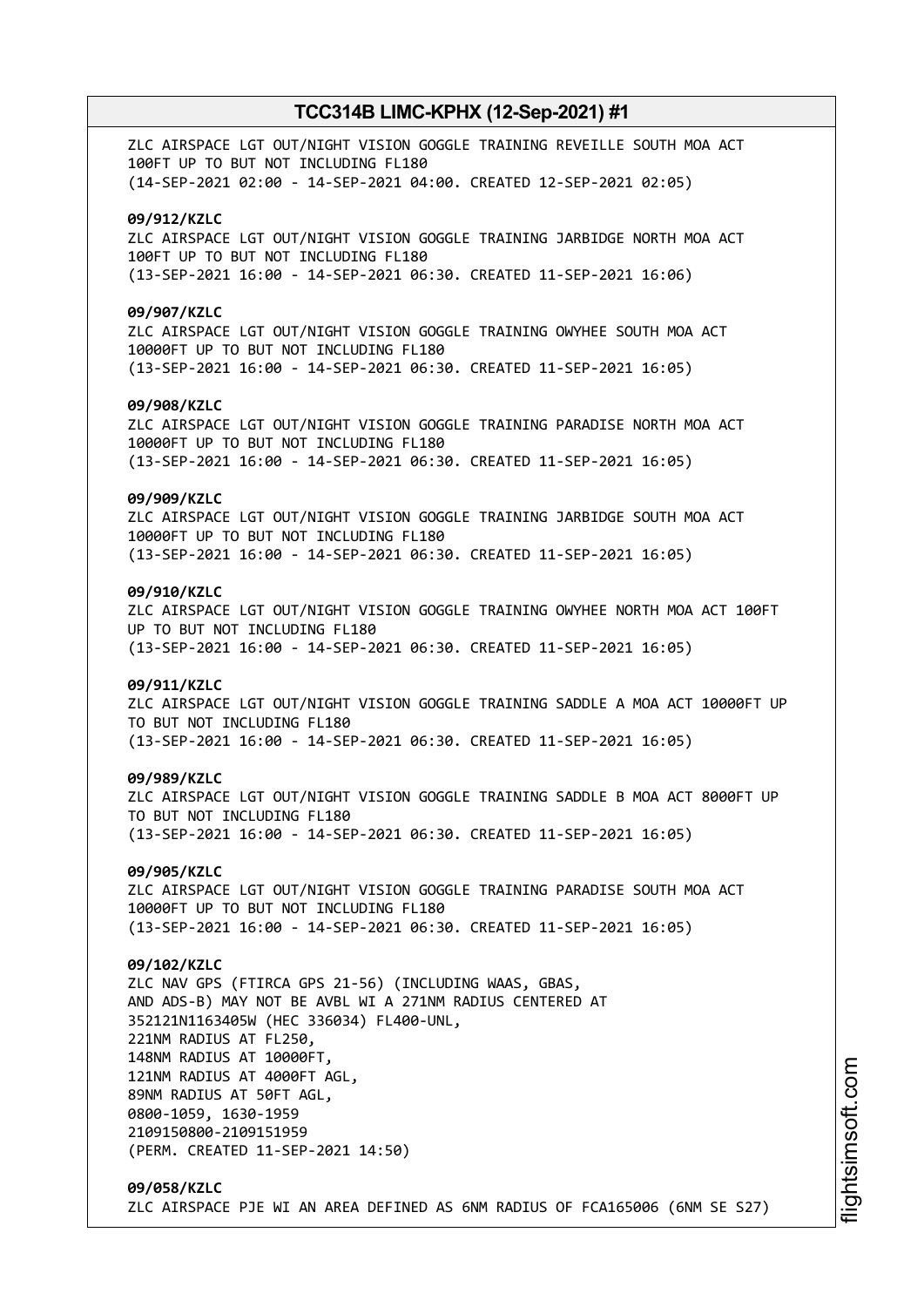SFC-12000FT (11-SEP-2021 22:59 - 12-SEP-2021 23:59. CREATED 11-SEP-2021 14:44) **09/064/KZLC** ZLC AIRSPACE DCC FORGING SABER 21-02 STNR ALT RESERVATION WI AN AREA DEFINED AS 431700N1160200W TO 430900N1154900W TO 430200N1153700W TO 425300N1152300W TO 425300N1152400W TO 425300N1154200W TO 424500N1154200W TO 424500N1160000W TO 424500N1170000W TO 425800N1164000W TO 431400N1161600W TO 431000N1161600W TO 430600N1160700W TO 430900N1160000W TO POINT OF ORIGIN 14000FT-17900FT (14-SEP-2021 21:00 - 14-SEP-2021 23:00. CREATED 11-SEP-2021 10:50) **09/063/KZLC** ZLC AIRSPACE DCC FORGING SABER 21-02 STNR ALT RESERVATION WI AN AREA DEFINED AS 431700N1160200W TO 430900N1154900W TO 430200N1153700W TO 425300N1152300W TO 425300N1152400W TO 425300N1154200W TO 424500N1154200W TO 424500N1160000W TO 424500N1170000W TO 425800N1164000W TO 431400N1161600W TO 431000N1161600W TO 430600N1160700W TO 430900N1160000W TO POINT OF ORIGIN 14000FT-17900FT (14-SEP-2021 02:00 - 14-SEP-2021 04:00. CREATED 11-SEP-2021 10:46) **09/056/KZLC** ZLC OBST TOWER LGT (ASR UNKNOWN) 435728.06N1165514.05W (5.5NM NW ONO) 2475FT (155FT AGL) U/S (11-SEP-2021 06:32 - 10-DEC-2021 23:59. CREATED 11-SEP-2021 06:32) **09/098/KZLC** ZLC NAV GPS (WSMRNM GPS 21-25) (INCLUDING WAAS, GBAS, AND ADS-B) MAY NOT BE AVBL WI A 370NM RADIUS CENTERED AT 333547N1062910W (TCS051044) FL400-UNL, 319NM RADIUS AT FL250, 239NM RADIUS AT 10000FT, 225NM RADIUS AT 4000FT AGL, 179NM RADIUS AT 50FT AGL. DLY 0300-1500 2109150300-2109301500 (PERM. CREATED 11-SEP-2021 04:29) **1/6338/KZLC** ZLC MT..AIRSPACE 25NM N OF LIVINGSTON, MT..TEMPORARY FLIGHT RESTRICTIONS WI AN AREA DEFINED AS 5NM RADIUS OF 460615N1102430W (LVM348024.1) SFC-12000FT. TO PROVIDE A SAFE ENVIRONMENT FOR FIRE FIGHTING AVIATION OPS. PURSUANT TO 14 CFR SECTION 91.137(A)(2) TEMPORARY FLIGHT RESTRICTIONS ARE IN EFFECT. THE BOZEMAN DISPATCH CENTER TEL 406-624-3830 OR FREQ 132.2000/THE SUNLIGHT FIRE IS IN CHARGE OF THE OPS. SALT LAKE CITY /ZLC/ ARTCC TEL 801-320-2560 IS THE FAA CDN FACILITY. DLY 1300-0300 (11-SEP-2021 13:00 - 31-OCT-2021 03:00. CREATED 11-SEP-2021 00:37) **1/6335/KZLC** ZLC WY..AIRSPACE 27SW RIVERTON, WY...TEMPORARY FLIGHT RESTRICTIONS WI AN AREA DEFINED AS 5NM RADIUS OF 425100N1085900W (RIW231026.6) SFC-13000FT. TO PROVIDE A SAFE ENVIRONMENT FOR FIRE FIGHTING AVIATION OPS. PURSUANT TO 14 CFR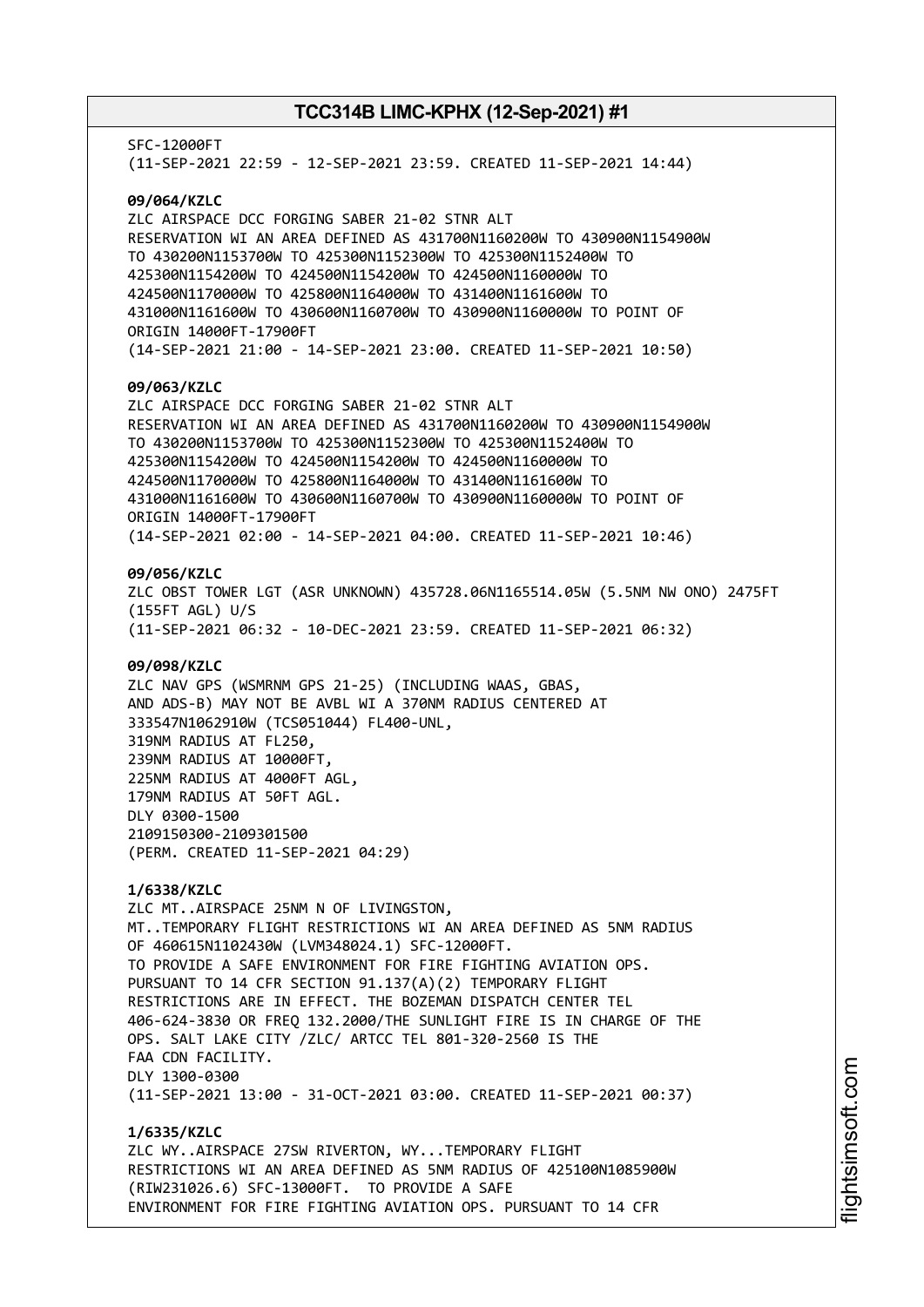SECTION 91.137(A)(2) TEMPORARY FLIGHT RESTRICTIONS ARE IN EFFECT. CODY DISPATCH TEL 307-578-5740 OR FREQ 119.125/SAND CREEK FIRE IS IN CHARGE OF THE OPS. SALT LAKE CITY /ZLC/ ARTCC TEL 801-320-2560 IS THE FAA CDN FACILITY. 2109102350-2110100400 (PERM. CREATED 11-SEP-2021 00:07)

**09/090/KZLC**

ZLC NAV GPS (FTIRCA GPS 21-56) (INCLUDING WAAS, GBAS, AND ADS-B) MAY NOT BE AVBL WI A 271NM RADIUS CENTERED AT 352121N1163405W (HEC336034) FL400-UNL, 221NM RADIUS AT FL250, 148NM RADIUS AT 10000FT, 121NM RADIUS AT 4000FT AGL, 89NM RADIUS AT 50FT AGL, 0800-1059 1830-2229 2109140800-2109142229 (PERM. CREATED 10-SEP-2021 14:31)

**09/045/KZLC**

ZLC AIRSPACE DCC FORGING SABER 21-02 STNR ALT RESERVATION WI AN AREA DEFINED AS 431700N1160200W TO 430900N1154900W TO 430200N1153700W TO 425300N1152300W TO 425300N1152400W TO 425300N1154200W TO 424500N1154200W TO 424500N1160000W TO 424500N1170000W TO 425800N1164000W TO 431400N1161600W TO 431000N1161600W TO 430600N1160700W TO 430900N1160000W TO POINT OF ORIGIN 14000FT-17900FT (13-SEP-2021 21:00 - 13-SEP-2021 23:00. CREATED 10-SEP-2021 10:13)

### **1/5433/KZLC**

ZLC MT..AIRSPACE 11NM NE OF BUTTE, MT..TEMPORARY FLIGHT RESTRICTIONS WI AN AREA DEFINED AS 5NM RADIUS OF 460606N1121629W (HIA325015.1) SFC-10500FT. TO PROVIDE A SAFE ENVIRONMENT FOR FIRE FIGHTING ACFT OPS. PURSUANT TO 14 CFR SECTION 91.137(A)(2) TEMPORARY FLIGHT RESTRICTIONS ARE IN EFFECT. DILLON INTERAGENCY DISPATCH CENTER TEL 406-683-3975 OR FREQ 125.1000/THE HAYSTACK FIRE IS IN CHARGE OF THE OPS. SALT LAKE CITY /ZLC/ ARTCC TEL 801-320-2560 IS THE FAA CDN FACILITY. DLY 1300-0300 (10-SEP-2021 13:00 - 31-OCT-2021 02:00 EST. CREATED 10-SEP-2021 01:04)

### **1/5421/KZLC**

ZLC UT..AIRSPACE 52NM NNE OF LOVELOCK, NV.. TEMPORARY FLIGHT RESTRICTIONS ARE IN EFFECT WI AN AREA DEFINED AS 15NM RADIUS OF 405259.73N1190204.73W (LLC319050) SFC-UNL TO PROVIDE A SAFE ENVIRONMENT FOR ROCKET LAUNCH ACT. PURSUANT TO 14 CFR SECTION 91.143. ZLC OPS, TEL 801-320-2560 IS IN CHARGE OF THE OPS. SALT LAKE CITY /ZLC/ ARTCC TEL 801-320-2560, IS THE FAA CDN FACILITY. (18-SEP-2021 16:00 - 18-SEP-2021 18:00. CREATED 10-SEP-2021 00:48)

**1/5420/KZLC** ZLC UT..AIRSPACE 52NM NNE OF LOVELOCK, NV.. TEMPORARY FLIGHT RESTRICTIONS ARE IN EFFECT WI AN AREA DEFINED AS 15NM RADIUS OF 405259.73N1190204.73W (LLC319050) SFC-UNL TO PROVIDE A SAFE ENVIRONMENT FOR ROCKET LAUNCH ACT. PURSUANT TO 14 CFR SECTION 91.143. ZLC OPS, TEL 801-320-2560 IS IN CHARGE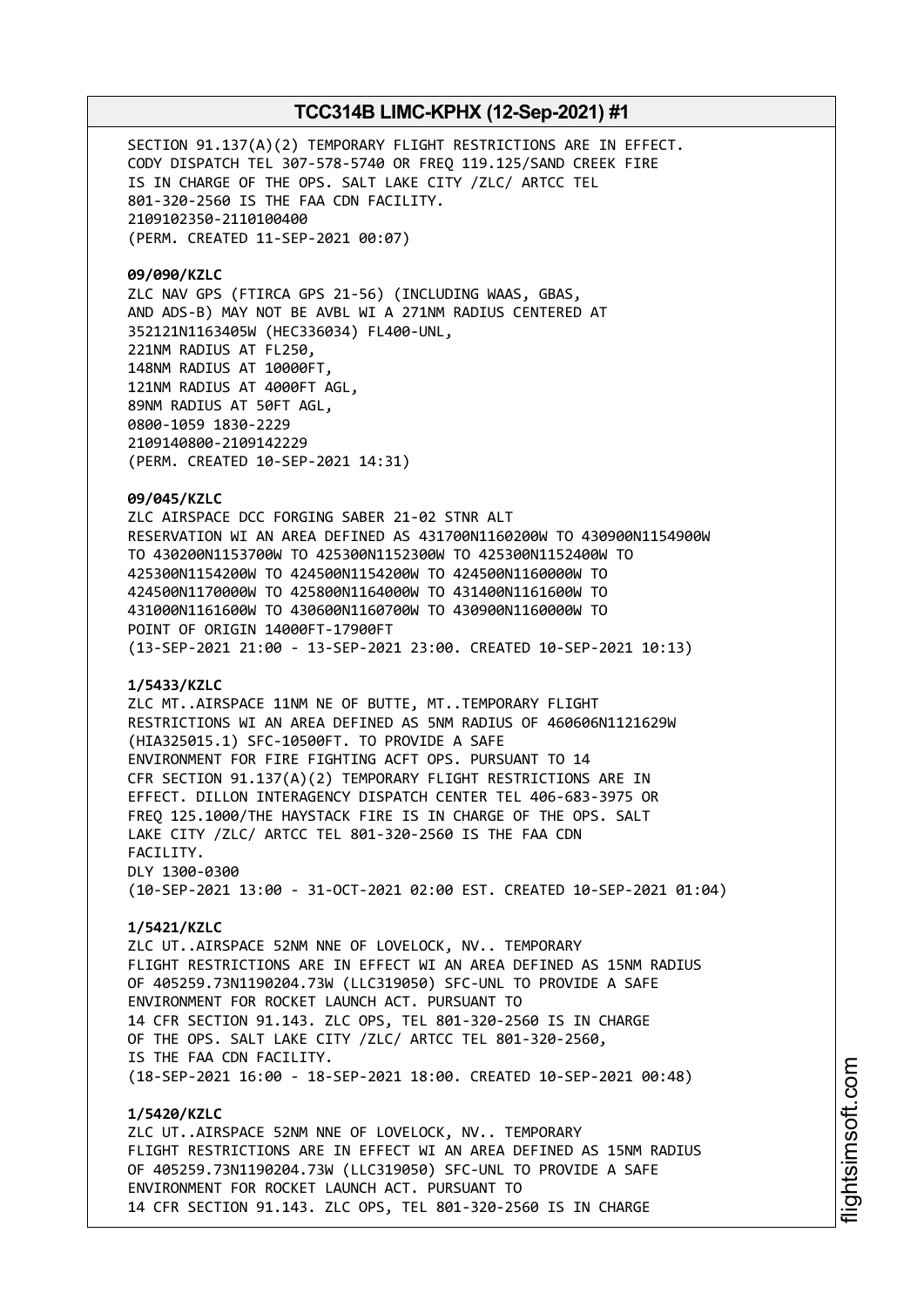OF THE OPS. SALT LAKE CITY /ZLC/ ARTCC TEL 801-320-2560, IS THE FAA CDN FACILITY. (19-SEP-2021 16:00 - 19-SEP-2021 18:00. CREATED 10-SEP-2021 00:46) **1/5401/KZLC** ZLC UT..AIRSPACE 52NM NNE OF LOVELOCK, NV.. TEMPORARY FLIGHT RESTRICTIONS ARE IN EFFECT WI AN AREA DEFINED AS 15NM RADIUS OF 405259.73N1190204.73W (LLC319050) SFC-UNL TO PROVIDE A SAFE ENVIRONMENT FOR ROCKET LAUNCH ACT. PURSUANT TO 14 CFR SECTION 91.143. ZLC OPS, TEL 801-320-2560 IS IN CHARGE OF THE OPS. SALT LAKE CITY /ZLC/ ARTCC TEL 801-320-2560, IS THE FAA CDN FACILITY. (19-SEP-2021 14:00 - 20-SEP-2021 06:00. CREATED 10-SEP-2021 00:23) **1/5400/KZLC** ZLC UT..AIRSPACE 52NM NNE OF LOVELOCK, NV.. TEMPORARY FLIGHT RESTRICTIONS ARE IN EFFECT WI AN AREA DEFINED AS 15NM RADIUS OF 405259.73N1190204.73W (LLC319050) SFC-UNL TO PROVIDE A SAFE ENVIRONMENT FOR ROCKET LAUNCH ACT. PURSUANT TO 14 CFR SECTION 91.143. ZLC OPS, TEL 801-320-2560 IS IN CHARGE OF THE OPS. SALT LAKE CITY /ZLC/ ARTCC TEL 801-320-2560, IS THE FAA CDN FACILITY. (18-SEP-2021 14:00 - 19-SEP-2021 06:00. CREATED 10-SEP-2021 00:22) **1/5399/KZLC** ZLC UT..AIRSPACE 52NM NNE OF LOVELOCK, NV.. TEMPORARY FLIGHT RESTRICTIONS ARE IN EFFECT WI AN AREA DEFINED AS 15NM RADIUS OF 405259.73N1190204.73W (LLC319050) SFC-UNL TO PROVIDE A SAFE ENVIRONMENT FOR ROCKET LAUNCH ACT. PURSUANT TO 14 CFR SECTION 91.143. ZLC OPS, TEL 801-320-2560 IS IN CHARGE OF THE OPS. SALT LAKE CITY /ZLC/ ARTCC TEL 801-320-2560, IS THE FAA CDN FACILITY. (17-SEP-2021 14:00 - 18-SEP-2021 06:00. CREATED 10-SEP-2021 00:21) **1/5398/KZLC** ZLC UT..AIRSPACE 52NM NNE OF LOVELOCK, NV.. TEMPORARY FLIGHT RESTRICTIONS ARE IN EFFECT WI AN AREA DEFINED AS 15NM RADIUS OF 405259.73N1190204.73W (LLC319050) SFC-UNL TO PROVIDE A SAFE ENVIRONMENT FOR ROCKET LAUNCH ACT. PURSUANT TO 14 CFR SECTION 91.143. ZLC OPS, TEL 801-320-2560 IS IN CHARGE OF THE OPS. SALT LAKE CITY /ZLC/ ARTCC TEL 801-320-2560, IS THE FAA CDN FACILITY. (16-SEP-2021 14:00 - 17-SEP-2021 06:00. CREATED 10-SEP-2021 00:20) **1/5395/KZLC** ZLC UT..AIRSPACE 52NM NNE OF LOVELOCK, NV.. TEMPORARY FLIGHT RESTRICTIONS ARE IN EFFECT WI AN AREA DEFINED AS 7NM RADIUS OF 405259.73N1190204.73W (LLC319050) SFC-FL600 TO PROVIDE A SAFE ENVIRONMENT FOR ROCKET LAUNCH ACT. PURSUANT TO 14 CFR SECTION 91.143. ZLC OPS, TEL 801-320-2560 IS IN CHARGE OF THE OPS. SALT LAKE CITY /ZLC/ ARTCC TEL 801-320-2560, IS THE FAA CDN FACILITY. (15-SEP-2021 14:00 - 16-SEP-2021 06:00. CREATED 10-SEP-2021 00:19) **1/5392/KZLC** ZLC UT..AIRSPACE 52NM NNE OF LOVELOCK, NV.. TEMPORARY

FLIGHT RESTRICTIONS ARE IN EFFECT WI AREA DEFINED AS 7NM RADIUS OF 405259.73N1190204.73W (LLC319050) SFC-FL600 TO PROVIDE A SAFE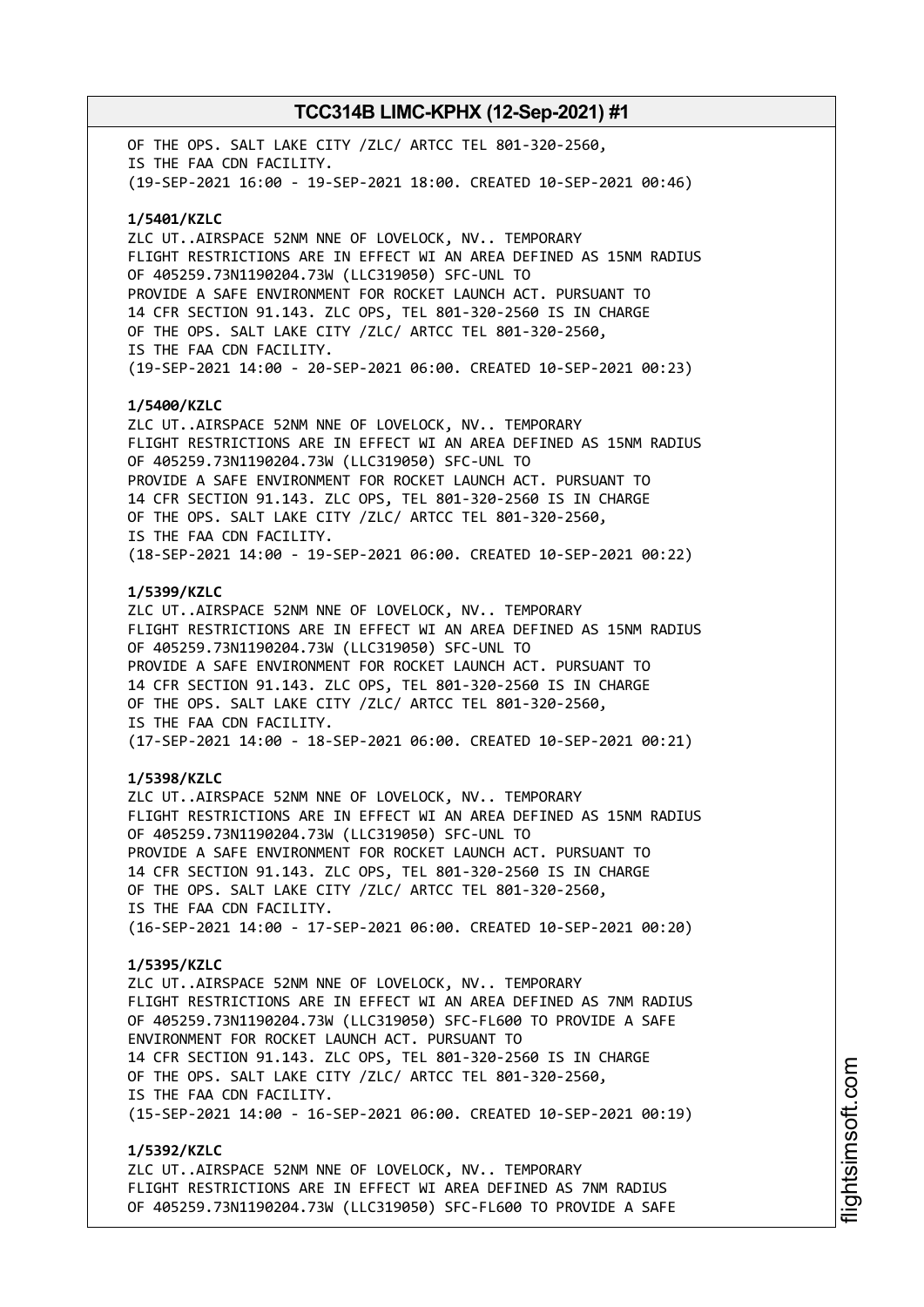ENVIRONMENT FOR ROCKET LAUNCH ACT. PURSUANT TO 14 CFR SECTION 91.143. ZLC OPS, TEL 801-320-2560 IS IN CHARGE OF THE OPS. SALT LAKE CITY /ZLC/ ARTCC TEL 801-320-2560, IS THE FAA CDN FACILITY. (14-SEP-2021 14:00 - 15-SEP-2021 06:00. CREATED 10-SEP-2021 00:18) **1/5360/KZLC** ZLC UT..AIRSPACE 52NM NNE OF LOVELOCK, NV.. TEMPORARY FLIGHT RESTRICTIONS ARE IN EFFECT WI AREA DEFINED AS 7NM RADIUS OF 405259.73N1190204.73W (LLC319050) SFC-FL600 TO PROVIDE A SAFE ENVIRONMENT FOR ROCKET LAUNCH ACT. PURSUANT TO 14 CFR SECTION 91.143. ZLC OPS, TEL 801-320-2560 IS IN CHARGE OF THE OPS. SALT LAKE CITY /ZLC/ ARTCC TEL 801-320-2560, IS THE FAA CDN FACILITY. (13-SEP-2021 14:00 - 14-SEP-2021 06:00. CREATED 10-SEP-2021 00:08) **1/5325/KZLC** ZLC UT..AIRSPACE 52NM NNE OF LOVELOCK, NV.. TEMPORARY FLIGHT RESTRICTIONS ARE IN EFFECT WI AREA DEFINED AS 15NM RADIUS OF 405259.73N1190204.73W (LLC319050) SFC-UNL TO PROVIDE A SAFE ENVIRONMENT FOR ROCKET LAUNCH ACT. PURSUANT TO 14 CFR SECTION 91.143. ZLC OPS, TEL 801-320-2560 IS IN CHARGE OF THE OPS. SALT LAKE CITY /ZLC/ ARTCC TEL 801-320-2560, IS THE FAA CDN FACILITY. (17-SEP-2021 14:00 - 17-SEP-2021 16:00. CREATED 09-SEP-2021 23:52) **1/5324/KZLC** ZLC UT..AIRSPACE 52NM NNE OF LOVELOCK, NV.. TEMPORARY FLIGHT RESTRICTIONS ARE IN EFFECT WI AREA DEFINED AS 15NM RADIUS OF 405259.73N1190204.73W (LLC319050) SFC-UNL TO PROVIDE A SAFE ENVIRONMENT FOR ROCKET LAUNCH ACT. PURSUANT TO 14 CFR SECTION 91.143. ZLC OPS, TEL 801-320-2560 IS IN CHARGE OF THE OPS. SALT LAKE CITY /ZLC/ ARTCC TEL 801-320-2560, IS THE FAA CDN FACILITY. (16-SEP-2021 14:00 - 16-SEP-2021 16:00. CREATED 09-SEP-2021 23:51) **1/5322/KZLC** ZLC UT..AIRSPACE 52NM NNE OF LOVELOCK, NV.. TEMPORARY FLIGHT RESTRICTIONS ARE IN EFFECT WI AREA DEFINED AS 15NM RADIUS OF 405259.73N1190204.73W (LLC319050) SFC-UNL TO PROVIDE A SAFE ENVIRONMENT FOR ROCKET LAUNCH ACT. PURSUANT TO 14 CFR SECTION 91.143. ZLC OPS, TEL 801-320-2560 IS IN CHARGE OF THE OPS. SALT LAKE CITY /ZLC/ ARTCC TEL 801-320-2560, IS THE FAA CDN FACILITY. (15-SEP-2021 14:00 - 15-SEP-2021 16:00. CREATED 09-SEP-2021 23:48) **1/5321/KZLC** ZLC UT..AIRSPACE 52NM NNE OF LOVELOCK, NV.. TEMPORARY FLIGHT RESTRICTIONS ARE IN EFFECT WI AREA DEFINED AS 15NM RADIUS OF 405259.73N1190204.73W (LLC319050) SFC-UNL TO PROVIDE A SAFE ENVIRONMENT FOR ROCKET LAUNCH ACT. PURSUANT TO 14 CFR SECTION 91.143. ZLC OPS, TEL 801-320-2560 IS IN CHARGE OF THE OPS. SALT LAKE CITY /ZLC/ ARTCC TEL 801-320-2560, IS THE FAA CDN FACILITY. (14-SEP-2021 14:00 - 14-SEP-2021 16:00. CREATED 09-SEP-2021 23:46) **1/5297/KZLC**

ZLC UT..AIRSPACE 52NM NNE OF LOVELOCK, NV.. TEMPORARY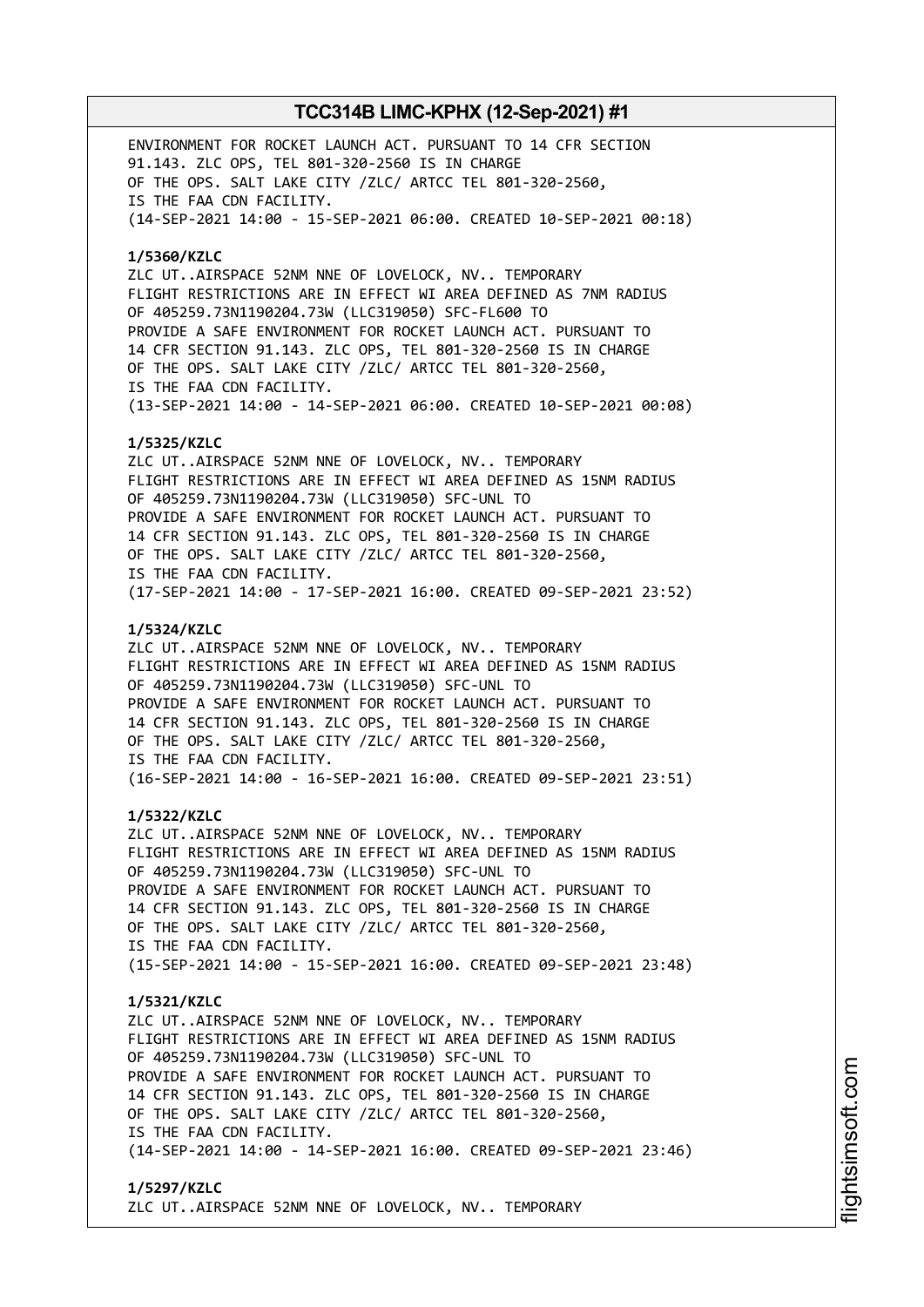FLIGHT RESTRICTIONS ARE IN EFFECT WI AN AREA DEFINED AS 15NM RADIUS OF 405259.73N1190204.73W (LLC319050) SFC-UNL TO PROVIDE A SAFE ENVIRONMENT FOR ROCKET LAUNCH ACT. PURSUANT TO 14 CFR SECTION 91.143. ZLC OPS, TEL 801-320-2560 IS IN CHARGE OF THE OPS. SALT LAKE CITY /ZLC/ ARTCC TEL 801-320-2560, IS THE FAA CDN FACILITY. (13-SEP-2021 14:00 - 13-SEP-2021 16:00. CREATED 09-SEP-2021 23:38)

### **09/085/KZLC**

ZLC NAV GPS (FTIRCA GPS 21-56) (INCLUDING WAAS, GBAS, AND ADS-B) MAY NOT BE AVBL WI A 271NM RADIUS CENTERED AT 352121N1163405W (HEC336034) FL400-UNL, 221NM RADIUS AT FL250, 148NM RADIUS AT 10000FT, 121NM RADIUS AT 4000FT AGL, 89NM RADIUS AT 50FT AGL, 0600-0859 1830-2229 2109130600-2109132229 (PERM. CREATED 09-SEP-2021 15:49)

### **1/4708/KZLC**

ZLC UT..AIRSPACE FT DUCHESNE, UT..LASER LGT DEMONSTRATION WI AN AREA DEFINED AS THE SKINWALKER RANCH OR 401509N1095351W OR THE MYTON /MTU/ VOR 045 RADIAL AT 12NM, SFC-23276FT. LASER LGT BEAM MAY BE INJURIOUS TO PILOTS/PAX EYES WI 1027FT VER OF THE LGT SOURCE. FLASH BLINDNESS OR COCKPIT ILLUMINATION MAY OCCUR BEYOND THESE DIST. SALT LAKE CITY ARTCC/ZLC/ TEL 801-320-2565 IS THE FAA CDN FAC. DLY 0130-0900 (17-SEP-2021 01:30 - 25-SEP-2021 09:00. CREATED 09-SEP-2021 15:40)

### **09/081/KZLC**

ZLC NAV GPS (WSMRNM GPS 21-25) (INCLUDING WAAS, GBAS, AND ADS-B) MAY NOT BE AVBL WI A 370NM RADIUS CENTERED AT 333547N1062910W (TCS051044) FL400-UNL, 319NM RADIUS AT FL250, 239NM RADIUS AT 10000FT, 225NM RADIUS AT 4000FT AGL, 179NM RADIUS AT 50FT AGL. DLY 0300-1500 2109120300-2109131500 (PERM. CREATED 08-SEP-2021 19:01)

**09/069/KZLC** ZLC NAV GPS (FTIRCA GPS 21-56) (INCLUDING WAAS, GBAS, AND ADS-B) MAY NOT BE AVBL WI A 271NM RADIUS CENTERED AT 352121N1163405W (HEC 336034) FL400-UNL, 221NM RADIUS AT FL250, 148NM RADIUS AT 10000FT, 121NM RADIUS AT 4000FT AGL, 89NM RADIUS AT 50FT AGL. 0600-1259 1630-1959 2109120600-2109121959 (PERM. CREATED 08-SEP-2021 15:22)

**09/972/KZLC** ZLC AIRSPACE R3203C ACT SFC-6000FT (09-SEP-2021 06:00 - 28-SEP-2021 06:00. CREATED 08-SEP-2021 06:05)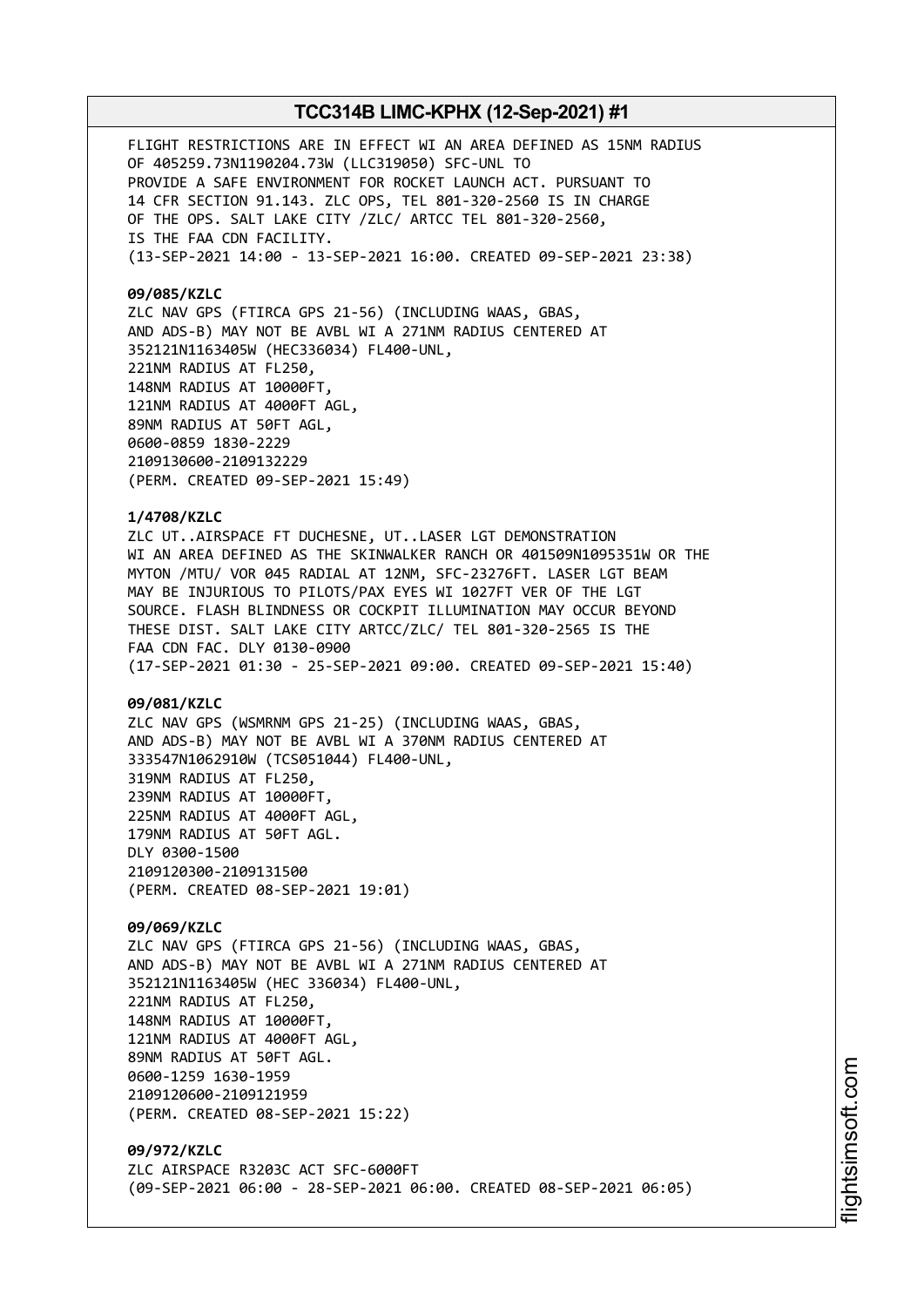#### **1/2986/KZLC**

ZLC WY..AIRSPACE 28NM NE OF LOVELL, WY..TEMPORARY FLIGHT RESTRICTIONS WI AN AREA DEFINED AS 5NM RADIUS OF 445713N1074559W (SHR273030.8) SFC-13500FT. TO PROVIDE A SAFE ENVIRONMENT FOR FIRE FIGHTING ACFT OPS. PURSUANT TO 14 CFR SECTION 91.137(A)(2) TEMPORARY FLIGHT RESTRICTIONS ARE IN EFFECT. CODY INTERAGENCY DISPATCH CENTER TEL 307-578-5740 OR FREQ 123.7000/THE CRATER RIDGE FIRE IS IN CHARGE OF THE OPS. SALT LAKE CITY /ZLC/ ARTCC TEL 801-320-2560 IS THE FAA CDN FACILITY. DLY 1400-0300 2109081400-2110310300EST (PERM. CREATED 08-SEP-2021 01:57)

### **09/027/KZLC**

ZLC AIRSPACE UNMANNED ROCKET WI AN AREA DEFINED AS 15NM RADIUS OF 405259N1190204W (52.5NM NW LOL) SFC-UNL TO 250000FT DLY 1400-0600 (13-SEP-2021 14:00 - 20-SEP-2021 06:00. CREATED 07-SEP-2021 15:48)

### **09/019/KZLC**

ZLC AIRSPACE UAS WI AN AREA DEFINED AS 2NM RADIUS OF 434943N1170009.40W (4.1NM WNW 50S) SFC-100FT AGL TUE WED THU FRI MON SR-SS (07-SEP-2021 13:18 - 18-SEP-2021 01:55. CREATED 06-SEP-2021 16:36)

#### **1/1968/KZLC**

ZLC ID..AIRSPACE 32NM NORTH OF STANLEY, ID..TEMPORARY FLIGHT RESTRICTIONS WI AN AREA DEFINED AS 3NM RADIUS OF 444209N1150148W (LKT232044.7) SFC-10000FT. TO PROVIDE A SAFE ENVIRONMENT FOR FIRE FIGHTING ACFT OPS. PURSUANT TO 14 CFR SECTION 91.137(A)(2) TEMPORARY FLIGHT RESTRICTIONS ARE IN EFFECT. USFS - CENTRAL IDAHO DISPATCH TEL 208-756-5157 OR FREQ 124.6500/SCARFACE FIRE IS IN CHARGE OF THE OPERATION. SALT LAKE CITY /ZLC/ ARTCC TEL 801-320-2560 IS THE FAA CDN FACILITY. 2109061200-2109200400EST (PERM. CREATED 06-SEP-2021 04:15)

#### **1/1740/KZLC**

ZLC MT..AIRSPACE 16 NM W OF WISDOM, MT..TEMPORARY FLIGHT RESTRICTIONS WI AN AREA DEFINED AS 454500N1135624W (CPN235052.8) TO 454500N1134012W (CPN230042.2) TO 453824N1133524W (CPN220042.5) TO 453412N1133524W (CPN216044.9) TO 453224N1134536W (CPN219051.8) TO 453112N1135812W (CPN223059.8) TO 454124N1140000W (CPN233056.4) TO POINT OF ORIGIN. SFC-11500FT. TO PROVIDE A SAFE ENVIRONMENT FOR FIRE FIGHTING ACFT OPS. PURSUANT TO 14 CFR SECTION 91.137(A)(2) TEMPORARY FLIGHT RESTRICTIONS ARE IN EFFECT. DILLON INTERAGENCY DISPATCH CENTER TEL 406-683-3975 OR FREQ 118.2750/TRAIL CREEK FIRE IS IN CHARGE OF THE OPERATION. SALT LAKE CITY /ZLC/ ARTCC TEL 801-320-2560 IS THE FAA CDN FACILITY. DLY 1400-0200 (05-SEP-2021 14:00 - 31-OCT-2021 02:00 EST. CREATED 05-SEP-2021 02:11)

**1/1738/KZLC** ZLC MT..AIRSPACE 7NM WSW OF WISE RIVER, MT..TEMPORARY FLIGHT RESTRICTIONS WI AN AREA DEFINED AS 455447N1131102W (CPN233019.6) TO 454800N1124948W (CPN178014.3) TO 453439N1131524W (CPN202034.7) TO 454407N1132423W (CPN221032.9) TO POINT OF ORIGIN SFC-12500FT. TO PROVIDE A SAFE ENVIRONMENT FOR FIRE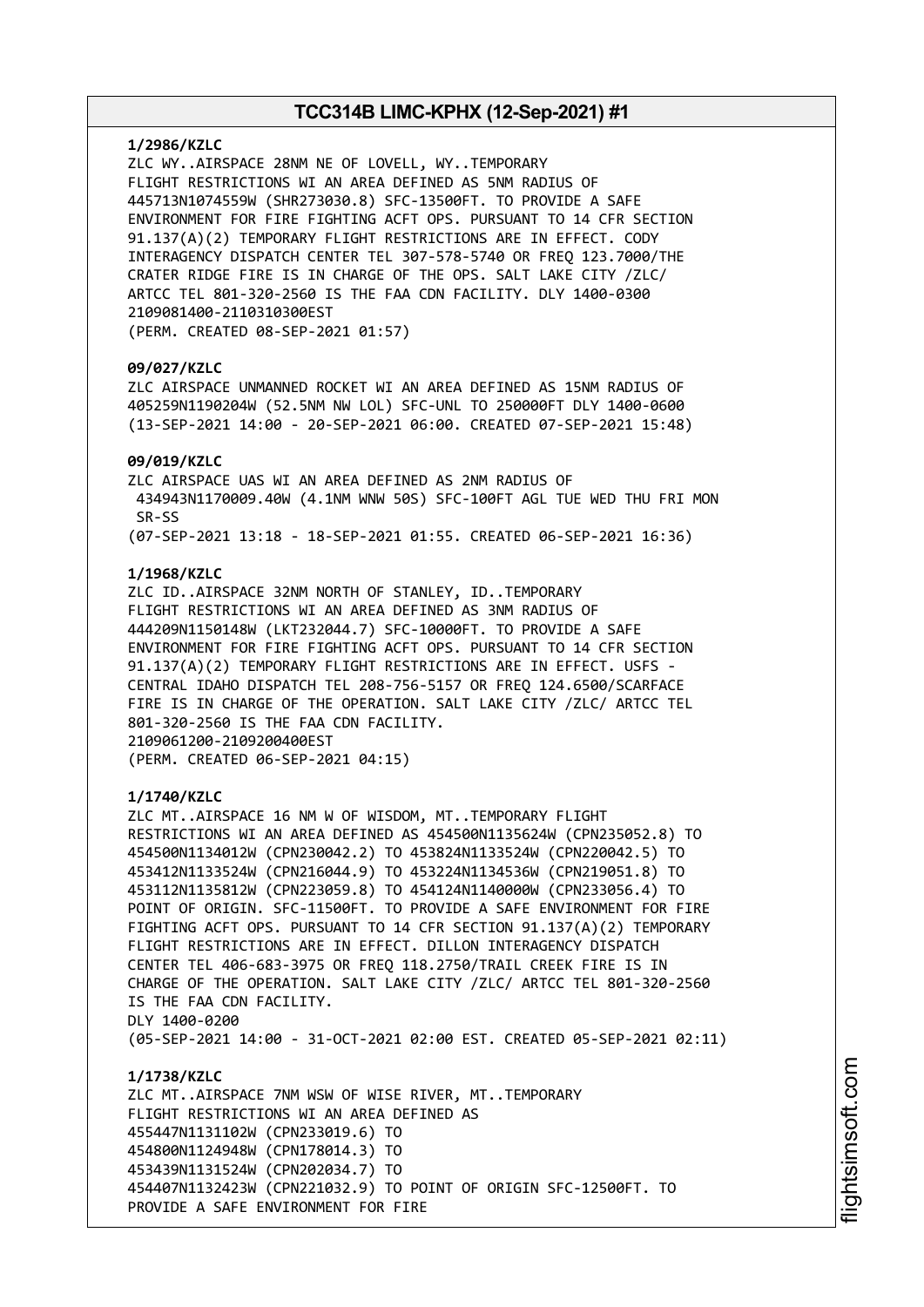FIGHTING ACFT OPS. PURSUANT TO 14 CFR SECTION 91.137(A)(2) TEMPORARY FLIGHT RESTRICTIONS ARE IN EFFECT. DILLON INTERAGENCY DISPATCH CENTER TEL 406-683-3975 OR FREQ 132.9250/ALDER CREEK FIRE IS IN CHARGE OF THE OPS. SALT LAKE CITY /ZLC/ ARTCC TEL 801-320-2560 IS THE FAA CDN FACILITY. DLY 1400-0200 (05-SEP-2021 14:00 - 31-OCT-2021 02:00 EST. CREATED 05-SEP-2021 02:10) **08/523/KZLC** ZLC AIRSPACE R3203D ACT SFC-FL220 (01-SEP-2021 06:00 - 29-SEP-2021 06:00. CREATED 31-AUG-2021 06:05) **1/7798/KZLC** ZLC AIRSPACE FLT INFO SERVICE BCST (FIS-B) SERVICES MAY NOT BE AVBL WI AN AREA DEFINED AS 122NM RADIUS OF 403343N1140251W. AP AIRSPACE AFFECTED MAY INCLUDE ENV, DPG. 5000FT-10000FT. 2108280511-2110252200EST (PERM. CREATED 28-AUG-2021 05:17) **08/119/KZLC** ZLC AIRSPACE R3203A ACT SFC-15000FT (29-AUG-2021 06:00 - 01-OCT-2021 06:00. CREATED 28-AUG-2021 03:48) **1/5506/KZLC** ZLC MT..AIRSPACE 19NM NNE MISSOULA, MT..TEMPORARY FLIGHT RESTRICTIONS WI AN AREA DEFINED AS 5NM RADIUS OF 471054N1135200W (MSO015018.7) SFC-11500FT. TO PROVIDE A SAFE ENVIRONMENT FOR FIRE FIGHTING ACFT OPS. PURSUANT TO 14 CFR SECTION 91.137(A)(2) TEMPORARY FLIGHT RESTRICTIONS ARE IN EFFECT. MISSOULA INTERAGENCY DISPATCH CENTER TEL 406-829-7070 OR FREQ 118.9000/THE CROOKS FIRE IS IN CHARGE OF THE OPS. SALT LAKE CITY /ZLC/ ARTCC TEL 801-320-2560 IS THE FAA CDN FACILITY. DLY 1400-0400 UTC. 2107271400-2109270400EST (PERM. CREATED 26-JUL-2021 23:49) **06/182/KZLC** ZLC OBST WIND TURBINE FARM WI AN AREA DEFINED AS 5NM RADIUS OF 432745N1115050W (11NM ESE IDA) 6384FT (400FT AGL) NOT LGTD (30-JUN-2021 21:52 - 31-DEC-2021 23:59. CREATED 30-JUN-2021 21:52) **06/094/KZLC** ZLC OBST WIND TURBINE FARM WI AN AREA DEFINED AS 3.4NM RADIUS OF 383422N1125641W (8.1NM NNE MLF) 5411FT (389FT AGL) NOT LTGD (18-JUN-2021 21:47 - 18-JUN-2022 23:59. CREATED 18-JUN-2021 21:47) **1/5011/KZLC** ZLC WY..ROUTE ZLC. V330 NEEDS, WY FIX NA. RIW VOR/DME FIX RESTRICTED. (01-JUN-2021 14:30 - 01-JUN-2023 14:28 EST. CREATED 01-JUN-2021 14:31) **05/184/KZLC** ZLC AIRSPACE HANG GLD WI AN AREA DEFINED AS 7NM RADIUS OF 451605N1171037W (6.6NM SE JSY) SFC-17999FT AVOIDANCE ADZ DLY 1400-SS

(30-MAY-2021 14:00 - 11-OCT-2021 01:09. CREATED 29-MAY-2021 17:57)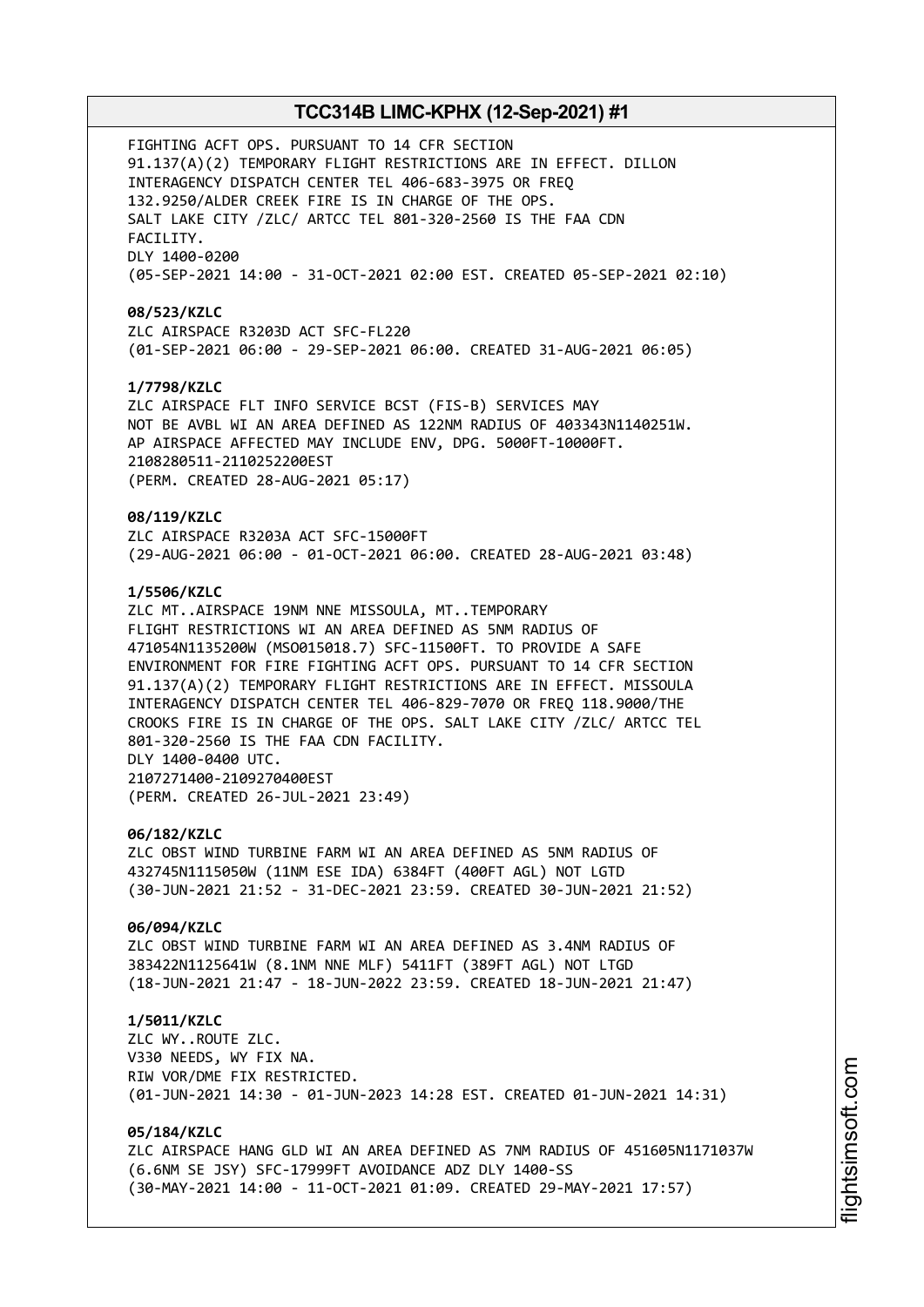**1/8429/KZLC** ZLC UT..ROUTE ZLC ZDV. J196 BRYCE CANYON (BCE) VORTAC, UT TO RIFMN, UT MEA 36000. BCE VORTAC R-033 D160 36000-45000. (19-MAY-2021 18:33 - 17-MAY-2023 18:33 EST. CREATED 19-MAY-2021 18:34) **05/026/KZLC** ZLC OBST WIND TURBINE FARM WI AN AREA DEFINED AS 4.1NM RADIUS OF 450934N1084129W (10NM W 6S1) 4780FT (498FT AGL) NOT LGTD (05-MAY-2021 16:44 - 05-NOV-2021 23:59. CREATED 05-MAY-2021 16:44) **1/2672/KZLC** ZLC ROUTE ZLC ZSE. V520 NEZ PERCE (MQG) VOR/DME, ID MCA 10000 EASTBOUND. V520 NEZ PERCE (MQG) VOR/DME, ID TO ZATIP, ID MEA 12000 EASTBOUND, 6900 WESTBOUND. V520 ZATIP, ID TO SALMON (LKT) VOR/DME, ID MEA 12000. 2104211133-2304211133EST (PERM. CREATED 21-APR-2021 11:35) **1/4253/KZLC** ZLC WY..ROUTE ZLC ZDV. V235 BORGG, WY TO OILLY, WY MEA 11500. DDY VOR/DME R222, UNUSABLE BELOW 11500 AT COP. 2102161823-2302141823EST (PERM. CREATED 16-FEB-2021 18:24) **1/4252/KZLC** ZLC WY..ROUTE ZLC ZDV. V235 MUDDY MOUNTAIN (DDY) VOR/DME, WY MCA 8100 SOUTHWESTBOUND. DDY VOR/DME R222, UNUSABLE BELOW 11500 AT COP. 2102161823-2302141823EST (PERM. CREATED 16-FEB-2021 18:24) **0/3464/KZLC** ZLC OR..ROUTE ZLC. V269 WILDHORSE (ILR) VOR/DME, OR R-040 TO FONNA, OR DME NOT AVAILABLE AT FONNA FROM ILR. ILR DME UNUSABLE AT FONNA. (11-DEC-2020 16:25 - 10-DEC-2022 16:23 EST. CREATED 11-DEC-2020 16:26) **0/2232/KZLC** ZLC ID..ROUTE ZLC ZSE. J70 MULLAN PASS (MLP) VOR/DME, ID TO LEWISTOWN (LWT) VOR/DME, MT MEA 22000. LWT VOR/DME RESTRICTION. (25-SEP-2020 19:29 - 25-SEP-2022 19:29 EST. CREATED 25-SEP-2020 19:29) **0/2228/KZLC** ZLC MT..ROUTE ZLC ZMP. J70 LEWISTOWN (LWT) VOR/DME, MT TO DICKINSON (DIK) VORTAC, ND MEA 21000. LWT VOR/DME RESTRICTION. (25-SEP-2020 19:29 - 25-SEP-2022 19:29 EST. CREATED 25-SEP-2020 19:29) **0/2226/KZLC** ZLC MT..ROUTE ZLC.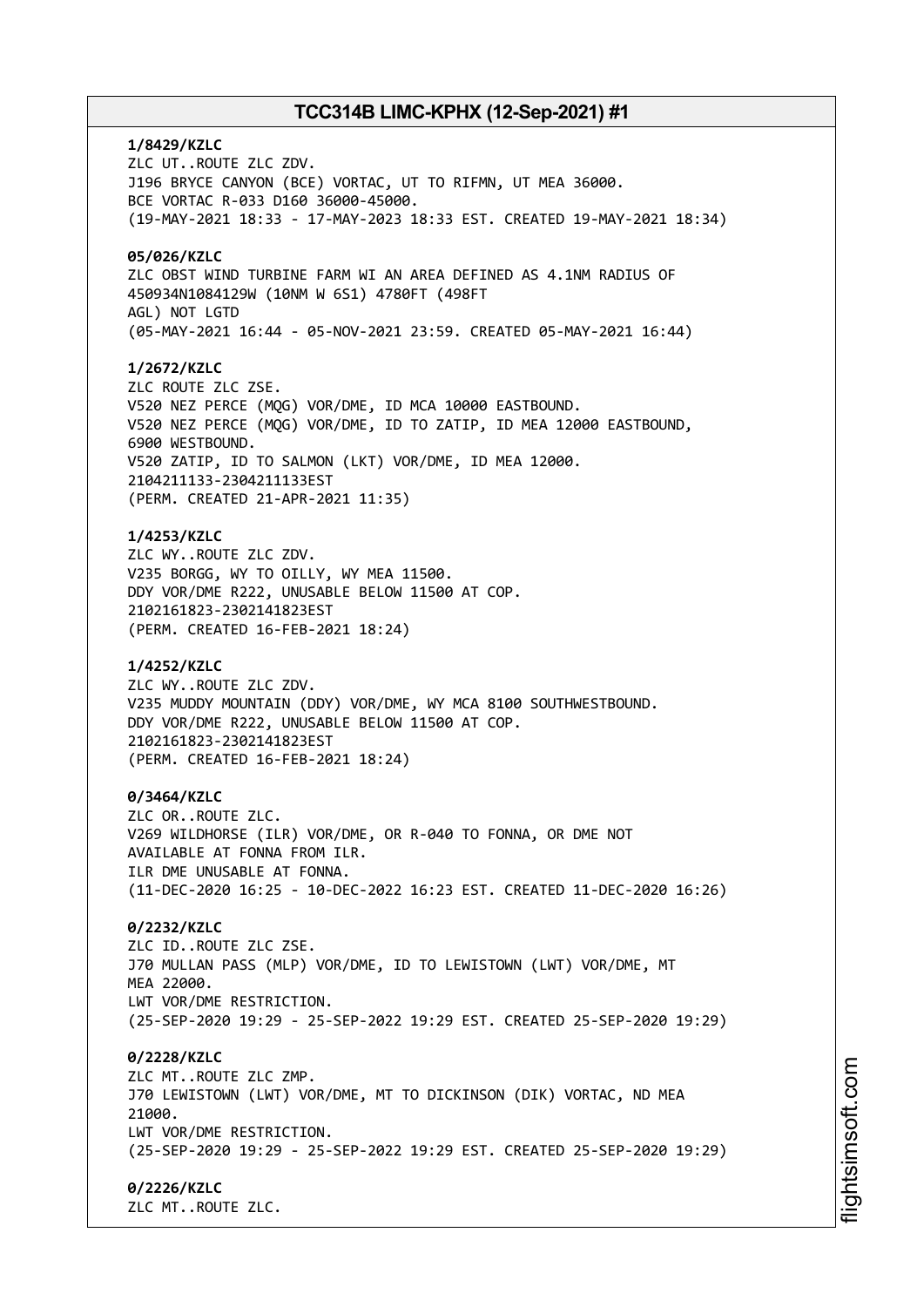V120 ESTRO INT, MT TO MILES CITY (MLS) VOR/DME, MT MEA 11000. LWT VOR/DME RESTRICTION. (25-SEP-2020 19:29 - 25-SEP-2022 19:29 EST. CREATED 25-SEP-2020 19:29) **0/8012/KZLC** ZLC MT..ROUTE ZLC. J70 LEWISTOWN (LWT) VOR/DME, MT R-075 TO COP NA FROM 123 NM TO COP EXCEPT FOR ACFT EQUIPPED WITH SUITABLE RNAV SYSTEM WITH GPS. LWT VOR R-075 UNUSABLE BEYOND 123 NM. (21-SEP-2020 18:05 - 21-SEP-2022 18:04 EST. CREATED 21-SEP-2020 18:05) **0/8010/KZLC** ZLC MT..ROUTE ZLC.

V120 LEWISTOWN (LWT) VOR/DME, MT R-089 TO COP NA FROM 72 NM TO COP EXCEPT FOR ACFT EQUIPPED WITH SUITABLE RNAV SYSTEM WITH GPS. LWT VOR R-089 UNUSABLE BEYOND 72 NM. (21-SEP-2020 18:03 - 21-SEP-2022 18:02 EST. CREATED 21-SEP-2020 18:03)

### **0/7506/KZLC**

ZLC ROUTE ZLC. V269 BURLEY (BYI) VOR/DME, ID TO POCATELLO (PIH) VOR/DME, ID MEA 8300. 2004291251-2204291251EST (PERM. CREATED 29-APR-2020 12:52)

┌──────────────────────────────────────────────────────────────────────────────┐

└──────────────────────────────────────────────────────────────────────────────┘

### │**KZDV (DENVER FIR)** │

#### **09/110/KZDV**

ZDV NAV GPS (FTIRCA GPS 21-56) (INCLUDING WAAS, GBAS, AND ADS-B) MAY NOT BE AVBL WI A 271NM RADIUS CENTERED AT 352121N1163405W (HEC 336034) FL400-UNL, 221NM RADIUS AT FL250, 148NM RADIUS AT 10000FT, 121NM RADIUS AT 4000FT AGL, 89NM RADIUS AT 50FT AGL. DLY 1000-1259 2109161000-2109171259 (PERM. CREATED 12-SEP-2021 15:00)

## **09/107/KZDV**

ZDV AIRSPACE R7001B ACT 8000FT-FL235 (13-SEP-2021 14:00 - 14-SEP-2021 06:00. CREATED 12-SEP-2021 14:06)

### **09/106/KZDV**

ZDV AIRSPACE R7001A ACT SFC-7999FT (13-SEP-2021 14:00 - 14-SEP-2021 06:00. CREATED 12-SEP-2021 14:06)

#### **09/188/KZDV**

ZDV OBST WIND TURBINE FARM WI AN AREA DEFINED AS .9NM RADIUS OF 410828N1050010W (8.8NM W CYS) 6990FT (403FT AGL) NOT LGTD (12-SEP-2021 03:46 - 19-SEP-2021 23:59. CREATED 12-SEP-2021 03:46)

**09/105/KZDV** ZDV NAV GPS (YPG\_AZ GPS 21-16) (INCLUDING WAAS, GBAS, AND ADS-B) MAY NOT BE AVBL WIA 259NM RADIUS CENTERED AT 325414SN1135606W (BZA062035) FL400-UNL,

211NM RADIUS AT FL250,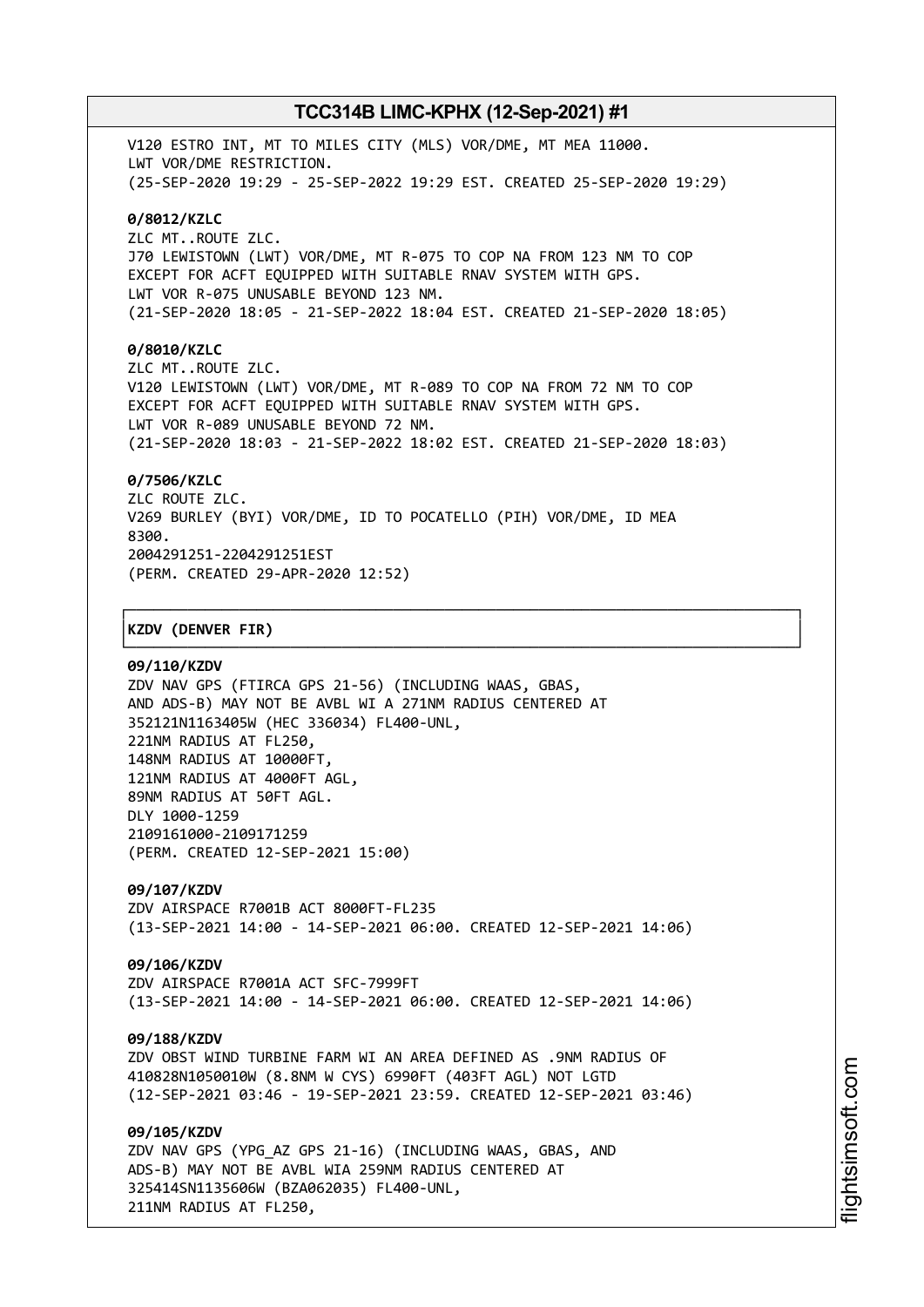142NM RADIUS AT 10000FT, 113NM RADIUS AT 4000FT AGL, 92NM RADIUS AT 50FT AGL. DLY 1830-2230 2109151830-2109172230 (PERM. CREATED 11-SEP-2021 21:50) **09/100/KZDV** ZDV NAV GPS (FTIRCA GPS 21-56) (INCLUDING WAAS, GBAS, AND ADS-B) MAY NOT BE AVBL WI A 271NM RADIUS CENTERED AT 352121N1163405W (HEC 336034) FL400-UNL, 221NM RADIUS AT FL250, 148NM RADIUS AT 10000FT, 121NM RADIUS AT 4000FT AGL, 89NM RADIUS AT 50FT AGL, 0800-1059, 1630-1959 2109150800-2109151959 (PERM. CREATED 11-SEP-2021 14:50) **09/608/KZDV** ZDV AIRSPACE R7001B ACT 8000FT-FL235 (12-SEP-2021 14:00 - 13-SEP-2021 06:00. CREATED 11-SEP-2021 14:06) **09/603/KZDV** ZDV AIRSPACE R7001A ACT SFC-7999FT (12-SEP-2021 14:00 - 13-SEP-2021 06:00. CREATED 11-SEP-2021 14:06) **09/076/KZDV** ZDV AIRSPACE DCC RALLY STNR ALT RESERVATION WI AN AREA DEFINED AS 6NM RADIUS OF HBU045050 17000FT-FL190 2109141700-2109141900 (PERM. CREATED 11-SEP-2021 11:08) **09/093/KZDV** ZDV NAV GPS (WSMRNM GPS 21-25) (INCLUDING WAAS, GBAS, AND ADS-B) MAY NOT BE AVBL WI A 370NM RADIUS CENTERED AT 333547N1062910W (TCS051044) FL400-UNL, 319NM RADIUS AT FL250, 239NM RADIUS AT 10000FT, 225NM RADIUS AT 4000FT AGL, 179NM RADIUS AT 50FT AGL. DLY 0300-1500 2109150300-2109301500 (PERM. CREATED 11-SEP-2021 04:29) **09/789/KZDV** ZDV AIRSPACE R2601A ACT SFC-12499FT (11-SEP-2021 06:01 - 13-SEP-2021 10:59. CREATED 11-SEP-2021 00:05) **09/088/KZDV** ZDV NAV GPS (FTIRCA GPS 21-56) (INCLUDING WAAS, GBAS, AND ADS-B) MAY NOT BE AVBL WI A 271NM RADIUS CENTERED AT 352121N1163405W (HEC336034) FL400-UNL, 221NM RADIUS AT FL250, 148NM RADIUS AT 10000FT, 121NM RADIUS AT 4000FT AGL, 89NM RADIUS AT 50FT AGL, 0800-1059 1830-2229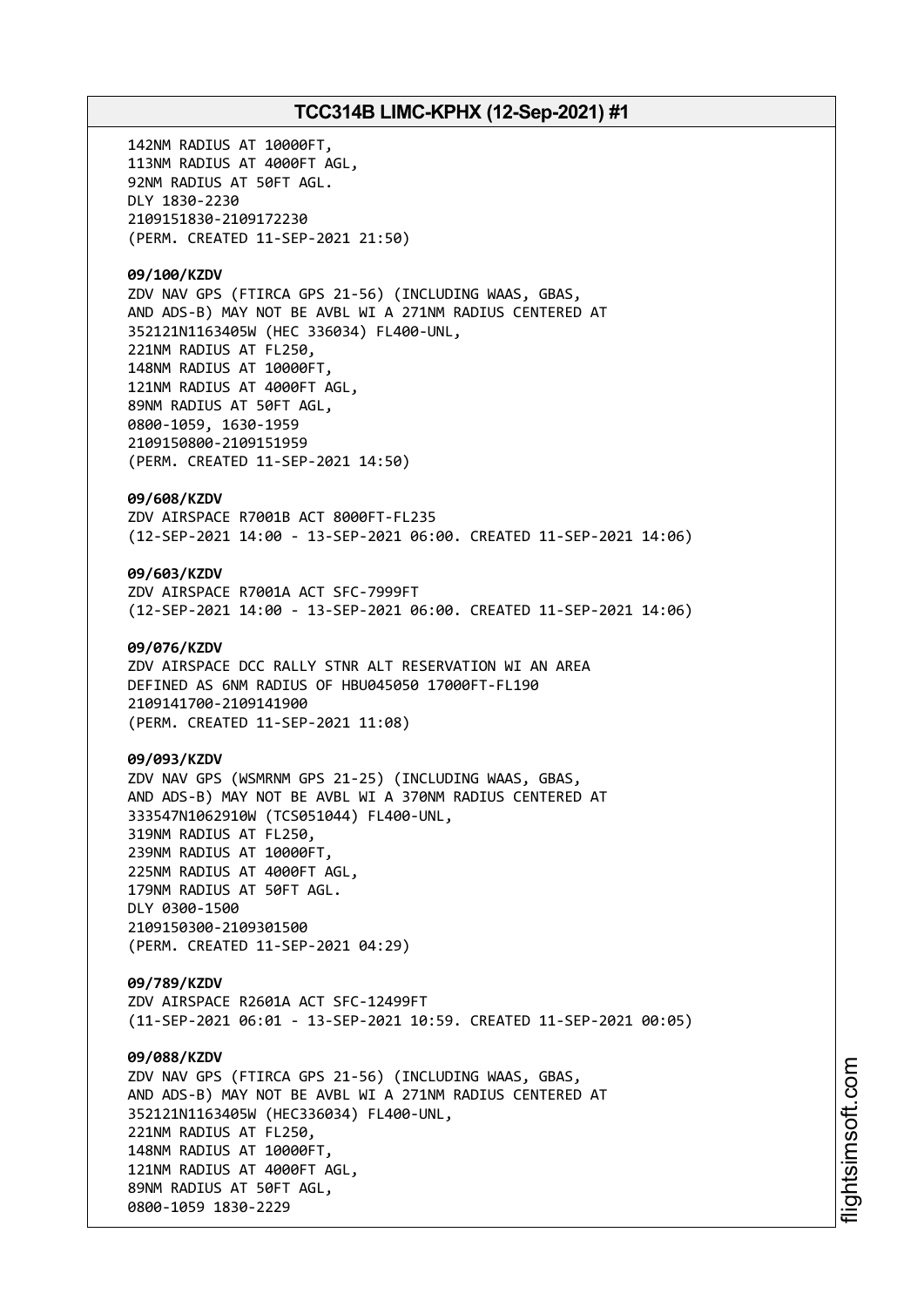2109140800-2109142229 (PERM. CREATED 10-SEP-2021 14:30)

**09/500/KZDV** ZDV AIRSPACE R2601B ACT 12500FT UP TO BUT NOT INCLUDING FL225 (10-SEP-2021 06:00 - 16-SEP-2021 06:00. CREATED 10-SEP-2021 00:06)

## **09/083/KZDV**

ZDV NAV GPS (FTIRCA GPS 21-56) (INCLUDING WAAS, GBAS, AND ADS-B) MAY NOT BE AVBL WI A 271NM RADIUS CENTERED AT 352121N1163405W (HEC336034) FL400-UNL, 221NM RADIUS AT FL250, 148NM RADIUS AT 10000FT, 121NM RADIUS AT 4000FT AGL, 89NM RADIUS AT 50FT AGL, 0600-0859 1830-2229 2109130600-2109132229 (PERM. CREATED 09-SEP-2021 15:48)

**09/076/KZDV**

ZDV NAV GPS (WSMRNM GPS 21-25) (INCLUDING WAAS, GBAS, AND ADS-B) MAY NOT BE AVBL WI A 370NM RADIUS CENTERED AT 333547N1062910W (TCS051044) FL400-UNL, 319NM RADIUS AT FL250, 239NM RADIUS AT 10000FT, 225NM RADIUS AT 4000FT AGL, 179NM RADIUS AT 50FT AGL. DLY 0300-1500 2109120300-2109131500 (PERM. CREATED 08-SEP-2021 18:56)

## **09/068/KZDV**

ZDV NAV GPS (FTIRCA GPS 21-56) (INCLUDING WAAS, GBAS, AND ADS-B) MAY NOT BE AVBL WI A 271NM RADIUS CENTERED AT 352121N1163405W (HEC 336034) FL400-UNL, 221NM RADIUS AT FL250, 148NM RADIUS AT 10000FT, 121NM RADIUS AT 4000FT AGL, 89NM RADIUS AT 50FT AGL. 0600-1259 1630-1959 2109120600-2109121959 (PERM. CREATED 08-SEP-2021 15:22)

**08/716/KZDV** ZDV OBST WIND TURBINE FARM WI AN AREA DEFINED AS 5.1NM RADIUS OF 390254N1002252W (17.3NM E FLY) 6450FT (400FT AGL) NOT LGTD (31-AUG-2021 18:34 - 30-SEP-2021 23:59 EST. CREATED 31-AUG-2021 18:44)

### **08/706/KZDV**

ZDV AIRSPACE SMALL ARMS FRNG WI AN AREA DEFINED AS 422502N1045414W (8.2NM SE 76V) TO 422502N1045242W (9.2NM SE 76V) TO 422007N1045225W (7.6NM NW GUR) TO 422007N1045415W (8.8NM NW GUR) TO POINT OF ORIGIN SFC-8500FT AGL DLY 1400-0600 (07-SEP-2021 14:00 - 01-OCT-2021 06:00. CREATED 31-AUG-2021 14:39)

## **08/705/KZDV**

ZDV AIRSPACE SMALL ARMS FIRING WI AN AREA DEFINED AS 422000N1045231W (7.5NM NW GUR) TO 422000N1045438W (9NM NW GUR) TO 422907N1045437W (15.5NM NW GUR) TO i⊒<br>⊫ htsim s oft.c om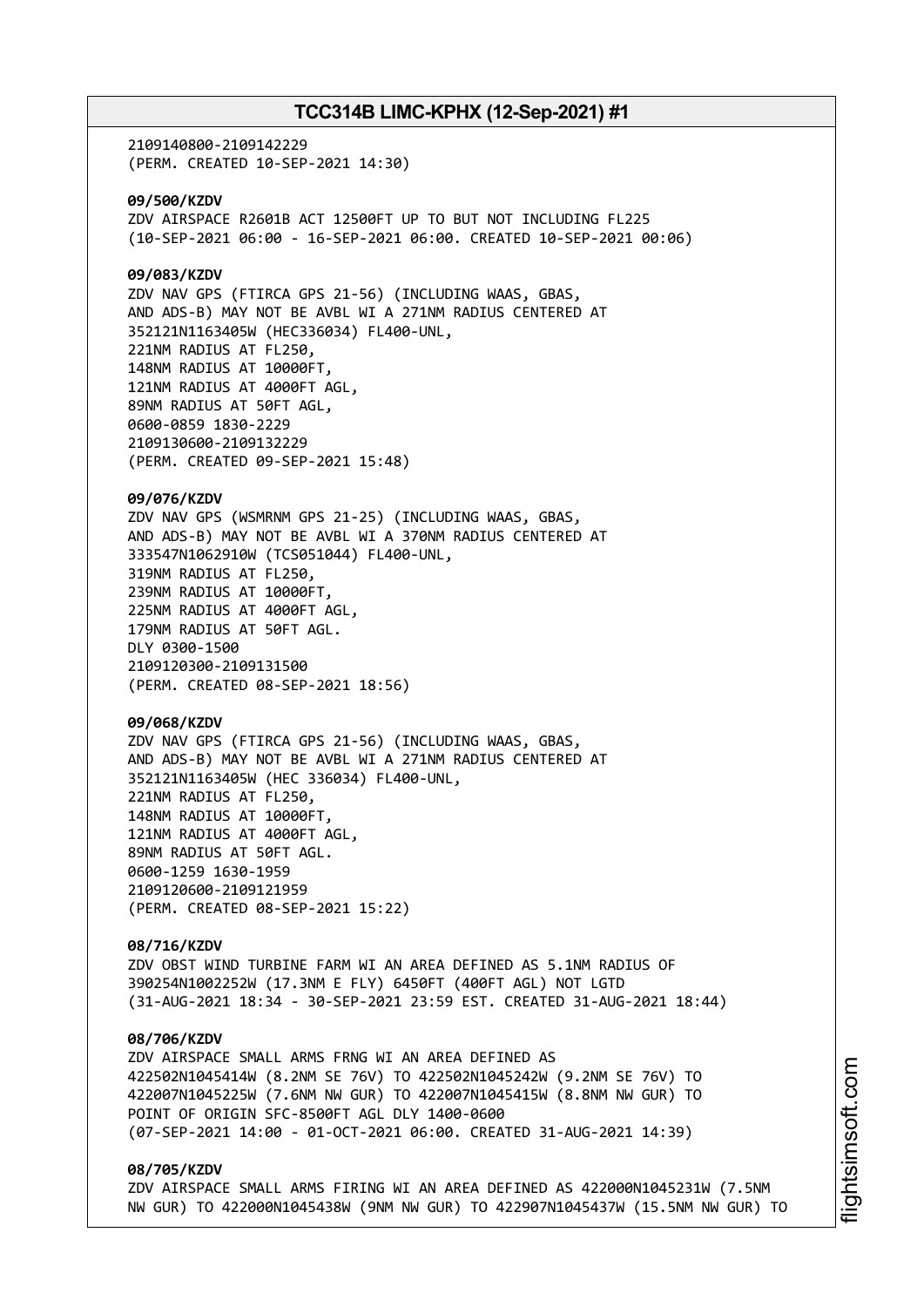422907N1045231W (14.8NM NW GUR) TO POINT OF ORIGIN SFC-8500FT AGL DLY 1400-0600 (07-SEP-2021 14:00 - 01-OCT-2021 06:00. CREATED 31-AUG-2021 14:39)

#### **08/627/KZDV**

ZDV OBST WIND TURBINE FARM WI AN AREA DEFINED AS 4NM RADIUS OF 424057N1055326W (23NM WSW DGW) 6800FT (400FT AGL) NOT LGTD (27-AUG-2021 01:19 - 01-OCT-2021 03:00. CREATED 27-AUG-2021 01:19)

### **08/470/KZDV**

ZDV OBST WIND TURBINE FARM WI AN AREA DEFINED AS 8.35NM RADIUS OF 430402N1053059W (16.7NM NNW DGW) 5996FT (499FT AGL) NOT LGTD (20-AUG-2021 12:22 - 20-SEP-2021 23:59 EST. CREATED 20-AUG-2021 12:34)

## **08/420/KZDV**

ZDV OBST WIND TURBINE FARM WI AN AREA DEFINED AS 4.3NM RADIUS OF 410329N1050549W (14NM SW CYS) 7451FT (500FT AGL) NOT LGTD (19-AUG-2021 01:50 - 19-SEP-2021 23:00. CREATED 19-AUG-2021 01:52)

## **06/620/KZDV**

ZDV OBST WIND TURBINE FARM WI AN AREA DEFINED AS 5NM RADIUS OF 405445N1034909W (18.3NM SW IBM) 5666FT (410FT AGL) NOT LGTD (30-JUN-2021 21:24 - 31-DEC-2021 23:59. CREATED 30-JUN-2021 21:24)

### **06/619/KZDV**

ZDV OBST WIND TURBINE FARM WI AN AREA DEFINED AS 5NM RADIUS OF 405639N1034426W (15.5NM SSW IBM) 5543FT (389FT AGL) NOT LGTD (30-JUN-2021 21:18 - 31-DEC-2021 23:59. CREATED 30-JUN-2021 21:20)

#### **1/5052/KZDV**

ZDV CO..ROUTE ZDV. V108 TRUEL, CO TO RED TABLE (DBL) VOR/DME, CO MOCA 14000. 2106011502-2305301502EST (PERM. CREATED 01-JUN-2021 15:03)

#### **1/3092/KZDV**

ZDV SD..AIRSPACE CRAZY HORSE, SD.. LASER LGT DEMONSTRATION WILL BE CONDUCTED AT CRAZY HORSE MEMORIAL WI AN AREA DEFINED AS 435001N1033737W OR (RAP239028) SFC-500FT AGL. LASER LGT BEAMS WILL BE TERMINATED IF NON PARTICIPATING ACFT ARE DETECTED ENTERING THE AFFECTED AREA. LASER LGT BEAMS MAY BE INJUROUS TO PILOTS/PASSENGERS EYES WI 500FT VERTICALLY AND 1900FT LATERALLY OF THE LGT SOURCE. FLASH BLINDNESS OR COCKPIT ILLUMINATION MAY OCCUR BEYOND THESE DISTANCES. ELLSWORTH AFB /RCA/ TERMINAL APCH CTL TEL 605-385-6199 IS THE FAA CDN FACILITY DLY 0030-0330 (29-MAY-2021 00:30 - 30-SEP-2021 03:30. CREATED 26-MAY-2021 21:47)

**1/8432/KZDV**

ZDV UT..ROUTE ZDV ZLC. J196 BRYCE CANYON (BCE) VORTAC, UT TO RIFMN, UT MEA 36000. BCE VORTAC R-033 D160 36000-45000. (19-MAY-2021 18:33 - 17-MAY-2023 18:33 EST. CREATED 19-MAY-2021 18:34)

**1/0706/KZDV**

ZDV KS..ROUTE ZDV ZKC. V17 GARDEN CITY (GCK) VORTAC, KS TO COFFE, KS MOCA 4700. 2104161846-2304141846EST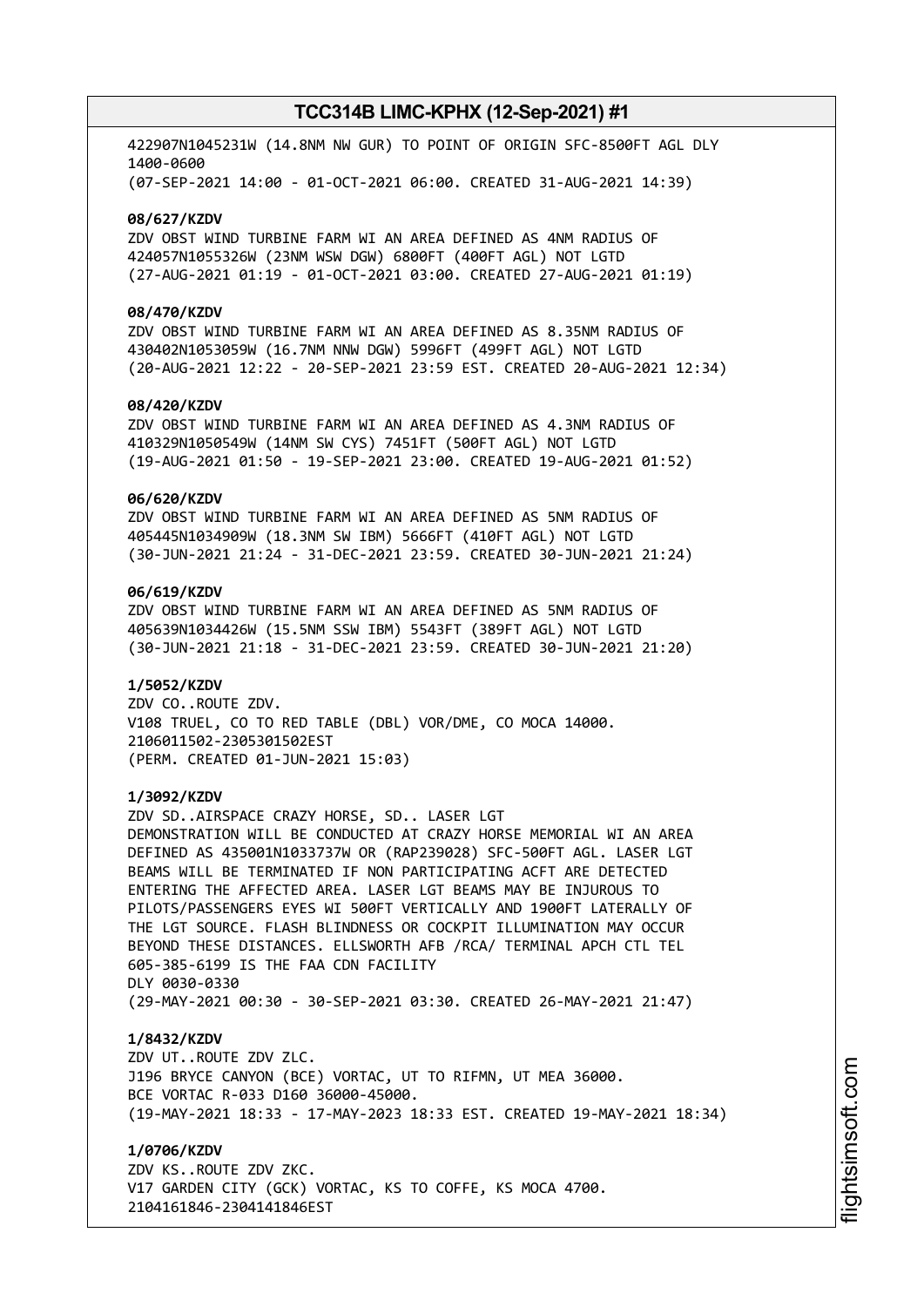(PERM. CREATED 16-APR-2021 18:46)

### **1/0386/KZDV**

ZDV CO..ROUTE ZDV. V211 BRAZO, NM MRA 14000 AT BRAZO WHEN USING DME. DRO DME UNUSABLE BELOW 14000 AT BRAZO. (15-APR-2021 21:03 - 15-APR-2023 21:03 EST. CREATED 15-APR-2021 21:03)

### **1/0953/KZDV**

ZDV CO..ROUTE ZDV. V356 FIDLE INT, CO TO ELORE INT, CO NA EXCEPT FOR ACFT EQUIPPED WITH SUITABLE RNAV SYSTEM WITH GPS. 2103041542-2303041542EST (PERM. CREATED 04-MAR-2021 15:43)

### **03/009/KZDV**

ZDV AIRSPACE AIRDROP WI AN AREA DEFINED AS 3NM EITHER SIDE OF A LINE FM HGO358021 TO HGO337012 TO HGO259010 TO HGO248012 TO HGO177019 SFC-9000FT AVOIDANCE ADZ DLY 1700-0500 (02-MAR-2021 17:00 - 02-MAR-2022 05:00. CREATED 01-MAR-2021 21:39)

## **03/008/KZDV**

ZDV AIRSPACE AIRDROP WI AN AREA DEFINED AS 3NM EITHER SIDE OF A LINE FM HGO193026 TO HGO206018 TO HGO260010 TO HGO274010 TO HGO269023 SFC-9000FT AVOIDANCE ADZ DLY 1700-0500 (02-MAR-2021 17:00 - 02-MAR-2022 05:00. CREATED 01-MAR-2021 21:39)

### **1/4254/KZDV**

ZDV WY..ROUTE ZDV ZLC. V235 BORGG, WY TO OILLY, WY MEA 11500. DDY VOR/DME R222, UNUSABLE BELOW 11500 AT COP. 2102161823-2302141823EST (PERM. CREATED 16-FEB-2021 18:24)

### **1/4251/KZDV**

ZDV WY..ROUTE ZDV ZLC. V235 MUDDY MOUNTAIN (DDY) VOR/DME, WY MCA 8100 SOUTHWESTBOUND. DDY VOR/DME R222, UNUSABLE BELOW 11500 AT COP. 2102161823-2302141823EST (PERM. CREATED 16-FEB-2021 18:24)

## **0/6595/KZDV**

ZDV NE..ROUTE ZDV. V219 HAYES CENTER (HCT) VORTAC, NE R-048 TO YOZLE INT, NE MEA 7000. 2011052227-2211052227EST (PERM. CREATED 05-NOV-2020 22:28)

┌──────────────────────────────────────────────────────────────────────────────┐

└──────────────────────────────────────────────────────────────────────────────┘

## │**KZAB (ALBUQUERQUE FIR)** │

#### **09/111/KZAB**

ZAB NAV GPS (FTIRCA GPS 21-56) (INCLUDING WAAS, GBAS, AND ADS-B) MAY NOT BE AVBL WI A 271NM RADIUS CENTERED AT 352121N1163405W (HEC 336034) FL400-UNL, 221NM RADIUS AT FL250, 148NM RADIUS AT 10000FT, 121NM RADIUS AT 4000FT AGL, 89NM RADIUS AT 50FT AGL.

i⊒<br>⊫ htsim soft.c om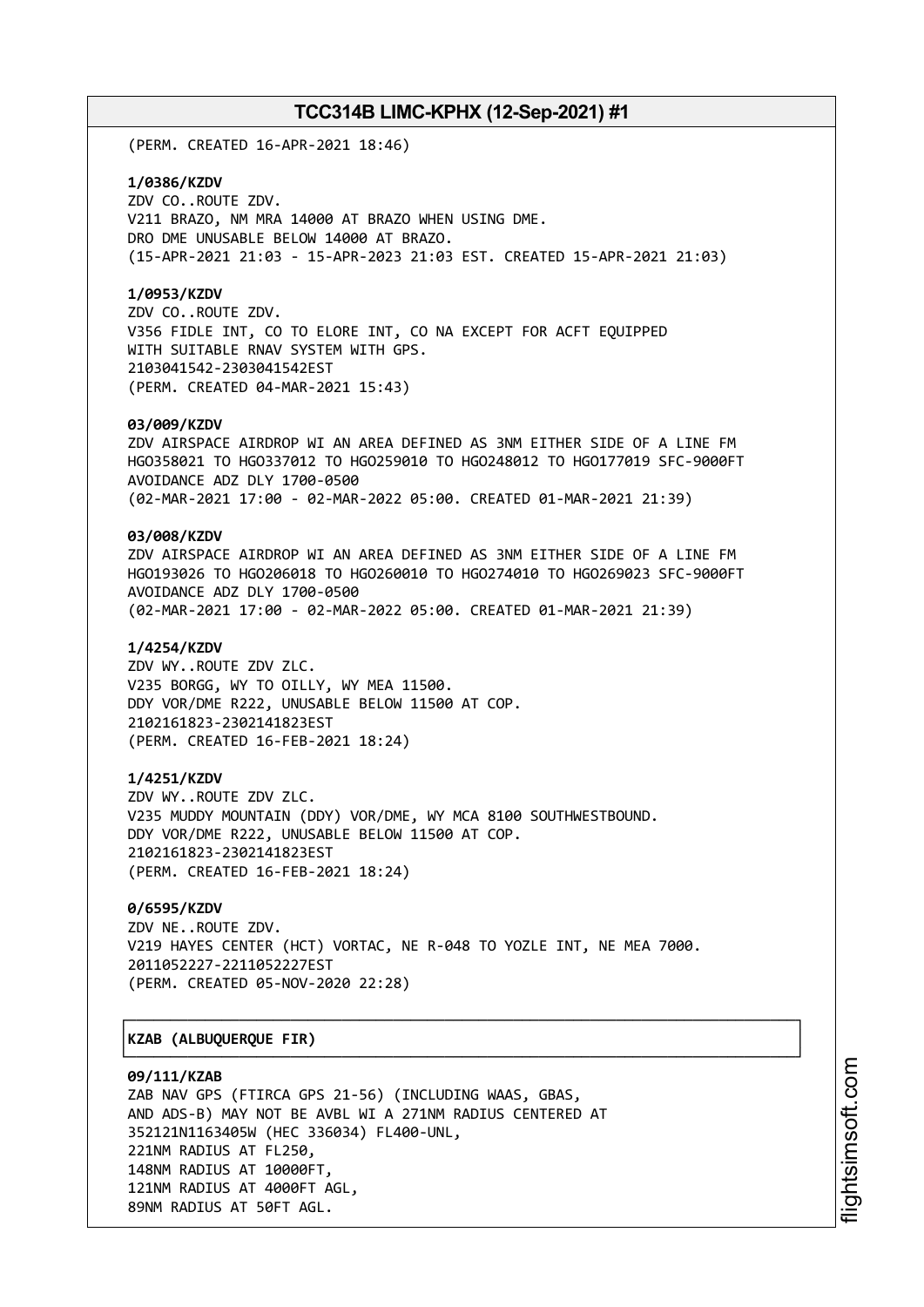DLY 1000-1259 2109161000-2109171259 (PERM. CREATED 12-SEP-2021 15:00) **09/283/KZAB** ZAB AIRSPACE R2310A ACT SFC-10000FT (14-SEP-2021 14:00 - 14-SEP-2021 23:00. CREATED 12-SEP-2021 14:06) **09/270/KZAB** ZAB AIRSPACE RUBY 1 MOA ACT 10000FT UP TO BUT NOT INCLUDING FL180 (12-SEP-2021 17:30 - 12-SEP-2021 19:00. CREATED 12-SEP-2021 11:35) **09/258/KZAB** ZAB AIRSPACE MORENCI MOA ACT 1500FT UP TO BUT NOT INCLUDING FL180 (12-SEP-2021 16:00 - 12-SEP-2021 19:00. CREATED 12-SEP-2021 10:06) **09/257/KZAB** ZAB AIRSPACE RESERVE MOA ACT 5000FT UP TO BUT NOT INCLUDING FL180 (12-SEP-2021 16:00 - 12-SEP-2021 17:30. CREATED 12-SEP-2021 10:06) **09/256/KZAB** ZAB AIRSPACE JACKAL LOW MOA ACT 100FT-10999FT (12-SEP-2021 15:50 - 12-SEP-2021 19:00. CREATED 12-SEP-2021 09:56) **09/255/KZAB** ZAB AIRSPACE JACKAL MOA ACT 11000FT UP TO BUT NOT INCLUDING FL180 (12-SEP-2021 15:50 - 12-SEP-2021 19:00. CREATED 12-SEP-2021 09:56) **09/254/KZAB** ZAB AIRSPACE RUBY 1 MOA ACT 10000FT UP TO BUT NOT INCLUDING FL180 (12-SEP-2021 15:30 - 12-SEP-2021 16:10. CREATED 12-SEP-2021 09:36) **09/253/KZAB** ZAB AIRSPACE OUTLAW MOA ACT 8000FT UP TO BUT NOT INCLUDING FL180 (12-SEP-2021 15:30 - 12-SEP-2021 17:40. CREATED 12-SEP-2021 09:36) **09/252/KZAB** ZAB AIRSPACE RUBY 1 MOA ACT 10000FT UP TO BUT NOT INCLUDING FL180 (12-SEP-2021 15:20 - 13-SEP-2021 12:59. CREATED 12-SEP-2021 09:26) **09/250/KZAB** ZAB AIRSPACE SELLS LOW MOA ACT 3000FT AGL-9999FT (12-SEP-2021 15:00 - 13-SEP-2021 00:40. CREATED 12-SEP-2021 09:06) **09/249/KZAB** ZAB AIRSPACE R2304 ACT SFC-FL240 (12-SEP-2021 15:00 - 13-SEP-2021 00:40. CREATED 12-SEP-2021 09:06) **09/248/KZAB** ZAB AIRSPACE R2305 ACT SFC-FL240 (12-SEP-2021 15:00 - 13-SEP-2021 00:40. CREATED 12-SEP-2021 09:06) **09/247/KZAB** ZAB AIRSPACE SELLS 1 MOA ACT 10000FT UP TO BUT NOT INCLUDING FL180 (12-SEP-2021 15:00 - 13-SEP-2021 00:40. CREATED 12-SEP-2021 09:06) **09/220/KZAB** ZAB AIRSPACE TOMBSTONE C MOA ACT 14500FT UP TO BUT NOT INCLUDING FL180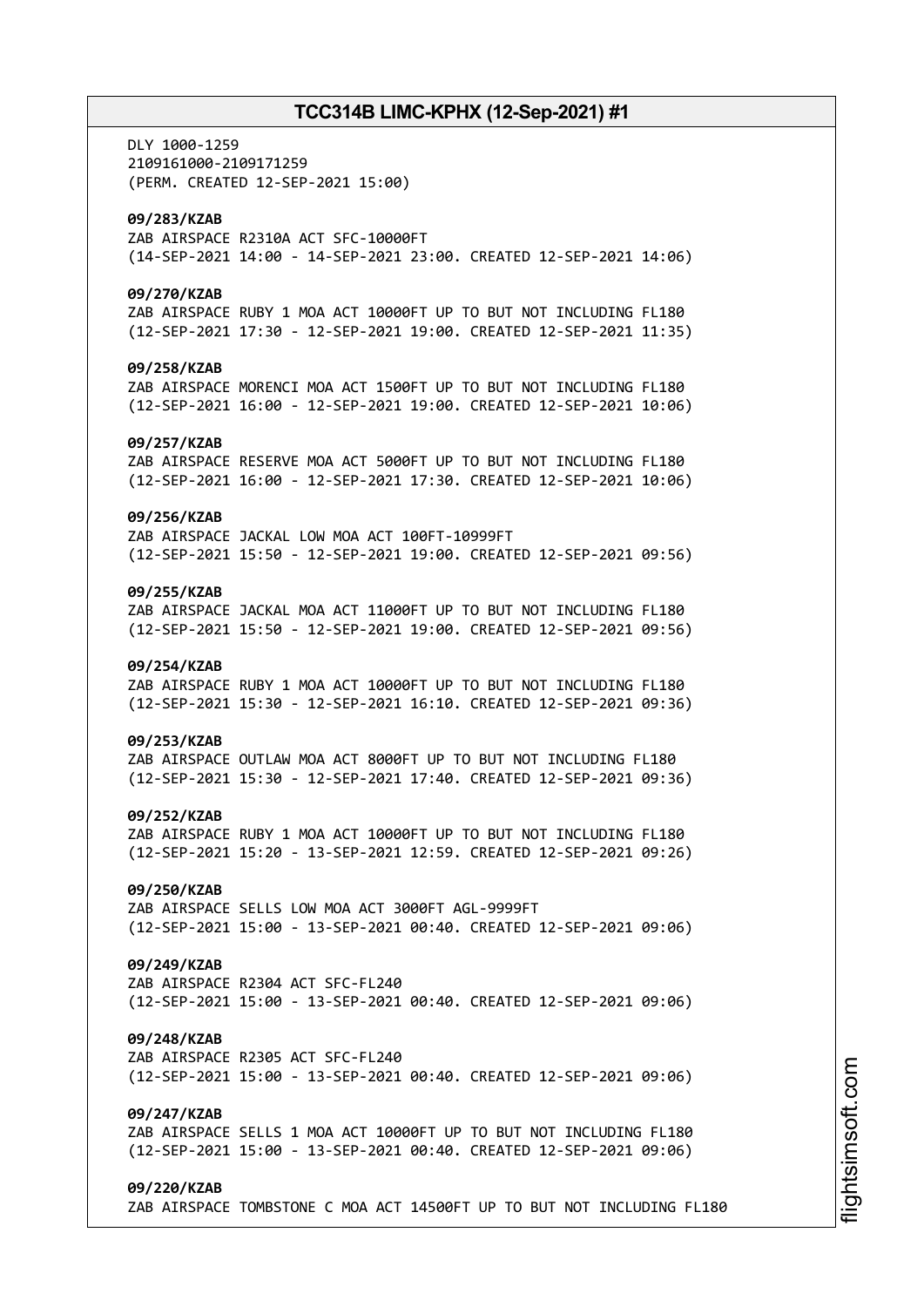(12-SEP-2021 13:00 - 13-SEP-2021 06:30. CREATED 12-SEP-2021 07:06) **09/219/KZAB** ZAB AIRSPACE TOMBSTONE A MOA ACT 500FT-14499FT (12-SEP-2021 13:00 - 13-SEP-2021 06:30. CREATED 12-SEP-2021 07:05) **09/218/KZAB** ZAB AIRSPACE TOMBSTONE B MOA ACT 500FT-14499FT (12-SEP-2021 13:00 - 13-SEP-2021 06:30. CREATED 12-SEP-2021 07:05) **09/217/KZAB** ZAB AIRSPACE R2303A ACT SFC-15000FT (13-SEP-2021 06:00 - 13-SEP-2021 13:59. CREATED 12-SEP-2021 06:06) **09/216/KZAB** ZAB AIRSPACE R2303C ACT 15000FT-FL300 (13-SEP-2021 06:00 - 18-SEP-2021 06:00. CREATED 12-SEP-2021 06:06) **09/215/KZAB** ZAB AIRSPACE R2303B ACT 8000FT-FL300 (13-SEP-2021 06:00 - 13-SEP-2021 13:59. CREATED 12-SEP-2021 06:06) **09/202/KZAB** ZAB AIRSPACE LGT OUT/NIGHT VISION GOGGLE TRAINING TALON LOW MOA ACT 500FT-12499FT (14-SEP-2021 01:30 - 14-SEP-2021 04:15. CREATED 12-SEP-2021 01:35) **09/201/KZAB** ZAB AIRSPACE LGT OUT/NIGHT VISION GOGGLE TRAINING BEAK A MOA ACT 12500FT UP TO BUT NOT INCLUDING FL180 (14-SEP-2021 01:30 - 14-SEP-2021 04:15. CREATED 12-SEP-2021 01:35) **09/200/KZAB** ZAB AIRSPACE LGT OUT/NIGHT VISION GOGGLE TRAINING BEAK C MOA ACT 12500FT UP TO BUT NOT INCLUDING FL180 (14-SEP-2021 01:30 - 14-SEP-2021 04:15. CREATED 12-SEP-2021 01:35) **09/199/KZAB** ZAB AIRSPACE LGT OUT/NIGHT VISION GOGGLE TRAINING BEAK B MOA ACT 12500FT UP TO BUT NOT INCLUDING FL180 (14-SEP-2021 01:30 - 14-SEP-2021 04:15. CREATED 12-SEP-2021 01:35) **09/198/KZAB** ZAB AIRSPACE LGT OUT/NIGHT VISION GOGGLE TRAINING TALON HIGH EAST MOA ACT 12500FT UP TO BUT NOT INCLUDING FL180 (14-SEP-2021 01:30 - 14-SEP-2021 04:15. CREATED 12-SEP-2021 01:35) **09/197/KZAB** ZAB AIRSPACE LGT OUT/NIGHT VISION GOGGLE TRAINING TALON HIGH WEST MOA ACT 12500FT UP TO BUT NOT INCLUDING FL180 (14-SEP-2021 01:30 - 14-SEP-2021 04:15. CREATED 12-SEP-2021 01:35) **09/196/KZAB** ZAB AIRSPACE LGT OUT/NIGHT VISION GOGGLE TRAINING SELLS 1 MOA ACT 10000FT UP TO BUT NOT INCLUDING FL180 (14-SEP-2021 01:00 - 14-SEP-2021 04:00. CREATED 12-SEP-2021 01:05)

**09/195/KZAB**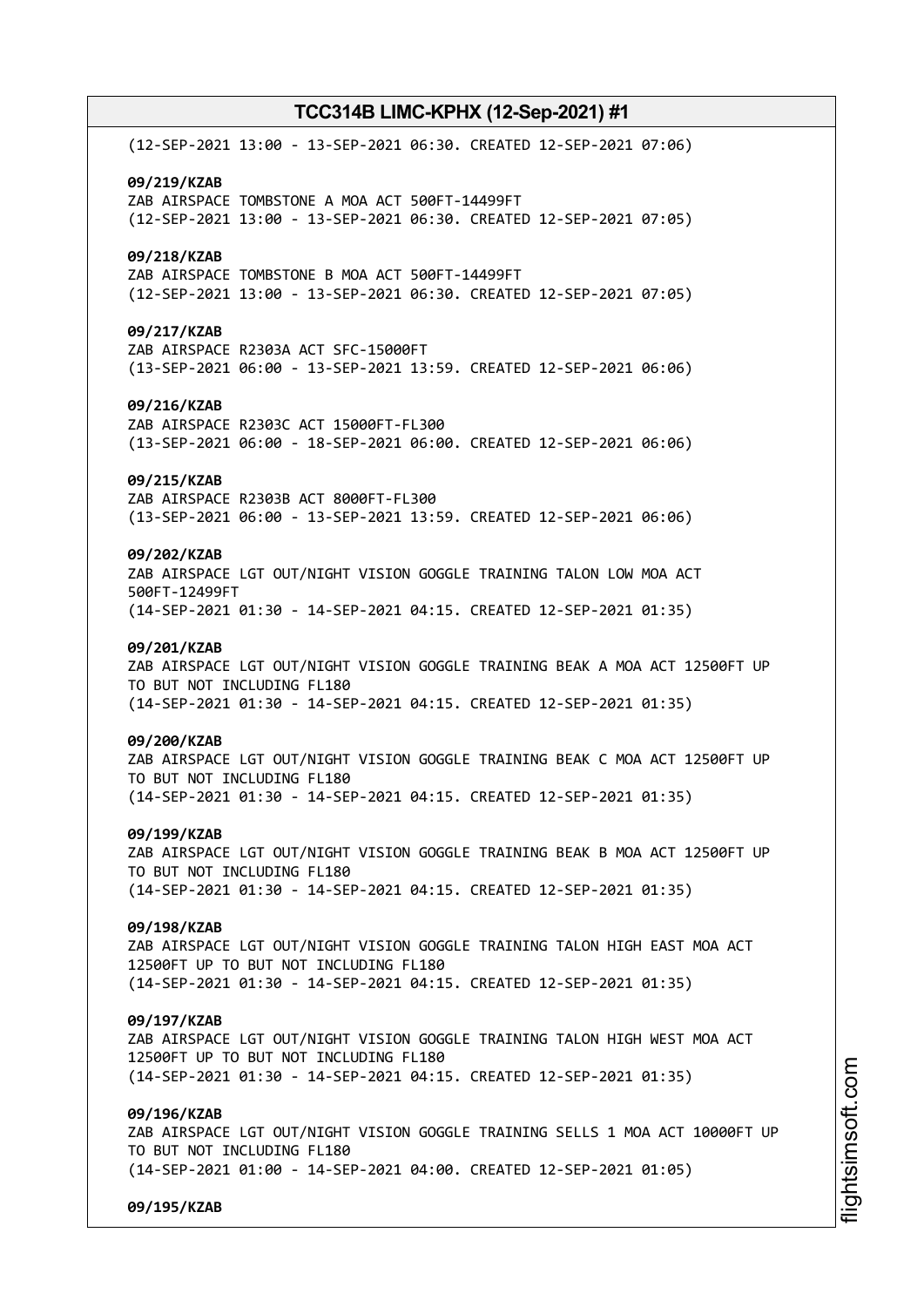ZAB AIRSPACE LGT OUT/NIGHT VISION GOGGLE TRAINING SELLS LOW MOA ACT 3000FT AGL-9999FT (14-SEP-2021 01:00 - 14-SEP-2021 04:00. CREATED 12-SEP-2021 01:05) **09/135/KZAB** ZAB AIRSPACE UAS WI AN AREA DEFINED AS 6NM EITHER SIDE OF A LINE FM 314410N1081930W (40.4NM SE LSB) TO 320046N1081930W (26.8NM SE LSB) SFC-400FT AGL (13-SEP-2021 00:00 - 13-SEP-2021 07:59. CREATED 12-SEP-2021 00:38) **09/194/KZAB** ZAB AIRSPACE R5103A ACT SFC-15000FT (12-SEP-2021 06:00 - 13-SEP-2021 06:00. CREATED 12-SEP-2021 00:06) **09/188/KZAB** ZAB AIRSPACE R5103C ACT SFC-FL250 (12-SEP-2021 06:00 - 13-SEP-2021 06:00. CREATED 12-SEP-2021 00:05) **09/186/KZAB** ZAB AIRSPACE R5103B ACT SFC-FL250 (12-SEP-2021 06:00 - 13-SEP-2021 06:00. CREATED 12-SEP-2021 00:05) **09/185/KZAB** ZAB AIRSPACE R5107K ACT SFC-FL250 (12-SEP-2021 06:00 - 13-SEP-2021 06:00. CREATED 12-SEP-2021 00:05) **09/104/KZAB** ZAB NAV GPS (YPG\_AZ GPS 21-16) (INCLUDING WAAS, GBAS, AND ADS-B) MAY NOT BE AVBL WIA 259NM RADIUS CENTERED AT 325414SN1135606W (BZA062035) FL400-UNL, 211NM RADIUS AT FL250, 142NM RADIUS AT 10000FT, 113NM RADIUS AT 4000FT AGL, 92NM RADIUS AT 50FT AGL. DLY 1830-2230 2109151830-2109172230 (PERM. CREATED 11-SEP-2021 21:50) **09/177/KZAB** ZAB AIRSPACE R2303A ACT SFC-15000FT (12-SEP-2021 16:00 - 12-SEP-2021 20:00. CREATED 11-SEP-2021 16:06) **09/176/KZAB** ZAB AIRSPACE R2303B ACT 8000FT-FL300 (12-SEP-2021 16:00 - 12-SEP-2021 20:00. CREATED 11-SEP-2021 16:06) **09/175/KZAB** ZAB AIRSPACE R2303C ACT 15000FT-FL300 (12-SEP-2021 16:00 - 12-SEP-2021 20:00. CREATED 11-SEP-2021 16:05) **09/099/KZAB** ZAB NAV GPS (FTIRCA GPS 21-56) (INCLUDING WAAS, GBAS, AND ADS-B) MAY NOT BE AVBL WI A 271NM RADIUS CENTERED AT 352121N1163405W (HEC 336034) FL400-UNL, 221NM RADIUS AT FL250, 148NM RADIUS AT 10000FT, 121NM RADIUS AT 4000FT AGL, 89NM RADIUS AT 50FT AGL,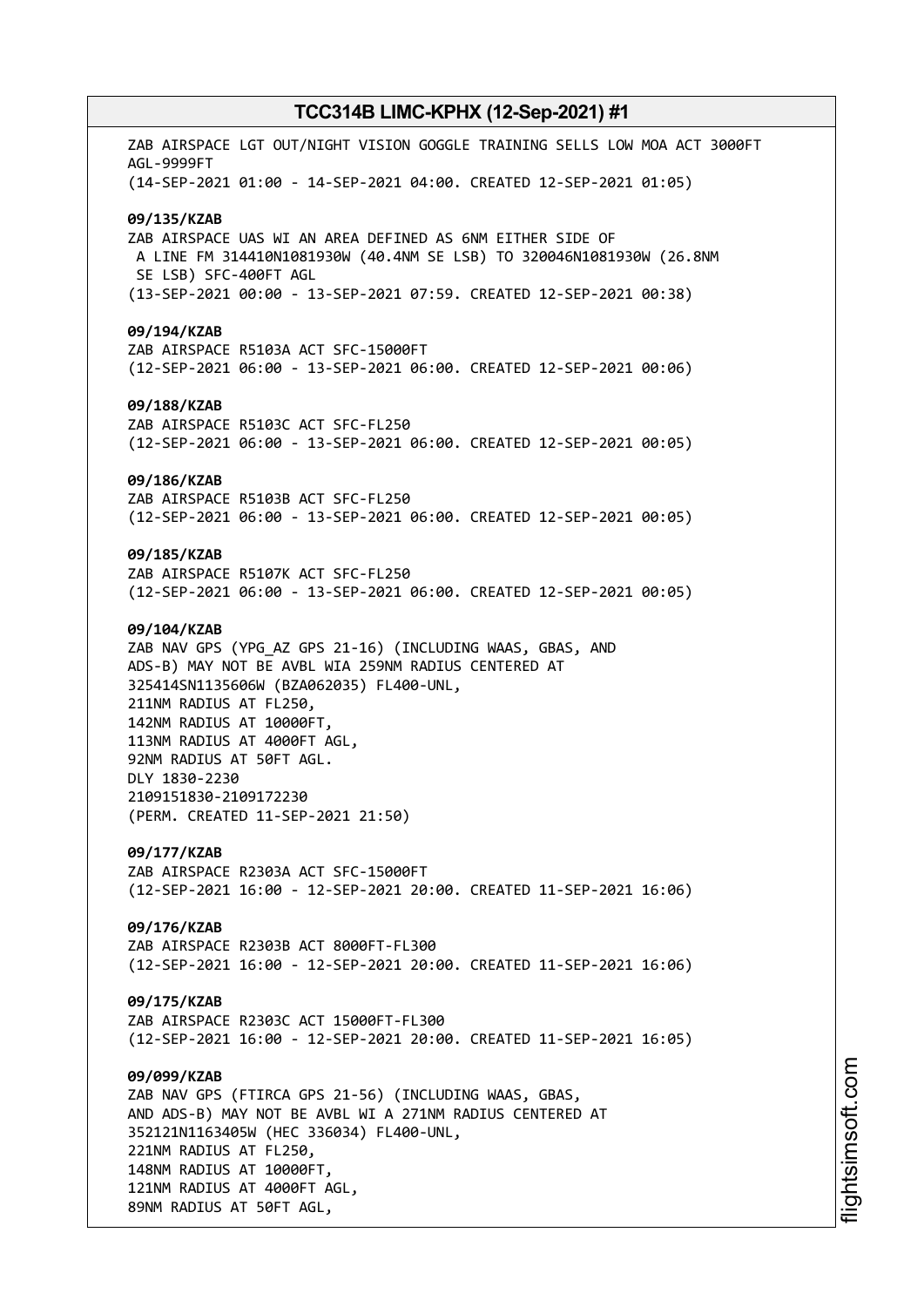0800-1059, 1630-1959 2109150800-2109151959 (PERM. CREATED 11-SEP-2021 14:50) **09/171/KZAB** ZAB AIRSPACE R2310A ACT SFC-10000FT (13-SEP-2021 14:00 - 13-SEP-2021 23:00. CREATED 11-SEP-2021 14:06) **09/092/KZAB** ZAB NAV GPS (WSMRNM GPS 21-25) (INCLUDING WAAS, GBAS, AND ADS-B) MAY NOT BE AVBL WI A 370NM RADIUS CENTERED AT 333547N1062910W (TCS051044) FL400-UNL, 319NM RADIUS AT FL250, 239NM RADIUS AT 10000FT, 225NM RADIUS AT 4000FT AGL, 179NM RADIUS AT 50FT AGL. DLY 0300-1500 2109150300-2109301500 (PERM. CREATED 11-SEP-2021 04:29) **09/129/KZAB** ZAB AIRSPACE UAS WI AN AREA DEFINED AS 313353N1061720W (7.8NM W E35) TO 312807N1061241W (4.4NM SW E35) TO 312348N1060458W (7.9NM SE E35) TO 312303N1055949W (11.1NM SE E35) TO 312456N1055755W (11.1NM ESE E35) TO 313711N1061104W (6.4NM NNW E35) TO POINT OF ORIGIN SFC-400FT AGL DLY 0000-2359 (12-SEP-2021 00:00 - 26-SEP-2021 23:59. CREATED 11-SEP-2021 02:02) **09/127/KZAB** ZAB AIRSPACE UAS WI AN AREA DEFINED AS 6NM RADIUS OF 323333N1115852W (30NM SW E60) SFC-400FT AGL (13-SEP-2021 17:00 - 14-SEP-2021 01:00. CREATED 10-SEP-2021 23:22) **09/125/KZAB** ZAB SVC LIBBY APP OPN (12-SEP-2021 16:00 - 12-SEP-2021 20:00. CREATED 10-SEP-2021 21:36) **09/087/KZAB** ZAB NAV GPS (FTIRCA GPS 21-56) (INCLUDING WAAS, GBAS, AND ADS-B) MAY NOT BE AVBL WI A 271NM RADIUS CENTERED AT 352121N1163405W (HEC336034) FL400-UNL, 221NM RADIUS AT FL250, 148NM RADIUS AT 10000FT, 121NM RADIUS AT 4000FT AGL, 89NM RADIUS AT 50FT AGL, 0800-1059 1830-2229 2109140800-2109142229 (PERM. CREATED 10-SEP-2021 14:29) **09/077/KZAB** ZAB AIRSPACE R2310A ACT SFC-10000FT (12-SEP-2021 14:00 - 13-SEP-2021 00:01. CREATED 10-SEP-2021 14:06) **1/5063/KZAB** ZAB NM..ROUTE ZAB. J19, J8 FORT UNION (FTI) VORTAC, NM R-255 TO GALLUP (GUP) VORTAC, NM R-072 CHANGE COP TO 80 NM FROM FTI AND 103 NM FROM GUP. FTI VORTAC R-255 RESTRICTION.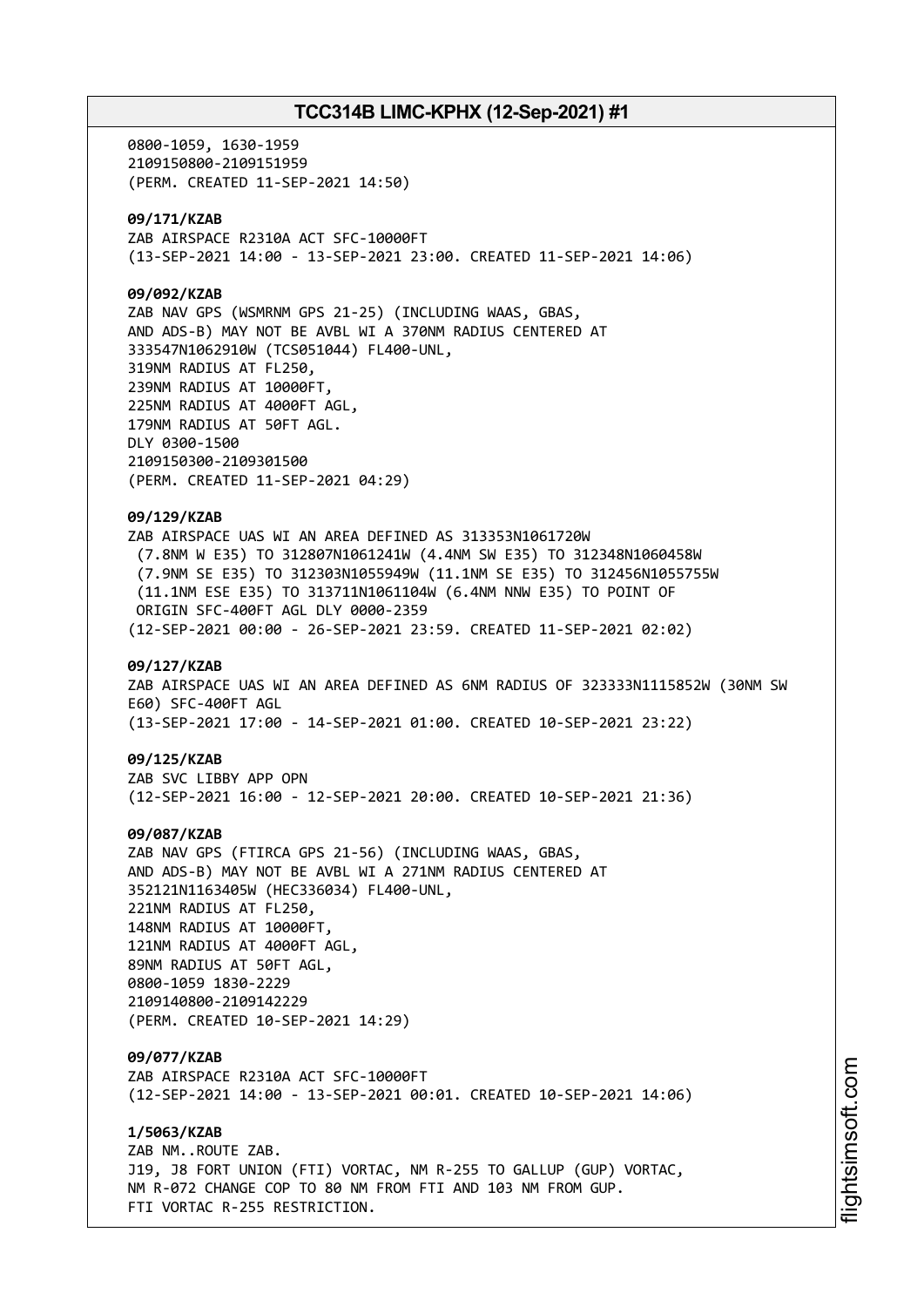(09-SEP-2021 19:31 - 09-SEP-2023 19:30 EST. CREATED 09-SEP-2021 19:31) **09/111/KZAB** ZAB AIRSPACE UAS WI AN AREA DEFINED AS 5NM RADIUS OF 302636N1023818W (FST139035.2) SFC-9400FT (13-SEP-2021 05:00 - 24-SEP-2021 23:59. CREATED 09-SEP-2021 18:42) **09/082/KZAB** ZAB NAV GPS (FTIRCA GPS 21-56) (INCLUDING WAAS, GBAS, AND ADS-B) MAY NOT BE AVBL WI A 271NM RADIUS CENTERED AT 352121N1163405W (HEC336034) FL400-UNL, 221NM RADIUS AT FL250, 148NM RADIUS AT 10000FT, 121NM RADIUS AT 4000FT AGL, 89NM RADIUS AT 50FT AGL, 0600-0859 1830-2229 2109130600-2109132229 (PERM. CREATED 09-SEP-2021 15:47) **09/075/KZAB** ZAB NAV GPS (WSMRNM GPS 21-25) (INCLUDING WAAS, GBAS, AND ADS-B) MAY NOT BE AVBL WI A 370NM RADIUS CENTERED AT 333547N1062910W (TCS051044) FL400-UNL, 319NM RADIUS AT FL250, 239NM RADIUS AT 10000FT, 225NM RADIUS AT 4000FT AGL, 179NM RADIUS AT 50FT AGL. DLY 0300-1500 2109120300-2109131500 (PERM. CREATED 08-SEP-2021 18:55) **09/067/KZAB** ZAB NAV GPS (FTIRCA GPS 21-56) (INCLUDING WAAS, GBAS, AND ADS-B) MAY NOT BE AVBL WI A 271NM RADIUS CENTERED AT 352121N1163405W (HEC 336034) FL400-UNL, 221NM RADIUS AT FL250, 148NM RADIUS AT 10000FT, 121NM RADIUS AT 4000FT AGL, 89NM RADIUS AT 50FT AGL. 0600-1259 1630-1959 2109120600-2109121959 (PERM. CREATED 08-SEP-2021 15:21) **09/063/KZAB** ZAB AIRSPACE PJE WI AN AREA DEFINED AS 18NM RADIUS OF FST141044 SFC-14000FT AGL DLY 1300-2359 (07-SEP-2021 13:00 - 24-SEP-2021 23:59. CREATED 06-SEP-2021 23:33) **09/057/KZAB** ZAB AIRSPACE PJE WI AN AREA DEFINED AS 5NM RADIUS OF 330672N1121615W (5.7NM NW E68) (1AZ0) SFC-13000FT AGL (06-SEP-2021 15:57 - 16-SEP-2021 05:59. CREATED 06-SEP-2021 15:58) **09/052/KZAB** ZAB AIRSPACE UAS WI AN AREA DEFINED AS 10NM RADIUS OF 301342N1023857W (FST148046.6) SFC-14000FT DLY 1300-0100 (07-SEP-2021 13:00 - 17-SEP-2021 01:00. CREATED 05-SEP-2021 20:28)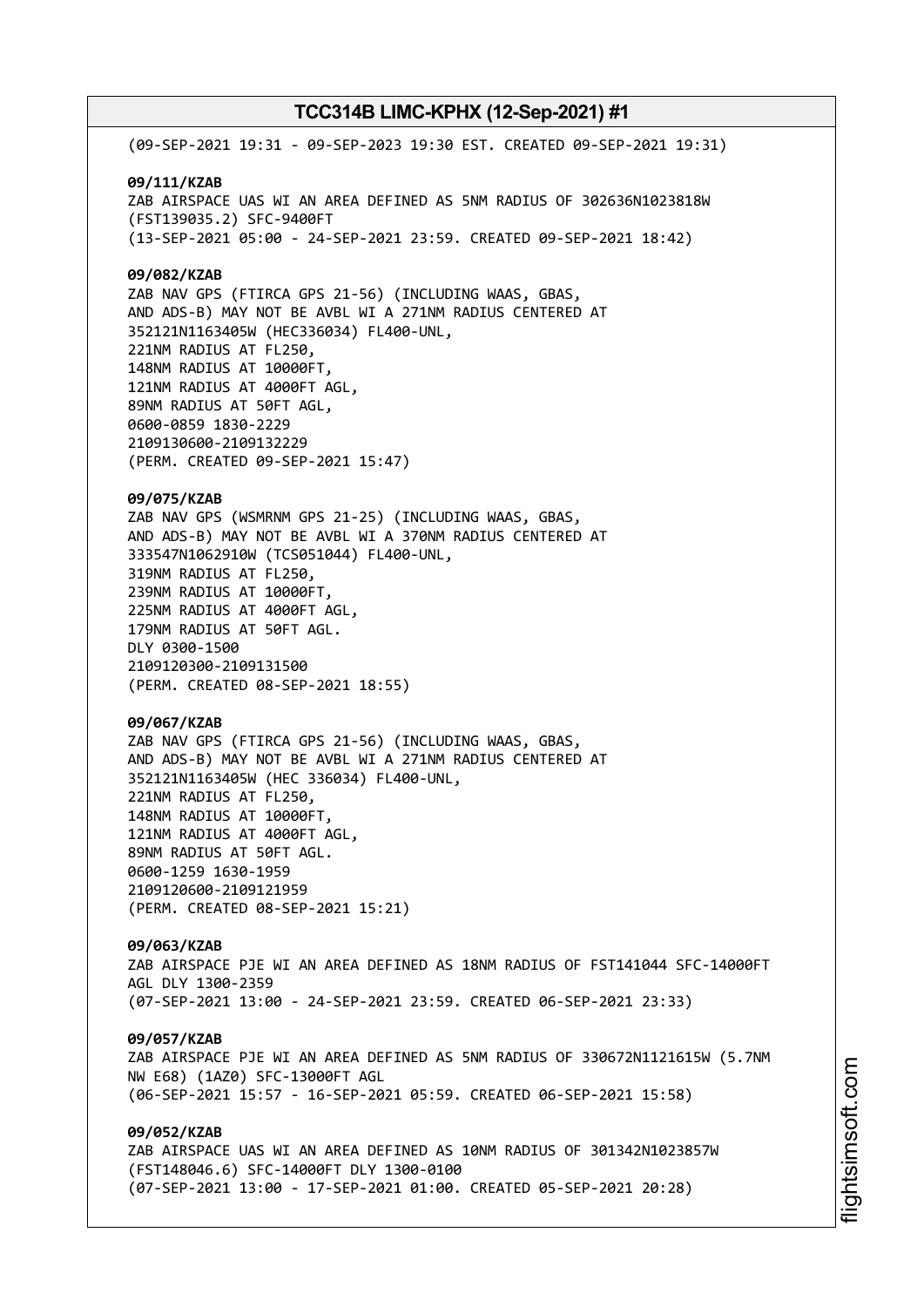### **08/255/KZAB**

ZAB OBST WIND TURBINE FARM WI AN AREA DEFINED AS 20NM RADIUS OF 354844N1015956W (4NM S DUX) 4024FT (350FT AGL) NOT LGTD (21-AUG-2021 15:01 - 30-SEP-2021 23:59. CREATED 21-AUG-2021 15:01)

### **08/254/KZAB**

ZAB OBST WIND TURBINE FARM WI AN AREA DEFINED AS 20NM RADIUS OF 355943N1015134W (3NM S X43) 3877FT (350FT AGL) NOT LGTD (21-AUG-2021 15:01 - 30-SEP-2021 23:59. CREATED 21-AUG-2021 15:01)

## **08/253/KZAB**

ZAB OBST WIND TURBINE FARM WI AN AREA DEFINED AS 20NM RADIUS OF 355741N1014804W (5NM S X43) 3877FT (350FT AGL) NOT LGTD (21-AUG-2021 15:01 - 30-SEP-2021 23:59. CREATED 21-AUG-2021 15:01)

### **08/252/KZAB**

ZAB OBST WIND TURBINE FARM WI AN AREA DEFINED AS 20NM RADIUS OF 360131N1015206W (2NM W X43) 3860FT (350FT AGL) NOT LGTD (21-AUG-2021 15:00 - 30-SEP-2021 23:59. CREATED 21-AUG-2021 15:00)

## **08/251/KZAB**

ZAB OBST WIND TURBINE FARM WI AN AREA DEFINED AS 20NM RADIUS OF 362351N1012243W (9.4NM N E19) 3573FT (407FT AGL) NOT LGTD (21-AUG-2021 15:00 - 30-SEP-2021 23:59. CREATED 21-AUG-2021 15:00)

## **08/250/KZAB**

ZAB OBST WIND TURBINE FARM WI AN AREA DEFINED AS 20NM RADIUS OF 362351N1012243W (9.4NM N E19) 3573FT (407FT AGL) NOT LGTD (21-AUG-2021 14:59 - 30-SEP-2021 23:59. CREATED 21-AUG-2021 14:59)

## **08/249/KZAB**

ZAB OBST WIND TURBINE FARM WI AN AREA DEFINED AS 5NM RADIUS OF 360135N1015400W (3.5NM W X43) 3912FT (350FT AGL) NOT LGTD (21-AUG-2021 14:58 - 30-SEP-2021 23:59. CREATED 21-AUG-2021 14:58)

## **1/3057/KZAB**

ZAB TX..ROUTE ZAB. V234 DALHART (DHT) VORTAC, TX R-233 MEA 10000 BEYOND 68NM. DHT VOR R-233 UNUSABLE BEYOND 68 NM BELOW 10000. 2108070823-2308070823EST (PERM. CREATED 07-AUG-2021 08:23)

## **1/1438/KZAB**

ZAB AZ..ROUTE ZAB. V528 PAYSO, AZ TO ST JOHNS (SJN) VORTAC, AZ MOCA 9900. 2108041929-2308041929EST (PERM. CREATED 04-AUG-2021 19:29)

## **1/8222/KZAB**

ZAB NM..ROUTE ZAB. J184 DEMING (DMN) VORTAC, NM R-274 TO BUCKEYE (BXK) VORTAC, AZ R-090 NA EXCEPT FOR ACFT EQUIPPED WITH SUITABLE RNAV SYSTEM WITH GPS. DMN VORTAC AND BXK VORTAC UNUSABLE AT CHANGE OVER POINT. 2106071330-2306071324EST (PERM. CREATED 07-JUN-2021 13:31)

**1/9110/KZAB**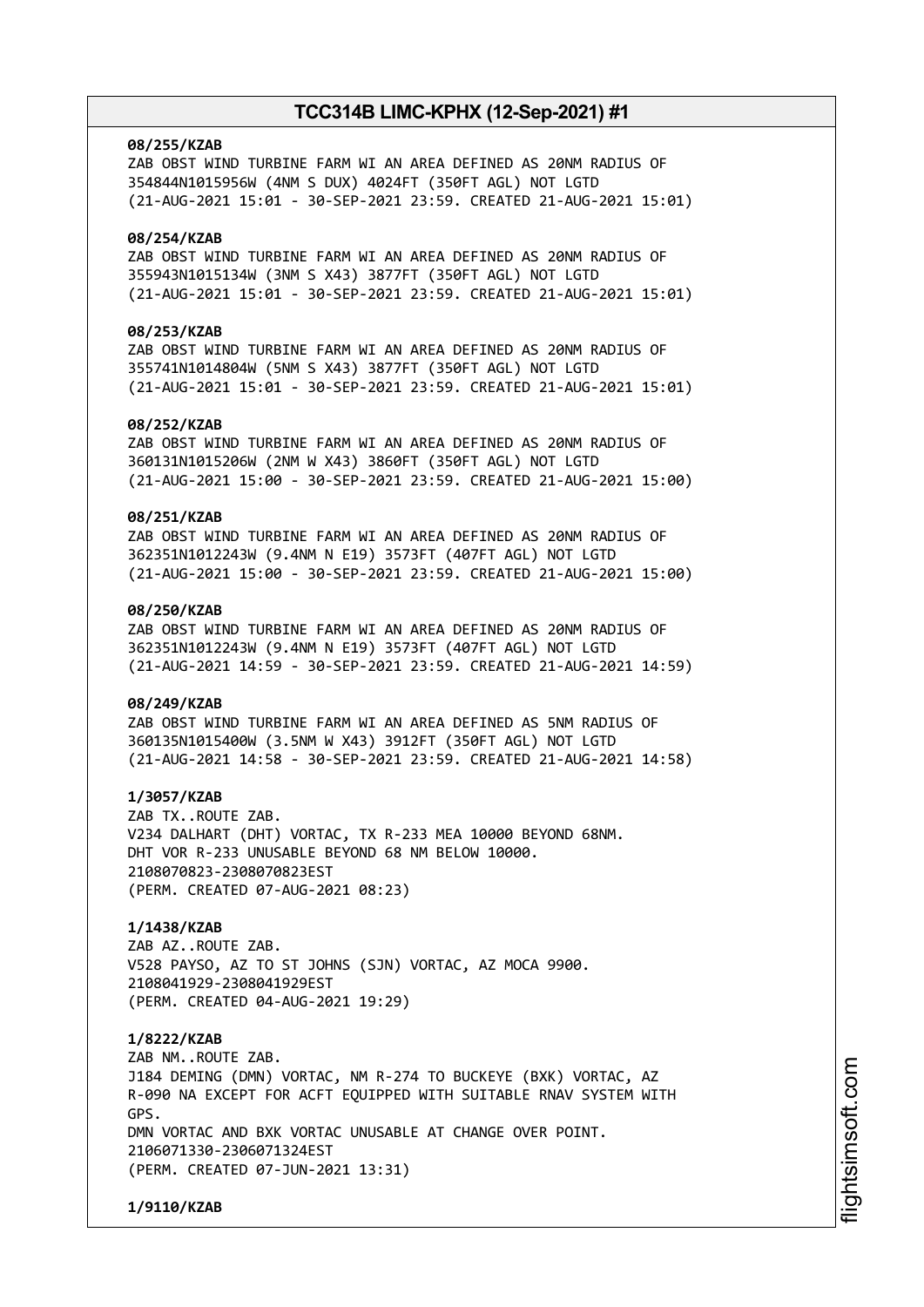ZAB AZ..ROUTE ZAB. V395 U.S. BORDER TO NOGALES (OLS) VOR/DME, AZ MOCA 6700. 2105031443-2305011443EST (PERM. CREATED 03-MAY-2021 14:44) **1/6802/KZAB** ZAB AZ..ROUTE ZAB. V190 GRINE, AZ TO PEAKS, AZ MOCA 7200. 2104281431-2304271431EST (PERM. CREATED 28-APR-2021 14:33) **03/187/KZAB** ZAB OBST WIND TURBINE FARM WI AN AREA DEFINED AS 11NM RADIUS OF 342048N1052729W (20.5NM SW N17) 7165FT (599FT AGL) NOT LGTD 2103191623-2111042359 (PERM. CREATED 19-MAR-2021 16:23) **02/353/KZAB** ZAB AIRSPACE PJE WI AN AREA DEFINED AS 15NM RADIUS OF MZJ SFC-FL250 (23-FEB-2021 19:32 - 23-FEB-2022 23:59. CREATED 23-FEB-2021 19:32) **1/8899/KZAB** ZAB AZ..ROUTE ZAB. V16 BUCKEYE (BXK) VORTAC, AZ TO PERKY, AZ MEA 5300. V16 PERKY, AZ TO PHOENIX (PXR) VORTAC, AZ MEA 4400. 2101291617-2301271617EST (PERM. CREATED 29-JAN-2021 16:18) **1/8559/KZAB** ZAB AZ..ROUTE ZAB. T306 BUCKEYE (BXK) VORTAC, AZ TO PERKY, AZ MEA 5300. T306 PERKY, AZ TO PHOENIX (PXR) VORTAC, AZ MEA 4400. 2101281747-2301261747EST (PERM. CREATED 28-JAN-2021 17:49) **01/298/KZAB** ZAB AIRSPACE UAS WI AN AREA DEFINED AS 2NM EITHER SIDE OF A LINE FM EWM345008 TO BWS179025 SFC-15000FT AGL (28-JAN-2021 00:01 - 31-DEC-2021 23:59. CREATED 27-JAN-2021 20:29) **1/4550/KZAB** ZAB TX..ROUTE ZAB. V81 DALHART (DHT) VORTAC, TX R-312 MEA 14000 BEYOND 87NM. DHT VOR UNUSABLE R-312 UNUSABLE BEYOND 87 NM BELOW 14000. 2101151942-2301151942EST (PERM. CREATED 15-JAN-2021 19:42) **1/4548/KZAB** ZAB TX..ROUTE ZAB. V12 VEGGE, TX MRA AT VEGGE 7000 EXCEPT FOR DME EQUIPPED AIRCRAFT. DHT VOR R-159 UNUSABLE BELOW 7000. (15-JAN-2021 19:42 - 15-JAN-2023 19:42 EST. CREATED 15-JAN-2021 19:42) **1/4547/KZAB** ZAB TX..ROUTE ZAB. V402 SIDER INT, TX MRA AT SIDER 7000 EXCEPT FOR DME EQUIPPED AIRCRAFT.

DHT VOR R-146 UNUSABLE BELOW 7000.